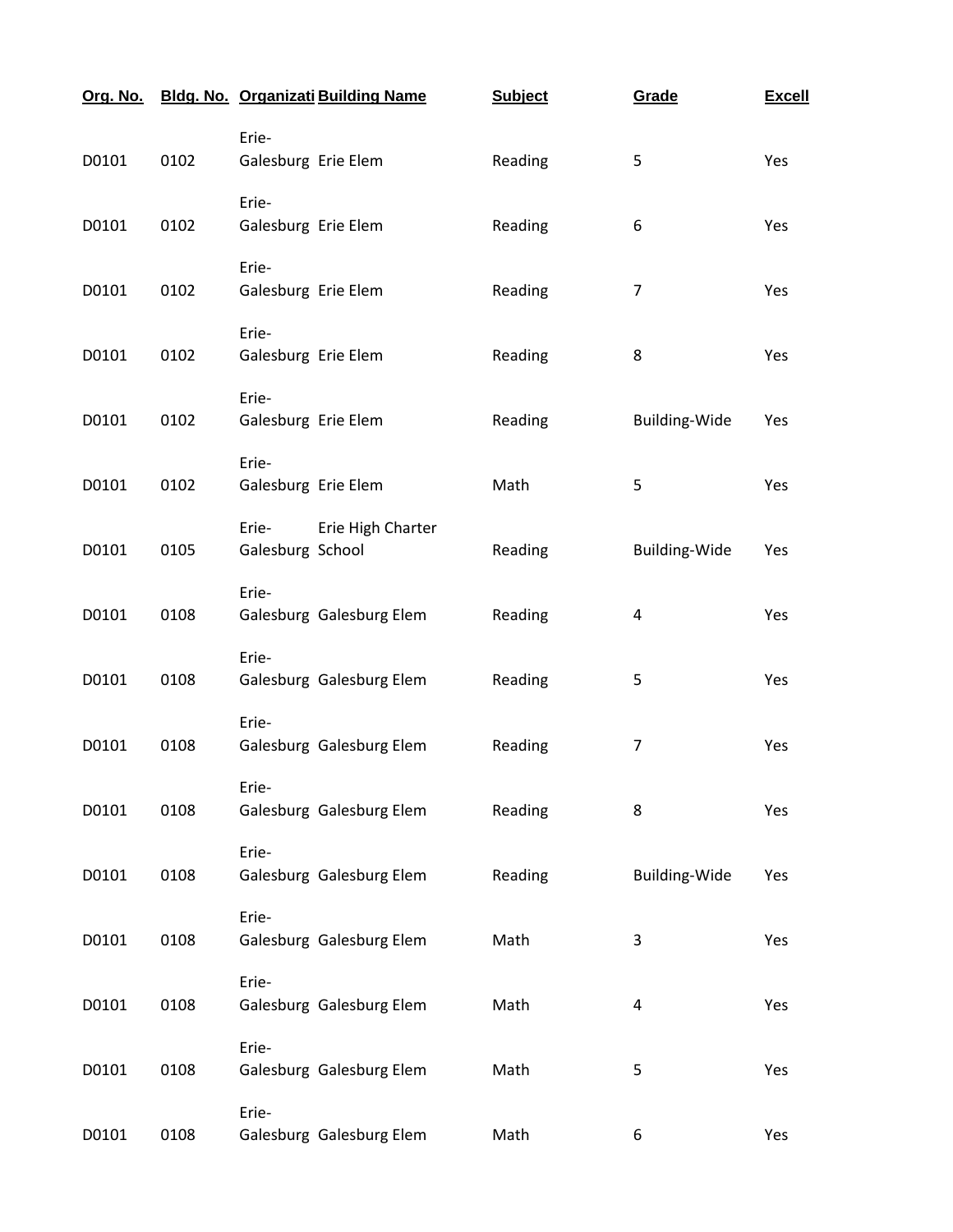|       |      | Erie-               |                                 |               |                         |     |
|-------|------|---------------------|---------------------------------|---------------|-------------------------|-----|
| D0101 | 0108 |                     | Galesburg Galesburg Elem        | Math          | 7                       | Yes |
|       |      | Erie-               |                                 |               |                         |     |
| D0101 | 0108 |                     | Galesburg Galesburg Elem        | Math          | 8                       | Yes |
|       |      | Erie-               |                                 |               |                         |     |
| D0101 | 0108 |                     | Galesburg Galesburg Elem        | Math          | Building-Wide           | Yes |
|       |      | Erie-               |                                 |               |                         |     |
| D0101 | 0108 | Cimarron-           | Galesburg Galesburg Elem        | History/Govt. | 8                       | Yes |
| D0102 | 0124 | Ensign<br>Cimarron- | <b>Cimarron Elem</b>            | Reading       | $\overline{\mathbf{4}}$ | Yes |
| D0102 | 0124 | Ensign<br>Cimarron- | Cimarron Elem                   | Reading       | 5                       | Yes |
| D0102 | 0124 | Ensign<br>Cimarron- | <b>Cimarron Elem</b>            | Reading       | $\,6\,$                 | Yes |
| D0102 | 0124 | Ensign<br>Cimarron- | <b>Cimarron Elem</b>            | Reading       | <b>Building-Wide</b>    | Yes |
| D0102 | 0124 | Ensign<br>Cimarron- | <b>Cimarron Elem</b>            | Math          | 4                       | Yes |
| D0102 | 0124 | Ensign<br>Cimarron- | <b>Cimarron Elem</b>            | Math          | 5                       | Yes |
| D0102 | 0124 | Ensign<br>Cimarron- | <b>Cimarron Elem</b>            | Math          | 6                       | Yes |
| D0102 | 0124 | Ensign<br>Cimarron- | <b>Cimarron Elem</b>            | Math          | <b>Building-Wide</b>    | Yes |
| D0102 | 0124 | Ensign<br>Cimarron- | <b>Cimarron Elem</b>            | Science       | <b>Building-Wide</b>    | Yes |
| D0102 | 0125 | Ensign<br>Cimarron- | Cimarron High                   | Reading       | 7                       | Yes |
| D0102 | 0125 | Ensign<br>Cimarron- | Cimarron High                   | Reading       | 8                       | Yes |
| D0102 | 0125 | Ensign<br>Cimarron- | Cimarron High                   | Reading       | <b>Building-Wide</b>    | Yes |
| D0102 | 0125 | Ensign<br>Cimarron- | Cimarron High                   | Math          | $\overline{7}$          | Yes |
| D0102 | 0125 | Ensign<br>Cimarron- | Cimarron High                   | Math          | <b>Building-Wide</b>    | Yes |
| D0102 | 0125 | Ensign              | Cimarron High                   | Science       | <b>Building-Wide</b>    | Yes |
| D0103 | 2780 | Cheylin             | Cheylin West Jr/Sr High Reading |               | 7                       | Yes |
| D0103 | 2780 | Cheylin             | Cheylin West Jr/Sr High Reading |               | 11                      | Yes |
| D0103 | 2780 | Cheylin             | Cheylin West Jr/Sr High Reading |               | <b>Building-Wide</b>    | Yes |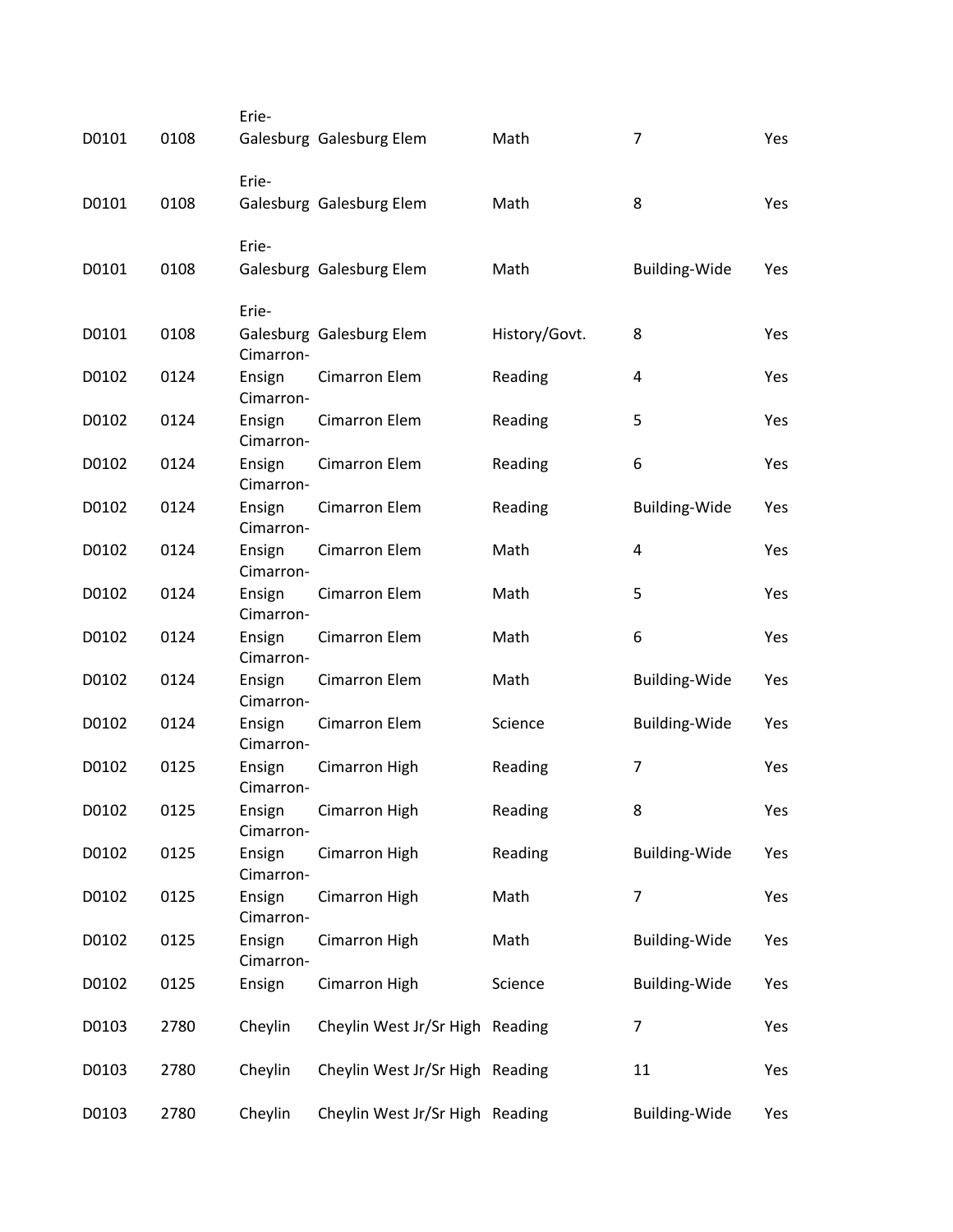| D0103 | 2780 | Cheylin | Cheylin West Jr/Sr High Math    |               | 7                    | Yes |
|-------|------|---------|---------------------------------|---------------|----------------------|-----|
| D0103 | 2780 | Cheylin | Cheylin West Jr/Sr High Math    |               | 11                   | Yes |
| D0103 | 2780 | Cheylin | Cheylin West Jr/Sr High Math    |               | <b>Building-Wide</b> | Yes |
| D0103 | 2780 | Cheylin | Cheylin West Jr/Sr High Science |               | $\overline{7}$       | Yes |
| D0103 | 2780 | Cheylin | Cheylin West Jr/Sr High         | Science       | <b>Building-Wide</b> | Yes |
| D0103 | 3374 | Cheylin | Cheylin West Elem               | Reading       | 5                    | Yes |
| D0103 | 3374 | Cheylin | Cheylin West Elem               | Reading       | 6                    | Yes |
| D0103 | 3374 | Cheylin | Cheylin West Elem               | Reading       | <b>Building-Wide</b> | Yes |
| D0103 | 3374 | Cheylin | Cheylin West Elem               | Math          | 3                    | Yes |
| D0103 | 3374 | Cheylin | Cheylin West Elem               | Math          | 5                    | Yes |
| D0103 | 3374 | Cheylin | Cheylin West Elem               | Math          | 6                    | Yes |
| D0103 | 3374 | Cheylin | Cheylin West Elem               | Math          | <b>Building-Wide</b> | Yes |
|       |      | Rawlins | <b>Rawlins County</b>           |               |                      |     |
| D0105 | 3348 | County  | Elementary                      | Reading       | 3                    | Yes |
|       |      | Rawlins | <b>Rawlins County</b>           |               |                      |     |
| D0105 | 3348 | County  | Elementary                      |               | 4                    | Yes |
|       |      | Rawlins | <b>Rawlins County</b>           | Reading       |                      |     |
|       |      |         |                                 |               | 5                    |     |
| D0105 | 3348 | County  | Elementary                      | Reading       |                      | Yes |
|       |      | Rawlins | <b>Rawlins County</b>           |               |                      |     |
| D0105 | 3348 | County  | Elementary                      | Reading       | 6                    | Yes |
|       |      | Rawlins | <b>Rawlins County</b>           |               |                      |     |
| D0105 | 3348 | County  | Elementary                      | Reading       | <b>Building-Wide</b> | Yes |
|       |      | Rawlins | <b>Rawlins County</b>           |               |                      |     |
| D0105 | 3348 | County  | Elementary                      | Math          | 3                    | Yes |
|       |      | Rawlins | <b>Rawlins County</b>           |               |                      |     |
| D0105 | 3348 | County  | Elementary                      | Math          | 4                    | Yes |
|       |      | Rawlins | <b>Rawlins County</b>           |               |                      |     |
| D0105 | 3348 | County  | Elementary                      | Math          | 5                    | Yes |
|       |      | Rawlins | <b>Rawlins County</b>           |               |                      |     |
| D0105 | 3348 | County  | Elementary                      | Math          | 6                    | Yes |
|       |      | Rawlins | <b>Rawlins County</b>           |               |                      |     |
| D0105 | 3348 | County  | Elementary                      | Math          | <b>Building-Wide</b> | Yes |
|       |      | Rawlins | <b>Rawlins County</b>           |               |                      |     |
| D0105 | 3348 | County  | Elementary                      | History/Govt. | Building-Wide        | Yes |
|       |      | Rawlins | Rawlins County Jr/Sr            |               |                      |     |
| D0105 | 3350 | County  | <b>High School</b>              | Reading       | $\overline{7}$       | Yes |
|       |      | Rawlins | Rawlins County Jr/Sr            |               |                      |     |
| D0105 | 3350 | County  | <b>High School</b>              | Reading       | 8                    | Yes |
|       |      | Rawlins | Rawlins County Jr/Sr            |               |                      |     |
| D0105 | 3350 | County  | High School                     | Reading       | Building-Wide        | Yes |
|       |      | Rawlins | Rawlins County Jr/Sr            |               |                      |     |
| D0105 | 3350 | County  | <b>High School</b>              | Science       | $\overline{7}$       | Yes |
|       |      | Rawlins | Rawlins County Jr/Sr            |               |                      |     |
| D0105 | 3350 | County  | <b>High School</b>              | Science       | 11                   | Yes |
|       |      |         |                                 |               |                      |     |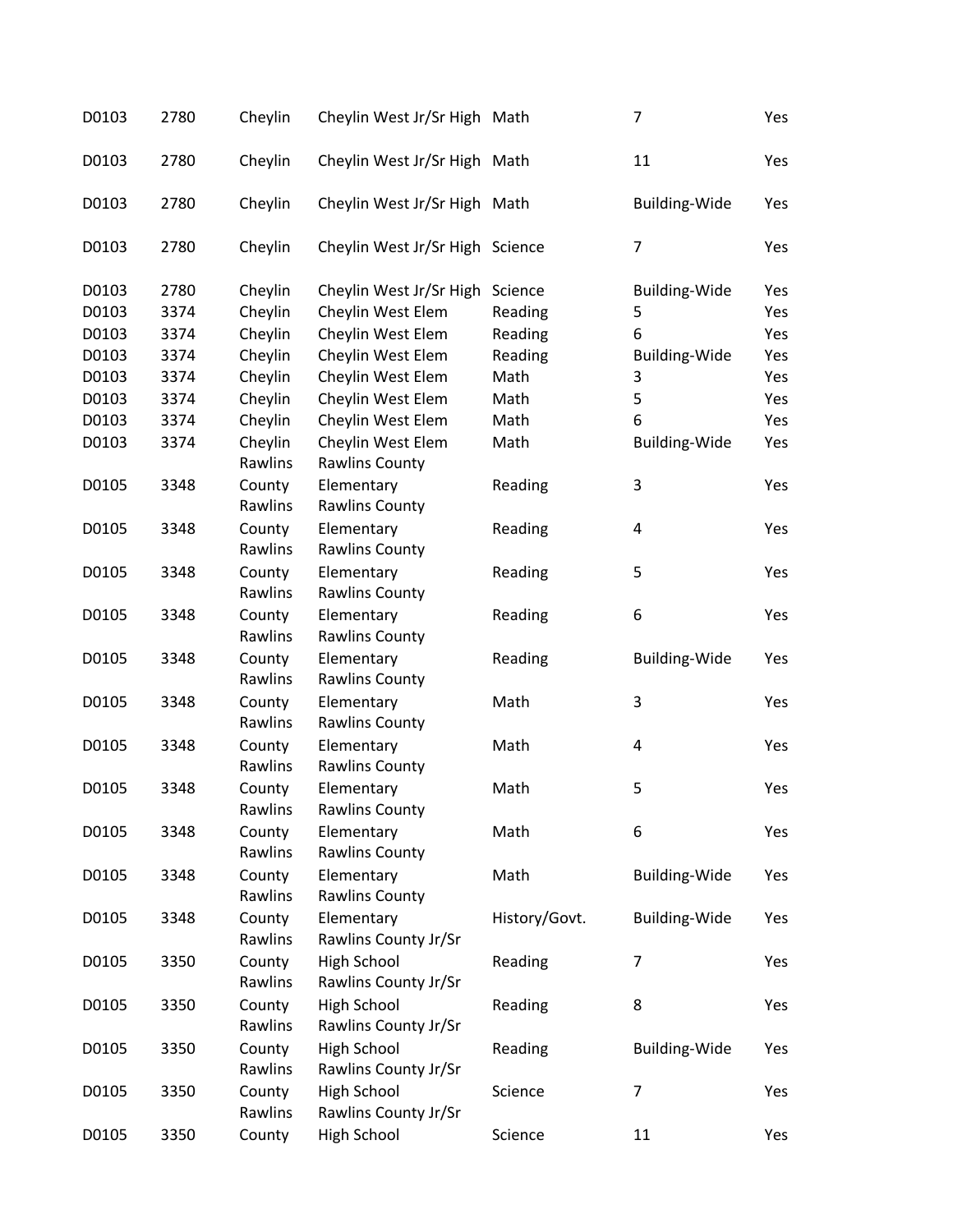|       |      | Rawlins             | Rawlins County Jr/Sr                                   |               |                      |     |
|-------|------|---------------------|--------------------------------------------------------|---------------|----------------------|-----|
| D0105 | 3350 | County<br>Western   | High School<br><b>Western Plains North</b>             | Science       | <b>Building-Wide</b> | Yes |
| D0106 | 2926 | Plains              | Elem                                                   | Math          | 4                    | Yes |
|       |      | Western             | <b>Western Plains South</b>                            |               |                      |     |
| D0106 | 2966 | Plains<br>Western   | Elem/Jr High<br><b>Western Plains South</b>            | Reading       | 5                    | Yes |
| D0106 | 2966 | Plains              | Elem/Jr High                                           | Reading       | 6                    | Yes |
|       |      | Western             | <b>Western Plains South</b>                            |               |                      |     |
| D0106 | 2966 | Plains              | Elem/Jr High                                           | Reading       | <b>Building-Wide</b> | Yes |
| D0106 | 2966 | Western<br>Plains   | Western Plains South<br>Elem/Jr High                   | Math          | 6                    | Yes |
|       |      |                     | Rock Hills Elementary                                  |               |                      |     |
| D0107 | 2976 | Rock Hills School   |                                                        | Reading       | 3                    | Yes |
|       |      |                     | Rock Hills Elementary                                  |               |                      |     |
| D0107 | 2976 | Rock Hills School   | Rock Hills Elementary                                  | Reading       | Building-Wide        | Yes |
| D0107 | 2976 | Rock Hills School   |                                                        | Math          | 3                    | Yes |
|       |      |                     |                                                        |               |                      |     |
| D0107 | 2977 |                     | Rock Hills Rock Hills High School<br>Rock Hills Middle | Reading       | <b>Building-Wide</b> | Yes |
| D0107 | 2978 | Rock Hills School   |                                                        | Reading       | 5                    | Yes |
|       |      |                     | Rock Hills Middle                                      |               |                      |     |
| D0107 | 2978 | Rock Hills School   | Rock Hills Middle                                      | Reading       | 6                    | Yes |
| D0107 | 2978 | Rock Hills School   |                                                        | Reading       | $\overline{7}$       | Yes |
|       |      |                     | Rock Hills Middle                                      |               |                      |     |
| D0107 | 2978 | Rock Hills School   |                                                        | Reading       | 8                    | Yes |
| D0107 | 2978 | Rock Hills School   | Rock Hills Middle                                      | Reading       | <b>Building-Wide</b> | Yes |
|       |      |                     | Rock Hills Middle                                      |               |                      |     |
| D0107 | 2978 | Rock Hills School   |                                                        | Math          | 6                    | Yes |
|       |      |                     | Rock Hills Middle<br>School                            |               |                      |     |
| D0107 | 2978 | <b>Rock Hills</b>   | Rock Hills Middle                                      | Math          | 7                    | Yes |
| D0107 | 2978 | Rock Hills School   |                                                        | Math          | 8                    | Yes |
|       |      |                     | Rock Hills Middle                                      |               |                      |     |
| D0107 | 2978 | Rock Hills School   | Rock Hills Middle                                      | Math          | <b>Building-Wide</b> | Yes |
| D0107 | 2978 | <b>Rock Hills</b>   | School                                                 | History/Govt. | 8                    | Yes |
|       |      | Washingt            |                                                        |               |                      |     |
|       |      | on Co.              | <b>Washington County</b>                               |               |                      |     |
| D0108 | 2981 | Schools<br>Washingt | <b>High School</b>                                     | Reading       | 7                    | Yes |
|       |      | on Co.              | <b>Washington County</b>                               |               |                      |     |
| D0108 | 2981 | Schools             | High School                                            | Reading       | 8                    | Yes |
|       |      | Washingt            |                                                        |               |                      |     |
| D0108 | 2981 | on Co.<br>Schools   | <b>Washington County</b><br><b>High School</b>         | Reading       | 11                   | Yes |
|       |      |                     |                                                        |               |                      |     |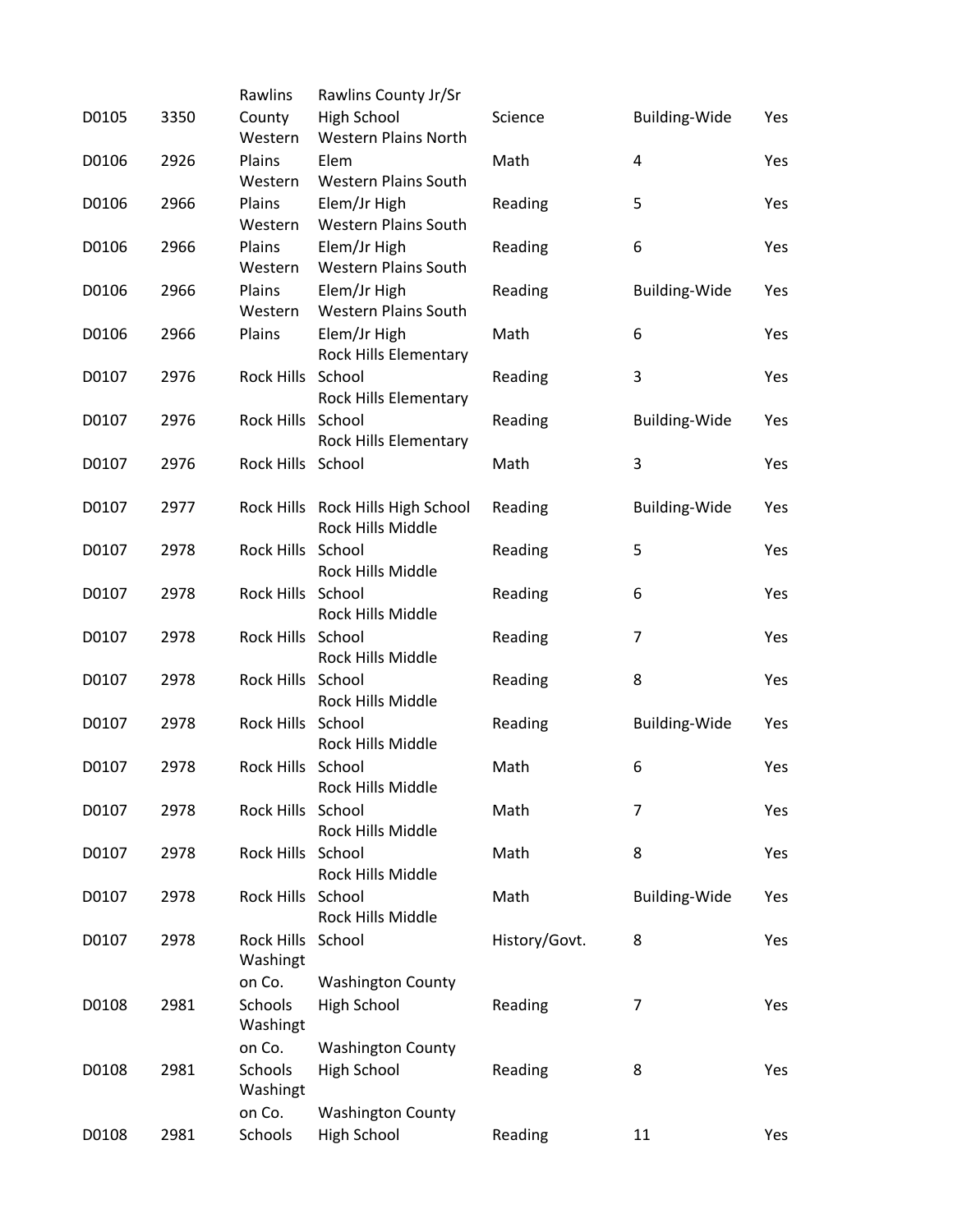|       |      | Washingt                      |                                                      |               |                      |     |
|-------|------|-------------------------------|------------------------------------------------------|---------------|----------------------|-----|
|       |      | on Co.                        | <b>Washington County</b>                             |               |                      |     |
| D0108 | 2981 | Schools<br>Washingt           | High School                                          | Reading       | <b>Building-Wide</b> | Yes |
|       |      | on Co.                        | <b>Washington County</b>                             |               |                      |     |
| D0108 | 2981 | Schools<br>Washingt           | <b>High School</b>                                   | Math          | 11                   | Yes |
|       |      | on Co.                        | <b>Washington County</b>                             |               |                      |     |
| D0108 | 2981 | Schools<br>Washingt           | High School                                          | Science       | 11                   | Yes |
|       |      | on Co.                        | <b>Washington County</b>                             |               |                      |     |
| D0108 | 2981 | Schools<br>Washingt           | <b>High School</b>                                   | Science       | <b>Building-Wide</b> | Yes |
|       |      | on Co.                        | <b>Washington County</b>                             |               |                      |     |
| D0108 | 2981 | Schools<br>Washingt           | High School                                          | History/Govt. | 8                    | Yes |
|       |      | on Co.                        | <b>Washington County</b>                             |               |                      |     |
| D0108 | 2981 | Schools<br>Washingt<br>on Co. | <b>High School</b>                                   | History/Govt. | <b>Building-Wide</b> | Yes |
| D0108 | 2983 | Schools                       | Washington Elementary Reading                        |               | 3                    | Yes |
|       |      | Washingt<br>on Co.            |                                                      |               |                      |     |
| D0108 | 2983 | Schools                       | Washington Elementary Reading                        |               | 5                    | Yes |
|       |      | Washingt<br>on Co.            |                                                      |               |                      |     |
| D0108 | 2983 | Schools                       | Washington Elementary Reading                        |               | <b>Building-Wide</b> | Yes |
|       |      | Washingt<br>on Co.            |                                                      |               |                      |     |
| D0108 | 2983 | Schools<br>Republic           | Washington Elementary Math<br><b>Belleville East</b> |               | 3                    | Yes |
| D0109 | 2972 | County<br>Republic            | Elementary<br><b>Belleville East</b>                 | Reading       | 4                    | Yes |
| D0109 | 2972 | County<br>Republic            | Elementary<br><b>Belleville East</b>                 | Reading       | <b>Building-Wide</b> | Yes |
| D0109 | 2972 | County<br>Republic            | Elementary<br><b>Belleville East</b>                 | Math          | 3                    | Yes |
| D0109 | 2972 | County<br>Republic            | Elementary<br><b>Belleville East</b>                 | Math          | 4                    | Yes |
| D0109 | 2972 | County<br>Republic            | Elementary<br><b>Belleville East</b>                 | Math          | <b>Building-Wide</b> | Yes |
| D0109 | 2972 | County<br>Republic            | Elementary                                           | Science       | Building-Wide        | Yes |
| D0109 | 2973 | County<br>Republic            | <b>Hillcrest Elementary</b>                          | Reading       | <b>Building-Wide</b> | Yes |
| D0109 | 2973 | County<br>Republic            | <b>Hillcrest Elementary</b>                          | Math          | <b>Building-Wide</b> | Yes |
| D0109 | 2973 | County                        | <b>Hillcrest Elementary</b>                          | Science       | <b>Building-Wide</b> | Yes |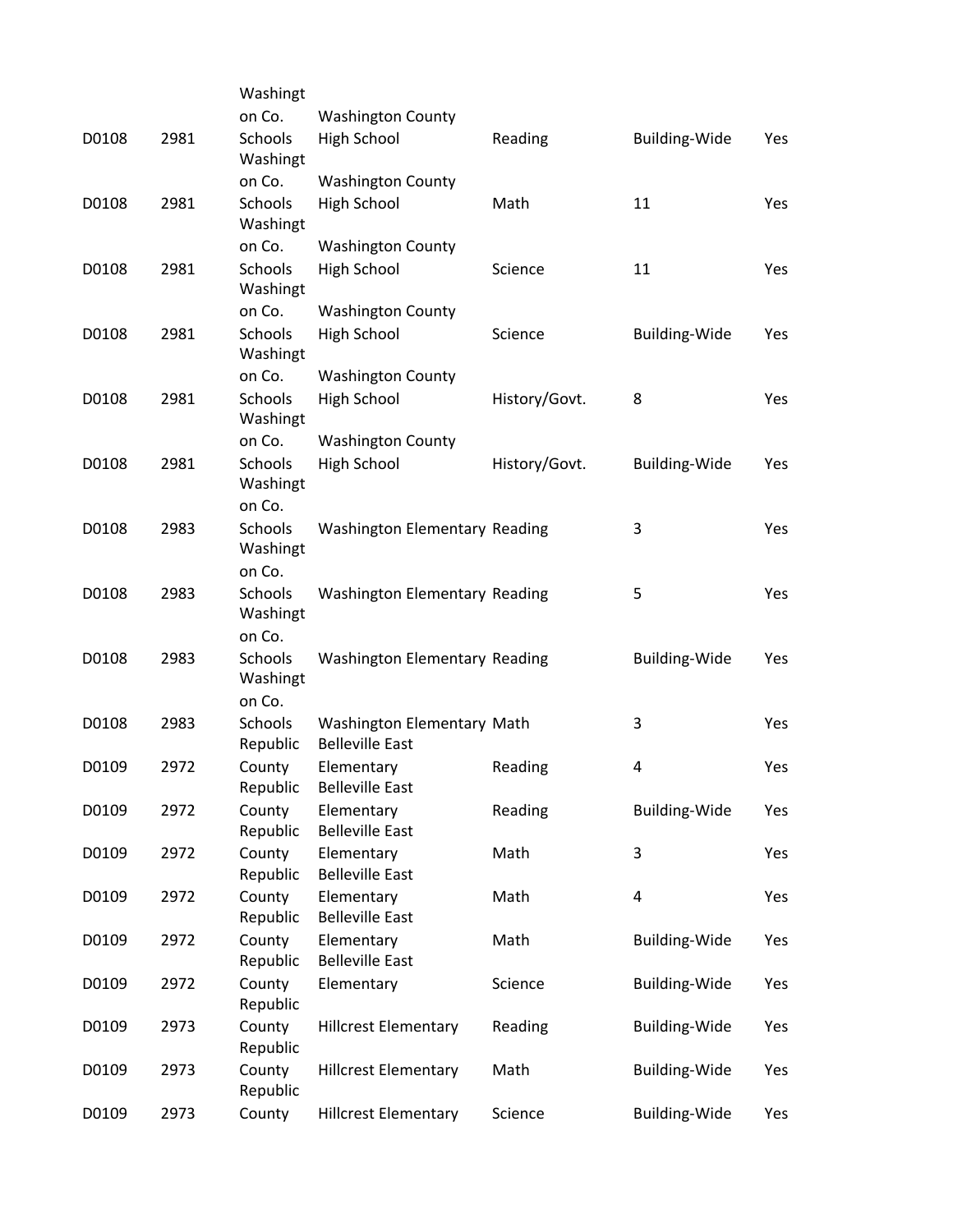|       |      | Republic                            |                                      |         |                      |     |
|-------|------|-------------------------------------|--------------------------------------|---------|----------------------|-----|
| D0109 | 2974 | County<br>Republic                  | Republic County High                 | Reading | <b>Building-Wide</b> | Yes |
| D0109 | 2975 | County<br>Republic                  | Republic County Middle Reading       |         | 5                    | Yes |
| D0109 | 2975 | County<br>Republic                  | Republic County Middle Reading       |         | 6                    | Yes |
| D0109 | 2975 | County<br>Republic                  | Republic County Middle Reading       |         | $\overline{7}$       | Yes |
| D0109 | 2975 | County<br>Republic                  | Republic County Middle Reading       |         | <b>Building-Wide</b> | Yes |
| D0109 | 2975 | County<br>Republic                  | Republic County Middle Math          |         | 7                    | Yes |
| D0109 | 2975 | County<br>Greeley                   | Republic County Middle Math          |         | <b>Building-Wide</b> | Yes |
| D0200 | 0132 | County<br><b>Schools</b><br>Greeley | <b>Greeley County Elem</b><br>School | Reading | 5                    | Yes |
| D0200 | 0132 | County<br>Schools<br>Greeley        | <b>Greeley County Elem</b><br>School | Reading | <b>Building-Wide</b> | Yes |
| D0200 | 0132 | County<br>Schools<br>Greeley        | <b>Greeley County Elem</b><br>School | Science | <b>Building-Wide</b> | Yes |
| D0200 | 0134 | County<br>Schools<br>Greeley        | Greeley County Jr./Sr.<br>High       | Reading | 6                    | Yes |
| D0200 | 0134 | County<br><b>Schools</b><br>Greeley | Greeley County Jr./Sr.<br>High       | Reading | 11                   | Yes |
| D0200 | 0134 | County<br>Schools<br>Greeley        | Greeley County Jr./Sr.<br>High       | Reading | Building-Wide        | Yes |
| D0200 | 0134 | County<br><b>Schools</b><br>Greeley | Greeley County Jr./Sr.<br>High       | Math    | 11                   | Yes |
| D0200 | 0134 | County<br>Schools<br>Turner-        | Greeley County Jr./Sr.<br>High       | Math    | Building-Wide        | Yes |
| D0202 | 0156 | Kansas<br>City<br>Turner-           | Morris Elem                          | Reading | 4                    | Yes |
| D0202 | 0156 | Kansas<br>City<br>Turner-<br>Kansas | Morris Elem                          | Math    | 4                    | Yes |
| D0202 | 0156 | City                                | Morris Elem                          | Science | <b>Building-Wide</b> | Yes |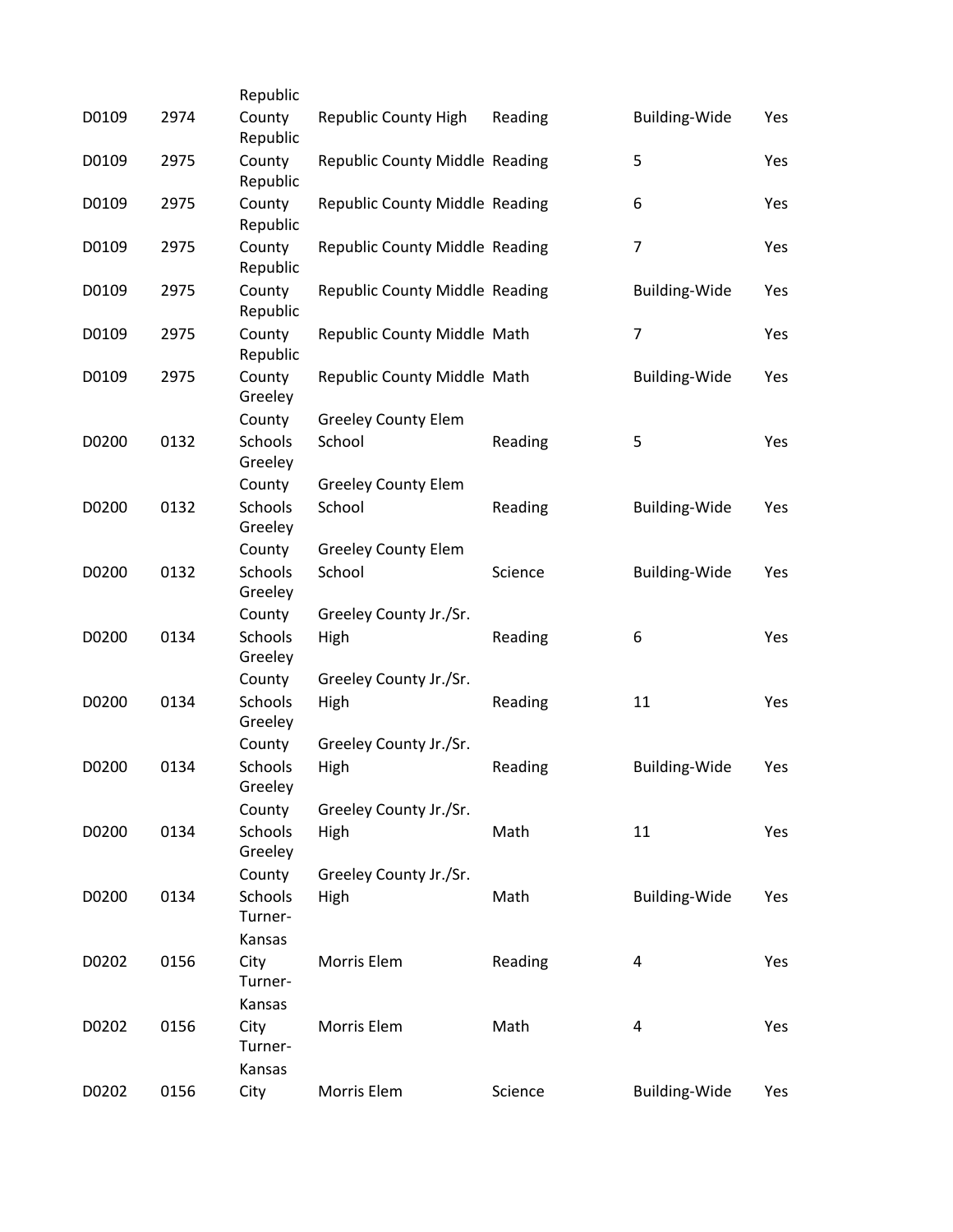|       |      | Turner-                   |                                |         |                      |            |
|-------|------|---------------------------|--------------------------------|---------|----------------------|------------|
|       |      | Kansas                    |                                |         |                      |            |
| D0202 | 0157 | City<br>Turner-<br>Kansas | <b>Midland Trail</b>           | Reading | 6                    | <b>Yes</b> |
| D0202 | 0157 | City<br>Turner-           | <b>Midland Trail</b>           | Math    | 6                    | Yes        |
|       |      | Kansas                    |                                |         |                      |            |
| D0202 | 0160 | City<br>Turner-           | Oak Grove Elem                 | Reading | 5                    | Yes        |
|       | 0160 | Kansas                    |                                |         |                      |            |
| D0202 |      | City<br>Turner-<br>Kansas | Oak Grove Elem                 | Reading | 6                    | Yes        |
| D0202 | 0160 | City<br>Turner-           | Oak Grove Elem                 | Reading | Building-Wide        | Yes        |
| D0202 | 0160 | Kansas<br>City            | Oak Grove Elem                 | Math    | 3                    | Yes        |
|       |      | Turner-<br>Kansas         |                                |         |                      |            |
| D0202 | 0160 | City                      | Oak Grove Elem                 | Math    | 4                    | Yes        |
|       |      | Turner-<br>Kansas         |                                |         |                      |            |
| D0202 | 0160 | City<br>Turner-           | Oak Grove Elem                 | Math    | 5                    | Yes        |
|       |      | Kansas                    |                                |         |                      |            |
| D0202 | 0160 | City<br>Turner-<br>Kansas | Oak Grove Elem                 | Math    | 6                    | Yes        |
| D0202 | 0160 | City                      | Oak Grove Elem                 | Math    | <b>Building-Wide</b> | Yes        |
|       |      | Piper-<br>Kansas          |                                |         |                      |            |
| D0203 | 0180 | City<br>Piper-            | Piper Elem School East Reading |         | 4                    | Yes        |
|       |      | Kansas                    |                                |         |                      |            |
| D0203 | 0180 | City<br>Piper-            | Piper Elem School East         | Reading | 5                    | Yes        |
|       |      | Kansas                    |                                |         |                      |            |
| D0203 | 0180 | City<br>Piper-<br>Kansas  | Piper Elem School East Reading |         | <b>Building-Wide</b> | Yes        |
| D0203 | 0180 | City                      | Piper Elem School East         | Math    | 3                    | Yes        |
|       |      | Piper-<br>Kansas          |                                |         |                      |            |
| D0203 | 0180 | City<br>Piper-<br>Kansas  | Piper Elem School East         | Math    | 4                    | Yes        |
| D0203 | 0180 | City                      | Piper Elem School East Math    |         | 5                    | Yes        |
|       |      |                           |                                |         |                      |            |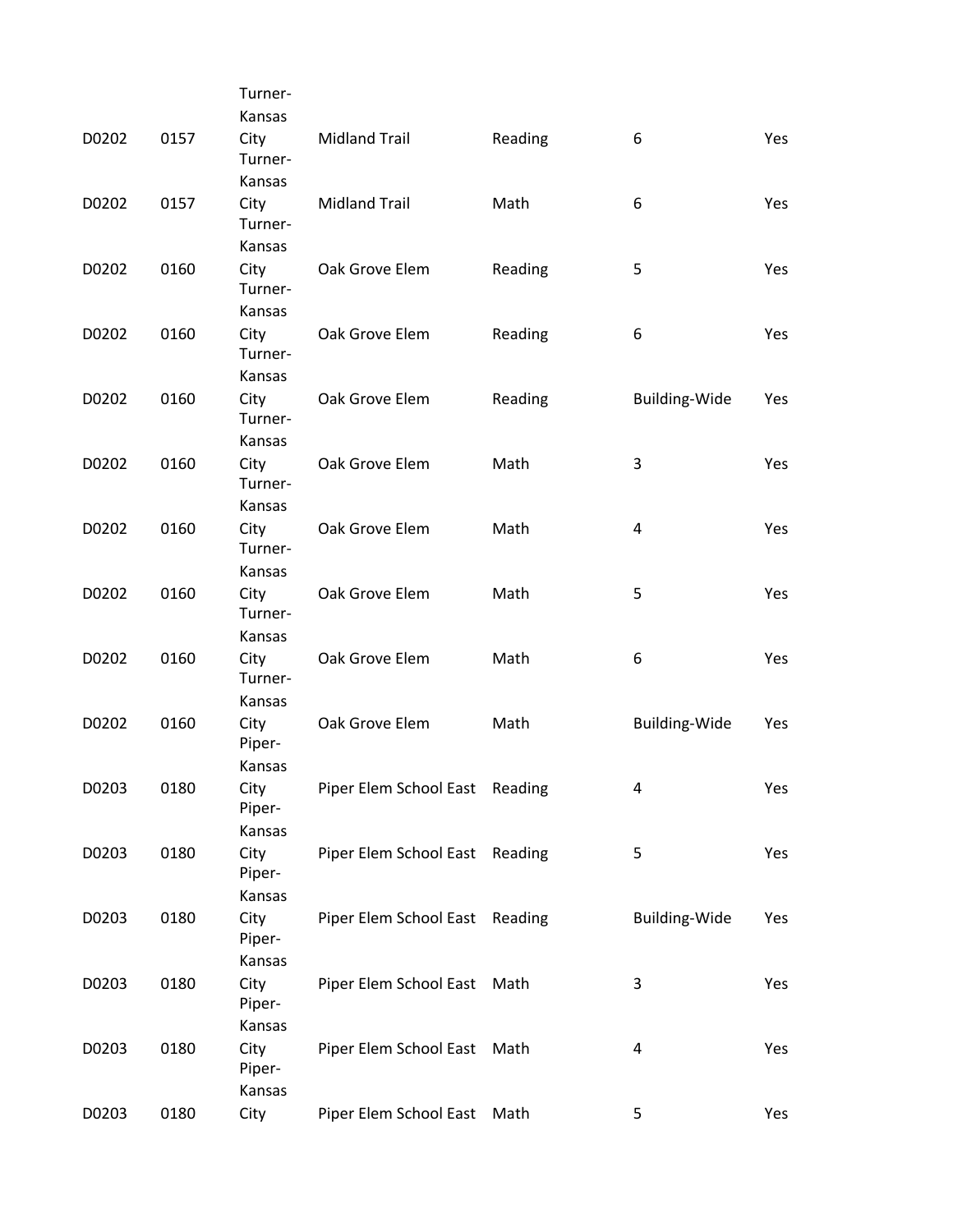|       |      | Piper-                   |                                          |               |                      |     |
|-------|------|--------------------------|------------------------------------------|---------------|----------------------|-----|
|       |      | Kansas                   |                                          |               |                      |     |
| D0203 | 0180 | City<br>Piper-           | Piper Elem School East Math              |               | <b>Building-Wide</b> | Yes |
|       |      | Kansas                   |                                          |               |                      |     |
| D0203 | 0188 | City<br>Piper-           | Piper Elem School West Math              |               | <b>Building-Wide</b> | Yes |
|       |      | Kansas                   |                                          |               |                      |     |
| D0203 | 0189 | City<br>Piper-           | Piper Middle                             | Reading       | 6                    | Yes |
|       |      | Kansas                   |                                          |               |                      |     |
| D0203 | 0189 | City                     | Piper Middle                             | Reading       | $\overline{7}$       | Yes |
|       |      | Piper-                   |                                          |               |                      |     |
|       |      | Kansas                   |                                          |               |                      |     |
| D0203 | 0189 | City<br>Piper-           | Piper Middle                             | Reading       | 8                    | Yes |
|       |      | Kansas                   |                                          |               |                      |     |
| D0203 | 0189 | City<br>Piper-           | Piper Middle                             | Reading       | <b>Building-Wide</b> | Yes |
|       |      | Kansas                   |                                          |               |                      |     |
| D0203 | 0189 | City<br>Piper-           | Piper Middle                             | Math          | 6                    | Yes |
|       |      | Kansas                   |                                          |               |                      |     |
| D0203 | 0189 | City<br>Piper-           | Piper Middle                             | Math          | 7                    | Yes |
|       |      | Kansas                   |                                          |               |                      |     |
| D0203 | 0189 | City<br>Piper-           | Piper Middle                             | Math          | <b>Building-Wide</b> | Yes |
|       |      | Kansas                   |                                          |               |                      |     |
| D0203 | 0189 | City<br>Piper-           | Piper Middle                             | History/Govt. | 6                    | Yes |
|       |      | Kansas                   |                                          |               |                      |     |
| D0203 | 0189 | City<br>Piper-           | Piper Middle                             | History/Govt. | <b>Building-Wide</b> | Yes |
|       |      | Kansas                   |                                          |               |                      |     |
| D0203 | 0190 | City<br>Bonner           | Piper High                               | Reading       | <b>Building-Wide</b> | Yes |
| D0204 | 0214 | Springs<br>Bonner        | <b>Bonner Springs High</b>               | Reading       | <b>Building-Wide</b> | Yes |
| D0204 | 0221 | <b>Springs</b><br>Bonner | Robert E Clark Middle<br>Delaware Ridge  | Reading       | 7                    | Yes |
| D0204 | 0228 | <b>Springs</b><br>Bonner | Elementary<br>Delaware Ridge             | Reading       | 5                    | Yes |
| D0204 | 0228 | <b>Springs</b>           | Elementary                               | Math          | 3                    | Yes |
|       |      | Bonner                   | Delaware Ridge                           |               |                      |     |
| D0204 | 0228 | <b>Springs</b>           | Elementary<br><b>Bluestem Elementary</b> | Math          | <b>Building-Wide</b> | Yes |
| D0205 | 0238 | Bluestem                 | School                                   | Reading       | 3                    | Yes |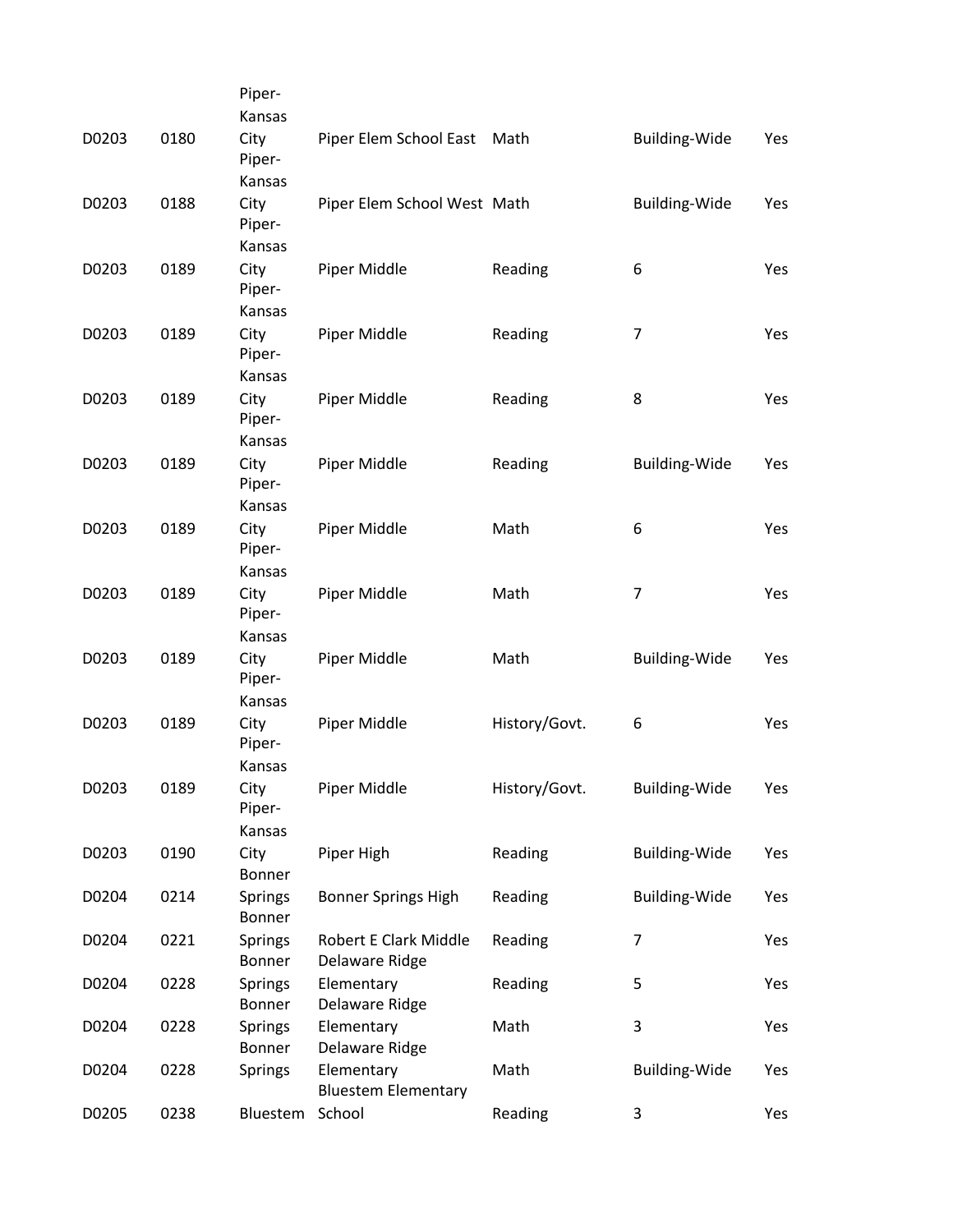|       |      |                                   | <b>Bluestem Elementary</b>           |               |                      |     |
|-------|------|-----------------------------------|--------------------------------------|---------------|----------------------|-----|
| D0205 | 0238 | Bluestem                          | School<br><b>Bluestem Elementary</b> | Reading       | 4                    | Yes |
| D0205 | 0238 | Bluestem School                   | <b>Bluestem Elementary</b>           | Reading       | 5                    | Yes |
| D0205 | 0238 | Bluestem School                   | <b>Bluestem Elementary</b>           | Reading       | 6                    | Yes |
| D0205 | 0238 | Bluestem School                   | <b>Bluestem Elementary</b>           | Reading       | <b>Building-Wide</b> | Yes |
| D0205 | 0238 | Bluestem School                   | <b>Bluestem Elementary</b>           | Math          | 3                    | Yes |
| D0205 | 0238 | Bluestem School                   | <b>Bluestem Elementary</b>           | Math          | 4                    | Yes |
| D0205 | 0238 | Bluestem School                   | <b>Bluestem Elementary</b>           | Math          | 5                    | Yes |
| D0205 | 0238 | Bluestem                          | School<br><b>Bluestem Elementary</b> | Math          | 6                    | Yes |
| D0205 | 0238 | Bluestem School                   | Bluestem-Haverhill                   | Math          | <b>Building-Wide</b> | Yes |
| D0205 | 0246 | Bluestem Elem                     | <b>Bluestem Middle</b>               | Math          | Building-Wide        | Yes |
| D0205 | 0250 | Bluestem School                   | <b>Bluestem Middle</b>               | Reading       | 7                    | Yes |
| D0205 | 0250 | Bluestem School<br>Remingto<br>n- |                                      | Reading       | <b>Building-Wide</b> | Yes |
|       |      |                                   | Whitewat Frederic Remington          |               |                      |     |
| D0206 | 0260 | er<br>Remingto<br>$n-$            | High                                 | Reading       | Building-Wide        | Yes |
|       |      |                                   | Whitewat Frederic Remington          |               |                      |     |
| D0206 | 0260 | er<br>Remingto<br>n-              | High                                 | Math          | Building-Wide        | Yes |
|       |      |                                   | Whitewat Frederic Remington          |               |                      |     |
| D0206 | 0260 | er<br>Remingto<br>$n-$            | High                                 | History/Govt. | Building-Wide        | Yes |
|       |      |                                   | Whitewat Remington Middle            |               |                      |     |
| D0206 | 0274 | er<br>Remingto                    | School                               | Reading       | 6                    | Yes |
|       |      | $n-$                              |                                      |               |                      |     |
|       |      |                                   | Whitewat Remington Middle            |               |                      |     |
| D0206 | 0274 | er<br>Remingto<br>n-              | School                               | Reading       | 7                    | Yes |
|       |      |                                   | Whitewat Remington Middle            |               |                      |     |
| D0206 | 0274 | er                                | School                               | Reading       | 8                    | Yes |
|       |      |                                   |                                      |               |                      |     |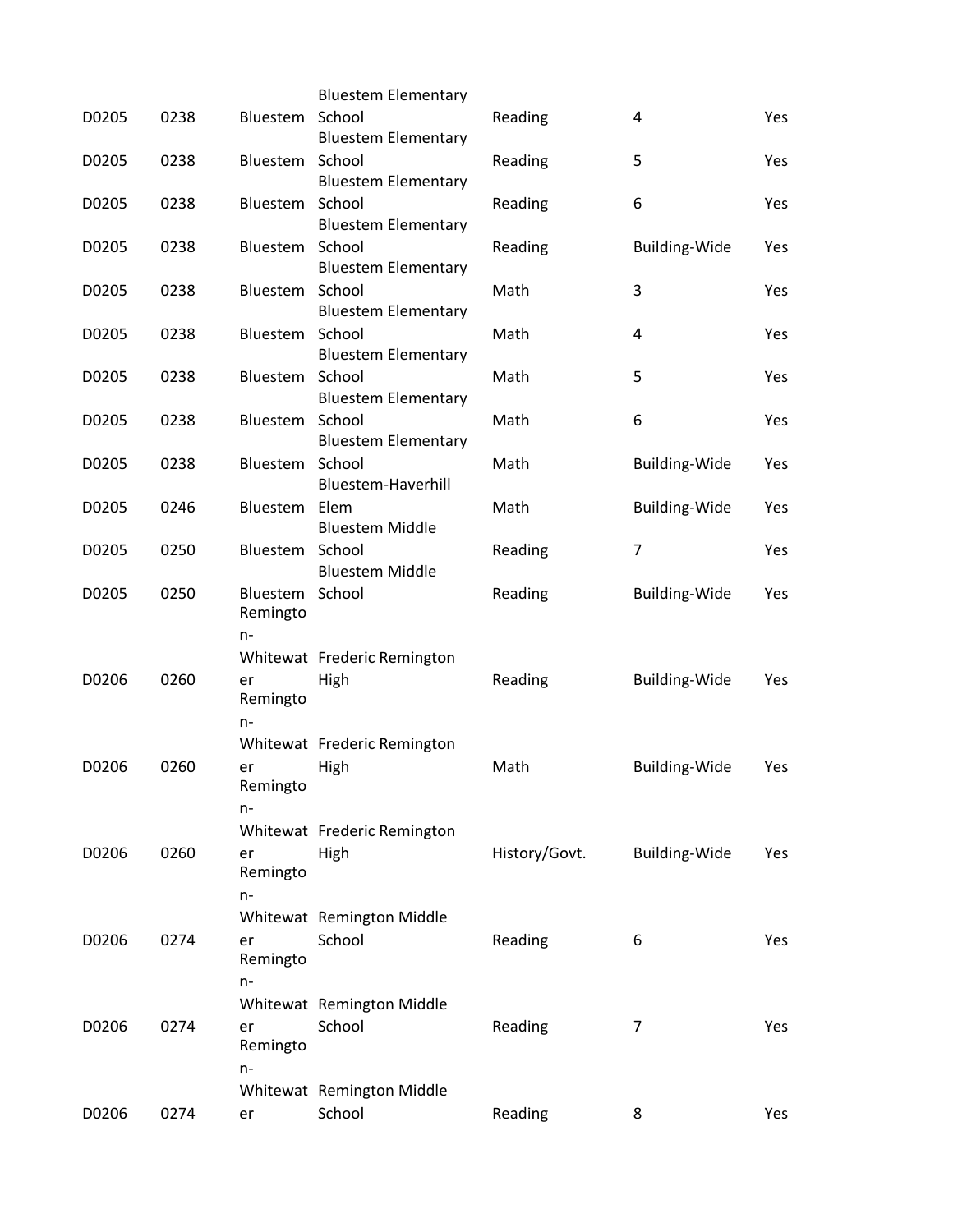|       |      | Remingto<br>$n -$ |                                     |         |                         |     |
|-------|------|-------------------|-------------------------------------|---------|-------------------------|-----|
|       |      |                   | Whitewat Remington Middle           |         |                         |     |
| D0206 | 0274 | er                | School                              | Reading | Building-Wide           | Yes |
|       |      | Remingto          |                                     |         |                         |     |
|       |      | $n-$              |                                     |         |                         |     |
|       |      |                   | Whitewat Remington Middle           |         |                         |     |
| D0206 | 0274 | er                | School                              | Math    | 5                       | Yes |
|       |      | Remingto          |                                     |         |                         |     |
|       |      | $n-$              | Whitewat Remington Middle           |         |                         |     |
| D0206 | 0274 | er                | School                              | Math    | $\overline{7}$          | Yes |
|       |      | Remingto          |                                     |         |                         |     |
|       |      | $n-$              |                                     |         |                         |     |
|       |      |                   | Whitewat Remington Middle           |         |                         |     |
| D0206 | 0274 | er                | School                              | Math    | 8                       | Yes |
|       |      | Remingto          |                                     |         |                         |     |
|       |      | $n-$              |                                     |         |                         |     |
| D0206 | 0274 |                   | Whitewat Remington Middle<br>School | Math    |                         |     |
|       |      | er<br>Ft          |                                     |         | Building-Wide           | Yes |
|       |      | Leavenwo          |                                     |         |                         |     |
| D0207 | 0286 | rth               | <b>Bradley Elem</b>                 | Reading | 3                       | Yes |
|       |      | Ft                |                                     |         |                         |     |
|       |      | Leavenwo          |                                     |         |                         |     |
| D0207 | 0286 | rth               | <b>Bradley Elem</b>                 | Reading | $\overline{\mathbf{4}}$ | Yes |
|       |      | Ft                |                                     |         |                         |     |
|       |      | Leavenwo          |                                     |         |                         |     |
| D0207 | 0286 | rth<br>Ft         | <b>Bradley Elem</b>                 | Reading | 6                       | Yes |
|       |      | Leavenwo          |                                     |         |                         |     |
| D0207 | 0286 | rth               | <b>Bradley Elem</b>                 | Reading | <b>Building-Wide</b>    | Yes |
|       |      | Ft                |                                     |         |                         |     |
|       |      | Leavenwo          |                                     |         |                         |     |
| D0207 | 0286 | rth               | <b>Bradley Elem</b>                 | Math    | 3                       | Yes |
|       |      | Ft                |                                     |         |                         |     |
|       |      | Leavenwo          |                                     |         |                         |     |
| D0207 | 0286 | rth<br>Ft         | <b>Bradley Elem</b>                 | Math    | 4                       | Yes |
|       |      | Leavenwo          |                                     |         |                         |     |
| D0207 | 0286 | rth               | <b>Bradley Elem</b>                 | Math    | 5                       | Yes |
|       |      | Ft                |                                     |         |                         |     |
|       |      | Leavenwo          |                                     |         |                         |     |
| D0207 | 0286 | rth               | <b>Bradley Elem</b>                 | Math    | 6                       | Yes |
|       |      | Ft                |                                     |         |                         |     |
|       |      | Leavenwo          |                                     |         |                         |     |
| D0207 | 0286 | rth               | <b>Bradley Elem</b>                 | Math    | Building-Wide           | Yes |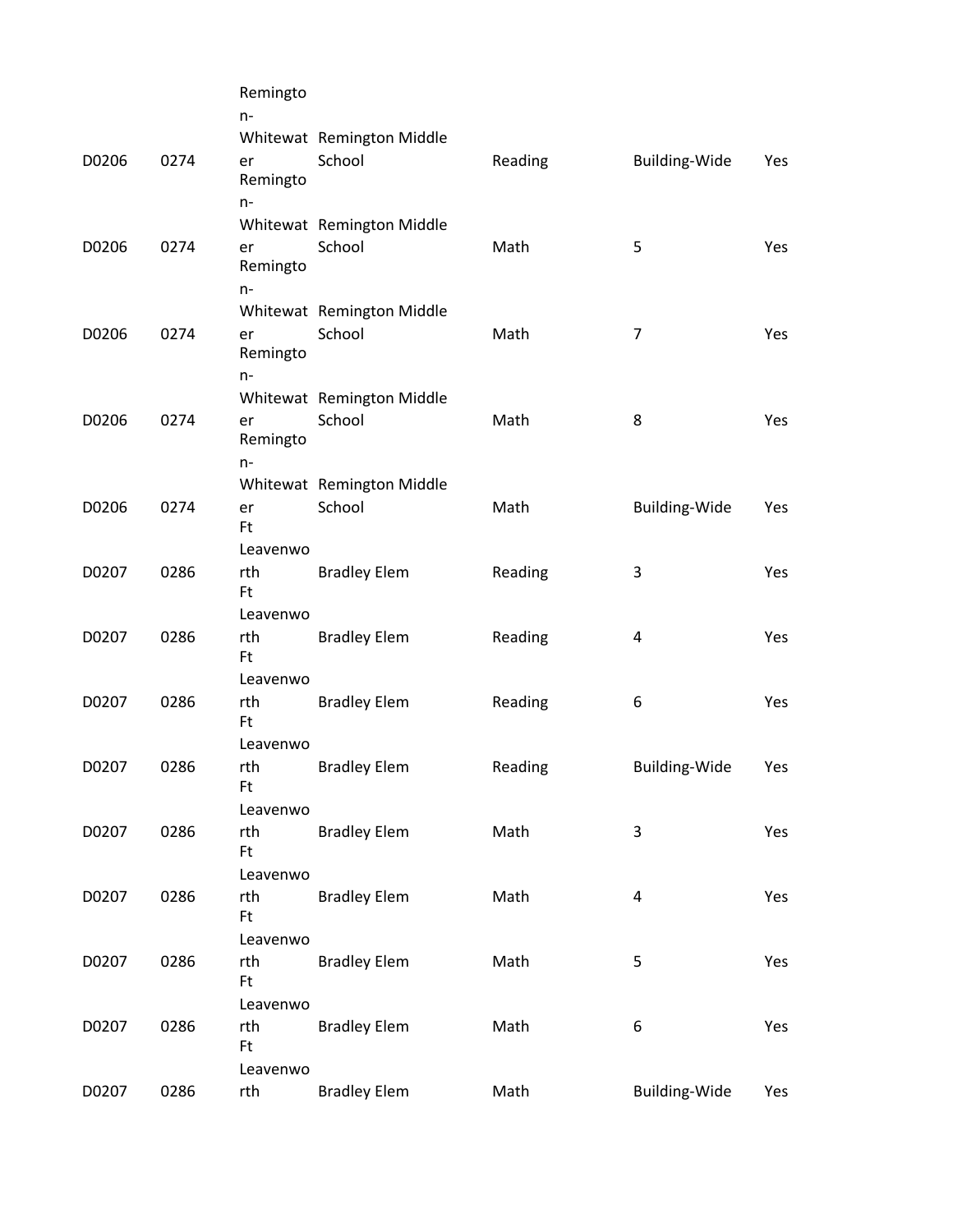|       |      | <b>Ft</b>        |                     |               |               |     |
|-------|------|------------------|---------------------|---------------|---------------|-----|
|       |      | Leavenwo         |                     |               |               |     |
| D0207 | 0286 | rth<br><b>Ft</b> | <b>Bradley Elem</b> | Science       | Building-Wide | Yes |
|       |      | Leavenwo         |                     |               |               |     |
| D0207 | 0286 | rth<br>Ft        | <b>Bradley Elem</b> | History/Govt. | Building-Wide | Yes |
|       |      | Leavenwo         |                     |               |               |     |
| D0207 | 0288 | rth<br>Ft.       | Eisenhower Elem     | Reading       | 3             | Yes |
|       |      | Leavenwo         |                     |               |               |     |
| D0207 | 0288 | rth<br>Ft        | Eisenhower Elem     | Reading       | 4             | Yes |
|       |      | Leavenwo         |                     |               |               |     |
| D0207 | 0288 | rth<br>Ft.       | Eisenhower Elem     | Reading       | 5             | Yes |
|       |      | Leavenwo         |                     |               |               |     |
| D0207 | 0288 | rth<br>Ft        | Eisenhower Elem     | Reading       | 6             | Yes |
|       |      | Leavenwo         |                     |               |               |     |
| D0207 | 0288 | rth<br>Ft.       | Eisenhower Elem     | Reading       | Building-Wide | Yes |
|       |      | Leavenwo         |                     |               |               |     |
| D0207 | 0288 | rth<br>Ft.       | Eisenhower Elem     | Math          | 3             | Yes |
|       |      | Leavenwo         |                     |               |               |     |
| D0207 | 0288 | rth<br><b>Ft</b> | Eisenhower Elem     | Math          | 5             | Yes |
|       |      | Leavenwo         |                     |               |               |     |
| D0207 | 0288 | rth<br>Ft        | Eisenhower Elem     | Math          | 6             | Yes |
|       |      | Leavenwo         |                     |               |               |     |
| D0207 | 0288 | rth<br><b>Ft</b> | Eisenhower Elem     | Math          | Building-Wide | Yes |
|       |      | Leavenwo         |                     |               |               |     |
| D0207 | 0288 | rth<br>Ft.       | Eisenhower Elem     | History/Govt. | Building-Wide | Yes |
|       |      | Leavenwo         |                     |               |               |     |
| D0207 | 0290 | rth<br><b>Ft</b> | MacArthur Elem      | Reading       | 3             | Yes |
|       |      | Leavenwo         |                     |               |               |     |
| D0207 | 0290 | rth<br><b>Ft</b> | MacArthur Elem      | Reading       | 4             | Yes |
|       |      | Leavenwo         |                     |               |               |     |
| D0207 | 0290 | rth<br><b>Ft</b> | MacArthur Elem      | Reading       | 5             | Yes |
|       |      | Leavenwo         |                     |               |               |     |
| D0207 | 0290 | rth              | MacArthur Elem      | Reading       | 6             | Yes |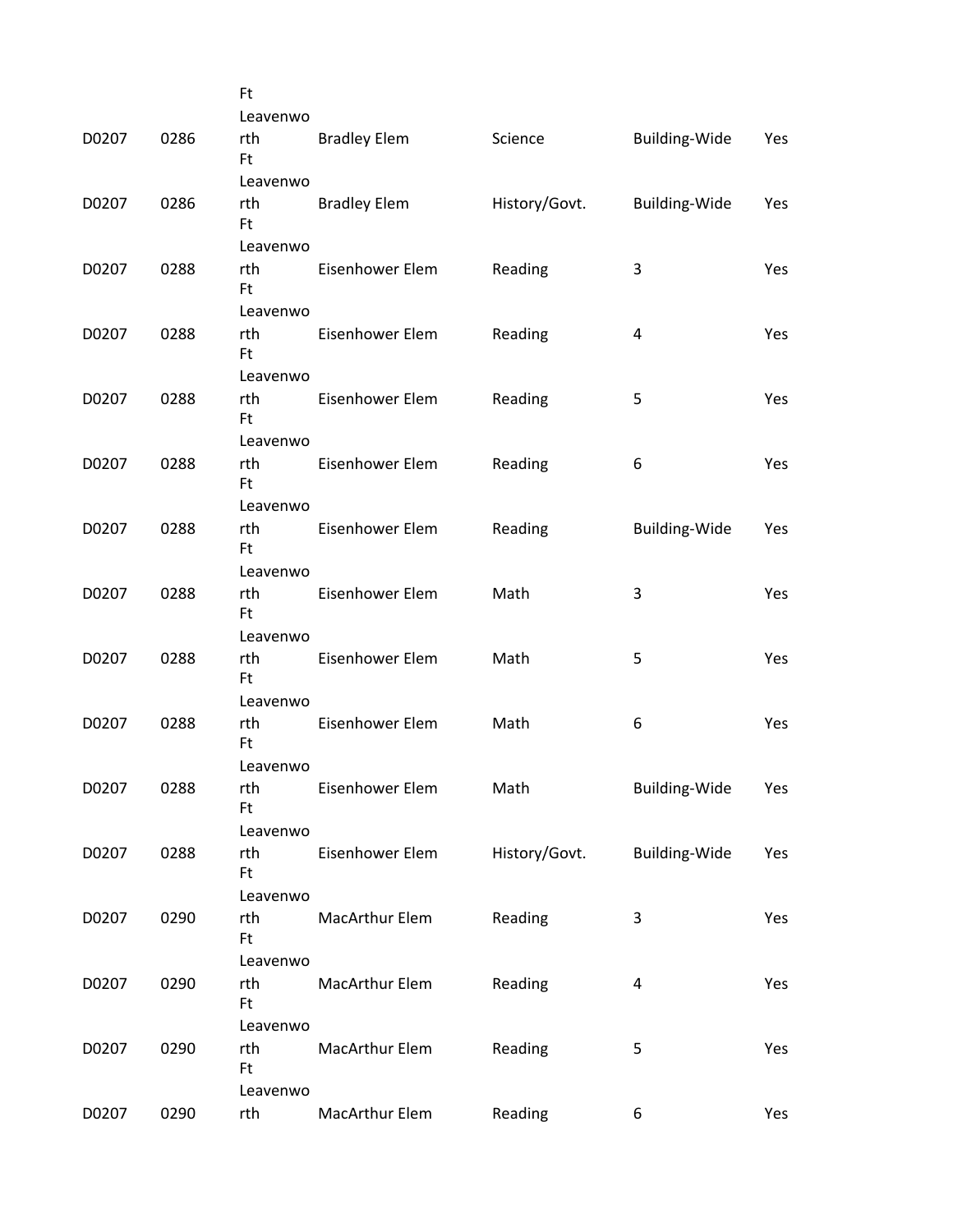|       |      | Ft               |                       |               |                      |     |
|-------|------|------------------|-----------------------|---------------|----------------------|-----|
|       |      | Leavenwo         |                       |               |                      |     |
| D0207 | 0290 | rth<br>Ft        | MacArthur Elem        | Reading       | <b>Building-Wide</b> | Yes |
|       |      | Leavenwo         |                       |               |                      |     |
| D0207 | 0290 | rth<br><b>Ft</b> | <b>MacArthur Elem</b> | Math          | 4                    | Yes |
|       |      | Leavenwo         |                       |               |                      |     |
| D0207 | 0290 | rth<br><b>Ft</b> | <b>MacArthur Elem</b> | Math          | 6                    | Yes |
|       |      | Leavenwo         |                       |               |                      |     |
| D0207 | 0290 | rth<br>Ft        | <b>MacArthur Elem</b> | Math          | <b>Building-Wide</b> | Yes |
|       |      | Leavenwo         |                       |               |                      |     |
| D0207 | 0290 | rth<br><b>Ft</b> | MacArthur Elem        | Science       | <b>Building-Wide</b> | Yes |
|       |      | Leavenwo         |                       |               |                      |     |
| D0207 | 0294 | rth<br>Ft        | Patton Jr High        | Reading       | $\overline{7}$       | Yes |
|       |      | Leavenwo         |                       |               |                      |     |
| D0207 | 0294 | rth<br><b>Ft</b> | Patton Jr High        | Reading       | 8                    | Yes |
|       | 0294 | Leavenwo         |                       |               |                      |     |
| D0207 |      | rth<br>Ft        | Patton Jr High        | Reading       | Building-Wide        | Yes |
| D0207 | 0294 | Leavenwo<br>rth  |                       | Math          |                      |     |
|       |      | <b>Ft</b>        | Patton Jr High        |               | <b>Building-Wide</b> | Yes |
| D0207 | 0294 | Leavenwo<br>rth  |                       | Science       |                      |     |
|       |      | Ft               | Patton Jr High        |               | <b>Building-Wide</b> | Yes |
| D0207 | 0294 | Leavenwo<br>rth  | Patton Jr High        | History/Govt. | <b>Building-Wide</b> | Yes |
|       |      | Wakeene          |                       |               |                      |     |
| D0208 | 0306 | ۷<br>Wakeene     | Trego Grade School    | Reading       | 3                    | Yes |
| D0208 | 0306 | y<br>Wakeene     | Trego Grade School    | Reading       | 4                    | Yes |
| D0208 | 0306 | y<br>Wakeene     | Trego Grade School    | Reading       | 5                    | Yes |
| D0208 | 0306 | у<br>Wakeene     | Trego Grade School    | Reading       | 6                    | Yes |
| D0208 | 0306 | y<br>Wakeene     | Trego Grade School    | Reading       | 7                    | Yes |
| D0208 | 0306 | У<br>Wakeene     | Trego Grade School    | Reading       | 8                    | Yes |
| D0208 | 0306 | у<br>Wakeene     | Trego Grade School    | Reading       | Building-Wide        | Yes |
| D0208 | 0306 | y                | Trego Grade School    | Math          | 4                    | Yes |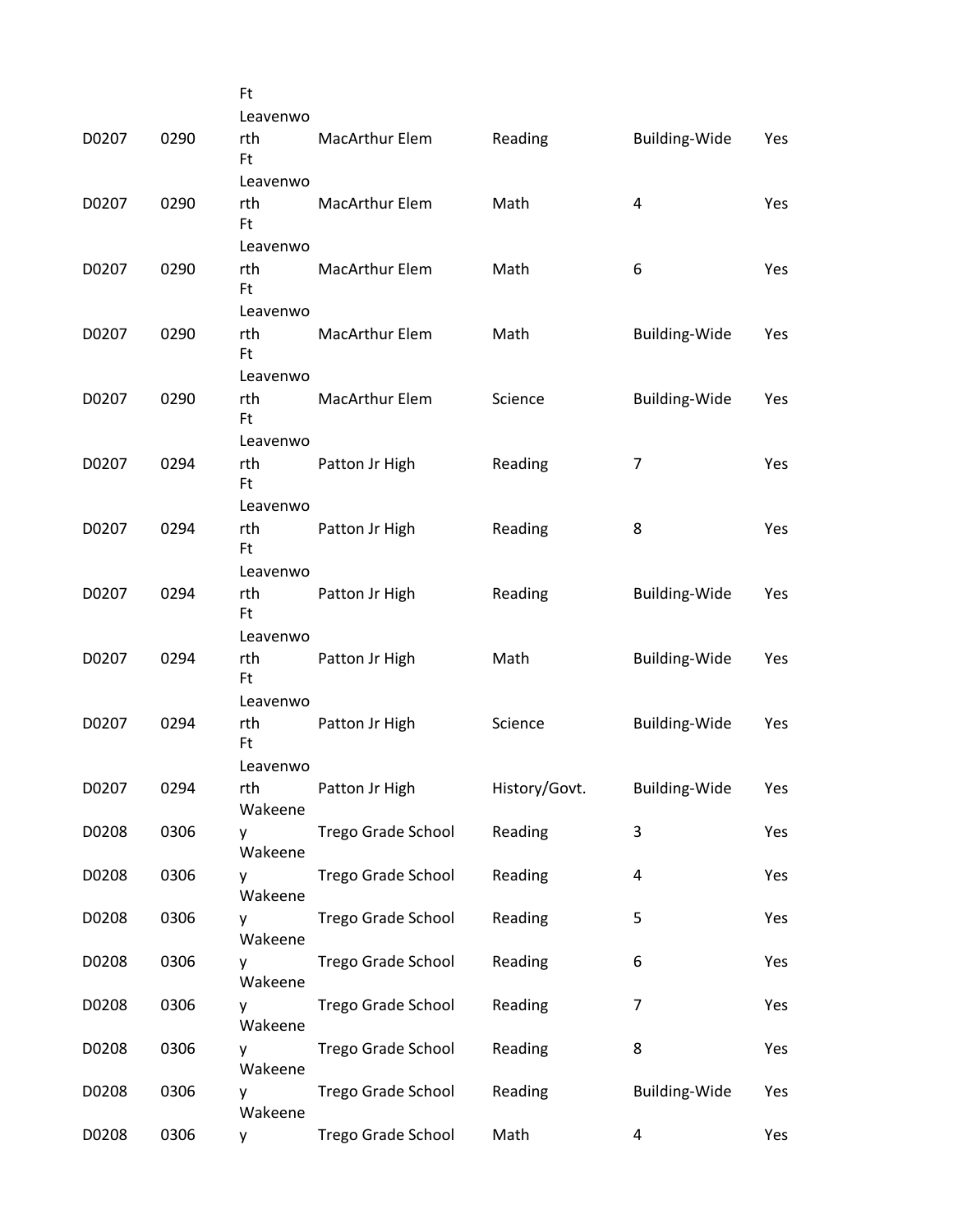|       |      | Wakeene                      |                              |         |                      |     |
|-------|------|------------------------------|------------------------------|---------|----------------------|-----|
| D0208 | 0306 | y<br>Wakeene                 | Trego Grade School           | Math    | 5                    | Yes |
| D0208 | 0306 | у<br>Wakeene                 | Trego Grade School           | Math    | $\overline{7}$       | Yes |
| D0208 | 0306 | у<br>Wakeene                 | <b>Trego Grade School</b>    | Math    | Building-Wide        | Yes |
| D0208 | 0306 | y<br>Wakeene                 | Trego Grade School           | Science | 4                    | Yes |
| D0208 | 0306 | у<br>Wakeene                 | <b>Trego Grade School</b>    | Science | <b>Building-Wide</b> | Yes |
| D0208 | 0308 | v<br>Moscow<br>Public        | Trego Community High Reading |         | <b>Building-Wide</b> | Yes |
| D0209 | 0342 | Schools<br>Moscow<br>Public  | Moscow Elem                  | Reading | 4                    | Yes |
| D0209 | 0344 | Schools<br>Hugoton<br>Public | Moscow High                  | Math    | 11                   | Yes |
| D0210 | 0356 | Schools<br>Hugoton<br>Public | <b>Hugoton Elem</b>          | Reading | 3                    | Yes |
| D0210 | 0356 | Schools<br>Hugoton<br>Public | <b>Hugoton Elem</b>          | Reading | 4                    | Yes |
| D0210 | 0356 | Schools<br>Hugoton<br>Public | <b>Hugoton Elem</b>          | Reading | 5                    | Yes |
| D0210 | 0356 | Schools<br>Hugoton<br>Public | <b>Hugoton Elem</b>          | Reading | Building-Wide        | Yes |
| D0210 | 0356 | Hugoton<br>Public            | Schools Hugoton Elem         | Math    | 3                    | Yes |
| D0210 | 0356 | Schools<br>Hugoton<br>Public | <b>Hugoton Elem</b>          | Math    | 5                    | Yes |
| D0210 | 0356 | Schools<br>Hugoton<br>Public | <b>Hugoton Elem</b>          | Math    | 6                    | Yes |
| D0210 | 0356 | Schools<br>Hugoton<br>Public | <b>Hugoton Elem</b>          | Math    | Building-Wide        | Yes |
| D0210 | 0357 | Schools<br>Hugoton<br>Public | <b>Hugoton Middle</b>        | Reading | $\overline{7}$       | Yes |
| D0210 | 0357 | Schools                      | <b>Hugoton Middle</b>        | Reading | 8                    | Yes |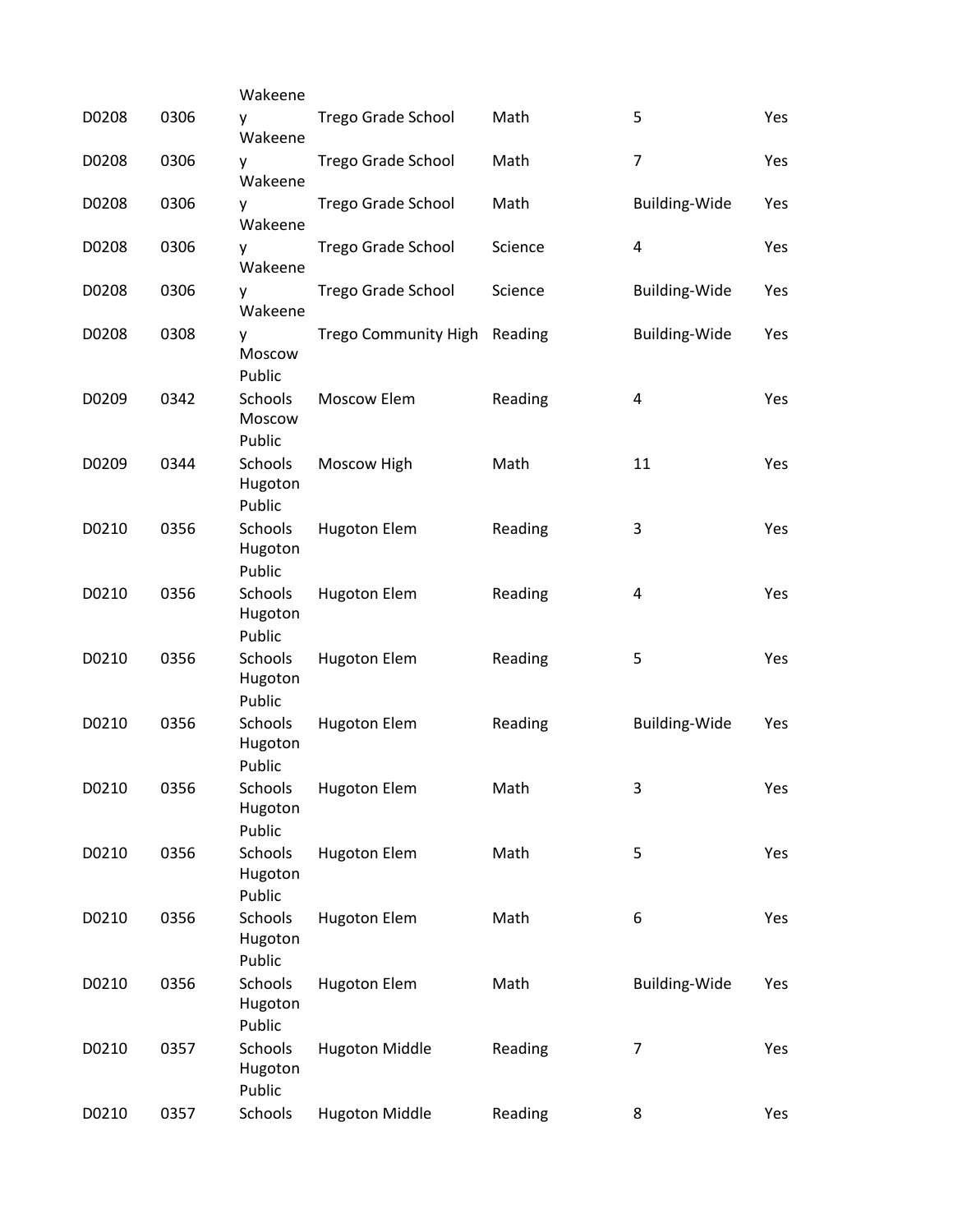| D0210 | 0357 | Hugoton<br>Public<br>Schools | <b>Hugoton Middle</b>      | Reading | Building-Wide | Yes |
|-------|------|------------------------------|----------------------------|---------|---------------|-----|
|       |      | Norton<br>Communi            |                            |         |               |     |
| D0211 | 0374 |                              | ty Schools Eisenhower Elem | Reading | 3             | Yes |
|       |      | Norton<br>Communi            |                            |         |               |     |
| D0211 | 0374 |                              | ty Schools Eisenhower Elem | Reading | 4             | Yes |
| D0211 | 0374 | Norton<br>Communi            |                            | Reading | 5             | Yes |
|       |      |                              | ty Schools Eisenhower Elem |         |               |     |
|       |      | Norton<br>Communi            |                            |         |               |     |
| D0211 | 0374 |                              | ty Schools Eisenhower Elem | Reading | 6             | Yes |
|       |      | Norton                       |                            |         |               |     |
|       |      | Communi                      |                            |         |               |     |
| D0211 | 0374 |                              | ty Schools Eisenhower Elem | Reading | Building-Wide | Yes |
|       |      | Norton                       |                            |         |               |     |
| D0211 | 0374 | Communi                      | ty Schools Eisenhower Elem | Math    | 3             | Yes |
|       |      |                              |                            |         |               |     |
|       |      | Norton                       |                            |         |               |     |
| D0211 | 0374 | Communi                      | ty Schools Eisenhower Elem | Math    | 4             | Yes |
|       |      |                              |                            |         |               |     |
|       |      | Norton                       |                            |         |               |     |
| D0211 | 0374 | Communi                      | ty Schools Eisenhower Elem | Math    | 5             | Yes |
|       |      |                              |                            |         |               |     |
|       |      | Norton<br>Communi            |                            |         |               |     |
| D0211 | 0374 |                              | ty Schools Eisenhower Elem | Math    | 6             | Yes |
|       |      |                              |                            |         |               |     |
|       |      | Norton<br>Communi            |                            |         |               |     |
| D0211 | 0374 |                              | ty Schools Eisenhower Elem | Math    | Building-Wide | Yes |
|       |      | Norton                       |                            |         |               |     |
|       |      | Communi                      |                            |         |               |     |
| D0211 | 0374 |                              | ty Schools Eisenhower Elem | Science | Building-Wide | Yes |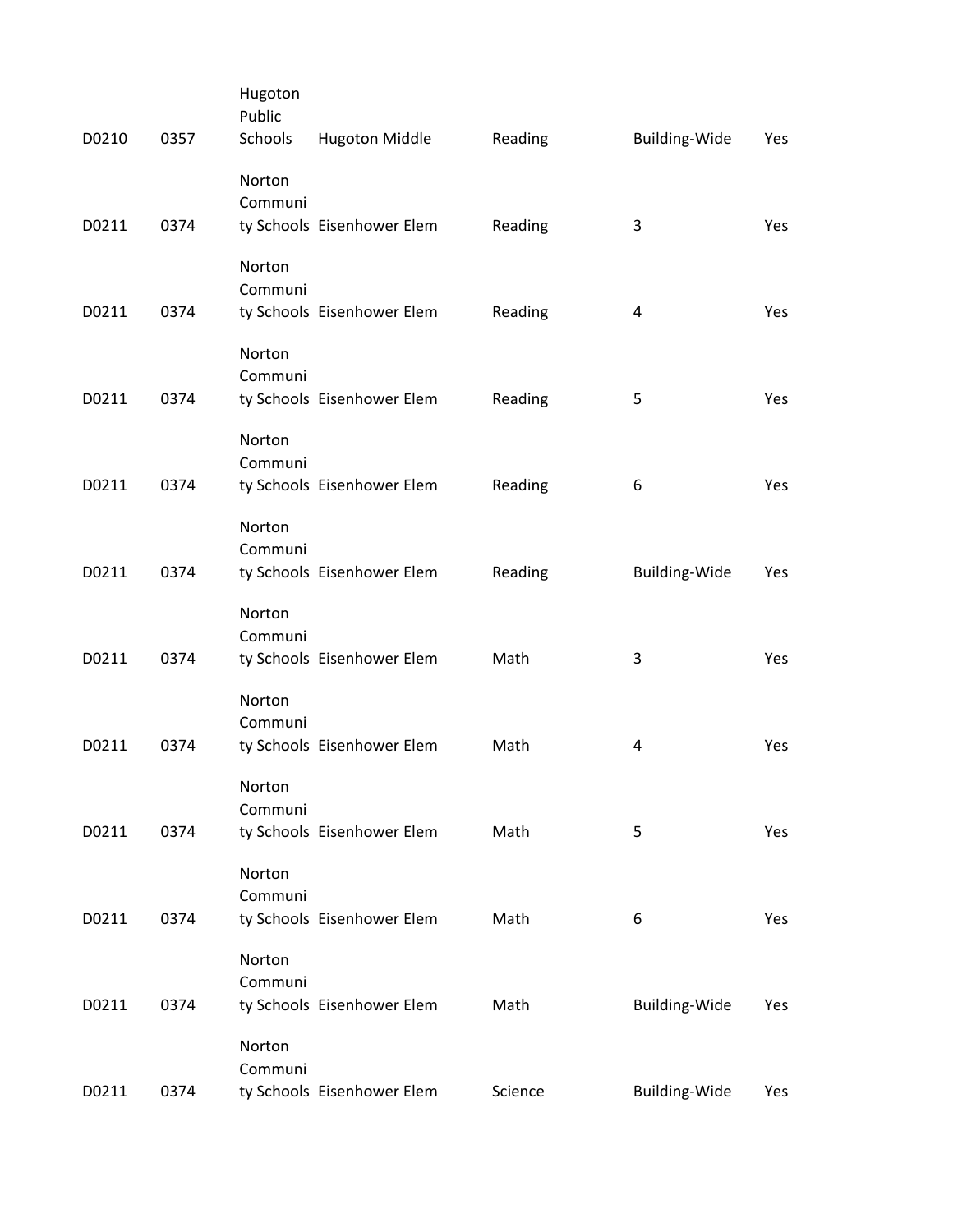| D0211 | 0378 | Norton<br>Communi  | ty Schools Norton Jr High | Reading | $\overline{7}$       | <b>Yes</b> |
|-------|------|--------------------|---------------------------|---------|----------------------|------------|
| D0211 | 0378 | Norton<br>Communi  | ty Schools Norton Jr High | Reading | 8                    | Yes        |
|       |      | Norton<br>Communi  |                           |         |                      |            |
| D0211 | 0378 |                    | ty Schools Norton Jr High | Reading | <b>Building-Wide</b> | Yes        |
|       |      | Norton<br>Communi  |                           |         |                      |            |
| D0211 | 0380 |                    | ty Schools Norton High    | Reading | Building-Wide        | Yes        |
|       |      | Norton<br>Communi  |                           |         |                      |            |
| D0211 | 0380 | Northern           | ty Schools Norton High    | Math    | Building-Wide        | Yes        |
| D0212 | 0404 | Valley<br>Northern | Almena Elem               | Reading | 3                    | Yes        |
| D0212 | 0404 | Valley<br>Northern | Almena Elem               | Reading | 4                    | Yes        |
| D0212 | 0404 | Valley<br>Northern | Almena Elem               | Reading | <b>Building-Wide</b> | Yes        |
| D0212 | 0404 | Valley<br>Northern | Almena Elem               | Math    | 3                    | Yes        |
| D0212 | 0404 | Valley<br>Northern | Almena Elem               | Math    | <b>Building-Wide</b> | Yes        |
| D0212 | 0408 | Valley<br>Northern | Long Island Elem          | Reading | $\overline{7}$       | <b>Yes</b> |
| D0212 | 0408 | Valley<br>Northern | Long Island Elem          | Reading | 8                    | Yes        |
| D0212 | 0408 | Valley<br>Northern | Long Island Elem          | Reading | Building-Wide        | Yes        |
| D0212 | 0408 | Valley             | Long Island Elem          | Math    | 5                    | Yes        |
|       |      | West<br>Solomon    |                           |         |                      |            |
| D0213 | 0424 |                    | Valley Sch Lenora Elem    | Reading | 6                    | Yes        |
|       |      | West<br>Solomon    |                           |         |                      |            |
| D0213 | 0424 |                    | Valley Sch Lenora Elem    | Reading | Building-Wide        | Yes        |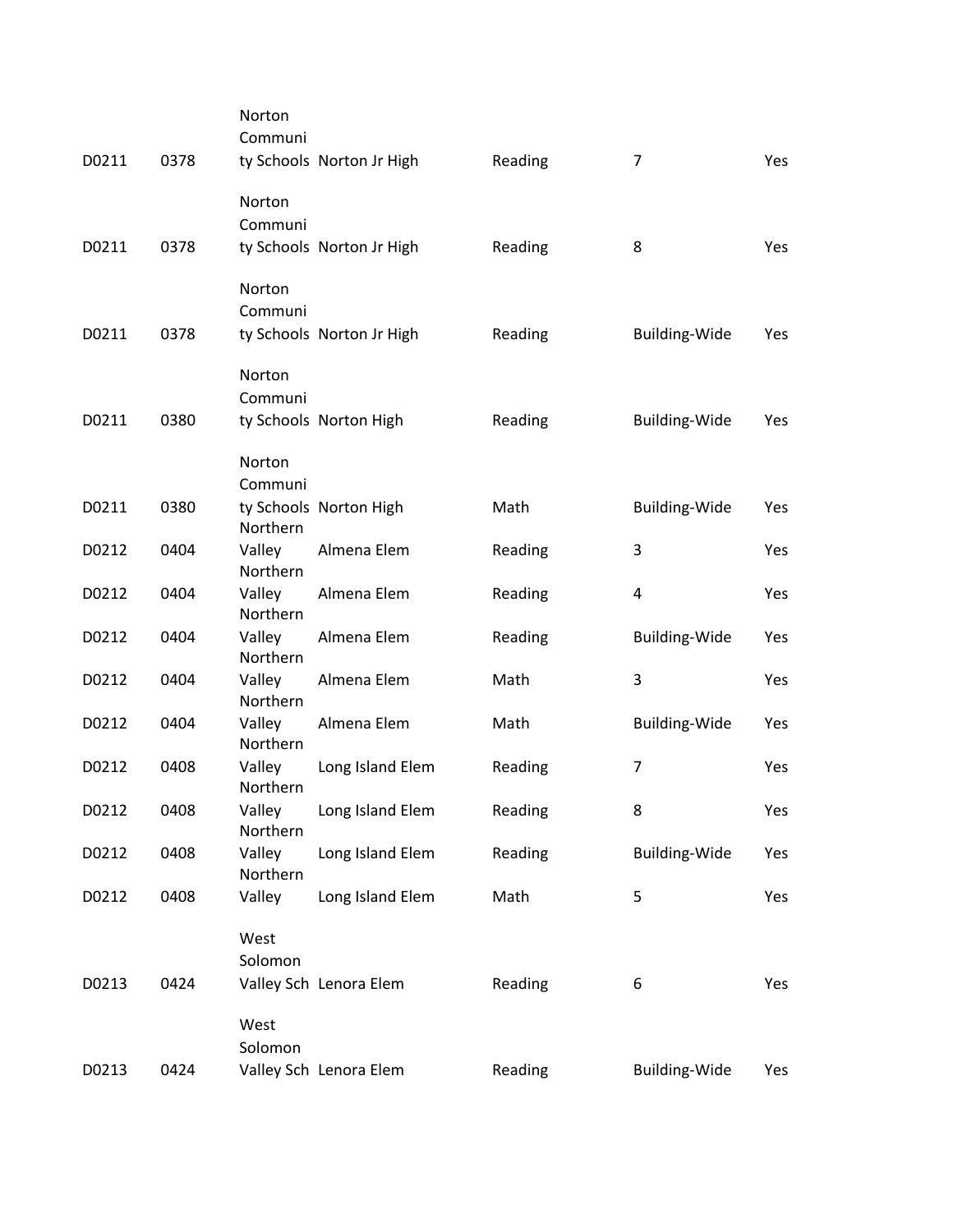|       |      | West           |                                 |         |                      |            |
|-------|------|----------------|---------------------------------|---------|----------------------|------------|
| D0213 | 0424 | Solomon        | Valley Sch Lenora Elem          | Math    | 6                    | <b>Yes</b> |
|       |      |                |                                 |         |                      |            |
| D0214 | 0443 | <b>Ulysses</b> | Kepley Middle School            | Reading | 8                    | Yes        |
| D0215 | 0466 | Lakin          | Lakin Elem                      | Reading | 3                    | Yes        |
| D0215 | 0466 | Lakin          | Lakin Elem                      | Reading | 4                    | Yes        |
| D0215 | 0466 | Lakin          | Lakin Elem                      | Reading | Building-Wide        | Yes        |
| D0215 | 0466 | Lakin          | Lakin Elem                      | Math    | 3                    | Yes        |
| D0215 | 0467 | Lakin          | Lakin Middle                    | Reading | 8                    | Yes        |
| D0215 | 0467 | Lakin          | Lakin Middle                    | Reading | <b>Building-Wide</b> | Yes        |
| D0215 | 0467 | Lakin          | Lakin Middle                    | Math    | 8                    | Yes        |
| D0215 | 0467 | Lakin          | Lakin Middle                    | Math    | Building-Wide        | Yes        |
| D0215 | 0468 | Lakin          | Lakin High                      | Math    | <b>Building-Wide</b> | Yes        |
|       |      |                |                                 |         |                      |            |
| D0216 | 0482 | Deerfield      | Deerfield Elem                  | Math    | 3                    | Yes        |
| D0216 | 0483 | Deerfield      | Deerfield Middle School Reading |         | 6                    | Yes        |
|       |      |                |                                 |         |                      |            |
| D0216 | 0483 | Deerfield      | Deerfield Middle School Reading |         | 7                    | Yes        |
| D0216 | 0483 | Deerfield      | Deerfield Middle School Reading |         | 8                    | Yes        |
| D0216 | 0483 | Deerfield      | Deerfield Middle School Reading |         | <b>Building-Wide</b> | Yes        |
| D0217 | 0498 | Rolla          | Rolla JH/HS (6-12)              | Reading | $\overline{7}$       | Yes        |
| D0217 | 0498 | Rolla          | Rolla JH/HS (6-12)              | Reading | <b>Building-Wide</b> | Yes        |
| D0217 | 0498 | Rolla          | Rolla JH/HS (6-12)              | Math    | <b>Building-Wide</b> | Yes        |
|       |      |                |                                 |         |                      |            |
| D0218 | 0514 | Elkhart        | <b>Elkhart Middle School</b>    | Reading | 6                    | Yes        |
| D0218 | 0514 | Elkhart        | Elkhart Middle School           | Reading | 8                    | Yes        |
|       |      |                |                                 |         |                      |            |
| D0218 | 0514 | Elkhart        | <b>Elkhart Middle School</b>    | Reading | Building-Wide        | Yes        |
| D0218 | 0520 | Elkhart        | <b>Elkhart High</b>             | Math    | Building-Wide        | Yes        |
|       |      |                |                                 |         |                      |            |
| D0219 | 0536 |                | Minneola Minneola Elem          | Reading | 4                    | Yes        |
|       |      |                |                                 |         |                      |            |
| D0219 | 0536 |                | Minneola Minneola Elem          | Reading | 5                    | Yes        |
|       |      |                |                                 |         |                      |            |
| D0219 | 0536 |                | Minneola Minneola Elem          | Reading | 6                    | Yes        |
|       |      |                |                                 |         |                      |            |
| D0219 | 0536 |                | Minneola Minneola Elem          | Reading | 7                    | Yes        |
|       |      |                |                                 |         |                      |            |
| D0219 | 0536 |                | Minneola Minneola Elem          | Reading | 8                    | Yes        |
|       |      |                |                                 |         |                      |            |
| D0219 | 0536 |                | Minneola Minneola Elem          | Reading | Building-Wide        | Yes        |
|       |      |                |                                 |         |                      |            |
| D0219 | 0536 |                | Minneola Minneola Elem          | Math    | 4                    | Yes        |
|       |      |                |                                 |         |                      |            |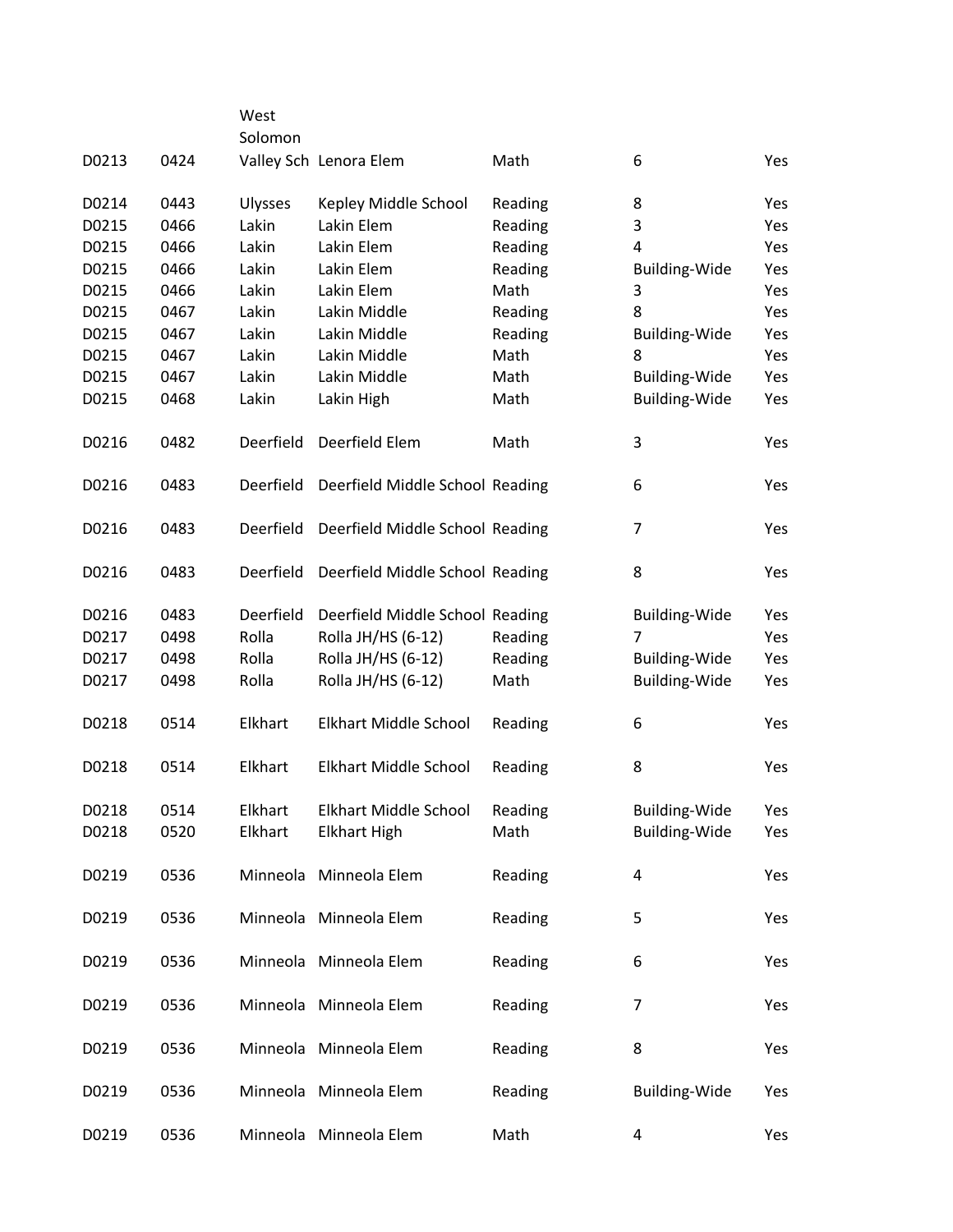| D0219 | 0536 |               | Minneola Minneola Elem | Math          | 5                    | Yes |
|-------|------|---------------|------------------------|---------------|----------------------|-----|
| D0219 | 0536 |               | Minneola Minneola Elem | Math          | 6                    | Yes |
| D0219 | 0536 |               | Minneola Minneola Elem | Math          | $\overline{7}$       | Yes |
| D0219 | 0536 |               | Minneola Minneola Elem | Math          | 8                    | Yes |
| D0219 | 0536 |               | Minneola Minneola Elem | Math          | Building-Wide        | Yes |
| D0219 | 0536 |               | Minneola Minneola Elem | Science       | 4                    | Yes |
| D0219 | 0536 | Minneola      | Minneola Elem          | Science       | $\overline{7}$       | Yes |
| D0219 | 0536 |               | Minneola Minneola Elem | Science       | <b>Building-Wide</b> | Yes |
| D0219 | 0538 |               | Minneola Minneola High | Reading       | <b>Building-Wide</b> | Yes |
| D0219 | 0538 | Minneola      | Minneola High          | Math          | <b>Building-Wide</b> | Yes |
| D0220 | 0552 | Ashland       | <b>Ashland Elem</b>    | Reading       | 3                    | Yes |
| D0220 | 0552 | Ashland       | <b>Ashland Elem</b>    | Reading       | 4                    | Yes |
| D0220 | 0552 | Ashland       | <b>Ashland Elem</b>    | Reading       | <b>Building-Wide</b> | Yes |
| D0220 | 0552 | Ashland       | <b>Ashland Elem</b>    | Math          | 3                    | Yes |
| D0220 | 0552 | Ashland       | <b>Ashland Elem</b>    | Math          | 4                    | Yes |
| D0220 | 0552 | Ashland       | <b>Ashland Elem</b>    | Math          | 5                    | Yes |
| D0220 | 0552 | Ashland       | <b>Ashland Elem</b>    | Math          | 6                    | Yes |
| D0220 | 0552 | Ashland       | <b>Ashland Elem</b>    | Math          | <b>Building-Wide</b> | Yes |
| D0220 | 0552 | Ashland       | <b>Ashland Elem</b>    | Science       | <b>Building-Wide</b> | Yes |
| D0220 | 0553 | Ashland       | <b>Ashland Upper</b>   | Reading       | $\overline{7}$       | Yes |
| D0220 | 0553 | Ashland       | <b>Ashland Upper</b>   | Reading       | 8                    | Yes |
| D0220 | 0553 | Ashland       | <b>Ashland Upper</b>   | Reading       | <b>Building-Wide</b> | Yes |
| D0220 | 0553 | Ashland       | <b>Ashland Upper</b>   | Math          | $\overline{7}$       | Yes |
| D0220 | 0553 | Ashland       | <b>Ashland Upper</b>   | Math          | 8                    | Yes |
| D0220 | 0553 | Ashland       | <b>Ashland Upper</b>   | Math          | <b>Building-Wide</b> | Yes |
| D0220 | 0553 | Ashland       | <b>Ashland Upper</b>   | Science       | <b>Building-Wide</b> | Yes |
| D0220 | 0553 | Ashland       | <b>Ashland Upper</b>   | History/Govt. | <b>Building-Wide</b> | Yes |
| D0220 | 0554 | Ashland       | <b>Ashland High</b>    | Reading       | <b>Building-Wide</b> | Yes |
| D0220 | 0554 | Ashland       | <b>Ashland High</b>    | Science       | Building-Wide        | Yes |
| D0220 | 0554 | Ashland       | <b>Ashland High</b>    | History/Govt. | Building-Wide        | Yes |
| D0223 | 0620 | <b>Barnes</b> | Hanover Elem           | Reading       | 3                    | Yes |
| D0223 | 0620 | <b>Barnes</b> | Hanover Elem           | Reading       | 4                    | Yes |
| D0223 | 0620 | <b>Barnes</b> | Hanover Elem           | Reading       | 5                    | Yes |
| D0223 | 0620 | <b>Barnes</b> | Hanover Elem           | Reading       | 6                    | Yes |
| D0223 | 0620 | <b>Barnes</b> | Hanover Elem           | Reading       | 7                    | Yes |
| D0223 | 0620 | <b>Barnes</b> | Hanover Elem           | Reading       | 8                    | Yes |
| D0223 | 0620 | <b>Barnes</b> | Hanover Elem           | Reading       | <b>Building-Wide</b> | Yes |
| D0223 | 0620 | <b>Barnes</b> | Hanover Elem           | Math          | 3                    | Yes |
| D0223 | 0620 | <b>Barnes</b> | Hanover Elem           | Math          | 4                    | Yes |
|       |      |               |                        |               |                      |     |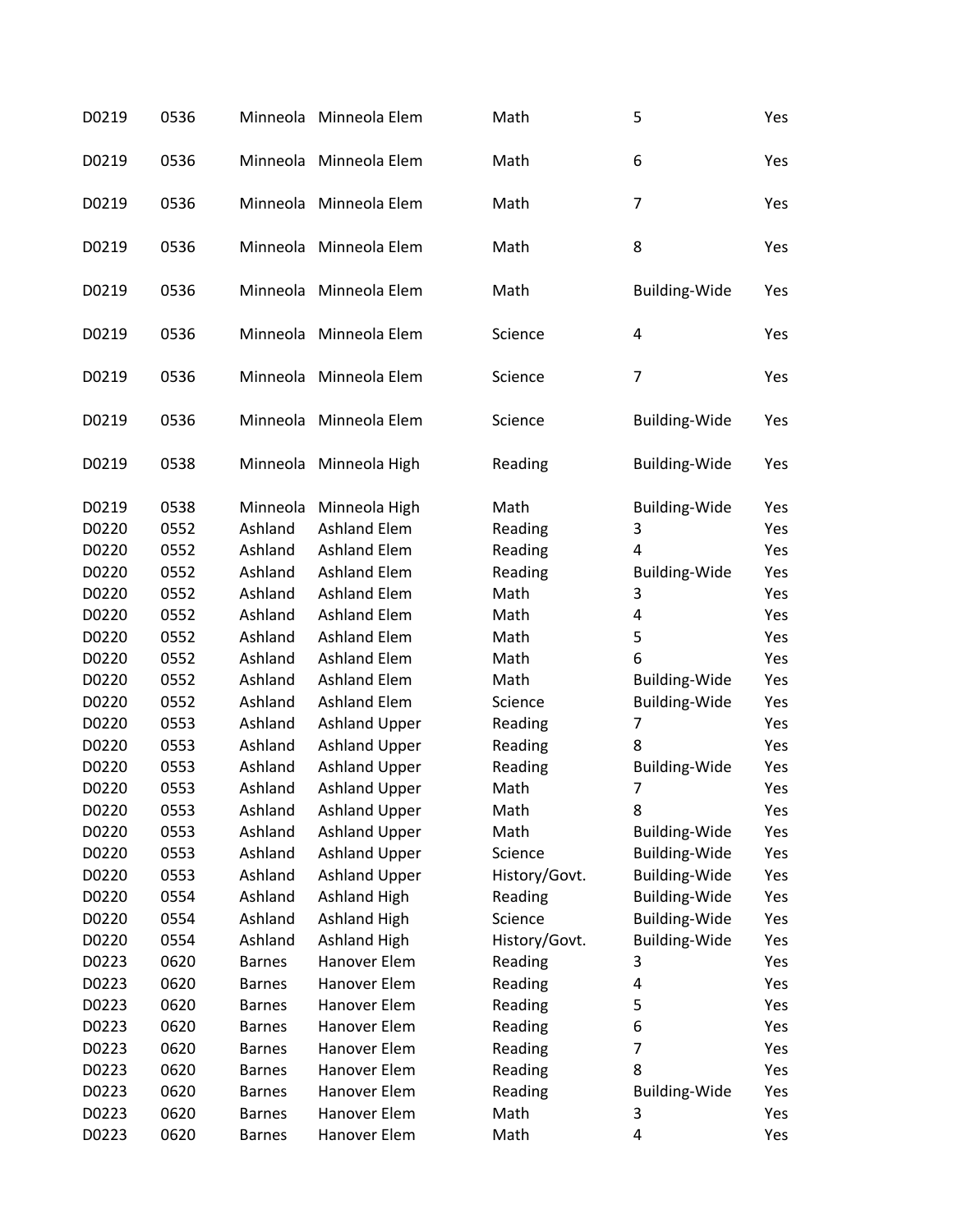| D0223 | 0620 | <b>Barnes</b> | Hanover Elem         | Math          | 5                    | Yes |
|-------|------|---------------|----------------------|---------------|----------------------|-----|
| D0223 | 0620 | <b>Barnes</b> | Hanover Elem         | Math          | 6                    | Yes |
| D0223 | 0620 | <b>Barnes</b> | Hanover Elem         | Math          | <b>Building-Wide</b> | Yes |
| D0223 | 0622 | <b>Barnes</b> | Hanover High         | Reading       | <b>Building-Wide</b> | Yes |
| D0223 | 0622 | <b>Barnes</b> | Hanover High         | Math          | <b>Building-Wide</b> | Yes |
| D0223 | 0628 | <b>Barnes</b> | Linn Elem            | Reading       | 3                    | Yes |
| D0223 | 0628 | <b>Barnes</b> | Linn Elem            | Reading       | 4                    | Yes |
| D0223 | 0628 | <b>Barnes</b> | Linn Elem            | Reading       | 6                    | Yes |
| D0223 | 0628 | <b>Barnes</b> | Linn Elem            | Reading       | 7                    | Yes |
| D0223 | 0628 | <b>Barnes</b> | Linn Elem            | Reading       | 8                    | Yes |
| D0223 | 0628 | <b>Barnes</b> | Linn Elem            | Reading       | <b>Building-Wide</b> | Yes |
| D0223 | 0628 | <b>Barnes</b> | Linn Elem            | Math          | 3                    | Yes |
| D0223 | 0628 | <b>Barnes</b> | Linn Elem            | Math          | 4                    | Yes |
| D0223 | 0628 | <b>Barnes</b> | Linn Elem            | Math          | 5                    | Yes |
| D0223 | 0628 | <b>Barnes</b> | Linn Elem            | Math          | 6                    | Yes |
| D0223 | 0628 | <b>Barnes</b> | Linn Elem            | Math          | 8                    | Yes |
| D0223 | 0628 | <b>Barnes</b> | Linn Elem            | Math          | <b>Building-Wide</b> | Yes |
| D0223 | 0628 | <b>Barnes</b> | Linn Elem            | Science       | 4                    | Yes |
| D0223 | 0628 | <b>Barnes</b> | Linn Elem            | History/Govt. | 6                    | Yes |
| D0223 | 0628 | <b>Barnes</b> | Linn Elem            | History/Govt. | <b>Building-Wide</b> | Yes |
| D0223 | 0630 | <b>Barnes</b> | Linn High            | Reading       | <b>Building-Wide</b> | Yes |
| D0223 | 0630 | <b>Barnes</b> | Linn High            | Math          | Building-Wide        | Yes |
| D0223 | 0630 | <b>Barnes</b> | Linn High            | Science       | <b>Building-Wide</b> | Yes |
|       |      | Clifton-      | Clifton-Clyde Grade  |               |                      |     |
| D0224 | 0658 | Clyde         | School K-3           | Reading       | <b>Building-Wide</b> | Yes |
|       |      | Clifton-      | Clifton-Clyde Grade  |               |                      |     |
| D0224 | 0658 | Clyde         | School K-3           | Math          | <b>Building-Wide</b> | Yes |
|       |      | Clifton-      | Clifton-Clyde Middle |               |                      |     |
| D0224 | 0660 | Clyde         | School 4-8           | Reading       | 4                    | Yes |
|       |      | Clifton-      | Clifton-Clyde Middle |               |                      |     |
| D0224 | 0660 | Clyde         | School 4-8           | Reading       | 5                    | Yes |
|       |      | Clifton-      | Clifton-Clyde Middle |               |                      |     |
| D0224 | 0660 | Clyde         | School 4-8           | Reading       | 6                    | Yes |
|       |      | Clifton-      | Clifton-Clyde Middle |               |                      |     |
| D0224 | 0660 | Clyde         | School 4-8           | Reading       | $\overline{7}$       | Yes |
|       |      | Clifton-      | Clifton-Clyde Middle |               |                      |     |
| D0224 | 0660 | Clyde         | School 4-8           | Reading       | 8                    | Yes |
|       |      | Clifton-      | Clifton-Clyde Middle |               |                      |     |
| D0224 | 0660 | Clyde         | School 4-8           | Reading       | Building-Wide        | Yes |
|       |      | Clifton-      | Clifton-Clyde Middle |               |                      |     |
| D0224 | 0660 | Clyde         | School 4-8           | Math          | 4                    | Yes |
|       |      | Clifton-      | Clifton-Clyde Middle |               |                      |     |
| D0224 | 0660 | Clyde         | School 4-8           | Math          | 5                    | Yes |
|       |      | Clifton-      | Clifton-Clyde Middle |               |                      |     |
| D0224 | 0660 | Clyde         | School 4-8           | Math          | 6                    | Yes |
|       |      | Clifton-      | Clifton-Clyde Middle |               |                      |     |
| D0224 | 0660 | Clyde         | School 4-8           | Math          | $\overline{7}$       | Yes |
|       |      | Clifton-      | Clifton-Clyde Middle |               |                      |     |
| D0224 | 0660 | Clyde         | School 4-8           | Math          | 8                    | Yes |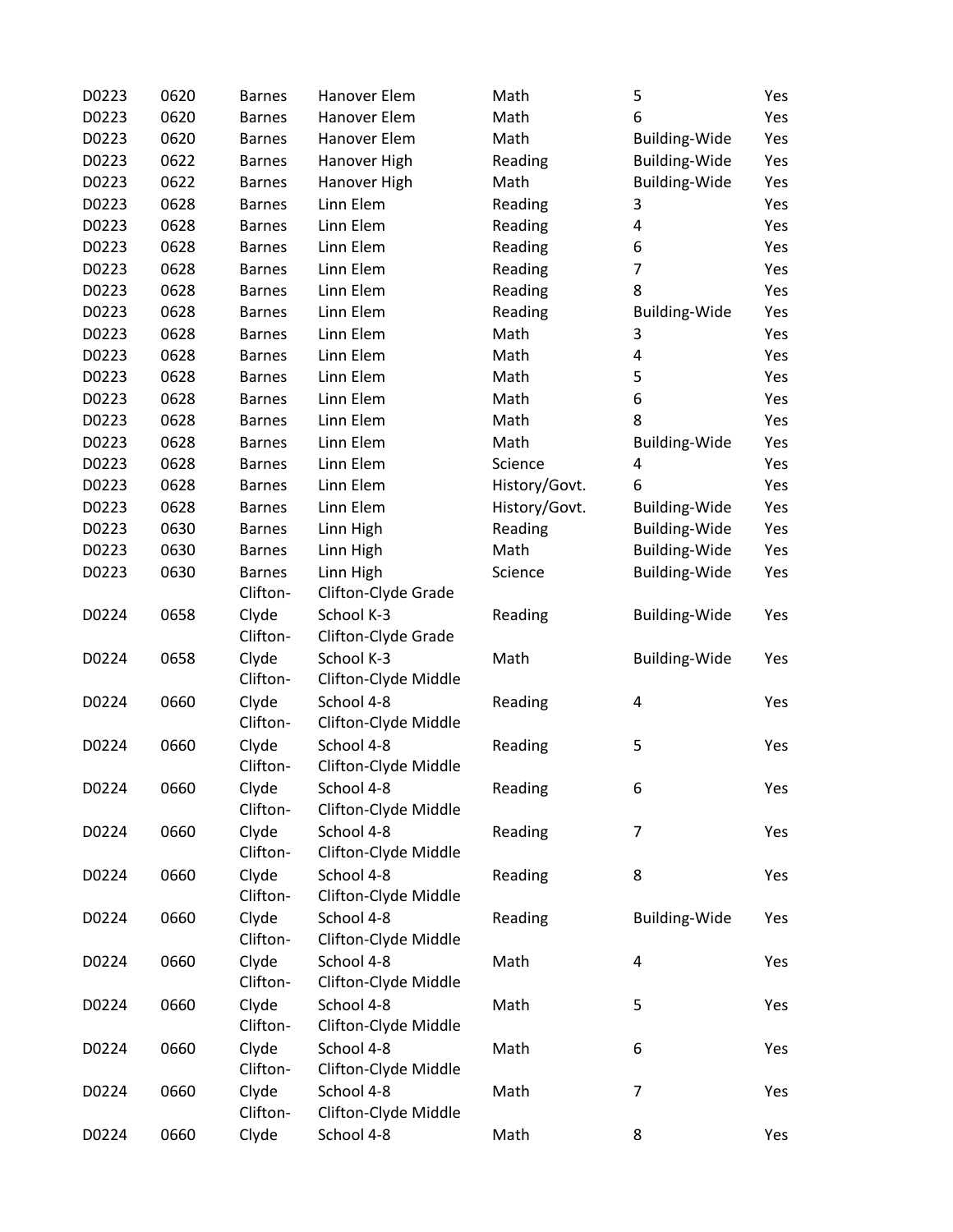|       |      | Clifton- | Clifton-Clyde Middle  |                    |                      |     |
|-------|------|----------|-----------------------|--------------------|----------------------|-----|
| D0224 | 0660 | Clyde    | School 4-8            | Math               | <b>Building-Wide</b> | Yes |
|       |      | Clifton- | Clifton-Clyde Middle  |                    |                      |     |
| D0224 | 0660 | Clyde    | School 4-8            | Science            | $\overline{7}$       | Yes |
|       |      | Clifton- | Clifton-Clyde Middle  |                    |                      |     |
| D0224 | 0660 | Clyde    | School 4-8            | History/Govt.      | 6                    | Yes |
|       |      | Clifton- | Clifton-Clyde Middle  |                    |                      |     |
| D0224 | 0660 | Clyde    | School 4-8            | History/Govt.      | <b>Building-Wide</b> | Yes |
|       |      | Clifton- |                       |                    |                      |     |
| D0224 | 0668 | Clyde    | Clifton-Clyde Sr High | Reading            | <b>Building-Wide</b> | Yes |
|       |      | Clifton- |                       |                    |                      |     |
| D0224 | 0668 | Clyde    | Clifton-Clyde Sr High | Math               | <b>Building-Wide</b> | Yes |
| D0225 | 0684 | Fowler   | Fowler Elem           | Reading            | 3                    | Yes |
| D0225 | 0684 | Fowler   | Fowler Elem           | Reading            | 4                    | Yes |
| D0225 | 0684 | Fowler   | Fowler Elem           | Reading            | 5                    | Yes |
| D0225 | 0684 | Fowler   | Fowler Elem           | Reading            | 6                    | Yes |
| D0225 | 0684 | Fowler   | Fowler Elem           | Reading            | <b>Building-Wide</b> | Yes |
| D0225 | 0684 | Fowler   | Fowler Elem           | Math               | 3                    | Yes |
| D0225 | 0684 | Fowler   | Fowler Elem           | Math               | 4                    | Yes |
| D0225 | 0684 | Fowler   | Fowler Elem           | Math               | 5                    | Yes |
| D0225 | 0684 | Fowler   | Fowler Elem           | Math               | <b>Building-Wide</b> | Yes |
| D0225 | 0684 | Fowler   | Fowler Elem           | Science            | <b>Building-Wide</b> | Yes |
| D0225 | 0686 | Fowler   | Fowler High           | Reading            | $\overline{7}$       | Yes |
| D0225 | 0686 | Fowler   | Fowler High           | Reading            | 11                   | Yes |
| D0225 | 0686 | Fowler   | Fowler High           | Reading            | <b>Building-Wide</b> | Yes |
| D0225 | 0686 | Fowler   | Fowler High           | Math               | 11                   | Yes |
| D0225 | 0686 | Fowler   | Fowler High           | Math               | Building-Wide        | Yes |
| D0225 | 0686 | Fowler   | Fowler High           | Science            | <b>Building-Wide</b> | Yes |
| D0226 | 0700 | Meade    | Meade Elem            | Reading            | 3                    | Yes |
| D0226 | 0700 | Meade    | Meade Elem            | Reading            | 4                    | Yes |
| D0226 | 0700 | Meade    | Meade Elem            |                    | 7                    | Yes |
| D0226 | 0700 | Meade    | Meade Elem            | Reading            | 8                    | Yes |
| D0226 | 0700 | Meade    | Meade Elem            | Reading<br>Reading | Building-Wide        | Yes |
| D0226 |      |          |                       |                    |                      |     |
|       | 0700 | Meade    | Meade Elem            | Math               | 3                    | Yes |
| D0226 | 0700 | Meade    | Meade Elem            | Math               | 4                    | Yes |
| D0226 | 0700 | Meade    | Meade Elem            | Math               | 5                    | Yes |
| D0226 | 0700 | Meade    | Meade Elem            | Math               | <b>Building-Wide</b> | Yes |
| D0226 | 0700 | Meade    | Meade Elem            | Science            | 4                    | Yes |
| D0226 | 0700 | Meade    | Meade Elem            | Science            | 7                    | Yes |
| D0226 | 0700 | Meade    | Meade Elem            | Science            | <b>Building-Wide</b> | Yes |
| D0226 | 0700 | Meade    | Meade Elem            | History/Govt.      | 8                    | Yes |
| D0226 | 0702 | Meade    | Meade High            | Math               | <b>Building-Wide</b> | Yes |
| D0227 | 0722 | Jetmore  | Jetmore Elem          | Reading            | 3                    | Yes |
| D0227 | 0722 | Jetmore  | Jetmore Elem          | Reading            | 4                    | Yes |
| D0227 | 0722 | Jetmore  | Jetmore Elem          | Reading            | 6                    | Yes |
| D0227 | 0722 | Jetmore  | Jetmore Elem          | Reading            | <b>Building-Wide</b> | Yes |
| D0227 | 0722 | Jetmore  | Jetmore Elem          | Math               | 3                    | Yes |
| D0227 | 0722 | Jetmore  | Jetmore Elem          | Math               | 6                    | Yes |
| D0227 | 0722 | Jetmore  | Jetmore Elem          | Math               | Building-Wide        | Yes |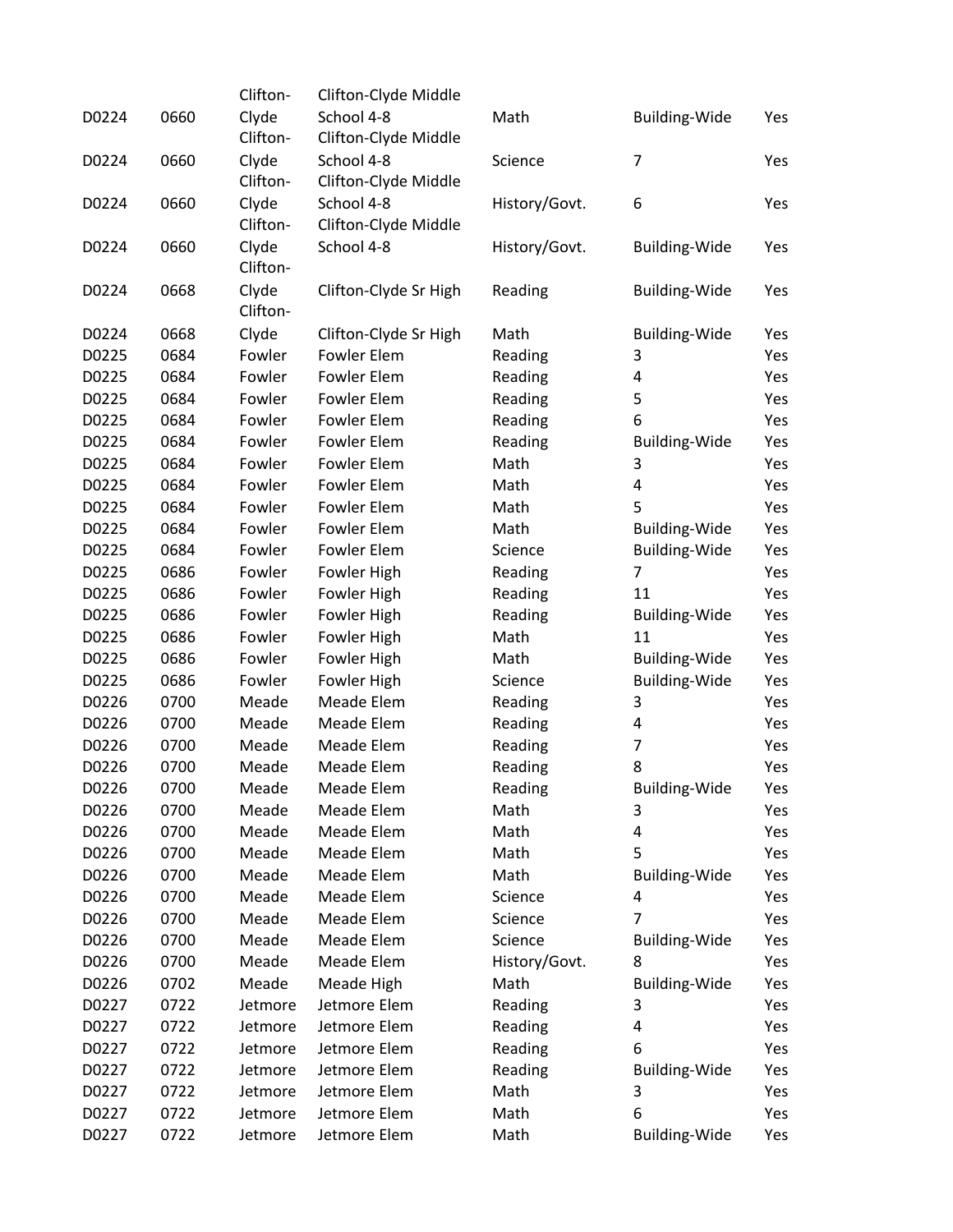| D0227 | 0724 | Jetmore        | Jetmore High            | Reading | $\overline{7}$       | Yes |
|-------|------|----------------|-------------------------|---------|----------------------|-----|
| D0227 | 0724 | Jetmore        | Jetmore High            | Reading | 11                   | Yes |
| D0227 | 0724 | Jetmore        | Jetmore High            | Reading | <b>Building-Wide</b> | Yes |
|       |      |                |                         |         |                      |     |
|       |      |                | Pawnee Heights Jr. High |         |                      |     |
| D0228 | 0751 | Hanston        | School @ Hanston        | Reading | 6                    | Yes |
|       |      |                | Pawnee Heights Jr. High |         |                      |     |
| D0228 | 0751 | Hanston        | School @ Hanston        | Reading | $\overline{7}$       | Yes |
|       |      |                |                         |         |                      |     |
|       |      |                | Pawnee Heights Jr. High |         |                      |     |
| D0228 | 0751 | Hanston        | School @ Hanston        | Reading | <b>Building-Wide</b> | Yes |
|       |      |                |                         |         |                      |     |
|       |      |                | Pawnee Heights Jr. High |         |                      |     |
| D0228 | 0751 | Hanston        | School @ Hanston        | Math    | 6                    | Yes |
|       |      | Blue           |                         |         |                      |     |
| D0229 | 0756 | Valley         | Lakewood Elementary     | Reading | 3                    | Yes |
|       |      | Blue           |                         |         |                      |     |
| D0229 | 0756 | Valley<br>Blue | Lakewood Elementary     | Reading | $\pmb{4}$            | Yes |
| D0229 | 0756 | Valley         | Lakewood Elementary     | Reading | 5                    | Yes |
|       |      | Blue           |                         |         |                      |     |
| D0229 | 0756 | Valley         | Lakewood Elementary     | Reading | <b>Building-Wide</b> | Yes |
|       |      | Blue           |                         |         |                      |     |
| D0229 | 0756 | Valley         | Lakewood Elementary     | Math    | 3                    | Yes |
|       |      | Blue           |                         |         |                      |     |
| D0229 | 0756 | Valley         | Lakewood Elementary     | Math    | $\pmb{4}$            | Yes |
|       |      | Blue           |                         |         |                      |     |
| D0229 | 0756 | Valley         | Lakewood Elementary     | Math    | 5                    | Yes |
|       |      | Blue           |                         |         |                      |     |
| D0229 | 0756 | Valley<br>Blue | Lakewood Elementary     | Math    | <b>Building-Wide</b> | Yes |
| D0229 | 0756 | Valley         | Lakewood Elementary     | Science | <b>Building-Wide</b> | Yes |
|       |      | Blue           |                         |         |                      |     |
| D0229 | 0757 | Valley         | Lakewood Middle         | Reading | 6                    | Yes |
|       |      | Blue           |                         |         |                      |     |
| D0229 | 0757 | Valley         | Lakewood Middle         | Reading | $\overline{7}$       | Yes |
|       |      | Blue           |                         |         |                      |     |
| D0229 | 0757 | Valley         | Lakewood Middle         | Reading | 8                    | Yes |
|       |      | Blue           |                         |         |                      |     |
| D0229 | 0757 | Valley         | Lakewood Middle         | Reading | <b>Building-Wide</b> | Yes |
|       |      | Blue           |                         |         |                      |     |
| D0229 | 0757 | Valley<br>Blue | Lakewood Middle         | Math    | 6                    | Yes |
| D0229 | 0757 | Valley         | Lakewood Middle         | Math    | 7                    | Yes |
|       |      | Blue           |                         |         |                      |     |
| D0229 | 0757 | Valley         | Lakewood Middle         | Math    | 8                    | Yes |
|       |      | Blue           |                         |         |                      |     |
| D0229 | 0757 | Valley         | Lakewood Middle         | Math    | <b>Building-Wide</b> | Yes |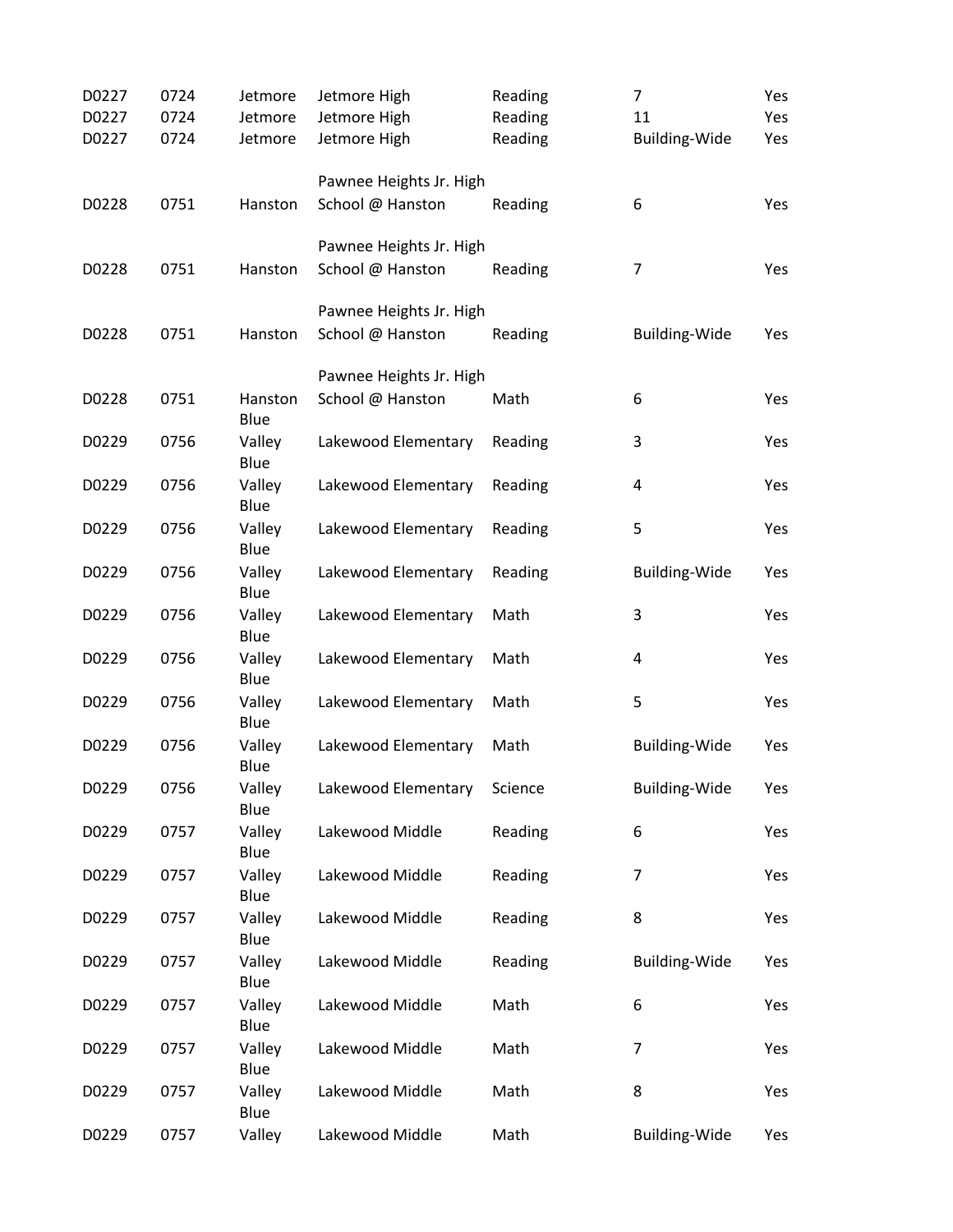|       |      | Blue           |                                        |               |                      |     |
|-------|------|----------------|----------------------------------------|---------------|----------------------|-----|
| D0229 | 0757 | Valley<br>Blue | Lakewood Middle                        | Science       | <b>Building-Wide</b> | Yes |
| D0229 | 0757 | Valley<br>Blue | Lakewood Middle                        | History/Govt. | 8                    | Yes |
| D0229 | 0757 | Valley<br>Blue | Lakewood Middle                        | History/Govt. | <b>Building-Wide</b> | Yes |
| D0229 | 0758 | Valley<br>Blue | <b>Cedar Hills Elementary</b>          | Reading       | 3                    | Yes |
| D0229 | 0758 | Valley<br>Blue | <b>Cedar Hills Elementary</b>          | Reading       | 4                    | Yes |
| D0229 | 0758 | Valley<br>Blue | Cedar Hills Elementary                 | Reading       | 5                    | Yes |
| D0229 | 0758 | Valley<br>Blue | <b>Cedar Hills Elementary</b>          | Reading       | <b>Building-Wide</b> | Yes |
| D0229 | 0758 | Valley<br>Blue | <b>Cedar Hills Elementary</b>          | Math          | 3                    | Yes |
| D0229 | 0758 | Valley<br>Blue | <b>Cedar Hills Elementary</b>          | Math          | 4                    | Yes |
| D0229 | 0758 | Valley<br>Blue | <b>Cedar Hills Elementary</b>          | Math          | <b>Building-Wide</b> | Yes |
| D0229 | 0758 | Valley<br>Blue | Cedar Hills Elementary<br>Liberty View | Science       | <b>Building-Wide</b> | Yes |
| D0229 | 0765 | Valley<br>Blue | Elementary<br><b>Liberty View</b>      | Reading       | 3                    | Yes |
| D0229 | 0765 | Valley<br>Blue | Elementary<br>Liberty View             | Reading       | 4                    | Yes |
| D0229 | 0765 | Valley<br>Blue | Elementary<br>Liberty View             | Reading       | 5                    | Yes |
| D0229 | 0765 | Valley<br>Blue | Elementary<br><b>Liberty View</b>      | Reading       | <b>Building-Wide</b> | Yes |
| D0229 | 0765 | Valley<br>Blue | Elementary<br><b>Liberty View</b>      | Math          | 3                    | Yes |
| D0229 | 0765 | Valley<br>Blue | Elementary<br><b>Liberty View</b>      | Math          | 4                    | Yes |
| D0229 | 0765 | Valley<br>Blue | Elementary<br><b>Liberty View</b>      | Math          | 5                    | Yes |
| D0229 | 0765 | Valley<br>Blue | Elementary<br>Liberty View             | Math          | <b>Building-Wide</b> | Yes |
| D0229 | 0765 | Valley<br>Blue | Elementary                             | Science       | <b>Building-Wide</b> | Yes |
| D0229 | 0767 | Valley<br>Blue | Oxford Middle                          | Reading       | 6                    | Yes |
| D0229 | 0767 | Valley<br>Blue | Oxford Middle                          | Reading       | $\overline{7}$       | Yes |
| D0229 | 0767 | Valley<br>Blue | Oxford Middle                          | Reading       | 8                    | Yes |
| D0229 | 0767 | Valley         | Oxford Middle                          | Reading       | <b>Building-Wide</b> | Yes |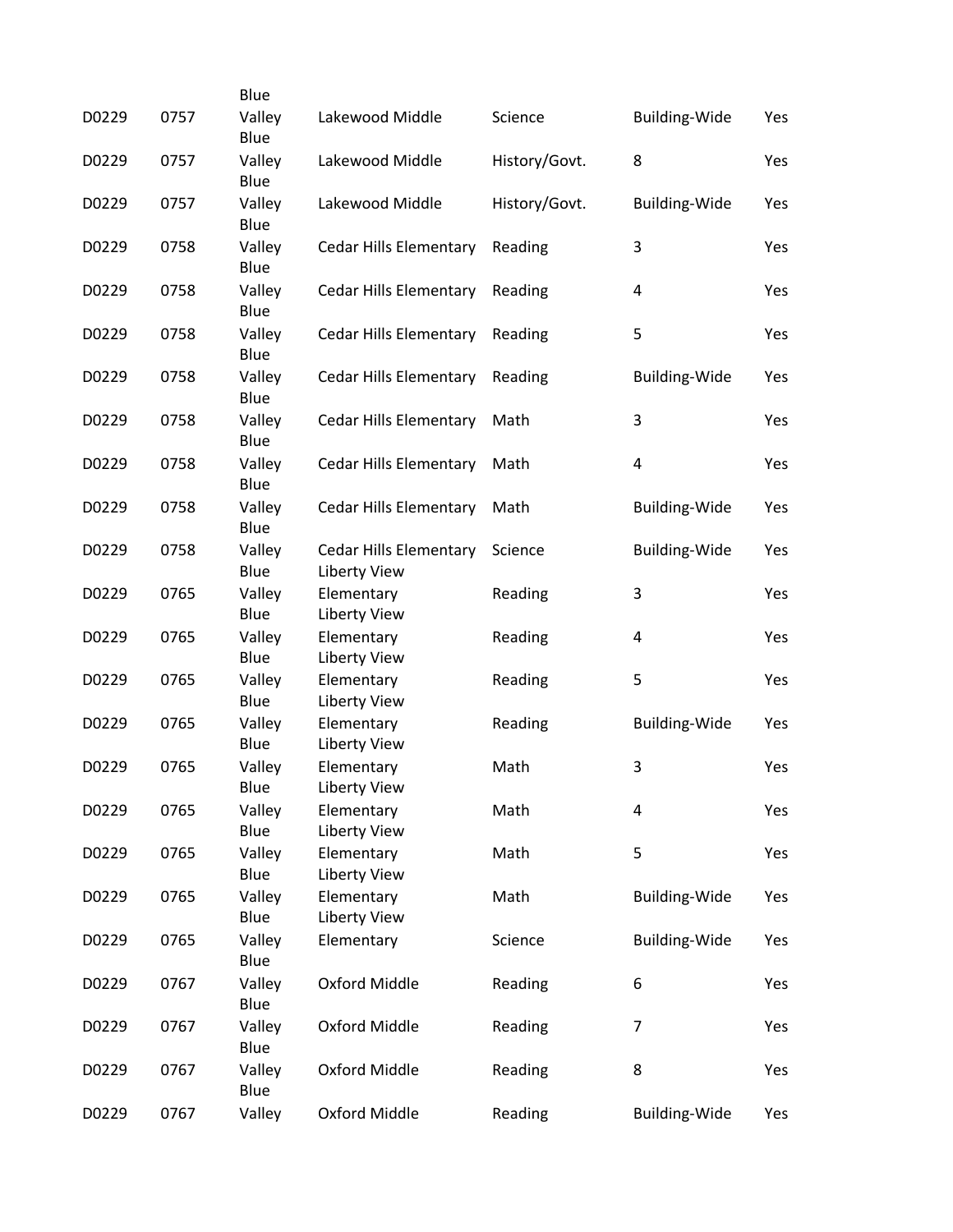|       |      | Blue           |                               |               |                         |     |
|-------|------|----------------|-------------------------------|---------------|-------------------------|-----|
| D0229 | 0767 | Valley<br>Blue | Oxford Middle                 | Math          | 6                       | Yes |
| D0229 | 0767 | Valley<br>Blue | Oxford Middle                 | Math          | $\overline{7}$          | Yes |
| D0229 | 0767 | Valley<br>Blue | Oxford Middle                 | Math          | 8                       | Yes |
| D0229 | 0767 | Valley<br>Blue | Oxford Middle                 | Math          | <b>Building-Wide</b>    | Yes |
| D0229 | 0767 | Valley<br>Blue | Oxford Middle                 | Science       | Building-Wide           | Yes |
| D0229 | 0767 | Valley<br>Blue | Oxford Middle                 | History/Govt. | 8                       | Yes |
| D0229 | 0768 | Valley<br>Blue | <b>Stanley Elementary</b>     | Reading       | 3                       | Yes |
| D0229 | 0768 | Valley<br>Blue | <b>Stanley Elementary</b>     | Reading       | 4                       | Yes |
| D0229 | 0768 | Valley<br>Blue | <b>Stanley Elementary</b>     | Reading       | 5                       | Yes |
| D0229 | 0768 | Valley<br>Blue | <b>Stanley Elementary</b>     | Reading       | <b>Building-Wide</b>    | Yes |
| D0229 | 0768 | Valley<br>Blue | <b>Stanley Elementary</b>     | Math          | 3                       | Yes |
| D0229 | 0768 | Valley<br>Blue | <b>Stanley Elementary</b>     | Math          | $\overline{\mathbf{4}}$ | Yes |
| D0229 | 0768 | Valley<br>Blue | <b>Stanley Elementary</b>     | Math          | 5                       | Yes |
| D0229 | 0768 | Valley<br>Blue | <b>Stanley Elementary</b>     | Math          | <b>Building-Wide</b>    | Yes |
| D0229 | 0768 | Valley<br>Blue | <b>Stanley Elementary</b>     | Science       | <b>Building-Wide</b>    | Yes |
| D0229 | 0769 | Valley<br>Blue | <b>Blue Valley North High</b> | Reading       | Building-Wide           | Yes |
| D0229 | 0769 | Valley<br>Blue | <b>Blue Valley North High</b> | Math          | <b>Building-Wide</b>    | Yes |
| D0229 | 0769 | Valley<br>Blue | <b>Blue Valley North High</b> | History/Govt. | <b>Building-Wide</b>    | Yes |
| D0229 | 0770 | Valley<br>Blue | <b>Blue Valley High</b>       | Reading       | Building-Wide           | Yes |
| D0229 | 0770 | Valley<br>Blue | <b>Blue Valley High</b>       | Math          | <b>Building-Wide</b>    | Yes |
| D0229 | 0770 | Valley<br>Blue | <b>Blue Valley High</b>       | History/Govt. | Building-Wide           | Yes |
| D0229 | 0771 | Valley<br>Blue | Morse Elementary              | Reading       | 3                       | Yes |
| D0229 | 0771 | Valley<br>Blue | Morse Elementary              | Reading       | 4                       | Yes |
| D0229 | 0771 | Valley         | Morse Elementary              | Reading       | 5                       | Yes |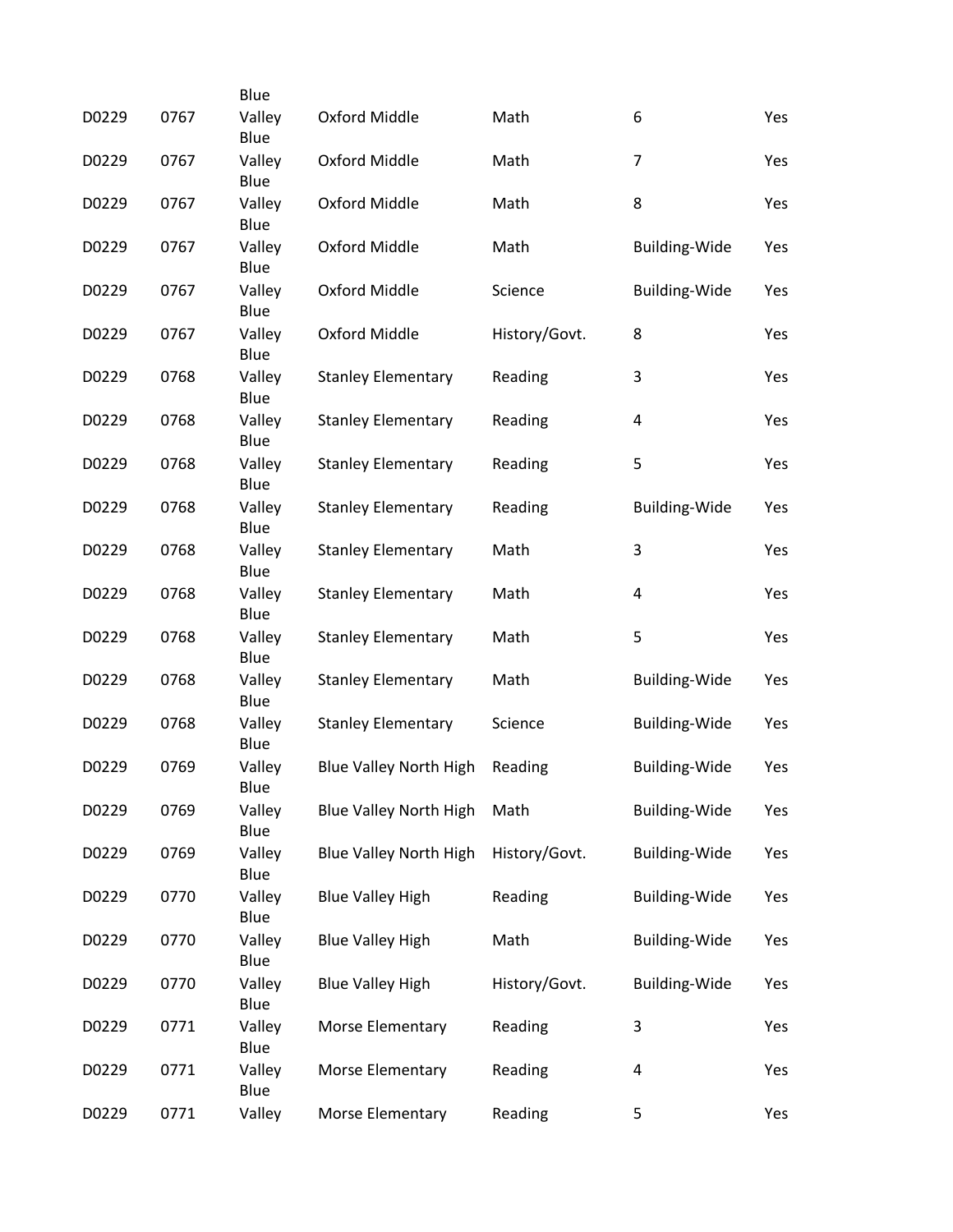|       |      | Blue           |                               |         |                         |     |
|-------|------|----------------|-------------------------------|---------|-------------------------|-----|
| D0229 | 0771 | Valley<br>Blue | Morse Elementary              | Reading | <b>Building-Wide</b>    | Yes |
| D0229 | 0771 | Valley<br>Blue | Morse Elementary              | Math    | 3                       | Yes |
| D0229 | 0771 | Valley<br>Blue | Morse Elementary              | Math    | $\overline{\mathbf{4}}$ | Yes |
| D0229 | 0771 | Valley<br>Blue | Morse Elementary              | Math    | 5                       | Yes |
| D0229 | 0771 | Valley<br>Blue | Morse Elementary              | Math    | <b>Building-Wide</b>    | Yes |
| D0229 | 0771 | Valley<br>Blue | Morse Elementary              | Science | <b>Building-Wide</b>    | Yes |
| D0229 | 0772 | Valley<br>Blue | <b>Valley Park Elementary</b> | Reading | 3                       | Yes |
| D0229 | 0772 | Valley<br>Blue | <b>Valley Park Elementary</b> | Reading | 4                       | Yes |
| D0229 | 0772 | Valley<br>Blue | Valley Park Elementary        | Reading | 5                       | Yes |
| D0229 | 0772 | Valley<br>Blue | <b>Valley Park Elementary</b> | Reading | <b>Building-Wide</b>    | Yes |
| D0229 | 0772 | Valley<br>Blue | Valley Park Elementary Math   |         | 3                       | Yes |
| D0229 | 0772 | Valley<br>Blue | Valley Park Elementary        | Math    | 4                       | Yes |
| D0229 | 0772 | Valley<br>Blue | Valley Park Elementary Math   |         | 5                       | Yes |
| D0229 | 0772 | Valley<br>Blue | <b>Valley Park Elementary</b> | Math    | <b>Building-Wide</b>    | Yes |
| D0229 | 0772 | Valley<br>Blue | <b>Valley Park Elementary</b> | Science | <b>Building-Wide</b>    | Yes |
| D0229 | 0773 | Valley<br>Blue | Leawood Elementary            | Reading | 3                       | Yes |
| D0229 | 0773 | Valley<br>Blue | Leawood Elementary            | Reading | 4                       | Yes |
| D0229 | 0773 | Valley<br>Blue | Leawood Elementary            | Reading | 5                       | Yes |
| D0229 | 0773 | Valley<br>Blue | Leawood Elementary            | Reading | <b>Building-Wide</b>    | Yes |
| D0229 | 0773 | Valley<br>Blue | Leawood Elementary            | Math    | 3                       | Yes |
| D0229 | 0773 | Valley<br>Blue | Leawood Elementary            | Math    | $\overline{\mathbf{4}}$ | Yes |
| D0229 | 0773 | Valley<br>Blue | Leawood Elementary            | Math    | 5                       | Yes |
| D0229 | 0773 | Valley<br>Blue | Leawood Elementary            | Math    | <b>Building-Wide</b>    | Yes |
| D0229 | 0773 | Valley         | Leawood Elementary            | Science | <b>Building-Wide</b>    | Yes |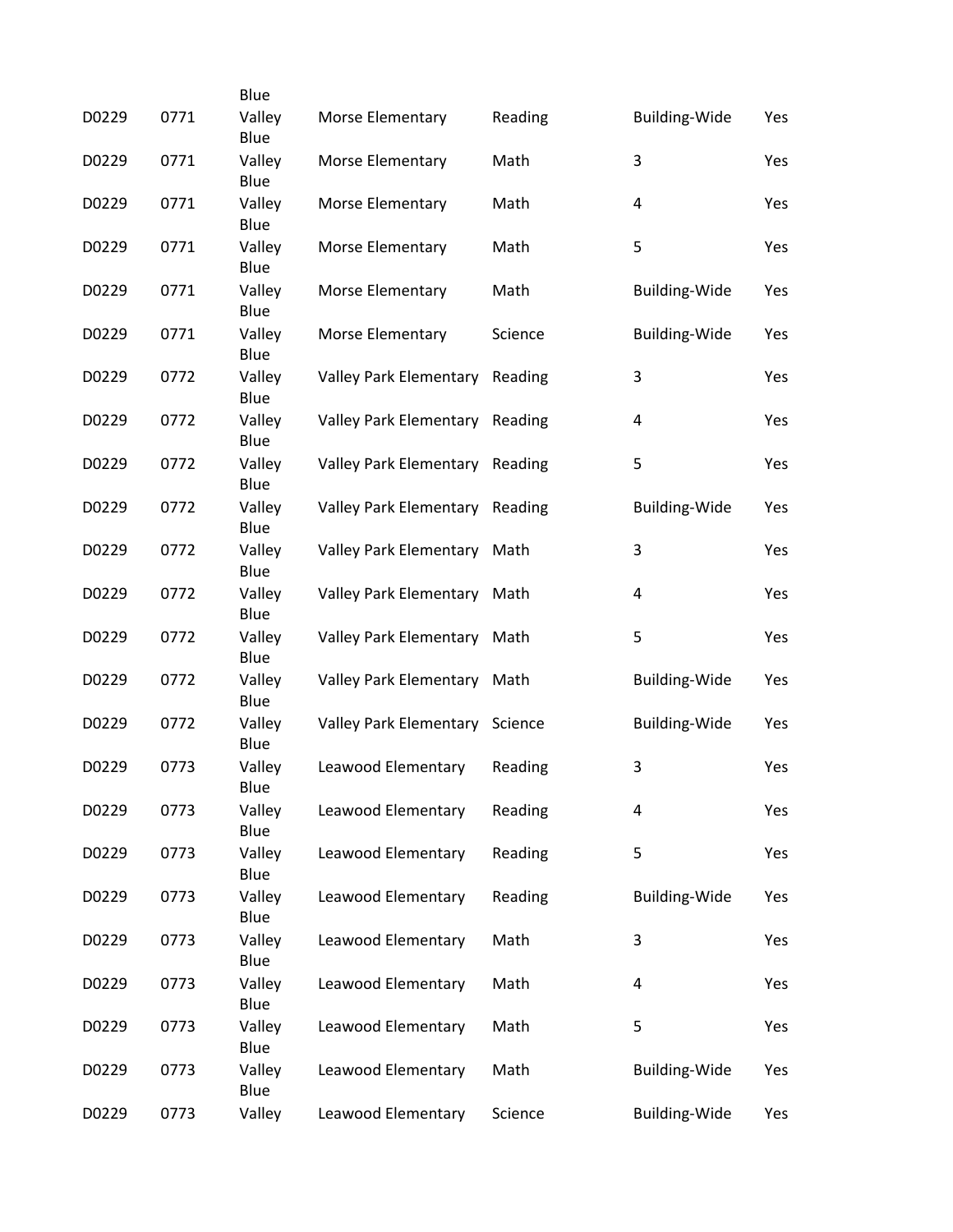|       |      | Blue           |                                                   |               |                         |     |
|-------|------|----------------|---------------------------------------------------|---------------|-------------------------|-----|
| D0229 | 0774 | Valley<br>Blue | <b>Stilwell Elementary</b>                        | Reading       | 3                       | Yes |
| D0229 | 0774 | Valley<br>Blue | <b>Stilwell Elementary</b>                        | Reading       | $\overline{\mathbf{4}}$ | Yes |
| D0229 | 0774 | Valley<br>Blue | <b>Stilwell Elementary</b>                        | Reading       | 5                       | Yes |
| D0229 | 0774 | Valley<br>Blue | <b>Stilwell Elementary</b>                        | Reading       | <b>Building-Wide</b>    | Yes |
| D0229 | 0774 | Valley<br>Blue | <b>Stilwell Elementary</b>                        | Math          | 3                       | Yes |
| D0229 | 0774 | Valley<br>Blue | <b>Stilwell Elementary</b>                        | Math          | 4                       | Yes |
| D0229 | 0774 | Valley<br>Blue | <b>Stilwell Elementary</b>                        | Math          | 5                       | Yes |
| D0229 | 0774 | Valley<br>Blue | <b>Stilwell Elementary</b>                        | Math          | <b>Building-Wide</b>    | Yes |
| D0229 | 0774 | Valley<br>Blue | <b>Stilwell Elementary</b>                        | Science       | Building-Wide           | Yes |
| D0229 | 0776 | Valley<br>Blue | <b>Blue Valley Middle</b>                         | Reading       | 6                       | Yes |
| D0229 | 0776 | Valley<br>Blue | <b>Blue Valley Middle</b>                         | Reading       | 7                       | Yes |
| D0229 | 0776 | Valley<br>Blue | <b>Blue Valley Middle</b>                         | Reading       | 8                       | Yes |
| D0229 | 0776 | Valley<br>Blue | <b>Blue Valley Middle</b>                         | Reading       | <b>Building-Wide</b>    | Yes |
| D0229 | 0776 | Valley<br>Blue | <b>Blue Valley Middle</b>                         | Math          | 6                       | Yes |
| D0229 | 0776 | Valley<br>Blue | <b>Blue Valley Middle</b>                         | Math          | 7                       | Yes |
| D0229 | 0776 | Valley<br>Blue | <b>Blue Valley Middle</b>                         | Math          | 8                       | Yes |
| D0229 | 0776 | Valley<br>Blue | <b>Blue Valley Middle</b>                         | Math          | <b>Building-Wide</b>    | Yes |
| D0229 | 0776 | Valley<br>Blue | <b>Blue Valley Middle</b><br><b>Mission Trail</b> | History/Govt. | 6                       | Yes |
| D0229 | 0777 | Valley<br>Blue | Elementary<br><b>Mission Trail</b>                | Reading       | 3                       | Yes |
| D0229 | 0777 | Valley<br>Blue | Elementary<br><b>Mission Trail</b>                | Reading       | 4                       | Yes |
| D0229 | 0777 | Valley<br>Blue | Elementary<br><b>Mission Trail</b>                | Reading       | 5                       | Yes |
| D0229 | 0777 | Valley<br>Blue | Elementary<br><b>Mission Trail</b>                | Reading       | <b>Building-Wide</b>    | Yes |
| D0229 | 0777 | Valley<br>Blue | Elementary<br><b>Mission Trail</b>                | Math          | 3                       | Yes |
| D0229 | 0777 | Valley         | Elementary                                        | Math          | 4                       | Yes |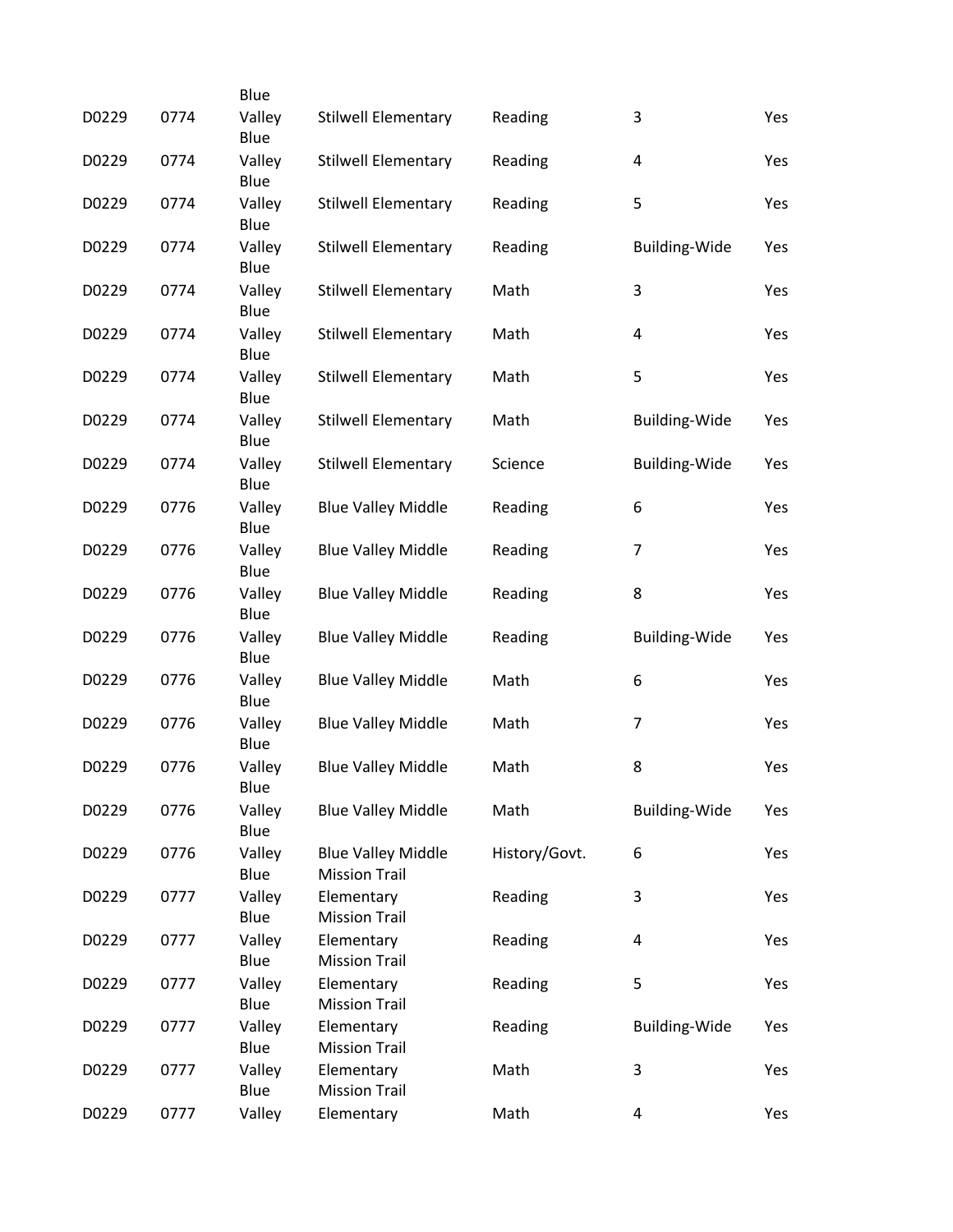|       |      | Blue           | <b>Mission Trail</b>                    |               |                      |     |
|-------|------|----------------|-----------------------------------------|---------------|----------------------|-----|
| D0229 | 0777 | Valley<br>Blue | Elementary<br><b>Mission Trail</b>      | Math          | 5                    | Yes |
| D0229 | 0777 | Valley<br>Blue | Elementary<br><b>Mission Trail</b>      | Math          | <b>Building-Wide</b> | Yes |
| D0229 | 0777 | Valley         | Elementary                              | Science       | Building-Wide        | Yes |
| D0229 | 0778 | Blue<br>Valley | Leawood Middle                          | Reading       | 6                    | Yes |
| D0229 | 0778 | Blue<br>Valley | Leawood Middle                          | Reading       | $\overline{7}$       | Yes |
| D0229 | 0778 | Blue<br>Valley | Leawood Middle                          | Reading       | 8                    | Yes |
| D0229 | 0778 | Blue<br>Valley | Leawood Middle                          | Reading       | <b>Building-Wide</b> | Yes |
| D0229 | 0778 | Blue<br>Valley | Leawood Middle                          | Math          | 6                    | Yes |
| D0229 | 0778 | Blue<br>Valley | Leawood Middle                          | Math          | $\overline{7}$       | Yes |
|       |      | Blue           |                                         |               |                      |     |
| D0229 | 0778 | Valley<br>Blue | Leawood Middle                          | Math          | 8                    | Yes |
| D0229 | 0778 | Valley<br>Blue | Leawood Middle                          | Math          | <b>Building-Wide</b> | Yes |
| D0229 | 0778 | Valley<br>Blue | Leawood Middle                          | Science       | <b>Building-Wide</b> | Yes |
| D0229 | 0778 | Valley<br>Blue | Leawood Middle<br><b>Overland Trail</b> | History/Govt. | 8                    | Yes |
| D0229 | 0779 | Valley<br>Blue | Elementary<br><b>Overland Trail</b>     | Reading       | 3                    | Yes |
| D0229 | 0779 | Valley<br>Blue | Elementary<br><b>Overland Trail</b>     | Reading       | 4                    | Yes |
| D0229 | 0779 | Valley<br>Blue | Elementary<br><b>Overland Trail</b>     | Reading       | Building-Wide        | Yes |
| D0229 | 0779 | Valley<br>Blue | Elementary<br><b>Overland Trail</b>     | Math          | 3                    | Yes |
| D0229 | 0779 | Valley<br>Blue | Elementary<br><b>Overland Trail</b>     | Math          | 4                    | Yes |
| D0229 | 0779 | Valley         | Elementary                              | Math          | 5                    | Yes |
| D0229 | 0779 | Blue<br>Valley | <b>Overland Trail</b><br>Elementary     | Math          | <b>Building-Wide</b> | Yes |
| D0229 | 0780 | Blue<br>Valley | Indian Valley<br>Elementary             | Reading       | 3                    | Yes |
| D0229 | 0780 | Blue<br>Valley | Indian Valley<br>Elementary             | Reading       | 4                    | Yes |
| D0229 | 0780 | Blue<br>Valley | Indian Valley<br>Elementary             | Reading       | 5                    | Yes |
| D0229 | 0780 | Blue<br>Valley | Indian Valley<br>Elementary             | Reading       | <b>Building-Wide</b> | Yes |
|       |      |                |                                         |               |                      |     |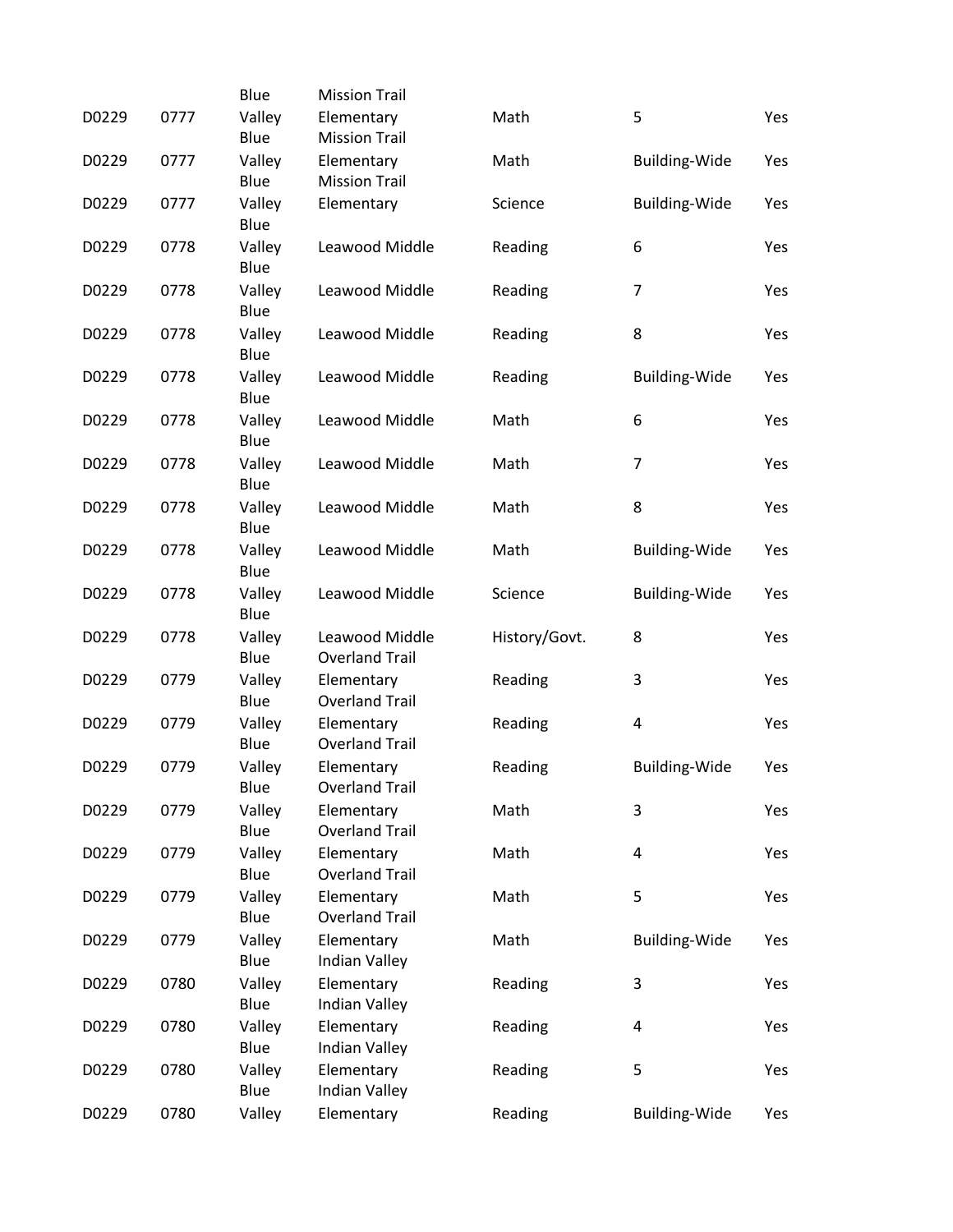|       |      | Blue           | Indian Valley                      |               |                         |     |
|-------|------|----------------|------------------------------------|---------------|-------------------------|-----|
| D0229 | 0780 | Valley<br>Blue | Elementary<br>Indian Valley        | Math          | 3                       | Yes |
| D0229 | 0780 | Valley         | Elementary                         | Math          | $\overline{\mathbf{4}}$ | Yes |
| D0229 | 0780 | Blue<br>Valley | Indian Valley<br>Elementary        | Math          | 5                       | Yes |
| D0229 | 0780 | Blue<br>Valley | Indian Valley<br>Elementary        | Math          | <b>Building-Wide</b>    | Yes |
| D0229 | 0780 | Blue<br>Valley | <b>Indian Valley</b><br>Elementary | Science       | <b>Building-Wide</b>    | Yes |
|       |      | Blue           |                                    |               |                         |     |
| D0229 | 0781 | Valley<br>Blue | <b>Overland Trail Middle</b>       | Reading       | 6                       | Yes |
| D0229 | 0781 | Valley<br>Blue | <b>Overland Trail Middle</b>       | Reading       | $\overline{7}$          | Yes |
| D0229 | 0781 | Valley<br>Blue | <b>Overland Trail Middle</b>       | Reading       | 8                       | Yes |
| D0229 | 0781 | Valley<br>Blue | <b>Overland Trail Middle</b>       | Reading       | <b>Building-Wide</b>    | Yes |
| D0229 | 0781 | Valley<br>Blue | <b>Overland Trail Middle</b>       | Math          | 6                       | Yes |
| D0229 | 0781 | Valley<br>Blue | <b>Overland Trail Middle</b>       | Math          | 7                       | Yes |
| D0229 | 0781 | Valley         | <b>Overland Trail Middle</b>       | Math          | 8                       | Yes |
| D0229 | 0781 | Blue<br>Valley | <b>Overland Trail Middle</b>       | Math          | Building-Wide           | Yes |
| D0229 | 0781 | Blue<br>Valley | <b>Overland Trail Middle</b>       | History/Govt. | 6                       | Yes |
| D0229 | 0781 | Blue<br>Valley | <b>Overland Trail Middle</b>       | History/Govt. | 8                       | Yes |
| D0229 | 0781 | Blue<br>Valley | <b>Overland Trail Middle</b>       | History/Govt. | <b>Building-Wide</b>    | Yes |
| D0229 | 0782 | Blue<br>Valley | Oak Hill Elementary                | Reading       | 3                       | Yes |
| D0229 | 0782 | Blue<br>Valley | Oak Hill Elementary                | Reading       | 4                       | Yes |
| D0229 | 0782 | Blue<br>Valley | Oak Hill Elementary                | Reading       | 5                       | Yes |
| D0229 | 0782 | Blue<br>Valley | Oak Hill Elementary                | Reading       | <b>Building-Wide</b>    | Yes |
| D0229 | 0782 | Blue<br>Valley | Oak Hill Elementary                | Math          | 3                       | Yes |
| D0229 | 0782 | Blue<br>Valley | Oak Hill Elementary                | Math          | 4                       | Yes |
|       |      | Blue           |                                    |               |                         |     |
| D0229 | 0782 | Valley<br>Blue | Oak Hill Elementary                | Math          | 5                       | Yes |
| D0229 | 0782 | Valley         | Oak Hill Elementary                | Math          | <b>Building-Wide</b>    | Yes |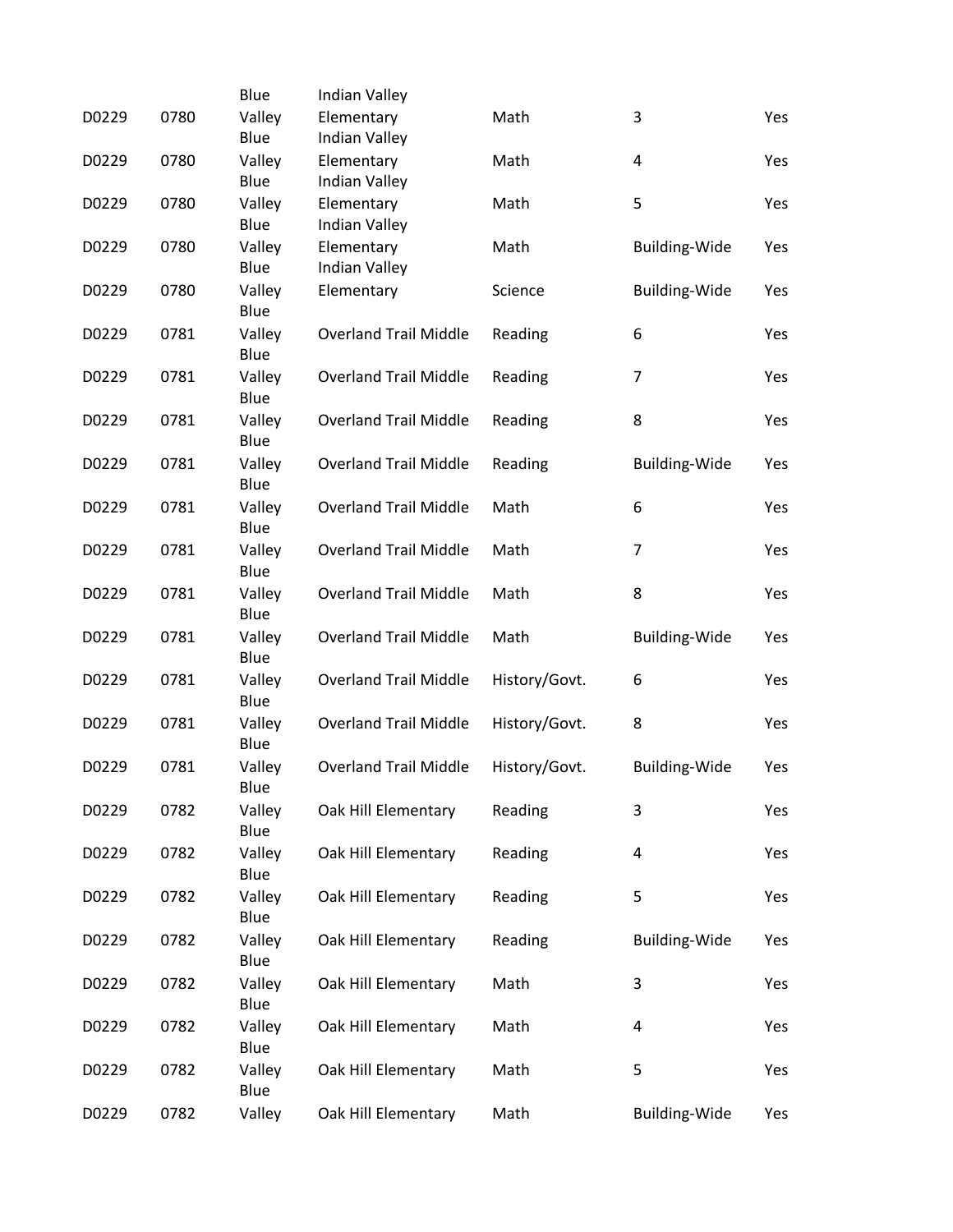|       |      | Blue                   |                                                |         |                      |     |
|-------|------|------------------------|------------------------------------------------|---------|----------------------|-----|
| D0229 | 0782 | Valley<br>Blue         | Oak Hill Elementary<br><b>Cottonwood Point</b> | Science | <b>Building-Wide</b> | Yes |
| D0229 | 0783 | Valley<br>Blue         | Elementary<br><b>Cottonwood Point</b>          | Reading | 4                    | Yes |
| D0229 | 0783 | Valley                 | Elementary                                     | Reading | 5                    | Yes |
| D0229 | 0783 | Blue<br>Valley         | <b>Cottonwood Point</b><br>Elementary          | Reading | <b>Building-Wide</b> | Yes |
| D0229 | 0783 | Blue<br>Valley         | <b>Cottonwood Point</b><br>Elementary          | Math    | 3                    | Yes |
| D0229 | 0783 | Blue<br>Valley         | <b>Cottonwood Point</b><br>Elementary          | Math    | 4                    | Yes |
|       |      | Blue                   | <b>Cottonwood Point</b>                        |         |                      |     |
| D0229 | 0783 | Valley<br>Blue         | Elementary<br><b>Cottonwood Point</b>          | Math    | 5                    | Yes |
| D0229 | 0783 | Valley<br>Blue         | Elementary<br><b>Cottonwood Point</b>          | Math    | <b>Building-Wide</b> | Yes |
| D0229 | 0783 | Valley<br>Blue         | Elementary                                     | Science | <b>Building-Wide</b> | Yes |
| D0229 | 0784 | Valley<br>Blue         | Harmony Middle                                 | Reading | 6                    | Yes |
| D0229 | 0784 | Valley<br>Blue         | Harmony Middle                                 | Reading | $\overline{7}$       | Yes |
| D0229 | 0784 | Valley<br>Blue         | Harmony Middle                                 | Reading | 8                    | Yes |
| D0229 | 0784 | Valley                 | Harmony Middle                                 | Reading | <b>Building-Wide</b> | Yes |
| D0229 | 0784 | Blue<br>Valley<br>Blue | Harmony Middle                                 | Math    | 6                    | Yes |
| D0229 | 0784 | Valley<br>Blue         | Harmony Middle                                 | Math    | 7                    | Yes |
| D0229 | 0784 | Valley                 | Harmony Middle                                 | Math    | 8                    | Yes |
| D0229 | 0784 | Blue<br>Valley         | Harmony Middle                                 | Math    | <b>Building-Wide</b> | Yes |
| D0229 | 0784 | Blue<br>Valley         | Harmony Middle                                 | Science | <b>Building-Wide</b> | Yes |
| D0229 | 0785 | Blue<br>Valley         | Harmony Elementary                             | Reading | 3                    | Yes |
| D0229 | 0785 | Blue<br>Valley         | Harmony Elementary                             | Reading | 4                    | Yes |
| D0229 | 0785 | Blue<br>Valley         | Harmony Elementary                             | Reading | 5                    | Yes |
| D0229 | 0785 | Blue<br>Valley         | Harmony Elementary                             | Reading | <b>Building-Wide</b> | Yes |
| D0229 | 0785 | Blue<br>Valley         | Harmony Elementary                             | Math    | 3                    | Yes |
| D0229 | 0785 | Blue<br>Valley         | Harmony Elementary                             | Math    | 4                    | Yes |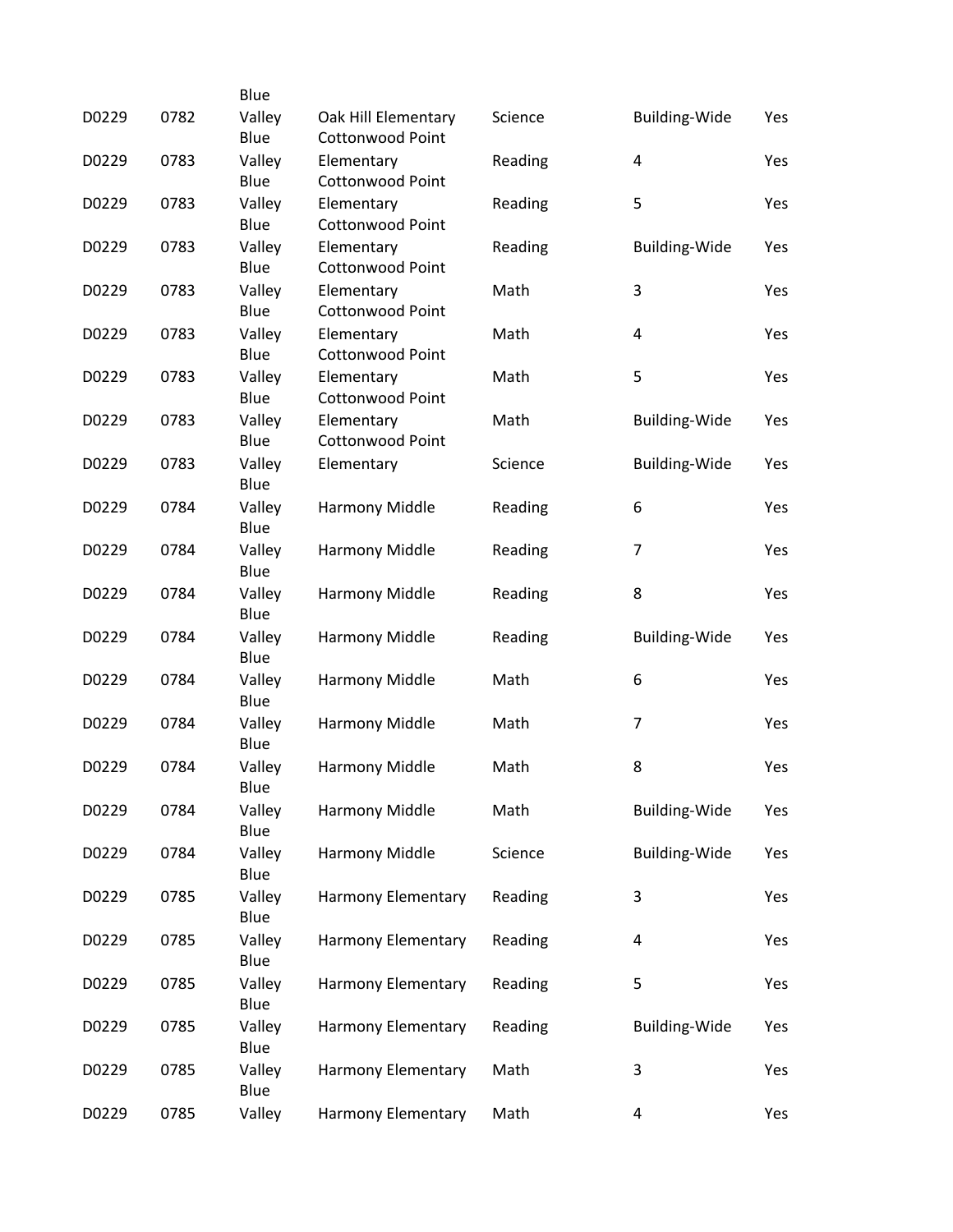|       |      | Blue           |                                                         |         |                         |     |
|-------|------|----------------|---------------------------------------------------------|---------|-------------------------|-----|
| D0229 | 0785 | Valley<br>Blue | <b>Harmony Elementary</b>                               | Math    | 5                       | Yes |
| D0229 | 0785 | Valley<br>Blue | Harmony Elementary                                      | Math    | <b>Building-Wide</b>    | Yes |
| D0229 | 0785 | Valley<br>Blue | Harmony Elementary                                      | Science | <b>Building-Wide</b>    | Yes |
| D0229 | 7773 | Valley<br>Blue | Prairie Star Elementary Reading                         |         | 3                       | Yes |
| D0229 | 7773 | Valley<br>Blue | Prairie Star Elementary Reading                         |         | $\overline{\mathbf{4}}$ | Yes |
| D0229 | 7773 | Valley<br>Blue | Prairie Star Elementary Reading                         |         | 5                       | Yes |
| D0229 | 7773 | Valley<br>Blue | Prairie Star Elementary Reading                         |         | <b>Building-Wide</b>    | Yes |
| D0229 | 7773 | Valley<br>Blue | Prairie Star Elementary Math                            |         | 3                       | Yes |
| D0229 | 7773 | Valley<br>Blue | Prairie Star Elementary Math                            |         | 4                       | Yes |
| D0229 | 7773 | Valley<br>Blue | Prairie Star Elementary Math                            |         | 5                       | Yes |
| D0229 | 7773 | Valley<br>Blue | Prairie Star Elementary Math                            |         | <b>Building-Wide</b>    | Yes |
| D0229 | 7773 | Valley<br>Blue | Prairie Star Elementary<br><b>Blue Valley Northwest</b> | Science | <b>Building-Wide</b>    | Yes |
| D0229 | 7774 | Valley<br>Blue | High<br><b>Blue Valley Northwest</b>                    | Reading | <b>Building-Wide</b>    | Yes |
| D0229 | 7774 | Valley<br>Blue | High                                                    | Math    | <b>Building-Wide</b>    | Yes |
| D0229 | 7775 | Valley<br>Blue | <b>Heartland Elementary</b>                             | Reading | 3                       | Yes |
| D0229 | 7775 | Valley<br>Blue | <b>Heartland Elementary</b>                             | Reading | $\overline{\mathbf{4}}$ | Yes |
| D0229 | 7775 | Valley<br>Blue | <b>Heartland Elementary</b>                             | Reading | 5                       | Yes |
| D0229 | 7775 | Valley<br>Blue | <b>Heartland Elementary</b>                             | Reading | <b>Building-Wide</b>    | Yes |
| D0229 | 7775 | Valley<br>Blue | <b>Heartland Elementary</b>                             | Math    | 3                       | Yes |
| D0229 | 7775 | Valley<br>Blue | <b>Heartland Elementary</b>                             | Math    | 4                       | Yes |
| D0229 | 7775 | Valley<br>Blue | <b>Heartland Elementary</b>                             | Math    | 5                       | Yes |
| D0229 | 7775 | Valley<br>Blue | <b>Heartland Elementary</b>                             | Math    | <b>Building-Wide</b>    | Yes |
| D0229 | 7775 | Valley<br>Blue | <b>Heartland Elementary</b>                             | Science | <b>Building-Wide</b>    | Yes |
| D0229 | 7776 | Valley         | Prairie Star Middle                                     | Reading | 6                       | Yes |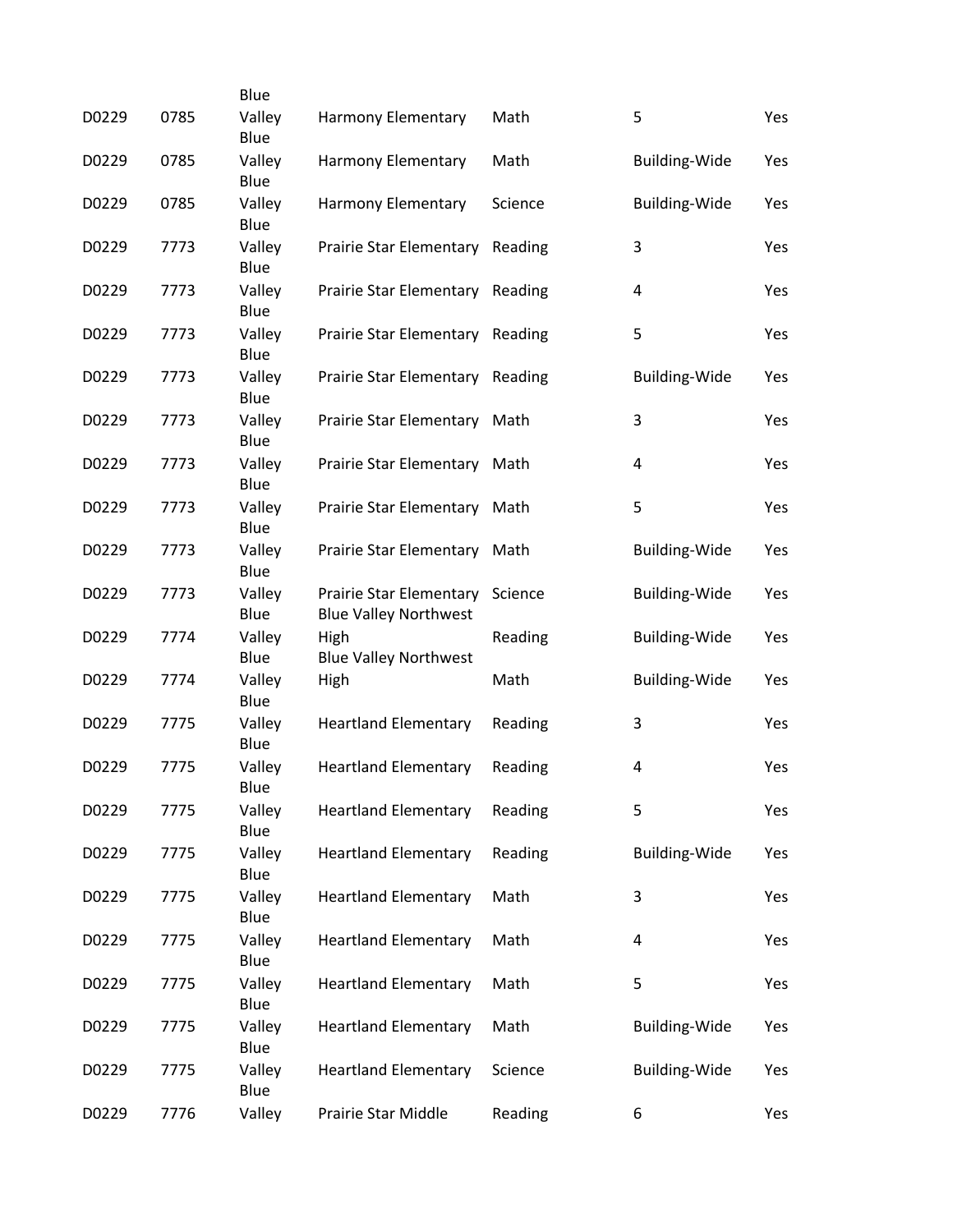|       |      | Blue           |                              |               |                      |     |
|-------|------|----------------|------------------------------|---------------|----------------------|-----|
| D0229 | 7776 | Valley<br>Blue | Prairie Star Middle          | Reading       | $\overline{7}$       | Yes |
| D0229 | 7776 | Valley<br>Blue | Prairie Star Middle          | Reading       | 8                    | Yes |
| D0229 | 7776 | Valley<br>Blue | Prairie Star Middle          | Reading       | <b>Building-Wide</b> | Yes |
| D0229 | 7776 | Valley<br>Blue | Prairie Star Middle          | Math          | 6                    | Yes |
| D0229 | 7776 | Valley<br>Blue | Prairie Star Middle          | Math          | $\overline{7}$       | Yes |
| D0229 | 7776 | Valley<br>Blue | Prairie Star Middle          | Math          | 8                    | Yes |
| D0229 | 7776 | Valley<br>Blue | Prairie Star Middle          | Math          | <b>Building-Wide</b> | Yes |
| D0229 | 7776 | Valley<br>Blue | Prairie Star Middle          | History/Govt. | 6                    | Yes |
| D0229 | 7776 | Valley<br>Blue | Prairie Star Middle          | History/Govt. | 8                    | Yes |
| D0229 | 7776 | Valley<br>Blue | Prairie Star Middle          | History/Govt. | <b>Building-Wide</b> | Yes |
| D0229 | 7777 | Valley<br>Blue | <b>Blue Valley West High</b> | Reading       | <b>Building-Wide</b> | Yes |
| D0229 | 7777 | Valley<br>Blue | <b>Blue Valley West High</b> | Math          | <b>Building-Wide</b> | Yes |
| D0229 | 7777 | Valley<br>Blue | <b>Blue Valley West High</b> | Science       | <b>Building-Wide</b> | Yes |
| D0229 | 7786 | Valley<br>Blue | <b>Blue River Elementary</b> | Reading       | 3                    | Yes |
| D0229 | 7786 | Valley<br>Blue | <b>Blue River Elementary</b> | Reading       | 4                    | Yes |
| D0229 | 7786 | Valley<br>Blue | <b>Blue River Elementary</b> | Reading       | 5                    | Yes |
| D0229 | 7786 | Valley<br>Blue | <b>Blue River Elementary</b> | Reading       | Building-Wide        | Yes |
| D0229 | 7786 | Valley<br>Blue | <b>Blue River Elementary</b> | Math          | 3                    | Yes |
| D0229 | 7786 | Valley<br>Blue | <b>Blue River Elementary</b> | Math          | 4                    | Yes |
| D0229 | 7786 | Valley<br>Blue | <b>Blue River Elementary</b> | Math          | 5                    | Yes |
| D0229 | 7786 | Valley<br>Blue | <b>Blue River Elementary</b> | Math          | <b>Building-Wide</b> | Yes |
| D0229 | 7786 | Valley<br>Blue | <b>Blue River Elementary</b> | Science       | <b>Building-Wide</b> | Yes |
| D0229 | 7787 | Valley<br>Blue | Pleasant Ridge Middle        | Reading       | 6                    | Yes |
| D0229 | 7787 | Valley         | Pleasant Ridge Middle        | Reading       | 7                    | Yes |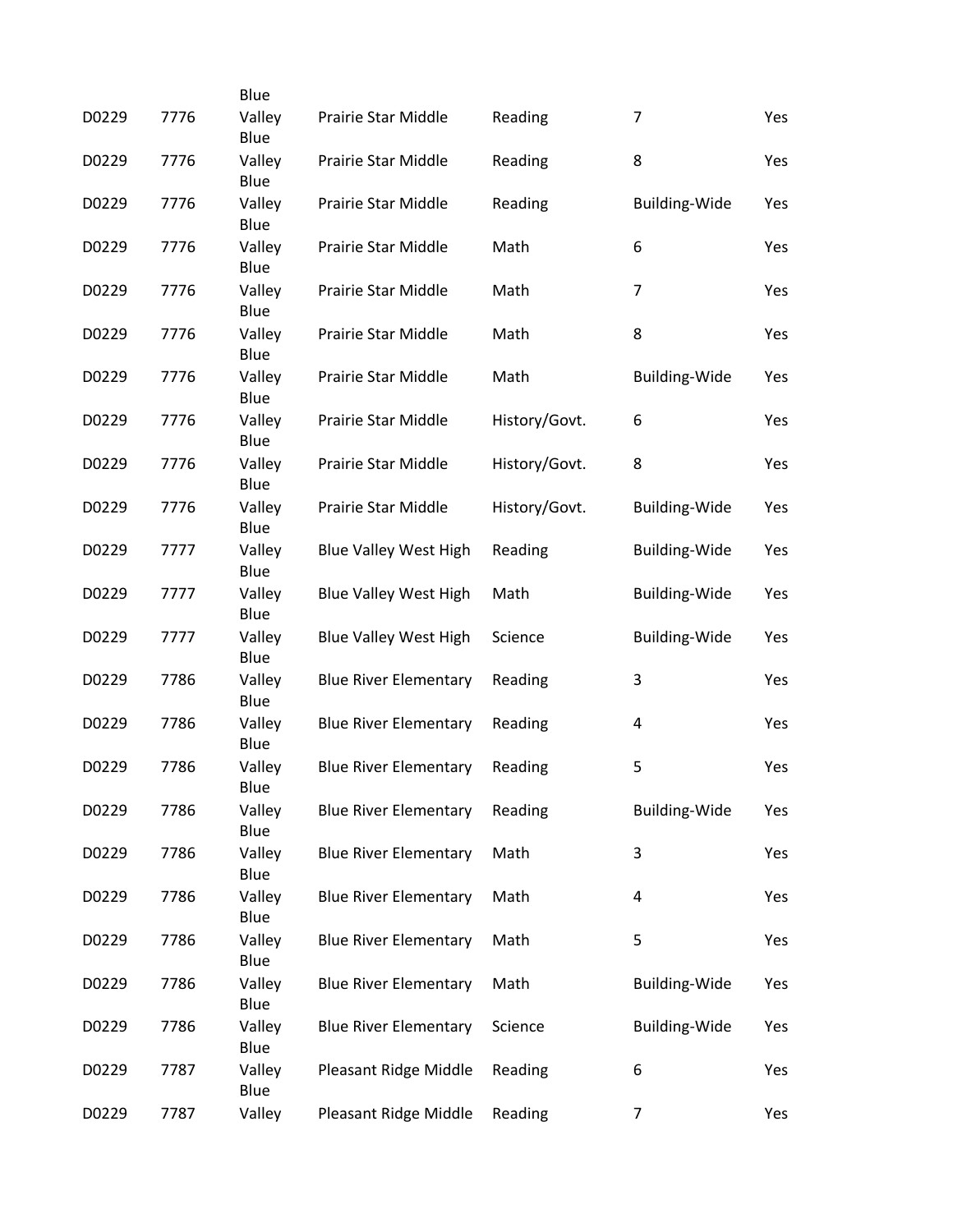|       |      | Blue           |                                    |         |                      |     |
|-------|------|----------------|------------------------------------|---------|----------------------|-----|
| D0229 | 7787 | Valley<br>Blue | Pleasant Ridge Middle              | Reading | 8                    | Yes |
| D0229 | 7787 | Valley         | Pleasant Ridge Middle              | Reading | <b>Building-Wide</b> | Yes |
|       |      | Blue           |                                    |         |                      |     |
| D0229 | 7787 | Valley         | Pleasant Ridge Middle              | Math    | 6                    | Yes |
|       |      | Blue           |                                    |         |                      |     |
| D0229 | 7787 | Valley         | Pleasant Ridge Middle              | Math    | 7                    | Yes |
|       |      | Blue           |                                    |         |                      |     |
| D0229 | 7787 | Valley         | Pleasant Ridge Middle              | Math    | 8                    | Yes |
|       |      | Blue           |                                    |         |                      |     |
| D0229 | 7787 | Valley         | Pleasant Ridge Middle              | Math    | <b>Building-Wide</b> | Yes |
|       |      | Blue           | Sunset Ridge                       |         |                      |     |
| D0229 | 7788 | Valley         | Elementary                         | Reading | 3                    | Yes |
|       |      | Blue           | <b>Sunset Ridge</b>                |         |                      |     |
| D0229 | 7788 | Valley         | Elementary                         | Reading | 4                    | Yes |
|       |      | Blue           | <b>Sunset Ridge</b>                |         |                      |     |
| D0229 | 7788 | Valley         | Elementary                         | Reading | 5                    | Yes |
|       |      | Blue           | Sunset Ridge                       |         |                      |     |
| D0229 | 7788 | Valley         | Elementary                         | Reading | <b>Building-Wide</b> | Yes |
|       |      | Blue           | <b>Sunset Ridge</b>                |         |                      |     |
| D0229 | 7788 | Valley         | Elementary                         | Math    | 3                    | Yes |
|       |      | Blue           | Sunset Ridge                       |         |                      |     |
| D0229 | 7788 | Valley         | Elementary                         | Math    | 4                    | Yes |
|       |      | Blue           | <b>Sunset Ridge</b>                |         |                      |     |
| D0229 | 7788 | Valley         | Elementary                         | Math    | 5                    | Yes |
|       |      | Blue           | Sunset Ridge                       |         |                      |     |
| D0229 | 7788 | Valley<br>Blue | Elementary                         | Math    | <b>Building-Wide</b> | Yes |
|       |      |                | Sunset Ridge                       |         |                      |     |
| D0229 | 7788 | Valley<br>Blue | Elementary<br><b>Sunrise Point</b> | Science | <b>Building-Wide</b> | Yes |
|       |      |                |                                    |         |                      |     |
| D0229 | 7790 | Valley<br>Blue | Elementary<br><b>Sunrise Point</b> | Reading | 3                    | Yes |
| D0229 | 7790 | Valley         | Elementary                         | Reading | $\overline{4}$       | Yes |
|       |      | Blue           | <b>Sunrise Point</b>               |         |                      |     |
| D0229 | 7790 | Valley         | Elementary                         | Reading | 5                    | Yes |
|       |      | Blue           | <b>Sunrise Point</b>               |         |                      |     |
| D0229 | 7790 | Valley         | Elementary                         | Reading | <b>Building-Wide</b> | Yes |
|       |      | Blue           | <b>Sunrise Point</b>               |         |                      |     |
| D0229 | 7790 | Valley         | Elementary                         | Math    | 3                    | Yes |
|       |      | Blue           | <b>Sunrise Point</b>               |         |                      |     |
| D0229 | 7790 | Valley         | Elementary                         | Math    | 4                    | Yes |
|       |      | Blue           | <b>Sunrise Point</b>               |         |                      |     |
| D0229 | 7790 | Valley         | Elementary                         | Math    | 5                    | Yes |
|       |      | Blue           | <b>Sunrise Point</b>               |         |                      |     |
| D0229 | 7790 | Valley         | Elementary                         | Math    | <b>Building-Wide</b> | Yes |
|       |      | Blue           | <b>Sunrise Point</b>               |         |                      |     |
| D0229 | 7790 | Valley         | Elementary                         | Science | <b>Building-Wide</b> | Yes |
|       |      |                |                                    |         |                      |     |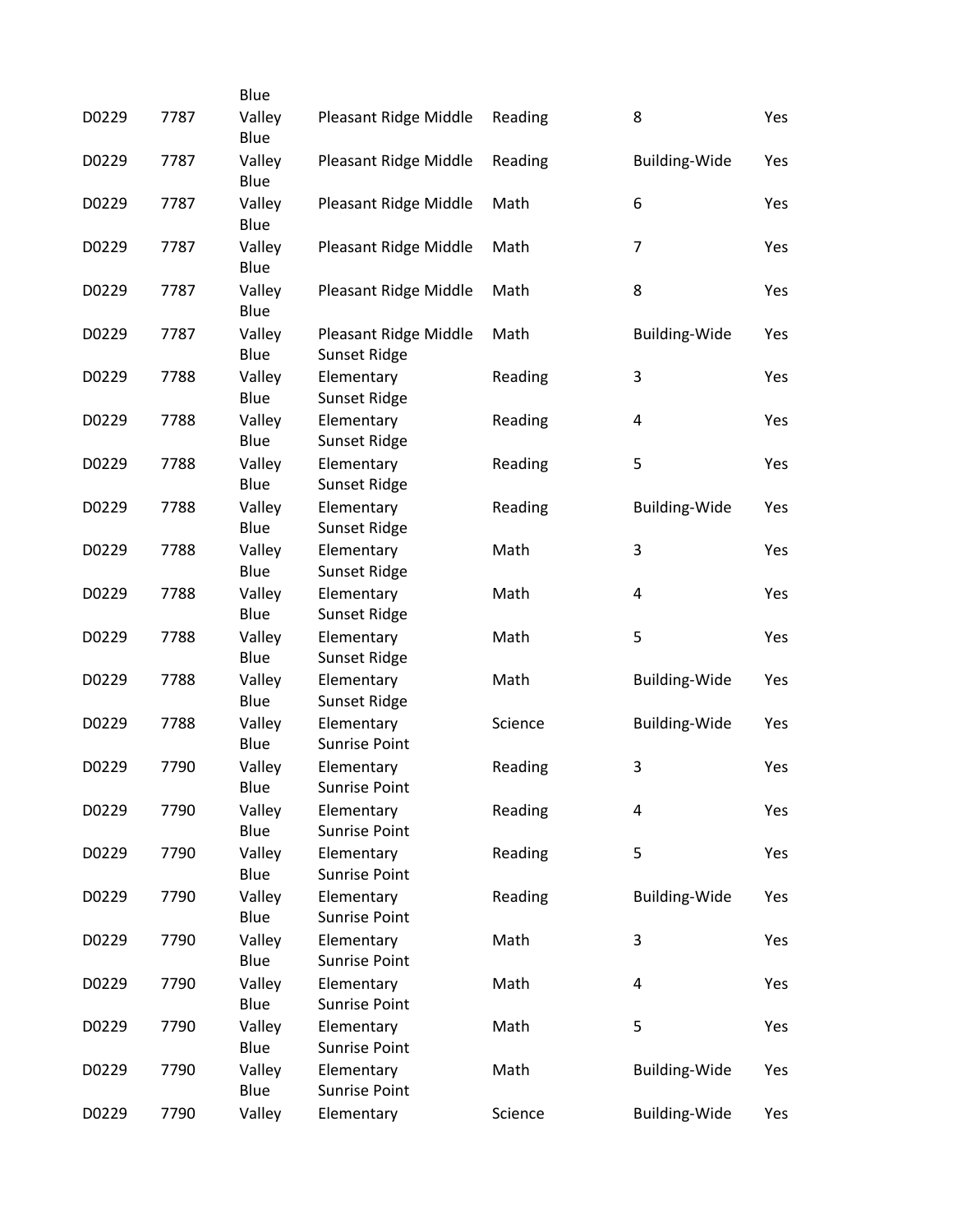| D0230 | 0790 |                     | Spring Hill Spring Hill High School                             | Reading       | <b>Building-Wide</b>    | Yes |
|-------|------|---------------------|-----------------------------------------------------------------|---------------|-------------------------|-----|
| D0230 | 0790 |                     | Spring Hill Spring Hill High School<br>Spring Hill Intermediate | History/Govt. | <b>Building-Wide</b>    | Yes |
| D0230 | 0791 | Spring Hill School  | Spring Hill Intermediate                                        | Reading       | 5                       | Yes |
| D0230 | 0791 | Spring Hill School  | Spring Hill Middle                                              | Math          | 5                       | Yes |
| D0230 | 0792 | Spring Hill School  | Spring Hill Middle                                              | Reading       | $\overline{7}$          | Yes |
| D0230 | 0792 | Spring Hill School  | Spring Hill Middle                                              | Reading       | 8                       | Yes |
| D0230 | 0792 | Spring Hill School  | Spring Hill Middle                                              | Reading       | <b>Building-Wide</b>    | Yes |
| D0230 | 0792 | Spring Hill School  | Spring Hill Middle                                              | Math          | 6                       | Yes |
| D0230 | 0792 | Spring Hill School  | Spring Hill Middle                                              | Math          | 7                       | Yes |
| D0230 | 0792 | Spring Hill School  | Spring Hill Middle                                              | Math          | 8                       | Yes |
| D0230 | 0792 | Spring Hill School  | <b>Prairie Creek</b>                                            | Math          | <b>Building-Wide</b>    | Yes |
| D0230 | 0793 |                     | Spring Hill Elementary<br><b>Prairie Creek</b>                  | Reading       | 3                       | Yes |
| D0230 | 0793 |                     | Spring Hill Elementary<br><b>Prairie Creek</b>                  | Reading       | $\overline{\mathbf{4}}$ | Yes |
| D0230 | 0793 |                     | Spring Hill Elementary<br><b>Prairie Creek</b>                  | Reading       | 5                       | Yes |
| D0230 | 0793 |                     | Spring Hill Elementary<br><b>Prairie Creek</b>                  | Reading       | <b>Building-Wide</b>    | Yes |
| D0230 | 0793 |                     | Spring Hill Elementary<br>Prairie Creek                         | Math          | 3                       | Yes |
| D0230 | 0793 |                     | Spring Hill Elementary<br>Prairie Creek                         | Math          | 4                       | Yes |
| D0230 | 0793 |                     | Spring Hill Elementary<br><b>Prairie Creek</b>                  | Math          | 5                       | Yes |
| D0230 | 0793 |                     | Spring Hill Elementary<br><b>Prairie Creek</b>                  | Math          | <b>Building-Wide</b>    | Yes |
| D0230 | 0793 | Gardner             | Spring Hill Elementary                                          | Science       | <b>Building-Wide</b>    | Yes |
| D0231 | 0804 | Edgerton<br>Gardner | Gardner Elem                                                    | Reading       | 3                       | Yes |
| D0231 | 0804 | Edgerton<br>Gardner | Gardner Elem                                                    | Reading       | 4                       | Yes |
| D0231 | 0804 | Edgerton<br>Gardner | Gardner Elem                                                    | Reading       | <b>Building-Wide</b>    | Yes |
| D0231 | 0804 | Edgerton            | Gardner Elem                                                    | Math          | 3                       | Yes |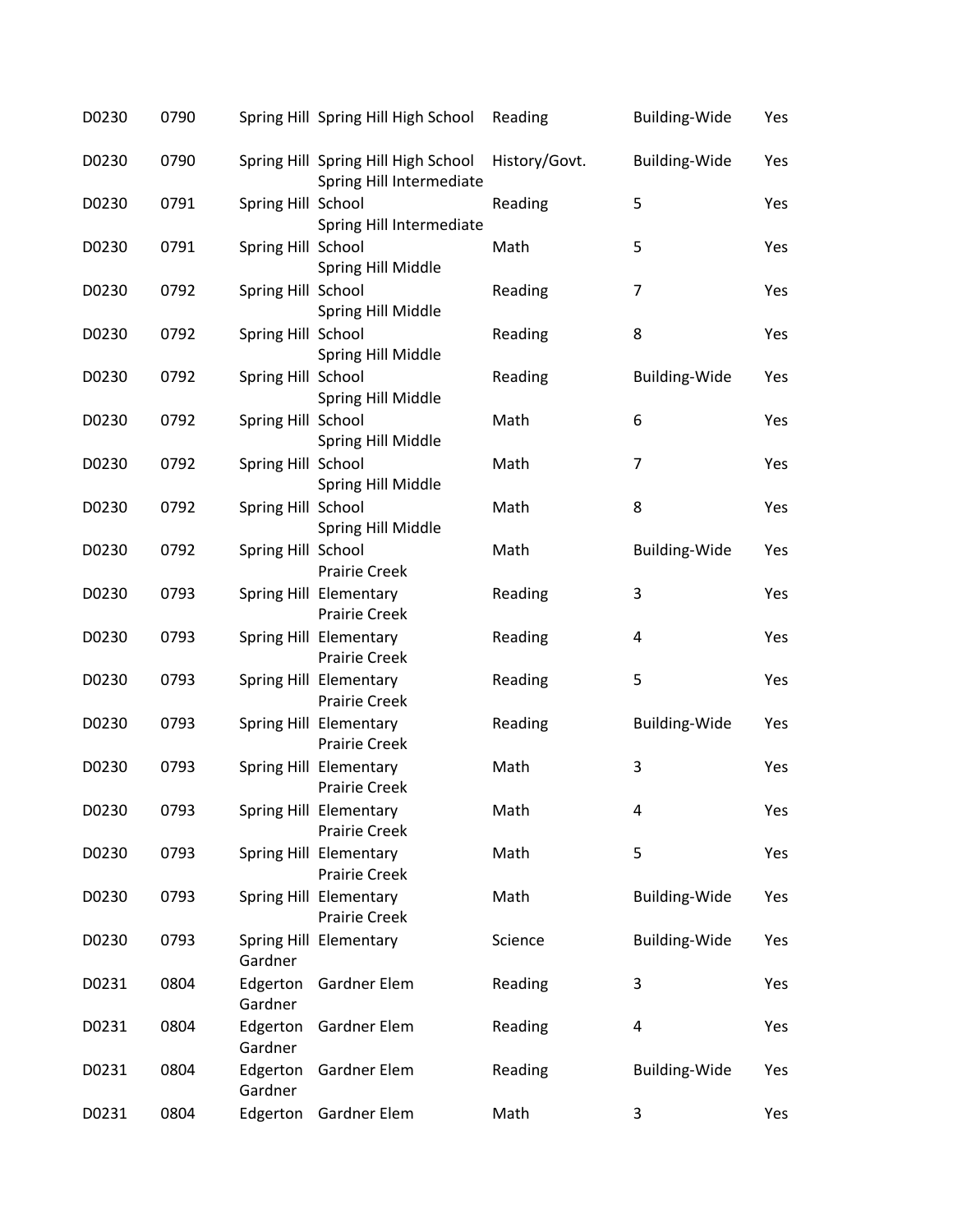|       |      | Gardner             |                                       |         |                         |     |
|-------|------|---------------------|---------------------------------------|---------|-------------------------|-----|
| D0231 | 0804 | Edgerton<br>Gardner | Gardner Elem                          | Math    | 4                       | Yes |
| D0231 | 0804 | Edgerton            | Gardner Elem                          | Math    | <b>Building-Wide</b>    | Yes |
|       |      | Gardner             |                                       |         |                         |     |
| D0231 | 0804 | Edgerton            | Gardner Elem                          | Science | <b>Building-Wide</b>    | Yes |
|       |      | Gardner             |                                       |         |                         |     |
| D0231 | 0808 | Edgerton            | Gardner Edgerton High                 | Reading | <b>Building-Wide</b>    | Yes |
|       |      | Gardner             |                                       |         |                         |     |
| D0231 | 0808 | Edgerton<br>Gardner | Gardner Edgerton High                 | Math    | <b>Building-Wide</b>    | Yes |
| D0231 | 0812 | Edgerton            | <b>Edgerton Elem</b>                  | Reading | 3                       | Yes |
|       |      | Gardner             |                                       |         |                         |     |
| D0231 | 0812 | Edgerton            | <b>Edgerton Elem</b>                  | Reading | 4                       | Yes |
|       |      | Gardner             |                                       |         |                         |     |
| D0231 | 0812 | Edgerton            | <b>Edgerton Elem</b>                  | Reading | <b>Building-Wide</b>    | Yes |
|       |      | Gardner             |                                       |         |                         |     |
| D0231 | 0812 | Edgerton<br>Gardner | <b>Edgerton Elem</b>                  | Math    | 3                       | Yes |
| D0231 | 0812 | Edgerton            | <b>Edgerton Elem</b>                  | Math    | $\overline{\mathbf{4}}$ | Yes |
|       |      | Gardner             |                                       |         |                         |     |
| D0231 | 0812 | Edgerton            | <b>Edgerton Elem</b>                  | Math    | <b>Building-Wide</b>    | Yes |
|       |      | Gardner             |                                       |         |                         |     |
| D0231 | 0812 | Edgerton            | <b>Edgerton Elem</b>                  | Science | <b>Building-Wide</b>    | Yes |
|       | 0814 | Gardner             |                                       |         | 3                       |     |
| D0231 |      | Edgerton<br>Gardner | <b>Sunflower Elementary</b>           | Reading |                         | Yes |
| D0231 | 0814 | Edgerton            | <b>Sunflower Elementary</b>           | Reading | 4                       | Yes |
|       |      | Gardner             |                                       |         |                         |     |
| D0231 | 0814 | Edgerton            | <b>Sunflower Elementary</b>           | Reading | <b>Building-Wide</b>    | Yes |
|       |      | Gardner             |                                       |         |                         |     |
| D0231 | 0814 | Edgerton            | <b>Sunflower Elementary</b>           | Math    | 3                       | Yes |
| D0231 | 0814 | Gardner<br>Edgerton | <b>Sunflower Elementary</b>           | Math    | $\overline{\mathbf{4}}$ | Yes |
|       |      | Gardner             |                                       |         |                         |     |
| D0231 | 0814 | Edgerton            | <b>Sunflower Elementary</b>           | Math    | <b>Building-Wide</b>    | Yes |
|       |      | Gardner             |                                       |         |                         |     |
| D0231 | 0814 | Edgerton            | <b>Sunflower Elementary</b>           | Science | Building-Wide           | Yes |
|       |      | Gardner             | Moonlight Elementary                  |         |                         |     |
| D0231 | 0815 | Edgerton            | School                                | Reading | 3                       | Yes |
|       |      | Gardner             | Moonlight Elementary                  |         |                         |     |
| D0231 | 0815 | Edgerton<br>Gardner | School<br><b>Moonlight Elementary</b> | Reading | 4                       | Yes |
| D0231 | 0815 | Edgerton            | School                                | Reading | <b>Building-Wide</b>    | Yes |
|       |      | Gardner             | Moonlight Elementary                  |         |                         |     |
| D0231 | 0815 | Edgerton            | School                                | Math    | 3                       | Yes |
|       |      | Gardner             | Moonlight Elementary                  |         |                         |     |
| D0231 | 0815 | Edgerton            | School                                | Math    | 4                       | Yes |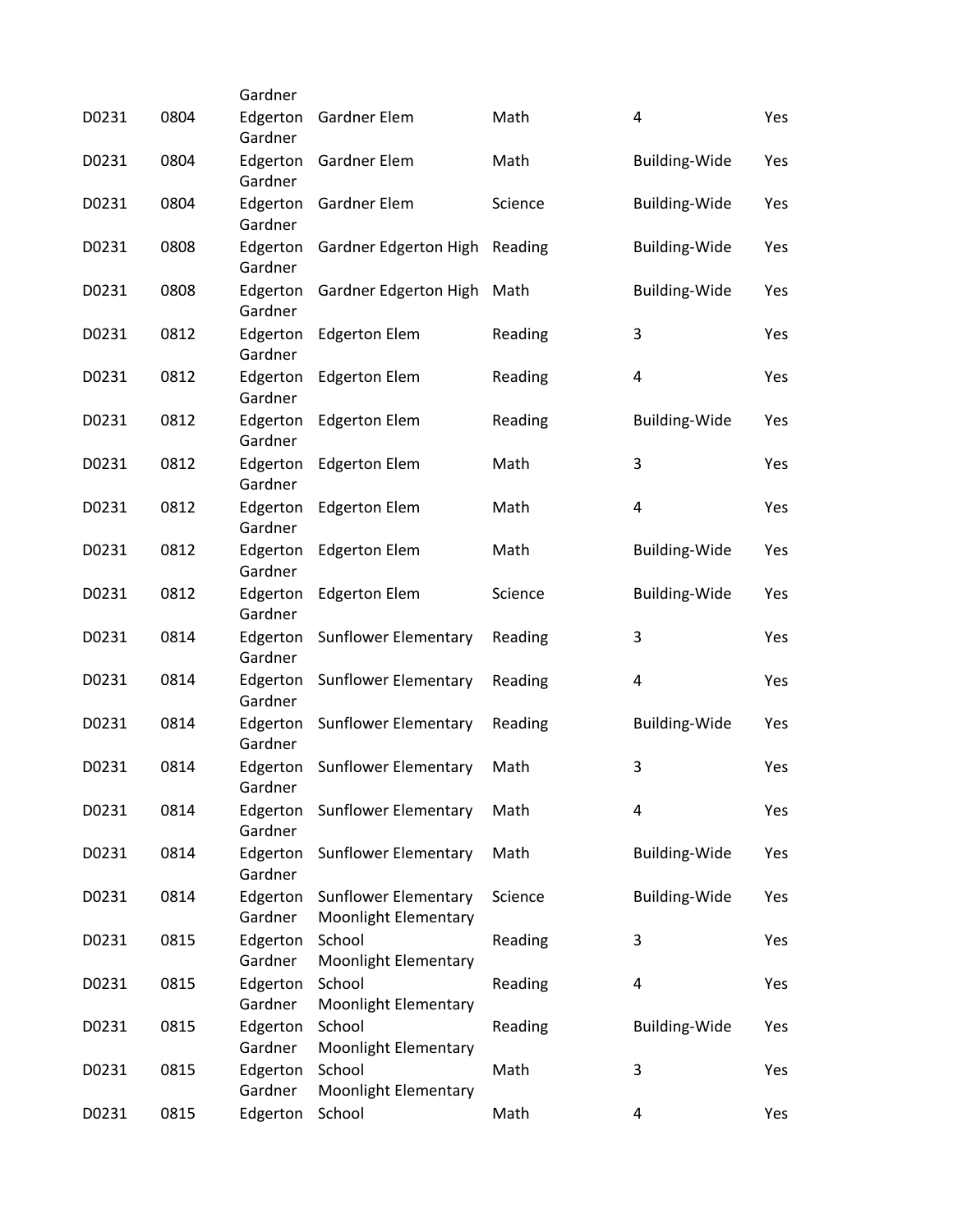|       |      | Gardner             | Moonlight Elementary           |               |                      |     |
|-------|------|---------------------|--------------------------------|---------------|----------------------|-----|
| D0231 | 0815 | Edgerton            | School                         | Math          | <b>Building-Wide</b> | Yes |
|       |      | Gardner             | Moonlight Elementary           |               |                      |     |
| D0231 | 0815 | Edgerton            | School                         | Science       | <b>Building-Wide</b> | Yes |
|       |      | Gardner             |                                |               |                      |     |
| D0231 | 0816 | Edgerton            | <b>Madison Elementary</b>      | Reading       | 3                    | Yes |
|       |      | Gardner             |                                |               |                      |     |
| D0231 | 0816 | Edgerton            | <b>Madison Elementary</b>      | Reading       | 4                    | Yes |
|       |      | Gardner             |                                |               |                      |     |
| D0231 | 0816 | Edgerton            | <b>Madison Elementary</b>      | Reading       | Building-Wide        | Yes |
|       |      | Gardner             |                                |               |                      |     |
| D0231 | 0816 | Edgerton            | <b>Madison Elementary</b>      | Math          | 3                    | Yes |
|       |      | Gardner             |                                |               |                      |     |
| D0231 | 0816 | Edgerton            | <b>Madison Elementary</b>      | Math          | 4                    | Yes |
|       |      | Gardner             |                                |               |                      |     |
| D0231 | 0816 | Edgerton            | <b>Madison Elementary</b>      | Math          | <b>Building-Wide</b> | Yes |
|       |      | Gardner             |                                |               |                      |     |
| D0231 | 0816 | Edgerton            | <b>Madison Elementary</b>      | Science       | <b>Building-Wide</b> | Yes |
|       |      | Gardner             | Pioneer Ridge Middle           |               |                      |     |
| D0231 | 0817 | Edgerton            | School                         | Reading       | 5                    | Yes |
|       |      | Gardner             | Pioneer Ridge Middle           |               |                      |     |
| D0231 | 0817 | Edgerton            | School                         | Reading       | 6                    | Yes |
|       |      | Gardner             | Pioneer Ridge Middle           |               |                      |     |
| D0231 | 0817 | Edgerton            | School                         | Reading       | $\overline{7}$       | Yes |
|       |      | Gardner             | Pioneer Ridge Middle           |               |                      |     |
| D0231 | 0817 | Edgerton            | School                         | Reading       | 8                    | Yes |
|       |      | Gardner             | Pioneer Ridge Middle           |               |                      |     |
| D0231 | 0817 | Edgerton            | School                         | Reading       | <b>Building-Wide</b> | Yes |
|       |      | Gardner             | Pioneer Ridge Middle           |               |                      |     |
| D0231 | 0817 | Edgerton            | School                         | Math          | 5                    | Yes |
|       |      | Gardner             | Pioneer Ridge Middle           |               |                      |     |
| D0231 | 0817 | Edgerton            | School                         | Math          | 6                    | Yes |
|       |      | Gardner             | Pioneer Ridge Middle           |               |                      |     |
| D0231 | 0817 | Edgerton            | School                         | Math          | 7                    | Yes |
|       |      | Gardner             | Pioneer Ridge Middle           |               |                      |     |
| D0231 | 0817 | Edgerton            | School                         | Math          | 8                    | Yes |
|       |      | Gardner             | Pioneer Ridge Middle           |               |                      |     |
| D0231 | 0817 | Edgerton            | School                         | Math          | Building-Wide        | Yes |
|       |      | Gardner             | Pioneer Ridge Middle           |               |                      |     |
| D0231 | 0817 | Edgerton            | School                         | Science       | <b>Building-Wide</b> | Yes |
|       |      | Gardner             | Pioneer Ridge Middle<br>School |               |                      |     |
| D0231 | 0817 | Edgerton            |                                | History/Govt. | 6                    | Yes |
|       |      | Gardner             | Pioneer Ridge Middle           |               |                      |     |
| D0231 | 0817 | Edgerton<br>Gardner | School<br>Pioneer Ridge Middle | History/Govt. | 8                    | Yes |
| D0231 | 0817 | Edgerton            | School                         | History/Govt. | <b>Building-Wide</b> | Yes |
|       |      | Gardner             |                                |               |                      |     |
| D0231 | 0818 | Edgerton            | Nike Elementary                | Reading       | 3                    | Yes |
|       |      |                     |                                |               |                      |     |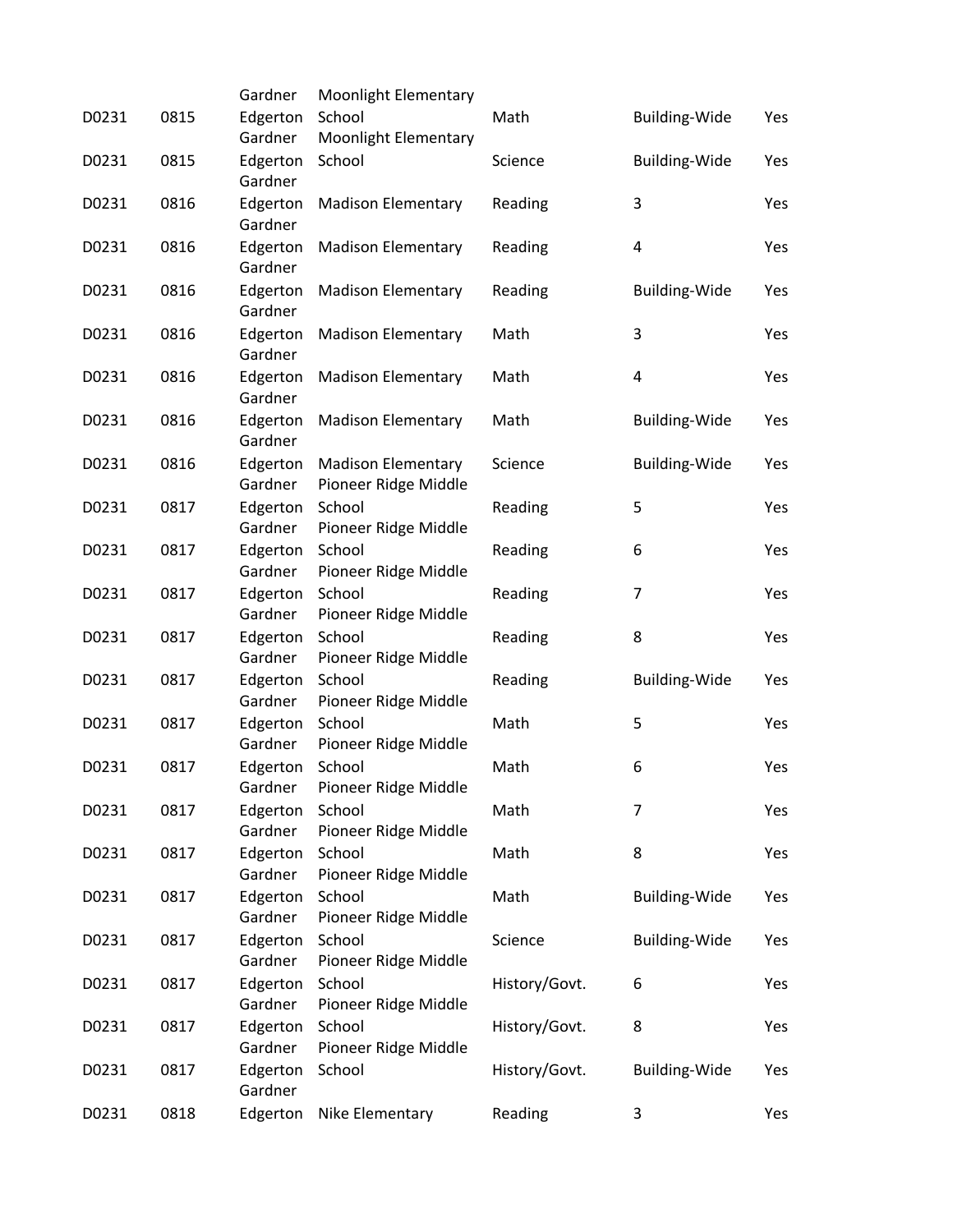|       |      | Gardner  |                           |         |                      |     |
|-------|------|----------|---------------------------|---------|----------------------|-----|
| D0231 | 0818 | Edgerton | Nike Elementary           | Reading | 4                    | Yes |
|       |      | Gardner  |                           |         |                      |     |
| D0231 | 0818 | Edgerton | Nike Elementary           | Reading | Building-Wide        | Yes |
|       |      | Gardner  |                           |         |                      |     |
| D0231 | 0818 | Edgerton | Nike Elementary           | Math    | 3                    | Yes |
|       |      | Gardner  |                           |         |                      |     |
| D0231 | 0818 | Edgerton | Nike Elementary           | Math    | 4                    | Yes |
|       |      | Gardner  |                           |         |                      |     |
| D0231 | 0818 | Edgerton | Nike Elementary           | Math    | <b>Building-Wide</b> | Yes |
|       |      | Gardner  | <b>Wheatridge Middle</b>  |         |                      |     |
| D0231 | 0819 | Edgerton | School                    | Reading | 5                    | Yes |
|       |      | Gardner  | <b>Wheatridge Middle</b>  |         |                      |     |
| D0231 | 0819 | Edgerton | School                    | Reading | 6                    | Yes |
|       |      | Gardner  | <b>Wheatridge Middle</b>  |         |                      |     |
| D0231 | 0819 | Edgerton | School                    | Reading | $\overline{7}$       | Yes |
|       |      | Gardner  | <b>Wheatridge Middle</b>  |         |                      |     |
| D0231 | 0819 | Edgerton | School                    | Reading | 8                    | Yes |
|       |      | Gardner  | Wheatridge Middle         |         |                      |     |
| D0231 | 0819 | Edgerton | School                    | Reading | <b>Building-Wide</b> | Yes |
|       |      | Gardner  | <b>Wheatridge Middle</b>  |         |                      |     |
| D0231 | 0819 | Edgerton | School                    | Math    | 5                    | Yes |
|       |      | Gardner  | <b>Wheatridge Middle</b>  |         |                      |     |
| D0231 | 0819 | Edgerton | School                    | Math    | 6                    | Yes |
|       |      | Gardner  | <b>Wheatridge Middle</b>  |         |                      |     |
| D0231 | 0819 | Edgerton | School                    | Math    | $\overline{7}$       | Yes |
|       |      | Gardner  | <b>Wheatridge Middle</b>  |         |                      |     |
| D0231 | 0819 | Edgerton | School                    | Math    | 8                    | Yes |
|       |      | Gardner  | <b>Wheatridge Middle</b>  |         |                      |     |
| D0231 | 0819 | Edgerton | School                    | Math    | <b>Building-Wide</b> | Yes |
| D0232 | 0825 | De Soto  | Clear Creek Elem          | Reading | 3                    | Yes |
| D0232 | 0825 | De Soto  | Clear Creek Elem          | Reading | $\overline{4}$       | Yes |
| D0232 | 0825 | De Soto  | Clear Creek Elem          | Reading | 5                    | Yes |
| D0232 | 0825 | De Soto  | Clear Creek Elem          | Reading | <b>Building-Wide</b> | Yes |
| D0232 | 0825 | De Soto  | Clear Creek Elem          | Math    | 3                    | Yes |
| D0232 | 0825 | De Soto  | Clear Creek Elem          | Math    | 4                    | Yes |
| D0232 | 0825 | De Soto  | Clear Creek Elem          | Math    | 5                    | Yes |
| D0232 | 0825 | De Soto  | Clear Creek Elem          | Math    | <b>Building-Wide</b> | Yes |
| D0232 | 0829 | De Soto  | <b>Horizon Elementary</b> | Reading | 3                    | Yes |
| D0232 | 0829 | De Soto  | <b>Horizon Elementary</b> | Reading | 5                    | Yes |
| D0232 | 0829 | De Soto  | <b>Horizon Elementary</b> | Reading | <b>Building-Wide</b> | Yes |
| D0232 | 0829 | De Soto  | Horizon Elementary        | Math    | 3                    | Yes |
| D0232 | 0829 | De Soto  | Horizon Elementary        | Math    | 5                    | Yes |
| D0232 | 0829 | De Soto  | <b>Horizon Elementary</b> | Math    | <b>Building-Wide</b> | Yes |
| D0232 | 0832 | De Soto  | De Soto High School       | Reading | <b>Building-Wide</b> | Yes |
| D0232 | 0832 | De Soto  | De Soto High School       | Math    | <b>Building-Wide</b> | Yes |
|       |      |          |                           |         |                      |     |
| D0232 | 0833 | De Soto  | Mill Valley High School   | Reading | Building-Wide        | Yes |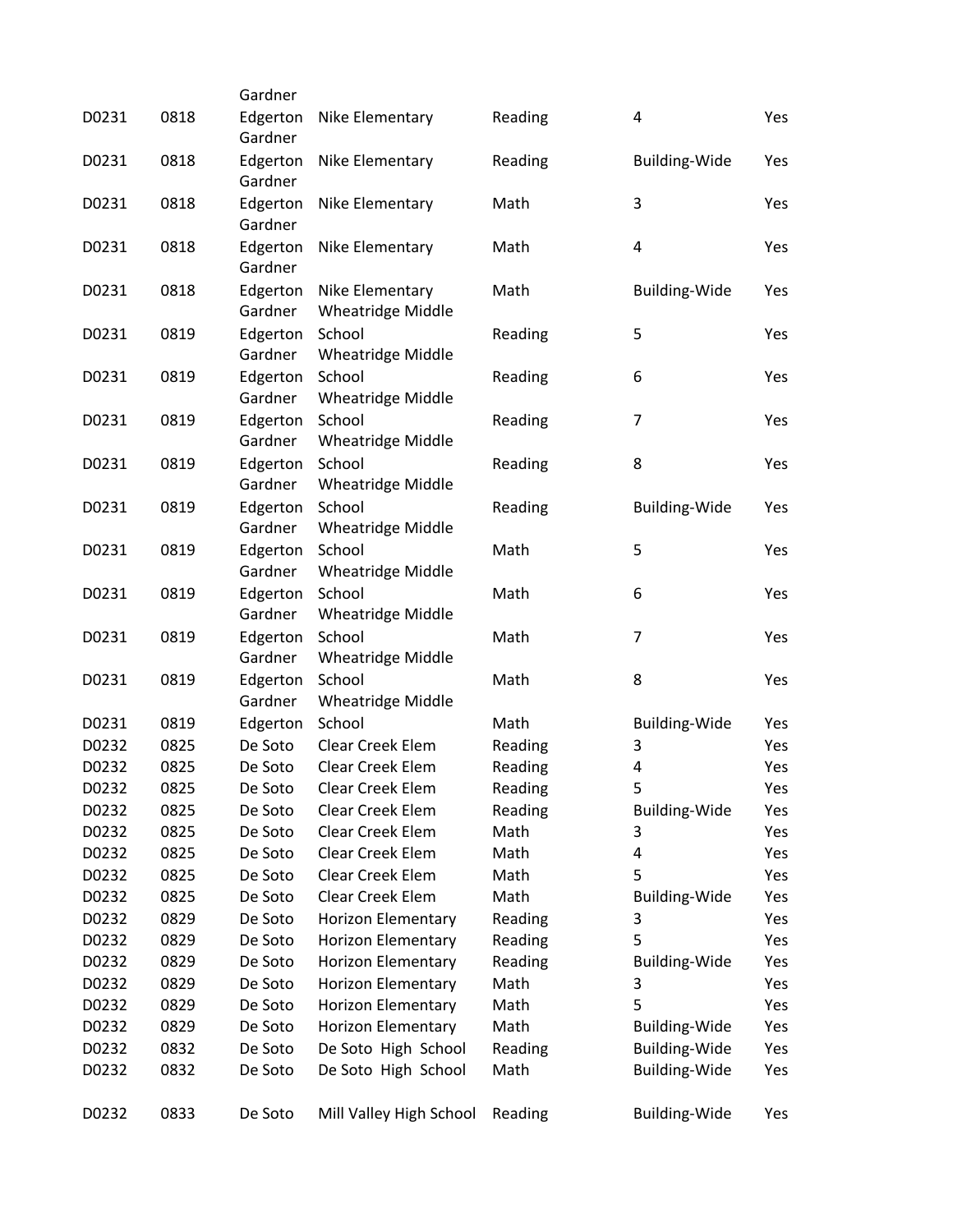| D0232 | 0833 | De Soto | Mill Valley High School<br><b>Monticello Trails</b> | Math    | Building-Wide        | Yes |
|-------|------|---------|-----------------------------------------------------|---------|----------------------|-----|
| D0232 | 0835 | De Soto | Middle School<br><b>Monticello Trails</b>           | Reading | 6                    | Yes |
| D0232 | 0835 | De Soto | Middle School<br><b>Monticello Trails</b>           | Reading | 7                    | Yes |
| D0232 | 0835 | De Soto | Middle School<br><b>Monticello Trails</b>           | Reading | 8                    | Yes |
| D0232 | 0835 | De Soto | Middle School<br><b>Monticello Trails</b>           | Reading | <b>Building-Wide</b> | Yes |
| D0232 | 0835 | De Soto | Middle School<br><b>Monticello Trails</b>           | Math    | 6                    | Yes |
| D0232 | 0835 | De Soto | Middle School<br><b>Monticello Trails</b>           | Math    | $\overline{7}$       | Yes |
| D0232 | 0835 | De Soto | Middle School<br>Lexington Trails Middle            | Math    | <b>Building-Wide</b> | Yes |
| D0232 | 0836 | De Soto | School<br>Lexington Trails Middle                   | Reading | 6                    | Yes |
| D0232 | 0836 | De Soto | School<br>Lexington Trails Middle                   | Reading | 7                    | Yes |
| D0232 | 0836 | De Soto | School<br>Lexington Trails Middle                   | Reading | 8                    | Yes |
| D0232 | 0836 | De Soto | School<br>Lexington Trails Middle                   | Reading | <b>Building-Wide</b> | Yes |
| D0232 | 0836 | De Soto | School<br>Lexington Trails Middle                   | Math    | 6                    | Yes |
| D0232 | 0836 | De Soto | School<br>Lexington Trails Middle                   | Math    | $\overline{7}$       | Yes |
| D0232 | 0836 | De Soto | School                                              | Math    | Building-Wide        | Yes |
| D0232 | 0837 | De Soto | Starside Elem<br>Prairie Ridge                      | Math    | 3                    | Yes |
| D0232 | 0841 | De Soto | <b>Elementary School</b><br>Prairie Ridge           | Reading | 3                    | Yes |
| D0232 | 0841 | De Soto | <b>Elementary School</b><br>Prairie Ridge           | Reading | 4                    | Yes |
| D0232 | 0841 | De Soto | <b>Elementary School</b><br>Prairie Ridge           | Reading | 5                    | Yes |
| D0232 | 0841 | De Soto | <b>Elementary School</b><br>Prairie Ridge           | Reading | <b>Building-Wide</b> | Yes |
| D0232 | 0841 | De Soto | <b>Elementary School</b><br>Prairie Ridge           | Math    | 3                    | Yes |
| D0232 | 0841 | De Soto | <b>Elementary School</b><br>Prairie Ridge           | Math    | 4                    | Yes |
| D0232 | 0841 | De Soto | <b>Elementary School</b><br>Prairie Ridge           | Math    | 5                    | Yes |
| D0232 | 0841 | De Soto | <b>Elementary School</b>                            | Math    | <b>Building-Wide</b> | Yes |
| D0232 | 0842 | De Soto | Mize Elementary School Reading                      |         | 3                    | Yes |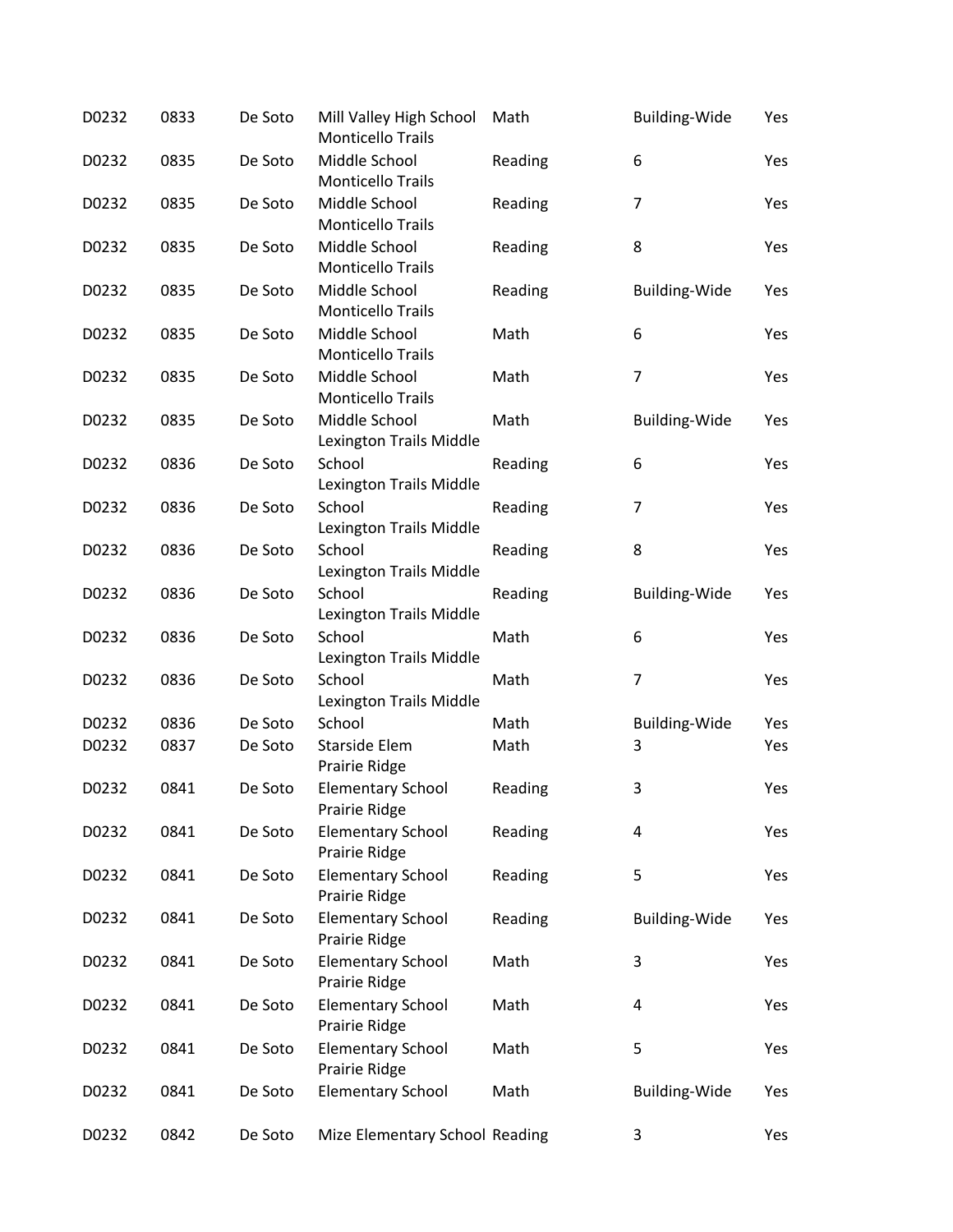| D0232 | 0842 | De Soto | Mize Elementary School Reading                   |         | 4                    | Yes |
|-------|------|---------|--------------------------------------------------|---------|----------------------|-----|
| D0232 | 0842 | De Soto | Mize Elementary School Reading                   |         | 5                    | Yes |
| D0232 | 0842 | De Soto | Mize Elementary School Reading                   |         | <b>Building-Wide</b> | Yes |
| D0232 | 0842 | De Soto | Mize Elementary School Math                      |         | 5                    | Yes |
| D0232 | 0843 | De Soto | <b>Riverview Elementary</b>                      | Reading | 3                    | Yes |
| D0232 | 0843 | De Soto | <b>Riverview Elementary</b>                      | Reading | 4                    | Yes |
| D0232 | 0843 | De Soto | <b>Riverview Elementary</b>                      | Reading | 5                    | Yes |
| D0232 | 0843 | De Soto | <b>Riverview Elementary</b>                      | Reading | <b>Building-Wide</b> | Yes |
| D0232 | 0843 | De Soto | <b>Riverview Elementary</b>                      | Math    | 3                    | Yes |
| D0232 | 0843 | De Soto | <b>Riverview Elementary</b>                      | Math    | 4                    | Yes |
| D0232 | 0843 | De Soto | <b>Riverview Elementary</b>                      | Math    | 5                    | Yes |
| D0232 | 0843 | De Soto | <b>Riverview Elementary</b>                      | Math    | <b>Building-Wide</b> | Yes |
| D0232 | 0844 | De Soto | Mill Creek Middle<br>School<br>Mill Creek Middle | Reading | 6                    | Yes |
| D0232 | 0844 | De Soto | School<br>Mill Creek Middle                      | Reading | 7                    | Yes |
| D0232 | 0844 | De Soto | School<br>Mill Creek Middle                      | Reading | 8                    | Yes |
| D0232 | 0844 | De Soto | School<br>Mill Creek Middle                      | Reading | Building-Wide        | Yes |
| D0232 | 0844 | De Soto | School<br>Mill Creek Middle                      | Math    |                      | Yes |
| D0232 | 0844 | De Soto | School<br>Olathe Northwest High                  | Math    | <b>Building-Wide</b> | Yes |
| D0233 | 0845 | Olathe  | School<br>Olathe Northwest High                  | Reading | <b>Building-Wide</b> | Yes |
| D0233 | 0845 | Olathe  | School<br><b>Regency Place</b>                   | Math    | <b>Building-Wide</b> | Yes |
| D0233 | 0846 | Olathe  | Elementary<br><b>Regency Place</b>               | Reading | 3                    | Yes |
| D0233 | 0846 | Olathe  | Elementary<br>Regency Place                      | Reading | 4                    | Yes |
| D0233 | 0846 | Olathe  | Elementary<br><b>Regency Place</b>               | Reading | 5                    | Yes |
| D0233 | 0846 | Olathe  | Elementary                                       | Reading | 6                    | Yes |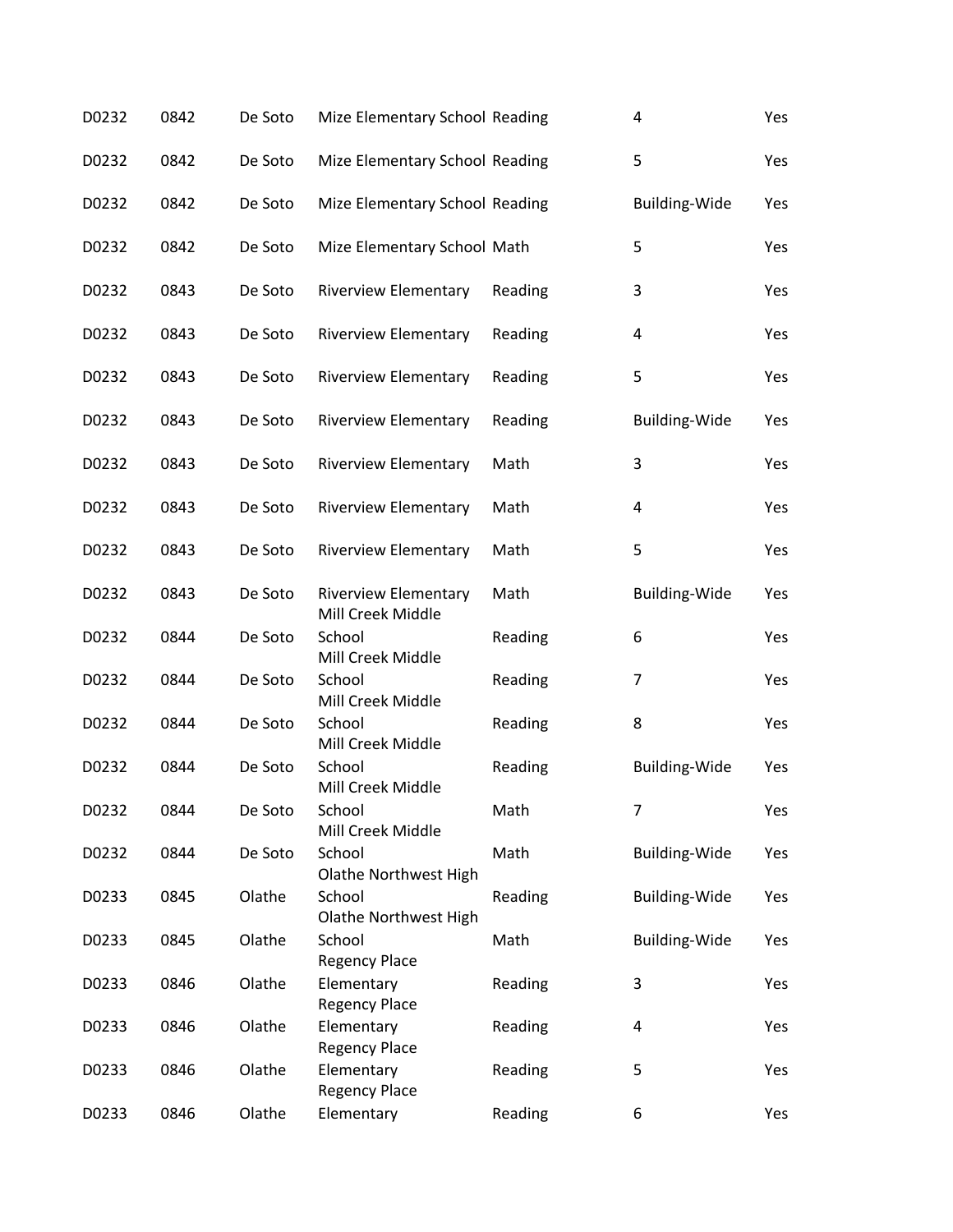|       |      |        | <b>Regency Place</b>               |               |                      |     |
|-------|------|--------|------------------------------------|---------------|----------------------|-----|
| D0233 | 0846 | Olathe | Elementary<br><b>Regency Place</b> | Reading       | Building-Wide        | Yes |
| D0233 | 0846 | Olathe | Elementary<br><b>Regency Place</b> | Math          | 3                    | Yes |
| D0233 | 0846 | Olathe | Elementary<br><b>Regency Place</b> | Math          | 4                    | Yes |
| D0233 | 0846 | Olathe | Elementary<br><b>Regency Place</b> | Math          | 5                    | Yes |
| D0233 | 0846 | Olathe | Elementary<br><b>Regency Place</b> | Math          | 6                    | Yes |
| D0233 | 0846 | Olathe | Elementary<br><b>Regency Place</b> | Math          | <b>Building-Wide</b> | Yes |
| D0233 | 0846 | Olathe | Elementary<br><b>Regency Place</b> | Science       | <b>Building-Wide</b> | Yes |
| D0233 | 0846 | Olathe | Elementary                         | History/Govt. | Building-Wide        | Yes |
| D0233 | 0847 | Olathe | Frontier Trail Jr High             | Reading       | 7                    | Yes |
| D0233 | 0847 | Olathe | Frontier Trail Jr High             | Reading       | 8                    | Yes |
| D0233 | 0847 | Olathe | <b>Frontier Trail Jr High</b>      | Reading       | Building-Wide        | Yes |
| D0233 | 0847 | Olathe | Frontier Trail Jr High             | Math          | 7                    | Yes |
| D0233 | 0847 | Olathe | <b>Frontier Trail Jr High</b>      | Math          | 8                    | Yes |
| D0233 | 0847 | Olathe | Frontier Trail Jr High             | Math          | <b>Building-Wide</b> | Yes |
| D0233 | 0849 | Olathe | Brougham Elem                      | Reading       | 3                    | Yes |
| D0233 | 0849 | Olathe | Brougham Elem                      | Reading       | 4                    | Yes |
| D0233 | 0849 | Olathe | Brougham Elem                      | Reading       | 5                    | Yes |
| D0233 | 0849 | Olathe | Brougham Elem                      | Reading       | 6                    | Yes |
| D0233 | 0849 | Olathe | Brougham Elem                      | Reading       | Building-Wide        | Yes |
| D0233 | 0849 | Olathe | Brougham Elem                      | Math          | 3                    | Yes |
| D0233 | 0849 | Olathe | Brougham Elem                      | Math          | 4                    | Yes |
| D0233 | 0849 | Olathe | <b>Brougham Elem</b>               | Math          | 5                    | Yes |
| D0233 | 0849 | Olathe | <b>Brougham Elem</b>               | Math          | 6                    | Yes |
| D0233 | 0849 | Olathe | <b>Brougham Elem</b>               | Math          | Building-Wide        | Yes |
| D0233 | 0849 | Olathe | <b>Brougham Elem</b>               | History/Govt. | <b>Building-Wide</b> | Yes |
| D0233 | 0850 | Olathe | Central Elem                       | Reading       | 6                    | Yes |
| D0233 | 0850 | Olathe | Central Elem                       | Math          | 4                    | Yes |
| D0233 | 0850 | Olathe | Central Elem                       | Math          | 5                    | Yes |
| D0233 | 0850 | Olathe | Central Elem                       | Math          | 6                    | Yes |
| D0233 | 0850 | Olathe | Central Elem                       | Math          | Building-Wide        | Yes |
| D0233 | 0850 | Olathe | <b>Central Elem</b>                | Science       | <b>Building-Wide</b> | Yes |
| D0233 | 0851 | Olathe | <b>Indian Creek Elem</b>           | Reading       | 5                    | Yes |
| D0233 | 0851 | Olathe | <b>Indian Creek Elem</b>           | Reading       | 6                    | Yes |
| D0233 | 0851 | Olathe | Indian Creek Elem                  | Reading       | <b>Building-Wide</b> | Yes |
| D0233 | 0851 | Olathe | Indian Creek Elem                  | Math          | 3                    | Yes |
| D0233 | 0851 | Olathe | <b>Indian Creek Elem</b>           | Math          | 4                    | Yes |
| D0233 | 0851 | Olathe | <b>Indian Creek Elem</b>           | Math          | 5                    | Yes |
| D0233 | 0851 | Olathe | <b>Indian Creek Elem</b>           | Math          | <b>Building-Wide</b> | Yes |
| D0233 | 0852 | Olathe | <b>Fairview Elem</b>               | Reading       | 4                    | Yes |
| D0233 | 0852 | Olathe | <b>Fairview Elem</b>               | Reading       | 5                    | Yes |
| D0233 | 0852 | Olathe | <b>Fairview Elem</b>               | Reading       | 6                    | Yes |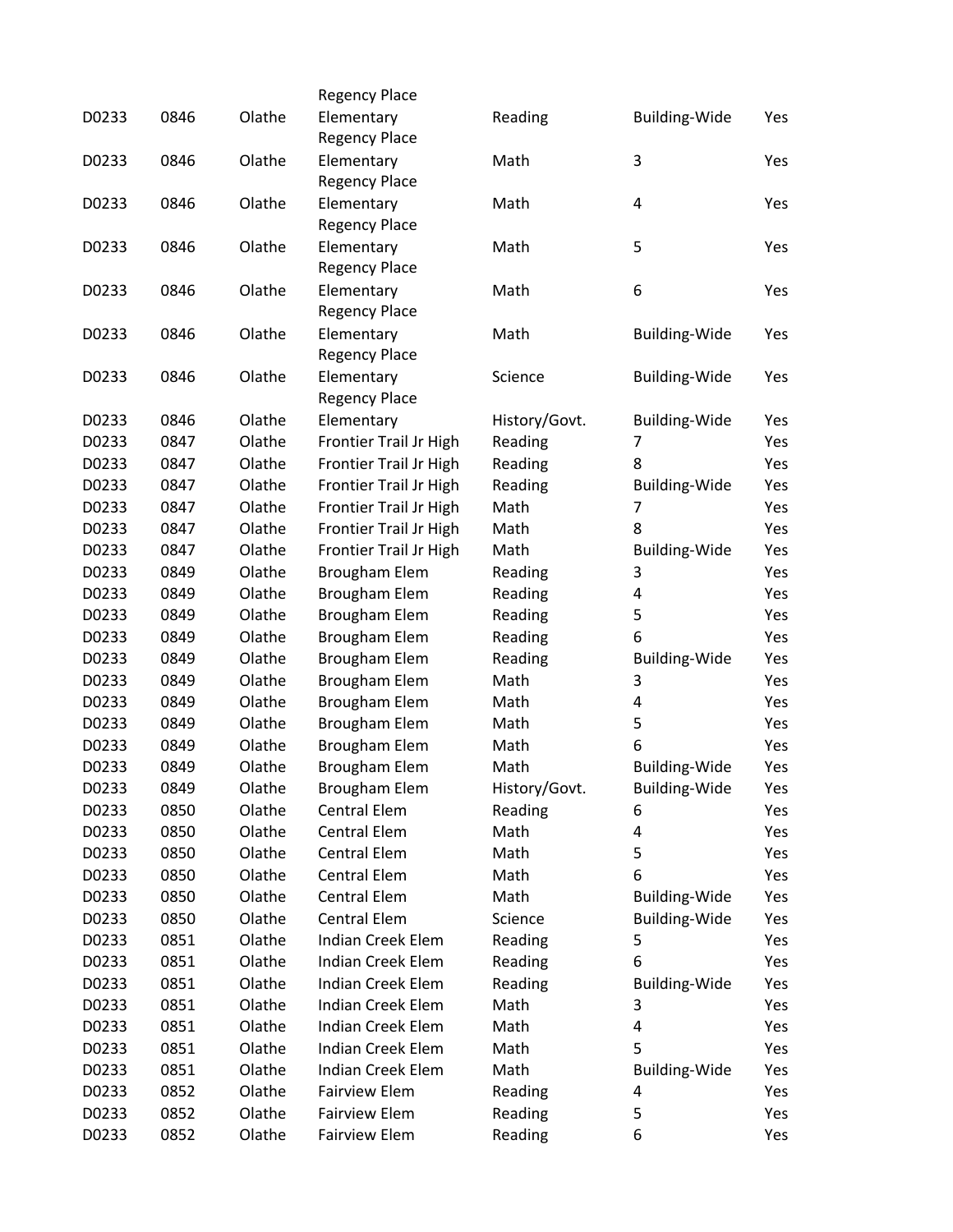| D0233 | 0852 | Olathe | <b>Fairview Elem</b>       | Math          | 5                    | Yes |
|-------|------|--------|----------------------------|---------------|----------------------|-----|
| D0233 | 0852 | Olathe | <b>Fairview Elem</b>       | Math          | 6                    | Yes |
| D0233 | 0853 | Olathe | <b>Briarwood Elem</b>      | Reading       | 3                    | Yes |
| D0233 | 0853 | Olathe | <b>Briarwood Elem</b>      | Reading       | 4                    | Yes |
| D0233 | 0853 | Olathe | <b>Briarwood Elem</b>      | Reading       | 5                    | Yes |
| D0233 | 0853 | Olathe | <b>Briarwood Elem</b>      | Reading       | 6                    | Yes |
| D0233 | 0853 | Olathe | <b>Briarwood Elem</b>      | Reading       | Building-Wide        | Yes |
| D0233 | 0853 | Olathe | <b>Briarwood Elem</b>      | Math          | 3                    | Yes |
| D0233 | 0853 | Olathe | <b>Briarwood Elem</b>      | Math          | 4                    | Yes |
| D0233 | 0853 | Olathe | <b>Briarwood Elem</b>      | Math          | 5                    | Yes |
| D0233 | 0853 | Olathe | <b>Briarwood Elem</b>      | Math          | 6                    | Yes |
| D0233 | 0853 | Olathe | <b>Briarwood Elem</b>      | Math          | <b>Building-Wide</b> | Yes |
| D0233 | 0854 | Olathe | Ridgeview Elem             | Reading       | 3                    | Yes |
| D0233 | 0854 | Olathe | Ridgeview Elem             | Math          | 4                    | Yes |
| D0233 | 0854 | Olathe | Ridgeview Elem             | Math          | 5                    | Yes |
| D0233 | 0854 | Olathe | Ridgeview Elem             | Math          | <b>Building-Wide</b> | Yes |
| D0233 | 0855 | Olathe | <b>Walnut Grove Elem</b>   | Reading       | 3                    | Yes |
| D0233 | 0855 | Olathe | <b>Walnut Grove Elem</b>   | Reading       | 4                    | Yes |
| D0233 | 0855 | Olathe | <b>Walnut Grove Elem</b>   | Reading       | 5                    | Yes |
| D0233 | 0855 | Olathe | <b>Walnut Grove Elem</b>   | Reading       | 6                    | Yes |
| D0233 | 0855 | Olathe | <b>Walnut Grove Elem</b>   | Reading       | Building-Wide        | Yes |
| D0233 | 0855 | Olathe | <b>Walnut Grove Elem</b>   | Math          | 3                    | Yes |
| D0233 | 0855 | Olathe | <b>Walnut Grove Elem</b>   | Math          | 4                    | Yes |
| D0233 | 0855 | Olathe | <b>Walnut Grove Elem</b>   | Math          | 5                    | Yes |
| D0233 | 0855 | Olathe | <b>Walnut Grove Elem</b>   | Math          | 6                    | Yes |
| D0233 | 0855 | Olathe | <b>Walnut Grove Elem</b>   | Math          | Building-Wide        | Yes |
| D0233 | 0855 | Olathe | <b>Walnut Grove Elem</b>   | Science       | <b>Building-Wide</b> | Yes |
| D0233 | 0855 | Olathe | <b>Walnut Grove Elem</b>   | History/Govt. | <b>Building-Wide</b> | Yes |
| D0233 | 0856 | Olathe | Prairie Center Elem        | Reading       | 3                    | Yes |
| D0233 | 0856 | Olathe | <b>Prairie Center Elem</b> | Reading       | 4                    | Yes |
| D0233 | 0856 | Olathe | Prairie Center Elem        | Reading       | 5                    | Yes |
| D0233 | 0856 | Olathe | <b>Prairie Center Elem</b> | Reading       | 6                    | Yes |
| D0233 | 0856 | Olathe | Prairie Center Elem        | Reading       | <b>Building-Wide</b> | Yes |
| D0233 | 0856 | Olathe | Prairie Center Elem        | Math          | 3                    | Yes |
| D0233 | 0856 | Olathe | <b>Prairie Center Elem</b> | Math          | 4                    | Yes |
| D0233 | 0856 | Olathe | <b>Prairie Center Elem</b> | Math          | 5                    | Yes |
| D0233 | 0856 | Olathe | <b>Prairie Center Elem</b> | Math          | <b>Building-Wide</b> | Yes |
| D0233 | 0857 | Olathe | Pioneer Trail Jr High      | Reading       | 7                    | Yes |
| D0233 | 0857 | Olathe | Pioneer Trail Jr High      | Reading       | 8                    | Yes |
| D0233 | 0857 | Olathe | Pioneer Trail Jr High      | Reading       | <b>Building-Wide</b> | Yes |
| D0233 | 0857 | Olathe | Pioneer Trail Jr High      | Math          | 7                    | Yes |
| D0233 | 0857 | Olathe | Pioneer Trail Jr High      | Math          | 8                    | Yes |
| D0233 | 0857 | Olathe | Pioneer Trail Jr High      | Math          | Building-Wide        | Yes |
| D0233 | 0857 | Olathe | Pioneer Trail Jr High      | Science       | <b>Building-Wide</b> | Yes |
| D0233 | 0858 | Olathe | <b>Washington Elem</b>     | Reading       | 4                    | Yes |
| D0233 | 0858 | Olathe | <b>Washington Elem</b>     | Reading       | 6                    | Yes |
| D0233 | 0858 | Olathe | <b>Washington Elem</b>     | Reading       | <b>Building-Wide</b> | Yes |
| D0233 | 0858 | Olathe | <b>Washington Elem</b>     | Math          | 3                    | Yes |
| D0233 | 0858 | Olathe | <b>Washington Elem</b>     | Math          | 5                    | Yes |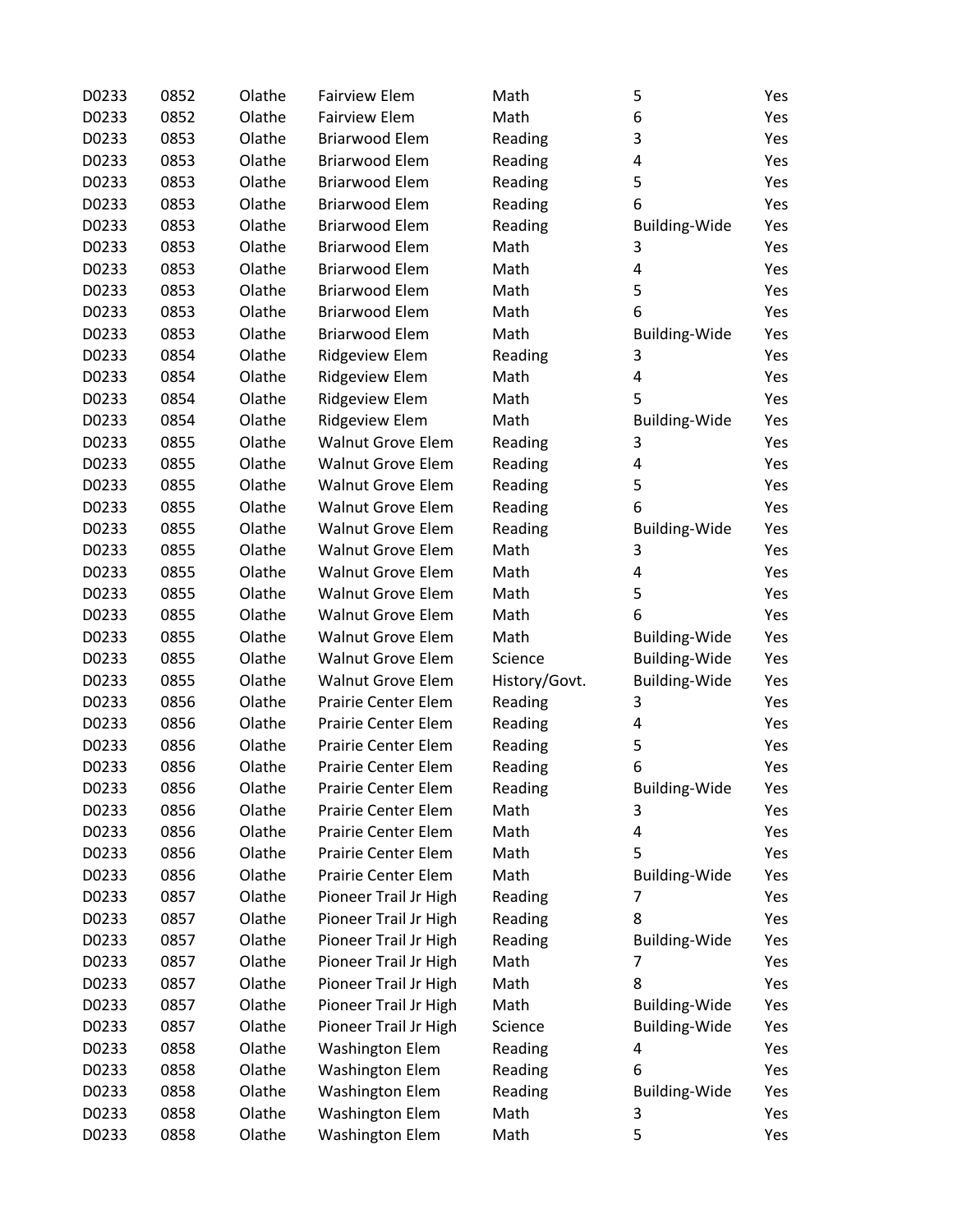| D0233 | 0858         | Olathe | <b>Washington Elem</b>               | Math          | 6                                            | Yes        |
|-------|--------------|--------|--------------------------------------|---------------|----------------------------------------------|------------|
| D0233 | 0858         | Olathe | <b>Washington Elem</b>               | Math          | <b>Building-Wide</b>                         | Yes        |
|       |              |        |                                      |               |                                              |            |
| D0233 | 0859         | Olathe | Countryside Elementary Reading       |               | 4                                            | Yes        |
|       |              |        |                                      |               |                                              |            |
| D0233 | 0859         | Olathe | Countryside Elementary Reading       |               | 5                                            | Yes        |
|       |              |        |                                      |               |                                              |            |
| D0233 | 0859         | Olathe | Countryside Elementary Reading       |               | 6                                            | Yes        |
|       |              |        |                                      |               |                                              |            |
| D0233 | 0859         | Olathe | Countryside Elementary Reading       |               | <b>Building-Wide</b>                         | Yes        |
| D0233 | 0859         | Olathe | Countryside Elementary Math          |               | 3                                            | Yes        |
|       |              |        |                                      |               |                                              |            |
| D0233 | 0859         | Olathe | Countryside Elementary Math          |               | $\overline{\mathbf{4}}$                      | Yes        |
|       |              |        |                                      |               |                                              |            |
| D0233 | 0859         | Olathe | Countryside Elementary Math          |               | 6                                            | Yes        |
|       |              |        |                                      |               |                                              |            |
| D0233 | 0859         | Olathe | Countryside Elementary Math          |               | <b>Building-Wide</b>                         | Yes        |
|       |              |        |                                      |               |                                              |            |
| D0233 | 0859         | Olathe | Countryside Elementary History/Govt. |               | <b>Building-Wide</b>                         | Yes        |
| D0233 | 0860         | Olathe | <b>Westview Elem</b>                 | Reading       | 4                                            | Yes        |
| D0233 | 0860         | Olathe | <b>Westview Elem</b>                 | Reading       | 5                                            | Yes        |
| D0233 | 0860         | Olathe | <b>Westview Elem</b>                 | Reading       | <b>Building-Wide</b>                         | Yes        |
| D0233 | 0860         | Olathe | <b>Westview Elem</b>                 | Math          | 3                                            | Yes        |
| D0233 | 0860         | Olathe | <b>Westview Elem</b>                 | Math          | 4                                            | Yes        |
| D0233 | 0860         | Olathe | <b>Westview Elem</b>                 | Math          | 5                                            | Yes        |
| D0233 | 0860         | Olathe | <b>Westview Elem</b>                 | Math          | 6                                            | Yes        |
| D0233 | 0860         | Olathe | <b>Westview Elem</b>                 | Math          | <b>Building-Wide</b>                         | Yes        |
| D0233 | 0860         | Olathe | <b>Westview Elem</b>                 | Science       | <b>Building-Wide</b>                         | Yes        |
| D0233 | 0861         | Olathe | Santa Fe Trail Jr High               | Reading       | 7                                            | Yes        |
| D0233 | 0861         | Olathe | Santa Fe Trail Jr High               | Reading       | 8                                            | Yes        |
| D0233 | 0861         | Olathe | Santa Fe Trail Jr High               | Reading       | <b>Building-Wide</b>                         | Yes        |
| D0233 | 0861         | Olathe | Santa Fe Trail Jr High               | Math          | 8                                            | Yes        |
| D0233 | 0861         | Olathe | Santa Fe Trail Jr High               | Math          | <b>Building-Wide</b>                         | Yes        |
| D0233 | 0862         | Olathe | Oregon Trail Jr High                 | Reading       | 7                                            | Yes        |
| D0233 | 0862         | Olathe | Oregon Trail Jr High                 | Reading       | 8                                            | Yes        |
| D0233 | 0862         | Olathe | Oregon Trail Jr High                 | Reading       | <b>Building-Wide</b>                         | Yes        |
| D0233 | 0862         | Olathe | Oregon Trail Jr High                 | Math          | 7                                            | Yes        |
| D0233 | 0862         | Olathe | Oregon Trail Jr High                 | Math          | <b>Building-Wide</b>                         | Yes        |
| D0233 | 0863         | Olathe | Indian Trail Jr High                 | Reading       | 7                                            | Yes        |
| D0233 | 0863         | Olathe | Indian Trail Jr High                 | Reading       | 8                                            | Yes        |
| D0233 | 0863         | Olathe | Indian Trail Jr High                 | Reading       | <b>Building-Wide</b>                         | Yes        |
| D0233 | 0863         | Olathe | Indian Trail Jr High                 | Math          | <b>Building-Wide</b>                         | Yes        |
| D0233 | 0863         | Olathe | Indian Trail Jr High                 | Science       | <b>Building-Wide</b>                         | Yes        |
| D0233 |              | Olathe |                                      |               |                                              |            |
| D0233 | 0863<br>0864 | Olathe | Indian Trail Jr High                 | History/Govt. | <b>Building-Wide</b><br><b>Building-Wide</b> | Yes<br>Yes |
|       |              |        | Olathe North Sr High                 | Reading       |                                              |            |
| D0233 | 0864         | Olathe | Olathe North Sr High                 | Math          | <b>Building-Wide</b>                         | Yes        |
| D0233 | 0865         | Olathe | Olathe South Sr High                 | Reading       | <b>Building-Wide</b>                         | Yes        |
| D0233 | 0865         | Olathe | Olathe South Sr High                 | Math          | <b>Building-Wide</b>                         | Yes        |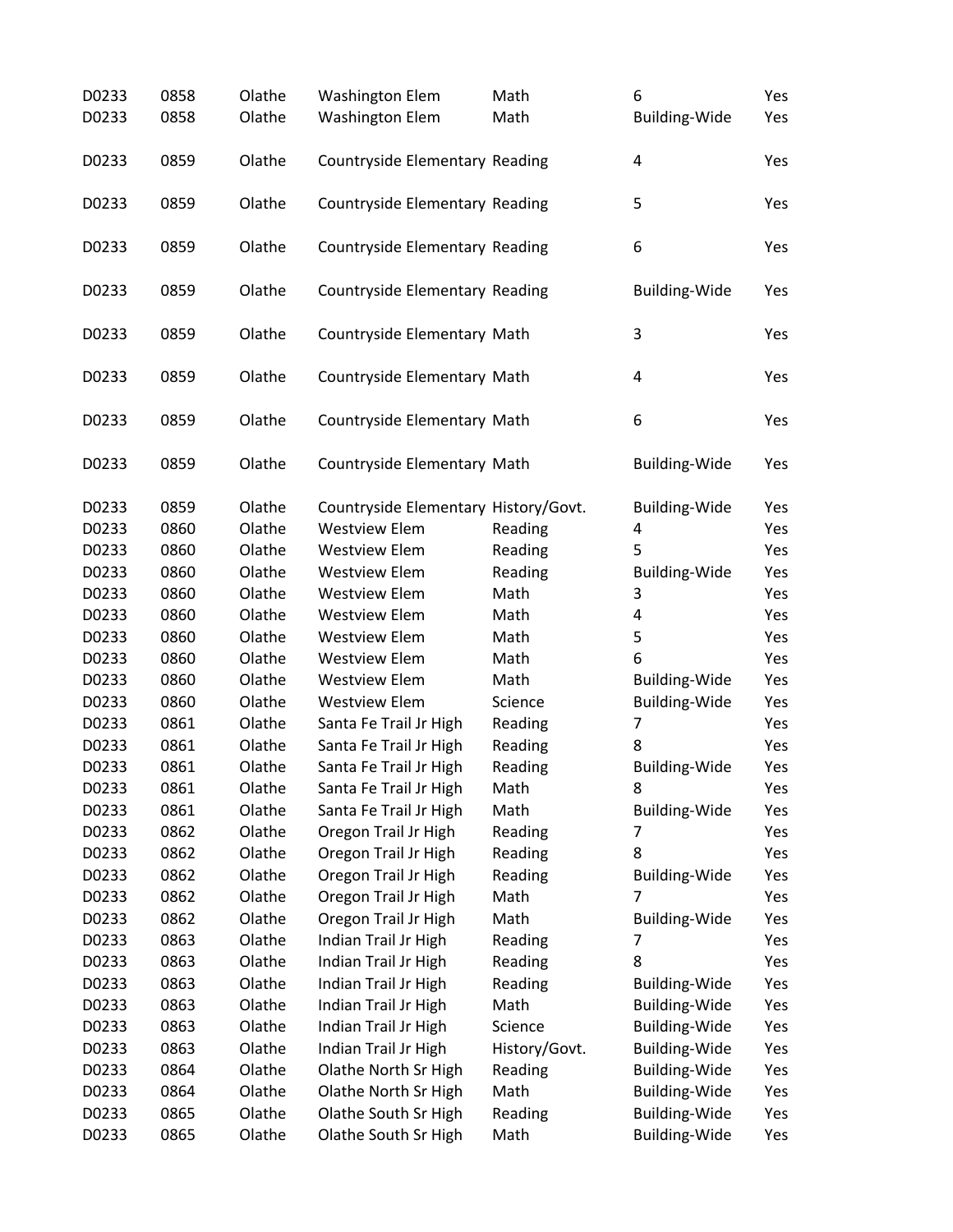| D0233 | 0868 | Olathe | Meadow Lane Elem           | Reading       | 3                    | Yes |
|-------|------|--------|----------------------------|---------------|----------------------|-----|
| D0233 | 0868 | Olathe | <b>Meadow Lane Elem</b>    | Reading       | 4                    | Yes |
| D0233 | 0868 | Olathe | <b>Meadow Lane Elem</b>    | Reading       | 5                    | Yes |
| D0233 | 0868 | Olathe | <b>Meadow Lane Elem</b>    | Reading       | 6                    | Yes |
| D0233 | 0868 | Olathe | <b>Meadow Lane Elem</b>    | Reading       | <b>Building-Wide</b> | Yes |
| D0233 | 0868 | Olathe | <b>Meadow Lane Elem</b>    | Math          | 3                    | Yes |
|       |      | Olathe | <b>Meadow Lane Elem</b>    | Math          | 4                    | Yes |
| D0233 | 0868 |        |                            | Math          |                      |     |
| D0233 | 0868 | Olathe | <b>Meadow Lane Elem</b>    |               | 5                    | Yes |
| D0233 | 0868 | Olathe | <b>Meadow Lane Elem</b>    | Math          | 6                    | Yes |
| D0233 | 0868 | Olathe | <b>Meadow Lane Elem</b>    | Math          | Building-Wide        | Yes |
| D0233 | 0868 | Olathe | <b>Meadow Lane Elem</b>    | Science       | <b>Building-Wide</b> | Yes |
| D0233 | 0868 | Olathe | Meadow Lane Elem           | History/Govt. | <b>Building-Wide</b> | Yes |
| D0233 | 0870 | Olathe | Rolling Ridge Elem         | Reading       | 4                    | Yes |
| D0233 | 0870 | Olathe | Rolling Ridge Elem         | Reading       | 5                    | Yes |
| D0233 | 0870 | Olathe | Rolling Ridge Elem         | Reading       | 6                    | Yes |
| D0233 | 0870 | Olathe | Rolling Ridge Elem         | Reading       | <b>Building-Wide</b> | Yes |
| D0233 | 0870 | Olathe | Rolling Ridge Elem         | Math          | 3                    | Yes |
| D0233 | 0870 | Olathe | Rolling Ridge Elem         | Math          | 4                    | Yes |
| D0233 | 0870 | Olathe | Rolling Ridge Elem         | Math          | 5                    | Yes |
| D0233 | 0870 | Olathe | Rolling Ridge Elem         | Math          | 6                    | Yes |
| D0233 | 0870 | Olathe | Rolling Ridge Elem         | Math          | Building-Wide        | Yes |
| D0233 | 0871 | Olathe | Northview Elem             | Reading       | 6                    | Yes |
| D0233 | 0871 | Olathe | Northview Elem             | Math          | 3                    | Yes |
| D0233 | 0871 | Olathe | Northview Elem             | Math          | 6                    | Yes |
| D0233 | 0871 | Olathe | Northview Elem             | Math          | <b>Building-Wide</b> | Yes |
| D0233 | 0871 | Olathe | Northview Elem             | History/Govt. | Building-Wide        | Yes |
| D0233 | 0872 | Olathe | Havencroft Elem            | Reading       | 3                    | Yes |
| D0233 | 0872 | Olathe | Havencroft Elem            | Reading       | 4                    | Yes |
| D0233 | 0872 | Olathe | Havencroft Elem            | Reading       | <b>Building-Wide</b> | Yes |
| D0233 | 0872 | Olathe | Havencroft Elem            | Math          | 3                    | Yes |
| D0233 | 0872 | Olathe | Havencroft Elem            | Math          | 4                    | Yes |
| D0233 | 0872 | Olathe | Havencroft Elem            | Math          | 6                    | Yes |
| D0233 | 0872 | Olathe | Havencroft Elem            | Math          | <b>Building-Wide</b> | Yes |
| D0233 | 0872 | Olathe | Havencroft Elem            | History/Govt. | <b>Building-Wide</b> | Yes |
| D0233 | 0874 | Olathe | Scarborough Elem           | Reading       | 3                    | Yes |
| D0233 | 0874 | Olathe | Scarborough Elem           | Reading       | 4                    | Yes |
| D0233 | 0874 | Olathe | Scarborough Elem           | Reading       | 6                    | Yes |
| D0233 | 0874 | Olathe | Scarborough Elem           | Reading       | <b>Building-Wide</b> | Yes |
| D0233 | 0874 | Olathe | Scarborough Elem           | Math          | 3                    | Yes |
| D0233 | 0874 | Olathe | Scarborough Elem           | Math          | 4                    | Yes |
| D0233 | 0874 | Olathe | Scarborough Elem           | Math          | 5                    | Yes |
| D0233 | 0874 | Olathe | Scarborough Elem           | Math          | 6                    | Yes |
| D0233 | 0874 | Olathe | Scarborough Elem           | Math          | <b>Building-Wide</b> | Yes |
| D0233 | 0875 | Olathe | <b>Heritage Elementary</b> | Reading       | 3                    | Yes |
| D0233 | 0875 | Olathe | Heritage Elementary        | Reading       | 4                    | Yes |
| D0233 | 0875 | Olathe | <b>Heritage Elementary</b> | Reading       | 5                    | Yes |
| D0233 | 0875 | Olathe | <b>Heritage Elementary</b> | Reading       | 6                    | Yes |
| D0233 | 0875 | Olathe | <b>Heritage Elementary</b> | Reading       | Building-Wide        | Yes |
| D0233 | 0875 | Olathe | <b>Heritage Elementary</b> | Math          | 3                    | Yes |
|       |      |        |                            |               |                      |     |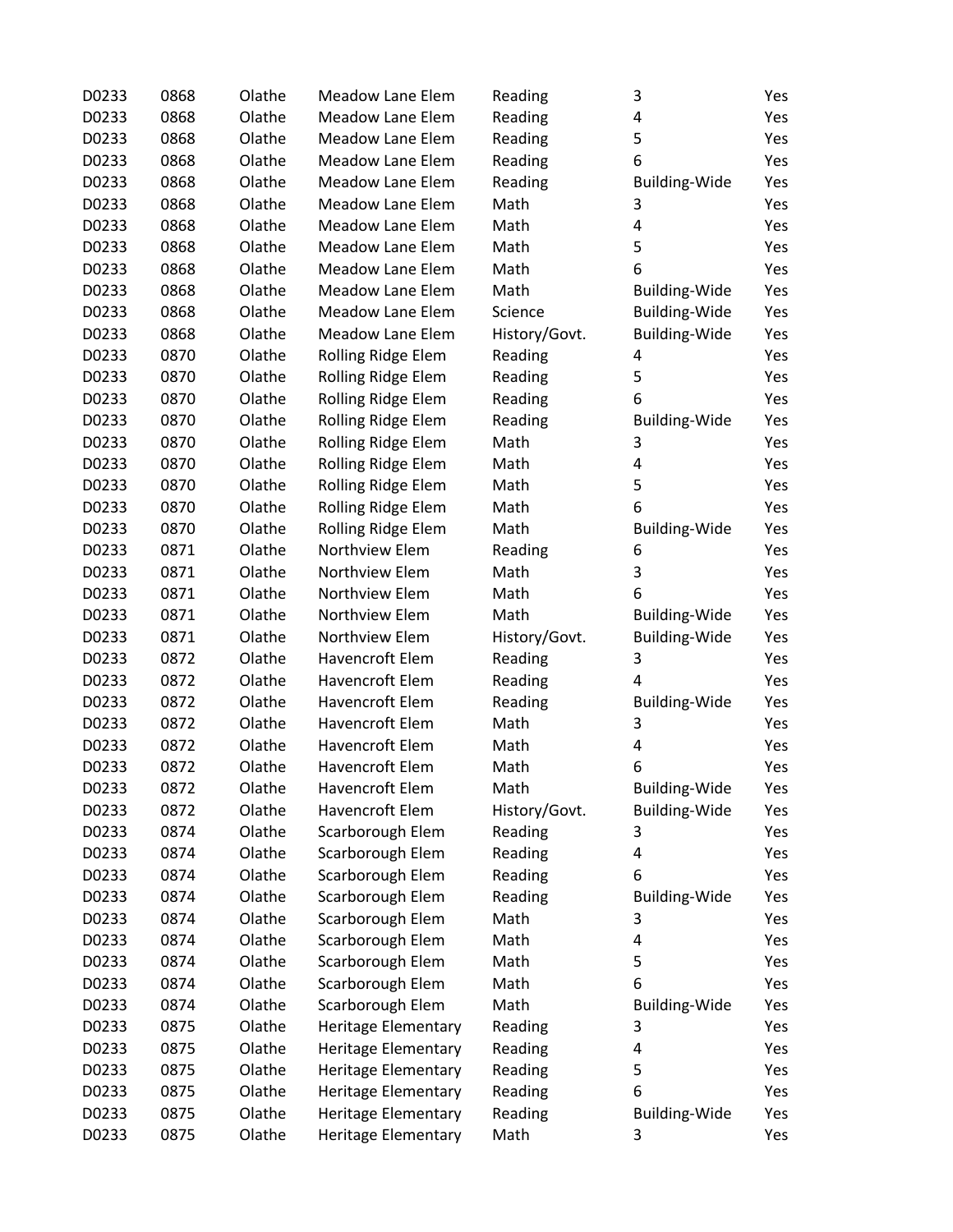| D0233 | 0875 | Olathe | <b>Heritage Elementary</b> | Math          | 4                    | Yes |
|-------|------|--------|----------------------------|---------------|----------------------|-----|
| D0233 | 0875 | Olathe | <b>Heritage Elementary</b> | Math          | 5                    | Yes |
| D0233 | 0875 | Olathe | <b>Heritage Elementary</b> | Math          | 6                    | Yes |
| D0233 | 0875 | Olathe | Heritage Elementary        | Math          | Building-Wide        | Yes |
| D0233 | 0875 | Olathe | <b>Heritage Elementary</b> | Science       | <b>Building-Wide</b> | Yes |
| D0233 | 0875 | Olathe | Heritage Elementary        | History/Govt. | <b>Building-Wide</b> | Yes |
| D0233 | 0876 | Olathe | <b>Black Bob Elem</b>      | Reading       | 3                    | Yes |
| D0233 | 0876 | Olathe | <b>Black Bob Elem</b>      | Reading       | 4                    | Yes |
| D0233 | 0876 | Olathe | <b>Black Bob Elem</b>      | Reading       | 5                    | Yes |
| D0233 | 0876 | Olathe | <b>Black Bob Elem</b>      | Reading       | 6                    | Yes |
| D0233 | 0876 | Olathe | <b>Black Bob Elem</b>      | Reading       | <b>Building-Wide</b> | Yes |
| D0233 | 0876 | Olathe | <b>Black Bob Elem</b>      | Math          | 3                    | Yes |
| D0233 | 0876 | Olathe | <b>Black Bob Elem</b>      | Math          | 4                    | Yes |
| D0233 | 0876 | Olathe | <b>Black Bob Elem</b>      | Math          | 5                    | Yes |
| D0233 | 0876 | Olathe | <b>Black Bob Elem</b>      | Math          | 6                    | Yes |
| D0233 | 0876 | Olathe | <b>Black Bob Elem</b>      | Math          | <b>Building-Wide</b> | Yes |
| D0233 | 0876 | Olathe | <b>Black Bob Elem</b>      | Science       | <b>Building-Wide</b> | Yes |
| D0233 | 0877 | Olathe | <b>Tomahawk Elem</b>       | Reading       | 3                    | Yes |
| D0233 | 0877 | Olathe | <b>Tomahawk Elem</b>       | Reading       | 4                    | Yes |
| D0233 | 0877 | Olathe | <b>Tomahawk Elem</b>       | Reading       | 6                    | Yes |
| D0233 | 0877 | Olathe | <b>Tomahawk Elem</b>       | Reading       | <b>Building-Wide</b> | Yes |
| D0233 | 0877 | Olathe | <b>Tomahawk Elem</b>       | Math          | 3                    | Yes |
| D0233 | 0877 | Olathe | <b>Tomahawk Elem</b>       | Math          | 4                    | Yes |
| D0233 | 0877 | Olathe | <b>Tomahawk Elem</b>       | Math          | 5                    | Yes |
| D0233 | 0877 | Olathe | <b>Tomahawk Elem</b>       | Math          | 6                    | Yes |
| D0233 | 0877 | Olathe | <b>Tomahawk Elem</b>       | Math          | <b>Building-Wide</b> | Yes |
| D0233 | 0885 | Olathe | Olathe East Sr High        | Reading       | <b>Building-Wide</b> | Yes |
| D0233 | 0885 | Olathe | Olathe East Sr High        | Math          | <b>Building-Wide</b> | Yes |
| D0233 | 2781 | Olathe | <b>Green Springs Elem</b>  | Reading       | 3                    | Yes |
| D0233 | 2781 | Olathe | Green Springs Elem         | Reading       | 4                    | Yes |
| D0233 | 2781 | Olathe | <b>Green Springs Elem</b>  | Reading       | 5                    | Yes |
| D0233 | 2781 | Olathe | <b>Green Springs Elem</b>  | Reading       | 6                    | Yes |
| D0233 | 2781 | Olathe | <b>Green Springs Elem</b>  | Reading       | Building-Wide        | Yes |
| D0233 | 2781 | Olathe | <b>Green Springs Elem</b>  | Math          | 3                    | Yes |
| D0233 | 2781 | Olathe | <b>Green Springs Elem</b>  | Math          | 4                    | Yes |
| D0233 | 2781 | Olathe | <b>Green Springs Elem</b>  | Math          | 5                    | Yes |
| D0233 | 2781 | Olathe | <b>Green Springs Elem</b>  | Math          | 6                    | Yes |
| D0233 | 2781 | Olathe | <b>Green Springs Elem</b>  | Math          | <b>Building-Wide</b> | Yes |
| D0233 | 2782 | Olathe | Mahaffie Elem              | Reading       | 3                    | Yes |
| D0233 | 2782 | Olathe | Mahaffie Elem              | Reading       | 4                    | Yes |
| D0233 | 2782 | Olathe | Mahaffie Elem              | Reading       | 5                    | Yes |
| D0233 | 2782 | Olathe | Mahaffie Elem              | Reading       | 6                    | Yes |
| D0233 | 2782 | Olathe | Mahaffie Elem              | Reading       | <b>Building-Wide</b> | Yes |
| D0233 | 2782 | Olathe | Mahaffie Elem              | Math          | 3                    | Yes |
| D0233 | 2782 | Olathe | Mahaffie Elem              | Math          | 5                    | Yes |
| D0233 | 2782 | Olathe | Mahaffie Elem              | Math          | 6                    | Yes |
| D0233 | 2782 | Olathe | Mahaffie Elem              | Math          | <b>Building-Wide</b> | Yes |
| D0233 | 2783 | Olathe | Pleasant Ridge Elem        | Reading       | 3                    | Yes |
| D0233 | 2783 | Olathe | Pleasant Ridge Elem        | Reading       | 4                    | Yes |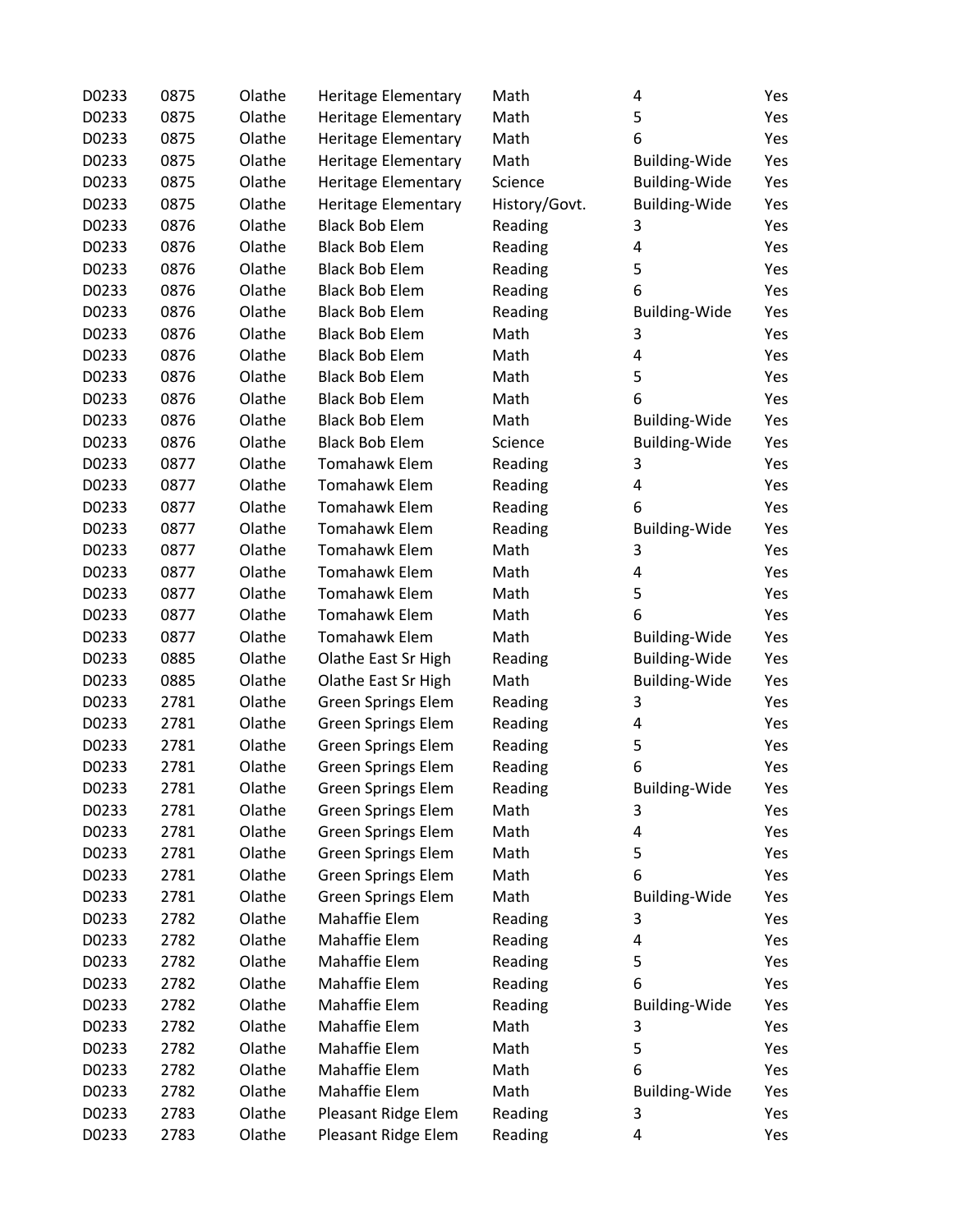| D0233 | 2783 | Olathe | Pleasant Ridge Elem      | Reading | 5                    | Yes |
|-------|------|--------|--------------------------|---------|----------------------|-----|
| D0233 | 2783 | Olathe | Pleasant Ridge Elem      | Reading | 6                    | Yes |
| D0233 | 2783 | Olathe | Pleasant Ridge Elem      | Reading | <b>Building-Wide</b> | Yes |
| D0233 | 2783 | Olathe | Pleasant Ridge Elem      | Math    | 3                    | Yes |
| D0233 | 2783 | Olathe | Pleasant Ridge Elem      | Math    | 4                    | Yes |
| D0233 | 2783 | Olathe | Pleasant Ridge Elem      | Math    | 6                    | Yes |
| D0233 | 2783 | Olathe | Pleasant Ridge Elem      | Math    |                      | Yes |
|       |      |        | <b>Heatherstone Elem</b> |         | <b>Building-Wide</b> |     |
| D0233 | 2784 | Olathe |                          | Reading | 3                    | Yes |
| D0233 | 2784 | Olathe | Heatherstone Elem        | Reading | 4                    | Yes |
| D0233 | 2784 | Olathe | <b>Heatherstone Elem</b> | Reading | 5                    | Yes |
| D0233 | 2784 | Olathe | <b>Heatherstone Elem</b> | Reading | 6                    | Yes |
| D0233 | 2784 | Olathe | <b>Heatherstone Elem</b> | Reading | <b>Building-Wide</b> | Yes |
| D0233 | 2784 | Olathe | <b>Heatherstone Elem</b> | Math    | 3                    | Yes |
| D0233 | 2784 | Olathe | <b>Heatherstone Elem</b> | Math    | 4                    | Yes |
| D0233 | 2784 | Olathe | <b>Heatherstone Elem</b> | Math    | 5                    | Yes |
| D0233 | 2784 | Olathe | <b>Heatherstone Elem</b> | Math    | 6                    | Yes |
| D0233 | 2784 | Olathe | <b>Heatherstone Elem</b> | Math    | <b>Building-Wide</b> | Yes |
| D0233 | 2785 | Olathe | Bentwood Elem            | Reading | 3                    | Yes |
| D0233 | 2785 | Olathe | Bentwood Elem            | Reading | 4                    | Yes |
| D0233 | 2785 | Olathe | Bentwood Elem            | Reading | 6                    | Yes |
| D0233 | 2785 | Olathe | Bentwood Elem            | Reading | <b>Building-Wide</b> | Yes |
| D0233 | 2785 | Olathe | Bentwood Elem            | Math    | 3                    | Yes |
| D0233 | 2785 | Olathe | Bentwood Elem            | Math    | 4                    | Yes |
| D0233 | 2785 | Olathe | Bentwood Elem            | Math    | 5                    | Yes |
| D0233 | 2785 | Olathe | Bentwood Elem            | Math    | 6                    | Yes |
| D0233 | 2785 | Olathe | Bentwood Elem            | Math    | Building-Wide        | Yes |
| D0233 | 2785 | Olathe | Bentwood Elem            | Science | Building-Wide        | Yes |
|       |      |        |                          |         |                      |     |
| D0233 | 2786 | Olathe | California Trail Jr High | Reading | 7                    | Yes |
| D0233 | 2786 | Olathe | California Trail Jr High | Reading | 8                    | Yes |
| D0233 | 2786 | Olathe | California Trail Jr High | Reading | Building-Wide        | Yes |
| D0233 | 2786 | Olathe | California Trail Jr High | Math    | 7                    | Yes |
| D0233 | 2786 | Olathe | California Trail Jr High | Math    | 8                    | Yes |
| D0233 | 2786 | Olathe | California Trail Jr High | Math    | Building-Wide        | Yes |
| D0233 | 2786 | Olathe | California Trail Jr High | Science | <b>Building-Wide</b> | Yes |
| D0233 | 2787 | Olathe | <b>Cedar Creek Elem</b>  | Reading | 3                    | Yes |
| D0233 | 2787 | Olathe | Cedar Creek Elem         | Reading | 4                    | Yes |
| D0233 | 2787 | Olathe | <b>Cedar Creek Elem</b>  | Reading | 5                    | Yes |
| D0233 | 2787 | Olathe | Cedar Creek Elem         | Reading | 6                    | Yes |
| D0233 | 2787 | Olathe | Cedar Creek Elem         | Reading | <b>Building-Wide</b> | Yes |
| D0233 | 2787 | Olathe | <b>Cedar Creek Elem</b>  | Math    | 3                    | Yes |
| D0233 | 2787 | Olathe | Cedar Creek Elem         | Math    | 4                    | Yes |
| D0233 | 2787 | Olathe | Cedar Creek Elem         | Math    | 5                    | Yes |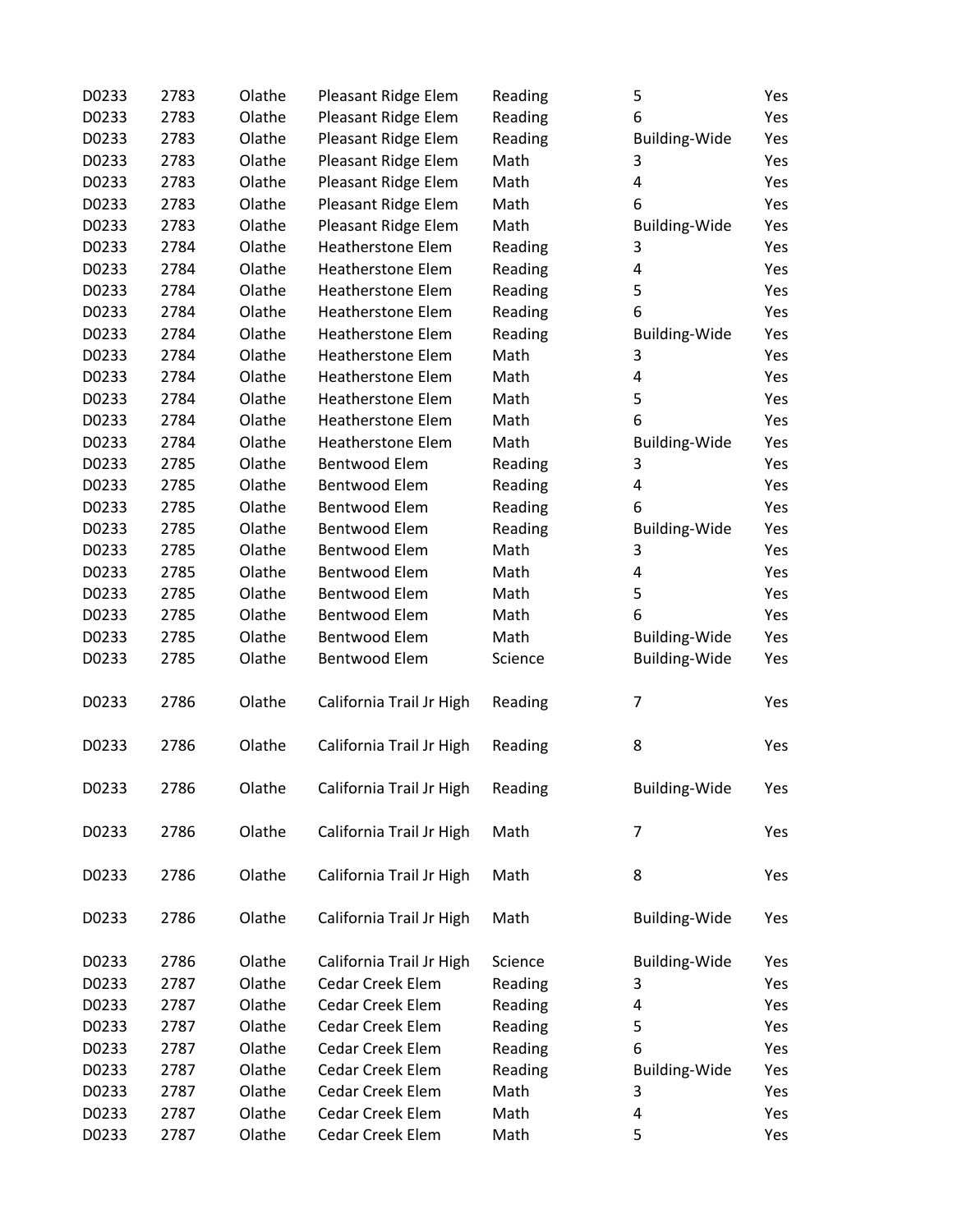| D0233 | 2787 | Olathe | <b>Cedar Creek Elem</b>                  | Math          | 6                       | Yes |
|-------|------|--------|------------------------------------------|---------------|-------------------------|-----|
| D0233 | 2787 | Olathe | <b>Cedar Creek Elem</b>                  | Math          | <b>Building-Wide</b>    | Yes |
| D0233 | 2787 | Olathe | Cedar Creek Elem<br><b>Madison Place</b> | Science       | <b>Building-Wide</b>    | Yes |
| D0233 | 2789 | Olathe | Elementary<br><b>Madison Place</b>       | Reading       | 3                       | Yes |
| D0233 | 2789 | Olathe | Elementary<br><b>Madison Place</b>       | Reading       | 5                       | Yes |
| D0233 | 2789 | Olathe | Elementary<br><b>Madison Place</b>       | Reading       | 6                       | Yes |
| D0233 | 2789 | Olathe | Elementary<br><b>Madison Place</b>       | Reading       | <b>Building-Wide</b>    | Yes |
| D0233 | 2789 | Olathe | Elementary<br><b>Madison Place</b>       | Math          | 3                       | Yes |
| D0233 | 2789 | Olathe | Elementary<br><b>Madison Place</b>       | Math          | $\overline{\mathbf{4}}$ | Yes |
| D0233 | 2789 | Olathe | Elementary<br><b>Madison Place</b>       | Math          | 5                       | Yes |
| D0233 | 2789 | Olathe | Elementary<br><b>Madison Place</b>       | Math          | 6                       | Yes |
| D0233 | 2789 | Olathe | Elementary<br>Sunnyside Elementary       | Math          | <b>Building-Wide</b>    | Yes |
| D0233 | 9300 | Olathe | School<br>Sunnyside Elementary           | Reading       | 3                       | Yes |
| D0233 | 9300 | Olathe | School<br>Sunnyside Elementary           | Reading       | $\overline{\mathbf{4}}$ | Yes |
| D0233 | 9300 | Olathe | School<br>Sunnyside Elementary           | Reading       | 5                       | Yes |
| D0233 | 9300 | Olathe | School<br>Sunnyside Elementary           | Reading       | 6                       | Yes |
| D0233 | 9300 | Olathe | School<br>Sunnyside Elementary           | Reading       | <b>Building-Wide</b>    | Yes |
| D0233 | 9300 | Olathe | School<br>Sunnyside Elementary           | Math          | 3                       | Yes |
| D0233 | 9300 | Olathe | School<br>Sunnyside Elementary           | Math          | $\pmb{4}$               | Yes |
| D0233 | 9300 | Olathe | School<br>Sunnyside Elementary           | Math          | 5                       | Yes |
| D0233 | 9300 | Olathe | School<br>Sunnyside Elementary           | Math          | 6                       | Yes |
| D0233 | 9300 | Olathe | School<br>Sunnyside Elementary           | Math          | Building-Wide           | Yes |
| D0233 | 9300 | Olathe | School                                   | History/Govt. | <b>Building-Wide</b>    | Yes |
| D0233 | 9301 | Olathe | Chisholm Trail Junior                    | Reading       | 7                       | Yes |
| D0233 | 9301 | Olathe | Chisholm Trail Junior                    | Reading       | 8                       | Yes |
| D0233 | 9301 | Olathe | Chisholm Trail Junior                    | Reading       | <b>Building-Wide</b>    | Yes |
| D0233 | 9301 | Olathe | Chisholm Trail Junior                    | Math          | 7                       | Yes |
| D0233 | 9301 | Olathe | Chisholm Trail Junior                    | Math          | 8                       | Yes |
| D0233 | 9301 | Olathe | Chisholm Trail Junior                    | Math          | <b>Building-Wide</b>    | Yes |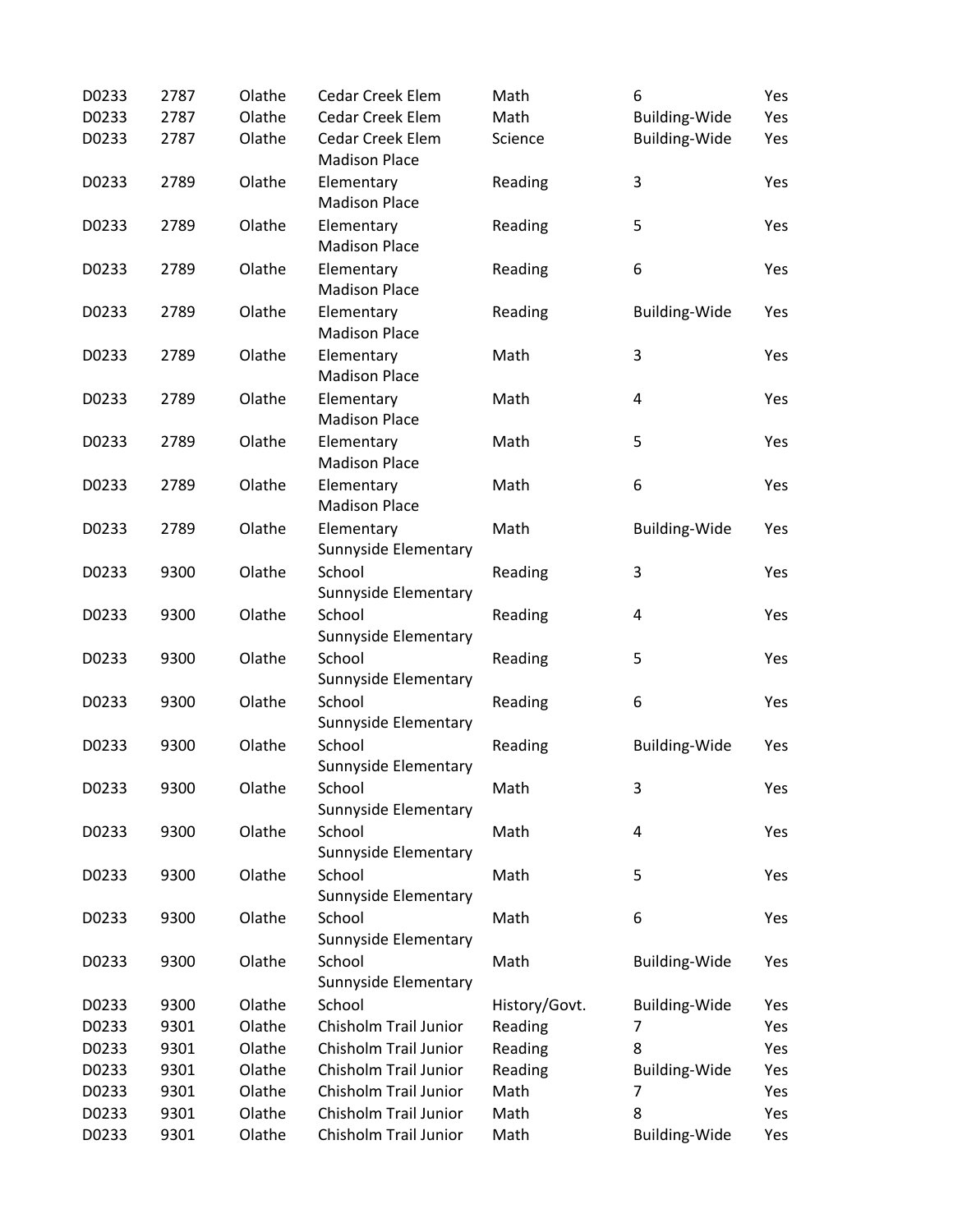| D0233 | 9301 | Olathe | Chisholm Trail Junior                             | History/Govt. | <b>Building-Wide</b>    | Yes |
|-------|------|--------|---------------------------------------------------|---------------|-------------------------|-----|
| D0233 | 9302 | Olathe | Arbor Creek Elementary Reading                    |               | $\mathsf 3$             | Yes |
| D0233 | 9302 | Olathe | Arbor Creek Elementary Reading                    |               | 4                       | Yes |
| D0233 | 9302 | Olathe | Arbor Creek Elementary Reading                    |               | 5                       | Yes |
| D0233 | 9302 | Olathe | Arbor Creek Elementary Reading                    |               | 6                       | Yes |
| D0233 | 9302 | Olathe | Arbor Creek Elementary Reading                    |               | Building-Wide           | Yes |
| D0233 | 9302 | Olathe | Arbor Creek Elementary Math                       |               | 3                       | Yes |
| D0233 | 9302 | Olathe | Arbor Creek Elementary Math                       |               | $\pmb{4}$               | Yes |
| D0233 | 9302 | Olathe | Arbor Creek Elementary Math                       |               | 5                       | Yes |
| D0233 | 9302 | Olathe | Arbor Creek Elementary Math                       |               | 6                       | Yes |
| D0233 | 9302 | Olathe | Arbor Creek Elementary Math                       |               | <b>Building-Wide</b>    | Yes |
| D0233 | 9302 | Olathe | Arbor Creek Elementary Science<br>Manchester Park |               | <b>Building-Wide</b>    | Yes |
| D0233 | 9304 | Olathe | Elementary<br>Manchester Park                     | Reading       | 3                       | Yes |
| D0233 | 9304 | Olathe | Elementary<br>Manchester Park                     | Reading       | $\overline{\mathbf{4}}$ | Yes |
| D0233 | 9304 | Olathe | Elementary<br>Manchester Park                     | Reading       | 5                       | Yes |
| D0233 | 9304 | Olathe | Elementary<br>Manchester Park                     | Reading       | 6                       | Yes |
| D0233 | 9304 | Olathe | Elementary<br>Manchester Park                     | Reading       | <b>Building-Wide</b>    | Yes |
| D0233 | 9304 | Olathe | Elementary<br>Manchester Park                     | Math          | $\mathsf 3$             | Yes |
| D0233 | 9304 | Olathe | Elementary<br>Manchester Park                     | Math          | 4                       | Yes |
| D0233 | 9304 | Olathe | Elementary<br>Manchester Park                     | Math          | 5                       | Yes |
| D0233 | 9304 | Olathe | Elementary<br><b>Manchester Park</b>              | Math          | 6                       | Yes |
| D0233 | 9304 | Olathe | Elementary<br>Manchester Park                     | Math          | <b>Building-Wide</b>    | Yes |
| D0233 | 9304 | Olathe | Elementary<br><b>Clearwater Creek</b>             | History/Govt. | Building-Wide           | Yes |
| D0233 | 9305 | Olathe | Elementary<br><b>Clearwater Creek</b>             | Reading       | $\overline{\mathbf{4}}$ | Yes |
| D0233 | 9305 | Olathe | Elementary                                        | Reading       | 5                       | Yes |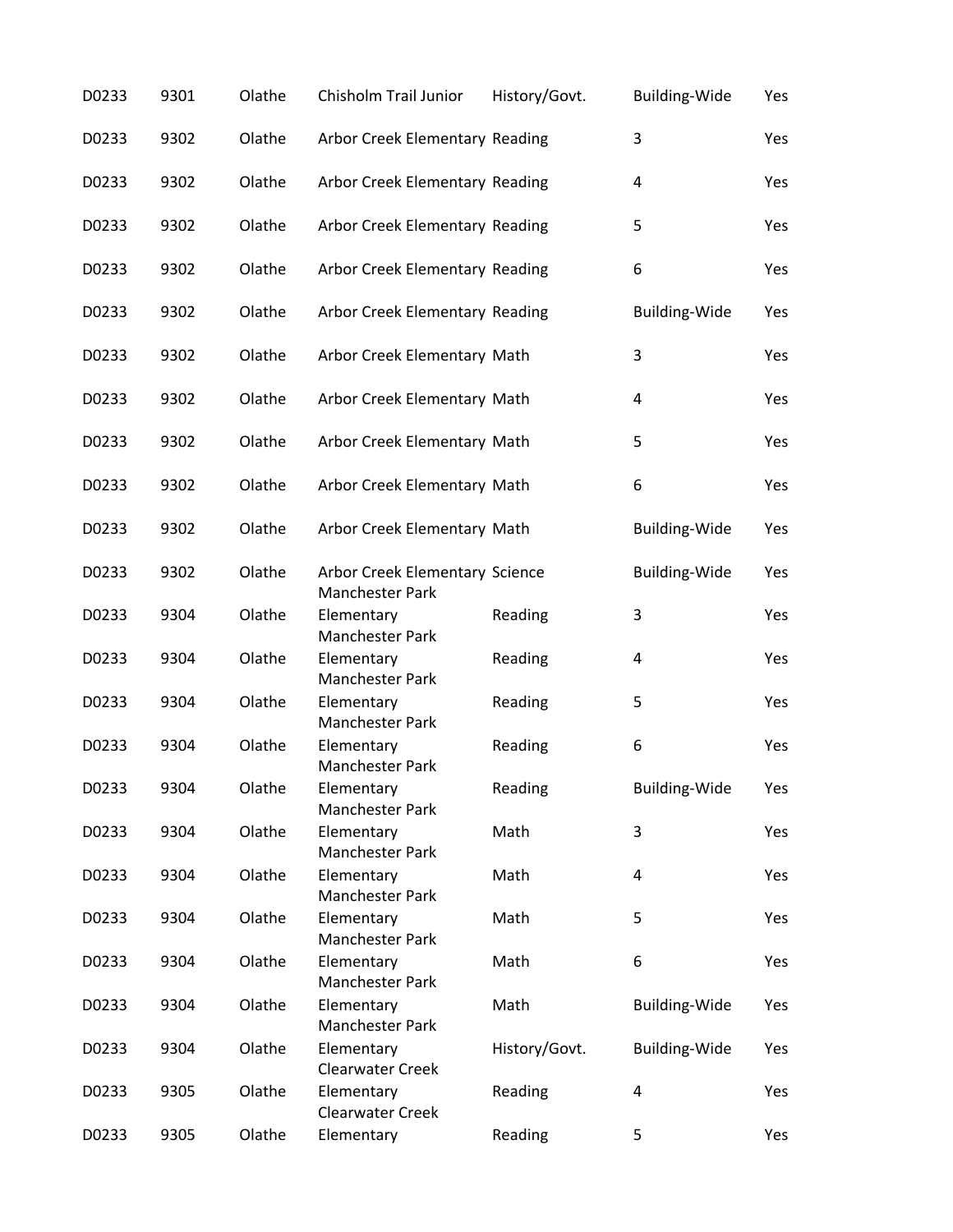|       |      |        | <b>Clearwater Creek</b>                 |         |                      |     |
|-------|------|--------|-----------------------------------------|---------|----------------------|-----|
| D0233 | 9305 | Olathe | Elementary<br><b>Clearwater Creek</b>   | Math    | 4                    | Yes |
| D0233 | 9305 | Olathe | Elementary<br><b>Clearwater Creek</b>   | Math    | 5                    | Yes |
| D0233 | 9305 | Olathe | Elementary<br><b>Clearwater Creek</b>   | Math    | Building-Wide        | Yes |
| D0233 | 9305 | Olathe | Elementary<br>Prairie Trail Junior High | Science | Building-Wide        | Yes |
| D0233 | 9306 | Olathe | School<br>Prairie Trail Junior High     | Reading | 7                    | Yes |
| D0233 | 9306 | Olathe | School<br>Prairie Trail Junior High     | Reading | 8                    | Yes |
| D0233 | 9306 | Olathe | School<br>Prairie Trail Junior High     | Reading | <b>Building-Wide</b> | Yes |
| D0233 | 9306 | Olathe | School<br>Prairie Trail Junior High     | Math    | 7                    | Yes |
| D0233 | 9306 | Olathe | School<br>Prairie Trail Junior High     | Math    | 8                    | Yes |
| D0233 | 9306 | Olathe | School<br>Prairie Trail Junior High     | Math    | <b>Building-Wide</b> | Yes |
| D0233 | 9306 | Olathe | School                                  | Science | Building-Wide        | Yes |
| D0233 | 9307 | Olathe | Ravenwood Elementary Reading            |         | 3                    | Yes |
| D0233 | 9307 | Olathe | Ravenwood Elementary Reading            |         | 4                    | Yes |
| D0233 | 9307 | Olathe | Ravenwood Elementary Reading            |         | 5                    | Yes |
| D0233 | 9307 | Olathe | Ravenwood Elementary Reading            |         | 6                    | Yes |
| D0233 | 9307 | Olathe | Ravenwood Elementary Reading            |         | <b>Building-Wide</b> | Yes |
| D0233 | 9307 | Olathe | Ravenwood Elementary Math               |         | 3                    | Yes |
| D0233 | 9307 | Olathe | Ravenwood Elementary Math               |         | 4                    | Yes |
| D0233 | 9307 | Olathe | Ravenwood Elementary Math               |         | 5                    | Yes |
| D0233 | 9307 | Olathe | Ravenwood Elementary Math               |         | 6                    | Yes |
| D0233 | 9307 | Olathe | Ravenwood Elementary Math               |         | <b>Building-Wide</b> | Yes |
| D0233 | 9307 | Olathe | Ravenwood Elementary Science            |         | Building-Wide        | Yes |
| D0234 | 0900 |        | Fort Scott Winfield Scott Elem          | Reading | 4                    | Yes |
| D0234 | 0900 |        | Fort Scott Winfield Scott Elem          | Reading | 5                    | Yes |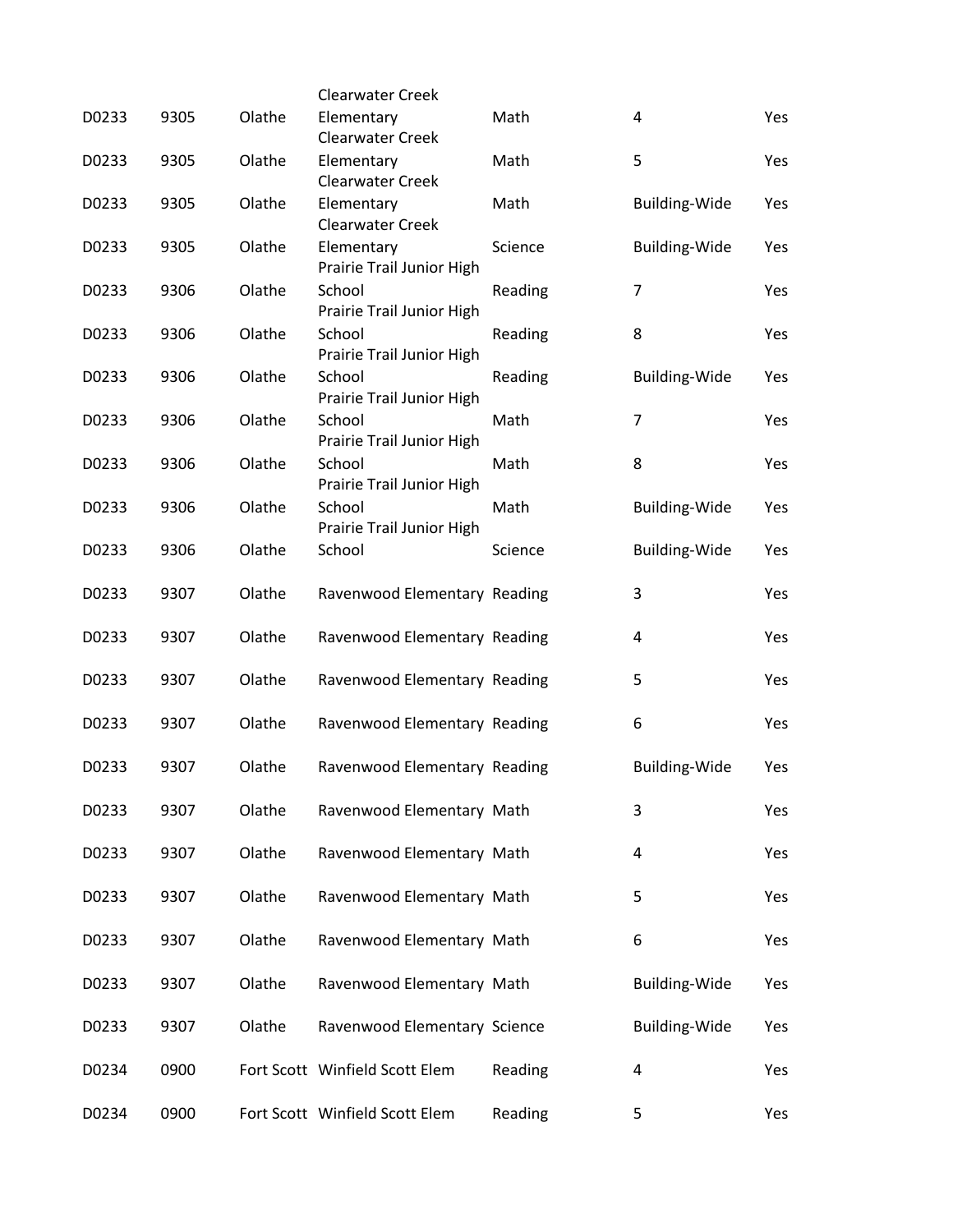| D0234 | 0900 |                   | Fort Scott Winfield Scott Elem                      | Reading | Building-Wide        | Yes |
|-------|------|-------------------|-----------------------------------------------------|---------|----------------------|-----|
| D0234 | 0900 |                   | Fort Scott Winfield Scott Elem                      | Math    | 4                    | Yes |
| D0234 | 0900 |                   | Fort Scott Winfield Scott Elem                      | Math    | Building-Wide        | Yes |
| D0234 | 0900 |                   | Fort Scott Winfield Scott Elem<br>Fort Scott Middle | Science | Building-Wide        | Yes |
| D0234 | 0902 | Fort Scott School | Fort Scott Middle                                   | Reading | 6                    | Yes |
| D0234 | 0902 | Fort Scott School | Fort Scott Middle                                   | Reading | 7                    | Yes |
| D0234 | 0902 | Fort Scott School | Fort Scott Middle                                   | Reading | 8                    | Yes |
| D0234 | 0902 | Fort Scott School | Fort Scott Middle                                   | Reading | <b>Building-Wide</b> | Yes |
| D0234 | 0902 | Fort Scott School |                                                     | Math    | 6                    | Yes |
| D0234 | 0904 |                   | Fort Scott Fort Scott Sr High                       | Reading | Building-Wide        | Yes |
| D0234 | 0904 | Uniontow          | Fort Scott Fort Scott Sr High                       | Math    | Building-Wide        | Yes |
| D0235 | 0964 | n<br>Uniontow     | Uniontown High School Reading                       |         | 7                    | Yes |
| D0235 | 0964 | n<br>Uniontow     | Uniontown High School Reading                       |         | 8                    | Yes |
| D0235 | 0964 | n<br>Uniontow     | Uniontown High School Reading                       |         | 11                   | Yes |
| D0235 | 0964 | n<br>Uniontow     | Uniontown High School Reading                       |         | Building-Wide        | Yes |
| D0235 | 0964 | n<br>Uniontow     | Uniontown High School Math                          |         | 7                    | Yes |
| D0235 | 0964 | n<br>Uniontow     | Uniontown High School Math                          |         | 11                   | Yes |
| D0235 | 0964 | n                 | Uniontown High School Math<br>Uniontow West Bourbon |         | <b>Building-Wide</b> | Yes |
| D0235 | 0966 | n                 | Elementary<br>Uniontow West Bourbon                 | Reading | 3                    | Yes |
| D0235 | 0966 | n                 | Elementary<br>Uniontow West Bourbon                 | Reading | 4                    | Yes |
| D0235 | 0966 | n                 | Elementary<br>Uniontow West Bourbon                 | Reading | 5                    | Yes |
| D0235 | 0966 | n                 | Elementary<br>Uniontow West Bourbon                 | Reading | <b>Building-Wide</b> | Yes |
| D0235 | 0966 | n                 | Elementary<br>Uniontow West Bourbon                 | Math    | 3                    | Yes |
| D0235 | 0966 | n                 | Elementary                                          | Math    | 4                    | Yes |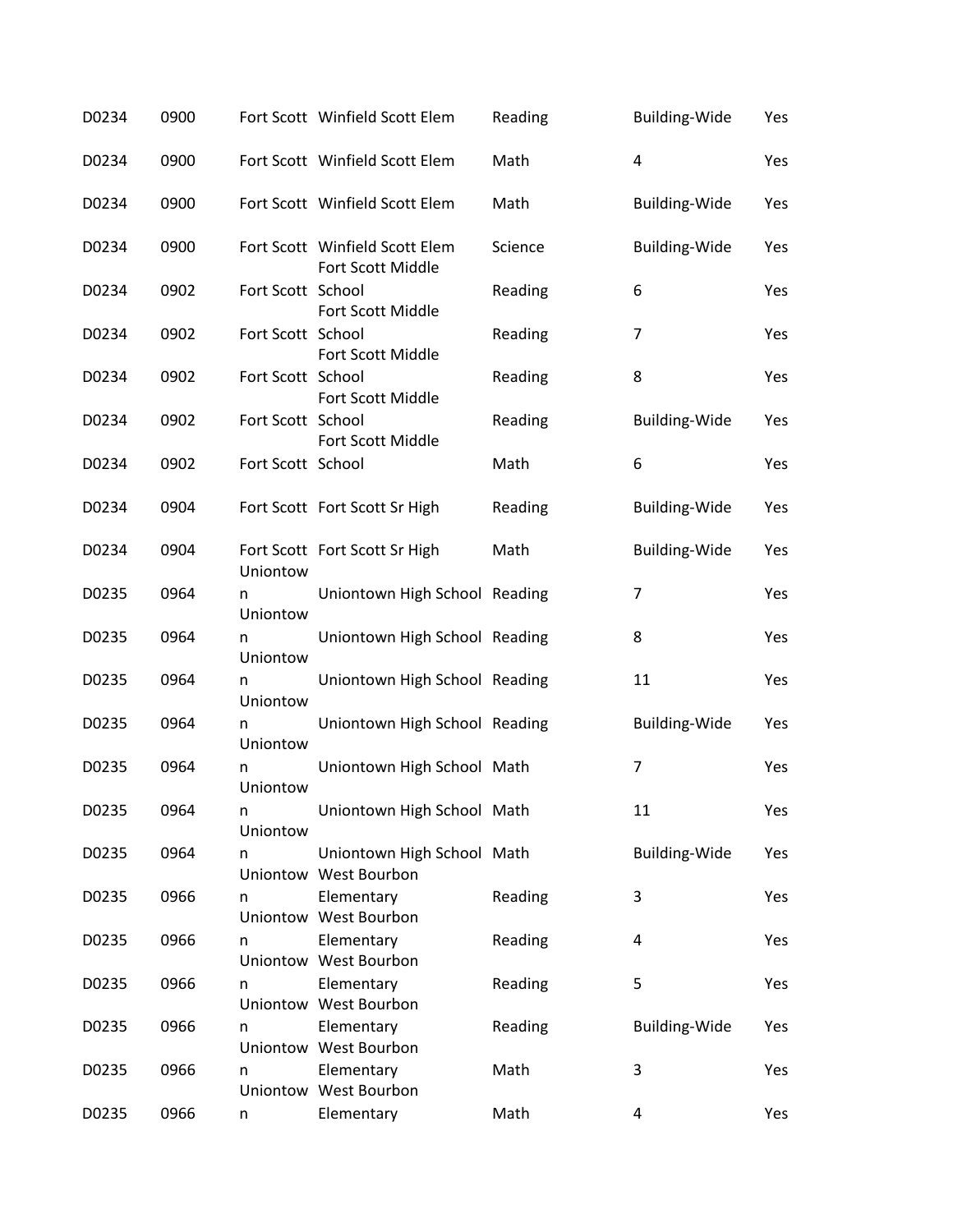|       |      |                         | Uniontow West Bourbon               |               |                      |     |
|-------|------|-------------------------|-------------------------------------|---------------|----------------------|-----|
| D0235 | 0966 | n                       | Elementary<br>Uniontow West Bourbon | Math          | 6                    | Yes |
| D0235 | 0966 | n<br>Smith              | Elementary                          | Math          | Building-Wide        | Yes |
| D0237 | 1010 | Center<br>Smith         | Smith Center Elem                   | Reading       | 3                    | Yes |
| D0237 | 1010 | Center<br>Smith         | Smith Center Elem                   | Math          | 3                    | Yes |
| D0237 | 1010 | Center<br>Smith         | <b>Smith Center Elem</b>            | Math          | 6                    | Yes |
| D0237 | 1010 | Center<br>Smith         | <b>Smith Center Elem</b>            | Math          | <b>Building-Wide</b> | Yes |
| D0237 | 1010 | Center<br>Smith         | Smith Center Elem                   | History/Govt. | <b>Building-Wide</b> | Yes |
| D0237 | 1012 | Center<br>Smith         | Smith Center Jr Sr High             | Reading       | $\overline{7}$       | Yes |
| D0237 | 1012 | Center<br>Smith         | Smith Center Jr Sr High             | Reading       | 8                    | Yes |
| D0237 | 1012 | Center<br>Smith         | Smith Center Jr Sr High             | Reading       | <b>Building-Wide</b> | Yes |
| D0237 | 1012 | Center<br>Smith         | Smith Center Jr Sr High             | Math          | $\overline{7}$       | Yes |
| D0237 | 1012 | Center<br>Smith         | Smith Center Jr Sr High             | Math          | <b>Building-Wide</b> | Yes |
| D0237 | 1012 | Center<br>Smith         | Smith Center Jr Sr High             | Science       | $\overline{7}$       | Yes |
| D0237 | 1012 | Center<br>West<br>Smith | Smith Center Jr Sr High             | Science       | Building-Wide        | Yes |
| D0238 | 1030 | County<br>West<br>Smith | Kensington Elem                     | Reading       | 4                    | Yes |
| D0238 | 1030 | County<br>West<br>Smith | Kensington Elem                     | Reading       | 5                    | Yes |
| D0238 | 1030 | County<br>West<br>Smith | Kensington Elem                     | Reading       | 6                    | Yes |
| D0238 | 1030 | County<br>West<br>Smith | Kensington Elem                     | Reading       | <b>Building-Wide</b> | Yes |
| D0238 | 1030 | County<br>West<br>Smith | Kensington Elem                     | Math          | 4                    | Yes |
| D0238 | 1030 | County<br>West<br>Smith | Kensington Elem                     | Math          | 5                    | Yes |
| D0238 | 1030 | County                  | Kensington Elem                     | Math          | 6                    | Yes |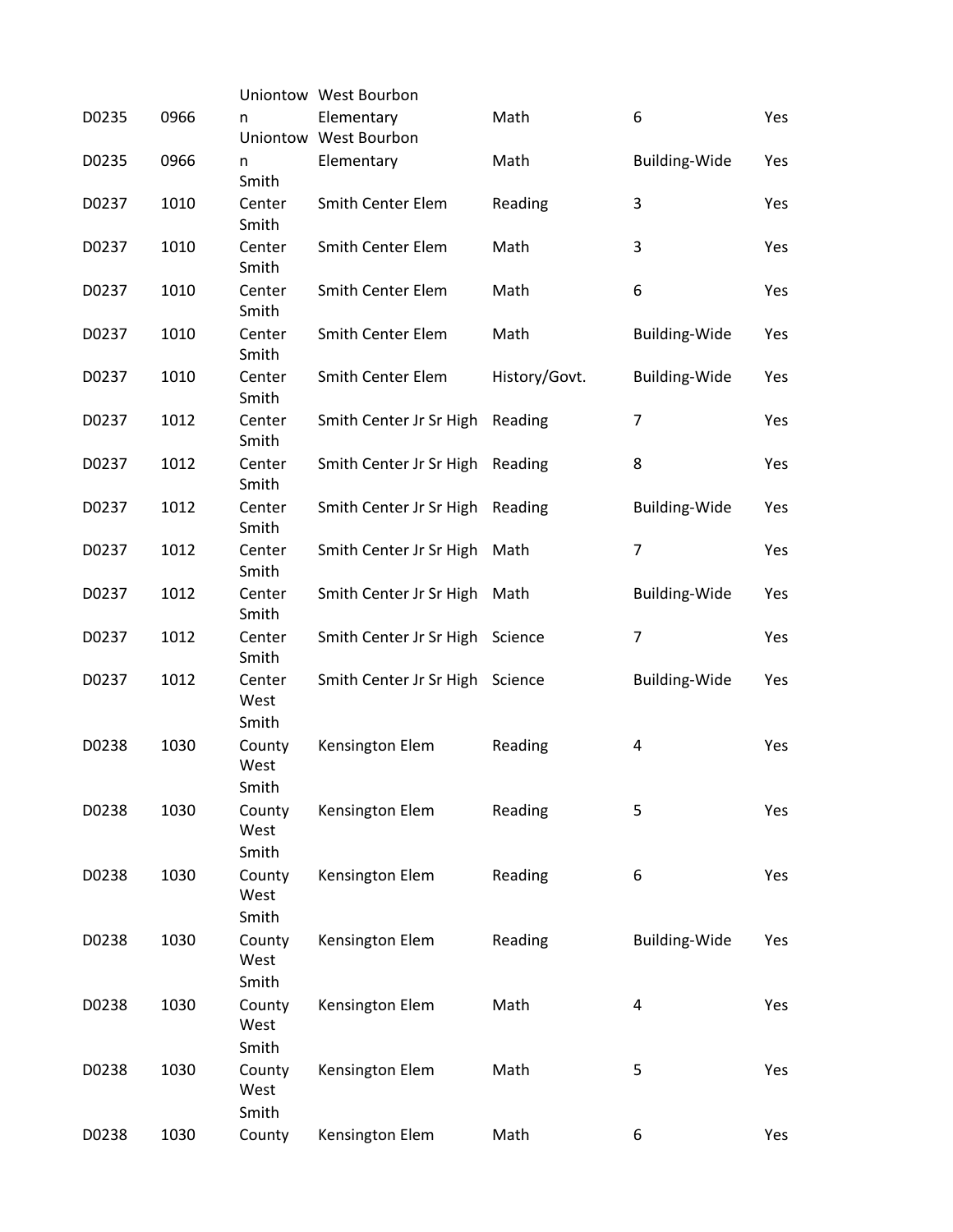|       |      | West            |                        |               |                      |     |
|-------|------|-----------------|------------------------|---------------|----------------------|-----|
|       |      | Smith           |                        |               |                      |     |
| D0238 | 1030 | County<br>West  | Kensington Elem        | Math          | <b>Building-Wide</b> | Yes |
|       |      | Smith           |                        |               |                      |     |
| D0238 | 1032 | County<br>West  | Kensington Jr/Sr High  | Reading       | 8                    | Yes |
|       |      | Smith           |                        |               |                      |     |
| D0238 | 1032 | County<br>West  | Kensington Jr/Sr High  | Reading       | <b>Building-Wide</b> | Yes |
|       |      | Smith           |                        |               |                      |     |
| D0238 | 1032 | County<br>West  | Kensington Jr/Sr High  | History/Govt. | 8                    | Yes |
|       |      | Smith           |                        |               |                      |     |
| D0238 | 1032 | County<br>North | Kensington Jr/Sr High  | History/Govt. | <b>Building-Wide</b> | Yes |
|       |      | Ottawa          | Minneapolis            |               |                      |     |
| D0239 | 1060 | County<br>North | Elementary             | Reading       | 4                    | Yes |
|       |      | Ottawa          | Minneapolis            |               |                      |     |
| D0239 | 1060 | County<br>North | Elementary             | Reading       | 5                    | Yes |
|       |      | Ottawa          | Minneapolis            |               |                      |     |
| D0239 | 1060 | County<br>North | Elementary             | Reading       | 6                    | Yes |
|       |      | Ottawa          | Minneapolis            |               |                      |     |
| D0239 | 1060 | County<br>North | Elementary             | Reading       | <b>Building-Wide</b> | Yes |
|       |      | Ottawa          | Minneapolis            |               |                      |     |
| D0239 | 1060 | County<br>North | Elementary             | Math          | Building-Wide        | Yes |
|       |      | Ottawa          |                        |               |                      |     |
| D0239 | 1064 | County<br>North | Minneapolis High       | Reading       | 7                    | Yes |
|       |      | Ottawa          |                        |               |                      |     |
| D0239 | 1064 | County<br>North | Minneapolis High       | Reading       | 8                    | Yes |
|       |      | Ottawa          |                        |               |                      |     |
| D0239 | 1064 | County<br>North | Minneapolis High       | Reading       | Building-Wide        | Yes |
|       |      | Ottawa          |                        |               |                      |     |
| D0239 | 1064 | County<br>Twin  | Minneapolis High       | Math          | Building-Wide        | Yes |
| D0240 | 1078 | Valley<br>Twin  | <b>Bennington Elem</b> | Reading       | $\mathbf{3}$         | Yes |
| D0240 | 1078 | Valley<br>Twin  | <b>Bennington Elem</b> | Reading       | 4                    | Yes |
| D0240 | 1078 | Valley          | <b>Bennington Elem</b> | Reading       | 5                    | Yes |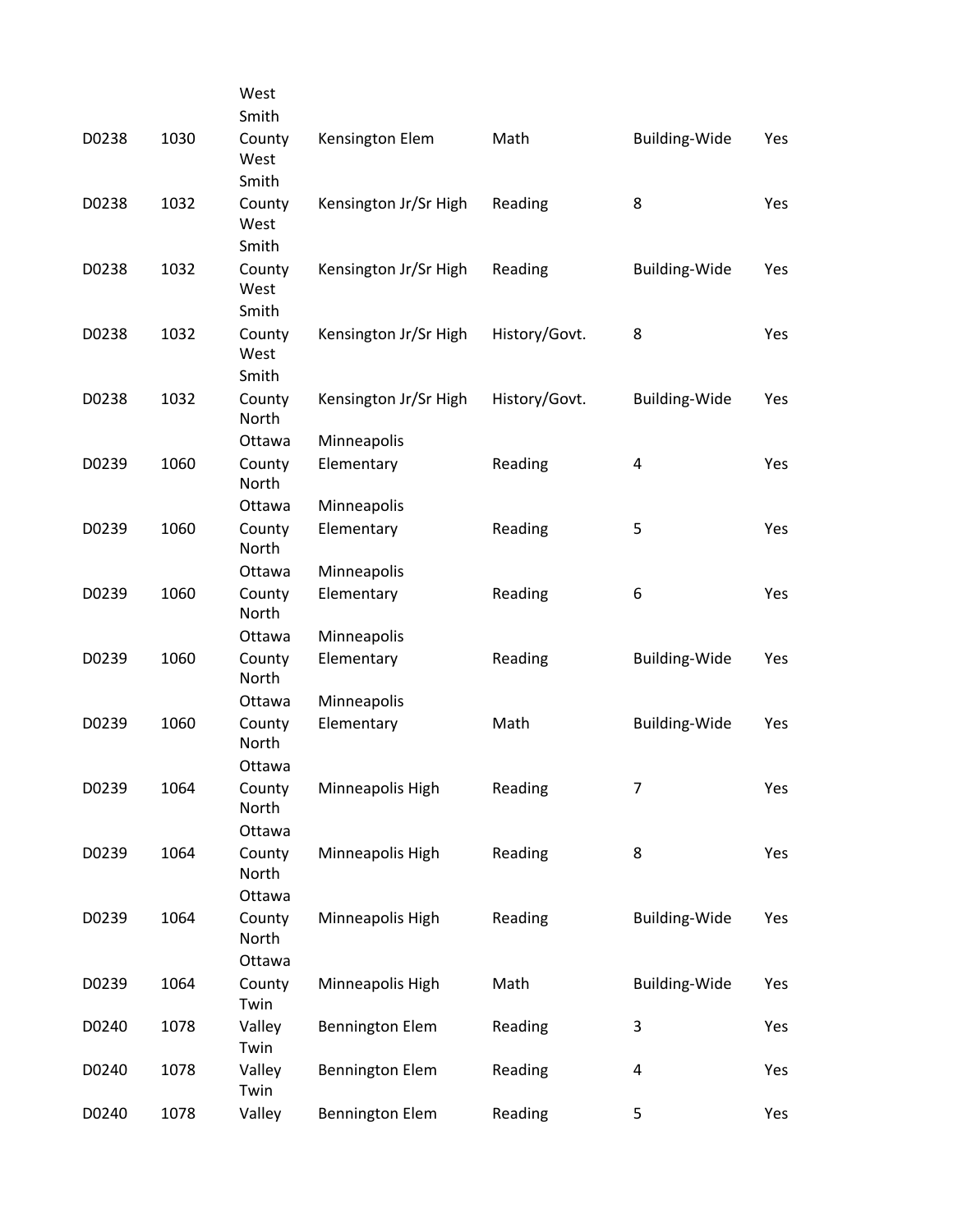|       |      | Twin                                |                            |         |                      |     |
|-------|------|-------------------------------------|----------------------------|---------|----------------------|-----|
| D0240 | 1078 | Valley<br>Twin                      | <b>Bennington Elem</b>     | Reading | 7                    | Yes |
| D0240 | 1078 | Valley<br>Twin                      | <b>Bennington Elem</b>     | Reading | 8                    | Yes |
| D0240 | 1078 | Valley<br>Twin                      | <b>Bennington Elem</b>     | Reading | <b>Building-Wide</b> | Yes |
| D0240 | 1078 | Valley<br>Twin                      | <b>Bennington Elem</b>     | Math    | 4                    | Yes |
| D0240 | 1078 | Valley<br>Twin                      | <b>Bennington Elem</b>     | Math    | $\overline{7}$       | Yes |
| D0240 | 1078 | Valley<br>Twin                      | <b>Bennington Elem</b>     | Math    | <b>Building-Wide</b> | Yes |
| D0240 | 1078 | Valley<br>Twin                      | <b>Bennington Elem</b>     | Science | 4                    | Yes |
| D0240 | 1080 | Valley<br>Twin                      | Bennington High            | Reading | <b>Building-Wide</b> | Yes |
| D0240 | 1080 | Valley<br>Twin                      | <b>Bennington High</b>     | Math    | <b>Building-Wide</b> | Yes |
| D0240 | 1088 | Valley<br>Twin                      | <b>Tescott Elem</b>        | Reading | 3                    | Yes |
| D0240 | 1088 | Valley<br>Twin                      | <b>Tescott Elem</b>        | Reading | 4                    | Yes |
| D0240 | 1088 | Valley<br>Twin                      | <b>Tescott Elem</b>        | Reading | $\overline{7}$       | Yes |
| D0240 | 1088 | Valley<br>Twin                      | <b>Tescott Elem</b>        | Reading | <b>Building-Wide</b> | Yes |
| D0240 | 1088 | Valley<br>Twin                      | <b>Tescott Elem</b>        | Math    | 3                    | Yes |
| D0240 | 1088 | Valley<br>Twin                      | <b>Tescott Elem</b>        | Math    | 4                    | Yes |
| D0240 | 1088 | Valley<br>Twin                      | <b>Tescott Elem</b>        | Math    | 5                    | Yes |
| D0240 | 1090 | Valley<br>Wallace<br>County         | <b>Tescott High</b>        | Math    | <b>Building-Wide</b> | Yes |
| D0241 | 1104 | Schools<br>Wallace<br>County        | <b>Sharon Springs Elem</b> | Reading | 3                    | Yes |
| D0241 | 1104 | <b>Schools</b><br>Wallace<br>County | <b>Sharon Springs Elem</b> | Reading | 4                    | Yes |
| D0241 | 1104 | Schools<br>Wallace<br>County        | <b>Sharon Springs Elem</b> | Reading | 6                    | Yes |
| D0241 | 1104 | Schools<br>Wallace<br>County        | <b>Sharon Springs Elem</b> | Reading | $\overline{7}$       | Yes |
| D0241 | 1104 | Schools                             | <b>Sharon Springs Elem</b> | Reading | 8                    | Yes |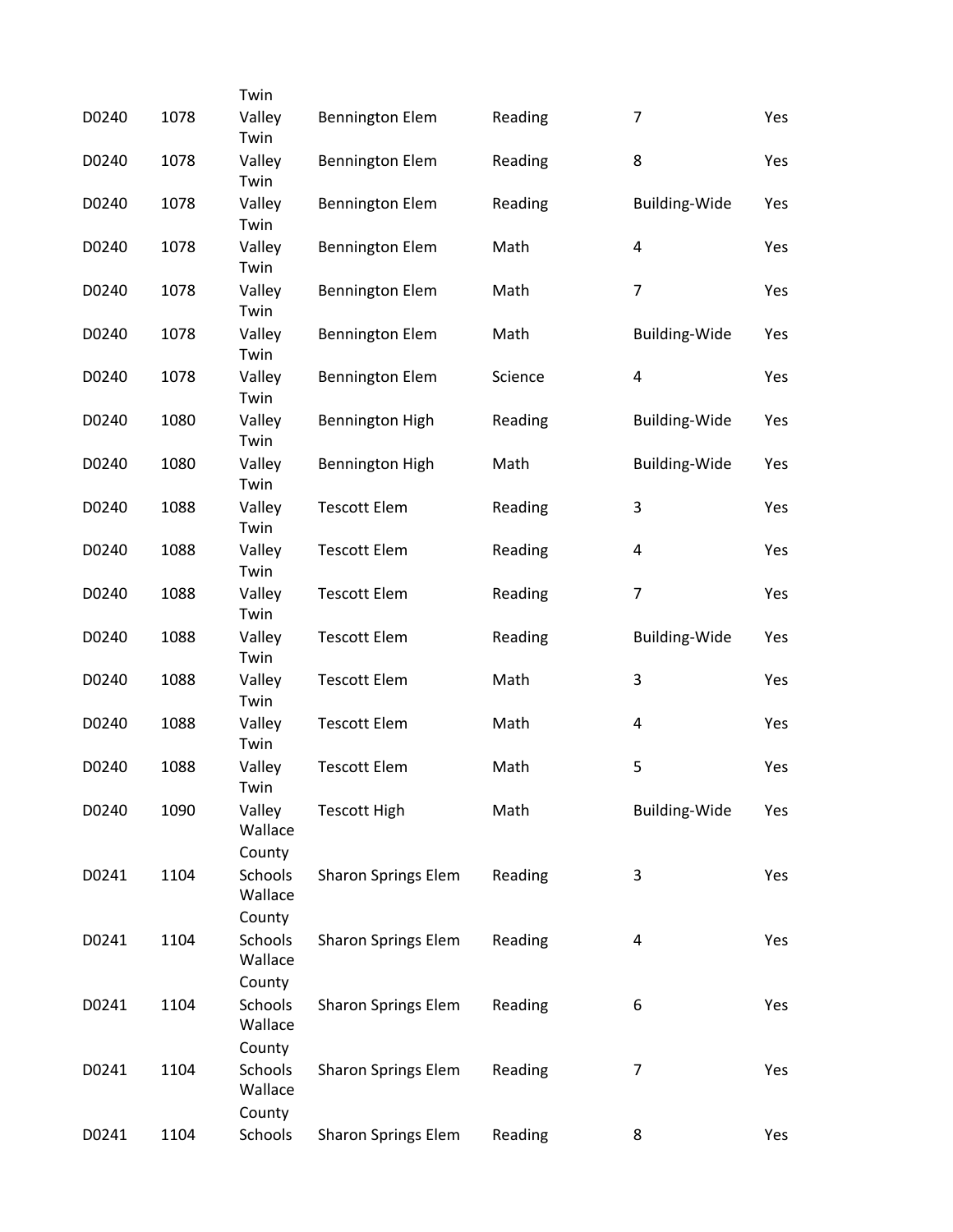|       |      | Wallace            |                            |         |                      |     |
|-------|------|--------------------|----------------------------|---------|----------------------|-----|
|       |      | County             |                            |         |                      |     |
| D0241 | 1104 | Schools<br>Wallace | Sharon Springs Elem        | Reading | <b>Building-Wide</b> | Yes |
|       |      | County             |                            |         |                      |     |
| D0241 | 1104 | Schools            | <b>Sharon Springs Elem</b> | Math    | 3                    | Yes |
|       |      | Wallace            |                            |         |                      |     |
|       |      | County             |                            |         |                      |     |
| D0241 | 1104 | Schools            | <b>Sharon Springs Elem</b> | Math    | 4                    | Yes |
|       |      | Wallace            |                            |         |                      |     |
|       |      | County             |                            |         |                      |     |
| D0241 | 1104 | Schools            | <b>Sharon Springs Elem</b> | Math    | 6                    | Yes |
|       |      | Wallace            |                            |         |                      |     |
|       |      | County             |                            |         |                      |     |
| D0241 | 1104 | Schools            | <b>Sharon Springs Elem</b> | Math    | 8                    | Yes |
|       |      | Wallace            |                            |         |                      |     |
|       |      | County             |                            |         |                      |     |
| D0241 | 1104 | Schools            | <b>Sharon Springs Elem</b> | Math    | <b>Building-Wide</b> | Yes |
|       |      | Wallace            |                            |         |                      |     |
|       |      | County             |                            |         |                      |     |
| D0241 | 1104 | Schools            | <b>Sharon Springs Elem</b> | Science | 4                    | Yes |
|       |      | Wallace            |                            |         |                      |     |
|       |      | County             |                            |         |                      |     |
| D0241 | 1106 | Schools            | <b>Wallace County High</b> | Reading | <b>Building-Wide</b> | Yes |
| D0242 | 1120 | Weskan             | Weskan Elem                | Reading | 3                    | Yes |
| D0242 | 1120 | Weskan             | Weskan Elem                | Reading | 4                    | Yes |
| D0242 | 1120 | Weskan             | Weskan Elem                | Reading | 5                    | Yes |
| D0242 | 1120 | Weskan             | Weskan Elem                | Reading | 6                    | Yes |
| D0242 | 1120 | Weskan             | Weskan Elem                | Reading | Building-Wide        | Yes |
| D0242 | 1120 | Weskan             | Weskan Elem                | Math    | 3                    | Yes |
| D0242 | 1120 | Weskan             | Weskan Elem                | Math    | 6                    | Yes |
| D0242 | 1120 | Weskan             | Weskan Elem                | Math    | Building-Wide        | Yes |
| D0242 | 1120 | Weskan             | Weskan Elem                | Science | <b>Building-Wide</b> | Yes |
| D0242 | 1122 | Weskan             | Weskan High                | Reading | 7                    | Yes |
| D0242 | 1122 | Weskan             | Weskan High                | Reading | 8                    | Yes |
| D0242 | 1122 | Weskan             | Weskan High                | Reading | <b>Building-Wide</b> | Yes |
| D0242 | 1122 | Weskan             | Weskan High                | Math    | 7                    | Yes |
| D0242 | 1122 | Weskan             | Weskan High                | Math    | 8                    | Yes |
| D0242 | 1122 | Weskan             | Weskan High                | Math    | Building-Wide        | Yes |
| D0242 | 1122 | Weskan             | Weskan High                | Science | 7                    | Yes |
| D0242 | 1122 | Weskan             | Weskan High                | Science | 11                   | Yes |
| D0242 | 1122 | Weskan             | Weskan High                | Science | <b>Building-Wide</b> | Yes |
|       |      | Lebo-              |                            |         |                      |     |
| D0243 | 1134 | Waverly            | Lebo Elem                  | Reading | 4                    | Yes |
|       |      | Lebo-              |                            |         |                      |     |
| D0243 | 1134 | Waverly            | Lebo Elem                  | Reading | 5                    | Yes |
|       |      | Lebo-              |                            |         |                      |     |
| D0243 | 1134 | Waverly            | Lebo Elem                  | Reading | 6                    | Yes |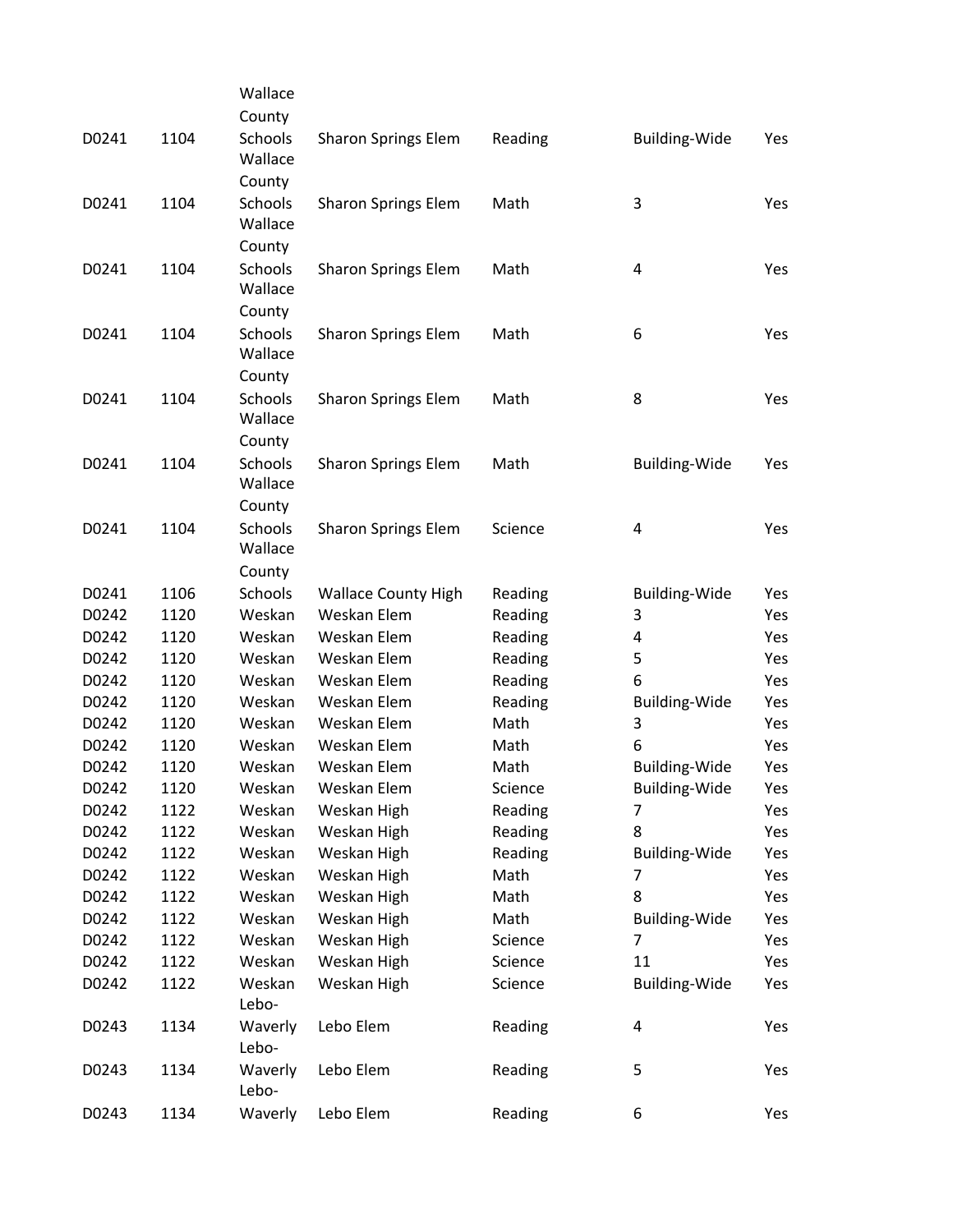|       |      | Lebo-             |                                           |               |                      |     |
|-------|------|-------------------|-------------------------------------------|---------------|----------------------|-----|
| D0243 | 1134 | Waverly<br>Lebo-  | Lebo Elem                                 | Reading       | <b>Building-Wide</b> | Yes |
| D0243 | 1134 | Waverly<br>Lebo-  | Lebo Elem                                 | Math          | $\overline{a}$       | Yes |
| D0243 | 1134 | Waverly<br>Lebo-  | Lebo Elem                                 | Math          | 5                    | Yes |
| D0243 | 1134 | Waverly<br>Lebo-  | Lebo Elem                                 | Math          | 6                    | Yes |
| D0243 | 1134 | Waverly<br>Lebo-  | Lebo Elem                                 | Math          | <b>Building-Wide</b> | Yes |
| D0243 | 1136 | Waverly<br>Lebo-  | Lebo High                                 | Reading       | 8                    | Yes |
| D0243 | 1136 | Waverly<br>Lebo-  | Lebo High                                 | Reading       | <b>Building-Wide</b> | Yes |
| D0243 | 1136 | Waverly<br>Lebo-  | Lebo High                                 | Math          | 8                    | Yes |
| D0243 | 1136 | Waverly<br>Lebo-  | Lebo High                                 | Math          | <b>Building-Wide</b> | Yes |
| D0243 | 1140 | Waverly           | <b>Waverly High</b>                       | Reading       | $\overline{7}$       | Yes |
| D0244 | 1152 |                   | Burlington Burlington Elem K-5            | Math          | 3                    | Yes |
| D0244 | 1154 |                   | Burlington Burlington High                | Reading       | <b>Building-Wide</b> | Yes |
| D0244 | 1162 |                   | Burlington Burlington Middle 6-8          | Reading       | 6                    | Yes |
| D0244 | 1162 |                   | Burlington Burlington Middle 6-8          | Reading       | 7                    | Yes |
| D0244 | 1162 |                   | Burlington Burlington Middle 6-8          | Reading       | 8                    | Yes |
| D0244 | 1162 |                   | Burlington Burlington Middle 6-8          | Reading       | <b>Building-Wide</b> | Yes |
| D0244 | 1162 |                   | Burlington Burlington Middle 6-8          | Math          | 6                    | Yes |
| D0244 | 1162 |                   | Burlington Burlington Middle 6-8          | Math          | 7                    | Yes |
| D0244 | 1162 |                   | Burlington Burlington Middle 6-8          | Math          | 8                    | Yes |
| D0244 | 1162 |                   | Burlington Burlington Middle 6-8          | Math          | Building-Wide        | Yes |
| D0244 | 1162 |                   | Burlington Burlington Middle 6-8          | Science       | <b>Building-Wide</b> | Yes |
| D0244 | 1162 |                   | Burlington Burlington Middle 6-8          | History/Govt. | 8                    | Yes |
| D0245 | 1182 | LeRoy-<br>Gridley | Southern Coffey County<br>Jr. High School | Reading       | 7                    | Yes |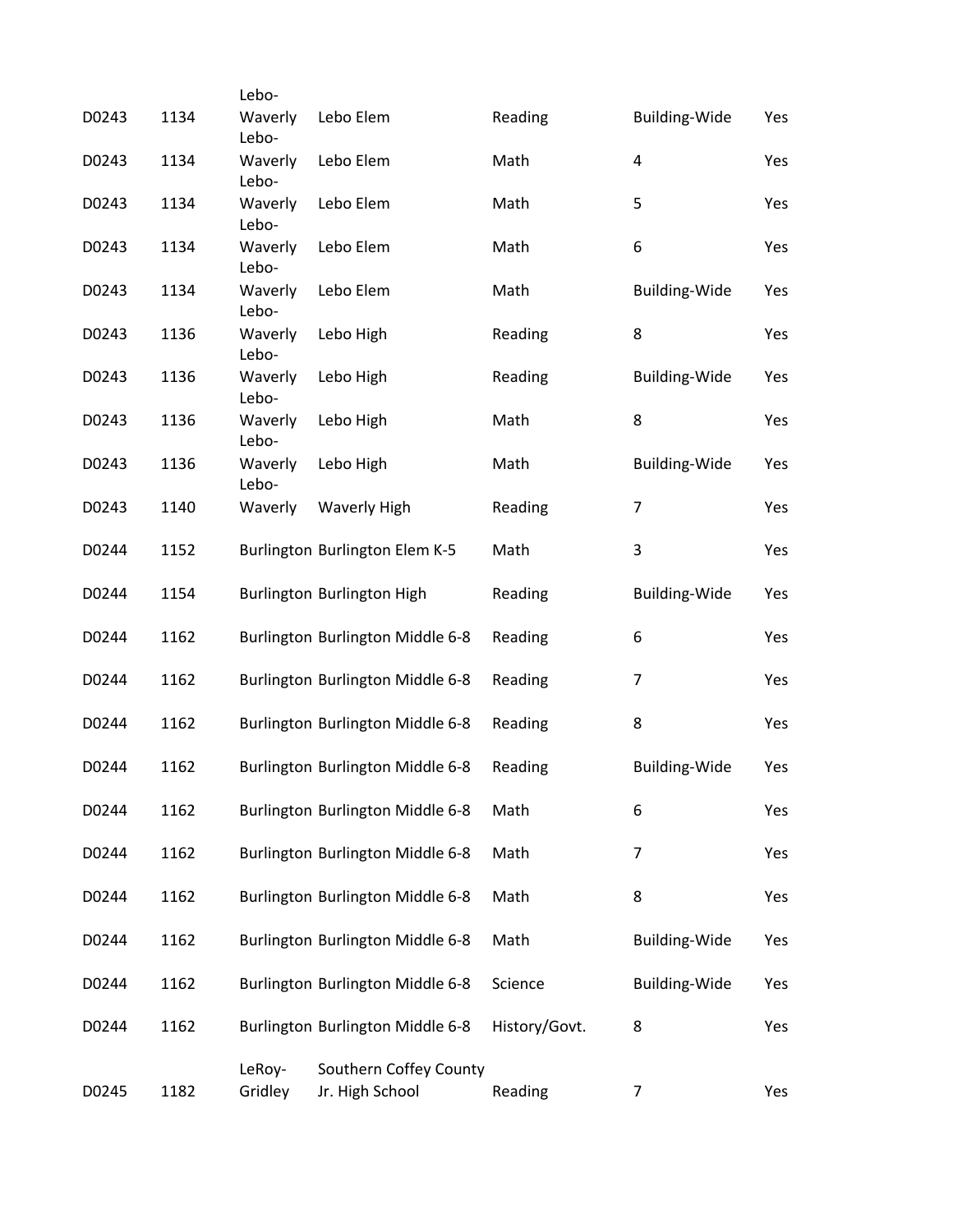|       |      | LeRoy-  | Southern Coffey County   |         |                      |     |
|-------|------|---------|--------------------------|---------|----------------------|-----|
| D0245 | 1182 | Gridley | Jr. High School          | Reading | <b>Building-Wide</b> | Yes |
|       |      | LeRoy-  | Southern Coffey County   |         |                      |     |
| D0245 | 1182 | Gridley | Jr. High School          | Math    | $\overline{7}$       | Yes |
|       |      | LeRoy-  | Southern Coffey County   |         |                      |     |
| D0245 | 1182 | Gridley | Jr. High School          | Science | <b>Building-Wide</b> | Yes |
| D0246 | 1194 |         | Northeast Northeast Elem | Reading | 8                    | Yes |
| D0247 | 1220 |         | Cherokee Cherokee Elem   | Reading | 4                    | Yes |
| D0247 | 1220 |         | Cherokee Cherokee Elem   | Reading | 6                    | Yes |
| D0247 | 1220 |         | Cherokee Cherokee Elem   | Reading | $\overline{7}$       | Yes |
| D0247 | 1220 |         | Cherokee Cherokee Elem   | Reading | 8                    | Yes |
| D0247 | 1220 |         | Cherokee Cherokee Elem   | Reading | Building-Wide        | Yes |
| D0247 | 1220 |         | Cherokee Cherokee Elem   | Math    | 3                    | Yes |
| D0247 | 1220 |         | Cherokee Cherokee Elem   | Math    | 4                    | Yes |
| D0247 | 1220 |         | Cherokee Cherokee Elem   | Math    | 8                    | Yes |
| D0247 | 1220 |         | Cherokee Cherokee Elem   | Math    | <b>Building-Wide</b> | Yes |
| D0247 | 1226 |         | Cherokee McCune Elem     | Reading | 4                    | Yes |
| D0247 | 1226 |         | Cherokee McCune Elem     | Reading | $\overline{7}$       | Yes |
| D0247 | 1226 |         | Cherokee McCune Elem     | Reading | 8                    | Yes |
| D0247 | 1226 |         | Cherokee McCune Elem     | Reading | Building-Wide        | Yes |
| D0247 | 1226 |         | Cherokee McCune Elem     | Math    | 3                    | Yes |
| D0247 | 1226 |         | Cherokee McCune Elem     | Math    | 6                    | Yes |
| D0247 | 1226 |         | Cherokee McCune Elem     | Math    | 7                    | Yes |
| D0247 | 1226 |         | Cherokee McCune Elem     | Math    | <b>Building-Wide</b> | Yes |
| D0247 | 1232 |         | Cherokee Weir Elem       | Reading | 3                    | Yes |
| D0247 | 1232 |         | Cherokee Weir Elem       | Reading | 4                    | Yes |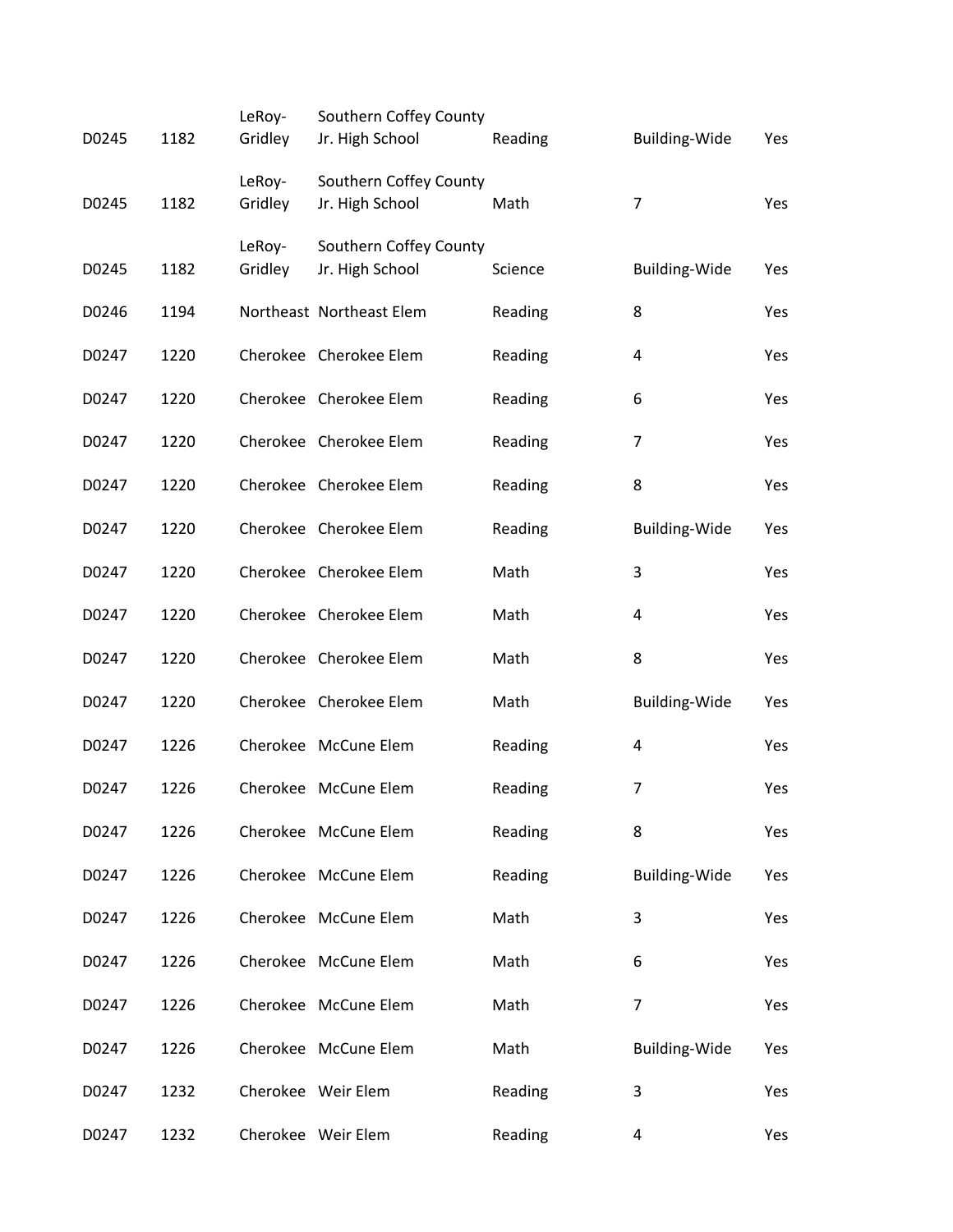| D0247 | 1232 |                                | Cherokee Weir Elem   | Reading | 5                    | Yes |
|-------|------|--------------------------------|----------------------|---------|----------------------|-----|
| D0247 | 1232 |                                | Cherokee Weir Elem   | Reading | 6                    | Yes |
| D0247 | 1232 |                                | Cherokee Weir Elem   | Reading | $\overline{7}$       | Yes |
| D0247 | 1232 |                                | Cherokee Weir Elem   | Reading | 8                    | Yes |
| D0247 | 1232 |                                | Cherokee Weir Elem   | Reading | <b>Building-Wide</b> | Yes |
| D0247 | 1232 |                                | Cherokee Weir Elem   | Math    | 3                    | Yes |
| D0247 | 1232 |                                | Cherokee Weir Elem   | Math    | 5                    | Yes |
| D0248 | 1258 | Girard                         | R V Haderlein Elem   | Reading | 3                    | Yes |
| D0248 | 1258 | Girard                         | R V Haderlein Elem   | Reading | 4                    | Yes |
| D0248 | 1258 | Girard                         | R V Haderlein Elem   | Reading | <b>Building-Wide</b> | Yes |
| D0248 | 1258 | Girard                         | R V Haderlein Elem   | Math    | 3                    | Yes |
| D0248 | 1258 | Girard                         | R V Haderlein Elem   | Math    | <b>Building-Wide</b> | Yes |
| D0248 | 1258 | Girard                         | R V Haderlein Elem   | Science | <b>Building-Wide</b> | Yes |
| D0248 | 1260 | Girard                         | <b>Girard Middle</b> | Reading | 6                    | Yes |
| D0248 | 1260 | Girard                         | <b>Girard Middle</b> | Reading | $\overline{7}$       | Yes |
| D0248 | 1260 | Girard                         | <b>Girard Middle</b> |         | 8                    |     |
|       |      |                                |                      | Reading |                      | Yes |
| D0248 | 1260 | Girard                         | <b>Girard Middle</b> | Reading | <b>Building-Wide</b> | Yes |
| D0248 | 1262 | Girard                         | <b>Girard High</b>   | Reading | <b>Building-Wide</b> | Yes |
| D0248 | 1262 | Girard<br>Frontenac<br>Public  | <b>Girard High</b>   | Math    | <b>Building-Wide</b> | Yes |
| D0249 | 1287 | Schools<br>Frontenac<br>Public | Frank Layden Elem    | Reading | 3                    | Yes |
| D0249 | 1287 | Schools<br>Frontenac<br>Public | Frank Layden Elem    | Reading | 5                    | Yes |
| D0249 | 1287 | Schools<br>Frontenac<br>Public | Frank Layden Elem    | Reading | <b>Building-Wide</b> | Yes |
| D0249 | 1287 | Schools<br>Frontenac           | Frank Layden Elem    | Math    | 3                    | Yes |
| D0249 | 1287 | Public<br>Schools              | Frank Layden Elem    | Math    | 4                    | Yes |
|       |      | Frontenac<br>Public            |                      |         |                      |     |
| D0249 | 1287 | Schools<br>Frontenac<br>Public | Frank Layden Elem    | Math    | 5                    | Yes |
| D0249 | 1287 | Schools                        | Frank Layden Elem    | Math    | <b>Building-Wide</b> | Yes |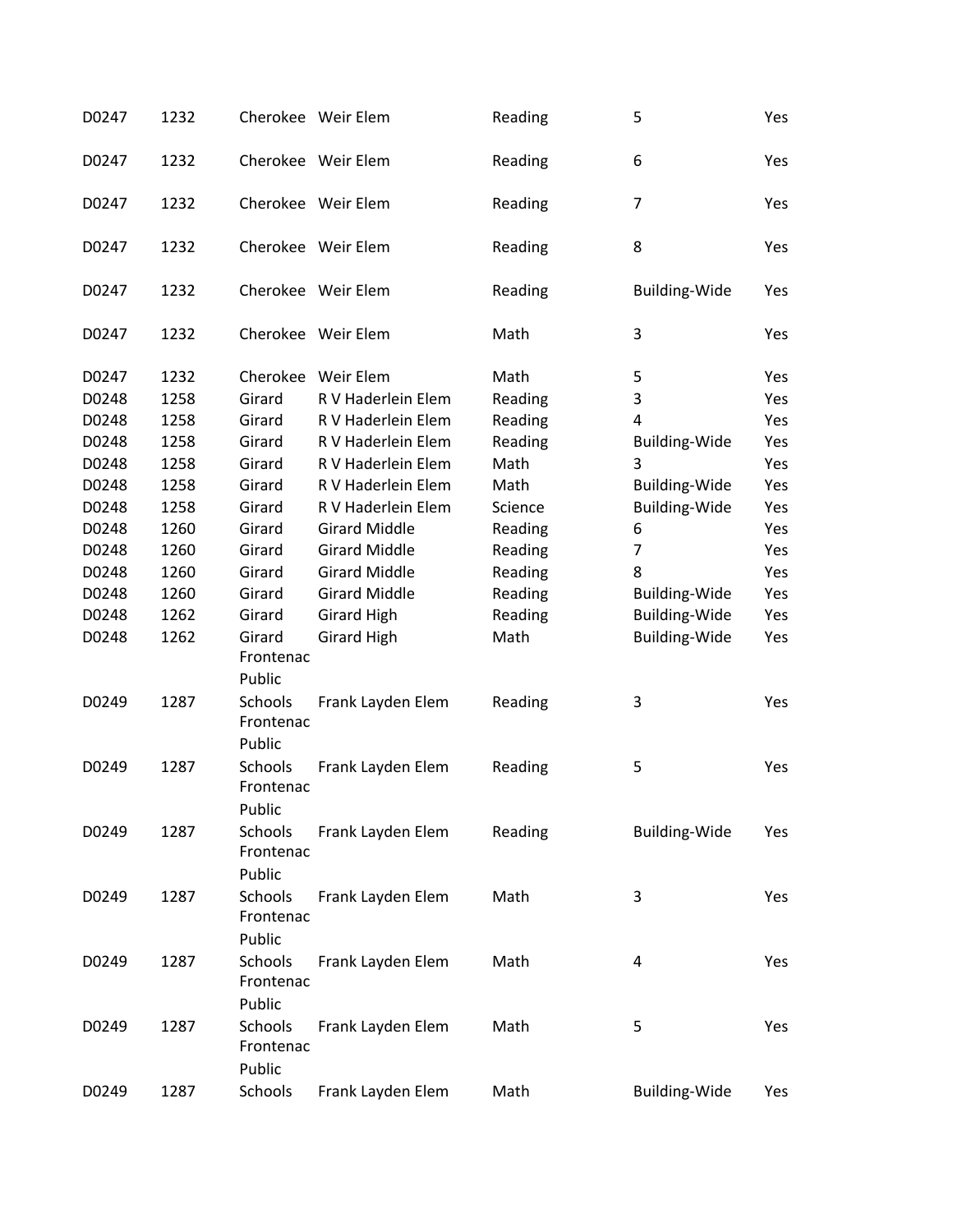|       |      | Frontenac                             |                                 |         |                         |     |
|-------|------|---------------------------------------|---------------------------------|---------|-------------------------|-----|
|       |      | Public                                |                                 |         |                         |     |
| D0249 | 1292 | Schools<br>Frontenac                  | Frontenac Jr/Sr High            | Reading | $\overline{7}$          | Yes |
|       |      | Public                                |                                 |         |                         |     |
| D0249 | 1292 | Schools<br>Frontenac                  | Frontenac Jr/Sr High            | Reading | 8                       | Yes |
|       |      | Public                                |                                 |         |                         |     |
| D0249 | 1292 | Schools<br>Frontenac                  | Frontenac Jr/Sr High            | Reading | 11                      | Yes |
|       |      | Public                                |                                 |         |                         |     |
| D0249 | 1292 | Schools<br>Frontenac<br>Public        | Frontenac Jr/Sr High            | Reading | <b>Building-Wide</b>    | Yes |
| D0249 | 1292 | Schools<br>Frontenac                  | Frontenac Jr/Sr High            | Math    | 6                       | Yes |
|       |      | Public                                |                                 |         |                         |     |
| D0249 | 1292 | <b>Schools</b><br>Frontenac<br>Public | Frontenac Jr/Sr High            | Math    | $\overline{7}$          | Yes |
| D0249 | 1292 | <b>Schools</b>                        | Frontenac Jr/Sr High            | Math    | <b>Building-Wide</b>    | Yes |
|       |      | Frontenac<br>Public                   |                                 |         |                         |     |
| D0249 | 1292 | <b>Schools</b><br>Frontenac<br>Public | Frontenac Jr/Sr High            | Science | 7                       | Yes |
| D0249 | 1292 | <b>Schools</b>                        | Frontenac Jr/Sr High            | Science | <b>Building-Wide</b>    | Yes |
| D0250 | 1302 | Pittsburg                             | <b>Geo E Nettels Elem</b>       | Reading | 3                       | Yes |
| D0250 | 1302 | Pittsburg                             | Geo E Nettels Elem              | Math    | $\overline{\mathbf{4}}$ | Yes |
| D0250 | 1302 | Pittsburg                             | Geo E Nettels Elem              | Math    | 5                       | Yes |
| D0250 | 1302 | Pittsburg                             | <b>Geo E Nettels Elem</b>       | Math    | Building-Wide           | Yes |
| D0250 | 1302 | Pittsburg                             | Geo E Nettels Elem              | Science | Building-Wide           | Yes |
|       |      |                                       | Meadowlark                      |         |                         |     |
| D0250 | 1307 | Pittsburg                             | Elementary                      | Reading | $\overline{\mathbf{4}}$ | Yes |
| D0250 | 1310 | Pittsburg                             | Westside Elem                   | Reading | 5                       | Yes |
| D0250 | 1310 | Pittsburg                             | Westside Elem                   | Math    | 5                       | Yes |
| D0250 | 1310 | Pittsburg                             | Westside Elem                   | Math    | <b>Building-Wide</b>    | Yes |
|       |      |                                       |                                 |         |                         |     |
| D0250 | 1314 | Pittsburg                             | Pittsburg Middle School Reading |         | 7                       | Yes |
| D0250 | 1314 | Pittsburg                             | Pittsburg Middle School Reading |         | 8                       | Yes |
| D0250 | 1314 | Pittsburg<br>North<br>Lyon            | Pittsburg Middle School Reading |         | <b>Building-Wide</b>    | Yes |
| D0251 | 1346 | County<br>North<br>Lyon               | Admire Elem                     | Reading | 4                       | Yes |
| D0251 | 1346 | County                                | Admire Elem                     | Reading | 6                       | Yes |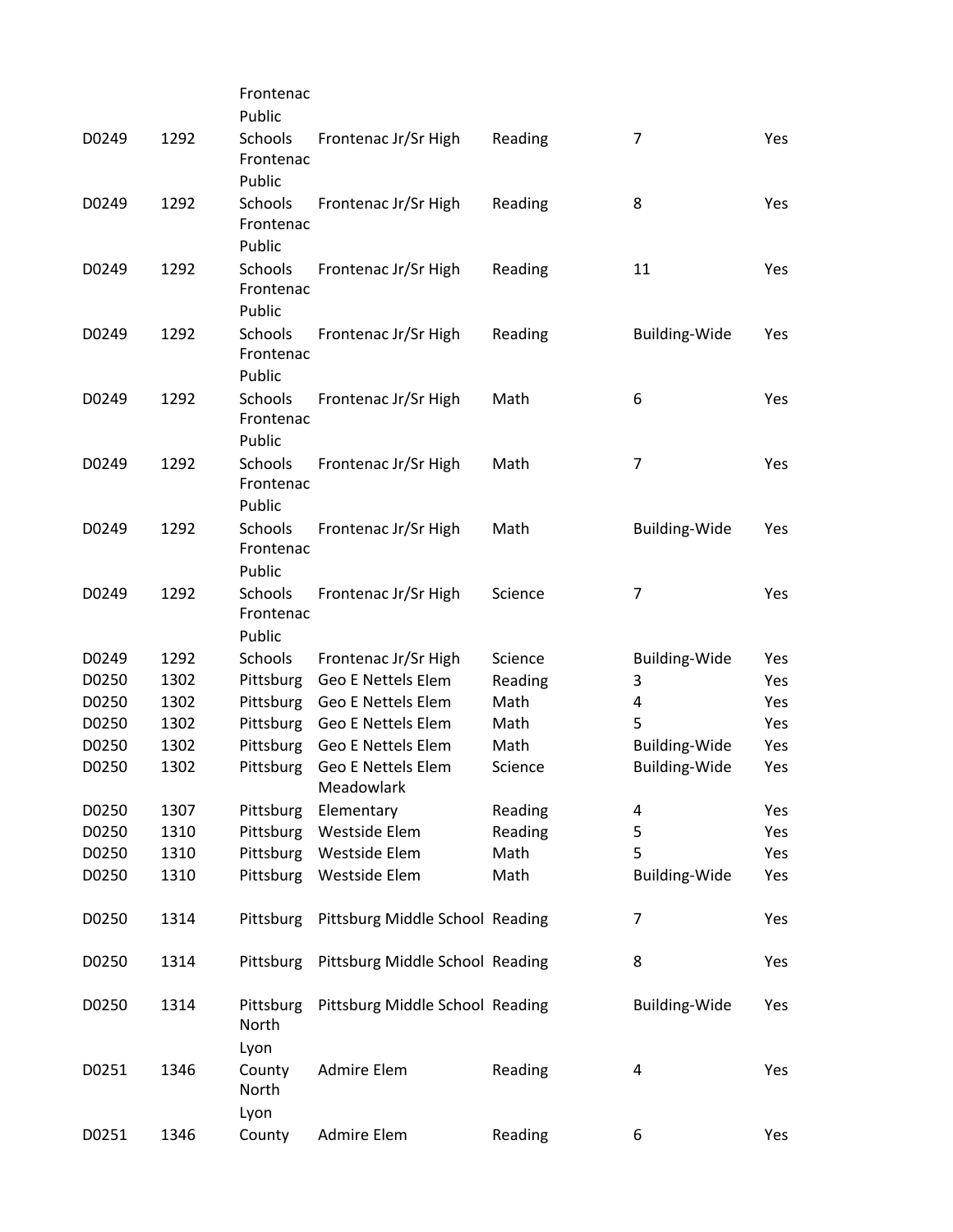|       |      | North                   |                    |         |                      |     |
|-------|------|-------------------------|--------------------|---------|----------------------|-----|
|       |      | Lyon                    |                    |         |                      |     |
| D0251 | 1346 | County<br>North         | Admire Elem        | Reading | $\overline{7}$       | Yes |
|       |      | Lyon                    |                    |         |                      |     |
| D0251 | 1346 | County<br>North<br>Lyon | <b>Admire Elem</b> | Reading | 8                    | Yes |
| D0251 | 1346 |                         | Admire Elem        |         |                      |     |
|       |      | County<br>North<br>Lyon |                    | Reading | Building-Wide        | Yes |
| D0251 | 1346 | County                  | Admire Elem        | Math    | $\pmb{4}$            | Yes |
|       |      | North<br>Lyon           |                    |         |                      |     |
| D0251 | 1346 | County                  | Admire Elem        | Math    | 5                    | Yes |
|       |      | North<br>Lyon           |                    |         |                      |     |
| D0251 | 1346 | County                  | Admire Elem        | Science | $\overline{7}$       | Yes |
|       |      | North<br>Lyon           |                    |         |                      |     |
| D0251 | 1346 | County                  | <b>Admire Elem</b> | Science | <b>Building-Wide</b> | Yes |
|       |      | North<br>Lyon           |                    |         |                      |     |
| D0251 | 1350 | County                  | Americus Elem      | Reading | 3                    | Yes |
|       |      | North<br>Lyon           |                    |         |                      |     |
| D0251 | 1350 | County                  | Americus Elem      | Reading | 4                    | Yes |
|       |      | North<br>Lyon           |                    |         |                      |     |
| D0251 | 1350 | County                  | Americus Elem      | Reading | 5                    | Yes |
|       |      | North<br>Lyon           |                    |         |                      |     |
| D0251 | 1350 | County                  | Americus Elem      | Reading | 7                    | Yes |
|       |      | North<br>Lyon           |                    |         |                      |     |
| D0251 | 1350 | County                  | Americus Elem      | Reading | Building-Wide        | Yes |
|       |      | North                   |                    |         |                      |     |
|       |      | Lyon                    |                    |         |                      |     |
| D0251 | 1350 | County<br>North         | Americus Elem      | Math    | 3                    | Yes |
|       |      | Lyon                    |                    |         |                      |     |
| D0251 | 1350 | County                  | Americus Elem      | Math    | 4                    | Yes |
|       |      | North                   |                    |         |                      |     |
|       |      | Lyon                    |                    |         |                      |     |
| D0251 | 1350 | County<br>North         | Americus Elem      | Math    | 5                    | Yes |
|       |      | Lyon                    |                    |         |                      |     |
| D0251 | 1350 | County                  | Americus Elem      | Math    | $\overline{7}$       | Yes |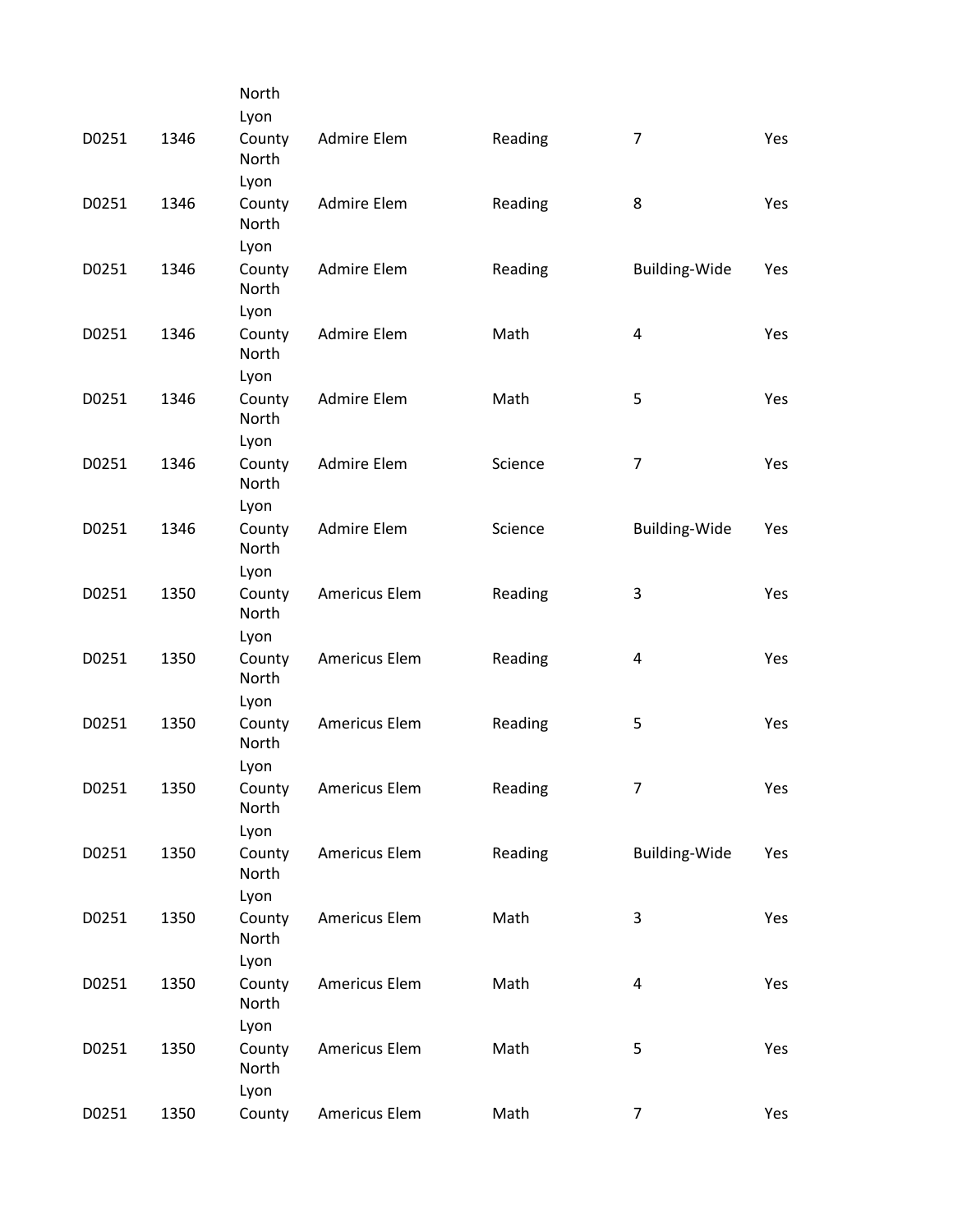|       |      | North                   |                      |               |                      |     |
|-------|------|-------------------------|----------------------|---------------|----------------------|-----|
|       |      | Lyon                    |                      |               |                      |     |
| D0251 | 1350 | County<br>North         | Americus Elem        | Math          | <b>Building-Wide</b> | Yes |
|       |      | Lyon                    |                      |               |                      |     |
| D0251 | 1350 | County<br>North         | Americus Elem        | Science       | 4                    | Yes |
|       |      | Lyon                    |                      |               |                      |     |
| D0251 | 1360 | County<br>North         | <b>Reading Elem</b>  | Reading       | 6                    | Yes |
|       |      | Lyon                    |                      |               |                      |     |
| D0251 | 1360 | County<br>North<br>Lyon | <b>Reading Elem</b>  | Reading       | $\overline{7}$       | Yes |
| D0251 | 1360 | County                  | <b>Reading Elem</b>  | Reading       | 8                    | Yes |
|       |      | North<br>Lyon           |                      |               |                      |     |
| D0251 | 1360 | County                  | <b>Reading Elem</b>  | Reading       | <b>Building-Wide</b> | Yes |
|       |      | North<br>Lyon           |                      |               |                      |     |
| D0251 | 1360 | County                  | <b>Reading Elem</b>  | Math          | 8                    | Yes |
|       |      | North<br>Lyon           |                      |               |                      |     |
| D0251 | 1360 | County                  | <b>Reading Elem</b>  | History/Govt. | 8                    | Yes |
|       |      | Southern                |                      |               |                      |     |
|       |      | Lyon                    | Hartford High/Neosho |               |                      |     |
| D0252 | 1382 | County<br>Southern      | Rapids Jr. High      | Reading       | 7                    | Yes |
|       |      | Lyon                    | Hartford High/Neosho |               |                      |     |
| D0252 | 1382 | County<br>Southern      | Rapids Jr. High      | Reading       | 11                   | Yes |
|       |      | Lyon                    | Hartford High/Neosho |               |                      |     |
| D0252 | 1382 | County<br>Southern      | Rapids Jr. High      | Reading       | Building-Wide        | Yes |
|       |      | Lyon                    | Hartford High/Neosho |               |                      |     |
| D0252 | 1382 | County<br>Southern      | Rapids Jr. High      | Math          | $\overline{7}$       | Yes |
|       |      | Lyon                    | Hartford High/Neosho |               |                      |     |
| D0252 | 1382 | County<br>Southern      | Rapids Jr. High      | Math          | 11                   | Yes |
|       |      | Lyon                    | Hartford High/Neosho |               |                      |     |
| D0252 | 1382 | County<br>Southern      | Rapids Jr. High      | Math          | <b>Building-Wide</b> | Yes |
|       |      | Lyon                    | Hartford High/Neosho |               |                      |     |
| D0252 | 1382 | County<br>Southern      | Rapids Jr. High      | Science       | $\overline{7}$       | Yes |
|       |      | Lyon                    | Hartford High/Neosho |               |                      |     |
| D0252 | 1382 | County                  | Rapids Jr. High      | Science       | Building-Wide        | Yes |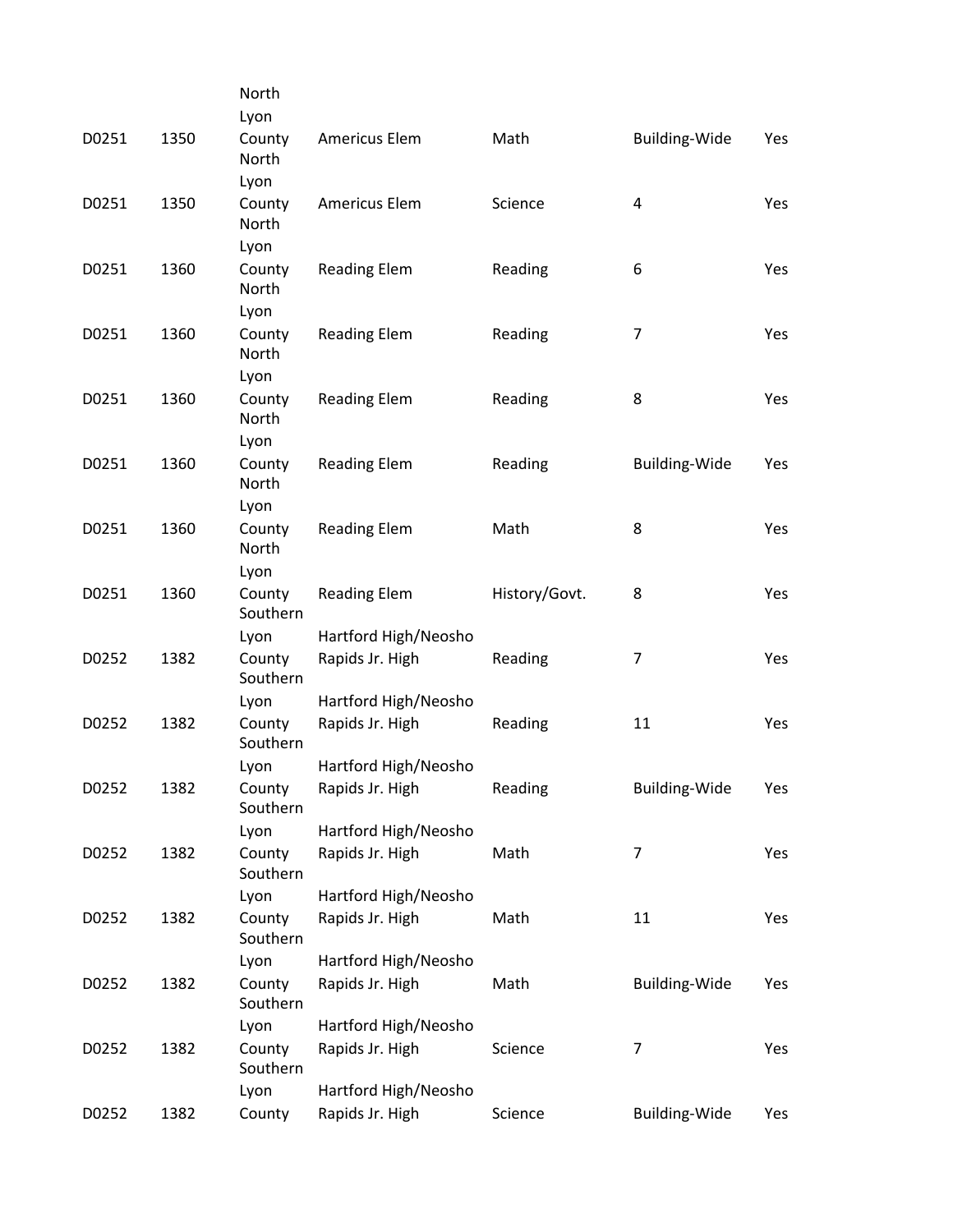|       |      | Southern                   |                                |         |                      |            |
|-------|------|----------------------------|--------------------------------|---------|----------------------|------------|
|       |      | Lyon                       |                                |         |                      |            |
| D0252 | 1388 | County<br>Southern<br>Lyon | Neosho Rapids K Thru 6 Reading |         | 3                    | Yes        |
| D0252 | 1388 | County<br>Southern         | Neosho Rapids K Thru 6 Reading |         | 4                    | Yes        |
|       |      | Lyon                       |                                |         |                      |            |
| D0252 | 1388 | County<br>Southern         | Neosho Rapids K Thru 6 Reading |         | 5                    | Yes        |
|       |      | Lyon                       |                                |         |                      |            |
| D0252 | 1388 | County<br>Southern<br>Lyon | Neosho Rapids K Thru 6 Reading |         | 6                    | Yes        |
| D0252 | 1388 | County<br>Southern         | Neosho Rapids K Thru 6 Reading |         | Building-Wide        | Yes        |
|       |      | Lyon                       |                                |         |                      |            |
| D0252 | 1388 | County<br>Southern         | Neosho Rapids K Thru 6 Math    |         | 3                    | Yes        |
|       |      | Lyon                       |                                |         |                      |            |
| D0252 | 1388 | County<br>Southern<br>Lyon | Neosho Rapids K Thru 6 Math    |         | 4                    | Yes        |
| D0252 | 1388 | County                     | Neosho Rapids K Thru 6 Math    |         | 5                    | <b>Yes</b> |
|       |      | Southern<br>Lyon           |                                |         |                      |            |
| D0252 | 1388 | County<br>Southern         | Neosho Rapids K Thru 6 Math    |         | 6                    | <b>Yes</b> |
|       |      | Lyon                       |                                |         |                      |            |
| D0252 | 1388 | County<br>Southern         | Neosho Rapids K Thru 6 Math    |         | Building-Wide        | Yes        |
|       |      | Lyon                       |                                |         |                      |            |
| D0252 | 1392 | County<br>Southern         | Olpe Elem K-6                  | Reading | 4                    | Yes        |
|       |      | Lyon                       |                                |         |                      |            |
| D0252 | 1392 | County<br>Southern<br>Lyon | Olpe Elem K-6                  | Reading | 5                    | Yes        |
| D0252 | 1392 | County                     | Olpe Elem K-6                  | Reading | 6                    | Yes        |
|       |      | Southern<br>Lyon           |                                |         |                      |            |
| D0252 | 1392 | County<br>Southern         | Olpe Elem K-6                  | Reading | <b>Building-Wide</b> | Yes        |
|       |      | Lyon                       |                                |         |                      |            |
| D0252 | 1392 | County<br>Southern<br>Lyon | Olpe Elem K-6                  | Math    | 4                    | Yes        |
| D0252 | 1392 | County                     | Olpe Elem K-6                  | Math    | 5                    | Yes        |
|       |      |                            |                                |         |                      |            |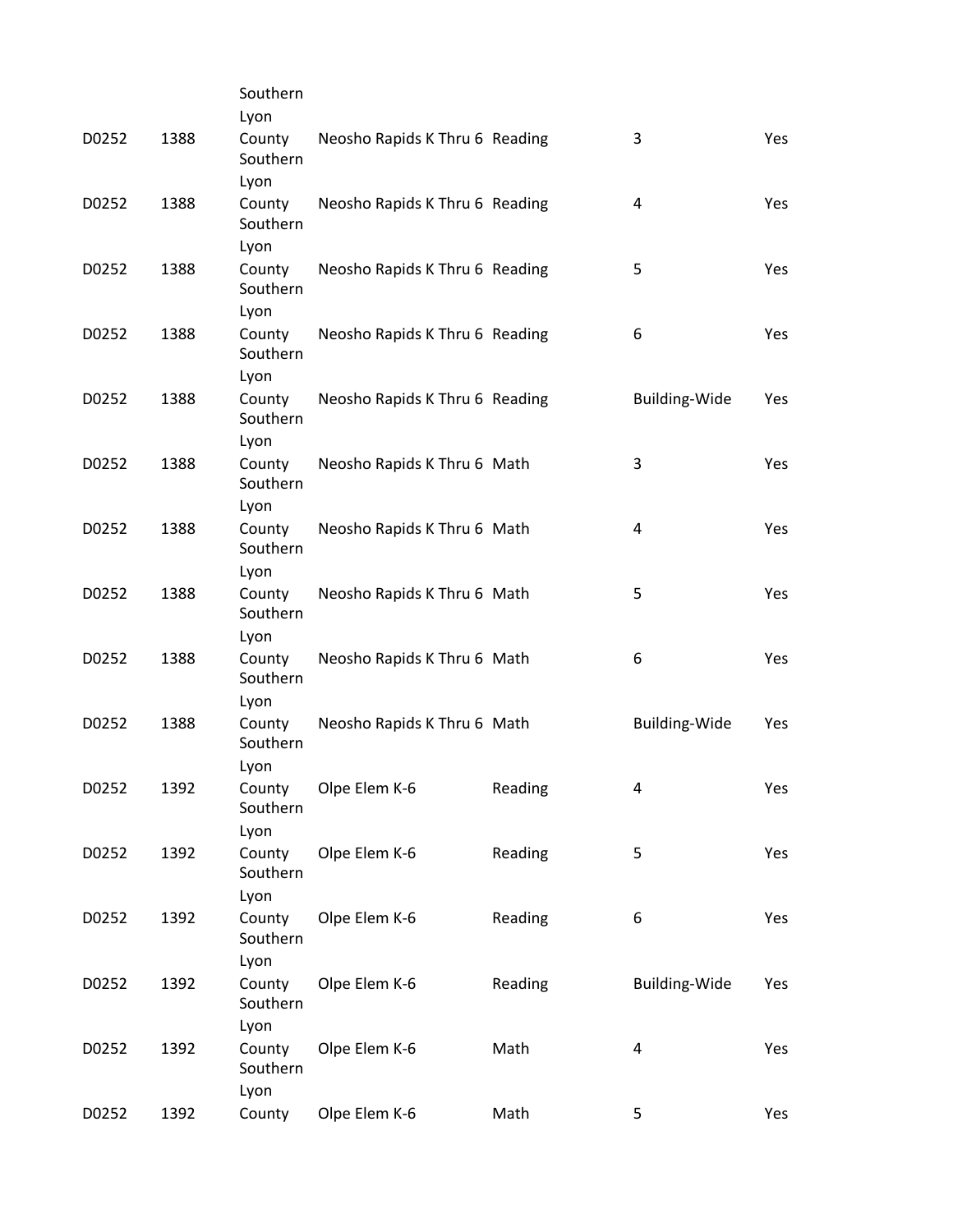|       |      | Southern           |                                  |         |                      |            |
|-------|------|--------------------|----------------------------------|---------|----------------------|------------|
|       |      | Lyon               |                                  |         |                      |            |
| D0252 | 1392 | County<br>Southern | Olpe Elem K-6                    | Math    | 6                    | Yes        |
|       |      | Lyon               |                                  |         |                      |            |
| D0252 | 1392 | County<br>Southern | Olpe Elem K-6                    | Math    | <b>Building-Wide</b> | Yes        |
|       |      | Lyon               |                                  |         |                      |            |
| D0252 | 1394 | County<br>Southern | Olpe Jr./Sr. High School Reading |         | 7                    | Yes        |
|       |      | Lyon               |                                  |         |                      |            |
| D0252 | 1394 | County<br>Southern | Olpe Jr./Sr. High School Reading |         | 8                    | Yes        |
|       |      | Lyon               |                                  |         |                      |            |
| D0252 | 1394 | County<br>Southern | Olpe Jr./Sr. High School Reading |         | 11                   | Yes        |
|       |      | Lyon               |                                  |         |                      |            |
| D0252 | 1394 | County<br>Southern | Olpe Jr./Sr. High School Reading |         | <b>Building-Wide</b> | Yes        |
|       |      | Lyon               |                                  |         |                      |            |
| D0252 | 1394 | County<br>Southern | Olpe Jr./Sr. High School Math    |         | 7                    | <b>Yes</b> |
|       |      | Lyon               |                                  |         |                      |            |
| D0252 | 1394 | County<br>Southern | Olpe Jr./Sr. High School Math    |         | 8                    | Yes        |
|       |      | Lyon               |                                  |         |                      |            |
| D0252 | 1394 | County             | Olpe Jr./Sr. High School Math    |         | <b>Building-Wide</b> | Yes        |
| D0253 | 1416 | Emporia            | <b>Walnut Elem</b>               | Reading | 3                    | Yes        |
| D0253 | 1416 | Emporia            | <b>Walnut Elem</b>               | Reading | 4                    | Yes        |
| D0253 | 1416 | Emporia            | <b>Walnut Elem</b>               | Reading | Building-Wide        | Yes        |
| D0253 | 1416 | Emporia            | <b>Walnut Elem</b>               | Math    | 3                    | Yes        |
| D0253 | 1416 | Emporia            | <b>Walnut Elem</b>               | Math    | 4                    | Yes        |
| D0253 | 1416 | Emporia            | <b>Walnut Elem</b>               | Math    | <b>Building-Wide</b> | Yes        |
| D0253 | 1422 | Emporia            | Emporia Middle School Reading    |         | $\overline{7}$       | Yes        |
| D0253 | 1422 | Emporia            | Emporia Middle School            | Reading | 8                    | Yes        |
| D0253 | 1422 | Emporia            | Emporia Middle School            | Reading | <b>Building-Wide</b> | Yes        |
| D0253 | 1429 | Emporia            | <b>Riverside Elementary</b>      | Math    | 4                    | Yes        |
| D0253 | 1429 | Emporia            | Riverside Elementary             | Math    | Building-Wide        | Yes        |
|       |      |                    | Timmerman                        |         |                      |            |
| D0253 | 1430 | Emporia            | Elementary<br>Timmerman          | Reading | 3                    | Yes        |
| D0253 | 1430 | Emporia            | Elementary<br>Timmerman          | Reading | <b>Building-Wide</b> | Yes        |
| D0253 | 1430 | Emporia            | Elementary<br>Timmerman          | Math    | 3                    | Yes        |
| D0253 | 1430 | Emporia            | Elementary                       | Math    | <b>Building-Wide</b> | Yes        |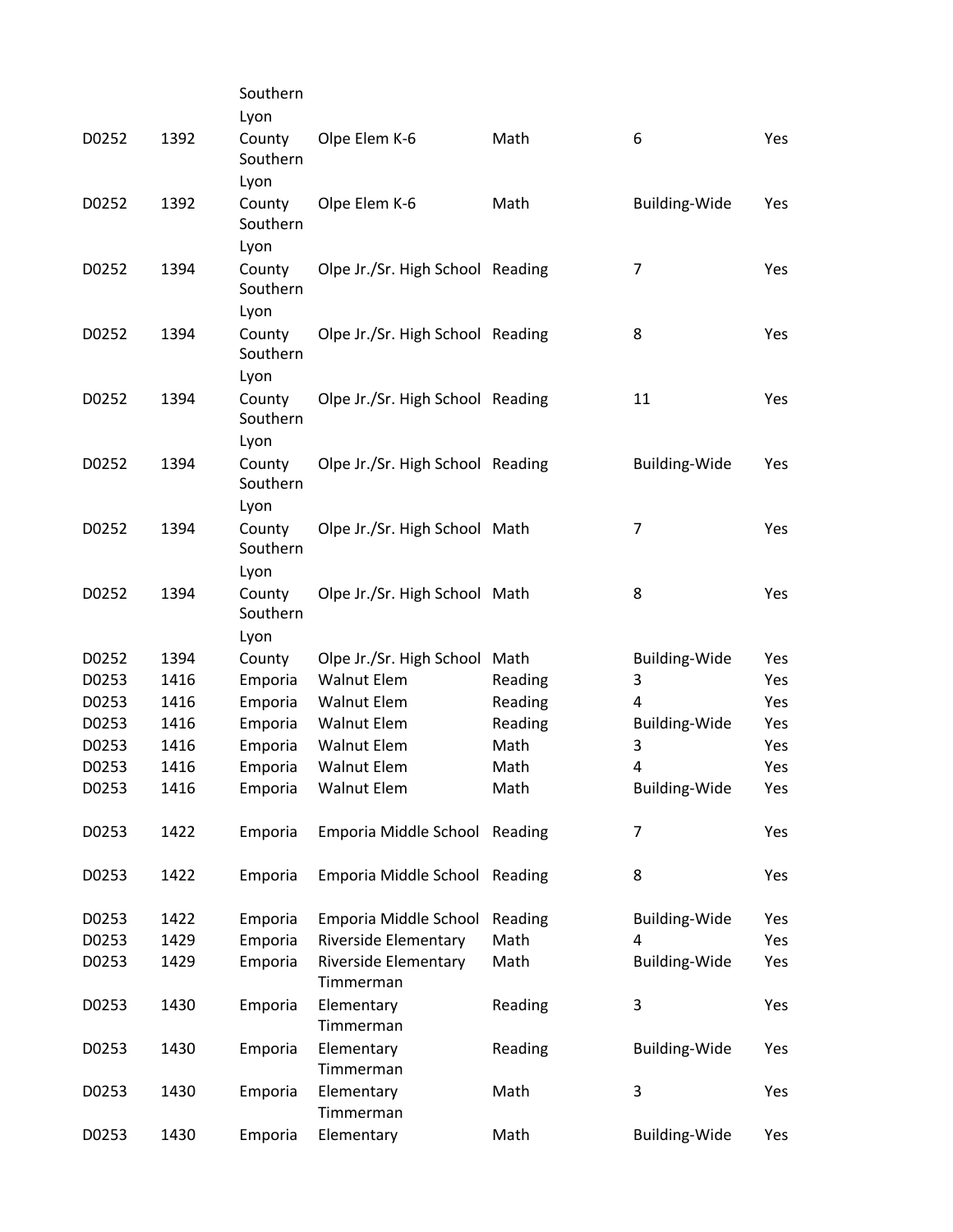|       |      | <b>Barber</b>            |                             |         |                      |     |
|-------|------|--------------------------|-----------------------------|---------|----------------------|-----|
|       |      | County                   | Medicine Lodge Middle       |         |                      |     |
| D0254 | 1470 | North<br>Barber          | School                      | Reading | 6                    | Yes |
|       |      | County                   | Medicine Lodge Middle       |         |                      |     |
| D0254 | 1470 | North<br><b>Barber</b>   | School                      | Reading | $\overline{7}$       | Yes |
|       |      | County                   | Medicine Lodge Middle       |         |                      |     |
| D0254 | 1470 | North<br>Barber          | School                      | Reading | 8                    | Yes |
|       |      | County                   | Medicine Lodge Middle       |         |                      |     |
| D0254 | 1470 | North<br><b>Barber</b>   | School                      | Reading | <b>Building-Wide</b> | Yes |
|       |      | County                   | Medicine Lodge Middle       |         |                      |     |
| D0254 | 1470 | North<br>Barber          | School                      | Math    | 6                    | Yes |
|       |      | County                   | Medicine Lodge Grade        |         |                      |     |
| D0254 | 1472 | North<br><b>Barber</b>   | School                      | Reading | 3                    | Yes |
|       |      | County                   | Medicine Lodge Grade        |         |                      |     |
| D0254 | 1472 | North<br><b>Barber</b>   | School                      | Reading | 4                    | Yes |
|       |      | County                   | Medicine Lodge Grade        |         |                      |     |
| D0254 | 1472 | North<br><b>Barber</b>   | School                      | Reading | 5                    | Yes |
|       |      | County                   | Medicine Lodge Grade        |         |                      |     |
| D0254 | 1472 | North<br><b>Barber</b>   | School                      | Reading | <b>Building-Wide</b> | Yes |
|       |      | County                   | Medicine Lodge Grade        |         |                      |     |
| D0254 | 1472 | North<br><b>Barber</b>   | School                      | Math    | 3                    | Yes |
|       |      | County                   | Medicine Lodge Grade        |         |                      |     |
| D0254 | 1472 | North<br><b>Barber</b>   | School                      | Math    | 4                    | Yes |
|       |      | County                   | Medicine Lodge Grade        |         |                      |     |
| D0254 | 1472 | North<br>South           | School                      | Math    | Building-Wide        | Yes |
| D0255 | 1516 | Barber<br>South          | South Barber Elem           | Reading | $\overline{7}$       | Yes |
| D0255 | 1516 | <b>Barber</b><br>South   | South Barber Elem           | Math    | 3                    | Yes |
| D0255 | 1518 | <b>Barber</b><br>South   | South Barber High           | Reading | Building-Wide        | Yes |
| D0255 | 1518 | <b>Barber</b><br>Marmato | South Barber High           | Math    | <b>Building-Wide</b> | Yes |
| D0256 | 1536 | n Valley<br>Marmato      | <b>Marmaton Valley Elem</b> | Reading | 4                    | Yes |
| D0256 | 1536 | n Valley                 | <b>Marmaton Valley Elem</b> | Reading | 5                    | Yes |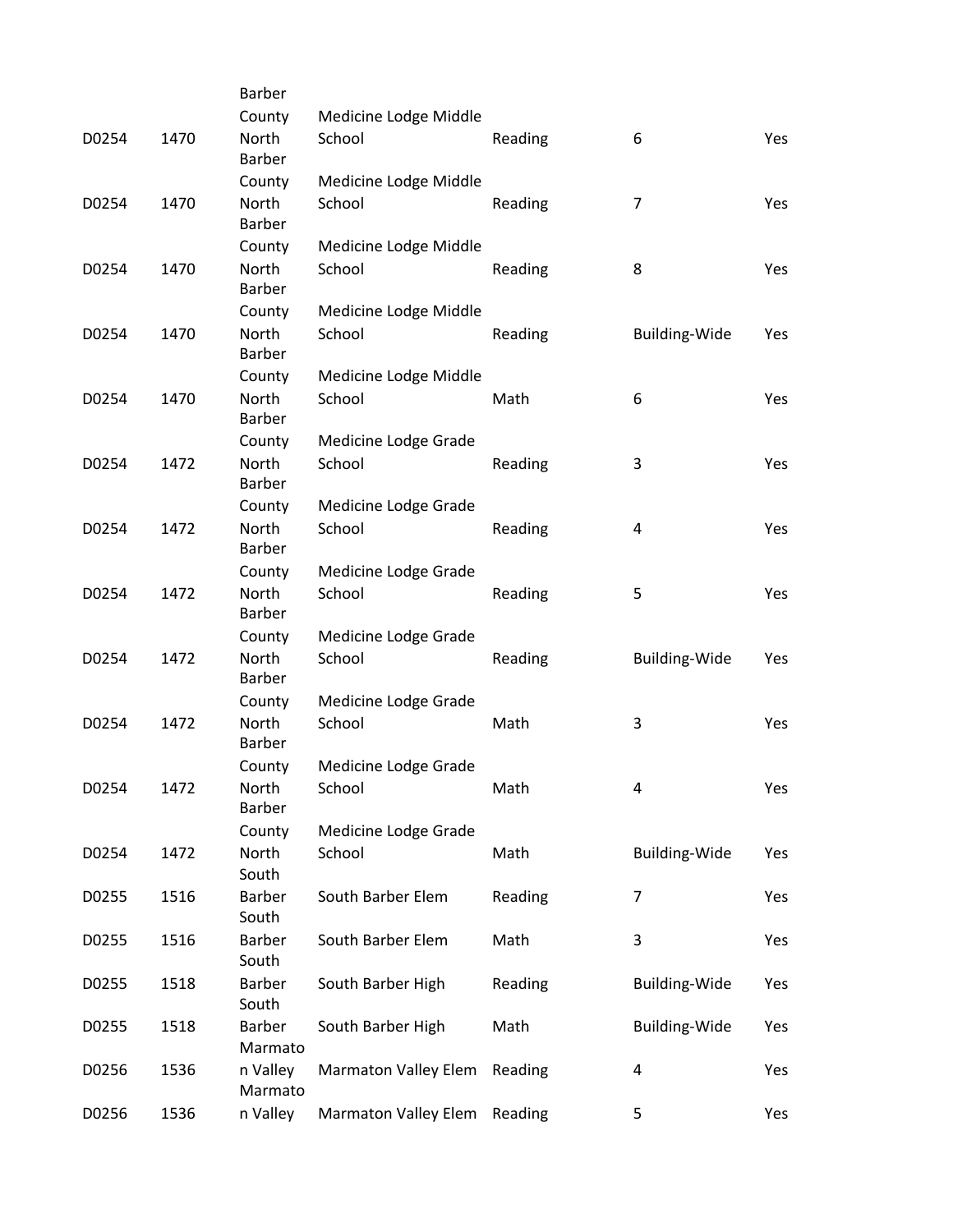|       |      | Marmato             |                             |               |                      |     |
|-------|------|---------------------|-----------------------------|---------------|----------------------|-----|
| D0256 | 1536 | n Valley<br>Marmato | Marmaton Valley Elem        | Reading       | <b>Building-Wide</b> | Yes |
| D0256 | 1536 | n Valley<br>Marmato | <b>Marmaton Valley Elem</b> | Math          | 3                    | Yes |
| D0256 | 1536 | n Valley<br>Marmato | <b>Marmaton Valley Elem</b> | Math          | 4                    | Yes |
| D0256 | 1536 | n Valley<br>Marmato | <b>Marmaton Valley Elem</b> | Math          | 5                    | Yes |
| D0256 | 1536 | n Valley<br>Marmato | <b>Marmaton Valley Elem</b> | Science       | <b>Building-Wide</b> | Yes |
| D0256 | 1538 | n Valley<br>Marmato | Marmaton Valley High        | Reading       | 7                    | Yes |
| D0256 | 1538 | n Valley<br>Marmato | Marmaton Valley High        | Reading       | 8                    | Yes |
| D0256 | 1538 | n Valley<br>Marmato | Marmaton Valley High        | Reading       | 11                   | Yes |
| D0256 | 1538 | n Valley<br>Marmato | Marmaton Valley High        | Reading       | <b>Building-Wide</b> | Yes |
| D0256 | 1538 | n Valley<br>Marmato | Marmaton Valley High        | Math          | $\overline{7}$       | Yes |
| D0256 | 1538 | n Valley<br>Marmato | Marmaton Valley High        | Math          | 8                    | Yes |
| D0256 | 1538 | n Valley<br>Marmato | Marmaton Valley High        | Math          | 11                   | Yes |
| D0256 | 1538 | n Valley<br>Marmato | Marmaton Valley High        | Math          | <b>Building-Wide</b> | Yes |
| D0256 | 1538 | n Valley<br>Marmato | Marmaton Valley High        | Science       | 7                    | Yes |
| D0256 | 1538 | n Valley<br>Marmato | <b>Marmaton Valley High</b> | Science       | 11                   | Yes |
| D0256 | 1538 | n Valley<br>Marmato | Marmaton Valley High        | Science       | <b>Building-Wide</b> | Yes |
| D0256 | 1538 | n Valley<br>Marmato | Marmaton Valley High        | History/Govt. | 8                    | Yes |
| D0256 | 1538 | n Valley            | Marmaton Valley High        | History/Govt. | <b>Building-Wide</b> | Yes |
| D0257 | 1556 | Iola                | Jefferson Elem              | Reading       | 4                    | Yes |
| D0257 | 1556 | Iola                | Jefferson Elem              | Reading       | 5                    | Yes |
| D0257 | 1556 | Iola                | Jefferson Elem              | Reading       | <b>Building-Wide</b> | Yes |
| D0257 | 1556 | Iola                | Jefferson Elem              | Math          | 5                    | Yes |
| D0257 | 1556 | Iola                | Jefferson Elem              | Math          | <b>Building-Wide</b> | Yes |
| D0257 | 1558 | Iola                | Lincoln Elem                | Reading       | 5                    | Yes |
| D0257 | 1558 | Iola                | Lincoln Elem                | Math          | 3                    | Yes |
| D0257 | 1558 | Iola                | Lincoln Elem                | Math          | 4                    | Yes |
| D0257 | 1558 | Iola                | Lincoln Elem                | Math          | <b>Building-Wide</b> | Yes |
| D0257 | 1560 | Iola                | <b>McKinley Elem</b>        | Math          | 5                    | Yes |
| D0257 | 1562 | Iola                | Iola Middle School          | Reading       | 6                    | Yes |
| D0257 | 1562 | Iola                | Iola Middle School          | Reading       | 7                    | Yes |
| D0257 | 1562 | Iola                | Iola Middle School          | Reading       | 8                    | Yes |
|       |      |                     |                             |               |                      |     |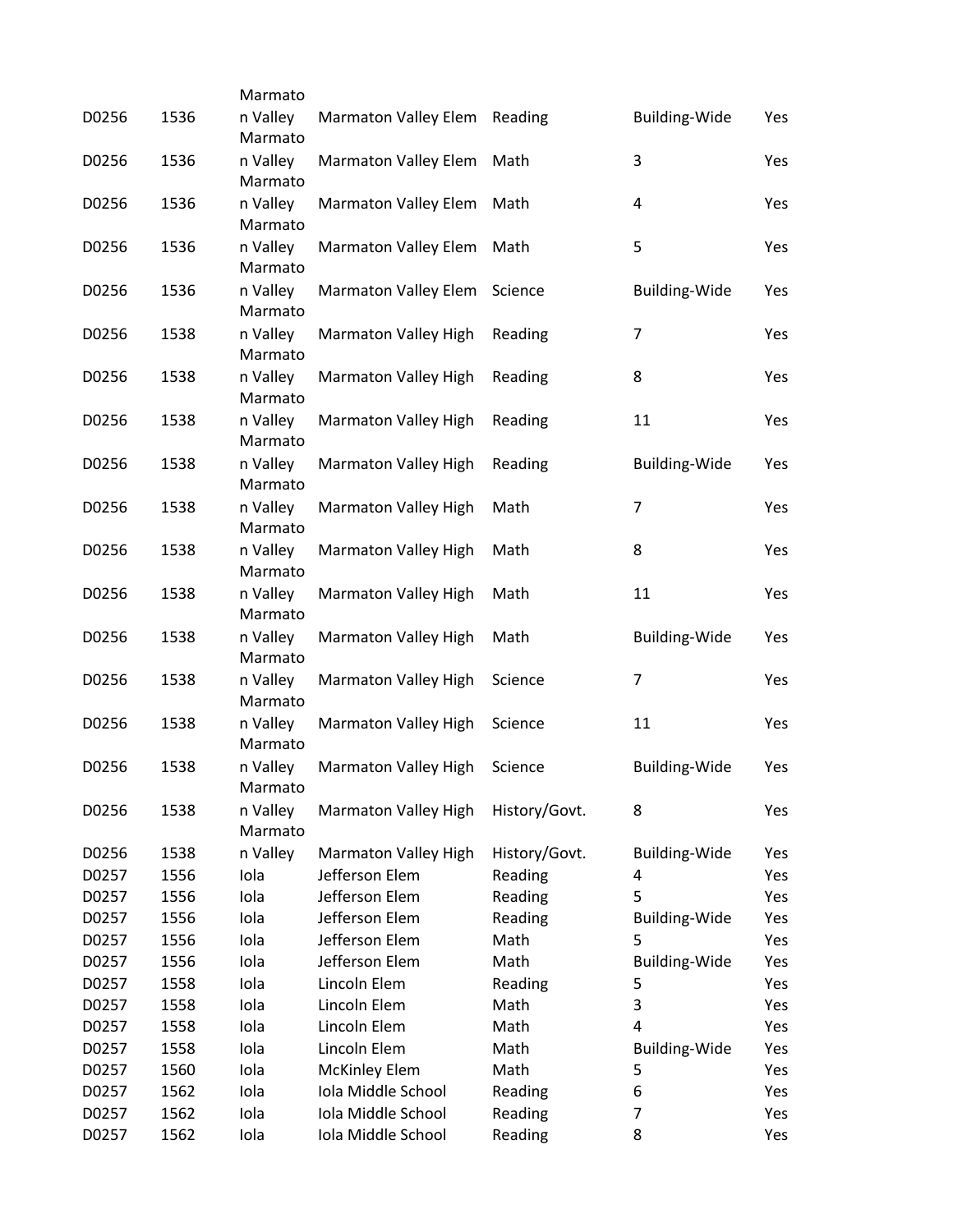| D0257 | 1562 | Iola            | Iola Middle School                               | Reading       | <b>Building-Wide</b>    | Yes |
|-------|------|-----------------|--------------------------------------------------|---------------|-------------------------|-----|
| D0257 | 1562 | Iola            | Iola Middle School                               | History/Govt. | 8                       | Yes |
| D0257 | 1564 | Iola            | Iola Sr High                                     | Reading       | <b>Building-Wide</b>    | Yes |
|       |      |                 | Humboldt Elementary                              |               |                         |     |
| D0258 | 1590 |                 | Humboldt Charter School                          | Reading       | 5                       | Yes |
|       |      |                 | Humboldt Elementary                              |               |                         |     |
| D0258 | 1590 |                 | Humboldt Charter School                          | Math          | 5                       | Yes |
| D0258 | 1592 |                 | Humboldt Humboldt High School<br>Humboldt Middle | Reading       | <b>Building-Wide</b>    | Yes |
| D0258 | 1600 | Humboldt School | Humboldt Middle                                  | Reading       | $\overline{7}$          | Yes |
| D0258 | 1600 | Humboldt School | Humboldt Middle                                  | Reading       | 8                       | Yes |
| D0258 | 1600 | Humboldt School | Humboldt Middle                                  | Reading       | <b>Building-Wide</b>    | Yes |
| D0258 | 1600 | Humboldt School | Humboldt Middle                                  | Math          | $\overline{7}$          | Yes |
| D0258 | 1600 | Humboldt School | Humboldt Middle                                  | Math          | 8                       | Yes |
| D0258 | 1600 | Humboldt School | <b>Black Traditional</b>                         | Math          | Building-Wide           | Yes |
| D0259 | 1624 | Wichita         | <b>Magnet Elem</b><br><b>Black Traditional</b>   | Reading       | 5                       | Yes |
| D0259 | 1624 | Wichita         | Magnet Elem<br><b>Black Traditional</b>          | Reading       | <b>Building-Wide</b>    | Yes |
| D0259 | 1624 | Wichita         | <b>Magnet Elem</b><br><b>Black Traditional</b>   | Math          | 3                       | Yes |
| D0259 | 1624 | Wichita         | Magnet Elem<br><b>Black Traditional</b>          | Math          | $\overline{\mathbf{4}}$ | Yes |
| D0259 | 1624 | Wichita         | Magnet Elem<br><b>Black Traditional</b>          | Math          | 5                       | Yes |
| D0259 | 1624 | Wichita         | Magnet Elem<br><b>Bryant Core Knowledge</b>      | Math          | <b>Building-Wide</b>    | Yes |
| D0259 | 1632 | Wichita         | Magnet<br><b>Bryant Core Knowledge</b>           | Reading       | 5                       | Yes |
| D0259 | 1632 | Wichita         | Magnet<br><b>Buckner Performing</b>              | Math          | 5                       | Yes |
| D0259 | 1634 | Wichita         | Arts Magnet Elem<br><b>Buckner Performing</b>    | Reading       | 4                       | Yes |
| D0259 | 1634 | Wichita         | Arts Magnet Elem<br><b>Buckner Performing</b>    | Reading       | 5                       | Yes |
| D0259 | 1634 | Wichita         | Arts Magnet Elem<br><b>Buckner Performing</b>    | Math          | 5                       | Yes |
| D0259 | 1634 | Wichita         | Arts Magnet Elem                                 | Math          | <b>Building-Wide</b>    | Yes |
| D0259 | 1644 | Wichita         | <b>Chisholm Trail Elem</b>                       | Math          | 5                       | Yes |
| D0259 | 1644 | Wichita         | Chisholm Trail Elem                              | Math          | <b>Building-Wide</b>    | Yes |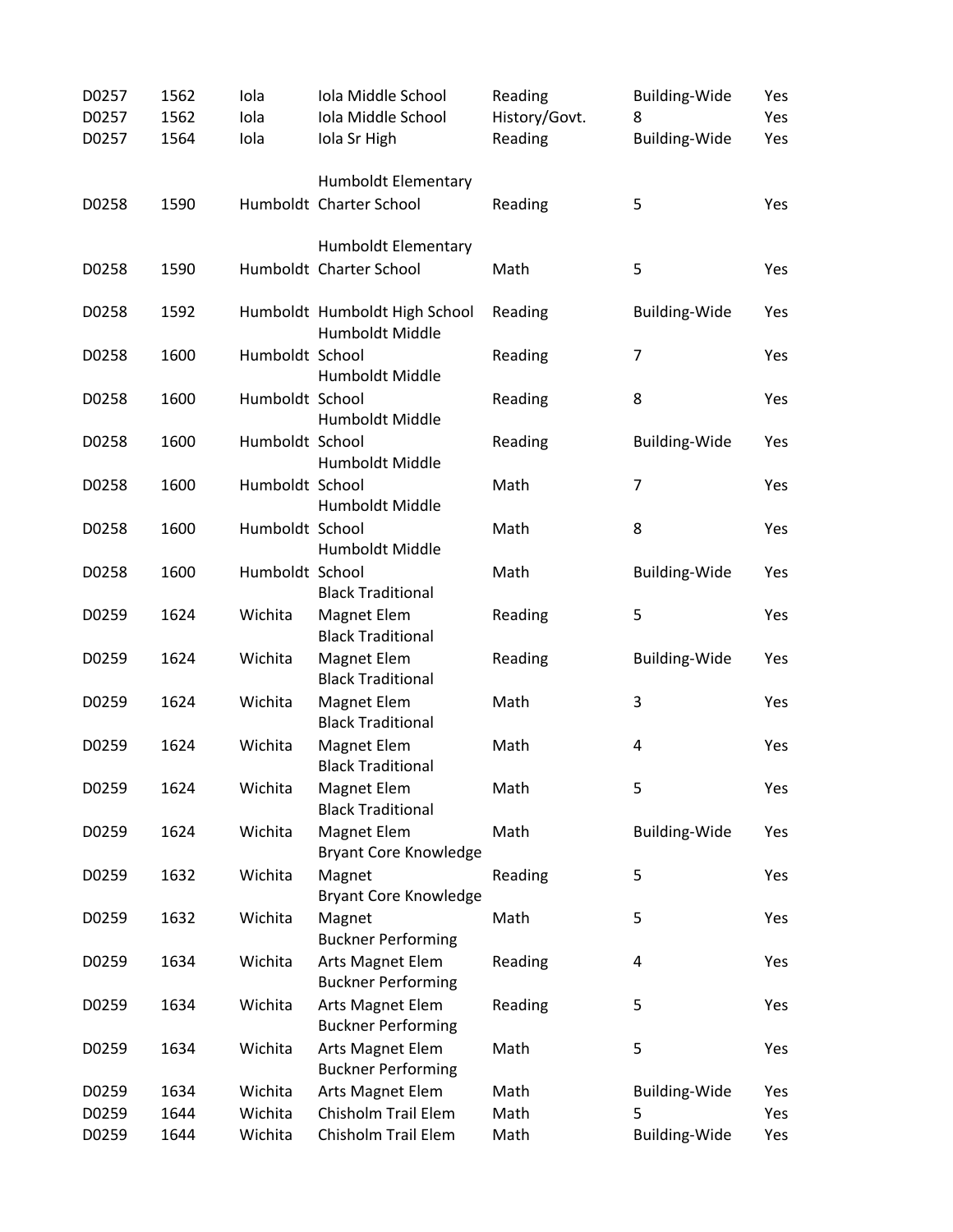|       |      |         | <b>Cleaveland Traditional</b> |         |                      |     |
|-------|------|---------|-------------------------------|---------|----------------------|-----|
| D0259 | 1648 | Wichita | <b>Magnet Elementary</b>      | Math    | 3                    | Yes |
|       |      |         | <b>Cleaveland Traditional</b> |         |                      |     |
| D0259 | 1648 | Wichita | <b>Magnet Elementary</b>      | Math    | 4                    | Yes |
|       |      |         | <b>Cleaveland Traditional</b> |         |                      |     |
| D0259 | 1648 | Wichita | <b>Magnet Elementary</b>      | Math    | <b>Building-Wide</b> | Yes |
| D0259 | 1652 | Wichita | College Hill Elem             | Reading | 5                    | Yes |
| D0259 | 1652 | Wichita | College Hill Elem             | Reading | <b>Building-Wide</b> | Yes |
| D0259 | 1652 | Wichita | College Hill Elem             | Math    | 3                    | Yes |
| D0259 | 1652 | Wichita | College Hill Elem             | Math    | 4                    | Yes |
| D0259 | 1652 | Wichita | College Hill Elem             | Math    | 5                    | Yes |
| D0259 | 1652 | Wichita | College Hill Elem             | Math    | <b>Building-Wide</b> | Yes |
| D0259 | 1653 | Wichita | Colvin Elem                   | Reading | 3                    | Yes |
| D0259 | 1653 | Wichita | Colvin Elem                   | Reading | 4                    | Yes |
| D0259 | 1653 | Wichita | Colvin Elem                   | Reading | 5                    | Yes |
| D0259 | 1653 | Wichita | Colvin Elem                   | Reading | <b>Building-Wide</b> | Yes |
| D0259 | 1653 | Wichita | Colvin Elem                   | Math    | 3                    | Yes |
| D0259 | 1653 | Wichita | Colvin Elem                   | Math    | 4                    | Yes |
| D0259 | 1653 | Wichita | Colvin Elem                   | Math    | 5                    | Yes |
| D0259 | 1653 | Wichita | Colvin Elem                   | Math    | <b>Building-Wide</b> | Yes |
|       |      |         | <b>Earhart Environ Magnet</b> |         |                      |     |
| D0259 | 1658 | Wichita | Elem                          | Reading | 3                    | Yes |
|       |      |         | <b>Earhart Environ Magnet</b> |         |                      |     |
| D0259 | 1658 | Wichita | Elem                          | Reading | <b>Building-Wide</b> | Yes |
|       |      |         | <b>Earhart Environ Magnet</b> |         |                      |     |
| D0259 | 1658 | Wichita | Elem                          | Math    | <b>Building-Wide</b> | Yes |
|       |      |         | <b>Emerson Open Magnet</b>    |         |                      |     |
| D0259 | 1659 | Wichita | Elem                          | Math    | 3                    | Yes |
| D0259 | 1660 | Wichita | <b>Enterprise Elem</b>        | Math    | 5                    | Yes |
| D0259 | 1684 | Wichita | <b>Griffith Elem</b>          | Math    | 3                    | Yes |
|       |      |         | Price-Harris                  |         |                      |     |
|       |      |         | Communications                |         |                      |     |
| D0259 | 1686 | Wichita | Magnet                        | Reading | 5                    | Yes |
|       |      |         | Hyde Intl                     |         |                      |     |
|       |      |         | Studies/Commun Elem           |         |                      |     |
| D0259 | 1690 | Wichita | Magnet                        | Reading | 5                    | Yes |
|       |      |         | Hyde Intl                     |         |                      |     |
|       |      |         | Studies/Commun Elem           |         |                      |     |
| D0259 | 1690 | Wichita | Magnet                        | Math    | 5                    | Yes |
|       |      |         | <b>Bostic Traditional</b>     |         |                      |     |
| D0259 | 1708 | Wichita | Magnet Elem                   | Reading | 3                    | Yes |
|       |      |         | <b>Bostic Traditional</b>     |         |                      |     |
| D0259 | 1708 | Wichita | Magnet Elem                   | Reading | 4                    | Yes |
|       |      |         | <b>Bostic Traditional</b>     |         |                      |     |
| D0259 | 1708 | Wichita | Magnet Elem                   | Reading | 5                    | Yes |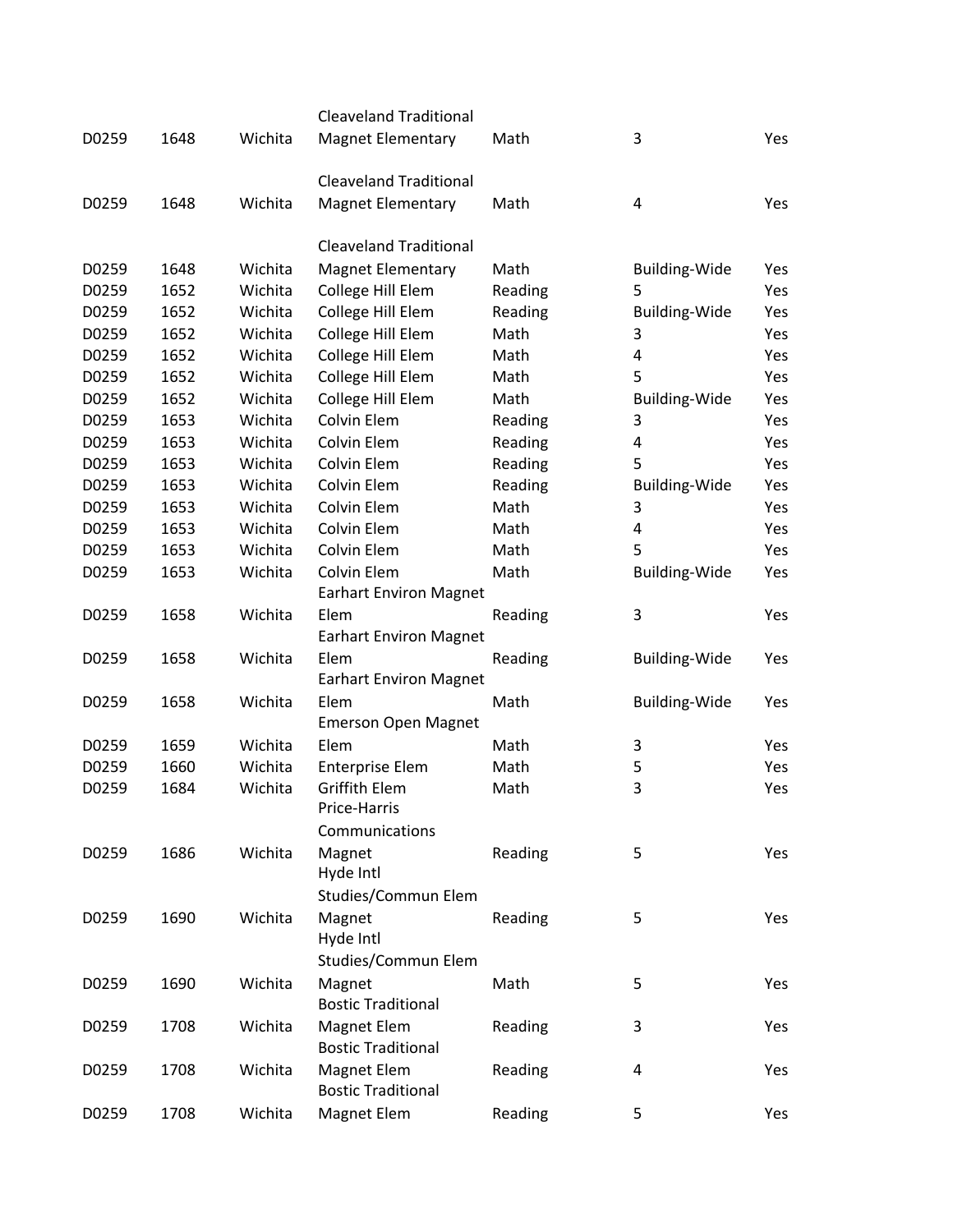|       |      |         | <b>Bostic Traditional</b>                   |         |                      |     |
|-------|------|---------|---------------------------------------------|---------|----------------------|-----|
| D0259 | 1708 | Wichita | Magnet Elem<br><b>Bostic Traditional</b>    | Reading | <b>Building-Wide</b> | Yes |
| D0259 | 1708 | Wichita | Magnet Elem<br><b>Bostic Traditional</b>    | Math    | 3                    | Yes |
| D0259 | 1708 | Wichita | Magnet Elem<br><b>Bostic Traditional</b>    | Math    | 4                    | Yes |
| D0259 | 1708 | Wichita | Magnet Elem<br><b>Bostic Traditional</b>    | Math    | 5                    | Yes |
| D0259 | 1708 | Wichita | Magnet Elem<br>Lewis Open Magnet            | Math    | <b>Building-Wide</b> | Yes |
| D0259 | 1710 | Wichita | Elem<br>Lewis Open Magnet                   | Reading | 5                    | Yes |
| D0259 | 1710 | Wichita | Elem<br>Lewis Open Magnet                   | Math    | 3                    | Yes |
| D0259 | 1710 | Wichita | Elem<br>Lewis Open Magnet                   | Math    | 5                    | Yes |
| D0259 | 1710 | Wichita | Elem                                        | Math    | <b>Building-Wide</b> | Yes |
| D0259 | 1712 | Wichita | Lawrence Elem                               | Math    | 5                    | Yes |
|       |      |         | L'Ouverture Computer                        |         |                      |     |
| D0259 | 1724 | Wichita | <b>Technology Magnet</b>                    | Math    | 3                    | Yes |
| D0259 | 1736 | Wichita | <b>McCollom Elem</b>                        | Math    | 3                    | Yes |
| D0259 | 1736 | Wichita | <b>McCollom Elem</b>                        | Math    | 5                    | Yes |
| D0259 | 1736 | Wichita | <b>McCollom Elem</b>                        | Math    | <b>Building-Wide</b> | Yes |
| D0259 | 1736 | Wichita | <b>McCollom Elem</b><br>McLean Science/Tech | Science | Building-Wide        | Yes |
| D0259 | 1740 | Wichita | Magnet Elem<br>McLean Science/Tech          | Reading | 3                    | Yes |
| D0259 | 1740 | Wichita | Magnet Elem<br>McLean Science/Tech          | Math    | 3                    | Yes |
| D0259 | 1740 | Wichita | Magnet Elem<br>Metro Meridian Alt           | Science | <b>Building-Wide</b> | Yes |
| D0259 | 1742 | Wichita | High<br>Minneha Core                        | Reading | <b>Building-Wide</b> | Yes |
| D0259 | 1744 | Wichita | Knowledge Elem                              | Reading | 5                    | Yes |
| D0259 | 1746 | Wichita | <b>Mueller Elem</b>                         | Math    | 5                    | Yes |
| D0259 | 1754 | Wichita | O K Elem                                    | Reading | 3                    | Yes |
| D0259 | 1754 | Wichita | O K Elem                                    | Reading | 5                    | Yes |
| D0259 | 1754 | Wichita | O K Elem                                    | Reading | <b>Building-Wide</b> | Yes |
| D0259 | 1754 | Wichita | O K Elem                                    | Math    | 3                    | Yes |
| D0259 | 1754 | Wichita | O K Elem                                    | Math    | 5                    | Yes |
| D0259 | 1754 | Wichita | O K Elem                                    | Math    | <b>Building-Wide</b> | Yes |
| D0259 | 1754 | Wichita | O K Elem                                    | Science | Building-Wide        | Yes |
| D0259 | 1760 | Wichita | Peterson Elem                               | Reading | 3                    | Yes |
| D0259 | 1760 | Wichita | Peterson Elem<br>Riverside Leadership       | Math    | 3                    | Yes |
| D0259 | 1766 | Wichita | <b>Magnet Elementary</b>                    | Reading | 3                    | Yes |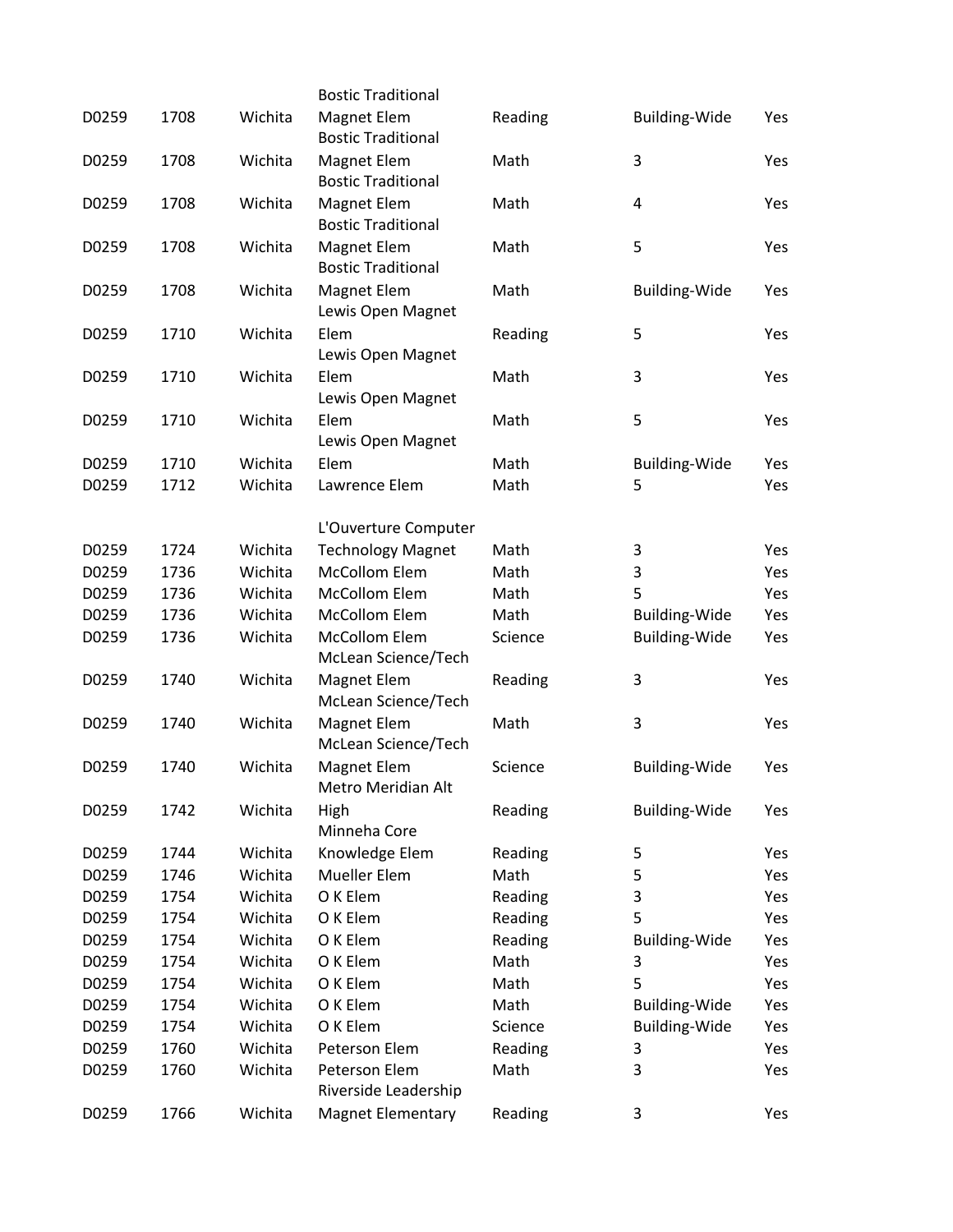|       |      |         | Riverside Leadership                               |         |                         |     |
|-------|------|---------|----------------------------------------------------|---------|-------------------------|-----|
| D0259 | 1766 | Wichita | <b>Magnet Elementary</b><br>Riverside Leadership   | Reading | 5                       | Yes |
| D0259 | 1766 | Wichita | <b>Magnet Elementary</b><br>Riverside Leadership   | Reading | <b>Building-Wide</b>    | Yes |
| D0259 | 1766 | Wichita | <b>Magnet Elementary</b><br>Riverside Leadership   | Math    | 3                       | Yes |
| D0259 | 1766 | Wichita | <b>Magnet Elementary</b>                           | Math    | Building-Wide           | Yes |
| D0259 | 1772 | Wichita | Seltzer Elem                                       | Math    | 5                       | Yes |
|       |      |         |                                                    |         |                         |     |
|       |      |         | Woodland Health /                                  |         |                         |     |
| D0259 | 1800 | Wichita | <b>Wellness Magnet Elem</b>                        | Reading | 4                       | Yes |
|       |      |         | Woodland Health /                                  |         |                         |     |
| D0259 | 1800 | Wichita | Wellness Magnet Elem                               | Math    | $\overline{\mathbf{4}}$ | Yes |
|       |      |         |                                                    |         |                         |     |
|       |      |         | Woodland Health /                                  |         |                         |     |
| D0259 | 1800 | Wichita | <b>Wellness Magnet Elem</b>                        | Math    | 5                       | Yes |
|       |      |         | <b>Allison Traditional</b>                         |         |                         |     |
| D0259 | 1804 | Wichita | <b>Magnet Middle</b>                               | Reading | 6                       | Yes |
|       |      |         | <b>Allison Traditional</b>                         |         |                         |     |
| D0259 | 1804 | Wichita | <b>Magnet Middle</b>                               | Reading | 7                       | Yes |
|       |      |         | <b>Allison Traditional</b>                         |         |                         |     |
| D0259 | 1804 | Wichita | <b>Magnet Middle</b><br><b>Allison Traditional</b> | Reading | 8                       | Yes |
| D0259 | 1804 | Wichita | <b>Magnet Middle</b>                               | Reading | <b>Building-Wide</b>    | Yes |
|       |      |         | <b>Allison Traditional</b>                         |         |                         |     |
| D0259 | 1804 | Wichita | <b>Magnet Middle</b>                               | Math    | 7                       | Yes |
|       |      |         | <b>Allison Traditional</b>                         |         |                         |     |
| D0259 | 1804 | Wichita | <b>Magnet Middle</b>                               | Math    | 8                       | Yes |
|       |      |         | <b>Allison Traditional</b>                         |         |                         |     |
| D0259 | 1804 | Wichita | <b>Magnet Middle</b>                               | Math    | <b>Building-Wide</b>    | Yes |
|       |      |         | Horace Mann Dual                                   |         |                         |     |
| D0259 | 1818 | Wichita | Language Magnet                                    | Reading | 4                       | Yes |
|       |      |         | Horace Mann Dual                                   |         |                         |     |
| D0259 | 1818 | Wichita | Language Magnet<br>Horace Mann Dual                | Reading | 6                       | Yes |
| D0259 | 1818 | Wichita | Language Magnet                                    | Reading | 7                       | Yes |
|       |      |         | Horace Mann Dual                                   |         |                         |     |
| D0259 | 1818 | Wichita | Language Magnet                                    | Reading | 8                       | Yes |
|       |      |         | Horace Mann Dual                                   |         |                         |     |
| D0259 | 1818 | Wichita | Language Magnet                                    | Reading | <b>Building-Wide</b>    | Yes |
|       |      |         |                                                    |         |                         |     |
| D0259 | 1820 | Wichita | Marshall Middle School Reading                     |         | 7                       | Yes |
|       |      |         | Northeast Magnet High                              |         |                         |     |
| D0259 | 1823 | Wichita | School<br>Mayberry Cultural and                    | Reading | <b>Building-Wide</b>    | Yes |
|       |      |         | Fine Arts Magnet                                   |         |                         |     |
| D0259 | 1824 | Wichita | Middle                                             | Reading | 7                       | Yes |
|       |      |         |                                                    |         |                         |     |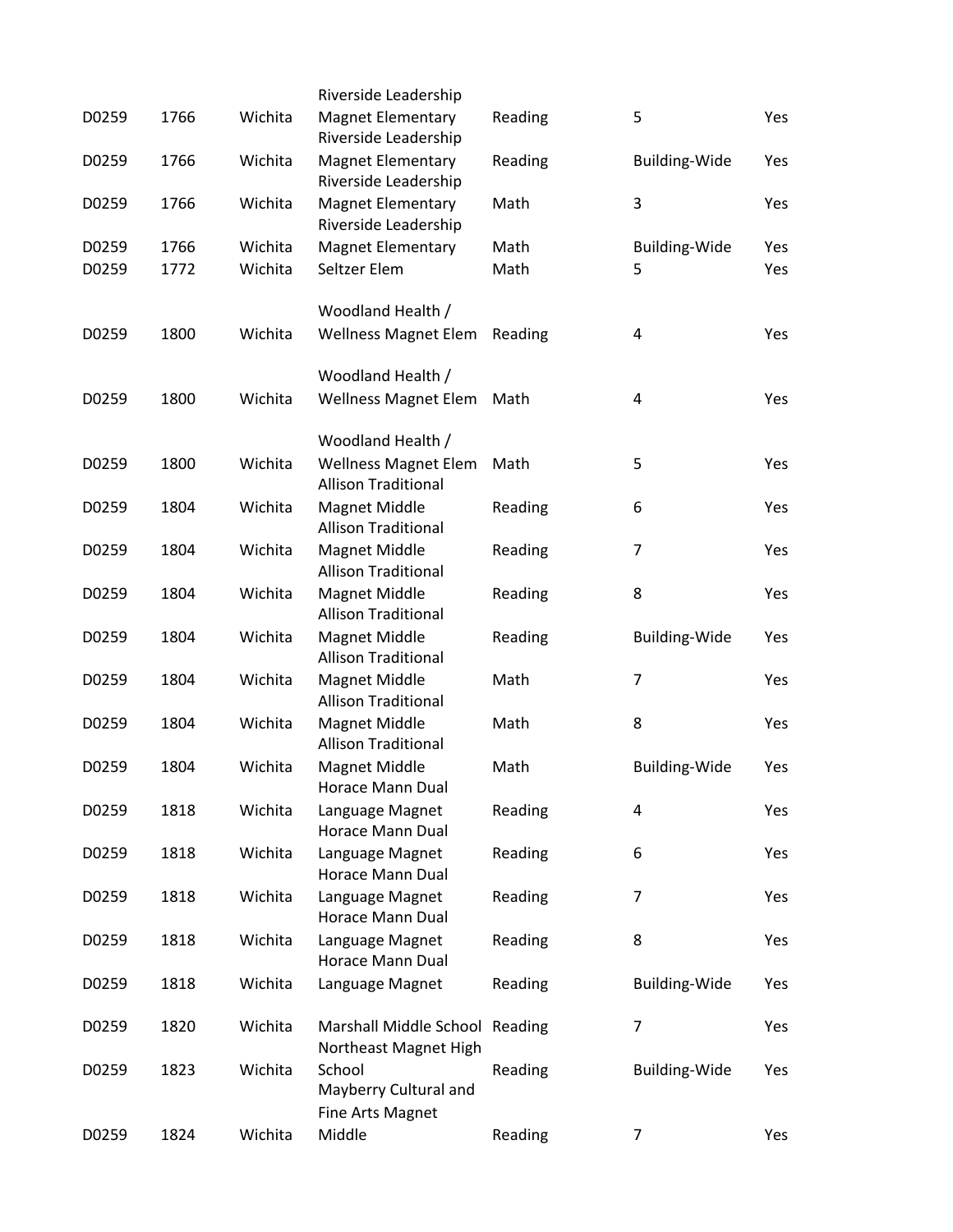| D0259 | 1830 | Wichita | Robinson Middle School Reading |               | 7                    | Yes |
|-------|------|---------|--------------------------------|---------------|----------------------|-----|
| D0259 | 1830 | Wichita | Robinson Middle School Reading |               | <b>Building-Wide</b> | Yes |
| D0259 | 1830 | Wichita | Robinson Middle School Math    |               | $\overline{7}$       | Yes |
| D0259 | 1830 | Wichita | Robinson Middle School Math    |               | <b>Building-Wide</b> | Yes |
| D0259 | 1830 | Wichita | Robinson Middle School Science |               | <b>Building-Wide</b> | Yes |
| D0259 | 1833 | Wichita | Wilbur Middle School           | Reading       | 7                    | Yes |
| D0259 | 1833 | Wichita | Wilbur Middle School           | Reading       | 8                    | Yes |
| D0259 | 1833 | Wichita | Wilbur Middle School           | Reading       | <b>Building-Wide</b> | Yes |
| D0259 | 1836 | Wichita | East High                      | Reading       | Building-Wide        | Yes |
| D0259 | 1836 | Wichita | East High                      | Math          | <b>Building-Wide</b> | Yes |
| D0259 | 1836 | Wichita | East High                      | Science       | Building-Wide        | Yes |
| D0259 | 1847 | Wichita | Northwest High                 | Reading       | <b>Building-Wide</b> | Yes |
| D0260 | 1926 | Derby   | Derby Middle Sch               | Reading       | 7                    | Yes |
| D0260 | 1926 | Derby   | Derby Middle Sch               | Reading       | 8                    | Yes |
| D0260 | 1926 | Derby   | Derby Middle Sch               | Reading       | <b>Building-Wide</b> | Yes |
| D0260 | 1927 | Derby   | El Paso Elem                   | Reading       | 5                    | Yes |
| D0260 | 1927 | Derby   | El Paso Elem                   | Reading       | Building-Wide        | Yes |
| D0260 | 1927 | Derby   | El Paso Elem                   | Math          | 5                    | Yes |
| D0260 | 1927 | Derby   | El Paso Elem                   | Math          | Building-Wide        | Yes |
| D0260 | 1928 | Derby   | Oaklawn Elem                   | Math          | 5                    | Yes |
|       |      |         | Derby Sixth Grade              |               |                      |     |
| D0260 | 1929 | Derby   | Center                         | Reading       | 6                    | Yes |
|       |      |         | Derby Sixth Grade              |               |                      |     |
| D0260 | 1929 | Derby   | Center                         | Reading       | $\overline{7}$       | Yes |
|       |      |         | Derby Sixth Grade              |               |                      |     |
| D0260 | 1929 | Derby   | Center                         | Reading       | 8                    | Yes |
|       |      |         | Derby Sixth Grade              |               |                      |     |
| D0260 | 1929 | Derby   | Center                         | Reading       | Building-Wide        | Yes |
|       |      |         | Derby Sixth Grade              |               |                      |     |
| D0260 | 1929 | Derby   | Center                         | Math          | 6                    | Yes |
|       |      |         | Derby Sixth Grade              |               |                      |     |
| D0260 | 1929 | Derby   | Center                         | Math          | 7                    | Yes |
|       |      |         | Derby Sixth Grade              |               |                      |     |
| D0260 | 1929 | Derby   | Center                         | Math          | 8                    | Yes |
|       |      |         | Derby Sixth Grade              |               |                      |     |
| D0260 | 1929 | Derby   | Center                         | Math          | Building-Wide        | Yes |
|       |      |         | Derby Sixth Grade              |               |                      |     |
| D0260 | 1929 | Derby   | Center                         | Science       | <b>Building-Wide</b> | Yes |
|       |      |         | Derby Sixth Grade              |               |                      |     |
| D0260 | 1929 | Derby   | Center                         | History/Govt. | 8                    | Yes |
| D0260 | 1930 | Derby   | Paul B Cooper Elem             | Math          | 3                    | Yes |
| D0260 | 1930 | Derby   | Paul B Cooper Elem             | Math          | Building-Wide        | Yes |
| D0260 | 1932 | Derby   | Pleasantview Elem              | Reading       | 3                    | Yes |
| D0260 | 1932 | Derby   | Pleasantview Elem              | Reading       | 5                    | Yes |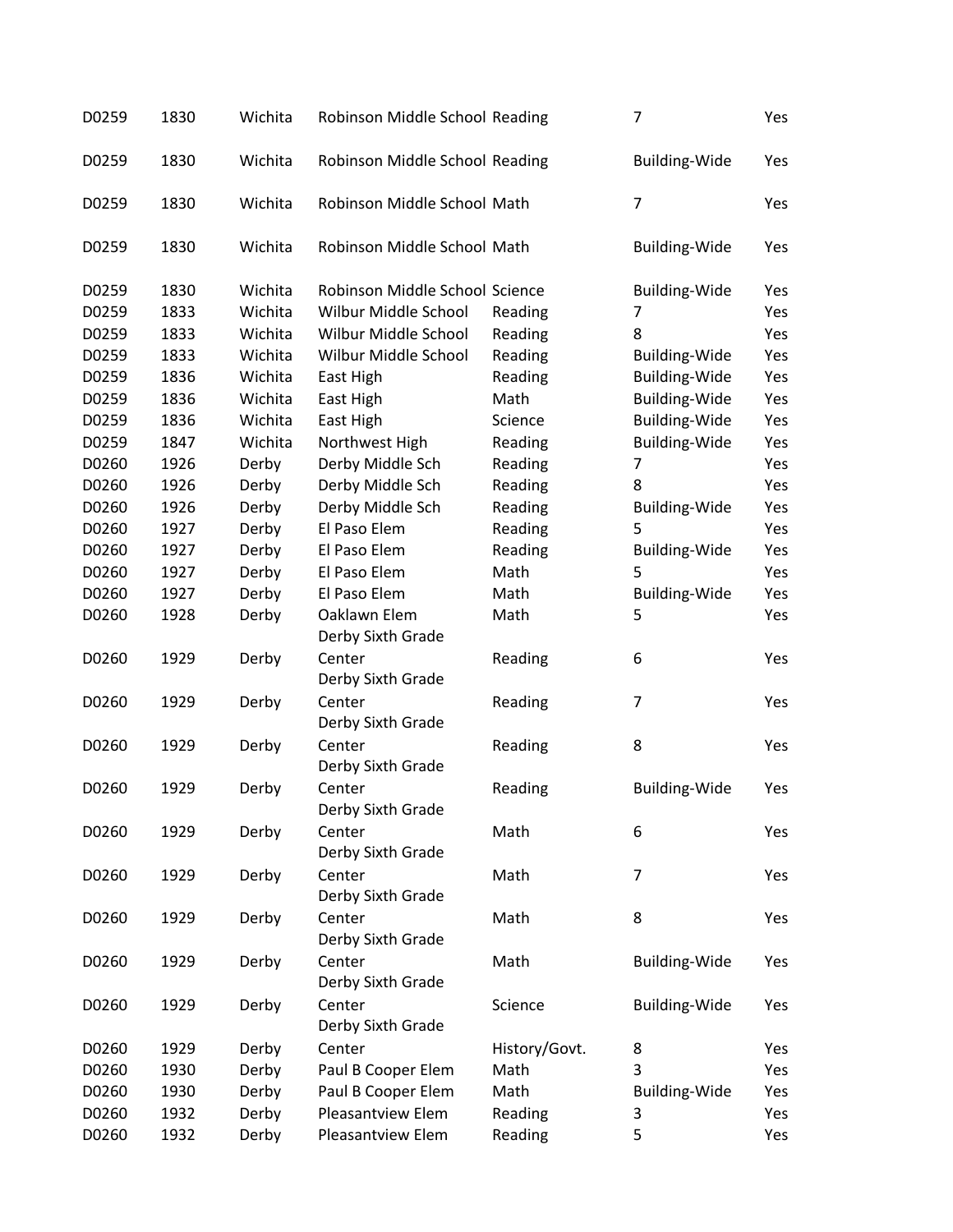| D0260 | 1932 | Derby     | Pleasantview Elem            | Reading | <b>Building-Wide</b> | Yes |
|-------|------|-----------|------------------------------|---------|----------------------|-----|
| D0260 | 1934 | Derby     | <b>Swaney Elem</b>           | Reading | 3                    | Yes |
| D0260 | 1934 | Derby     | Swaney Elem                  | Reading | 4                    | Yes |
| D0260 | 1941 | Derby     | Derby Hills Elem             | Reading | 4                    | Yes |
| D0260 | 1941 | Derby     | Derby Hills Elem             | Reading | 5                    | Yes |
| D0260 | 1941 | Derby     | Derby Hills Elem             | Reading | <b>Building-Wide</b> | Yes |
| D0260 | 1941 | Derby     | Derby Hills Elem             | Math    | 4                    | Yes |
| D0260 | 1941 | Derby     | Derby Hills Elem             | Math    | 5                    | Yes |
| D0260 | 1941 | Derby     | Derby Hills Elem             | Math    | <b>Building-Wide</b> | Yes |
| D0260 | 1942 | Derby     | Derby High School            | Reading | <b>Building-Wide</b> | Yes |
| D0260 | 1944 | Derby     | Tanglewood Elem              | Reading | 3                    | Yes |
| D0260 | 1944 | Derby     | Tanglewood Elem              | Reading | 5                    | Yes |
| D0260 | 1944 | Derby     | Tanglewood Elem              | Math    | 3                    | Yes |
| D0260 | 1944 | Derby     | Tanglewood Elem              | Math    | 4                    | Yes |
| D0260 | 1944 | Derby     | Tanglewood Elem              | Math    | 5                    | Yes |
| D0260 | 1944 | Derby     | Tanglewood Elem              | Math    | <b>Building-Wide</b> | Yes |
| D0260 | 1945 | Derby     | Park Hill Elementary         | Reading | 4                    | Yes |
| D0260 | 1945 | Derby     | Park Hill Elementary         | Reading | 5                    | Yes |
| D0260 | 1945 | Derby     | Park Hill Elementary         | Reading | <b>Building-Wide</b> | Yes |
| D0260 | 1945 | Derby     | Park Hill Elementary         | Math    | 3                    | Yes |
| D0260 | 1945 | Derby     | Park Hill Elementary         | Math    | 4                    | Yes |
| D0260 | 1945 | Derby     | Park Hill Elementary         | Math    | 5                    | Yes |
| D0260 | 1945 | Derby     | Park Hill Elementary         | Math    | Building-Wide        | Yes |
| D0261 | 1964 | Haysville | Nelson Elem                  | Math    | 3                    | Yes |
|       |      |           | Ruth Clark Elementary        |         |                      |     |
| D0261 | 1965 | Haysville | $K-5$                        | Reading | 4                    | Yes |
|       |      |           | <b>Ruth Clark Elementary</b> |         |                      |     |
| D0261 | 1965 | Haysville | $K-5$                        | Reading | 5                    | Yes |
|       |      |           | <b>Ruth Clark Elementary</b> |         |                      |     |
| D0261 | 1965 | Haysville | $K-5$                        | Reading | Building-Wide        | Yes |
|       |      |           | <b>Ruth Clark Elementary</b> |         |                      |     |
| D0261 | 1965 | Haysville | $K-5$                        | Math    | 3                    | Yes |
|       |      |           | <b>Ruth Clark Elementary</b> |         |                      |     |
| D0261 | 1965 | Haysville | $K-5$                        | Math    | 4                    | Yes |
|       |      |           | <b>Ruth Clark Elementary</b> |         |                      |     |
| D0261 | 1965 | Haysville | $K-5$                        | Math    | <b>Building-Wide</b> | Yes |
| D0261 | 1966 | Haysville | Oatville Elem                | Reading | 3                    | Yes |
| D0261 | 1966 | Haysville | Oatville Elem                | Reading | 4                    | Yes |
| D0261 | 1966 | Haysville | Oatville Elem                | Reading | 5                    | Yes |
| D0261 | 1966 | Haysville | Oatville Elem                | Reading | <b>Building-Wide</b> | Yes |
| D0261 | 1966 | Haysville | Oatville Elem                | Math    | 3                    | Yes |
| D0261 | 1966 | Haysville | Oatville Elem                | Math    | 4                    | Yes |
| D0261 | 1966 | Haysville | Oatville Elem                | Math    | 5                    | Yes |
| D0261 | 1966 | Haysville | Oatville Elem                | Math    | <b>Building-Wide</b> | Yes |
|       |      | Valley    |                              |         |                      |     |
|       |      | Center    |                              |         |                      |     |
| D0262 | 1980 | Pub Sch   | Abilene Elem                 | Reading | Building-Wide        | Yes |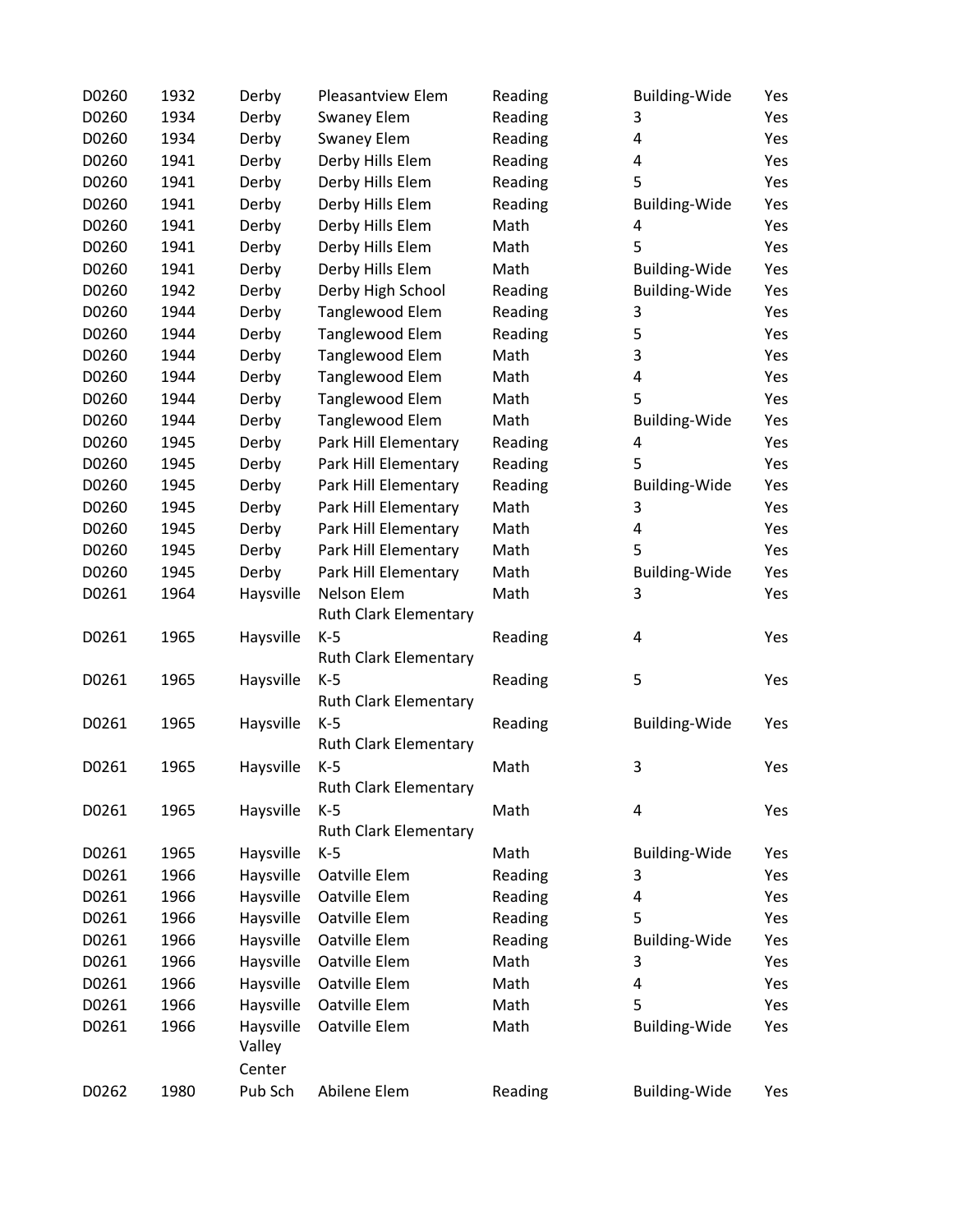|       |      | Valley                      |                       |         |                      |     |
|-------|------|-----------------------------|-----------------------|---------|----------------------|-----|
|       |      | Center                      |                       |         |                      |     |
| D0262 | 1981 | Pub Sch<br>Valley           | <b>Wheatland Elem</b> | Reading | 4                    | Yes |
|       |      | Center                      |                       |         |                      |     |
| D0262 | 1981 | Pub Sch<br>Valley           | <b>Wheatland Elem</b> | Reading | 5                    | Yes |
|       |      | Center                      |                       |         |                      |     |
| D0262 | 1981 | Pub Sch<br>Valley           | <b>Wheatland Elem</b> | Reading | Building-Wide        | Yes |
|       |      | Center                      |                       |         |                      |     |
| D0262 | 1981 | Pub Sch<br>Valley           | <b>Wheatland Elem</b> | Math    | 4                    | Yes |
|       |      | Center                      |                       |         |                      |     |
| D0262 | 1981 | Pub Sch<br>Valley<br>Center | <b>Wheatland Elem</b> | Math    | 5                    | Yes |
|       |      | Pub Sch                     |                       |         |                      |     |
| D0262 | 1981 | Valley                      | <b>Wheatland Elem</b> | Math    | <b>Building-Wide</b> | Yes |
|       |      | Center                      | Valley Center Middle  |         |                      |     |
| D0262 | 1985 | Pub Sch<br>Valley           | School                | Reading | 6                    | Yes |
|       |      | Center                      | Valley Center Middle  |         |                      |     |
| D0262 | 1985 | Pub Sch<br>Valley           | School                | Reading | 7                    | Yes |
|       |      | Center                      | Valley Center Middle  |         |                      |     |
| D0262 | 1985 | Pub Sch<br>Valley           | School                | Reading | 8                    | Yes |
|       |      | Center                      | Valley Center Middle  |         |                      |     |
| D0262 | 1985 | Pub Sch<br>Valley           | School                | Reading | <b>Building-Wide</b> | Yes |
|       |      | Center                      | Valley Center Middle  |         |                      |     |
| D0262 | 1985 | Pub Sch<br>Valley           | School                | Math    | 6                    | Yes |
|       |      | Center                      | Valley Center Middle  |         |                      |     |
| D0262 | 1985 | Pub Sch<br>Valley           | School                | Math    | $\overline{7}$       | Yes |
|       |      | Center                      | Valley Center Middle  |         |                      |     |
| D0262 | 1985 | Pub Sch<br>Valley           | School                | Math    | 8                    | Yes |
|       |      | Center                      | Valley Center Middle  |         |                      |     |
| D0262 | 1985 | Pub Sch<br>Valley           | School                | Math    | <b>Building-Wide</b> | Yes |
|       |      | Center                      |                       |         |                      |     |
| D0262 | 1986 | Pub Sch<br>Valley<br>Center | Valley Center High    | Reading | <b>Building-Wide</b> | Yes |
| D0262 | 1986 | Pub Sch                     | Valley Center High    | Math    | <b>Building-Wide</b> | Yes |
| D0263 | 1989 | Mulvane                     | Mulvane Academy       | Math    | <b>Building-Wide</b> | Yes |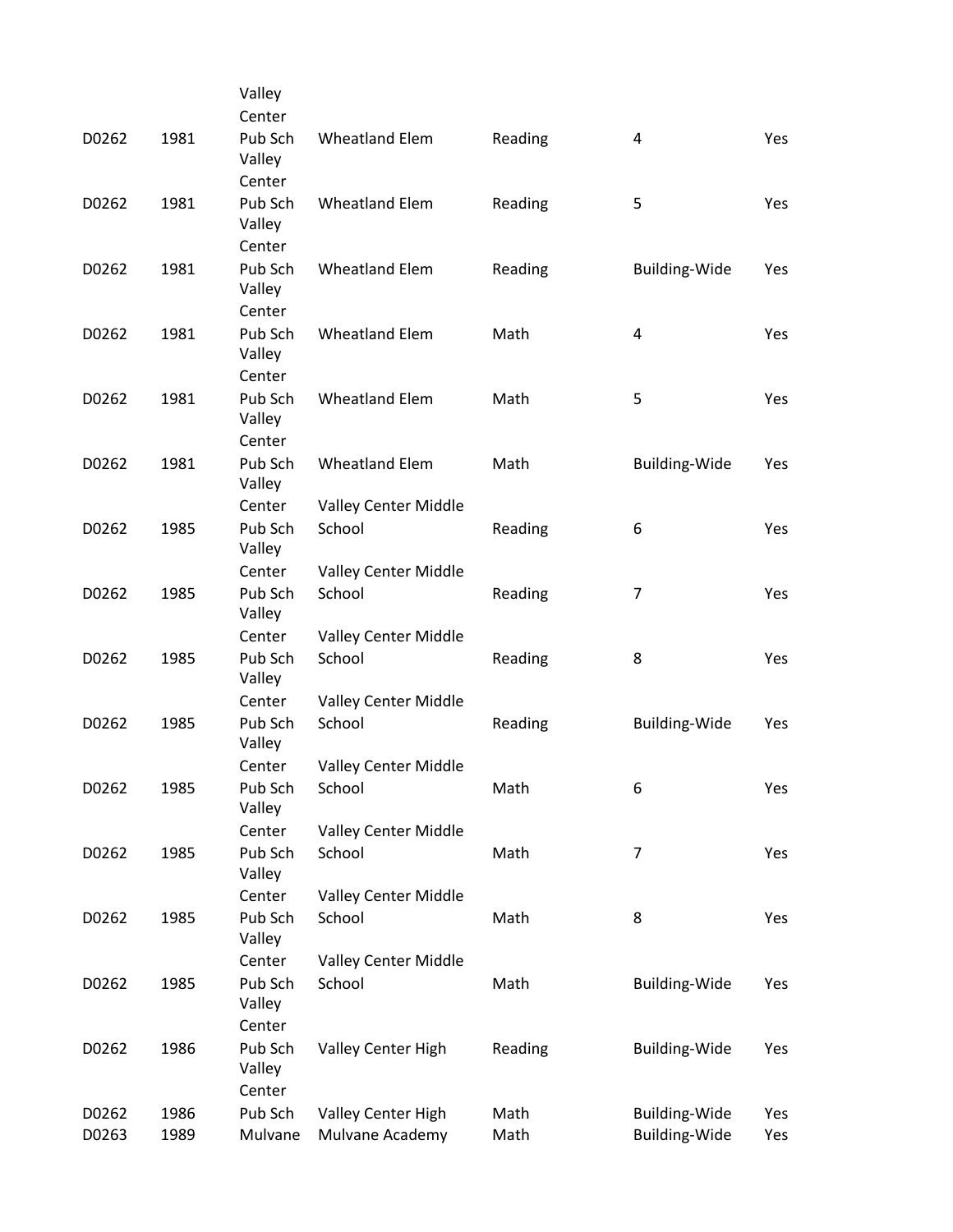| D0263 | 1996 | Mulvane        | Mulvane High                                | Reading | <b>Building-Wide</b> | Yes |
|-------|------|----------------|---------------------------------------------|---------|----------------------|-----|
| D0263 | 1996 | Mulvane        | Mulvane High                                | Math    | <b>Building-Wide</b> | Yes |
| D0263 | 1997 | Mulvane        | Mulvane Middle School Reading               |         | 6                    | Yes |
| D0263 | 1997 | Mulvane        | Mulvane Middle School Reading               |         | 7                    | Yes |
| D0263 | 1997 | Mulvane        | Mulvane Middle School Reading               |         | 8                    | Yes |
| D0263 | 1997 | Mulvane        | Mulvane Middle School Reading               |         | Building-Wide        | Yes |
| D0263 | 1997 | Mulvane        | Mulvane Middle School Math                  |         | $\overline{7}$       | Yes |
| D0263 | 1998 | Mulvane        | Mulvane Grade School                        | Reading | 4                    | Yes |
| D0263 | 1998 | Mulvane        | Mulvane Grade School                        | Reading | 5                    | Yes |
|       |      |                | Clearwate Clearwater Elementary             |         |                      |     |
| D0264 | 2011 | r              | West<br>Clearwate Clearwater Elementary     | Reading | <b>Building-Wide</b> | Yes |
| D0264 | 2011 | r              | West                                        | Math    | <b>Building-Wide</b> | Yes |
| D0264 | 2012 | Clearwate<br>r | Clearwater Middle                           | Reading | 7                    | Yes |
|       |      | Clearwate      |                                             |         |                      |     |
| D0264 | 2012 | r<br>Clearwate | <b>Clearwater Middle</b>                    | Reading | 8                    | Yes |
| D0264 | 2012 | r              | <b>Clearwater Middle</b>                    | Reading | <b>Building-Wide</b> | Yes |
|       |      |                | Clearwate Clearwater                        |         |                      |     |
| D0264 | 2016 | r              | Intermediate Center<br>Clearwate Clearwater | Reading | 4                    | Yes |
| D0264 | 2016 | r              | Intermediate Center                         | Reading | 5                    | Yes |
|       |      |                | Clearwate Clearwater                        |         |                      |     |
| D0264 | 2016 | r              | Intermediate Center                         | Reading | 6                    | Yes |
|       |      |                | Clearwate Clearwater                        |         |                      |     |
| D0264 | 2016 | r              | Intermediate Center                         | Reading | Building-Wide        | Yes |
|       |      |                | Clearwate Clearwater<br>Intermediate Center |         |                      |     |
| D0264 | 2016 | r              | Clearwate Clearwater                        | Math    | 5                    | Yes |
| D0264 | 2016 | r              | Intermediate Center                         | Math    | 6                    | Yes |
|       |      |                | Clearwate Clearwater                        |         |                      |     |
| D0264 | 2016 | r              | Intermediate Center                         | Math    | <b>Building-Wide</b> | Yes |
|       |      |                | Clearwate Clearwater                        |         |                      |     |
| D0264 | 2016 | r              | Intermediate Center                         | Science | <b>Building-Wide</b> | Yes |
| D0265 | 2025 | Goddard        | Clark Davidson Elem                         | Reading | 3                    | Yes |
| D0265 | 2025 | Goddard        | <b>Clark Davidson Elem</b>                  | Reading | 4                    | Yes |
| D0265 | 2025 | Goddard        | Clark Davidson Elem                         | Reading | <b>Building-Wide</b> | Yes |
| D0265 | 2025 | Goddard        | Clark Davidson Elem                         | Math    | 3                    | Yes |
| D0265 | 2025 | Goddard        | Clark Davidson Elem                         | Math    | 4                    | Yes |
| D0265 | 2025 | Goddard        | Clark Davidson Elem                         | Math    | <b>Building-Wide</b> | Yes |
| D0265 | 2025 | Goddard        | Clark Davidson Elem                         | Science | <b>Building-Wide</b> | Yes |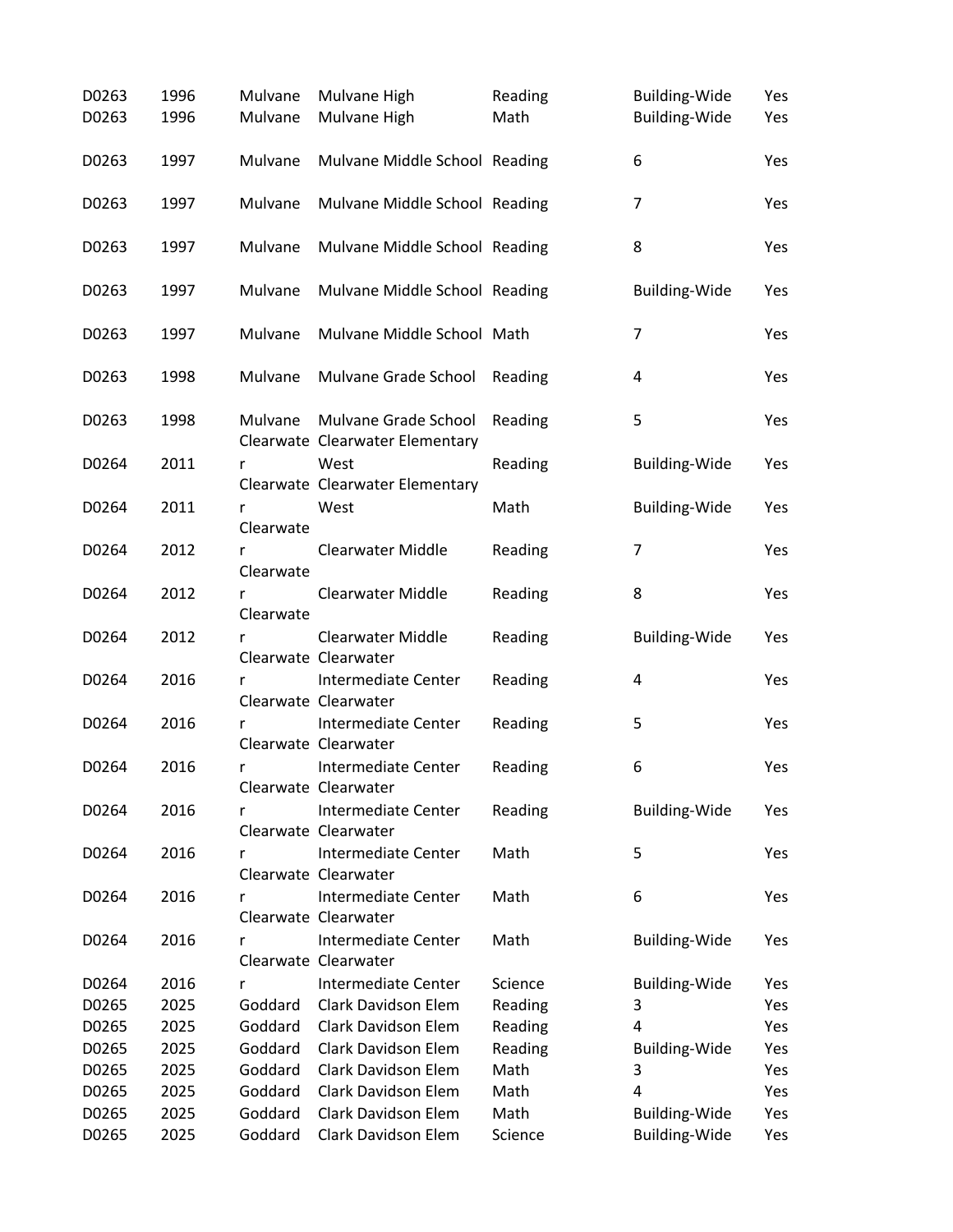| D0265 | 2026 | Goddard | Oak Street Elementary<br>School K-4      | Reading | 3                    | Yes |
|-------|------|---------|------------------------------------------|---------|----------------------|-----|
|       |      |         | Oak Street Elementary                    |         |                      |     |
| D0265 | 2026 | Goddard | School K-4                               | Reading | 4                    | Yes |
| D0265 | 2026 | Goddard | Oak Street Elementary<br>School K-4      | Reading | <b>Building-Wide</b> | Yes |
|       |      |         | Oak Street Elementary                    |         |                      |     |
| D0265 | 2026 | Goddard | School K-4                               | Math    | 3                    | Yes |
| D0265 | 2026 | Goddard | Oak Street Elementary<br>School K-4      | Math    | 4                    | Yes |
|       |      |         | Oak Street Elementary                    |         |                      |     |
| D0265 | 2026 | Goddard | School K-4                               | Math    | <b>Building-Wide</b> | Yes |
| D0265 | 2027 | Goddard | Goddard Middle School Reading            |         | 7                    | Yes |
| D0265 | 2027 | Goddard | Goddard Middle School Reading            |         | 8                    | Yes |
| D0265 | 2027 | Goddard | <b>Goddard Middle School Reading</b>     |         | <b>Building-Wide</b> | Yes |
| D0265 | 2027 | Goddard | Goddard Middle School Math               |         | 7                    | Yes |
| D0265 | 2027 | Goddard | Goddard Middle School Math<br>Challenger |         | <b>Building-Wide</b> | Yes |
| D0265 | 2028 | Goddard | Intermediate School<br>Challenger        | Reading | 5                    | Yes |
| D0265 | 2028 | Goddard | Intermediate School<br>Challenger        | Reading | 6                    | Yes |
| D0265 | 2028 | Goddard | Intermediate School<br>Challenger        | Reading | <b>Building-Wide</b> | Yes |
| D0265 | 2028 | Goddard | Intermediate School<br>Challenger        | Math    | 5                    | Yes |
| D0265 | 2028 | Goddard | Intermediate School<br>Challenger        | Math    | 6                    | Yes |
| D0265 | 2028 | Goddard | Intermediate School                      | Math    | <b>Building-Wide</b> | Yes |
| D0265 | 2029 | Goddard | Dwight D. Eisenhower<br>Middle School    | Reading | 7                    | Yes |
|       |      |         | Dwight D. Eisenhower                     |         |                      |     |
| D0265 | 2029 | Goddard | Middle School                            | Reading | 8                    | Yes |
|       |      |         | Dwight D. Eisenhower                     |         |                      |     |
| D0265 | 2029 | Goddard | Middle School                            | Reading | <b>Building-Wide</b> | Yes |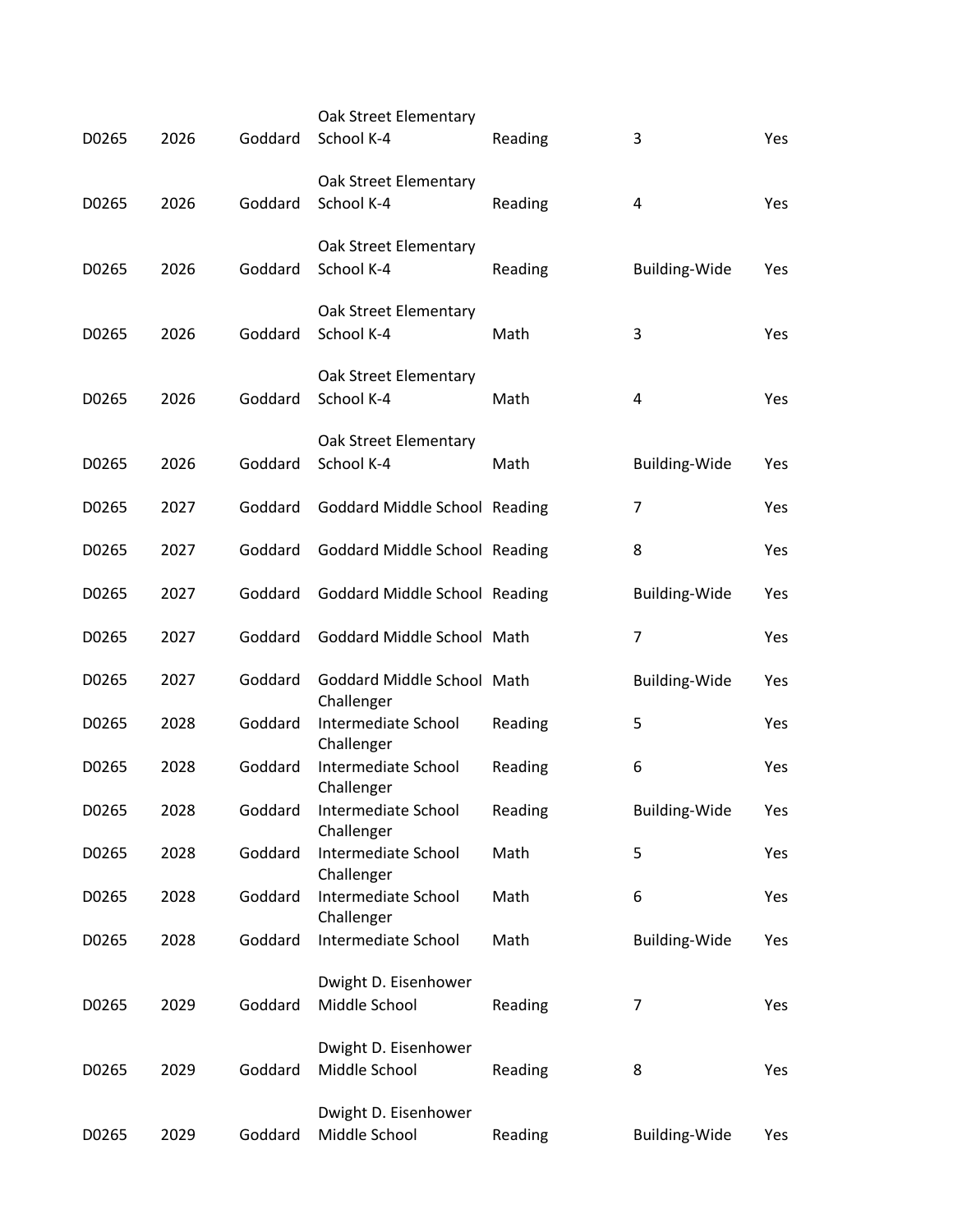|       |      |         | Dwight D. Eisenhower                               |         |                           |     |
|-------|------|---------|----------------------------------------------------|---------|---------------------------|-----|
| D0265 | 2029 | Goddard | Middle School                                      | Math    | 7                         | Yes |
|       |      |         | Dwight D. Eisenhower                               |         |                           |     |
| D0265 | 2029 | Goddard | Middle School                                      | Math    | <b>Building-Wide</b>      | Yes |
|       |      |         | Dwight D. Eisenhower                               |         |                           |     |
| D0265 | 2029 | Goddard | Middle School                                      | Science | <b>Building-Wide</b>      | Yes |
| D0265 | 2030 | Goddard | <b>Goddard High</b>                                | Reading | Building-Wide             | Yes |
| D0265 | 2030 | Goddard | <b>Goddard High</b><br>Amelia Earhart              | Math    | Building-Wide             | Yes |
| D0265 | 2033 | Goddard | <b>Elementary School</b><br>Amelia Earhart         | Reading | 3                         | Yes |
| D0265 | 2033 | Goddard | <b>Elementary School</b><br>Amelia Earhart         | Reading | $\pmb{4}$                 | Yes |
| D0265 | 2033 | Goddard | <b>Elementary School</b><br>Amelia Earhart         | Reading | <b>Building-Wide</b>      | Yes |
| D0265 | 2033 | Goddard | <b>Elementary School</b><br>Amelia Earhart         | Math    | 3                         | Yes |
| D0265 | 2033 | Goddard | <b>Elementary School</b><br>Discovery Intermediate | Math    | <b>Building-Wide</b>      | Yes |
| D0265 | 2034 | Goddard | School<br>Discovery Intermediate                   | Reading | 5                         | Yes |
| D0265 | 2034 | Goddard | School<br>Discovery Intermediate                   | Reading | 6                         | Yes |
| D0265 | 2034 | Goddard | School<br>Discovery Intermediate                   | Reading | <b>Building-Wide</b>      | Yes |
| D0265 | 2034 | Goddard | School<br>Discovery Intermediate                   | Math    | 5                         | Yes |
| D0265 | 2034 | Goddard | School<br>Discovery Intermediate                   | Math    | 6                         | Yes |
| D0265 | 2034 | Goddard | School<br><b>Explorer Elementary</b>               | Math    | <b>Building-Wide</b>      | Yes |
| D0265 | 2035 | Goddard | School<br><b>Explorer Elementary</b>               | Reading | 3                         | Yes |
| D0265 | 2035 | Goddard | School<br><b>Explorer Elementary</b>               | Reading | $\overline{\mathbf{4}}$   | Yes |
| D0265 | 2035 | Goddard | School<br><b>Explorer Elementary</b>               | Reading | Building-Wide             | Yes |
| D0265 | 2035 | Goddard | School<br><b>Explorer Elementary</b>               | Math    | $\overline{\mathbf{4}}$   | Yes |
| D0265 | 2035 | Goddard | School<br>Pray-Woodman                             | Math    | Building-Wide             | Yes |
| D0266 | 2043 | Maize   | Elementary 2-5<br>Pray-Woodman                     | Reading | $\ensuremath{\mathsf{3}}$ | Yes |
| D0266 | 2043 | Maize   | Elementary 2-5<br>Pray-Woodman                     | Reading | 4                         | Yes |
| D0266 | 2043 | Maize   | Elementary 2-5                                     | Reading | 5                         | Yes |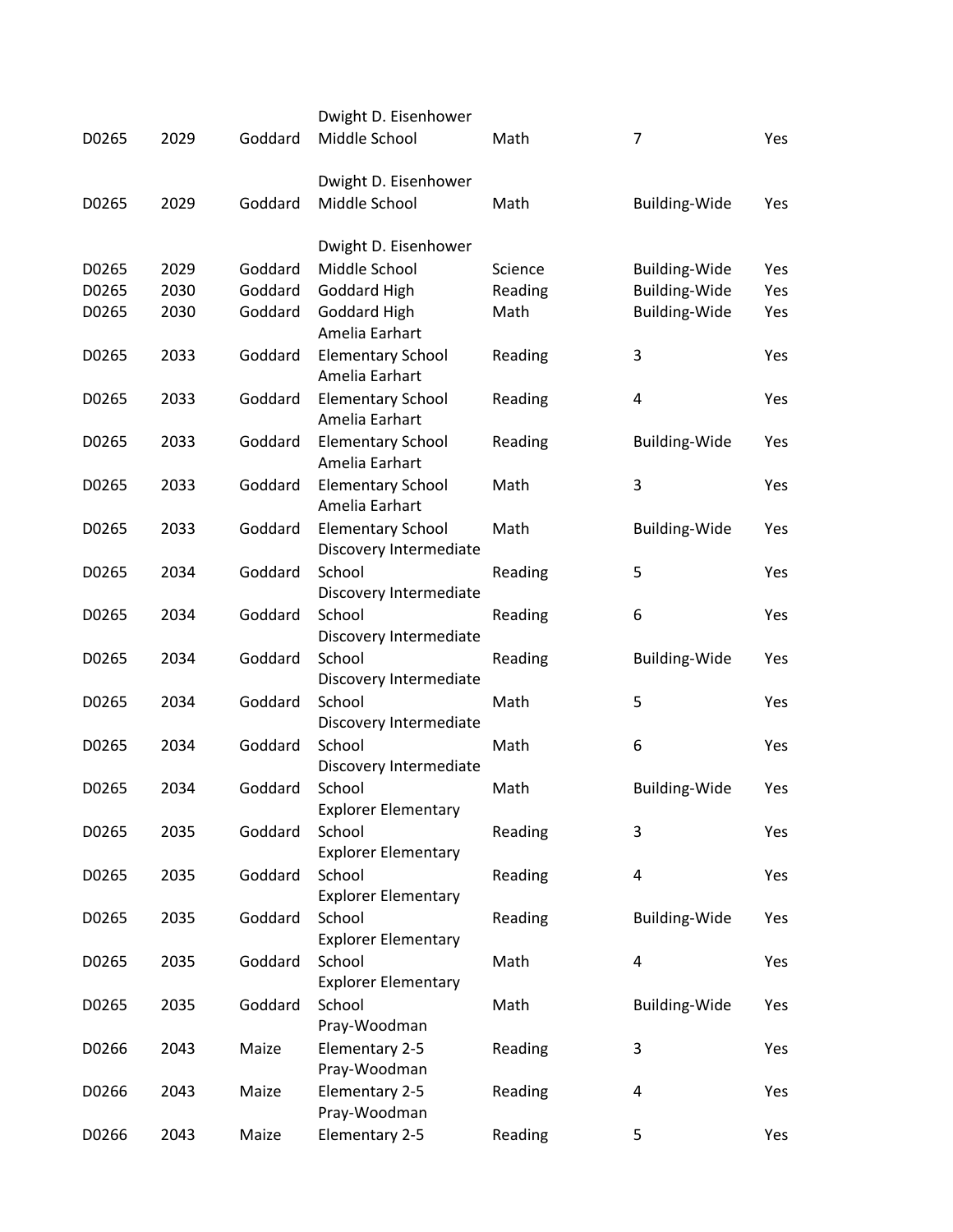|       |      |       | Pray-Woodman                           |               |                      |     |
|-------|------|-------|----------------------------------------|---------------|----------------------|-----|
| D0266 | 2043 | Maize | Elementary 2-5                         | Reading       | <b>Building-Wide</b> | Yes |
|       |      |       | Pray-Woodman                           |               |                      |     |
| D0266 | 2043 | Maize | Elementary 2-5                         | Math          | 3                    | Yes |
|       |      |       | Pray-Woodman                           |               |                      |     |
| D0266 | 2043 | Maize | Elementary 2-5                         | Math          | 4                    | Yes |
|       |      |       | Pray-Woodman                           |               |                      |     |
| D0266 | 2043 | Maize | Elementary 2-5                         | Math          | 5                    | Yes |
|       |      |       | Pray-Woodman                           |               |                      |     |
| D0266 | 2043 | Maize | Elementary 2-5                         | Math          | <b>Building-Wide</b> | Yes |
| D0266 | 2044 | Maize | Maize Middle School                    | Reading       | 6                    | Yes |
| D0266 | 2044 | Maize | Maize Middle School                    | Reading       | 7                    | Yes |
| D0266 | 2044 | Maize | Maize Middle School                    | Reading       | 8                    | Yes |
| D0266 | 2044 | Maize | Maize Middle School                    | Reading       | <b>Building-Wide</b> | Yes |
| D0266 | 2044 | Maize | Maize Middle School                    | Math          | 6                    | Yes |
| D0266 | 2044 | Maize | Maize Middle School                    | Math          | <b>Building-Wide</b> | Yes |
| D0266 | 2044 | Maize | Maize Middle School                    | History/Govt. | 8                    | Yes |
| D0266 | 2045 | Maize | Maize Elementary                       | Reading       | 3                    | Yes |
| D0266 | 2045 | Maize | Maize Elementary                       | Reading       | 4                    | Yes |
| D0266 | 2045 | Maize | Maize Elementary                       | Reading       | 5                    | Yes |
| D0266 | 2045 | Maize | Maize Elementary                       | Reading       | <b>Building-Wide</b> | Yes |
| D0266 | 2045 | Maize | Maize Elementary                       | Math          | 3                    | Yes |
| D0266 | 2045 | Maize | Maize Elementary                       | Math          | 4                    | Yes |
| D0266 | 2045 | Maize | Maize Elementary                       | Math          | 5                    | Yes |
| D0266 | 2045 | Maize |                                        |               |                      | Yes |
|       |      |       | Maize Elementary<br>Maize South Middle | Math          | <b>Building-Wide</b> |     |
|       |      |       |                                        |               |                      |     |
| D0266 | 2047 | Maize | School                                 | Reading       | 6                    | Yes |
|       |      |       | <b>Maize South Middle</b>              |               |                      |     |
| D0266 | 2047 | Maize | School                                 | Reading       | $\overline{7}$       | Yes |
|       |      |       | <b>Maize South Middle</b>              |               |                      |     |
| D0266 | 2047 | Maize | School                                 | Reading       | 8                    | Yes |
|       |      |       | <b>Maize South Middle</b>              |               |                      |     |
| D0266 | 2047 | Maize | School                                 | Reading       | <b>Building-Wide</b> | Yes |
|       |      |       | Maize South Middle                     |               |                      |     |
| D0266 | 2047 | Maize | School                                 | Math          | 6                    | Yes |
|       |      |       | Maize South Middle                     |               |                      |     |
| D0266 | 2047 | Maize | School                                 | Math          | 7                    | Yes |
|       |      |       | Maize South Middle                     |               |                      |     |
| D0266 | 2047 | Maize | School                                 | Math          | 8                    | Yes |
|       |      |       | Maize South Middle                     |               |                      |     |
| D0266 | 2047 | Maize | School                                 | Math          | <b>Building-Wide</b> | Yes |
| D0266 | 2050 | Maize | Maize Sr High                          | Reading       | <b>Building-Wide</b> | Yes |
| D0266 | 2050 | Maize | Maize Sr High                          | Math          | Building-Wide        | Yes |
|       |      |       | Maize Central                          |               |                      |     |
| D0266 | 2051 | Maize | Elementary                             | Reading       | 3                    | Yes |
|       |      |       | Maize Central                          |               |                      |     |
| D0266 | 2051 | Maize | Elementary                             | Reading       | 4                    | Yes |
|       |      |       | Maize Central                          |               |                      |     |
| D0266 | 2051 | Maize | Elementary                             | Reading       | 5                    | Yes |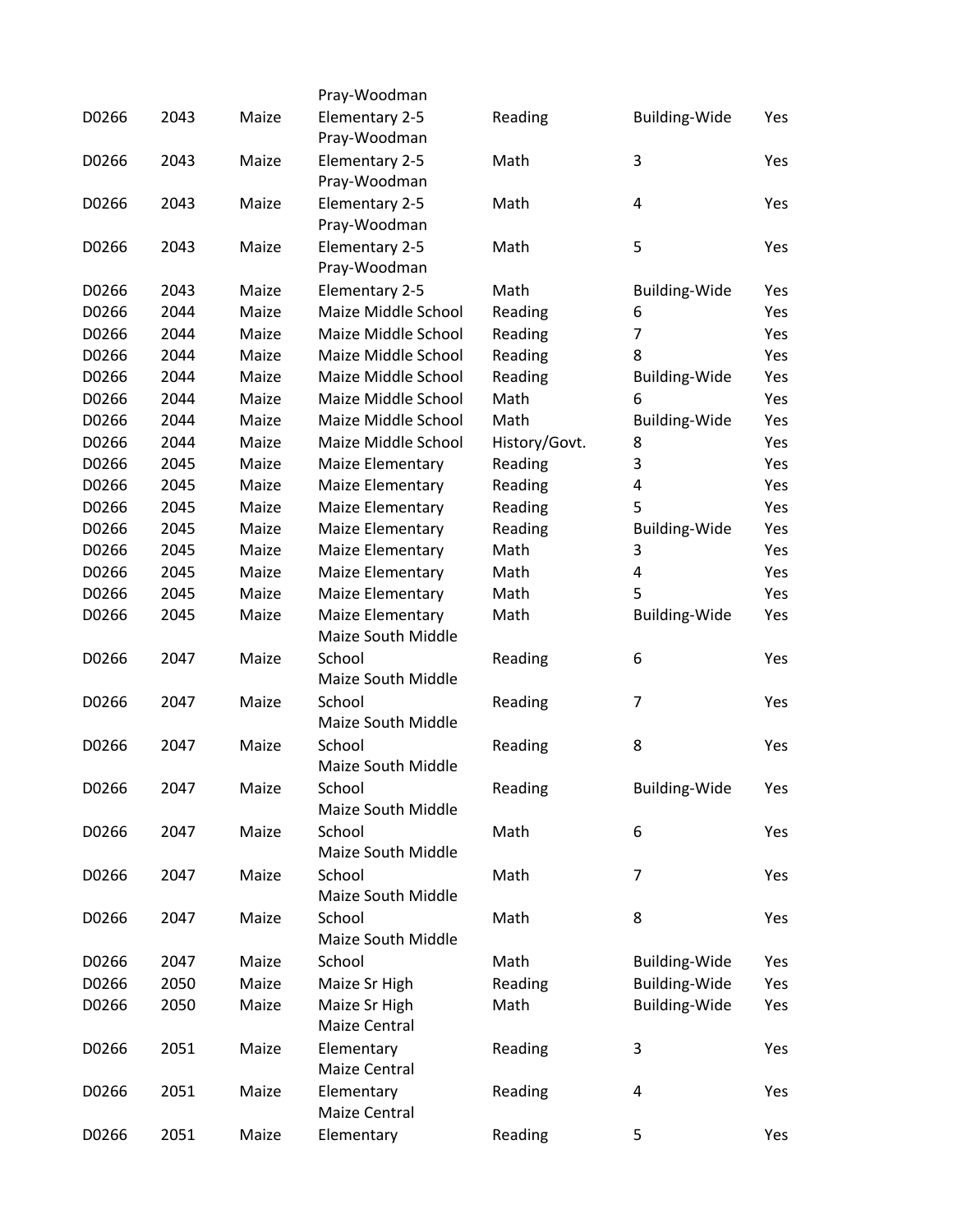|       |      |         | Maize Central       |         |                      |     |
|-------|------|---------|---------------------|---------|----------------------|-----|
| D0266 | 2051 | Maize   | Elementary          | Reading | <b>Building-Wide</b> | Yes |
|       |      |         | Maize Central       |         |                      |     |
| D0266 | 2051 | Maize   | Elementary          | Math    | 3                    | Yes |
|       |      |         | Maize Central       |         |                      |     |
| D0266 | 2051 | Maize   | Elementary          | Math    | 4                    | Yes |
|       |      |         | Maize Central       |         |                      |     |
| D0266 | 2051 | Maize   | Elementary          | Math    | 5                    | Yes |
|       |      |         | Maize Central       |         |                      |     |
| D0266 | 2051 | Maize   | Elementary          | Math    | <b>Building-Wide</b> | Yes |
|       |      |         | Maize Central       |         |                      |     |
| D0266 | 2051 | Maize   | Elementary          | Science | <b>Building-Wide</b> | Yes |
| D0267 | 2062 | Renwick | Andale Elem-Middle  | Reading | 3                    | Yes |
| D0267 | 2062 | Renwick | Andale Elem-Middle  | Reading | 4                    | Yes |
| D0267 | 2062 | Renwick | Andale Elem-Middle  | Reading | 5                    | Yes |
| D0267 | 2062 | Renwick | Andale Elem-Middle  | Reading | 6                    | Yes |
| D0267 | 2062 | Renwick | Andale Elem-Middle  | Reading | $\overline{7}$       | Yes |
| D0267 | 2062 | Renwick | Andale Elem-Middle  | Reading | 8                    | Yes |
| D0267 | 2062 | Renwick | Andale Elem-Middle  | Reading | <b>Building-Wide</b> | Yes |
| D0267 | 2062 | Renwick | Andale Elem-Middle  | Math    | 3                    | Yes |
| D0267 | 2062 | Renwick | Andale Elem-Middle  | Math    | 4                    | Yes |
| D0267 | 2062 | Renwick | Andale Elem-Middle  | Math    | 5                    | Yes |
| D0267 | 2062 | Renwick | Andale Elem-Middle  | Math    | <b>Building-Wide</b> | Yes |
| D0267 | 2062 | Renwick | Andale Elem-Middle  | Science | 4                    | Yes |
| D0267 | 2064 | Renwick | Andale High         | Reading | <b>Building-Wide</b> | Yes |
| D0267 | 2066 | Renwick | Colwich Elem        | Reading | 3                    | Yes |
| D0267 | 2066 | Renwick | <b>Colwich Elem</b> | Reading | 4                    | Yes |
| D0267 | 2066 | Renwick | <b>Colwich Elem</b> | Reading | 5                    | Yes |
| D0267 | 2066 | Renwick | <b>Colwich Elem</b> | Reading | 6                    | Yes |
| D0267 | 2066 | Renwick | <b>Colwich Elem</b> | Reading | 7                    | Yes |
| D0267 | 2066 | Renwick | <b>Colwich Elem</b> | Reading | <b>Building-Wide</b> | Yes |
| D0267 | 2066 | Renwick | Colwich Elem        | Math    | 3                    | Yes |
| D0267 | 2066 | Renwick | Colwich Elem        | Math    | 4                    | Yes |
| D0267 | 2066 | Renwick | <b>Colwich Elem</b> | Math    | 5                    | Yes |
| D0267 | 2066 | Renwick | Colwich Elem        | Math    | 6                    | Yes |
| D0267 | 2066 | Renwick | Colwich Elem        | Math    | 7                    | Yes |
| D0267 | 2066 | Renwick | Colwich Elem        | Math    | 8                    | Yes |
| D0267 | 2066 | Renwick | Colwich Elem        | Math    | <b>Building-Wide</b> | Yes |
| D0267 | 2066 | Renwick | <b>Colwich Elem</b> | Science | 4                    | Yes |
| D0267 | 2068 | Renwick | Garden Plain Elem   | Reading | 3                    | Yes |
| D0267 | 2068 | Renwick | Garden Plain Elem   | Reading | 4                    | Yes |
| D0267 | 2068 | Renwick | Garden Plain Elem   | Reading | 5                    | Yes |
| D0267 | 2068 | Renwick | Garden Plain Elem   | Reading | 6                    | Yes |
| D0267 | 2068 | Renwick | Garden Plain Elem   | Reading | 7                    | Yes |
| D0267 | 2068 | Renwick | Garden Plain Elem   | Reading | 8                    | Yes |
| D0267 | 2068 | Renwick | Garden Plain Elem   | Reading | <b>Building-Wide</b> | Yes |
| D0267 | 2068 | Renwick | Garden Plain Elem   | Math    | 3                    | Yes |
| D0267 | 2068 | Renwick | Garden Plain Elem   | Math    | 4                    | Yes |
| D0267 | 2068 | Renwick | Garden Plain Elem   | Math    | 6                    | Yes |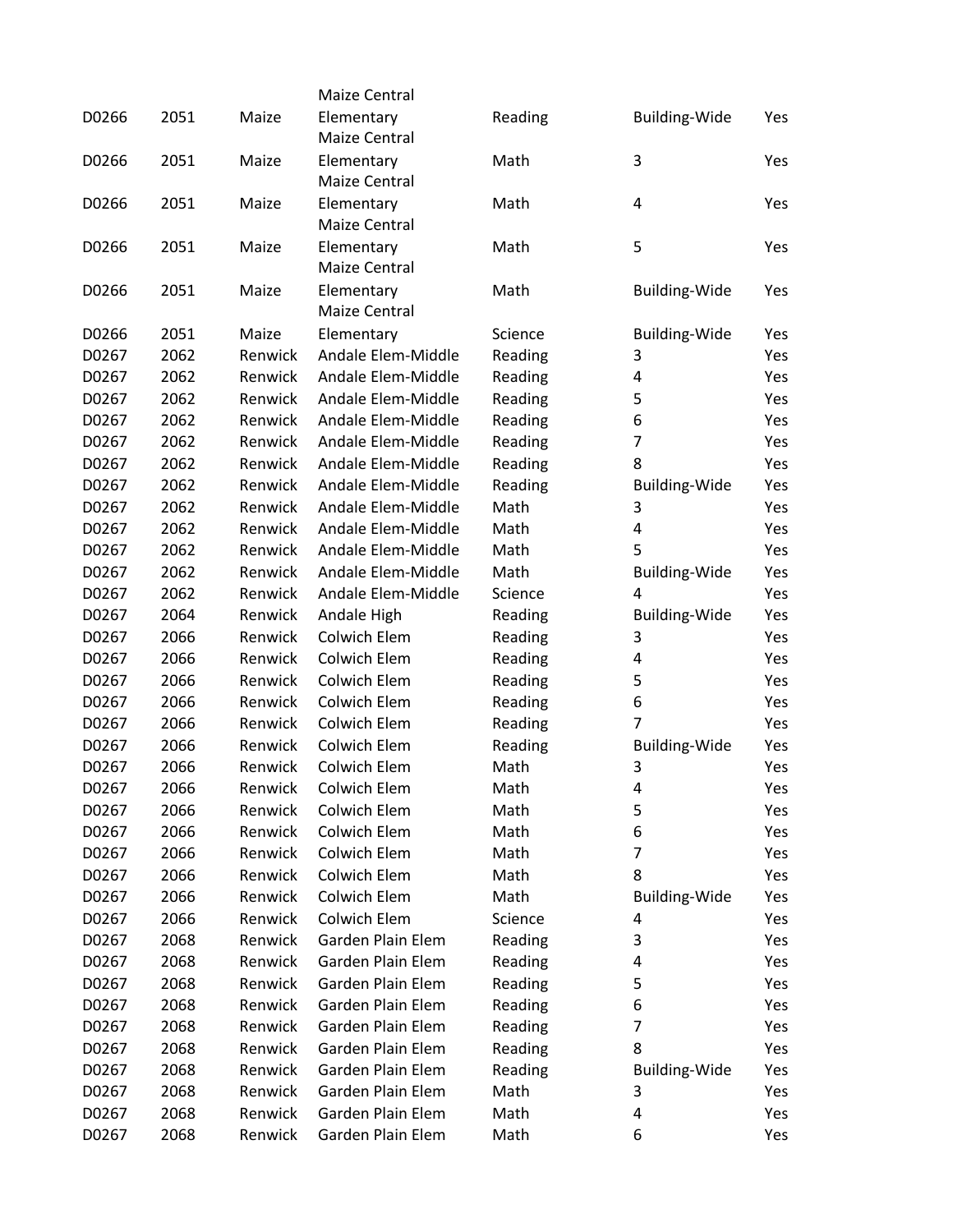| D0267 | 2068 | Renwick | Garden Plain Elem                       | Math    | $\overline{7}$          | Yes |
|-------|------|---------|-----------------------------------------|---------|-------------------------|-----|
| D0267 | 2068 | Renwick | Garden Plain Elem                       | Math    | <b>Building-Wide</b>    | Yes |
| D0267 | 2070 | Renwick | Garden Plain High                       | Reading | <b>Building-Wide</b>    | Yes |
| D0267 | 2070 | Renwick | Garden Plain High<br>St. Mark's Charter | Math    | <b>Building-Wide</b>    | Yes |
| D0267 | 2074 | Renwick | School<br>St. Mark's Charter            | Reading | 3                       | Yes |
| D0267 | 2074 | Renwick | School<br>St. Mark's Charter            | Reading | $\overline{\mathbf{4}}$ | Yes |
| D0267 | 2074 | Renwick | School<br>St. Mark's Charter            | Reading | 5                       | Yes |
| D0267 | 2074 | Renwick | School<br>St. Mark's Charter            | Reading | 6                       | Yes |
| D0267 | 2074 | Renwick | School<br>St. Mark's Charter            | Reading | $\overline{7}$          | Yes |
| D0267 | 2074 | Renwick | School<br>St. Mark's Charter            | Reading | 8                       | Yes |
| D0267 | 2074 | Renwick | School<br>St. Mark's Charter            | Reading | <b>Building-Wide</b>    | Yes |
| D0267 | 2074 | Renwick | School<br>St. Mark's Charter            | Math    | 3                       | Yes |
| D0267 | 2074 | Renwick | School<br>St. Mark's Charter            | Math    | $\overline{\mathbf{4}}$ | Yes |
| D0267 | 2074 | Renwick | School<br>St. Mark's Charter            | Math    | 5                       | Yes |
| D0267 | 2074 | Renwick | School<br>St. Mark's Charter            | Math    | $\overline{7}$          | Yes |
| D0267 | 2074 | Renwick | School<br>St. Mark's Charter            | Math    | 8                       | Yes |
| D0267 | 2074 | Renwick | School<br>St. Mark's Charter            | Math    | <b>Building-Wide</b>    | Yes |
| D0267 | 2074 | Renwick | School<br>St. Mark's Charter            | Science | $\overline{7}$          | Yes |
| D0267 | 2074 | Renwick | School                                  | Science | <b>Building-Wide</b>    | Yes |
| D0268 | 2090 | Cheney  | Cheney Elem                             | Reading | 3                       | Yes |
| D0268 | 2090 | Cheney  | Cheney Elem                             | Reading | 4                       | Yes |
| D0268 | 2090 | Cheney  | Cheney Elem                             | Reading | 5                       | Yes |
| D0268 | 2090 | Cheney  | Cheney Elem                             | Reading | <b>Building-Wide</b>    | Yes |
| D0268 | 2090 | Cheney  | Cheney Elem                             | Math    | 3                       | Yes |
| D0268 | 2090 | Cheney  | Cheney Elem                             | Math    | 4                       | Yes |
| D0268 | 2090 | Cheney  | Cheney Elem                             | Math    | 5                       | Yes |
| D0268 | 2090 | Cheney  | Cheney Elem                             | Math    | <b>Building-Wide</b>    | Yes |
| D0268 | 2090 | Cheney  | Cheney Elem<br>Cheney Middle School     | Science | <b>Building-Wide</b>    | Yes |
| D0268 | 2091 | Cheney  | $6 - 8$<br>Cheney Middle School         | Reading | 6                       | Yes |
| D0268 | 2091 | Cheney  | $6 - 8$<br>Cheney Middle School         | Reading | 7                       | Yes |
| D0268 | 2091 | Cheney  | $6 - 8$                                 | Reading | 8                       | Yes |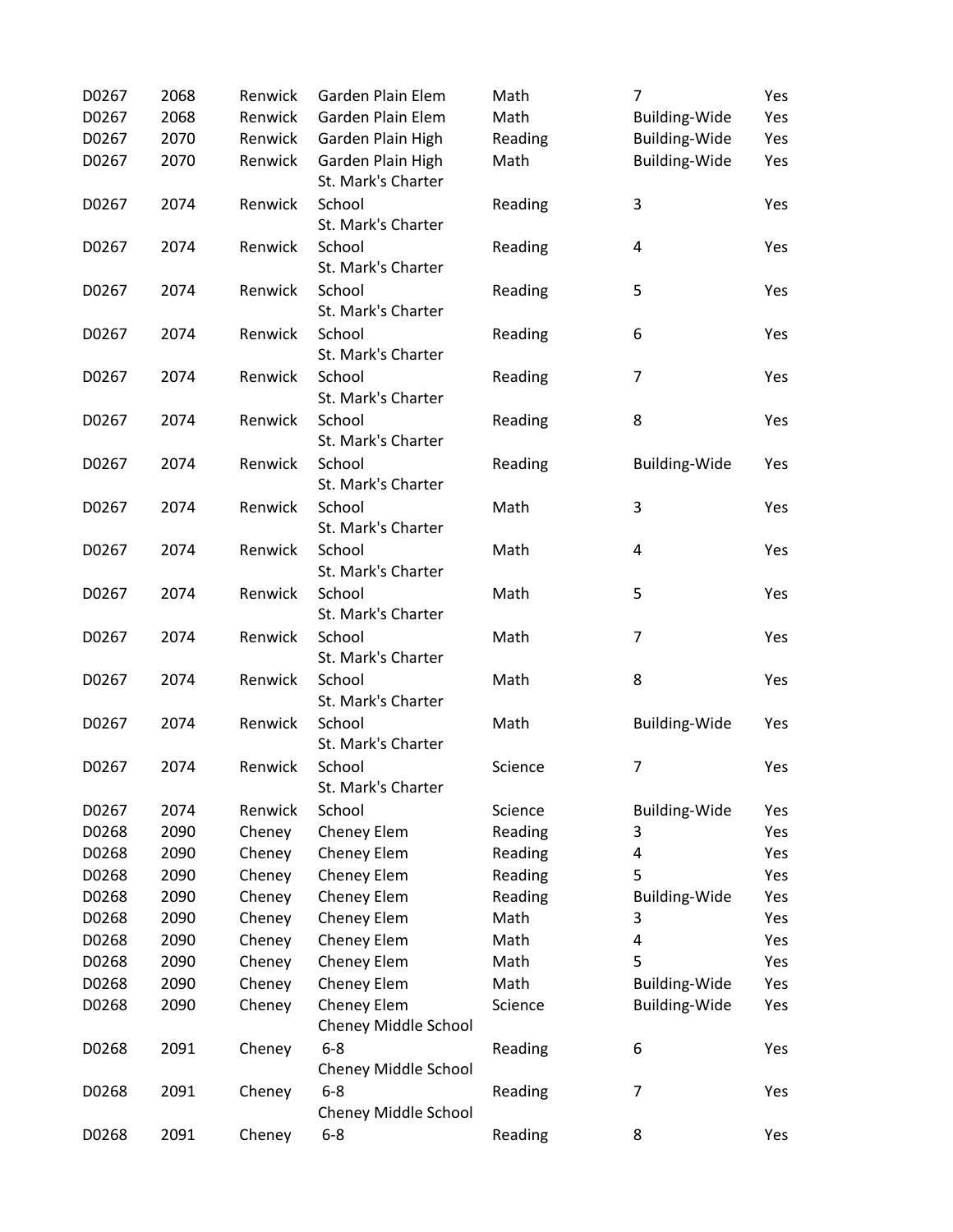|       |      |            | Cheney Middle School                   |               |                      |     |
|-------|------|------------|----------------------------------------|---------------|----------------------|-----|
| D0268 | 2091 | Cheney     | $6 - 8$                                | Reading       | Building-Wide        | Yes |
|       |      |            | Cheney Middle School                   |               |                      |     |
| D0268 | 2091 | Cheney     | $6 - 8$<br><b>Cheney Middle School</b> | Math          | $\overline{7}$       | Yes |
| D0268 | 2091 | Cheney     | $6 - 8$                                | Math          | 8                    | Yes |
|       |      |            | Cheney Middle School                   |               |                      |     |
| D0268 | 2091 | Cheney     | $6 - 8$<br>Cheney Middle School        | Math          | Building-Wide        | Yes |
| D0268 | 2091 | Cheney     | $6 - 8$                                | History/Govt. | 8                    | Yes |
|       |      |            | Cheney Middle School                   |               |                      |     |
| D0268 | 2091 | Cheney     | $6 - 8$                                | History/Govt. | <b>Building-Wide</b> | Yes |
| D0268 | 2092 | Cheney     | Cheney High                            | Reading       | <b>Building-Wide</b> | Yes |
| D0268 | 2092 | Cheney     | Cheney High                            | Math          | Building-Wide        | Yes |
| D0268 | 2092 | Cheney     | Cheney High                            | Science       | Building-Wide        | Yes |
| D0269 | 2110 | Palco      | Damar Jr High                          | Reading       | 7                    | Yes |
| D0269 | 2110 | Palco      | Damar Jr High                          | Reading       | <b>Building-Wide</b> | Yes |
| D0269 | 2114 | Palco      | Palco Elem                             | Reading       | 3                    | Yes |
| D0269 | 2114 | Palco      | Palco Elem                             | Reading       | 5                    | Yes |
| D0269 | 2114 | Palco      | Palco Elem                             | Reading       | Building-Wide        | Yes |
| D0269 | 2114 | Palco      | Palco Elem                             | Math          | 3                    | Yes |
| D0269 | 2114 | Palco      | Palco Elem                             | Math          | 5                    | Yes |
| D0269 | 2114 | Palco      | Palco Elem                             | Math          | <b>Building-Wide</b> | Yes |
|       |      |            |                                        |               |                      |     |
| D0270 | 2136 | Plainville | Plainville Elem                        | Reading       | 3                    | Yes |
| D0270 | 2136 | Plainville | Plainville Elem                        | Reading       | 5                    | Yes |
| D0270 | 2136 | Plainville | Plainville Elem                        | Reading       | 6                    | Yes |
| D0270 | 2136 | Plainville | Plainville Elem                        | Reading       | 7                    | Yes |
| D0270 | 2136 | Plainville | Plainville Elem                        | Reading       | 8                    | Yes |
| D0270 | 2136 | Plainville | Plainville Elem                        | Reading       | <b>Building-Wide</b> | Yes |
| D0270 | 2136 | Plainville | Plainville Elem                        | Math          | 3                    | Yes |
| D0270 | 2136 | Plainville | Plainville Elem                        | Math          | 5                    | Yes |
| D0270 | 2138 | Plainville | Plainville High                        | Reading       | <b>Building-Wide</b> | Yes |
| D0271 | 2156 | Stockton   | <b>Stockton Elem</b>                   | Reading       | 3                    | Yes |
| D0271 | 2156 | Stockton   | <b>Stockton Elem</b>                   | Reading       | 4                    | Yes |
| D0271 | 2156 | Stockton   | <b>Stockton Elem</b>                   | Reading       | 5                    | Yes |
| D0271 | 2156 | Stockton   | <b>Stockton Elem</b>                   | Reading       | 6                    | Yes |
| D0271 | 2156 | Stockton   | <b>Stockton Elem</b>                   | Reading       | $\overline{7}$       | Yes |
| D0271 | 2156 | Stockton   | <b>Stockton Elem</b>                   | Reading       | 8                    | Yes |
| D0271 | 2156 | Stockton   | <b>Stockton Elem</b>                   | Reading       | <b>Building-Wide</b> | Yes |
| D0271 | 2156 | Stockton   | <b>Stockton Elem</b>                   | Math          | 3                    | Yes |
|       |      |            |                                        |               |                      |     |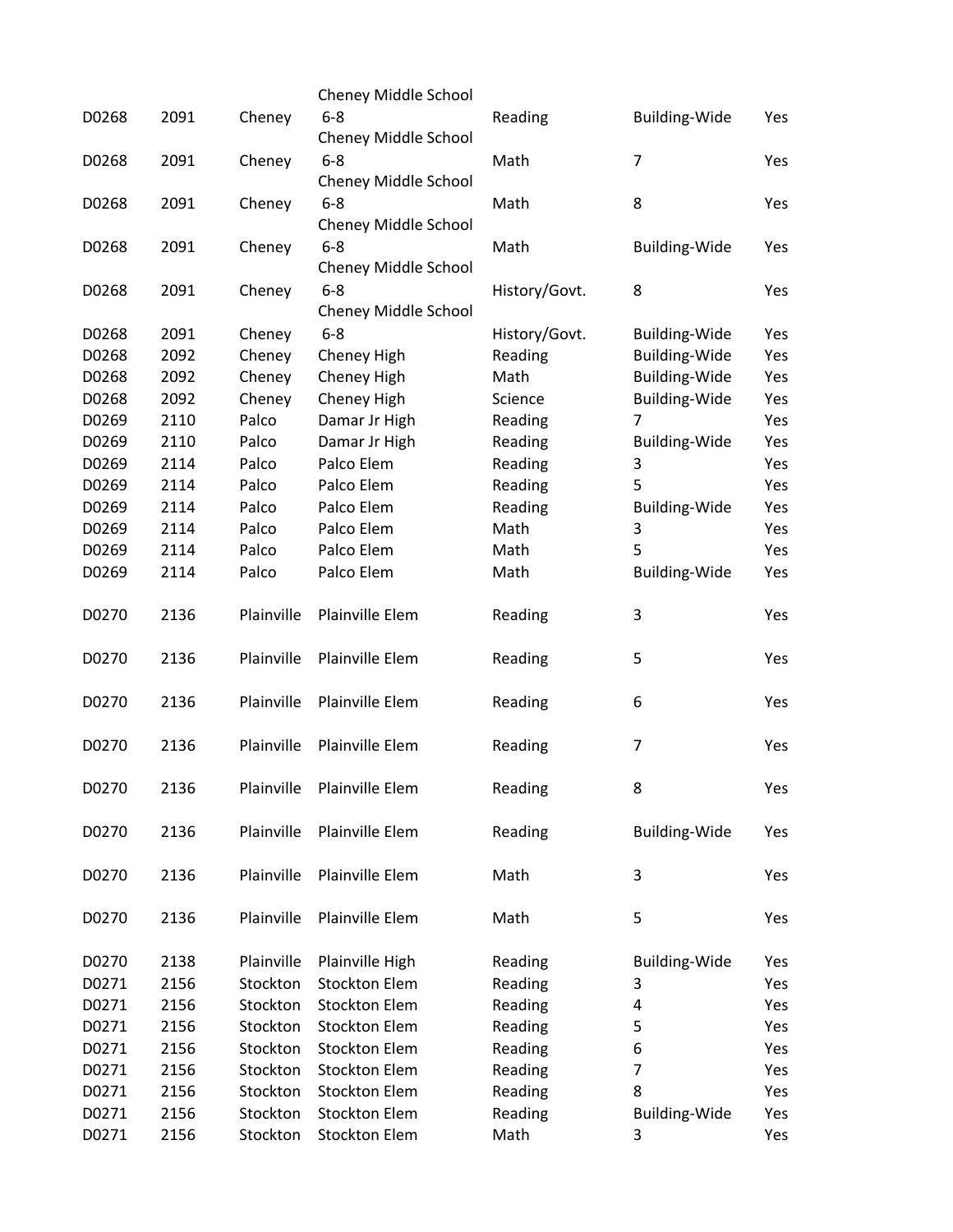| D0271 | 2156 | Stockton       | <b>Stockton Elem</b>                                           | Math    | 4                       | Yes |
|-------|------|----------------|----------------------------------------------------------------|---------|-------------------------|-----|
| D0271 | 2156 | Stockton       | <b>Stockton Elem</b>                                           | Math    | 6                       | Yes |
| D0271 | 2156 | Stockton       | <b>Stockton Elem</b>                                           | Math    | 8                       | Yes |
| D0271 | 2156 | Stockton       | <b>Stockton Elem</b><br>Lakeside Intermediate                  | Math    | <b>Building-Wide</b>    | Yes |
| D0272 | 2170 | Waconda        | School<br>Lakeside Intermediate                                | Reading | $\overline{\mathbf{4}}$ | Yes |
| D0272 | 2170 | Waconda        | School<br>Lakeside Intermediate                                | Reading | 5                       | Yes |
| D0272 | 2170 | Waconda School | Lakeside Intermediate                                          | Reading | 6                       | Yes |
| D0272 | 2170 | Waconda School | Lakeside Intermediate                                          | Reading | <b>Building-Wide</b>    | Yes |
| D0272 | 2170 | Waconda School | Lakeside Intermediate                                          | Math    | $\overline{\mathbf{4}}$ | Yes |
| D0272 | 2170 | Waconda School | Lakeside Intermediate                                          | Math    | 5                       | Yes |
| D0272 | 2170 | Waconda School | Lakeside Intermediate                                          | Math    | 6                       | Yes |
| D0272 | 2170 | Waconda        | School<br>Lakeside Intermediate                                | Math    | <b>Building-Wide</b>    | Yes |
| D0272 | 2170 | Waconda School |                                                                | Science | <b>Building-Wide</b>    | Yes |
| D0272 | 2171 |                | Waconda Lakeside Junior High                                   | Reading | $\overline{7}$          | Yes |
| D0272 | 2171 |                | Waconda Lakeside Junior High                                   | Reading | 8                       | Yes |
| D0272 | 2171 |                | Waconda Lakeside Junior High                                   | Reading | <b>Building-Wide</b>    | Yes |
| D0272 | 2171 |                | Waconda Lakeside Junior High                                   | Math    | 7                       | Yes |
| D0272 | 2171 |                | Waconda Lakeside Junior High                                   | Math    | 8                       | Yes |
| D0272 | 2171 |                | Waconda Lakeside Junior High                                   | Math    | <b>Building-Wide</b>    | Yes |
| D0272 | 2174 |                | Waconda Lakeside Elem at Downs Reading                         |         | <b>Building-Wide</b>    | Yes |
| D0272 | 2174 |                | Waconda Lakeside Elem at Downs Math<br>Lakeside High School at |         | <b>Building-Wide</b>    | Yes |
| D0272 | 2176 | Waconda        | Downs<br>Lakeside High School at                               | Reading | <b>Building-Wide</b>    | Yes |
| D0272 | 2176 | Waconda        | Downs<br>Lakeside Elem at Glen                                 | Math    | <b>Building-Wide</b>    | Yes |
| D0272 | 2178 | Waconda Elder  | Lakeside Elem at Glen                                          | Reading | <b>Building-Wide</b>    | Yes |
| D0272 | 2178 | Waconda Elder  | <b>Tipton Community</b>                                        | Math    | <b>Building-Wide</b>    | Yes |
| D0272 | 2179 | Waconda        | School<br><b>Tipton Community</b>                              | Reading | 3                       | Yes |
| D0272 | 2179 | Waconda        | School<br><b>Tipton Community</b>                              | Reading | 4                       | Yes |
| D0272 | 2179 | Waconda School | <b>Tipton Community</b>                                        | Reading | 6                       | Yes |
| D0272 | 2179 | Waconda School |                                                                | Reading | <b>Building-Wide</b>    | Yes |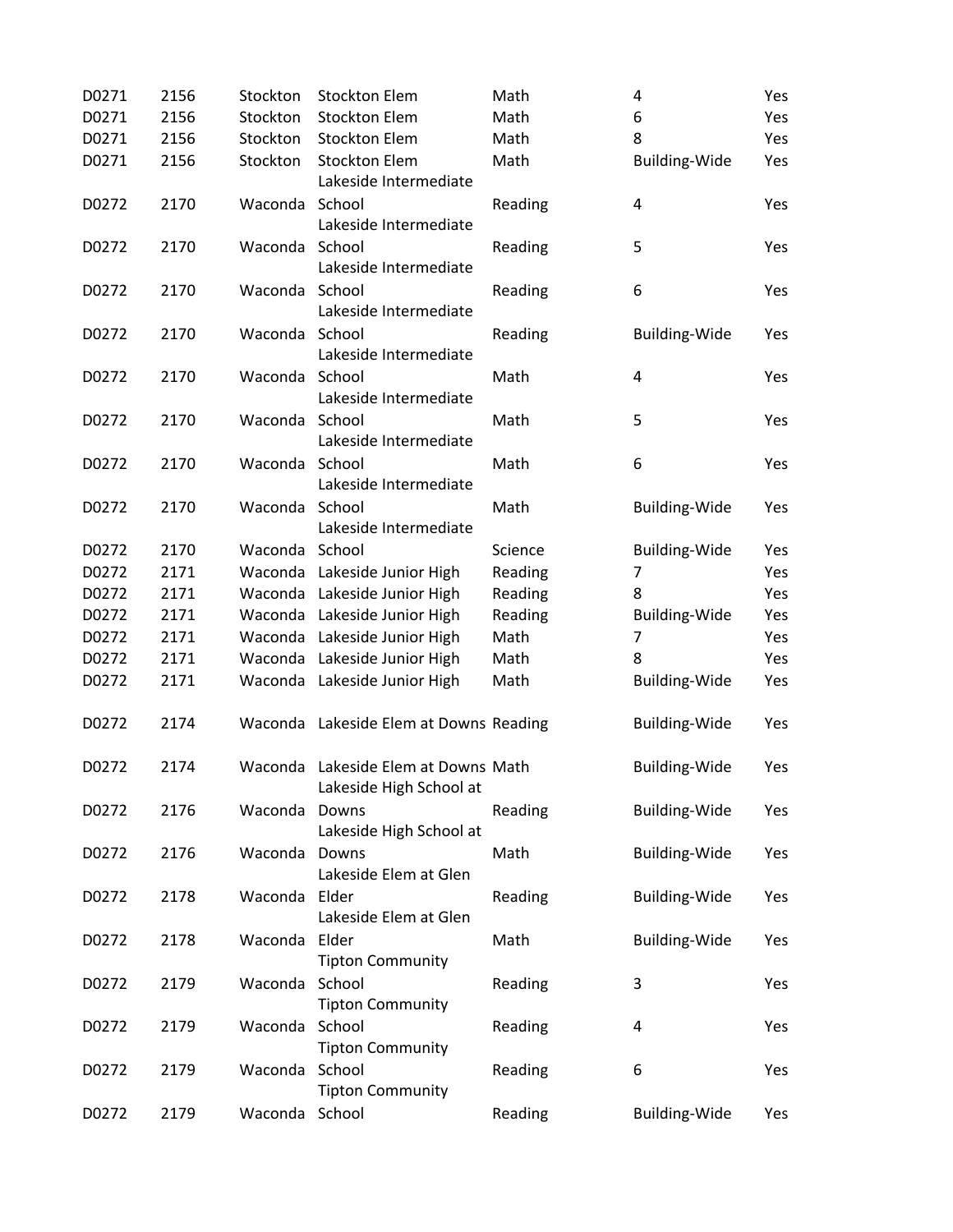|       |      |               | <b>Tipton Community</b> |         |                           |     |
|-------|------|---------------|-------------------------|---------|---------------------------|-----|
| D0272 | 2179 | Waconda       | School                  | Math    | 3                         | Yes |
|       |      |               | <b>Tipton Community</b> |         |                           |     |
| D0272 | 2179 | Waconda       | School                  | Math    | 4                         | Yes |
|       |      |               | <b>Tipton Community</b> |         |                           |     |
| D0272 | 2179 | Waconda       | School                  | Math    | 6                         | Yes |
|       |      |               | <b>Tipton Community</b> |         |                           |     |
| D0272 | 2179 | Waconda       | School                  | Math    | <b>Building-Wide</b>      | Yes |
|       |      |               | <b>Tipton Community</b> |         |                           |     |
| D0272 | 2179 | Waconda       | School                  | Science | <b>Building-Wide</b>      | Yes |
| D0273 | 2214 | <b>Beloit</b> | <b>Beloit Elem</b>      | Reading | 4                         | Yes |
| D0273 | 2214 | <b>Beloit</b> | <b>Beloit Elem</b>      | Reading | 5                         | Yes |
| D0273 | 2214 | <b>Beloit</b> | <b>Beloit Elem</b>      | Reading | 6                         | Yes |
| D0273 | 2214 | <b>Beloit</b> | <b>Beloit Elem</b>      | Reading | <b>Building-Wide</b>      | Yes |
| D0273 | 2214 | <b>Beloit</b> | <b>Beloit Elem</b>      | Math    | 3                         | Yes |
| D0273 | 2214 | <b>Beloit</b> | <b>Beloit Elem</b>      | Math    | 4                         | Yes |
| D0273 | 2214 | <b>Beloit</b> | <b>Beloit Elem</b>      | Math    | 5                         | Yes |
| D0273 | 2214 | <b>Beloit</b> | <b>Beloit Elem</b>      | Math    | 6                         | Yes |
| D0273 | 2214 | <b>Beloit</b> | <b>Beloit Elem</b>      | Math    | <b>Building-Wide</b>      | Yes |
| D0273 | 2214 | <b>Beloit</b> | <b>Beloit Elem</b>      | Science | Building-Wide             | Yes |
| D0273 | 2218 | <b>Beloit</b> | Beloit Jr-Sr High       | Reading | 7                         | Yes |
| D0273 | 2218 | Beloit        | Beloit Jr-Sr High       | Reading | 8                         | Yes |
| D0273 | 2218 | <b>Beloit</b> | Beloit Jr-Sr High       | Reading | 11                        | Yes |
| D0273 | 2218 | <b>Beloit</b> | Beloit Jr-Sr High       |         |                           | Yes |
| D0274 | 2262 |               |                         | Reading | <b>Building-Wide</b><br>3 | Yes |
|       | 2262 | Oakley        | Oakley Elem             | Reading | 4                         | Yes |
| D0274 |      | Oakley        | Oakley Elem             | Reading |                           |     |
| D0274 | 2262 | Oakley        | Oakley Elem             | Reading | <b>Building-Wide</b>      | Yes |
| D0274 | 2262 | Oakley        | Oakley Elem             | Math    | 3                         | Yes |
| D0274 | 2262 | Oakley        | Oakley Elem             | Math    | 4                         | Yes |
| D0274 | 2262 | Oakley        | Oakley Elem             | Math    | Building-Wide             | Yes |
| D0274 | 2262 | Oakley        | Oakley Elem             | Science | Building-Wide             | Yes |
| D0274 | 2268 | Oakley        | Oakley Middle School    | Reading | 5                         | Yes |
| D0274 | 2268 | Oakley        | Oakley Middle School    | Reading | 6                         | Yes |
| D0274 | 2268 | Oakley        | Oakley Middle School    | Reading | 7                         | Yes |
| D0274 | 2268 | Oakley        | Oakley Middle School    | Reading | 8                         | Yes |
| D0274 | 2268 | Oakley        | Oakley Middle School    | Reading | <b>Building-Wide</b>      | Yes |
| D0274 | 2268 | Oakley        | Oakley Middle School    | Math    | 5                         | Yes |
| D0274 | 2268 | Oakley        | Oakley Middle School    | Math    | 6                         | Yes |
| D0274 | 2268 | Oakley        | Oakley Middle School    | Math    | 7                         | Yes |
| D0274 | 2268 | Oakley        | Oakley Middle School    | Math    | 8                         | Yes |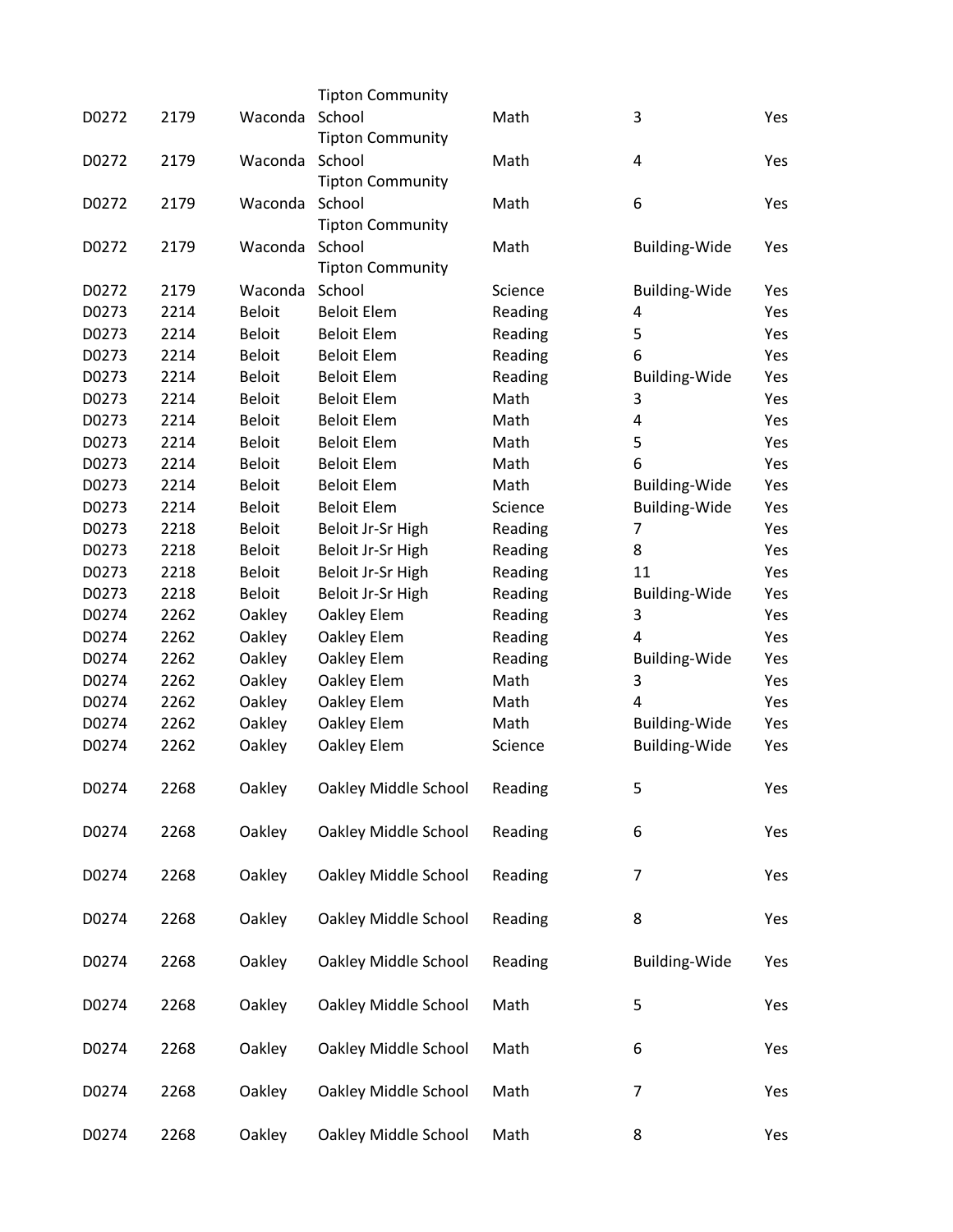| D0274 | 2268 | Oakley           | Oakley Middle School | Math          | Building-Wide        | Yes |
|-------|------|------------------|----------------------|---------------|----------------------|-----|
| D0274 | 2268 | Oakley           | Oakley Middle School | Science       | <b>Building-Wide</b> | Yes |
| D0275 | 2286 | <b>Triplains</b> | Winona Elem          | Reading       | 3                    | Yes |
| D0275 | 2286 | <b>Triplains</b> | Winona Elem          | Reading       | 4                    | Yes |
| D0275 | 2286 | <b>Triplains</b> | Winona Elem          | Reading       | 5                    | Yes |
| D0275 | 2286 | <b>Triplains</b> | Winona Elem          | Reading       | 6                    | Yes |
| D0275 | 2286 | <b>Triplains</b> | Winona Elem          | Reading       | <b>Building-Wide</b> | Yes |
| D0275 | 2286 | <b>Triplains</b> | Winona Elem          | Math          | 3                    | Yes |
| D0275 | 2286 | <b>Triplains</b> | Winona Elem          | Math          | $\overline{4}$       | Yes |
| D0275 | 2286 | <b>Triplains</b> | Winona Elem          | Math          | 5                    | Yes |
| D0275 | 2286 | <b>Triplains</b> | Winona Elem          | Math          | 6                    | Yes |
| D0275 | 2286 | <b>Triplains</b> | Winona Elem          | Math          | <b>Building-Wide</b> | Yes |
| D0275 | 2286 | <b>Triplains</b> | Winona Elem          | Science       | 4                    | Yes |
| D0275 | 2286 | <b>Triplains</b> | Winona Elem          | Science       | <b>Building-Wide</b> | Yes |
| D0275 | 2286 | <b>Triplains</b> | Winona Elem          | History/Govt. | 8                    | Yes |
| D0275 | 2288 | <b>Triplains</b> | Winona High          | Reading       | <b>Building-Wide</b> | Yes |
| D0275 | 2288 | <b>Triplains</b> | Winona High          | Math          | Building-Wide        | Yes |
| D0275 | 2288 | <b>Triplains</b> | Winona High          | Science       | Building-Wide        | Yes |
| D0279 | 2370 | Jewell           | Jewell Elementary    | Reading       | 3                    | Yes |
| D0279 | 2370 | Jewell           | Jewell Elementary    | Reading       | $\overline{4}$       | Yes |
| D0279 | 2370 | Jewell           | Jewell Elementary    | Reading       | <b>Building-Wide</b> | Yes |
| D0279 | 2370 | Jewell           | Jewell Elementary    | Math          | 3                    | Yes |
| D0279 | 2370 | Jewell           | Jewell Elementary    | Math          | <b>Building-Wide</b> | Yes |
| D0279 | 2372 | Jewell           | Jewell Senior High   | Math          | Building-Wide        | Yes |
| D0279 | 2374 | Jewell           | Jewell Jr High       | Reading       | 5                    | Yes |
|       |      | Graham           |                      |               |                      |     |
| D0281 | 2412 | County           | Hill City Elem       | Reading       | 3                    | Yes |
|       |      | Graham           |                      |               |                      |     |
| D0281 | 2412 | County           | Hill City Elem       | Reading       | Building-Wide        | Yes |
|       |      | Graham           |                      |               |                      |     |
| D0281 | 2412 | County           | Hill City Elem       | Math          | 3                    | Yes |
|       |      | Graham           |                      |               |                      |     |
| D0281 | 2412 | County           | Hill City Elem       | Math          | Building-Wide        | Yes |
|       |      | Graham           |                      |               |                      |     |
| D0281 | 2414 | County           | Longfellow Middle    | Reading       | 5                    | Yes |
|       |      | Graham           |                      |               |                      |     |
| D0281 | 2414 | County           | Longfellow Middle    | Reading       | 6                    | Yes |
|       |      | Graham           |                      |               |                      |     |
| D0281 | 2414 | County           | Longfellow Middle    | Reading       | 7                    | Yes |
|       |      | Graham           |                      |               |                      |     |
| D0281 | 2414 | County           | Longfellow Middle    | Reading       | 8                    | Yes |
|       |      | Graham           |                      |               |                      |     |
| D0281 | 2414 | County           | Longfellow Middle    | Reading       | Building-Wide        | Yes |
|       |      | Graham           |                      |               |                      |     |
| D0281 | 2414 | County           | Longfellow Middle    | Math          | 5                    | Yes |
|       |      | Graham           |                      |               |                      |     |
| D0281 | 2414 | County           | Longfellow Middle    | Math          | $\overline{7}$       | Yes |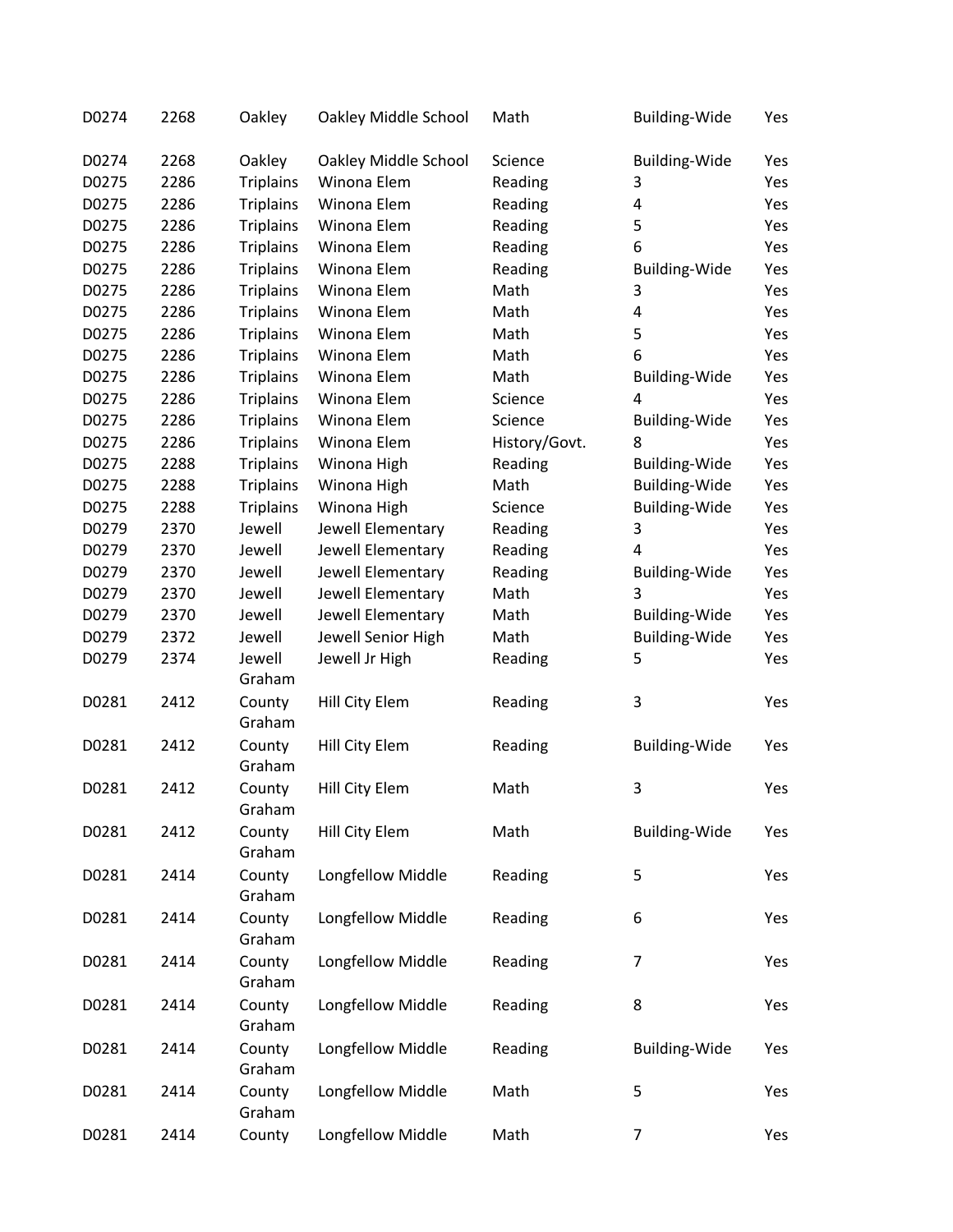|       |      | Graham              |                                         |         |                      |     |
|-------|------|---------------------|-----------------------------------------|---------|----------------------|-----|
| D0281 | 2416 | County              | Hill City High<br>Howard West Elk Jr-Sr | Reading | <b>Building-Wide</b> | Yes |
| D0282 | 2442 | West Elk            | High<br>Howard West Elk Jr-Sr           | Reading | <b>Building-Wide</b> | Yes |
| D0282 | 2442 | West Elk            | High                                    | Math    | <b>Building-Wide</b> | Yes |
| D0282 | 2444 | West Elk            | Moline Elem                             | Reading | 3                    | Yes |
| D0282 | 2444 | West Elk            | Moline Elem                             | Reading | 4                    | Yes |
| D0282 | 2444 | West Elk            | Moline Elem                             | Reading | 5                    | Yes |
| D0282 | 2444 | West Elk            | Moline Elem                             | Reading | 6                    | Yes |
| D0282 | 2444 | West Elk            | Moline Elem                             | Reading | <b>Building-Wide</b> | Yes |
| D0282 | 2444 | West Elk            | Moline Elem                             | Math    | 3                    | Yes |
| D0282 | 2444 | West Elk            | Moline Elem                             | Math    | 4                    | Yes |
| D0282 | 2444 | West Elk            | Moline Elem                             | Math    | 5                    | Yes |
| D0282 | 2444 | West Elk            | Moline Elem                             | Math    | 6                    | Yes |
| D0282 | 2444 | West Elk            | Moline Elem                             | Math    | <b>Building-Wide</b> | Yes |
| D0282 | 2444 | West Elk            | Moline Elem                             | Science | <b>Building-Wide</b> | Yes |
| D0282 | 2448 | West Elk            | Severy Elem                             | Reading | 3                    | Yes |
| D0282 | 2448 | West Elk            | Severy Elem                             | Reading | 4                    | Yes |
| D0282 | 2448 | West Elk            | Severy Elem                             | Reading | 5                    | Yes |
| D0282 | 2448 | West Elk            | Severy Elem                             | Reading | 6                    | Yes |
| D0282 | 2448 | West Elk            | Severy Elem                             | Reading | <b>Building-Wide</b> | Yes |
| D0282 | 2448 | West Elk            | Severy Elem                             | Math    | 3                    | Yes |
| D0282 | 2448 | West Elk            | Severy Elem                             | Math    | 4                    | Yes |
| D0282 | 2448 | West Elk            | Severy Elem                             | Math    | 5                    | Yes |
| D0282 | 2448 | West Elk            | Severy Elem                             | Math    | 6                    | Yes |
| D0282 | 2448 | West Elk            | Severy Elem                             | Math    | <b>Building-Wide</b> | Yes |
| D0283 | 2470 |                     | Elk Valley Elk Valley Elementary        | Reading | 3                    | Yes |
| D0283 | 2470 |                     | Elk Valley Elk Valley Elementary        | Reading | 4                    | Yes |
| D0283 | 2470 |                     | Elk Valley Elk Valley Elementary        | Reading | 5                    | Yes |
| D0283 | 2470 |                     | Elk Valley Elk Valley Elementary        | Reading | Building-Wide        | Yes |
| D0283 | 2470 |                     | Elk Valley Elk Valley Elementary        | Math    | 3                    | Yes |
| D0283 | 2470 |                     | Elk Valley Elk Valley Elementary        | Math    | 4                    | Yes |
| D0283 | 2470 | Elk Valley<br>Chase | <b>Elk Valley Elementary</b>            | Math    | Building-Wide        | Yes |
| D0284 | 2488 | County<br>Chase     | Chase Co Middle                         | Reading | 7                    | Yes |
| D0284 | 2488 | County<br>Chase     | Chase Co Middle                         | Reading | 8                    | Yes |
| D0284 | 2488 | County<br>Chase     | Chase Co Middle                         | Reading | <b>Building-Wide</b> | Yes |
| D0284 | 2488 | County              | Chase Co Middle                         | Math    | 5                    | Yes |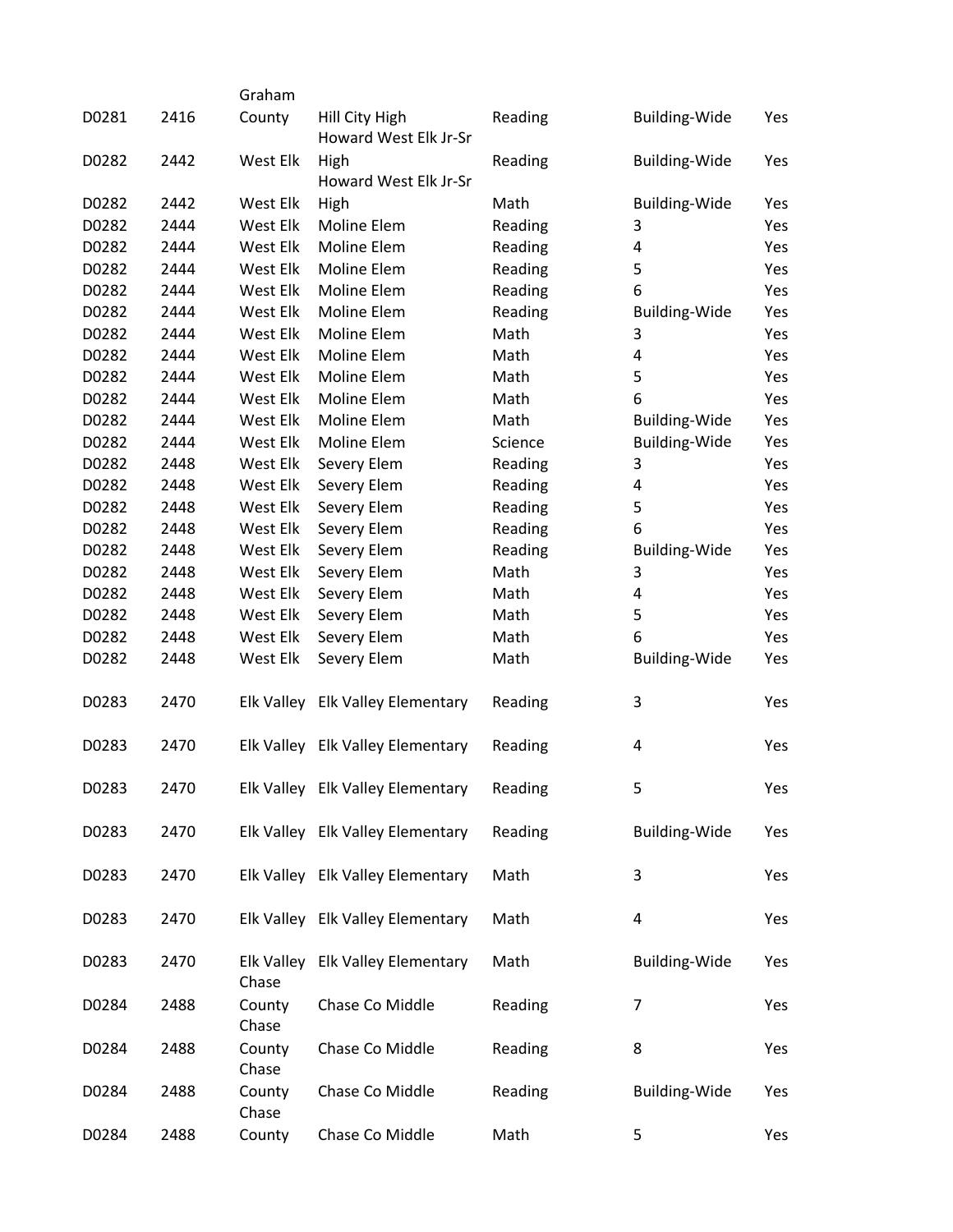|       |      | Chase           |                   |               |                         |     |
|-------|------|-----------------|-------------------|---------------|-------------------------|-----|
| D0284 | 2488 | County<br>Chase | Chase Co Middle   | History/Govt. | 8                       | Yes |
| D0284 | 2488 | County<br>Chase | Chase Co Middle   | History/Govt. | <b>Building-Wide</b>    | Yes |
| D0284 | 2490 | County<br>Chase | Chase Co Elem     | Reading       | 3                       | Yes |
| D0284 | 2490 | County<br>Chase | Chase Co Elem     | Reading       | $\overline{\mathbf{4}}$ | Yes |
| D0284 | 2490 | County<br>Chase | Chase Co Elem     | Reading       | <b>Building-Wide</b>    | Yes |
| D0284 | 2490 | County<br>Chase | Chase Co Elem     | Math          | 3                       | Yes |
| D0284 | 2490 | County<br>Chase | Chase Co Elem     | Math          | $\pmb{4}$               | Yes |
| D0284 | 2490 | County<br>Chase | Chase Co Elem     | Math          | <b>Building-Wide</b>    | Yes |
| D0284 | 2490 | County<br>Chase | Chase Co Elem     | Science       | <b>Building-Wide</b>    | Yes |
| D0284 | 2492 | County<br>Chase | Chase County High | Reading       | <b>Building-Wide</b>    | Yes |
| D0284 | 2492 | County<br>Cedar | Chase County High | Math          | <b>Building-Wide</b>    | Yes |
| D0285 | 2518 | Vale<br>Cedar   | Cedar Vale Elem   | Reading       | $\overline{\mathbf{4}}$ | Yes |
| D0285 | 2518 | Vale<br>Cedar   | Cedar Vale Elem   | Reading       | 5                       | Yes |
| D0285 | 2518 | Vale<br>Cedar   | Cedar Vale Elem   | Reading       | <b>Building-Wide</b>    | Yes |
| D0285 | 2518 | Vale<br>Cedar   | Cedar Vale Elem   | Math          | 4                       | Yes |
| D0285 | 2518 | Vale<br>Cedar   | Cedar Vale Elem   | Math          | 5                       | Yes |
| D0285 | 2518 | Vale<br>Cedar   | Cedar Vale Elem   | Science       | <b>Building-Wide</b>    | Yes |
| D0285 | 2520 | Vale<br>Cedar   | Cedar Vale High   | Reading       | 6                       | Yes |
| D0285 | 2520 | Vale<br>Cedar   | Cedar Vale High   | Reading       | 8                       | Yes |
| D0285 | 2520 | Vale<br>Cedar   | Cedar Vale High   | Reading       | <b>Building-Wide</b>    | Yes |
| D0285 | 2520 | Vale<br>Cedar   | Cedar Vale High   | Math          | 11                      | Yes |
| D0285 | 2520 | Vale<br>Cedar   | Cedar Vale High   | Math          | <b>Building-Wide</b>    | Yes |
| D0285 | 2520 | Vale            | Cedar Vale High   | History/Govt. | 6                       | Yes |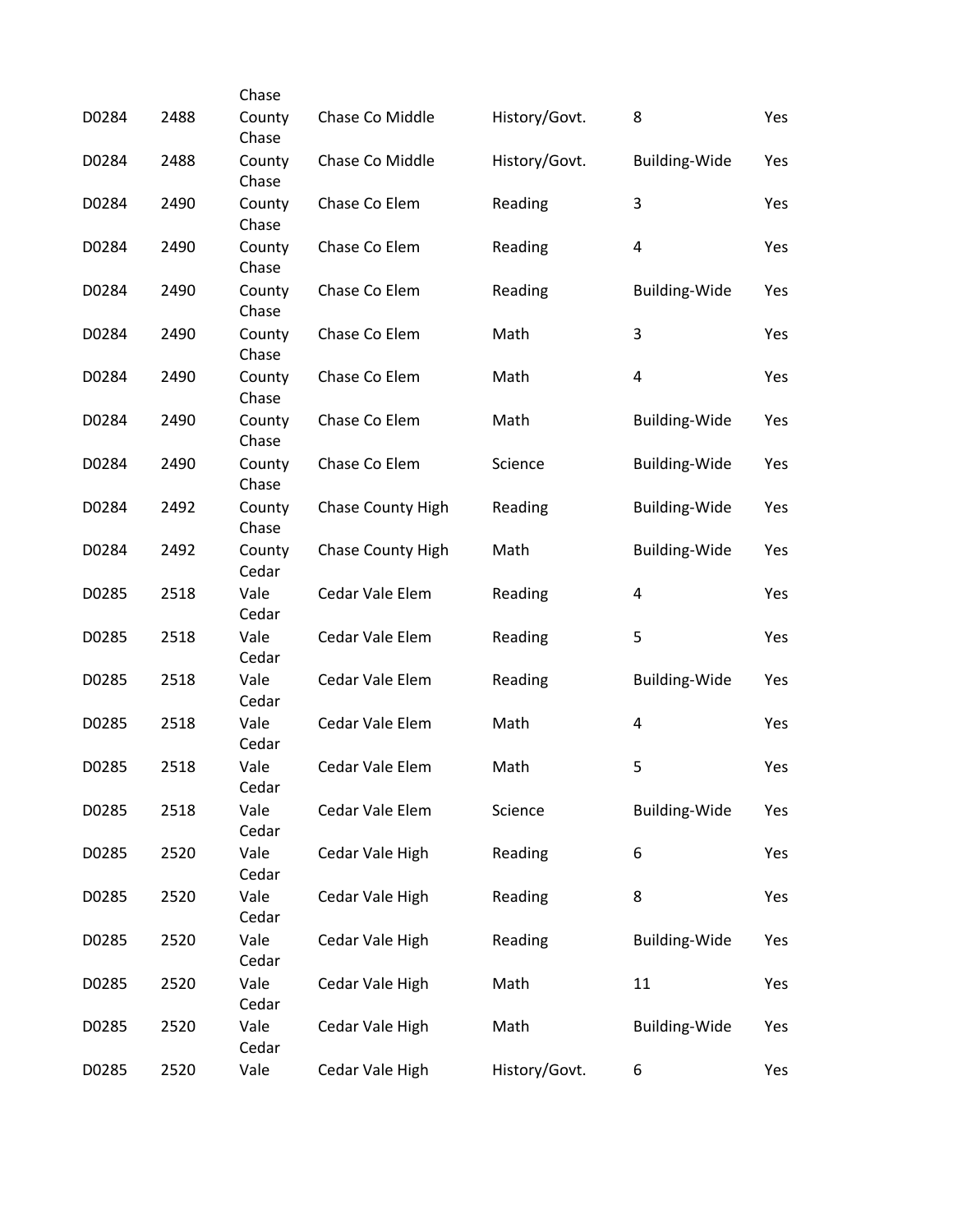|       |      | Chautauq<br>ua Co |                             |         |                      |     |
|-------|------|-------------------|-----------------------------|---------|----------------------|-----|
|       |      | Communi           |                             |         |                      |     |
| D0286 | 2544 | ty<br>Chautauq    | Sedan Elem                  | Reading | 4                    | Yes |
|       |      | ua Co             |                             |         |                      |     |
|       |      | Communi           |                             |         |                      |     |
| D0286 | 2546 | ty<br>Chautauq    | Sedan High                  | Reading | 7                    | Yes |
|       |      | ua Co             |                             |         |                      |     |
|       |      | Communi           |                             |         |                      |     |
| D0286 | 2546 | ty                | Sedan High                  | Reading | <b>Building-Wide</b> | Yes |
|       |      | West              | West Franklin Middle        |         |                      |     |
| D0287 | 2563 | Franklin          | School                      | Reading | 6                    | Yes |
|       |      | West              | West Franklin Middle        |         |                      |     |
| D0287 | 2563 | Franklin          | School                      | Reading | $\overline{7}$       | Yes |
|       |      | West              | West Franklin Middle        |         |                      |     |
| D0287 | 2563 | Franklin          | School                      | Reading | 8                    | Yes |
|       |      | West              | West Franklin Middle        |         |                      |     |
| D0287 | 2563 | Franklin          | School                      | Reading | <b>Building-Wide</b> | Yes |
|       |      | West              | West Franklin Middle        |         |                      |     |
| D0287 | 2563 | Franklin          | School                      | Math    | $\overline{7}$       | Yes |
|       |      | West              | West Franklin Middle        |         |                      |     |
| D0287 | 2563 | Franklin          | School                      | Math    | 8                    | Yes |
|       |      | West              | West Franklin Middle        |         |                      |     |
| D0287 | 2563 | Franklin          | School                      | Math    | <b>Building-Wide</b> | Yes |
|       |      | West              | Williamsburg                |         |                      |     |
| D0287 | 2564 | Franklin          | <b>Elementary School</b>    | Reading | 5                    | Yes |
|       |      | West              | Williamsburg                |         |                      |     |
| D0287 | 2564 | Franklin          | <b>Elementary School</b>    | Math    | 5                    | Yes |
|       |      | Central           |                             |         |                      |     |
| D0288 | 2584 | Heights           | Central Heights High        | Reading | 6                    | Yes |
|       |      | Central           |                             |         |                      |     |
| D0288 | 2584 | Heights           | Central Heights High        | Reading | $\overline{7}$       | Yes |
|       |      | Central           |                             |         |                      |     |
| D0288 | 2584 | Heights           | <b>Central Heights High</b> | Reading | 8                    | Yes |
|       |      | Central           |                             |         |                      |     |
| D0288 | 2584 | Heights           | <b>Central Heights High</b> | Reading | 11                   | Yes |
|       |      | Central           |                             |         |                      |     |
| D0288 | 2584 | Heights           | <b>Central Heights High</b> | Reading | <b>Building-Wide</b> | Yes |
|       |      | Central           |                             |         |                      |     |
| D0288 | 2584 | Heights           | <b>Central Heights High</b> | Math    | 6                    | Yes |
|       |      | Central           |                             |         |                      |     |
| D0288 | 2584 | Heights           | <b>Central Heights High</b> | Math    | $\overline{7}$       | Yes |
|       |      | Central           |                             |         |                      |     |
| D0288 | 2584 | Heights           | <b>Central Heights High</b> | Math    | 11                   | Yes |
|       |      | Central           |                             |         |                      |     |
| D0288 | 2584 | Heights           | Central Heights High        | Math    | <b>Building-Wide</b> | Yes |
|       |      |                   |                             |         |                      |     |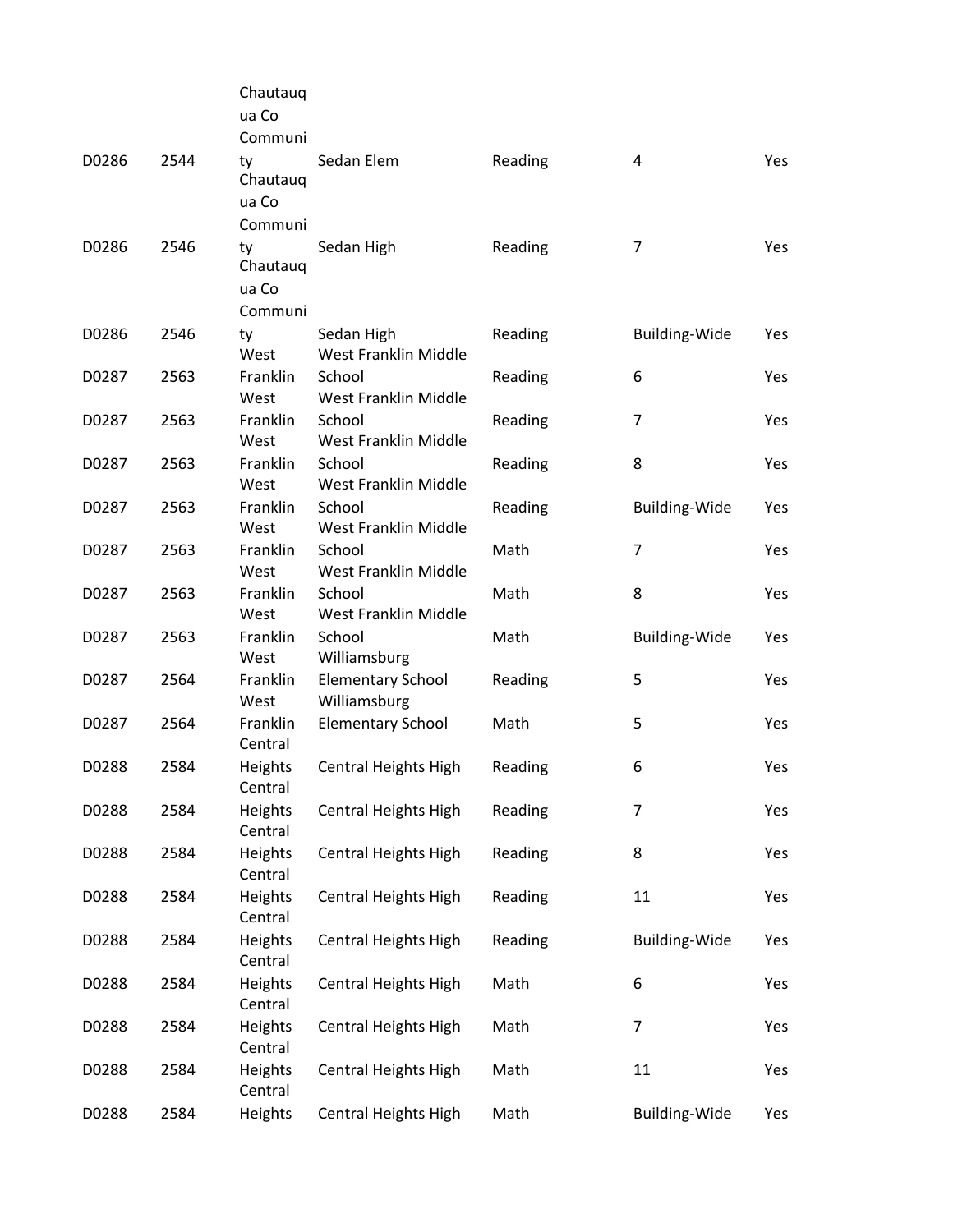|       |      | Central            |                                                 |               |                      |     |
|-------|------|--------------------|-------------------------------------------------|---------------|----------------------|-----|
| D0288 | 2585 | Heights<br>Central | Central Heights Elem                            | Math          | 4                    | Yes |
| D0288 | 2585 | Heights            | Central Heights Elem                            | Science       | <b>Building-Wide</b> | Yes |
| D0289 | 2620 |                    | Wellsville Wellsville Elem                      | Reading       | 3                    | Yes |
| D0289 | 2620 |                    | Wellsville Wellsville Elem                      | Reading       | 4                    | Yes |
| D0289 | 2620 |                    | Wellsville Wellsville Elem                      | Reading       | 5                    | Yes |
| D0289 | 2620 |                    | Wellsville Wellsville Elem                      | Reading       | <b>Building-Wide</b> | Yes |
| D0289 | 2620 |                    | Wellsville Wellsville Elem                      | Math          | 3                    | Yes |
| D0289 | 2620 |                    | Wellsville Wellsville Elem                      | Math          | 4                    | Yes |
| D0289 | 2620 |                    | Wellsville Wellsville Elem                      | Math          | 5                    | Yes |
| D0289 | 2620 |                    | Wellsville Wellsville Elem<br>Wellsville Middle | Math          | Building-Wide        | Yes |
| D0289 | 2621 | Wellsville School  | Wellsville Middle                               | Reading       | 6                    | Yes |
| D0289 | 2621 | Wellsville School  | Wellsville Middle                               | Reading       | $\overline{7}$       | Yes |
| D0289 | 2621 | Wellsville School  | Wellsville Middle                               | Reading       | 8                    | Yes |
| D0289 | 2621 | Wellsville School  | Wellsville Middle                               | Reading       | <b>Building-Wide</b> | Yes |
| D0289 | 2621 | Wellsville School  | Wellsville Middle                               | Math          | 6                    | Yes |
| D0289 | 2621 | Wellsville School  | Wellsville Middle                               | Math          | <b>Building-Wide</b> | Yes |
| D0289 | 2621 | Wellsville         | School<br>Wellsville Middle                     | Science       | <b>Building-Wide</b> | Yes |
| D0289 | 2621 | Wellsville School  |                                                 | History/Govt. | 8                    | Yes |
| D0289 | 2622 | Wellsville         | Wellsville High                                 | Reading       | Building-Wide        | Yes |
| D0290 | 2641 | Ottawa             | Eisenhower Elem                                 | Reading       | 4                    | Yes |
| D0290 | 2641 | Ottawa             | Eisenhower Elem                                 | Reading       | 5                    | Yes |
| D0290 | 2641 | Ottawa             | Eisenhower Elem                                 | Reading       | <b>Building-Wide</b> | Yes |
| D0290 | 2641 | Ottawa             | Eisenhower Elem                                 | Math          | 4                    | Yes |
| D0290 | 2641 | Ottawa             | Eisenhower Elem                                 | Math          | 5                    | Yes |
| D0290 | 2641 | Ottawa             | Eisenhower Elem                                 | Math          | <b>Building-Wide</b> | Yes |
| D0290 | 2641 | Ottawa             | Eisenhower Elem                                 | Science       | <b>Building-Wide</b> | Yes |
| D0290 | 2642 | Ottawa             | Eugene Field Elem                               | Reading       | 4                    | Yes |
| D0290 | 2642 | Ottawa             | Eugene Field Elem                               | Reading       | 5                    | Yes |
| D0290 | 2642 | Ottawa             | Eugene Field Elem                               | Math          | 4                    | Yes |
| D0290 | 2648 | Ottawa             | Lincoln Elem                                    | Reading       | 3                    | Yes |
|       |      |                    |                                                 |               |                      |     |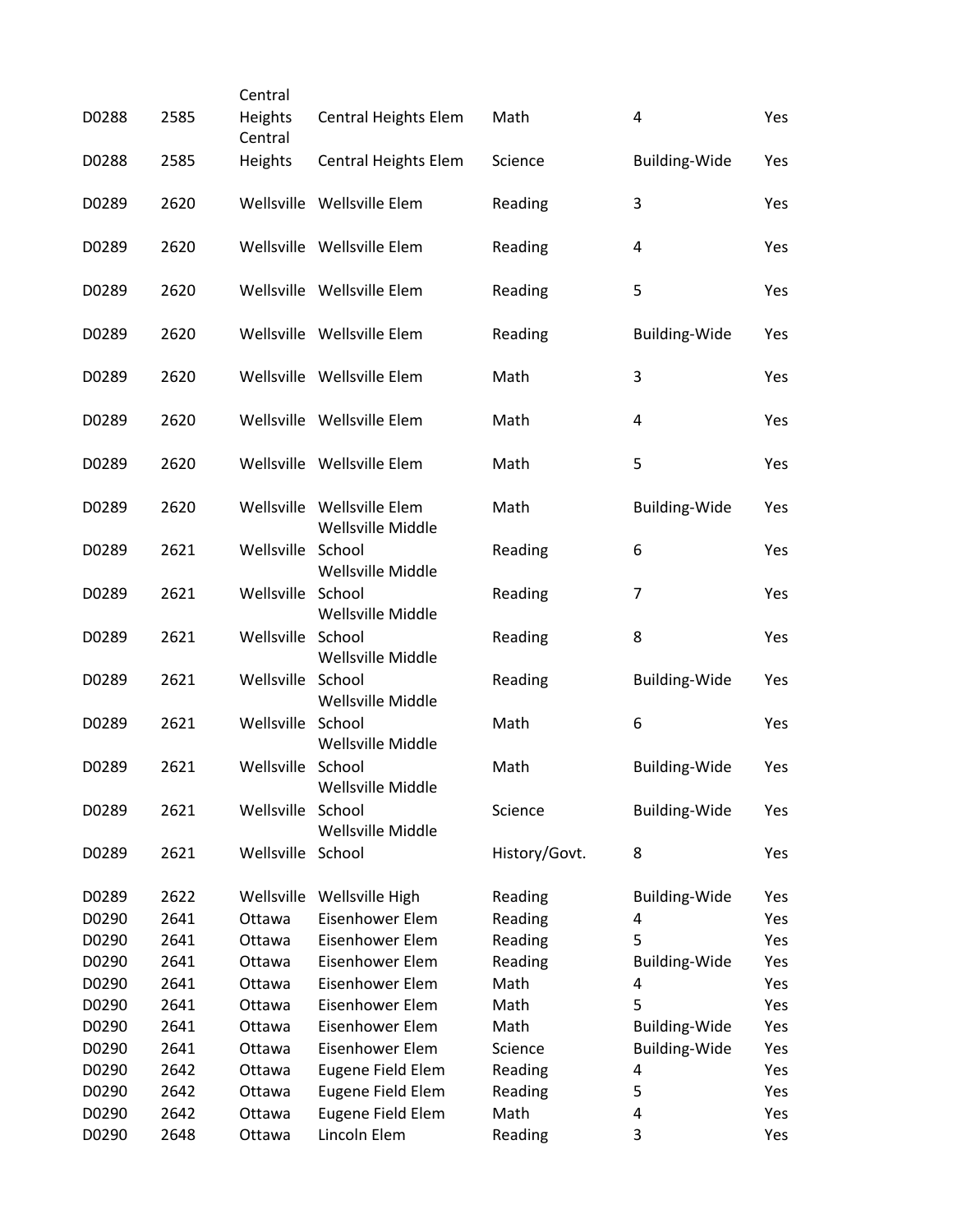| D0290 | 2648 | Ottawa                        | Lincoln Elem                                            | Reading | <b>Building-Wide</b> | Yes |
|-------|------|-------------------------------|---------------------------------------------------------|---------|----------------------|-----|
| D0290 | 2648 | Ottawa                        | Lincoln Elem                                            | Math    | 3                    | Yes |
| D0290 | 2648 | Ottawa                        | Lincoln Elem                                            | Math    | 4                    | Yes |
| D0290 | 2648 | Ottawa                        | Lincoln Elem                                            | Math    | 5                    | Yes |
| D0290 | 2648 | Ottawa                        | Lincoln Elem                                            | Math    | Building-Wide        | Yes |
| D0290 | 2650 | Ottawa                        | Ottawa Middle School                                    | Reading | 7                    | Yes |
| D0290 | 2650 | Ottawa                        | Ottawa Middle School                                    | Reading | 8                    | Yes |
| D0290 | 2650 | Ottawa                        | Ottawa Middle School                                    | Reading | <b>Building-Wide</b> | Yes |
| D0290 | 2650 | Ottawa                        | Ottawa Middle School                                    | Math    | $\overline{7}$       | Yes |
| D0290 | 2650 | Ottawa                        | Ottawa Middle School                                    | Math    | 8                    | Yes |
| D0290 | 2650 | Ottawa<br>Grinnell<br>Public  | Ottawa Middle School                                    | Math    | <b>Building-Wide</b> | Yes |
| D0291 | 2666 | Schools<br>Grinnell<br>Public | <b>Grinnell Grade School</b>                            | Reading | 3                    | Yes |
| D0291 | 2666 | Schools<br>Grinnell<br>Public | <b>Grinnell Grade School</b>                            | Reading | 4                    | Yes |
| D0291 | 2666 | Schools<br>Grinnell<br>Public | <b>Grinnell Grade School</b>                            | Reading | <b>Building-Wide</b> | Yes |
| D0291 | 2666 | Schools<br>Grinnell<br>Public | <b>Grinnell Grade School</b>                            | Math    | 3                    | Yes |
| D0291 | 2666 | Schools<br>Grinnell<br>Public | <b>Grinnell Grade School</b>                            | Math    | <b>Building-Wide</b> | Yes |
| D0291 | 2671 | Schools<br>Grinnell<br>Public | Grinnell Middle School Reading                          |         | 5                    | Yes |
| D0291 | 2671 | Schools<br>Grinnell<br>Public | Grinnell Middle School Reading                          |         | 6                    | Yes |
| D0291 | 2671 | Schools<br>Grinnell<br>Public | Grinnell Middle School Reading                          |         | 7                    | Yes |
| D0291 | 2671 | Schools                       | Grinnell Middle School<br>Wheatlan Wheatland Elementary | Reading | <b>Building-Wide</b> | Yes |
| D0292 | 2689 | d                             | School<br>Wheatlan Wheatland Elementary                 | Reading | 3                    | Yes |
| D0292 | 2689 | d                             | School                                                  | Reading | Building-Wide        | Yes |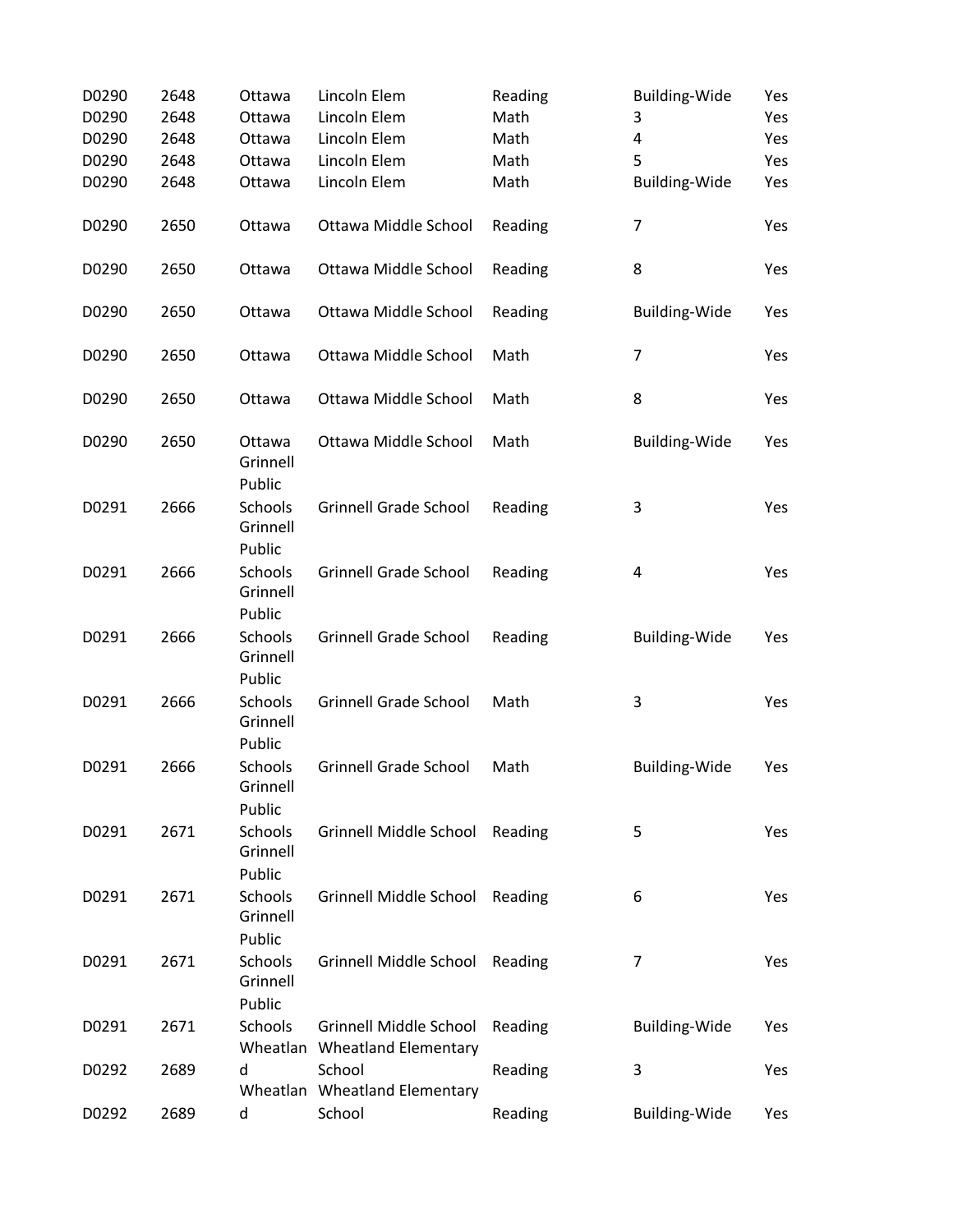|       |      |                    | Wheatlan Wheatland Elementary           |         |                      |     |
|-------|------|--------------------|-----------------------------------------|---------|----------------------|-----|
| D0292 | 2689 | d                  | School                                  | Math    | 3                    | Yes |
|       |      |                    | Wheatlan Wheatland Elementary           |         |                      |     |
| D0292 | 2689 | d                  | School                                  | Math    | 4                    | Yes |
|       |      |                    | Wheatlan Wheatland Elementary           |         |                      |     |
| D0292 | 2689 | d                  | School                                  | Math    | <b>Building-Wide</b> | Yes |
| D0292 | 2689 | d                  | Wheatlan Wheatland Elementary<br>School | Science |                      |     |
|       |      | Quinter            |                                         |         | <b>Building-Wide</b> | Yes |
|       |      | Public             |                                         |         |                      |     |
| D0293 | 2710 | Schools            | Quinter Elem                            | Science | <b>Building-Wide</b> | Yes |
|       |      | Quinter            |                                         |         |                      |     |
|       |      | Public             |                                         |         |                      |     |
| D0293 | 2712 | Schools            | Quinter Jr-Sr High                      | Reading | 7                    | Yes |
|       |      | Quinter            |                                         |         |                      |     |
|       |      | Public             |                                         |         |                      |     |
| D0293 | 2712 | Schools            | Quinter Jr-Sr High                      | Reading | 8                    | Yes |
|       |      | Quinter<br>Public  |                                         |         |                      |     |
| D0293 | 2712 | Schools            | Quinter Jr-Sr High                      | Reading | 11                   | Yes |
|       |      | Quinter            |                                         |         |                      |     |
|       |      | Public             |                                         |         |                      |     |
| D0293 | 2712 | Schools            | Quinter Jr-Sr High                      | Reading | <b>Building-Wide</b> | Yes |
|       |      | Quinter            |                                         |         |                      |     |
|       |      | Public             |                                         |         |                      |     |
| D0293 | 2712 | Schools            | Quinter Jr-Sr High                      | Math    | 11                   | Yes |
|       |      | Quinter            |                                         |         |                      |     |
|       |      | Public             |                                         |         |                      |     |
| D0293 | 2712 | Schools<br>Quinter | Quinter Jr-Sr High                      | Math    | <b>Building-Wide</b> | Yes |
|       |      | Public             |                                         |         |                      |     |
| D0293 | 2712 | Schools            | Quinter Jr-Sr High                      | Science | 11                   | Yes |
| D0294 | 2738 | Oberlin            | Oberlin Elem                            | Reading | 4                    | Yes |
| D0294 | 2738 | Oberlin            | Oberlin Elem                            | Reading | 5                    | Yes |
| D0294 | 2738 | Oberlin            | Oberlin Elem                            | Science | <b>Building-Wide</b> | Yes |
|       |      |                    | <b>Decatur Community</b>                |         |                      |     |
| D0294 | 2740 | Oberlin            | Jr/Sr High                              | Reading | 7                    | Yes |
|       |      |                    | <b>Decatur Community</b>                |         |                      |     |
| D0294 | 2740 | Oberlin            | Jr/Sr High                              | Reading | 11                   | Yes |
| D0294 | 2740 | Oberlin            | <b>Decatur Community</b><br>Jr/Sr High  | Reading | <b>Building-Wide</b> | Yes |
|       |      |                    | <b>Decatur Community</b>                |         |                      |     |
| D0294 | 2740 | Oberlin            | Jr/Sr High                              | Math    | 11                   | Yes |
|       |      |                    | <b>Decatur Community</b>                |         |                      |     |
| D0294 | 2740 | Oberlin            | Jr/Sr High                              | Math    | <b>Building-Wide</b> | Yes |
|       |      |                    | <b>Decatur Community</b>                |         |                      |     |
| D0294 | 2740 | Oberlin            | Jr/Sr High                              | Science | 7                    | Yes |
|       |      |                    | <b>Decatur Community</b>                |         |                      |     |
| D0294 | 2740 | Oberlin            | Jr/Sr High                              | Science | <b>Building-Wide</b> | Yes |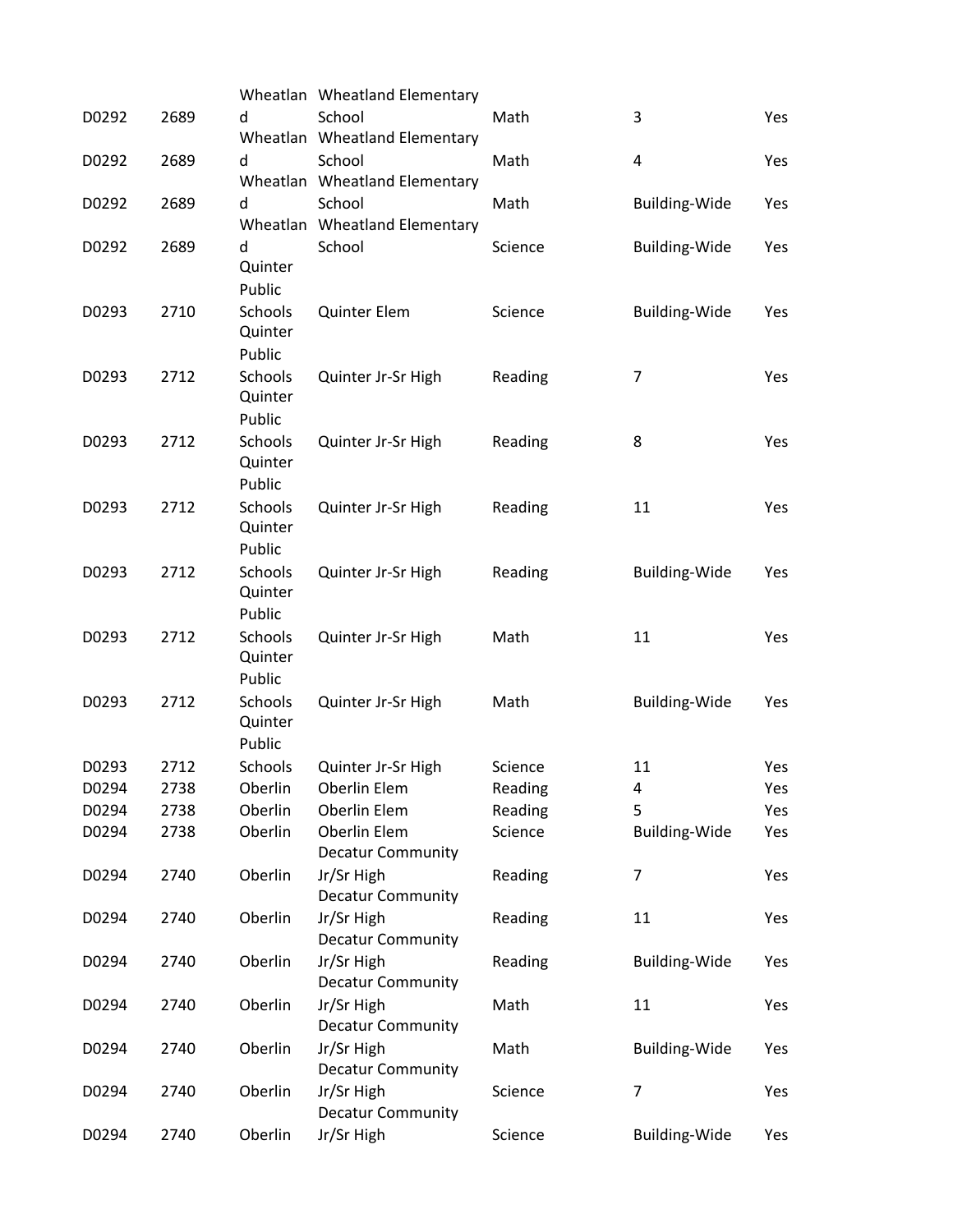| D0297 | 2812 | <b>St Francis</b><br>Comm<br>Sch | <b>St Francis Elem</b> | Reading | 3              | Yes |
|-------|------|----------------------------------|------------------------|---------|----------------|-----|
| D0297 | 2812 | <b>St Francis</b><br>Comm<br>Sch | <b>St Francis Elem</b> | Reading | 4              | Yes |
|       |      | <b>St Francis</b>                |                        |         |                |     |
|       |      | Comm                             |                        |         |                |     |
| D0297 | 2812 | Sch                              | St Francis Elem        | Reading | Building-Wide  | Yes |
|       |      | <b>St Francis</b><br>Comm        |                        |         |                |     |
| D0297 | 2816 | Sch                              | <b>St Francis High</b> | Reading | $\overline{7}$ | Yes |
|       |      | <b>St Francis</b><br>Comm        |                        |         |                |     |
| D0297 | 2816 | Sch                              | St Francis High        | Reading | 8              | Yes |
|       |      | <b>St Francis</b>                |                        |         |                |     |
| D0297 | 2816 | Comm<br>Sch                      | St Francis High        | Reading | 11             | Yes |
|       |      | <b>St Francis</b>                |                        |         |                |     |
| D0297 | 2816 | Comm<br>Sch                      | St Francis High        | Reading | Building-Wide  | Yes |
|       |      | <b>St Francis</b>                |                        |         |                |     |
|       |      | Comm                             |                        |         |                |     |
| D0297 | 2816 | Sch                              | <b>St Francis High</b> | Math    | $\overline{7}$ | Yes |
|       |      | <b>St Francis</b><br>Comm        |                        |         |                |     |
| D0297 | 2816 | Sch                              | St Francis High        | Math    | 8              | Yes |
|       |      | <b>St Francis</b>                |                        |         |                |     |
| D0297 | 2816 | Comm<br>Sch                      | St Francis High        | Math    | Building-Wide  | Yes |
|       |      | <b>St Francis</b>                |                        |         |                |     |
| D0297 | 2816 | Comm<br>Sch                      | St Francis High        | Science | $\overline{7}$ | Yes |
|       |      | <b>St Francis</b>                |                        |         |                |     |
|       |      | Comm                             |                        |         |                |     |
| D0297 | 2816 | Sch                              | St Francis High        | Science | 11             | Yes |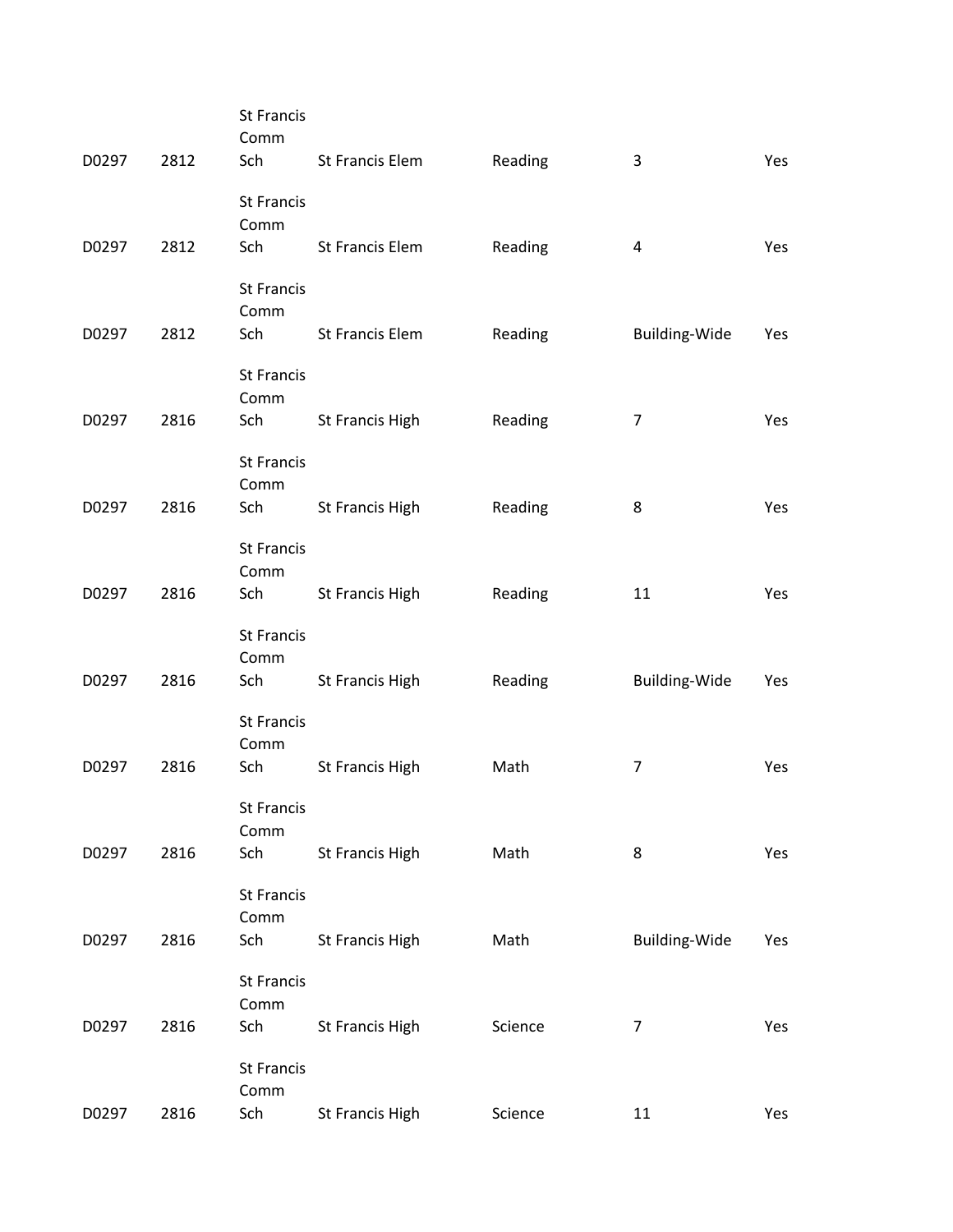|       |      | <b>St Francis</b> |                     |         |                      |     |
|-------|------|-------------------|---------------------|---------|----------------------|-----|
|       |      | Comm              |                     |         |                      |     |
| D0297 | 2816 | Sch               | St Francis High     | Science | <b>Building-Wide</b> | Yes |
| D0298 | 2840 | Lincoln           | Lincoln Elem        | Reading | 3                    | Yes |
| D0298 | 2840 | Lincoln           | Lincoln Elem        | Reading | 4                    | Yes |
| D0298 | 2840 | Lincoln           | Lincoln Elem        | Reading | <b>Building-Wide</b> | Yes |
| D0298 | 2840 | Lincoln           | Lincoln Elem        | Math    | 3                    | Yes |
| D0298 | 2840 | Lincoln           | Lincoln Elem        | Math    | 4                    | Yes |
| D0298 | 2840 | Lincoln           | Lincoln Elem        | Math    | <b>Building-Wide</b> | Yes |
| D0298 | 2840 | Lincoln           | Lincoln Elem        | Science | Building-Wide        | Yes |
| D0298 | 2842 | Lincoln           | Lincoln Jr/Sr High  | Reading | 7                    | Yes |
| D0298 | 2842 | Lincoln           | Lincoln Jr/Sr High  | Reading | 8                    | Yes |
| D0298 | 2842 | Lincoln           | Lincoln Jr/Sr High  | Reading | 11                   | Yes |
| D0298 | 2842 | Lincoln           | Lincoln Jr/Sr High  | Reading | <b>Building-Wide</b> | Yes |
| D0298 | 2842 | Lincoln           | Lincoln Jr/Sr High  | Math    | 7                    | Yes |
| D0298 | 2842 | Lincoln           | Lincoln Jr/Sr High  | Math    | 8                    | Yes |
| D0298 | 2842 | Lincoln           | Lincoln Jr/Sr High  | Math    | 11                   | Yes |
| D0298 | 2842 | Lincoln           | Lincoln Jr/Sr High  | Math    | <b>Building-Wide</b> | Yes |
| D0298 | 2842 | Lincoln           | Lincoln Jr/Sr High  | Science | $\overline{7}$       | Yes |
| D0298 | 2842 | Lincoln           | Lincoln Jr/Sr High  | Science | <b>Building-Wide</b> | Yes |
|       |      | Sylvan            |                     |         |                      |     |
| D0299 | 2867 | Grove             | Sylvan Unified K-12 | Reading | 3                    | Yes |
|       |      | Sylvan            |                     |         |                      |     |
| D0299 | 2867 | Grove             | Sylvan Unified K-12 | Reading | 4                    | Yes |
|       |      | Sylvan            |                     |         |                      |     |
| D0299 | 2867 | Grove             | Sylvan Unified K-12 | Reading | 5                    | Yes |
|       |      | Sylvan            |                     |         |                      |     |
| D0299 | 2867 | Grove             | Sylvan Unified K-12 | Reading | 6                    | Yes |
|       |      | Sylvan            |                     |         |                      |     |
| D0299 | 2867 | Grove             | Sylvan Unified K-12 | Reading | 7                    | Yes |
|       |      | Sylvan            |                     |         |                      |     |
| D0299 | 2867 | Grove             | Sylvan Unified K-12 | Reading | 8                    | Yes |
|       |      | Sylvan            |                     |         |                      |     |
| D0299 | 2867 | Grove             | Sylvan Unified K-12 | Reading | 11                   | Yes |
|       |      | Sylvan            |                     |         |                      |     |
| D0299 | 2867 | Grove             | Sylvan Unified K-12 | Reading | Building-Wide        | Yes |
|       |      | Sylvan            |                     |         |                      |     |
| D0299 | 2867 | Grove             | Sylvan Unified K-12 | Math    | 3                    | Yes |
|       |      | Sylvan            |                     |         |                      |     |
| D0299 | 2867 | Grove             | Sylvan Unified K-12 | Math    | 6                    | Yes |
|       |      | Sylvan            |                     |         |                      |     |
| D0299 | 2867 | Grove             | Sylvan Unified K-12 | Math    | $\overline{7}$       | Yes |
|       |      | Sylvan            |                     |         |                      |     |
| D0299 | 2867 | Grove             | Sylvan Unified K-12 | Math    | 8                    | Yes |
|       |      | Sylvan            |                     |         |                      |     |
| D0299 | 2867 | Grove             | Sylvan Unified K-12 | Math    | Building-Wide        | Yes |
|       |      | Sylvan            |                     |         |                      |     |
| D0299 | 2867 | Grove             | Sylvan Unified K-12 | Science | 4                    | Yes |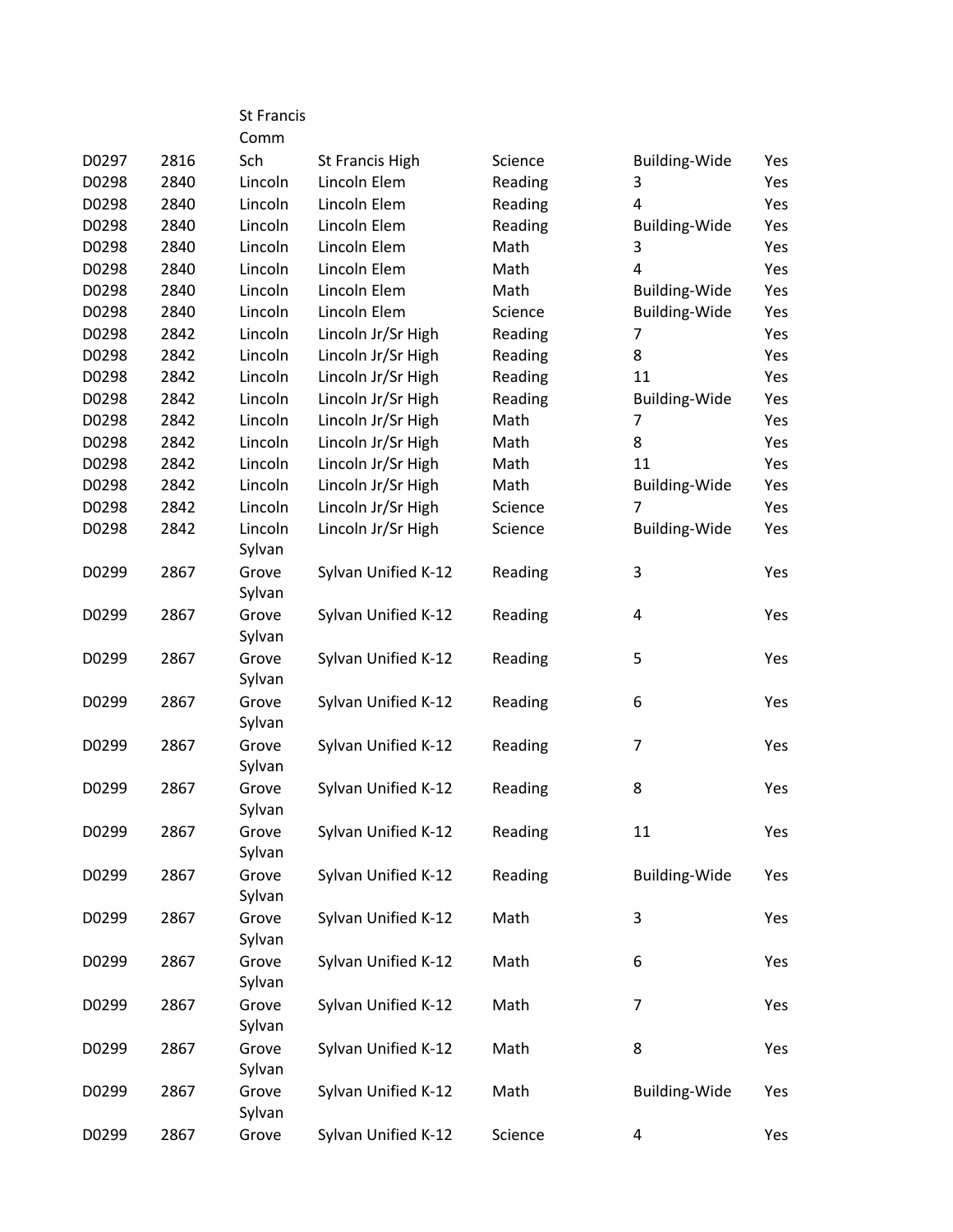| D0299 | 2867 | Sylvan<br>Grove<br>Sylvan | Sylvan Unified K-12                              | Science       | 7                    | Yes |
|-------|------|---------------------------|--------------------------------------------------|---------------|----------------------|-----|
| D0299 | 2867 | Grove<br>Sylvan           | Sylvan Unified K-12                              | Science       | 11                   | Yes |
| D0299 | 2867 | Grove<br>Sylvan           | Sylvan Unified K-12                              | Science       | <b>Building-Wide</b> | Yes |
| D0299 | 2867 | Grove<br>Sylvan           | Sylvan Unified K-12                              | History/Govt. | 6                    | Yes |
| D0299 | 2867 | Grove<br>Comanch          | Sylvan Unified K-12<br>South Central High        | History/Govt. | 8                    | Yes |
| D0300 | 2890 | e County<br>Comanch       | School<br>South Central                          | Math          | <b>Building-Wide</b> | Yes |
| D0300 | 2892 | e County<br>Comanch       | <b>Elementary School</b><br>South Central Middle | Math          | 5                    | Yes |
| D0300 | 2894 | e County<br>Comanch       | School<br>South Central Middle                   | Reading       | 7                    | Yes |
| D0300 | 2894 | e County                  | School                                           | Reading       | <b>Building-Wide</b> | Yes |
| D0303 | 2948 | Ness City                 | <b>Ness City Elem</b>                            | Reading       | 4                    | Yes |
| D0303 | 2948 | Ness City                 | Ness City Elem                                   | Math          | 4                    | Yes |
| D0303 | 2952 | <b>Ness City</b>          | Ness City High                                   | Reading       | 11                   | Yes |
| D0303 | 2952 | <b>Ness City</b>          | Ness City High                                   | Reading       | Building-Wide        | Yes |
| D0303 | 2952 | <b>Ness City</b>          | Ness City High                                   | Math          | $\overline{7}$       | Yes |
| D0303 | 2952 | Ness City                 | Ness City High                                   | Math          | 11                   | Yes |
| D0303 | 2952 | <b>Ness City</b>          | Ness City High                                   | Math          | <b>Building-Wide</b> | Yes |
| D0305 | 2985 | Salina                    | Coronado Elem                                    | Reading       | $\overline{a}$       | Yes |
| D0305 | 2985 | Salina                    | Coronado Elem                                    | Reading       | <b>Building-Wide</b> | Yes |
| D0305 | 2985 | Salina                    | Coronado Elem                                    | Math          | 3                    | Yes |
| D0305 | 2985 | Salina                    | Coronado Elem                                    | Math          | 4                    | Yes |
| D0305 | 2985 | Salina                    | Coronado Elem                                    | Math          | 5                    | Yes |
| D0305 | 2985 | Salina                    | Coronado Elem                                    | Math          | <b>Building-Wide</b> | Yes |
| D0305 | 2994 | Salina                    | <b>Heusner Elem</b>                              | Reading       | 4                    | Yes |
| D0305 | 2994 | Salina                    | <b>Heusner Elem</b>                              | Reading       | 5                    | Yes |
| D0305 | 2994 | Salina                    | <b>Heusner Elem</b><br>Meadowlark Ridge          | Math          | 5                    | Yes |
| D0305 | 3000 | Salina                    | Elem<br>Meadowlark Ridge                         | Reading       | 3                    | Yes |
| D0305 | 3000 | Salina                    | Elem<br>Meadowlark Ridge                         | Reading       | 4                    | Yes |
| D0305 | 3000 | Salina                    | Elem<br>Meadowlark Ridge                         | Reading       | 5                    | Yes |
| D0305 | 3000 | Salina                    | Elem<br>Meadowlark Ridge                         | Reading       | <b>Building-Wide</b> | Yes |
| D0305 | 3000 | Salina                    | Elem<br>Meadowlark Ridge                         | Math          | 3                    | Yes |
| D0305 | 3000 | Salina                    | Elem<br>Meadowlark Ridge                         | Math          | 4                    | Yes |
| D0305 | 3000 | Salina                    | Elem                                             | Math          | 5                    | Yes |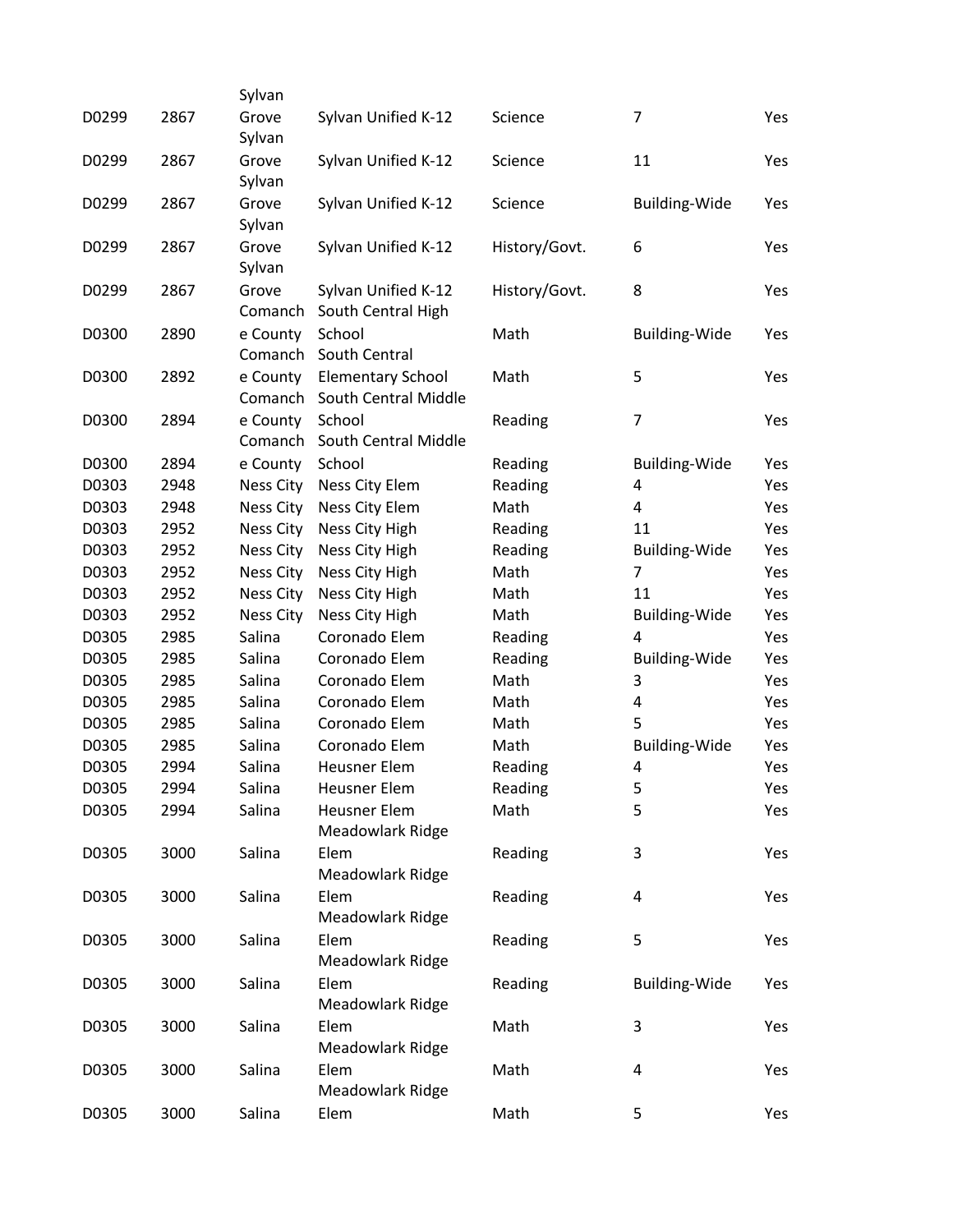|       |      |           | Meadowlark Ridge      |         |                      |     |
|-------|------|-----------|-----------------------|---------|----------------------|-----|
| D0305 | 3000 | Salina    | Elem                  | Math    | <b>Building-Wide</b> | Yes |
|       |      |           | Meadowlark Ridge      |         |                      |     |
| D0305 | 3000 | Salina    | Elem                  | Science | Building-Wide        | Yes |
| D0305 | 3002 | Salina    | Oakdale Elem          | Reading | 4                    | Yes |
| D0305 | 3002 | Salina    | Oakdale Elem          | Reading | <b>Building-Wide</b> | Yes |
| D0305 | 3002 | Salina    | Oakdale Elem          | Math    | 3                    | Yes |
| D0305 | 3002 | Salina    | Oakdale Elem          | Math    | <b>Building-Wide</b> | Yes |
| D0305 | 3008 | Salina    | <b>Schilling Elem</b> | Reading | 5                    | Yes |
| D0305 | 3008 | Salina    | <b>Schilling Elem</b> | Math    | 3                    | Yes |
| D0305 | 3014 | Salina    | <b>Stewart Elem</b>   | Reading | 3                    | Yes |
| D0305 | 3014 | Salina    | <b>Stewart Elem</b>   | Reading | 4                    | Yes |
| D0305 | 3014 | Salina    | <b>Stewart Elem</b>   | Reading | 5                    | Yes |
| D0305 | 3014 | Salina    | <b>Stewart Elem</b>   | Reading | Building-Wide        | Yes |
| D0305 | 3014 | Salina    | <b>Stewart Elem</b>   | Math    | 3                    | Yes |
| D0305 | 3014 | Salina    | <b>Stewart Elem</b>   | Math    | 4                    | Yes |
| D0305 | 3014 | Salina    | <b>Stewart Elem</b>   | Math    | 5                    | Yes |
| D0305 | 3014 | Salina    | <b>Stewart Elem</b>   | Math    | <b>Building-Wide</b> | Yes |
| D0305 | 3014 | Salina    | <b>Stewart Elem</b>   | Science | <b>Building-Wide</b> | Yes |
| D0305 | 3018 | Salina    | Sunset Elem           | Math    | 4                    | Yes |
| D0305 | 3018 | Salina    | <b>Sunset Elem</b>    | Math    | 5                    | Yes |
| D0305 | 3018 | Salina    | <b>Sunset Elem</b>    | Math    | <b>Building-Wide</b> | Yes |
|       |      |           | Cottonwood            |         |                      |     |
| D0305 | 3020 | Salina    | Elementary School.    | Math    | 4                    | Yes |
|       |      |           | Cottonwood            |         |                      |     |
| D0305 | 3020 | Salina    | Elementary School.    | Math    | 5                    | Yes |
|       |      |           | Cottonwood            |         |                      |     |
| D0305 | 3020 | Salina    | Elementary School.    | Math    | <b>Building-Wide</b> | Yes |
|       |      |           | Lakewood Middle       |         |                      |     |
| D0305 | 3022 | Salina    | School                | Reading | $\overline{7}$       | Yes |
|       |      |           | Lakewood Middle       |         |                      |     |
| D0305 | 3022 | Salina    | School                | Reading | <b>Building-Wide</b> | Yes |
| D0305 | 3024 | Salina    | Salina South Middle   | Reading | 6                    | Yes |
| D0305 | 3024 | Salina    | Salina South Middle   | Reading | $\overline{7}$       | Yes |
| D0305 | 3024 | Salina    | Salina South Middle   | Reading | 8                    | Yes |
| D0305 | 3024 | Salina    | Salina South Middle   | Reading | <b>Building-Wide</b> | Yes |
| D0305 | 3024 | Salina    | Salina South Middle   | Math    | 7                    | Yes |
| D0305 | 3024 | Salina    | Salina South Middle   | Math    | <b>Building-Wide</b> | Yes |
| D0305 | 3026 | Salina    | Salina High Central   | Reading | <b>Building-Wide</b> | Yes |
| D0305 | 3026 | Salina    | Salina High Central   | Math    | <b>Building-Wide</b> | Yes |
| D0305 | 3027 | Salina    | Salina High South     | Reading | <b>Building-Wide</b> | Yes |
|       |      | Southeast |                       |         |                      |     |
| D0306 | 3052 | Of Saline |                       | Reading | 7                    |     |
|       |      |           | Southeast Saline High |         |                      | Yes |
|       |      | Southeast |                       |         |                      |     |
| D0306 | 3052 | Of Saline | Southeast Saline High | Reading | 8                    | Yes |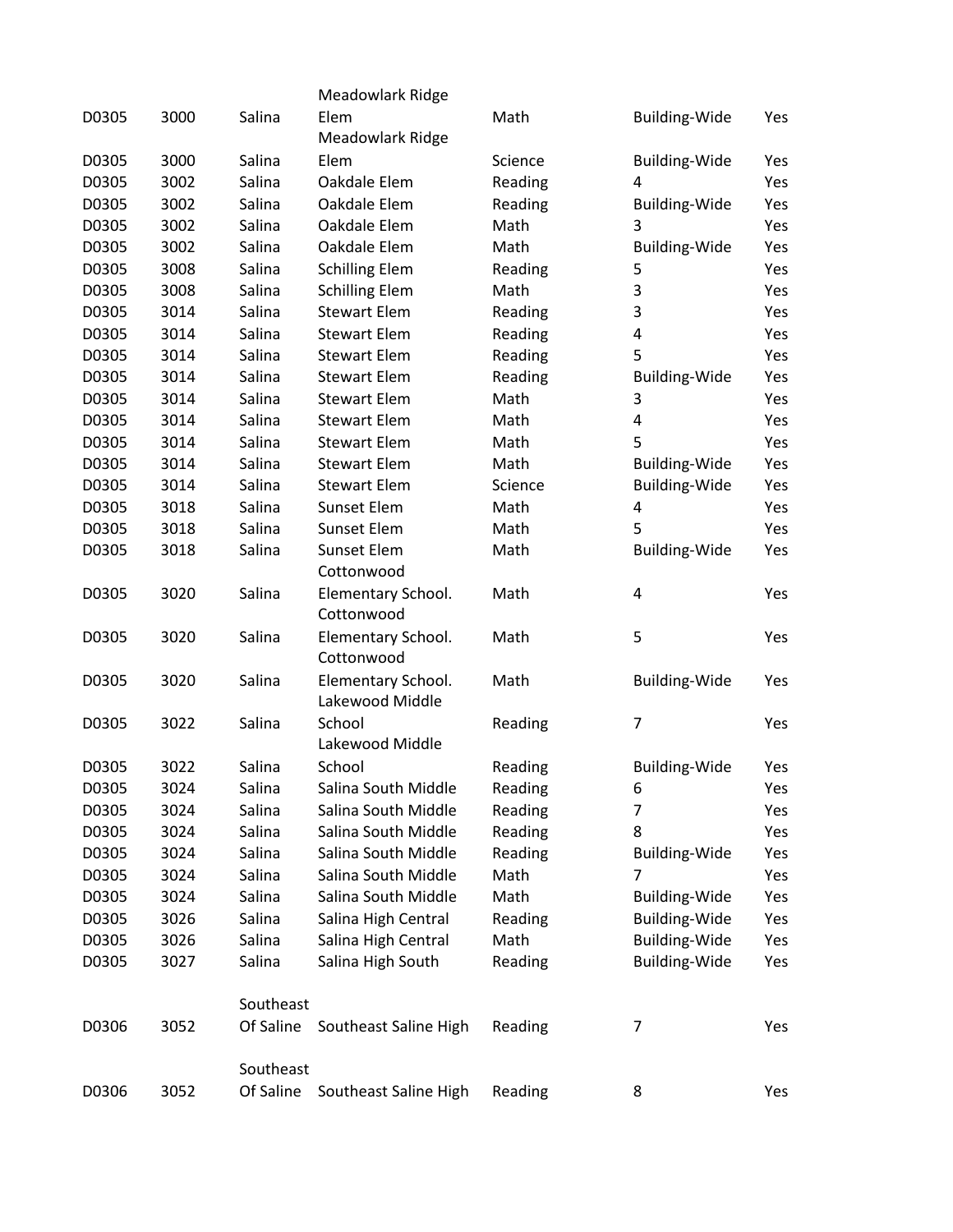| D0306 | 3052 | Southeast<br>Of Saline | Southeast Saline High           | Reading | 11                   | Yes |
|-------|------|------------------------|---------------------------------|---------|----------------------|-----|
|       |      | Southeast              |                                 |         |                      |     |
| D0306 | 3052 | Of Saline              | Southeast Saline High           | Reading | Building-Wide        | Yes |
|       |      | Southeast              |                                 |         |                      |     |
| D0306 | 3052 |                        | Of Saline Southeast Saline High | Math    | 7                    | Yes |
| D0306 | 3052 | Southeast              | Of Saline Southeast Saline High | Math    | 8                    | Yes |
|       |      |                        |                                 |         |                      |     |
| D0306 | 3052 | Southeast              | Of Saline Southeast Saline High | Math    | 11                   | Yes |
|       |      | Southeast              |                                 |         |                      |     |
| D0306 | 3052 |                        | Of Saline Southeast Saline High | Math    | Building-Wide        | Yes |
|       |      | Southeast              |                                 |         |                      |     |
| D0306 | 3052 |                        | Of Saline Southeast Saline High | Science | <b>Building-Wide</b> | Yes |
| D0306 | 3056 | Southeast              | Of Saline Southeast Saline Elem | Reading | 4                    | Yes |
|       |      | Southeast              |                                 |         |                      |     |
| D0306 | 3056 |                        | Of Saline Southeast Saline Elem | Reading | 5                    | Yes |
|       |      | Southeast              |                                 |         |                      |     |
| D0306 | 3056 |                        | Of Saline Southeast Saline Elem | Reading | 6                    | Yes |
| D0306 | 3056 | Southeast              | Of Saline Southeast Saline Elem | Reading | Building-Wide        | Yes |
|       |      | Southeast              |                                 |         |                      |     |
| D0306 | 3056 |                        | Of Saline Southeast Saline Elem | Math    | 3                    | Yes |
|       |      | Southeast              |                                 |         |                      |     |
| D0306 | 3056 |                        | Of Saline Southeast Saline Elem | Math    | 4                    | Yes |
| D0306 | 3056 | Southeast              | Of Saline Southeast Saline Elem | Math    | 5                    | Yes |
|       |      |                        |                                 |         |                      |     |
| D0306 | 3056 | Southeast              | Of Saline Southeast Saline Elem | Math    | 6                    | Yes |
|       |      | Southeast              |                                 |         |                      |     |
| D0306 | 3056 |                        | Of Saline Southeast Saline Elem | Math    | Building-Wide        | Yes |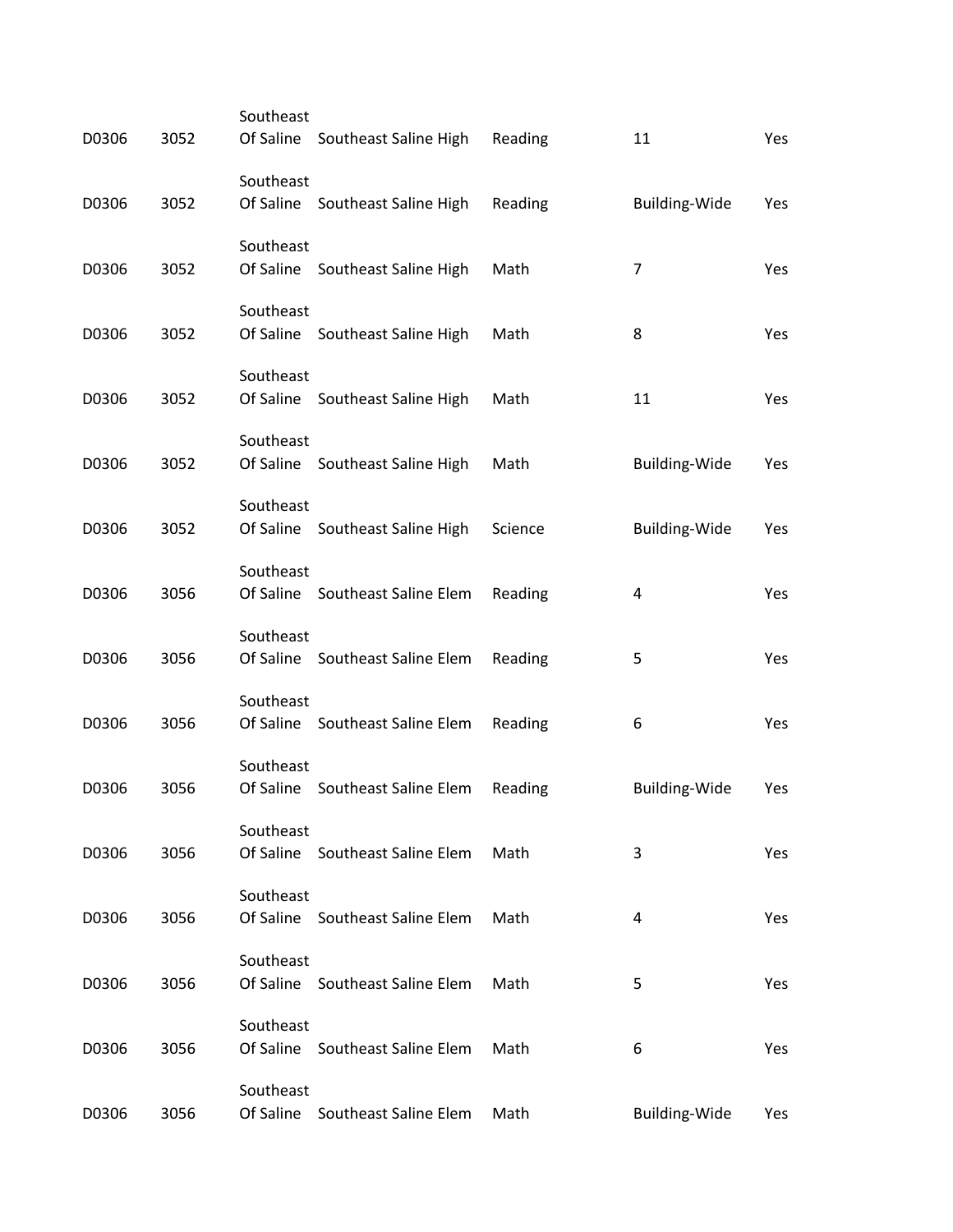|       |      |                                              | Ell-Saline Middle/High                            |               |                      |     |
|-------|------|----------------------------------------------|---------------------------------------------------|---------------|----------------------|-----|
| D0307 | 3080 | Ell-Saline                                   | School<br>Ell-Saline Middle/High                  | Reading       | 7                    | Yes |
| D0307 | 3080 | Ell-Saline                                   | School<br>Ell-Saline Middle/High                  | Reading       | 8                    | Yes |
| D0307 | 3080 | Ell-Saline                                   | School<br>Ell-Saline Middle/High                  | Reading       | 11                   | Yes |
| D0307 | 3080 | Ell-Saline                                   | School<br>Ell-Saline Middle/High                  | Reading       | <b>Building-Wide</b> | Yes |
| D0307 | 3080 | Ell-Saline                                   | School<br>Ell-Saline Middle/High                  | Math          | 11                   | Yes |
| D0307 | 3080 | Ell-Saline                                   | School                                            | History/Govt. | 8                    | Yes |
| D0307 | 3082 | Ell-Saline                                   | <b>Ell-Saline Elementary</b>                      | Reading       | 3                    | Yes |
| D0307 | 3082 | Ell-Saline                                   | <b>Ell-Saline Elementary</b>                      | Reading       | 4                    | Yes |
| D0307 | 3082 | Ell-Saline                                   | <b>Ell-Saline Elementary</b>                      | Reading       | 5                    | Yes |
| D0307 | 3082 | Ell-Saline                                   | <b>Ell-Saline Elementary</b>                      | Reading       | 6                    | Yes |
| D0307 | 3082 | Ell-Saline                                   | <b>Ell-Saline Elementary</b>                      | Reading       | Building-Wide        | Yes |
| D0307 | 3082 | Ell-Saline                                   | <b>Ell-Saline Elementary</b>                      | Math          | 3                    | Yes |
| D0307 | 3082 | Ell-Saline                                   | <b>Ell-Saline Elementary</b>                      | Math          | 6                    | Yes |
| D0307 | 3082 | Ell-Saline<br>Hutchinso                      | <b>Ell-Saline Elementary</b>                      | Math          | Building-Wide        | Yes |
| D0308 | 3101 | n Public<br>Schools<br>Hutchinso             | Hutchinson Elem<br>Magnet School at Allen Reading |               | 4                    | Yes |
| D0308 | 3101 | n Public<br>Schools<br>Hutchinso<br>n Public | Hutchinson Elem<br>Magnet School at Allen Reading |               | 6                    | Yes |
| D0308 | 3106 | <b>Schools</b><br>Hutchinso<br>n Public      | <b>Faris Elem</b>                                 | Reading       | 5                    | Yes |
| D0308 | 3106 | Schools<br>Hutchinso<br>n Public             | Faris Elem                                        | Reading       | <b>Building-Wide</b> | Yes |
| D0308 | 3108 | Schools<br>Hutchinso<br>n Public             | <b>Graber Elem</b>                                | Reading       | 3                    | Yes |
| D0308 | 3108 | Schools<br>Hutchinso<br>n Public             | <b>Graber Elem</b>                                | Reading       | 4                    | Yes |
| D0308 | 3108 | Schools                                      | <b>Graber Elem</b>                                | Reading       | 5                    | Yes |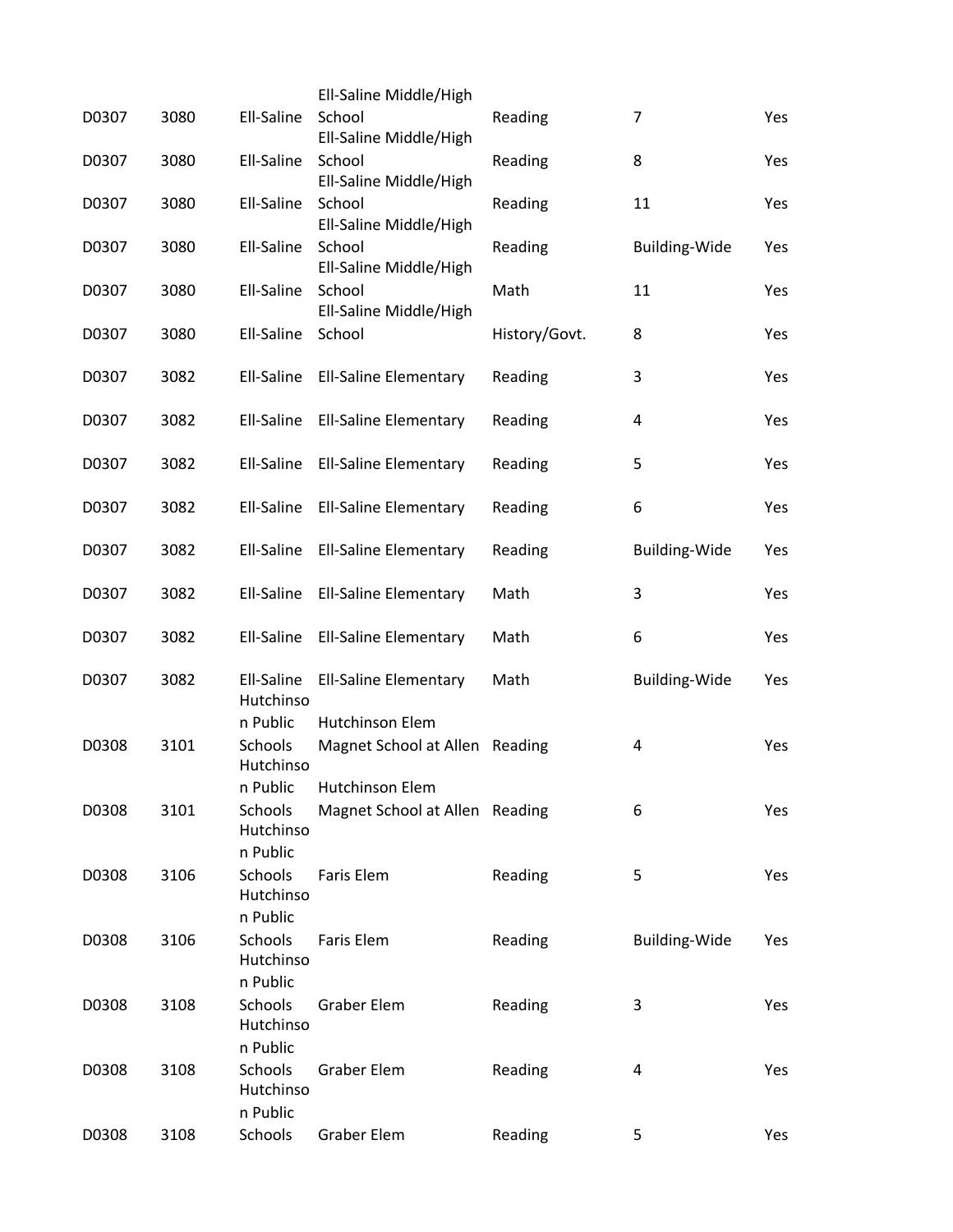|       |      | Hutchinso                        |                        |         |                      |     |
|-------|------|----------------------------------|------------------------|---------|----------------------|-----|
|       |      | n Public                         |                        |         |                      |     |
| D0308 | 3108 | Schools<br>Hutchinso             | <b>Graber Elem</b>     | Reading | 6                    | Yes |
|       |      | n Public                         |                        |         |                      |     |
| D0308 | 3108 | Schools<br>Hutchinso             | <b>Graber Elem</b>     | Reading | Building-Wide        | Yes |
|       |      | n Public                         |                        |         |                      |     |
| D0308 | 3108 | Schools<br>Hutchinso             | <b>Graber Elem</b>     | Math    | 3                    | Yes |
|       |      | n Public                         |                        |         |                      |     |
| D0308 | 3108 | Schools<br>Hutchinso<br>n Public | <b>Graber Elem</b>     | Math    | 4                    | Yes |
| D0308 | 3108 | Schools                          | <b>Graber Elem</b>     | Math    | 5                    | Yes |
|       |      | Hutchinso<br>n Public            |                        |         |                      |     |
| D0308 | 3108 | <b>Schools</b>                   | <b>Graber Elem</b>     | Math    | 6                    | Yes |
|       |      | Hutchinso                        |                        |         |                      |     |
|       |      | n Public                         |                        |         |                      |     |
| D0308 | 3108 | Schools<br>Hutchinso             | <b>Graber Elem</b>     | Math    | <b>Building-Wide</b> | Yes |
|       |      | n Public                         |                        |         |                      |     |
| D0308 | 3108 | Schools<br>Hutchinso             | <b>Graber Elem</b>     | Science | <b>Building-Wide</b> | Yes |
|       |      | n Public                         |                        |         |                      |     |
| D0308 | 3114 | Schools<br>Hutchinso             | Lincoln Elem           | Reading | 6                    | Yes |
|       |      | n Public                         |                        |         |                      |     |
| D0308 | 3116 | Schools<br>Hutchinso<br>n Public | <b>McCandless Elem</b> | Math    | 3                    | Yes |
| D0308 | 3118 | Schools                          |                        | Reading | 3                    | Yes |
|       |      | Hutchinso<br>n Public            | Morgan Elem            |         |                      |     |
| D0308 | 3118 | Schools                          | Morgan Elem            | Reading | 4                    | Yes |
|       |      | Hutchinso<br>n Public            |                        |         |                      |     |
| D0308 | 3118 | Schools                          | Morgan Elem            | Reading | 5                    | Yes |
|       |      | Hutchinso<br>n Public            |                        |         |                      |     |
| D0308 | 3118 | Schools                          | Morgan Elem            | Reading | 6                    | Yes |
|       |      | Hutchinso<br>n Public            |                        |         |                      |     |
| D0308 | 3118 | Schools                          | Morgan Elem            | Reading | <b>Building-Wide</b> | Yes |
|       |      | Hutchinso<br>n Public            |                        |         |                      |     |
| D0308 | 3118 | Schools                          | Morgan Elem            | Math    | 4                    | Yes |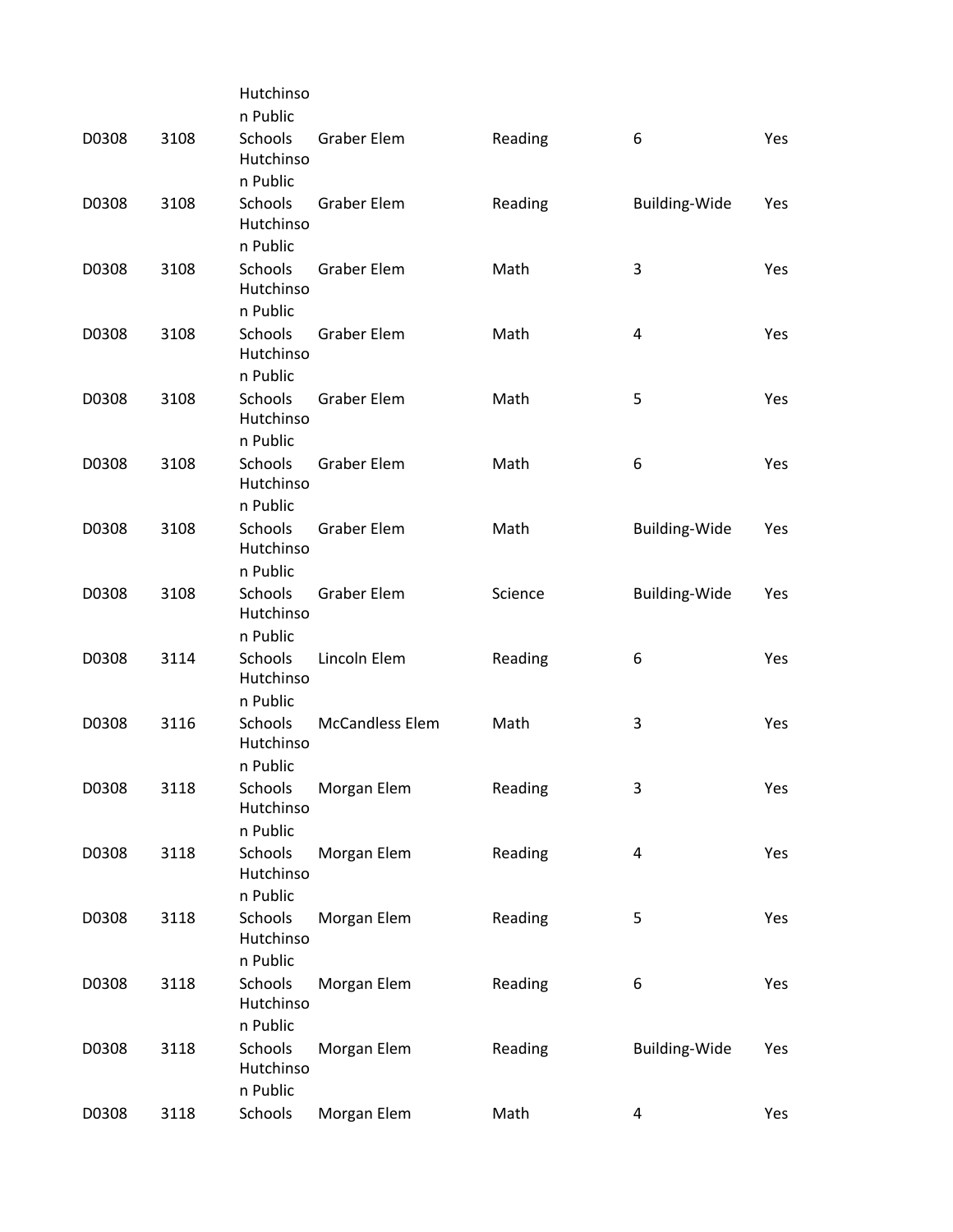|       |      | Hutchinso            |                                                |         |                      |     |
|-------|------|----------------------|------------------------------------------------|---------|----------------------|-----|
|       |      | n Public             |                                                |         |                      |     |
| D0308 | 3118 | Schools<br>Hutchinso | Morgan Elem                                    | Math    | 5                    | Yes |
|       |      | n Public             |                                                |         |                      |     |
| D0308 | 3118 | Schools<br>Hutchinso | Morgan Elem                                    | Math    | Building-Wide        | Yes |
|       |      | n Public             | <b>Hutchinson Middle</b>                       |         |                      |     |
| D0308 | 3130 | Schools<br>Hutchinso | School                                         | Reading | 7                    | Yes |
|       |      | n Public             | <b>Hutchinson Middle</b>                       |         |                      |     |
| D0308 | 3130 | Schools<br>Hutchinso | School                                         | Reading | 8                    | Yes |
|       |      | n Public             | <b>Hutchinson Middle</b>                       |         |                      |     |
| D0308 | 3130 | Schools<br>Hutchinso | School                                         | Reading | Building-Wide        | Yes |
|       |      | n Public             |                                                |         |                      |     |
| D0308 | 3134 | Schools              | Hutchinson High                                | Reading | Building-Wide        | Yes |
| D0309 | 3164 |                      | Nickerson Nickerson Elem                       | Reading | 3                    | Yes |
| D0309 | 3164 |                      | Nickerson Nickerson Elem                       | Reading | 4                    | Yes |
| D0309 | 3164 |                      | Nickerson Nickerson Elem                       | Reading | 5                    | Yes |
| D0309 | 3164 |                      | Nickerson Nickerson Elem                       | Reading | Building-Wide        | Yes |
| D0309 | 3164 |                      | Nickerson Nickerson Elem                       | Math    | 3                    | Yes |
| D0309 | 3164 |                      | Nickerson Nickerson Elem                       | Math    | 4                    | Yes |
| D0309 | 3164 |                      | Nickerson Nickerson Elem                       | Math    | 5                    | Yes |
| D0309 | 3164 |                      | Nickerson Nickerson Elem                       | Math    | <b>Building-Wide</b> | Yes |
| D0309 | 3164 |                      | Nickerson Nickerson Elem                       | Science | <b>Building-Wide</b> | Yes |
| D0309 | 3166 |                      | Nickerson Nickerson High<br>Reno Valley Middle | Reading | Building-Wide        | Yes |
| D0309 | 3168 | Nickerson School     | Reno Valley Middle                             | Reading | 7                    | Yes |
| D0309 | 3168 | Nickerson School     | Reno Valley Middle                             | Reading | 8                    | Yes |
| D0309 | 3168 | Nickerson School     |                                                | Reading | <b>Building-Wide</b> | Yes |
| D0309 | 3170 |                      | Nickerson South Hutchinson Elem Reading        |         | 3                    | Yes |
| D0309 | 3170 |                      | Nickerson South Hutchinson Elem Reading        |         | 4                    | Yes |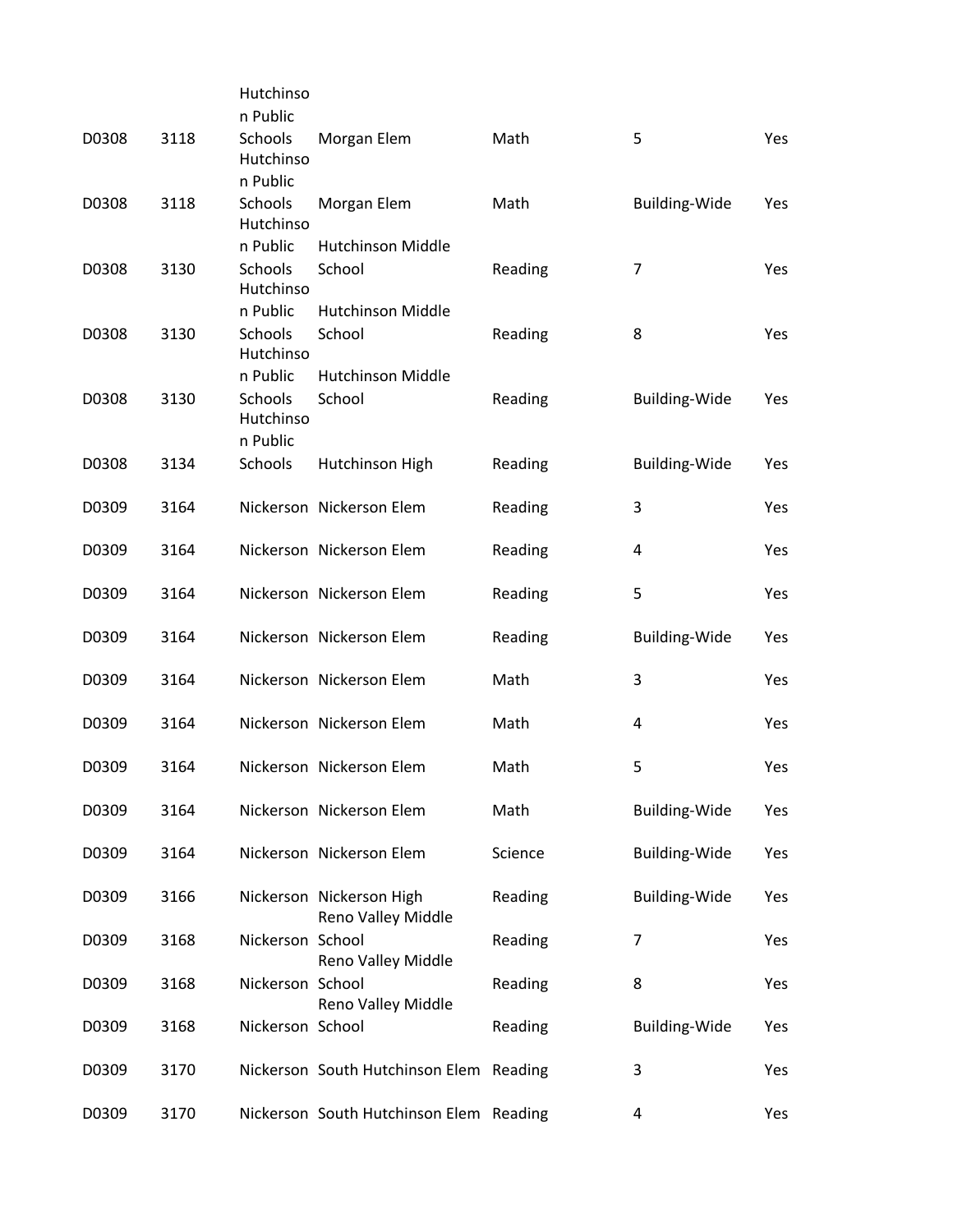| D0309 | 3170 |                            | Nickerson South Hutchinson Elem Reading |         | 5                    | Yes |
|-------|------|----------------------------|-----------------------------------------|---------|----------------------|-----|
| D0309 | 3170 |                            | Nickerson South Hutchinson Elem Reading |         | 6                    | Yes |
| D0309 | 3170 |                            | Nickerson South Hutchinson Elem Reading |         | <b>Building-Wide</b> | Yes |
| D0309 | 3170 |                            | Nickerson South Hutchinson Elem         | Math    | 5                    | Yes |
| D0310 | 3186 | Fairfield                  | <b>Fairfield East Elem</b>              | Reading | 4                    | Yes |
| D0310 | 3186 | Fairfield                  | <b>Fairfield East Elem</b>              | Reading | 5                    | Yes |
| D0310 | 3186 | Fairfield                  | <b>Fairfield East Elem</b>              | Math    | 5                    | Yes |
| D0310 | 3188 | Fairfield                  | Fairfield High                          | Math    | <b>Building-Wide</b> | Yes |
| D0310 | 3194 | Fairfield                  | <b>Fairfield West Elem</b>              | Reading | 3                    | Yes |
| D0310 | 3194 | Fairfield                  | <b>Fairfield West Elem</b>              | Reading | 4                    | Yes |
| D0310 | 3194 | Fairfield                  | <b>Fairfield West Elem</b>              | Reading | 5                    | Yes |
| D0310 | 3194 | Fairfield                  | Fairfield West Elem                     | Reading | <b>Building-Wide</b> | Yes |
| D0310 | 3194 | Fairfield                  | <b>Fairfield West Elem</b>              | Math    | 4                    | Yes |
| D0310 | 3195 | Fairfield<br>Pretty        | Fairfield Middle                        | Reading | 6                    | Yes |
| D0311 | 3218 | Prairie<br>Pretty          | <b>Pretty Prairie Elem</b>              | Reading | 3                    | Yes |
| D0311 | 3218 | Prairie<br>Pretty          | <b>Pretty Prairie Elem</b>              | Reading | <b>Building-Wide</b> | Yes |
| D0311 | 3218 | Prairie<br>Pretty          | <b>Pretty Prairie Elem</b>              | Math    | 3                    | Yes |
| D0311 | 3218 | Prairie<br>Pretty          | <b>Pretty Prairie Elem</b>              | Math    | <b>Building-Wide</b> | Yes |
| D0311 | 3220 | Prairie<br>Pretty          | Pretty Prairie High                     | Reading | <b>Building-Wide</b> | Yes |
| D0311 | 3222 | Prairie<br>Pretty          | <b>Pretty Prairie Middle</b>            | Reading | 5                    | Yes |
| D0311 | 3222 | Prairie<br>Pretty          | <b>Pretty Prairie Middle</b>            | Reading | 7                    | Yes |
| D0311 | 3222 | Prairie<br>Pretty          | <b>Pretty Prairie Middle</b>            | Reading | <b>Building-Wide</b> | Yes |
| D0311 | 3222 | Prairie<br>Haven<br>Public | <b>Pretty Prairie Middle</b>            | Math    | 8                    | Yes |
| D0312 | 3232 | Schools<br>Haven<br>Public | Haven Elem                              | Reading | 5                    | Yes |
| D0312 | 3232 | Schools<br>Haven<br>Public | Haven Elem                              | Reading | <b>Building-Wide</b> | Yes |
| D0312 | 3232 | Schools<br>Haven<br>Public | Haven Elem                              | Math    | 5                    | Yes |
| D0312 | 3233 | Schools                    | Haven Middle School                     | Reading | 7                    | Yes |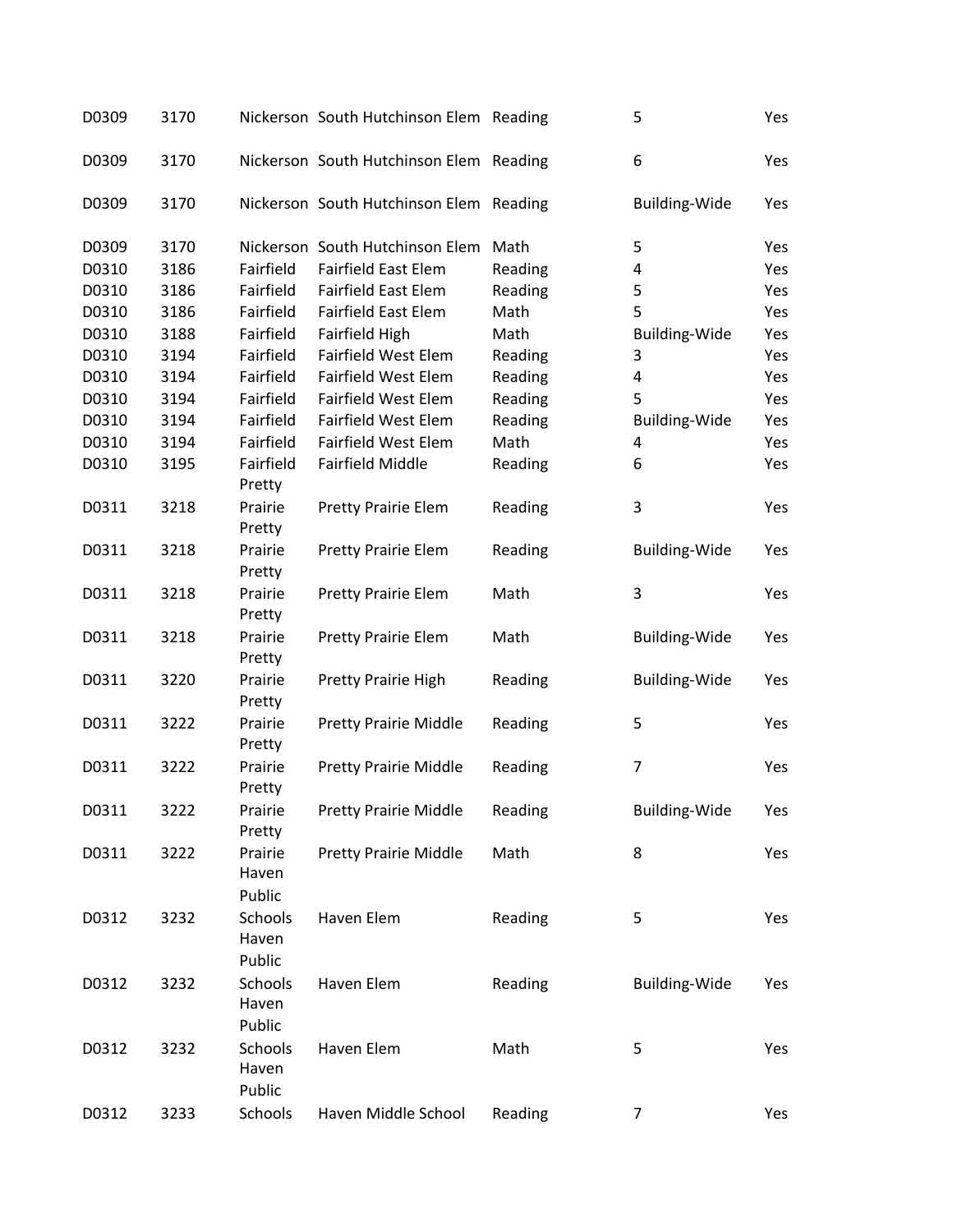|       |      | Haven                      |                     |         |                      |     |
|-------|------|----------------------------|---------------------|---------|----------------------|-----|
|       |      | Public                     |                     |         |                      |     |
| D0312 | 3233 | Schools<br>Haven           | Haven Middle School | Reading | 8                    | Yes |
|       |      | Public                     |                     |         |                      |     |
| D0312 | 3233 | Schools<br>Haven<br>Public | Haven Middle School | Reading | Building-Wide        | Yes |
|       |      |                            |                     |         |                      |     |
| D0312 | 3233 | Schools<br>Haven<br>Public | Haven Middle School | Math    | $\overline{7}$       | Yes |
|       |      |                            |                     |         |                      |     |
| D0312 | 3233 | Schools<br>Haven<br>Public | Haven Middle School | Math    | 8                    | Yes |
| D0312 | 3233 | Schools                    | Haven Middle School | Math    | <b>Building-Wide</b> | Yes |
|       |      | Haven<br>Public            |                     |         |                      |     |
| D0312 | 3233 | Schools                    | Haven Middle School | Science | <b>Building-Wide</b> | Yes |
|       |      | Haven                      |                     |         |                      |     |
|       |      | Public                     |                     |         |                      |     |
| D0312 | 3234 | Schools                    | Haven High          | Reading | Building-Wide        | Yes |
|       |      | Haven                      |                     |         |                      |     |
|       |      | Public                     |                     |         |                      |     |
| D0312 | 3234 | Schools<br>Haven           | Haven High          | Math    | <b>Building-Wide</b> | Yes |
|       |      | Public                     | Yoder Charter Elem  |         |                      |     |
| D0312 | 3238 | Schools<br>Haven           | School              | Reading | 4                    | Yes |
|       |      | Public                     | Yoder Charter Elem  |         |                      |     |
| D0312 | 3238 | Schools<br>Haven           | School              | Reading | 5                    | Yes |
|       |      | Public                     | Yoder Charter Elem  |         |                      |     |
| D0312 | 3238 | Schools<br>Haven           | School              | Reading | 6                    | Yes |
|       |      | Public                     | Yoder Charter Elem  |         |                      |     |
| D0312 | 3238 | Schools<br>Haven           | School              | Reading | 7                    | Yes |
|       |      | Public                     | Yoder Charter Elem  |         |                      |     |
| D0312 | 3238 | Schools<br>Haven           | School              | Reading | 8                    | Yes |
|       |      | Public                     | Yoder Charter Elem  |         |                      |     |
| D0312 | 3238 | Schools<br>Haven           | School              | Reading | <b>Building-Wide</b> | Yes |
|       |      | Public                     | Yoder Charter Elem  |         |                      |     |
| D0312 | 3238 | Schools<br>Haven           | School              | Math    | 3                    | Yes |
|       |      | Public                     | Yoder Charter Elem  |         |                      |     |
| D0312 | 3238 | Schools                    | School              | Math    | 4                    | Yes |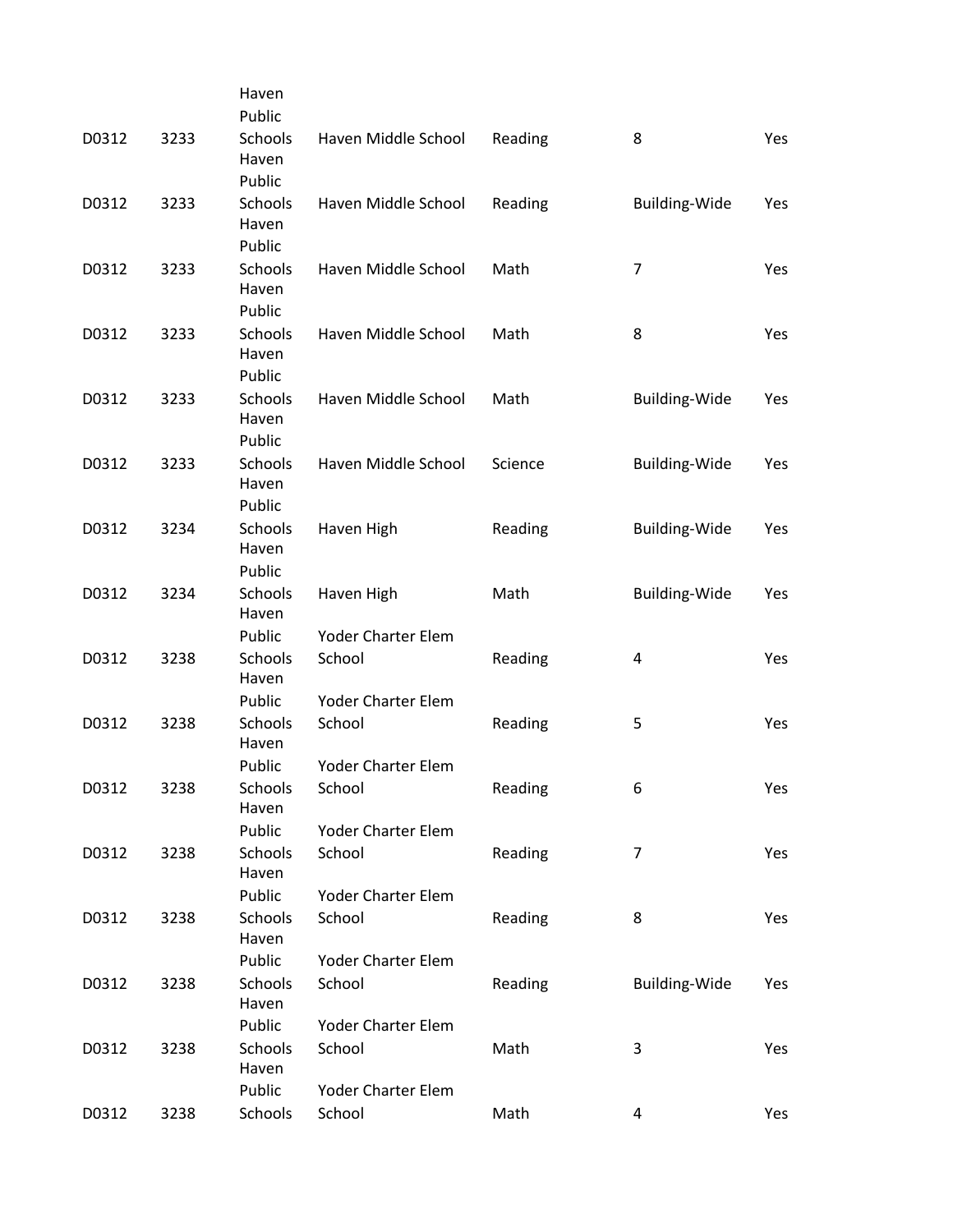|      | Haven                                        |                                                                                                                                                                   |                                                                                                                              |                                                                                         |                                                                       |
|------|----------------------------------------------|-------------------------------------------------------------------------------------------------------------------------------------------------------------------|------------------------------------------------------------------------------------------------------------------------------|-----------------------------------------------------------------------------------------|-----------------------------------------------------------------------|
|      | Public                                       | Yoder Charter Elem                                                                                                                                                |                                                                                                                              |                                                                                         |                                                                       |
| 3238 | Schools<br>Haven                             | School                                                                                                                                                            | Math                                                                                                                         | 5                                                                                       | Yes                                                                   |
|      | Public                                       | Yoder Charter Elem                                                                                                                                                |                                                                                                                              |                                                                                         |                                                                       |
| 3238 | Schools<br>Haven                             | School                                                                                                                                                            | Math                                                                                                                         | $\overline{7}$                                                                          | Yes                                                                   |
|      | Public                                       | Yoder Charter Elem                                                                                                                                                |                                                                                                                              |                                                                                         |                                                                       |
| 3238 | Schools<br>Haven                             | School                                                                                                                                                            | Math                                                                                                                         | 8                                                                                       | Yes                                                                   |
|      | Public                                       | Yoder Charter Elem                                                                                                                                                |                                                                                                                              |                                                                                         |                                                                       |
| 3238 | Schools<br>Haven                             | School                                                                                                                                                            | Math                                                                                                                         | Building-Wide                                                                           | Yes                                                                   |
|      | Public                                       | Yoder Charter Elem                                                                                                                                                |                                                                                                                              |                                                                                         |                                                                       |
| 3238 | Schools<br>Haven                             | School                                                                                                                                                            | Science                                                                                                                      | 4                                                                                       | Yes                                                                   |
|      | Public                                       | Yoder Charter Elem                                                                                                                                                |                                                                                                                              |                                                                                         |                                                                       |
| 3238 | Haven                                        |                                                                                                                                                                   |                                                                                                                              |                                                                                         | Yes                                                                   |
|      | Public                                       | Yoder Charter Elem                                                                                                                                                |                                                                                                                              |                                                                                         |                                                                       |
| 3238 | Haven                                        |                                                                                                                                                                   |                                                                                                                              | 6                                                                                       | Yes                                                                   |
|      |                                              |                                                                                                                                                                   |                                                                                                                              |                                                                                         | Yes                                                                   |
|      | Haven                                        |                                                                                                                                                                   |                                                                                                                              |                                                                                         |                                                                       |
|      |                                              |                                                                                                                                                                   |                                                                                                                              |                                                                                         | Yes                                                                   |
|      | Haven                                        |                                                                                                                                                                   |                                                                                                                              |                                                                                         |                                                                       |
|      |                                              |                                                                                                                                                                   |                                                                                                                              |                                                                                         | Yes                                                                   |
|      | Haven                                        |                                                                                                                                                                   |                                                                                                                              |                                                                                         |                                                                       |
|      |                                              |                                                                                                                                                                   |                                                                                                                              |                                                                                         | Yes                                                                   |
|      | Haven<br>Public                              |                                                                                                                                                                   |                                                                                                                              |                                                                                         |                                                                       |
| 3240 | Schools                                      | Partridge Elem                                                                                                                                                    | Reading                                                                                                                      | 7                                                                                       | Yes                                                                   |
|      | Haven                                        |                                                                                                                                                                   |                                                                                                                              |                                                                                         |                                                                       |
|      | Public                                       |                                                                                                                                                                   |                                                                                                                              |                                                                                         |                                                                       |
| 3240 | Schools<br>Haven                             | Partridge Elem                                                                                                                                                    | Reading                                                                                                                      | 8                                                                                       | Yes                                                                   |
|      |                                              |                                                                                                                                                                   |                                                                                                                              |                                                                                         |                                                                       |
|      | Haven                                        |                                                                                                                                                                   |                                                                                                                              |                                                                                         | Yes                                                                   |
|      |                                              |                                                                                                                                                                   |                                                                                                                              |                                                                                         |                                                                       |
|      | Haven                                        |                                                                                                                                                                   |                                                                                                                              |                                                                                         | Yes                                                                   |
| 3240 | Schools                                      | Partridge Elem                                                                                                                                                    | Math                                                                                                                         | 4                                                                                       | Yes                                                                   |
|      | 3240<br>3240<br>3240<br>3240<br>3240<br>3240 | Schools<br><b>Schools</b><br>Public<br>Schools<br>Public<br>Schools<br>Public<br>Schools<br>Public<br>Schools<br>Public<br>Schools<br>Public<br>Schools<br>Public | School<br>School<br>Partridge Elem<br>Partridge Elem<br>Partridge Elem<br>Partridge Elem<br>Partridge Elem<br>Partridge Elem | Science<br>History/Govt.<br>Reading<br>Reading<br>Reading<br>Reading<br>Reading<br>Math | <b>Building-Wide</b><br>3<br>4<br>5<br>6<br><b>Building-Wide</b><br>3 |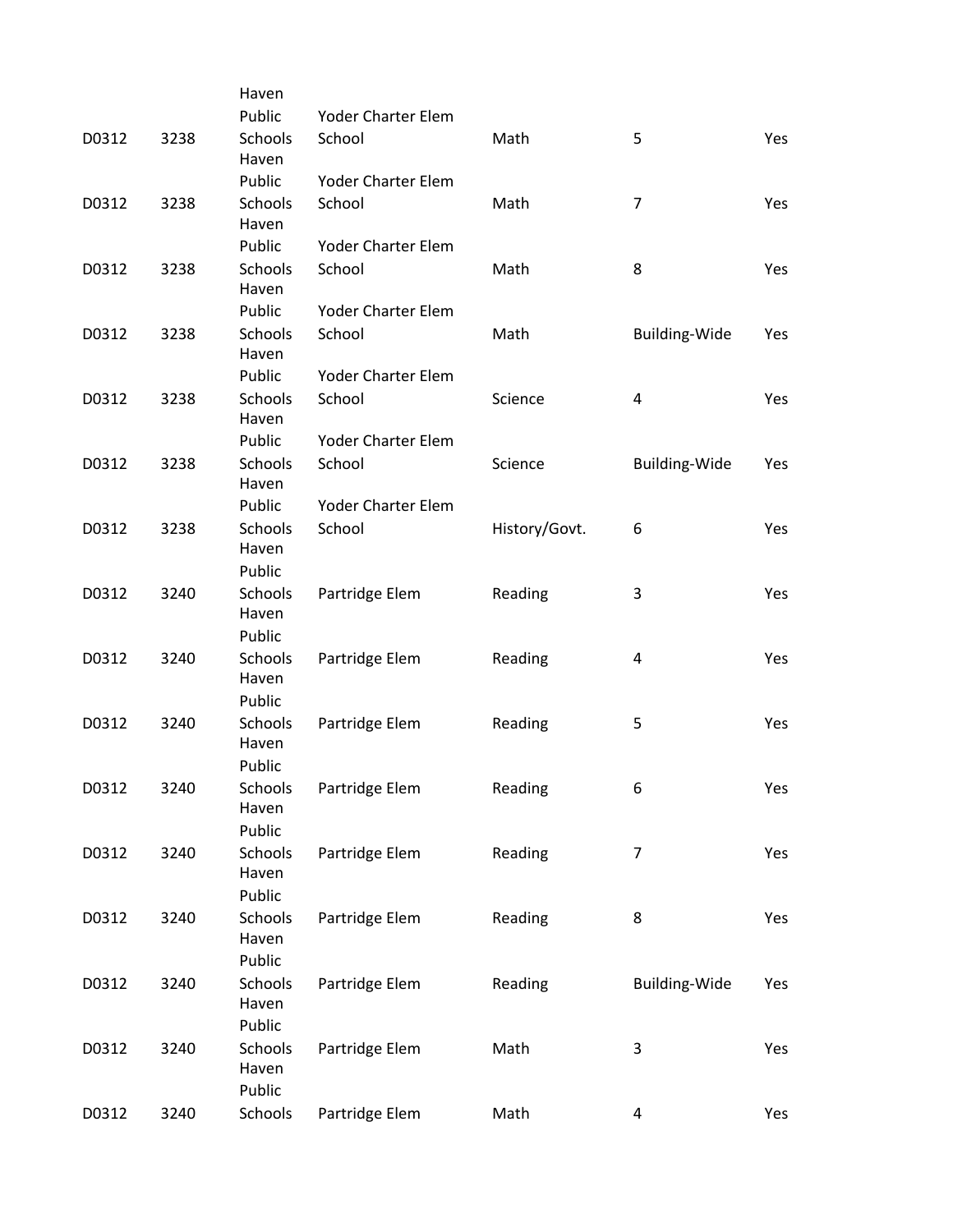|       |      | Haven                                |                      |         |                      |     |
|-------|------|--------------------------------------|----------------------|---------|----------------------|-----|
|       |      | Public                               |                      |         |                      |     |
| D0312 | 3240 | Schools<br>Haven<br>Public           | Partridge Elem       | Math    | 5                    | Yes |
| D0312 | 3240 | Schools<br>Haven                     | Partridge Elem       | Math    | 6                    | Yes |
| D0312 | 3240 | Public<br>Schools<br>Haven           | Partridge Elem       | Math    | $\overline{7}$       | Yes |
| D0312 | 3240 | Public<br>Schools<br>Haven<br>Public | Partridge Elem       | Math    | 8                    | Yes |
| D0312 | 3240 | Schools<br>Haven<br>Public           | Partridge Elem       | Math    | <b>Building-Wide</b> | Yes |
| D0312 | 3240 | Schools<br>Haven<br>Public           | Partridge Elem       | Science | 4                    | Yes |
| D0312 | 3240 | Schools<br>Haven                     | Partridge Elem       | Science | <b>Building-Wide</b> | Yes |
|       |      | Public                               | Pleasantview Academy |         |                      |     |
| D0312 | 3241 | Schools<br>Haven                     | Grade School         | Reading | 3                    | Yes |
|       |      | Public                               | Pleasantview Academy |         |                      |     |
| D0312 | 3242 | Schools<br>Haven<br>Public           | High School          | Reading | <b>Building-Wide</b> | Yes |
| D0312 | 3244 | Schools<br>Haven<br>Public           | Mt Hope Elem         | Reading | 3                    | Yes |
| D0312 | 3244 | Schools<br>Haven<br>Public           | Mt Hope Elem         | Reading | 4                    | Yes |
| D0312 | 3244 | Schools<br>Haven<br>Public           | Mt Hope Elem         | Reading | 5                    | Yes |
| D0312 | 3244 | Schools<br>Haven<br>Public           | Mt Hope Elem         | Reading | 7                    | Yes |
| D0312 | 3244 | Schools<br>Haven                     | Mt Hope Elem         | Reading | 8                    | Yes |
| D0312 | 3244 | Public<br>Schools<br>Haven<br>Public | Mt Hope Elem         | Reading | <b>Building-Wide</b> | Yes |
| D0312 | 3244 | Schools                              | Mt Hope Elem         | Math    | 3                    | Yes |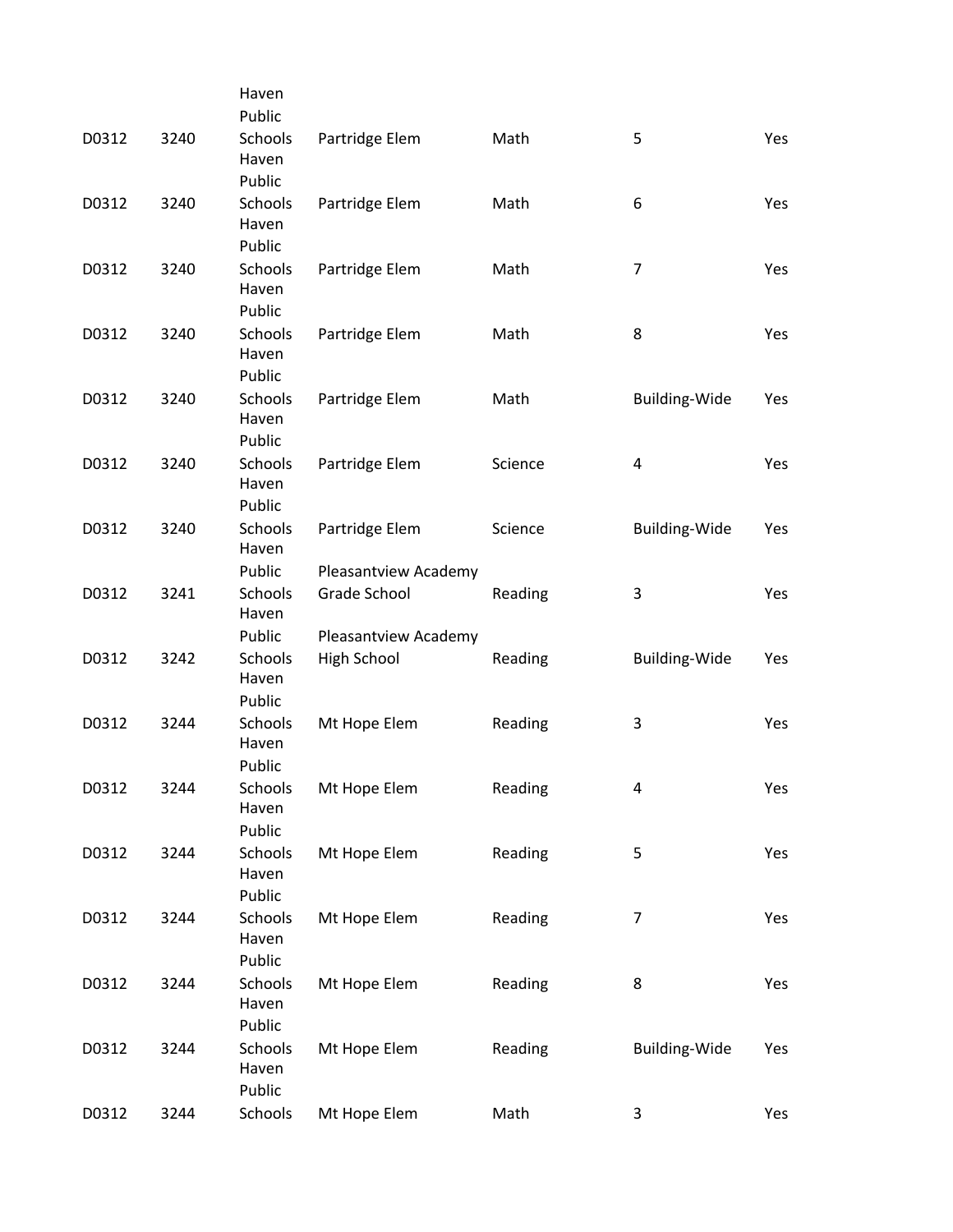|                |              | Haven                          |                                 |                    |                           |            |
|----------------|--------------|--------------------------------|---------------------------------|--------------------|---------------------------|------------|
|                |              | Public                         |                                 |                    |                           |            |
| D0312          | 3244         | Schools<br>Haven               | Mt Hope Elem                    | Math               | $\overline{\mathbf{4}}$   | Yes        |
|                |              | Public                         |                                 |                    |                           |            |
| D0312          | 3244         | <b>Schools</b>                 | Mt Hope Elem                    | Math               | 5                         | Yes        |
|                |              | Haven                          |                                 |                    |                           |            |
|                |              | Public                         |                                 |                    |                           |            |
| D0312          | 3244         | Schools                        | Mt Hope Elem                    | Math               | 7                         | Yes        |
|                |              | Haven                          |                                 |                    |                           |            |
|                |              | Public                         |                                 |                    |                           |            |
| D0312          | 3244         | Schools                        | Mt Hope Elem                    | Math               | 8                         | Yes        |
|                |              | Haven                          |                                 |                    |                           |            |
|                |              | Public                         |                                 |                    |                           |            |
| D0312          | 3244         | Schools                        | Mt Hope Elem                    | Math               | <b>Building-Wide</b>      | Yes        |
|                |              | Haven                          |                                 |                    |                           |            |
|                |              | Public                         |                                 |                    |                           |            |
| D0312          | 3244         | Schools                        | Mt Hope Elem                    | Science            | 4                         | Yes        |
|                |              | Haven                          |                                 |                    |                           |            |
|                |              | Public                         |                                 |                    |                           |            |
| D0312          | 3244         | Schools                        | Mt Hope Elem                    | Science            | 7                         | Yes        |
|                |              | Haven                          |                                 |                    |                           |            |
|                |              | Public                         |                                 |                    |                           |            |
| D0312          | 3244         | Schools                        | Mt Hope Elem                    | Science            | <b>Building-Wide</b>      | Yes        |
|                |              | Haven                          |                                 |                    |                           |            |
|                |              | Public                         |                                 |                    |                           |            |
| D0312          | 3244         | Schools                        | Mt Hope Elem                    | History/Govt.      | 8                         | Yes        |
| D0313          | 3252         | <b>Buhler</b>                  | <b>Buhler Elem</b>              | Reading            | 5                         | Yes        |
| D0313          | 3252         | <b>Buhler</b>                  | <b>Buhler Elem</b>              | Reading            | 6                         | Yes        |
| D0313          | 3252         | <b>Buhler</b>                  | <b>Buhler Elem</b>              | Reading            | <b>Building-Wide</b>      | Yes        |
| D0313          | 3254         | <b>Buhler</b>                  | <b>Buhler High</b><br>Obee Elem | Reading            | <b>Building-Wide</b><br>3 | Yes        |
| D0313<br>D0313 | 3258<br>3258 | <b>Buhler</b><br><b>Buhler</b> | Obee Elem                       | Reading<br>Reading |                           | Yes<br>Yes |
| D0313          | 3258         | <b>Buhler</b>                  | Obee Elem                       | Reading            | 4<br>5                    | Yes        |
| D0313          | 3258         | <b>Buhler</b>                  | Obee Elem                       | Reading            | 6                         | Yes        |
| D0313          | 3258         | <b>Buhler</b>                  | Obee Elem                       | Reading            | <b>Building-Wide</b>      | Yes        |
| D0313          | 3258         | <b>Buhler</b>                  | Obee Elem                       | Math               | 3                         | Yes        |
| D0313          | 3258         | <b>Buhler</b>                  | Obee Elem                       | Math               | 4                         | Yes        |
| D0313          | 3258         | <b>Buhler</b>                  | Obee Elem                       | Math               | 5                         | Yes        |
| D0313          | 3258         | <b>Buhler</b>                  | Obee Elem                       | Math               | 6                         | Yes        |
| D0313          | 3258         | <b>Buhler</b>                  | Obee Elem                       | Math               | <b>Building-Wide</b>      | Yes        |
| D0313          | 3260         | <b>Buhler</b>                  | <b>Prosperity Elem</b>          | Reading            | 4                         | Yes        |
| D0313          | 3260         | <b>Buhler</b>                  | Prosperity Elem                 | Reading            | 5                         | Yes        |
| D0313          | 3260         | <b>Buhler</b>                  | Prosperity Elem                 | Reading            | 6                         | Yes        |
| D0313          | 3260         | <b>Buhler</b>                  | Prosperity Elem                 | Reading            | <b>Building-Wide</b>      | Yes        |
| D0313          | 3260         | <b>Buhler</b>                  | <b>Prosperity Elem</b>          | Math               | 4                         | Yes        |
| D0313          | 3260         | <b>Buhler</b>                  | Prosperity Elem                 | Math               | <b>Building-Wide</b>      | Yes        |
| D0313          | 3262         | <b>Buhler</b>                  | Prairie Hills Middle            | Reading            | 7                         | Yes        |
| D0313          | 3262         | <b>Buhler</b>                  | Prairie Hills Middle            | Reading            | 8                         | Yes        |
|                |              |                                |                                 |                    |                           |            |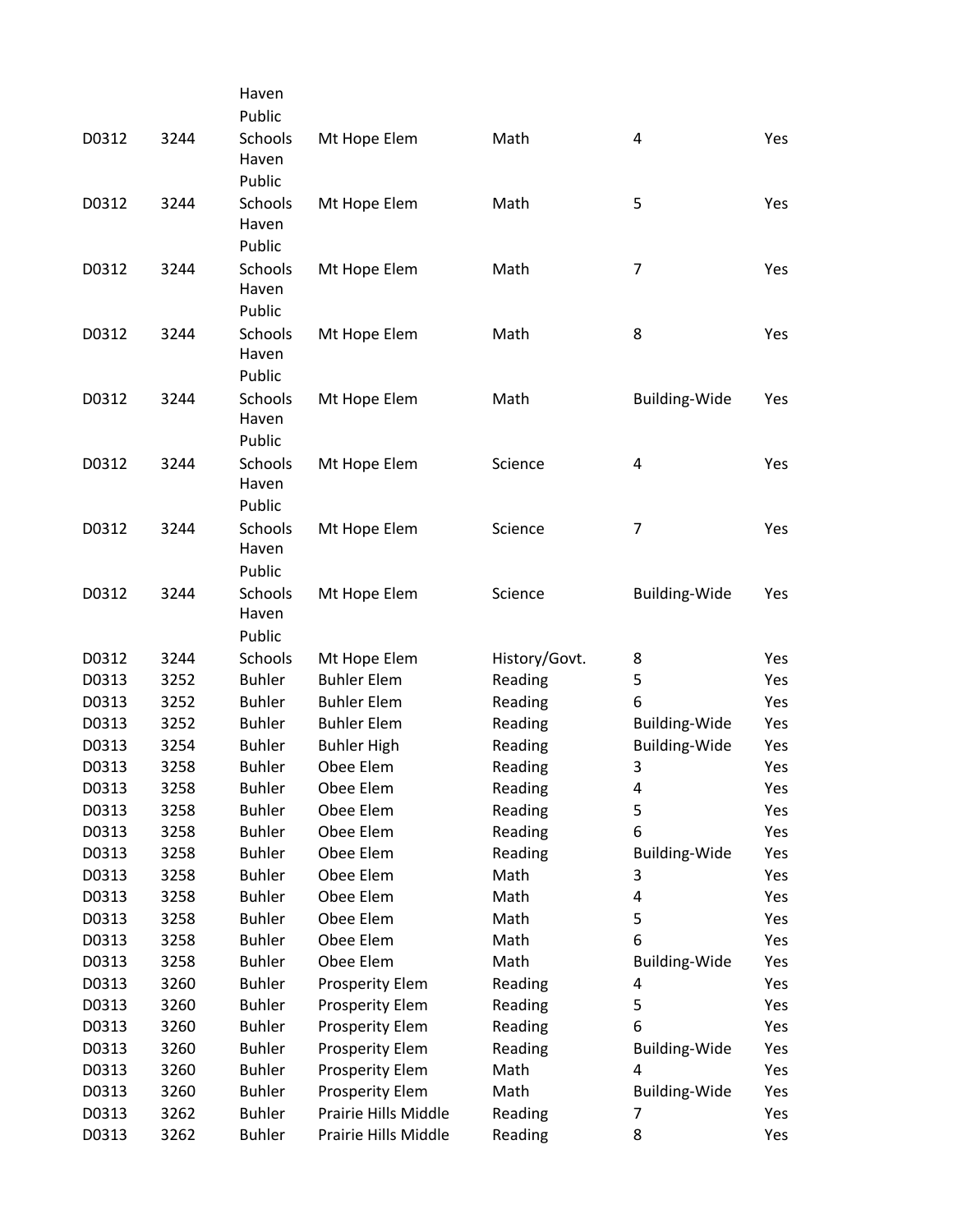| D0313 | 3262 | <b>Buhler</b>   | Prairie Hills Middle     | Reading       | <b>Building-Wide</b> | Yes |
|-------|------|-----------------|--------------------------|---------------|----------------------|-----|
| D0313 | 3264 | <b>Buhler</b>   | <b>Union Valley Elem</b> | Reading       | <b>Building-Wide</b> | Yes |
| D0313 | 3264 | <b>Buhler</b>   | Union Valley Elem        | Math          | <b>Building-Wide</b> | Yes |
| D0314 | 3276 | <b>Brewster</b> | <b>Brewster Elem</b>     | Reading       | 4                    | Yes |
| D0314 | 3276 | <b>Brewster</b> | <b>Brewster Elem</b>     | Reading       | $\overline{7}$       | Yes |
| D0314 | 3276 | <b>Brewster</b> | <b>Brewster Elem</b>     | Reading       | 8                    | Yes |
| D0314 | 3276 | <b>Brewster</b> | <b>Brewster Elem</b>     | Reading       | <b>Building-Wide</b> | Yes |
| D0314 | 3276 | <b>Brewster</b> | <b>Brewster Elem</b>     | Math          | 3                    | Yes |
| D0314 | 3276 | <b>Brewster</b> | <b>Brewster Elem</b>     | Math          | 4                    | Yes |
| D0314 | 3276 | <b>Brewster</b> | <b>Brewster Elem</b>     | Math          | 5                    | Yes |
| D0314 | 3276 | <b>Brewster</b> | <b>Brewster Elem</b>     | Math          | 7                    | Yes |
| D0314 | 3276 | <b>Brewster</b> | <b>Brewster Elem</b>     | Math          | <b>Building-Wide</b> | Yes |
| D0314 | 3276 | <b>Brewster</b> | <b>Brewster Elem</b>     | Science       | 4                    | Yes |
| D0314 | 3276 | <b>Brewster</b> | <b>Brewster Elem</b>     | Science       | 7                    | Yes |
| D0314 | 3276 | <b>Brewster</b> | <b>Brewster Elem</b>     | Science       | <b>Building-Wide</b> | Yes |
| D0314 | 3276 | <b>Brewster</b> | <b>Brewster Elem</b>     | History/Govt. | 8                    | Yes |
|       |      | Colby           |                          |               |                      |     |
|       |      | Public          |                          |               |                      |     |
| D0315 | 3290 | Schools         | Colby Elem               | Reading       | 4                    | Yes |
|       |      | Colby           |                          |               |                      |     |
|       |      | Public          |                          |               |                      |     |
| D0315 | 3290 | Schools         | Colby Elem               | Reading       | 5                    | Yes |
|       |      | Colby           |                          |               |                      |     |
|       |      | Public          |                          |               |                      |     |
| D0315 | 3290 | Schools         | Colby Elem               | Reading       | <b>Building-Wide</b> | Yes |
|       |      | Colby           |                          |               |                      |     |
|       |      | Public          |                          |               |                      |     |
| D0315 | 3290 | Schools         | Colby Elem               | Math          | 4                    | Yes |
|       |      | Colby           |                          |               |                      |     |
|       |      | Public          |                          |               |                      |     |
| D0315 | 3290 | Schools         | Colby Elem               | Math          | Building-Wide        | Yes |
|       |      | Colby           |                          |               |                      |     |
|       |      | Public          |                          |               |                      |     |
| D0315 | 3292 | Schools         | Colby Middle School      | Reading       | 7                    | Yes |
|       |      | Colby           |                          |               |                      |     |
|       |      | Public          |                          |               |                      |     |
| D0315 | 3292 | Schools         | Colby Middle School      | Reading       | 8                    | Yes |
|       |      | Colby           |                          |               |                      |     |
|       |      | Public          |                          |               |                      |     |
| D0315 | 3292 | Schools         | Colby Middle School      | Reading       | <b>Building-Wide</b> | Yes |
|       |      | Colby           |                          |               |                      |     |
|       |      | Public          |                          |               |                      |     |
| D0315 | 3292 | Schools         | Colby Middle School      | Math          | 7                    | Yes |
|       |      | Colby           |                          |               |                      |     |
|       |      | Public          |                          |               |                      |     |
| D0315 | 3294 | Schools         | Colby Senior High        | Reading       | <b>Building-Wide</b> | Yes |
|       |      | Colby           |                          |               |                      |     |
|       |      | Public          | <b>Thomas County</b>     |               |                      |     |
| D0315 | 3296 | Schools         | Academy                  | Reading       | 6                    | Yes |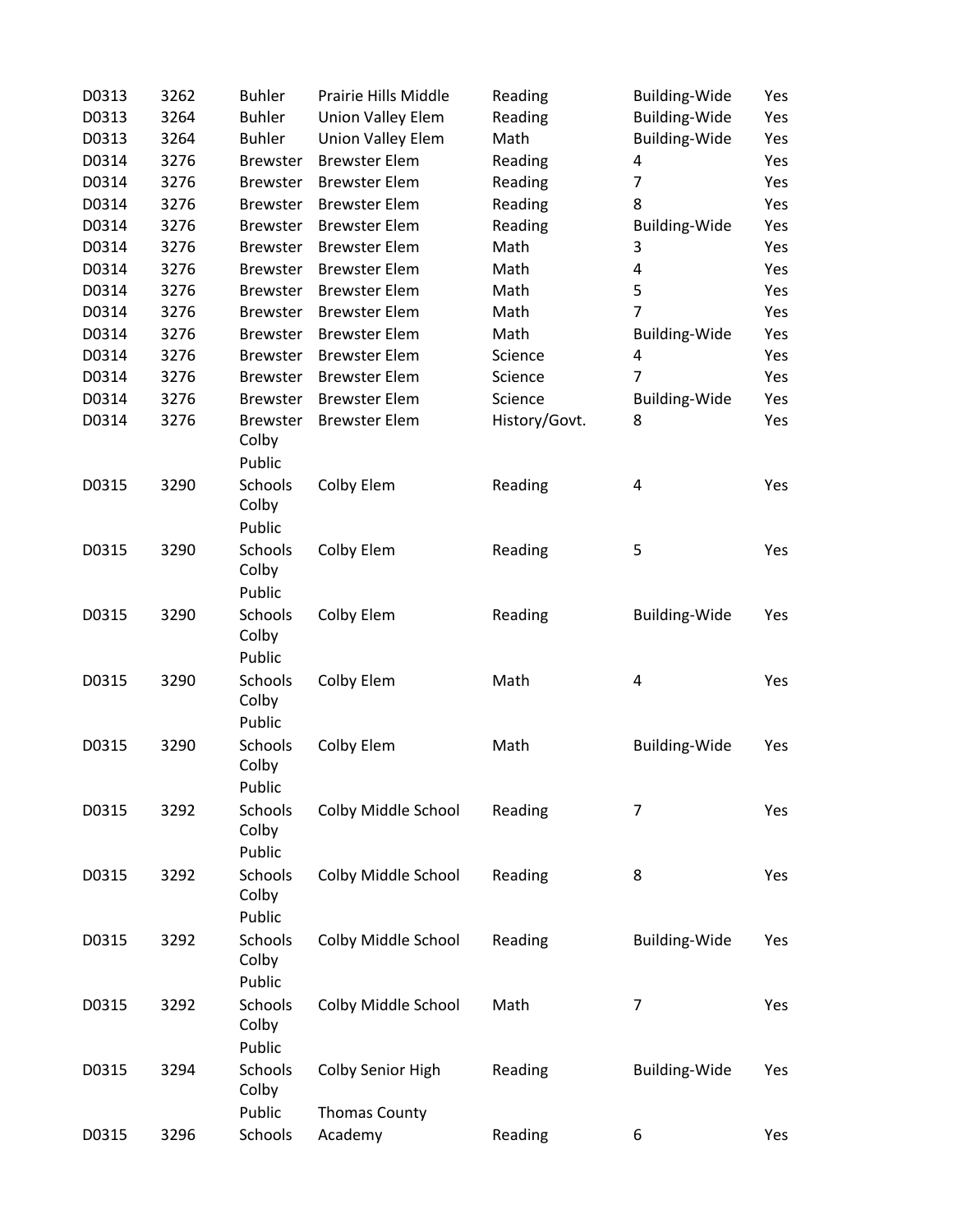|       |      | Colby             |                              |               |                      |     |
|-------|------|-------------------|------------------------------|---------------|----------------------|-----|
|       |      | Public            | <b>Thomas County</b>         |               |                      |     |
| D0315 | 3296 | Schools<br>Colby  | Academy                      | Reading       | 8                    | Yes |
|       |      | Public            | <b>Thomas County</b>         |               |                      |     |
| D0315 | 3296 | Schools<br>Golden | Academy                      | Reading       | <b>Building-Wide</b> | Yes |
| D0316 | 3314 | Plains<br>Golden  | Golden Plains Middle         | Reading       | 6                    | Yes |
| D0316 | 3314 | Plains<br>Golden  | <b>Golden Plains Middle</b>  | Reading       | $\overline{7}$       | Yes |
| D0316 | 3314 | Plains<br>Golden  | Golden Plains Middle         | Reading       | <b>Building-Wide</b> | Yes |
| D0316 | 3314 | Plains<br>Golden  | <b>Golden Plains Middle</b>  | Math          | 6                    | Yes |
| D0316 | 3314 | Plains<br>Golden  | <b>Golden Plains Middle</b>  | Math          | 7                    | Yes |
| D0316 | 3314 | Plains<br>Golden  | <b>Golden Plains Middle</b>  | Math          | <b>Building-Wide</b> | Yes |
| D0316 | 3314 | Plains<br>Golden  | <b>Golden Plains Middle</b>  | History/Govt. | 8                    | Yes |
| D0316 | 3318 | Plains<br>Golden  | <b>Golden Plains Elem</b>    | Reading       | 4                    | Yes |
| D0316 | 3318 | Plains<br>Golden  | Golden Plains Elem           | Math          | 3                    | Yes |
| D0316 | 3318 | Plains<br>Golden  | <b>Golden Plains Elem</b>    | Math          | 4                    | Yes |
| D0316 | 3318 | Plains<br>Golden  | <b>Golden Plains Elem</b>    | Math          | 5                    | Yes |
| D0316 | 3318 | Plains            | <b>Golden Plains Elem</b>    | Math          | <b>Building-Wide</b> | Yes |
| D0320 | 3388 | Wamego            | Wamego Middle School Reading |               | 6                    | Yes |
| D0320 | 3388 | Wamego            | Wamego Middle School Reading |               | 7                    | Yes |
| D0320 | 3388 | Wamego            | Wamego Middle School Reading |               | 8                    | Yes |
| D0320 | 3388 | Wamego            | Wamego Middle School Reading |               | <b>Building-Wide</b> | Yes |
| D0320 | 3388 | Wamego            | Wamego Middle School Math    |               | 6                    | Yes |
| D0320 | 3396 | Wamego            | <b>Central Elem</b>          | Reading       | Building-Wide        | Yes |
| D0320 | 3396 | Wamego            | <b>Central Elem</b>          | Math          | Building-Wide        | Yes |
| D0320 | 3398 | Wamego            | Wamego High                  | Reading       | Building-Wide        | Yes |
| D0320 | 3398 | Wamego            | Wamego High                  | Math          | Building-Wide        | Yes |
| D0320 | 3399 | Wamego            | West Elem                    | Reading       | 3                    | Yes |
| D0320 | 3399 | Wamego            | West Elem                    | Reading       | 4                    | Yes |
| D0320 | 3399 | Wamego            | West Elem                    | Reading       | 5                    | Yes |
| D0320 | 3399 | Wamego            | West Elem                    | Reading       | <b>Building-Wide</b> | Yes |
| D0320 | 3399 | Wamego            | West Elem                    | Math          | 3                    | Yes |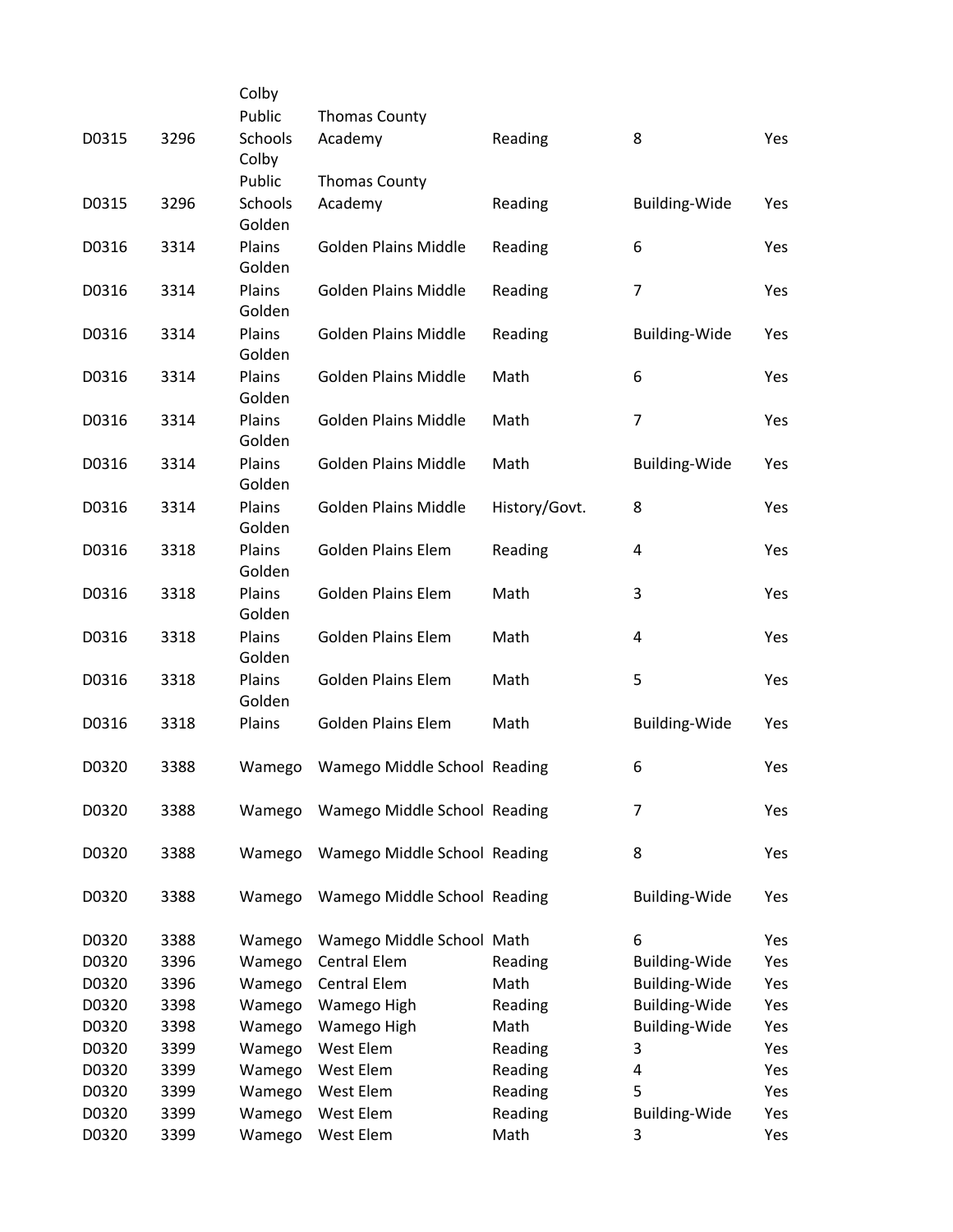| D0320 | 3399 | Wamego        | West Elem            | Math    | 4                       | Yes |
|-------|------|---------------|----------------------|---------|-------------------------|-----|
| D0320 | 3399 | Wamego        | West Elem            | Math    | 5                       | Yes |
| D0320 | 3399 | Wamego<br>Kaw | West Elem            | Math    | <b>Building-Wide</b>    | Yes |
| D0321 | 3418 | Valley<br>Kaw | Delia Charter School | Reading | 3                       | Yes |
| D0321 | 3418 | Valley<br>Kaw | Delia Charter School | Reading | 4                       | Yes |
| D0321 | 3418 | Valley<br>Kaw | Delia Charter School | Reading | 5                       | Yes |
| D0321 | 3418 | Valley<br>Kaw | Delia Charter School | Reading | 6                       | Yes |
| D0321 | 3418 | Valley<br>Kaw | Delia Charter School | Reading | $\overline{7}$          | Yes |
| D0321 | 3418 | Valley<br>Kaw | Delia Charter School | Reading | 8                       | Yes |
| D0321 | 3418 | Valley<br>Kaw | Delia Charter School | Reading | Building-Wide           | Yes |
| D0321 | 3418 | Valley<br>Kaw | Delia Charter School | Math    | 3                       | Yes |
| D0321 | 3418 | Valley<br>Kaw | Delia Charter School | Math    | $\overline{\mathbf{4}}$ | Yes |
| D0321 | 3418 | Valley<br>Kaw | Delia Charter School | Math    | 6                       | Yes |
| D0321 | 3418 | Valley<br>Kaw | Delia Charter School | Math    | $\overline{7}$          | Yes |
| D0321 | 3418 | Valley<br>Kaw | Delia Charter School | Math    | 8                       | Yes |
| D0321 | 3418 | Valley<br>Kaw | Delia Charter School | Math    | <b>Building-Wide</b>    | Yes |
| D0321 | 3418 | Valley<br>Kaw | Delia Charter School | Science | $\overline{7}$          | Yes |
| D0321 | 3420 | Valley<br>Kaw | <b>Emmett Elem</b>   | Reading | 6                       | Yes |
| D0321 | 3420 | Valley<br>Kaw | <b>Emmett Elem</b>   | Reading | $\overline{7}$          | Yes |
| D0321 | 3420 | Valley<br>Kaw | <b>Emmett Elem</b>   | Reading | 8                       | Yes |
| D0321 | 3420 | Valley<br>Kaw | <b>Emmett Elem</b>   | Reading | <b>Building-Wide</b>    | Yes |
| D0321 | 3420 | Valley<br>Kaw | <b>Emmett Elem</b>   | Math    | 3                       | Yes |
| D0321 | 3420 | Valley<br>Kaw | <b>Emmett Elem</b>   | Math    | 8                       | Yes |
| D0321 | 3426 | Valley<br>Kaw | Rossville Elem       | Reading | 3                       | Yes |
| D0321 | 3426 | Valley<br>Kaw | Rossville Elem       | Reading | 5                       | Yes |
| D0321 | 3426 | Valley        | Rossville Elem       | Reading | 6                       | Yes |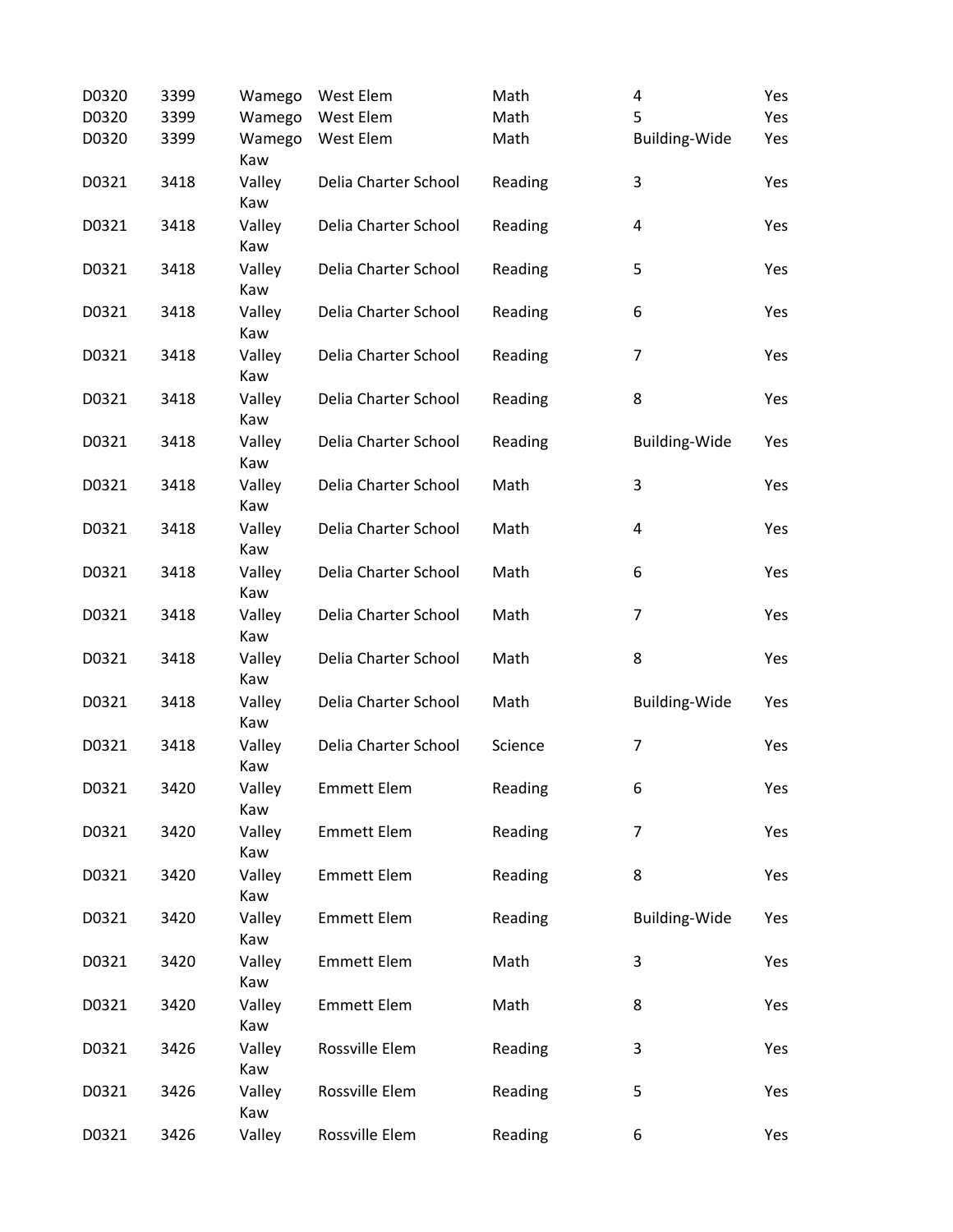| D0321 | 3426 | Kaw<br>Valley                          | Rossville Elem                           | Reading       | <b>Building-Wide</b> | Yes |
|-------|------|----------------------------------------|------------------------------------------|---------------|----------------------|-----|
|       |      | Kaw                                    |                                          |               |                      |     |
| D0321 | 3426 | Valley<br>Kaw                          | Rossville Elem                           | Math          | 3                    | Yes |
| D0321 | 3426 | Valley                                 | Rossville Elem                           | Math          | 4                    | Yes |
| D0321 | 3426 | Kaw<br>Valley<br>Kaw                   | Rossville Elem                           | Math          | 6                    | Yes |
| D0321 | 3426 | Valley<br>Kaw                          | Rossville Elem                           | Math          | <b>Building-Wide</b> | Yes |
| D0321 | 3426 | Valley<br>Kaw                          | Rossville Elem<br>Rossville Jr.-Sr. High | History/Govt. | <b>Building-Wide</b> | Yes |
| D0321 | 3428 | Valley<br>Kaw                          | School<br>Rossville Jr.-Sr. High         | Reading       | 11                   | Yes |
| D0321 | 3428 | Valley<br>Kaw                          | School                                   | Reading       | <b>Building-Wide</b> | Yes |
| D0321 | 3430 | Valley<br>Kaw                          | St Marys Elem                            | Reading       | 3                    | Yes |
| D0321 | 3430 | Valley<br>Kaw                          | St Marys Elem                            | Reading       | 4                    | Yes |
| D0321 | 3430 | Valley<br>Kaw                          | St Marys Elem                            | Reading       | 5                    | Yes |
| D0321 | 3430 | Valley<br>Kaw                          | St Marys Elem                            | Reading       | 6                    | Yes |
| D0321 | 3430 | Valley<br>Kaw                          | St Marys Elem                            | Reading       | <b>Building-Wide</b> | Yes |
| D0321 | 3430 | Valley<br>Kaw                          | St Marys Elem                            | Math          | 3                    | Yes |
| D0321 | 3430 | Valley<br>Kaw                          | St Marys Elem                            | Math          | 4                    | Yes |
| D0321 | 3430 | Valley<br>Kaw                          | <b>St Marys Elem</b>                     | Math          | 5                    | Yes |
| D0321 | 3430 | Valley<br>Kaw                          | St Marys Elem                            | Math          | 6                    | Yes |
| D0321 | 3430 | Valley<br>Kaw                          | St Marys Elem<br>St. Marys Junior Senior | Math          | Building-Wide        | Yes |
| D0321 | 3432 | Valley<br>Kaw                          | High<br>St. Marys Junior Senior          | Reading       | $\overline{7}$       | Yes |
| D0321 | 3432 | Valley<br>Kaw                          | High<br>St. Marys Junior Senior          | Reading       | 8                    | Yes |
| D0321 | 3432 | Valley<br>Kaw                          | High<br>St. Marys Junior Senior          | Reading       | 11                   | Yes |
| D0321 | 3432 | Valley<br>Onaga-<br>Havensvill<br>$e-$ | High                                     | Reading       | <b>Building-Wide</b> | Yes |
| D0322 | 3456 |                                        | Wheaton Onaga Elem                       | Reading       | 3                    | Yes |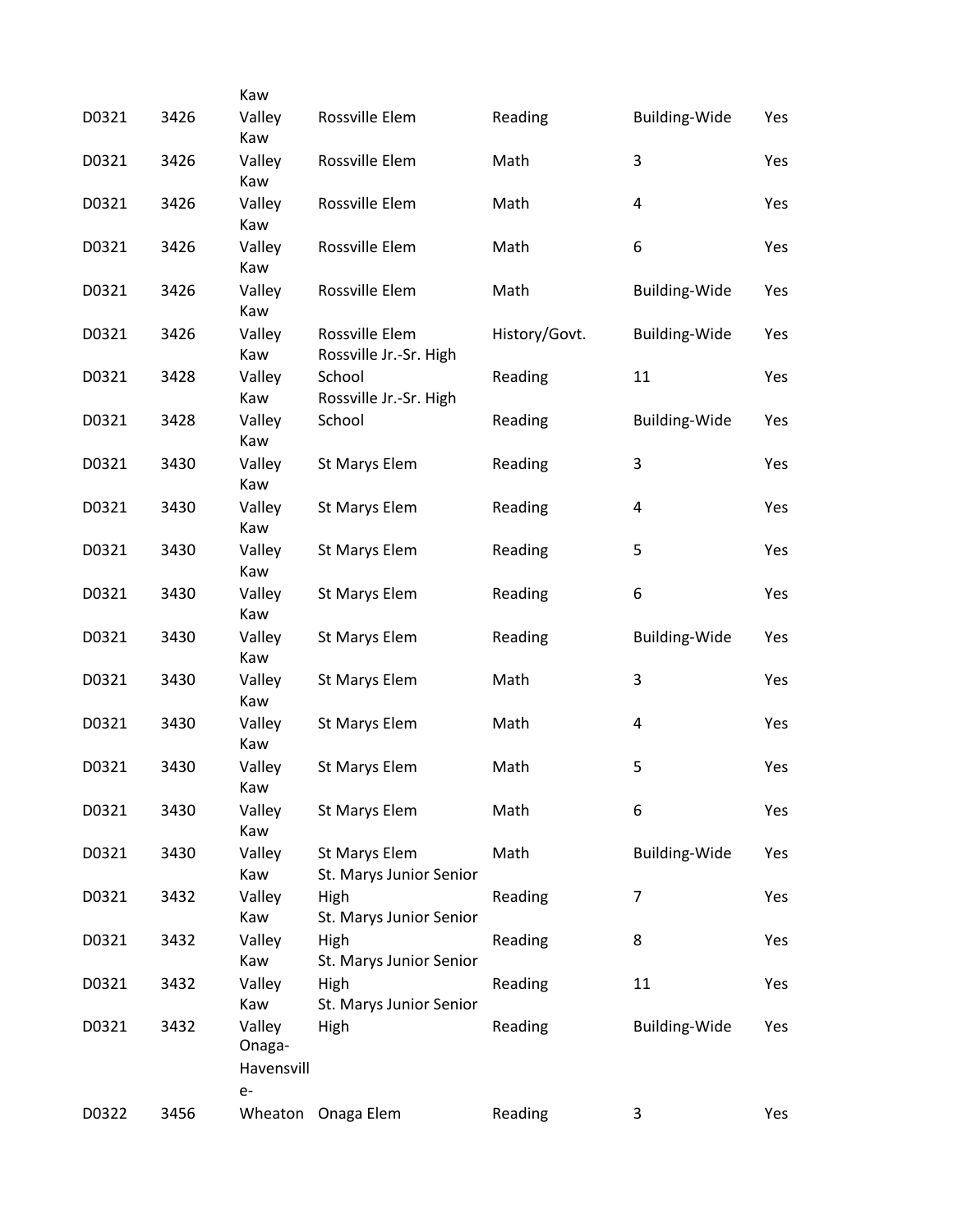|       |      | Onaga-<br>Havensvill<br>$e-$ |                           |         |                |     |
|-------|------|------------------------------|---------------------------|---------|----------------|-----|
| D0322 | 3456 | Onaga-<br>Havensvill<br>$e-$ | Wheaton Onaga Elem        | Reading | 4              | Yes |
| D0322 | 3456 | Onaga-<br>Havensvill<br>$e-$ | Wheaton Onaga Elem        | Reading | 6              | Yes |
| D0322 | 3456 | Onaga-<br>Havensvill<br>$e-$ | Wheaton Onaga Elem        | Reading | $\overline{7}$ | Yes |
| D0322 | 3456 | Onaga-<br>Havensvill<br>$e-$ | Wheaton Onaga Elem        | Reading | Building-Wide  | Yes |
| D0322 | 3456 | Onaga-<br>Havensvill<br>$e-$ | Wheaton Onaga Elem        | Math    | 3              | Yes |
| D0322 | 3456 | Onaga-<br>Havensvill<br>$e-$ | Wheaton Onaga Elem        | Math    | 4              | Yes |
| D0322 | 3456 | Onaga-<br>Havensvill<br>$e-$ | Wheaton Onaga Elem        | Math    | 6              | Yes |
| D0322 | 3456 | Onaga-<br>Havensvill<br>$e-$ | Wheaton Onaga Elem        | Math    | 7              | Yes |
| D0322 | 3456 | Onaga-<br>Havensvill<br>$e-$ | Wheaton Onaga Elem        | Math    | Building-Wide  | Yes |
| D0322 | 3456 | Onaga-<br>Havensvill<br>$e-$ | Wheaton Onaga Elem        | Science | $\overline{7}$ | Yes |
| D0322 | 3456 | Onaga-<br>Havensvill<br>$e-$ | Wheaton Onaga Elem        | Science | Building-Wide  | Yes |
| D0322 | 3458 |                              | Wheaton Onaga Senior High | Reading | Building-Wide  | Yes |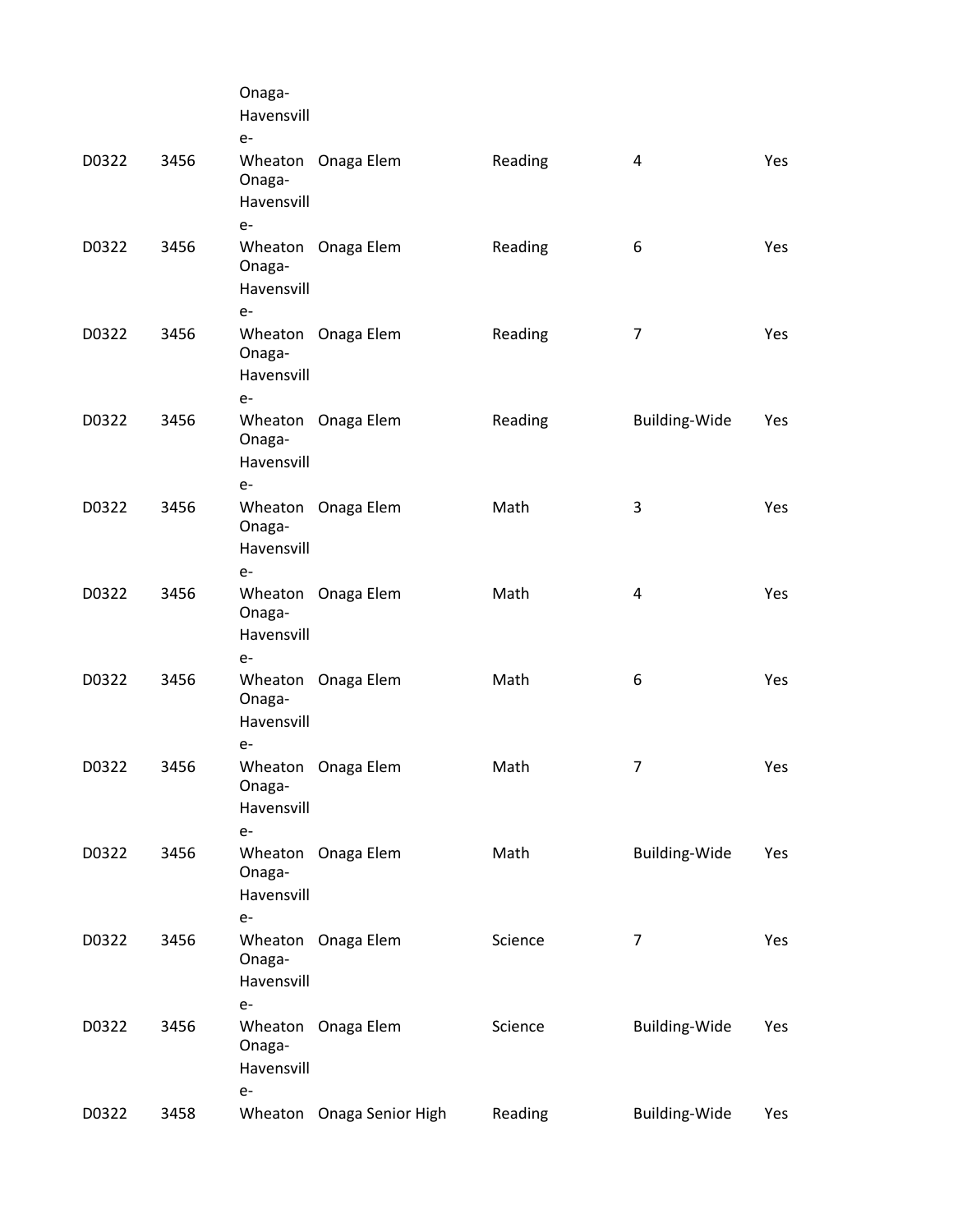|       |      | Onaga-<br>Havensvill<br>$e-$            |                          |         |                      |     |
|-------|------|-----------------------------------------|--------------------------|---------|----------------------|-----|
| D0322 | 3458 | Wheaton<br>Onaga-<br>Havensvill<br>$e-$ | Onaga Senior High        | Math    | <b>Building-Wide</b> | Yes |
| D0322 | 3458 | Wheaton<br>Rock                         | Onaga Senior High        | Science | Building-Wide        | Yes |
| D0323 | 3488 | Creek<br>Rock                           | St George Elem           | Reading | 3                    | Yes |
| D0323 | 3488 | Creek<br>Rock                           | St George Elem           | Reading | 4                    | Yes |
| D0323 | 3488 | Creek<br>Rock                           | St George Elem           | Reading | 5                    | Yes |
| D0323 | 3488 | Creek<br>Rock                           | St George Elem           | Reading | 6                    | Yes |
| D0323 | 3488 | Creek<br>Rock                           | St George Elem           | Reading | <b>Building-Wide</b> | Yes |
| D0323 | 3488 | Creek<br>Rock                           | St George Elem           | Math    | 3                    | Yes |
| D0323 | 3488 | Creek<br>Rock                           | St George Elem           | Math    | 4                    | Yes |
| D0323 | 3488 | Creek<br>Rock                           | St George Elem           | Math    | 5                    | Yes |
| D0323 | 3488 | Creek<br>Rock                           | St George Elem           | Math    | 6                    | Yes |
| D0323 | 3488 | Creek<br>Rock                           | St George Elem           | Math    | <b>Building-Wide</b> | Yes |
| D0323 | 3488 | Creek<br>Rock                           | St George Elem           | Science | <b>Building-Wide</b> | Yes |
| D0323 | 3492 | Creek<br>Rock                           | <b>Westmoreland Elem</b> | Reading | 3                    | Yes |
| D0323 | 3492 | Creek<br>Rock                           | <b>Westmoreland Elem</b> | Reading | 4                    | Yes |
| D0323 | 3492 | Creek<br>Rock                           | <b>Westmoreland Elem</b> | Reading | 5                    | Yes |
| D0323 | 3492 | Creek<br>Rock                           | <b>Westmoreland Elem</b> | Reading | 6                    | Yes |
| D0323 | 3492 | Creek<br>Rock                           | <b>Westmoreland Elem</b> | Reading | <b>Building-Wide</b> | Yes |
| D0323 | 3492 | Creek<br>Rock                           | <b>Westmoreland Elem</b> | Math    | 3                    | Yes |
| D0323 | 3492 | Creek<br>Rock                           | <b>Westmoreland Elem</b> | Math    | 4                    | Yes |
| D0323 | 3492 | Creek<br>Rock                           | <b>Westmoreland Elem</b> | Math    | 5                    | Yes |
| D0323 | 3492 | Creek                                   | <b>Westmoreland Elem</b> | Math    | 6                    | Yes |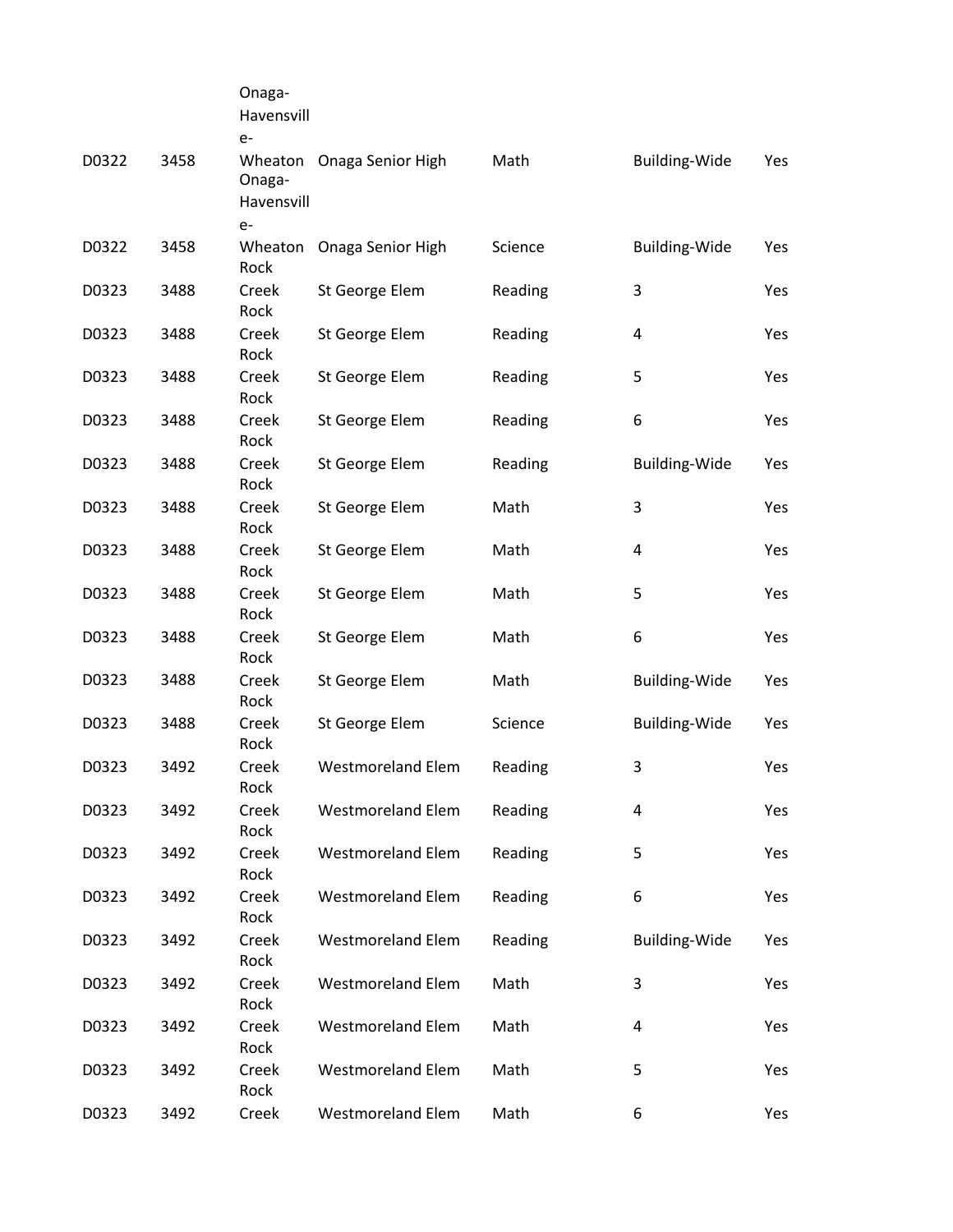|       |      | Rock                  |                                                   |         |                         |     |
|-------|------|-----------------------|---------------------------------------------------|---------|-------------------------|-----|
| D0323 | 3492 | Creek<br>Rock         | <b>Westmoreland Elem</b>                          | Math    | <b>Building-Wide</b>    | Yes |
| D0323 | 3492 | Creek<br>Rock         | <b>Westmoreland Elem</b><br>Rock Creek Jr/Sr High | Science | <b>Building-Wide</b>    | Yes |
| D0323 | 3495 | Creek<br>Rock         | School<br>Rock Creek Jr/Sr High                   | Reading | $\overline{7}$          | Yes |
| D0323 | 3495 | Creek<br>Rock         | School<br>Rock Creek Jr/Sr High                   | Reading | 8                       | Yes |
| D0323 | 3495 | Creek<br>Rock         | School<br>Rock Creek Jr/Sr High                   | Reading | 11                      | Yes |
| D0323 | 3495 | Creek<br>Rock         | School<br>Rock Creek Jr/Sr High                   | Reading | <b>Building-Wide</b>    | Yes |
| D0323 | 3495 | Creek<br>Rock         | School<br>Rock Creek Jr/Sr High                   | Math    | $\overline{\mathbf{z}}$ | Yes |
| D0323 | 3495 | Creek<br>Rock         | School<br>Rock Creek Jr/Sr High                   | Math    | 8                       | Yes |
| D0323 | 3495 | Creek<br>Rock         | School<br>Rock Creek Jr/Sr High                   | Math    | 11                      | Yes |
| D0323 | 3495 | Creek<br>Eastern      | School                                            | Math    | <b>Building-Wide</b>    | Yes |
| D0324 | 3504 | Heights<br>Eastern    | Eastern Heights Elem                              | Reading | 3                       | Yes |
| D0324 | 3504 | Heights<br>Eastern    | Eastern Heights Elem                              | Math    | 3                       | Yes |
| D0324 | 3504 | Heights<br>Eastern    | Eastern Heights Elem                              | Math    | 5                       | Yes |
| D0324 | 3504 | Heights<br>Eastern    | Eastern Heights Elem                              | Math    | <b>Building-Wide</b>    | Yes |
| D0324 | 3504 | Heights<br>Eastern    | Eastern Heights Elem                              | Science | <b>Building-Wide</b>    | Yes |
| D0324 | 3508 | Heights<br>Eastern    | Eastern Heights High                              | Reading | 6                       | Yes |
| D0324 | 3508 | Heights<br>Eastern    | Eastern Heights High                              | Reading | 8                       | Yes |
| D0324 | 3508 | Heights<br>Eastern    | Eastern Heights High                              | Reading | <b>Building-Wide</b>    | Yes |
| D0324 | 3508 | Heights<br>Phillipsbu | Eastern Heights High                              | Math    | 11                      | Yes |
| D0325 | 3538 | rg<br>Phillipsbu      | Phillipsburg Elem                                 | Reading | 3                       | Yes |
| D0325 | 3538 | rg<br>Phillipsbu      | Phillipsburg Elem                                 | Reading | $\pmb{4}$               | Yes |
| D0325 | 3538 | rg<br>Phillipsbu      | Phillipsburg Elem                                 | Reading | <b>Building-Wide</b>    | Yes |
| D0325 | 3538 | rg<br>Phillipsbu      | Phillipsburg Elem                                 | Math    | 3                       | Yes |
| D0325 | 3538 | rg                    | Phillipsburg Elem                                 | Math    | 4                       | Yes |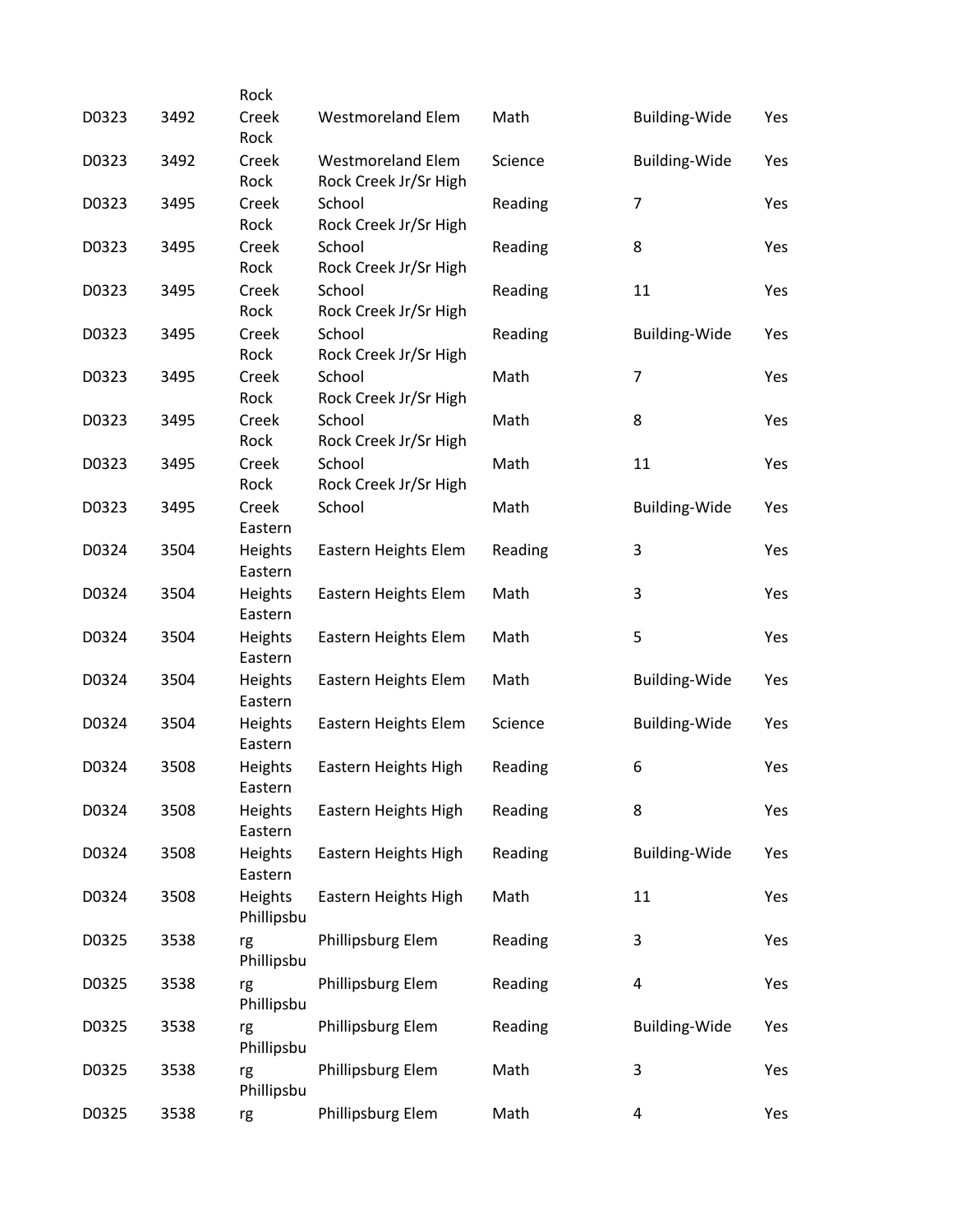|       |      | Phillipsbu       |                          |               |                      |     |
|-------|------|------------------|--------------------------|---------------|----------------------|-----|
| D0325 | 3538 | rg<br>Phillipsbu | Phillipsburg Elem        | Math          | <b>Building-Wide</b> | Yes |
| D0325 | 3538 | rg<br>Phillipsbu | Phillipsburg Elem        | Science       | <b>Building-Wide</b> | Yes |
| D0325 | 3540 | rg<br>Phillipsbu | Phillipsburg Middle      | Reading       | 5                    | Yes |
| D0325 | 3540 | rg<br>Phillipsbu | Phillipsburg Middle      | Reading       | 7                    | Yes |
| D0325 | 3540 | rg<br>Phillipsbu | Phillipsburg Middle      | Reading       | 8                    | Yes |
| D0325 | 3540 | rg<br>Phillipsbu | Phillipsburg Middle      | Reading       | <b>Building-Wide</b> | Yes |
| D0325 | 3540 | rg<br>Phillipsbu | Phillipsburg Middle      | Math          | 7                    | Yes |
| D0325 | 3540 | rg<br>Phillipsbu | Phillipsburg Middle      | Math          | 8                    | Yes |
| D0325 | 3540 | rg<br>Phillipsbu | Phillipsburg Middle      | Math          | <b>Building-Wide</b> | Yes |
| D0325 | 3540 | rg<br>Phillipsbu | Phillipsburg Middle      | History/Govt. | 8                    | Yes |
| D0325 | 3540 | rg<br>Phillipsbu | Phillipsburg Middle      | History/Govt. | <b>Building-Wide</b> | Yes |
| D0325 | 3542 | rg<br>Phillipsbu | Phillipsburg High        | Reading       | <b>Building-Wide</b> | Yes |
| D0325 | 3542 | rg               | Phillipsburg High        | Math          | <b>Building-Wide</b> | Yes |
| D0326 | 3562 | Logan            | Logan Elem               | Reading       | 3                    | Yes |
| D0326 | 3562 | Logan            | Logan Elem               | Reading       | 4                    | Yes |
| D0326 | 3562 | Logan            | Logan Elem               | Reading       | 6                    | Yes |
| D0326 | 3562 | Logan            | Logan Elem               | Reading       | <b>Building-Wide</b> | Yes |
| D0326 | 3562 | Logan            | Logan Elem               | Math          | 3                    | Yes |
| D0326 | 3562 | Logan            | Logan Elem               | Math          | 5                    | Yes |
| D0326 | 3562 | Logan            | Logan Elem               | Math          | 6                    | Yes |
| D0326 | 3562 | Logan            | Logan Elem               | Math          | <b>Building-Wide</b> | Yes |
| D0326 | 3562 | Logan            | Logan Elem               | History/Govt. | <b>Building-Wide</b> | Yes |
| D0326 | 3564 | Logan            | Logan High               | Reading       | 7                    | Yes |
| D0326 | 3564 | Logan            | Logan High               | Reading       | 8                    | Yes |
| D0326 | 3564 | Logan            | Logan High               | Reading       | <b>Building-Wide</b> | Yes |
| D0326 | 3564 | Logan            | Logan High               | Math          | 11                   | Yes |
| D0326 | 3564 | Logan            | Logan High               | Math          | <b>Building-Wide</b> | Yes |
| D0326 | 3564 | Logan            | Logan High               | History/Govt. | 8                    | Yes |
| D0327 | 3594 | Ellsworth        | Ellsworth Elem           | Reading       | 3                    | Yes |
| D0327 | 3594 |                  | Ellsworth Ellsworth Elem | Reading       | 4                    | Yes |
| D0327 | 3594 | Ellsworth        | Ellsworth Elem           | Reading       | 5                    | Yes |
| D0327 | 3594 |                  | Ellsworth Ellsworth Elem | Reading       | <b>Building-Wide</b> | Yes |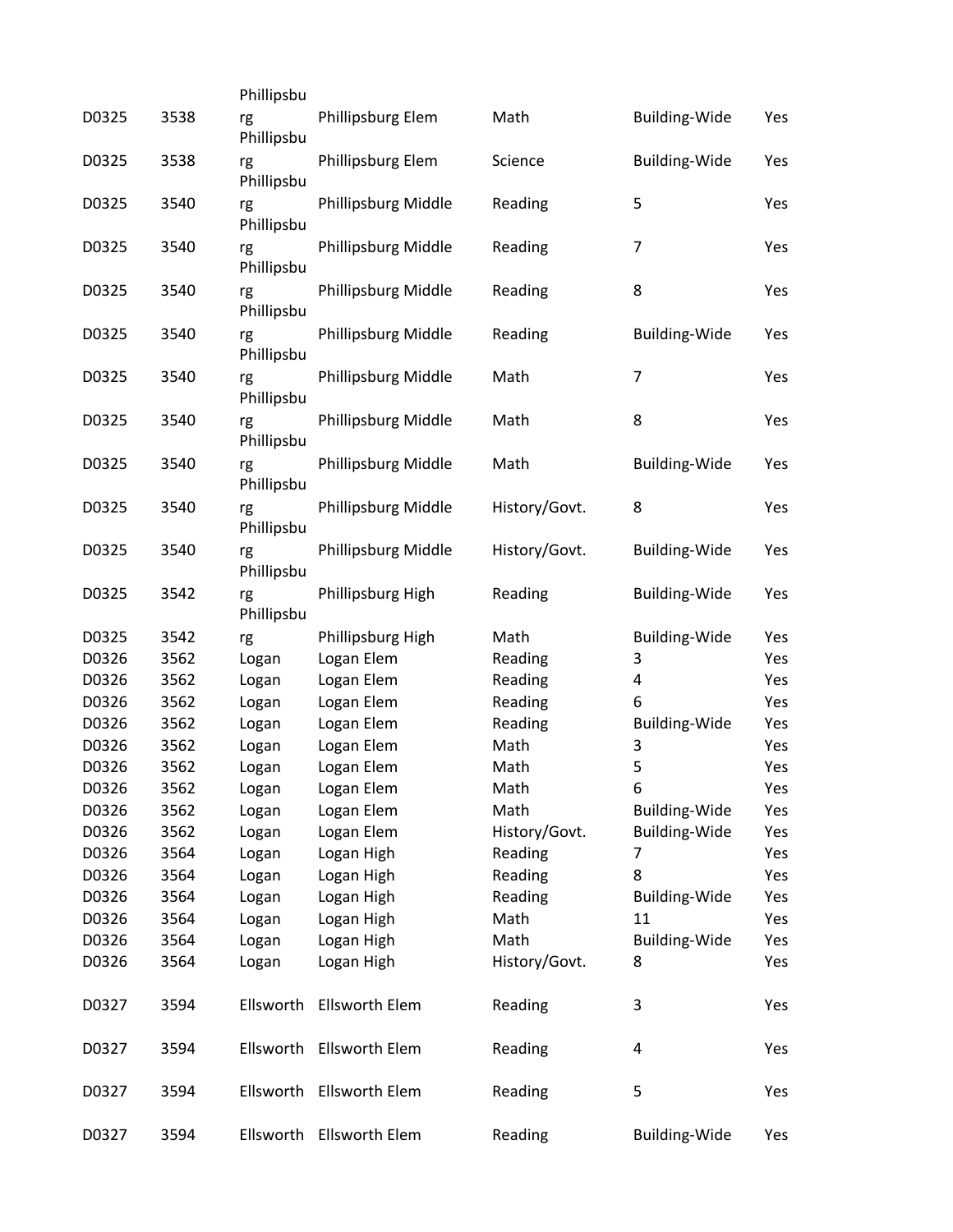| D0327 | 3594 | Ellsworth | <b>Ellsworth Elem</b>                        | Math    | 3                    | Yes |
|-------|------|-----------|----------------------------------------------|---------|----------------------|-----|
| D0327 | 3594 | Ellsworth | Ellsworth Elem                               | Math    | 4                    | Yes |
| D0327 | 3594 | Ellsworth | <b>Ellsworth Elem</b>                        | Math    | 5                    | Yes |
| D0327 | 3594 |           | Ellsworth Ellsworth Elem                     | Math    | <b>Building-Wide</b> | Yes |
| D0327 | 3598 | Ellsworth | <b>Ellsworth High</b>                        | Reading | <b>Building-Wide</b> | Yes |
| D0327 | 3598 | Ellsworth | Ellsworth High                               | Math    | <b>Building-Wide</b> | Yes |
| D0327 | 3600 | Ellsworth | Kanopolis Middle                             | Reading | 6                    | Yes |
| D0327 | 3600 | Ellsworth | Kanopolis Middle                             | Reading | $\overline{7}$       | Yes |
| D0327 | 3600 | Ellsworth | Kanopolis Middle                             | Reading | 8                    | Yes |
| D0327 | 3600 | Ellsworth | Kanopolis Middle                             | Reading | <b>Building-Wide</b> | Yes |
| D0327 | 3600 | Ellsworth | Kanopolis Middle                             | Math    | 6                    | Yes |
| D0327 | 3600 | Ellsworth | Kanopolis Middle                             | Math    | 8                    | Yes |
| D0328 | 3634 | Lorraine  | Wilson Elem                                  | Reading | 3                    | Yes |
| D0328 | 3634 | Lorraine  | Wilson Elem                                  | Reading | 4                    | Yes |
| D0328 | 3634 | Lorraine  | Wilson Elem                                  | Reading | 5                    | Yes |
| D0328 | 3634 | Lorraine  | Wilson Elem                                  | Reading | 6                    | Yes |
| D0328 | 3634 | Lorraine  | Wilson Elem                                  | Reading | <b>Building-Wide</b> | Yes |
| D0328 | 3634 | Lorraine  | Wilson Elem                                  | Math    | 3                    | Yes |
| D0328 | 3634 | Lorraine  | Wilson Elem                                  | Math    | 4                    | Yes |
| D0328 | 3634 | Lorraine  | Wilson Elem                                  | Math    | 5                    | Yes |
| D0328 | 3634 | Lorraine  | Wilson Elem                                  | Math    | 6                    | Yes |
| D0328 | 3634 | Lorraine  | Wilson Elem                                  | Math    | <b>Building-Wide</b> | Yes |
| D0328 | 3634 | Lorraine  | Wilson Elem                                  | Science | <b>Building-Wide</b> | Yes |
| D0328 | 3636 | Lorraine  | Wilson Jr/Sr High                            | Reading | 7                    | Yes |
| D0328 | 3636 | Lorraine  | Wilson Jr/Sr High                            | Reading | 8                    | Yes |
| D0328 | 3636 | Lorraine  | Wilson Jr/Sr High                            | Reading | <b>Building-Wide</b> | Yes |
| D0328 | 3636 | Lorraine  | Wilson Jr/Sr High                            | Math    | <b>Building-Wide</b> | Yes |
| D0328 | 3636 | Lorraine  | Wilson Jr/Sr High<br>Quivira Heights Elem/Jr | Science | 11                   | Yes |
| D0328 | 3638 | Lorraine  | Hi<br>Quivira Heights Elem/Jr                | Reading | 3                    | Yes |
| D0328 | 3638 | Lorraine  | Hi<br>Quivira Heights Elem/Jr                | Reading | 4                    | Yes |
| D0328 | 3638 | Lorraine  | Hi<br>Quivira Heights Elem/Jr                | Reading | 7                    | Yes |
| D0328 | 3638 | Lorraine  | Hi                                           | Reading | 8                    | Yes |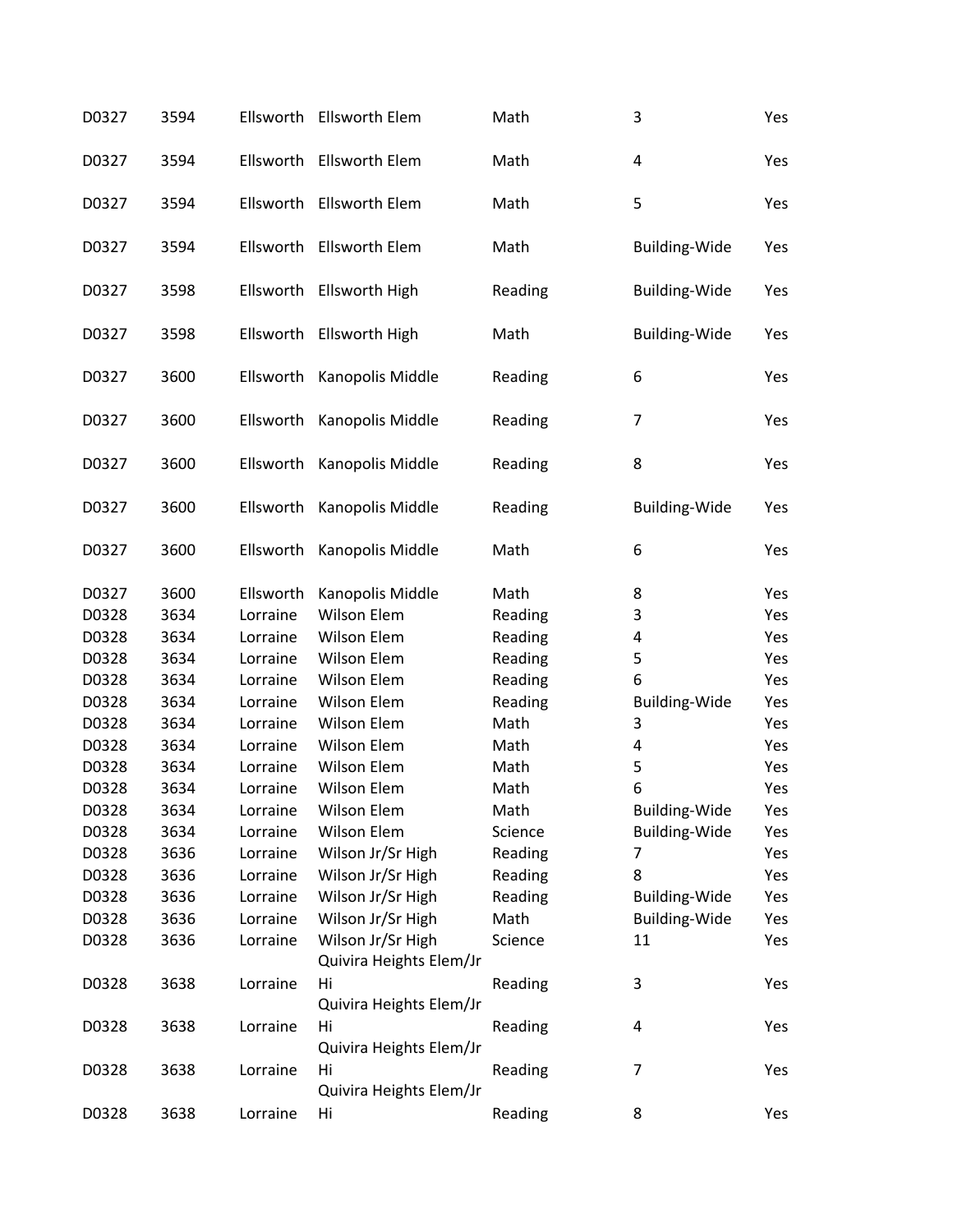|       |      |                   | Quivira Heights Elem/Jr             |         |                      |     |
|-------|------|-------------------|-------------------------------------|---------|----------------------|-----|
| D0328 | 3638 | Lorraine          | Hi<br>Quivira Heights Elem/Jr       | Reading | Building-Wide        | Yes |
| D0328 | 3638 | Lorraine          | Hi<br>Quivira Heights Elem/Jr       | Math    | 3                    | Yes |
| D0328 | 3638 | Lorraine          | Hi                                  | Science | 4                    | Yes |
| D0328 | 3640 | Lorraine          | Quivira Heights High                | Reading | <b>Building-Wide</b> | Yes |
| D0328 | 3640 | Lorraine          | Quivira Heights High                | Math    | Building-Wide        | Yes |
|       |      | Mill Creek        |                                     |         |                      |     |
| D0329 | 3650 | Valley            | Alma Grade School                   | Reading | 4                    | Yes |
|       |      | <b>Mill Creek</b> |                                     |         |                      |     |
| D0329 | 3650 | Valley            | Alma Grade School                   | Reading | <b>Building-Wide</b> | Yes |
|       |      | Mill Creek        |                                     |         |                      |     |
| D0329 | 3650 | Valley            | Alma Grade School                   | Math    | 3                    | Yes |
|       |      | Mill Creek        |                                     |         |                      |     |
| D0329 | 3650 | Valley            | Alma Grade School                   | Math    | 4                    | Yes |
|       |      | Mill Creek        |                                     |         |                      |     |
| D0329 | 3650 | Valley            | Alma Grade School                   | Math    | <b>Building-Wide</b> | Yes |
|       |      | Mill Creek        |                                     |         |                      |     |
| D0329 | 3650 | Valley            | Alma Grade School                   | Science | <b>Building-Wide</b> | Yes |
|       |      | Mill Creek        |                                     |         |                      |     |
| D0329 | 3652 | Valley            | Wabaunsee Sr High                   | Reading | Building-Wide        | Yes |
|       |      |                   | Mill Creek Mill Creek Valley        |         |                      |     |
| D0329 | 3664 | Valley            | Middle School                       | Reading | 6                    | Yes |
|       |      |                   | Mill Creek Mill Creek Valley        |         |                      |     |
| D0329 | 3664 | Valley            | Middle School                       | Math    | 5                    | Yes |
|       |      |                   | Mill Creek Mill Creek Valley        |         |                      |     |
| D0329 | 3664 | Valley            | Middle School                       | Math    | 6                    | Yes |
|       |      |                   | Mill Creek Mill Creek Valley        |         |                      |     |
| D0329 | 3664 | Valley            | Middle School                       | Math    | <b>Building-Wide</b> | Yes |
|       |      |                   | Mill Creek Mill Creek Valley Junior |         |                      |     |
| D0329 | 3665 | Valley            | High                                | Reading | 7                    | Yes |
|       |      |                   | Mill Creek Mill Creek Valley Junior |         |                      |     |
| D0329 | 3665 | Valley            | High                                | Reading | 8                    | Yes |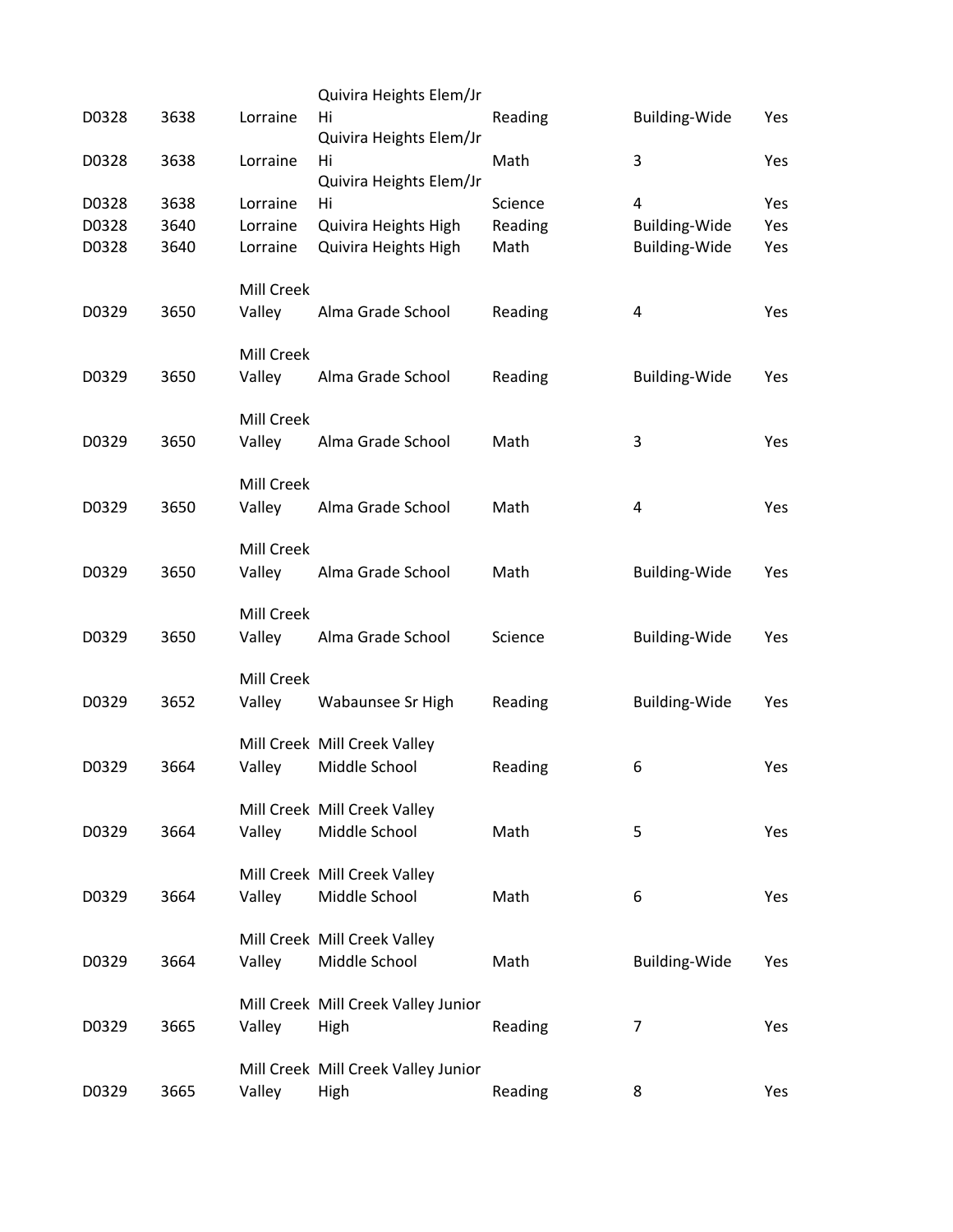| D0329 | 3665 | Valley               | Mill Creek Mill Creek Valley Junior<br>High | Reading | Building-Wide        | Yes |
|-------|------|----------------------|---------------------------------------------|---------|----------------------|-----|
| D0329 | 3665 | Valley               | Mill Creek Mill Creek Valley Junior<br>High | Math    | 7                    | Yes |
| D0329 | 3665 | Valley               | Mill Creek Mill Creek Valley Junior<br>High | Math    | 8                    | Yes |
|       |      |                      | Mill Creek Mill Creek Valley Junior         |         |                      |     |
| D0329 | 3665 | Valley               | High                                        | Math    | <b>Building-Wide</b> | Yes |
|       |      | Mill Creek           |                                             |         |                      |     |
| D0329 | 3667 | Valley               | Maple Hill Elem<br><b>Mission Valley</b>    | Reading | 3                    | Yes |
|       |      | Mission              | <b>Elementary and Junior</b>                |         |                      |     |
| D0330 | 3687 | Valley<br>Kingman -  | High                                        | Math    | 4                    | Yes |
| D0331 | 3714 | Norwich<br>Kingman - | Kingman Elem                                | Reading | 4                    | Yes |
| D0331 | 3714 | Norwich<br>Kingman - | Kingman Elem                                | Reading | 7                    | Yes |
| D0331 | 3714 | Norwich<br>Kingman - | Kingman Elem                                | Reading | 8                    | Yes |
| D0331 | 3714 | Norwich              | Kingman Elem                                | Reading | <b>Building-Wide</b> | Yes |
| D0331 | 3714 | Kingman -<br>Norwich | Kingman Elem                                | Math    | 3                    | Yes |
| D0331 | 3714 | Kingman -<br>Norwich | Kingman Elem                                | Math    | 4                    | Yes |
| D0331 | 3714 | Kingman -<br>Norwich | Kingman Elem                                | Science | 4                    | Yes |
|       |      | Kingman -            |                                             |         |                      |     |
| D0331 | 3716 | Kingman -            | Norwich Kingman High                        | Reading | Building-Wide        | Yes |
| D0331 | 3716 | Norwich<br>Kingman - | Kingman High                                | Math    | Building-Wide        | Yes |
| D0331 | 3722 | Norwich<br>Kingman - | Norwich Elem                                | Reading | 3                    | Yes |
| D0331 | 3722 | Norwich<br>Kingman - | Norwich Elem                                | Reading | 6                    | Yes |
| D0331 | 3722 | Norwich              | Norwich Elem                                | Reading | 7                    | Yes |
| D0331 | 3722 | Kingman -<br>Norwich | Norwich Elem                                | Reading | 8                    | Yes |
|       |      | Kingman -            |                                             |         |                      |     |
| D0331 | 3722 | Norwich<br>Kingman - | Norwich Elem                                | Reading | <b>Building-Wide</b> | Yes |
| D0331 | 3722 | Norwich              | Norwich Elem                                | Math    | 3                    | Yes |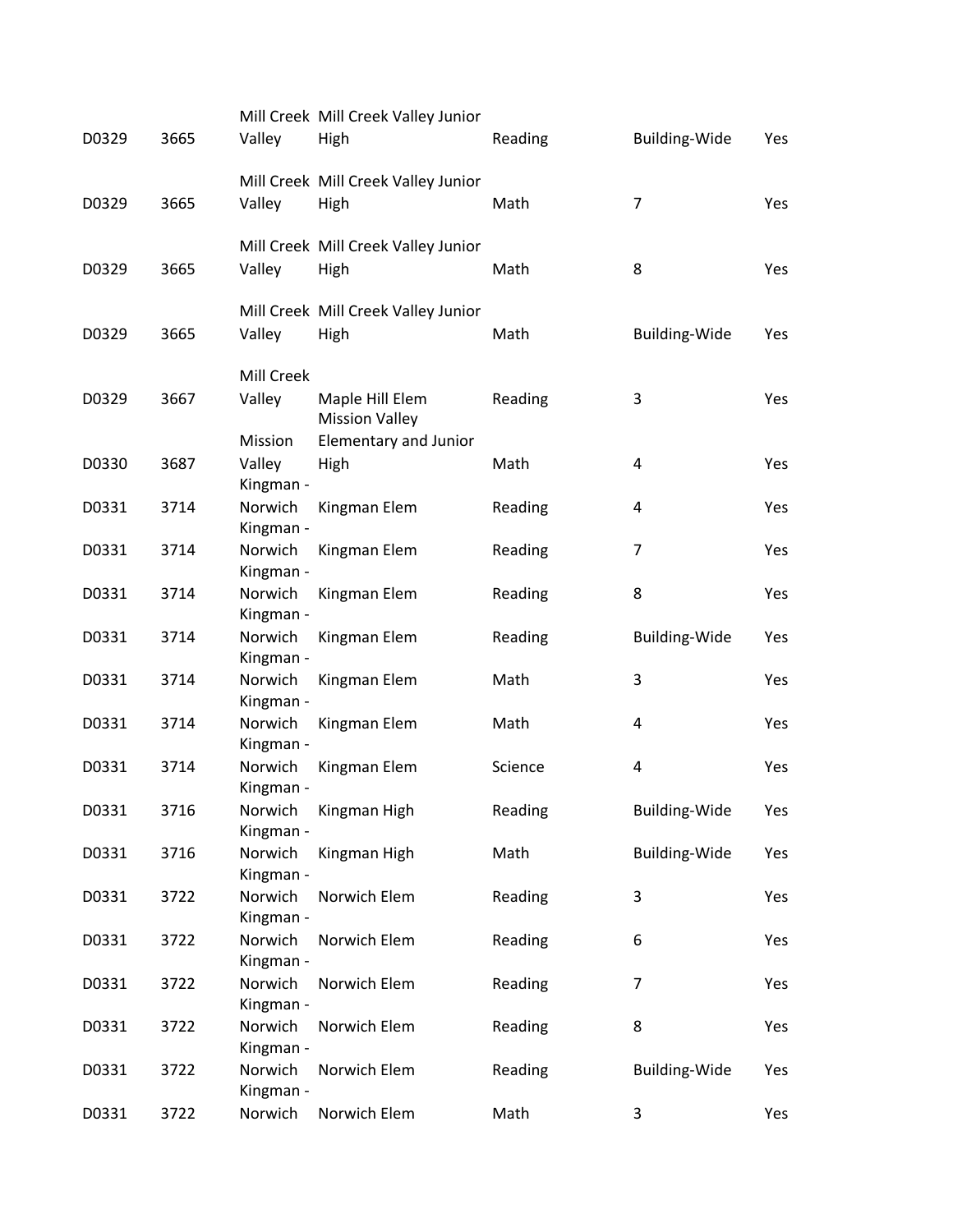|       |      | Kingman -            |                 |               |                         |     |
|-------|------|----------------------|-----------------|---------------|-------------------------|-----|
| D0331 | 3722 | Norwich<br>Kingman - | Norwich Elem    | Math          | 4                       | Yes |
| D0331 | 3722 | Norwich<br>Kingman - | Norwich Elem    | Math          | 5                       | Yes |
| D0331 | 3722 | Norwich              | Norwich Elem    | Math          | 6                       | Yes |
| D0331 | 3722 | Kingman -<br>Norwich | Norwich Elem    | Math          | Building-Wide           | Yes |
| D0331 | 3722 | Kingman -<br>Norwich | Norwich Elem    | History/Govt. | 6                       | Yes |
| D0331 | 3724 | Kingman -<br>Norwich | Norwich High    | Reading       | <b>Building-Wide</b>    | Yes |
| D0331 | 3724 | Kingman -<br>Norwich | Norwich High    | Math          | <b>Building-Wide</b>    | Yes |
| D0331 | 3724 | Kingman -<br>Norwich | Norwich High    | History/Govt. | Building-Wide           | Yes |
| D0332 | 3748 | Cunningh<br>am       | Cunningham Elem | Reading       | 3                       | Yes |
| D0332 | 3748 | Cunningh<br>am       | Cunningham Elem | Reading       | 4                       | Yes |
| D0332 | 3748 | Cunningh<br>am       | Cunningham Elem | Reading       | 6                       | Yes |
| D0332 | 3748 | Cunningh<br>am       | Cunningham Elem | Reading       | $\overline{7}$          | Yes |
| D0332 | 3748 | Cunningh<br>am       | Cunningham Elem | Reading       | 8                       | Yes |
| D0332 | 3748 | Cunningh<br>am       | Cunningham Elem | Reading       | <b>Building-Wide</b>    | Yes |
| D0332 | 3748 | Cunningh<br>am       | Cunningham Elem | Math          | 3                       | Yes |
| D0332 | 3748 | Cunningh             |                 | Math          | 4                       | Yes |
|       |      | am<br>Cunningh       | Cunningham Elem |               |                         |     |
| D0332 | 3748 | am<br>Cunningh       | Cunningham Elem | Math          | 5                       | Yes |
| D0332 | 3748 | am<br>Cunningh       | Cunningham Elem | Math          | 6                       | Yes |
| D0332 | 3748 | am<br>Cunningh       | Cunningham Elem | Math          | $\overline{7}$          | Yes |
| D0332 | 3748 | am<br>Cunningh       | Cunningham Elem | Math          | Building-Wide           | Yes |
| D0332 | 3748 | am<br>Cunningh       | Cunningham Elem | Science       | $\overline{\mathbf{4}}$ | Yes |
| D0332 | 3750 | am<br>Cunningh       | Cunningham High | Reading       | <b>Building-Wide</b>    | Yes |
| D0332 | 3750 | am<br>Cunningh       | Cunningham High | Math          | <b>Building-Wide</b>    | Yes |
| D0332 | 3760 | am                   | Zenda Elem      | Science       | <b>Building-Wide</b>    | Yes |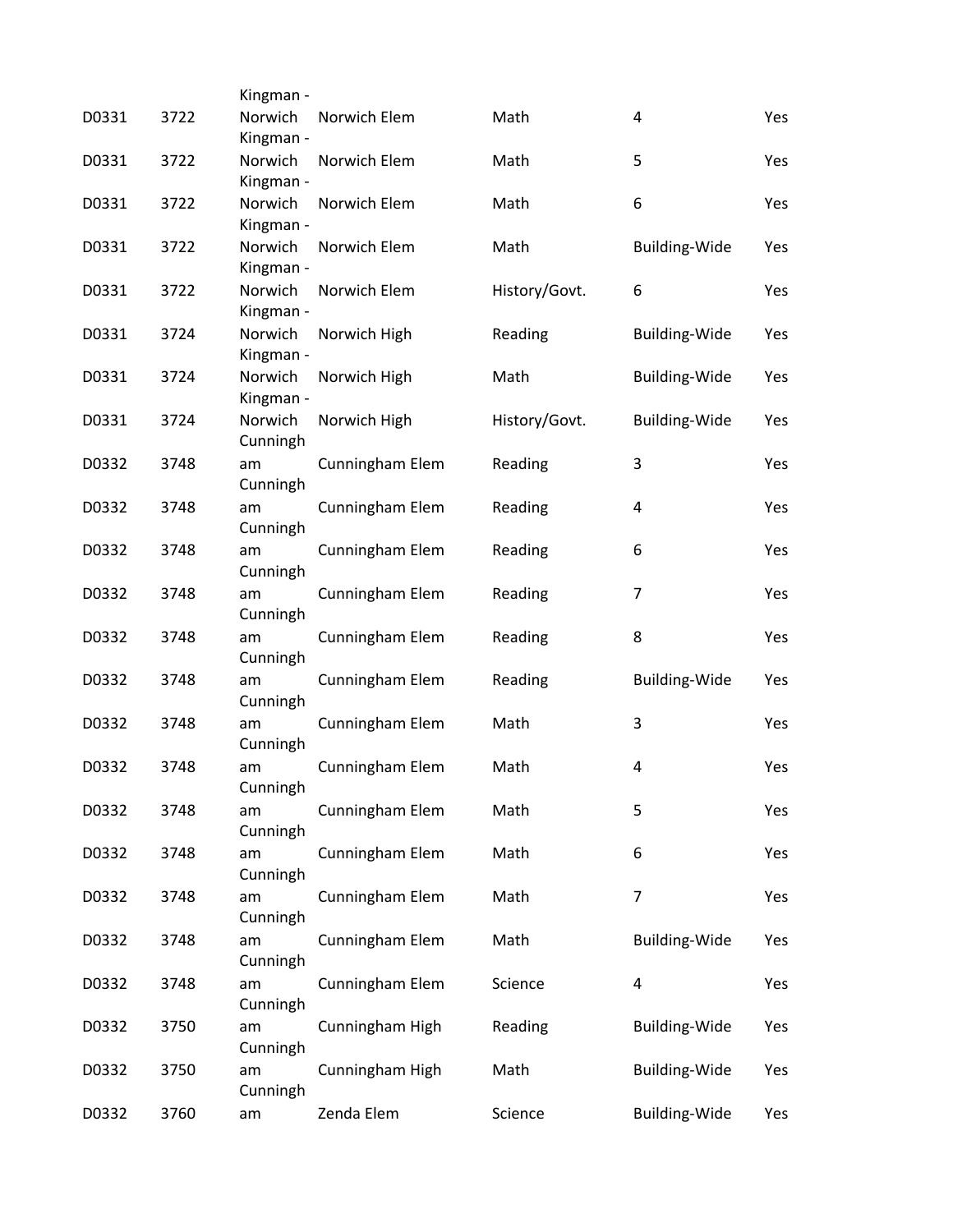| D0333 | 3780 |                   | Concordia Concordia Elementary | Reading | 3                    | Yes |
|-------|------|-------------------|--------------------------------|---------|----------------------|-----|
| D0333 | 3780 |                   | Concordia Concordia Elementary | Reading | Building-Wide        | Yes |
| D0333 | 3780 |                   | Concordia Concordia Elementary | Math    | 3                    | Yes |
| D0333 | 3780 |                   | Concordia Concordia Elementary | Math    | <b>Building-Wide</b> | Yes |
| D0333 | 3793 |                   | Concordia Concordia Middle     | Reading | 5                    | Yes |
| D0333 | 3793 |                   | Concordia Concordia Middle     | Reading | 6                    | Yes |
| D0333 | 3793 |                   | Concordia Concordia Middle     | Reading | <b>Building-Wide</b> | Yes |
| D0333 | 3793 |                   | Concordia Concordia Middle     | Math    | 6                    | Yes |
| D0333 | 3793 |                   | Concordia Concordia Middle     | Math    | <b>Building-Wide</b> | Yes |
| D0333 | 3794 |                   | Concordia Concordia Jr-Sr High | Reading | $\overline{7}$       | Yes |
| D0333 | 3794 |                   | Concordia Concordia Jr-Sr High | Reading | 8                    | Yes |
| D0333 | 3794 |                   | Concordia Concordia Jr-Sr High | Reading | 11                   | Yes |
| D0333 | 3794 |                   | Concordia Concordia Jr-Sr High | Reading | <b>Building-Wide</b> | Yes |
| D0333 | 3794 |                   | Concordia Concordia Jr-Sr High | Math    | 7                    | Yes |
| D0333 | 3794 |                   | Concordia Concordia Jr-Sr High | Math    | 11                   | Yes |
| D0333 | 3794 | Southern          | Concordia Concordia Jr-Sr High | Math    | Building-Wide        | Yes |
| D0334 | 3832 | Cloud<br>Southern | Glasco Elem                    | Reading | 3                    | Yes |
| D0334 | 3832 | Cloud<br>Southern | Glasco Elem                    | Reading | 6                    | Yes |
| D0334 | 3832 | Cloud<br>Southern | Glasco Elem                    | Reading | 8                    | Yes |
| D0334 | 3832 | Cloud<br>Southern | Glasco Elem                    | Reading | <b>Building-Wide</b> | Yes |
| D0334 | 3838 | Cloud<br>Southern | Miltonvale High                | Reading | $\overline{7}$       | Yes |
| D0334 | 3838 | Cloud<br>Southern | Miltonvale High                | Reading | <b>Building-Wide</b> | Yes |
| D0334 | 3838 | Cloud<br>Southern | Miltonvale High                | Math    | 11                   | Yes |
| D0334 | 3838 | Cloud             | Miltonvale High                | Math    | <b>Building-Wide</b> | Yes |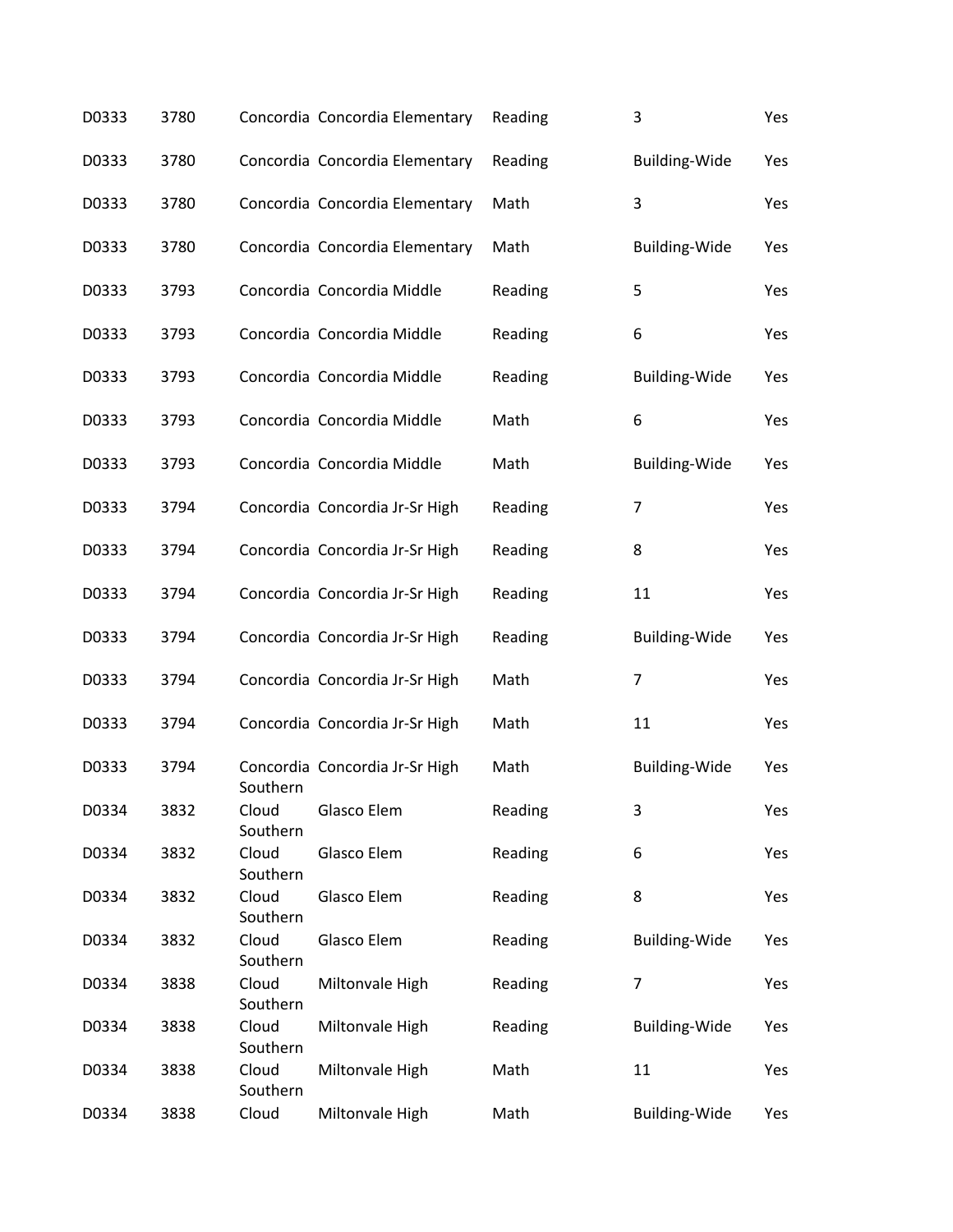| D0335 | 3861 | North<br>Jackson | Jackson Heights High | Reading       | Building-Wide           | Yes |
|-------|------|------------------|----------------------|---------------|-------------------------|-----|
|       |      | North            |                      |               |                         |     |
| D0335 | 3861 | Jackson<br>North | Jackson Heights High | Math          | <b>Building-Wide</b>    | Yes |
| D0335 | 3870 | Jackson<br>North | Jackson Heights Elem | Reading       | 3                       | Yes |
| D0335 | 3870 | Jackson          | Jackson Heights Elem | Reading       | 4                       | Yes |
| D0335 | 3870 | North<br>Jackson | Jackson Heights Elem | Reading       | 5                       | Yes |
| D0335 | 3870 | North<br>Jackson | Jackson Heights Elem | Reading       | 6                       | Yes |
|       |      | North            |                      |               |                         |     |
| D0335 | 3870 | Jackson<br>North | Jackson Heights Elem | Reading       | 7                       | Yes |
| D0335 | 3870 | Jackson<br>North | Jackson Heights Elem | Reading       | 8                       | Yes |
| D0335 | 3870 | Jackson<br>North | Jackson Heights Elem | Reading       | <b>Building-Wide</b>    | Yes |
| D0335 | 3870 | Jackson<br>North | Jackson Heights Elem | Math          | 3                       | Yes |
| D0335 | 3870 | Jackson          | Jackson Heights Elem | Math          | $\overline{\mathbf{r}}$ | Yes |
| D0335 | 3870 | North<br>Jackson | Jackson Heights Elem | Math          | $\mathsf S$             | Yes |
| D0335 | 3870 | North<br>Jackson | Jackson Heights Elem | Math          | $\overline{7}$          | Yes |
| D0335 | 3870 | North<br>Jackson | Jackson Heights Elem | Math          | <b>Building-Wide</b>    | Yes |
|       |      | North            |                      |               |                         |     |
| D0335 | 3870 | Jackson<br>North | Jackson Heights Elem | Science       | 4                       | Yes |
| D0335 | 3870 | Jackson<br>North | Jackson Heights Elem | Science       | <b>Building-Wide</b>    | Yes |
| D0335 | 3870 | Jackson<br>North | Jackson Heights Elem | History/Govt. | 8                       | Yes |
| D0335 | 3870 | Jackson          | Jackson Heights Elem | History/Govt. | <b>Building-Wide</b>    | Yes |
| D0336 | 3886 | Holton           | <b>Central Elem</b>  | Reading       | 4                       | Yes |
| D0336 | 3886 | Holton           | <b>Central Elem</b>  | Reading       | 5                       | Yes |
| D0336 | 3886 | Holton           | <b>Central Elem</b>  | Reading       | <b>Building-Wide</b>    | Yes |
| D0336 | 3886 | Holton           | <b>Central Elem</b>  | Math          | 4                       | Yes |
| D0336 | 3886 | Holton           | <b>Central Elem</b>  | Math          | 5                       | Yes |
| D0336 | 3886 | Holton           | <b>Central Elem</b>  | Math          | <b>Building-Wide</b>    | Yes |
| D0336 | 3890 | Holton           | <b>Holton Middle</b> | Reading       | 6                       | Yes |
| D0336 | 3890 | Holton           | <b>Holton Middle</b> | Reading       | 7                       | Yes |
| D0336 | 3890 | Holton           | <b>Holton Middle</b> | Reading       | 8                       | Yes |
| D0336 | 3890 | Holton           | <b>Holton Middle</b> | Reading       | <b>Building-Wide</b>    | Yes |
| D0336 | 3890 | Holton           | <b>Holton Middle</b> | Math          | 6                       | Yes |
|       |      |                  | <b>Holton Middle</b> |               | $\overline{7}$          |     |
| D0336 | 3890 | Holton           |                      | Math          |                         | Yes |
| D0336 | 3890 | Holton           | <b>Holton Middle</b> | Math          | 8                       | Yes |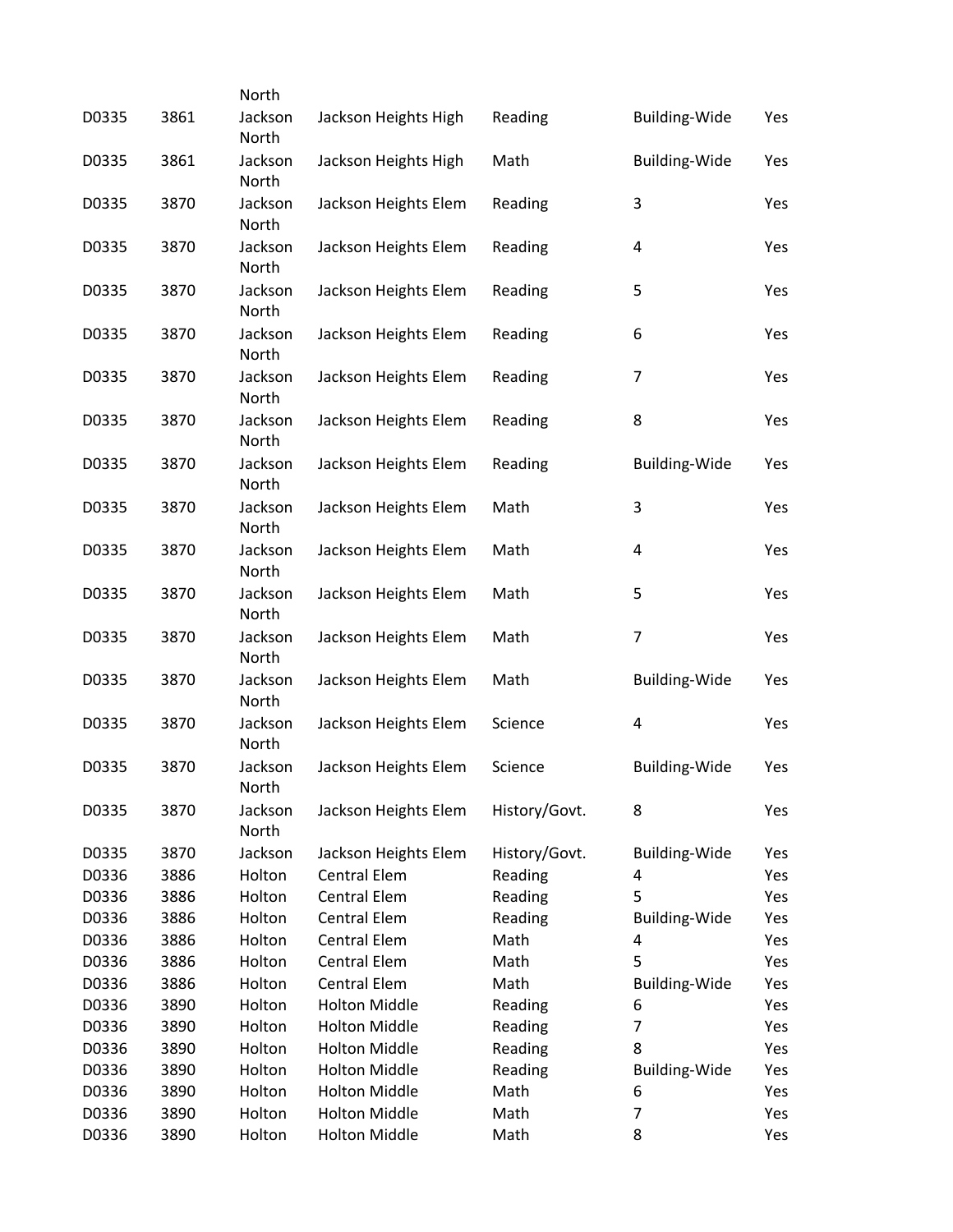| D0336 | 3890 | Holton           | <b>Holton Middle</b>                     | Math    | <b>Building-Wide</b> | Yes |
|-------|------|------------------|------------------------------------------|---------|----------------------|-----|
| D0336 | 3892 | Holton<br>Royal  | <b>Holton High</b>                       | Reading | <b>Building-Wide</b> | Yes |
| D0337 | 3916 | Valley<br>Royal  | Royal Valley Elementary Reading          |         | 3                    | Yes |
| D0337 | 3916 | Valley<br>Royal  | Royal Valley Elementary Reading          |         | $\pmb{4}$            | Yes |
| D0337 | 3916 | Valley<br>Royal  | Royal Valley Elementary Reading          |         | Building-Wide        | Yes |
| D0337 | 3918 | Valley<br>Royal  | Royal Valley High                        | Reading | <b>Building-Wide</b> | Yes |
| D0337 | 3918 | Valley<br>Royal  | Royal Valley High<br>Royal Valley Middle | Math    | <b>Building-Wide</b> | Yes |
| D0337 | 3921 | Valley<br>Royal  | School<br>Royal Valley Middle            | Reading | 5                    | Yes |
| D0337 | 3921 | Valley<br>Royal  | School<br>Royal Valley Middle            | Reading | 6                    | Yes |
| D0337 | 3921 | Valley<br>Royal  | School<br>Royal Valley Middle            | Reading | $\overline{7}$       | Yes |
| D0337 | 3921 | Valley<br>Royal  | School<br>Royal Valley Middle            | Reading | 8                    | Yes |
| D0337 | 3921 | Valley<br>Valley | School                                   | Reading | <b>Building-Wide</b> | Yes |
| D0338 | 3936 | Falls<br>Valley  | Valley Falls Elem                        | Reading | 3                    | Yes |
| D0338 | 3936 | Falls<br>Valley  | Valley Falls Elem                        | Reading | 4                    | Yes |
| D0338 | 3936 | Falls<br>Valley  | Valley Falls Elem                        | Reading | 5                    | Yes |
| D0338 | 3936 | Falls<br>Valley  | Valley Falls Elem                        | Reading | 6                    | Yes |
| D0338 | 3936 | Falls<br>Valley  | Valley Falls Elem                        | Reading | $\overline{7}$       | Yes |
| D0338 | 3936 | Falls<br>Valley  | Valley Falls Elem                        | Reading | 8                    | Yes |
| D0338 | 3936 | Falls<br>Valley  | Valley Falls Elem                        | Reading | <b>Building-Wide</b> | Yes |
| D0338 | 3936 | Falls<br>Valley  | Valley Falls Elem                        | Math    | 3                    | Yes |
| D0338 | 3936 | Falls<br>Valley  | Valley Falls Elem                        | Math    | 4                    | Yes |
| D0338 | 3936 | Falls<br>Valley  | Valley Falls Elem                        | Math    | 6                    | Yes |
| D0338 | 3936 | Falls<br>Valley  | Valley Falls Elem                        | Math    | 7                    | Yes |
| D0338 | 3936 | Falls<br>Valley  | Valley Falls Elem                        | Math    | 8                    | Yes |
| D0338 | 3936 | Falls            | Valley Falls Elem                        | Math    | <b>Building-Wide</b> | Yes |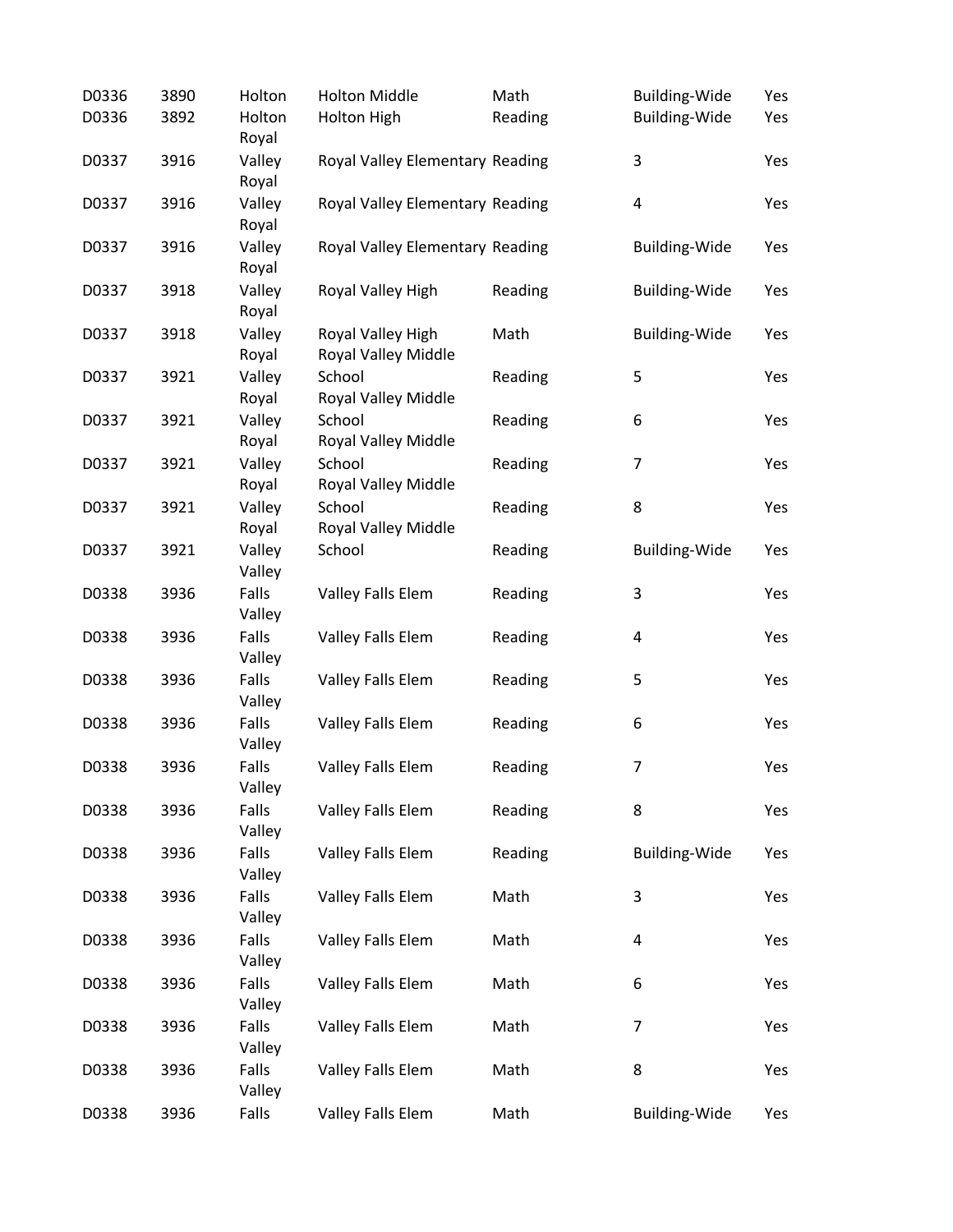|       |      | Jefferson                 |                                       |         |                      |     |
|-------|------|---------------------------|---------------------------------------|---------|----------------------|-----|
|       |      | County                    |                                       |         |                      |     |
| D0339 | 3948 | North<br>Jefferson        | Jefferson Co North High Reading       |         | <b>Building-Wide</b> | Yes |
|       |      | County                    |                                       |         |                      |     |
| D0339 | 3948 | North<br>Jefferson        | Jefferson Co North High Math          |         | <b>Building-Wide</b> | Yes |
|       |      | County                    | Jefferson County North                |         |                      |     |
| D0339 | 3950 | North<br>Jefferson        | Elem/Middle                           | Reading | 5                    | Yes |
|       |      | County                    | Jefferson County North                |         |                      |     |
| D0339 | 3950 | North<br>Jefferson        | Elem/Middle                           | Reading | 7                    | Yes |
|       |      | County                    | Jefferson County North                |         |                      |     |
| D0339 | 3950 | <b>North</b><br>Jefferson | Elem/Middle                           | Reading | 8                    | Yes |
|       |      | County                    | Jefferson County North                |         |                      |     |
| D0339 | 3950 | North<br>Jefferson        | Elem/Middle                           | Reading | <b>Building-Wide</b> | Yes |
|       |      | County                    | Jefferson County North                |         |                      |     |
| D0339 | 3950 | <b>North</b><br>Jefferson | Elem/Middle                           | Math    | 8                    | Yes |
| D0340 | 3968 | West<br>Jefferson         | Jefferson West Elem                   | Reading | Building-Wide        | Yes |
| D0340 | 3968 | West<br>Jefferson         | Jefferson West Elem<br>Jefferson West | Math    | <b>Building-Wide</b> | Yes |
| D0340 | 3969 | West<br>Jefferson         | Intermediate<br>Jefferson West        | Reading | 4                    | Yes |
| D0340 | 3969 | West<br>Jefferson         | Intermediate<br>Jefferson West        | Reading | 5                    | Yes |
| D0340 | 3969 | West<br>Jefferson         | Intermediate<br>Jefferson West        | Reading | <b>Building-Wide</b> | Yes |
| D0340 | 3969 | West<br>Jefferson         | Intermediate<br>Jefferson West        | Math    | 4                    | Yes |
| D0340 | 3969 | West<br>Jefferson         | Intermediate<br>Jefferson West        | Math    | 5                    | Yes |
| D0340 | 3969 | West<br>Jefferson         | Intermediate<br>Jefferson West        | Math    | <b>Building-Wide</b> | Yes |
| D0340 | 3969 | West<br>Jefferson         | Intermediate                          | Science | <b>Building-Wide</b> | Yes |
| D0340 | 3970 | West<br>Jefferson         | Jefferson West High                   | Reading | <b>Building-Wide</b> | Yes |
| D0340 | 3970 | West<br>Jefferson         | Jefferson West High                   | Math    | <b>Building-Wide</b> | Yes |
| D0340 | 3972 | West<br>Jefferson         | Jefferson West Middle                 | Reading | 6                    | Yes |
| D0340 | 3972 | West<br>Jefferson         | Jefferson West Middle                 | Reading | $\overline{7}$       | Yes |
| D0340 | 3972 | West                      | Jefferson West Middle                 | Reading | 8                    | Yes |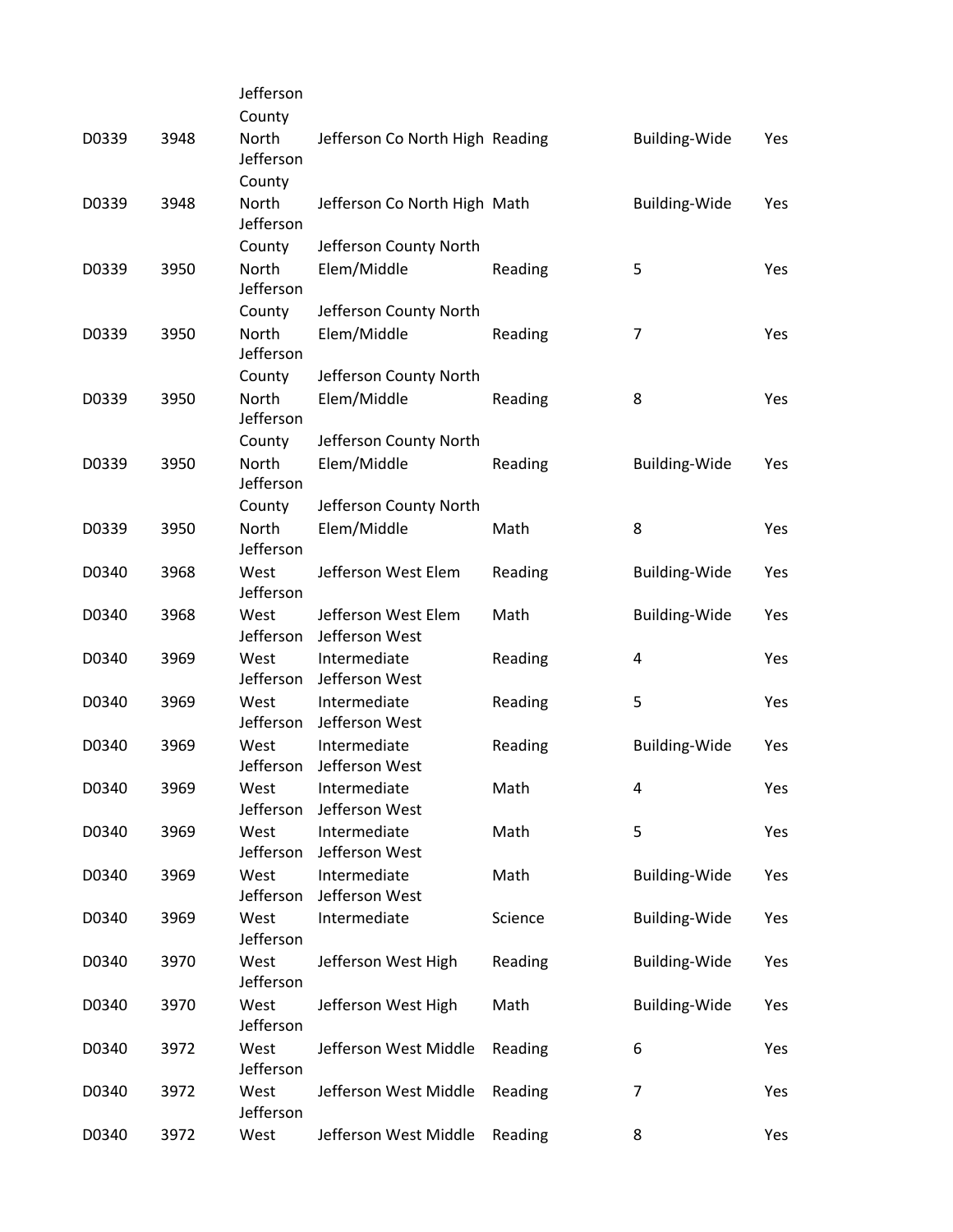| D0340 | 3972 | Jefferson<br>West    |                       |               | <b>Building-Wide</b>    |     |
|-------|------|----------------------|-----------------------|---------------|-------------------------|-----|
|       |      | Jefferson            | Jefferson West Middle | Reading       |                         | Yes |
| D0340 | 3972 | West                 | Jefferson West Middle | Math          | 6                       | Yes |
|       |      | Jefferson            |                       |               |                         |     |
| D0340 | 3972 | West                 | Jefferson West Middle | Math          | 7                       | Yes |
|       |      | Jefferson            |                       |               |                         |     |
| D0340 | 3972 | West                 | Jefferson West Middle | Math          | 8                       | Yes |
|       |      | Jefferson            |                       |               |                         |     |
| D0340 | 3972 | West                 | Jefferson West Middle | Math          | <b>Building-Wide</b>    | Yes |
|       |      | Jefferson            |                       |               |                         |     |
| D0340 | 3972 | West<br>Jefferson    | Jefferson West Middle | History/Govt. | 6                       | Yes |
| D0340 | 3972 | West                 | Jefferson West Middle | History/Govt. | <b>Building-Wide</b>    | Yes |
|       |      | Oskaloosa            |                       |               |                         |     |
|       |      | Public               |                       |               |                         |     |
| D0341 | 3988 | Schools              | Oskaloosa Elem        | Reading       | 5                       | Yes |
|       |      | Oskaloosa            |                       |               |                         |     |
|       |      | Public               |                       |               |                         |     |
| D0341 | 3988 | Schools              | Oskaloosa Elem        | Math          | 4                       | Yes |
|       |      | Oskaloosa            |                       |               |                         |     |
|       |      | Public               | Oskaloosa JR-SR High  |               |                         |     |
| D0341 | 3991 | <b>Schools</b>       | School                | Reading       | 7                       | Yes |
|       |      | Oskaloosa            |                       |               |                         |     |
|       |      | Public               | Oskaloosa JR-SR High  |               |                         |     |
| D0341 | 3991 | Schools<br>Oskaloosa | School                | Reading       | 8                       | Yes |
|       |      | Public               | Oskaloosa JR-SR High  |               |                         |     |
| D0341 | 3991 | Schools              | School                | Reading       | Building-Wide           | Yes |
| D0342 | 4006 | McLouth              | <b>McLouth Elem</b>   | Reading       | 5                       | Yes |
| D0342 | 4006 | McLouth              | McLouth Elem          | Math          | 5                       | Yes |
| D0342 | 4006 | McLouth              | McLouth Elem          | Math          | <b>Building-Wide</b>    | Yes |
| D0342 | 4007 | McLouth              | McLouth Middle        | Reading       | 6                       | Yes |
| D0342 | 4007 | McLouth              | <b>McLouth Middle</b> | Reading       | <b>Building-Wide</b>    | Yes |
| D0342 | 4008 | McLouth              | McLouth High          | Reading       | <b>Building-Wide</b>    | Yes |
|       |      | Perry                |                       |               |                         |     |
|       |      | Public               |                       |               |                         |     |
| D0343 | 4022 | Schools              | Lecompton Elem        | Reading       | 3                       | Yes |
|       |      | Perry<br>Public      |                       |               |                         |     |
| D0343 | 4022 | Schools              | Lecompton Elem        | Reading       | $\overline{\mathbf{4}}$ | Yes |
|       |      | Perry                |                       |               |                         |     |
|       |      | Public               |                       |               |                         |     |
| D0343 | 4022 | Schools              | Lecompton Elem        | Reading       | <b>Building-Wide</b>    | Yes |
|       |      | Perry                |                       |               |                         |     |
|       |      | Public               |                       |               |                         |     |
| D0343 | 4022 | Schools              | Lecompton Elem        | Math          | 3                       | Yes |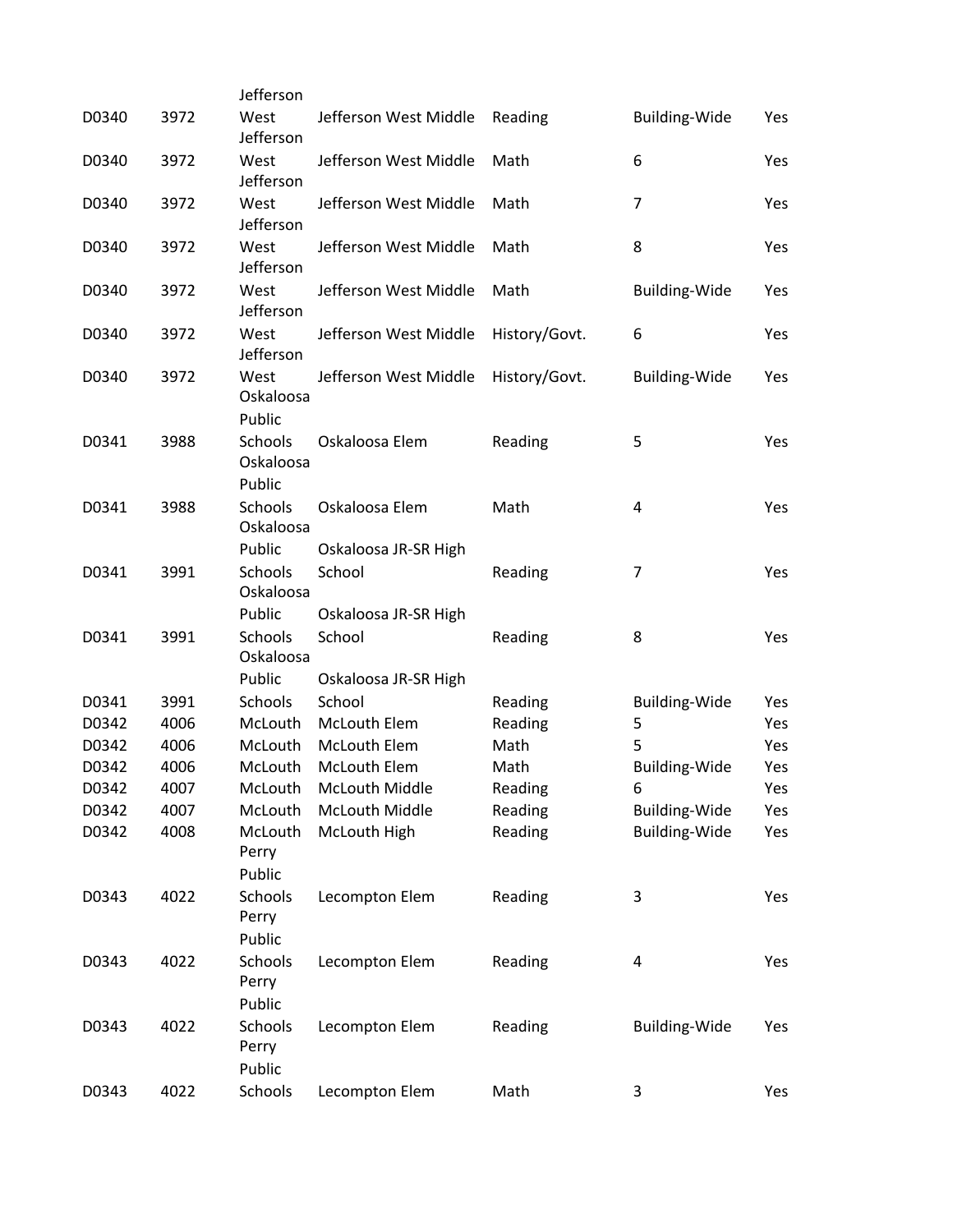|      | Perry                                        |                                                                                                                            |                                                                                                |                                               |                                                                                                 |
|------|----------------------------------------------|----------------------------------------------------------------------------------------------------------------------------|------------------------------------------------------------------------------------------------|-----------------------------------------------|-------------------------------------------------------------------------------------------------|
|      | Public                                       |                                                                                                                            |                                                                                                |                                               |                                                                                                 |
| 4022 | Schools<br>Perry                             | Lecompton Elem                                                                                                             | Math                                                                                           | 4                                             | Yes                                                                                             |
|      |                                              |                                                                                                                            |                                                                                                |                                               |                                                                                                 |
|      | Perry                                        |                                                                                                                            | Math                                                                                           |                                               | Yes                                                                                             |
|      |                                              |                                                                                                                            |                                                                                                |                                               | Yes                                                                                             |
|      | Perry                                        |                                                                                                                            |                                                                                                |                                               |                                                                                                 |
|      |                                              |                                                                                                                            |                                                                                                |                                               | Yes                                                                                             |
|      | Perry                                        |                                                                                                                            |                                                                                                |                                               |                                                                                                 |
|      |                                              |                                                                                                                            |                                                                                                |                                               | Yes                                                                                             |
|      | Perry                                        |                                                                                                                            |                                                                                                |                                               |                                                                                                 |
|      |                                              |                                                                                                                            |                                                                                                |                                               | Yes                                                                                             |
|      | Perry                                        |                                                                                                                            |                                                                                                |                                               |                                                                                                 |
|      | Public                                       | Perry-Lecompton                                                                                                            |                                                                                                |                                               |                                                                                                 |
| 4029 | <b>Schools</b><br>Perry                      | Middle                                                                                                                     | Reading                                                                                        | 5                                             | Yes                                                                                             |
|      | Public                                       | Perry-Lecompton                                                                                                            |                                                                                                |                                               |                                                                                                 |
| 4029 | <b>Schools</b><br>Perry                      | Middle                                                                                                                     | Reading                                                                                        | 6                                             | Yes                                                                                             |
|      | Public                                       | Perry-Lecompton                                                                                                            |                                                                                                |                                               |                                                                                                 |
| 4029 | Schools<br>Perry                             | Middle                                                                                                                     | Reading                                                                                        | 7                                             | Yes                                                                                             |
|      | Public                                       | Perry-Lecompton                                                                                                            |                                                                                                |                                               |                                                                                                 |
| 4029 | Schools<br>Perry                             | Middle                                                                                                                     | Reading                                                                                        | 8                                             | Yes                                                                                             |
|      | Public                                       | Perry-Lecompton                                                                                                            |                                                                                                |                                               |                                                                                                 |
| 4029 | Schools<br>Perry                             | Middle                                                                                                                     | Reading                                                                                        | <b>Building-Wide</b>                          | Yes                                                                                             |
|      | Public                                       | Perry-Lecompton                                                                                                            |                                                                                                |                                               |                                                                                                 |
| 4029 | Schools<br>Perry                             | Middle                                                                                                                     | Math                                                                                           | 5                                             | Yes                                                                                             |
|      | Public                                       | Perry-Lecompton                                                                                                            |                                                                                                |                                               |                                                                                                 |
| 4029 | <b>Schools</b><br>Perry                      | Middle                                                                                                                     | Math                                                                                           | 8                                             | Yes                                                                                             |
|      | Public                                       | Perry-Lecompton                                                                                                            |                                                                                                |                                               |                                                                                                 |
| 4029 | Schools<br>Perry                             | Middle                                                                                                                     | Math                                                                                           | <b>Building-Wide</b>                          | Yes                                                                                             |
|      |                                              |                                                                                                                            |                                                                                                |                                               |                                                                                                 |
|      | Perry<br>Public                              |                                                                                                                            |                                                                                                |                                               | Yes                                                                                             |
| 4030 | Schools                                      | Perry Lecompton High                                                                                                       | Math                                                                                           | <b>Building-Wide</b>                          | Yes                                                                                             |
|      | 4022<br>4028<br>4028<br>4028<br>4028<br>4030 | Public<br>Schools<br>Public<br>Schools<br>Public<br>Schools<br>Public<br>Schools<br>Public<br>Schools<br>Public<br>Schools | Lecompton Elem<br>Perry Elem<br>Perry Elem<br>Perry Elem<br>Perry Elem<br>Perry Lecompton High | Reading<br>Reading<br>Math<br>Math<br>Reading | Building-Wide<br>4<br><b>Building-Wide</b><br>3<br><b>Building-Wide</b><br><b>Building-Wide</b> |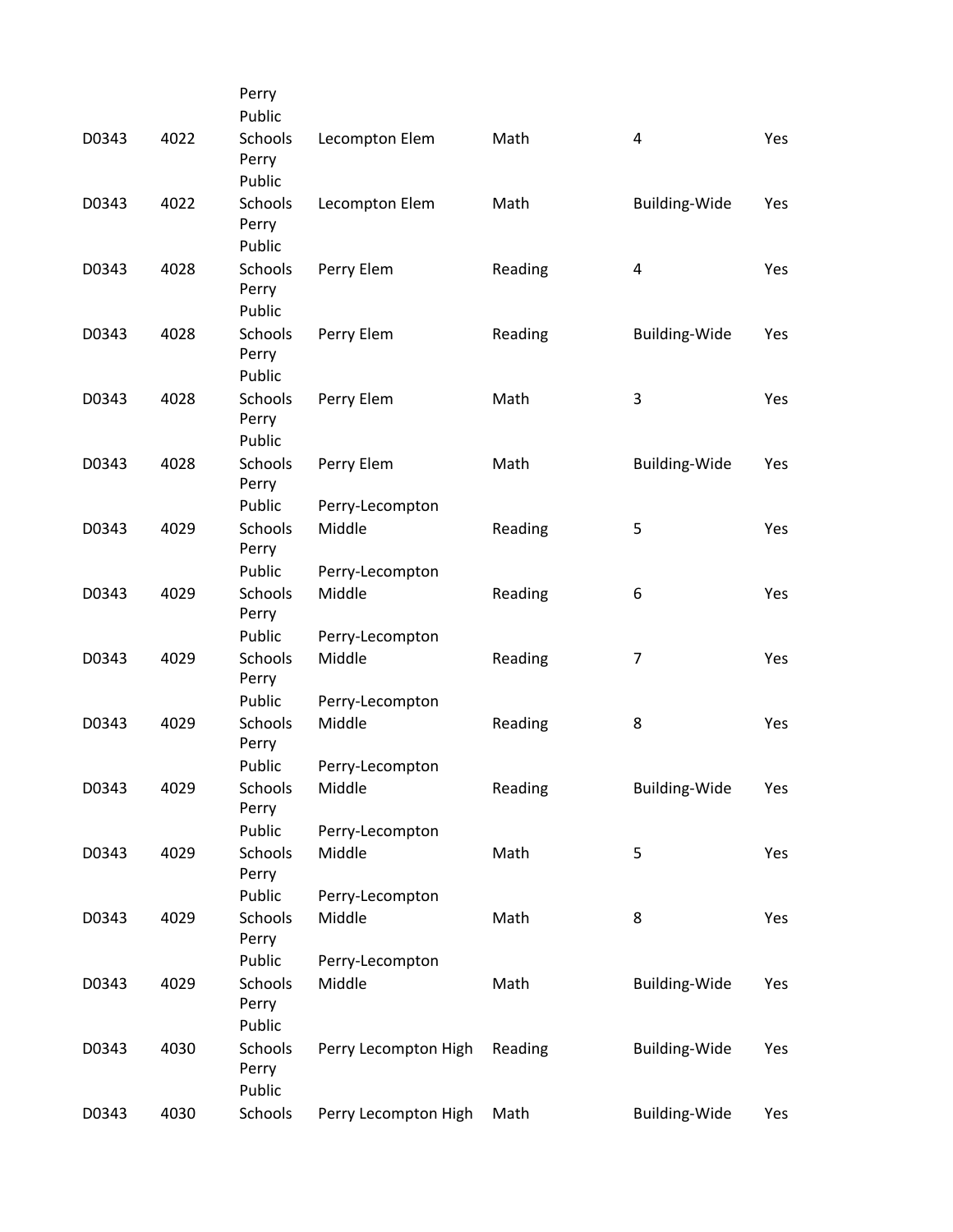|       |      | Pleasanto      |                     |         |                      |     |
|-------|------|----------------|---------------------|---------|----------------------|-----|
| D0344 | 4038 | n<br>Pleasanto | Pleasanton Elem     | Reading | 3                    | Yes |
| D0344 | 4038 | n<br>Pleasanto | Pleasanton Elem     | Reading | 4                    | Yes |
| D0344 | 4038 | n<br>Pleasanto | Pleasanton Elem     | Math    | 3                    | Yes |
| D0344 | 4038 | n<br>Pleasanto | Pleasanton Elem     | Math    | 4                    | Yes |
| D0344 | 4038 | n<br>Pleasanto | Pleasanton Elem     | Math    | Building-Wide        | Yes |
| D0344 | 4038 | n              | Pleasanton Elem     | Science | <b>Building-Wide</b> | Yes |
| D0345 | 4056 | Seaman         | East Indianola Elem | Reading | 4                    | Yes |
| D0345 | 4056 | Seaman         | East Indianola Elem | Reading | 5                    | Yes |
| D0345 | 4056 | Seaman         | East Indianola Elem | Reading | 6                    | Yes |
| D0345 | 4056 | Seaman         | East Indianola Elem | Reading | <b>Building-Wide</b> | Yes |
| D0345 | 4056 | Seaman         | East Indianola Elem | Math    | 4                    | Yes |
| D0345 | 4056 | Seaman         | East Indianola Elem | Science | <b>Building-Wide</b> | Yes |
| D0345 | 4058 | Seaman         | <b>Elmont Elem</b>  | Reading | 3                    | Yes |
| D0345 | 4058 | Seaman         | <b>Elmont Elem</b>  | Reading | 5                    | Yes |
| D0345 | 4058 | Seaman         | <b>Elmont Elem</b>  | Reading | 6                    | Yes |
| D0345 | 4058 | Seaman         | <b>Elmont Elem</b>  | Math    | 3                    | Yes |
| D0345 | 4060 | Seaman         | Indian Creek Elem   | Reading | 6                    | Yes |
| D0345 | 4060 | Seaman         | Indian Creek Elem   | Math    | 3                    | Yes |
| D0345 | 4060 | Seaman         | Indian Creek Elem   | Math    | 4                    | Yes |
| D0345 | 4060 | Seaman         | Indian Creek Elem   | Math    | 6                    | Yes |
| D0345 | 4060 | Seaman         | Indian Creek Elem   | Math    | <b>Building-Wide</b> | Yes |
| D0345 | 4064 | Seaman         | Lyman Elem          | Math    | 3                    | Yes |
| D0345 | 4066 | Seaman         | North Fairview Elem | Reading | 3                    | Yes |
| D0345 | 4066 | Seaman         | North Fairview Elem | Reading | 4                    | Yes |
| D0345 | 4066 | Seaman         | North Fairview Elem | Reading | 5                    | Yes |
| D0345 | 4066 | Seaman         | North Fairview Elem | Reading | 6                    | Yes |
| D0345 | 4066 | Seaman         | North Fairview Elem | Reading | <b>Building-Wide</b> | Yes |
| D0345 | 4066 | Seaman         | North Fairview Elem | Math    | 3                    | Yes |
| D0345 | 4066 | Seaman         | North Fairview Elem | Math    | 4                    | Yes |
| D0345 | 4066 | Seaman         | North Fairview Elem | Math    | 5                    | Yes |
| D0345 | 4066 | Seaman         | North Fairview Elem | Math    | 6                    | Yes |
| D0345 | 4066 | Seaman         | North Fairview Elem | Math    | <b>Building-Wide</b> | Yes |
| D0345 | 4066 | Seaman         | North Fairview Elem | Science | Building-Wide        | Yes |
| D0345 | 4068 | Seaman         | Pleasant Hill Elem  | Reading | 3                    | Yes |
| D0345 | 4068 | Seaman         | Pleasant Hill Elem  | Reading | 4                    | Yes |
| D0345 | 4068 | Seaman         | Pleasant Hill Elem  | Reading | 6                    | Yes |
| D0345 | 4068 | Seaman         | Pleasant Hill Elem  | Reading | <b>Building-Wide</b> | Yes |
| D0345 | 4068 | Seaman         | Pleasant Hill Elem  | Math    | 3                    | Yes |
| D0345 | 4068 | Seaman         | Pleasant Hill Elem  | Math    | 4                    | Yes |
| D0345 | 4068 | Seaman         | Pleasant Hill Elem  | Math    | 5                    | Yes |
| D0345 | 4068 | Seaman         | Pleasant Hill Elem  | Math    | 6                    | Yes |
| D0345 | 4068 | Seaman         | Pleasant Hill Elem  | Math    | <b>Building-Wide</b> | Yes |
| D0345 | 4068 | Seaman         | Pleasant Hill Elem  | Science | <b>Building-Wide</b> | Yes |
|       |      |                |                     |         |                      |     |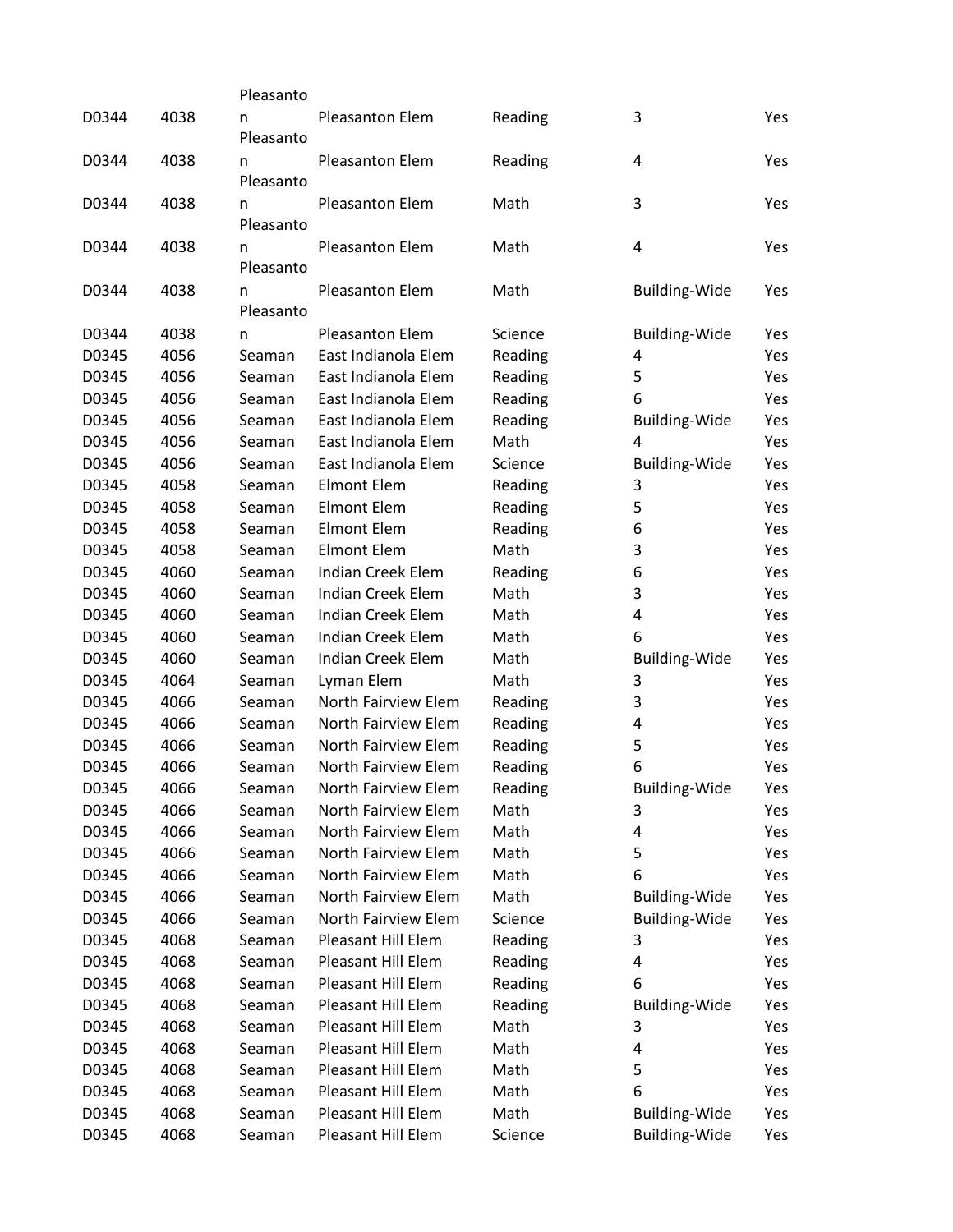| D0345 | 4070 | Seaman         | Rochester Elem              | Reading | 3                    | Yes |
|-------|------|----------------|-----------------------------|---------|----------------------|-----|
| D0345 | 4070 | Seaman         | Rochester Elem              | Reading | 4                    | Yes |
| D0345 | 4070 | Seaman         | Rochester Elem              | Reading | 5                    | Yes |
| D0345 | 4070 | Seaman         | Rochester Elem              | Reading | 6                    | Yes |
| D0345 | 4070 | Seaman         | Rochester Elem              | Reading | <b>Building-Wide</b> | Yes |
| D0345 | 4072 | Seaman         | West Indianola Elem         | Reading | 5                    | Yes |
| D0345 | 4072 | Seaman         | West Indianola Elem         | Reading | <b>Building-Wide</b> | Yes |
| D0345 | 4072 | Seaman         | West Indianola Elem         | Math    | 5                    | Yes |
| D0345 | 4073 | Seaman         | Logan Jr High               | Reading | 8                    | Yes |
| D0345 | 4073 | Seaman         | Logan Jr High               | Reading | <b>Building-Wide</b> | Yes |
| D0345 | 4073 | Seaman         | Logan Jr High               | Math    | 7                    | Yes |
| D0345 | 4073 | Seaman         | Logan Jr High               | Math    | <b>Building-Wide</b> | Yes |
| D0345 | 4074 | Seaman         | Northern Hills Jr High      | Reading | 7                    | Yes |
| D0345 | 4074 | Seaman         | Northern Hills Jr High      | Reading | 8                    | Yes |
| D0345 | 4074 | Seaman         | Northern Hills Jr High      | Reading | <b>Building-Wide</b> | Yes |
| D0345 | 4076 | Seaman         | Seaman High                 | Reading | <b>Building-Wide</b> | Yes |
| D0345 | 4076 | Seaman         | Seaman High                 | Math    | <b>Building-Wide</b> | Yes |
| D0346 | 4088 | Jayhawk        | <b>Blue Mound Elem</b>      | Reading | 4                    | Yes |
| D0346 | 4088 | Jayhawk        | <b>Blue Mound Elem</b>      | Reading | 6                    | Yes |
| D0346 | 4088 | Jayhawk        | <b>Blue Mound Elem</b>      | Math    | 4                    | Yes |
| D0346 | 4088 | Jayhawk        | <b>Blue Mound Elem</b>      | Math    | 6                    | Yes |
| D0346 | 4088 | Jayhawk        | <b>Blue Mound Elem</b>      | Science | <b>Building-Wide</b> | Yes |
| D0346 | 4092 | Jayhawk        | Jayhawk Elementary          | Reading | 3                    | Yes |
| D0346 | 4092 | Jayhawk        | Jayhawk Elementary          | Reading | 5                    | Yes |
| D0346 | 4092 | Jayhawk        | Jayhawk Elementary          | Reading | <b>Building-Wide</b> | Yes |
| D0346 | 4092 | Jayhawk        | Jayhawk Elementary          | Math    | 5                    | Yes |
| D0346 | 4094 | Jayhawk        | Jayhawk-Linn High           | Reading | 7                    | Yes |
| D0346 | 4094 | Jayhawk        | Jayhawk-Linn High           | Reading | 8                    | Yes |
| D0346 | 4094 | Jayhawk        | Jayhawk-Linn High           | Reading | <b>Building-Wide</b> | Yes |
| D0346 | 4094 | Jayhawk        | Jayhawk-Linn High           | Math    | 7                    | Yes |
| D0346 | 4094 | Jayhawk        | Jayhawk-Linn High           | Math    | 11                   | Yes |
| D0346 | 4094 | Jayhawk        | Jayhawk-Linn High           | Math    | <b>Building-Wide</b> | Yes |
|       |      | Kinsley-       | Kinsley Jr/Sr High          |         |                      |     |
| D0347 | 4118 | Offerle        | School 6-12                 | Reading | 11                   | Yes |
|       |      | Kinsley-       | Kinsley Jr/Sr High          |         |                      |     |
| D0347 | 4118 | Offerle        | School 6-12                 | Reading | <b>Building-Wide</b> | Yes |
|       |      | Kinsley-       | Kinsley Jr/Sr High          |         |                      |     |
| D0347 | 4118 | Offerle        | School 6-12                 | Math    | 11                   | Yes |
|       |      | Kinsley-       | Kinsley Jr/Sr High          |         |                      |     |
| D0347 | 4118 | Offerle        | School 6-12                 | Math    | Building-Wide        | Yes |
|       |      | <b>Baldwin</b> |                             |         |                      |     |
| D0348 | 4140 | City           | <b>Baldwin Elem Primary</b> | Reading | Building-Wide        | Yes |
|       |      | <b>Baldwin</b> |                             |         |                      |     |
| D0348 | 4140 | City           | <b>Baldwin Elem Primary</b> | Math    | <b>Building-Wide</b> | Yes |
|       |      | Baldwin        | <b>Baldwin Junior High</b>  |         |                      |     |
| D0348 | 4141 | City           | School                      | Reading | 6                    | Yes |
|       |      | <b>Baldwin</b> | <b>Baldwin Junior High</b>  |         |                      |     |
| D0348 | 4141 | City           | School                      | Reading | 7                    | Yes |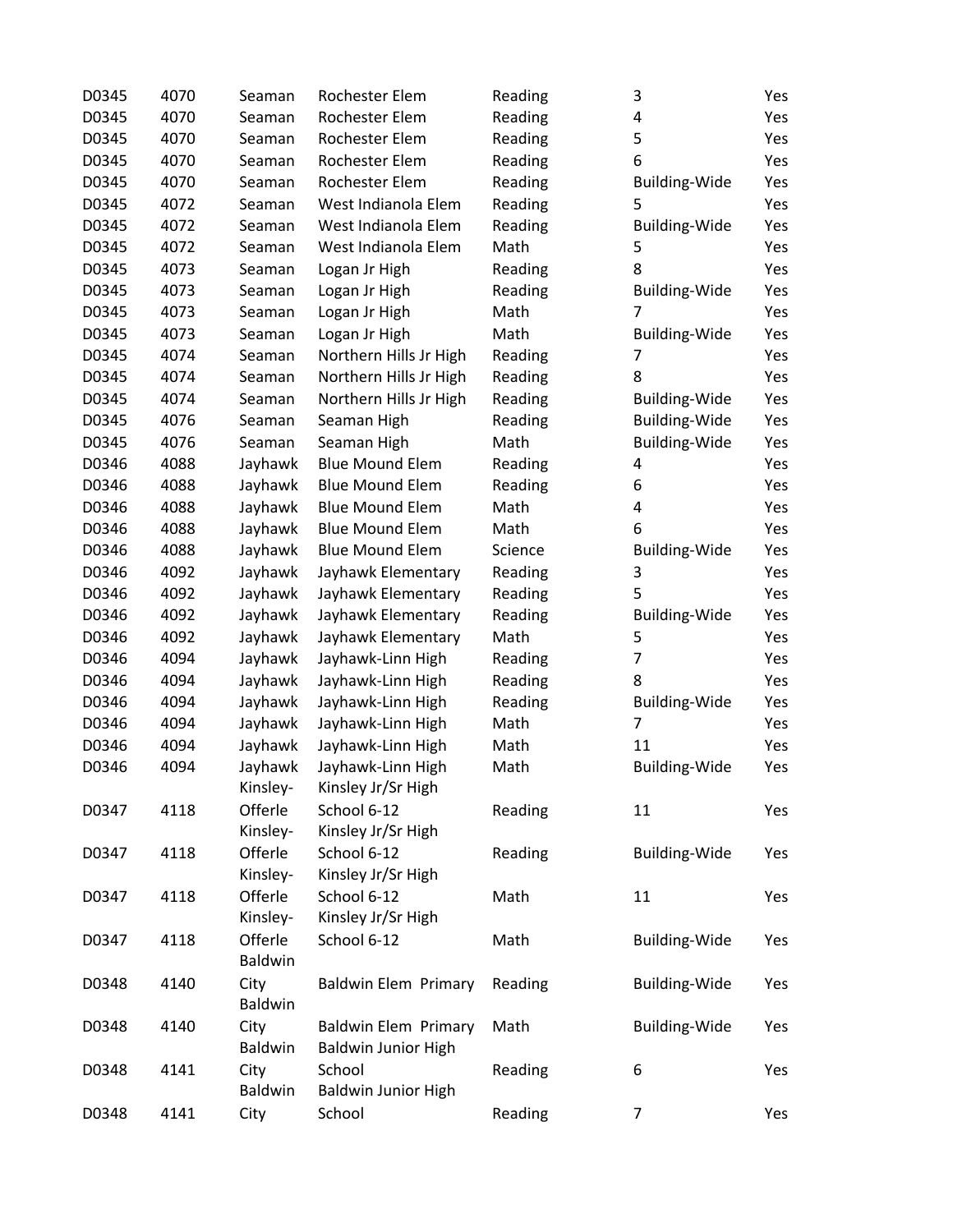|       |      | Baldwin         | <b>Baldwin Junior High</b>                       |               |                      |     |
|-------|------|-----------------|--------------------------------------------------|---------------|----------------------|-----|
| D0348 | 4141 | City            | School                                           | Reading       | 8                    | Yes |
|       |      | Baldwin         | <b>Baldwin Junior High</b>                       |               |                      |     |
| D0348 | 4141 | City            | School                                           | Reading       | <b>Building-Wide</b> | Yes |
|       |      | Baldwin         | Baldwin Junior High                              |               |                      |     |
| D0348 | 4141 | City<br>Baldwin | School<br><b>Baldwin Junior High</b>             | Math          | 6                    | Yes |
| D0348 | 4141 | City            | School                                           | Math          | 7                    | Yes |
|       |      | Baldwin         | <b>Baldwin Junior High</b>                       |               |                      |     |
| D0348 | 4141 | City            | School                                           | Math          | 8                    | Yes |
|       |      | Baldwin         | <b>Baldwin Junior High</b>                       |               |                      |     |
| D0348 | 4141 | City            | School                                           | Math          | <b>Building-Wide</b> | Yes |
|       |      | Baldwin         | <b>Baldwin Junior High</b>                       |               |                      |     |
| D0348 | 4141 | City            | School                                           | History/Govt. | 8                    | Yes |
|       |      | Baldwin         |                                                  |               |                      |     |
| D0348 | 4142 | City            | <b>Baldwin High School</b>                       | Reading       | <b>Building-Wide</b> | Yes |
|       |      | Baldwin         |                                                  |               |                      |     |
| D0348 | 4142 | City<br>Baldwin | <b>Baldwin High School</b>                       | Math          | <b>Building-Wide</b> | Yes |
| D0348 | 4144 | City            | <b>Marion Springs</b>                            | Reading       | 3                    | Yes |
|       |      | Baldwin         |                                                  |               |                      |     |
| D0348 | 4144 | City            | <b>Marion Springs</b>                            | Reading       | 4                    | Yes |
|       |      | Baldwin         |                                                  |               |                      |     |
| D0348 | 4144 | City            | <b>Marion Springs</b>                            | Reading       | 5                    | Yes |
|       |      | Baldwin         |                                                  |               |                      |     |
| D0348 | 4144 | City            | <b>Marion Springs</b>                            | Reading       | Building-Wide        | Yes |
|       |      | Baldwin         |                                                  |               |                      |     |
| D0348 | 4144 | City            | <b>Marion Springs</b>                            | Math          | 3                    | Yes |
|       |      | Baldwin         |                                                  |               |                      |     |
| D0348 | 4144 | City<br>Baldwin | <b>Marion Springs</b>                            | Math          | 4                    | Yes |
| D0348 | 4144 | City            | <b>Marion Springs</b>                            | Math          | 5                    | Yes |
|       |      | Baldwin         |                                                  |               |                      |     |
| D0348 | 4144 | City            | <b>Marion Springs</b>                            | Math          | Building-Wide        | Yes |
|       |      | Baldwin         |                                                  |               |                      |     |
| D0348 | 4144 | City            | <b>Marion Springs</b>                            | Science       | <b>Building-Wide</b> | Yes |
|       |      | <b>Baldwin</b>  | <b>Baldwin Elementary</b>                        |               |                      |     |
| D0348 | 4145 | City            | Intermediate Center                              | Reading       | 3                    | Yes |
|       |      | Baldwin         | <b>Baldwin Elementary</b>                        |               |                      |     |
| D0348 | 4145 | City            | Intermediate Center                              | Reading       | 4                    | Yes |
|       |      | Baldwin         | <b>Baldwin Elementary</b><br>Intermediate Center |               |                      |     |
| D0348 | 4145 | City<br>Baldwin | <b>Baldwin Elementary</b>                        | Reading       | 5                    | Yes |
| D0348 | 4145 | City            | Intermediate Center                              | Reading       | Building-Wide        | Yes |
|       |      | Baldwin         | <b>Baldwin Elementary</b>                        |               |                      |     |
| D0348 | 4145 | City            | Intermediate Center                              | Math          | 3                    | Yes |
|       |      | Baldwin         | <b>Baldwin Elementary</b>                        |               |                      |     |
| D0348 | 4145 | City            | Intermediate Center                              | Math          | 4                    | Yes |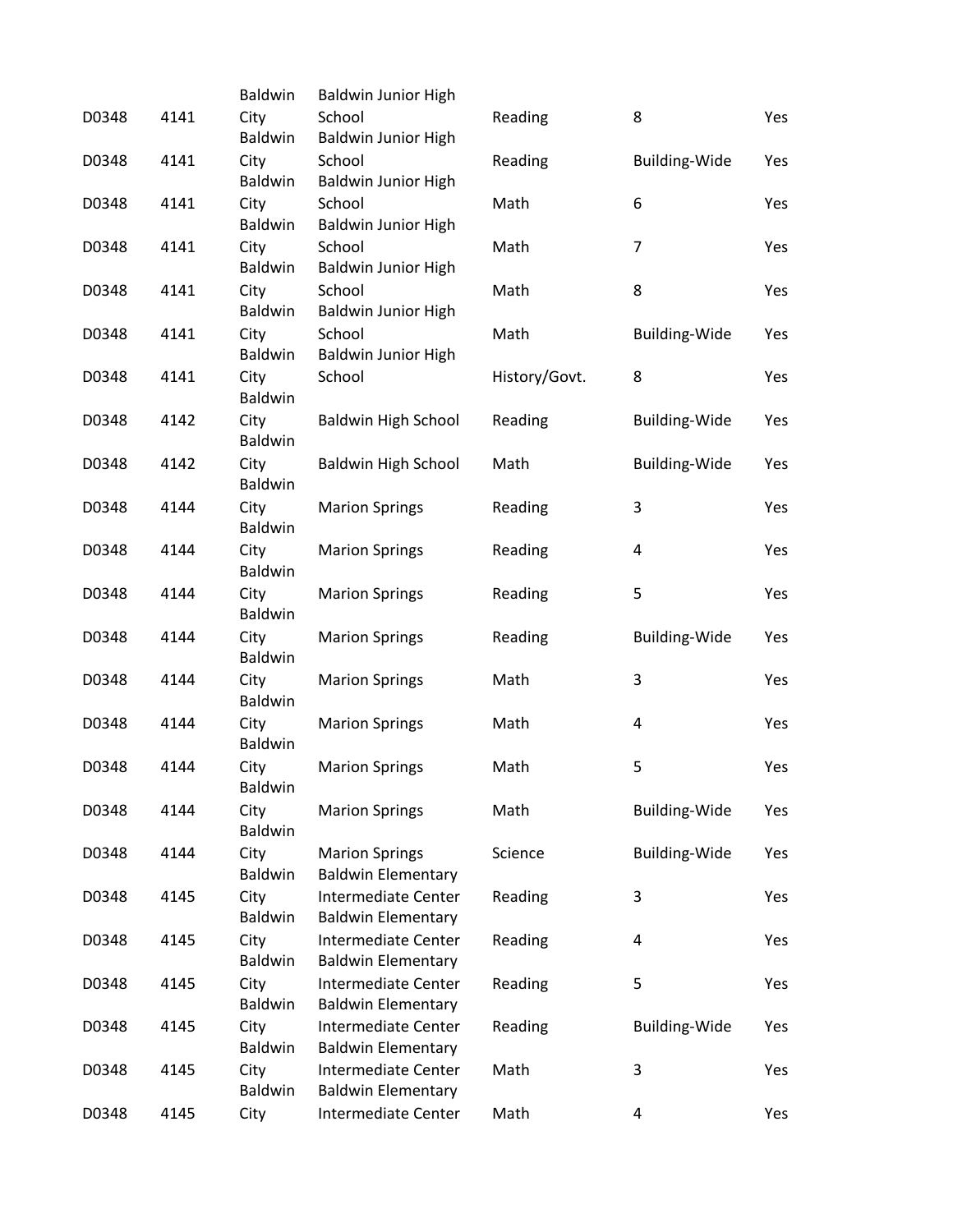|       |      | Baldwin                | <b>Baldwin Elementary</b>                            |         |                      |     |
|-------|------|------------------------|------------------------------------------------------|---------|----------------------|-----|
| D0348 | 4145 | City<br>Baldwin        | Intermediate Center<br><b>Baldwin Elementary</b>     | Math    | 5                    | Yes |
| D0348 | 4145 | City<br><b>Baldwin</b> | Intermediate Center<br><b>Baldwin Elementary</b>     | Math    | <b>Building-Wide</b> | Yes |
| D0348 | 4145 | City<br><b>Baldwin</b> | Intermediate Center                                  | Science | Building-Wide        | Yes |
| D0348 | 4146 | City<br><b>Baldwin</b> | Vinland Elem                                         | Reading | 3                    | Yes |
| D0348 | 4146 | City<br>Baldwin        | Vinland Elem                                         | Reading | 4                    | Yes |
| D0348 | 4146 | City<br><b>Baldwin</b> | Vinland Elem                                         | Reading | <b>Building-Wide</b> | Yes |
| D0348 | 4146 | City<br><b>Baldwin</b> | Vinland Elem                                         | Math    | 3                    | Yes |
| D0348 | 4146 | City                   | <b>Vinland Elem</b>                                  | Science | Building-Wide        | Yes |
| D0349 | 4158 | Stafford               | <b>Stafford Elementary</b>                           | Reading | 3                    | Yes |
| D0349 | 4158 | Stafford               | <b>Stafford Elementary</b>                           | Reading | 4                    | Yes |
| D0349 | 4158 | Stafford               | <b>Stafford Elementary</b>                           | Reading | 5                    | Yes |
|       |      |                        |                                                      |         |                      |     |
| D0349 | 4158 | Stafford               | <b>Stafford Elementary</b>                           | Reading | <b>Building-Wide</b> | Yes |
| D0349 | 4158 | Stafford               | <b>Stafford Elementary</b>                           | Math    | 4                    | Yes |
| D0349 | 4158 | Stafford               | <b>Stafford Elementary</b>                           | Math    | 5                    | Yes |
| D0349 | 4158 | Stafford               | <b>Stafford Elementary</b><br><b>Stafford Middle</b> | Math    | <b>Building-Wide</b> | Yes |
| D0349 | 4164 | Stafford<br>St John-   | School/High School                                   | Reading | 11                   | Yes |
| D0350 | 4180 | Hudson<br>St John-     | St John Elem                                         | Reading | 4                    | Yes |
| D0350 | 4180 | Hudson<br>St John-     | St John Elem                                         | Reading | 5                    | Yes |
| D0350 | 4180 | Hudson<br>St John-     | St John Elem                                         | Math    | 4                    | Yes |
| D0350 | 4180 | Hudson<br>St John-     | St John Elem                                         | Math    | Building-Wide        | Yes |
| D0350 | 4182 | Hudson<br>St John-     | St John High                                         | Reading | 7                    | Yes |
| D0350 | 4182 | Hudson<br>St John-     | St John High                                         | Reading | 8                    | Yes |
| D0350 | 4182 | Hudson<br>St John-     | St John High                                         | Reading | 11                   | Yes |
| D0350 | 4182 | Hudson                 | St John High                                         | Reading | <b>Building-Wide</b> | Yes |
| D0351 | 4196 |                        | Macksville Macksville Elem                           | Reading | 3                    | Yes |
| D0351 | 4196 |                        | Macksville Macksville Elem                           | Reading | 5                    | Yes |
| D0351 | 4196 |                        | Macksville Macksville Elem                           | Math    | 3                    | Yes |
| D0351 | 4196 |                        | Macksville Macksville Elem                           | Math    | 4                    | Yes |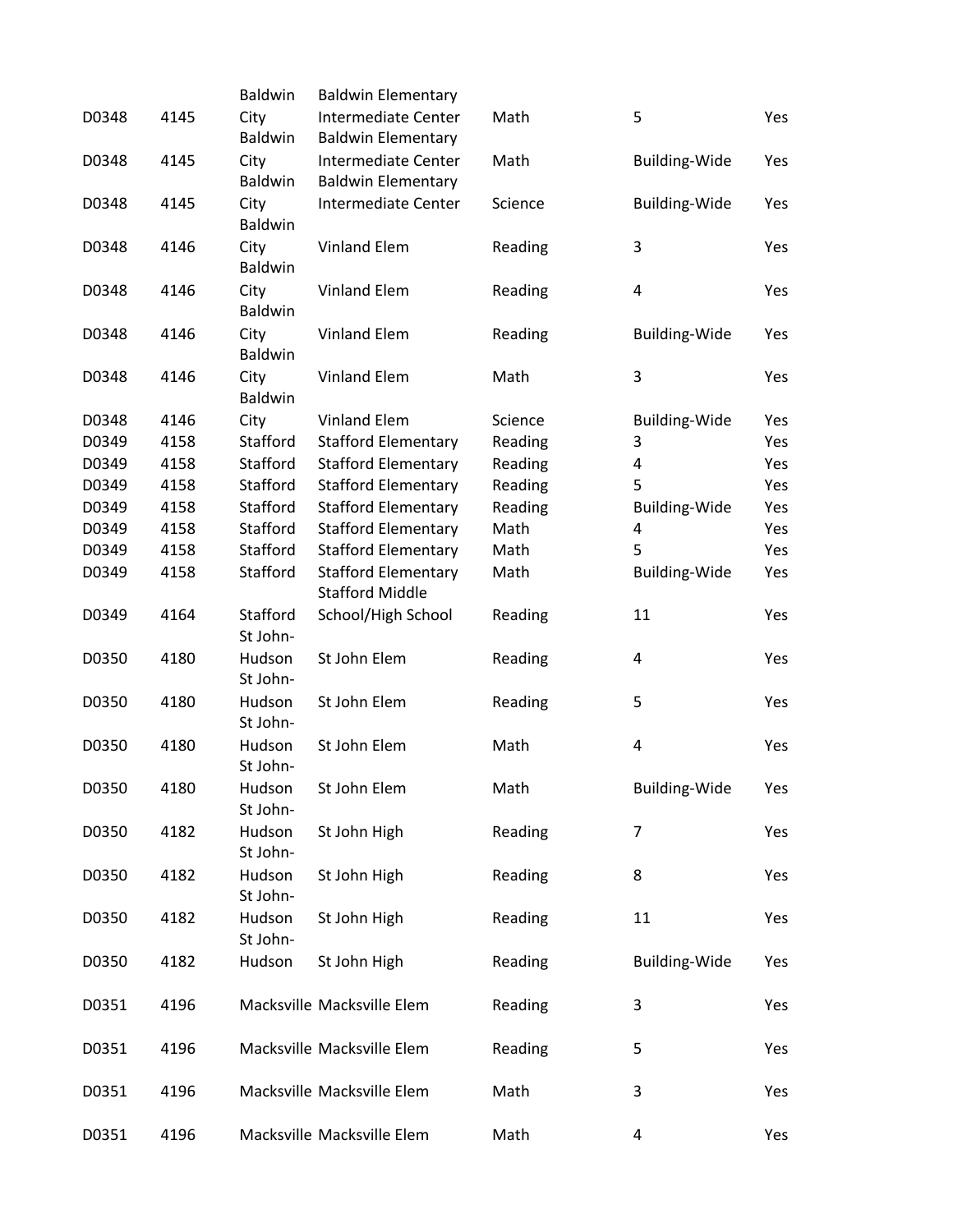| D0351 | 4196 |                | Macksville Macksville Elem | Math    | 5                    | Yes |
|-------|------|----------------|----------------------------|---------|----------------------|-----|
| D0351 | 4200 |                | Macksville Macksville High | Reading | Building-Wide        | Yes |
| D0351 | 4200 |                | Macksville Macksville High | Math    | <b>Building-Wide</b> | Yes |
| D0352 | 4224 |                | Goodland Grant Junior High | Reading | 8                    | Yes |
| D0352 | 4228 |                | Goodland Goodland High     | Reading | <b>Building-Wide</b> | Yes |
| D0352 | 4228 | Wellingto      | Goodland Goodland High     | Math    | <b>Building-Wide</b> | Yes |
| D0353 | 4260 | n<br>Wellingto | Eisenhower Elem            | Reading | 4                    | Yes |
| D0353 | 4260 | n<br>Wellingto | Eisenhower Elem            | Reading | 5                    | Yes |
| D0353 | 4260 | n<br>Wellingto | Eisenhower Elem            | Reading | <b>Building-Wide</b> | Yes |
| D0353 | 4260 | n<br>Wellingto | Eisenhower Elem            | Math    | 3                    | Yes |
| D0353 | 4260 | n<br>Wellingto | Eisenhower Elem            | Math    | 4                    | Yes |
| D0353 | 4260 | n<br>Wellingto | Eisenhower Elem            | Math    | 5                    | Yes |
| D0353 | 4260 | n<br>Wellingto | Eisenhower Elem            | Math    | <b>Building-Wide</b> | Yes |
| D0353 | 4265 | n<br>Wellingto | Kennedy Elem               | Reading | 4                    | Yes |
| D0353 | 4266 | n<br>Wellingto | Lincoln Elem               | Reading | 4                    | Yes |
| D0353 | 4266 | n<br>Wellingto | Lincoln Elem               | Reading | 5                    | Yes |
| D0353 | 4266 | n<br>Wellingto | Lincoln Elem               | Reading | Building-Wide        | Yes |
| D0353 | 4266 | n<br>Wellingto | Lincoln Elem               | Math    | 3                    | Yes |
| D0353 | 4266 | n<br>Wellingto | Lincoln Elem               | Math    | 4                    | Yes |
| D0353 | 4266 | n<br>Wellingto | Lincoln Elem               | Math    | 5                    | Yes |
| D0353 | 4266 | n<br>Wellingto | Lincoln Elem               | Math    | <b>Building-Wide</b> | Yes |
| D0353 | 4274 | n<br>Wellingto | <b>Washington Elem</b>     | Reading | 3                    | Yes |
| D0353 | 4274 | n<br>Wellingto | <b>Washington Elem</b>     | Math    | 3                    | Yes |
| D0353 | 4274 | n              | <b>Washington Elem</b>     | Math    | 5                    | Yes |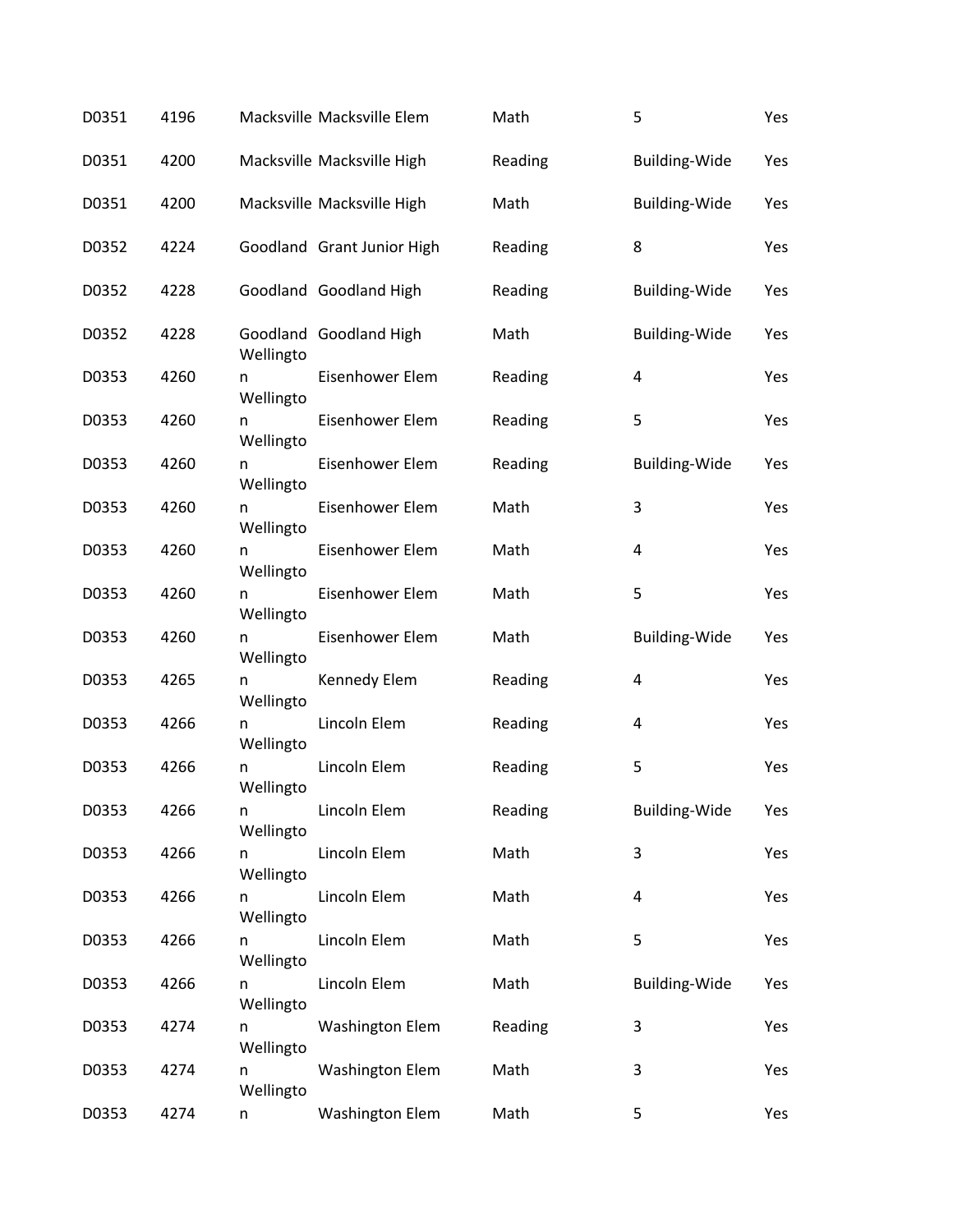|       |      |                                          | Wellingto Wellington Middle           |         |                      |     |
|-------|------|------------------------------------------|---------------------------------------|---------|----------------------|-----|
| D0353 | 4276 | n                                        | School                                | Math    | 7                    | Yes |
| D0354 | 4294 | Claflin                                  | Claflin Elem                          | Reading | 3                    | Yes |
| D0354 | 4294 | Claflin                                  | Claflin Elem                          | Reading | 4                    | Yes |
| D0354 | 4294 | Claflin                                  | Claflin Elem                          | Reading | 5                    | Yes |
| D0354 | 4294 | Claflin                                  | Claflin Elem                          | Reading | 6                    | Yes |
| D0354 | 4294 | Claflin                                  | Claflin Elem                          | Reading | Building-Wide        | Yes |
| D0354 | 4294 | Claflin                                  | Claflin Elem                          | Math    | 3                    | Yes |
| D0354 | 4294 | Claflin                                  | Claflin Elem                          | Math    | 4                    | Yes |
| D0354 | 4294 | Claflin                                  | Claflin Elem                          | Math    | 5                    | Yes |
| D0354 | 4294 | Claflin                                  | Claflin Elem                          | Math    | 6                    | Yes |
| D0354 | 4294 | Claflin                                  | Claflin Elem                          | Math    | <b>Building-Wide</b> | Yes |
| D0354 | 4294 | Claflin                                  | Claflin Elem<br>Claflin Junior/Senior | Science | <b>Building-Wide</b> | Yes |
| D0354 | 4296 | Claflin                                  | High<br>Claflin Junior/Senior         | Reading | $\overline{7}$       | Yes |
| D0354 | 4296 | Claflin                                  | High<br>Claflin Junior/Senior         | Reading | 8                    | Yes |
| D0354 | 4296 | Claflin                                  | High<br>Claflin Junior/Senior         | Reading | 11                   | Yes |
| D0354 | 4296 | Claflin                                  | High<br>Claflin Junior/Senior         | Reading | <b>Building-Wide</b> | Yes |
| D0354 | 4296 | Claflin                                  | High<br>Claflin Junior/Senior         | Math    | $\overline{7}$       | Yes |
| D0354 | 4296 | Claflin                                  | High<br>Claflin Junior/Senior         | Math    | 8                    | Yes |
| D0354 | 4296 | Claflin                                  | High<br>Claflin Junior/Senior         | Math    | 11                   | Yes |
| D0354 | 4296 | Claflin<br>Ellinwood<br>Public           | High                                  | Math    | <b>Building-Wide</b> | Yes |
| D0355 | 4318 | Schools<br>Ellinwood                     | Ellinwood Elem                        | Reading | 3                    | Yes |
| D0355 | 4318 | Public<br>Schools<br>Ellinwood           | Ellinwood Elem                        | Reading | 5                    | Yes |
| D0355 | 4318 | Public<br>Schools<br>Ellinwood           | Ellinwood Elem                        | Reading | 6                    | Yes |
| D0355 | 4318 | Public<br>Schools<br>Ellinwood           | Ellinwood Elem                        | Reading | Building-Wide        | Yes |
| D0355 | 4318 | Public<br>Schools<br>Ellinwood<br>Public | Ellinwood Elem                        | Math    | 4                    | Yes |
| D0355 | 4318 | Schools                                  | Ellinwood Elem                        | Math    | 5                    | Yes |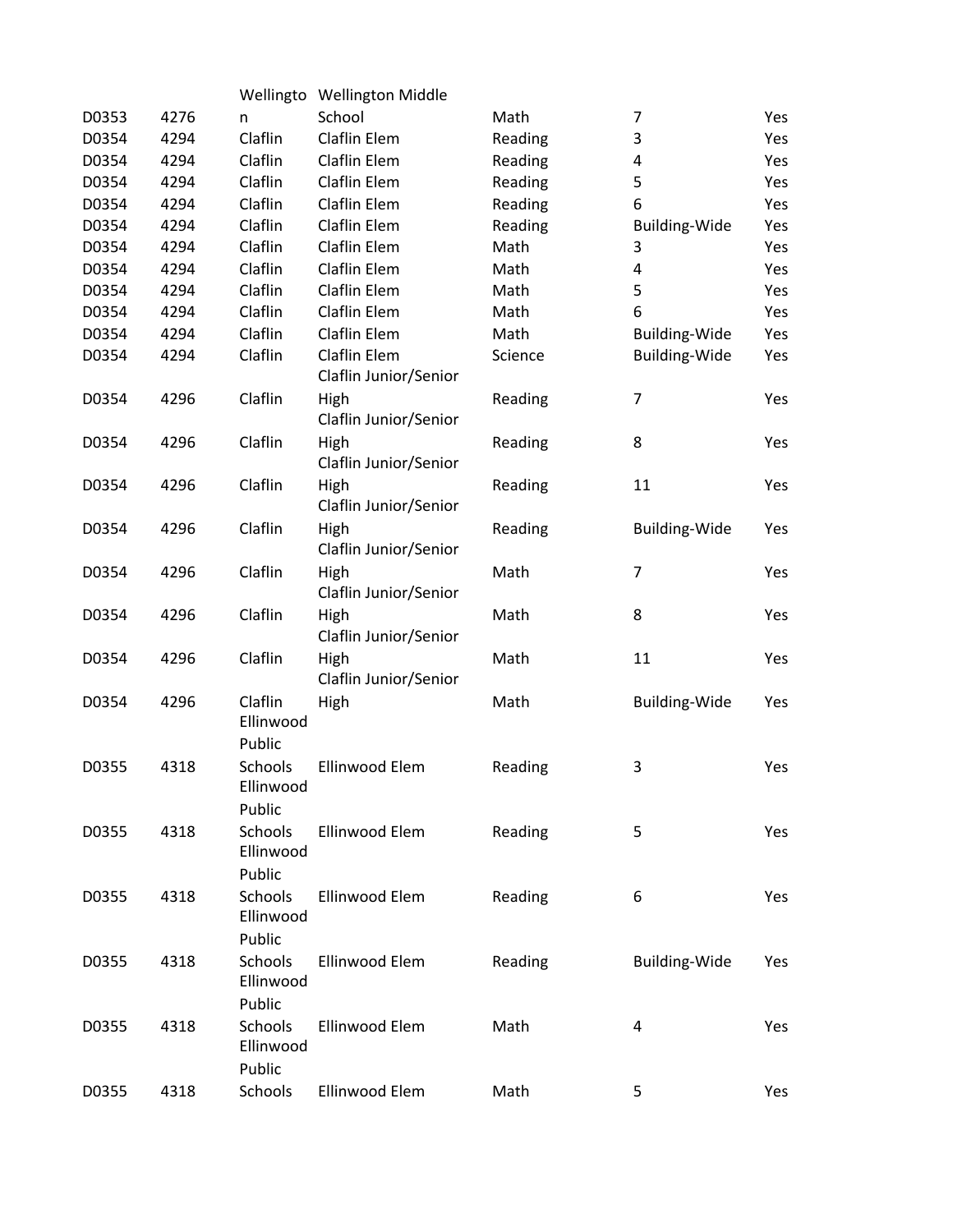|       |      | Ellinwood               |                              |         |                      |            |
|-------|------|-------------------------|------------------------------|---------|----------------------|------------|
|       |      | Public                  |                              |         |                      |            |
| D0355 | 4318 | Schools<br>Ellinwood    | Ellinwood Elem               | Math    | 6                    | Yes        |
|       |      | Public                  |                              |         |                      |            |
| D0355 | 4318 | Schools<br>Ellinwood    | Ellinwood Elem               | Math    | <b>Building-Wide</b> | Yes        |
|       |      | Public                  | Ellinwood Middle             |         |                      |            |
| D0355 | 4320 | Schools<br>Ellinwood    | School                       | Reading | 7                    | Yes        |
|       |      | Public                  | Ellinwood Middle             |         |                      |            |
| D0355 | 4320 | Schools<br>Ellinwood    | School                       | Reading | 8                    | Yes        |
|       |      | Public                  | Ellinwood Middle             |         |                      |            |
| D0355 | 4320 | Schools<br>Ellinwood    | School                       | Reading | <b>Building-Wide</b> | Yes        |
|       |      | Public                  | Ellinwood Middle             |         |                      |            |
| D0355 | 4320 | Schools                 | School                       | Math    | 8                    | <b>Yes</b> |
|       |      | Conway                  | Conway Springs Kyle          |         |                      |            |
| D0356 | 4340 | <b>Springs</b>          | Trueblood                    | Reading | 3                    | Yes        |
|       |      | Conway                  | Conway Springs Kyle          |         |                      |            |
| D0356 | 4340 | <b>Springs</b>          | Trueblood                    | Reading | 5                    | Yes        |
|       |      | Conway                  | Conway Springs Kyle          |         |                      |            |
| D0356 | 4340 | <b>Springs</b>          | Trueblood                    | Reading | <b>Building-Wide</b> | Yes        |
|       |      | Conway                  | <b>Conway Springs Middle</b> |         |                      |            |
| D0356 | 4341 | <b>Springs</b>          | School                       | Reading | 6                    | Yes        |
|       |      | Conway                  | <b>Conway Springs Middle</b> |         |                      |            |
| D0356 | 4341 | <b>Springs</b>          | School                       | Reading | $\overline{7}$       | Yes        |
|       |      | Conway                  | <b>Conway Springs Middle</b> |         |                      |            |
| D0356 | 4341 | <b>Springs</b>          | School                       | Reading | 8                    | Yes        |
|       |      | Conway                  | <b>Conway Springs Middle</b> |         |                      |            |
| D0356 | 4341 | <b>Springs</b>          | School                       | Reading | <b>Building-Wide</b> | Yes        |
|       |      | Conway                  | Conway Springs Middle        |         |                      |            |
| D0356 | 4341 | <b>Springs</b>          | School                       | Math    | 8                    | Yes        |
|       |      | Conway                  | <b>Conway Springs Middle</b> |         |                      |            |
| D0356 | 4341 | <b>Springs</b>          | School                       | Science | <b>Building-Wide</b> | Yes        |
|       |      | Conway                  | Conway Springs High          |         |                      |            |
| D0356 | 4342 | <b>Springs</b>          | School                       | Reading | <b>Building-Wide</b> | Yes        |
|       |      | Conway                  | Conway Springs High          |         |                      |            |
| D0356 | 4342 | <b>Springs</b><br>Belle | School                       | Math    | <b>Building-Wide</b> | Yes        |
| D0357 | 4362 | Plaine<br><b>Belle</b>  | <b>Belle Plaine Elem</b>     | Reading | 3                    | Yes        |
| D0357 | 4362 | Plaine<br><b>Belle</b>  | <b>Belle Plaine Elem</b>     | Reading | 4                    | Yes        |
| D0357 | 4362 | Plaine<br>Belle         | <b>Belle Plaine Elem</b>     | Reading | 5                    | Yes        |
| D0357 | 4362 | Plaine                  | <b>Belle Plaine Elem</b>     | Reading | Building-Wide        | Yes        |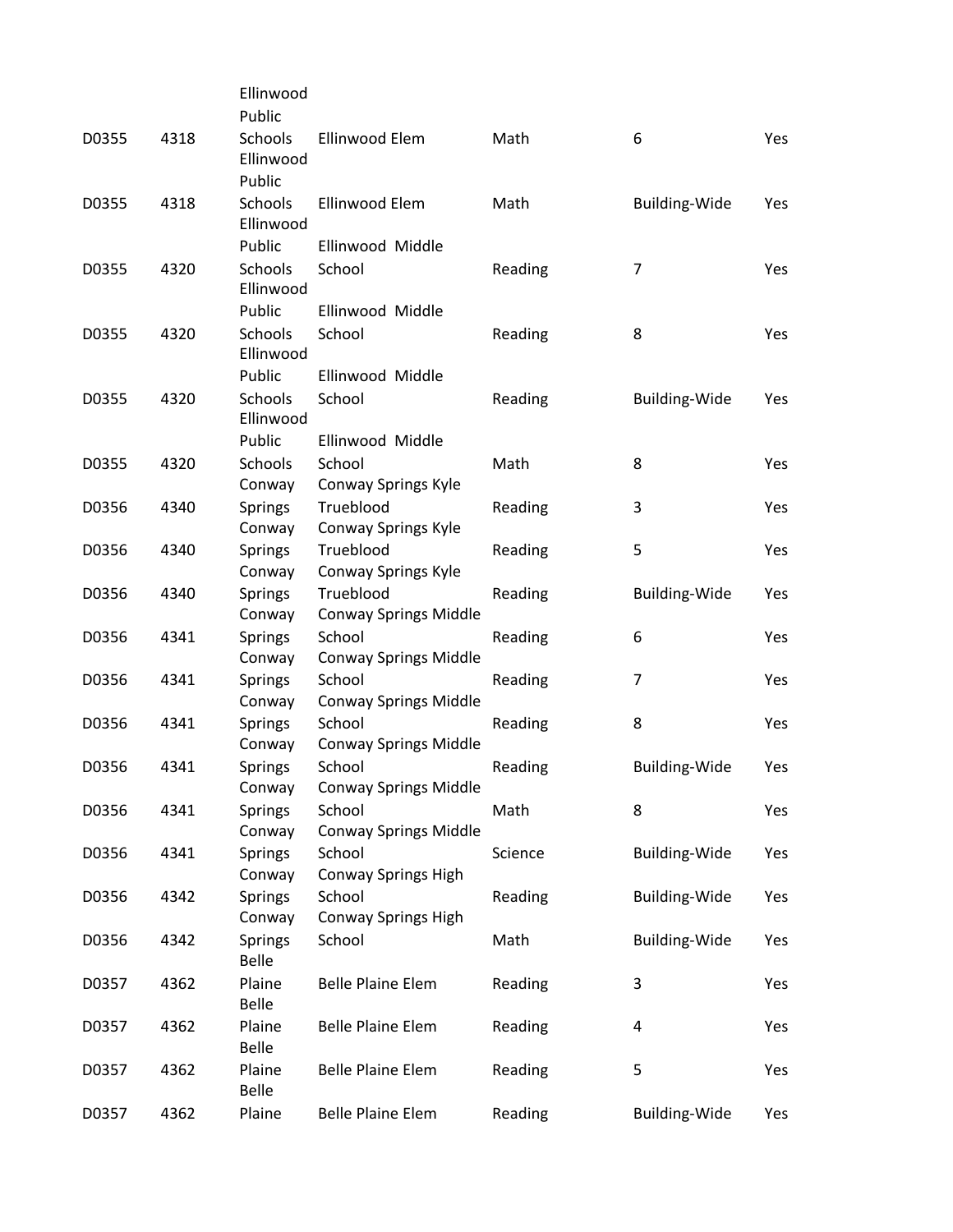|       |      | <b>Belle</b>                 |                            |         |                      |     |
|-------|------|------------------------------|----------------------------|---------|----------------------|-----|
| D0357 | 4362 | Plaine<br><b>Belle</b>       | <b>Belle Plaine Elem</b>   | Math    | 4                    | Yes |
| D0357 | 4362 | Plaine<br><b>Belle</b>       | <b>Belle Plaine Elem</b>   | Math    | <b>Building-Wide</b> | Yes |
| D0357 | 4362 | Plaine<br><b>Belle</b>       | <b>Belle Plaine Elem</b>   | Science | <b>Building-Wide</b> | Yes |
| D0357 | 4363 | Plaine<br><b>Belle</b>       | <b>Belle Plaine Middle</b> | Reading | 6                    | Yes |
| D0357 | 4363 | Plaine<br><b>Belle</b>       | <b>Belle Plaine Middle</b> | Reading | $\overline{7}$       | Yes |
| D0357 | 4363 | Plaine<br><b>Belle</b>       | <b>Belle Plaine Middle</b> | Reading | 8                    | Yes |
| D0357 | 4363 | Plaine<br><b>Belle</b>       | <b>Belle Plaine Middle</b> | Reading | <b>Building-Wide</b> | Yes |
| D0357 | 4363 | Plaine<br><b>Belle</b>       | <b>Belle Plaine Middle</b> | Math    | 6                    | Yes |
| D0357 | 4363 | Plaine<br><b>Belle</b>       | <b>Belle Plaine Middle</b> | Math    | $\overline{7}$       | Yes |
| D0357 | 4363 | Plaine<br><b>Belle</b>       | <b>Belle Plaine Middle</b> | Math    | 8                    | Yes |
| D0357 | 4363 | Plaine<br><b>Belle</b>       | <b>Belle Plaine Middle</b> | Math    | <b>Building-Wide</b> | Yes |
| D0357 | 4364 | Plaine                       | <b>Belle Plaine High</b>   | Reading | <b>Building-Wide</b> | Yes |
| D0358 | 4388 | Oxford                       | Oxford Elem                | Reading | 5                    | Yes |
| D0358 | 4388 | Oxford                       | Oxford Elem                | Reading | 6                    | Yes |
| D0358 | 4388 | Oxford                       | Oxford Elem                | Reading | <b>Building-Wide</b> | Yes |
| D0358 | 4388 | Oxford                       | Oxford Elem                | Math    | 3                    | Yes |
| D0358 | 4388 | Oxford                       | Oxford Elem                | Math    | 5                    | Yes |
| D0358 | 4388 | Oxford                       | Oxford Elem                | Math    | 6                    | Yes |
| D0358 | 4388 | Oxford                       | Oxford Elem                | Math    | Building-Wide        | Yes |
| D0358 | 4390 | Oxford                       | Oxford Jr/Sr High          | Reading | $\overline{7}$       | Yes |
| D0358 | 4390 | Oxford                       | Oxford Jr/Sr High          | Reading | 8                    | Yes |
| D0358 | 4390 | Oxford                       | Oxford Jr/Sr High          | Reading | 11                   | Yes |
| D0358 | 4390 | Oxford<br>Argonia<br>Public  | Oxford Jr/Sr High          | Reading | <b>Building-Wide</b> | Yes |
| D0359 | 4404 | Schools<br>Argonia<br>Public | Argonia Elem               | Reading | 3                    | Yes |
| D0359 | 4404 | Schools<br>Argonia<br>Public | Argonia Elem               | Reading | 4                    | Yes |
| D0359 | 4404 | Schools<br>Argonia<br>Public | Argonia Elem               | Reading | <b>Building-Wide</b> | Yes |
| D0359 | 4404 | Schools                      | Argonia Elem               | Math    | 4                    | Yes |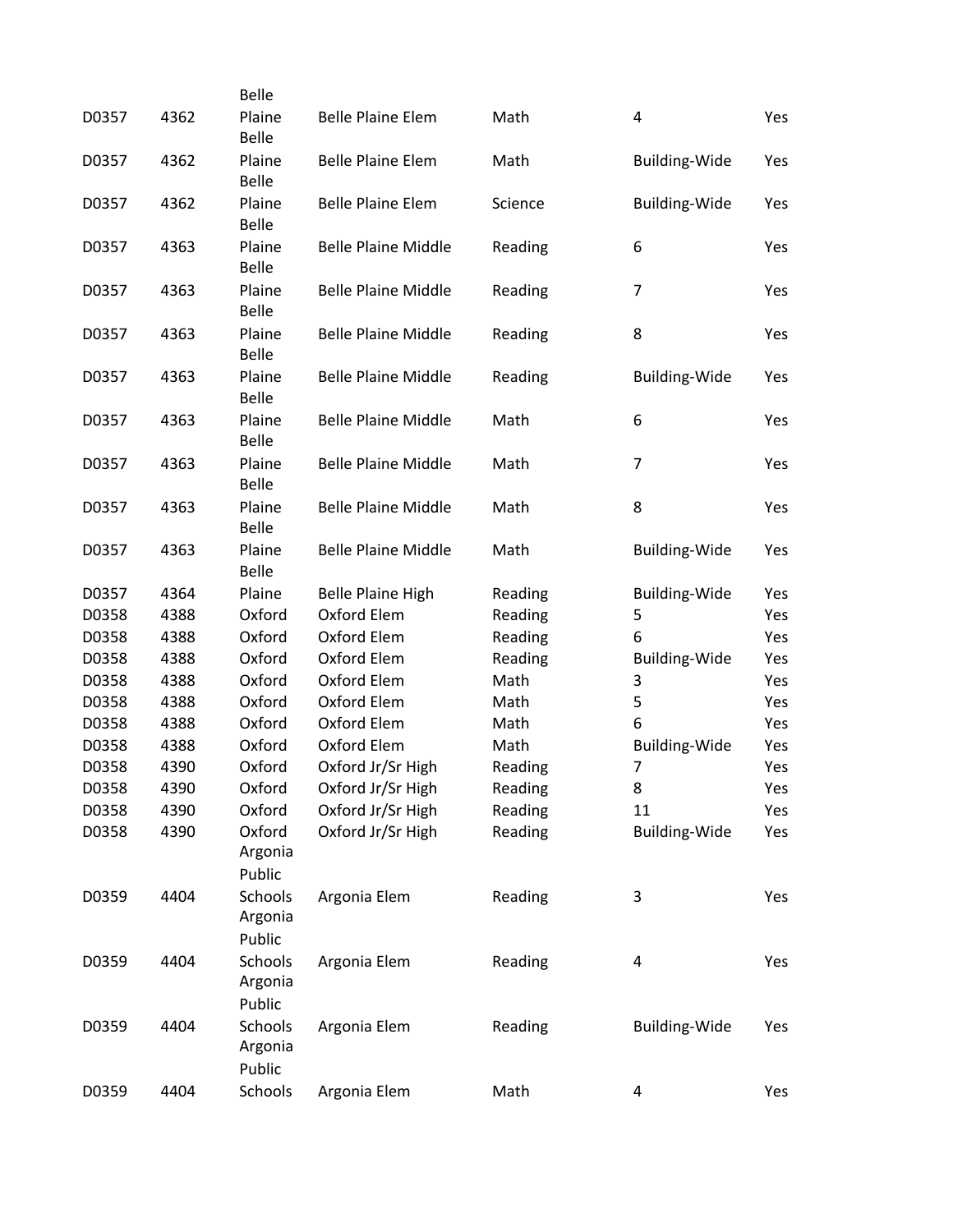|       |      | Argonia        |                      |         |                      |     |
|-------|------|----------------|----------------------|---------|----------------------|-----|
|       |      | Public         |                      |         |                      |     |
| D0359 | 4404 | <b>Schools</b> | Argonia Elem         | Math    | 5                    | Yes |
|       |      | Argonia        |                      |         |                      |     |
|       |      | Public         |                      |         |                      |     |
| D0359 | 4404 | Schools        | Argonia Elem         | Math    | Building-Wide        | Yes |
|       |      | Argonia        |                      |         |                      |     |
|       |      | Public         |                      |         |                      |     |
| D0359 | 4406 | Schools        | Argonia High         | Reading | 7                    | Yes |
|       |      | Argonia        |                      |         |                      |     |
|       |      | Public         |                      |         |                      |     |
| D0359 | 4406 | Schools        | Argonia High         | Reading | 8                    | Yes |
|       |      | Argonia        |                      |         |                      |     |
|       |      | Public         |                      |         |                      |     |
| D0359 | 4406 | Schools        | Argonia High         | Reading | 11                   | Yes |
|       |      | Argonia        |                      |         |                      |     |
|       |      | Public         |                      |         |                      |     |
| D0359 | 4406 | Schools        | Argonia High         | Reading | <b>Building-Wide</b> | Yes |
|       |      | Argonia        |                      |         |                      |     |
|       |      | Public         |                      |         |                      |     |
| D0359 | 4406 | Schools        | Argonia High         | Math    | $\overline{7}$       | Yes |
|       |      | Argonia        |                      |         |                      |     |
|       |      | Public         |                      |         |                      |     |
| D0359 | 4406 | Schools        | Argonia High         | Math    | 11                   | Yes |
|       |      | Argonia        |                      |         |                      |     |
|       |      | Public         |                      |         |                      |     |
| D0359 | 4406 | Schools        | Argonia High         | Math    | <b>Building-Wide</b> | Yes |
| D0360 | 4420 | Caldwell       | Caldwell Elem        | Reading | 3                    | Yes |
| D0360 | 4420 | Caldwell       | Caldwell Elem        | Reading | 4                    | Yes |
| D0360 | 4420 | Caldwell       | Caldwell Elem        | Reading | 5                    | Yes |
| D0360 | 4420 | Caldwell       | <b>Caldwell Elem</b> | Reading | <b>Building-Wide</b> | Yes |
| D0360 | 4420 | Caldwell       | Caldwell Elem        | Math    | 4                    | Yes |
|       |      |                | Caldwell Secondary   |         |                      |     |
| D0360 | 4422 | Caldwell       | School               | Reading | 8                    | Yes |
|       |      |                | Caldwell Secondary   |         |                      |     |
| D0360 | 4422 | Caldwell       | School               | Reading | <b>Building-Wide</b> | Yes |
|       |      | Anthony-       |                      |         |                      |     |
| D0361 | 4438 | Harper         | Anthony Elem         | Reading | 3                    | Yes |
|       |      | Anthony-       |                      |         |                      |     |
| D0361 | 4438 | Harper         | Anthony Elem         | Reading | 5                    | Yes |
|       |      | Anthony-       |                      |         |                      |     |
| D0361 | 4438 | Harper         | Anthony Elem         | Reading | $\overline{7}$       | Yes |
|       |      | Anthony-       |                      |         |                      |     |
| D0361 | 4438 | Harper         | Anthony Elem         | Reading | <b>Building-Wide</b> | Yes |
|       |      | Anthony-       |                      |         |                      |     |
| D0361 | 4438 | Harper         | Anthony Elem         | Math    | 3                    | Yes |
|       |      | Anthony-       |                      |         |                      |     |
| D0361 | 4438 | Harper         | Anthony Elem         | Math    | 4                    | Yes |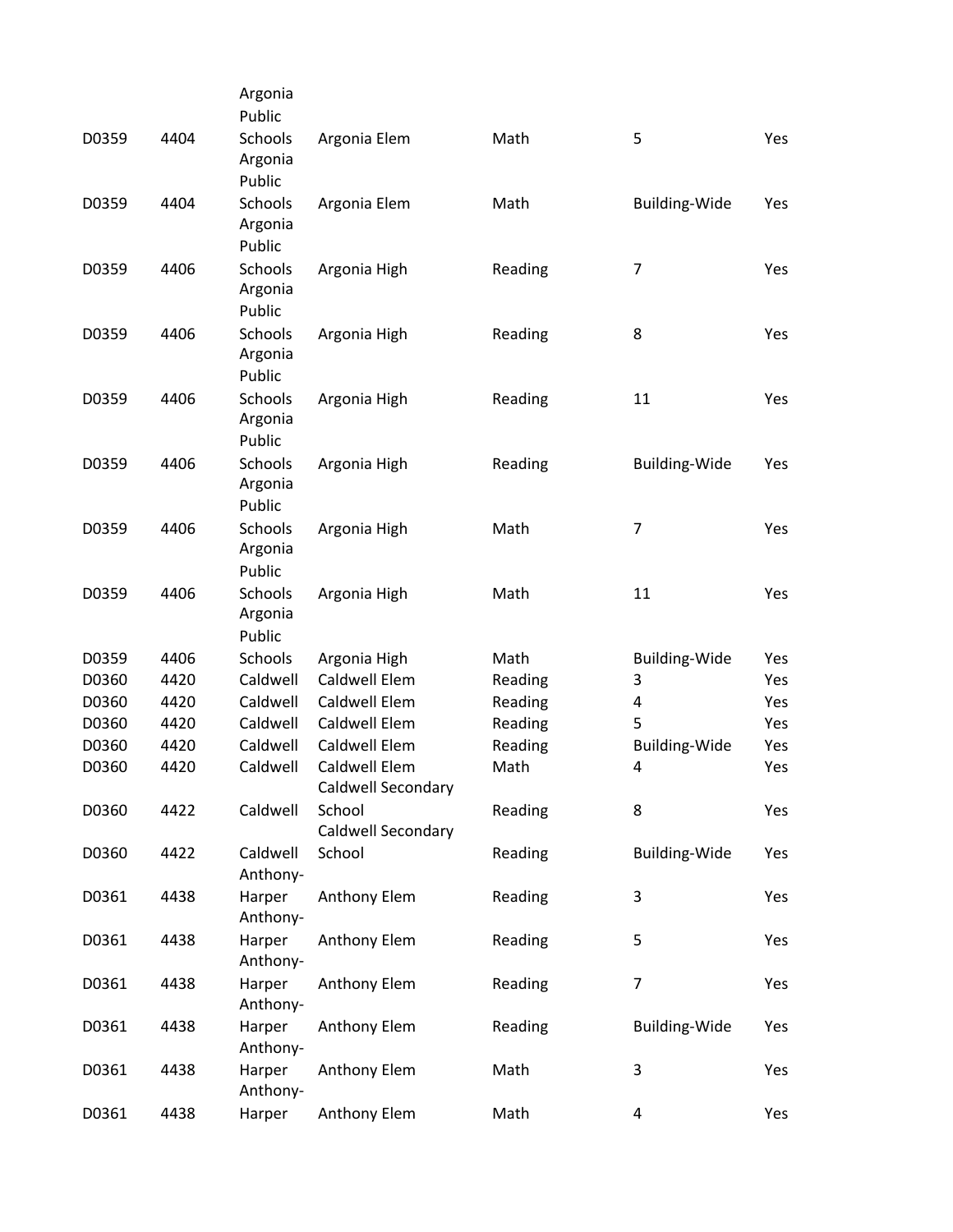|       |      | Anthony-           |                                |         |                         |     |
|-------|------|--------------------|--------------------------------|---------|-------------------------|-----|
| D0361 | 4438 | Harper<br>Anthony- | Anthony Elem                   | Math    | 5                       | Yes |
| D0361 | 4438 | Harper<br>Anthony- | Anthony Elem                   | Math    | 8                       | Yes |
| D0361 | 4438 | Harper<br>Anthony- | Anthony Elem                   | Math    | <b>Building-Wide</b>    | Yes |
| D0361 | 4442 | Harper<br>Anthony- | Chaparral High Anthony Reading |         | <b>Building-Wide</b>    | Yes |
| D0361 | 4458 | Harper<br>Anthony- | Harper Elem                    | Reading | 3                       | Yes |
| D0361 | 4458 | Harper<br>Anthony- | Harper Elem                    | Reading | 5                       | Yes |
| D0361 | 4458 | Harper<br>Anthony- | Harper Elem                    | Reading | $\overline{7}$          | Yes |
| D0361 | 4458 | Harper<br>Anthony- | Harper Elem                    | Reading | 8                       | Yes |
| D0361 | 4458 | Harper<br>Anthony- | Harper Elem                    | Reading | <b>Building-Wide</b>    | Yes |
| D0361 | 4458 | Harper<br>Anthony- | Harper Elem                    | Math    | 3                       | Yes |
| D0361 | 4458 | Harper<br>Anthony- | Harper Elem                    | Math    | 4                       | Yes |
| D0361 | 4458 | Harper<br>Anthony- | Harper Elem                    | Math    | 5                       | Yes |
| D0361 | 4458 | Harper<br>Anthony- | Harper Elem                    | Math    | $\overline{7}$          | Yes |
| D0361 | 4458 | Harper<br>Anthony- | Harper Elem                    | Math    | <b>Building-Wide</b>    | Yes |
| D0361 | 4458 | Harper<br>Anthony- | Harper Elem                    | Science | 4                       | Yes |
| D0361 | 4458 | Harper<br>Anthony- | Harper Elem                    | Science | $\overline{7}$          | Yes |
| D0361 | 4458 | Harper<br>Prairie  | Harper Elem                    | Science | <b>Building-Wide</b>    | Yes |
| D0362 | 4490 | View<br>Prairie    | Fontana Elem                   | Reading | 5                       | Yes |
| D0362 | 4490 | View<br>Prairie    | Fontana Elem                   | Reading | <b>Building-Wide</b>    | Yes |
| D0362 | 4490 | View<br>Prairie    | Fontana Elem                   | Math    | 3                       | Yes |
| D0362 | 4490 | View<br>Prairie    | Fontana Elem                   | Math    | $\overline{\mathbf{4}}$ | Yes |
| D0362 | 4490 | View<br>Prairie    | Fontana Elem                   | Math    | <b>Building-Wide</b>    | Yes |
| D0362 | 4490 | View<br>Prairie    | Fontana Elem                   | Science | <b>Building-Wide</b>    | Yes |
| D0362 | 4496 | View               | Lacygne Elem                   | Reading | 4                       | Yes |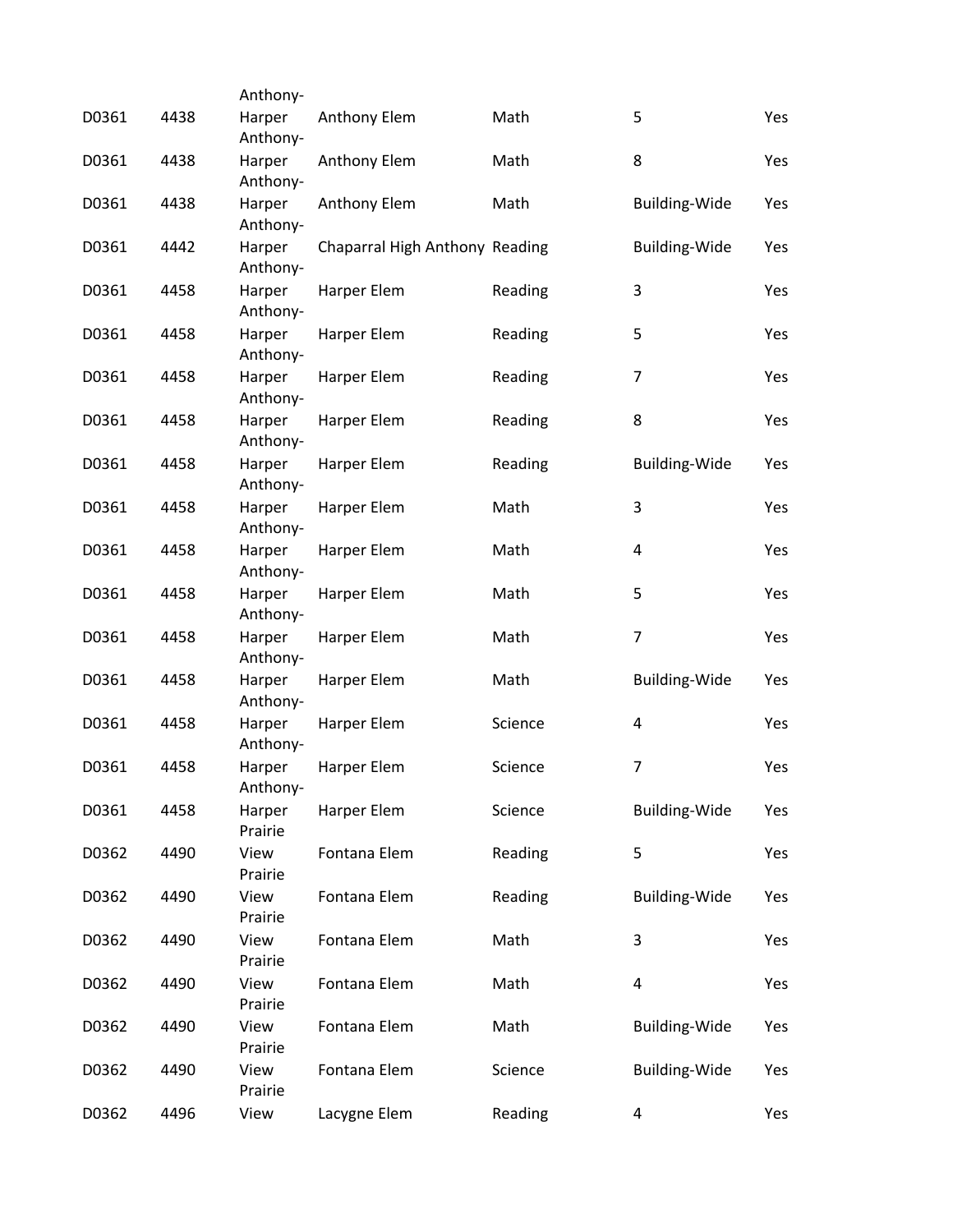|       |      | Prairie         |                            |         |                      |     |
|-------|------|-----------------|----------------------------|---------|----------------------|-----|
| D0362 | 4496 | View<br>Prairie | Lacygne Elem               | Reading | 5                    | Yes |
| D0362 | 4496 | View<br>Prairie | Lacygne Elem               | Reading | <b>Building-Wide</b> | Yes |
| D0362 | 4496 | View<br>Prairie | Lacygne Elem               | Math    | 3                    | Yes |
| D0362 | 4496 | View<br>Prairie | Lacygne Elem               | Math    | 4                    | Yes |
| D0362 | 4496 | View<br>Prairie | Lacygne Elem               | Math    | 5                    | Yes |
| D0362 | 4496 | View<br>Prairie | Lacygne Elem               | Math    | <b>Building-Wide</b> | Yes |
| D0362 | 4502 | View<br>Prairie | Parker Elem                | Reading | 3                    | Yes |
| D0362 | 4502 | View<br>Prairie | Parker Elem                | Reading | 4                    | Yes |
| D0362 | 4502 | View<br>Prairie | Parker Elem                | Reading | 5                    | Yes |
| D0362 | 4502 | View<br>Prairie | Parker Elem                | Reading | <b>Building-Wide</b> | Yes |
| D0362 | 4502 | View<br>Prairie | Parker Elem                | Math    | 3                    | Yes |
| D0362 | 4502 | View<br>Prairie | Parker Elem                | Math    | 5                    | Yes |
| D0362 | 4502 | View<br>Prairie | Parker Elem                | Math    | <b>Building-Wide</b> | Yes |
| D0362 | 4504 | View<br>Prairie | <b>Prairie View Middle</b> | Reading | 6                    | Yes |
| D0362 | 4504 | View<br>Prairie | <b>Prairie View Middle</b> | Reading | $\overline{7}$       | Yes |
| D0362 | 4504 | View<br>Prairie | Prairie View Middle        | Reading | 8                    | Yes |
| D0362 | 4504 | View<br>Prairie | Prairie View Middle        | Reading | <b>Building-Wide</b> | Yes |
| D0362 | 4504 | View<br>Prairie | Prairie View Middle        | Math    | 6                    | Yes |
| D0362 | 4504 | View<br>Prairie | <b>Prairie View Middle</b> | Math    | $\overline{7}$       | Yes |
| D0362 | 4504 | View<br>Prairie | Prairie View Middle        | Math    | 8                    | Yes |
| D0362 | 4504 | View<br>Prairie | Prairie View Middle        | Math    | <b>Building-Wide</b> | Yes |
| D0362 | 4505 | View<br>Prairie | Prairie View High          | Reading | <b>Building-Wide</b> | Yes |
| D0362 | 4505 | View            | Prairie View High          | Math    | <b>Building-Wide</b> | Yes |
| D0363 | 4516 | Holcomb         | Holcomb Elem 4-5           | Reading | 5                    | Yes |
| D0363 | 4516 | Holcomb         | Holcomb Elem 4-5           | Reading | <b>Building-Wide</b> | Yes |
| D0363 | 4516 | Holcomb         | Holcomb Elem 4-5           | Math    | 4                    | Yes |
|       |      |                 |                            |         |                      |     |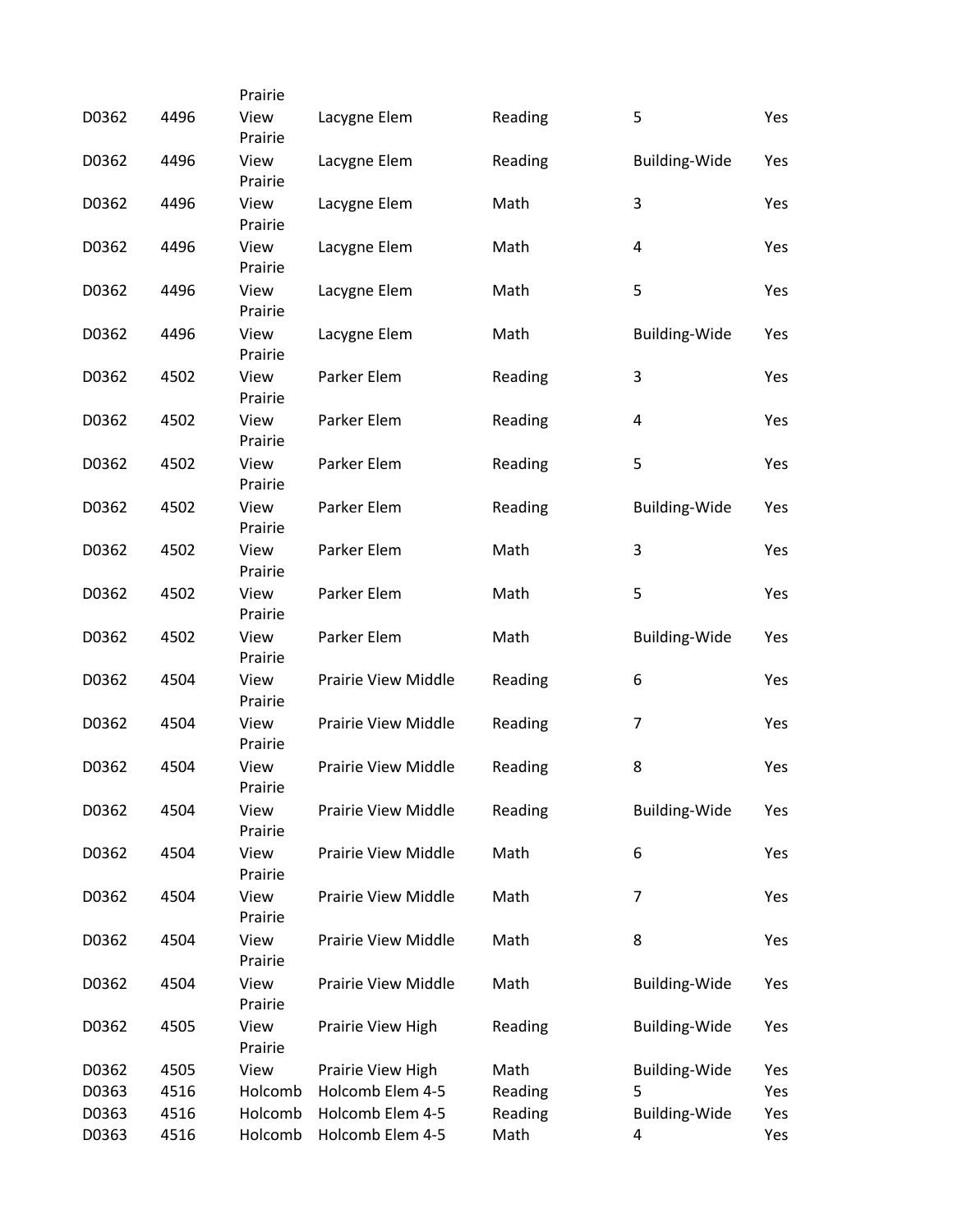| D0363 | 4516 | Holcomb | Holcomb Elem 4-5                     | Math          | 5                    | Yes |
|-------|------|---------|--------------------------------------|---------------|----------------------|-----|
| D0363 | 4516 | Holcomb | Holcomb Elem 4-5                     | Math          | Building-Wide        | Yes |
| D0363 | 4517 | Holcomb | Holcomb Middle                       | Reading       | 7                    | Yes |
| D0363 | 4517 | Holcomb | Holcomb Middle                       | Reading       | 8                    | Yes |
| D0363 | 4517 | Holcomb | <b>Holcomb Middle</b>                | Reading       | Building-Wide        | Yes |
| D0363 | 4517 | Holcomb | Holcomb Middle                       | Math          | $\overline{7}$       | Yes |
| D0363 | 4517 | Holcomb | Holcomb Middle                       | Math          | 8                    | Yes |
| D0363 | 4517 | Holcomb | <b>Holcomb Middle</b>                | Math          | Building-Wide        | Yes |
| D0363 | 4518 | Holcomb | Holcomb High                         | Math          | Building-Wide        | Yes |
|       |      |         |                                      |               |                      |     |
| D0364 | 4545 |         | Marysville Marysville Elem           | Reading       | 3                    | Yes |
|       |      |         |                                      |               |                      |     |
| D0364 | 4545 |         | Marysville Marysville Elem           | Reading       | 4                    | Yes |
|       |      |         |                                      |               |                      |     |
| D0364 | 4545 |         | Marysville Marysville Elem           | Reading       | 5                    | Yes |
|       |      |         |                                      |               |                      |     |
| D0364 | 4545 |         | Marysville Marysville Elem           | Reading       | 6                    | Yes |
|       |      |         |                                      |               |                      |     |
| D0364 | 4545 |         | Marysville Marysville Elem           | Reading       | <b>Building-Wide</b> | Yes |
| D0364 | 4545 |         | Marysville Marysville Elem           | Math          | $\pmb{4}$            | Yes |
|       |      |         |                                      |               |                      |     |
| D0364 | 4545 |         | Marysville Marysville Elem           | Math          | 5                    | Yes |
|       |      |         |                                      |               |                      |     |
| D0364 | 4545 |         | Marysville Marysville Elem           | History/Govt. | <b>Building-Wide</b> | Yes |
|       |      |         |                                      |               |                      |     |
| D0364 | 4548 |         | Marysville Marysville Jr/Sr High     | Reading       | $\overline{7}$       | Yes |
|       |      |         |                                      |               |                      |     |
| D0364 | 4548 |         | Marysville Marysville Jr/Sr High     | Reading       | 8                    | Yes |
|       |      |         |                                      |               |                      |     |
| D0364 | 4548 |         | Marysville Marysville Jr/Sr High     | Reading       | 11                   | Yes |
|       |      |         |                                      |               |                      |     |
| D0364 | 4548 |         | Marysville Marysville Jr/Sr High     | Reading       | <b>Building-Wide</b> | Yes |
|       |      |         |                                      |               |                      |     |
| D0364 | 4548 |         | Marysville Marysville Jr/Sr High     | Math          | $\overline{7}$       | Yes |
|       |      |         |                                      |               |                      |     |
| D0364 | 4548 |         | Marysville Marysville Jr/Sr High     | Math          | Building-Wide        | Yes |
|       |      |         |                                      |               |                      |     |
| D0364 | 4548 |         | Marysville Marysville Jr/Sr High     | Science       | 7                    | Yes |
|       |      |         |                                      |               |                      |     |
| D0364 | 4548 |         | Marysville Marysville Jr/Sr High     | Science       | <b>Building-Wide</b> | Yes |
| D0365 | 4592 | Garnett | <b>Greeley Elem</b>                  | Reading       | 4                    | Yes |
|       |      |         | Anderson County Jr/Sr                |               |                      |     |
| D0365 | 4612 | Garnett | High School                          | Reading       | 7                    | Yes |
|       |      |         | Anderson County Jr/Sr                |               |                      |     |
| D0365 | 4612 | Garnett | High School<br>Anderson County Jr/Sr | Reading       | 8                    | Yes |
| D0365 | 4612 | Garnett | High School                          | Reading       | 11                   | Yes |
|       |      |         |                                      |               |                      |     |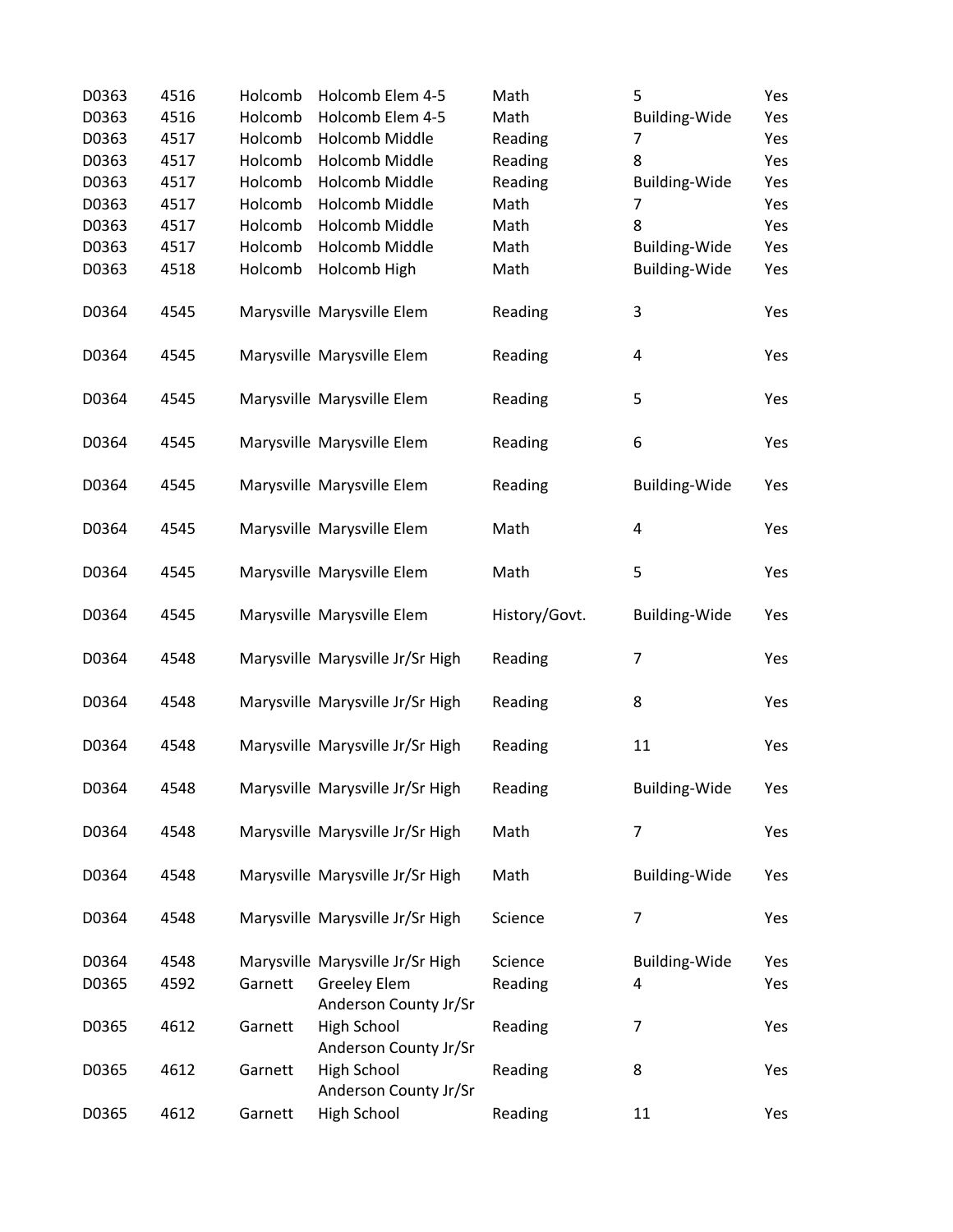|       |      |                | Anderson County Jr/Sr                   |         |                         |     |
|-------|------|----------------|-----------------------------------------|---------|-------------------------|-----|
| D0365 | 4612 | Garnett        | High School<br>Anderson County Jr/Sr    | Reading | <b>Building-Wide</b>    | Yes |
| D0365 | 4612 | Garnett        | High School<br>Anderson County Jr/Sr    | Math    | $\overline{7}$          | Yes |
| D0365 | 4612 | Garnett        | High School<br>Anderson County Jr/Sr    | Math    | 8                       | Yes |
| D0365 | 4612 | Garnett        | <b>High School</b>                      | Math    | <b>Building-Wide</b>    | Yes |
| D0366 | 4639 |                | Woodson Yates Center Elem               | Reading | $\overline{\mathbf{4}}$ | Yes |
| D0366 | 4639 |                | Woodson Yates Center Elem               | Reading | 5                       | Yes |
| D0366 | 4639 |                | Woodson Yates Center Elem               | Reading | 6                       | Yes |
| D0366 | 4639 |                | Woodson Yates Center Elem               | Reading | 7                       | Yes |
| D0366 | 4639 |                | Woodson Yates Center Elem               | Reading | 8                       | Yes |
| D0366 | 4639 |                | Woodson Yates Center Elem               | Reading | <b>Building-Wide</b>    | Yes |
| D0366 | 4639 |                | Woodson Yates Center Elem               | Math    | 3                       | Yes |
| D0366 | 4639 |                | Woodson Yates Center Elem               | Math    | 4                       | Yes |
| D0366 | 4639 |                | Woodson Yates Center Elem               | Math    | 5                       | Yes |
| D0366 | 4639 |                | Woodson Yates Center Elem               | Math    | 6                       | Yes |
| D0366 | 4639 |                | Woodson Yates Center Elem               | Math    | $\overline{7}$          | Yes |
| D0366 | 4639 |                | Woodson Yates Center Elem               | Math    | <b>Building-Wide</b>    | Yes |
| D0366 | 4646 |                | Woodson Yates Center High               | Reading | <b>Building-Wide</b>    | Yes |
| D0366 | 4646 | Osawato        | Woodson Yates Center High               | Math    | <b>Building-Wide</b>    | Yes |
| D0367 | 4662 | mie<br>Osawato | Trojan Elem<br><b>Osawatomie Middle</b> | Math    | 3                       | Yes |
| D0367 | 4665 | mie<br>Osawato | School<br>Osawatomie Middle             | Reading | 7                       | Yes |
| D0367 | 4665 | mie<br>Osawato | School<br>Osawatomie Middle             | Reading | 8                       | Yes |
| D0367 | 4665 | mie<br>Osawato | School<br>Osawatomie Middle             | Reading | <b>Building-Wide</b>    | Yes |
| D0367 | 4665 | mie<br>Osawato | School<br>Osawatomie Middle             | Math    | 6                       | Yes |
| D0367 | 4665 | mie            | School                                  | Math    | 8                       | Yes |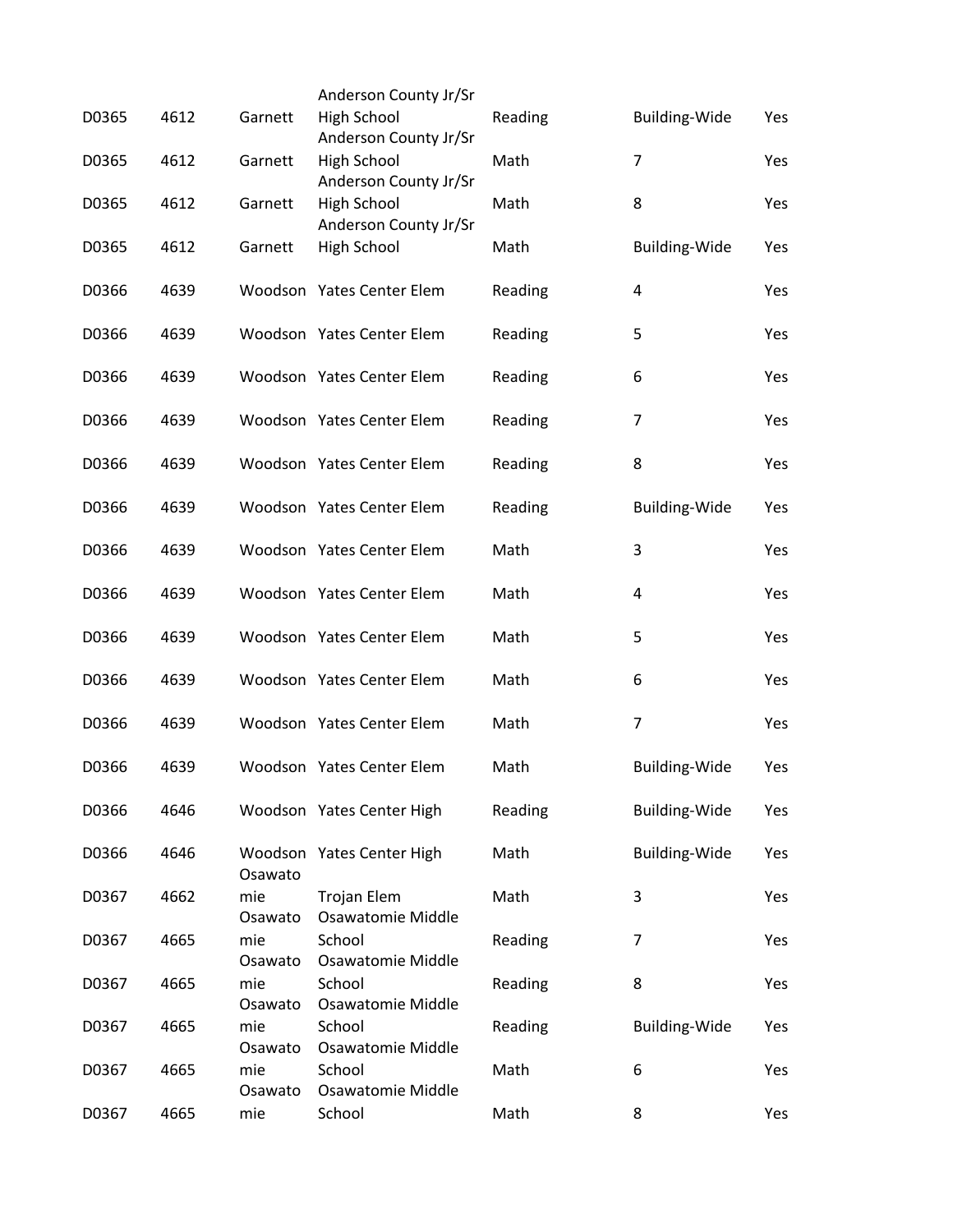|       |      | Osawato                   | Osawatomie Middle     |         |                      |     |
|-------|------|---------------------------|-----------------------|---------|----------------------|-----|
| D0367 | 4665 | mie<br>Osawato            | School                | Math    | Building-Wide        | Yes |
| D0367 | 4666 | mie<br>Osawato            | Osawatomie High       | Reading | <b>Building-Wide</b> | Yes |
| D0367 | 4666 | mie                       | Osawatomie High       | Math    | <b>Building-Wide</b> | Yes |
| D0368 | 4690 | Paola                     | <b>Sunflower Elem</b> | Reading | 3                    | Yes |
| D0368 | 4690 | Paola                     | <b>Sunflower Elem</b> | Reading | 4                    | Yes |
| D0368 | 4690 | Paola                     | <b>Sunflower Elem</b> | Reading | 5                    | Yes |
| D0368 | 4690 | Paola                     | Sunflower Elem        | Reading | Building-Wide        | Yes |
| D0368 | 4690 | Paola                     | <b>Sunflower Elem</b> | Math    | 4                    | Yes |
| D0368 | 4690 | Paola                     | <b>Sunflower Elem</b> | Math    | 5                    | Yes |
| D0368 | 4690 | Paola                     | <b>Sunflower Elem</b> | Math    | <b>Building-Wide</b> | Yes |
| D0368 | 4692 | Paola                     | Hillsdale Elem        | Reading | 5                    | Yes |
| D0368 | 4692 | Paola                     | Hillsdale Elem        | Math    | 3                    | Yes |
| D0368 | 4692 | Paola                     | Hillsdale Elem        | Math    | 4                    | Yes |
| D0368 | 4692 | Paola                     | Hillsdale Elem        | Math    | 5                    | Yes |
| D0368 | 4692 | Paola                     | Hillsdale Elem        | Math    | <b>Building-Wide</b> | Yes |
| D0368 | 4694 | Paola                     | Paola Middle          | Reading | 6                    | Yes |
| D0368 | 4694 | Paola                     | Paola Middle          | Reading | $\overline{7}$       | Yes |
| D0368 | 4694 | Paola                     | Paola Middle          | Reading | 8                    | Yes |
| D0368 | 4694 | Paola                     | Paola Middle          | Reading | <b>Building-Wide</b> | Yes |
| D0368 | 4694 | Paola                     | Paola Middle          | Math    | 6                    | Yes |
| D0368 | 4694 | Paola                     | Paola Middle          | Math    | <b>Building-Wide</b> | Yes |
| D0368 | 4700 | Paola                     | Paola High            | Reading | <b>Building-Wide</b> | Yes |
| D0368 | 4701 | Paola                     | Cottonwood Elem       | Reading | <b>Building-Wide</b> | Yes |
| D0368 | 4701 | Paola                     | Cottonwood Elem       | Math    | Building-Wide        | Yes |
| D0369 | 4734 | <b>Burrton</b>            | <b>Burrton Elem</b>   | Math    | 8                    | Yes |
| D0369 | 4736 | <b>Burrton</b>            | <b>Burrton High</b>   | Reading | <b>Building-Wide</b> | Yes |
| D0369 | 4736 | <b>Burrton</b><br>Montezu | <b>Burrton High</b>   | Math    | <b>Building-Wide</b> | Yes |
| D0371 | 4762 | ma<br>Montezu             | Montezuma Elem        | Reading | 3                    | Yes |
| D0371 | 4762 | ma<br>Montezu             | Montezuma Elem        | Math    | 4                    | Yes |
| D0371 | 4764 | ma<br>Silver              | South Gray High       | Reading | <b>Building-Wide</b> | Yes |
| D0372 | 4776 | Lake<br>Silver            | Silver Lake Elem      | Reading | 3                    | Yes |
| D0372 | 4776 | Lake<br>Silver            | Silver Lake Elem      | Reading | 4                    | Yes |
| D0372 | 4776 | Lake<br>Silver            | Silver Lake Elem      | Reading | 5                    | Yes |
| D0372 | 4776 | Lake<br>Silver            | Silver Lake Elem      | Reading | 6                    | Yes |
| D0372 | 4776 | Lake<br>Silver            | Silver Lake Elem      | Reading | <b>Building-Wide</b> | Yes |
| D0372 | 4776 | Lake                      | Silver Lake Elem      | Math    | 3                    | Yes |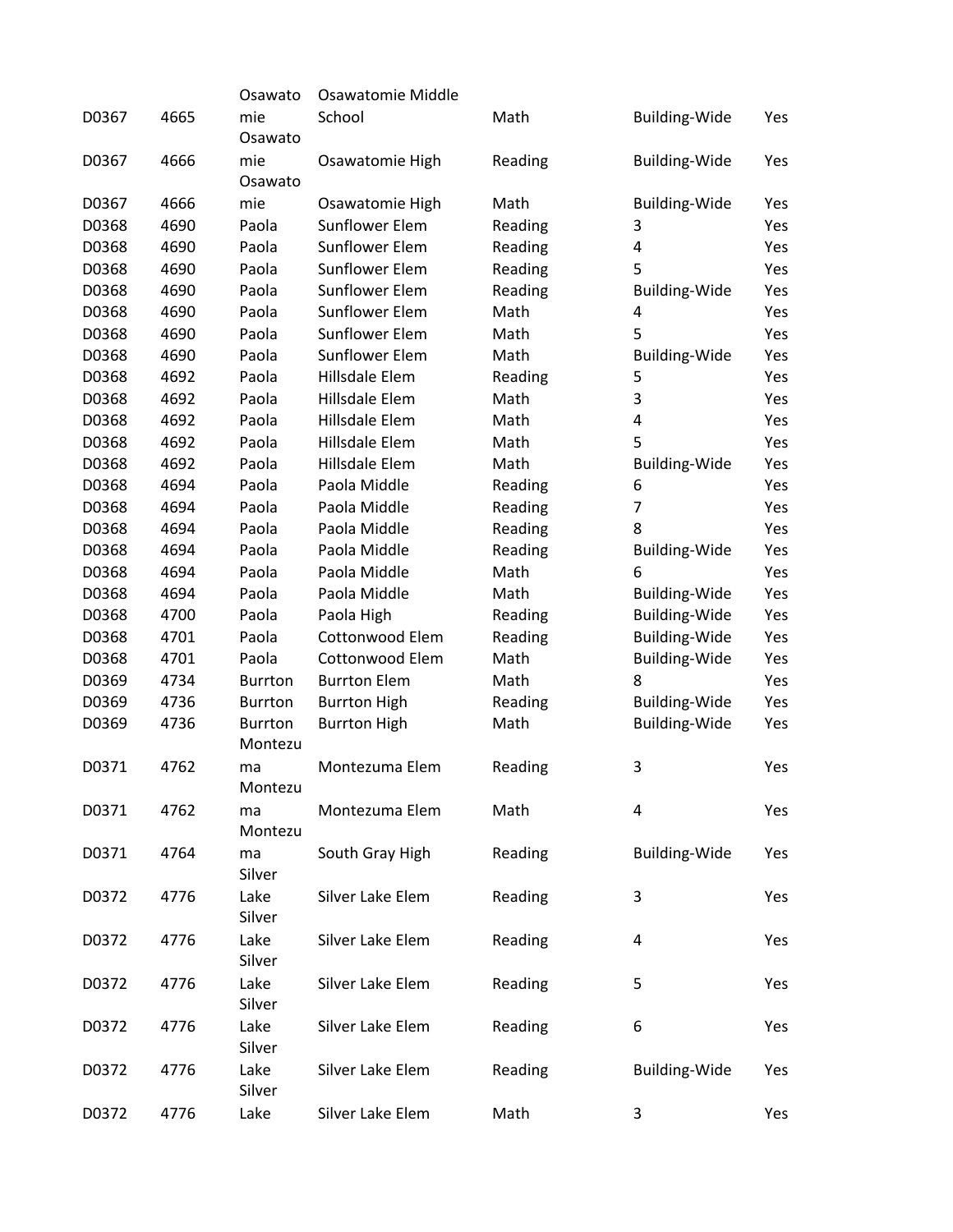|       |      | Silver         |                                                    |         |                         |     |
|-------|------|----------------|----------------------------------------------------|---------|-------------------------|-----|
| D0372 | 4776 | Lake<br>Silver | Silver Lake Elem                                   | Math    | 4                       | Yes |
| D0372 | 4776 | Lake<br>Silver | Silver Lake Elem                                   | Math    | 5                       | Yes |
| D0372 | 4776 | Lake<br>Silver | Silver Lake Elem                                   | Math    | 6                       | Yes |
| D0372 | 4776 | Lake<br>Silver | Silver Lake Elem                                   | Math    | <b>Building-Wide</b>    | Yes |
| D0372 | 4776 | Lake<br>Silver | Silver Lake Elem                                   | Science | <b>Building-Wide</b>    | Yes |
| D0372 | 4778 | Lake<br>Silver | Silver Lake Jr-Sr High                             | Reading | $\overline{7}$          | Yes |
| D0372 | 4778 | Lake<br>Silver | Silver Lake Jr-Sr High                             | Reading | 8                       | Yes |
| D0372 | 4778 | Lake<br>Silver | Silver Lake Jr-Sr High                             | Reading | 11                      | Yes |
| D0372 | 4778 | Lake<br>Silver | Silver Lake Jr-Sr High                             | Reading | Building-Wide           | Yes |
| D0372 | 4778 | Lake<br>Silver | Silver Lake Jr-Sr High                             | Math    | $\overline{7}$          | Yes |
| D0372 | 4778 | Lake<br>Silver | Silver Lake Jr-Sr High                             | Math    | 8                       | Yes |
| D0372 | 4778 | Lake<br>Silver | Silver Lake Jr-Sr High                             | Math    | <b>Building-Wide</b>    | Yes |
| D0372 | 4778 | Lake<br>Silver | Silver Lake Jr-Sr High                             | Science | 11                      | Yes |
| D0372 | 4778 | Lake           | Silver Lake Jr-Sr High<br><b>Walton Rural Life</b> | Science | <b>Building-Wide</b>    | Yes |
| D0373 | 4791 | Newton         | Center<br><b>Walton Rural Life</b>                 | Reading | 3                       | Yes |
| D0373 | 4791 | Newton         | Center<br><b>Walton Rural Life</b>                 | Reading | $\overline{\mathbf{4}}$ | Yes |
| D0373 | 4791 | Newton         | Center<br><b>Walton Rural Life</b>                 | Reading | 5                       | Yes |
| D0373 | 4791 | Newton         | Center<br><b>Walton Rural Life</b>                 | Reading | <b>Building-Wide</b>    | Yes |
| D0373 | 4791 | Newton         | Center<br><b>Walton Rural Life</b>                 | Math    | 3                       | Yes |
| D0373 | 4791 | Newton         | Center<br><b>Walton Rural Life</b>                 | Math    | 4                       | Yes |
| D0373 | 4791 | Newton         | Center<br><b>Walton Rural Life</b>                 | Math    | 5                       | Yes |
| D0373 | 4791 | Newton         | Center<br><b>Walton Rural Life</b>                 | Math    | <b>Building-Wide</b>    | Yes |
| D0373 | 4791 | Newton         | Center                                             | Science | <b>Building-Wide</b>    | Yes |
| D0373 | 4796 | Newton         | Northridge Elem                                    | Reading | 4                       | Yes |
| D0373 | 4796 | Newton         | Northridge Elem                                    | Reading | <b>Building-Wide</b>    | Yes |
| D0373 | 4796 | Newton         | Northridge Elem                                    | Math    | 3                       | Yes |
|       |      |                |                                                    |         |                         |     |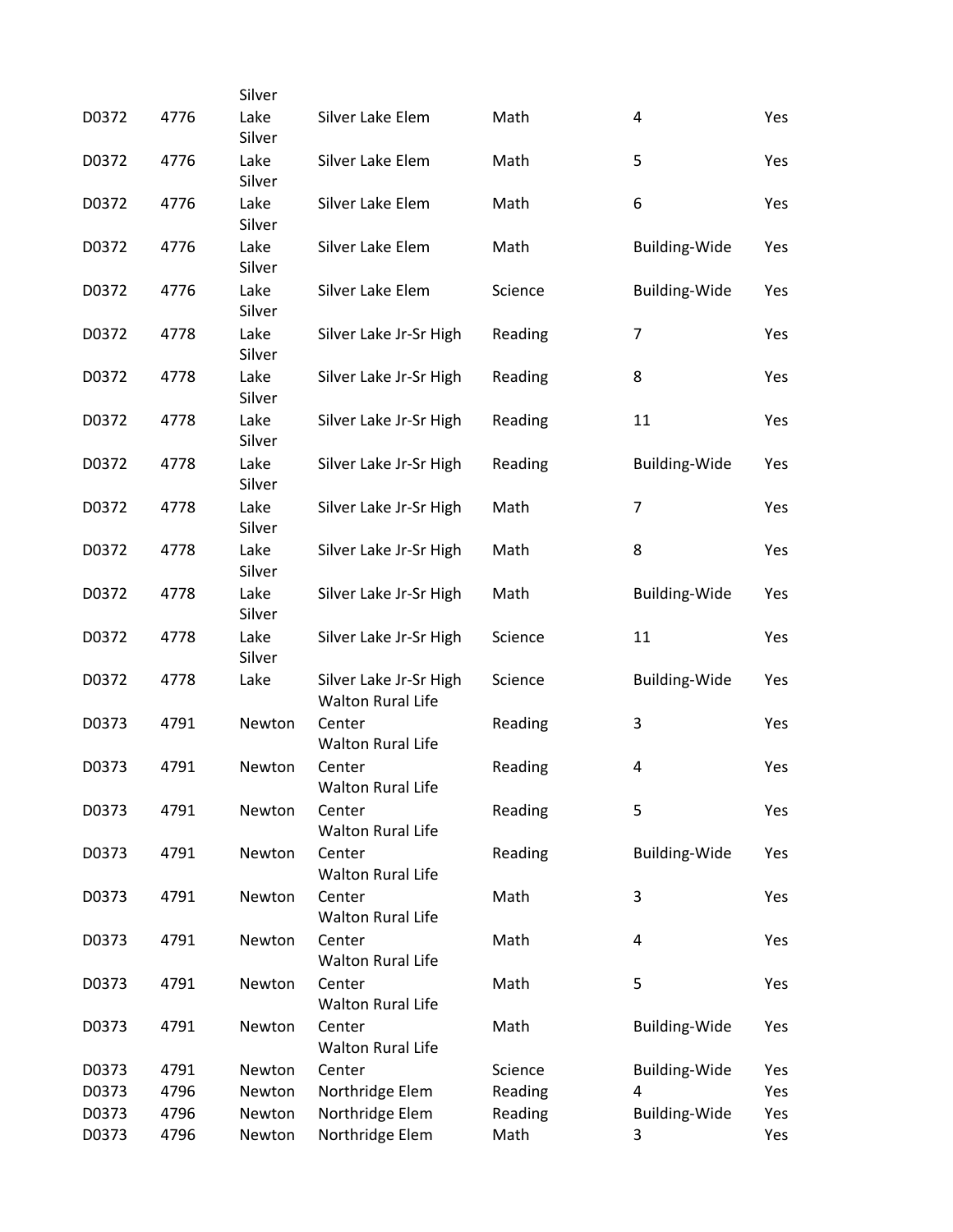| D0373 | 4796 | Newton   | Northridge Elem    | Math    | 4                    | Yes |
|-------|------|----------|--------------------|---------|----------------------|-----|
| D0373 | 4796 | Newton   | Northridge Elem    | Math    | <b>Building-Wide</b> | Yes |
| D0373 | 4800 | Newton   | South Breeze Elem  | Reading | 3                    | Yes |
| D0373 | 4800 | Newton   | South Breeze Elem  | Reading | 4                    | Yes |
| D0373 | 4800 | Newton   | South Breeze Elem  | Reading | 5                    | Yes |
| D0373 | 4800 | Newton   | South Breeze Elem  | Reading | <b>Building-Wide</b> | Yes |
| D0373 | 4800 | Newton   | South Breeze Elem  | Math    | 3                    | Yes |
| D0373 | 4800 | Newton   | South Breeze Elem  | Math    | 4                    | Yes |
| D0373 | 4800 | Newton   | South Breeze Elem  | Math    | 5                    | Yes |
| D0373 | 4800 | Newton   | South Breeze Elem  | Math    | <b>Building-Wide</b> | Yes |
| D0373 | 4800 | Newton   | South Breeze Elem  | Science | <b>Building-Wide</b> | Yes |
| D0373 | 4802 | Newton   | <b>Sunset Elem</b> | Math    | 3                    | Yes |
| D0373 | 4802 | Newton   | Sunset Elem        | Math    | <b>Building-Wide</b> | Yes |
| D0373 | 4805 | Newton   | Chisholm Middle    | Reading | 6                    | Yes |
| D0373 | 4805 | Newton   | Chisholm Middle    | Reading | $\overline{7}$       | Yes |
| D0373 | 4805 | Newton   | Chisholm Middle    | Reading | 8                    | Yes |
| D0373 | 4805 | Newton   | Chisholm Middle    | Reading | <b>Building-Wide</b> | Yes |
| D0373 | 4805 | Newton   | Chisholm Middle    | Math    | 6                    | Yes |
| D0373 | 4805 | Newton   | Chisholm Middle    | Math    | 7                    | Yes |
| D0373 | 4805 | Newton   | Chisholm Middle    | Math    | 8                    | Yes |
| D0373 | 4805 | Newton   | Chisholm Middle    | Math    | Building-Wide        | Yes |
| D0373 | 4807 | Newton   | Santa Fe Middle    | Reading | 7                    | Yes |
| D0373 | 4807 | Newton   | Santa Fe Middle    | Reading | 8                    | Yes |
| D0373 | 4807 | Newton   | Santa Fe Middle    | Reading | Building-Wide        | Yes |
| D0373 | 4807 | Newton   | Santa Fe Middle    | Math    | 8                    | Yes |
| D0373 | 4807 | Newton   | Santa Fe Middle    | Math    | <b>Building-Wide</b> | Yes |
| D0373 | 4810 | Newton   | Newton Sr High     | Reading | <b>Building-Wide</b> | Yes |
| D0373 | 4810 | Newton   | Newton Sr High     | Math    | <b>Building-Wide</b> | Yes |
| D0374 | 4834 | Sublette | Sublette Elem      | Reading | 3                    | Yes |
| D0374 | 4834 | Sublette | Sublette Elem      | Math    | 3                    | Yes |
| D0374 | 4836 | Sublette | Sublette High      | Reading | <b>Building-Wide</b> | Yes |
| D0374 | 4836 | Sublette | Sublette High      | Math    | <b>Building-Wide</b> | Yes |
| D0375 | 4850 | Circle   | <b>Benton Elem</b> | Reading | 3                    | Yes |
| D0375 | 4850 | Circle   | <b>Benton Elem</b> | Reading | 4                    | Yes |
| D0375 | 4850 | Circle   | <b>Benton Elem</b> | Reading | 6                    | Yes |
| D0375 | 4850 | Circle   | <b>Benton Elem</b> | Reading | <b>Building-Wide</b> | Yes |
| D0375 | 4850 | Circle   | <b>Benton Elem</b> | Math    | 3                    | Yes |
| D0375 | 4850 | Circle   | <b>Benton Elem</b> | Math    | 4                    | Yes |
| D0375 | 4850 | Circle   | <b>Benton Elem</b> | Math    | 5                    | Yes |
| D0375 | 4850 | Circle   | <b>Benton Elem</b> | Math    | 6                    | Yes |
| D0375 | 4850 | Circle   | <b>Benton Elem</b> | Math    | <b>Building-Wide</b> | Yes |
| D0375 | 4852 | Circle   | Circle High        | Reading | <b>Building-Wide</b> | Yes |
| D0375 | 4854 | Circle   | Oil Hill Elem      | Reading | 3                    | Yes |
| D0375 | 4854 | Circle   | Oil Hill Elem      | Reading | 5                    | Yes |
| D0375 | 4854 | Circle   | Oil Hill Elem      | Reading | 6                    | Yes |
| D0375 | 4854 | Circle   | Oil Hill Elem      | Reading | Building-Wide        | Yes |
| D0375 | 4854 | Circle   | Oil Hill Elem      | Math    | 3                    | Yes |
| D0375 | 4854 | Circle   | Oil Hill Elem      | Math    | 4                    | Yes |
| D0375 | 4854 | Circle   | Oil Hill Elem      | Math    | 5                    | Yes |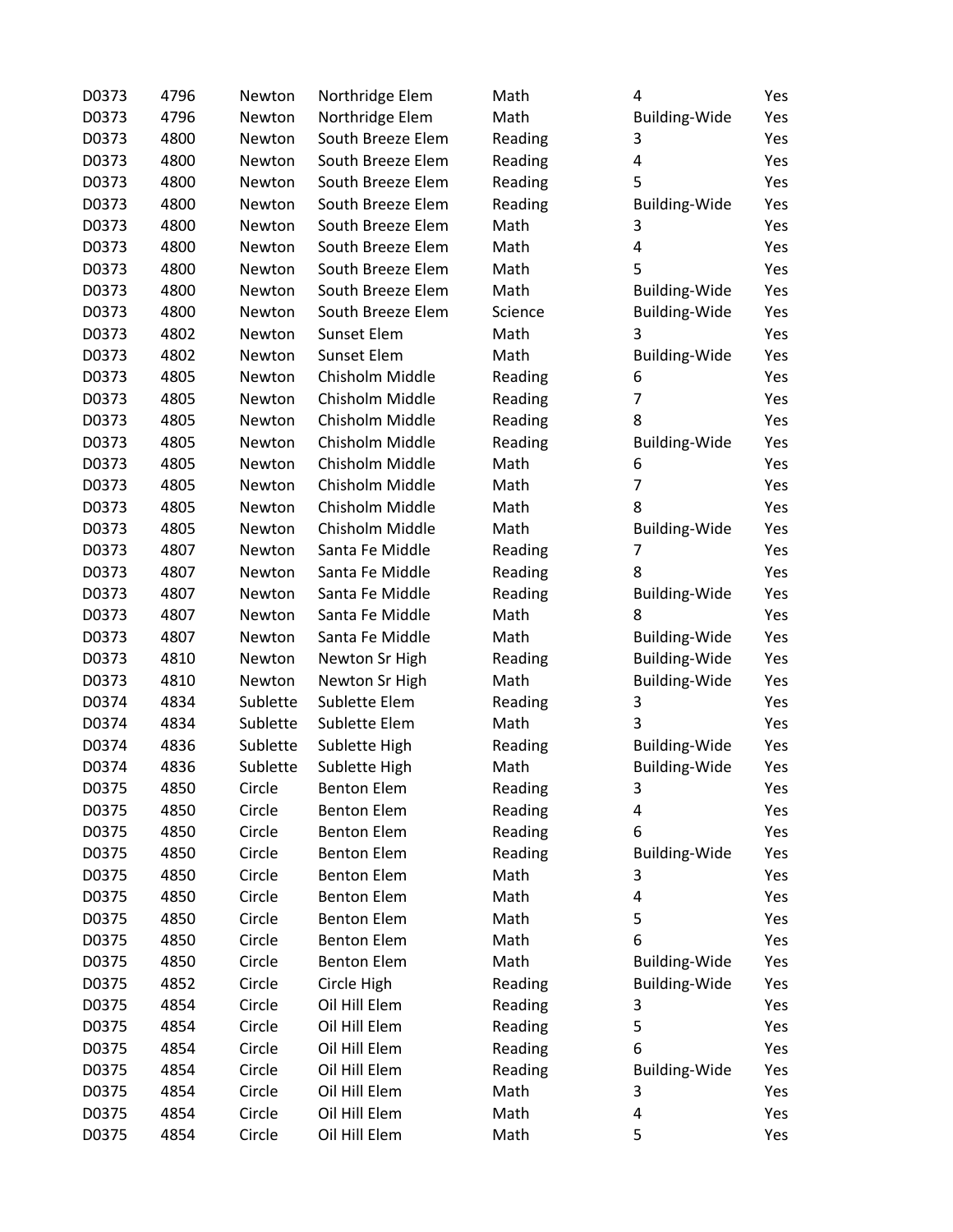| D0375 | 4854 | Circle          | Oil Hill Elem                | Math          | 6                    | Yes |
|-------|------|-----------------|------------------------------|---------------|----------------------|-----|
| D0375 | 4854 | Circle          | Oil Hill Elem                | Math          | <b>Building-Wide</b> | Yes |
| D0375 | 4856 | Circle          | <b>Towanda Elem</b>          | Reading       | 3                    | Yes |
| D0375 | 4856 | Circle          | <b>Towanda Elem</b>          | Reading       | 4                    | Yes |
| D0375 | 4856 | Circle          | <b>Towanda Elem</b>          | Reading       | 5                    | Yes |
| D0375 | 4856 | Circle          | <b>Towanda Elem</b>          | Reading       | 6                    | Yes |
| D0375 | 4856 | Circle          | <b>Towanda Elem</b>          | Reading       | Building-Wide        | Yes |
| D0375 | 4856 | Circle          | <b>Towanda Elem</b>          | Math          | 3                    | Yes |
| D0375 | 4856 | Circle          | Towanda Elem                 | Math          | 4                    | Yes |
| D0375 | 4856 | Circle          | <b>Towanda Elem</b>          | Math          | 5                    | Yes |
| D0375 | 4856 | Circle          | <b>Towanda Elem</b>          | Math          | <b>Building-Wide</b> | Yes |
| D0375 | 4859 | Circle          | Circle Middle School         | Reading       | $\overline{7}$       | Yes |
| D0375 | 4859 | Circle          | Circle Middle School         | Reading       | 8                    | Yes |
| D0375 | 4859 | Circle          | Circle Middle School         | Reading       | <b>Building-Wide</b> | Yes |
| D0375 | 4859 | Circle          | Circle Middle School         | Math          | 7                    | Yes |
| D0375 | 4859 | Circle          | Circle Middle School         | Math          | 8                    | Yes |
| D0375 | 4859 | Circle          | Circle Middle School         | Math          | <b>Building-Wide</b> | Yes |
| D0375 | 4859 | Circle          | Circle Middle School         | Science       | <b>Building-Wide</b> | Yes |
| D0375 | 4859 | Circle          | Circle Middle School         | History/Govt. | <b>Building-Wide</b> | Yes |
| D0376 | 4862 | Sterling        | <b>Sterling Academy</b>      | Reading       | 3                    | Yes |
| D0376 | 4862 | Sterling        | <b>Sterling Academy</b>      | Reading       | 4                    | Yes |
| D0376 | 4862 | Sterling        | <b>Sterling Academy</b>      | Reading       | 6                    | Yes |
| D0376 | 4862 | <b>Sterling</b> | <b>Sterling Academy</b>      | Math          | 3                    | Yes |
| D0376 | 4862 | <b>Sterling</b> | <b>Sterling Academy</b>      | Math          | 4                    | Yes |
| D0376 | 4862 | <b>Sterling</b> | <b>Sterling Academy</b>      | Math          | 6                    | Yes |
| D0376 | 4862 | <b>Sterling</b> | <b>Sterling Academy</b>      | Science       | <b>Building-Wide</b> | Yes |
| D0376 | 4864 | <b>Sterling</b> | <b>Sterling Grade School</b> | Reading       | 3                    | Yes |
| D0376 | 4864 | <b>Sterling</b> | <b>Sterling Grade School</b> | Reading       | 4                    | Yes |
| D0376 | 4864 | <b>Sterling</b> | <b>Sterling Grade School</b> | Reading       | 5                    | Yes |
| D0376 | 4864 | <b>Sterling</b> | <b>Sterling Grade School</b> | Reading       | 6                    | Yes |
| D0376 | 4864 | <b>Sterling</b> | <b>Sterling Grade School</b> | Reading       | Building-Wide        | Yes |
| D0376 | 4864 | <b>Sterling</b> | <b>Sterling Grade School</b> | Math          | 4                    | Yes |
| D0376 | 4864 | <b>Sterling</b> | <b>Sterling Grade School</b> | Math          | 5                    | Yes |
| D0376 | 4864 | <b>Sterling</b> | <b>Sterling Grade School</b> | Math          | 6                    | Yes |
| D0376 | 4864 | Sterling        | <b>Sterling Grade School</b> | Math          | <b>Building-Wide</b> | Yes |
| D0376 | 4865 | Sterling        | <b>Sterling Junior High</b>  | Reading       | 7                    | Yes |
| D0376 | 4865 | Sterling        | <b>Sterling Junior High</b>  | Reading       | 8                    | Yes |
| D0376 | 4865 | Sterling        | <b>Sterling Junior High</b>  | Reading       | <b>Building-Wide</b> | Yes |
| D0376 | 4866 | Sterling        | <b>Sterling High</b>         | Reading       | <b>Building-Wide</b> | Yes |
|       |      | Atchison        |                              |               |                      |     |
|       |      |                 |                              |               |                      |     |
|       |      | Co Comm         |                              |               |                      |     |
| D0377 | 4888 | Schools         | <b>Cummings Elem</b>         | Reading       | 4                    | Yes |
|       |      | Atchison        |                              |               |                      |     |
|       |      | Co Comm         |                              |               |                      |     |
| D0377 | 4888 | Schools         | <b>Cummings Elem</b>         | Reading       | Building-Wide        | Yes |
|       |      |                 |                              |               |                      |     |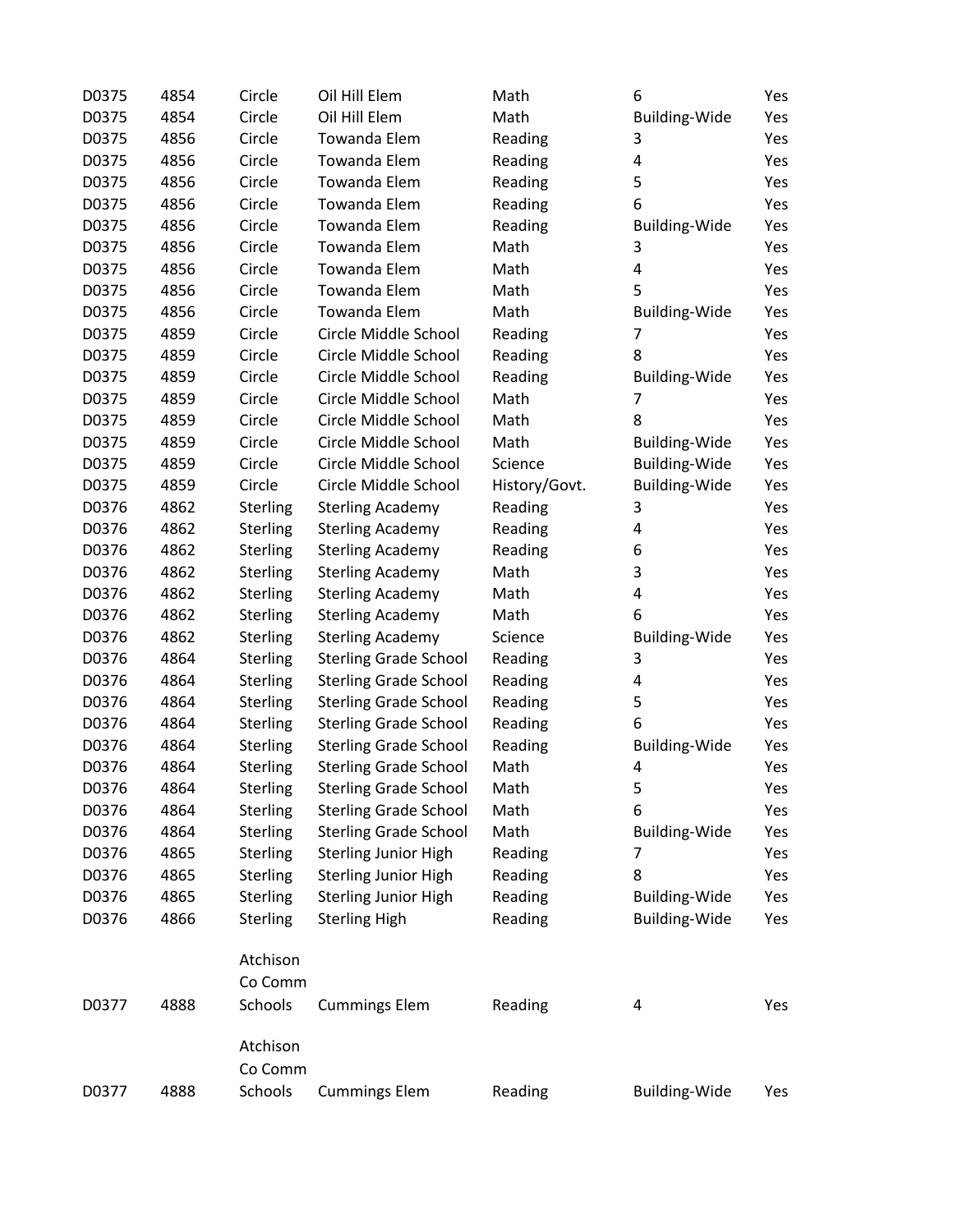| D0377 | 4888 | Atchison<br>Co Comm<br>Schools | <b>Cummings Elem</b>                    | Math    | 3                    | Yes |
|-------|------|--------------------------------|-----------------------------------------|---------|----------------------|-----|
| D0377 | 4888 | Atchison<br>Co Comm<br>Schools | <b>Cummings Elem</b>                    | Math    | 4                    | Yes |
| D0377 | 4888 | Atchison<br>Co Comm<br>Schools | <b>Cummings Elem</b>                    | Math    | <b>Building-Wide</b> | Yes |
| D0377 | 4888 | Atchison<br>Co Comm<br>Schools | <b>Cummings Elem</b>                    | Science | <b>Building-Wide</b> | Yes |
| D0377 | 4916 | Atchison<br><b>Schools</b>     | Co Comm Atchison Co Community<br>Middle | Reading | $\overline{7}$       | Yes |
| D0377 | 4916 | Atchison<br>Schools            | Co Comm Atchison Co Community<br>Middle | Reading | 8                    | Yes |
|       |      | Atchison                       | Co Comm Atchison Co Community           |         |                      |     |
| D0377 | 4916 | <b>Schools</b><br>Riley        | Middle<br><b>Riley County Grade</b>     | Reading | <b>Building-Wide</b> | Yes |
| D0378 | 4950 | County<br>Riley                | School<br><b>Riley County Grade</b>     | Reading | 3                    | Yes |
| D0378 | 4950 | County<br>Riley                | School<br><b>Riley County Grade</b>     | Reading | 5                    | Yes |
| D0378 | 4950 | County<br>Riley                | School<br><b>Riley County Grade</b>     | Reading | 6                    | Yes |
| D0378 | 4950 | County<br>Riley                | School<br><b>Riley County Grade</b>     | Reading | 7                    | Yes |
| D0378 | 4950 | County                         | School<br><b>Riley County Grade</b>     | Reading | 8                    | Yes |
| D0378 | 4950 | Riley<br>County                | School                                  | Reading | <b>Building-Wide</b> | Yes |
| D0378 | 4950 | Riley<br>County                | <b>Riley County Grade</b><br>School     | Math    | 3                    | Yes |
| D0378 | 4950 | Riley<br>County                | <b>Riley County Grade</b><br>School     | Math    | 5                    | Yes |
| D0378 | 4950 | Riley<br>County                | <b>Riley County Grade</b><br>School     | Math    | 6                    | Yes |
| D0378 | 4950 | Riley<br>County                | <b>Riley County Grade</b><br>School     | Math    | $\overline{7}$       | Yes |
|       |      |                                |                                         |         |                      |     |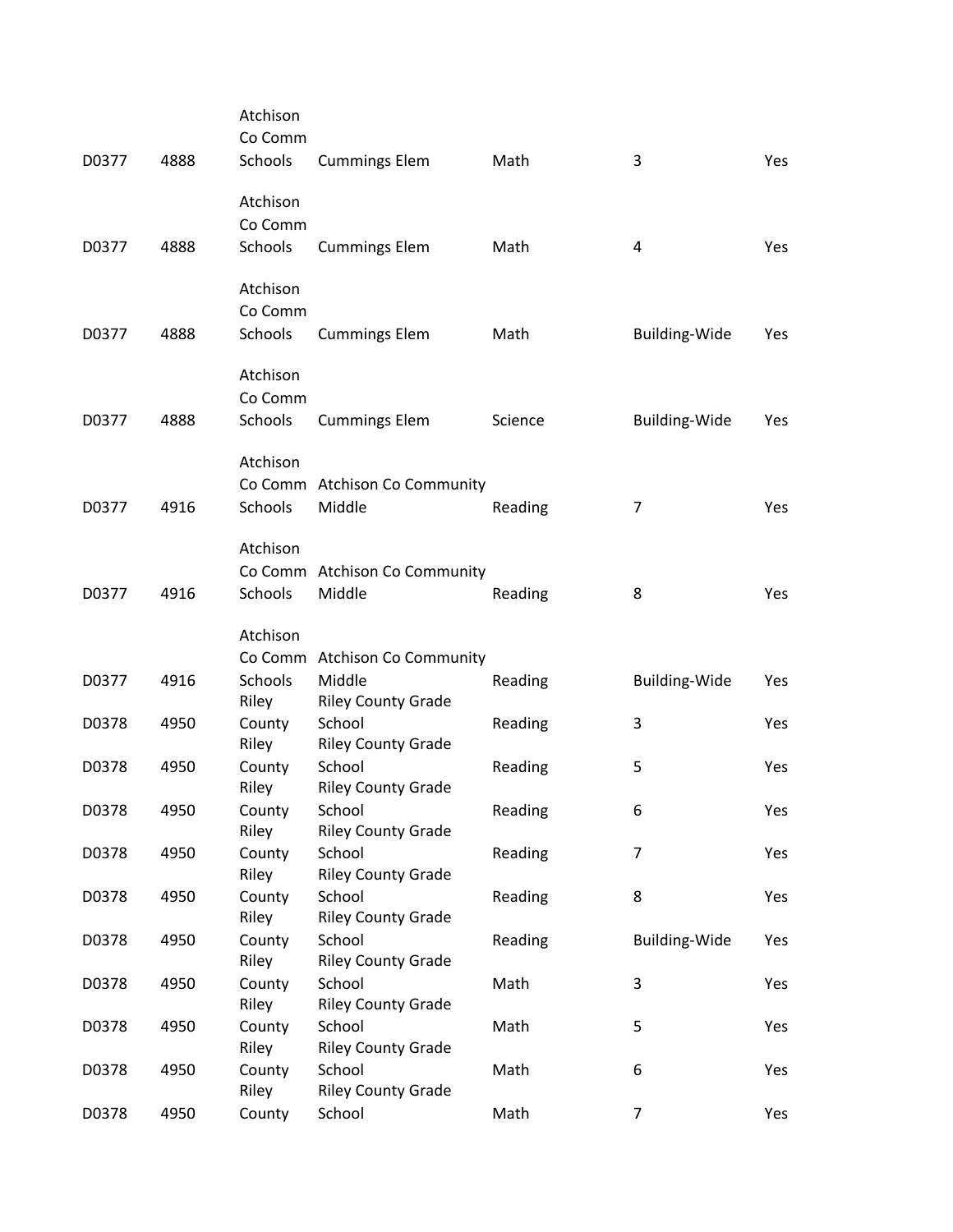|       |      | Riley  | <b>Riley County Grade</b>    |         |                      |     |
|-------|------|--------|------------------------------|---------|----------------------|-----|
| D0378 | 4950 | County | School                       | Math    | 8                    | Yes |
|       |      | Riley  | <b>Riley County Grade</b>    |         |                      |     |
| D0378 | 4950 | County | School                       | Math    | <b>Building-Wide</b> | Yes |
|       |      | Riley  | <b>Riley County Grade</b>    |         |                      |     |
| D0378 | 4950 | County | School                       | Science | 4                    | Yes |
|       |      | Riley  | <b>Riley County Grade</b>    |         |                      |     |
| D0378 | 4950 | County | School                       | Science | Building-Wide        | Yes |
|       |      | Riley  | <b>Riley County High</b>     |         |                      |     |
| D0378 | 4952 | County | School                       | Reading | Building-Wide        | Yes |
|       |      | Riley  | <b>Riley County High</b>     |         |                      |     |
| D0378 | 4952 | County | School                       | Math    | <b>Building-Wide</b> | Yes |
|       |      | Clay   |                              |         |                      |     |
| D0379 | 4970 | Center | Garfield Elem                | Reading | 4                    | Yes |
|       |      | Clay   |                              |         |                      |     |
| D0379 | 4970 | Center | Garfield Elem                | Reading | 5                    | Yes |
|       |      | Clay   |                              |         |                      |     |
| D0379 | 4970 | Center | Garfield Elem                | Reading | Building-Wide        | Yes |
|       |      | Clay   |                              |         |                      |     |
| D0379 | 4970 | Center | Garfield Elem                | Math    | 5                    | Yes |
|       |      | Clay   |                              |         |                      |     |
| D0379 | 4970 | Center | Garfield Elem                | Math    | Building-Wide        | Yes |
|       |      | Clay   |                              |         |                      |     |
| D0379 | 4972 | Center | Lincoln Elem                 | Reading | <b>Building-Wide</b> | Yes |
|       |      | Clay   |                              |         |                      |     |
| D0379 | 4972 | Center | Lincoln Elem                 | Math    | <b>Building-Wide</b> | Yes |
|       |      | Clay   | <b>Clay Center Community</b> |         |                      |     |
| D0379 | 4974 | Center | Middle                       | Reading | 6                    | Yes |
|       |      | Clay   | <b>Clay Center Community</b> |         |                      |     |
| D0379 | 4974 | Center | Middle                       | Reading | $\overline{7}$       | Yes |
|       |      | Clay   | <b>Clay Center Community</b> |         |                      |     |
| D0379 | 4974 | Center | Middle                       | Reading | 8                    | Yes |
|       |      | Clay   | <b>Clay Center Community</b> |         |                      |     |
| D0379 | 4974 | Center | Middle                       | Reading | <b>Building-Wide</b> | Yes |
|       |      | Clay   | <b>Clay Center Community</b> |         |                      |     |
| D0379 | 4974 | Center | Middle                       | Math    | 6                    | Yes |
|       |      | Clay   | <b>Clay Center Community</b> |         |                      |     |
| D0379 | 4974 | Center | Middle                       | Math    | 7                    | Yes |
|       |      | Clay   | <b>Clay Center Community</b> |         |                      |     |
| D0379 | 4974 | Center | Middle                       | Math    | 8                    | Yes |
|       |      | Clay   | <b>Clay Center Community</b> |         |                      |     |
| D0379 | 4974 | Center | Middle                       | Math    | <b>Building-Wide</b> | Yes |
|       |      | Clay   | <b>Clay Center Community</b> |         |                      |     |
| D0379 | 4976 | Center | High                         | Reading | <b>Building-Wide</b> | Yes |
|       |      | Clay   | <b>Clay Center Community</b> |         |                      |     |
| D0379 | 4976 | Center | High                         | Math    | <b>Building-Wide</b> | Yes |
|       |      | Clay   |                              |         |                      |     |
| D0379 | 4994 | Center | Longford Elem                | Reading | 3                    | Yes |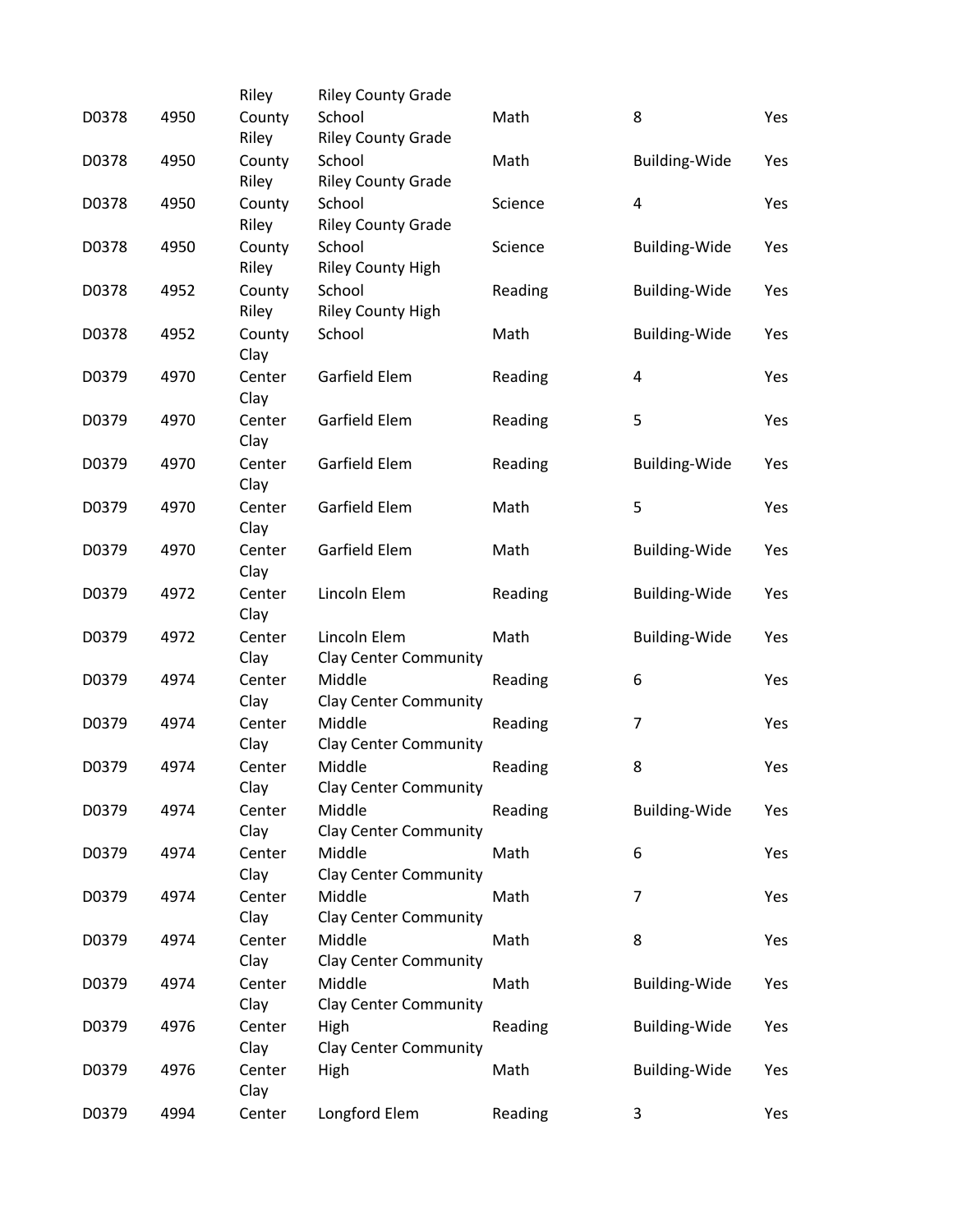|       |      | Clay           |                |               |                         |     |
|-------|------|----------------|----------------|---------------|-------------------------|-----|
| D0379 | 4994 | Center<br>Clay | Longford Elem  | Reading       | $\overline{\mathbf{4}}$ | Yes |
| D0379 | 4994 | Center<br>Clay | Longford Elem  | Reading       | 5                       | Yes |
| D0379 | 4994 | Center<br>Clay | Longford Elem  | Reading       | <b>Building-Wide</b>    | Yes |
| D0379 | 4994 | Center<br>Clay | Longford Elem  | Math          | 3                       | Yes |
| D0379 | 4994 | Center<br>Clay | Longford Elem  | Math          | $\overline{\mathbf{4}}$ | Yes |
| D0379 | 4994 | Center<br>Clay | Longford Elem  | Math          | <b>Building-Wide</b>    | Yes |
| D0379 | 4994 | Center<br>Clay | Longford Elem  | Science       | <b>Building-Wide</b>    | Yes |
| D0379 | 5014 | Center<br>Clay | Wakefield Elem | Reading       | 3                       | Yes |
| D0379 | 5014 | Center<br>Clay | Wakefield Elem | Reading       | $\overline{\mathbf{4}}$ | Yes |
| D0379 | 5014 | Center<br>Clay | Wakefield Elem | Reading       | 5                       | Yes |
| D0379 | 5014 | Center<br>Clay | Wakefield Elem | Reading       | 6                       | Yes |
| D0379 | 5014 | Center<br>Clay | Wakefield Elem | Reading       | $\overline{7}$          | Yes |
| D0379 | 5014 | Center<br>Clay | Wakefield Elem | Reading       | 8                       | Yes |
| D0379 | 5014 | Center<br>Clay | Wakefield Elem | Reading       | <b>Building-Wide</b>    | Yes |
| D0379 | 5014 | Center<br>Clay | Wakefield Elem | Math          | 3                       | Yes |
| D0379 | 5014 | Center<br>Clay | Wakefield Elem | Math          | $\overline{\mathbf{4}}$ | Yes |
| D0379 | 5014 | Center<br>Clay | Wakefield Elem | Math          | 5                       | Yes |
| D0379 | 5014 | Center<br>Clay | Wakefield Elem | Math          | 6                       | Yes |
| D0379 | 5014 | Center<br>Clay | Wakefield Elem | Math          | 8                       | Yes |
| D0379 | 5014 | Center<br>Clay | Wakefield Elem | Math          | <b>Building-Wide</b>    | Yes |
| D0379 | 5014 | Center<br>Clay | Wakefield Elem | History/Govt. | 8                       | Yes |
| D0379 | 5014 | Center<br>Clay | Wakefield Elem | History/Govt. | <b>Building-Wide</b>    | Yes |
| D0379 | 5016 | Center<br>Clay | Wakefield High | Reading       | <b>Building-Wide</b>    | Yes |
| D0379 | 5016 | Center         | Wakefield High | Math          | Building-Wide           | Yes |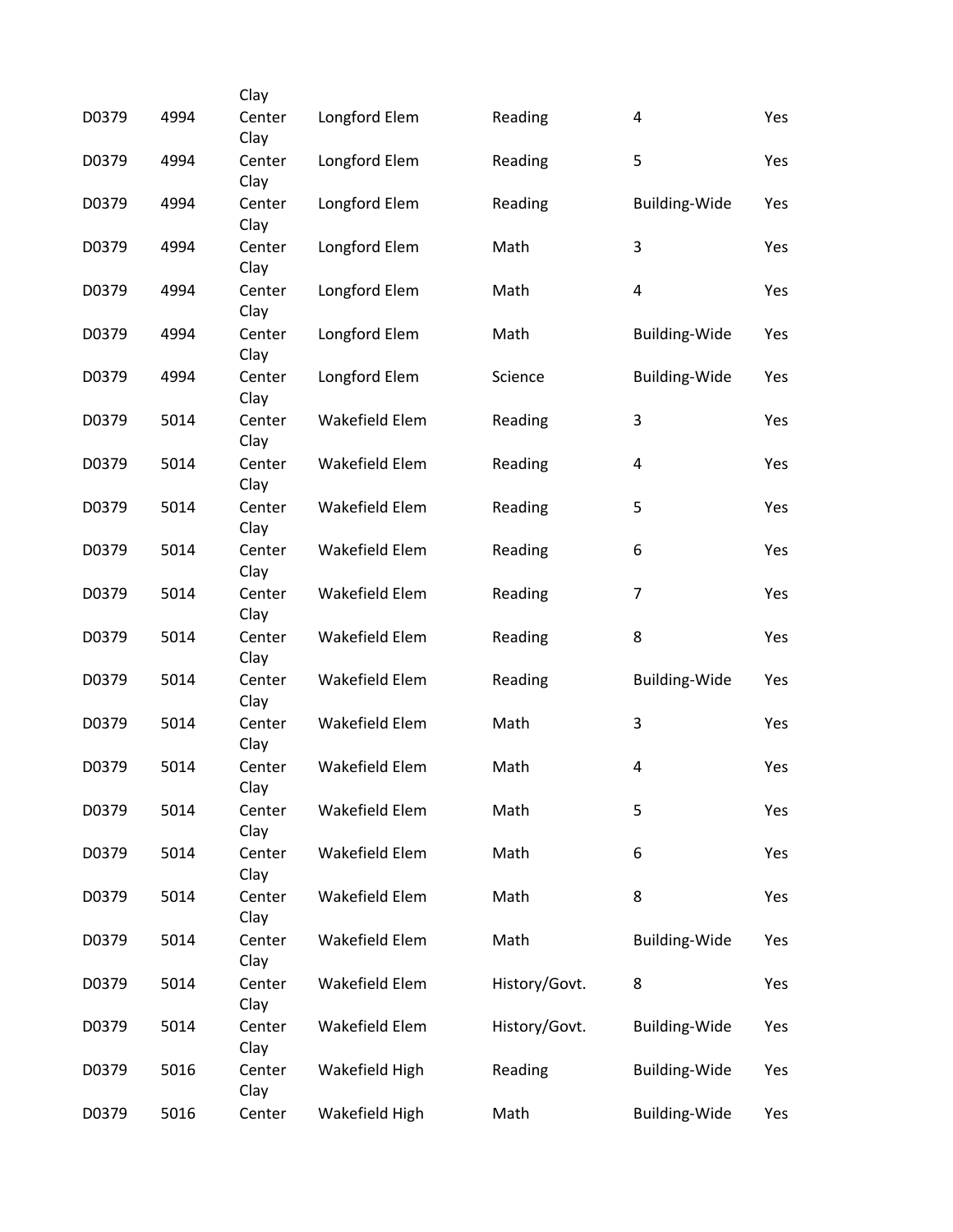|       |      | Clay   |                           |         |                      |     |
|-------|------|--------|---------------------------|---------|----------------------|-----|
| D0379 | 5016 | Center | Wakefield High            | Science | <b>Building-Wide</b> | Yes |
| D0380 | 5032 |        | Vermillion Centralia Elem | Reading | 3                    | Yes |
| D0380 | 5032 |        | Vermillion Centralia Elem | Reading | 4                    | Yes |
| D0380 | 5032 |        | Vermillion Centralia Elem | Reading | 5                    | Yes |
| D0380 | 5032 |        | Vermillion Centralia Elem | Reading | <b>Building-Wide</b> | Yes |
| D0380 | 5032 |        | Vermillion Centralia Elem | Math    | 3                    | Yes |
| D0380 | 5032 |        | Vermillion Centralia Elem | Math    | 4                    | Yes |
| D0380 | 5032 |        | Vermillion Centralia Elem | Math    | 5                    | Yes |
| D0380 | 5032 |        | Vermillion Centralia Elem | Math    | <b>Building-Wide</b> | Yes |
| D0380 | 5032 |        | Vermillion Centralia Elem | Science | <b>Building-Wide</b> | Yes |
| D0380 | 5034 |        | Vermillion Centralia High | Reading | 6                    | Yes |
| D0380 | 5034 |        | Vermillion Centralia High | Reading | $\overline{7}$       | Yes |
| D0380 | 5034 |        | Vermillion Centralia High | Reading | 8                    | Yes |
| D0380 | 5034 |        | Vermillion Centralia High | Reading | 11                   | Yes |
| D0380 | 5034 |        | Vermillion Centralia High | Reading | Building-Wide        | Yes |
| D0380 | 5034 |        | Vermillion Centralia High | Math    | 6                    | Yes |
| D0380 | 5034 |        | Vermillion Centralia High | Math    | 7                    | Yes |
| D0380 | 5034 |        | Vermillion Centralia High | Math    | 8                    | Yes |
| D0380 | 5034 |        | Vermillion Centralia High | Math    | 11                   | Yes |
| D0380 | 5034 |        | Vermillion Centralia High | Math    | <b>Building-Wide</b> | Yes |
| D0380 | 5036 |        | Vermillion Frankfort Elem | Reading | 3                    | Yes |
| D0380 | 5036 |        | Vermillion Frankfort Elem | Reading | 4                    | Yes |
| D0380 | 5036 |        | Vermillion Frankfort Elem | Reading | 5                    | Yes |
| D0380 | 5036 |        | Vermillion Frankfort Elem | Reading | 6                    | Yes |
|       |      |        |                           |         |                      |     |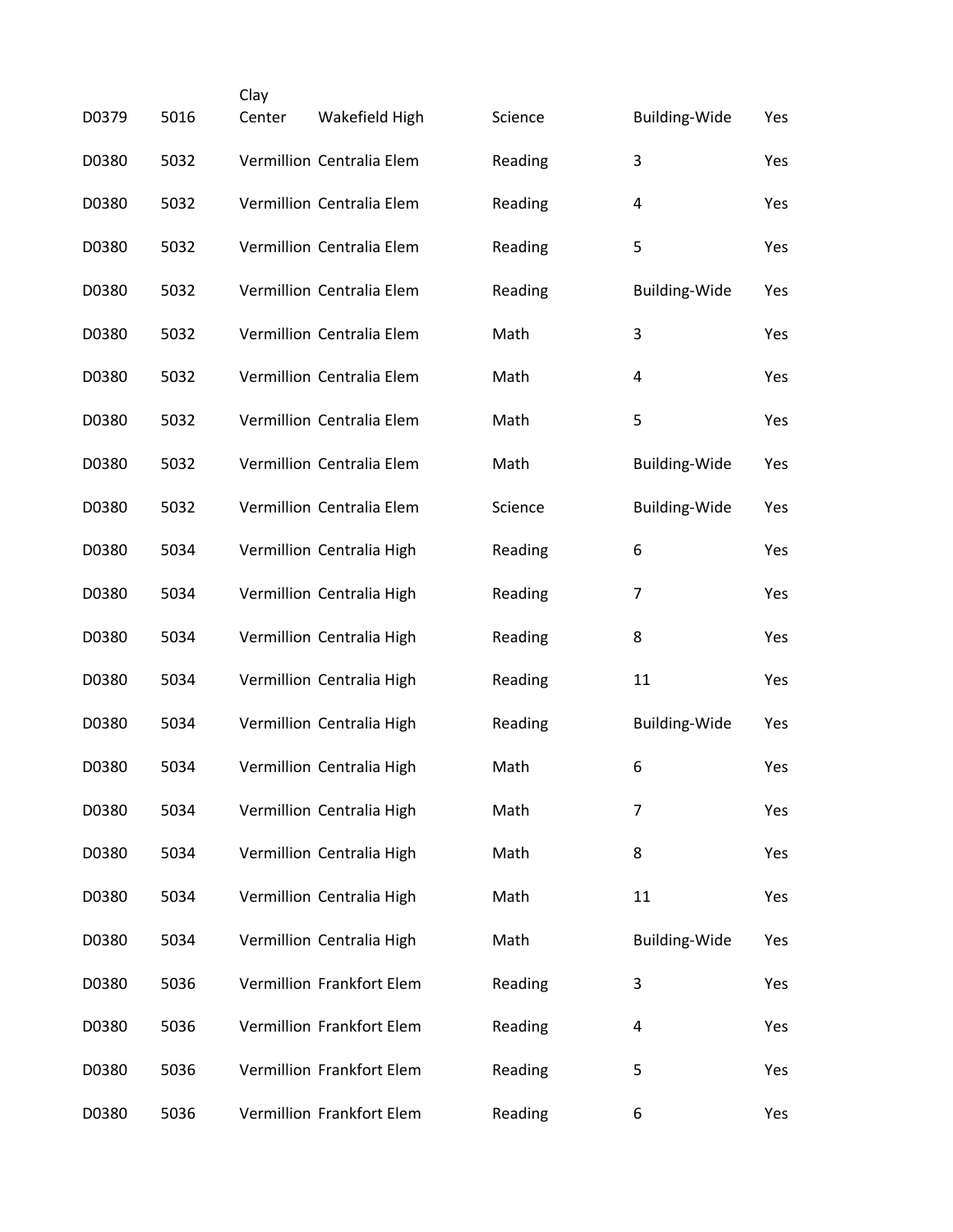| D0380 | 5036 | Vermillion Frankfort Elem        | Reading       | Building-Wide        | Yes |
|-------|------|----------------------------------|---------------|----------------------|-----|
| D0380 | 5036 | Vermillion Frankfort Elem        | Math          | 3                    | Yes |
| D0380 | 5036 | Vermillion Frankfort Elem        | Math          | 4                    | Yes |
| D0380 | 5036 | Vermillion Frankfort Elem        | Math          | 5                    | Yes |
| D0380 | 5036 | Vermillion Frankfort Elem        | Math          | 6                    | Yes |
| D0380 | 5036 | Vermillion Frankfort Elem        | Math          | Building-Wide        | Yes |
| D0380 | 5038 | Vermillion Frankfort High        | Reading       | $\overline{7}$       | Yes |
| D0380 | 5038 | Vermillion Frankfort High        | Reading       | 8                    | Yes |
| D0380 | 5038 | Vermillion Frankfort High        | Reading       | <b>Building-Wide</b> | Yes |
| D0380 | 5038 | Vermillion Frankfort High        | Math          | $\overline{7}$       | Yes |
| D0380 | 5038 | Vermillion Frankfort High        | Math          | 8                    | Yes |
| D0380 | 5038 | Vermillion Frankfort High        | Math          | 11                   | Yes |
| D0380 | 5038 | Vermillion Frankfort High        | Math          | Building-Wide        | Yes |
| D0380 | 5038 | Vermillion Frankfort High        | Science       | $\overline{7}$       | Yes |
| D0380 | 5038 | Vermillion Frankfort High        | History/Govt. | 8                    | Yes |
| D0381 | 5058 | Spearville Spearville Elem       | Reading       | 4                    | Yes |
| D0381 | 5058 | Spearville Spearville Elem       | Reading       | 5                    | Yes |
| D0381 | 5058 | Spearville Spearville Elem       | Reading       | <b>Building-Wide</b> | Yes |
| D0381 | 5058 | Spearville Spearville Elem       | Math          | 3                    | Yes |
| D0381 | 5058 | Spearville Spearville Elem       | Math          | 4                    | Yes |
| D0381 | 5058 | Spearville Spearville Elem       | Math          | 5                    | Yes |
| D0381 | 5058 | Spearville Spearville Elem       | Math          | <b>Building-Wide</b> | Yes |
| D0381 | 5058 | Spearville Spearville Elem       | Science       | <b>Building-Wide</b> | Yes |
| D0381 | 5060 | Spearville Spearville Jr/Sr High | Reading       | 6                    | Yes |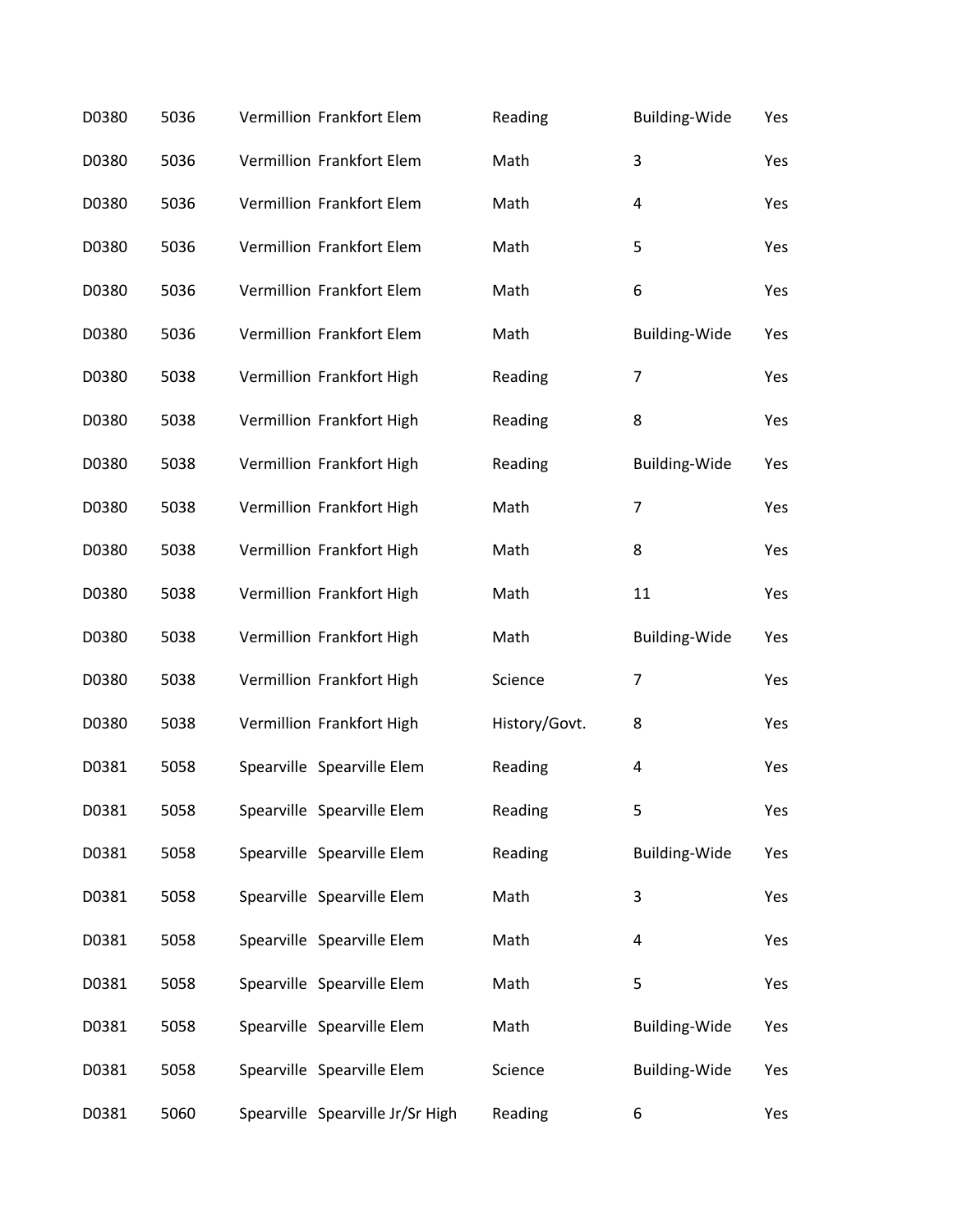| D0381 | 5060 |          | Spearville Spearville Jr/Sr High | Reading | 8                    | Yes |
|-------|------|----------|----------------------------------|---------|----------------------|-----|
| D0381 | 5060 |          | Spearville Spearville Jr/Sr High | Reading | <b>Building-Wide</b> | Yes |
| D0381 | 5060 |          | Spearville Spearville Jr/Sr High | Math    | 6                    | Yes |
| D0381 | 5060 |          | Spearville Spearville Jr/Sr High | Math    | <b>Building-Wide</b> | Yes |
| D0382 | 5084 | Pratt    | Mattie O Haskins Elem            | Math    | <b>Building-Wide</b> | Yes |
| D0382 | 5088 | Pratt    | Southwest Elem                   | Reading | 4                    | Yes |
| D0382 | 5088 | Pratt    | Southwest Elem                   | Reading | 5                    | Yes |
| D0382 | 5088 | Pratt    | Southwest Elem                   | Reading | <b>Building-Wide</b> | Yes |
| D0382 | 5088 | Pratt    | Southwest Elem                   | Math    | 4                    | Yes |
| D0382 | 5088 | Pratt    | Southwest Elem                   | Math    | 5                    | Yes |
| D0382 | 5088 | Pratt    | Southwest Elem                   | Math    | Building-Wide        | Yes |
| D0382 | 5090 | Pratt    | Liberty Middle School            | Reading | 8                    | Yes |
| D0382 | 5090 | Pratt    | Liberty Middle School            | Reading | <b>Building-Wide</b> | Yes |
| D0382 | 5092 | Pratt    | Pratt Sr High                    | Reading | <b>Building-Wide</b> | Yes |
| D0382 | 5092 | Pratt    | Pratt Sr High                    | Math    | <b>Building-Wide</b> | Yes |
|       |      | Manhatta |                                  |         |                      |     |
| D0383 | 5112 | n-Ogden  | Amanda Arnold Elem               | Reading | 3                    | Yes |
|       |      | Manhatta |                                  |         |                      |     |
| D0383 | 5112 | n-Ogden  | Amanda Arnold Elem               | Reading | 4                    | Yes |
|       |      | Manhatta |                                  |         |                      |     |
| D0383 | 5112 | n-Ogden  | Amanda Arnold Elem               | Reading | 5                    | Yes |
|       |      | Manhatta |                                  |         |                      |     |
| D0383 | 5112 | n-Ogden  | Amanda Arnold Elem               | Reading | 6                    | Yes |
|       |      | Manhatta |                                  |         |                      |     |
| D0383 | 5112 | n-Ogden  | Amanda Arnold Elem               | Reading | <b>Building-Wide</b> | Yes |
|       |      | Manhatta |                                  |         |                      |     |
| D0383 | 5112 | n-Ogden  | Amanda Arnold Elem               | Math    | 3                    | Yes |
|       |      | Manhatta |                                  |         |                      |     |
| D0383 | 5112 | n-Ogden  | Amanda Arnold Elem               | Math    | 4                    | Yes |
|       |      | Manhatta |                                  |         |                      |     |
| D0383 | 5112 | n-Ogden  | Amanda Arnold Elem               | Math    | 5                    | Yes |
|       |      | Manhatta |                                  |         |                      |     |
| D0383 | 5112 | n-Ogden  | Amanda Arnold Elem               | Math    | 6                    | Yes |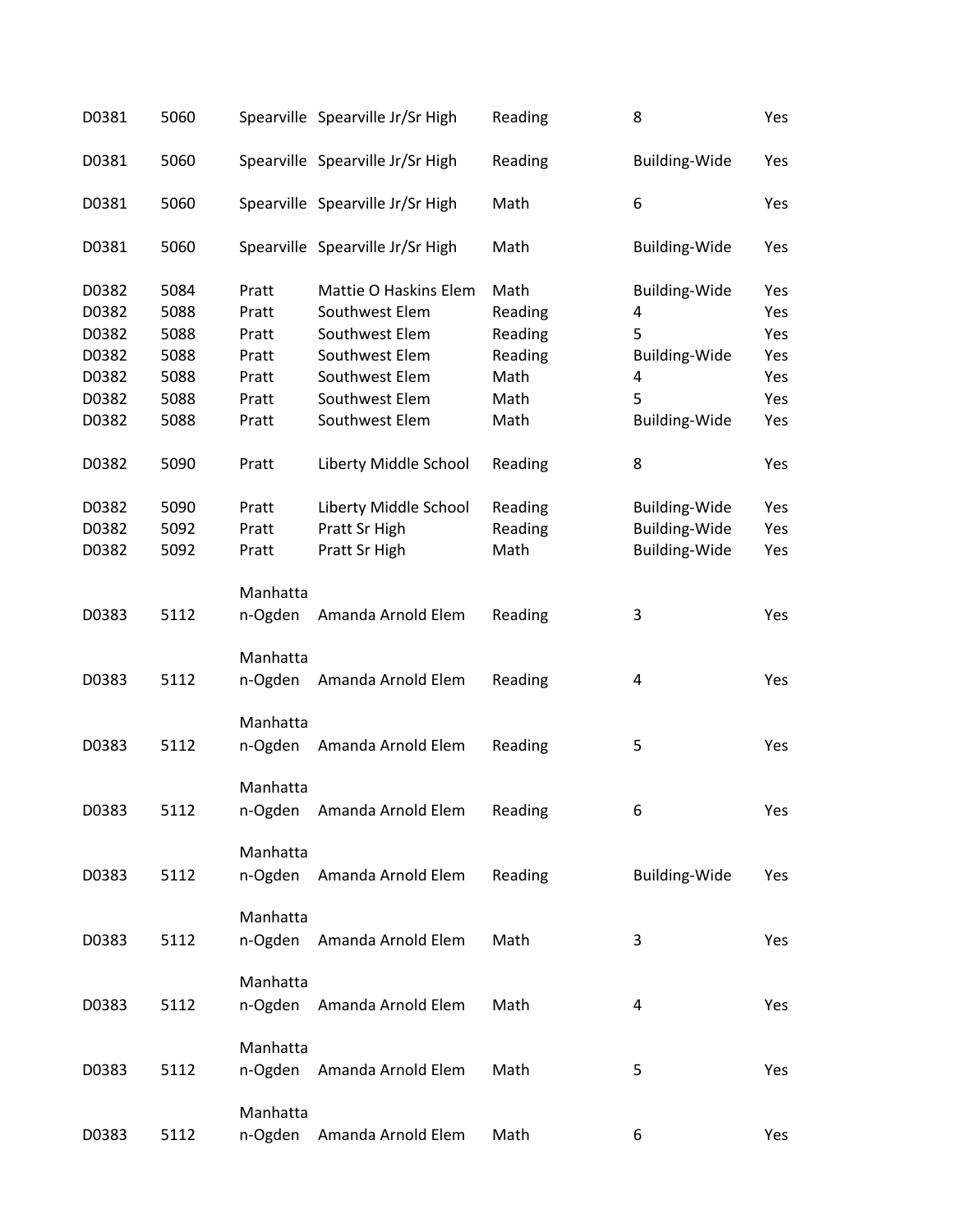| D0383 | 5112 | Manhatta<br>n-Ogden | Amanda Arnold Elem                     | Math          | <b>Building-Wide</b> | Yes |
|-------|------|---------------------|----------------------------------------|---------------|----------------------|-----|
| D0383 | 5112 | Manhatta<br>n-Ogden | Amanda Arnold Elem                     | Science       | <b>Building-Wide</b> | Yes |
| D0383 | 5112 | Manhatta<br>n-Ogden | Amanda Arnold Elem                     | History/Govt. | <b>Building-Wide</b> | Yes |
| D0383 | 5113 | Manhatta<br>n-Ogden | Frank V Bergman Elem Reading           |               | 4                    | Yes |
| D0383 | 5113 | Manhatta<br>n-Ogden | Frank V Bergman Elem                   | Reading       | 5                    | Yes |
| D0383 | 5113 | Manhatta<br>n-Ogden | Frank V Bergman Elem                   | Reading       | 6                    | Yes |
| D0383 | 5113 | Manhatta<br>n-Ogden | Frank V Bergman Elem                   | Reading       | <b>Building-Wide</b> | Yes |
| D0383 | 5113 | Manhatta<br>n-Ogden | Frank V Bergman Elem                   | Math          | 4                    | Yes |
| D0383 | 5113 | Manhatta<br>n-Ogden | Frank V Bergman Elem                   | Math          | 6                    | Yes |
| D0383 | 5113 | Manhatta<br>n-Ogden | Frank V Bergman Elem Science           |               | <b>Building-Wide</b> | Yes |
| D0383 | 5114 | n-Ogden             | Manhatta Bluemont Elementary<br>School | Reading       | 4                    | Yes |
| D0383 | 5114 | n-Ogden             | Manhatta Bluemont Elementary<br>School | Reading       | 5                    | Yes |
| D0383 | 5114 | n-Ogden             | Manhatta Bluemont Elementary<br>School | Reading       | 6                    | Yes |
| D0383 | 5114 | n-Ogden School      | Manhatta Bluemont Elementary           | Reading       | <b>Building-Wide</b> | Yes |
| D0383 | 5114 | n-Ogden             | Manhatta Bluemont Elementary<br>School | Math          | $\overline{4}$       | Yes |
| D0383 | 5114 | n-Ogden             | Manhatta Bluemont Elementary<br>School | Math          | 5                    | Yes |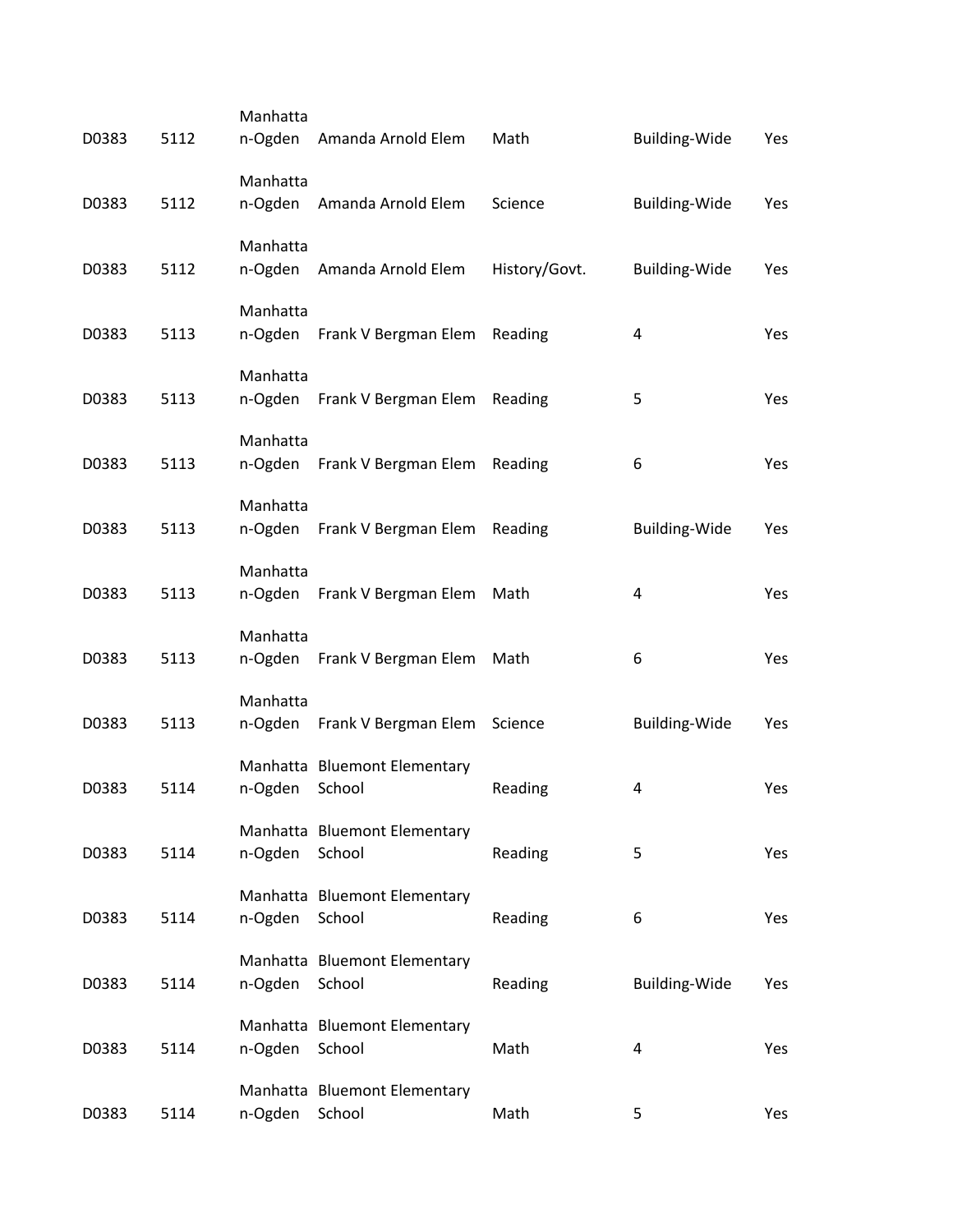| D0383 | 5114 | n-Ogden             | Manhatta Bluemont Elementary<br>School | Math    | 6                       | Yes |
|-------|------|---------------------|----------------------------------------|---------|-------------------------|-----|
| D0383 | 5114 | n-Ogden             | Manhatta Bluemont Elementary<br>School | Math    | Building-Wide           | Yes |
| D0383 | 5124 | Manhatta<br>n-Ogden | Lee Elem                               | Math    | 3                       | Yes |
| D0383 | 5124 | Manhatta<br>n-Ogden | Lee Elem                               | Math    | $\overline{4}$          | Yes |
| D0383 | 5126 | Manhatta<br>n-Ogden | Marlatt Elem                           | Reading | 3                       | Yes |
| D0383 | 5126 | Manhatta<br>n-Ogden | Marlatt Elem                           | Reading | $\overline{\mathbf{4}}$ | Yes |
| D0383 | 5126 | Manhatta<br>n-Ogden | Marlatt Elem                           | Reading | 5                       | Yes |
| D0383 | 5126 | Manhatta<br>n-Ogden | Marlatt Elem                           | Reading | Building-Wide           | Yes |
| D0383 | 5126 | Manhatta<br>n-Ogden | Marlatt Elem                           | Math    | 3                       | Yes |
| D0383 | 5126 | Manhatta<br>n-Ogden | Marlatt Elem                           | Math    | $\overline{\mathbf{4}}$ | Yes |
| D0383 | 5126 | Manhatta<br>n-Ogden | Marlatt Elem                           | Math    | 5                       | Yes |
| D0383 | 5126 | Manhatta<br>n-Ogden | Marlatt Elem                           | Math    | Building-Wide           | Yes |
| D0383 | 5128 | Manhatta<br>n-Ogden | Northview Elem                         | Reading | 4                       | Yes |
| D0383 | 5128 | Manhatta<br>n-Ogden | Northview Elem                         | Reading | 5                       | Yes |
| D0383 | 5128 | Manhatta<br>n-Ogden | Northview Elem                         | Reading | 6                       | Yes |
| D0383 | 5128 | Manhatta<br>n-Ogden | Northview Elem                         | Reading | Building-Wide           | Yes |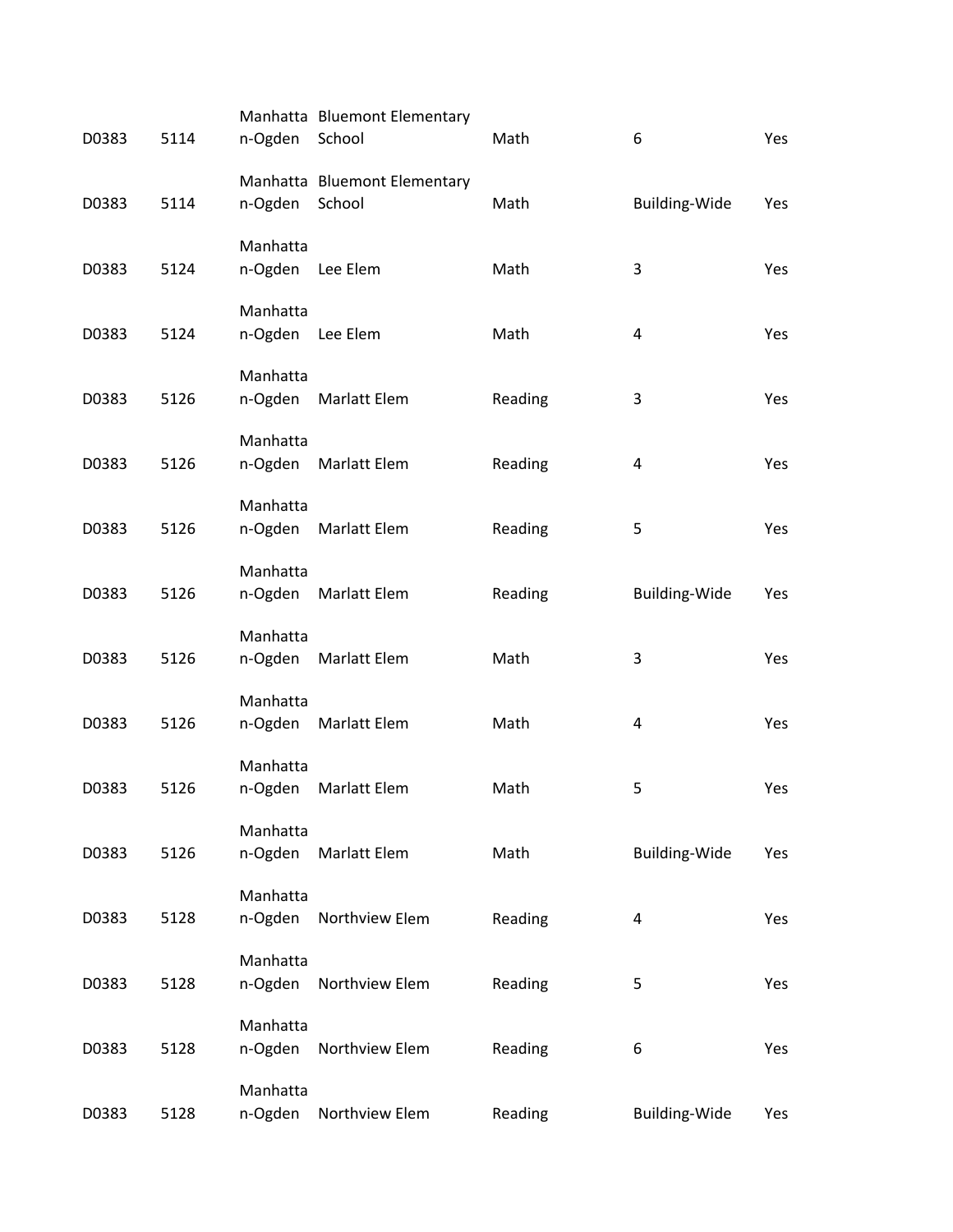| D0383 | 5128 | Manhatta<br>n-Ogden | Northview Elem                      | Math    | 4                       | Yes        |
|-------|------|---------------------|-------------------------------------|---------|-------------------------|------------|
| D0383 | 5128 | Manhatta<br>n-Ogden | Northview Elem                      | Math    | 6                       | Yes        |
| D0383 | 5128 | Manhatta<br>n-Ogden | Northview Elem                      | Math    | <b>Building-Wide</b>    | Yes        |
| D0383 | 5130 | Manhatta<br>n-Ogden | Theo Roosevelt Elem                 | Reading | $\overline{\mathbf{4}}$ | Yes        |
| D0383 | 5130 | Manhatta<br>n-Ogden | Theo Roosevelt Elem                 | Reading | 5                       | Yes        |
| D0383 | 5130 | Manhatta<br>n-Ogden | Theo Roosevelt Elem                 | Reading | 6                       | Yes        |
| D0383 | 5130 | Manhatta<br>n-Ogden | Theo Roosevelt Elem                 | Reading | Building-Wide           | Yes        |
| D0383 | 5130 | Manhatta<br>n-Ogden | Theo Roosevelt Elem                 | Math    | 5                       | Yes        |
| D0383 | 5132 | Manhatta<br>n-Ogden | Woodrow Wilson Elem Reading         |         | 3                       | Yes        |
| D0383 | 5132 | Manhatta            | n-Ogden Woodrow Wilson Elem Reading |         | 4                       | Yes        |
| D0383 | 5132 | Manhatta<br>n-Ogden | Woodrow Wilson Elem Reading         |         | 5                       | Yes        |
| D0383 | 5132 | Manhatta<br>n-Ogden | Woodrow Wilson Elem Reading         |         | 6                       | Yes        |
| D0383 | 5132 | Manhatta<br>n-Ogden | Woodrow Wilson Elem Reading         |         | Building-Wide           | Yes        |
| D0383 | 5132 | Manhatta<br>n-Ogden | Woodrow Wilson Elem Math            |         | 3                       | Yes        |
| D0383 | 5132 | Manhatta<br>n-Ogden | Woodrow Wilson Elem Math            |         | 4                       | <b>Yes</b> |
| D0383 | 5132 | Manhatta<br>n-Ogden | Woodrow Wilson Elem                 | Math    | Building-Wide           | Yes        |
|       |      |                     |                                     |         |                         |            |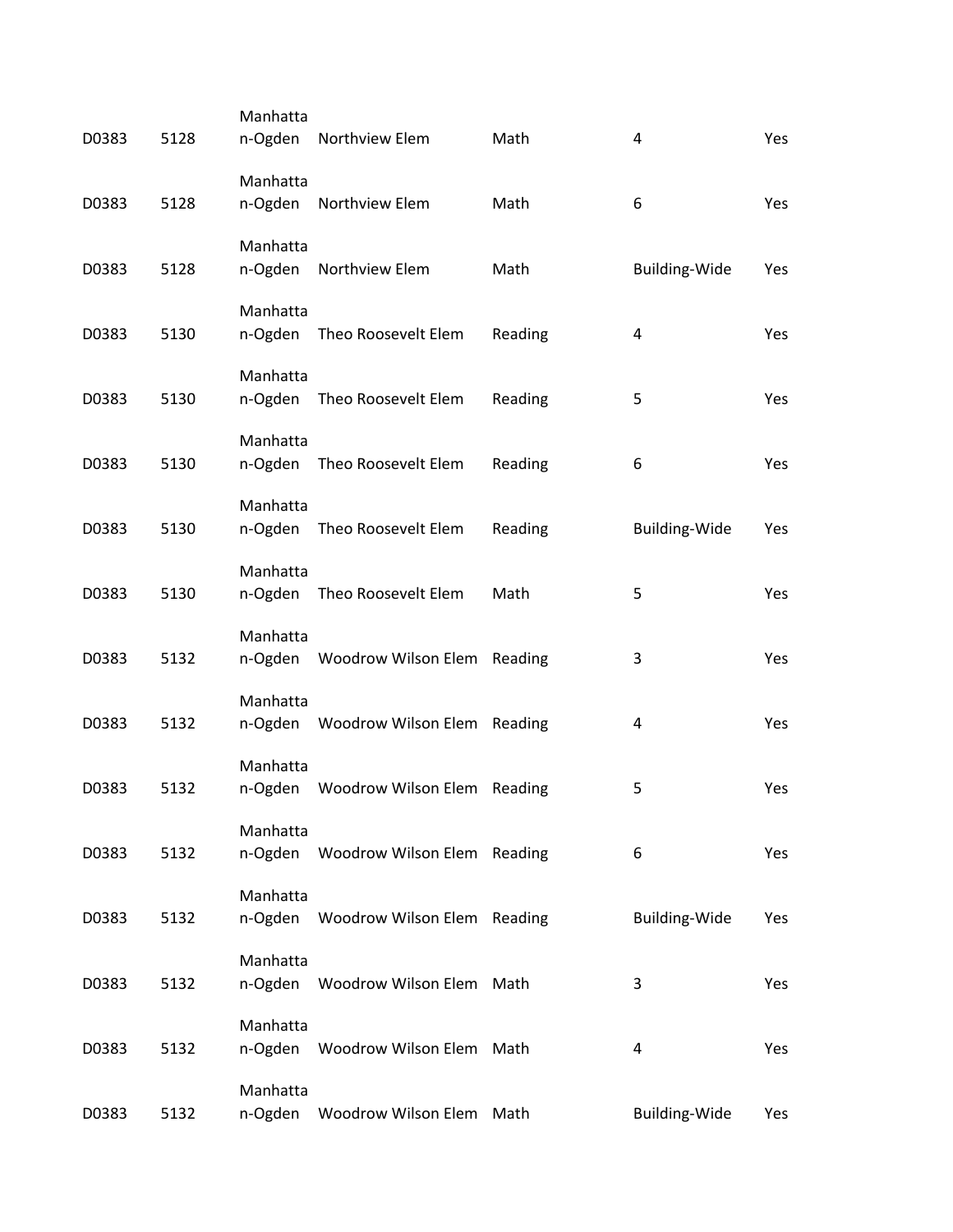|       |      | Manhatta        |                                |               |                      |     |
|-------|------|-----------------|--------------------------------|---------------|----------------------|-----|
| D0383 | 5132 | n-Ogden         | Woodrow Wilson Elem Science    |               | <b>Building-Wide</b> | Yes |
|       |      |                 | Manhatta Susan B Anthony       |               |                      |     |
| D0383 | 5135 | n-Ogden         | Middle School                  | Reading       | 7                    | Yes |
|       |      |                 | Manhatta Susan B Anthony       |               |                      |     |
| D0383 | 5135 | n-Ogden         | Middle School                  | Reading       | 8                    | Yes |
|       |      |                 | Manhatta Susan B Anthony       |               |                      |     |
| D0383 | 5135 | n-Ogden         | Middle School                  | Reading       | <b>Building-Wide</b> | Yes |
|       |      |                 | Manhatta Susan B Anthony       |               |                      |     |
| D0383 | 5135 | n-Ogden         | Middle School                  | Math          | 7                    | Yes |
|       |      |                 | Manhatta Susan B Anthony       |               |                      |     |
| D0383 | 5135 | n-Ogden         | Middle School                  | Math          | 8                    | Yes |
|       |      |                 | Manhatta Susan B Anthony       |               |                      |     |
| D0383 | 5135 | n-Ogden         | Middle School                  | Math          | <b>Building-Wide</b> | Yes |
|       |      |                 | Manhatta Manhattan High School |               |                      |     |
| D0383 | 5136 | n-Ogden         | <b>West/East Campus</b>        | Reading       | <b>Building-Wide</b> | Yes |
|       |      |                 | Manhatta Manhattan High School |               |                      |     |
| D0383 | 5136 | n-Ogden         | <b>West/East Campus</b>        | Math          | <b>Building-Wide</b> | Yes |
|       |      |                 | Manhatta Manhattan High School |               |                      |     |
| D0383 | 5136 | n-Ogden         | <b>West/East Campus</b>        | History/Govt. | <b>Building-Wide</b> | Yes |
|       |      |                 |                                |               |                      |     |
|       |      |                 | Manhatta Dwight D Eisenhower   |               |                      |     |
| D0383 | 5137 | n-Ogden         | Middle School                  | Reading       | $\overline{7}$       | Yes |
|       |      |                 | Manhatta Dwight D Eisenhower   |               |                      |     |
| D0383 | 5137 | n-Ogden         | Middle School                  | Reading       | 8                    | Yes |
|       |      |                 | Manhatta Dwight D Eisenhower   |               |                      |     |
| D0383 | 5137 | n-Ogden         | Middle School                  | Reading       | <b>Building-Wide</b> | Yes |
|       |      |                 | Manhatta Dwight D Eisenhower   |               |                      |     |
| D0383 | 5137 | n-Ogden         | Middle School                  | Math          | $\overline{7}$       | Yes |
|       |      |                 | Manhatta Dwight D Eisenhower   |               |                      |     |
| D0383 | 5137 | n-Ogden<br>Blue | Middle School                  | Math          | <b>Building-Wide</b> | Yes |
| D0384 | 5160 | Valley          | <b>Olsburg Elem</b>            | Reading       | 3                    | Yes |
| D0384 | 5160 | Blue<br>Valley  | <b>Olsburg Elem</b>            | Reading       | 4                    | Yes |
|       |      |                 |                                |               |                      |     |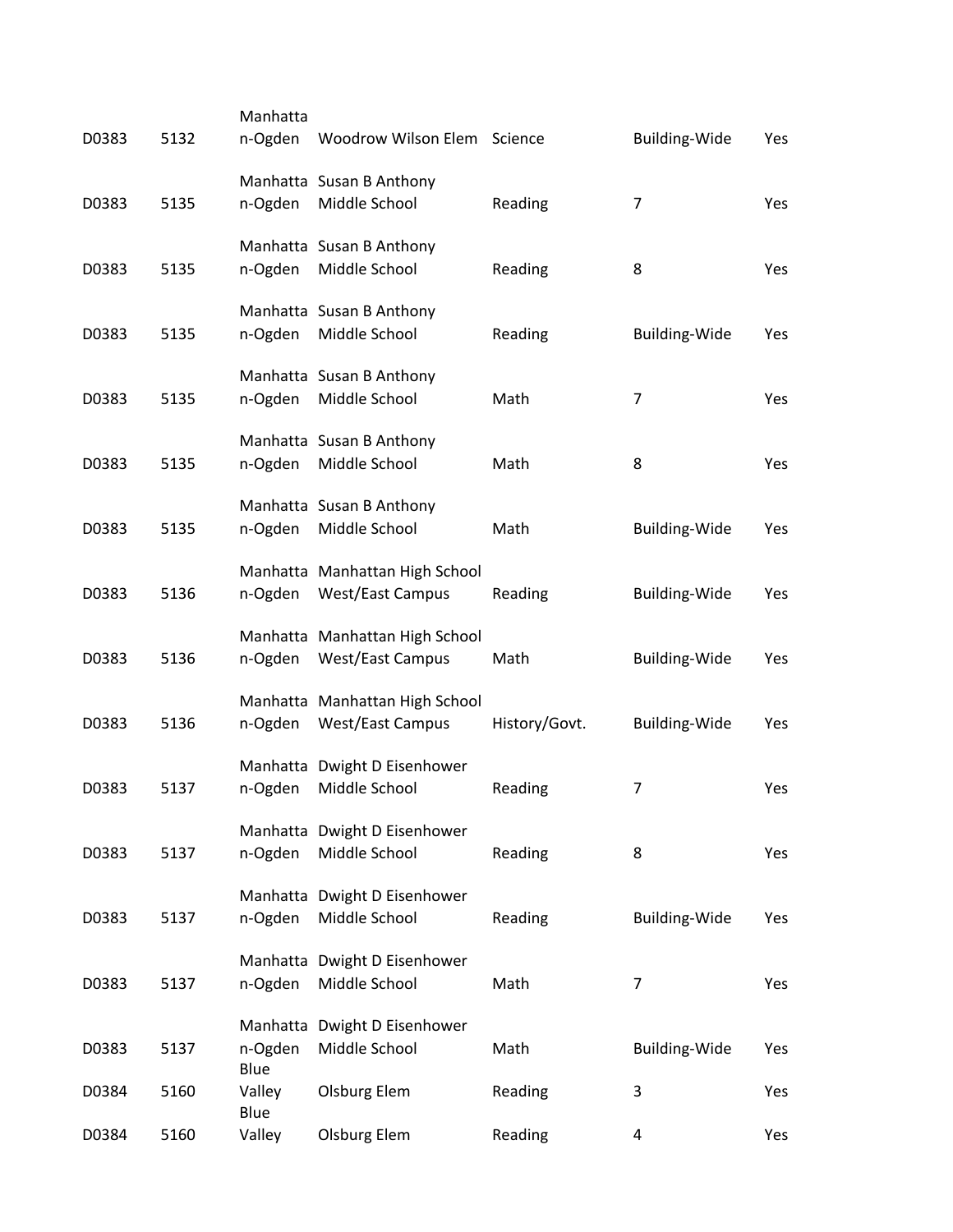|       |      | Blue           |                               |         |                      |     |
|-------|------|----------------|-------------------------------|---------|----------------------|-----|
| D0384 | 5160 | Valley<br>Blue | <b>Olsburg Elem</b>           | Reading | Building-Wide        | Yes |
| D0384 | 5160 | Valley<br>Blue | Olsburg Elem                  | Math    | 3                    | Yes |
| D0384 | 5160 | Valley<br>Blue | <b>Olsburg Elem</b>           | Math    | 4                    | Yes |
| D0384 | 5160 | Valley<br>Blue | <b>Olsburg Elem</b>           | Math    | <b>Building-Wide</b> | Yes |
| D0384 | 5160 | Valley<br>Blue | Olsburg Elem                  | Science | <b>Building-Wide</b> | Yes |
| D0384 | 5164 | Valley<br>Blue | Randolph Middle               | Reading | 6                    | Yes |
| D0384 | 5164 | Valley<br>Blue | Randolph Middle               | Reading | $\overline{7}$       | Yes |
| D0384 | 5164 | Valley<br>Blue | Randolph Middle               | Reading | 8                    | Yes |
| D0384 | 5164 | Valley<br>Blue | Randolph Middle               | Reading | <b>Building-Wide</b> | Yes |
| D0384 | 5164 | Valley         | Randolph Middle<br>Cottonwood | Science | <b>Building-Wide</b> | Yes |
| D0385 | 5177 | Andover        | Elementary<br>Cottonwood      | Reading | 3                    | Yes |
| D0385 | 5177 | Andover        | Elementary<br>Cottonwood      | Reading | 4                    | Yes |
| D0385 | 5177 | Andover        | Elementary<br>Cottonwood      | Reading | 5                    | Yes |
| D0385 | 5177 | Andover        | Elementary<br>Cottonwood      | Reading | <b>Building-Wide</b> | Yes |
| D0385 | 5177 | Andover        | Elementary<br>Cottonwood      | Math    | 3                    | Yes |
| D0385 | 5177 | Andover        | Elementary<br>Cottonwood      | Math    | 4                    | Yes |
| D0385 | 5177 | Andover        | Elementary<br>Cottonwood      | Math    | 5                    | Yes |
| D0385 | 5177 | Andover        | Elementary<br>Cottonwood      | Math    | Building-Wide        | Yes |
| D0385 | 5177 | Andover        | Elementary                    | Science | <b>Building-Wide</b> | Yes |
| D0385 | 5179 | Andover        | Andover Middle School Reading |         | 6                    | Yes |
| D0385 | 5179 | Andover        | Andover Middle School Reading |         | $\overline{7}$       | Yes |
| D0385 | 5179 | Andover        | Andover Middle School Reading |         | 8                    | Yes |
| D0385 | 5179 | Andover        | Andover Middle School Reading |         | <b>Building-Wide</b> | Yes |
| D0385 | 5179 | Andover        | Andover Middle School Math    |         | 6                    | Yes |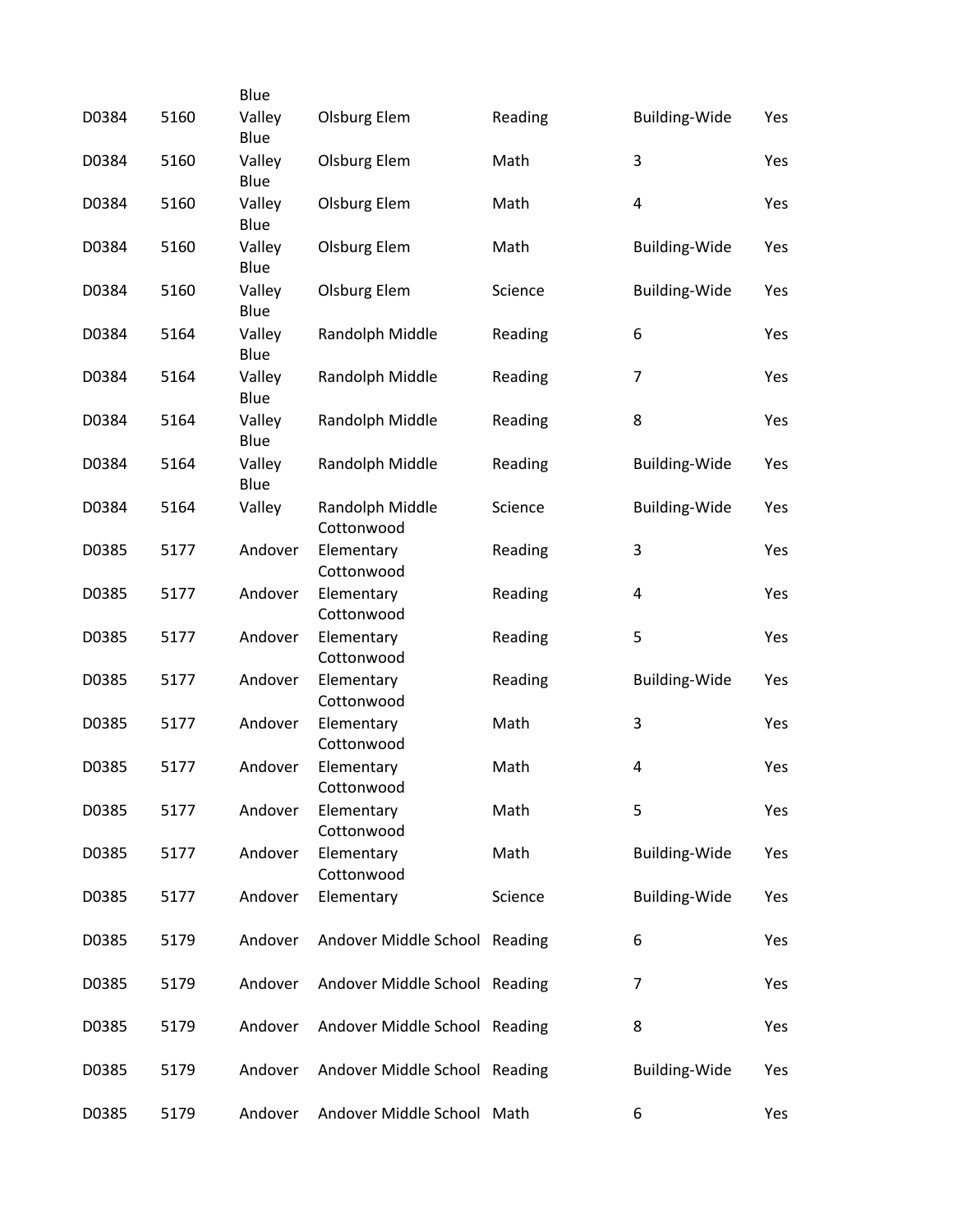| D0385 | 5179 | Andover | Andover Middle School Math                |               | 7                    | Yes |
|-------|------|---------|-------------------------------------------|---------------|----------------------|-----|
| D0385 | 5179 | Andover | Andover Middle School Math                |               | 8                    | Yes |
| D0385 | 5179 | Andover | Andover Middle School Math                |               | <b>Building-Wide</b> | Yes |
| D0385 | 5179 | Andover | Andover Middle School Science             |               | <b>Building-Wide</b> | Yes |
| D0385 | 5179 | Andover | Andover Middle School History/Govt.       |               | 8                    | Yes |
| D0385 | 5179 | Andover | Andover Middle School                     | History/Govt. | <b>Building-Wide</b> | Yes |
| D0385 | 5180 | Andover | Andover High                              | Reading       | Building-Wide        | Yes |
| D0385 | 5180 | Andover | Andover High<br>Robert M. Martin          | Math          | <b>Building-Wide</b> | Yes |
| D0385 | 5181 | Andover | Elementary<br>Robert M. Martin            | Reading       | 3                    | Yes |
| D0385 | 5181 | Andover | Elementary<br>Robert M. Martin            | Reading       | 4                    | Yes |
| D0385 | 5181 | Andover | Elementary<br>Robert M. Martin            | Reading       | 5                    | Yes |
| D0385 | 5181 | Andover | Elementary<br>Robert M. Martin            | Reading       | <b>Building-Wide</b> | Yes |
| D0385 | 5181 | Andover | Elementary<br>Robert M. Martin            | Math          | 3                    | Yes |
| D0385 | 5181 | Andover | Elementary<br>Robert M. Martin            | Math          | 5                    | Yes |
| D0385 | 5181 | Andover | Elementary<br>Meadowlark                  | Math          | <b>Building-Wide</b> | Yes |
| D0385 | 5182 | Andover | Elementary<br>Meadowlark                  | Reading       | 3                    | Yes |
| D0385 | 5182 | Andover | Elementary<br>Meadowlark                  | Reading       | 4                    | Yes |
| D0385 | 5182 | Andover | Elementary<br>Meadowlark                  | Reading       | 5                    | Yes |
| D0385 | 5182 | Andover | Elementary<br>Meadowlark                  | Reading       | <b>Building-Wide</b> | Yes |
| D0385 | 5182 | Andover | Elementary<br>Meadowlark                  | Math          | 3                    | Yes |
| D0385 | 5182 | Andover | Elementary<br>Meadowlark                  | Math          | 4                    | Yes |
| D0385 | 5182 | Andover | Elementary<br>Meadowlark                  | Math          | 5                    | Yes |
| D0385 | 5182 | Andover | Elementary<br><b>Sunflower Elementary</b> | Math          | <b>Building-Wide</b> | Yes |
| D0385 | 5184 | Andover | School<br><b>Sunflower Elementary</b>     | Reading       | 4                    | Yes |
| D0385 | 5184 | Andover | School                                    | Reading       | 5                    | Yes |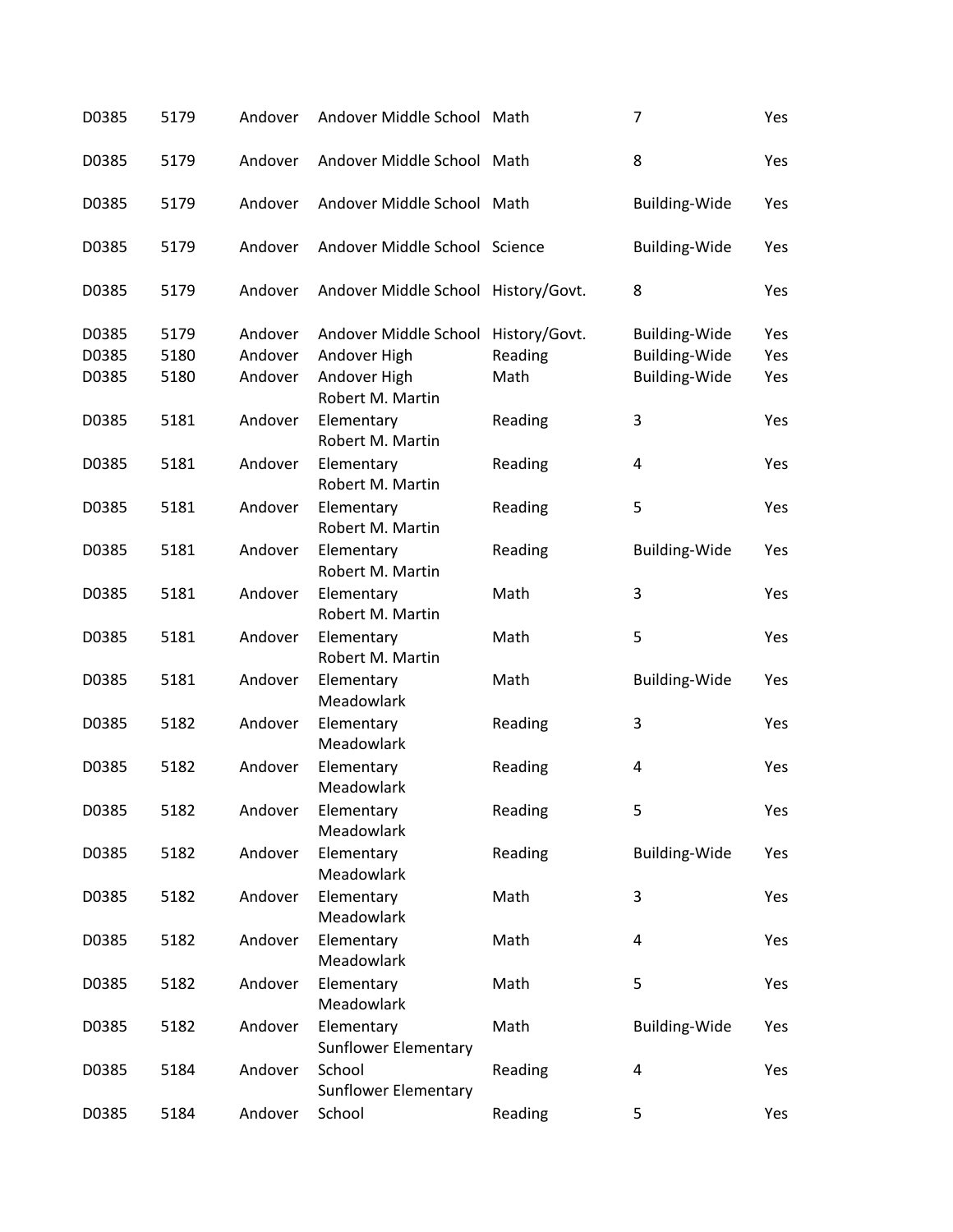|       |      |                     | Andover Central Middle                  |         |                      |     |
|-------|------|---------------------|-----------------------------------------|---------|----------------------|-----|
| D0385 | 5185 | Andover             | School<br>Andover Central Middle        | Reading | 6                    | Yes |
| D0385 | 5185 | Andover             | School<br><b>Andover Central Middle</b> | Reading | 7                    | Yes |
| D0385 | 5185 | Andover             | School<br><b>Andover Central Middle</b> | Reading | 8                    | Yes |
| D0385 | 5185 | Andover             | School<br>Andover Central Middle        | Reading | <b>Building-Wide</b> | Yes |
| D0385 | 5185 | Andover             | School<br>Andover Central Middle        | Math    | 6                    | Yes |
| D0385 | 5185 | Andover             | School<br><b>Andover Central Middle</b> | Math    | $\overline{7}$       | Yes |
| D0385 | 5185 | Andover             | School<br><b>Andover Central Middle</b> | Math    | 8                    | Yes |
| D0385 | 5185 | Andover             | School<br>Andover Central High          | Math    | <b>Building-Wide</b> | Yes |
| D0385 | 5186 | Andover             | School<br>Andover Central High          | Reading | <b>Building-Wide</b> | Yes |
| D0385 | 5186 | Andover<br>Madison- | School                                  | Math    | <b>Building-Wide</b> | Yes |
| D0386 | 5198 | Virgil<br>Madison-  | <b>Madison Elem</b>                     | Reading | 3                    | Yes |
| D0386 | 5198 | Virgil<br>Madison-  | <b>Madison Elem</b>                     | Reading | 4                    | Yes |
| D0386 | 5198 | Virgil<br>Madison-  | <b>Madison Elem</b>                     | Reading | 5                    | Yes |
| D0386 | 5198 | Virgil<br>Madison-  | <b>Madison Elem</b>                     | Reading | Building-Wide        | Yes |
| D0386 | 5198 | Virgil<br>Madison-  | <b>Madison Elem</b>                     | Math    | 3                    | Yes |
| D0386 | 5198 | Virgil<br>Madison-  | <b>Madison Elem</b>                     | Math    | 4                    | Yes |
| D0386 | 5198 | Virgil<br>Madison-  | <b>Madison Elem</b>                     | Math    | 5                    | Yes |
| D0386 | 5198 | Virgil<br>Madison-  | <b>Madison Elem</b>                     | Math    | 6                    | Yes |
| D0386 | 5198 | Virgil<br>Madison-  | <b>Madison Elem</b>                     | Math    | <b>Building-Wide</b> | Yes |
| D0386 | 5198 | Virgil<br>Madison-  | <b>Madison Elem</b>                     | Science | Building-Wide        | Yes |
| D0386 | 5202 | Virgil<br>Madison-  | <b>Madison High</b>                     | Reading | 7                    | Yes |
| D0386 | 5202 | Virgil<br>Madison-  | Madison High                            | Reading | 8                    | Yes |
| D0386 | 5202 | Virgil<br>Madison-  | Madison High                            | Reading | <b>Building-Wide</b> | Yes |
| D0386 | 5202 | Virgil              | Madison High                            | Math    | 11                   | Yes |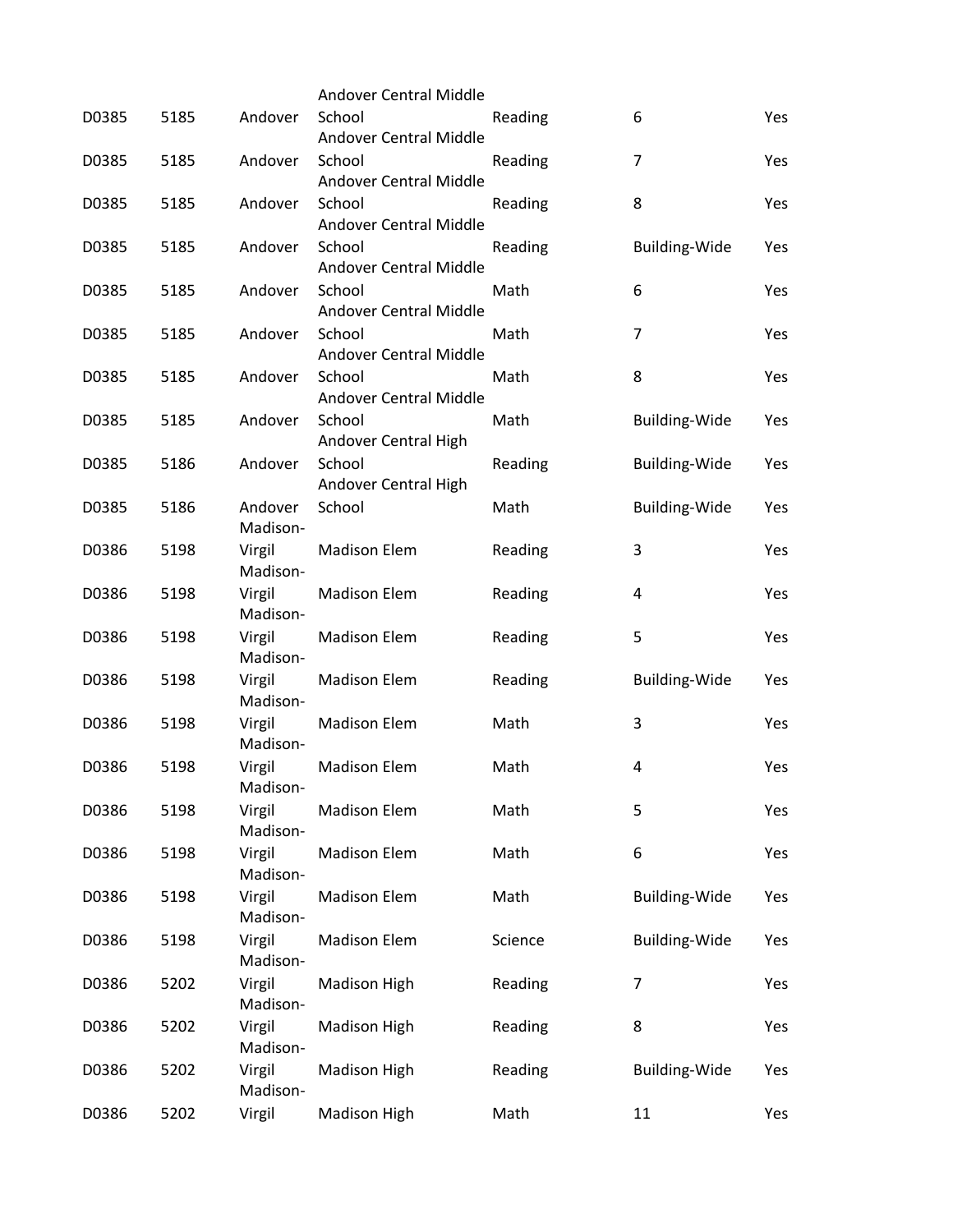|       |      | Madison-           |                                                 |         |                      |            |
|-------|------|--------------------|-------------------------------------------------|---------|----------------------|------------|
|       | 5202 |                    |                                                 |         |                      |            |
| D0386 |      | Virgil<br>Altoona- | <b>Madison High</b><br>Altoona-Midway           | Math    | <b>Building-Wide</b> | Yes        |
| D0387 | 5223 | Midway             | Middle/High School                              | Reading | 6                    | <b>Yes</b> |
| D0388 | 5236 | Ellis              | <b>Washington Elem</b>                          | Reading | 3                    | Yes        |
| D0388 | 5236 | Ellis              | <b>Washington Elem</b>                          | Reading | 4                    | Yes        |
| D0388 | 5236 | Ellis              | <b>Washington Elem</b>                          | Reading | 5                    | Yes        |
| D0388 | 5236 | Ellis              | <b>Washington Elem</b>                          | Reading | 6                    | Yes        |
| D0388 | 5236 | Ellis              | <b>Washington Elem</b>                          | Reading | $\overline{7}$       | Yes        |
| D0388 | 5236 | Ellis              | <b>Washington Elem</b>                          | Reading | 8                    | Yes        |
| D0388 | 5236 | <b>Ellis</b>       | <b>Washington Elem</b>                          | Reading | <b>Building-Wide</b> | Yes        |
| D0388 | 5236 | Ellis              | <b>Washington Elem</b>                          | Math    | 5                    | Yes        |
| D0388 | 5236 | Ellis              | <b>Washington Elem</b>                          | Math    | $\overline{7}$       | Yes        |
| D0388 | 5236 | Ellis              | <b>Washington Elem</b>                          | Math    | 8                    | Yes        |
| D0388 | 5236 | Ellis              |                                                 | Math    | Building-Wide        | Yes        |
|       |      | <b>Ellis</b>       | <b>Washington Elem</b>                          |         | $\overline{7}$       |            |
| D0388 | 5236 |                    | <b>Washington Elem</b>                          | Science |                      | Yes        |
| D0388 | 5236 | <b>Ellis</b>       | <b>Washington Elem</b>                          | Science | <b>Building-Wide</b> | Yes        |
| D0388 | 5238 | Ellis              | Ellis High                                      | Reading | Building-Wide        | Yes        |
| D0388 | 5238 | Ellis              | Ellis High                                      | Math    | Building-Wide        | Yes        |
| D0389 | 5268 | Eureka             | Eureka Jr/Sr High                               | Reading | 8                    | Yes        |
| D0389 | 5268 | Eureka             | Eureka Jr/Sr High                               | Reading | 11                   | Yes        |
| D0389 | 5268 | Eureka             | Eureka Jr/Sr High                               | Reading | <b>Building-Wide</b> | Yes        |
| D0389 | 5268 | Eureka             | Eureka Jr/Sr High<br><b>Marshall Elementary</b> | Math    | <b>Building-Wide</b> | Yes        |
| D0389 | 5287 | Eureka             | School                                          | Reading | 4                    | Yes        |
|       |      |                    | <b>Marshall Elementary</b>                      |         |                      |            |
| D0389 | 5287 | Eureka             | School                                          | Reading | 5                    | Yes        |
|       |      |                    | <b>Marshall Elementary</b>                      |         |                      |            |
| D0389 | 5287 | Eureka             | School                                          | Reading | 6                    | Yes        |
|       |      |                    | <b>Marshall Elementary</b>                      |         |                      |            |
| D0389 | 5287 | Eureka             | School                                          | Reading | <b>Building-Wide</b> | Yes        |
|       |      |                    | <b>Marshall Elementary</b>                      |         |                      |            |
| D0389 | 5287 | Eureka             | School                                          | Math    | 3                    | Yes        |
|       |      |                    | <b>Marshall Elementary</b>                      |         |                      |            |
| D0389 | 5287 | Eureka             | School                                          | Math    | 4                    | Yes        |
|       |      |                    | <b>Marshall Elementary</b>                      |         |                      |            |
| D0389 | 5287 | Eureka             | School                                          | Math    | Building-Wide        | Yes        |
| D0390 | 5296 | Hamilton           | <b>Hamilton Elem</b>                            | Reading | 4                    | Yes        |
| D0390 | 5296 | Hamilton           | <b>Hamilton Elem</b>                            | Reading | 6                    | Yes        |
| D0390 | 5296 | Hamilton           | <b>Hamilton Elem</b>                            | Math    | 4                    | Yes        |
| D0390 | 5298 | Hamilton           | Hamilton High                                   | Reading | 8                    | Yes        |
| D0390 | 5298 | Hamilton           | Hamilton High                                   | Math    | 11                   | Yes        |
|       |      | Osborne            |                                                 |         |                      |            |
| D0392 | 5332 | County             | Osborne Elem                                    | Reading | 3                    | Yes        |
|       |      | Osborne            |                                                 |         |                      |            |
| D0392 | 5332 | County<br>Osborne  | Osborne Elem                                    | Reading | 4                    | Yes        |
| D0392 | 5332 | County             | Osborne Elem                                    | Reading | 5                    | Yes        |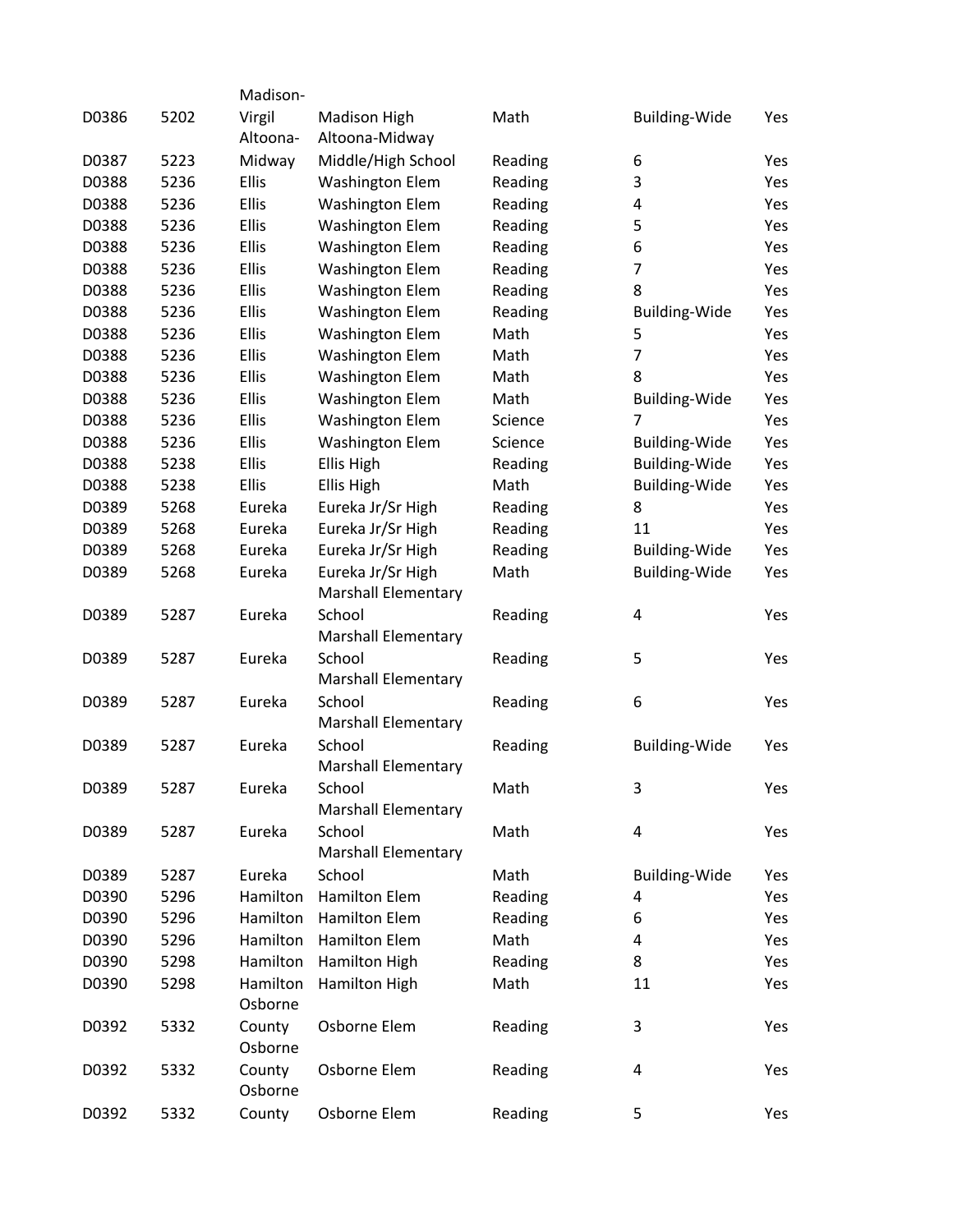|       |      | Osborne                        |                                       |         |                      |     |
|-------|------|--------------------------------|---------------------------------------|---------|----------------------|-----|
| D0392 | 5332 | County<br>Osborne              | Osborne Elem                          | Reading | 6                    | Yes |
| D0392 | 5332 | County<br>Osborne              | Osborne Elem                          | Reading | <b>Building-Wide</b> | Yes |
| D0392 | 5332 | County<br>Osborne              | Osborne Elem                          | Math    | 3                    | Yes |
| D0392 | 5332 | County<br>Osborne              | Osborne Elem                          | Math    | 4                    | Yes |
| D0392 | 5332 | County<br>Osborne              | Osborne Elem                          | Math    | 5                    | Yes |
| D0392 | 5332 | County<br>Osborne              | Osborne Elem                          | Math    | 6                    | Yes |
| D0392 | 5332 | County<br>Osborne              | Osborne Elem<br>Osborne Junior/Senior | Math    | <b>Building-Wide</b> | Yes |
| D0392 | 5334 | County<br>Osborne              | High<br>Osborne Junior/Senior         | Reading | 11                   | Yes |
| D0392 | 5334 | County                         | High                                  | Math    | 11                   | Yes |
| D0393 | 5354 | Solomon                        | Solomon Elem                          | Reading | 4                    | Yes |
| D0393 | 5354 | Solomon                        | Solomon Elem                          | Reading | 5                    | Yes |
| D0393 | 5354 | Solomon                        | Solomon Elem                          | Reading | <b>Building-Wide</b> | Yes |
| D0393 | 5354 | Solomon                        | Solomon Elem                          | Math    | 3                    | Yes |
| D0393 | 5354 | Solomon                        | Solomon Elem                          | Math    | $\overline{4}$       | Yes |
| D0393 | 5354 | Solomon                        | Solomon Elem                          | Math    | <b>Building-Wide</b> | Yes |
| D0393 | 5354 | Solomon                        | Solomon Elem                          | Science | <b>Building-Wide</b> | Yes |
| D0393 | 5356 | Solomon                        | Solomon High                          | Reading | 6                    | Yes |
| D0393 | 5356 | Solomon                        | Solomon High                          | Reading | 7                    | Yes |
| D0393 | 5356 | Solomon                        | Solomon High                          | Reading | <b>Building-Wide</b> | Yes |
| D0393 | 5356 | Solomon                        | Solomon High                          | Math    | 11                   | Yes |
|       |      | Rose Hill<br>Public            |                                       |         |                      |     |
| D0394 | 5371 | Schools<br>Rose Hill<br>Public | Rose Hill Middle                      | Reading | 7                    | Yes |
| D0394 | 5371 | Schools<br>Rose Hill<br>Public | Rose Hill Middle                      | Reading | 8                    | Yes |
| D0394 | 5371 | Schools<br>Rose Hill<br>Public | Rose Hill Middle                      | Reading | <b>Building-Wide</b> | Yes |
| D0394 | 5371 | Schools<br>Rose Hill<br>Public | Rose Hill Middle                      | Math    | 7                    | Yes |
| D0394 | 5371 | Schools<br>Rose Hill<br>Public | Rose Hill Middle                      | Math    | 8                    | Yes |
| D0394 | 5371 | Schools                        | Rose Hill Middle                      | Math    | <b>Building-Wide</b> | Yes |
| D0395 | 5389 | LaCrosse                       | La Crosse Elementary                  | Reading | 3                    | Yes |
| D0395 | 5389 | LaCrosse                       | La Crosse Elementary                  | Reading | 6                    | Yes |
|       |      |                                |                                       |         |                      |     |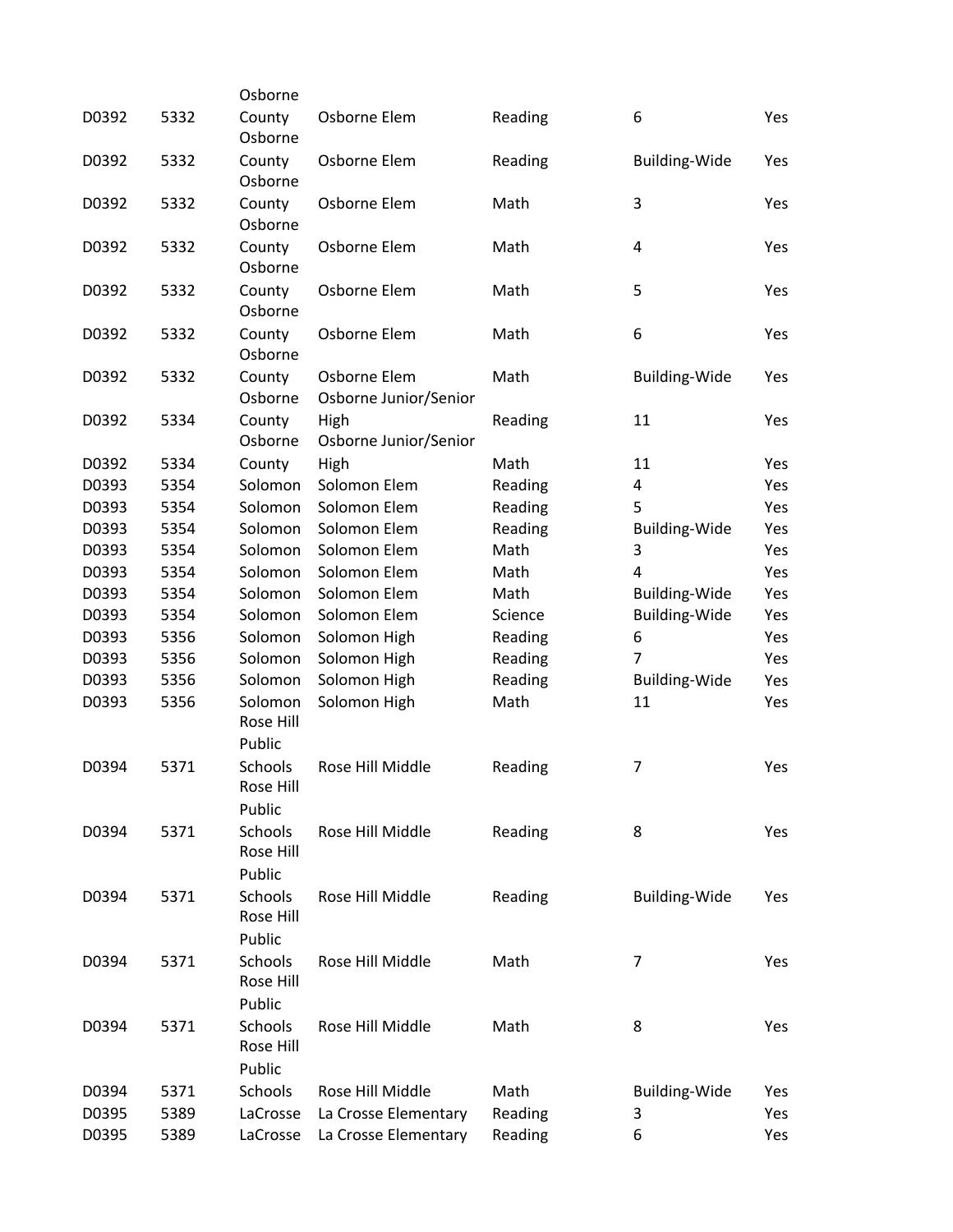| D0395 | 5389 | LaCrosse                                       | La Crosse Elementary               | Math    | 3                       | Yes |
|-------|------|------------------------------------------------|------------------------------------|---------|-------------------------|-----|
| D0395 | 5389 | LaCrosse                                       | La Crosse Elementary               | Math    | 5                       | Yes |
| D0395 | 5389 | LaCrosse                                       | La Crosse Elementary               | Math    | 6                       | Yes |
| D0395 | 5389 | LaCrosse                                       | La Crosse Elementary               | Math    | <b>Building-Wide</b>    | Yes |
| D0395 | 5390 | LaCrosse                                       | La Crosse High<br>La Crosse Middle | Reading | <b>Building-Wide</b>    | Yes |
| D0395 | 5396 | LaCrosse                                       | School<br>La Crosse Middle         | Reading | 8                       | Yes |
| D0395 | 5396 | LaCrosse<br>Douglass<br>Public                 | School                             | Reading | <b>Building-Wide</b>    | Yes |
| D0396 | 5411 | <b>Schools</b><br>Douglass<br>Public           | Leonard C Seal Elem                | Reading | 4                       | Yes |
| D0396 | 5411 | Schools<br>Douglass<br>Public                  | Leonard C Seal Elem                | Reading | 5                       | Yes |
| D0396 | 5411 | Schools<br>Douglass<br>Public                  | Leonard C Seal Elem                | Reading | <b>Building-Wide</b>    | Yes |
| D0396 | 5411 | Schools<br>Douglass<br>Public                  | Leonard C Seal Elem                | Math    | 3                       | Yes |
| D0396 | 5411 | Schools<br>Douglass<br>Public                  | Leonard C Seal Elem                | Math    | 4                       | Yes |
| D0396 | 5411 | Schools<br>Douglass                            | Leonard C Seal Elem                | Math    | <b>Building-Wide</b>    | Yes |
| D0396 | 5413 | Public<br>Schools<br>Douglass                  | Marvin Sisk Middle<br>School       | Reading | 7                       | Yes |
| D0396 | 5413 | Public<br>Schools<br>Douglass                  | Marvin Sisk Middle<br>School       | Reading | 8                       | Yes |
| D0396 | 5413 | Public<br><b>Schools</b><br><b>Douglass</b>    | Marvin Sisk Middle<br>School       | Reading | <b>Building-Wide</b>    | Yes |
| D0396 | 5413 | Public<br><b>Schools</b><br>Douglass<br>Public | Marvin Sisk Middle<br>School       | Math    | $\overline{7}$          | Yes |
| D0396 | 5414 | <b>Schools</b><br>Douglass<br>Public           | Douglass High                      | Reading | <b>Building-Wide</b>    | Yes |
| D0396 | 5414 | Schools                                        | Douglass High                      | Science | <b>Building-Wide</b>    | Yes |
| D0397 | 5434 | Centre                                         | Centre Elem                        | Reading | 3                       | Yes |
| D0397 | 5434 | Centre                                         | Centre Elem                        | Reading | 4                       | Yes |
| D0397 | 5434 | Centre                                         | Centre Elem                        | Reading | 6                       | Yes |
| D0397 | 5434 | Centre                                         | Centre Elem                        | Math    | $\overline{\mathbf{4}}$ | Yes |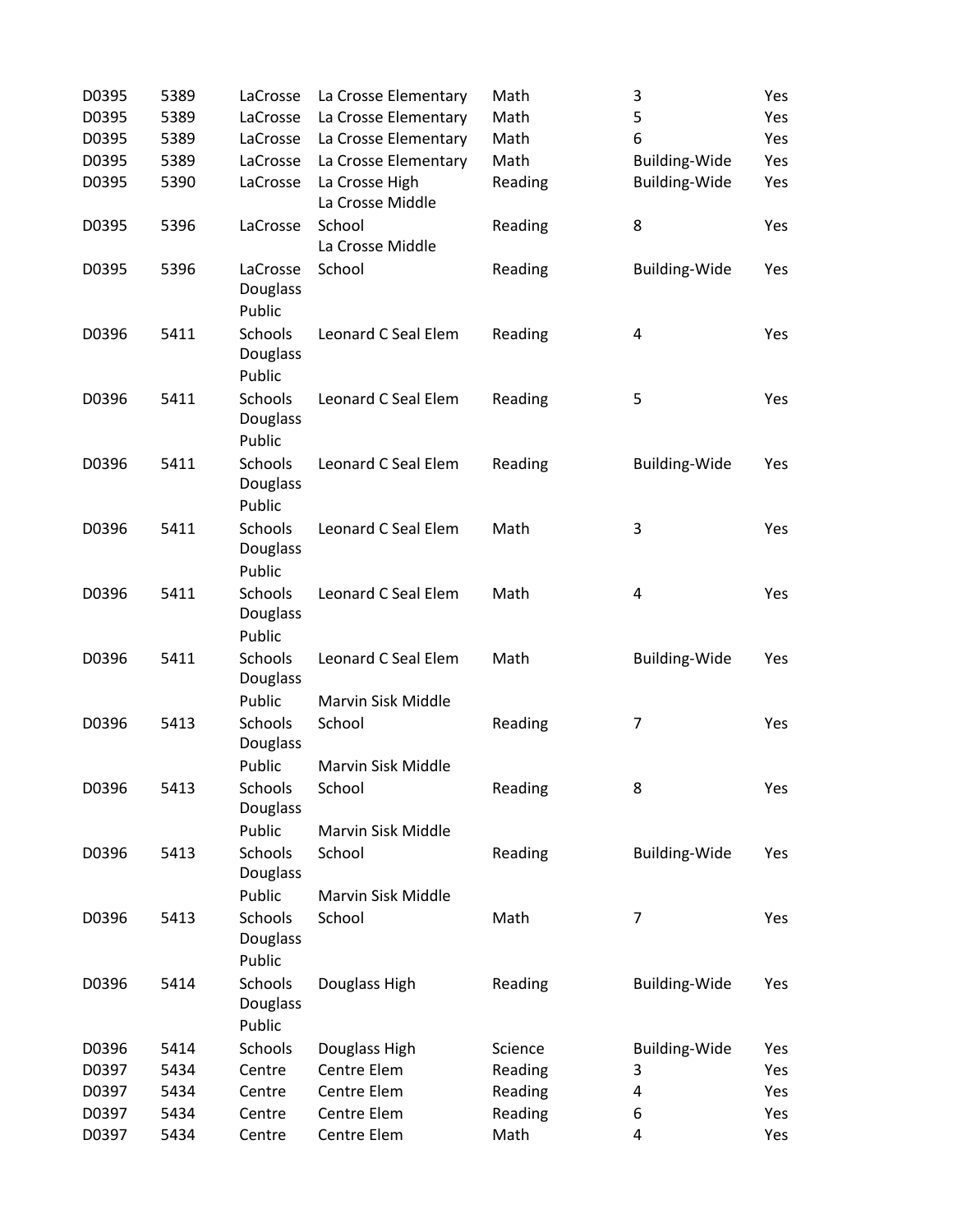| D0397 | 5434 | Centre       | Centre Elem             | Math    | 5                       | Yes |
|-------|------|--------------|-------------------------|---------|-------------------------|-----|
| D0397 | 5434 | Centre       | Centre Elem             | Math    | 6                       | Yes |
| D0397 | 5434 | Centre       | Centre Elem             | Math    | <b>Building-Wide</b>    | Yes |
| D0397 | 5434 | Centre       | Centre Elem             | Science | <b>Building-Wide</b>    | Yes |
| D0397 | 5436 | Centre       | Centre Jr/Sr High       | Reading | 7                       | Yes |
| D0397 | 5436 | Centre       | Centre Jr/Sr High       | Reading | <b>Building-Wide</b>    | Yes |
| D0397 | 5436 | Centre       | Centre Jr/Sr High       | Math    | 7                       | Yes |
| D0397 | 5436 | Centre       | Centre Jr/Sr High       | Math    | <b>Building-Wide</b>    | Yes |
|       |      | Peabody-     | Peabody-Burns           |         |                         |     |
| D0398 | 5460 | <b>Burns</b> | Elementary              | Reading | 4                       | Yes |
|       |      | Peabody-     | Peabody-Burns           |         |                         |     |
| D0398 | 5460 | <b>Burns</b> | Elementary              | Math    | $\overline{\mathbf{4}}$ | Yes |
|       |      | Peabody-     | Peabody-Burns           |         |                         |     |
| D0398 | 5460 | <b>Burns</b> | Elementary              | Math    | 5                       | Yes |
|       |      | Peabody-     | Peabody-Burns           |         |                         |     |
| D0398 | 5460 | <b>Burns</b> | Elementary              | Math    | <b>Building-Wide</b>    | Yes |
|       |      | Peabody-     | Peabody-Burns Jr/Sr     |         |                         |     |
| D0398 | 5462 | <b>Burns</b> | <b>High School</b>      | Reading | 11                      | Yes |
|       |      | Peabody-     | Peabody-Burns Jr/Sr     |         |                         |     |
| D0398 | 5462 | <b>Burns</b> | High School             | Reading | <b>Building-Wide</b>    | Yes |
| D0399 | 5486 | Paradise     | Natoma Elem             | Reading | 4                       | Yes |
| D0399 | 5486 | Paradise     | Natoma Elem             | Reading | 6                       | Yes |
| D0399 | 5486 | Paradise     | Natoma Elem             | Math    | 4                       | Yes |
| D0399 | 5488 | Paradise     | Natoma High (7-12)      | Reading | 7                       | Yes |
| D0399 | 5488 | Paradise     | Natoma High (7-12)      | Reading | 8                       | Yes |
| D0399 | 5488 | Paradise     | Natoma High (7-12)      | Reading | 11                      | Yes |
| D0399 | 5488 | Paradise     | Natoma High (7-12)      | Reading | <b>Building-Wide</b>    | Yes |
| D0399 | 5488 | Paradise     | Natoma High (7-12)      | Math    | 11                      | Yes |
| D0399 | 5488 | Paradise     | Natoma High (7-12)      | Math    | <b>Building-Wide</b>    | Yes |
| D0399 | 5488 | Paradise     | Natoma High (7-12)      | Science | 11                      | Yes |
| D0399 | 5488 | Paradise     | Natoma High (7-12)      | Science | <b>Building-Wide</b>    | Yes |
|       |      | Smoky        |                         |         |                         |     |
| D0400 | 5504 | Valley       | Soderstrom Elem         | Reading | 3                       | Yes |
|       |      | Smoky        |                         |         |                         |     |
| D0400 | 5504 | Valley       | Soderstrom Elem         | Reading | $\pmb{4}$               | Yes |
|       |      | Smoky        |                         |         |                         |     |
| D0400 | 5504 | Valley       | Soderstrom Elem         | Reading | <b>Building-Wide</b>    | Yes |
|       |      | Smoky        |                         |         |                         |     |
| D0400 | 5504 | Valley       | Soderstrom Elem         | Math    | $\overline{\mathbf{4}}$ | Yes |
|       |      | Smoky        |                         |         |                         |     |
| D0400 | 5504 | Valley       | Soderstrom Elem         | Math    | Building-Wide           | Yes |
|       |      | Smoky        | <b>Lindsborg Middle</b> |         |                         |     |
| D0400 | 5505 | Valley       | School                  | Reading | 6                       | Yes |
|       |      | Smoky        | Lindsborg Middle        |         |                         |     |
| D0400 | 5505 | Valley       | School                  | Reading | 7                       | Yes |
|       |      | Smoky        | Lindsborg Middle        |         |                         |     |
| D0400 | 5505 | Valley       | School                  | Reading | 8                       | Yes |
|       |      | Smoky        | Lindsborg Middle        |         |                         |     |
| D0400 | 5505 | Valley       | School                  | Reading | <b>Building-Wide</b>    | Yes |
|       |      |              |                         |         |                         |     |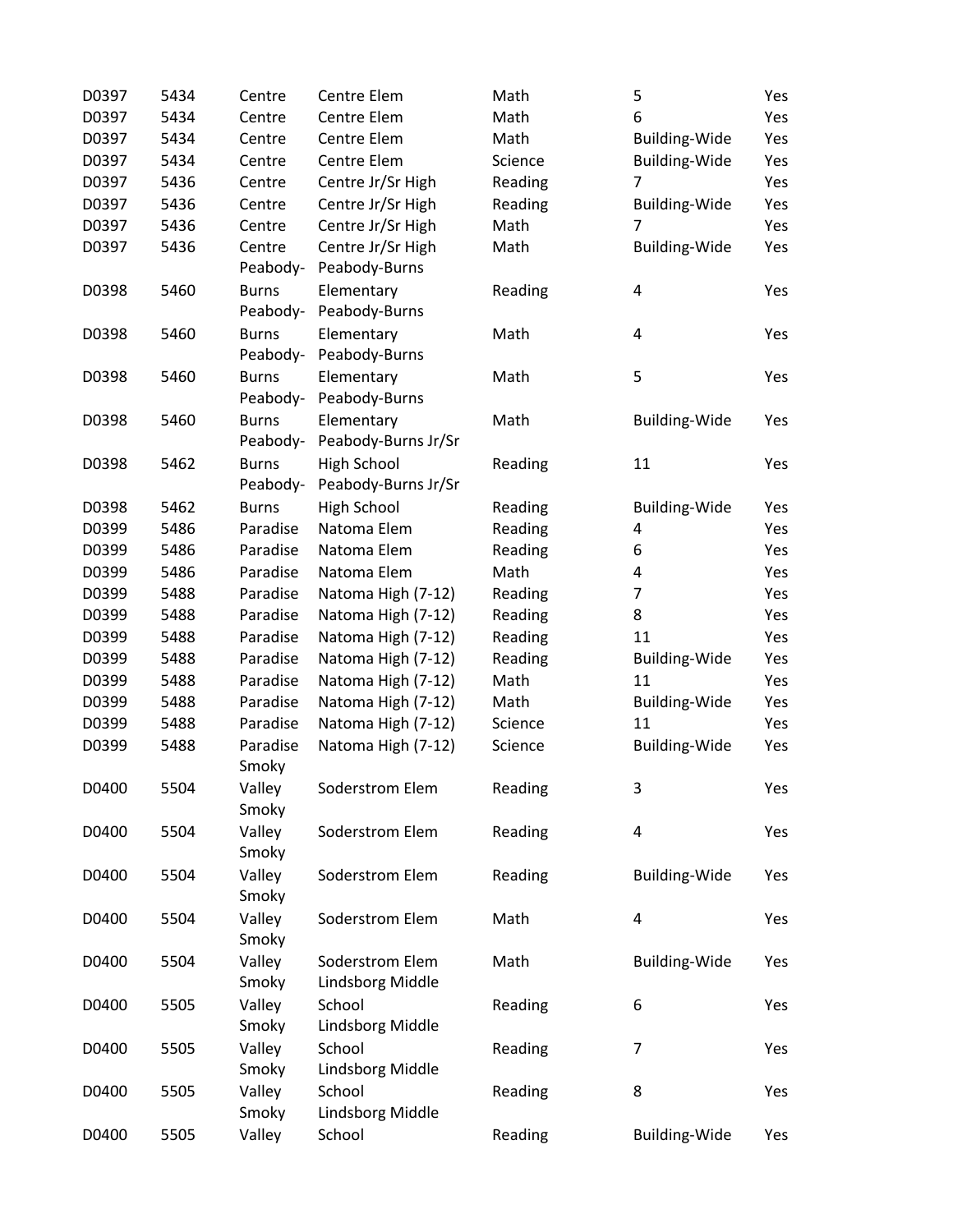|       |      | Smoky           | Lindsborg Middle        |               |                         |     |
|-------|------|-----------------|-------------------------|---------------|-------------------------|-----|
| D0400 | 5505 | Valley          | School                  | Math          | 6                       | Yes |
|       |      | Smoky           | Lindsborg Middle        |               |                         |     |
| D0400 | 5505 | Valley          | School                  | Math          | $\overline{7}$          | Yes |
|       |      | Smoky           | Lindsborg Middle        |               |                         |     |
| D0400 | 5505 | Valley          | School                  | Math          | <b>Building-Wide</b>    | Yes |
|       |      | Smoky           | Lindsborg Middle        |               |                         |     |
| D0400 | 5505 | Valley          | School                  | History/Govt. | 6                       | Yes |
|       |      | Smoky           |                         |               |                         |     |
| D0400 | 5506 | Valley<br>Smoky | Smoky Valley High       | Reading       | <b>Building-Wide</b>    | Yes |
| D0400 | 5506 | Valley          | Smoky Valley High       | Math          | <b>Building-Wide</b>    | Yes |
|       |      | Smoky           |                         |               |                         |     |
| D0400 | 5508 | Valley          | Marquette Elem          | Reading       | 3                       | Yes |
|       |      | Smoky           |                         |               |                         |     |
| D0400 | 5508 | Valley          | Marquette Elem          | Reading       | $\overline{7}$          | Yes |
|       |      | Smoky           |                         |               |                         |     |
| D0400 | 5508 | Valley          | Marquette Elem          | Reading       | 8                       | Yes |
|       |      | Smoky           |                         |               |                         |     |
| D0400 | 5508 | Valley          | Marquette Elem          | Reading       | <b>Building-Wide</b>    | Yes |
|       |      |                 |                         |               |                         |     |
|       |      | Chase-          |                         |               |                         |     |
| D0401 | 5534 |                 | Raymond Chase Elem      | Reading       | 3                       | Yes |
|       |      | Chase-          |                         |               |                         |     |
| D0401 | 5534 |                 | Raymond Chase Elem      | Reading       | $\overline{\mathbf{4}}$ | Yes |
|       |      |                 |                         |               |                         |     |
|       |      | Chase-          |                         |               |                         |     |
| D0401 | 5534 |                 | Raymond Chase Elem      | Reading       | 5                       | Yes |
|       |      |                 |                         |               |                         |     |
|       |      | Chase-          |                         |               |                         |     |
| D0401 | 5534 |                 | Raymond Chase Elem      | Reading       | Building-Wide           | Yes |
|       |      | Chase-          |                         |               |                         |     |
| D0401 | 5534 |                 | Raymond Chase Elem      | Math          | 3                       | Yes |
|       |      |                 |                         |               |                         |     |
|       |      | Chase-          |                         |               |                         |     |
| D0401 | 5534 |                 | Raymond Chase Elem      | Math          | 4                       | Yes |
|       |      |                 |                         |               |                         |     |
|       |      | Chase-          |                         |               |                         |     |
| D0401 | 5534 |                 | Raymond Chase Elem      | Math          | 5                       | Yes |
|       |      |                 |                         |               |                         |     |
|       |      | Chase-          |                         |               |                         |     |
| D0401 | 5534 |                 | Raymond Chase Elem      | Math          | Building-Wide           | Yes |
|       |      |                 |                         |               |                         |     |
| D0401 |      | Chase-          |                         |               |                         |     |
|       | 5538 |                 | Raymond Raymond Jr High | Reading       | 6                       | Yes |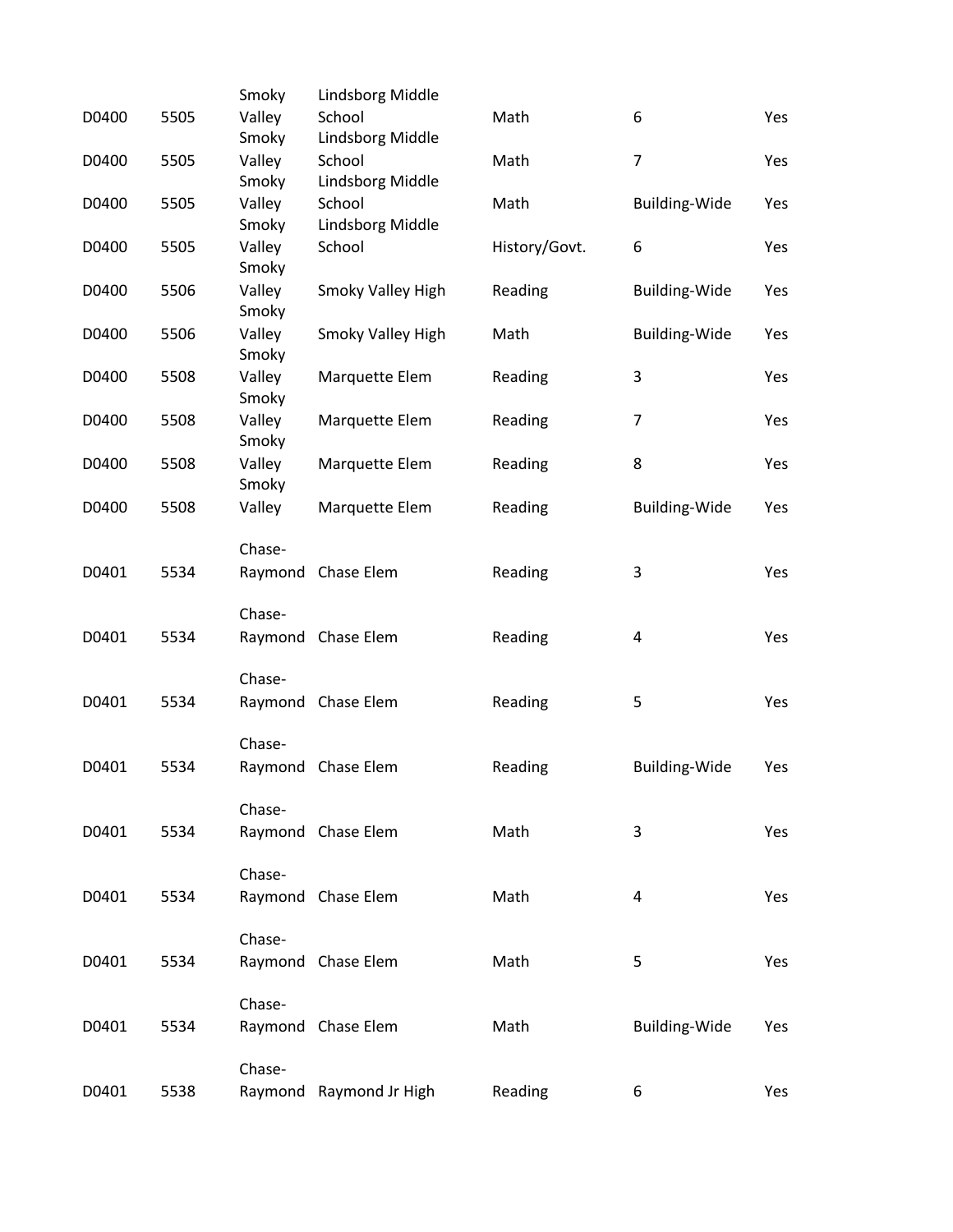|       |      | Chase-  |                         |         |                      |     |
|-------|------|---------|-------------------------|---------|----------------------|-----|
| D0401 | 5538 | Raymond | Raymond Jr High         | Math    | 6                    | Yes |
|       |      |         |                         |         |                      |     |
|       |      | Chase-  |                         |         |                      |     |
| D0401 | 5538 | Raymond | Raymond Jr High         | Math    | 7                    | Yes |
|       |      |         |                         |         |                      |     |
|       |      | Chase-  |                         |         |                      |     |
| D0401 | 5538 | Raymond | Raymond Jr High         | Math    | Building-Wide        | Yes |
| D0402 | 5554 | Augusta | Garfield Elem           | Reading | 3                    | Yes |
| D0402 | 5554 | Augusta | Garfield Elem           | Reading | 4                    | Yes |
| D0402 | 5554 | Augusta | Garfield Elem           | Reading | 5                    | Yes |
| D0402 | 5554 | Augusta | Garfield Elem           | Reading | <b>Building-Wide</b> | Yes |
| D0402 | 5554 | Augusta | Garfield Elem           | Math    | 3                    | Yes |
| D0402 | 5554 | Augusta | Garfield Elem           | Math    | 4                    | Yes |
| D0402 | 5554 | Augusta | Garfield Elem           | Math    | 5                    | Yes |
| D0402 | 5554 | Augusta | Garfield Elem           | Math    | <b>Building-Wide</b> | Yes |
| D0402 | 5554 | Augusta | Garfield Elem           | Science | <b>Building-Wide</b> | Yes |
| D0402 | 5555 | Augusta | <b>Ewalt Elementary</b> | Reading | 3                    | Yes |
| D0402 | 5555 | Augusta | <b>Ewalt Elementary</b> | Reading | 4                    | Yes |
| D0402 | 5555 | Augusta | <b>Ewalt Elementary</b> | Reading | <b>Building-Wide</b> | Yes |
| D0402 | 5555 | Augusta | <b>Ewalt Elementary</b> | Math    | 3                    | Yes |
| D0402 | 5555 | Augusta | <b>Ewalt Elementary</b> | Math    | 4                    | Yes |
| D0402 | 5555 | Augusta | <b>Ewalt Elementary</b> | Math    | 5                    | Yes |
| D0402 | 5555 | Augusta | <b>Ewalt Elementary</b> | Math    | <b>Building-Wide</b> | Yes |
| D0402 | 5556 | Augusta | Lincoln Elem            | Reading | 3                    | Yes |
| D0402 | 5556 | Augusta | Lincoln Elem            | Reading | 4                    | Yes |
| D0402 | 5556 | Augusta | Lincoln Elem            | Reading | 5                    | Yes |
| D0402 | 5556 | Augusta | Lincoln Elem            | Reading | <b>Building-Wide</b> | Yes |
| D0402 | 5556 | Augusta | Lincoln Elem            | Math    | 3                    | Yes |
| D0402 | 5556 | Augusta | Lincoln Elem            | Math    | 4                    | Yes |
| D0402 | 5556 | Augusta | Lincoln Elem            | Math    | 5                    | Yes |
| D0402 | 5556 | Augusta | Lincoln Elem            | Math    | <b>Building-Wide</b> | Yes |
| D0402 | 5558 | Augusta | Robinson Elem           | Reading | 3                    | Yes |
| D0402 | 5558 | Augusta | Robinson Elem           | Reading | 4                    | Yes |
| D0402 | 5558 | Augusta | Robinson Elem           | Reading | 5                    | Yes |
| D0402 | 5558 | Augusta | Robinson Elem           | Reading | <b>Building-Wide</b> | Yes |
| D0402 | 5558 | Augusta | Robinson Elem           | Math    | 3                    | Yes |
| D0402 | 5558 | Augusta | Robinson Elem           | Math    | 4                    | Yes |
| D0402 | 5558 | Augusta | Robinson Elem           | Math    | 5                    | Yes |
| D0402 | 5558 | Augusta | Robinson Elem           | Math    | <b>Building-Wide</b> | Yes |
| D0402 | 5558 | Augusta | Robinson Elem           | Science | <b>Building-Wide</b> | Yes |
|       |      |         |                         |         |                      |     |
| D0402 | 5560 | Augusta | Augusta Middle School   | Reading | 7                    | Yes |
|       |      |         |                         |         |                      |     |
| D0402 | 5560 | Augusta | Augusta Middle School   | Reading | 8                    | Yes |
|       |      |         |                         |         |                      |     |
| D0402 | 5560 | Augusta | Augusta Middle School   | Reading | <b>Building-Wide</b> | Yes |
| D0402 | 5562 | Augusta | Augusta Sr High         | Reading | <b>Building-Wide</b> | Yes |
|       |      |         |                         |         |                      |     |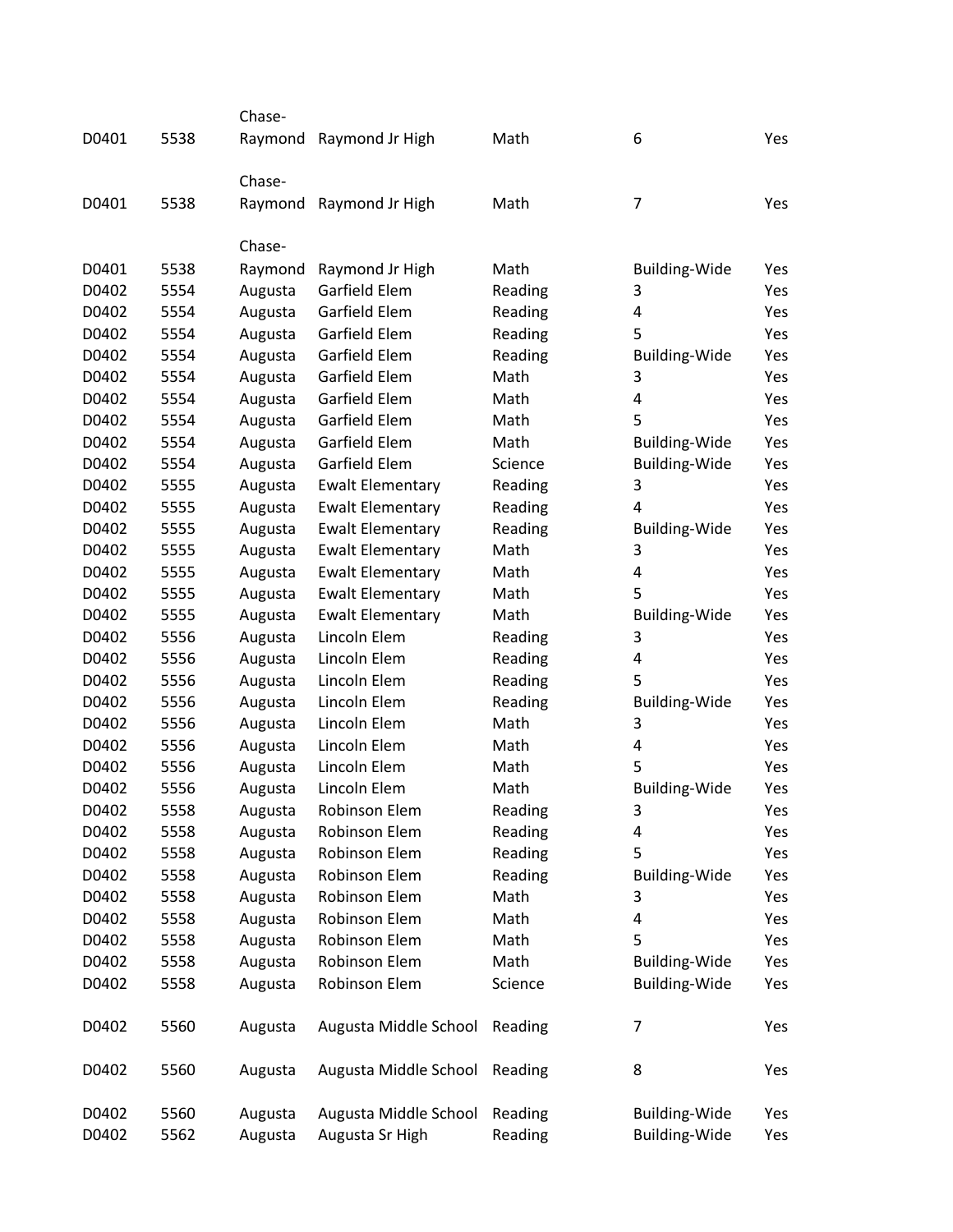| D0402<br>D0402 | 5562<br>5562 | Augusta<br>Augusta | Augusta Sr High<br>Augusta Sr High | Math<br>History/Govt. | <b>Building-Wide</b><br><b>Building-Wide</b> | Yes<br>Yes |
|----------------|--------------|--------------------|------------------------------------|-----------------------|----------------------------------------------|------------|
| D0403          | 5588         |                    | Otis-Bison Otis-Bison Middle       | Reading               | $\overline{7}$                               | Yes        |
| D0403          | 5588         |                    | Otis-Bison Otis-Bison Middle       | Reading               | 8                                            | Yes        |
| D0403          | 5588         |                    | Otis-Bison Otis-Bison Middle       | Reading               | <b>Building-Wide</b>                         | Yes        |
| D0403          | 5588         |                    | Otis-Bison Otis-Bison Middle       | Math                  | $\overline{7}$                               | Yes        |
| D0403          | 5588         |                    | Otis-Bison Otis-Bison Middle       | Math                  | <b>Building-Wide</b>                         | Yes        |
| D0403          | 5598         |                    | Otis-Bison Otis-Bison Elementary   | Reading               | 5                                            | Yes        |
| D0403          | 5598         |                    | Otis-Bison Otis-Bison Elementary   | Math                  | 3                                            | Yes        |
| D0403          | 5598         |                    | Otis-Bison Otis-Bison Elementary   | Math                  | 5                                            | Yes        |
| D0403          | 5598         |                    | Otis-Bison Otis-Bison Elementary   | Math                  | <b>Building-Wide</b>                         | Yes        |
|                |              |                    | Otis-Bison Junior/Senior           |                       |                                              |            |
| D0403          | 5600         |                    | Otis-Bison High School             | Reading               | <b>Building-Wide</b>                         | Yes        |
| D0404          | 5621         | Riverton           | <b>Riverton Middle</b>             | Reading               | 7                                            | Yes        |
| D0404          | 5621         | Riverton           | <b>Riverton Middle</b>             | Reading               | 8                                            | Yes        |
| D0404          | 5621         | Riverton           | <b>Riverton Middle</b>             | Reading               | <b>Building-Wide</b>                         | Yes        |
| D0404          | 5622         | Riverton           | <b>Riverton High</b>               | Reading               | <b>Building-Wide</b>                         | Yes        |
|                |              |                    | Lyons Central                      |                       |                                              |            |
| D0405          | 5636         | Lyons              | Elementary<br>Lyons Central        | Reading               | 3                                            | Yes        |
| D0405          | 5636         | Lyons              | Elementary<br>Lyons Central        | Reading               | 5                                            | Yes        |
| D0405          | 5636         | Lyons              | Elementary<br>Lyons Central        | Reading               | <b>Building-Wide</b>                         | Yes        |
| D0405          | 5636         | Lyons              | Elementary<br>Lyons Central        | Math                  | 3                                            | Yes        |
| D0405          | 5636         | Lyons              | Elementary<br>Lyons Central        | Math                  | 4                                            | Yes        |
| D0405          | 5636         | Lyons              | Elementary<br>Lyons Central        | Math                  | 5                                            | Yes        |
| D0405          | 5636         | Lyons              | Elementary                         | Math                  | Building-Wide                                | Yes        |
| D0405          | 5638         | Lyons              | Lyons Park Elementary              | Reading               | <b>Building-Wide</b>                         | Yes        |
| D0405          | 5638         | Lyons              | Lyons Park Elementary              | Math                  | <b>Building-Wide</b>                         | Yes        |
| D0405          | 5640         | Lyons              | Lyons Middle School                | Reading               | 7                                            | Yes        |
| D0405          | 5640         | Lyons              | Lyons Middle School                | Reading               | 8                                            | Yes        |
| D0405          | 5640         | Lyons              | Lyons Middle School                | Reading               | <b>Building-Wide</b>                         | Yes        |
| D0405          | 5642         | Lyons              | Lyons High                         | Reading               | <b>Building-Wide</b>                         | Yes        |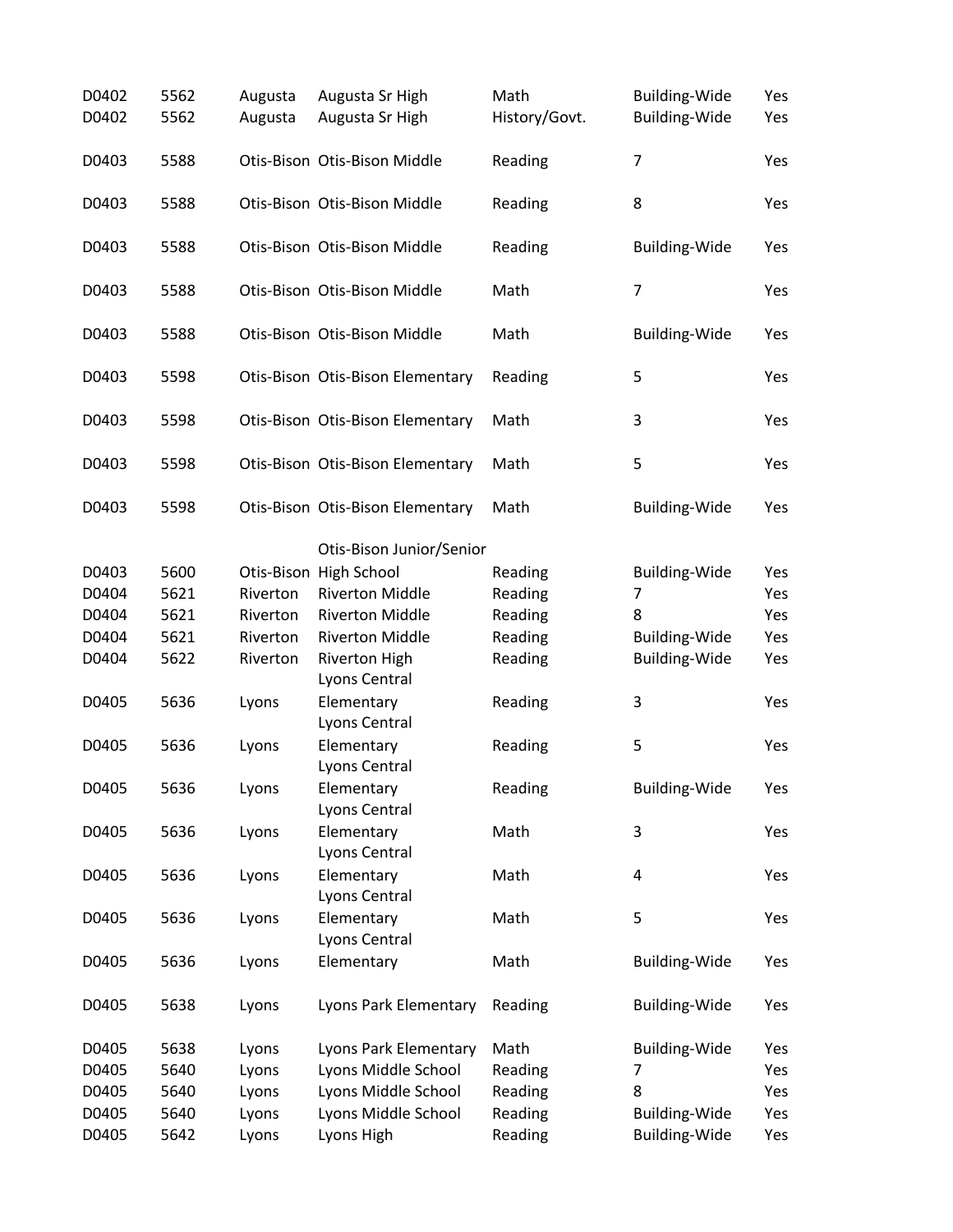| D0406 | 5674 | Wathena<br>Russell  | Wathena Elem             | Math          | 6                    | Yes |
|-------|------|---------------------|--------------------------|---------------|----------------------|-----|
| D0407 | 5710 | County<br>Russell   | Luray-Lucas Elem         | Reading       | 3                    | Yes |
| D0407 | 5710 | County<br>Russell   | Luray-Lucas Elem         | Reading       | 5                    | Yes |
| D0407 | 5710 | County<br>Russell   | Luray-Lucas Elem         | Reading       | 6                    | Yes |
| D0407 | 5710 | County<br>Russell   | Luray-Lucas Elem         | Reading       | $\overline{7}$       | Yes |
| D0407 | 5710 | County<br>Russell   | Luray-Lucas Elem         | Reading       | 8                    | Yes |
| D0407 | 5710 | County<br>Russell   | Luray-Lucas Elem         | Reading       | <b>Building-Wide</b> | Yes |
| D0407 | 5710 | County<br>Russell   | Luray-Lucas Elem         | Math          | 7                    | Yes |
| D0407 | 5718 | County<br>Russell   | Bickerdyke Elem          | Reading       | 3                    | Yes |
| D0407 | 5718 | County<br>Russell   | Bickerdyke Elem          | Reading       | 5                    | Yes |
| D0407 | 5718 | County<br>Russell   | Bickerdyke Elem          | Reading       | <b>Building-Wide</b> | Yes |
| D0407 | 5718 | County<br>Russell   | Bickerdyke Elem          | Math          | 5                    | Yes |
| D0407 | 5720 | County<br>Russell   | Simpson Elem             | Reading       | <b>Building-Wide</b> | Yes |
| D0407 | 5722 | County<br>Russell   | <b>Ruppenthal Middle</b> | Reading       | 7                    | Yes |
| D0407 | 5722 | County<br>Russell   | <b>Ruppenthal Middle</b> | Reading       | 8                    | Yes |
| D0407 | 5722 | County<br>Russell   | <b>Ruppenthal Middle</b> | Reading       | Building-Wide        | Yes |
| D0407 | 5724 | County<br>Russell   | <b>Russell High</b>      | Reading       | <b>Building-Wide</b> | Yes |
| D0407 | 5724 | County<br>Marion-   | <b>Russell High</b>      | History/Govt. | <b>Building-Wide</b> | Yes |
| D0408 | 5746 | Florence<br>Marion- | <b>Marion Middle</b>     | Reading       | $\overline{7}$       | Yes |
| D0408 | 5746 | Florence<br>Marion- | <b>Marion Middle</b>     | Reading       | 8                    | Yes |
| D0408 | 5746 | Florence<br>Marion- | <b>Marion Middle</b>     | Reading       | <b>Building-Wide</b> | Yes |
| D0408 | 5746 | Florence<br>Marion- | <b>Marion Middle</b>     | Math          | 7                    | Yes |
| D0408 | 5746 | Florence<br>Marion- | <b>Marion Middle</b>     | Math          | 8                    | Yes |
| D0408 | 5746 | Florence<br>Marion- | <b>Marion Middle</b>     | Math          | <b>Building-Wide</b> | Yes |
| D0408 | 5748 | Florence            | Marion High              | Reading       | Building-Wide        | Yes |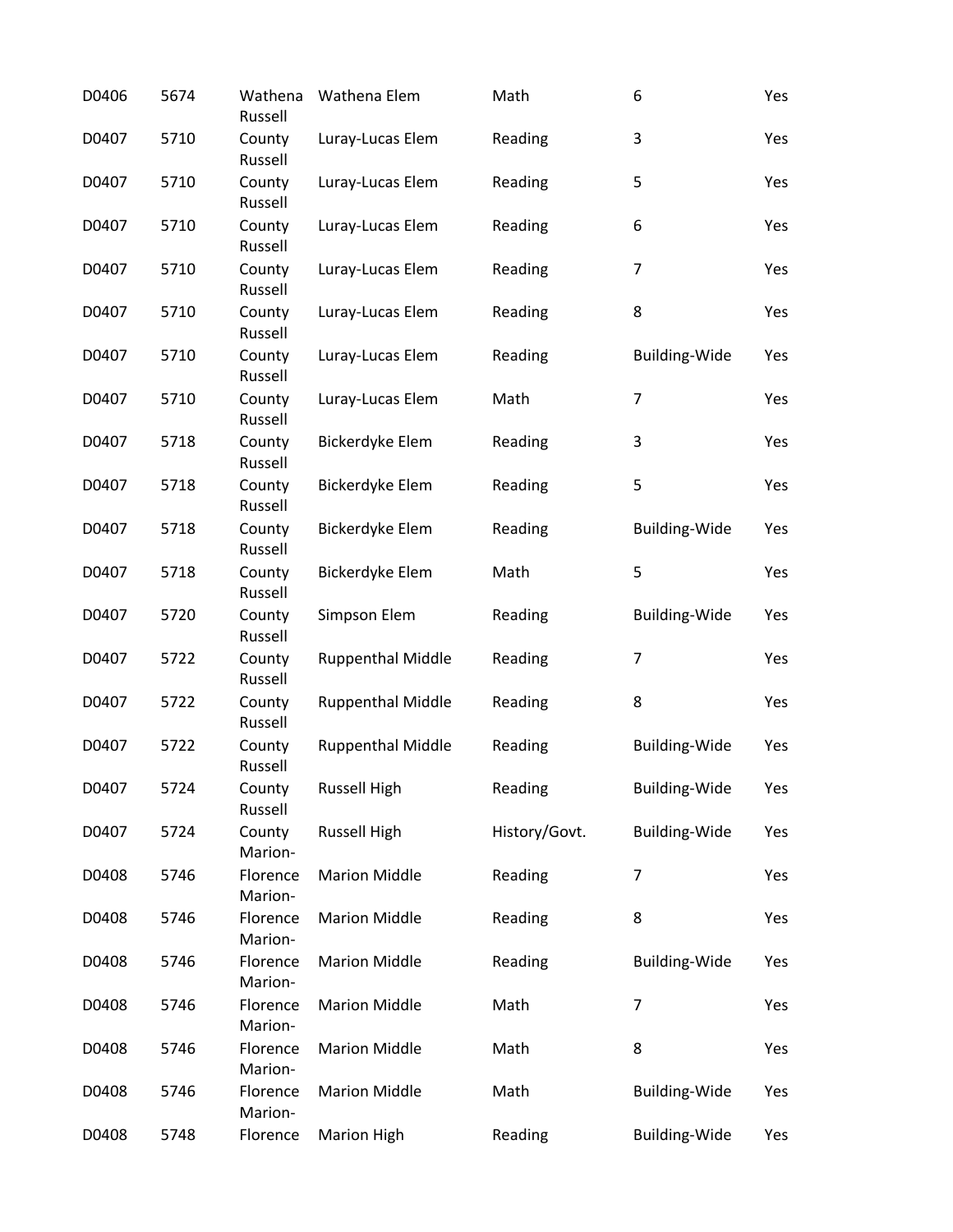|       |      | Marion-                                 |                                      |         |                      |     |
|-------|------|-----------------------------------------|--------------------------------------|---------|----------------------|-----|
| D0408 | 5748 | Florence<br>Marion-                     | <b>Marion High</b>                   | Math    | Building-Wide        | Yes |
| D0408 | 5750 | Florence<br>Marion-                     | <b>Marion Elem</b>                   | Reading | 3                    | Yes |
| D0408 | 5750 | Florence<br>Marion-                     | <b>Marion Elem</b>                   | Reading | 4                    | Yes |
| D0408 | 5750 | Florence<br>Marion-                     | <b>Marion Elem</b>                   | Reading | 5                    | Yes |
| D0408 | 5750 | Florence<br>Marion-                     | <b>Marion Elem</b>                   | Reading | 6                    | Yes |
| D0408 | 5750 | Florence<br>Marion-                     | <b>Marion Elem</b>                   | Reading | <b>Building-Wide</b> | Yes |
| D0408 | 5750 | Florence<br>Marion-                     | <b>Marion Elem</b>                   | Math    | 3                    | Yes |
| D0408 | 5750 | Florence<br>Marion-                     | <b>Marion Elem</b>                   | Math    | 5                    | Yes |
| D0408 | 5750 | Florence<br>Marion-                     | <b>Marion Elem</b>                   | Math    | 6                    | Yes |
| D0408 | 5750 | Florence<br>Marion-                     | <b>Marion Elem</b>                   | Math    | <b>Building-Wide</b> | Yes |
| D0408 | 5750 | Florence<br>Atchison                    | <b>Marion Elem</b>                   | Science | <b>Building-Wide</b> | Yes |
| D0409 | 5761 | Public<br>Schools<br>Atchison           | <b>Atchison Elementary</b><br>School | Reading | 3                    | Yes |
| D0409 | 5761 | Public<br>Schools<br>Atchison           | <b>Atchison Elementary</b><br>School | Reading | 4                    | Yes |
| D0409 | 5761 | Public<br>Schools<br>Atchison           | <b>Atchison Elementary</b><br>School | Reading | Building-Wide        | Yes |
| D0409 | 5761 | Public<br><b>Schools</b><br>Atchison    | <b>Atchison Elementary</b><br>School | Math    | 3                    | Yes |
| D0409 | 5776 | Public<br>Schools<br>Atchison<br>Public | Atchison Middle School Reading       |         | 6                    | Yes |
| D0409 | 5776 | Schools<br>Atchison<br>Public           | Atchison Middle School Reading       |         | 7                    | Yes |
| D0409 | 5776 | Schools<br>Atchison<br>Public           | Atchison Middle School Reading       |         | 8                    | Yes |
| D0409 | 5776 | Schools<br>Atchison<br>Public           | Atchison Middle School Reading       |         | <b>Building-Wide</b> | Yes |
| D0409 | 5776 | Schools                                 | Atchison Middle School Math          |         | 8                    | Yes |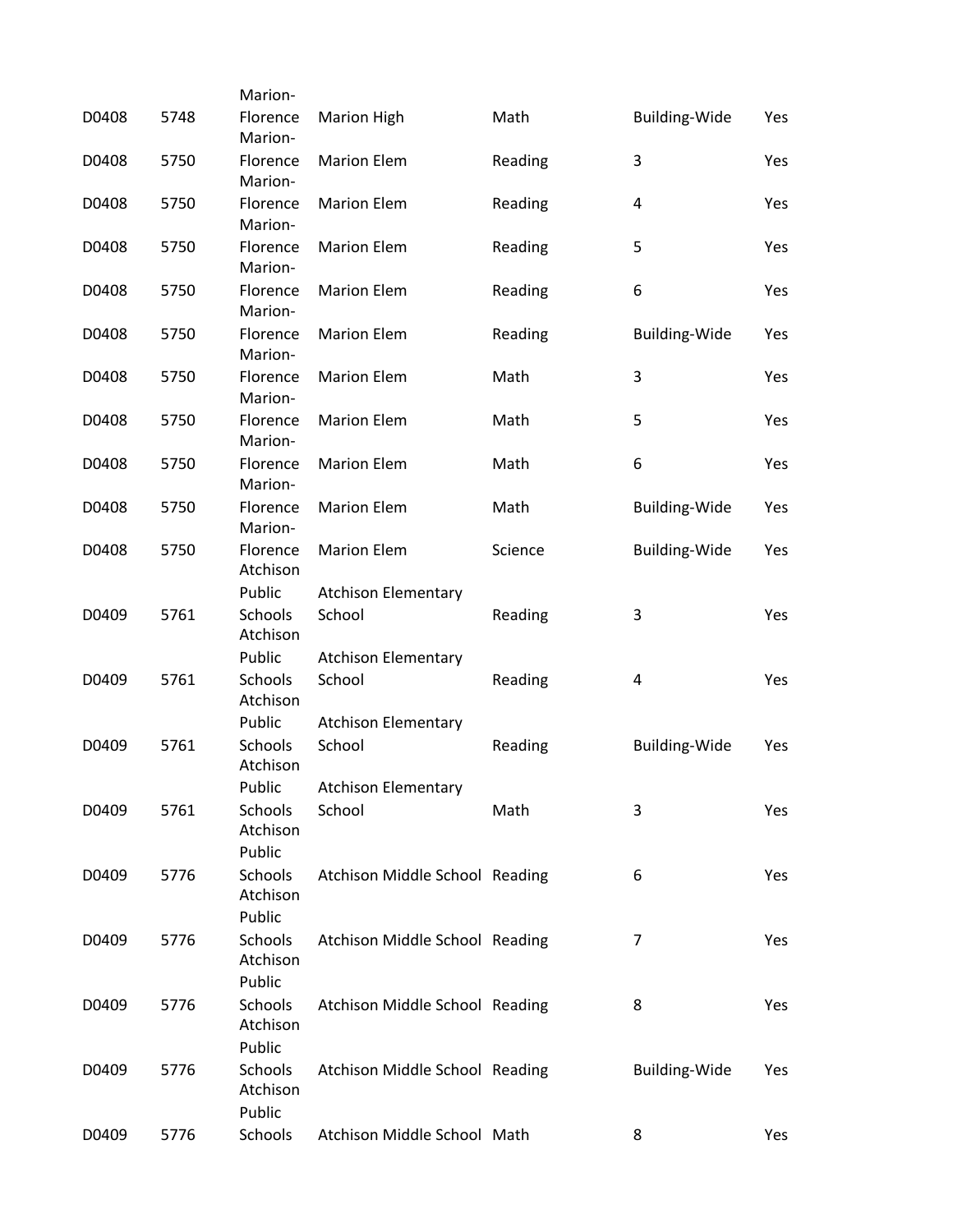|       |      | Durham-                         |                                 |         |                      |            |
|-------|------|---------------------------------|---------------------------------|---------|----------------------|------------|
|       |      | Hillsboro-                      |                                 |         |                      |            |
| D0410 | 5812 | Lehigh<br>Durham-               | Hillsboro Elem                  | Reading | 3                    | Yes        |
|       |      | Hillsboro-                      |                                 |         |                      |            |
| D0410 | 5812 | Lehigh<br>Durham-               | Hillsboro Elem                  | Reading | 5                    | Yes        |
|       |      | Hillsboro-                      |                                 |         |                      |            |
| D0410 | 5812 | Lehigh<br>Durham-<br>Hillsboro- | Hillsboro Elem                  | Reading | <b>Building-Wide</b> | Yes        |
| D0410 | 5812 |                                 | Hillsboro Elem                  | Math    | 3                    | Yes        |
|       |      | Lehigh<br>Durham-<br>Hillsboro- |                                 |         |                      |            |
| D0410 | 5812 | Lehigh                          | Hillsboro Elem                  | Math    | 4                    | Yes        |
|       |      | Durham-<br>Hillsboro-           |                                 |         |                      |            |
| D0410 | 5812 | Lehigh                          | Hillsboro Elem                  | Math    | 5                    | Yes        |
|       |      | Durham-<br>Hillsboro-           |                                 |         |                      |            |
| D0410 | 5812 | Lehigh<br>Durham-               | Hillsboro Elem                  | Math    | Building-Wide        | Yes        |
|       |      | Hillsboro-                      |                                 |         |                      |            |
| D0410 | 5814 | Lehigh<br>Durham-               | Hillsboro High                  | Reading | Building-Wide        | Yes        |
|       |      | Hillsboro-                      |                                 |         |                      |            |
| D0410 | 5814 | Lehigh<br>Durham-               | Hillsboro High                  | Math    | Building-Wide        | <b>Yes</b> |
|       |      | Hillsboro-                      |                                 |         |                      |            |
| D0410 | 5820 | Lehigh<br>Durham-               | Hillsboro Middle School Reading |         | 6                    | Yes        |
|       |      | Hillsboro-                      |                                 |         |                      |            |
| D0410 | 5820 | Lehigh<br>Durham-               | Hillsboro Middle School Reading |         | 7                    | Yes        |
|       |      | Hillsboro-                      |                                 |         |                      |            |
| D0410 | 5820 | Lehigh<br>Durham-<br>Hillsboro- | Hillsboro Middle School Reading |         | 8                    | Yes        |
| D0410 |      |                                 |                                 |         |                      |            |
|       | 5820 | Lehigh<br>Durham-<br>Hillsboro- | Hillsboro Middle School Reading |         | <b>Building-Wide</b> | Yes        |
| D0410 | 5820 | Lehigh                          | Hillsboro Middle School Math    |         | 6                    | Yes        |
|       |      | Durham-<br>Hillsboro-           |                                 |         |                      |            |
| D0410 | 5820 | Lehigh                          | Hillsboro Middle School Math    |         | 8                    | Yes        |
|       |      | Durham-<br>Hillsboro-           |                                 |         |                      |            |
| D0410 | 5820 | Lehigh                          | Hillsboro Middle School Math    |         | <b>Building-Wide</b> | Yes        |
| D0411 | 5834 | Goessel                         | Goessel Elem                    | Reading | 3                    | Yes        |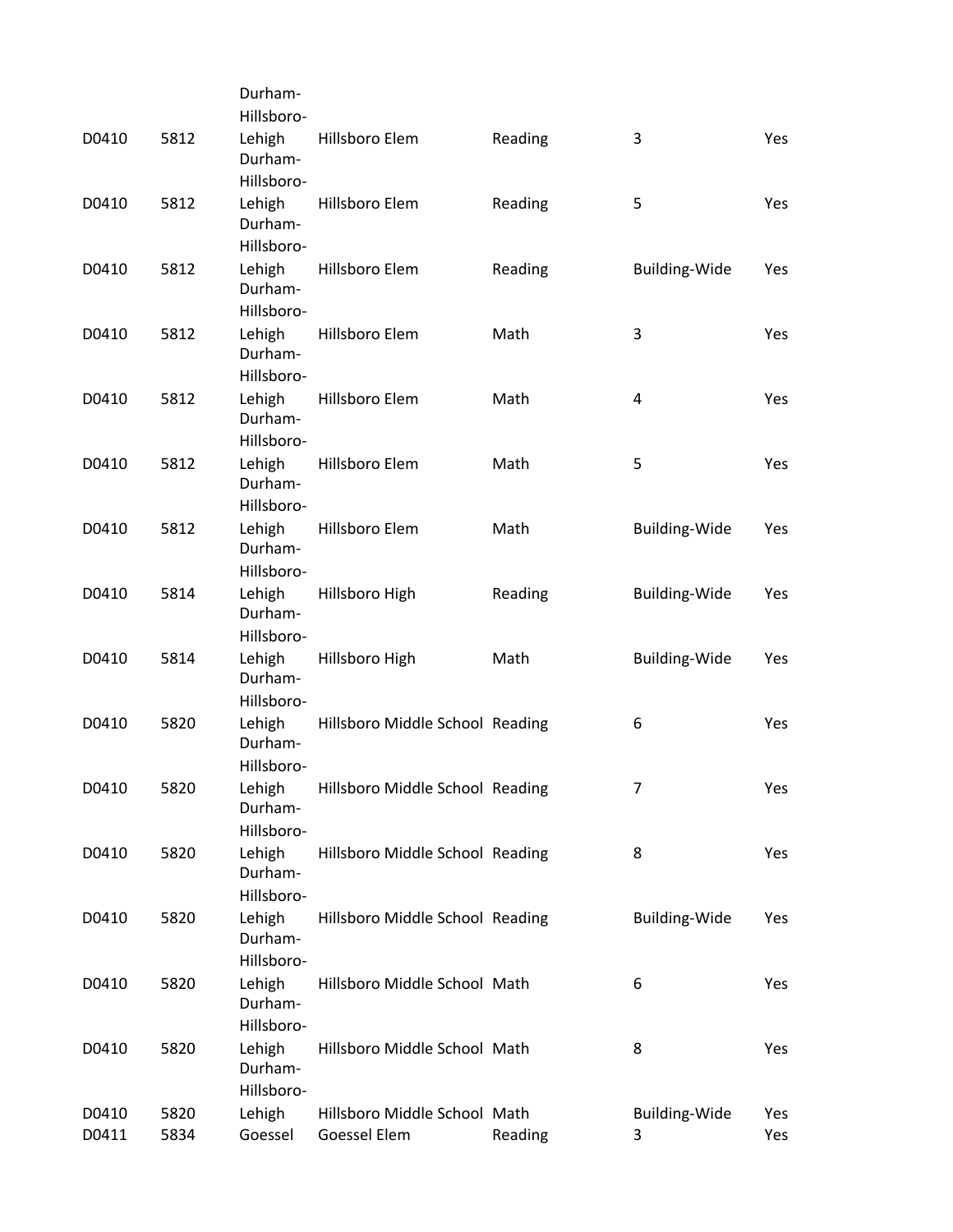| D0411 | 5834 | Goessel | Goessel Elem          | Reading       | 4                    | Yes |
|-------|------|---------|-----------------------|---------------|----------------------|-----|
| D0411 | 5834 | Goessel | Goessel Elem          | Reading       | 5                    | Yes |
| D0411 | 5834 | Goessel | Goessel Elem          | Reading       | <b>Building-Wide</b> | Yes |
| D0411 | 5834 | Goessel | Goessel Elem          | Math          | 3                    | Yes |
| D0411 | 5834 | Goessel | Goessel Elem          | Math          | 4                    | Yes |
| D0411 | 5834 | Goessel | Goessel Elem          | Math          | 5                    | Yes |
| D0411 | 5834 | Goessel | Goessel Elem          | Math          | <b>Building-Wide</b> | Yes |
| D0411 | 5836 | Goessel | Goessel High          | Reading       | 7                    | Yes |
| D0411 | 5836 | Goessel | Goessel High          | Reading       | 8                    | Yes |
| D0411 | 5836 | Goessel | Goessel High          | Reading       | 11                   | Yes |
| D0411 | 5836 | Goessel | Goessel High          | Reading       | Building-Wide        | Yes |
| D0411 | 5836 | Goessel | Goessel High          | Math          | 11                   | Yes |
| D0411 | 5836 | Goessel | Goessel High          | Math          | <b>Building-Wide</b> | Yes |
| D0411 | 5836 | Goessel | Goessel High          | Science       | 11                   | Yes |
| D0411 | 5836 | Goessel | Goessel High          | History/Govt. | 11                   | Yes |
|       |      | Hoxie   |                       |               |                      |     |
|       |      | Communi |                       |               |                      |     |
| D0412 | 5852 |         | ty Schools Hoxie Elem | Reading       | 3                    | Yes |
|       |      | Hoxie   |                       |               |                      |     |
|       |      | Communi |                       |               |                      |     |
| D0412 | 5852 |         | ty Schools Hoxie Elem | Reading       | 6                    | Yes |
|       |      | Hoxie   |                       |               |                      |     |
|       |      | Communi |                       |               |                      |     |
| D0412 | 5852 |         | ty Schools Hoxie Elem | Math          | 3                    | Yes |
|       |      | Hoxie   |                       |               |                      |     |
|       |      | Communi |                       |               |                      |     |
| D0412 | 5852 |         | ty Schools Hoxie Elem | Math          | 6                    | Yes |
|       |      | Hoxie   |                       |               |                      |     |
|       |      | Communi |                       |               |                      |     |
| D0412 | 5852 |         | ty Schools Hoxie Elem | Math          | Building-Wide        | Yes |
|       |      | Hoxie   |                       |               |                      |     |
|       |      | Communi |                       |               |                      |     |
| D0412 | 5854 |         | ty Schools Hoxie High | Math          | 7                    | Yes |
|       |      | Hoxie   |                       |               |                      |     |
|       |      | Communi |                       |               |                      |     |
| D0412 | 5854 |         | ty Schools Hoxie High | Math          | 11                   | Yes |
|       |      | Hoxie   |                       |               |                      |     |
|       |      | Communi |                       |               |                      |     |
| D0412 | 5854 |         | ty Schools Hoxie High | Math          | Building-Wide        | Yes |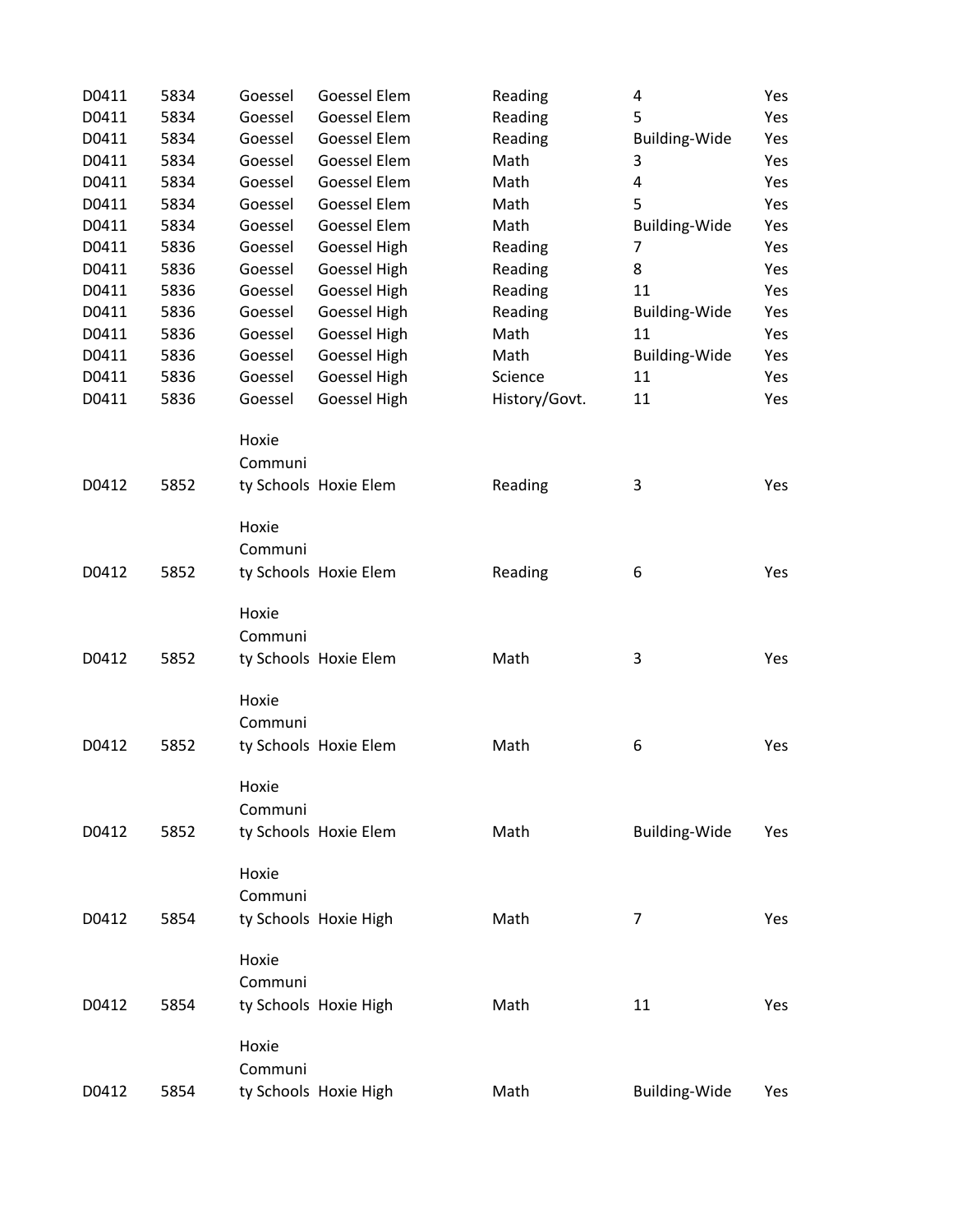|       |      | Chanute                             |                           |         |                      |     |
|-------|------|-------------------------------------|---------------------------|---------|----------------------|-----|
|       |      | Public                              | <b>Chanute Elementary</b> |         |                      |     |
| D0413 | 5870 | Schools<br>Chanute                  | <b>Charter School</b>     | Reading | 5                    | Yes |
|       |      | Public                              | <b>Chanute Elementary</b> |         |                      |     |
| D0413 | 5870 | Schools<br>Chanute                  | <b>Charter School</b>     | Reading | <b>Building-Wide</b> | Yes |
|       |      | Public                              | <b>Chanute Elementary</b> |         |                      |     |
| D0413 | 5870 | Schools<br>Chanute                  | <b>Charter School</b>     | Math    | 3                    | Yes |
|       |      | Public                              | <b>Chanute Elementary</b> |         |                      |     |
| D0413 | 5870 | Schools<br>Chanute                  | <b>Charter School</b>     | Math    | 5                    | Yes |
|       |      | Public                              | <b>Chanute Elementary</b> |         |                      |     |
| D0413 | 5870 | Schools<br>Chanute                  | <b>Charter School</b>     | Math    | Building-Wide        | Yes |
|       |      | Public                              |                           |         |                      |     |
| D0413 | 5876 | <b>Schools</b><br>Chanute<br>Public | Murray Hill Elem          | Math    | 3                    | Yes |
| D0413 | 5880 | Schools                             | Royster Middle School     | Reading | 6                    | Yes |
|       |      | Chanute<br>Public                   |                           |         |                      |     |
| D0413 | 5880 | Schools                             | Royster Middle School     | Reading | 7                    | Yes |
|       |      | Chanute<br>Public                   |                           |         |                      |     |
| D0413 | 5880 | Schools<br>Chanute                  | Royster Middle School     | Reading | 8                    | Yes |
|       |      | Public                              |                           |         |                      |     |
|       |      | Schools                             |                           |         |                      |     |
| D0413 | 5880 | Chanute                             | Royster Middle School     | Reading | <b>Building-Wide</b> | Yes |
|       |      | Public                              |                           |         |                      |     |
| D0413 | 5880 | Schools<br>Chanute                  | Royster Middle School     | Math    | 6                    | Yes |
|       |      | Public                              |                           |         |                      |     |
| D0413 | 5880 | Schools<br>Chanute                  | Royster Middle School     | Math    | $\overline{7}$       | Yes |
|       |      | Public                              |                           |         |                      |     |
| D0413 | 5880 | Schools<br>Chanute                  | Royster Middle School     | Math    | 8                    | Yes |
|       |      | Public                              |                           |         |                      |     |
| D0413 | 5880 | <b>Schools</b><br>Chanute           | Royster Middle School     | Math    | <b>Building-Wide</b> | Yes |
|       |      | Public                              |                           |         |                      |     |
| D0413 | 5882 | Schools<br>Chanute<br>Public        | Chanute High              | Reading | <b>Building-Wide</b> | Yes |
| D0413 | 5882 | Schools                             | Chanute High              | Math    | <b>Building-Wide</b> | Yes |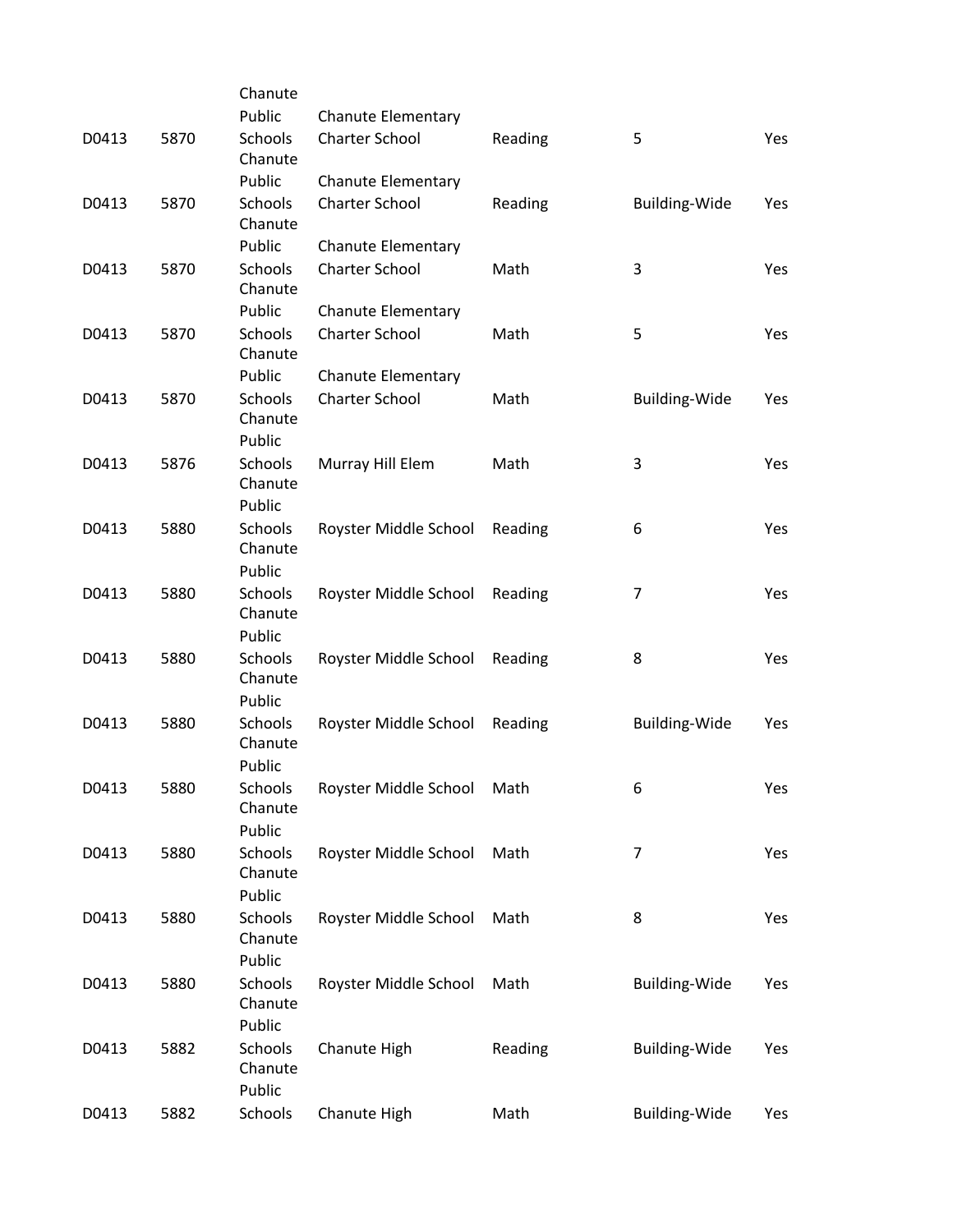| D0415 | 5936 |                 | Hiawatha Hiawatha Elem                 | Reading | 3                    | Yes |
|-------|------|-----------------|----------------------------------------|---------|----------------------|-----|
| D0415 | 5936 |                 | Hiawatha Hiawatha Elem                 | Reading | 4                    | Yes |
| D0415 | 5936 |                 | Hiawatha Hiawatha Elem                 | Reading | Building-Wide        | Yes |
| D0415 | 5936 |                 | Hiawatha Hiawatha Elem                 | Math    | 3                    | Yes |
| D0415 | 5936 |                 | Hiawatha Hiawatha Elem                 | Math    | 4                    | Yes |
| D0415 | 5936 |                 | Hiawatha Hiawatha Elem                 | Math    | <b>Building-Wide</b> | Yes |
| D0415 | 5940 |                 | Hiawatha Hiawatha Sr High              | Reading | <b>Building-Wide</b> | Yes |
| D0415 | 5950 | Hiawatha School | Hiawatha Middle                        | Reading | 5                    | Yes |
| D0415 | 5950 | Hiawatha School | Hiawatha Middle<br>Hiawatha Middle     | Reading | 6                    | Yes |
| D0415 | 5950 | Hiawatha School | Hiawatha Middle                        | Reading | $\overline{7}$       | Yes |
| D0415 | 5950 | Hiawatha School | Hiawatha Middle                        | Reading | 8                    | Yes |
| D0415 | 5950 | Hiawatha School |                                        | Reading | <b>Building-Wide</b> | Yes |
| D0415 | 5950 | Hiawatha School | Hiawatha Middle                        | Math    | 5                    | Yes |
| D0415 | 5950 | Hiawatha School | Hiawatha Middle                        | Math    | 6                    | Yes |
| D0415 | 5950 | Hiawatha School | Hiawatha Middle                        | Math    | $\overline{7}$       | Yes |
| D0415 | 5950 | Hiawatha School | Hiawatha Middle                        | Math    | 8                    | Yes |
| D0415 | 5950 | Hiawatha School | Hiawatha Middle                        | Math    | <b>Building-Wide</b> | Yes |
| D0415 | 5950 | Hiawatha School | Hiawatha Middle                        | Science | Building-Wide        | Yes |
| D0416 | 5970 |                 | Louisburg Broadmoor Elementary Reading |         | 3                    | Yes |
| D0416 | 5970 |                 | Louisburg Broadmoor Elementary Reading |         | 4                    | Yes |
| D0416 | 5970 |                 | Louisburg Broadmoor Elementary Reading |         | 5                    | Yes |
| D0416 | 5970 |                 | Louisburg Broadmoor Elementary Reading |         | Building-Wide        | Yes |
| D0416 | 5970 |                 | Louisburg Broadmoor Elementary Math    |         | 3                    | Yes |
| D0416 | 5970 |                 | Louisburg Broadmoor Elementary Math    |         | 4                    | Yes |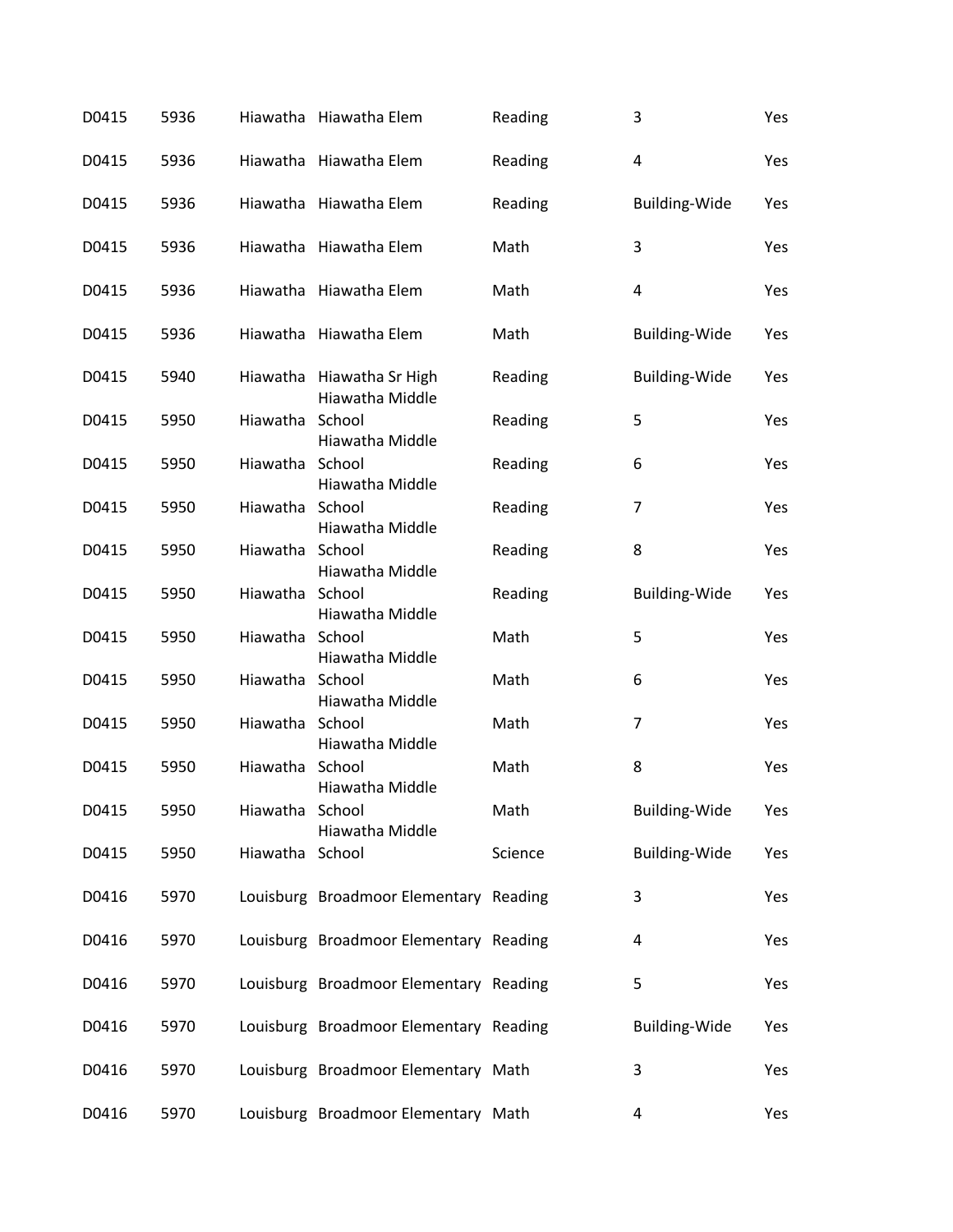| D0416 | 5970 |                  | Louisburg Broadmoor Elementary Math                        |               | 5                    | Yes |
|-------|------|------------------|------------------------------------------------------------|---------------|----------------------|-----|
| D0416 | 5970 |                  | Louisburg Broadmoor Elementary Math                        |               | <b>Building-Wide</b> | Yes |
| D0416 | 5972 |                  | Louisburg Louisburg High                                   | Reading       | <b>Building-Wide</b> | Yes |
| D0416 | 5972 |                  | Louisburg Louisburg High                                   | Math          | Building-Wide        | Yes |
| D0416 | 5978 |                  | Louisburg Louisburg Middle                                 | Reading       | 6                    | Yes |
| D0416 | 5978 |                  | Louisburg Louisburg Middle                                 | Reading       | $\overline{7}$       | Yes |
| D0416 | 5978 |                  | Louisburg Louisburg Middle                                 | Reading       | 8                    | Yes |
| D0416 | 5978 |                  | Louisburg Louisburg Middle                                 | Reading       | <b>Building-Wide</b> | Yes |
| D0416 | 5978 |                  | Louisburg Louisburg Middle                                 | Math          | 8                    | Yes |
| D0416 | 5978 |                  | Louisburg Louisburg Middle                                 | Math          | Building-Wide        | Yes |
| D0416 | 5978 | Morris           | Louisburg Louisburg Middle<br>Prairie Heights Middle       | History/Govt. | 8                    | Yes |
| D0417 | 5987 | County<br>Morris | School                                                     | Reading       | 5                    | Yes |
| D0417 | 5987 | County<br>Morris | Prairie Heights Middle<br>School                           | Reading       | 6                    | Yes |
| D0417 | 5987 | County<br>Morris | Prairie Heights Middle<br>School<br>Prairie Heights Middle | Reading       | 7                    | Yes |
| D0417 | 5987 | County<br>Morris | School<br>Prairie Heights Middle                           | Reading       | 8                    | Yes |
| D0417 | 5987 | County<br>Morris | School                                                     | Reading       | <b>Building-Wide</b> | Yes |
| D0417 | 5987 | County<br>Morris | Prairie Heights Middle<br>School                           | Math          | 5                    | Yes |
| D0417 | 5987 | County<br>Morris | Prairie Heights Middle<br>School<br>Prairie Heights Middle | Math          | 6                    | Yes |
| D0417 | 5987 | County<br>Morris | School<br>Prairie Heights Middle                           | Math          | 7                    | Yes |
| D0417 | 5987 | County<br>Morris | School<br>Prairie Heights Middle                           | Math          | 8                    | Yes |
| D0417 | 5987 | County<br>Morris | School                                                     | Math          | <b>Building-Wide</b> | Yes |
| D0417 | 5987 | County<br>Morris | Prairie Heights Middle<br>School<br><b>Council Grove</b>   | History/Govt. | 6                    | Yes |
| D0417 | 5990 | County<br>Morris | Elementary/Middle<br><b>Council Grove</b>                  | Reading       | 6                    | Yes |
| D0417 | 5990 | County           | Elementary/Middle                                          | Reading       | $\overline{7}$       | Yes |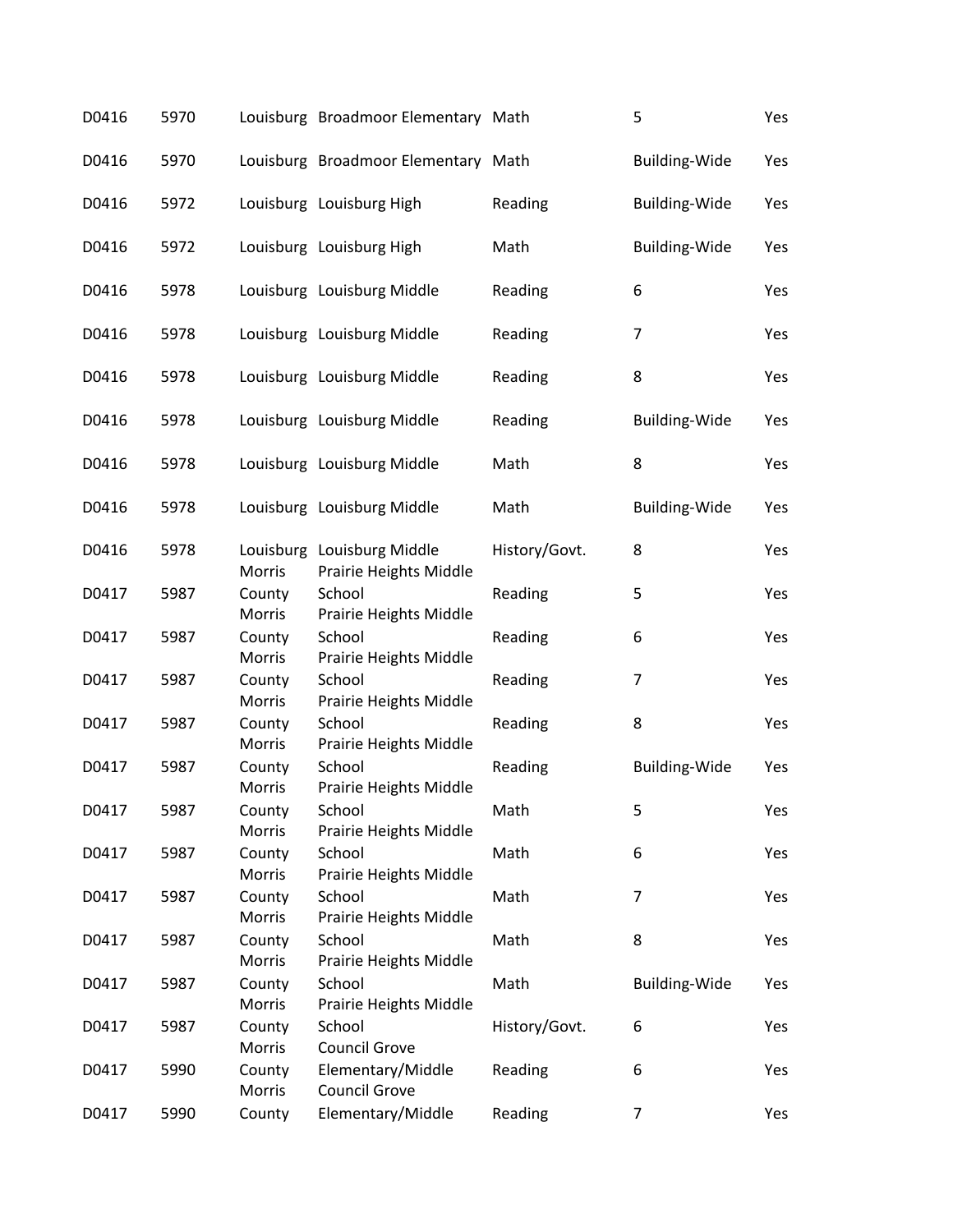|       |      | Morris        | <b>Council Grove</b>          |         |                      |     |
|-------|------|---------------|-------------------------------|---------|----------------------|-----|
| D0417 | 5990 | County        | Elementary/Middle             | Reading | 8                    | Yes |
|       |      | Morris        | <b>Council Grove</b>          |         |                      |     |
| D0417 | 5990 | County        | Elementary/Middle             | Reading | Building-Wide        | Yes |
|       |      | <b>Morris</b> | <b>Council Grove</b>          |         |                      |     |
| D0417 | 5990 | County        | Elementary/Middle             | Math    | 3                    | Yes |
|       |      | Morris        | <b>Council Grove</b>          |         |                      |     |
| D0417 | 5990 | County        | Elementary/Middle             | Math    | 5                    | Yes |
|       |      | Morris        | <b>Council Grove</b>          |         |                      |     |
| D0417 | 5990 | County        | Elementary/Middle             | Math    | 8                    | Yes |
|       |      | Morris        | <b>Council Grove</b>          |         |                      |     |
| D0417 | 5990 | County        | Elementary/Middle             | Math    | <b>Building-Wide</b> | Yes |
|       |      | Morris        | <b>Council Grove</b>          |         |                      |     |
| D0417 | 5990 | County        | Elementary/Middle             | Science | 4                    | Yes |
|       |      | Morris        | <b>Council Grove</b>          |         |                      |     |
| D0417 | 5990 | County        | Elementary/Middle             | Science | <b>Building-Wide</b> | Yes |
|       |      | Morris        |                               |         |                      |     |
| D0417 | 5998 | County        | Prairie Heights Elem          | Math    | 3                    | Yes |
|       |      | Morris        |                               |         |                      |     |
| D0417 | 5998 | County        | Prairie Heights Elem          | Math    | <b>Building-Wide</b> | Yes |
|       |      | McPherso      |                               |         |                      |     |
| D0418 | 6028 | n             | Eisenhower Elementary Reading |         | 4                    | Yes |
|       |      | McPherso      |                               |         |                      |     |
| D0418 | 6028 | n             | Eisenhower Elementary Science |         | <b>Building-Wide</b> | Yes |
|       |      | McPherso      |                               |         |                      |     |
| D0418 | 6030 | n             | Lincoln Elem                  | Reading | 4                    | Yes |
|       |      | McPherso      |                               |         |                      |     |
| D0418 | 6030 | n             | Lincoln Elem                  | Reading | 5                    | Yes |
|       |      | McPherso      |                               |         |                      |     |
| D0418 | 6030 | n             | Lincoln Elem                  | Reading | Building-Wide        | Yes |
|       |      | McPherso      |                               |         |                      |     |
| D0418 | 6030 | n             | Lincoln Elem                  | Math    | 3                    | Yes |
|       |      | McPherso      |                               |         |                      |     |
| D0418 | 6030 | n             | Lincoln Elem                  | Math    | 5                    | Yes |
|       |      | McPherso      |                               |         |                      |     |
| D0418 | 6030 | n             | Lincoln Elem                  | Math    | <b>Building-Wide</b> | Yes |
|       |      | McPherso      |                               |         |                      |     |
| D0418 | 6030 | n             | Lincoln Elem                  | Science | <b>Building-Wide</b> | Yes |
|       |      | McPherso      |                               |         |                      |     |
| D0418 | 6032 | n             | Roosevelt Elem                | Reading | 3                    | Yes |
|       |      | McPherso      |                               |         |                      |     |
| D0418 | 6032 | n             | Roosevelt Elem                | Reading | 4                    | Yes |
|       |      | McPherso      |                               |         |                      |     |
| D0418 | 6032 | n             | Roosevelt Elem                | Reading | 5                    | Yes |
|       |      | McPherso      |                               |         |                      |     |
| D0418 | 6032 | n             | Roosevelt Elem                | Reading | <b>Building-Wide</b> | Yes |
|       |      | McPherso      |                               |         |                      |     |
| D0418 | 6032 |               | Roosevelt Elem                | Math    | 3                    | Yes |
|       |      | n             |                               |         |                      |     |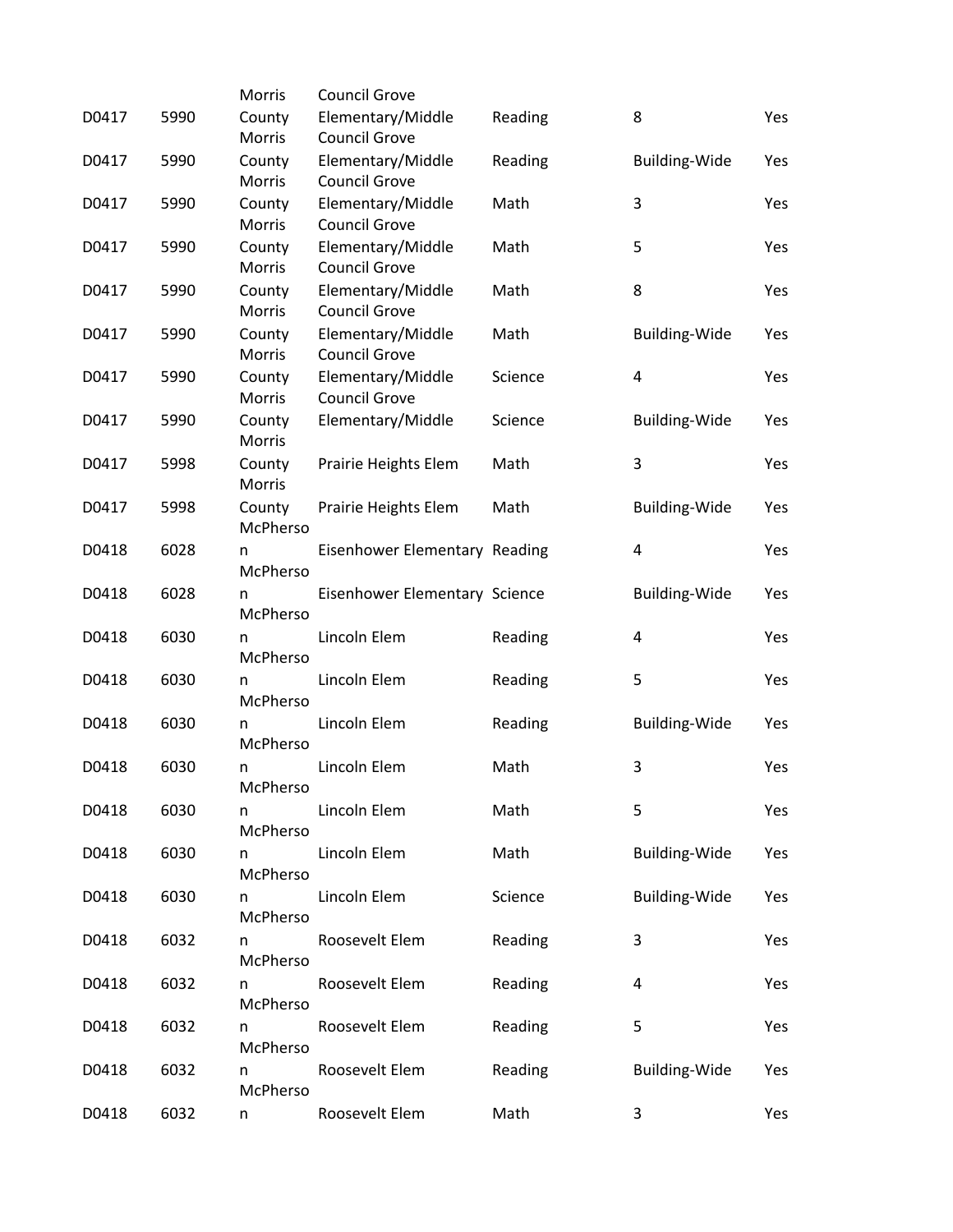|       |      | McPherso         |                                                     |         |                      |     |
|-------|------|------------------|-----------------------------------------------------|---------|----------------------|-----|
| D0418 | 6032 | n<br>McPherso    | Roosevelt Elem                                      | Math    | 5                    | Yes |
| D0418 | 6032 | n<br>McPherso    | Roosevelt Elem                                      | Math    | Building-Wide        | Yes |
| D0418 | 6034 | n<br>McPherso    | <b>Washington Elem</b>                              | Reading | 3                    | Yes |
| D0418 | 6034 | n<br>McPherso    | <b>Washington Elem</b>                              | Reading | 4                    | Yes |
| D0418 | 6034 | n<br>McPherso    | <b>Washington Elem</b>                              | Reading | <b>Building-Wide</b> | Yes |
| D0418 | 6034 | n<br>McPherso    | <b>Washington Elem</b>                              | Math    | 3                    | Yes |
| D0418 | 6034 | n<br>McPherso    | <b>Washington Elem</b>                              | Math    | 4                    | Yes |
| D0418 | 6034 | n<br>McPherso    | <b>Washington Elem</b>                              | Math    | 5                    | Yes |
| D0418 | 6034 | n                | <b>Washington Elem</b><br>McPherso McPherson Middle | Math    | Building-Wide        | Yes |
| D0418 | 6038 | n                | School<br>McPherso McPherson Middle                 | Reading | 6                    | Yes |
| D0418 | 6038 | n                | School<br>McPherso McPherson Middle                 | Reading | 7                    | Yes |
| D0418 | 6038 | n                | School<br>McPherso McPherson Middle                 | Reading | 8                    | Yes |
| D0418 | 6038 | n                | School<br>McPherso McPherson Middle                 | Reading | <b>Building-Wide</b> | Yes |
| D0418 | 6038 | n                | School<br>McPherso McPherson Middle                 | Math    | 7                    | Yes |
| D0418 | 6038 | n                | School<br>McPherso McPherson Middle                 | Math    | 8                    | Yes |
| D0418 | 6038 | n<br>McPherso    | School                                              | Math    | <b>Building-Wide</b> | Yes |
| D0418 | 6040 | n<br>McPherso    | McPherson High                                      | Reading | <b>Building-Wide</b> | Yes |
| D0418 | 6040 | n<br>Canton-     | McPherson High                                      | Math    | Building-Wide        | Yes |
| D0419 | 6066 | Galva<br>Canton- | Canton-Galva High<br>Canton-Galva Elem at           | Reading | <b>Building-Wide</b> | Yes |
| D0419 | 6070 | Galva<br>Canton- | Galva<br>Canton-Galva Elem at                       | Reading | 5                    | Yes |
| D0419 | 6070 | Galva<br>Canton- | Galva<br>Canton-Galva Elem at                       | Reading | 7                    | Yes |
| D0419 | 6070 | Galva<br>Canton- | Galva<br>Canton-Galva Elem at                       | Reading | 8                    | Yes |
| D0419 | 6070 | Galva<br>Canton- | Galva<br>Canton-Galva Elem at                       | Reading | <b>Building-Wide</b> | Yes |
| D0419 | 6070 | Galva            | Galva                                               | Math    | $\overline{7}$       | Yes |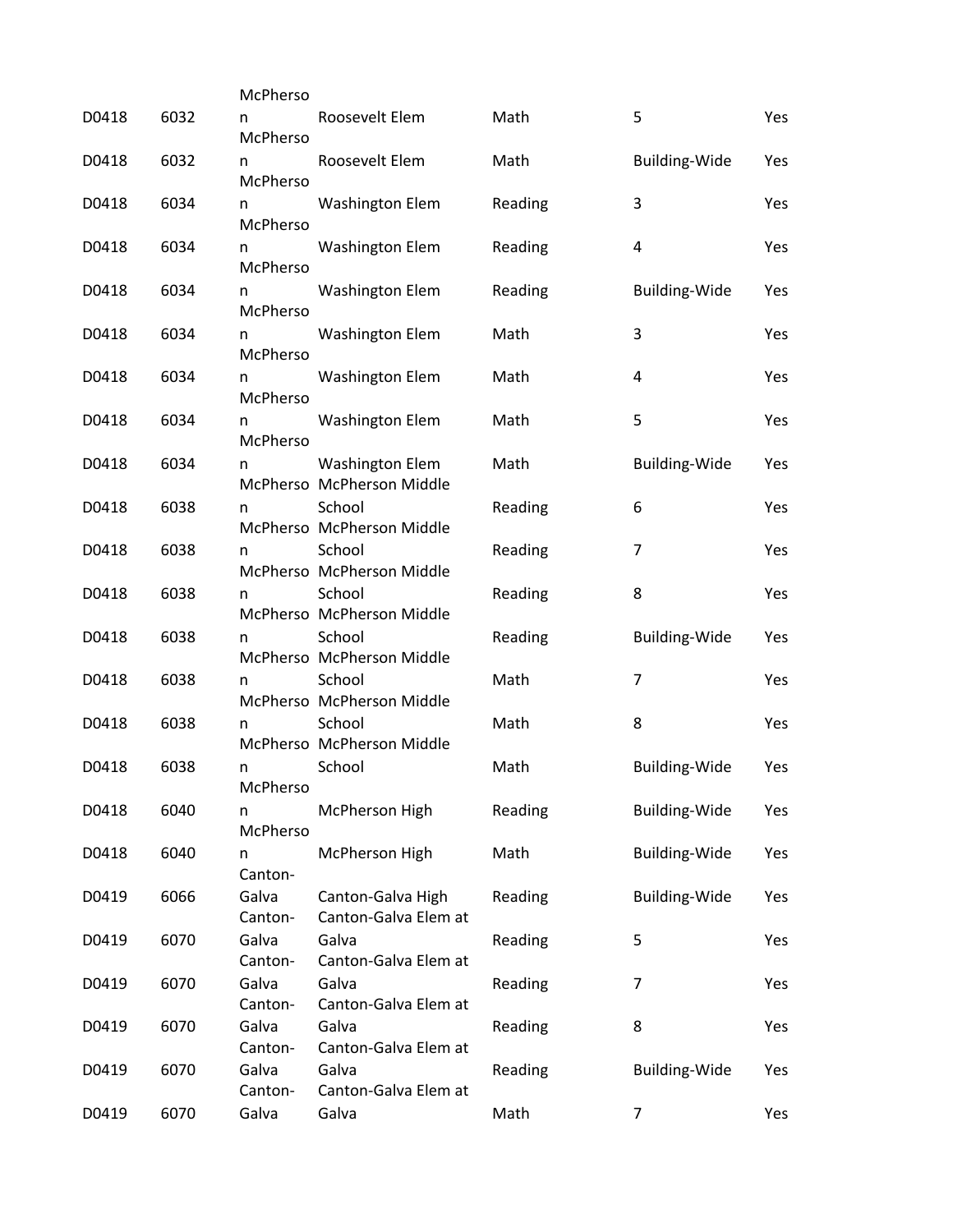|       |      | Canton-  | Canton-Galva Elem at |                 |                      |     |
|-------|------|----------|----------------------|-----------------|----------------------|-----|
| D0419 | 6070 | Galva    | Galva                | Math            | 8                    | Yes |
|       |      | Canton-  | Canton-Galva Elem at |                 |                      |     |
| D0419 | 6070 | Galva    | Galva                | Science         | $\overline{7}$       | Yes |
|       |      | Osage    |                      |                 |                      |     |
| D0420 | 6090 | City     | Osage City High      | Reading         | <b>Building-Wide</b> | Yes |
|       |      | Osage    |                      |                 |                      |     |
| D0420 | 6090 | City     | Osage City High      | Math            | <b>Building-Wide</b> | Yes |
|       |      | Osage    | Osage City Middle    |                 |                      |     |
| D0420 | 6091 | City     | School               | Reading         | $\overline{7}$       | Yes |
|       |      | Osage    | Osage City Middle    |                 |                      |     |
| D0420 | 6091 | City     | School               | Reading         | 8                    | Yes |
|       |      | Osage    | Osage City Middle    |                 |                      |     |
| D0420 | 6091 | City     | School               | Reading         | <b>Building-Wide</b> | Yes |
| D0421 | 6102 | Lyndon   | Lyndon Elem          | Reading         | 4                    | Yes |
| D0421 | 6102 | Lyndon   | Lyndon Elem          | Reading         | 5                    | Yes |
| D0421 | 6102 | Lyndon   | Lyndon Elem          | Reading         | $\overline{7}$       | Yes |
| D0421 | 6102 | Lyndon   | Lyndon Elem          | Reading         | 8                    | Yes |
| D0421 | 6102 |          |                      |                 |                      | Yes |
|       |      | Lyndon   | Lyndon Elem          | Reading<br>Math | Building-Wide<br>3   |     |
| D0421 | 6102 | Lyndon   | Lyndon Elem          |                 |                      | Yes |
| D0421 | 6102 | Lyndon   | Lyndon Elem          | Math            | 4                    | Yes |
| D0421 | 6102 | Lyndon   | Lyndon Elem          | Math            | 5                    | Yes |
| D0421 | 6102 | Lyndon   | Lyndon Elem          | Math            | 6                    | Yes |
| D0421 | 6102 | Lyndon   | Lyndon Elem          | Math            | <b>Building-Wide</b> | Yes |
| D0421 | 6104 | Lyndon   | Lyndon High          | Reading         | <b>Building-Wide</b> | Yes |
| D0421 | 6104 | Lyndon   | Lyndon High          | Math            | Building-Wide        | Yes |
|       |      | Greensbu | Delmer Day           |                 |                      |     |
| D0422 | 6118 | rg       | Elem/Middle School   | Reading         | 3                    | Yes |
|       |      |          | Greensbu Delmer Day  |                 |                      |     |
| D0422 | 6118 | rg       | Elem/Middle School   | Reading         | $\overline{7}$       | Yes |
|       |      | Greensbu | Delmer Day           |                 |                      |     |
| D0422 | 6118 | rg       | Elem/Middle School   | Reading         | <b>Building-Wide</b> | Yes |
|       |      |          | Greensbu Delmer Day  |                 |                      |     |
| D0422 | 6118 | rg       | Elem/Middle School   | Math            | 3                    | Yes |
|       |      |          | Greensbu Delmer Day  |                 |                      |     |
| D0422 | 6118 | rg       | Elem/Middle School   | Math            | 8                    | Yes |
|       |      | Greensbu |                      |                 |                      |     |
| D0422 | 6122 | rg       | Greensburg High      | Reading         | <b>Building-Wide</b> | Yes |
|       |      | Greensbu |                      |                 |                      |     |
| D0422 | 6122 | rg       | Greensburg High      | Math            | <b>Building-Wide</b> | Yes |
|       |      | Moundrid |                      |                 |                      |     |
| D0423 | 6140 | ge       | Moundridge Elem      | Reading         | 3                    | Yes |
|       |      | Moundrid |                      |                 |                      |     |
| D0423 | 6140 | ge       | Moundridge Elem      | Reading         | 4                    | Yes |
|       |      | Moundrid |                      |                 |                      |     |
| D0423 | 6140 | ge       | Moundridge Elem      | Reading         | <b>Building-Wide</b> | Yes |
|       |      | Moundrid |                      |                 |                      |     |
| D0423 | 6140 | ge       | Moundridge Elem      | Math            | 3                    | Yes |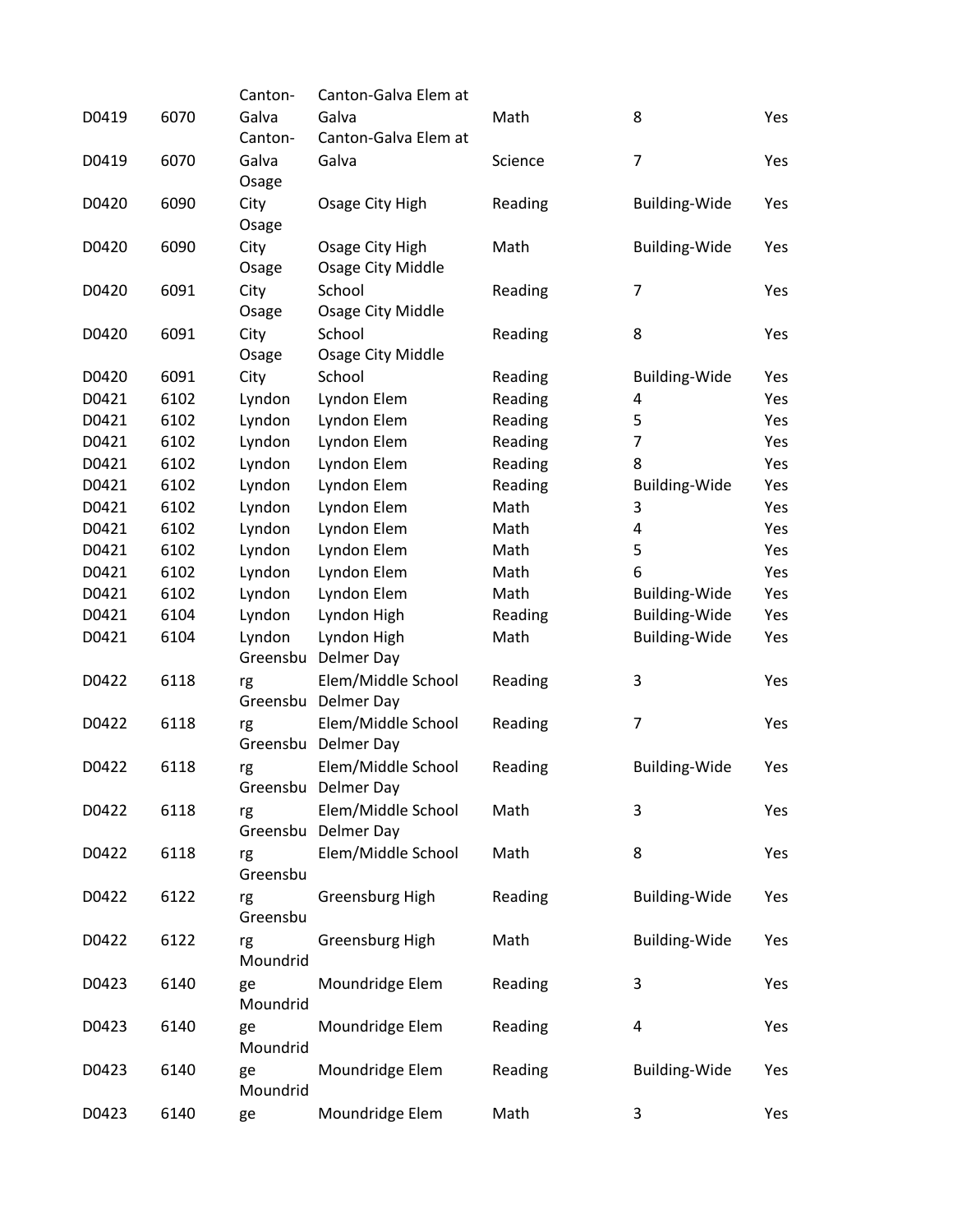|                |              | Moundrid       |                                                             |                    |                           |            |
|----------------|--------------|----------------|-------------------------------------------------------------|--------------------|---------------------------|------------|
| D0423          | 6140         | ge<br>Moundrid | Moundridge Elem                                             | Math               | 4                         | Yes        |
| D0423          | 6140         | ge<br>Moundrid | Moundridge Elem                                             | Math               | <b>Building-Wide</b>      | Yes        |
| D0423          | 6140         | ge<br>Moundrid | Moundridge Elem                                             | Science            | <b>Building-Wide</b>      | Yes        |
| D0423          | 6142         | ge<br>Moundrid | Moundridge High                                             | Reading            | <b>Building-Wide</b>      | Yes        |
| D0423          | 6142         | ge<br>Moundrid | Moundridge High                                             | Math               | Building-Wide             | Yes        |
| D0423          | 6142         | ge<br>Moundrid | Moundridge High                                             | Science            | Building-Wide             | Yes        |
| D0423          | 6146         | ge<br>Moundrid | Moundridge Middle                                           | Reading            | 5                         | Yes        |
| D0423          | 6146         | ge<br>Moundrid | Moundridge Middle                                           | Reading            | 6                         | Yes        |
| D0423          | 6146         | ge<br>Moundrid | Moundridge Middle                                           | Reading            | 7                         | Yes        |
| D0423          | 6146         | ge<br>Moundrid | Moundridge Middle                                           | Reading            | 8                         | Yes        |
| D0423          | 6146         | ge<br>Moundrid | Moundridge Middle                                           | Reading            | <b>Building-Wide</b>      | Yes        |
| D0423          | 6146         | ge<br>Moundrid | Moundridge Middle                                           | Math               | 6                         | Yes        |
| D0423          | 6146         | ge<br>Moundrid | Moundridge Middle                                           | Math               | $\overline{7}$            | Yes        |
| D0423          | 6146         | ge<br>Moundrid | Moundridge Middle                                           | Math               | 8                         | Yes        |
| D0423          | 6146         | ge<br>Moundrid | Moundridge Middle                                           | Math               | <b>Building-Wide</b>      | Yes        |
| D0423          | 6146         | ge<br>Moundrid | Moundridge Middle                                           | History/Govt.      | 8                         | Yes        |
| D0423          | 6146         | ge             | Moundridge Middle                                           | History/Govt.      | <b>Building-Wide</b>      | Yes        |
| D0424          | 6156         |                | Mullinville Mullinville Elem                                | Reading            | 3                         | Yes        |
| D0424          | 6156         |                | Mullinville Mullinville Elem                                | Reading            | 6                         | Yes        |
| D0424          | 6156         |                | Mullinville Mullinville Elem                                | Reading            | <b>Building-Wide</b>      | Yes        |
| D0424          | 6156         |                | Mullinville Mullinville Elem                                | Math               | 3                         | Yes        |
| D0424          | 6156         |                | Mullinville Mullinville Elem                                | Science            | <b>Building-Wide</b>      | Yes        |
| D0424          | 6158         |                | Mullinville Mullinville Junior High                         | Reading            | 7                         | Yes        |
| D0424<br>D0425 | 6158<br>6170 | Highland       | Mullinville Mullinville Junior High<br><b>Highland Elem</b> | Reading<br>Reading | <b>Building-Wide</b><br>3 | Yes<br>Yes |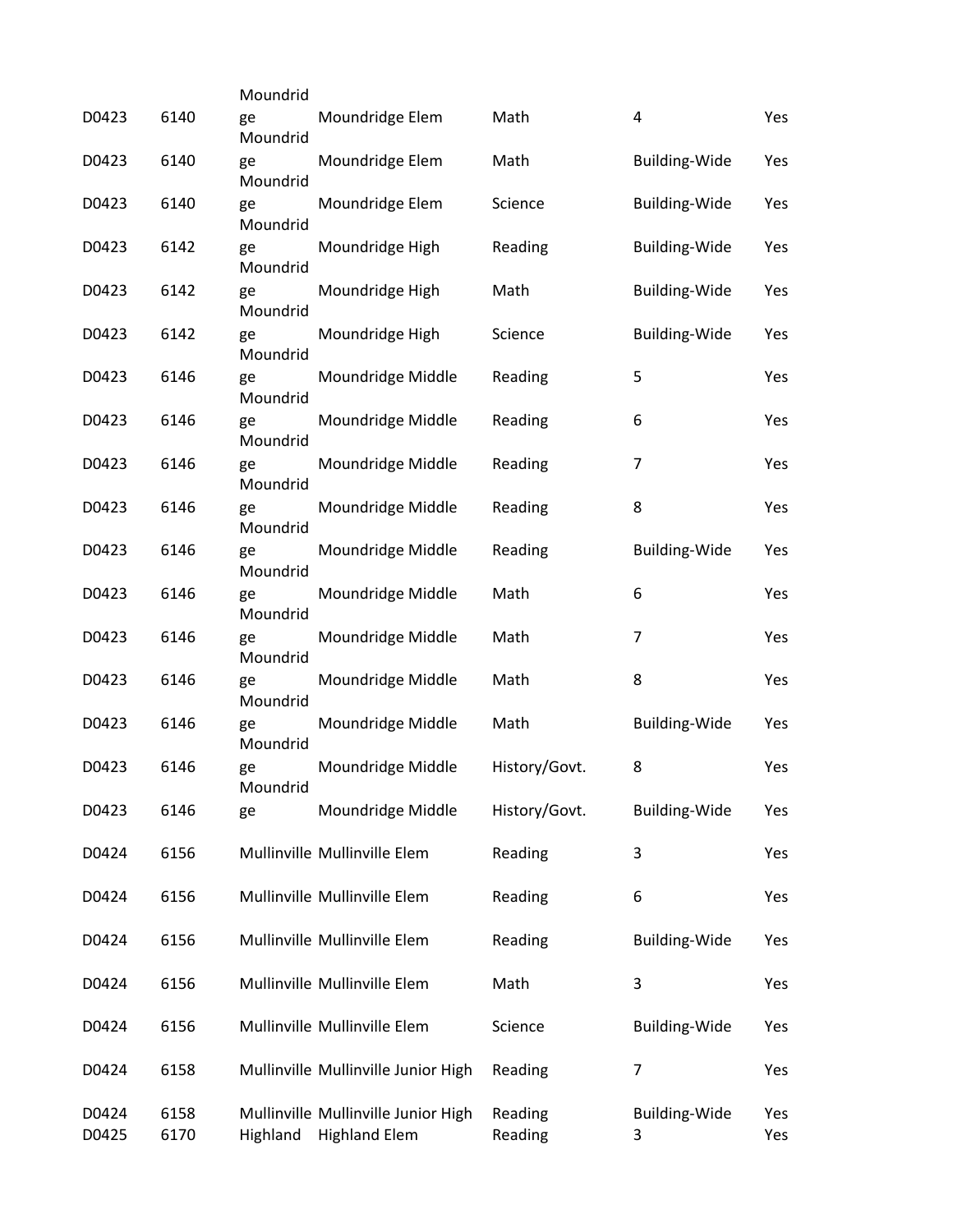| D0425 | 6170 | Highland         | <b>Highland Elem</b> | Reading | 5                       | Yes |
|-------|------|------------------|----------------------|---------|-------------------------|-----|
| D0425 | 6170 | Highland         | <b>Highland Elem</b> | Reading | Building-Wide           | Yes |
| D0425 | 6170 | Highland         | <b>Highland Elem</b> | Math    | 3                       | Yes |
| D0425 | 6170 | Highland         | <b>Highland Elem</b> | Math    | $\overline{\mathbf{4}}$ | Yes |
| D0425 | 6170 | Highland         | <b>Highland Elem</b> | Math    | 5                       | Yes |
| D0425 | 6170 | Highland<br>Pike | <b>Highland Elem</b> | Math    | Building-Wide           | Yes |
| D0426 | 6192 | Valley<br>Pike   | Pike Valley Elem     | Reading | 5                       | Yes |
| D0426 | 6194 | Valley<br>Pike   | Pike Valley Jr High  | Reading | 6                       | Yes |
| D0426 | 6194 | Valley<br>Pike   | Pike Valley Jr High  | Reading | $\overline{7}$          | Yes |
| D0426 | 6194 | Valley<br>Pike   | Pike Valley Jr High  | Reading | 8                       | Yes |
| D0426 | 6194 | Valley<br>Pike   | Pike Valley Jr High  | Reading | <b>Building-Wide</b>    | Yes |
| D0426 | 6194 | Valley<br>Pike   | Pike Valley Jr High  | Math    | 6                       | Yes |
| D0426 | 6194 | Valley<br>Pike   | Pike Valley Jr High  | Math    | $\overline{7}$          | Yes |
| D0426 | 6194 | Valley<br>Pike   | Pike Valley Jr High  | Math    | <b>Building-Wide</b>    | Yes |
| D0426 | 6194 | Valley<br>Pike   | Pike Valley Jr High  | Science | <b>Building-Wide</b>    | Yes |
| D0426 | 6206 | Valley<br>Pike   | Pike Valley High     | Reading | <b>Building-Wide</b>    | Yes |
| D0426 | 6206 | Valley<br>Great  | Pike Valley High     | Math    | Building-Wide           | Yes |
| D0428 | 6256 | Bend<br>Great    | Eisenhower Elem      | Reading | 3                       | Yes |
| D0428 | 6256 | Bend<br>Great    | Eisenhower Elem      | Reading | 4                       | Yes |
| D0428 | 6256 | Bend<br>Great    | Eisenhower Elem      | Reading | 5                       | Yes |
| D0428 | 6256 | Bend<br>Great    | Eisenhower Elem      | Reading | 6                       | Yes |
| D0428 | 6256 | Bend<br>Great    | Eisenhower Elem      | Reading | <b>Building-Wide</b>    | Yes |
| D0428 | 6256 | Bend<br>Great    | Eisenhower Elem      | Math    | 3                       | Yes |
| D0428 | 6256 | Bend<br>Great    | Eisenhower Elem      | Math    | 4                       | Yes |
| D0428 | 6256 | Bend<br>Great    | Eisenhower Elem      | Math    | 6                       | Yes |
| D0428 | 6256 | Bend<br>Great    | Eisenhower Elem      | Math    | Building-Wide           | Yes |
| D0428 | 6268 | Bend             | Jefferson Elem       | Reading | 3                       | Yes |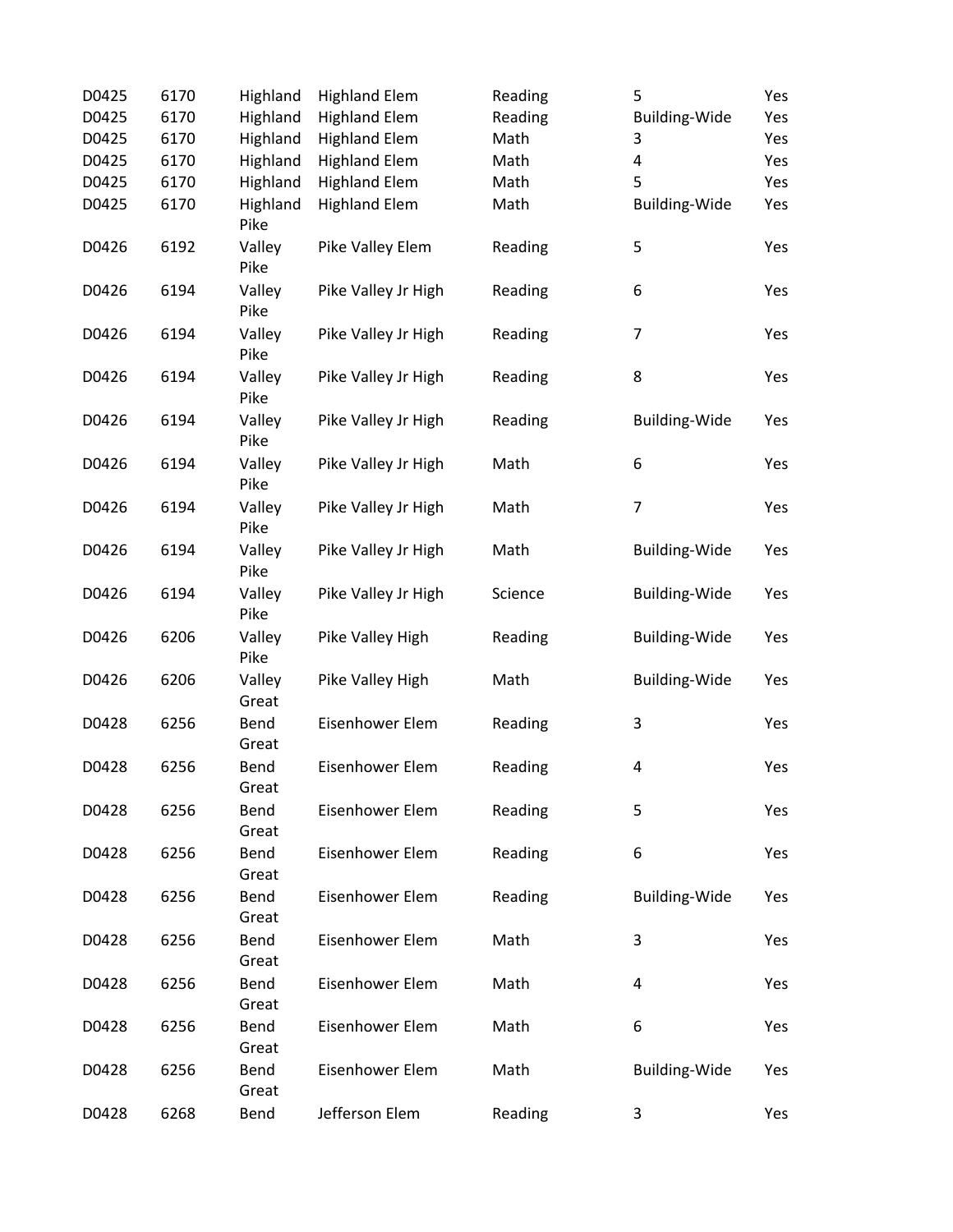|       |      | Great         |                                    |         |                      |     |
|-------|------|---------------|------------------------------------|---------|----------------------|-----|
| D0428 | 6268 | Bend<br>Great | Jefferson Elem                     | Reading | 5                    | Yes |
| D0428 | 6268 | Bend          | Jefferson Elem                     | Reading | 6                    | Yes |
|       |      | Great         |                                    |         |                      |     |
| D0428 | 6268 | Bend          | Jefferson Elem                     | Reading | <b>Building-Wide</b> | Yes |
|       |      | Great         |                                    |         |                      |     |
| D0428 | 6268 | Bend          | Jefferson Elem                     | Math    | 3                    | Yes |
|       |      | Great         |                                    |         |                      |     |
| D0428 | 6268 | Bend          | Jefferson Elem                     | Math    | 5                    | Yes |
|       |      | Great         |                                    |         |                      |     |
| D0428 | 6268 | Bend<br>Great | Jefferson Elem                     | Math    | 6                    | Yes |
| D0428 | 6268 | Bend          | Jefferson Elem                     | Math    | <b>Building-Wide</b> | Yes |
|       |      | Great         |                                    |         |                      |     |
| D0428 | 6270 | Bend          | Lincoln Elem                       | Reading | 3                    | Yes |
|       |      | Great         |                                    |         |                      |     |
| D0428 | 6270 | Bend          | Lincoln Elem                       | Reading | 6                    | Yes |
|       |      | Great         |                                    |         |                      |     |
| D0428 | 6270 | Bend          | Lincoln Elem                       | Reading | <b>Building-Wide</b> | Yes |
|       |      | Great         |                                    |         |                      |     |
| D0428 | 6274 | Bend          | Park Elem                          | Reading | 4                    | Yes |
|       |      | Great         |                                    |         |                      |     |
| D0428 | 6274 | Bend          | Park Elem                          | Reading | 5                    | Yes |
|       |      | Great         |                                    |         |                      |     |
| D0428 | 6274 | Bend<br>Great | Park Elem                          | Reading | <b>Building-Wide</b> | Yes |
| D0428 | 6274 | Bend          | Park Elem                          | Math    | 4                    | Yes |
|       |      | Great         |                                    |         |                      |     |
| D0428 | 6274 | Bend          | Park Elem                          | Math    | 6                    | Yes |
|       |      | Great         |                                    |         |                      |     |
| D0428 | 6274 | Bend          | Park Elem                          | Math    | Building-Wide        | Yes |
|       |      | Great         | <b>Great Bend Middle</b>           |         |                      |     |
| D0428 | 6280 | Bend          | School                             | Reading | 7                    | Yes |
|       |      | Great         | <b>Great Bend Middle</b>           |         |                      |     |
| D0428 | 6280 | Bend          | School                             | Reading | 8                    | Yes |
|       |      | Great         | <b>Great Bend Middle</b>           |         |                      |     |
| D0428 | 6280 | Bend<br>Great | School<br><b>Great Bend Middle</b> | Reading | <b>Building-Wide</b> | Yes |
| D0428 | 6280 | Bend          | School                             | Math    | $\overline{7}$       | Yes |
|       |      | Great         | <b>Great Bend Middle</b>           |         |                      |     |
| D0428 | 6280 | Bend          | School                             | Math    | 8                    | Yes |
|       |      | Great         | <b>Great Bend Middle</b>           |         |                      |     |
| D0428 | 6280 | Bend          | School                             | Math    | <b>Building-Wide</b> | Yes |
|       |      | Great         |                                    |         |                      |     |
| D0428 | 6284 | Bend          | Great Bend High School Reading     |         | <b>Building-Wide</b> | Yes |
|       |      | Troy          |                                    |         |                      |     |
|       |      | Public        |                                    |         |                      |     |
| D0429 | 6324 | Schools       | <b>Troy Elem</b>                   | Reading | 4                    | Yes |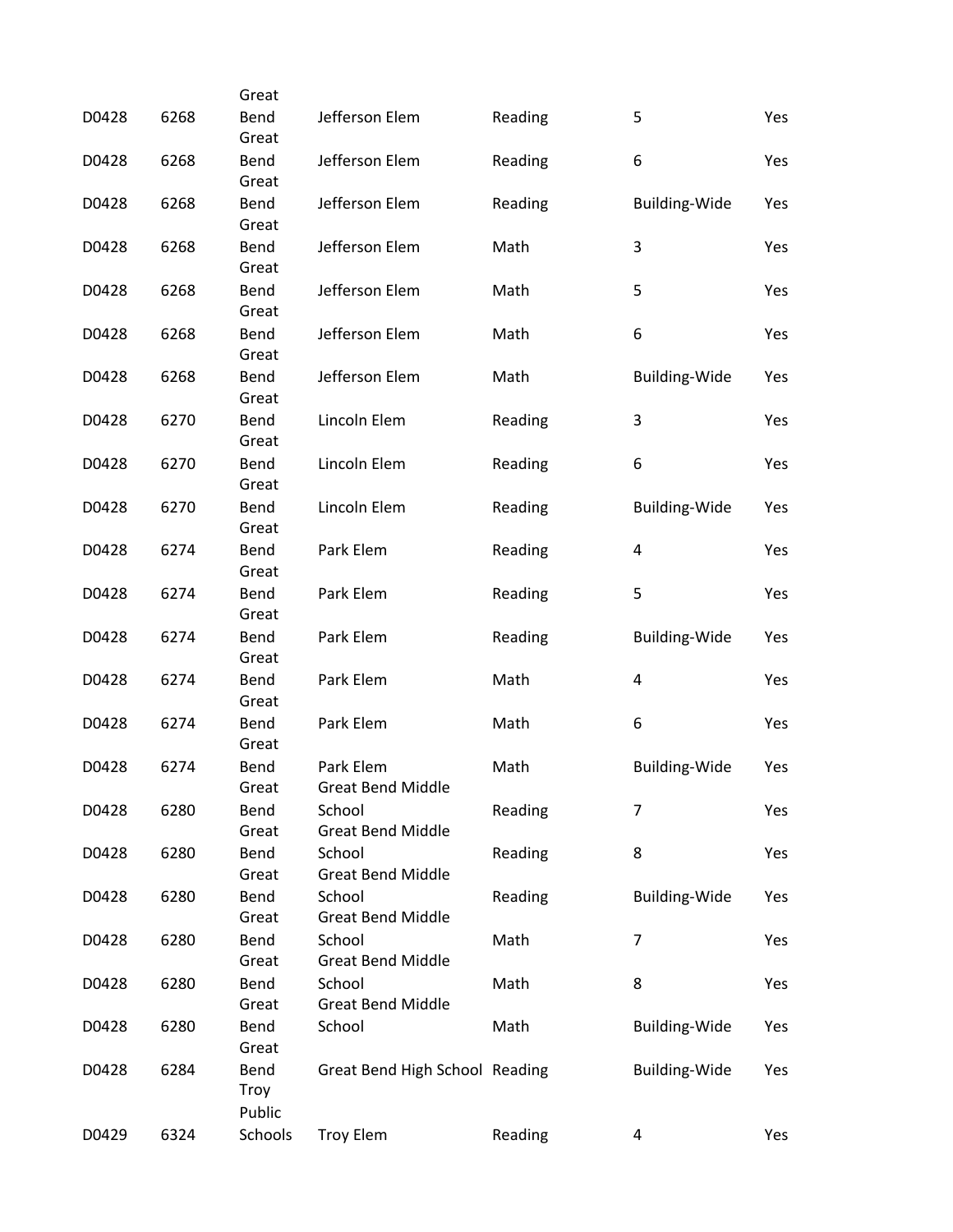|       |      | Troy<br>Public                   |                       |         |                      |     |
|-------|------|----------------------------------|-----------------------|---------|----------------------|-----|
| D0429 | 6324 | Schools<br>Troy<br>Public        | <b>Troy Elem</b>      | Reading | 5                    | Yes |
| D0429 | 6324 | Schools<br><b>Troy</b><br>Public | <b>Troy Elem</b>      | Reading | 6                    | Yes |
| D0429 | 6324 | Schools<br><b>Troy</b><br>Public | <b>Troy Elem</b>      | Reading | Building-Wide        | Yes |
| D0429 | 6324 | Schools<br><b>Troy</b>           | <b>Troy Elem</b>      | Math    | 4                    | Yes |
|       |      | Public                           | Troy High and Middle  |         |                      |     |
| D0429 | 6326 | Schools<br><b>Troy</b>           | School                | Reading | <b>Building-Wide</b> | Yes |
|       |      | Public                           | Troy High and Middle  |         |                      |     |
| D0429 | 6326 | Schools<br>South                 | School                | Science | 11                   | Yes |
|       |      | <b>Brown</b>                     |                       |         |                      |     |
| D0430 | 6344 | County<br>South<br><b>Brown</b>  | <b>Everest Middle</b> | Reading | 5                    | Yes |
| D0430 | 6344 | County                           | <b>Everest Middle</b> | Reading | 6                    | Yes |
|       |      | South<br>Brown                   |                       |         |                      |     |
| D0430 | 6344 | County                           | <b>Everest Middle</b> | Reading | $\overline{7}$       | Yes |
|       |      | South<br><b>Brown</b>            |                       |         |                      |     |
| D0430 | 6344 | County                           | <b>Everest Middle</b> | Reading | <b>Building-Wide</b> | Yes |
|       |      | South<br><b>Brown</b>            |                       |         |                      |     |
| D0430 | 6344 | County                           | <b>Everest Middle</b> | Math    | 5                    | Yes |
|       |      | South                            |                       |         |                      |     |
|       |      | Brown                            |                       |         |                      |     |
| D0430 | 6344 | County                           | <b>Everest Middle</b> | Math    | 6                    | Yes |
|       |      | South                            |                       |         |                      |     |
|       |      | Brown                            |                       |         |                      |     |
| D0430 | 6348 | County<br>South                  | <b>Horton Elem</b>    | Reading | 3                    | Yes |
|       |      | Brown                            |                       |         |                      |     |
| D0430 | 6348 | County<br>South                  | Horton Elem           | Reading | $\overline{4}$       | Yes |
|       |      | Brown                            |                       |         |                      |     |
| D0430 | 6348 | County<br>South<br>Brown         | <b>Horton Elem</b>    | Reading | Building-Wide        | Yes |
| D0430 | 6348 | County                           | Horton Elem           | Math    | 3                    | Yes |
|       |      |                                  |                       |         |                      |     |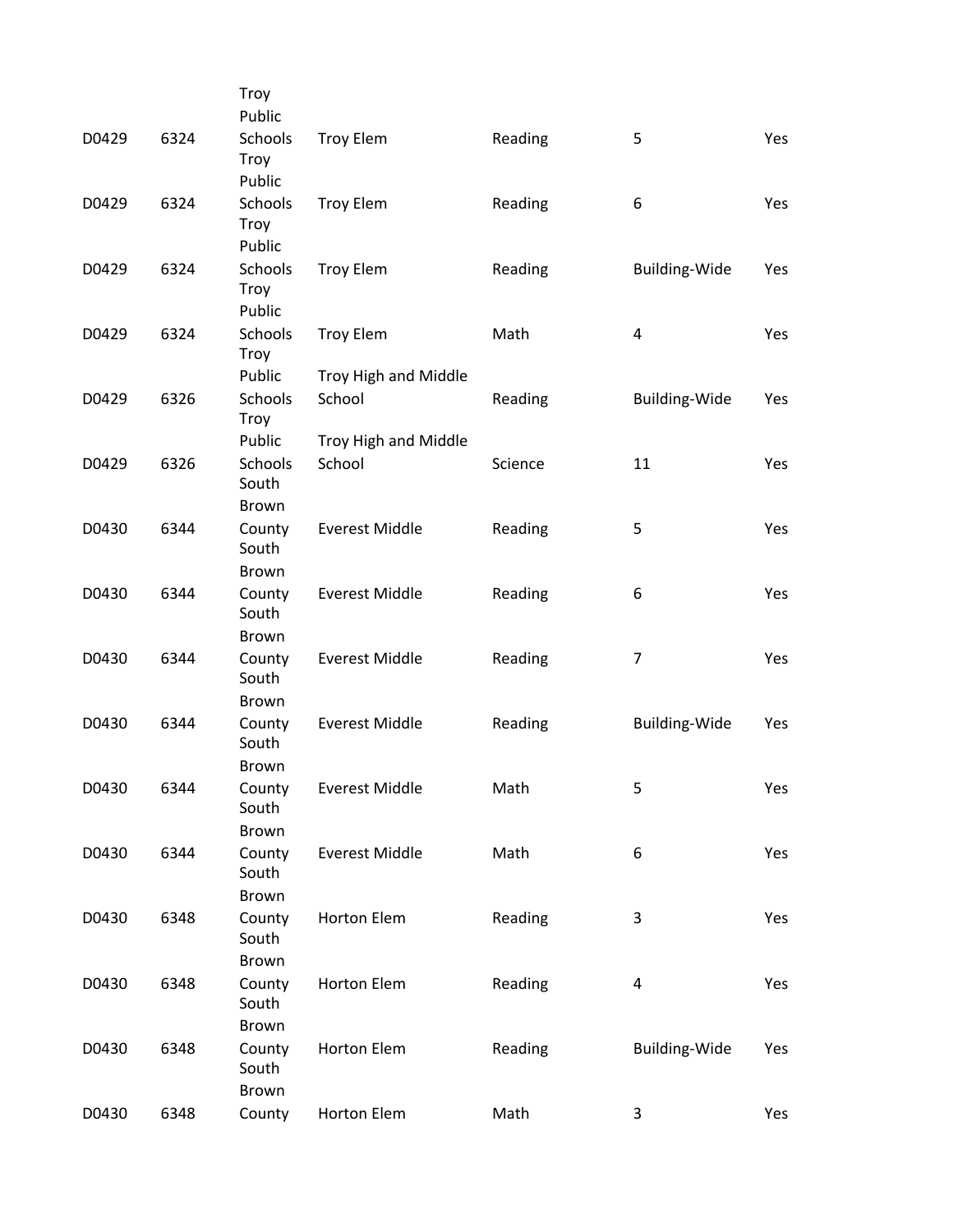|       |      | South               |                          |         |                      |     |
|-------|------|---------------------|--------------------------|---------|----------------------|-----|
|       |      | <b>Brown</b>        |                          |         |                      |     |
| D0430 | 6348 | County<br>South     | Horton Elem              | Math    | 4                    | Yes |
|       |      | <b>Brown</b>        |                          |         |                      |     |
| D0430 | 6348 | County<br>Hoisingto | <b>Horton Elem</b>       | Math    | <b>Building-Wide</b> | Yes |
| D0431 | 6375 | n<br>Hoisingto      | Lincoln Elementary       | Reading | 3                    | Yes |
| D0431 | 6375 | n<br>Hoisingto      | Lincoln Elementary       | Reading | 4                    | Yes |
| D0431 | 6375 | n<br>Hoisingto      | Lincoln Elementary       | Reading | Building-Wide        | Yes |
| D0431 | 6375 | n<br>Hoisingto      | Lincoln Elementary       | Math    | 3                    | Yes |
| D0431 | 6375 | n<br>Hoisingto      | Lincoln Elementary       | Math    | 4                    | Yes |
| D0431 | 6375 | n<br>Hoisingto      | Lincoln Elementary       | Math    | <b>Building-Wide</b> | Yes |
| D0431 | 6375 | n<br>Hoisingto      | Lincoln Elementary       | Science | <b>Building-Wide</b> | Yes |
| D0431 | 6378 | n<br>Hoisingto      | <b>Hoisington Middle</b> | Reading | 5                    | Yes |
| D0431 | 6378 | n<br>Hoisingto      | <b>Hoisington Middle</b> | Reading | 6                    | Yes |
| D0431 | 6378 | n<br>Hoisingto      | <b>Hoisington Middle</b> | Reading | 7                    | Yes |
| D0431 | 6378 | n<br>Hoisingto      | <b>Hoisington Middle</b> | Reading | 8                    | Yes |
| D0431 | 6378 | n<br>Hoisingto      | <b>Hoisington Middle</b> | Reading | <b>Building-Wide</b> | Yes |
| D0431 | 6378 | n<br>Hoisingto      | <b>Hoisington Middle</b> | Math    | 5                    | Yes |
| D0431 | 6378 | n<br>Hoisingto      | <b>Hoisington Middle</b> | Math    | 6                    | Yes |
| D0431 | 6378 | n<br>Hoisingto      | <b>Hoisington Middle</b> | Math    | 7                    | Yes |
| D0431 | 6378 | n<br>Hoisingto      | <b>Hoisington Middle</b> | Math    | 8                    | Yes |
| D0431 | 6378 | n<br>Hoisingto      | <b>Hoisington Middle</b> | Math    | <b>Building-Wide</b> | Yes |
| D0431 | 6380 | n                   | Hoisington High          | Reading | <b>Building-Wide</b> | Yes |
| D0432 | 6400 | Victoria            | Victoria Elem            | Reading | 3                    | Yes |
| D0432 | 6400 | Victoria            | Victoria Elem            | Reading | 4                    | Yes |
| D0432 | 6400 | Victoria            | Victoria Elem            | Reading | 5                    | Yes |
| D0432 | 6400 | Victoria            | Victoria Elem            | Reading | 6                    | Yes |
| D0432 | 6400 | Victoria            | Victoria Elem            | Reading | $\overline{7}$       | Yes |
| D0432 | 6400 | Victoria            | Victoria Elem            | Reading | 8                    | Yes |
| D0432 | 6400 | Victoria            | Victoria Elem            | Reading | <b>Building-Wide</b> | Yes |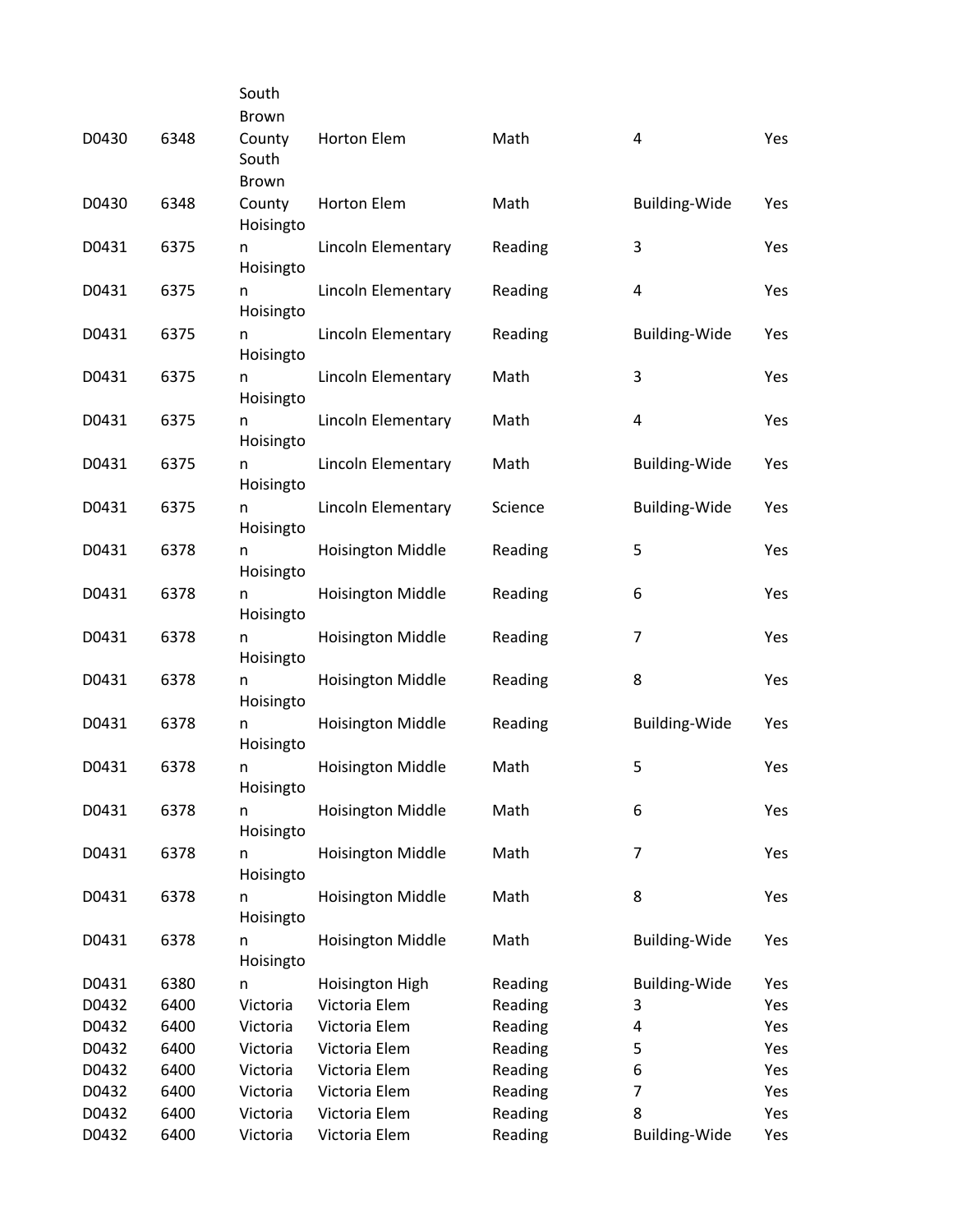| D0432 | 6400 | Victoria | Victoria Elem               | Math          | 3                       | Yes |
|-------|------|----------|-----------------------------|---------------|-------------------------|-----|
| D0432 | 6400 | Victoria | Victoria Elem               | Math          | 4                       | Yes |
| D0432 | 6400 | Victoria | Victoria Elem               | Math          | 8                       | Yes |
| D0432 | 6400 | Victoria | Victoria Elem               | Math          | Building-Wide           | Yes |
| D0432 | 6402 | Victoria | Victoria High               | Reading       | Building-Wide           | Yes |
| D0432 | 6402 | Victoria | Victoria High               | Math          | Building-Wide           | Yes |
|       |      | Midway   |                             |               |                         |     |
| D0433 | 6422 | Schools  | Midway Elem                 | Reading       | 5                       | Yes |
|       |      | Midway   | Doniphan West Middle        |               |                         |     |
| D0433 | 6428 | Schools  | School                      | Reading       | $\overline{7}$          | Yes |
|       |      | Midway   | Doniphan West Middle        |               |                         |     |
| D0433 | 6428 | Schools  | School                      | Reading       | Building-Wide           | Yes |
|       |      | Santa Fe | Carbondale Attendance       |               |                         |     |
| D0434 | 6440 | Trail    | Center                      | Reading       | 3                       | Yes |
|       |      | Santa Fe | Carbondale Attendance       |               |                         |     |
| D0434 | 6440 | Trail    | Center                      | Reading       | $\overline{\mathbf{4}}$ | Yes |
|       |      | Santa Fe | Carbondale Attendance       |               |                         |     |
| D0434 | 6440 | Trail    | Center                      | Reading       | 5                       | Yes |
|       |      | Santa Fe | Carbondale Attendance       |               |                         |     |
| D0434 | 6440 | Trail    | Center                      | Reading       | 8                       | Yes |
|       |      | Santa Fe | Carbondale Attendance       |               |                         |     |
| D0434 | 6440 | Trail    | Center                      | Reading       | Building-Wide           | Yes |
|       |      | Santa Fe | Carbondale Attendance       |               |                         |     |
| D0434 | 6440 | Trail    | Center                      | Math          | 3                       | Yes |
|       |      | Santa Fe | Carbondale Attendance       |               |                         |     |
| D0434 | 6440 | Trail    | Center                      | Math          | 4                       | Yes |
|       |      | Santa Fe | Carbondale Attendance       |               |                         |     |
| D0434 | 6440 | Trail    | Center                      | Math          | 5                       | Yes |
|       |      | Santa Fe | Carbondale Attendance       |               |                         |     |
| D0434 | 6440 | Trail    | Center                      | Math          | 6                       | Yes |
|       |      | Santa Fe | Carbondale Attendance       |               |                         |     |
| D0434 | 6440 | Trail    | Center                      | Math          | <b>Building-Wide</b>    | Yes |
|       |      | Santa Fe | Carbondale Attendance       |               |                         |     |
| D0434 | 6440 | Trail    | Center                      | History/Govt. | 8                       | Yes |
|       |      | Santa Fe | Overbrook Attendance        |               |                         |     |
| D0434 | 6444 | Trail    | Center                      | Reading       | 3                       | Yes |
|       |      | Santa Fe | Overbrook Attendance        |               |                         |     |
| D0434 | 6444 | Trail    | Center                      | Reading       | 4                       | Yes |
|       |      | Santa Fe | <b>Overbrook Attendance</b> |               |                         |     |
| D0434 | 6444 | Trail    | Center                      | Reading       | 5                       | Yes |
|       |      | Santa Fe | Overbrook Attendance        |               |                         |     |
| D0434 | 6444 | Trail    | Center                      | Reading       | 6                       | Yes |
|       |      | Santa Fe | Overbrook Attendance        |               |                         |     |
| D0434 | 6444 | Trail    | Center                      | Reading       | $\overline{7}$          | Yes |
|       |      | Santa Fe | Overbrook Attendance        |               |                         |     |
| D0434 | 6444 | Trail    | Center                      | Reading       | 8                       | Yes |
|       |      | Santa Fe | <b>Overbrook Attendance</b> |               |                         |     |
| D0434 | 6444 | Trail    | Center                      | Reading       | Building-Wide           | Yes |
|       |      |          |                             |               |                         |     |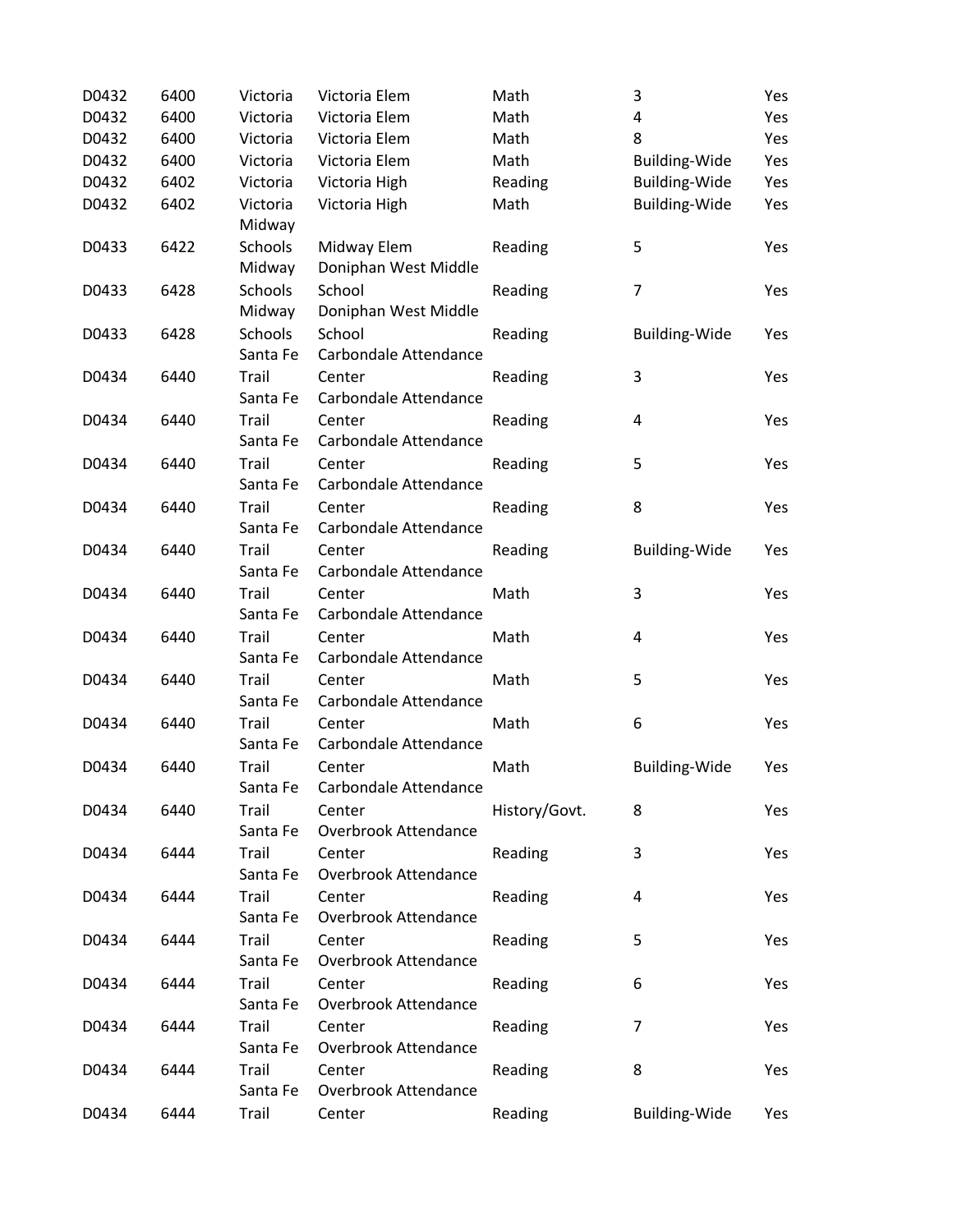|       |      | Santa Fe          | Overbrook Attendance                 |         |                      |     |
|-------|------|-------------------|--------------------------------------|---------|----------------------|-----|
| D0434 | 6444 | Trail             | Center                               | Math    | 3                    | Yes |
|       |      | Santa Fe          | Overbrook Attendance                 |         |                      |     |
| D0434 | 6444 | Trail             | Center                               | Math    | 4                    | Yes |
|       |      | Santa Fe          | <b>Overbrook Attendance</b>          |         |                      |     |
| D0434 | 6444 | Trail             | Center                               | Math    | 5                    | Yes |
|       |      | Santa Fe          | <b>Overbrook Attendance</b>          |         |                      |     |
| D0434 | 6444 | Trail             | Center                               | Math    | 6                    | Yes |
|       |      | Santa Fe          | Overbrook Attendance                 |         |                      |     |
| D0434 | 6444 | Trail             | Center                               | Math    | <b>Building-Wide</b> | Yes |
|       |      | Santa Fe          | <b>Overbrook Attendance</b>          |         |                      |     |
| D0434 | 6444 | Trail             | Center                               | Science | $\overline{7}$       | Yes |
|       |      | Santa Fe          |                                      |         |                      |     |
| D0434 | 6446 | Trail             | Santa Fe Trail High                  | Reading | <b>Building-Wide</b> | Yes |
|       |      | Santa Fe          | <b>Scranton Attendance</b>           |         |                      |     |
| D0434 | 6448 | Trail             | Center                               | Reading | 3                    | Yes |
|       |      | Santa Fe          | <b>Scranton Attendance</b>           |         |                      |     |
| D0434 | 6448 | Trail             | Center                               |         | 5                    | Yes |
|       |      | Santa Fe          | <b>Scranton Attendance</b>           | Reading |                      |     |
|       |      |                   |                                      |         |                      |     |
| D0434 | 6448 | Trail<br>Santa Fe | Center<br><b>Scranton Attendance</b> | Reading | 7                    | Yes |
|       |      |                   |                                      |         |                      |     |
| D0434 | 6448 | Trail             | Center                               | Reading | 8                    | Yes |
|       |      | Santa Fe          | <b>Scranton Attendance</b>           |         |                      |     |
| D0434 | 6448 | Trail             | Center                               | Reading | <b>Building-Wide</b> | Yes |
|       |      | Santa Fe          | <b>Scranton Attendance</b>           |         |                      |     |
| D0434 | 6448 | Trail             | Center                               | Math    | 3                    | Yes |
|       |      | Santa Fe          | <b>Scranton Attendance</b>           |         |                      |     |
| D0434 | 6448 | Trail             | Center                               | Math    | 5                    | Yes |
| D0435 | 6464 | Abilene           | Garfield Elem                        | Reading | 5                    | Yes |
|       |      |                   |                                      |         |                      |     |
| D0435 | 6475 | Abilene           | Abilene Middle School                | Reading | 7                    | Yes |
|       |      |                   |                                      |         |                      |     |
| D0435 | 6475 | Abilene           | Abilene Middle School                | Reading | 8                    | Yes |
|       |      |                   |                                      |         |                      |     |
| D0435 | 6475 | Abilene           | Abilene Middle School                | Reading | <b>Building-Wide</b> | Yes |
|       |      |                   |                                      |         |                      |     |
| D0435 | 6475 | Abilene           | Abilene Middle School                | Math    | 8                    | Yes |
|       |      | Caney             |                                      |         |                      |     |
| D0436 | 6490 | Valley            | Lincoln Memorial Elem                | Reading | 4                    | Yes |
|       |      | Caney             |                                      |         |                      |     |
| D0436 | 6490 | Valley            | Lincoln Memorial Elem                | Reading | 5                    | Yes |
|       |      | Caney             |                                      |         |                      |     |
| D0436 | 6490 | Valley            | Lincoln Memorial Elem                | Reading | <b>Building-Wide</b> | Yes |
|       |      | Caney             |                                      |         |                      |     |
| D0436 | 6490 | Valley            | Lincoln Memorial Elem                | Math    | 3                    | Yes |
|       |      | Caney             |                                      |         |                      |     |
| D0436 | 6490 | Valley            | Lincoln Memorial Elem                | Math    | 4                    | Yes |
|       |      | Caney             |                                      |         |                      |     |
| D0436 | 6490 | Valley            | Lincoln Memorial Elem                | Math    | 5                    | Yes |
|       |      |                   |                                      |         |                      |     |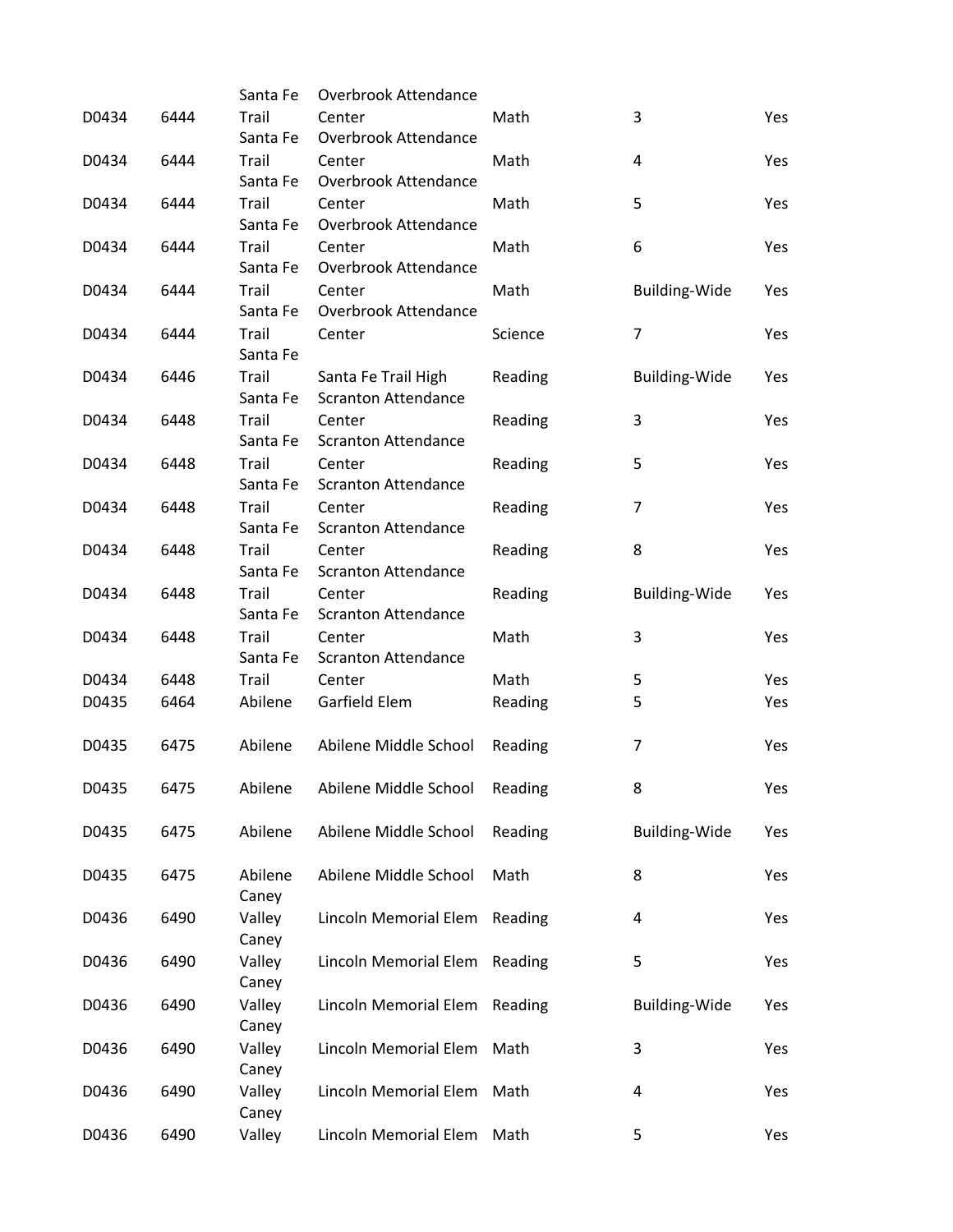| D0436 | 6490 | Caney<br>Valley | Lincoln Memorial Elem                    | Math          | <b>Building-Wide</b> | Yes |
|-------|------|-----------------|------------------------------------------|---------------|----------------------|-----|
| D0436 | 6490 | Caney<br>Valley | Lincoln Memorial Elem                    | Science       | <b>Building-Wide</b> | Yes |
|       |      | Caney           |                                          |               |                      |     |
| D0436 | 6490 | Valley<br>Caney | Lincoln Memorial Elem                    | History/Govt. | Building-Wide        | Yes |
| D0436 | 6492 | Valley<br>Caney | Caney Valley High                        | Reading       | $\overline{7}$       | Yes |
| D0436 | 6492 | Valley<br>Caney | Caney Valley High                        | Reading       | 8                    | Yes |
| D0436 | 6492 | Valley<br>Caney | Caney Valley High                        | Reading       | 11                   | Yes |
| D0436 | 6492 | Valley<br>Caney | Caney Valley High                        | Reading       | <b>Building-Wide</b> | Yes |
| D0436 | 6492 | Valley          | Caney Valley High                        | Math          | <b>Building-Wide</b> | Yes |
|       |      | Auburn          |                                          |               |                      |     |
| D0437 | 6512 |                 | Washburn Auburn Elementary               | Reading       | 3                    | Yes |
|       |      | Auburn          |                                          |               |                      |     |
| D0437 | 6512 |                 | Washburn Auburn Elementary               | Reading       | 4                    | Yes |
|       |      | Auburn          |                                          |               |                      |     |
| D0437 | 6512 |                 | Washburn Auburn Elementary               | Reading       | 5                    | Yes |
|       |      | Auburn          |                                          |               |                      |     |
| D0437 | 6512 |                 | Washburn Auburn Elementary               | Reading       | 6                    | Yes |
|       |      | Auburn          |                                          |               |                      |     |
| D0437 | 6512 |                 | Washburn Auburn Elementary               | Reading       | <b>Building-Wide</b> | Yes |
|       |      | Auburn          |                                          |               |                      |     |
| D0437 | 6512 |                 | Washburn Auburn Elementary               | Math          | 3                    | Yes |
|       |      | Auburn          |                                          |               |                      |     |
| D0437 | 6512 |                 | Washburn Auburn Elementary               | Math          | 5                    | Yes |
|       |      | Auburn          |                                          |               |                      |     |
| D0437 | 6512 |                 | Washburn Auburn Elementary               | Math          | 6                    | Yes |
|       |      | Auburn          |                                          |               |                      |     |
| D0437 | 6512 |                 | Washburn Auburn Elementary               | Math          | <b>Building-Wide</b> | Yes |
|       |      | Auburn          |                                          |               |                      |     |
| D0437 | 6512 |                 | Washburn Auburn Elementary               | Science       | <b>Building-Wide</b> | Yes |
|       |      | Auburn          |                                          |               |                      |     |
| D0437 | 6517 |                 | Washburn Indian Hills Elementary Reading |               | 3                    | Yes |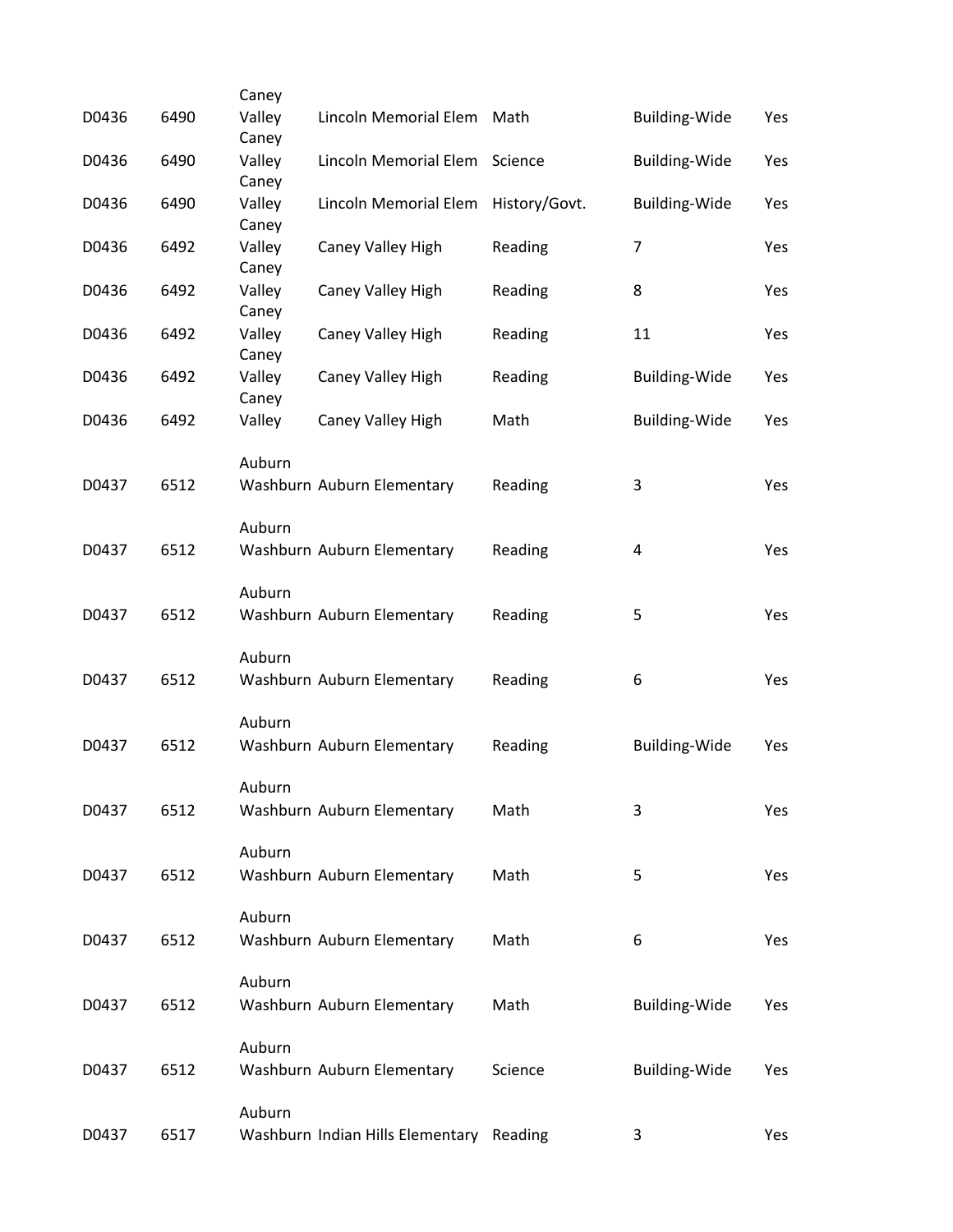| D0437 | 6517 | Auburn | Washburn Indian Hills Elementary Reading |         | 4                    | Yes        |
|-------|------|--------|------------------------------------------|---------|----------------------|------------|
| D0437 | 6517 | Auburn | Washburn Indian Hills Elementary Reading |         | 5                    | Yes        |
| D0437 | 6517 | Auburn | Washburn Indian Hills Elementary Reading |         | 6                    | Yes        |
| D0437 | 6517 | Auburn | Washburn Indian Hills Elementary Reading |         | <b>Building-Wide</b> | Yes        |
| D0437 | 6517 | Auburn | Washburn Indian Hills Elementary         | Math    | 3                    | Yes        |
| D0437 | 6517 | Auburn | Washburn Indian Hills Elementary Math    |         | $\pmb{4}$            | Yes        |
| D0437 | 6517 | Auburn | Washburn Indian Hills Elementary         | Math    | 5                    | Yes        |
| D0437 | 6517 | Auburn | Washburn Indian Hills Elementary Math    |         | 6                    | Yes        |
| D0437 | 6517 | Auburn | Washburn Indian Hills Elementary Math    |         | <b>Building-Wide</b> | <b>Yes</b> |
| D0437 | 6518 | Auburn | Washburn Pauline Central Primary Reading |         | <b>Building-Wide</b> | Yes        |
| D0437 | 6518 | Auburn | Washburn Pauline Central Primary Math    |         | <b>Building-Wide</b> | Yes        |
| D0437 | 6522 | Auburn | Pauline South<br>Washburn Intermediate   | Reading | 5                    | Yes        |
| D0437 | 6522 | Auburn | Pauline South<br>Washburn Intermediate   | Reading | 6                    | Yes        |
| D0437 | 6522 | Auburn | Pauline South<br>Washburn Intermediate   | Reading | Building-Wide        | Yes        |
| D0437 | 6522 | Auburn | Pauline South<br>Washburn Intermediate   | Math    | 4                    | Yes        |
| D0437 | 6522 | Auburn | Pauline South<br>Washburn Intermediate   | Math    | 5                    | Yes        |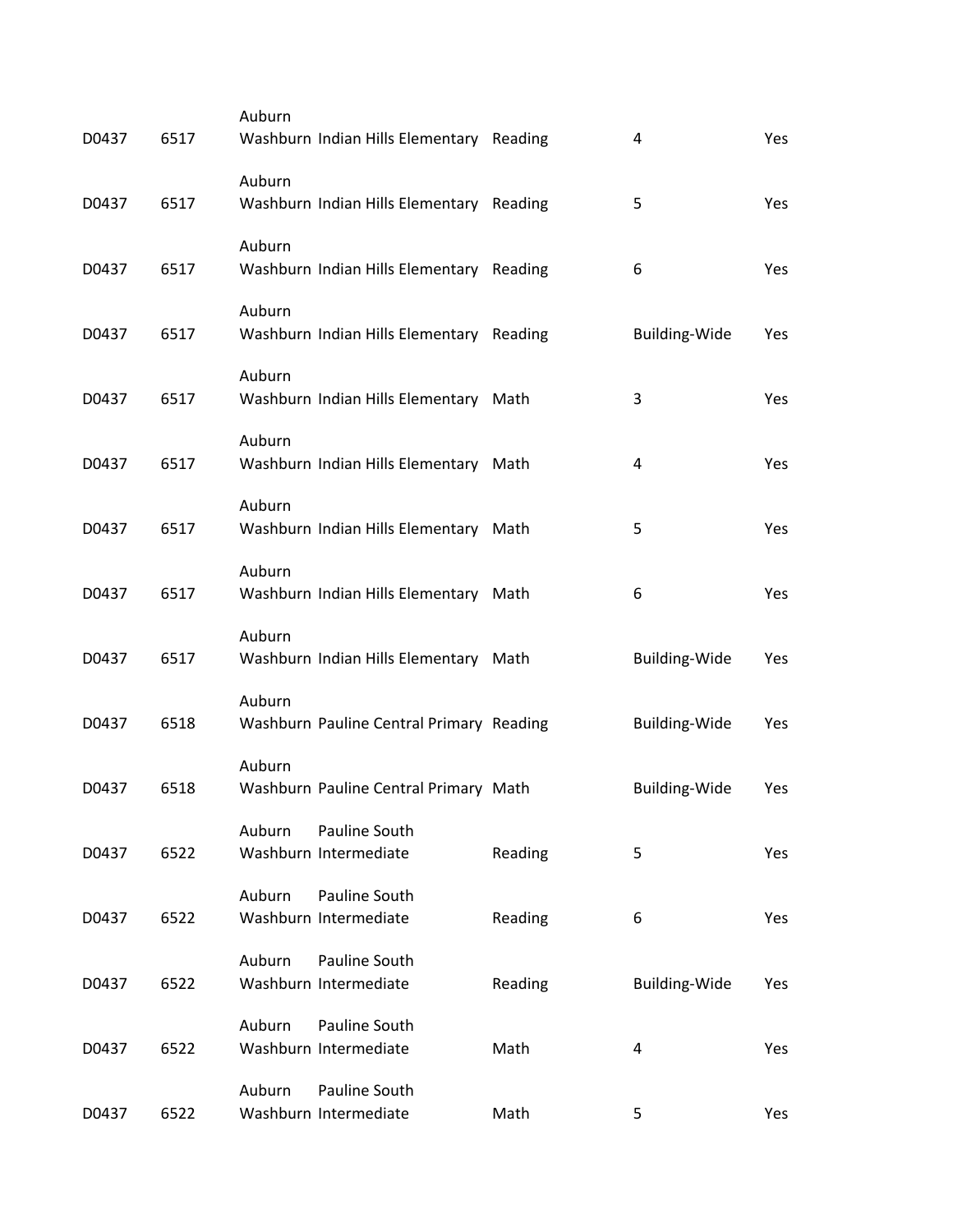|       |      | Auburn                    | Pauline South           |         |                      |     |
|-------|------|---------------------------|-------------------------|---------|----------------------|-----|
| D0437 | 6522 |                           | Washburn Intermediate   | Math    | 6                    | Yes |
|       |      | Auburn                    | Pauline South           |         |                      |     |
| D0437 | 6522 |                           | Washburn Intermediate   | Math    | <b>Building-Wide</b> | Yes |
|       |      | Auburn                    | Washburn Rural Middle   |         |                      |     |
| D0437 | 6527 | Washburn School           |                         | Reading | $\overline{7}$       | Yes |
|       |      | Auburn                    | Washburn Rural Middle   |         |                      |     |
| D0437 | 6527 | Washburn School           |                         | Reading | 8                    | Yes |
|       |      |                           |                         |         |                      |     |
| D0437 | 6527 | Auburn<br>Washburn School | Washburn Rural Middle   | Reading | <b>Building-Wide</b> | Yes |
|       |      |                           |                         |         |                      |     |
|       |      | Auburn                    | Washburn Rural Middle   |         |                      |     |
| D0437 | 6527 | Washburn School           |                         | Math    | $\overline{7}$       | Yes |
|       |      | Auburn                    | Washburn Rural Middle   |         |                      |     |
| D0437 | 6527 | Washburn School           |                         | Math    | 8                    | Yes |
|       |      | Auburn                    | Washburn Rural Middle   |         |                      |     |
| D0437 | 6527 | Washburn School           |                         | Math    | <b>Building-Wide</b> | Yes |
|       |      | Auburn                    | Washburn Rural Middle   |         |                      |     |
| D0437 | 6527 | Washburn School           |                         | Science | <b>Building-Wide</b> | Yes |
|       |      |                           |                         |         |                      |     |
| D0437 | 6528 | Auburn                    | Washburn Wanamaker Elem | Reading | 3                    | Yes |
|       |      |                           |                         |         |                      |     |
|       |      | Auburn                    |                         |         |                      |     |
| D0437 | 6528 |                           | Washburn Wanamaker Elem | Reading | 4                    | Yes |
|       |      | Auburn                    |                         |         |                      |     |
| D0437 | 6528 |                           | Washburn Wanamaker Elem | Reading | 5                    | Yes |
|       |      | Auburn                    |                         |         |                      |     |
| D0437 | 6528 |                           | Washburn Wanamaker Elem | Reading | 6                    | Yes |
|       |      | Auburn                    |                         |         |                      |     |
| D0437 | 6528 |                           | Washburn Wanamaker Elem | Reading | <b>Building-Wide</b> | Yes |
|       |      |                           |                         |         |                      |     |
| D0437 | 6528 | Auburn                    | Washburn Wanamaker Elem | Math    | 3                    | Yes |
|       |      |                           |                         |         |                      |     |
|       |      | Auburn                    |                         |         |                      |     |
| D0437 | 6528 |                           | Washburn Wanamaker Elem | Math    | 4                    | Yes |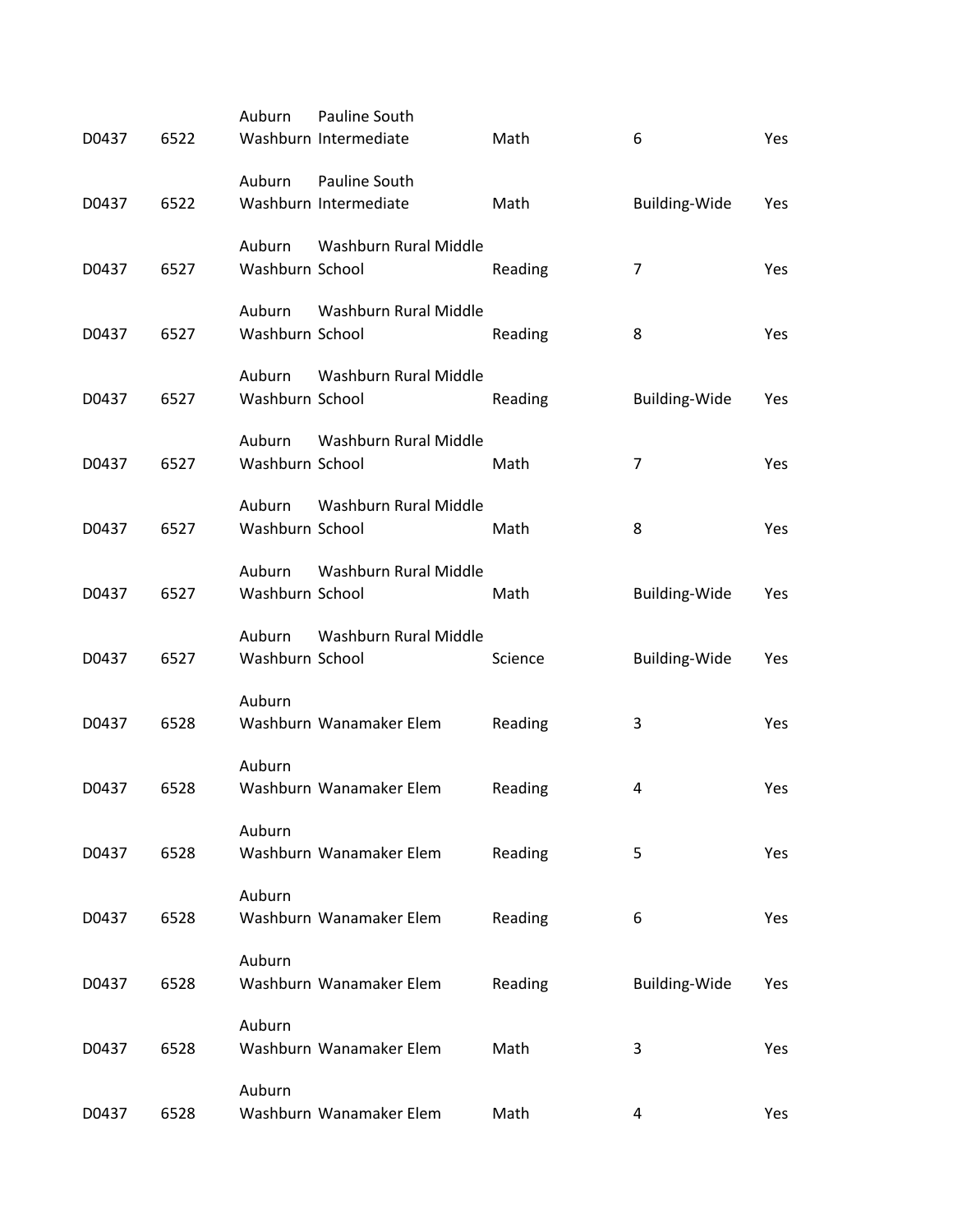| D0437 | 6528 | Auburn                    | Washburn Wanamaker Elem                  | Math    | 5                       | Yes        |
|-------|------|---------------------------|------------------------------------------|---------|-------------------------|------------|
| D0437 | 6528 | Auburn                    | Washburn Wanamaker Elem                  | Math    | 6                       | Yes        |
| D0437 | 6528 | Auburn                    | Washburn Wanamaker Elem                  | Math    | <b>Building-Wide</b>    | Yes        |
| D0437 | 6530 | Auburn                    | Washburn Jay Shideler Elementary Reading |         | 3                       | <b>Yes</b> |
| D0437 | 6530 | Auburn                    | Washburn Jay Shideler Elementary Reading |         | 4                       | Yes        |
| D0437 | 6530 | Auburn                    | Washburn Jay Shideler Elementary Reading |         | 6                       | Yes        |
| D0437 | 6530 | Auburn                    | Washburn Jay Shideler Elementary Reading |         | <b>Building-Wide</b>    | <b>Yes</b> |
| D0437 | 6530 | Auburn                    | Washburn Jay Shideler Elementary Math    |         | 3                       | Yes        |
| D0437 | 6530 | Auburn                    | Washburn Jay Shideler Elementary Math    |         | 4                       | Yes        |
| D0437 | 6530 | Auburn                    | Washburn Jay Shideler Elementary Math    |         | 6                       | Yes        |
| D0437 | 6530 | Auburn                    | Washburn Jay Shideler Elementary Math    |         | <b>Building-Wide</b>    | Yes        |
| D0437 | 6530 | Auburn                    | Washburn Jay Shideler Elementary Science |         | <b>Building-Wide</b>    | Yes        |
| D0437 | 6532 | Auburn                    | Washburn Washburn Rural High             | Reading | <b>Building-Wide</b>    | Yes        |
| D0437 | 6532 | Auburn<br>Skyline         | Washburn Washburn Rural High             | Math    | Building-Wide           | Yes        |
| D0438 | 6559 | <b>Schools</b><br>Skyline | Skyline Elem                             | Reading | $\overline{\mathbf{4}}$ | Yes        |
| D0438 | 6559 | <b>Schools</b>            | Skyline Elem                             | Reading | 5                       | Yes        |
| D0438 | 6559 | Skyline<br>Schools        | Skyline Elem                             | Reading | 6                       | Yes        |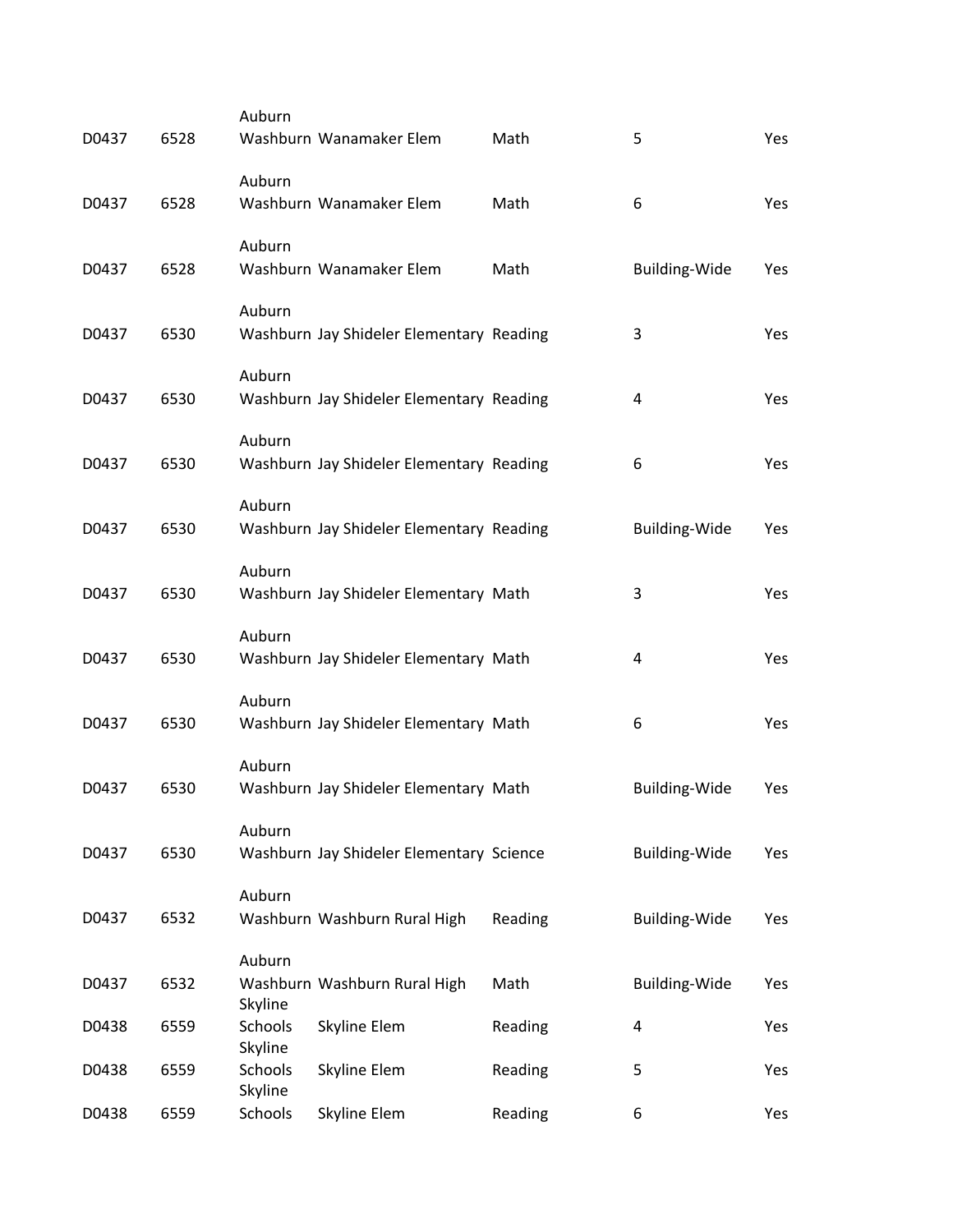|       |      | Skyline                       |                 |         |                      |     |
|-------|------|-------------------------------|-----------------|---------|----------------------|-----|
| D0438 | 6559 | <b>Schools</b><br>Skyline     | Skyline Elem    | Reading | $\overline{7}$       | Yes |
| D0438 | 6559 | Schools<br>Skyline            | Skyline Elem    | Reading | 8                    | Yes |
| D0438 | 6559 | Schools<br>Skyline            | Skyline Elem    | Reading | Building-Wide        | Yes |
| D0438 | 6559 | Schools<br>Skyline            | Skyline Elem    | Math    | 3                    | Yes |
| D0438 | 6559 | Schools<br>Skyline            | Skyline Elem    | Math    | 4                    | Yes |
| D0438 | 6559 | Schools<br>Skyline            | Skyline Elem    | Math    | 5                    | Yes |
| D0438 | 6559 | Schools<br>Skyline            | Skyline Elem    | Math    | <b>Building-Wide</b> | Yes |
| D0438 | 6559 | Schools<br>Skyline            | Skyline Elem    | Science | 4                    | Yes |
| D0438 | 6559 | Schools<br>Skyline            | Skyline Elem    | Science | $\overline{7}$       | Yes |
| D0438 | 6559 | Schools<br>Skyline            | Skyline Elem    | Science | <b>Building-Wide</b> | Yes |
| D0438 | 6560 | Schools<br>Skyline            | Skyline High    | Reading | <b>Building-Wide</b> | Yes |
| D0438 | 6560 | Schools<br>Sedgwick<br>Public | Skyline High    | Math    | Building-Wide        | Yes |
| D0439 | 6572 | Schools<br>Sedgwick<br>Public | R L Wright Elem | Reading | 3                    | Yes |
| D0439 | 6572 | Schools<br>Sedgwick<br>Public | R L Wright Elem | Reading | 4                    | Yes |
| D0439 | 6572 | Schools<br>Sedgwick<br>Public | R L Wright Elem | Reading | 5                    | Yes |
| D0439 | 6572 | Schools<br>Sedgwick<br>Public | R L Wright Elem | Reading | 6                    | Yes |
| D0439 | 6572 | Schools<br>Sedgwick<br>Public | R L Wright Elem | Reading | 7                    | Yes |
| D0439 | 6572 | Schools<br>Sedgwick<br>Public | R L Wright Elem | Reading | 8                    | Yes |
| D0439 | 6572 | Schools<br>Sedgwick<br>Public | R L Wright Elem | Reading | <b>Building-Wide</b> | Yes |
| D0439 | 6572 | Schools                       | R L Wright Elem | Math    | 3                    | Yes |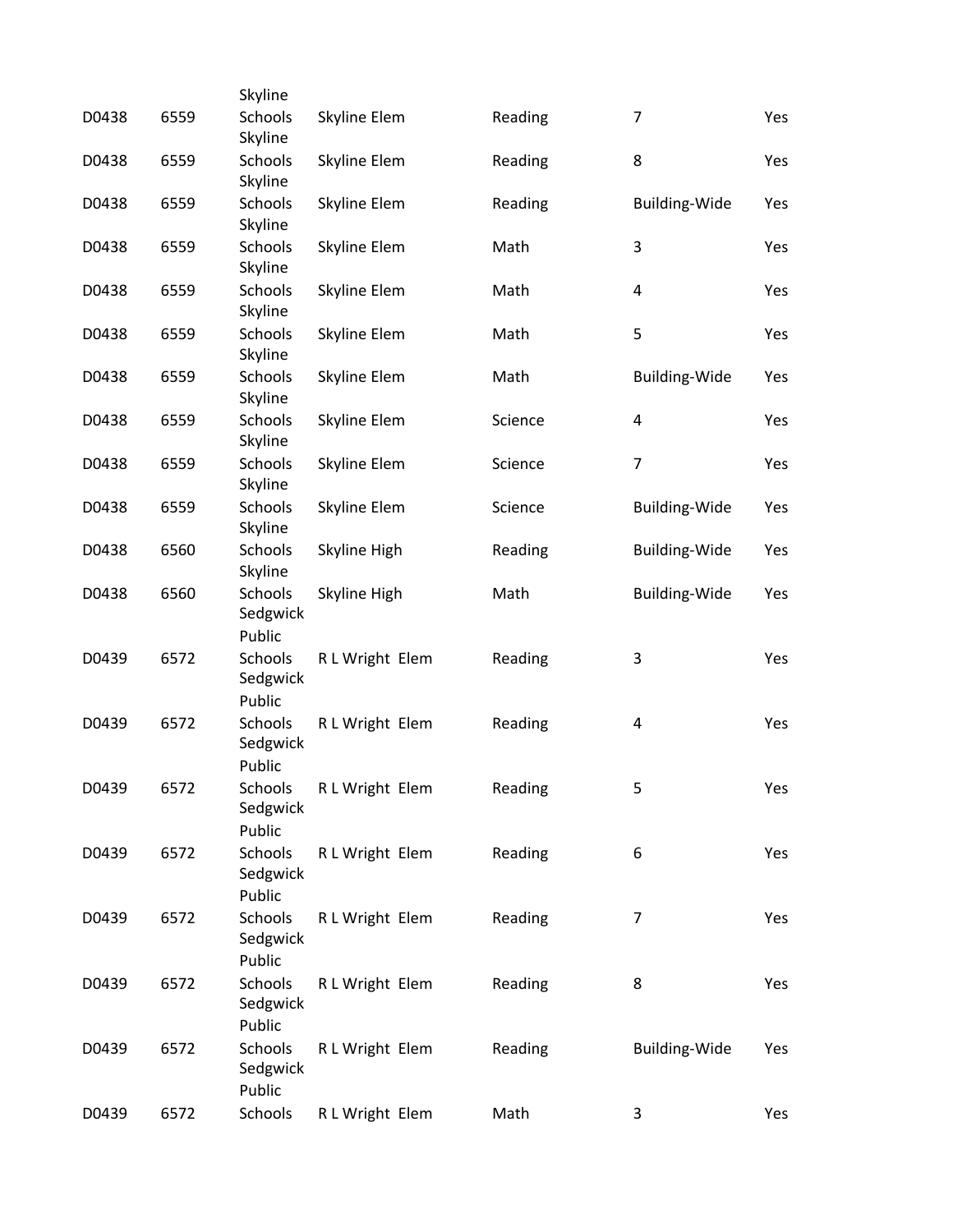|       |      | Sedgwick                                |                                       |               |                      |     |
|-------|------|-----------------------------------------|---------------------------------------|---------------|----------------------|-----|
| D0439 | 6572 | Public<br>Schools<br>Sedgwick           | R L Wright Elem                       | Math          | $\overline{4}$       | Yes |
| D0439 | 6572 | Public<br>Schools                       | R L Wright Elem                       | Math          | 6                    | Yes |
|       |      | Sedgwick<br>Public                      |                                       |               |                      |     |
| D0439 | 6572 | <b>Schools</b><br>Sedgwick<br>Public    | R L Wright Elem                       | Math          | 8                    | Yes |
| D0439 | 6572 | Schools<br>Sedgwick<br>Public           | R L Wright Elem                       | Math          | <b>Building-Wide</b> | Yes |
| D0439 | 6572 | Schools<br>Sedgwick                     | R L Wright Elem                       | Science       | 4                    | Yes |
| D0439 | 6572 | Public<br>Schools<br>Sedgwick<br>Public | R L Wright Elem                       | History/Govt. | 8                    | Yes |
| D0439 | 6574 | Schools                                 | Sedgwick High                         | Reading       | <b>Building-Wide</b> | Yes |
| D0440 | 6586 | Halstead                                | <b>Bentley Primary School Reading</b> |               | <b>Building-Wide</b> | Yes |
| D0440 | 6586 | Halstead                                | Bentley Primary School Math           |               | <b>Building-Wide</b> | Yes |
| D0440 | 6592 | Halstead                                | Halstead Middle School Reading        |               | 4                    | Yes |
| D0440 | 6592 | Halstead                                | Halstead Middle School Reading        |               | 5                    | Yes |
| D0440 | 6592 | Halstead                                | Halstead Middle School Reading        |               | 6                    | Yes |
| D0440 | 6592 | Halstead                                | Halstead Middle School Reading        |               | 7                    | Yes |
| D0440 | 6592 | Halstead                                | Halstead Middle School Reading        |               | 8                    | Yes |
| D0440 | 6592 | Halstead                                | Halstead Middle School Reading        |               | <b>Building-Wide</b> | Yes |
| D0440 | 6592 | Halstead                                | Halstead Middle School Math           |               | 4                    | Yes |
| D0440 | 6592 | Halstead                                | Halstead Middle School Math           |               | 5                    | Yes |
| D0440 | 6592 | Halstead                                | Halstead Middle School Math           |               | 6                    | Yes |
| D0440 | 6592 | Halstead                                | Halstead Middle School Math           |               | $\overline{7}$       | Yes |
| D0440 | 6592 | Halstead                                | Halstead Middle School Math           |               | <b>Building-Wide</b> | Yes |
| D0440 | 6592 | Halstead                                | Halstead Middle School Science        |               | 4                    | Yes |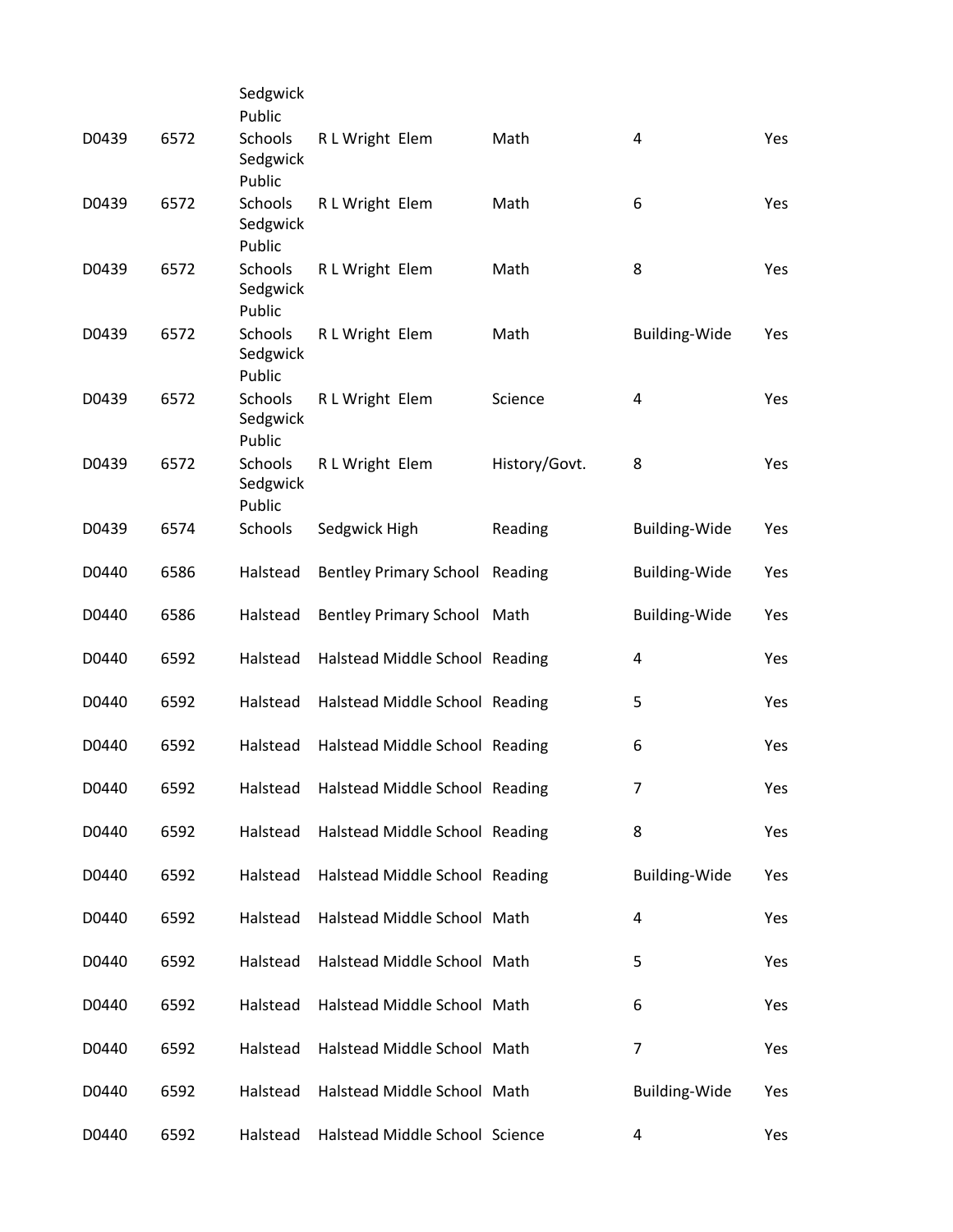| D0440 | 6592 | Halstead | Halstead Middle School Science       |         | 7                    | Yes |
|-------|------|----------|--------------------------------------|---------|----------------------|-----|
| D0440 | 6592 | Halstead | Halstead Middle School Science       |         | <b>Building-Wide</b> | Yes |
| D0440 | 6592 | Halstead | Halstead Middle School History/Govt. |         | 6                    | Yes |
| D0440 | 6592 | Halstead | Halstead Middle School History/Govt. |         | 8                    | Yes |
| D0440 | 6592 | Halstead | Halstead Middle School History/Govt. |         | <b>Building-Wide</b> | Yes |
| D0441 | 6618 | Sabetha  | Sabetha Elem                         | Reading | 3                    | Yes |
| D0441 | 6618 | Sabetha  | Sabetha Elem                         | Reading | 4                    | Yes |
| D0441 | 6618 | Sabetha  | Sabetha Elem                         | Reading | 5                    | Yes |
| D0441 | 6618 | Sabetha  | Sabetha Elem                         | Reading | <b>Building-Wide</b> | Yes |
| D0441 | 6618 | Sabetha  | Sabetha Elem                         | Math    | 3                    | Yes |
| D0441 | 6618 | Sabetha  | Sabetha Elem                         | Math    | 4                    | Yes |
| D0441 | 6618 | Sabetha  | Sabetha Elem                         | Math    | 5                    | Yes |
| D0441 | 6618 | Sabetha  | Sabetha Elem                         | Math    | <b>Building-Wide</b> | Yes |
| D0441 | 6618 | Sabetha  | Sabetha Elem                         | Science | <b>Building-Wide</b> | Yes |
|       |      |          |                                      |         |                      |     |
| D0441 | 6619 | Sabetha  | Sabetha Middle School                | Reading | 6                    | Yes |
| D0441 | 6619 | Sabetha  | Sabetha Middle School                | Reading | 7                    | Yes |
| D0441 | 6619 | Sabetha  | Sabetha Middle School                | Reading | 8                    | Yes |
| D0441 | 6619 | Sabetha  | Sabetha Middle School                | Reading | <b>Building-Wide</b> | Yes |
| D0441 | 6619 | Sabetha  | Sabetha Middle School                | Math    | 6                    | Yes |
| D0441 | 6619 | Sabetha  | Sabetha Middle School                | Math    | 7                    | Yes |
| D0441 | 6619 | Sabetha  | Sabetha Middle School                | Math    | 8                    | Yes |
| D0441 | 6619 | Sabetha  | Sabetha Middle School                | Math    | <b>Building-Wide</b> | Yes |
| D0441 | 6620 | Sabetha  | Sabetha High                         | Reading | <b>Building-Wide</b> | Yes |
| D0441 | 6620 | Sabetha  | Sabetha High                         | Math    | Building-Wide        | Yes |
| D0441 | 6622 | Sabetha  | <b>Wetmore Elem</b>                  | Reading | 4                    | Yes |
| D0441 | 6622 | Sabetha  | <b>Wetmore Elem</b>                  | Reading | 5                    | Yes |
| D0441 | 6622 | Sabetha  | <b>Wetmore Elem</b>                  | Reading | 6                    | Yes |
| D0441 | 6622 | Sabetha  | <b>Wetmore Elem</b>                  | Reading | 7                    | Yes |
| D0441 | 6622 | Sabetha  | Wetmore Elem                         | Reading | 8                    | Yes |
| D0441 | 6622 | Sabetha  | <b>Wetmore Elem</b>                  | Reading | <b>Building-Wide</b> | Yes |
| D0441 | 6622 | Sabetha  | <b>Wetmore Elem</b>                  | Math    | 4                    | Yes |
| D0441 | 6622 | Sabetha  | <b>Wetmore Elem</b>                  | Math    | 5                    | Yes |
| D0441 | 6622 | Sabetha  | Wetmore Elem                         | Math    | 6                    | Yes |
| D0441 | 6622 | Sabetha  | <b>Wetmore Elem</b>                  | Math    | 8                    | Yes |
| D0441 | 6622 | Sabetha  | Wetmore Elem                         | Math    | <b>Building-Wide</b> | Yes |
| D0441 | 6622 | Sabetha  | Wetmore Elem                         |         |                      |     |
|       |      |          |                                      | Science | 4                    | Yes |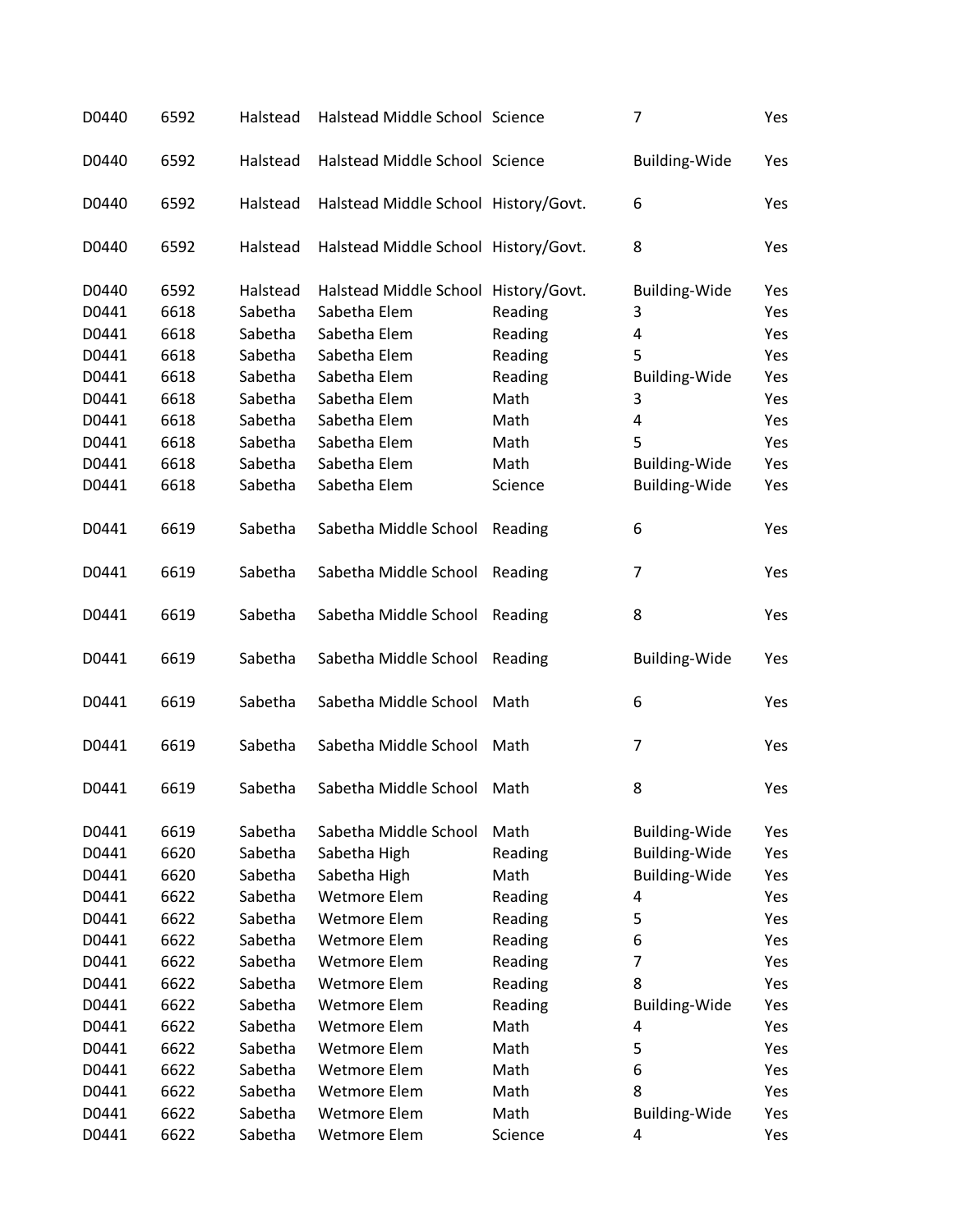| D0441 | 6622 | Sabetha                            | <b>Wetmore Elem</b> | History/Govt. | 8                       | Yes |
|-------|------|------------------------------------|---------------------|---------------|-------------------------|-----|
| D0441 | 6624 | Sabetha                            | Wetmore High        | Reading       | <b>Building-Wide</b>    | Yes |
| D0441 | 6624 | Sabetha                            | Wetmore High        | Math          | <b>Building-Wide</b>    | Yes |
| D0441 | 6624 | Sabetha                            | Wetmore High        | Science       | <b>Building-Wide</b>    | Yes |
| D0441 | 6624 | Sabetha<br>Nemaha<br>Valley        | Wetmore High        | History/Govt. | <b>Building-Wide</b>    | Yes |
| D0442 | 6652 | <b>Schools</b><br>Nemaha<br>Valley | Seneca Elem         | Reading       | $\overline{\mathbf{4}}$ | Yes |
| D0442 | 6652 | <b>Schools</b><br>Nemaha<br>Valley | Seneca Elem         | Reading       | 6                       | Yes |
| D0442 | 6652 | <b>Schools</b><br>Nemaha<br>Valley | Seneca Elem         | Reading       | $\overline{7}$          | Yes |
| D0442 | 6652 | Schools<br>Nemaha<br>Valley        | Seneca Elem         | Reading       | 8                       | Yes |
| D0442 | 6652 | <b>Schools</b><br>Nemaha<br>Valley | Seneca Elem         | Reading       | <b>Building-Wide</b>    | Yes |
| D0442 | 6652 | Schools<br>Nemaha<br>Valley        | Seneca Elem         | Math          | 3                       | Yes |
| D0442 | 6652 | Schools<br>Nemaha<br>Valley        | Seneca Elem         | Math          | 5                       | Yes |
| D0442 | 6652 | Schools<br>Nemaha<br>Valley        | Seneca Elem         | Math          | 6                       | Yes |
| D0442 | 6652 | Schools<br>Nemaha<br>Valley        | Seneca Elem         | Math          | $\overline{7}$          | Yes |
| D0442 | 6652 | <b>Schools</b><br>Nemaha<br>Valley | Seneca Elem         | Math          | 8                       | Yes |
| D0442 | 6652 | <b>Schools</b><br>Nemaha<br>Valley | Seneca Elem         | Math          | <b>Building-Wide</b>    | Yes |
| D0442 | 6652 | <b>Schools</b><br>Nemaha<br>Valley | Seneca Elem         | History/Govt. | 6                       | Yes |
| D0442 | 6652 | Schools<br>Nemaha<br>Valley        | Seneca Elem         | History/Govt. | 8                       | Yes |
| D0442 | 6652 | Schools                            | Seneca Elem         | History/Govt. | <b>Building-Wide</b>    | Yes |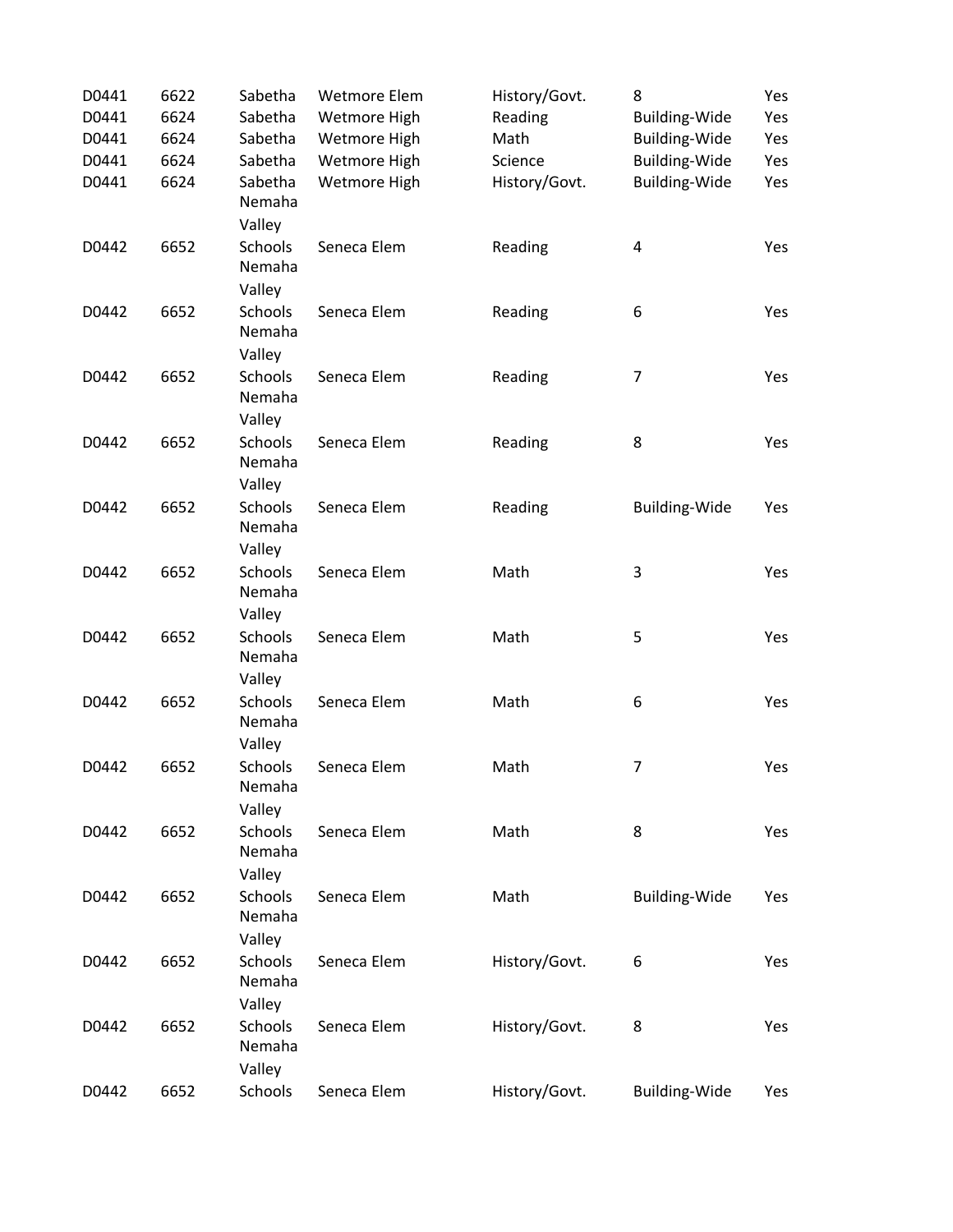|       |      | Nemaha                  |                          |         |                      |     |
|-------|------|-------------------------|--------------------------|---------|----------------------|-----|
|       |      | Valley                  |                          |         |                      |     |
| D0442 | 6654 | Schools<br>Nemaha       | Nemaha Valley High       | Reading | <b>Building-Wide</b> | Yes |
|       |      | Valley                  |                          |         |                      |     |
| D0442 | 6654 | <b>Schools</b><br>Dodge | Nemaha Valley High       | Math    | Building-Wide        | Yes |
| D0443 | 6674 | City<br>Dodge           | <b>Central Elem</b>      | Reading | 4                    | Yes |
| D0443 | 6674 | City<br>Dodge           | <b>Central Elem</b>      | Math    | 3                    | Yes |
| D0443 | 6674 | City<br>Dodge           | <b>Central Elem</b>      | Math    | 4                    | Yes |
| D0443 | 6674 | City<br>Dodge           | <b>Central Elem</b>      | Math    | <b>Building-Wide</b> | Yes |
| D0443 | 6678 | City<br>Dodge           | Miller Elem              | Reading | 3                    | Yes |
| D0443 | 6678 | City<br>Dodge           | <b>Miller Elem</b>       | Reading | 4                    | Yes |
| D0443 | 6678 | City<br>Dodge           | Miller Elem              | Reading | <b>Building-Wide</b> | Yes |
| D0443 | 6678 | City<br>Dodge           | Miller Elem              | Math    | 3                    | Yes |
| D0443 | 6678 | City<br>Dodge           | Miller Elem              | Math    | 4                    | Yes |
| D0443 | 6678 | City<br>Dodge           | Miller Elem              | Math    | <b>Building-Wide</b> | Yes |
| D0443 | 6680 | City<br>Dodge           | Northwest Elem           | Reading | 3                    | Yes |
| D0443 | 6680 | City<br>Dodge           | Northwest Elem           | Reading | <b>Building-Wide</b> | Yes |
| D0443 | 6680 | City<br>Dodge           | Northwest Elem           | Math    | 3                    | Yes |
| D0443 | 6680 | City<br>Dodge           | Northwest Elem           | Math    | 4                    | Yes |
| D0443 | 6680 | City<br>Dodge           | Northwest Elem           | Math    | Building-Wide        | Yes |
| D0443 | 6687 | City<br>Dodge           | <b>Beeson Elementary</b> | Reading | 3                    | Yes |
| D0443 | 6687 | City<br>Dodge           | <b>Beeson Elementary</b> | Reading | 4                    | Yes |
| D0443 | 6687 | City<br>Dodge           | <b>Beeson Elementary</b> | Reading | <b>Building-Wide</b> | Yes |
| D0443 | 6687 | City<br>Dodge           | <b>Beeson Elementary</b> | Math    | 3                    | Yes |
| D0443 | 6687 | City<br>Dodge           | <b>Beeson Elementary</b> | Math    | 4                    | Yes |
| D0443 | 6687 | City                    | <b>Beeson Elementary</b> | Math    | <b>Building-Wide</b> | Yes |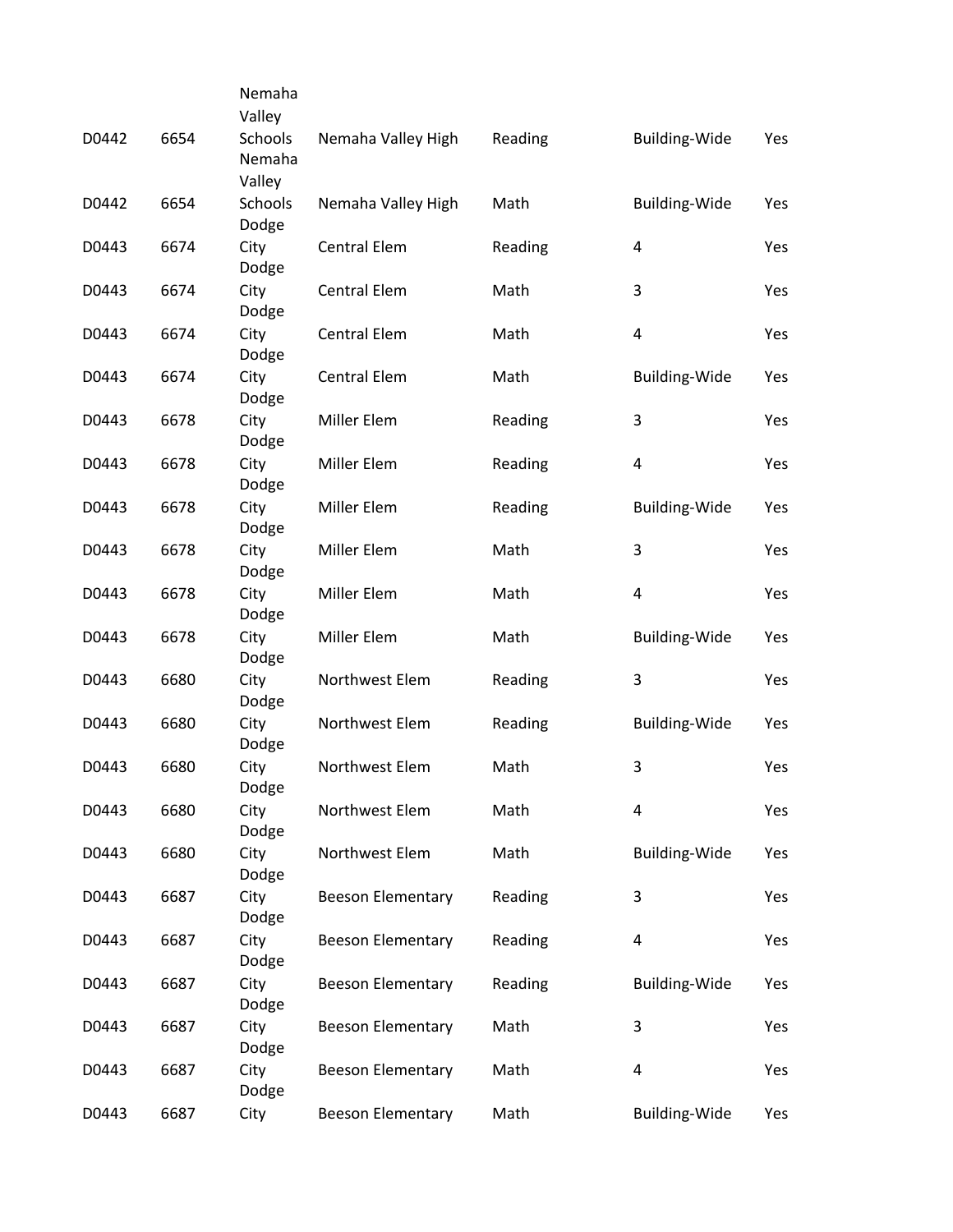| D0443 | 6688 | Dodge<br>City<br>Dodge | Linn Elementary<br>Soule Intermediate | Reading | 4                    | Yes |
|-------|------|------------------------|---------------------------------------|---------|----------------------|-----|
| D0443 | 6689 | City<br>Dodge          | Center                                | Reading | 5                    | Yes |
| D0443 | 6702 | City<br>Dodge          | Wilroads Gardens Elem Reading         |         | 3                    | Yes |
| D0443 | 6702 | City<br>Dodge          | Wilroads Gardens Elem Reading         |         | 4                    | Yes |
| D0443 | 6702 | City<br>Dodge          | Wilroads Gardens Elem Reading         |         | <b>Building-Wide</b> | Yes |
| D0443 | 6702 | City<br>Dodge          | Wilroads Gardens Elem Math            |         | 3                    | Yes |
| D0443 | 6702 | City<br>Dodge          | Wilroads Gardens Elem Math            |         | 4                    | Yes |
| D0443 | 6702 | City<br>Dodge          | Wilroads Gardens Elem Math            |         | <b>Building-Wide</b> | Yes |
| D0443 | 6702 | City<br>Little         | Wilroads Gardens Elem Science         |         | <b>Building-Wide</b> | Yes |
| D0444 | 6726 | River<br>Little        | Little River Junior High              | Reading | $\overline{7}$       | Yes |
| D0444 | 6726 | River<br>Little        | Little River Junior High              | Reading | 8                    | Yes |
| D0444 | 6726 | River<br>Little        | Little River Junior High              | Reading | Building-Wide        | Yes |
| D0444 | 6726 | River<br>Little        | Little River Junior High              | Math    | 6                    | Yes |
| D0444 | 6726 | River<br>Little        | Little River Junior High              | Math    | 7                    | Yes |
| D0444 | 6726 | River<br>Little        | Little River Junior High              | Math    | 8                    | Yes |
| D0444 | 6726 | River<br>Little        | Little River Junior High              | Math    | <b>Building-Wide</b> | Yes |
| D0444 | 6726 | River<br>Little        | Little River Junior High              | Science | <b>Building-Wide</b> | Yes |
| D0444 | 6734 | River<br>Little        | Windom Elem                           | Math    | 4                    | Yes |
| D0444 | 6734 | River<br>Little        | Windom Elem                           | Math    | 5                    | Yes |
| D0444 | 6734 | River<br>Coffeyvill    | Windom Elem                           | Math    | <b>Building-Wide</b> | Yes |
| D0445 | 6772 | e<br>Independ          | Field Kindley High                    | Reading | <b>Building-Wide</b> | Yes |
| D0446 | 6821 | ence<br>Independ       | Eisenhower Elem                       | Math    | <b>Building-Wide</b> | Yes |
| D0446 | 6822 | ence<br>Independ       | Lincoln Elem                          | Math    | 3                    | Yes |
| D0446 | 6828 | ence                   | Independence Middle                   | Reading | 6                    | Yes |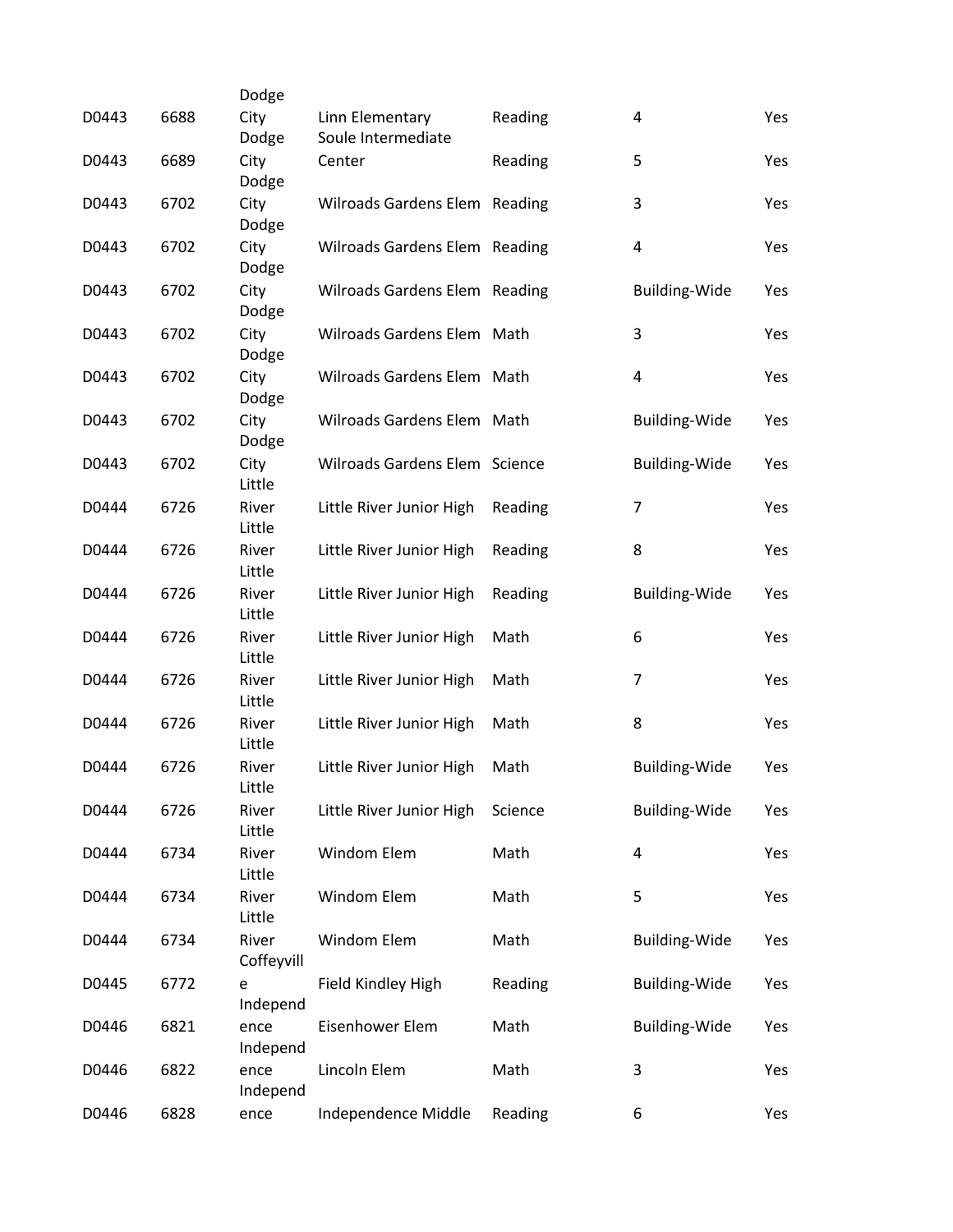|       |      | Independ          |                       |               |                         |     |
|-------|------|-------------------|-----------------------|---------------|-------------------------|-----|
| D0446 | 6828 | ence<br>Independ  | Independence Middle   | Reading       | 7                       | Yes |
| D0446 | 6828 | ence<br>Independ  | Independence Middle   | Reading       | 8                       | Yes |
| D0446 | 6828 | ence<br>Independ  | Independence Middle   | Reading       | <b>Building-Wide</b>    | Yes |
| D0446 | 6828 | ence<br>Independ  | Independence Middle   | Math          | 6                       | Yes |
| D0446 | 6830 | ence<br>Cherryval | Independence Sr High  | Reading       | <b>Building-Wide</b>    | Yes |
| D0447 | 6870 | e<br>Cherryval    | Lincoln Central Elem  | Reading       | 3                       | Yes |
| D0447 | 6870 | e<br>Cherryval    | Lincoln Central Elem  | Reading       | 4                       | Yes |
| D0447 | 6870 | e<br>Cherryval    | Lincoln Central Elem  | Reading       | 5                       | Yes |
| D0447 | 6870 | e<br>Cherryval    | Lincoln Central Elem  | Reading       | 6                       | Yes |
| D0447 | 6870 | e<br>Cherryval    | Lincoln Central Elem  | Reading       | <b>Building-Wide</b>    | Yes |
| D0447 | 6870 | e<br>Cherryval    | Lincoln Central Elem  | Math          | 6                       | Yes |
| D0447 | 6871 | e<br>Cherryval    | <b>Thayer Schools</b> | Reading       | 3                       | Yes |
| D0447 | 6871 | e<br>Cherryval    | <b>Thayer Schools</b> | Reading       | 4                       | Yes |
| D0447 | 6871 | e<br>Cherryval    | <b>Thayer Schools</b> | Reading       | 5                       | Yes |
| D0447 | 6871 | e<br>Cherryval    | <b>Thayer Schools</b> | Reading       | 6                       | Yes |
| D0447 | 6871 | е<br>Cherryval    | <b>Thayer Schools</b> | Reading       | $\overline{7}$          | Yes |
| D0447 | 6871 | e<br>Cherryval    | <b>Thayer Schools</b> | Reading       | 8                       | Yes |
| D0447 | 6871 | e<br>Cherryval    | <b>Thayer Schools</b> | Reading       | Building-Wide           | Yes |
| D0447 | 6871 | e<br>Cherryval    | <b>Thayer Schools</b> | Math          | $\overline{\mathbf{4}}$ | Yes |
| D0447 | 6871 | e<br>Cherryval    | <b>Thayer Schools</b> | Math          | 6                       | Yes |
| D0447 | 6871 | e<br>Cherryval    | <b>Thayer Schools</b> | Math          | $\overline{7}$          | Yes |
| D0447 | 6871 | e<br>Cherryval    | <b>Thayer Schools</b> | Math          | 8                       | Yes |
| D0447 | 6871 | e<br>Cherryval    | <b>Thayer Schools</b> | Math          | <b>Building-Wide</b>    | Yes |
| D0447 | 6871 | e                 | <b>Thayer Schools</b> | History/Govt. | 6                       | Yes |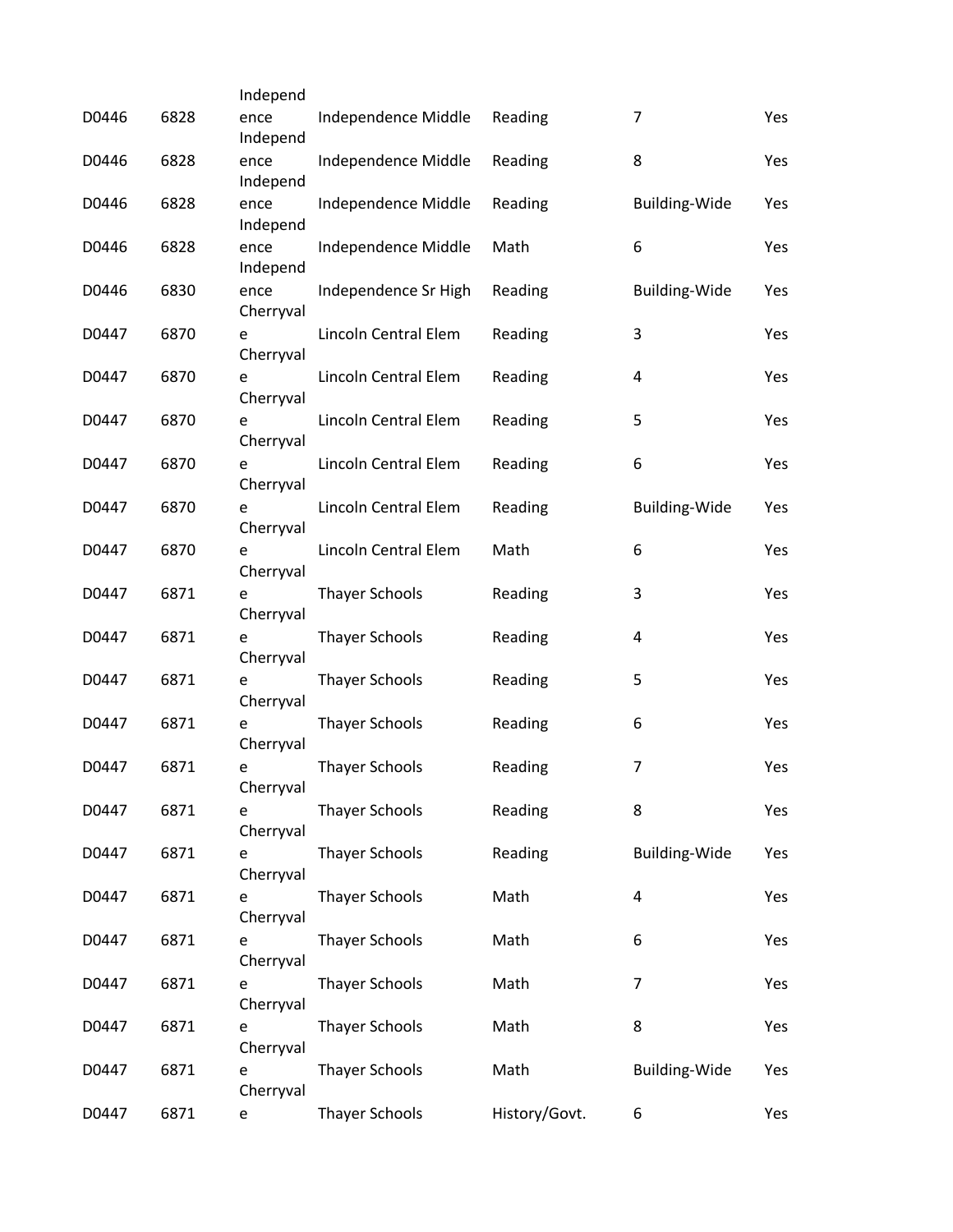|       |      |                           | Cherryval Cherryvale Sr / Middle |         |                      |     |
|-------|------|---------------------------|----------------------------------|---------|----------------------|-----|
| D0447 | 6876 | e                         | School                           | Reading | 7                    | Yes |
| D0448 | 6896 | Inman                     | Inman Elem                       | Reading | 5                    | Yes |
| D0448 | 6896 | Inman                     | Inman Elem                       | Reading | 6                    | Yes |
| D0448 | 6896 | Inman                     | Inman Elem                       | Reading | <b>Building-Wide</b> | Yes |
| D0448 | 6896 | Inman                     | Inman Elem                       | Math    | 5                    | Yes |
| D0448 | 6896 | Inman                     | Inman Elem                       | Math    | Building-Wide        | Yes |
|       |      |                           |                                  |         |                      |     |
| D0448 | 6898 | Inman                     | Inman Jr/Sr High School Reading  |         | $\overline{7}$       | Yes |
|       |      |                           |                                  |         |                      |     |
| D0448 | 6898 | Inman                     | Inman Jr/Sr High School Reading  |         | 8                    | Yes |
|       |      |                           |                                  |         |                      |     |
| D0448 | 6898 | Inman                     | Inman Jr/Sr High School Reading  |         | <b>Building-Wide</b> | Yes |
|       |      |                           |                                  |         |                      |     |
| D0448 | 6898 | Inman                     | Inman Jr/Sr High School Math     |         | 11                   | Yes |
| D0449 | 6917 | Easton                    | Pleasant Ridge Middle            | Reading | $\overline{7}$       | Yes |
|       |      |                           |                                  |         |                      |     |
| D0449 | 6917 | Easton                    | Pleasant Ridge Middle            | Reading | 8                    | Yes |
|       |      |                           |                                  |         |                      |     |
| D0449 | 6917 | Easton                    | Pleasant Ridge Middle            | Reading | <b>Building-Wide</b> | Yes |
| D0449 | 6918 | Easton                    | Pleasant Ridge High              | Reading | <b>Building-Wide</b> | Yes |
|       |      |                           | Pleasant Ridge                   |         |                      |     |
| D0449 | 6919 | Easton                    | Elementary                       | Reading | <b>Building-Wide</b> | Yes |
|       |      |                           | Salt Creek Valley                |         |                      |     |
| D0449 | 6924 | Easton                    | Intermediate                     | Reading | 4                    | Yes |
|       |      |                           | Salt Creek Valley                |         |                      |     |
| D0449 | 6924 | Easton                    | Intermediate                     | Reading | <b>Building-Wide</b> | Yes |
|       |      | Shawnee                   |                                  |         |                      |     |
| D0450 | 6938 | Heights                   | <b>Berryton Elem</b>             | Reading | 3                    | Yes |
|       |      | Shawnee                   |                                  |         |                      |     |
| D0450 | 6938 | Heights                   | <b>Berryton Elem</b>             | Reading | 4                    | Yes |
|       |      | Shawnee                   |                                  |         |                      |     |
| D0450 | 6938 | <b>Heights</b><br>Shawnee | <b>Berryton Elem</b>             | Reading | Building-Wide        | Yes |
| D0450 | 6938 | Heights                   | <b>Berryton Elem</b>             | Math    | 4                    | Yes |
|       |      | Shawnee                   |                                  |         |                      |     |
| D0450 | 6938 | Heights                   | <b>Berryton Elem</b>             | Math    | 5                    | Yes |
|       |      | Shawnee                   |                                  |         |                      |     |
| D0450 | 6938 | Heights                   | Berryton Elem                    | Math    | <b>Building-Wide</b> | Yes |
|       |      | Shawnee                   |                                  |         |                      |     |
| D0450 | 6938 | Heights                   | <b>Berryton Elem</b>             | Science | <b>Building-Wide</b> | Yes |
|       |      | Shawnee                   |                                  |         |                      |     |
| D0450 | 6940 | Heights                   | Shawnee Heights Elem             | Reading | 3                    | Yes |
|       |      | Shawnee                   |                                  |         |                      |     |
| D0450 | 6940 | Heights                   | Shawnee Heights Elem             | Reading | 5                    | Yes |
|       |      | Shawnee                   |                                  |         |                      |     |
| D0450 | 6940 | Heights                   | Shawnee Heights Elem             | Reading | 6                    | Yes |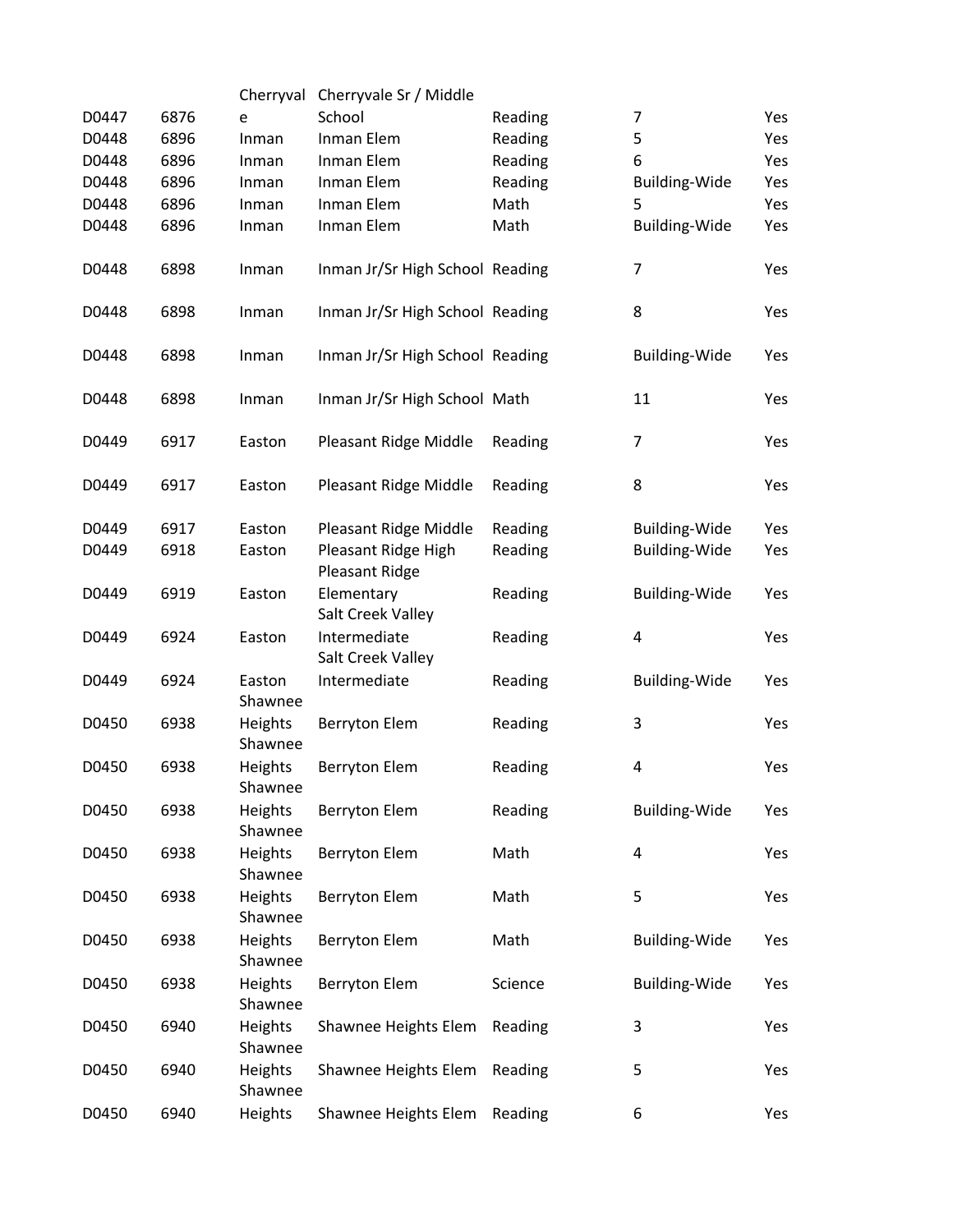|       |      | Shawnee                   |                                                 |         |                      |     |
|-------|------|---------------------------|-------------------------------------------------|---------|----------------------|-----|
| D0450 | 6940 | Heights<br>Shawnee        | Shawnee Heights Elem                            | Reading | <b>Building-Wide</b> | Yes |
| D0450 | 6940 | Heights<br>Shawnee        | Shawnee Heights Elem                            | Math    | 3                    | Yes |
| D0450 | 6940 | Heights<br>Shawnee        | Shawnee Heights Elem                            | Math    | 5                    | Yes |
| D0450 | 6940 | <b>Heights</b><br>Shawnee | Shawnee Heights Elem                            | Math    | 6                    | Yes |
| D0450 | 6940 | Heights<br>Shawnee        | Shawnee Heights Elem                            | Math    | <b>Building-Wide</b> | Yes |
| D0450 | 6944 | <b>Heights</b><br>Shawnee | Shawnee Heights High<br><b>Shawnee Heights</b>  | Reading | <b>Building-Wide</b> | Yes |
| D0450 | 6945 | Heights<br>Shawnee        | Middle<br>Shawnee Heights                       | Reading | $\overline{7}$       | Yes |
| D0450 | 6945 | Heights<br>Shawnee        | Middle<br>Shawnee Heights                       | Reading | 8                    | Yes |
| D0450 | 6945 | Heights<br>Shawnee        | Middle                                          | Reading | <b>Building-Wide</b> | Yes |
| D0450 | 6948 | Heights<br>Shawnee        | Tecumseh South Elem                             | Reading | 3                    | Yes |
| D0450 | 6948 | Heights<br>Shawnee        | Tecumseh South Elem                             | Reading | 4                    | Yes |
| D0450 | 6948 | <b>Heights</b><br>Shawnee | Tecumseh South Elem                             | Reading | <b>Building-Wide</b> | Yes |
| D0450 | 6948 | Heights<br>Shawnee        | Tecumseh South Elem                             | Math    | 3                    | Yes |
| D0450 | 6948 | Heights<br>Shawnee        | Tecumseh South Elem                             | Math    | 4                    | Yes |
| D0450 | 6948 | <b>Heights</b><br>Shawnee | Tecumseh South Elem                             | Math    | 5                    | Yes |
| D0450 | 6948 | <b>Heights</b>            | Tecumseh South Elem<br>Baileyville-St. Benedict | Science | <b>Building-Wide</b> | Yes |
| D0451 | 6962 | <b>B&amp;B</b>            | High<br>Baileyville-St. Benedict                | Reading | 7                    | Yes |
| D0451 | 6962 | <b>B&amp;B</b>            | High<br>Baileyville-St. Benedict                | Reading | 8                    | Yes |
| D0451 | 6962 | <b>B&amp;B</b>            | High<br>Baileyville-St. Benedict                | Reading | 11                   | Yes |
| D0451 | 6962 | <b>B&amp;B</b>            | High<br>Baileyville-St. Benedict                | Reading | <b>Building-Wide</b> | Yes |
| D0451 | 6962 | <b>B&amp;B</b>            | High<br>Baileyville-St. Benedict                | Math    | 7                    | Yes |
| D0451 | 6962 | <b>B&amp;B</b>            | High<br>Baileyville-St. Benedict                | Math    | 8                    | Yes |
| D0451 | 6962 | <b>B&amp;B</b>            | High<br>Baileyville-St. Benedict                | Math    | 11                   | Yes |
| D0451 | 6962 | <b>B&amp;B</b>            | High                                            | Math    | <b>Building-Wide</b> | Yes |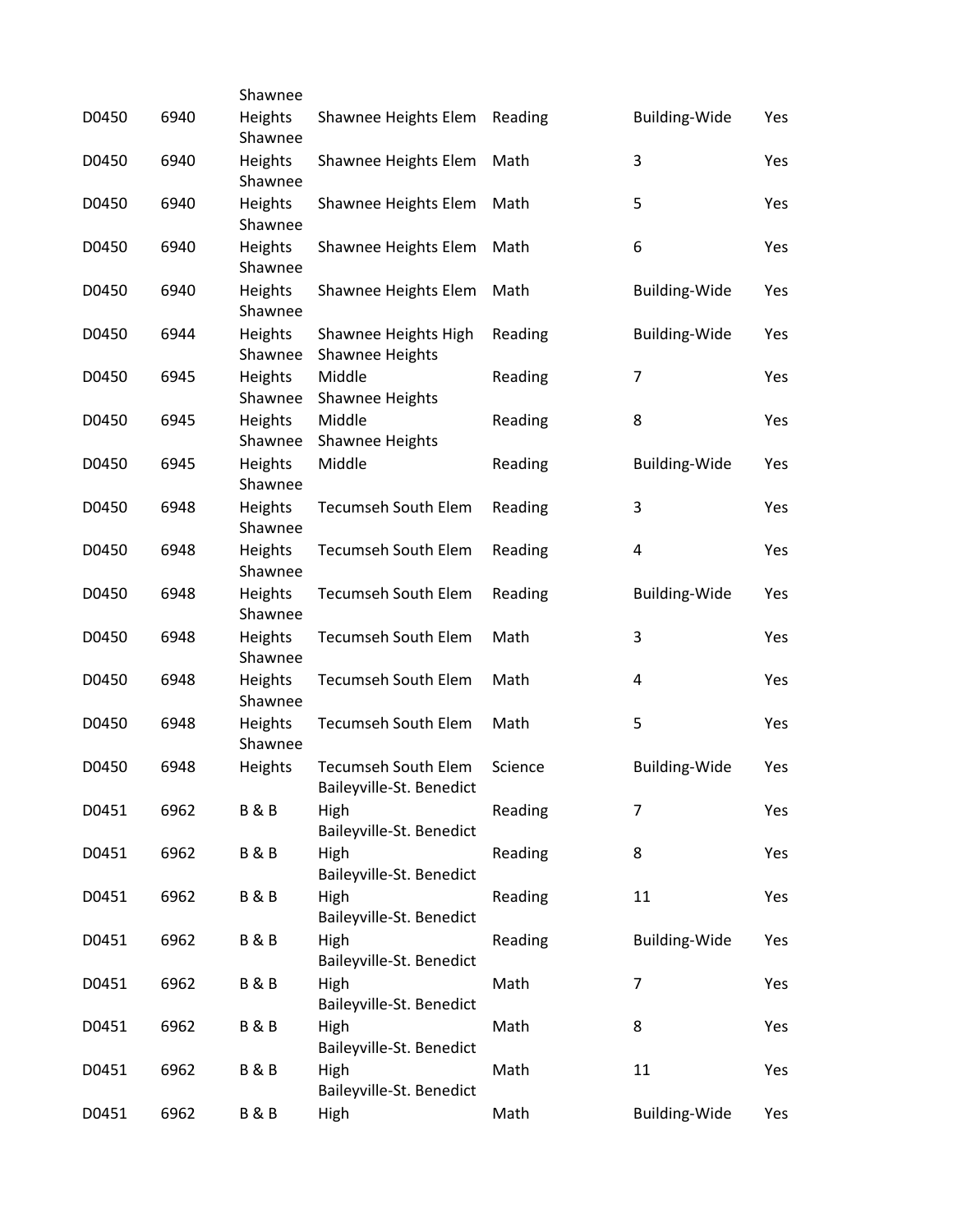|       |      |                   | Baileyville-St. Benedict             |               |                      |     |
|-------|------|-------------------|--------------------------------------|---------------|----------------------|-----|
| D0451 | 6962 | <b>B&amp;B</b>    | High<br>Baileyville-St. Benedict     | Science       | 7                    | Yes |
| D0451 | 6962 | <b>B&amp;B</b>    | High<br>Baileyville-St. Benedict     | Science       | 11                   | Yes |
| D0451 | 6962 | <b>B&amp;B</b>    | High<br>Baileyville-St. Benedict     | Science       | Building-Wide        | Yes |
| D0451 | 6962 | <b>B&amp;B</b>    | High<br>Baileyville-St. Benedict     | History/Govt. | 8                    | Yes |
| D0451 | 6962 | <b>B&amp;B</b>    | High<br>Baileyville-St. Benedict     | History/Govt. | 11                   | Yes |
| D0451 | 6962 | <b>B&amp;B</b>    | High                                 | History/Govt. | Building-Wide        | Yes |
| D0451 | 6964 | <b>B&amp;B</b>    | <b>St Benedict Elem</b>              | Reading       | 3                    | Yes |
| D0451 | 6964 | <b>B&amp;B</b>    | <b>St Benedict Elem</b>              | Reading       | 4                    | Yes |
| D0451 | 6964 | <b>B&amp;B</b>    | <b>St Benedict Elem</b>              | Reading       | 5                    | Yes |
| D0451 | 6964 | <b>B&amp;B</b>    | <b>St Benedict Elem</b>              | Reading       | 6                    | Yes |
| D0451 | 6964 | <b>B&amp;B</b>    | <b>St Benedict Elem</b>              | Reading       | <b>Building-Wide</b> | Yes |
| D0451 | 6964 | <b>B&amp;B</b>    | <b>St Benedict Elem</b>              | Math          | 3                    | Yes |
| D0451 | 6964 | <b>B&amp;B</b>    | <b>St Benedict Elem</b>              | Math          | 4                    | Yes |
| D0451 | 6964 | <b>B&amp;B</b>    | <b>St Benedict Elem</b>              | Math          | 5                    | Yes |
| D0451 | 6964 | <b>B&amp;B</b>    | <b>St Benedict Elem</b>              | Math          | 6                    | Yes |
| D0451 | 6964 | <b>B&amp;B</b>    | <b>St Benedict Elem</b>              | Math          | Building-Wide        | Yes |
| D0451 | 6964 | <b>B&amp;B</b>    | <b>St Benedict Elem</b>              | Science       | Building-Wide        | Yes |
|       |      | Stanton           | <b>Stanton County</b>                |               |                      |     |
| D0452 | 6982 | County            | Elementary                           | Reading       | 4                    | Yes |
|       |      | Stanton           | <b>Stanton County</b>                |               |                      |     |
| D0452 | 6982 | County            | Elementary                           | Reading       | <b>Building-Wide</b> | Yes |
|       |      | Stanton           | <b>Stanton County</b>                |               |                      |     |
| D0452 | 6982 | County            | Elementary                           | Math          | 4                    | Yes |
|       |      | Stanton           | <b>Stanton County</b>                |               |                      |     |
| D0452 | 6982 | County            | Elementary                           | Math          | <b>Building-Wide</b> | Yes |
|       |      | Stanton           |                                      |               |                      |     |
| D0452 | 6990 | County            | <b>Stanton County Middle Reading</b> |               |                      | Yes |
|       |      | Stanton           |                                      |               |                      |     |
| D0452 | 6990 | County<br>Stanton | <b>Stanton County Middle Reading</b> |               | <b>Building-Wide</b> | Yes |
| D0452 | 6990 | County            | <b>Stanton County Middle Math</b>    |               | 7                    | Yes |
|       |      | Leavenwo          |                                      |               |                      |     |
| D0453 | 7002 | rth               | Anthony Elem                         | Reading       | 3                    | Yes |
|       |      | Leavenwo          |                                      |               |                      |     |
| D0453 | 7002 | rth               | Anthony Elem                         | Reading       | 5                    | Yes |
|       |      | Leavenwo          |                                      |               |                      |     |
| D0453 | 7002 | rth               | Anthony Elem                         | Reading       | Building-Wide        | Yes |
|       |      | Leavenwo          |                                      |               |                      |     |
| D0453 | 7014 | rth               | Howard Wilson Elem                   | Reading       | 5                    | Yes |
|       |      | Leavenwo          |                                      |               |                      |     |
| D0453 | 7014 | rth               | <b>Howard Wilson Elem</b>            | Math          | 3                    | Yes |
|       |      |                   | Leavenwo Leavenworth West            |               |                      |     |
| D0453 | 7018 | rth               | Middle School                        | Science       | 8                    | Yes |
|       |      |                   |                                      |               |                      |     |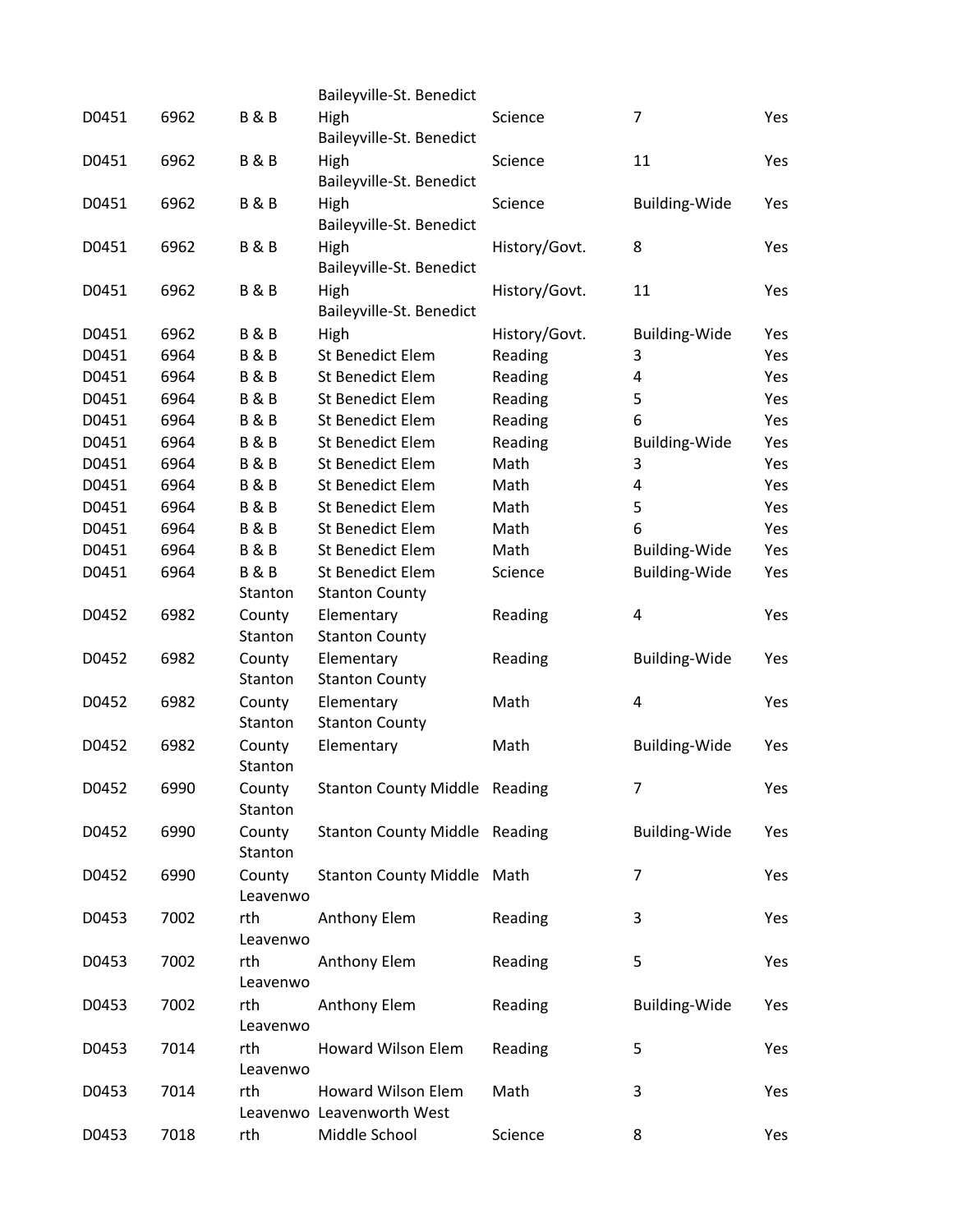|       |      | Leavenwo                                                   |                                             |         |                      |     |
|-------|------|------------------------------------------------------------|---------------------------------------------|---------|----------------------|-----|
| D0453 | 7022 | rth                                                        | Muncie Elem<br>Leavenwo Leavenworth Virtual | Reading | 3                    | Yes |
| D0453 | 7026 | rth                                                        | School<br>Leavenwo Leavenworth Virtual      | Reading | 6                    | Yes |
| D0453 | 7026 | rth                                                        | School<br>Leavenwo Leavenworth Virtual      | Reading | $\overline{7}$       | Yes |
| D0453 | 7026 | rth                                                        | School<br>Leavenwo Leavenworth Virtual      | Reading | 8                    | Yes |
| D0453 | 7026 | rth                                                        | School<br>Leavenwo Leavenworth Virtual      | Reading | 11                   | Yes |
| D0453 | 7026 | rth                                                        | School<br>Leavenwo Leavenworth Virtual      | Reading | <b>Building-Wide</b> | Yes |
| D0453 | 7026 | rth                                                        | School                                      | Science | <b>Building-Wide</b> | Yes |
| D0454 | 7057 | <b>Burlingam</b><br>e Public<br>School<br><b>Burlingam</b> | Burlingame Elementary Reading               |         | 4                    | Yes |
| D0454 | 7057 | e Public<br>School                                         | Burlingame Elementary Reading               |         | 5                    | Yes |
| D0454 | 7057 | <b>Burlingam</b><br>e Public<br>School                     | Burlingame Elementary Reading               |         | 6                    | Yes |
| D0454 | 7057 | <b>Burlingam</b><br>e Public<br>School                     | <b>Burlingame Elementary Reading</b>        |         | <b>Building-Wide</b> | Yes |
| D0454 | 7057 | <b>Burlingam</b><br>e Public<br>School                     | Burlingame Elementary Math                  |         | 3                    | Yes |
| D0454 | 7057 | <b>Burlingam</b><br>e Public<br>School                     | Burlingame Elementary Math                  |         | 4                    | Yes |
| D0454 | 7057 | <b>Burlingam</b><br>e Public<br>School                     | Burlingame Elementary Math                  |         | 6                    | Yes |
| D0454 | 7057 | Burlingam<br>e Public<br>School                            | Burlingame Elementary Math                  |         | Building-Wide        | Yes |
|       |      |                                                            |                                             |         |                      |     |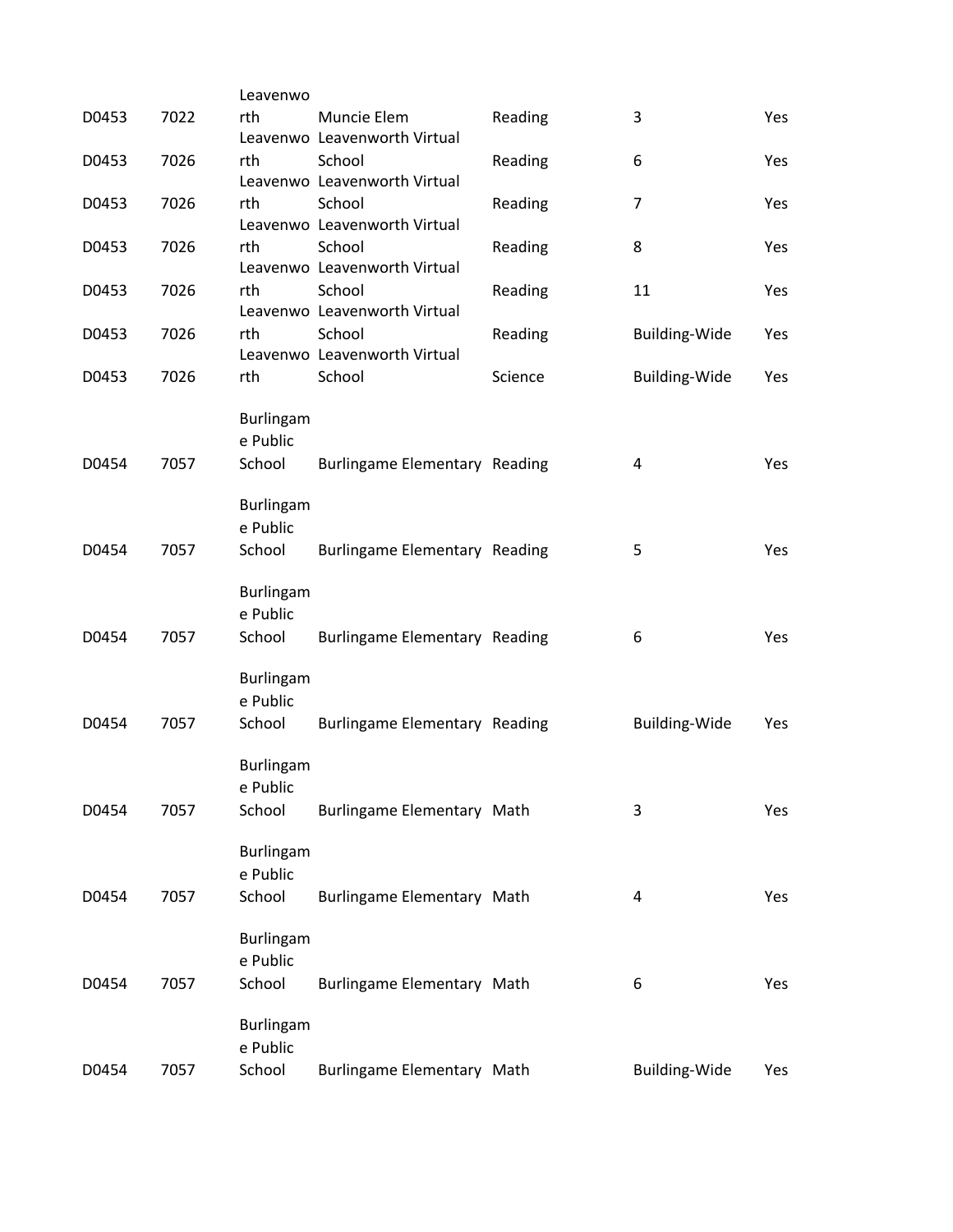| D0454 | 7057 | <b>Burlingam</b><br>e Public<br>School           | Burlingame Elementary History/Govt. |         | <b>Building-Wide</b> | Yes |
|-------|------|--------------------------------------------------|-------------------------------------|---------|----------------------|-----|
|       |      | Burlingam<br>e Public                            | Burlingame                          |         |                      |     |
| D0454 | 7058 | School                                           | Junior/Senior High                  | Reading | 7                    | Yes |
| D0454 | 7058 | <b>Burlingam</b><br>e Public<br>School           | Burlingame<br>Junior/Senior High    | Reading | Building-Wide        | Yes |
| D0454 | 7058 | Burlingam<br>e Public<br>School<br>Marais<br>Des | Burlingame<br>Junior/Senior High    | Math    | 7                    | Yes |
| D0456 | 7094 | Cygnes<br>Valley<br>Marais                       | Marais Des Cygnes<br>Valley Elem    | Reading | 5                    | Yes |
| D0456 | 7094 | Des<br>Cygnes<br>Valley<br>Marais<br>Des         | Marais Des Cygnes<br>Valley Elem    | Math    | 5                    | Yes |
| D0456 | 7094 | Cygnes<br>Valley<br>Marais<br>Des                | Marais Des Cygnes<br>Valley Elem    | Science | Building-Wide        | Yes |
| D0456 | 7104 | Cygnes<br>Valley<br>Garden                       | Marais Des Cygnes<br>Valley Middle  | Reading | 7                    | Yes |
| D0457 | 7119 | City                                             | Florence Wilson Elem                | Math    | 4                    | Yes |
| D0457 | 7131 | Garden<br>City<br>Garden                         | Gertrude Walker Elem                | Reading | 4                    | Yes |
| D0457 | 7131 | City<br>Garden                                   | Gertrude Walker Elem                | Math    | 4                    | Yes |
| D0457 | 7131 | City<br>Garden                                   | Gertrude Walker Elem                | Math    | <b>Building-Wide</b> | Yes |
| D0457 | 7132 | City<br>Garden                                   | Jennie Barker Elem                  | Reading | 3                    | Yes |
| D0457 | 7132 | City<br>Garden                                   | Jennie Barker Elem                  | Reading | 5                    | Yes |
| D0457 | 7132 | City<br>Garden                                   | Jennie Barker Elem                  | Reading | <b>Building-Wide</b> | Yes |
| D0457 | 7132 | City                                             | Jennie Barker Elem                  | Math    | 3                    | Yes |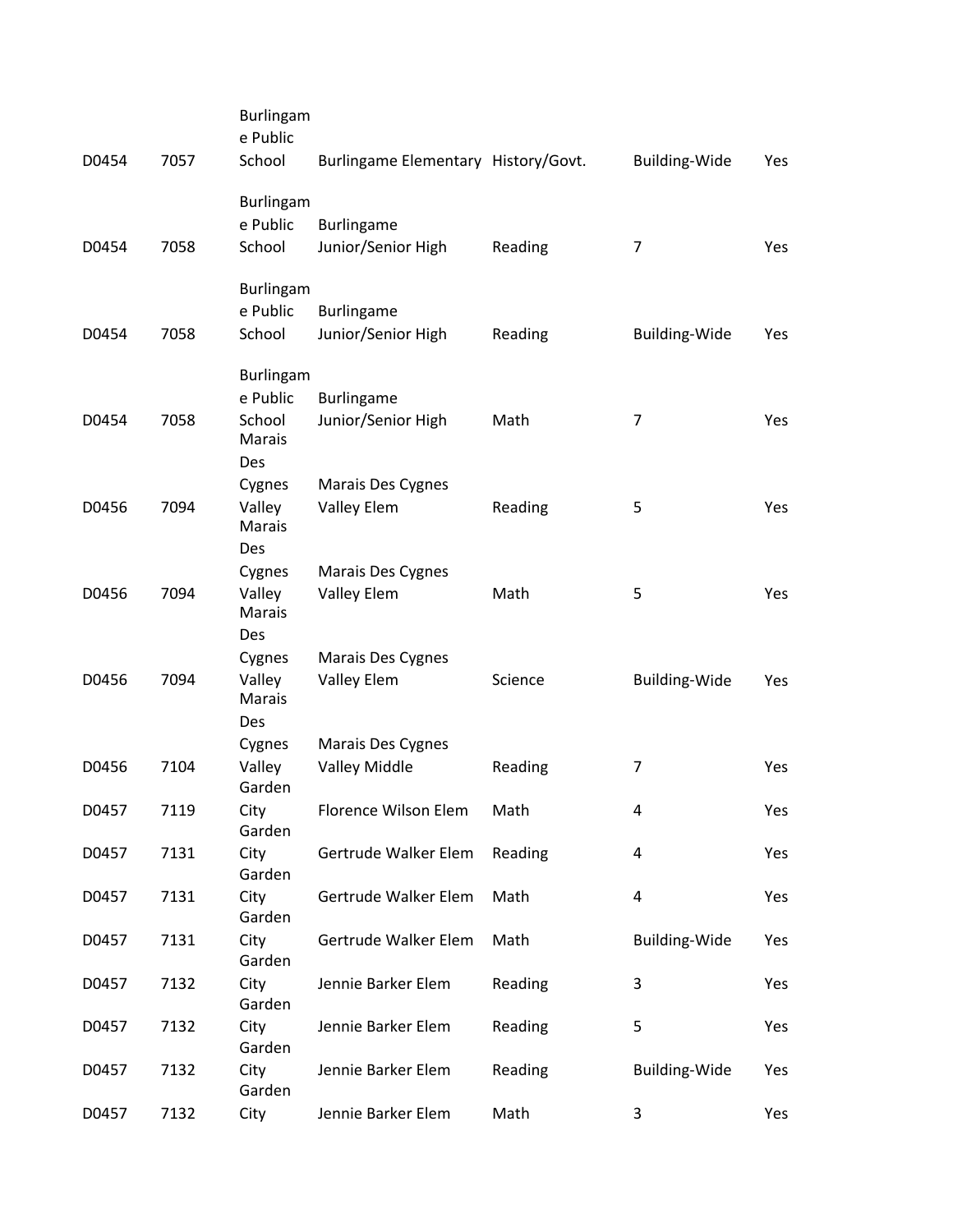|       |      | Garden           |                                               |         |                      |     |
|-------|------|------------------|-----------------------------------------------|---------|----------------------|-----|
| D0457 | 7132 | City<br>Garden   | Jennie Barker Elem                            | Math    | 5                    | Yes |
| D0457 | 7132 | City<br>Garden   | Jennie Barker Elem                            | Math    | <b>Building-Wide</b> | Yes |
| D0457 | 7133 | City<br>Garden   | Jennie Wilson Elem                            | Reading | 3                    | Yes |
| D0457 | 7133 | City<br>Garden   | Jennie Wilson Elem                            | Reading | Building-Wide        | Yes |
| D0457 | 7133 | City<br>Garden   | Jennie Wilson Elem                            | Math    | 3                    | Yes |
| D0457 | 7133 | City<br>Garden   | Jennie Wilson Elem                            | Math    | 4                    | Yes |
| D0457 | 7133 | City<br>Garden   | Jennie Wilson Elem<br>Kenneth Henderson       | Math    | <b>Building-Wide</b> | Yes |
| D0457 | 7138 | City<br>Garden   | Middle<br>Kenneth Henderson                   | Reading | 7                    | Yes |
| D0457 | 7138 | City<br>Garden   | Middle<br>Kenneth Henderson                   | Reading | 8                    | Yes |
| D0457 | 7138 | City<br>Garden   | Middle                                        | Reading | <b>Building-Wide</b> | Yes |
| D0457 | 7140 | City<br>Garden   | <b>Plymell Elementary</b>                     | Reading | 3                    | Yes |
| D0457 | 7140 | City<br>Garden   | <b>Plymell Elementary</b>                     | Reading | 4                    | Yes |
| D0457 | 7140 | City<br>Garden   | <b>Plymell Elementary</b>                     | Reading | 5                    | Yes |
| D0457 | 7140 | City<br>Garden   | <b>Plymell Elementary</b>                     | Reading | <b>Building-Wide</b> | Yes |
| D0457 | 7140 | City<br>Garden   | <b>Plymell Elementary</b>                     | Math    | 3                    | Yes |
| D0457 | 7140 | City<br>Garden   | <b>Plymell Elementary</b>                     | Math    | 4                    | Yes |
| D0457 | 7140 | City<br>Garden   | <b>Plymell Elementary</b>                     | Math    | 5                    | Yes |
| D0457 | 7140 | City<br>Garden   | <b>Plymell Elementary</b>                     | Math    | <b>Building-Wide</b> | Yes |
| D0457 | 7140 | City<br>Garden   | <b>Plymell Elementary</b>                     | Science | <b>Building-Wide</b> | Yes |
| D0457 | 7143 | City<br>Garden   | Victor Ornelas Elem<br><b>Bernadine Sitts</b> | Math    | 3                    | Yes |
| D0457 | 7147 | City<br>Garden   | Intermediate Ctr<br><b>Bernadine Sitts</b>    | Reading | 6                    | Yes |
| D0457 | 7147 | City<br>Garden   | Intermediate Ctr<br>Charles O Stones          | Math    | 6                    | Yes |
| D0457 | 7148 | City<br>Basehor- | Intermediate Ctr                              | Reading | 8                    | Yes |
| D0458 | 7160 | Linwood          | Basehor Elem School                           | Reading | 3                    | Yes |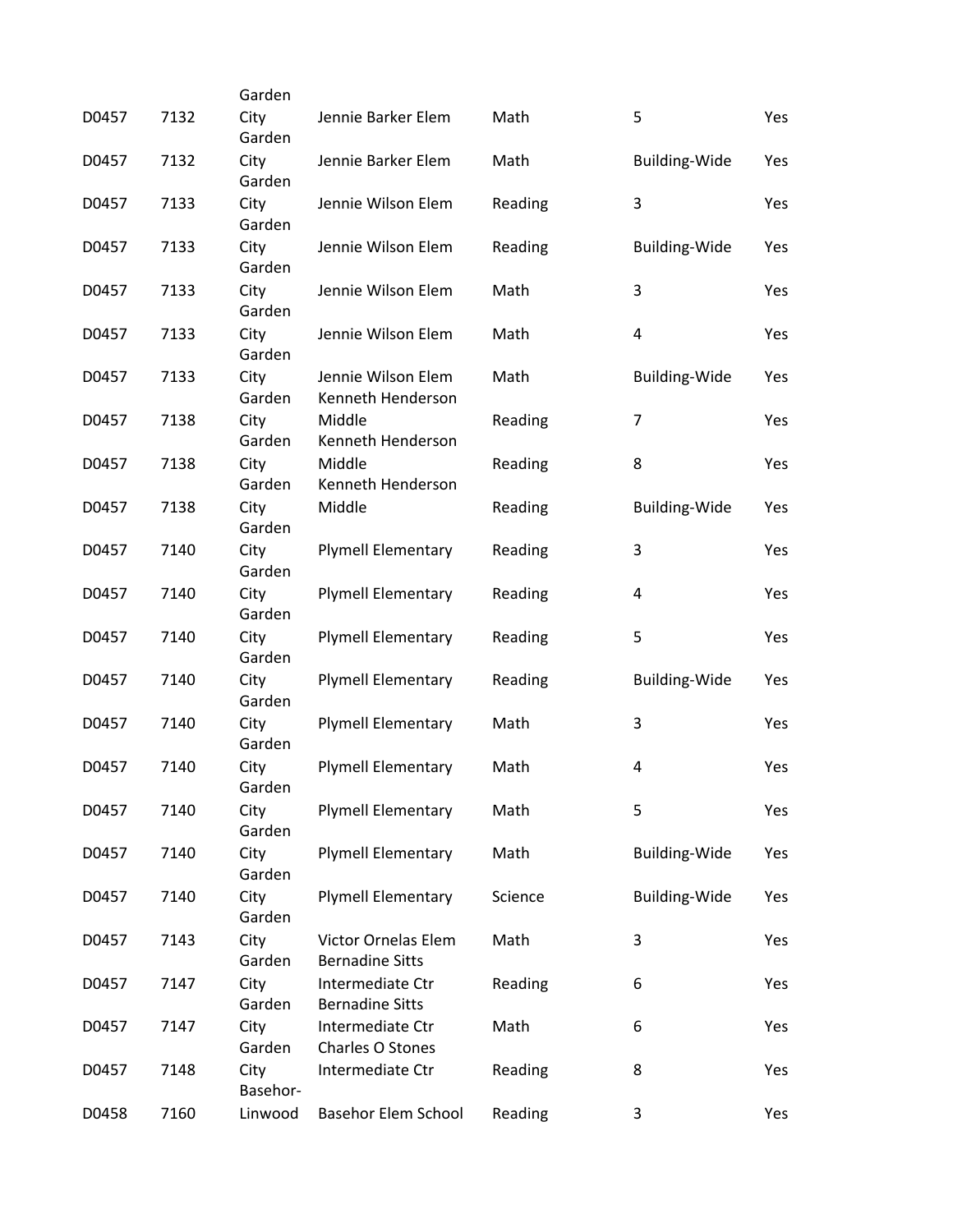|       |      | Basehor-            |                                                    |         |                         |     |
|-------|------|---------------------|----------------------------------------------------|---------|-------------------------|-----|
| D0458 | 7160 | Linwood<br>Basehor- | Basehor Elem School                                | Reading | 4                       | Yes |
| D0458 | 7160 | Linwood<br>Basehor- | <b>Basehor Elem School</b>                         | Reading | 5                       | Yes |
| D0458 | 7160 | Linwood<br>Basehor- | <b>Basehor Elem School</b>                         | Reading | 6                       | Yes |
| D0458 | 7160 | Linwood<br>Basehor- | <b>Basehor Elem School</b>                         | Reading | <b>Building-Wide</b>    | Yes |
| D0458 | 7160 | Linwood<br>Basehor- | <b>Basehor Elem School</b>                         | Math    | 3                       | Yes |
| D0458 | 7160 | Linwood<br>Basehor- | <b>Basehor Elem School</b>                         | Math    | $\overline{\mathbf{4}}$ | Yes |
| D0458 | 7160 | Linwood<br>Basehor- | <b>Basehor Elem School</b>                         | Math    | 5                       | Yes |
| D0458 | 7160 | Linwood<br>Basehor- | <b>Basehor Elem School</b>                         | Math    | 6                       | Yes |
| D0458 | 7160 | Linwood<br>Basehor- | <b>Basehor Elem School</b><br>Basehor-Linwood High | Math    | <b>Building-Wide</b>    | Yes |
| D0458 | 7164 | Linwood<br>Basehor- | School<br>Basehor-Linwood High                     | Reading | <b>Building-Wide</b>    | Yes |
| D0458 | 7164 | Linwood<br>Basehor- | School                                             | Math    | <b>Building-Wide</b>    | Yes |
| D0458 | 7170 | Linwood<br>Basehor- | Linwood Elem                                       | Reading | 3                       | Yes |
| D0458 | 7170 | Linwood<br>Basehor- | Linwood Elem                                       | Reading | 5                       | Yes |
| D0458 | 7170 | Linwood<br>Basehor- | Linwood Elem                                       | Reading | <b>Building-Wide</b>    | Yes |
| D0458 | 7170 | Linwood<br>Basehor- | Linwood Elem                                       | Math    | 5                       | Yes |
| D0458 | 7170 | Linwood<br>Basehor- | Linwood Elem<br>Basehor-Linwood                    | Math    | <b>Building-Wide</b>    | Yes |
| D0458 | 7172 | Linwood<br>Basehor- | Middle School<br>Basehor-Linwood                   | Reading | $\overline{7}$          | Yes |
| D0458 | 7172 | Linwood<br>Basehor- | Middle School<br>Basehor-Linwood                   | Reading | 8                       | Yes |
| D0458 | 7172 | Linwood<br>Basehor- | Middle School<br>Basehor-Linwood                   | Reading | <b>Building-Wide</b>    | Yes |
| D0458 | 7172 | Linwood<br>Basehor- | Middle School<br>Glenwood Ridge                    | Science | <b>Building-Wide</b>    | Yes |
| D0458 | 7175 | Linwood<br>Basehor- | <b>Elementary School</b><br>Glenwood Ridge         | Reading | 3                       | Yes |
| D0458 | 7175 | Linwood<br>Basehor- | <b>Elementary School</b><br>Glenwood Ridge         | Reading | 4                       | Yes |
| D0458 | 7175 | Linwood<br>Basehor- | <b>Elementary School</b><br>Glenwood Ridge         | Reading | <b>Building-Wide</b>    | Yes |
| D0458 | 7175 | Linwood             | <b>Elementary School</b>                           | Math    | 3                       | Yes |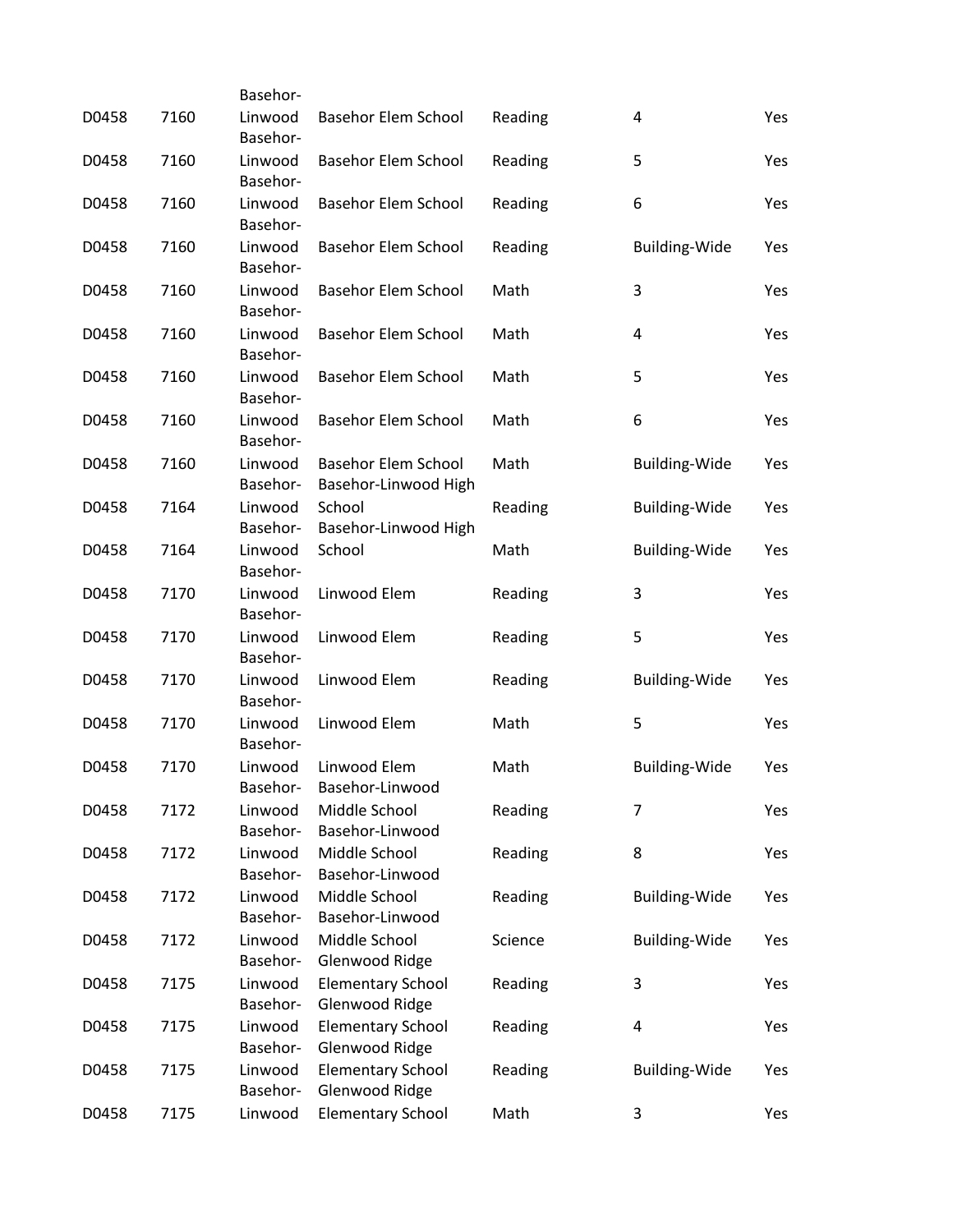|       |      | Basehor-       | Glenwood Ridge           |         |                         |     |
|-------|------|----------------|--------------------------|---------|-------------------------|-----|
| D0458 | 7175 | Linwood        | <b>Elementary School</b> | Math    | 4                       | Yes |
|       |      | Basehor-       | Glenwood Ridge           |         |                         |     |
| D0458 | 7175 | Linwood        | <b>Elementary School</b> | Math    | 5                       | Yes |
|       |      | Basehor-       | Glenwood Ridge           |         |                         |     |
| D0458 | 7175 | Linwood        | <b>Elementary School</b> | Math    | Building-Wide           | Yes |
| D0459 | 7184 | <b>Bucklin</b> | <b>Bucklin Elem</b>      | Reading | 3                       | Yes |
| D0459 | 7184 | <b>Bucklin</b> | <b>Bucklin Elem</b>      | Reading | $\overline{7}$          | Yes |
| D0459 | 7184 | <b>Bucklin</b> | <b>Bucklin Elem</b>      | Reading | 8                       | Yes |
| D0459 | 7184 | <b>Bucklin</b> | <b>Bucklin Elem</b>      | Reading | <b>Building-Wide</b>    | Yes |
| D0459 | 7184 | <b>Bucklin</b> | <b>Bucklin Elem</b>      | Math    | $\overline{\mathbf{4}}$ | Yes |
| D0459 | 7184 | <b>Bucklin</b> | <b>Bucklin Elem</b>      | Math    | 5                       | Yes |
| D0459 | 7184 | <b>Bucklin</b> | <b>Bucklin Elem</b>      | Math    | <b>Building-Wide</b>    | Yes |
| D0459 | 7186 | <b>Bucklin</b> | <b>Bucklin High</b>      | Math    | Building-Wide           | Yes |
| D0460 | 7206 | Hesston        | <b>Hesston Elem</b>      | Reading | 3                       | Yes |
| D0460 | 7206 | Hesston        | <b>Hesston Elem</b>      | Reading | $\overline{4}$          | Yes |
| D0460 | 7206 | Hesston        | <b>Hesston Elem</b>      | Reading | <b>Building-Wide</b>    | Yes |
| D0460 | 7206 | Hesston        | <b>Hesston Elem</b>      | Math    | 3                       | Yes |
| D0460 | 7206 | Hesston        | <b>Hesston Elem</b>      | Math    | 4                       | Yes |
| D0460 | 7206 | Hesston        | <b>Hesston Elem</b>      | Math    | <b>Building-Wide</b>    | Yes |
| D0460 | 7206 | Hesston        | <b>Hesston Elem</b>      | Science | Building-Wide           | Yes |
| D0460 | 7208 | Hesston        | <b>Hesston Middle</b>    | Reading | 5                       | Yes |
| D0460 | 7208 | Hesston        | <b>Hesston Middle</b>    | Reading | 6                       | Yes |
| D0460 | 7208 | Hesston        | <b>Hesston Middle</b>    | Reading | $\overline{7}$          | Yes |
| D0460 | 7208 | Hesston        | <b>Hesston Middle</b>    | Reading | 8                       | Yes |
| D0460 | 7208 | Hesston        | <b>Hesston Middle</b>    | Reading | <b>Building-Wide</b>    | Yes |
| D0460 | 7208 | Hesston        | <b>Hesston Middle</b>    | Math    | 5                       | Yes |
| D0460 | 7208 | Hesston        | <b>Hesston Middle</b>    | Math    | 6                       | Yes |
| D0460 | 7208 | Hesston        | <b>Hesston Middle</b>    | Math    | $\overline{7}$          | Yes |
| D0460 | 7208 | Hesston        | <b>Hesston Middle</b>    | Math    | 8                       | Yes |
| D0460 | 7208 | Hesston        | <b>Hesston Middle</b>    | Math    | <b>Building-Wide</b>    | Yes |
| D0460 | 7210 | Hesston        | <b>Hesston High</b>      | Reading | <b>Building-Wide</b>    | Yes |
| D0460 | 7210 | Hesston        | <b>Hesston High</b>      | Math    | Building-Wide           | Yes |
| D0460 | 7210 | Hesston        | <b>Hesston High</b>      | Science | <b>Building-Wide</b>    | Yes |
|       |      |                |                          |         |                         |     |
| D0461 | 7226 |                | Neodesha Heller Elem     | Reading | <b>Building-Wide</b>    | Yes |
|       |      |                |                          |         |                         |     |
| D0461 | 7226 |                | Neodesha Heller Elem     | Math    | <b>Building-Wide</b>    | Yes |
|       |      |                |                          |         |                         |     |
| D0461 | 7228 |                | Neodesha North Lawn Elem | Reading | 4                       | Yes |
|       |      |                |                          |         |                         |     |
| D0461 | 7232 |                | Neodesha Neodesha High   | Reading | 7                       | Yes |
|       |      |                |                          |         |                         |     |
| D0461 | 7232 |                | Neodesha Neodesha High   | Reading | 8                       | Yes |
|       |      |                |                          |         |                         |     |
| D0461 | 7232 |                | Neodesha Neodesha High   | Reading | <b>Building-Wide</b>    | Yes |
|       |      |                |                          |         |                         |     |
| D0461 | 7232 |                | Neodesha Neodesha High   | Math    | $\overline{7}$          | Yes |
|       |      |                |                          |         |                         |     |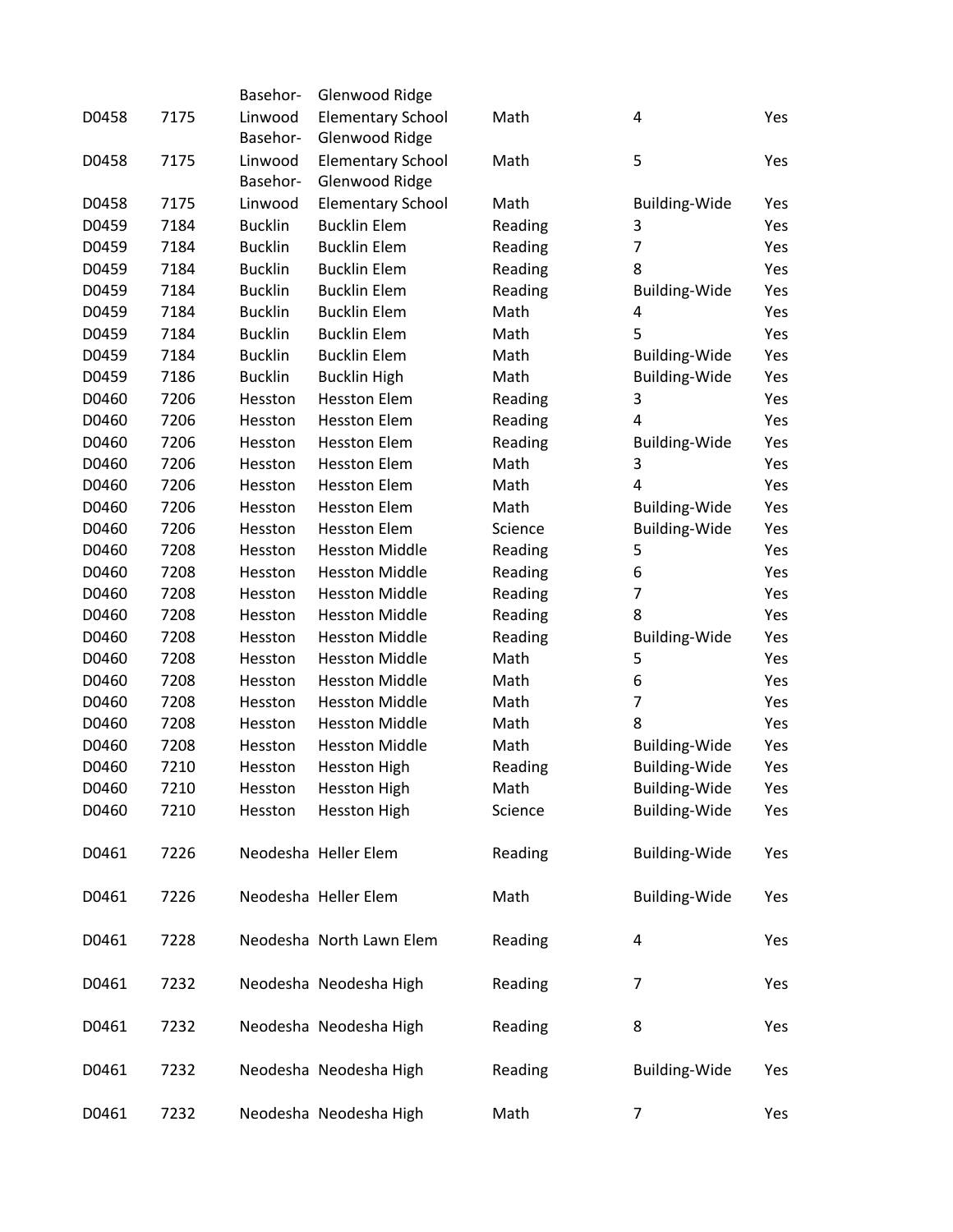| D0461 | 7232 |           | Neodesha Neodesha High      | Math          | <b>Building-Wide</b> | Yes |
|-------|------|-----------|-----------------------------|---------------|----------------------|-----|
| D0461 | 7232 |           | Neodesha Neodesha High      | History/Govt. | 8                    | Yes |
| D0461 | 7232 |           | Neodesha Neodesha High      | History/Govt. | <b>Building-Wide</b> | Yes |
| D0462 | 7246 | Central   | <b>Central Elem</b>         | Reading       | 4                    | Yes |
| D0462 | 7246 | Central   | <b>Central Elem</b>         | Reading       | 6                    | Yes |
| D0462 | 7246 | Central   | <b>Central Elem</b>         | Math          | 3                    | Yes |
| D0462 | 7254 | Central   | Central Jr-Sr High          | Reading       | 7                    | Yes |
| D0462 | 7254 | Central   | Central Jr-Sr High          | Reading       | 8                    | Yes |
| D0462 | 7254 | Central   | Central Jr-Sr High          | Reading       | <b>Building-Wide</b> | Yes |
| D0462 | 7254 | Central   | Central Jr-Sr High          | Math          | 7                    | Yes |
| D0462 | 7254 | Central   | Central Jr-Sr High          | Math          | 8                    | Yes |
| D0462 | 7254 | Central   | Central Jr-Sr High          | Math          | 11                   | Yes |
| D0462 | 7254 | Central   | Central Jr-Sr High          | Math          | <b>Building-Wide</b> | Yes |
| D0462 | 7254 | Central   | Central Jr-Sr High          | Science       | 7                    | Yes |
| D0462 | 7254 | Central   | Central Jr-Sr High          | Science       | <b>Building-Wide</b> | Yes |
| D0463 | 7270 | Udall     | <b>Udall Elem</b>           | Reading       | 3                    | Yes |
| D0463 | 7270 | Udall     | <b>Udall Elem</b>           | Reading       | 4                    | Yes |
| D0463 | 7270 | Udall     | <b>Udall Elem</b>           | Reading       | 5                    | Yes |
| D0463 | 7270 | Udall     | <b>Udall Elem</b>           | Reading       | <b>Building-Wide</b> | Yes |
| D0463 | 7270 | Udall     | <b>Udall Elem</b>           | Math          | 3                    | Yes |
| D0463 | 7270 | Udall     | <b>Udall Elem</b>           | Math          | 4                    | Yes |
| D0463 | 7270 | Udall     | <b>Udall Elem</b>           | Math          | 5                    | Yes |
| D0463 | 7270 | Udall     | <b>Udall Elem</b>           | Math          | <b>Building-Wide</b> | Yes |
| D0463 | 7271 | Udall     | Udall Middle School         | Reading       | 7                    | Yes |
| D0463 | 7271 | Udall     | Udall Middle School         | Reading       | <b>Building-Wide</b> | Yes |
| D0463 | 7271 | Udall     | Udall Middle School         | Math          | 6                    | Yes |
| D0463 | 7271 | Udall     | Udall Middle School         | Math          | <b>Building-Wide</b> | Yes |
|       |      | Tonganoxi |                             |               |                      |     |
| D0464 | 7298 | e         | Tonganoxie High             | Reading       | <b>Building-Wide</b> | Yes |
|       |      |           | Tonganoxi Tonganoxie Middle |               |                      |     |
| D0464 | 7299 | e         | School                      | Reading       | 5                    | Yes |
|       |      |           | Tonganoxi Tonganoxie Middle |               |                      |     |
| D0464 | 7299 | e         | School                      | Reading       | 6                    | Yes |
|       |      |           | Tonganoxi Tonganoxie Middle |               |                      |     |
| D0464 | 7299 | e         | School                      | Reading       | 7                    | Yes |
|       |      |           | Tonganoxi Tonganoxie Middle |               |                      |     |
| D0464 | 7299 | e         | School                      | Reading       | <b>Building-Wide</b> | Yes |
|       |      |           | Tonganoxi Tonganoxie Middle |               |                      |     |
| D0464 | 7299 | e         | School                      | Math          | 5                    | Yes |
|       |      | Tonganoxi |                             |               |                      |     |
| D0464 | 7300 | e         | Tonganoxie Elem             | Reading       | 4                    | Yes |
|       |      | Tonganoxi |                             |               |                      |     |
| D0464 | 7300 | e         | Tonganoxie Elem             | Math          | 3                    | Yes |
|       |      | Tonganoxi |                             |               |                      |     |
| D0464 | 7300 | e         | Tonganoxie Elem             | Math          | 4                    | Yes |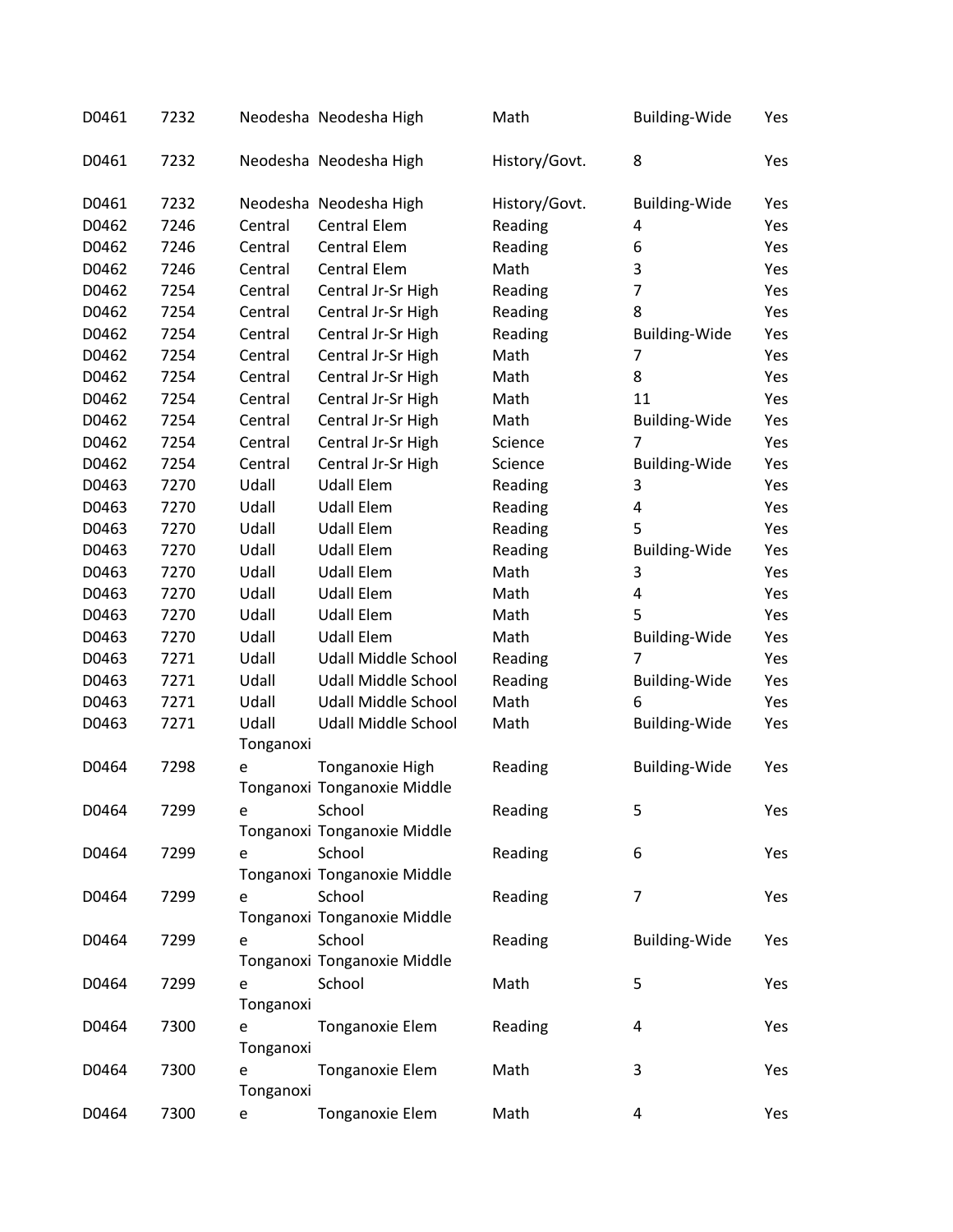| 7300 | е                 | Tonganoxie Elem          | Math          | Building-Wide        | Yes |
|------|-------------------|--------------------------|---------------|----------------------|-----|
| 7310 | Winfield          | Country View Elem        | Math          | 4                    | Yes |
| 7324 | Winfield          | <b>Irving Elem</b>       | Reading       | 4                    | Yes |
| 7324 | Winfield          | <b>Irving Elem</b>       | Reading       | <b>Building-Wide</b> | Yes |
| 7324 | Winfield          | <b>Irving Elem</b>       | Math          | 3                    | Yes |
| 7324 | Winfield          | <b>Irving Elem</b>       | Math          | 4                    | Yes |
| 7324 | Winfield          | <b>Irving Elem</b>       | Math          | 11                   | Yes |
| 7324 | Winfield          | <b>Irving Elem</b>       | Math          | <b>Building-Wide</b> | Yes |
| 7326 | Winfield          | Lowell Elem              | Math          | 3                    | Yes |
| 7326 | Winfield<br>Scott | Lowell Elem              | Math          | <b>Building-Wide</b> | Yes |
| 7356 | County<br>Scott   | Scott City Lower Elem    | Reading       | 4                    | Yes |
| 7356 | County<br>Scott   | Scott City Lower Elem    | Science       | <b>Building-Wide</b> | Yes |
| 7358 | County<br>Scott   | Scott City Middle        | Reading       | 5                    | Yes |
| 7358 | County<br>Scott   | Scott City Middle        | Reading       | 7                    | Yes |
| 7358 | County<br>Scott   | Scott City Middle        | Reading       | 8                    | Yes |
| 7358 | County<br>Scott   | Scott City Middle        | Reading       | <b>Building-Wide</b> | Yes |
| 7358 | County<br>Scott   | Scott City Middle        | Math          | 6                    | Yes |
| 7358 | County<br>Scott   | Scott City Middle        | Math          | 8                    | Yes |
| 7358 | County<br>Scott   | Scott City Middle        | Math          | <b>Building-Wide</b> | Yes |
| 7358 | County<br>Scott   | Scott City Middle        | Science       | <b>Building-Wide</b> | Yes |
| 7358 | County<br>Scott   | <b>Scott City Middle</b> | History/Govt. | 8                    | Yes |
| 7358 | County<br>Scott   | Scott City Middle        | History/Govt. | <b>Building-Wide</b> | Yes |
| 7360 | County<br>Scott   | <b>Scott City High</b>   | Reading       | <b>Building-Wide</b> | Yes |
| 7360 | County            | <b>Scott City High</b>   | Math          | <b>Building-Wide</b> | Yes |
| 7382 | Leoti             | R B Stewart Elem         | Reading       | 3                    | Yes |
| 7382 | Leoti             | R B Stewart Elem         | Reading       | 4                    | Yes |
| 7382 | Leoti             | R B Stewart Elem         | Reading       | 5                    | Yes |
| 7382 | Leoti             | R B Stewart Elem         | Reading       | <b>Building-Wide</b> | Yes |
| 7382 | Leoti             | R B Stewart Elem         | Math          | 3                    | Yes |
| 7382 | Leoti             | R B Stewart Elem         | Math          | 5                    | Yes |
| 7382 | Leoti             | R B Stewart Elem         | Math          | <b>Building-Wide</b> | Yes |
| 7383 | Leoti             | Wichita Co Jr High       | Reading       | 7                    | Yes |
| 7383 | Leoti             | Wichita Co Jr High       | Reading       | 8                    | Yes |
| 7383 | Leoti             | Wichita Co Jr High       | Reading       | Building-Wide        | Yes |
|      |                   |                          | Tonganoxi     |                      |     |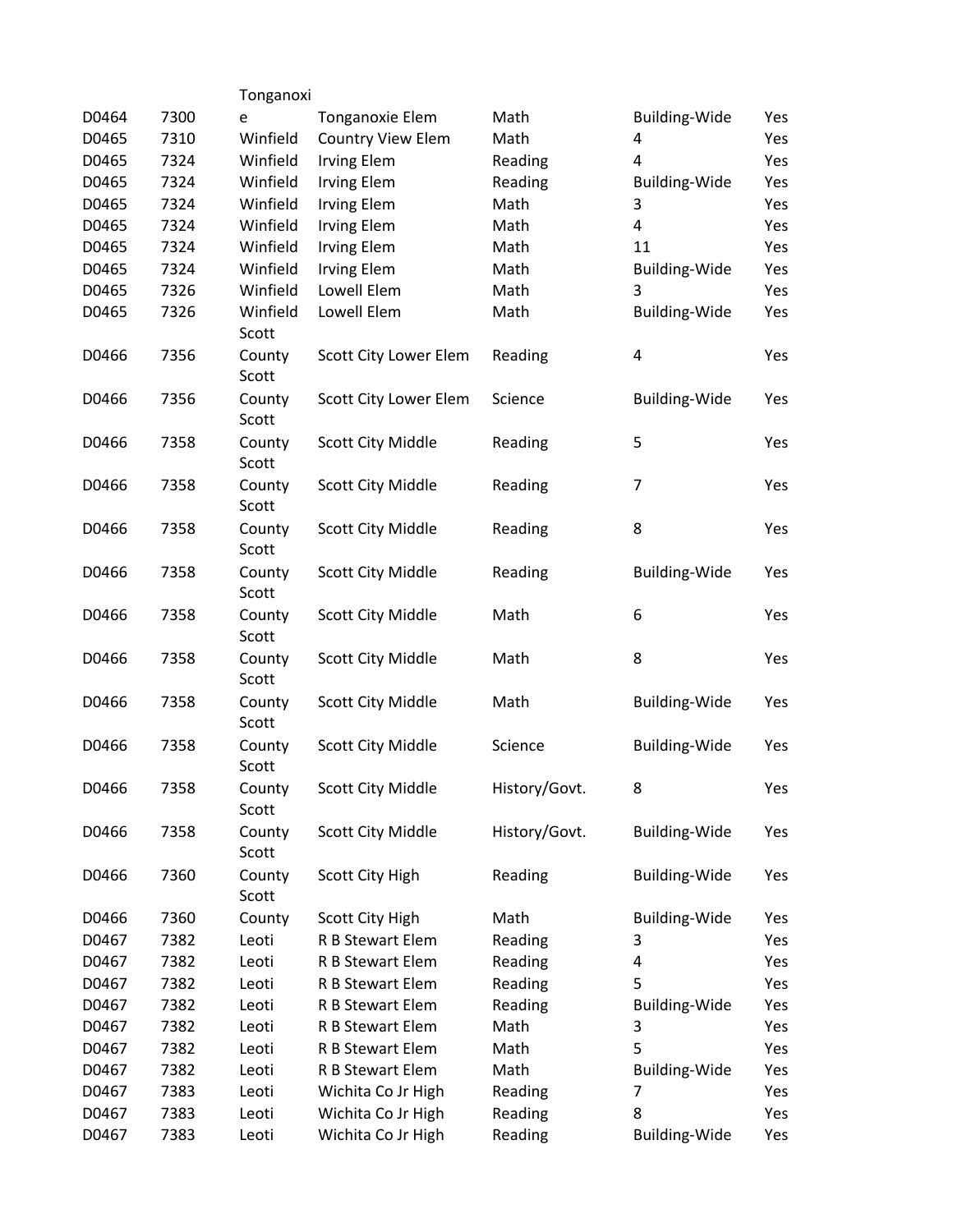| D0467 | 7384 | Leoti          | Wichita Co High         | Reading       | <b>Building-Wide</b> | Yes |
|-------|------|----------------|-------------------------|---------------|----------------------|-----|
| D0467 | 7384 | Leoti          | Wichita Co High         | Math          | <b>Building-Wide</b> | Yes |
|       |      | Healy          |                         |               |                      |     |
|       |      | Public         |                         |               |                      |     |
| D0468 | 7402 | Schools        | <b>Healy Elem</b>       | Reading       | 6                    | Yes |
|       |      | Healy          |                         |               |                      |     |
|       |      | Public         |                         |               |                      |     |
| D0468 | 7402 | Schools        | <b>Healy Elem</b>       | Reading       | <b>Building-Wide</b> | Yes |
|       |      | Healy          |                         |               |                      |     |
|       |      | Public         |                         |               |                      |     |
| D0468 | 7404 | <b>Schools</b> | <b>Healy High</b>       | Reading       | 8                    | Yes |
|       |      | Healy          |                         |               |                      |     |
|       |      | Public         |                         |               |                      |     |
| D0468 | 7404 | Schools        | <b>Healy High</b>       | Reading       | 11                   | Yes |
|       |      | Healy          |                         |               |                      |     |
|       |      | Public         |                         |               |                      |     |
| D0468 | 7404 | <b>Schools</b> | <b>Healy High</b>       | Reading       | <b>Building-Wide</b> | Yes |
|       |      | Healy          |                         |               |                      |     |
|       |      | Public         |                         |               |                      |     |
| D0468 | 7404 | Schools        | <b>Healy High</b>       | Science       | $\overline{7}$       | Yes |
|       |      | Healy          |                         |               |                      |     |
|       |      | Public         |                         |               |                      |     |
| D0468 | 7404 | Schools        | <b>Healy High</b>       | Science       | 11                   | Yes |
|       |      | Healy          |                         |               |                      |     |
|       |      | Public         |                         |               |                      |     |
| D0468 | 7404 | Schools        | <b>Healy High</b>       | Science       | <b>Building-Wide</b> | Yes |
| D0469 | 7420 | Lansing        | Lansing Middle 6-8      | Reading       | 6                    | Yes |
| D0469 | 7420 | Lansing        | Lansing Middle 6-8      | Reading       | 7                    | Yes |
| D0469 | 7420 | Lansing        | Lansing Middle 6-8      | Reading       | 8                    | Yes |
| D0469 | 7420 | Lansing        | Lansing Middle 6-8      | Reading       | <b>Building-Wide</b> | Yes |
| D0469 | 7420 | Lansing        | Lansing Middle 6-8      | Math          | 6                    | Yes |
| D0469 | 7420 | Lansing        | Lansing Middle 6-8      | Math          | 7                    | Yes |
| D0469 | 7420 | Lansing        | Lansing Middle 6-8      | Math          | 8                    | Yes |
| D0469 | 7420 | Lansing        | Lansing Middle 6-8      | Math          | <b>Building-Wide</b> | Yes |
| D0469 | 7420 | Lansing        | Lansing Middle 6-8      | Science       | <b>Building-Wide</b> | Yes |
| D0469 | 7420 | Lansing        | Lansing Middle 6-8      | History/Govt. | 6                    | Yes |
| D0469 | 7420 | Lansing        | Lansing Middle 6-8      | History/Govt. | 8                    | Yes |
| D0469 | 7420 | Lansing        | Lansing Middle 6-8      | History/Govt. | <b>Building-Wide</b> | Yes |
|       |      |                | Lansing Intermediate 4- |               |                      |     |
| D0469 | 7422 | Lansing        | 5th                     | Reading       | <b>Building-Wide</b> | Yes |
|       |      |                | Lansing Intermediate 4- |               |                      |     |
| D0469 | 7422 | Lansing        | 5th                     | Math          | <b>Building-Wide</b> | Yes |
| D0469 | 7426 | Lansing        | Lansing High 9-12       | Reading       | <b>Building-Wide</b> | Yes |
| D0469 | 7426 | Lansing        | Lansing High 9-12       | Math          | <b>Building-Wide</b> | Yes |
| D0469 | 7428 | Lansing        | Lansing Elem K-3        | Reading       | <b>Building-Wide</b> | Yes |
| D0469 | 7428 | Lansing        | Lansing Elem K-3        | Math          | <b>Building-Wide</b> | Yes |
|       |      | Arkansas       |                         |               |                      |     |
| D0470 | 7442 | City           | Frances Willard Elem    | Reading       | 3                    | Yes |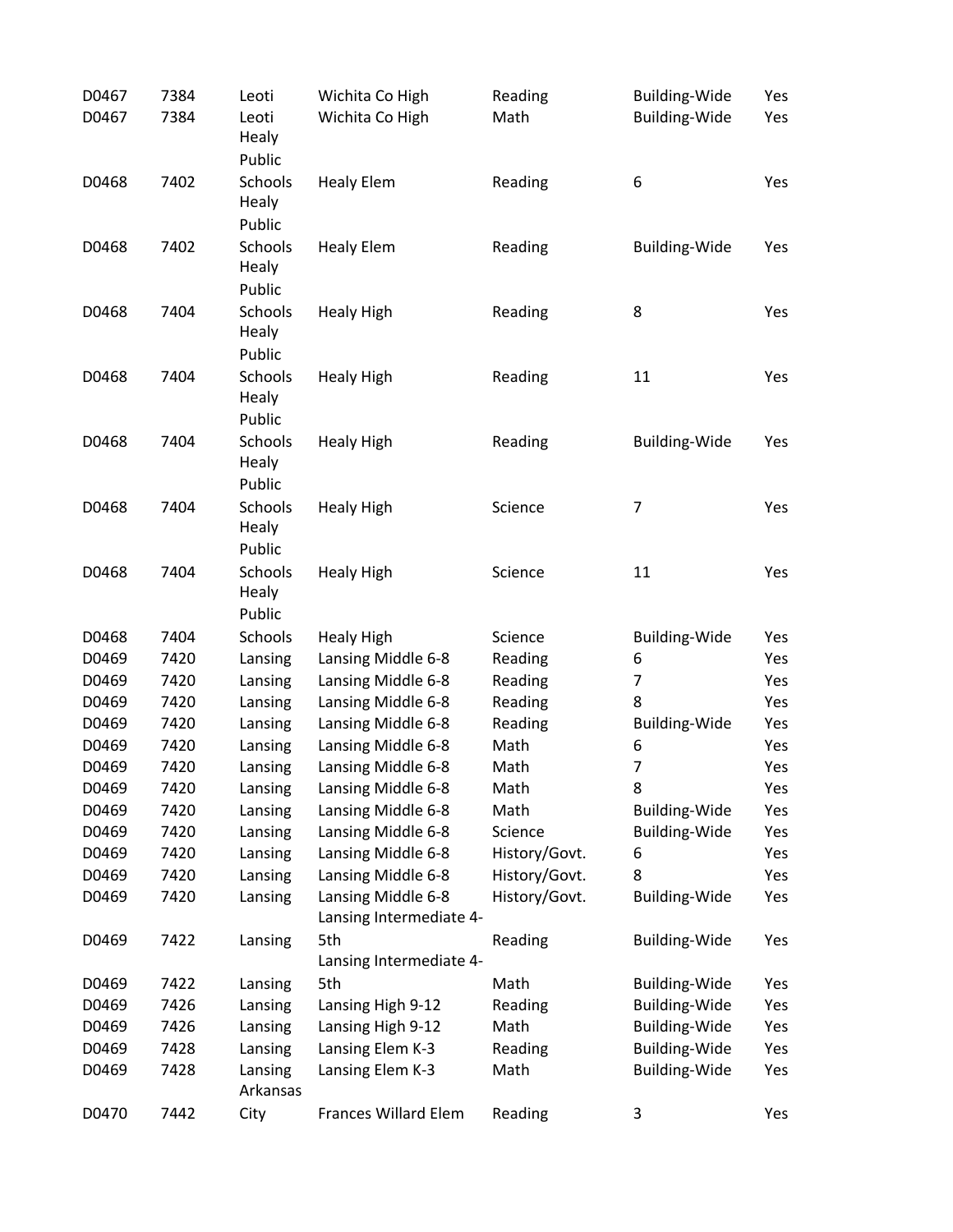|       |      | Arkansas         |                                        |         |                      |     |
|-------|------|------------------|----------------------------------------|---------|----------------------|-----|
| D0470 | 7442 | City<br>Arkansas | Frances Willard Elem                   | Reading | 4                    | Yes |
| D0470 | 7442 | City<br>Arkansas | Frances Willard Elem                   | Reading | <b>Building-Wide</b> | Yes |
| D0470 | 7442 | City<br>Arkansas | <b>Frances Willard Elem</b>            | Math    | 3                    | Yes |
| D0470 | 7442 | City<br>Arkansas | <b>Frances Willard Elem</b>            | Math    | 4                    | Yes |
| D0470 | 7442 | City<br>Arkansas | Frances Willard Elem                   | Math    | 5                    | Yes |
| D0470 | 7442 | City<br>Arkansas | <b>Frances Willard Elem</b>            | Math    | <b>Building-Wide</b> | Yes |
| D0470 | 7443 | City<br>Arkansas | Jefferson Elem                         | Reading | 5                    | Yes |
| D0470 | 7443 | City<br>Arkansas | Jefferson Elem                         | Math    | 3                    | Yes |
| D0470 | 7448 | City<br>Arkansas | Roosevelt Elem                         | Reading | 4                    | Yes |
| D0470 | 7448 | City<br>Arkansas | Roosevelt Elem                         | Reading | 5                    | Yes |
| D0470 | 7448 | City<br>Arkansas | Roosevelt Elem                         | Reading | <b>Building-Wide</b> | Yes |
| D0470 | 7448 | City<br>Arkansas | Roosevelt Elem                         | Math    | 5                    | Yes |
| D0470 | 7448 | City<br>Arkansas | Roosevelt Elem<br>Arkansas City Middle | Math    | <b>Building-Wide</b> | Yes |
| D0470 | 7454 | City<br>Arkansas | Sch<br>Arkansas City Middle            | Reading | 7                    | Yes |
| D0470 | 7454 | City<br>Arkansas | Sch<br>Arkansas City Middle            | Reading | 8                    | Yes |
| D0470 | 7454 | City             | Sch<br>Arkansas Arkansas City Middle   | Reading | <b>Building-Wide</b> | Yes |
| D0470 | 7454 | City<br>Arkansas | Sch<br>Arkansas City Middle            | Math    | 7                    | Yes |
| D0470 | 7454 | City<br>Arkansas | Sch<br>Arkansas City Middle            | Math    | 8                    | Yes |
| D0470 | 7454 | City<br>Arkansas | Sch                                    | Math    | <b>Building-Wide</b> | Yes |
| D0470 | 7458 | City<br>Arkansas | C 4 Elem                               | Reading | 4                    | Yes |
| D0470 | 7458 | City<br>Arkansas | C 4 Elem                               | Reading | 5                    | Yes |
| D0470 | 7458 | City<br>Arkansas | C 4 Elem                               | Reading | <b>Building-Wide</b> | Yes |
| D0470 | 7458 | City<br>Arkansas | C 4 Elem                               | Math    | 5                    | Yes |
| D0470 | 7458 | City             | C 4 Elem                               | Science | Building-Wide        | Yes |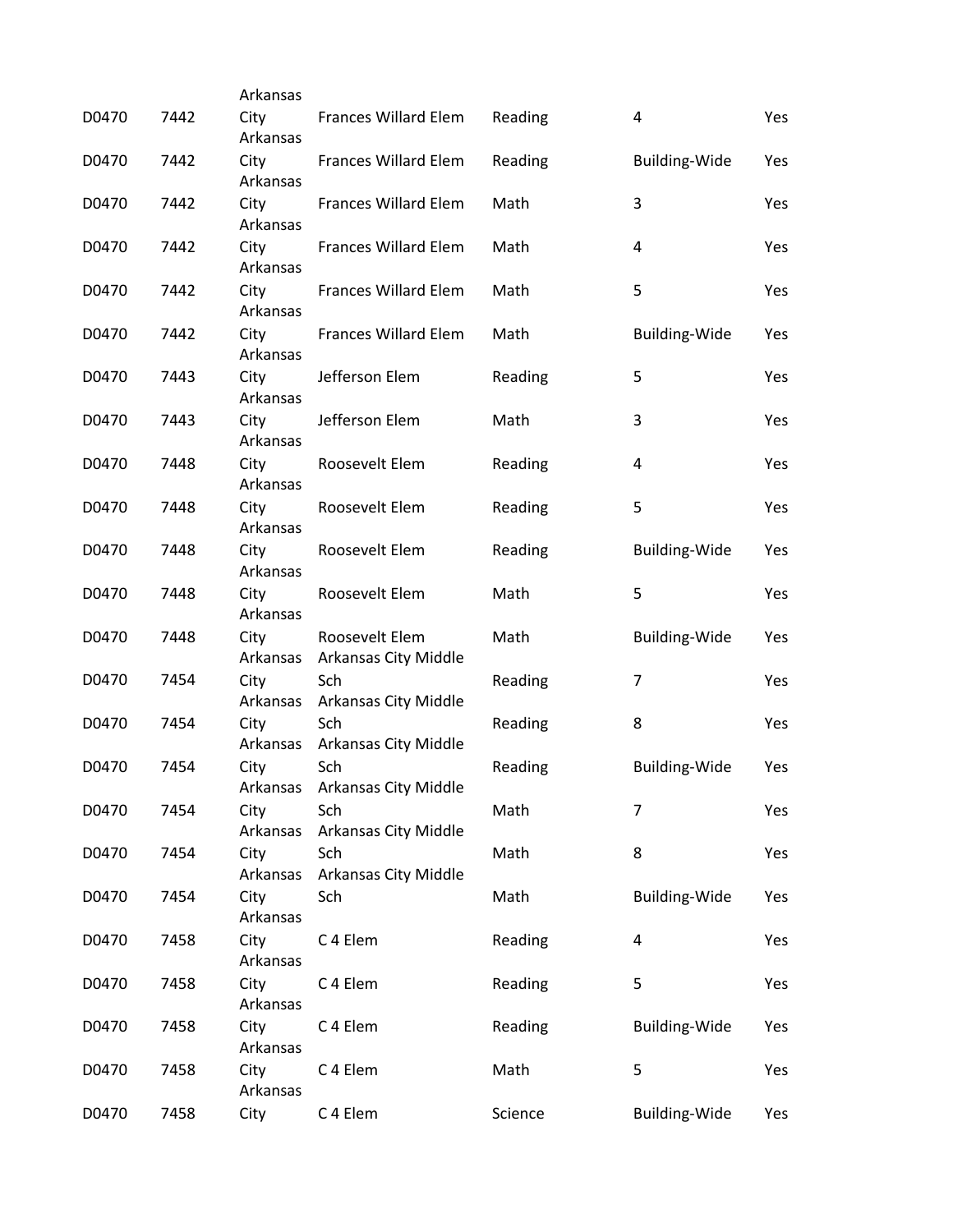|       |      | Arkansas         |                                        |         |                      |     |
|-------|------|------------------|----------------------------------------|---------|----------------------|-----|
| D0470 | 7466 | City<br>Arkansas | I X L Elem                             | Reading | 3                    | Yes |
| D0470 | 7466 | City<br>Arkansas | IXLElem                                | Reading | 4                    | Yes |
| D0470 | 7466 | City<br>Arkansas | IXLElem                                | Reading | 5                    | Yes |
| D0470 | 7466 | City<br>Arkansas | IXLElem                                | Reading | Building-Wide        | Yes |
| D0470 | 7466 | City<br>Arkansas | IXLElem                                | Math    | 3                    | Yes |
| D0470 | 7466 | City<br>Arkansas | IXLElem                                | Math    | 4                    | Yes |
| D0470 | 7466 | City<br>Arkansas | I X L Elem                             | Math    | 5                    | Yes |
| D0470 | 7466 | City             | I X L Elem                             | Math    | Building-Wide        | Yes |
| D0471 | 7492 | Dexter           | Dexter Elem                            | Reading | 3                    | Yes |
| D0471 | 7492 | Dexter           | Dexter Elem                            | Reading | 4                    | Yes |
|       |      |                  |                                        |         |                      |     |
| D0471 | 7492 | Dexter           | Dexter Elem                            | Reading | <b>Building-Wide</b> | Yes |
| D0471 | 7492 | Dexter           | Dexter Elem                            | Math    | 3                    | Yes |
| D0471 | 7494 | Dexter           | Dexter High                            | Reading | $\overline{7}$       | Yes |
| D0471 | 7494 | Dexter           | Dexter High                            | Reading | 11                   | Yes |
| D0471 | 7494 | Dexter           | Dexter High                            | Reading | Building-Wide        | Yes |
| D0473 | 7534 |                  | Chapman Blue Ridge Elem                | Reading | 4                    | Yes |
| D0473 | 7534 |                  | Chapman Blue Ridge Elem                | Reading | 5                    | Yes |
| D0473 | 7534 |                  | Chapman Blue Ridge Elem                | Reading | Building-Wide        | Yes |
| D0473 | 7534 |                  | Chapman Blue Ridge Elem                | Math    | 5                    | Yes |
| D0473 | 7540 |                  | Chapman Chapman Elem                   | Reading | 3                    | Yes |
| D0473 | 7540 |                  | Chapman Chapman Elem                   | Reading | 4                    | Yes |
| D0473 | 7540 |                  | Chapman Chapman Elem                   | Reading | 5                    | Yes |
| D0473 | 7540 |                  | Chapman Chapman Elem                   | Reading | <b>Building-Wide</b> | Yes |
| D0473 | 7540 |                  | Chapman Chapman Elem                   | Math    | 3                    | Yes |
| D0473 | 7540 |                  | Chapman Chapman Elem                   | Math    | 4                    | Yes |
| D0473 | 7540 |                  | Chapman Chapman Elem                   | Math    | 5                    | Yes |
| D0473 | 7540 |                  | Chapman Chapman Elem<br>Chapman Middle | Math    | <b>Building-Wide</b> | Yes |
| D0473 | 7541 | Chapman          | School                                 | Reading | 6                    | Yes |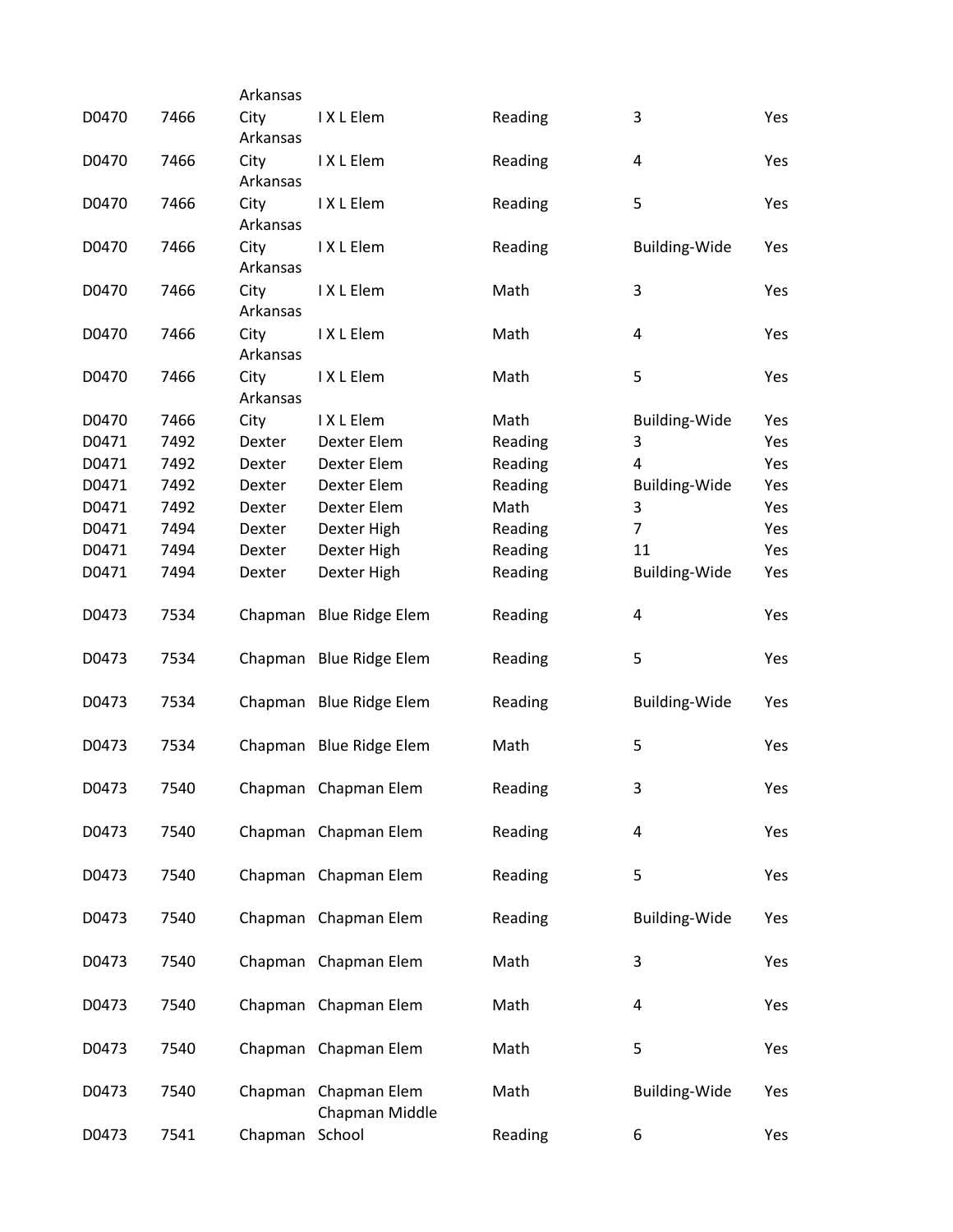|       |      |                | Chapman Middle            |               |                      |     |
|-------|------|----------------|---------------------------|---------------|----------------------|-----|
| D0473 | 7541 | Chapman        | School                    | Reading       | $\overline{7}$       | Yes |
|       |      |                | Chapman Middle            |               |                      |     |
| D0473 | 7541 | Chapman        | School<br>Chapman Middle  | Reading       | 8                    | Yes |
| D0473 | 7541 | Chapman        | School                    | Reading       | <b>Building-Wide</b> | Yes |
|       |      |                | Chapman Middle            |               |                      |     |
| D0473 | 7541 | Chapman        | School                    | Science       | <b>Building-Wide</b> | Yes |
|       | 7541 |                | Chapman Middle            | History/Govt. | 8                    |     |
| D0473 |      | Chapman School |                           |               |                      | Yes |
| D0473 | 7542 |                | Chapman Chapman High      | Reading       | <b>Building-Wide</b> | Yes |
|       |      |                |                           |               |                      |     |
| D0473 | 7542 |                | Chapman Chapman High      | Math          | <b>Building-Wide</b> | Yes |
|       |      |                |                           |               |                      |     |
| D0473 | 7546 |                | Chapman Enterprise Elem   | Reading       | 4                    | Yes |
| D0473 | 7546 |                | Chapman Enterprise Elem   | Reading       | 5                    | Yes |
|       |      |                |                           |               |                      |     |
| D0473 | 7546 |                | Chapman Enterprise Elem   | Reading       | <b>Building-Wide</b> | Yes |
|       |      |                |                           |               | 3                    |     |
| D0473 | 7546 |                | Chapman Enterprise Elem   | Math          |                      | Yes |
| D0473 | 7546 |                | Chapman Enterprise Elem   | Math          | 4                    | Yes |
|       |      |                |                           |               |                      |     |
| D0473 | 7546 |                | Chapman Enterprise Elem   | Math          | 5                    | Yes |
| D0473 | 7546 |                | Chapman Enterprise Elem   | Math          | <b>Building-Wide</b> | Yes |
|       |      |                |                           |               |                      |     |
| D0473 | 7552 |                | Chapman Rural Center Elem | Reading       | 3                    | Yes |
|       |      |                |                           |               |                      |     |
| D0473 | 7552 |                | Chapman Rural Center Elem | Reading       | <b>Building-Wide</b> | Yes |
| D0473 | 7552 |                | Chapman Rural Center Elem | Math          | 3                    | Yes |
|       |      |                |                           |               |                      |     |
| D0473 | 7552 | Chapman        | <b>Rural Center Elem</b>  | Math          | <b>Building-Wide</b> | Yes |
| D0474 | 7574 | Haviland       | <b>Haviland Elem</b>      | Reading       | 3                    | Yes |
| D0474 | 7574 | Haviland       | <b>Haviland Elem</b>      | Reading       | 4                    | Yes |
| D0474 | 7574 | Haviland       | <b>Haviland Elem</b>      | Reading       | 5                    | Yes |
| D0474 | 7574 | Haviland       | <b>Haviland Elem</b>      | Reading       | $\overline{7}$       | Yes |
| D0474 | 7574 | Haviland       | <b>Haviland Elem</b>      | Reading       | 8                    | Yes |
| D0474 | 7574 | Haviland       | <b>Haviland Elem</b>      | Reading       | <b>Building-Wide</b> | Yes |
| D0474 | 7574 | Haviland       | <b>Haviland Elem</b>      | Math          | 3                    | Yes |
|       |      |                |                           |               |                      |     |
| D0474 | 7574 | Haviland       | <b>Haviland Elem</b>      | Math          | 4                    | Yes |
| D0474 | 7574 | Haviland       | <b>Haviland Elem</b>      | Math          | 8                    | Yes |
| D0474 | 7574 | Haviland       | <b>Haviland Elem</b>      | Math          | <b>Building-Wide</b> | Yes |
| D0474 | 7574 | Haviland       | <b>Haviland Elem</b>      | Science       | 4                    | Yes |
| D0474 | 7574 | Haviland       | <b>Haviland Elem</b>      | History/Govt. | 8                    | Yes |
| D0474 | 7576 | Haviland       | <b>Haviland High</b>      | Reading       | Building-Wide        | Yes |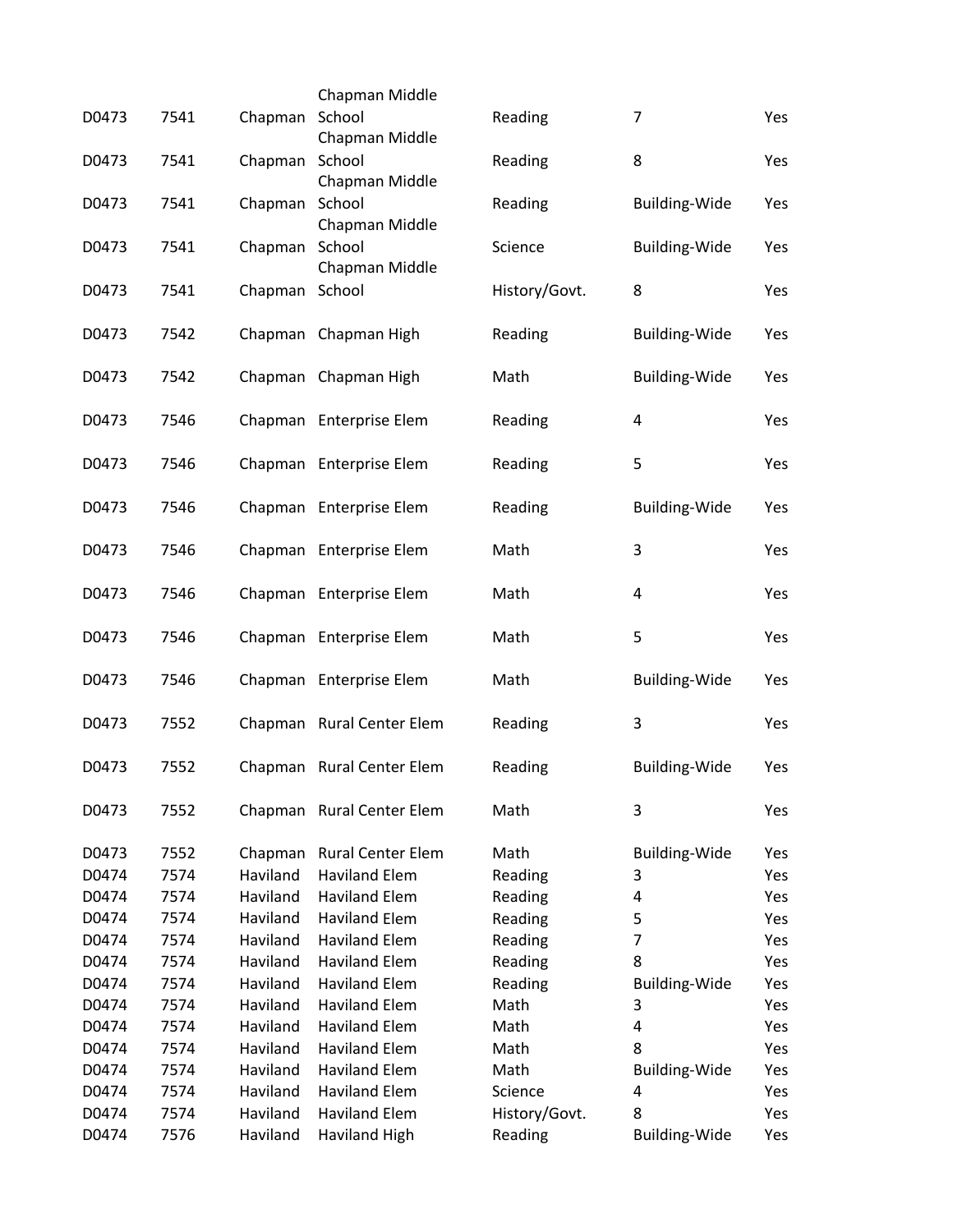| D0474 | 7576 | Haviland<br>Geary<br>County       | <b>Haviland High</b>               | Math    | Building-Wide           | Yes |
|-------|------|-----------------------------------|------------------------------------|---------|-------------------------|-----|
| D0475 | 7592 | <b>Schools</b><br>Geary           | <b>Grandview Elem</b>              | Reading | 3                       | Yes |
| D0475 | 7592 | County<br>Schools<br>Geary        | <b>Grandview Elem</b>              | Reading | 4                       | Yes |
| D0475 | 7592 | County<br><b>Schools</b><br>Geary | <b>Grandview Elem</b>              | Reading | 5                       | Yes |
| D0475 | 7592 | County<br>Schools<br>Geary        | <b>Grandview Elem</b>              | Reading | <b>Building-Wide</b>    | Yes |
| D0475 | 7592 | County<br><b>Schools</b><br>Geary | <b>Grandview Elem</b>              | Math    | 3                       | Yes |
| D0475 | 7592 | County<br><b>Schools</b><br>Geary | <b>Grandview Elem</b>              | Math    | 4                       | Yes |
| D0475 | 7592 | County<br><b>Schools</b><br>Geary | <b>Grandview Elem</b>              | Math    | 5                       | Yes |
| D0475 | 7592 | County<br>Schools<br>Geary        | <b>Grandview Elem</b>              | Math    | <b>Building-Wide</b>    | Yes |
| D0475 | 7593 | County<br>Schools<br>Geary        | <b>Spring Valley</b><br>Elementary | Reading | 3                       | Yes |
| D0475 | 7593 | County<br>Schools<br>Geary        | <b>Spring Valley</b><br>Elementary | Reading | $\overline{\mathbf{4}}$ | Yes |
| D0475 | 7593 | County<br>Schools<br>Geary        | <b>Spring Valley</b><br>Elementary | Reading | 5                       | Yes |
| D0475 | 7593 | County<br>Schools<br>Geary        | <b>Spring Valley</b><br>Elementary | Reading | <b>Building-Wide</b>    | Yes |
| D0475 | 7593 | County<br>Schools<br>Geary        | <b>Spring Valley</b><br>Elementary | Math    | 3                       | Yes |
| D0475 | 7593 | County<br>Schools<br>Geary        | <b>Spring Valley</b><br>Elementary | Math    | $\overline{\mathbf{4}}$ | Yes |
| D0475 | 7593 | County<br>Schools<br>Geary        | <b>Spring Valley</b><br>Elementary | Math    | 5                       | Yes |
| D0475 | 7593 | County<br>Schools                 | <b>Spring Valley</b><br>Elementary | Math    | <b>Building-Wide</b>    | Yes |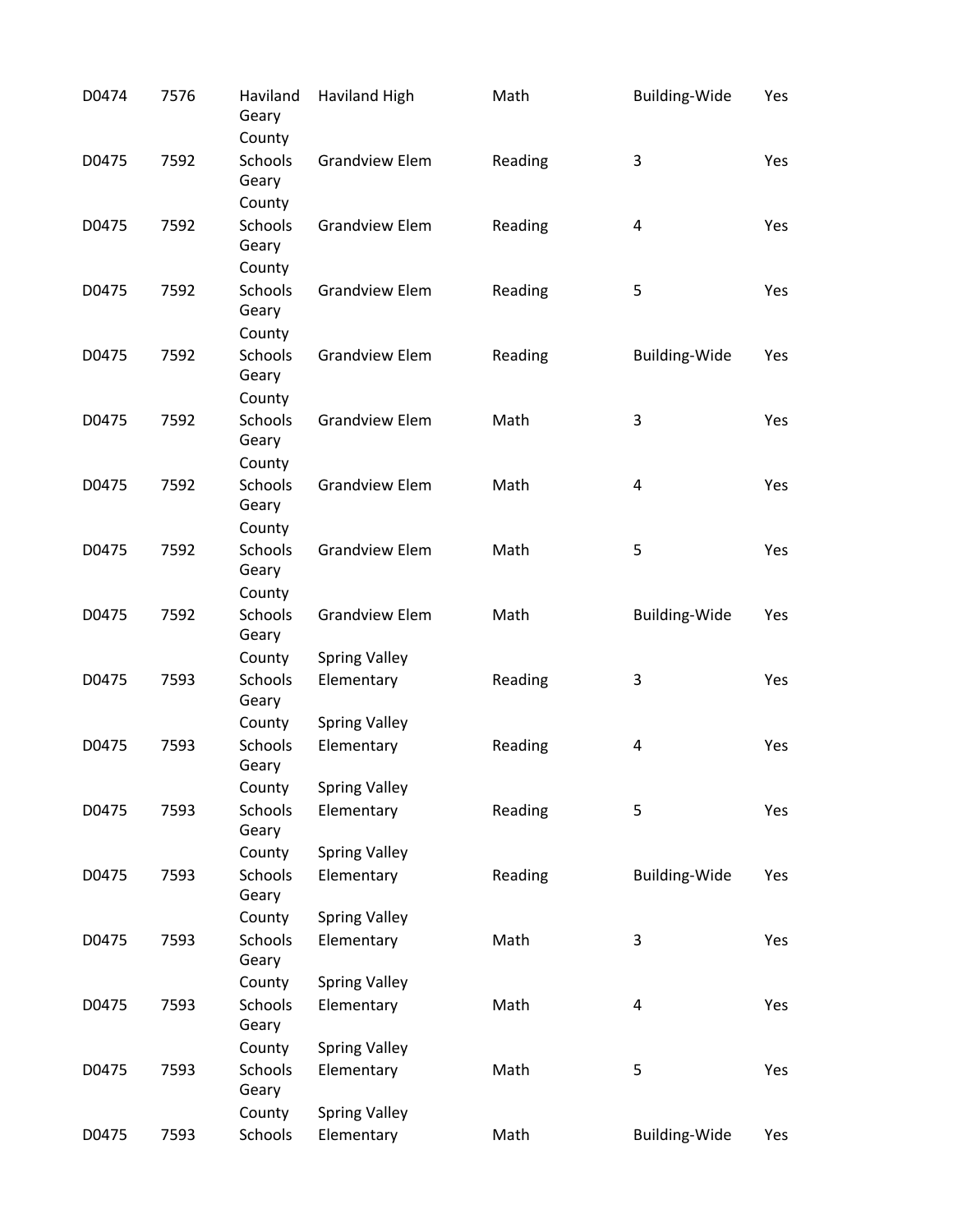|       |      | Geary                   |                 |         |                      |     |
|-------|------|-------------------------|-----------------|---------|----------------------|-----|
|       |      | County                  |                 |         |                      |     |
| D0475 | 7598 | <b>Schools</b><br>Geary | Eisenhower Elem | Reading | 3                    | Yes |
|       |      | County                  |                 |         |                      |     |
| D0475 | 7598 | Schools<br>Geary        | Eisenhower Elem | Reading | 4                    | Yes |
|       |      | County                  |                 |         |                      |     |
| D0475 | 7598 | <b>Schools</b><br>Geary | Eisenhower Elem | Reading | 5                    | Yes |
|       |      | County                  |                 |         |                      |     |
| D0475 | 7598 | Schools<br>Geary        | Eisenhower Elem | Reading | Building-Wide        | Yes |
|       |      | County                  |                 |         |                      |     |
| D0475 | 7598 | <b>Schools</b><br>Geary | Eisenhower Elem | Math    | 3                    | Yes |
|       |      | County                  |                 |         |                      |     |
| D0475 | 7598 | Schools<br>Geary        | Eisenhower Elem | Math    | 4                    | Yes |
|       |      | County                  |                 |         |                      |     |
| D0475 | 7598 | <b>Schools</b><br>Geary | Eisenhower Elem | Math    | 5                    | Yes |
|       |      | County                  |                 |         |                      |     |
| D0475 | 7598 | Schools<br>Geary        | Eisenhower Elem | Math    | <b>Building-Wide</b> | Yes |
|       |      | County                  |                 |         |                      |     |
| D0475 | 7598 | <b>Schools</b><br>Geary | Eisenhower Elem | Science | <b>Building-Wide</b> | Yes |
|       |      | County                  |                 |         |                      |     |
| D0475 | 7600 | Schools<br>Geary        | Fort Riley Elem | Reading | 3                    | Yes |
|       |      | County                  |                 |         |                      |     |
| D0475 | 7600 | Schools<br>Geary        | Fort Riley Elem | Reading | 4                    | Yes |
|       |      | County                  |                 |         |                      |     |
| D0475 | 7600 | Schools<br>Geary        | Fort Riley Elem | Reading | 5                    | Yes |
|       |      | County                  |                 |         |                      |     |
| D0475 | 7600 | Schools<br>Geary        | Fort Riley Elem | Reading | Building-Wide        | Yes |
|       |      | County                  |                 |         |                      |     |
| D0475 | 7600 | Schools<br>Geary        | Fort Riley Elem | Math    | $\mathbf{3}$         | Yes |
|       |      | County                  |                 |         |                      |     |
| D0475 | 7600 | <b>Schools</b><br>Geary | Fort Riley Elem | Math    | $\overline{a}$       | Yes |
|       |      | County                  |                 |         |                      |     |
| D0475 | 7600 | Schools                 | Fort Riley Elem | Math    | 5                    | Yes |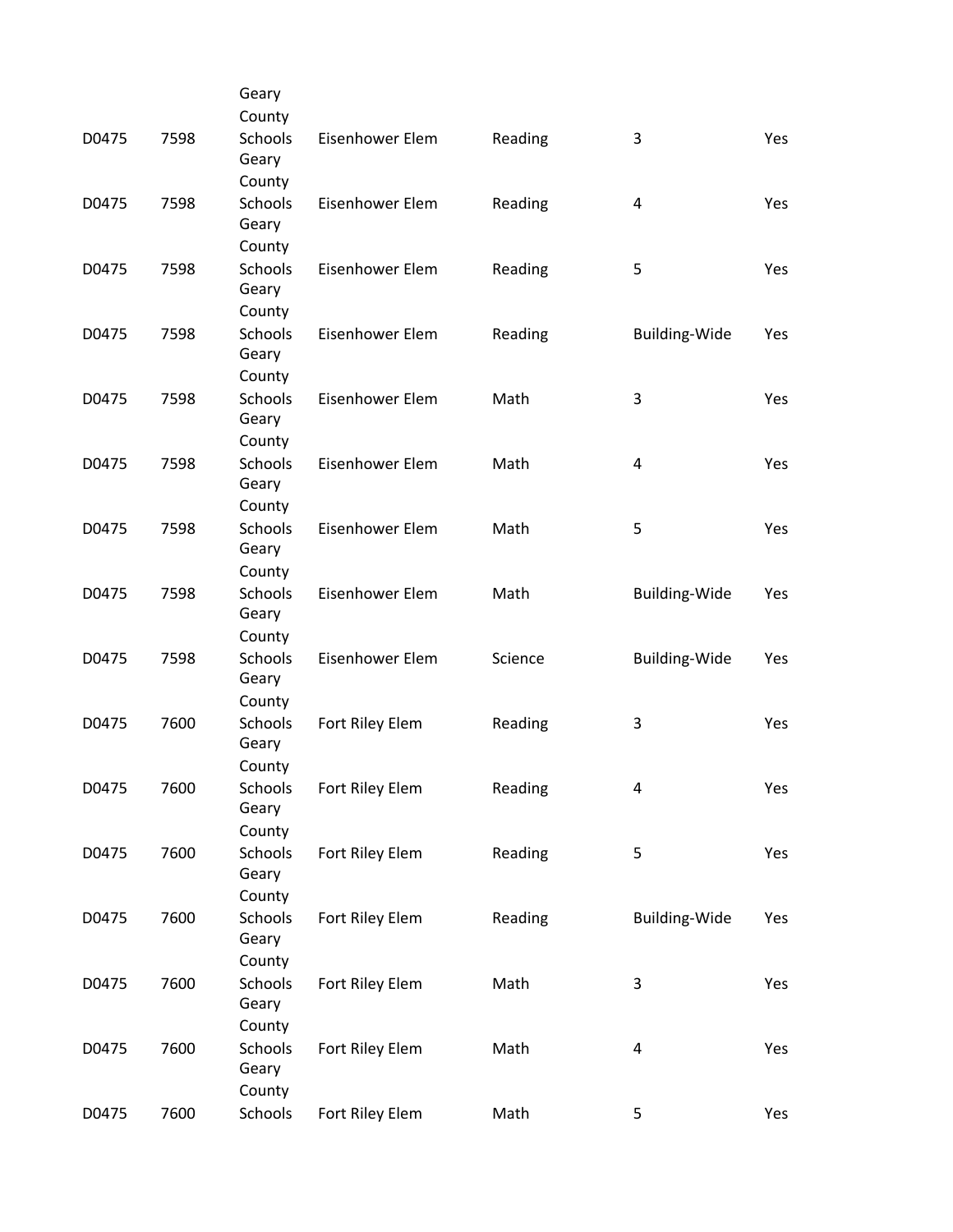|       |      | Geary                      |                      |         |                         |     |
|-------|------|----------------------------|----------------------|---------|-------------------------|-----|
|       |      | County                     |                      |         |                         |     |
| D0475 | 7600 | Schools<br>Geary           | Fort Riley Elem      | Math    | Building-Wide           | Yes |
|       |      | County                     |                      |         |                         |     |
| D0475 | 7600 | Schools<br>Geary           | Fort Riley Elem      | Science | <b>Building-Wide</b>    | Yes |
|       |      | County                     |                      |         |                         |     |
| D0475 | 7602 | Schools<br>Geary           | Franklin Elem        | Reading | 3                       | Yes |
|       |      | County                     |                      |         |                         |     |
| D0475 | 7602 | Schools<br>Geary           | Franklin Elem        | Reading | $\overline{\mathbf{4}}$ | Yes |
|       |      | County                     |                      |         |                         |     |
| D0475 | 7602 | Schools<br>Geary           | Franklin Elem        | Reading | 5                       | Yes |
|       |      | County                     |                      |         |                         |     |
| D0475 | 7602 | Schools<br>Geary           | <b>Franklin Elem</b> | Reading | <b>Building-Wide</b>    | Yes |
|       |      | County                     |                      |         |                         |     |
| D0475 | 7602 | Schools<br>Geary           | Franklin Elem        | Math    | 3                       | Yes |
|       |      | County                     |                      |         |                         |     |
| D0475 | 7602 | Schools<br>Geary           | Franklin Elem        | Math    | 4                       | Yes |
|       |      | County                     |                      |         |                         |     |
| D0475 | 7602 | Schools<br>Geary           | Franklin Elem        | Math    | 5                       | Yes |
|       |      | County                     |                      |         |                         |     |
| D0475 | 7602 | Schools<br>Geary           | Franklin Elem        | Math    | <b>Building-Wide</b>    | Yes |
|       |      | County                     |                      |         |                         |     |
| D0475 | 7604 | Schools<br>Geary           | Jefferson Elem       | Reading | 3                       | Yes |
|       |      | County                     |                      |         |                         |     |
| D0475 | 7604 | Schools<br>Geary           | Jefferson Elem       | Reading | $\overline{a}$          | Yes |
|       |      | County                     |                      |         |                         |     |
| D0475 | 7604 | <b>Schools</b><br>Geary    | Jefferson Elem       | Reading | 5                       | Yes |
|       |      | County                     |                      |         |                         |     |
| D0475 | 7604 | Schools<br>Geary           | Jefferson Elem       | Reading | Building-Wide           | Yes |
|       |      | County                     |                      |         |                         |     |
| D0475 | 7604 | Schools<br>Geary<br>County | Jefferson Elem       | Math    | 3                       | Yes |
| D0475 | 7604 | Schools                    | Jefferson Elem       | Math    | $\overline{4}$          |     |
|       |      |                            |                      |         |                         | Yes |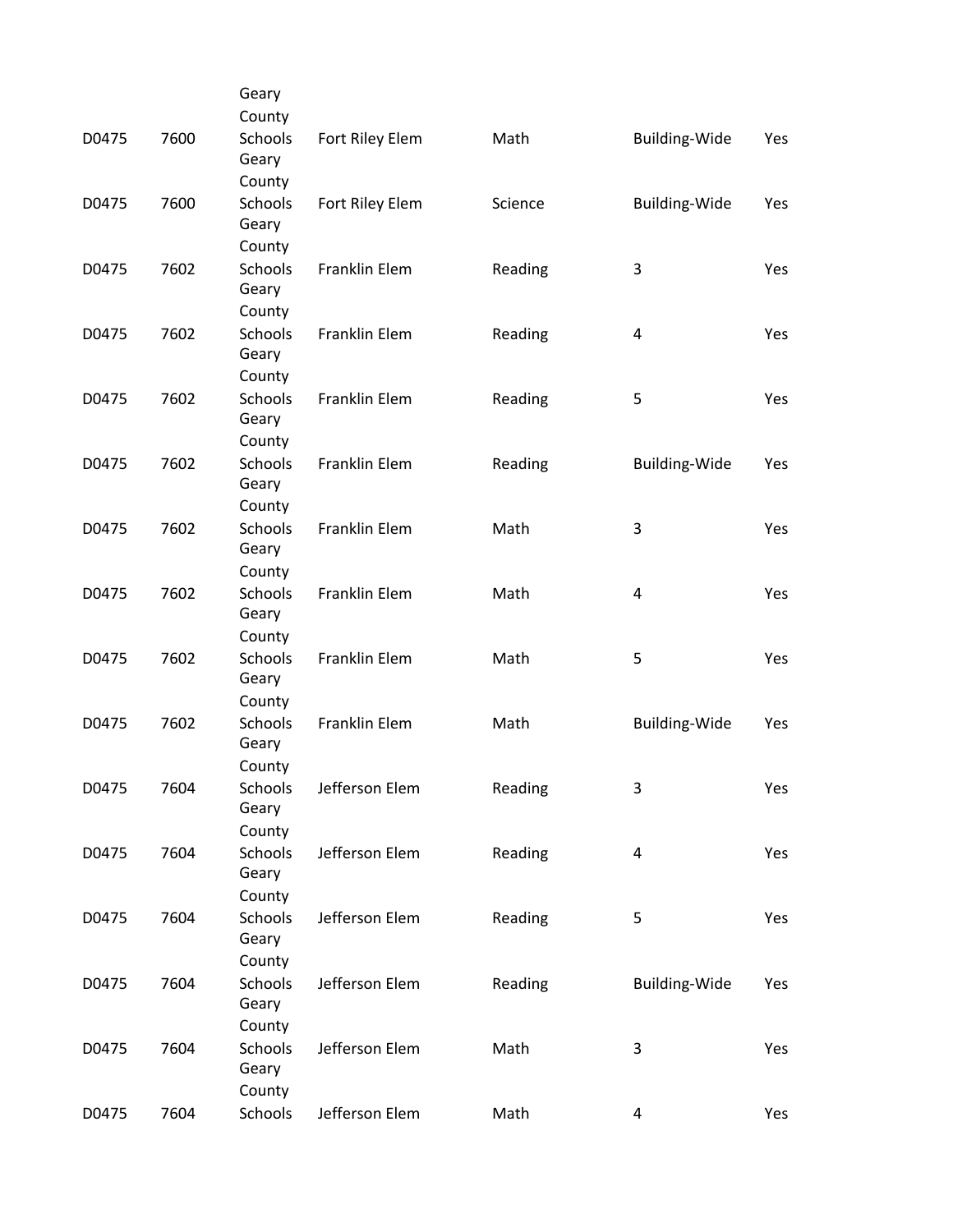|       |      | Geary                      |                  |         |                      |     |
|-------|------|----------------------------|------------------|---------|----------------------|-----|
|       |      | County                     |                  |         |                      |     |
| D0475 | 7604 | Schools<br>Geary           | Jefferson Elem   | Math    | 5                    | Yes |
|       |      | County                     |                  |         |                      |     |
| D0475 | 7604 | Schools<br>Geary           | Jefferson Elem   | Math    | Building-Wide        | Yes |
|       |      | County                     |                  |         |                      |     |
| D0475 | 7606 | Schools<br>Geary           | Lincoln Elem     | Reading | 3                    | Yes |
|       |      | County                     |                  |         |                      |     |
| D0475 | 7606 | Schools<br>Geary<br>County | Lincoln Elem     | Reading | 4                    | Yes |
|       |      | Schools                    |                  |         |                      |     |
| D0475 | 7606 | Geary<br>County            | Lincoln Elem     | Reading | 5                    | Yes |
|       | 7606 | Schools                    | Lincoln Elem     |         | Building-Wide        |     |
| D0475 |      | Geary<br>County            |                  | Reading |                      | Yes |
| D0475 | 7606 | <b>Schools</b>             | Lincoln Elem     | Math    | 3                    | Yes |
|       |      | Geary<br>County            |                  |         |                      |     |
| D0475 | 7606 | Schools                    | Lincoln Elem     | Math    | 4                    | Yes |
|       |      | Geary<br>County            |                  |         |                      |     |
|       | 7606 | Schools                    | Lincoln Elem     | Math    |                      |     |
| D0475 |      | Geary<br>County            |                  |         | 5                    | Yes |
| D0475 | 7606 | <b>Schools</b>             | Lincoln Elem     | Math    | <b>Building-Wide</b> | Yes |
|       |      | Geary<br>County            |                  |         |                      |     |
|       |      |                            | Morris Hill Elem | Reading |                      |     |
| D0475 | 7608 | Schools<br>Geary<br>County |                  |         | 3                    | Yes |
|       |      |                            |                  |         |                      |     |
| D0475 | 7608 | Schools<br>Geary           | Morris Hill Elem | Reading | 4                    | Yes |
|       |      | County                     |                  |         |                      |     |
| D0475 | 7608 | <b>Schools</b><br>Geary    | Morris Hill Elem | Reading | 5                    | Yes |
|       |      | County                     |                  |         |                      |     |
| D0475 | 7608 | Schools<br>Geary           | Morris Hill Elem | Reading | Building-Wide        | Yes |
|       |      | County                     |                  |         |                      |     |
| D0475 | 7608 | Schools<br>Geary<br>County | Morris Hill Elem | Math    | 3                    | Yes |
| D0475 | 7608 | Schools                    | Morris Hill Elem | Math    | 4                    | Yes |
|       |      |                            |                  |         |                      |     |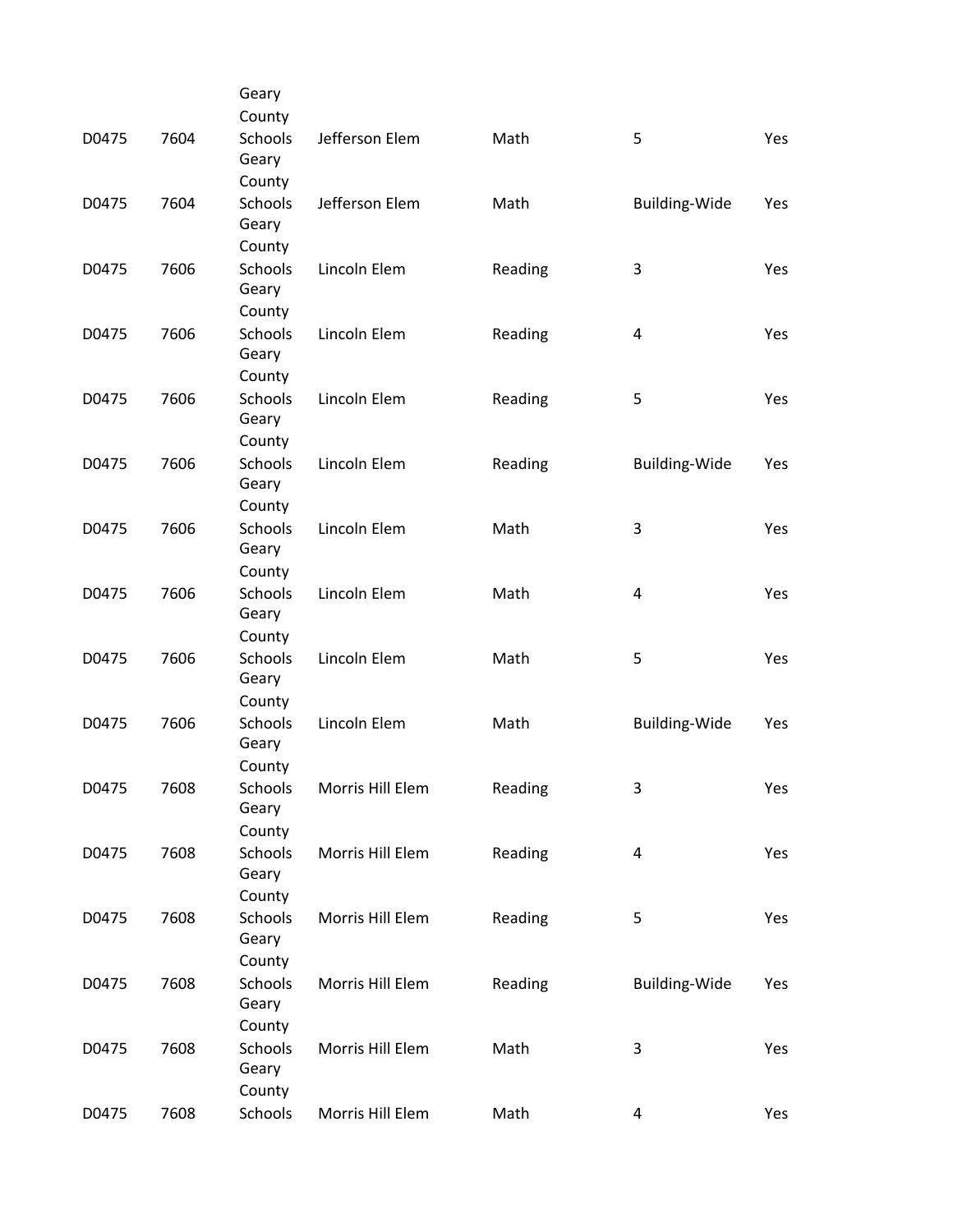|       |      | Geary                   |                        |         |                      |     |
|-------|------|-------------------------|------------------------|---------|----------------------|-----|
|       |      | County                  |                        |         |                      |     |
| D0475 | 7608 | Schools<br>Geary        | Morris Hill Elem       | Math    | 5                    | Yes |
|       |      | County                  |                        |         |                      |     |
| D0475 | 7608 | <b>Schools</b><br>Geary | Morris Hill Elem       | Math    | Building-Wide        | Yes |
|       |      | County                  |                        |         |                      |     |
| D0475 | 7608 | Schools<br>Geary        | Morris Hill Elem       | Science | Building-Wide        | Yes |
|       |      | County                  |                        |         |                      |     |
| D0475 | 7610 | Schools                 | Sheridan Elem          | Reading | 3                    | Yes |
|       |      | Geary                   |                        |         |                      |     |
|       |      | County                  |                        |         |                      |     |
| D0475 | 7610 | <b>Schools</b><br>Geary | Sheridan Elem          | Reading | 4                    | Yes |
|       |      | County                  |                        |         |                      |     |
| D0475 | 7610 | Schools                 | Sheridan Elem          | Reading | 5                    | Yes |
|       |      | Geary                   |                        |         |                      |     |
|       |      | County                  |                        |         |                      |     |
| D0475 | 7610 | <b>Schools</b>          | Sheridan Elem          | Reading | <b>Building-Wide</b> | Yes |
|       |      | Geary                   |                        |         |                      |     |
|       |      | County                  |                        |         |                      |     |
| D0475 | 7610 | Schools<br>Geary        | Sheridan Elem          | Math    | 3                    | Yes |
|       |      | County                  |                        |         |                      |     |
| D0475 | 7610 | <b>Schools</b>          | Sheridan Elem          | Math    | 4                    | Yes |
|       |      | Geary                   |                        |         |                      |     |
|       |      | County                  |                        |         |                      |     |
| D0475 | 7610 | Schools                 | Sheridan Elem          | Math    | 5                    | Yes |
|       |      | Geary                   |                        |         |                      |     |
|       |      | County<br>Schools       | Sheridan Elem          | Math    | Building-Wide        |     |
| D0475 | 7610 | Geary                   |                        |         |                      | Yes |
|       |      | County                  |                        |         |                      |     |
| D0475 | 7610 | Schools                 | Sheridan Elem          | Science | Building-Wide        | Yes |
|       |      | Geary                   |                        |         |                      |     |
|       |      | County                  |                        |         |                      |     |
| D0475 | 7612 | <b>Schools</b>          | <b>Washington Elem</b> | Reading | 3                    | Yes |
|       |      | Geary                   |                        |         |                      |     |
|       |      | County                  |                        |         |                      |     |
| D0475 | 7612 | Schools<br>Geary        | <b>Washington Elem</b> | Reading | 4                    | Yes |
|       |      | County                  |                        |         |                      |     |
| D0475 | 7612 | Schools                 | <b>Washington Elem</b> | Reading | <b>Building-Wide</b> | Yes |
|       |      | Geary                   |                        |         |                      |     |
|       |      | County                  |                        |         |                      |     |
| D0475 | 7612 | Schools                 | <b>Washington Elem</b> | Math    | $\overline{a}$       | Yes |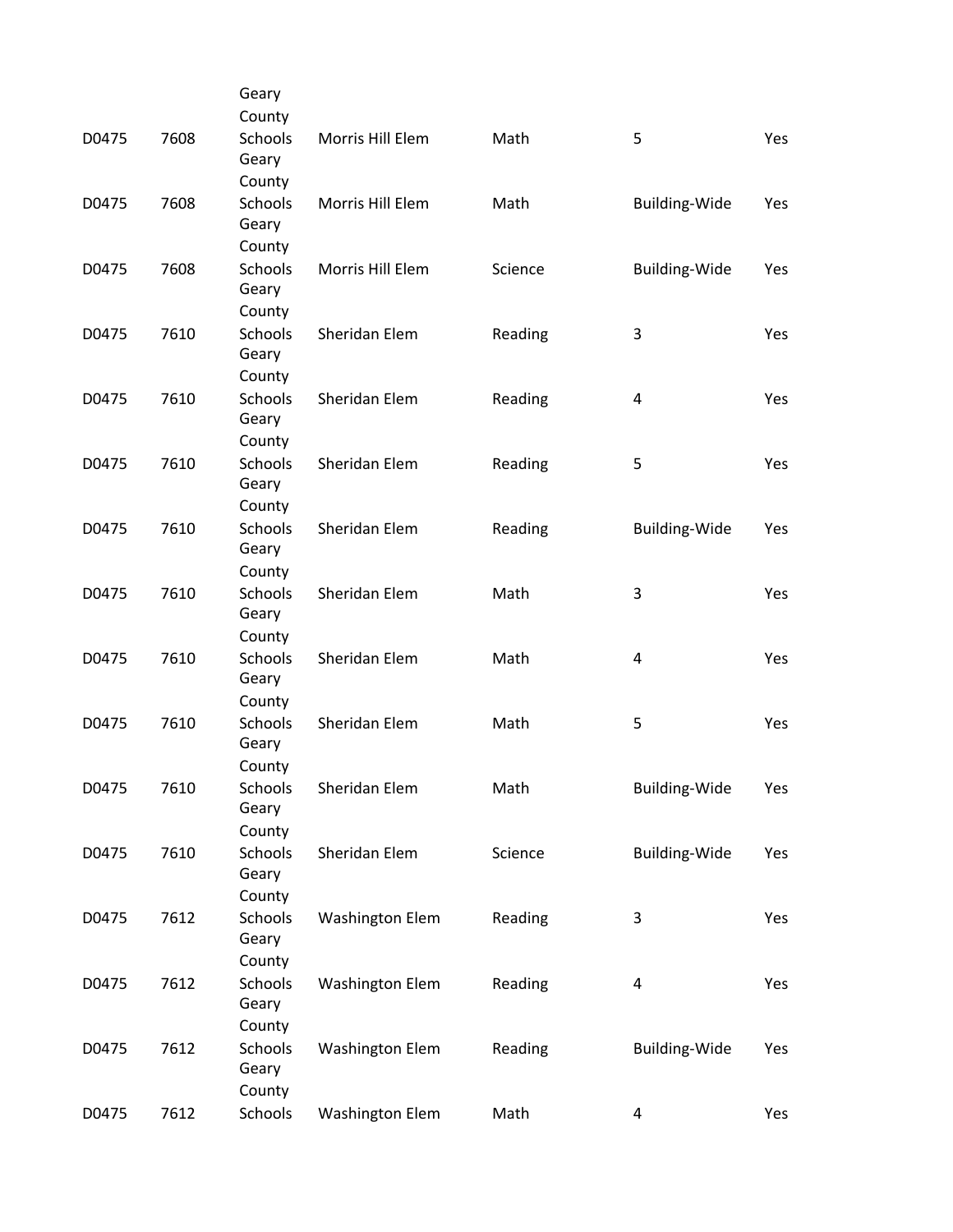|       |      | Geary                      |                        |         |                      |     |
|-------|------|----------------------------|------------------------|---------|----------------------|-----|
|       |      | County                     |                        |         |                      |     |
| D0475 | 7612 | Schools<br>Geary           | <b>Washington Elem</b> | Math    | 5                    | Yes |
|       |      | County                     |                        |         |                      |     |
| D0475 | 7612 | Schools<br>Geary           | <b>Washington Elem</b> | Math    | Building-Wide        | Yes |
|       |      | County                     |                        |         |                      |     |
| D0475 | 7614 | Schools<br>Geary           | Westwood Elem          | Math    | 4                    | Yes |
|       |      | County                     |                        |         |                      |     |
| D0475 | 7614 | Schools<br>Geary           | Westwood Elem          | Math    | Building-Wide        | Yes |
|       |      | County                     | Fort Riley Middle      |         |                      |     |
| D0475 | 7616 | Schools<br>Geary           | School                 | Reading | 6                    | Yes |
|       |      | County                     | Fort Riley Middle      |         |                      |     |
| D0475 | 7616 | Schools<br>Geary           | School                 | Reading | 7                    | Yes |
|       |      | County                     | Fort Riley Middle      |         |                      |     |
| D0475 | 7616 | Schools<br>Geary           | School                 | Reading | <b>Building-Wide</b> | Yes |
|       |      | County                     | Fort Riley Middle      |         |                      |     |
| D0475 | 7616 | Schools<br>Geary           | School                 | Math    | 7                    | Yes |
|       |      | County                     | Fort Riley Middle      |         |                      |     |
| D0475 | 7616 | Schools<br>Geary           | School                 | Math    | <b>Building-Wide</b> | Yes |
|       |      | County                     | Junction City Middle   |         |                      |     |
| D0475 | 7618 | Schools<br>Geary           | School                 | Reading | 6                    | Yes |
|       |      | County                     | Junction City Middle   |         |                      |     |
| D0475 | 7618 | Schools<br>Geary           | School                 | Reading | $\prime$             | Yes |
|       |      | County                     | Junction City Middle   |         |                      |     |
| D0475 | 7618 | <b>Schools</b><br>Geary    | School                 | Reading | 8                    | Yes |
|       |      | County                     | Junction City Middle   |         |                      |     |
| D0475 | 7618 | Schools<br>Geary           | School                 | Reading | <b>Building-Wide</b> | Yes |
|       |      | County                     | Junction City Middle   |         |                      |     |
| D0475 | 7618 | Schools<br>Geary           | School                 | Math    | 6                    | Yes |
|       |      | County                     | Junction City Middle   |         |                      |     |
| D0475 | 7618 | Schools<br>Geary<br>County | School                 | Math    | $\overline{7}$       | Yes |
| D0475 | 7620 | Schools                    | Junction City Sr High  | Reading | <b>Building-Wide</b> | Yes |
|       |      |                            |                        |         |                      |     |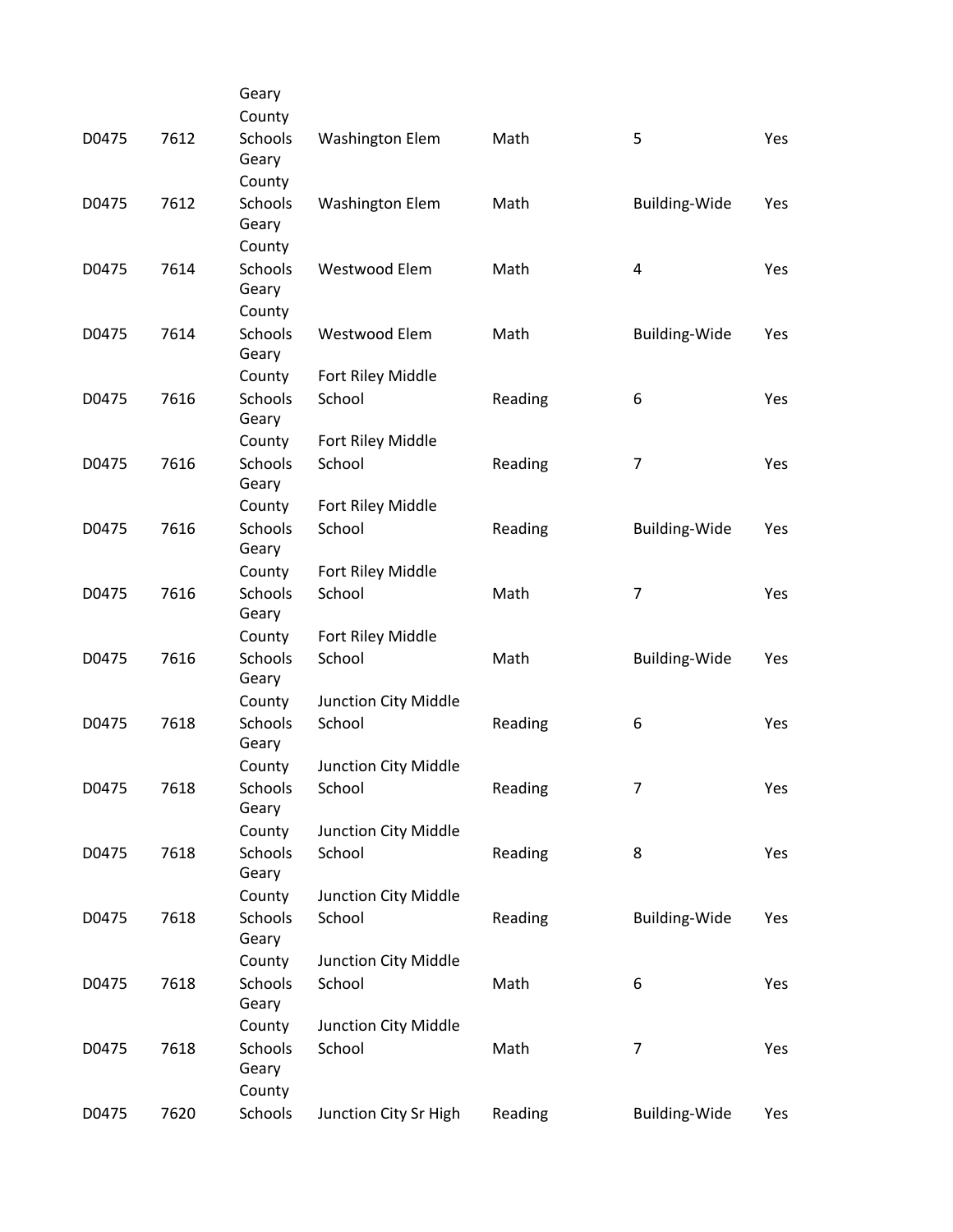|       |      | Geary                             |                       |         |                         |     |
|-------|------|-----------------------------------|-----------------------|---------|-------------------------|-----|
|       |      | County                            |                       |         |                         |     |
| D0475 | 7620 | Schools<br>Geary                  | Junction City Sr High | Math    | Building-Wide           | Yes |
|       |      | County                            |                       |         |                         |     |
| D0475 | 7624 | <b>Schools</b><br>Geary           | Milford Elem          | Reading | 3                       | Yes |
|       |      | County                            |                       |         |                         |     |
| D0475 | 7624 | Schools<br>Geary                  | Milford Elem          | Reading | $\overline{\mathbf{4}}$ | Yes |
|       |      | County                            |                       |         |                         |     |
| D0475 | 7624 | Schools<br>Geary                  | Milford Elem          | Reading | 5                       | Yes |
|       |      | County                            |                       |         |                         |     |
| D0475 | 7624 | <b>Schools</b><br>Geary           | Milford Elem          | Reading | Building-Wide           | Yes |
|       |      | County                            |                       |         |                         |     |
| D0475 | 7624 | Schools<br>Geary                  | Milford Elem          | Math    | 3                       | Yes |
|       |      | County                            |                       |         |                         |     |
| D0475 | 7624 | Schools<br>Geary                  | Milford Elem          | Math    | 4                       | Yes |
|       |      | County                            |                       |         |                         |     |
| D0475 | 7624 | Schools<br>Geary                  | Milford Elem          | Math    | 5                       | Yes |
|       |      | County                            |                       |         |                         |     |
| D0475 | 7624 | Schools<br>Geary                  | Milford Elem          | Math    | <b>Building-Wide</b>    | Yes |
|       |      | County                            |                       |         |                         |     |
| D0475 | 7630 | Schools<br>Geary                  | Ware Elem             | Reading | 3                       | Yes |
|       |      | County                            |                       |         |                         |     |
| D0475 | 7630 | Schools<br>Geary                  | Ware Elem             | Reading | 4                       | Yes |
|       |      | County                            |                       |         |                         |     |
| D0475 | 7630 | Schools<br>Geary                  | Ware Elem             | Reading | 5                       | Yes |
|       |      | County                            |                       |         |                         |     |
| D0475 | 7630 | <b>Schools</b><br>Geary           | Ware Elem             | Reading | Building-Wide           | Yes |
|       |      | County                            |                       |         |                         |     |
| D0475 | 7630 | Schools<br>Geary                  | Ware Elem             | Math    | 3                       | Yes |
|       |      | County                            |                       |         |                         |     |
| D0475 | 7630 | <b>Schools</b><br>Geary<br>County | Ware Elem             | Math    | 4                       | Yes |
|       | 7630 |                                   |                       |         |                         |     |
| D0475 |      | Schools                           | Ware Elem             | Math    | 5                       | Yes |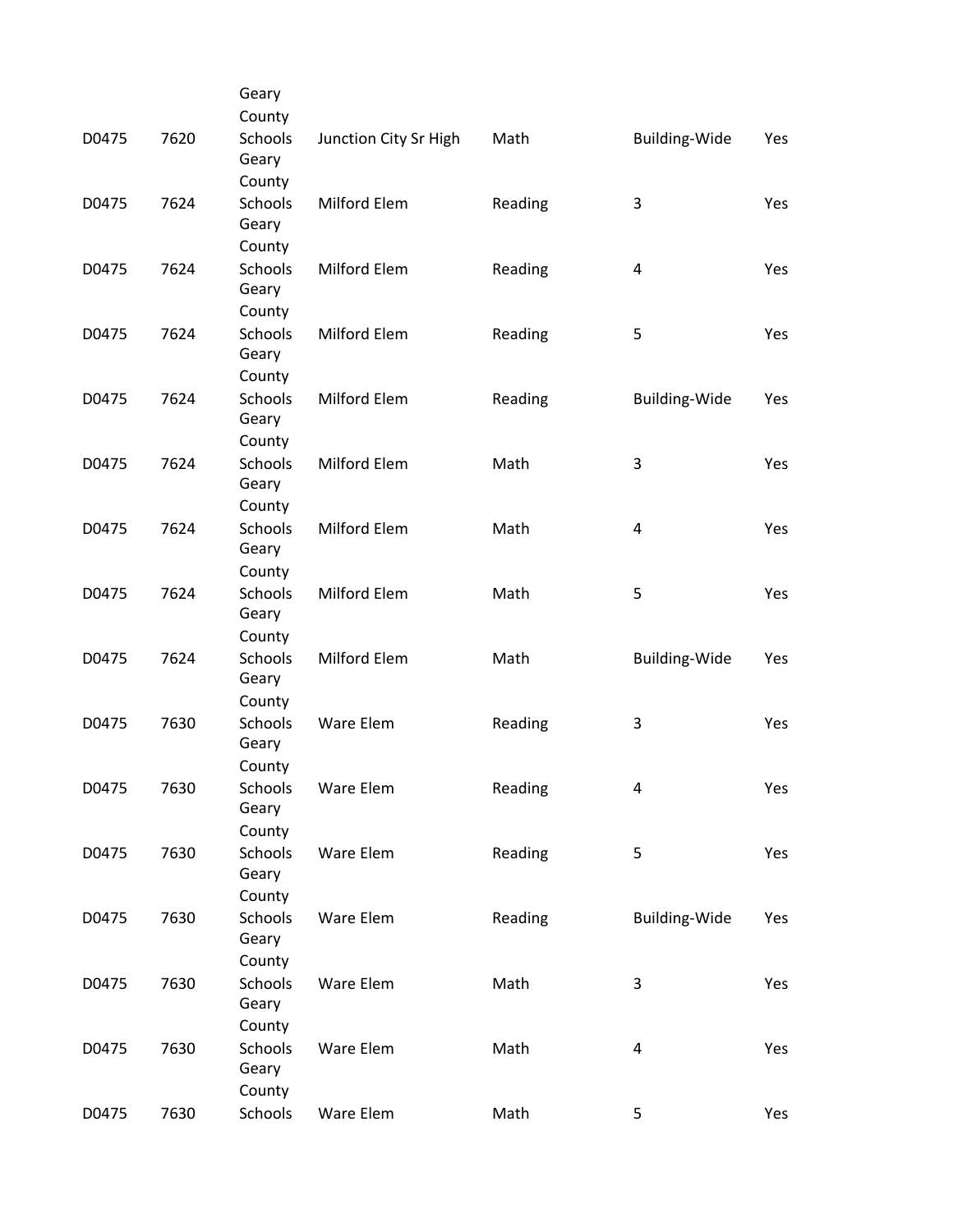|       |      | Geary<br>County  |                                       |         |                      |     |
|-------|------|------------------|---------------------------------------|---------|----------------------|-----|
| D0475 | 7630 | Schools<br>Geary | Ware Elem                             | Math    | Building-Wide        | Yes |
|       |      | County           |                                       |         |                      |     |
| D0475 | 7630 | Schools          | Ware Elem                             | Science | Building-Wide        | Yes |
| D0476 | 7648 |                  | Copeland Copeland Elem                | Reading | 4                    | Yes |
| D0476 | 7648 |                  | Copeland Copeland Elem                | Math    | 3                    | Yes |
| D0476 | 7648 |                  | Copeland Copeland Elem                | Math    | 4                    | Yes |
| D0476 | 7648 |                  | Copeland Copeland Elem                | Science | <b>Building-Wide</b> | Yes |
| D0476 | 7651 |                  | Copeland South Gray Jr High           | Math    | 6                    | Yes |
| D0476 | 7651 |                  | Copeland South Gray Jr High           | Math    | 8                    | Yes |
| D0476 | 7651 | Copeland         | South Gray Jr High                    | Math    | <b>Building-Wide</b> | Yes |
| D0477 | 7664 | Ingalls          | Ingalls Elem                          | Reading | 3                    | Yes |
| D0477 | 7664 | Ingalls          | Ingalls Elem                          | Reading | 4                    | Yes |
| D0477 | 7664 | Ingalls          | Ingalls Elem                          | Reading | Building-Wide        | Yes |
| D0477 | 7664 | Ingalls          | Ingalls Elem                          | Math    | 3                    | Yes |
| D0477 | 7664 | Ingalls          | Ingalls Elem                          | Math    | 4                    | Yes |
| D0477 | 7664 | Ingalls          | Ingalls Elem                          | Math    | 5                    | Yes |
| D0477 | 7664 | Ingalls          | Ingalls Elem<br>Ingalls High          | Math    | <b>Building-Wide</b> | Yes |
| D0477 | 7666 | Ingalls          | School/Junior High<br>Ingalls High    | Reading | $\overline{7}$       | Yes |
| D0477 | 7666 | Ingalls          | School/Junior High<br>Ingalls High    | Reading | 8                    | Yes |
| D0477 | 7666 | Ingalls          | School/Junior High<br>Ingalls High    | Reading | Building-Wide        | Yes |
| D0477 | 7666 | Ingalls          | School/Junior High                    | Math    | 11                   | Yes |
| D0479 | 7692 | Crest            | <b>Crest Elementary</b>               | Reading | 7                    | Yes |
| D0479 | 7692 | Crest            | <b>Crest Elementary</b>               | Reading | 8                    | Yes |
| D0479 | 7692 | Crest            | <b>Crest Elementary</b>               | Reading | Building-Wide        | Yes |
| D0479 | 7692 | Crest            | <b>Crest Elementary</b>               | Math    | 6                    | Yes |
| D0479 | 7692 | Crest            | <b>Crest Elementary</b><br>Cottonwood | Math    | $\overline{7}$       | Yes |
| D0480 | 7715 | Liberal          | Intermediate School                   | Reading | 6                    | Yes |
| D0480 | 7718 | Liberal          | MacArthur Elem                        | Reading | <b>Building-Wide</b> | Yes |
| D0480 | 7718 | Liberal          | MacArthur Elem                        | Math    | <b>Building-Wide</b> | Yes |
| D0480 | 7720 | Liberal          | McDermott Elem                        | Reading | Building-Wide        | Yes |
| D0480 | 7720 | Liberal<br>Rural | McDermott Elem                        | Math    | Building-Wide        | Yes |
| D0481 | 7750 | Vista            | Hope Elem                             | Reading | 3                    | Yes |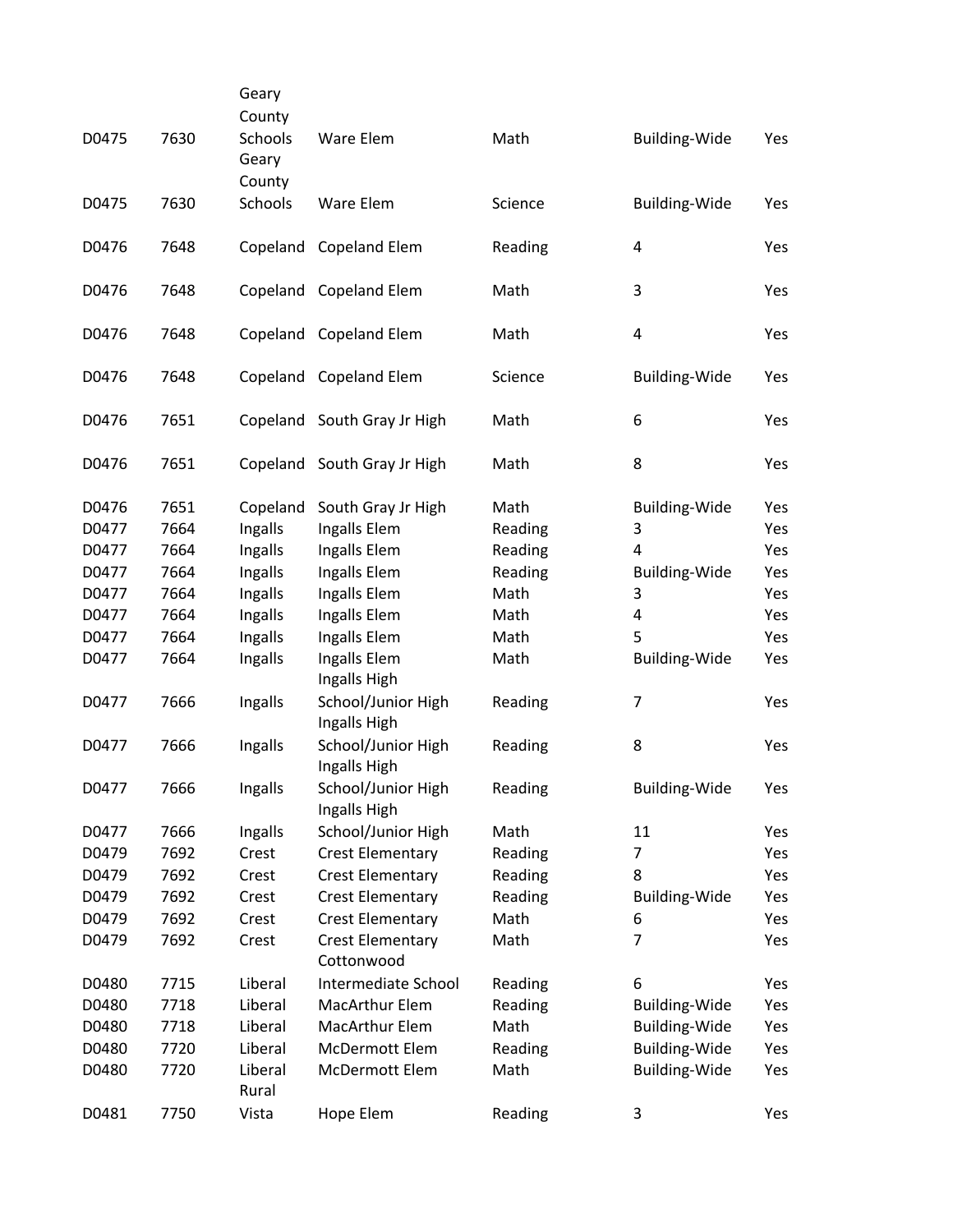|      |                                                              |                                                                                                                                                                |                                                                                                                              |                                                                                | Yes                                                                                                                                                                                     |
|------|--------------------------------------------------------------|----------------------------------------------------------------------------------------------------------------------------------------------------------------|------------------------------------------------------------------------------------------------------------------------------|--------------------------------------------------------------------------------|-----------------------------------------------------------------------------------------------------------------------------------------------------------------------------------------|
|      | Rural                                                        |                                                                                                                                                                |                                                                                                                              |                                                                                |                                                                                                                                                                                         |
| 7750 | Vista                                                        | Hope Elem                                                                                                                                                      | Reading                                                                                                                      | 6                                                                              | Yes                                                                                                                                                                                     |
| 7750 | Vista                                                        | Hope Elem                                                                                                                                                      | Reading                                                                                                                      | $\overline{7}$                                                                 | Yes                                                                                                                                                                                     |
|      | Rural                                                        |                                                                                                                                                                |                                                                                                                              |                                                                                |                                                                                                                                                                                         |
|      |                                                              |                                                                                                                                                                |                                                                                                                              |                                                                                | Yes                                                                                                                                                                                     |
| 7750 | Vista                                                        | Hope Elem                                                                                                                                                      | Reading                                                                                                                      | <b>Building-Wide</b>                                                           | Yes                                                                                                                                                                                     |
|      | Rural                                                        |                                                                                                                                                                |                                                                                                                              |                                                                                |                                                                                                                                                                                         |
| 7750 | Vista<br>Rural                                               | Hope Elem                                                                                                                                                      | Math                                                                                                                         | 3                                                                              | Yes                                                                                                                                                                                     |
| 7750 | Vista                                                        | Hope Elem                                                                                                                                                      | Math                                                                                                                         | 4                                                                              | Yes                                                                                                                                                                                     |
|      | Rural                                                        |                                                                                                                                                                |                                                                                                                              |                                                                                |                                                                                                                                                                                         |
|      | Vista                                                        |                                                                                                                                                                | Math                                                                                                                         |                                                                                | Yes                                                                                                                                                                                     |
| 7750 | Vista                                                        | Hope Elem                                                                                                                                                      | Math                                                                                                                         | 8                                                                              | Yes                                                                                                                                                                                     |
|      | Rural                                                        |                                                                                                                                                                |                                                                                                                              |                                                                                |                                                                                                                                                                                         |
| 7750 | Vista                                                        | Hope Elem                                                                                                                                                      | Math                                                                                                                         | <b>Building-Wide</b>                                                           | Yes                                                                                                                                                                                     |
|      |                                                              |                                                                                                                                                                |                                                                                                                              |                                                                                | Yes                                                                                                                                                                                     |
|      |                                                              |                                                                                                                                                                |                                                                                                                              |                                                                                |                                                                                                                                                                                         |
| 7758 | Vista                                                        | White City Elem                                                                                                                                                | Reading                                                                                                                      | 3                                                                              | Yes                                                                                                                                                                                     |
|      | Rural                                                        |                                                                                                                                                                |                                                                                                                              |                                                                                |                                                                                                                                                                                         |
| 7758 | Vista<br>Rural                                               | White City Elem                                                                                                                                                | Reading                                                                                                                      | 4                                                                              | Yes                                                                                                                                                                                     |
| 7758 | Vista                                                        | White City Elem                                                                                                                                                | Reading                                                                                                                      | 5                                                                              | Yes                                                                                                                                                                                     |
|      |                                                              |                                                                                                                                                                |                                                                                                                              |                                                                                |                                                                                                                                                                                         |
|      | Rural                                                        |                                                                                                                                                                |                                                                                                                              |                                                                                | Yes                                                                                                                                                                                     |
| 7758 | Vista                                                        | White City Elem                                                                                                                                                | Reading                                                                                                                      | 8                                                                              | Yes                                                                                                                                                                                     |
|      | Rural                                                        |                                                                                                                                                                |                                                                                                                              |                                                                                |                                                                                                                                                                                         |
| 7758 |                                                              | White City Elem                                                                                                                                                |                                                                                                                              |                                                                                | Yes                                                                                                                                                                                     |
|      |                                                              |                                                                                                                                                                |                                                                                                                              |                                                                                | Yes                                                                                                                                                                                     |
|      | Rural                                                        |                                                                                                                                                                |                                                                                                                              |                                                                                |                                                                                                                                                                                         |
| 7758 | Vista                                                        | White City Elem                                                                                                                                                | Math                                                                                                                         | 6                                                                              | Yes                                                                                                                                                                                     |
|      |                                                              |                                                                                                                                                                |                                                                                                                              |                                                                                |                                                                                                                                                                                         |
|      |                                                              |                                                                                                                                                                |                                                                                                                              |                                                                                | Yes                                                                                                                                                                                     |
|      |                                                              |                                                                                                                                                                |                                                                                                                              |                                                                                | Yes                                                                                                                                                                                     |
|      | Rural                                                        |                                                                                                                                                                |                                                                                                                              |                                                                                |                                                                                                                                                                                         |
| 7760 | Vista                                                        | White City High                                                                                                                                                | History/Govt.                                                                                                                | Building-Wide                                                                  | Yes                                                                                                                                                                                     |
| 7778 | Dighton                                                      | Dighton Elem                                                                                                                                                   | Reading                                                                                                                      | 3                                                                              | Yes                                                                                                                                                                                     |
| 7778 | Dighton                                                      | Dighton Elem                                                                                                                                                   | Reading                                                                                                                      | 4                                                                              | Yes                                                                                                                                                                                     |
| 7778 | Dighton                                                      | Dighton Elem                                                                                                                                                   | Reading                                                                                                                      | 5                                                                              | Yes                                                                                                                                                                                     |
| 7778 | Dighton                                                      | Dighton Elem                                                                                                                                                   | Reading                                                                                                                      | 6                                                                              | Yes                                                                                                                                                                                     |
| 7778 | Dighton                                                      | Dighton Elem                                                                                                                                                   | Reading                                                                                                                      | <b>Building-Wide</b>                                                           | Yes                                                                                                                                                                                     |
|      | 7750<br>7750<br>7750<br>7750<br>7758<br>7758<br>7760<br>7760 | Rural<br>Vista<br>Rural<br>Vista<br>Rural<br>Rural<br>Rural<br>Vista<br>Rural<br>Rural<br>Vista<br>Vista<br>Rural<br>Vista<br>Rural<br>Vista<br>Rural<br>Vista | Hope Elem<br>Hope Elem<br>Hope Elem<br>Hope Elem<br>White City Elem<br>White City Elem<br>White City High<br>White City High | Reading<br>Reading<br>Science<br>Reading<br>Reading<br>Math<br>Reading<br>Math | $\overline{\mathbf{4}}$<br>8<br>$\overline{7}$<br>$\overline{\mathbf{4}}$<br>$\overline{7}$<br><b>Building-Wide</b><br>$\overline{\mathbf{4}}$<br><b>Building-Wide</b><br>Building-Wide |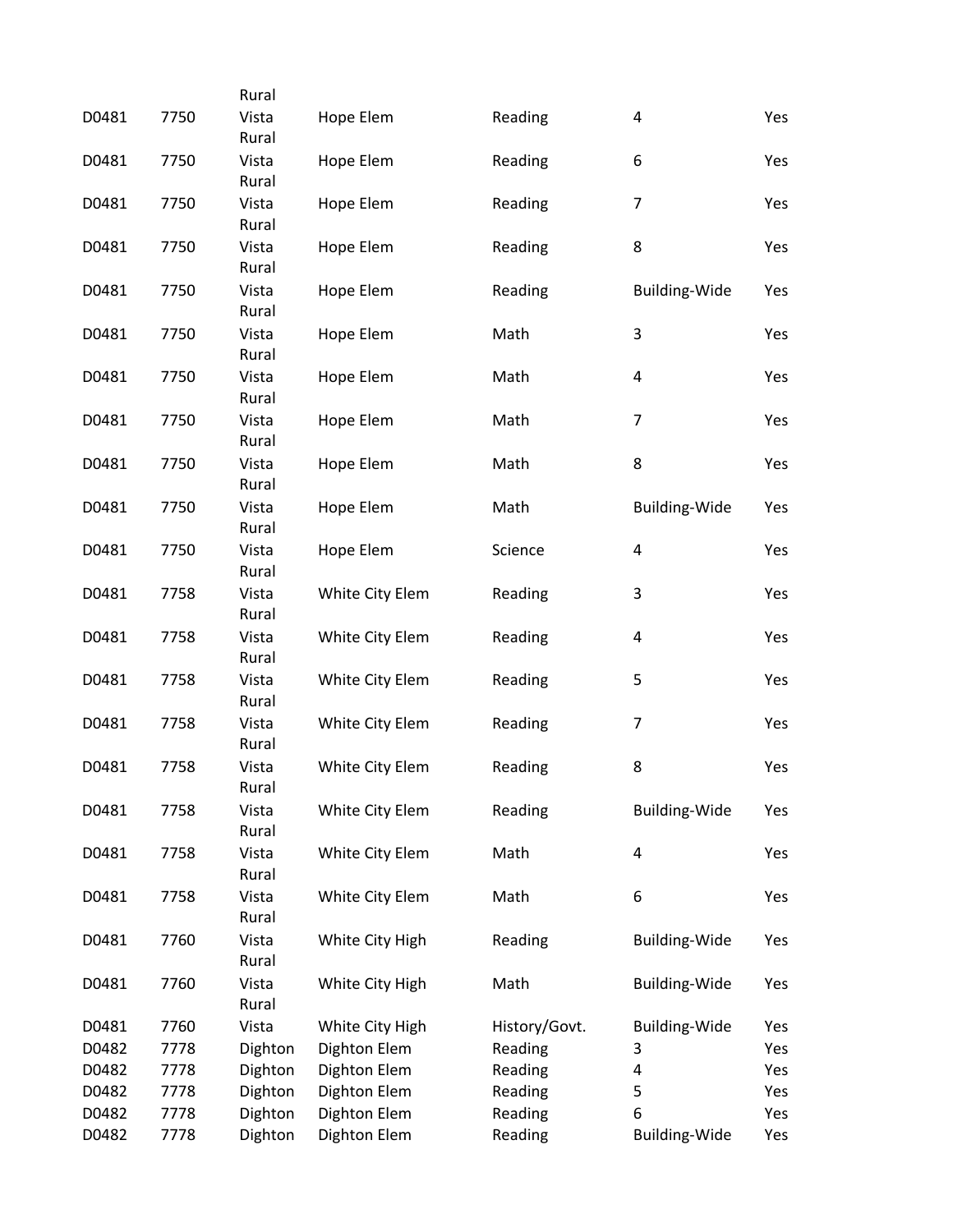| D0482 | 7778 | Dighton  | Dighton Elem             | Math    | 3                    | Yes |
|-------|------|----------|--------------------------|---------|----------------------|-----|
| D0482 | 7778 | Dighton  | Dighton Elem             | Math    | 4                    | Yes |
| D0482 | 7778 | Dighton  | Dighton Elem             | Math    | 5                    | Yes |
| D0482 | 7778 | Dighton  | Dighton Elem             | Math    | 6                    | Yes |
| D0482 | 7778 | Dighton  | Dighton Elem             | Math    | Building-Wide        | Yes |
| D0482 | 7778 | Dighton  | Dighton Elem             | Science | Building-Wide        | Yes |
| D0482 | 7782 | Dighton  | Dighton High             | Reading | 7                    | Yes |
| D0482 | 7782 | Dighton  | Dighton High             | Reading | 8                    | Yes |
| D0482 | 7782 | Dighton  | Dighton High             | Reading | 11                   | Yes |
| D0482 | 7782 | Dighton  | Dighton High             | Reading | <b>Building-Wide</b> | Yes |
| D0482 | 7782 | Dighton  | Dighton High             | Math    | 11                   | Yes |
| D0482 | 7782 | Dighton  | Dighton High             | Math    | <b>Building-Wide</b> | Yes |
|       |      | Kismet-  |                          |         |                      |     |
| D0483 | 7800 | Plains   | Plains Elem              | Reading | 3                    | Yes |
|       |      | Kismet-  |                          |         |                      |     |
| D0483 | 7800 | Plains   | Plains Elem              | Reading | 5                    | Yes |
|       |      | Kismet-  |                          |         |                      |     |
| D0483 | 7800 | Plains   | Plains Elem              | Reading | Building-Wide        | Yes |
|       |      | Kismet-  |                          |         |                      |     |
| D0483 | 7800 | Plains   | Plains Elem              | Math    | 3                    | Yes |
|       |      | Kismet-  |                          |         |                      |     |
| D0483 | 7800 | Plains   | Plains Elem              | Math    | 4                    | Yes |
|       |      | Kismet-  |                          |         |                      |     |
| D0483 | 7800 | Plains   | Plains Elem              | Math    | 5                    | Yes |
|       |      | Kismet-  |                          |         |                      |     |
| D0483 | 7800 | Plains   | Plains Elem              | Math    | <b>Building-Wide</b> | Yes |
| D0484 | 7832 | Fredonia | Lincoln Elementary       | Reading | 5                    | Yes |
| D0484 | 7832 | Fredonia | Lincoln Elementary       | Math    | 5                    | Yes |
| D0484 | 7836 | Fredonia | Fredonia Middle          | Reading | 6                    | Yes |
| D0484 | 7836 | Fredonia | Fredonia Middle          | Reading | 7                    | Yes |
| D0484 | 7836 | Fredonia | Fredonia Middle          | Reading | <b>Building-Wide</b> | Yes |
| D0484 | 7838 | Fredonia | Fredonia Sr High         | Reading | Building-Wide        | Yes |
| D0486 | 7874 | Elwood   | Elwood Elem              | Reading | 5                    | Yes |
| D0486 | 7874 | Elwood   | Elwood Elem              | Math    | 3                    | Yes |
|       |      |          |                          |         |                      |     |
| D0487 | 7888 |          | Herington Herington Elem | Reading | 3                    | Yes |
|       |      |          |                          |         |                      |     |
| D0487 | 7888 |          | Herington Herington Elem | Reading | 4                    | Yes |
|       |      |          |                          |         |                      |     |
| D0487 | 7888 |          | Herington Herington Elem | Reading | 5                    | Yes |
|       |      |          |                          |         |                      |     |
| D0487 | 7888 |          | Herington Herington Elem | Reading | <b>Building-Wide</b> | Yes |
|       |      |          |                          |         |                      |     |
| D0487 | 7888 |          | Herington Herington Elem | Math    | 4                    | Yes |
|       |      |          |                          |         |                      |     |
| D0487 | 7888 |          | Herington Herington Elem | Math    | 5                    | Yes |
|       |      |          |                          |         |                      |     |
| D0487 | 7888 |          | Herington Herington Elem | Math    | Building-Wide        | Yes |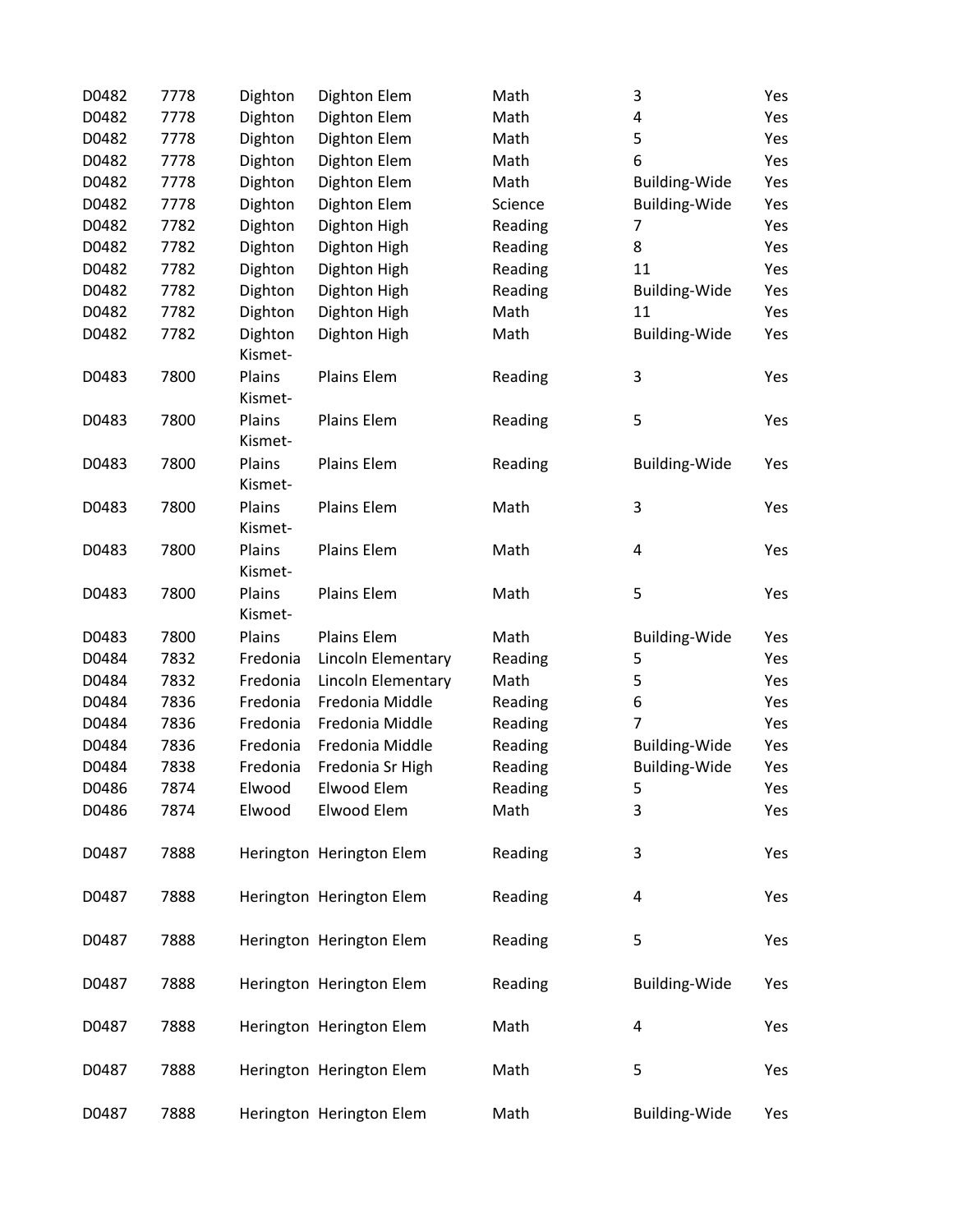| D0487 | 7888 |        | Herington Herington Elem       | Science       | <b>Building-Wide</b> | Yes |
|-------|------|--------|--------------------------------|---------------|----------------------|-----|
| D0487 | 7890 |        | Herington Herington Middle Sch | Reading       | 6                    | Yes |
| D0487 | 7890 |        | Herington Herington Middle Sch | Reading       | 8                    | Yes |
| D0487 | 7890 |        | Herington Herington Middle Sch | Reading       | <b>Building-Wide</b> | Yes |
| D0487 | 7890 |        | Herington Herington Middle Sch | Math          | 6                    | Yes |
| D0487 | 7890 |        | Herington Herington Middle Sch | Math          | 8                    | Yes |
| D0487 | 7890 |        | Herington Herington Middle Sch | Math          | <b>Building-Wide</b> | Yes |
| D0487 | 7890 |        | Herington Herington Middle Sch | History/Govt. | 8                    | Yes |
| D0488 | 7912 | Axtell | Axtell High                    | Reading       | 8                    | Yes |
| D0488 | 7912 | Axtell | Axtell High                    | Reading       | <b>Building-Wide</b> | Yes |
| D0488 | 7912 | Axtell | Axtell High                    | Math          | 11                   | Yes |
| D0488 | 7912 | Axtell | Axtell High                    | Math          | <b>Building-Wide</b> | Yes |
| D0488 | 7912 | Axtell | Axtell High                    | Science       | 11                   | Yes |
| D0488 | 7912 | Axtell | Axtell High                    | Science       | <b>Building-Wide</b> | Yes |
| D0488 | 7912 | Axtell | Axtell High                    | History/Govt. | 8                    | Yes |
| D0488 | 7912 | Axtell | Axtell High                    | History/Govt. | 11                   | Yes |
| D0488 | 7912 | Axtell | Axtell High                    | History/Govt. | <b>Building-Wide</b> | Yes |
| D0488 | 7914 | Axtell | Bern Elem                      | Reading       | 4                    | Yes |
| D0488 | 7914 | Axtell | Bern Elem                      | Reading       | 5                    | Yes |
| D0488 | 7914 | Axtell | Bern Elem                      | Reading       | 6                    | Yes |
| D0488 | 7914 | Axtell | Bern Elem                      | Math          | 4                    | Yes |
| D0488 | 7914 | Axtell | Bern Elem                      | Math          | 5                    | Yes |
| D0488 | 7914 | Axtell | Bern Elem                      | Math          | 6                    | Yes |
| D0488 | 7914 | Axtell | Bern Elem                      | Science       | <b>Building-Wide</b> | Yes |
| D0488 | 7914 | Axtell | Bern Elem                      | History/Govt. | <b>Building-Wide</b> | Yes |
| D0488 | 7916 | Axtell | Bern High                      | History/Govt. | 8                    | Yes |
| D0488 | 7916 | Axtell | Bern High                      | History/Govt. | 11                   | Yes |
| D0488 | 7916 | Axtell | Bern High                      | History/Govt. | Building-Wide        | Yes |
| D0488 | 7920 | Axtell | Summerfield Elem               | Math          | 4                    | Yes |
| D0488 | 7920 | Axtell | Summerfield Elem               | Math          | 5                    | Yes |
| D0489 | 7942 | Hays   | Kennedy Middle                 | Reading       | 6                    | Yes |
| D0489 | 7942 | Hays   | Kennedy Middle                 | Reading       | 7                    | Yes |
| D0489 | 7942 | Hays   | Kennedy Middle                 | Reading       | 8                    | Yes |
| D0489 | 7942 | Hays   | Kennedy Middle                 | Reading       | Building-Wide        | Yes |
| D0489 | 7942 | Hays   | Kennedy Middle                 | Math          | 6                    | Yes |
| D0489 | 7942 | Hays   | Kennedy Middle                 | Math          | 7                    | Yes |
| D0489 | 7942 | Hays   | Kennedy Middle                 | Math          | <b>Building-Wide</b> | Yes |
| D0489 | 7942 | Hays   | Kennedy Middle                 | Science       | <b>Building-Wide</b> | Yes |
| D0489 | 7942 | Hays   | Kennedy Middle                 | History/Govt. | 8                    | Yes |
| D0489 | 7946 | Hays   | Lincoln Elem                   | Reading       | 4                    | Yes |
| D0489 | 7946 | Hays   | Lincoln Elem                   | Reading       | <b>Building-Wide</b> | Yes |
|       |      |        |                                |               |                      |     |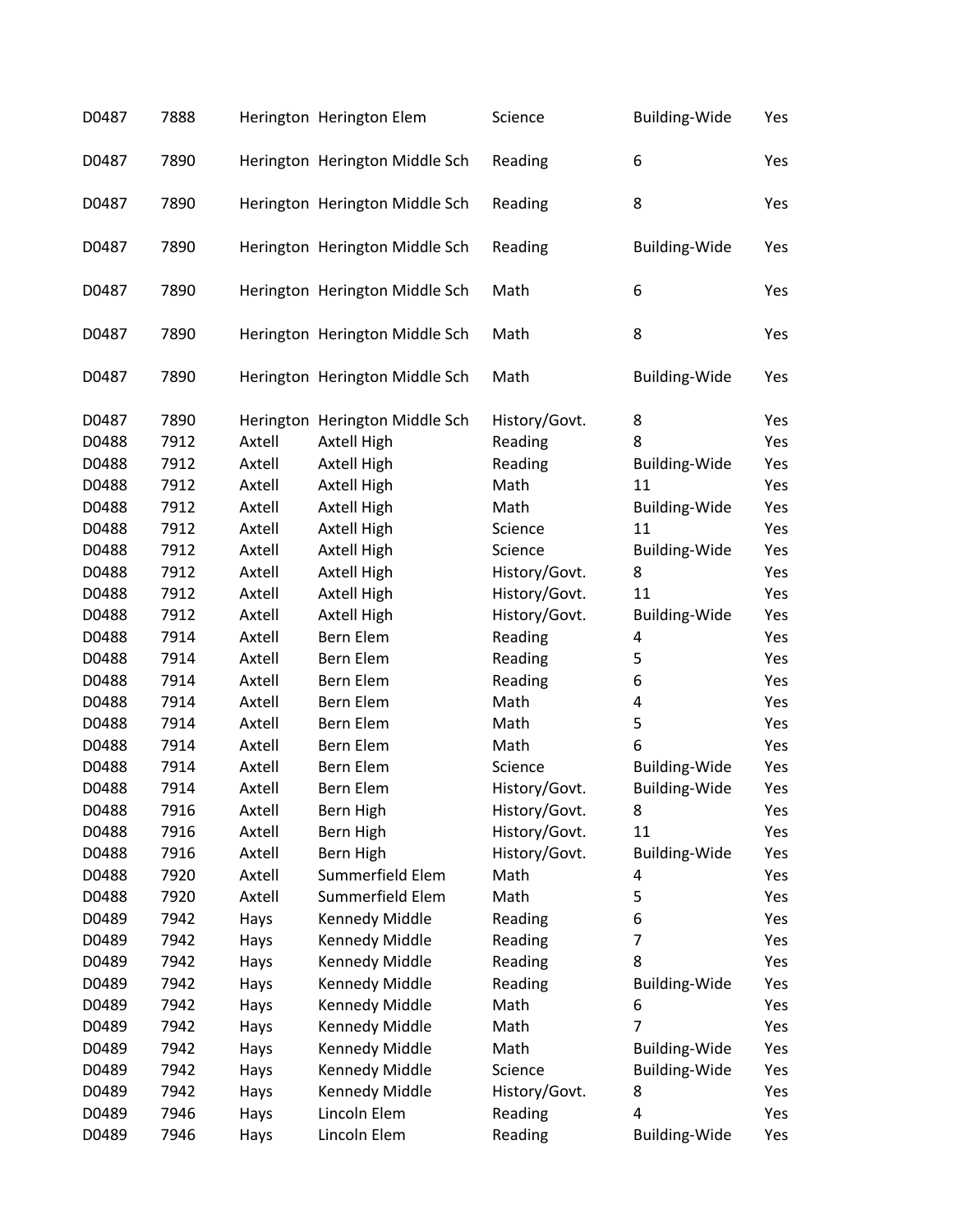| D0489 | 7946 | Hays | Lincoln Elem                               | Math    | 3                    | Yes |
|-------|------|------|--------------------------------------------|---------|----------------------|-----|
| D0489 | 7946 | Hays | Lincoln Elem                               | Math    | 4                    | Yes |
| D0489 | 7946 | Hays | Lincoln Elem                               | Math    | Building-Wide        | Yes |
| D0489 | 7946 | Hays | Lincoln Elem                               | Science | <b>Building-Wide</b> | Yes |
| D0489 | 7948 | Hays | <b>Washington Elem</b>                     | Reading | 3                    | Yes |
| D0489 | 7948 | Hays | <b>Washington Elem</b>                     | Reading | 5                    | Yes |
| D0489 | 7948 | Hays | <b>Washington Elem</b>                     | Reading | Building-Wide        | Yes |
| D0489 | 7948 | Hays | <b>Washington Elem</b>                     | Math    | 3                    | Yes |
| D0489 | 7948 | Hays | <b>Washington Elem</b>                     | Math    | 4                    | Yes |
| D0489 | 7948 | Hays | <b>Washington Elem</b>                     | Math    | 5                    | Yes |
| D0489 | 7948 | Hays | <b>Washington Elem</b>                     | Math    | <b>Building-Wide</b> | Yes |
| D0489 | 7948 | Hays | <b>Washington Elem</b>                     | Science | <b>Building-Wide</b> | Yes |
|       |      |      |                                            |         |                      |     |
| D0489 | 7950 | Hays | Woodrow Wilson Elem                        | Reading | 3                    | Yes |
| D0489 | 7950 | Hays | Woodrow Wilson Elem                        | Reading | 4                    | Yes |
| D0489 | 7950 | Hays | Woodrow Wilson Elem                        | Reading | 5                    | Yes |
|       |      |      |                                            |         |                      |     |
| D0489 | 7950 | Hays | Woodrow Wilson Elem                        | Reading | <b>Building-Wide</b> | Yes |
| D0489 | 7950 | Hays | Woodrow Wilson Elem                        | Math    | 3                    | Yes |
| D0489 | 7950 | Hays | Woodrow Wilson Elem                        | Math    | 5                    | Yes |
| D0489 | 7950 | Hays | <b>Woodrow Wilson Elem</b>                 | Math    | <b>Building-Wide</b> | Yes |
| D0489 | 7952 | Hays | Felten Middle                              | Reading | 6                    | Yes |
| D0489 | 7952 | Hays | Felten Middle                              | Reading | 7                    | Yes |
| D0489 | 7952 | Hays | Felten Middle                              | Reading | 8                    | Yes |
| D0489 | 7952 | Hays | Felten Middle                              | Reading | <b>Building-Wide</b> | Yes |
| D0489 | 7952 | Hays | Felten Middle                              | Math    | 6                    | Yes |
| D0489 | 7952 | Hays | Felten Middle                              | Math    | 7                    | Yes |
| D0489 | 7952 | Hays | Felten Middle                              | Math    | 8                    | Yes |
| D0489 | 7952 | Hays | Felten Middle                              | Math    | Building-Wide        | Yes |
| D0489 | 7954 | Hays | Hays High                                  | Reading | Building-Wide        | Yes |
| D0489 | 7954 | Hays | Hays High<br>Kathryn O'Loughlin            | Math    | Building-Wide        | Yes |
| D0489 | 7956 | Hays | <b>McCarthy Elem</b><br>Kathryn O'Loughlin | Reading | 3                    | Yes |
| D0489 | 7956 | Hays | <b>McCarthy Elem</b>                       | Reading | 4                    | Yes |
|       |      |      | Kathryn O'Loughlin                         |         |                      |     |
| D0489 | 7956 | Hays | <b>McCarthy Elem</b>                       | Reading | 5                    | Yes |
|       |      |      | Kathryn O'Loughlin                         |         |                      |     |
| D0489 | 7956 | Hays | <b>McCarthy Elem</b><br>Kathryn O'Loughlin | Reading | <b>Building-Wide</b> | Yes |
| D0489 | 7956 | Hays | <b>McCarthy Elem</b>                       | Math    | 3                    | Yes |
|       |      |      | Kathryn O'Loughlin<br><b>McCarthy Elem</b> |         |                      |     |
| D0489 | 7956 | Hays |                                            | Math    | 4                    | Yes |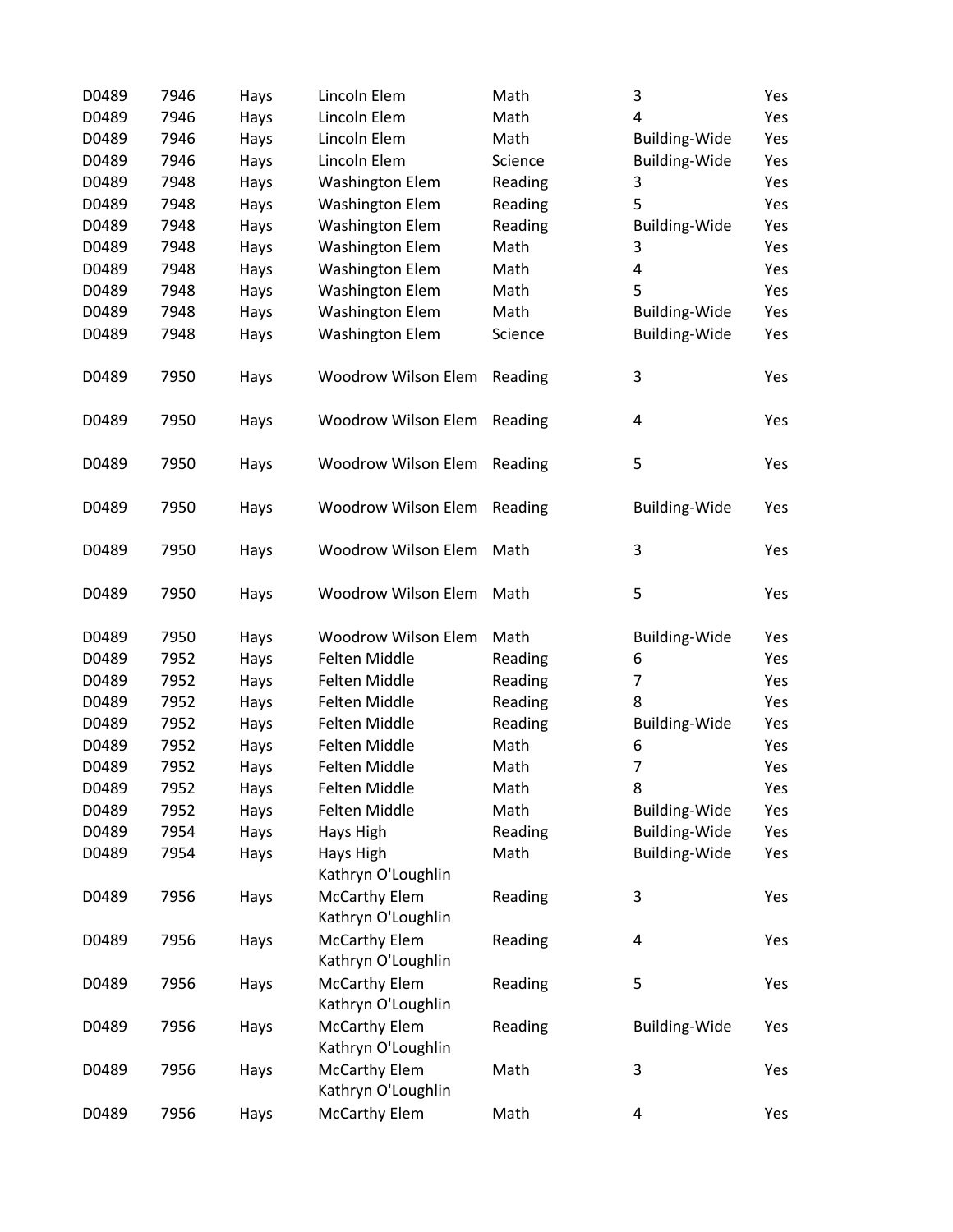|       |      |      | Kathryn O'Loughlin                         |         |                      |     |
|-------|------|------|--------------------------------------------|---------|----------------------|-----|
| D0489 | 7956 | Hays | <b>McCarthy Elem</b><br>Kathryn O'Loughlin | Math    | 5                    | Yes |
| D0489 | 7956 | Hays | <b>McCarthy Elem</b><br>Kathryn O'Loughlin | Math    | <b>Building-Wide</b> | Yes |
| D0489 | 7956 | Hays | <b>McCarthy Elem</b>                       | Science | <b>Building-Wide</b> | Yes |
| D0489 | 7959 | Hays | Roosevelt Elem                             | Reading | 3                    | Yes |
| D0489 | 7959 |      | Roosevelt Elem                             | Reading | 4                    | Yes |
|       |      | Hays |                                            |         |                      |     |
| D0489 | 7959 | Hays | Roosevelt Elem                             | Reading | 5                    | Yes |
| D0489 | 7959 | Hays | Roosevelt Elem                             | Reading | <b>Building-Wide</b> | Yes |
| D0489 | 7959 | Hays | Roosevelt Elem                             | Math    | 3                    | Yes |
| D0489 | 7959 | Hays | Roosevelt Elem                             | Math    | 4                    | Yes |
| D0489 | 7959 | Hays | Roosevelt Elem                             | Math    | 5                    | Yes |
| D0489 | 7959 | Hays | Roosevelt Elem                             | Math    | <b>Building-Wide</b> | Yes |
| D0489 | 7959 | Hays | Roosevelt Elem                             | Science | <b>Building-Wide</b> | Yes |
| D0490 | 7990 |      | El Dorado Grandview Elem                   | Reading | 3                    | Yes |
| D0490 | 7990 |      | El Dorado Grandview Elem                   | Reading | 4                    | Yes |
| D0490 | 7990 |      | El Dorado Grandview Elem                   | Reading | 5                    | Yes |
| D0490 | 7990 |      | El Dorado Grandview Elem                   | Reading | <b>Building-Wide</b> | Yes |
| D0490 | 7990 |      | El Dorado Grandview Elem                   | Math    | 4                    | Yes |
| D0490 | 7990 |      | El Dorado Grandview Elem                   | Math    | 5                    | Yes |
| D0490 | 7990 |      | El Dorado Grandview Elem                   | Math    | Building-Wide        | Yes |
| D0490 | 7994 |      | El Dorado Lincoln Elem                     | Reading | 5                    | Yes |
| D0490 | 7994 |      | El Dorado Lincoln Elem                     | Reading | <b>Building-Wide</b> | Yes |
| D0490 | 7994 |      | El Dorado Lincoln Elem                     | Math    | 4                    | Yes |
| D0490 | 7994 |      | El Dorado Lincoln Elem                     | Math    | 5                    | Yes |
| D0490 | 7994 |      | El Dorado Lincoln Elem                     | Math    | Building-Wide        | Yes |
| D0490 | 7998 |      | El Dorado Washington Elem                  | Math    | 4                    | Yes |
| D0490 | 7998 |      | El Dorado Washington Elem                  | Math    | 5                    | Yes |
| D0490 | 7998 |      | El Dorado Washington Elem                  | Math    | Building-Wide        | Yes |
| D0490 | 8000 |      | El Dorado El Dorado Middle                 | Reading | 7                    | Yes |
| D0490 | 8000 |      | El Dorado El Dorado Middle                 | Reading | 8                    | Yes |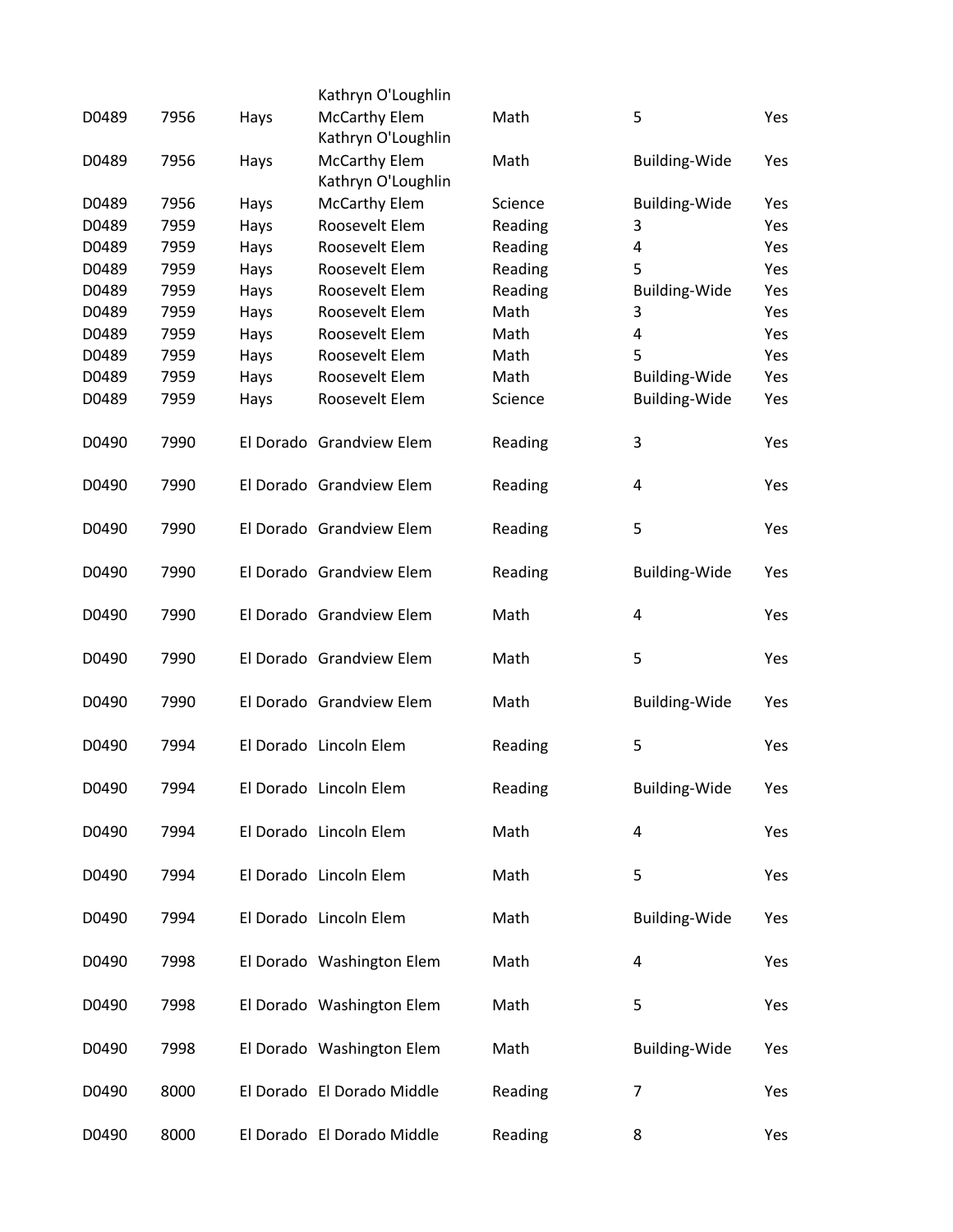| D0490 | 8000 |            | El Dorado El Dorado Middle                                       | Reading       | <b>Building-Wide</b>    | Yes |
|-------|------|------------|------------------------------------------------------------------|---------------|-------------------------|-----|
| D0491 | 8023 | Eudora     | Eudora High School                                               | Reading       | <b>Building-Wide</b>    | Yes |
| D0491 | 8023 | Eudora     | Eudora High School<br>Nottingham Elem                            | Math          | <b>Building-Wide</b>    | Yes |
| D0491 | 8025 | Eudora     | School<br>Nottingham Elem                                        | Reading       | <b>Building-Wide</b>    | Yes |
| D0491 | 8025 | Eudora     | School<br>Eudora West Elem                                       | Math          | <b>Building-Wide</b>    | Yes |
| D0491 | 8028 | Eudora     | School<br>Eudora West Elem                                       | Reading       | 3                       | Yes |
| D0491 | 8028 | Eudora     | School<br>Eudora West Elem                                       | Reading       | 5                       | Yes |
| D0491 | 8028 | Eudora     | School<br>Eudora West Elem                                       | Reading       | <b>Building-Wide</b>    | Yes |
| D0491 | 8028 | Eudora     | School<br>Eudora West Elem                                       | Math          | 3                       | Yes |
| D0491 | 8028 | Eudora     | School<br>Eudora West Elem                                       | Math          | $\overline{\mathbf{4}}$ | Yes |
| D0491 | 8028 | Eudora     | School<br>Eudora West Elem                                       | Math          | 5                       | Yes |
| D0491 | 8028 | Eudora     | School<br>Eudora West Elem                                       | Math          | <b>Building-Wide</b>    | Yes |
| D0491 | 8028 | Eudora     | School                                                           | Science       | <b>Building-Wide</b>    | Yes |
| D0491 | 8029 | Eudora     | Eudora Middle School                                             | Reading       | $\overline{7}$          | Yes |
| D0491 | 8029 | Eudora     | Eudora Middle School                                             | Reading       | 8                       | Yes |
| D0491 | 8029 | Eudora     | Eudora Middle School                                             | Reading       | <b>Building-Wide</b>    | Yes |
| D0491 | 8029 | Eudora     | Eudora Middle School                                             | Math          | $\overline{7}$          | Yes |
| D0491 | 8029 | Eudora     | Eudora Middle School                                             | Math          | 8                       | Yes |
| D0491 | 8029 | Eudora     | Eudora Middle School                                             | Math          | <b>Building-Wide</b>    | Yes |
| D0491 | 8029 | Eudora     | Eudora Middle School                                             | Science       | <b>Building-Wide</b>    | Yes |
| D0491 | 8029 | Eudora     | Eudora Middle School                                             | History/Govt. | 8                       | Yes |
| D0492 | 8038 | Flinthills | Flinthills Primary School Reading                                |               | <b>Building-Wide</b>    | Yes |
| D0492 | 8038 | Flinthills | Flinthills Primary School Math<br><b>Flinthills Intermediate</b> |               | <b>Building-Wide</b>    | Yes |
| D0492 | 8046 | Flinthills | School<br><b>Flinthills Intermediate</b>                         | Reading       | 3                       | Yes |
| D0492 | 8046 | Flinthills | School                                                           | Reading       | 4                       | Yes |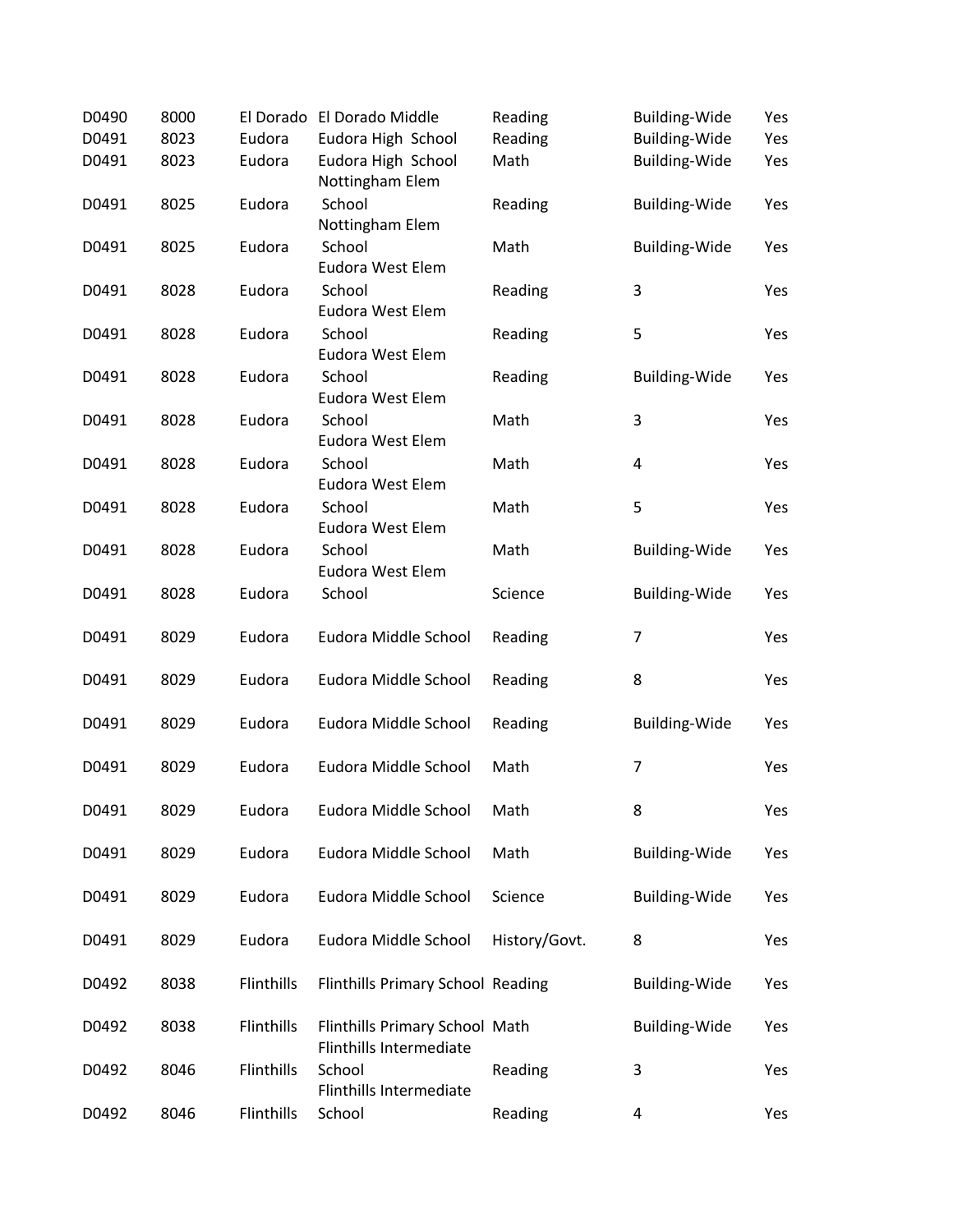|       |      |            | <b>Flinthills Intermediate</b>                  |         |                      |     |
|-------|------|------------|-------------------------------------------------|---------|----------------------|-----|
| D0492 | 8046 | Flinthills | School<br>Flinthills Intermediate               | Reading | 6                    | Yes |
| D0492 | 8046 | Flinthills | School<br><b>Flinthills Intermediate</b>        | Reading | <b>Building-Wide</b> | Yes |
| D0492 | 8046 | Flinthills | School<br>Flinthills Intermediate               | Math    | 3                    | Yes |
| D0492 | 8046 | Flinthills | School<br>Flinthills Intermediate               | Math    | $\overline{4}$       | Yes |
| D0492 | 8046 | Flinthills | School<br>Flinthills Middle School-             | Math    | <b>Building-Wide</b> | Yes |
| D0492 | 8048 | Flinthills | High School<br>Flinthills Middle School-        | Reading | 7                    | Yes |
| D0492 | 8048 | Flinthills | High School<br>Flinthills Middle School-        | Reading | 8                    | Yes |
| D0492 | 8048 | Flinthills | <b>High School</b><br>Flinthills Middle School- | Reading | 11                   | Yes |
| D0492 | 8048 | Flinthills | High School<br>Flinthills Middle School-        | Reading | <b>Building-Wide</b> | Yes |
| D0492 | 8048 | Flinthills | High School<br>Flinthills Middle School-        | Math    | $\overline{7}$       | Yes |
| D0492 | 8048 | Flinthills | High School<br>Flinthills Middle School-        | Math    | 8                    | Yes |
| D0492 | 8048 | Flinthills | High School<br>Flinthills Middle School-        | Math    | 11                   | Yes |
| D0492 | 8048 | Flinthills | High School<br>Flinthills Middle School-        | Math    | <b>Building-Wide</b> | Yes |
| D0492 | 8048 | Flinthills | <b>High School</b><br>Flinthills Middle School- | Science | 7                    | Yes |
| D0492 | 8048 | Flinthills | High School                                     | Science | <b>Building-Wide</b> | Yes |
| D0493 | 8064 |            | Columbus Highland Elem                          | Math    | <b>Building-Wide</b> | Yes |
| D0493 | 8068 |            | Columbus Central Elem                           | Reading | 4                    | Yes |
| D0493 | 8068 |            | Columbus Central Elem                           | Reading | 7                    | Yes |
| D0493 | 8068 |            | Columbus Central Elem                           | Reading | 8                    | Yes |
| D0493 | 8068 |            | Columbus Central Elem                           | Reading | <b>Building-Wide</b> | Yes |
| D0493 | 8068 |            | Columbus Central Elem                           | Math    | 4                    | Yes |
| D0493 | 8086 |            | Columbus Scammon Elem                           | Reading | 3                    | Yes |
| D0493 | 8086 |            | Columbus Scammon Elem                           | Reading | 4                    | Yes |
| D0493 | 8086 |            | Columbus Scammon Elem                           | Reading | 5                    | Yes |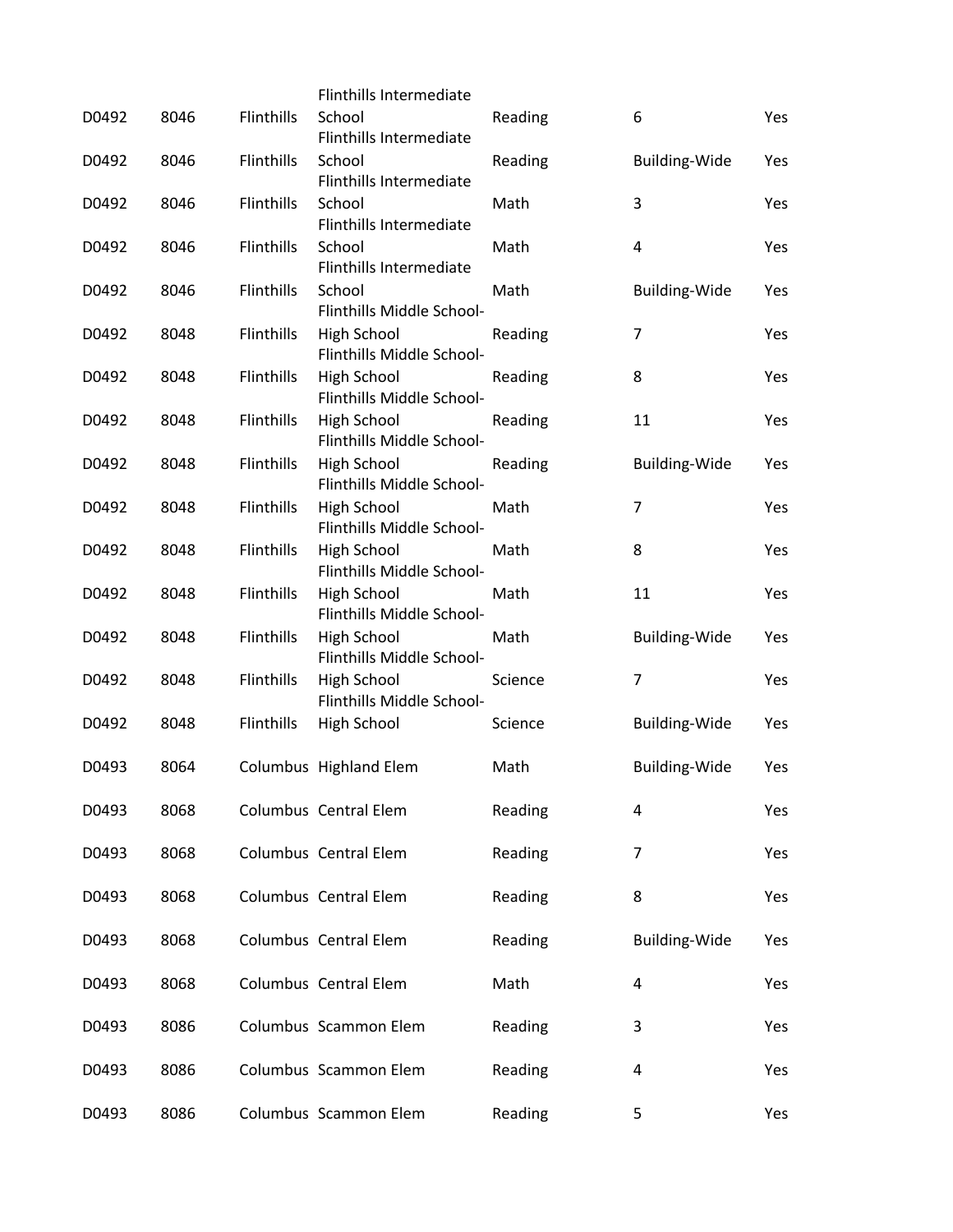| D0493 | 8086 |                     | Columbus Scammon Elem            | Reading | 6                    | Yes |
|-------|------|---------------------|----------------------------------|---------|----------------------|-----|
| D0493 | 8086 |                     | Columbus Scammon Elem            | Reading | <b>Building-Wide</b> | Yes |
| D0493 | 8086 |                     | Columbus Scammon Elem            | Math    | 3                    | Yes |
| D0493 | 8086 |                     | Columbus Scammon Elem            | Math    | 5                    | Yes |
| D0493 | 8086 |                     | Columbus Scammon Elem            | Math    | 6                    | Yes |
| D0493 | 8086 |                     | Columbus Scammon Elem            | Math    | <b>Building-Wide</b> | Yes |
| D0494 | 8110 | Syracuse            | Syracuse Elem                    | Reading | 4                    | Yes |
| D0494 | 8110 | Syracuse            | Syracuse Elem                    | Reading | 6                    | Yes |
| D0494 | 8110 | Syracuse            | Syracuse Elem                    | Reading | <b>Building-Wide</b> | Yes |
| D0494 | 8114 | Syracuse            | Syracuse High                    | Reading | 7                    | Yes |
| D0494 | 8114 | Syracuse            | Syracuse High                    | Reading | 8                    | Yes |
| D0494 | 8114 | Syracuse            | Syracuse High                    | Reading | 11                   | Yes |
| D0494 | 8114 | Syracuse            | Syracuse High                    | Reading | <b>Building-Wide</b> | Yes |
| D0494 | 8114 | Syracuse            | Syracuse High                    | Math    | 11                   | Yes |
| D0495 | 8134 | <b>Ft Larned</b>    | Northside Elem                   | Reading | 3                    | Yes |
| D0495 | 8134 | <b>Ft Larned</b>    | Northside Elem                   | Reading | 4                    | Yes |
| D0495 | 8134 |                     | Northside Elem                   |         |                      | Yes |
|       | 8138 | <b>Ft Larned</b>    |                                  | Reading | <b>Building-Wide</b> |     |
| D0495 |      | Ft Larned           | Phinney Elem                     | Reading | <b>Building-Wide</b> | Yes |
| D0495 | 8138 | <b>Ft Larned</b>    | Phinney Elem                     | Math    | <b>Building-Wide</b> | Yes |
| D0495 | 8140 | <b>Ft Larned</b>    | Larned Middle School             | Reading | 6                    | Yes |
| D0495 | 8140 | Ft Larned           | Larned Middle School             | Reading | 7                    | Yes |
| D0495 | 8140 | Ft Larned           | Larned Middle School             | Reading | 8                    | Yes |
| D0495 | 8140 | Ft Larned           | Larned Middle School             | Reading | <b>Building-Wide</b> | Yes |
| D0495 | 8140 | Ft Larned           | Larned Middle School             | Math    | 5                    | Yes |
| D0495 | 8142 | Ft Larned           | Larned Sr High                   | Reading | <b>Building-Wide</b> | Yes |
| D0495 | 8142 | Ft Larned<br>Pawnee | Larned Sr High<br>Pawnee Heights | Math    | <b>Building-Wide</b> | Yes |
| D0496 | 8166 | <b>Heights</b>      | Elementary                       | Reading | 3                    | Yes |
|       |      | Pawnee              | Pawnee Heights                   |         |                      |     |
| D0496 | 8166 | Heights             | Elementary                       | Reading | 4                    | Yes |
|       |      | Pawnee              | Pawnee Heights                   |         |                      |     |
| D0496 | 8166 | Heights             | Elementary                       | Reading | 5                    | Yes |
|       |      | Pawnee              | Pawnee Heights                   |         |                      |     |
| D0496 | 8166 | Heights             | Elementary                       | Reading | <b>Building-Wide</b> | Yes |
|       |      | Pawnee              | Pawnee Heights                   |         |                      |     |
| D0496 | 8166 | Heights             | Elementary                       | Math    | 3                    | Yes |
|       |      | Pawnee              | Pawnee Heights                   |         |                      |     |
| D0496 | 8166 | Heights             | Elementary                       | Math    | 4                    | Yes |
|       |      | Pawnee              | Pawnee Heights                   |         |                      |     |
|       |      |                     |                                  |         | 5                    |     |
| D0496 | 8166 | Heights             | Elementary                       | Math    |                      | Yes |
|       |      | Pawnee              | Pawnee Heights                   |         |                      |     |
| D0496 | 8166 | Heights             | Elementary                       | Math    | <b>Building-Wide</b> | Yes |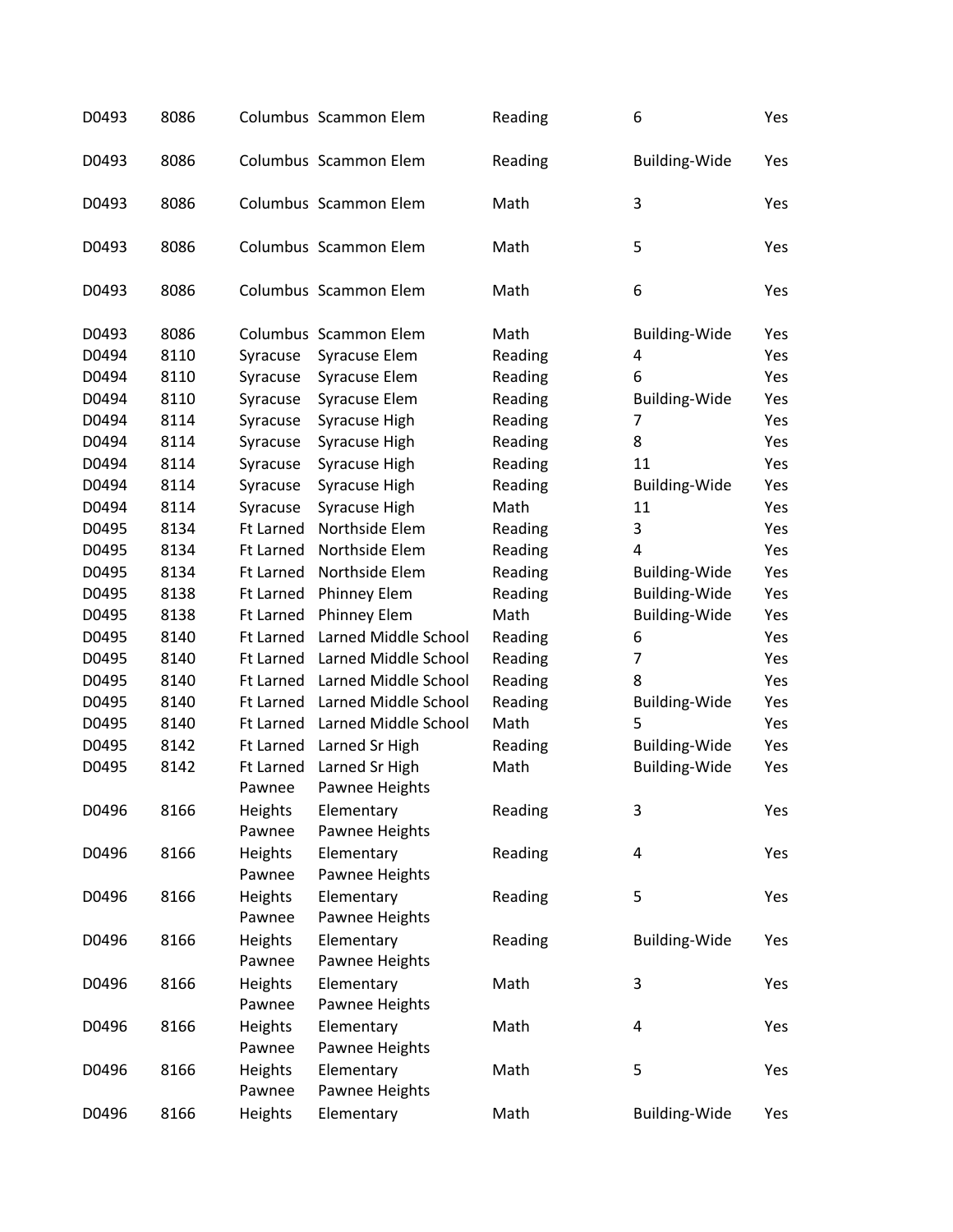|       |      | Pawnee            |                                          |         |                      |     |
|-------|------|-------------------|------------------------------------------|---------|----------------------|-----|
| D0496 | 8170 | Heights<br>Pawnee | Pawnee Heights High                      | Reading | <b>Building-Wide</b> | Yes |
| D0496 | 8170 | Heights           | Pawnee Heights High                      | Math    | <b>Building-Wide</b> | Yes |
| D0497 | 8185 |                   | Lawrence Lawrence Virtual School Reading |         | 7                    | Yes |
| D0497 | 8185 |                   | Lawrence Lawrence Virtual School Reading |         | 8                    | Yes |
| D0497 | 8185 |                   | Lawrence Lawrence Virtual School Reading |         | <b>Building-Wide</b> | Yes |
| D0497 | 8189 |                   | Lawrence Sunflower Elementary            | Reading | 3                    | Yes |
| D0497 | 8189 |                   | Lawrence Sunflower Elementary            | Reading | 4                    | Yes |
| D0497 | 8189 |                   | Lawrence Sunflower Elementary            | Reading | 5                    | Yes |
| D0497 | 8189 |                   | Lawrence Sunflower Elementary            | Reading | 6                    | Yes |
| D0497 | 8189 |                   | Lawrence Sunflower Elementary            | Reading | <b>Building-Wide</b> | Yes |
| D0497 | 8189 |                   | Lawrence Sunflower Elementary            | Math    | 3                    | Yes |
| D0497 | 8189 |                   | Lawrence Sunflower Elementary            | Math    | 6                    | Yes |
| D0497 | 8189 |                   | Lawrence Sunflower Elementary            | Math    | <b>Building-Wide</b> | Yes |
| D0497 | 8190 |                   | Lawrence Prairie Park Elem               | Reading | 3                    | Yes |
| D0497 | 8190 |                   | Lawrence Prairie Park Elem               | Reading | 4                    | Yes |
| D0497 | 8190 |                   | Lawrence Prairie Park Elem               | Reading | <b>Building-Wide</b> | Yes |
| D0497 | 8191 |                   | Lawrence Broken Arrow Elem               | Reading | 3                    | Yes |
| D0497 | 8191 |                   | Lawrence Broken Arrow Elem               | Reading | 4                    | Yes |
| D0497 | 8191 |                   | Lawrence Broken Arrow Elem               | Reading | 5                    | Yes |
| D0497 | 8191 |                   | Lawrence Broken Arrow Elem               | Reading | 6                    | Yes |
| D0497 | 8191 |                   | Lawrence Broken Arrow Elem               | Reading | <b>Building-Wide</b> | Yes |
| D0497 | 8191 |                   | Lawrence Broken Arrow Elem               | Math    | 3                    | Yes |
| D0497 | 8191 |                   | Lawrence Broken Arrow Elem               | Math    | 5                    | Yes |
| D0497 | 8191 |                   | Lawrence Broken Arrow Elem               | Math    | 6                    | Yes |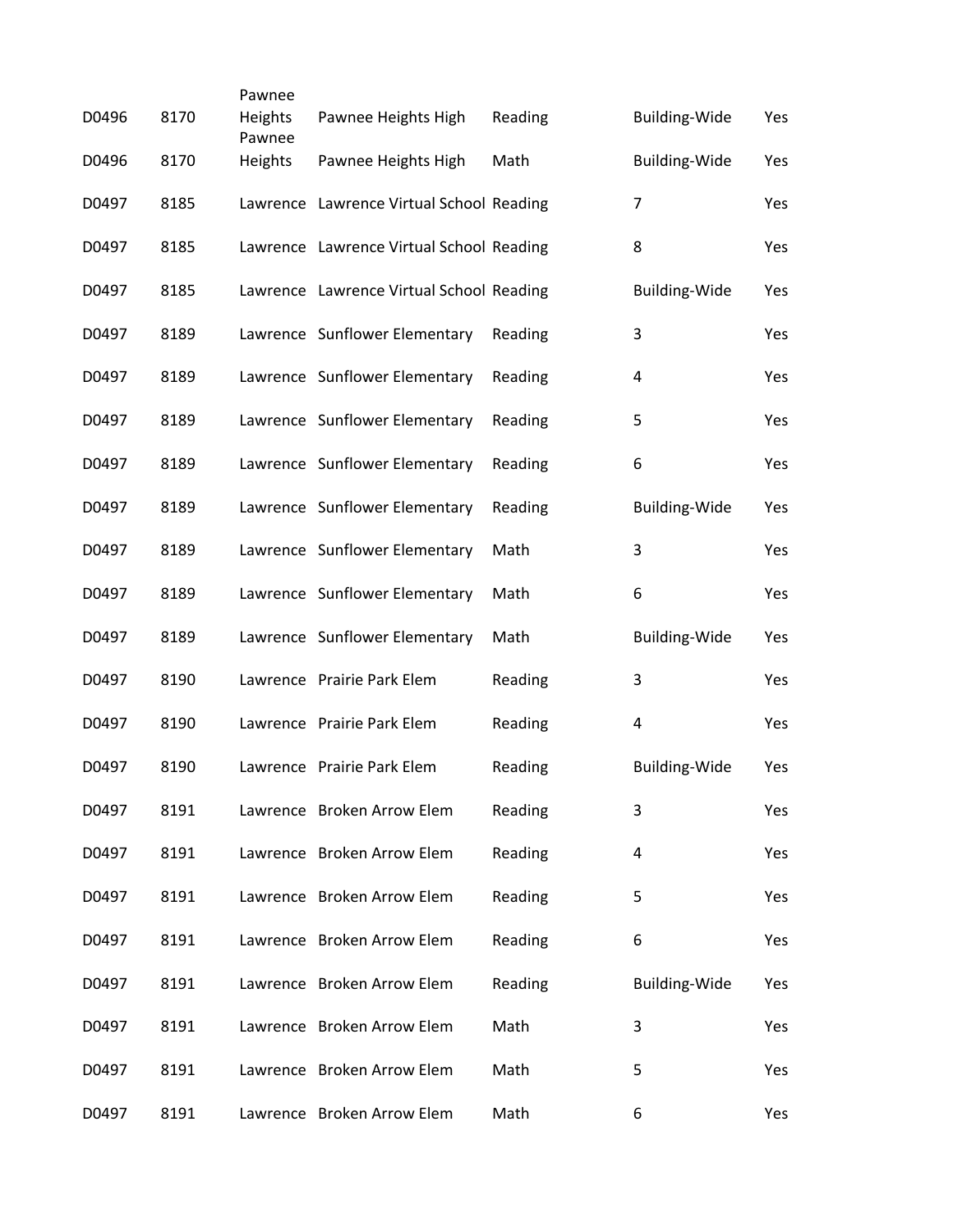| D0497 | 8191 | Lawrence Broken Arrow Elem    | Math    | Building-Wide        | Yes |
|-------|------|-------------------------------|---------|----------------------|-----|
| D0497 | 8194 | Lawrence Cordley Elem         | Reading | 3                    | Yes |
| D0497 | 8194 | Lawrence Cordley Elem         | Reading | 4                    | Yes |
| D0497 | 8194 | Lawrence Cordley Elem         | Reading | 5                    | Yes |
| D0497 | 8194 | Lawrence Cordley Elem         | Reading | 6                    | Yes |
| D0497 | 8194 | Lawrence Cordley Elem         | Reading | <b>Building-Wide</b> | Yes |
| D0497 | 8194 | Lawrence Cordley Elem         | Math    | 3                    | Yes |
| D0497 | 8194 | Lawrence Cordley Elem         | Math    | 4                    | Yes |
| D0497 | 8194 | Lawrence Cordley Elem         | Math    | 6                    | Yes |
| D0497 | 8194 | Lawrence Cordley Elem         | Math    | <b>Building-Wide</b> | Yes |
| D0497 | 8195 | Lawrence Deerfield Elem       | Reading | 4                    | Yes |
| D0497 | 8195 | Lawrence Deerfield Elem       | Reading | 6                    | Yes |
| D0497 | 8195 | Lawrence Deerfield Elem       | Reading | Building-Wide        | Yes |
| D0497 | 8195 | Lawrence Deerfield Elem       | Math    | 5                    | Yes |
| D0497 | 8195 | Lawrence Deerfield Elem       | Math    | 6                    | Yes |
| D0497 | 8198 | Lawrence Hillcrest Elem       | Reading | 6                    | Yes |
| D0497 | 8198 | Lawrence Hillcrest Elem       | Math    | 6                    | Yes |
| D0497 | 8202 | Lawrence Quail Run Elementary | Reading | 4                    | Yes |
| D0497 | 8202 | Lawrence Quail Run Elementary | Reading | 5                    | Yes |
| D0497 | 8202 | Lawrence Quail Run Elementary | Reading | 6                    | Yes |
| D0497 | 8202 | Lawrence Quail Run Elementary | Reading | Building-Wide        | Yes |
| D0497 | 8202 | Lawrence Quail Run Elementary | Math    | 4                    | Yes |
| D0497 | 8202 | Lawrence Quail Run Elementary | Math    | 5                    | Yes |
| D0497 | 8202 | Lawrence Quail Run Elementary | Math    | 6                    | Yes |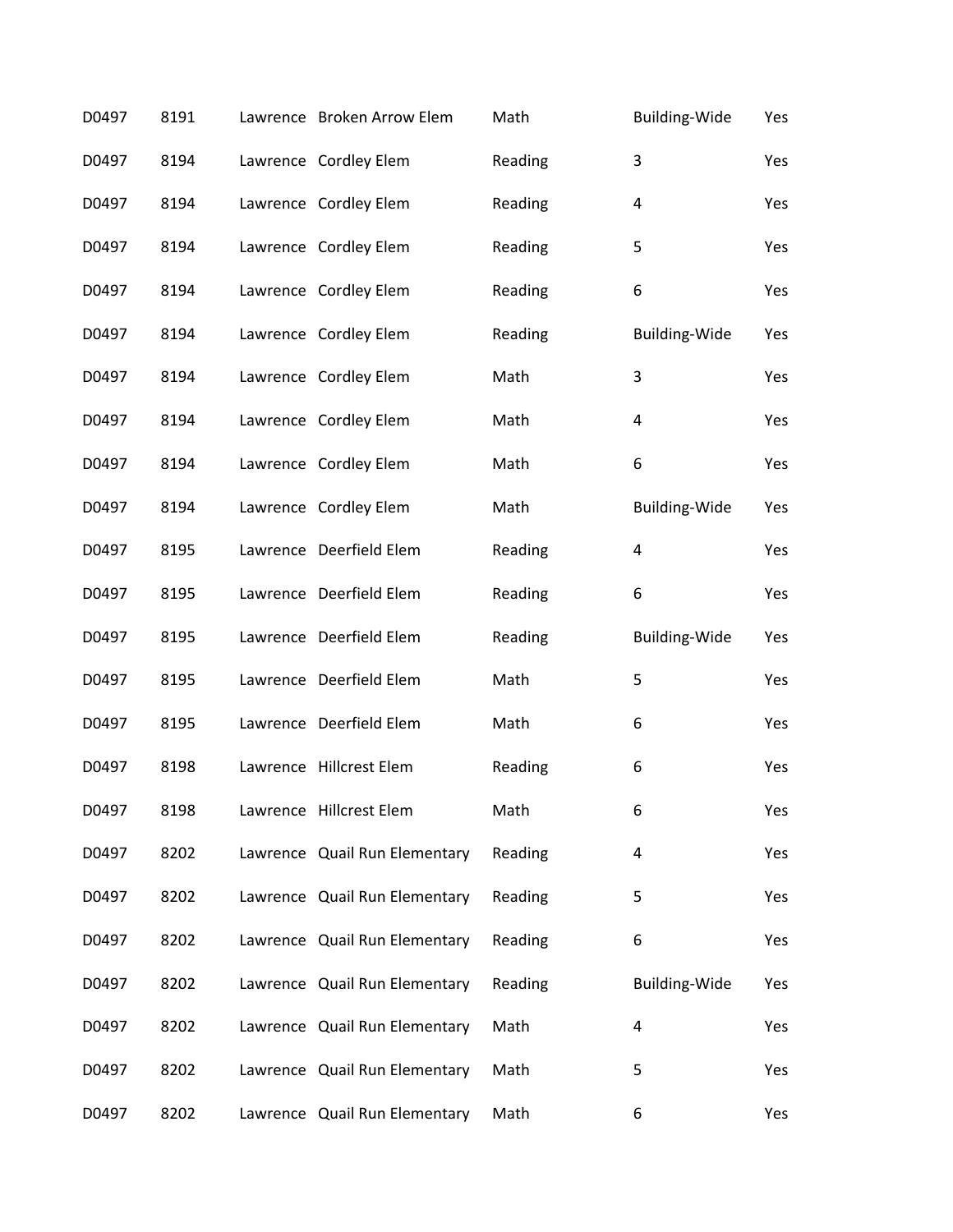| D0497 | 8202 | Lawrence Quail Run Elementary | Math    | <b>Building-Wide</b> | Yes |
|-------|------|-------------------------------|---------|----------------------|-----|
| D0497 | 8202 | Lawrence Quail Run Elementary | Science | Building-Wide        | Yes |
| D0497 | 8204 | Lawrence New York Elem        | Reading | 3                    | Yes |
| D0497 | 8204 | Lawrence New York Elem        | Reading | 4                    | Yes |
| D0497 | 8204 | Lawrence New York Elem        | Reading | 6                    | Yes |
| D0497 | 8204 | Lawrence New York Elem        | Reading | <b>Building-Wide</b> | Yes |
| D0497 | 8204 | Lawrence New York Elem        | Math    | 3                    | Yes |
| D0497 | 8204 | Lawrence New York Elem        | Math    | 4                    | Yes |
| D0497 | 8204 | Lawrence New York Elem        | Math    | <b>Building-Wide</b> | Yes |
| D0497 | 8204 | Lawrence New York Elem        | Science | <b>Building-Wide</b> | Yes |
| D0497 | 8206 | Lawrence Pinckney Elem        | Reading | 3                    | Yes |
| D0497 | 8206 | Lawrence Pinckney Elem        | Reading | 5                    | Yes |
| D0497 | 8206 | Lawrence Pinckney Elem        | Reading | 6                    | Yes |
| D0497 | 8206 | Lawrence Pinckney Elem        | Reading | <b>Building-Wide</b> | Yes |
| D0497 | 8206 | Lawrence Pinckney Elem        | Math    | 3                    | Yes |
| D0497 | 8206 | Lawrence Pinckney Elem        | Math    | 5                    | Yes |
| D0497 | 8206 | Lawrence Pinckney Elem        | Math    | Building-Wide        | Yes |
| D0497 | 8208 | Lawrence Schwegler Elem       | Reading | 4                    | Yes |
| D0497 | 8208 | Lawrence Schwegler Elem       | Reading | <b>Building-Wide</b> | Yes |
| D0497 | 8208 | Lawrence Schwegler Elem       | Math    | 3                    | Yes |
| D0497 | 8208 | Lawrence Schwegler Elem       | Math    | 4                    | Yes |
| D0497 | 8210 | Lawrence Sunset Hill Elem     | Reading | 3                    | Yes |
| D0497 | 8210 | Lawrence Sunset Hill Elem     | Reading | 4                    | Yes |
| D0497 | 8210 | Lawrence Sunset Hill Elem     | Reading | 5                    | Yes |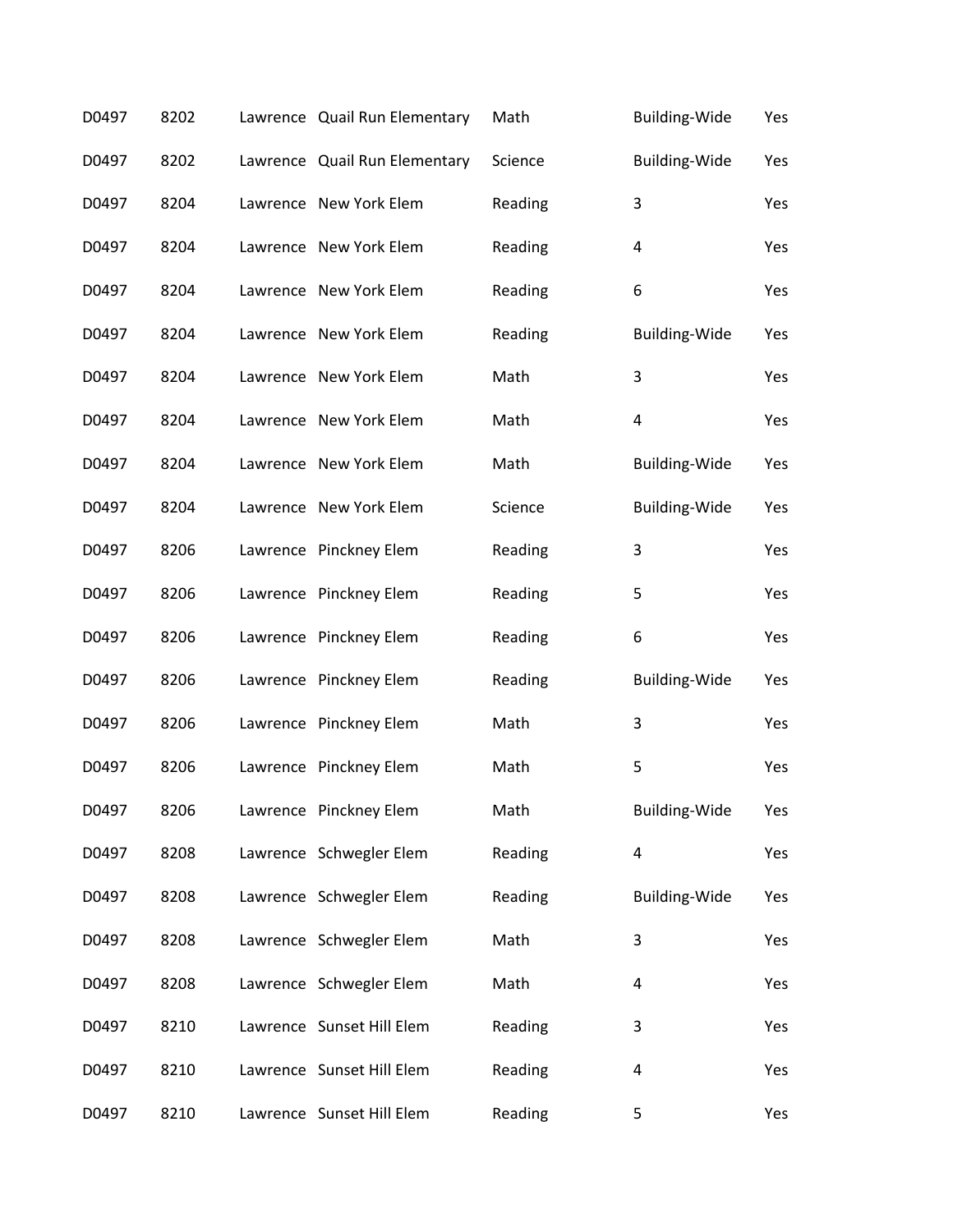| D0497 | 8210 | Lawrence Sunset Hill Elem       | Reading | 6                    | Yes |
|-------|------|---------------------------------|---------|----------------------|-----|
| D0497 | 8210 | Lawrence Sunset Hill Elem       | Reading | <b>Building-Wide</b> | Yes |
| D0497 | 8210 | Lawrence Sunset Hill Elem       | Math    | 3                    | Yes |
| D0497 | 8210 | Lawrence Sunset Hill Elem       | Math    | 5                    | Yes |
| D0497 | 8210 | Lawrence Sunset Hill Elem       | Math    | 6                    | Yes |
| D0497 | 8210 | Lawrence Sunset Hill Elem       | Math    | Building-Wide        | Yes |
| D0497 | 8212 | Lawrence Woodlawn Elem          | Reading | 3                    | Yes |
| D0497 | 8212 | Lawrence Woodlawn Elem          | Reading | 5                    | Yes |
| D0497 | 8212 | Lawrence Woodlawn Elem          | Reading | 6                    | Yes |
| D0497 | 8212 | Lawrence Woodlawn Elem          | Reading | Building-Wide        | Yes |
| D0497 | 8212 | Lawrence Woodlawn Elem          | Math    | 3                    | Yes |
| D0497 | 8212 | Lawrence Woodlawn Elem          | Math    | 4                    | Yes |
| D0497 | 8212 | Lawrence Woodlawn Elem          | Math    | <b>Building-Wide</b> | Yes |
| D0497 | 8213 | Lawrence Langston Hughes Elem   | Reading | 5                    | Yes |
| D0497 | 8213 | Lawrence Langston Hughes Elem   | Reading | 6                    | Yes |
| D0497 | 8213 | Lawrence Langston Hughes Elem   | Reading | Building-Wide        | Yes |
| D0497 | 8213 | Lawrence Langston Hughes Elem   | Math    | 5                    | Yes |
| D0497 | 8213 | Lawrence Langston Hughes Elem   | Math    | 6                    | Yes |
| D0497 | 8213 | Lawrence Langston Hughes Elem   | Science | <b>Building-Wide</b> | Yes |
| D0497 | 8214 | Lawrence Lawrence Central Jr Hi | Reading | <b>Building-Wide</b> | Yes |
| D0497 | 8215 | Lawrence Lawrence South Jr Hi   | Reading | 7                    | Yes |
| D0497 | 8215 | Lawrence Lawrence South Jr Hi   | Reading | 8                    | Yes |
| D0497 | 8215 | Lawrence Lawrence South Jr Hi   | Reading | Building-Wide        | Yes |
| D0497 | 8215 | Lawrence Lawrence South Jr Hi   | Math    | 7                    | Yes |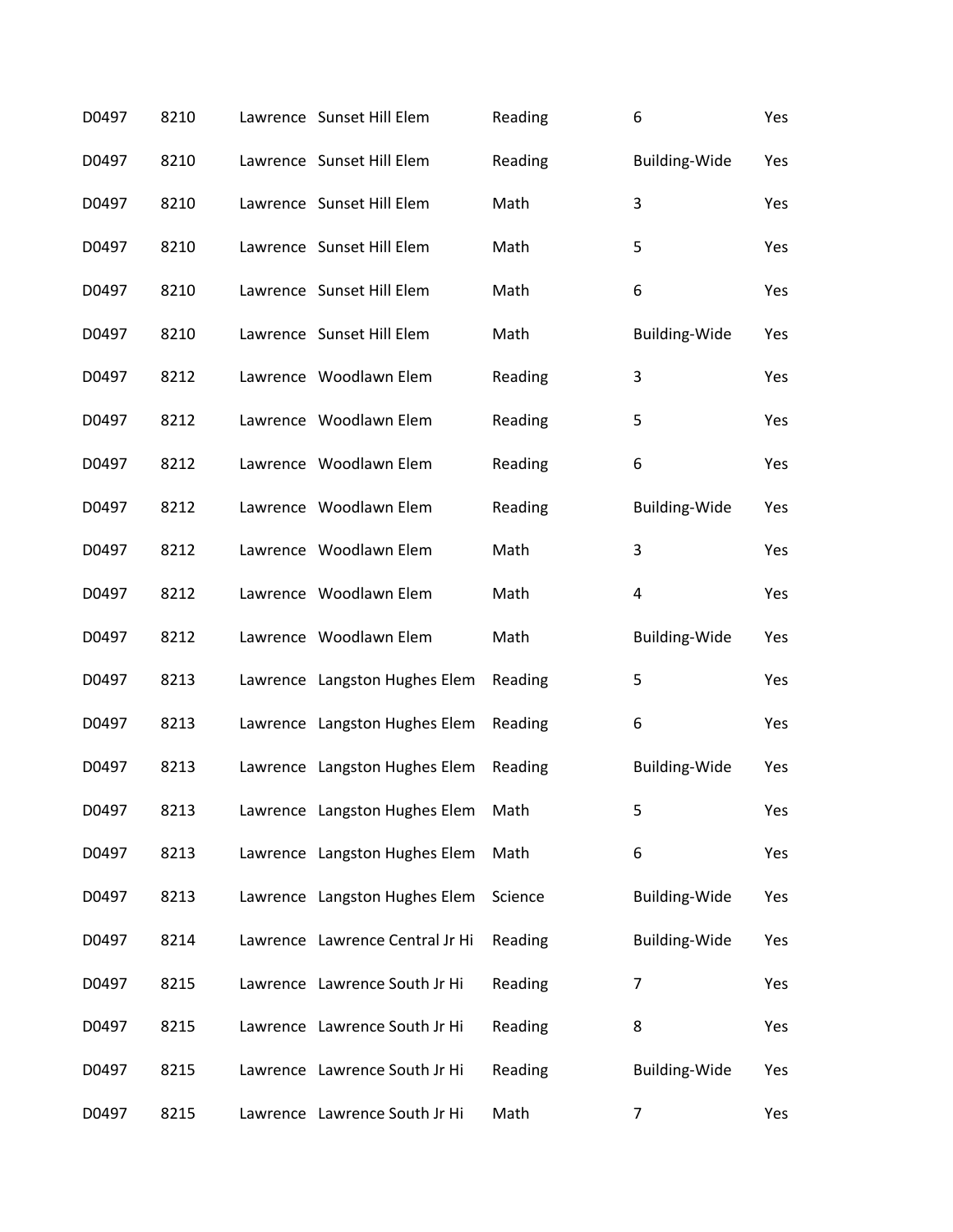| D0497 | 8215 |                    | Lawrence Lawrence South Jr Hi                        | Math          | Building-Wide        | Yes |
|-------|------|--------------------|------------------------------------------------------|---------------|----------------------|-----|
| D0497 | 8216 |                    | Lawrence Lawrence West Jr Hi                         | Reading       | $\overline{7}$       | Yes |
| D0497 | 8216 |                    | Lawrence Lawrence West Jr Hi                         | Reading       | 8                    | Yes |
| D0497 | 8216 |                    | Lawrence Lawrence West Jr Hi                         | Reading       | <b>Building-Wide</b> | Yes |
| D0497 | 8217 |                    | Lawrence Southwest Jr High                           | Reading       | $\overline{7}$       | Yes |
| D0497 | 8217 |                    | Lawrence Southwest Jr High                           | Reading       | 8                    | Yes |
| D0497 | 8217 |                    | Lawrence Southwest Jr High                           | Reading       | <b>Building-Wide</b> | Yes |
| D0497 | 8217 |                    | Lawrence Southwest Jr High                           | Math          | $\overline{7}$       | Yes |
| D0497 | 8217 |                    | Lawrence Southwest Jr High                           | Math          | 8                    | Yes |
| D0497 | 8217 |                    | Lawrence Southwest Jr High                           | Math          | <b>Building-Wide</b> | Yes |
| D0497 | 8217 |                    | Lawrence Southwest Jr High                           | Science       | <b>Building-Wide</b> | Yes |
| D0497 | 8217 |                    | Lawrence Southwest Jr High                           | History/Govt. | <b>Building-Wide</b> | Yes |
| D0497 | 8218 |                    | Lawrence Lawrence High                               | Math          | <b>Building-Wide</b> | Yes |
| D0497 | 8222 |                    | Lawrence Wakarusa Valley Elem                        | Reading       | 4                    | Yes |
| D0497 | 8222 |                    | Lawrence Wakarusa Valley Elem                        | Reading       | 5                    | Yes |
| D0497 | 8222 |                    | Lawrence Wakarusa Valley Elem                        | Reading       | 6                    | Yes |
| D0497 | 8222 |                    | Lawrence Wakarusa Valley Elem                        | Reading       | Building-Wide        | Yes |
| D0497 | 8222 |                    | Lawrence Wakarusa Valley Elem                        | Math          | 4                    | Yes |
| D0497 | 8222 |                    | Lawrence Wakarusa Valley Elem                        | Math          | 5                    | Yes |
| D0497 | 8222 |                    | Lawrence Wakarusa Valley Elem                        | Math          | 6                    | Yes |
| D0497 | 8222 |                    | Lawrence Wakarusa Valley Elem<br>Lawrence Free State | Math          | Building-Wide        | Yes |
| D0497 | 8224 | Lawrence<br>Valley | High                                                 | Reading       | <b>Building-Wide</b> | Yes |
| D0498 | 8238 | Heights<br>Valley  | Valley Heights Elem                                  | Reading       | 4                    | Yes |
| D0498 | 8238 | Heights            | Valley Heights Elem                                  | Reading       | 5                    | Yes |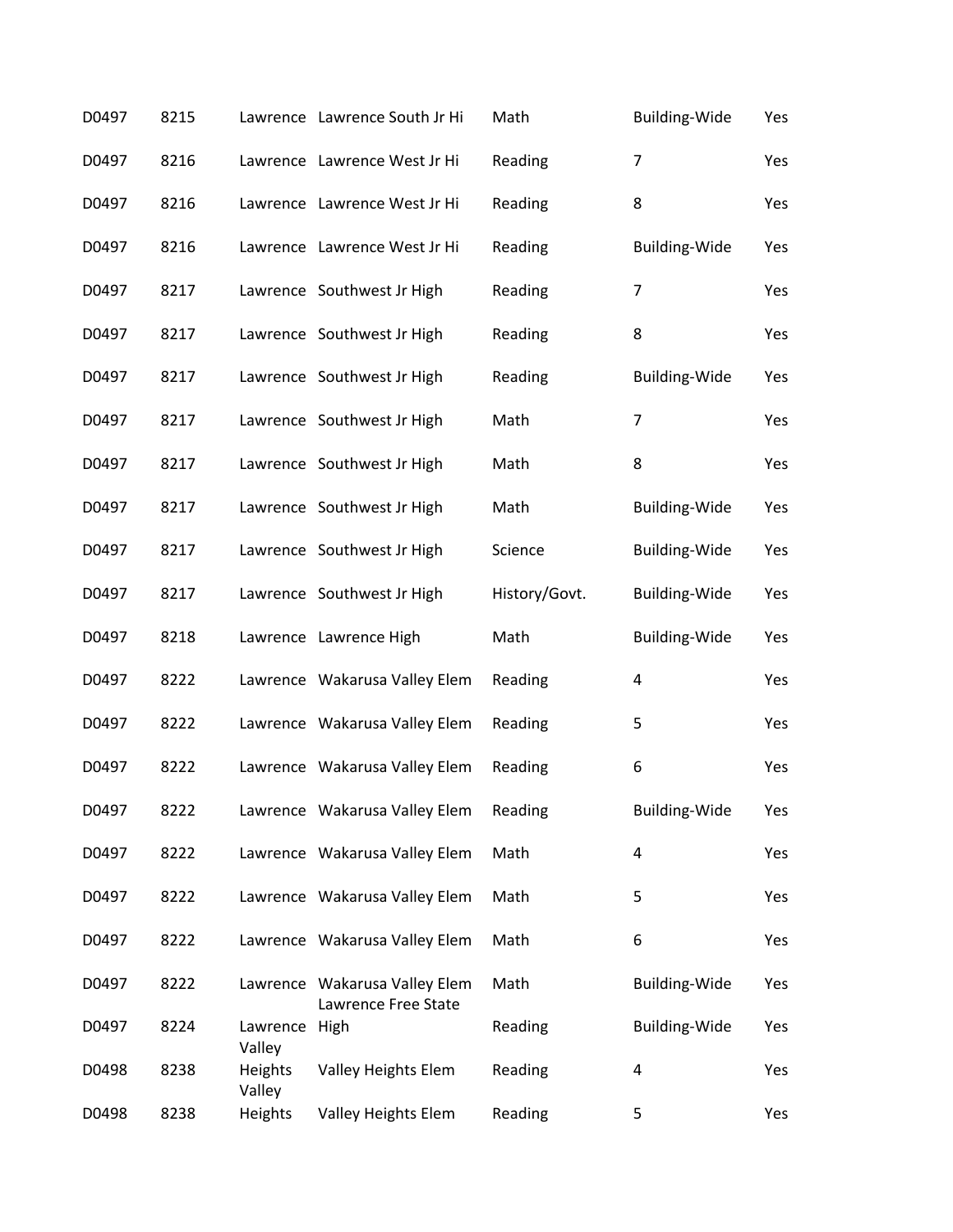|       |      | Valley            |                              |         |                      |     |
|-------|------|-------------------|------------------------------|---------|----------------------|-----|
| D0498 | 8238 | Heights<br>Valley | Valley Heights Elem          | Reading | 6                    | Yes |
| D0498 | 8238 | Heights           | Valley Heights Elem          | Reading | <b>Building-Wide</b> | Yes |
|       |      | Valley            |                              |         |                      |     |
| D0498 | 8238 | Heights<br>Valley | Valley Heights Elem          | Math    | 4                    | Yes |
| D0498 | 8238 | Heights           | Valley Heights Elem          | Math    | 5                    | Yes |
|       |      | Valley            |                              |         |                      |     |
| D0498 | 8238 | Heights           | Valley Heights Elem          | Math    | 6                    | Yes |
|       |      | Valley            |                              |         |                      |     |
| D0498 | 8238 | Heights           | Valley Heights Elem          | Math    | <b>Building-Wide</b> | Yes |
|       |      | Valley            | Valley Heights Jr/Sr         |         |                      |     |
| D0498 | 8252 | Heights           | High                         | Reading | 7                    | Yes |
|       | 8252 | Valley            | Valley Heights Jr/Sr         |         |                      |     |
| D0498 |      | Heights<br>Valley | High<br>Valley Heights Jr/Sr | Reading | 8                    | Yes |
| D0498 | 8252 | Heights           | High                         | Reading | 11                   | Yes |
|       |      | Valley            | Valley Heights Jr/Sr         |         |                      |     |
| D0498 | 8252 | Heights           | High                         | Reading | <b>Building-Wide</b> | Yes |
| D0499 | 8264 | Galena            | Liberty Elem                 | Reading | 5                    | Yes |
| D0499 | 8264 | Galena            | Liberty Elem                 | Math    | 3                    | Yes |
|       |      |                   | <b>Spring Grove Primary</b>  |         |                      |     |
| D0499 | 8268 | Galena            | Center                       | Math    | <b>Building-Wide</b> | Yes |
| D0499 | 8270 | Galena            | Galena Middle School         | Reading | 6                    | Yes |
|       |      |                   |                              |         |                      |     |
| D0499 | 8270 | Galena            | Galena Middle School         | Reading | $\overline{7}$       | Yes |
|       |      |                   |                              |         |                      |     |
| D0499 | 8270 | Galena            | Galena Middle School         | Reading | 8                    | Yes |
|       |      |                   |                              |         |                      |     |
| D0499 | 8270 | Galena<br>Kansas  | Galena Middle School         | Reading | <b>Building-Wide</b> | Yes |
| D0500 | 8311 | City              | Eugene Ware Elem             | Reading | 4                    | Yes |
|       |      | Kansas            |                              |         |                      |     |
| D0500 | 8311 | City              | Eugene Ware Elem             | Reading | Building-Wide        | Yes |
|       |      | Kansas            |                              |         |                      |     |
| D0500 | 8311 | City              | Eugene Ware Elem             | Math    | 3                    | Yes |
|       |      | Kansas            |                              |         |                      |     |
| D0500 | 8311 | City              | Eugene Ware Elem             | Math    | <b>Building-Wide</b> | Yes |
|       |      | Kansas            | Sumner Academy of            |         |                      |     |
| D0500 | 8322 | City              | Arts & Science               | Reading | 8                    | Yes |
|       |      | Kansas            | Sumner Academy of            |         |                      |     |
| D0500 | 8322 | City              | Arts & Science               | Reading | 11                   | Yes |
|       |      | Kansas            | Sumner Academy of            |         |                      |     |
| D0500 | 8322 | City<br>Kansas    | Arts & Science               | Reading | <b>Building-Wide</b> | Yes |
| D0500 | 8330 | City              | Claude A Huyck Elem          | Reading | 4                    | Yes |
|       |      |                   |                              |         |                      |     |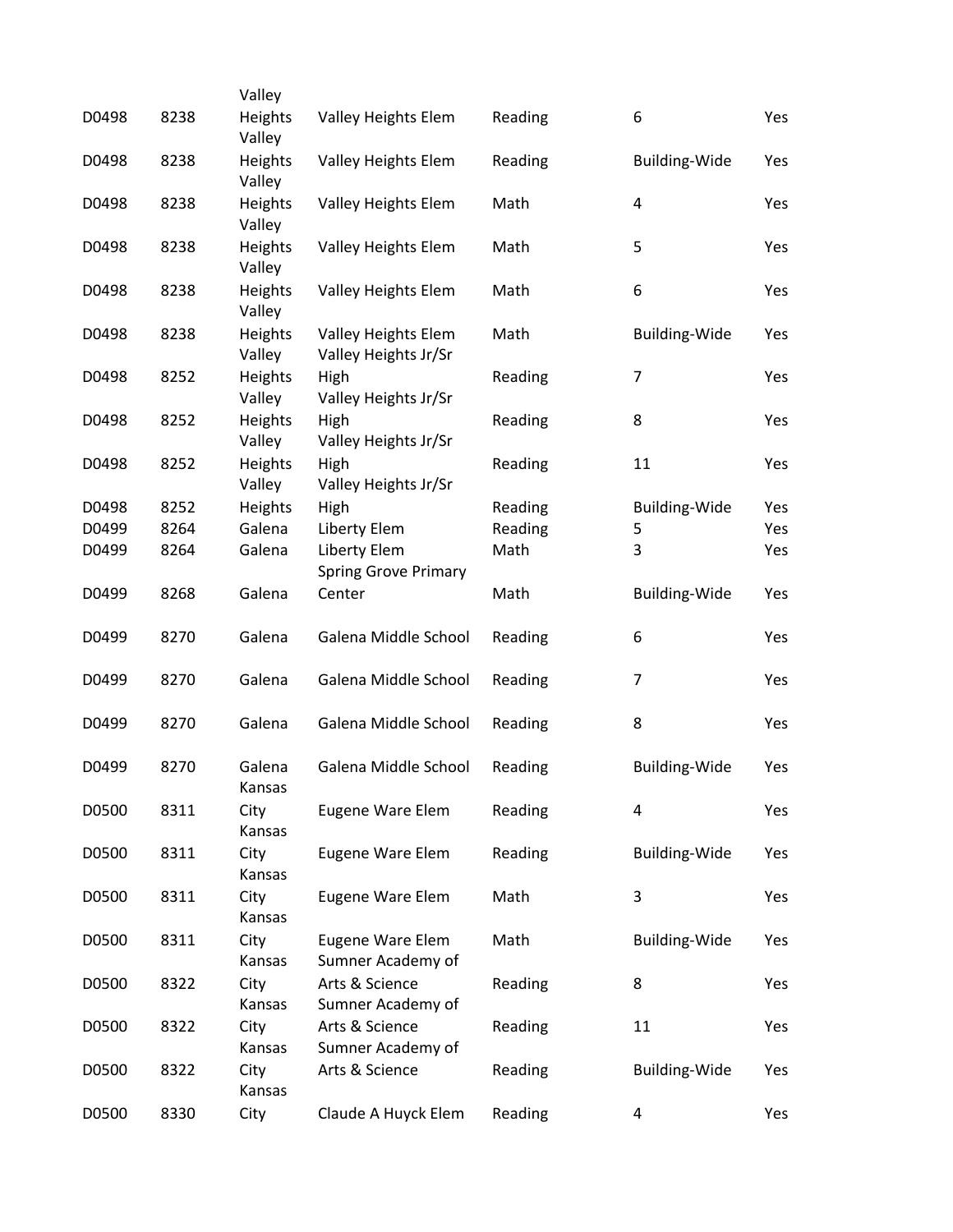| D0500 | 8330 | Kansas<br>City                     | Claude A Huyck Elem                           | Math    | 3                    | Yes |
|-------|------|------------------------------------|-----------------------------------------------|---------|----------------------|-----|
|       |      | Kansas                             |                                               |         |                      |     |
| D0500 | 8330 | City<br>Kansas                     | Claude A Huyck Elem                           | Math    | 5                    | Yes |
| D0500 | 8330 | City<br>Kansas                     | Claude A Huyck Elem                           | Math    | <b>Building-Wide</b> | Yes |
| D0500 | 8348 | City<br>Kansas                     | <b>Stony Point North</b>                      | Math    | 3                    | Yes |
| D0500 | 8354 | City<br>Kansas                     | White Church Elem                             | Reading | 5                    | Yes |
| D0500 | 8354 | City<br>Kansas                     | White Church Elem                             | Math    | 3                    | Yes |
| D0500 | 8354 | City<br>Kansas                     | White Church Elem                             | Math    | 4                    | Yes |
| D0500 | 8354 | City<br>Kansas                     | White Church Elem                             | Math    | 5                    | Yes |
| D0500 | 8354 | City<br>Topeka<br>Public           | White Church Elem                             | Math    | <b>Building-Wide</b> | Yes |
| D0501 | 8446 | Schools<br>Topeka<br>Public        | Avondale West Elem                            | Reading | 3                    | Yes |
| D0501 | 8465 | Schools<br>Topeka<br>Public        | Ross Elementary                               | Math    | 3                    | Yes |
| D0501 | 8465 | Schools<br>Topeka<br>Public        | Ross Elementary<br><b>Hope Street Charter</b> | Math    | 5                    | Yes |
| D0501 | 8467 | Schools<br>Topeka<br>Public        | Academy                                       | Reading | <b>Building-Wide</b> | Yes |
| D0501 | 8480 | Schools<br>Topeka<br>Public        | <b>McCarter Elem</b>                          | Reading | 3                    | Yes |
| D0501 | 8480 | Schools<br>Topeka<br>Public        | <b>McCarter Elem</b>                          | Reading | 4                    | Yes |
| D0501 | 8480 | Schools<br>Topeka<br>Public        | <b>McCarter Elem</b>                          | Reading | 5                    | Yes |
| D0501 | 8480 | <b>Schools</b><br>Topeka<br>Public | <b>McCarter Elem</b>                          | Reading | <b>Building-Wide</b> | Yes |
| D0501 | 8480 | Schools<br>Topeka<br>Public        | <b>McCarter Elem</b>                          | Math    | 3                    | Yes |
| D0501 | 8480 | Schools                            | <b>McCarter Elem</b>                          | Math    | 4                    | Yes |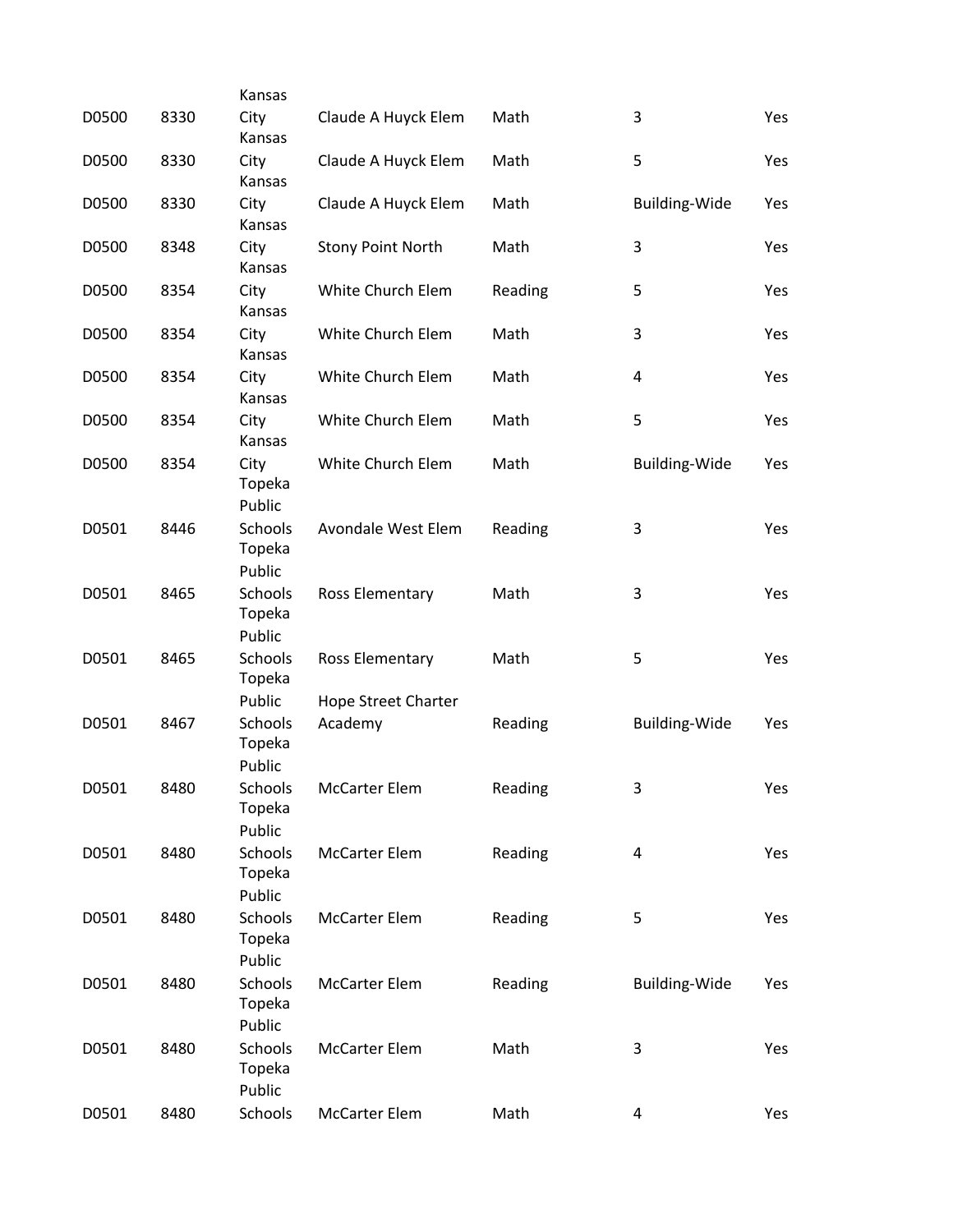|       |      | Topeka                             |                             |         |                      |     |
|-------|------|------------------------------------|-----------------------------|---------|----------------------|-----|
|       |      | Public                             |                             |         |                      |     |
| D0501 | 8480 | Schools<br>Topeka                  | <b>McCarter Elem</b>        | Math    | 5                    | Yes |
|       |      | Public                             |                             |         |                      |     |
| D0501 | 8480 | <b>Schools</b><br>Topeka<br>Public | <b>McCarter Elem</b>        | Math    | Building-Wide        | Yes |
| D0501 | 8480 | <b>Schools</b>                     | <b>McCarter Elem</b>        | Science |                      | Yes |
|       |      | Topeka<br>Public                   |                             |         | <b>Building-Wide</b> |     |
|       |      |                                    |                             |         |                      |     |
| D0501 | 8482 | Schools<br>Topeka<br>Public        | McClure Elem                | Reading | 4                    | Yes |
| D0501 | 8482 | Schools                            | McClure Elem                | Reading | 5                    | Yes |
|       |      | Topeka<br>Public                   |                             |         |                      |     |
| D0501 | 8482 | Schools                            | McClure Elem                | Reading | <b>Building-Wide</b> | Yes |
|       |      | Topeka                             |                             |         |                      |     |
|       |      | Public                             |                             |         |                      |     |
| D0501 | 8482 | Schools                            | McClure Elem                | Math    | 4                    | Yes |
|       |      | Topeka                             |                             |         |                      |     |
|       |      | Public                             |                             |         |                      |     |
| D0501 | 8482 | Schools                            | McClure Elem                | Math    | 5                    | Yes |
|       |      | Topeka                             |                             |         |                      |     |
|       |      | Public                             |                             |         |                      |     |
| D0501 | 8482 | <b>Schools</b>                     | McClure Elem                | Math    | <b>Building-Wide</b> | Yes |
|       |      | Topeka                             |                             |         |                      |     |
|       |      | Public                             |                             |         |                      |     |
| D0501 | 8486 | Schools                            | <b>Meadows Elementary</b>   | Math    | 5                    | Yes |
|       |      | Topeka                             |                             |         |                      |     |
|       |      | Public                             |                             |         |                      |     |
| D0501 | 8496 | Schools                            | <b>Quinton Heights Elem</b> | Math    | 4                    | Yes |
|       |      | Topeka                             |                             |         |                      |     |
|       |      | Public                             |                             |         |                      |     |
| D0501 | 8498 | <b>Schools</b>                     | Randolph Elem               | Math    | 5                    | Yes |
|       |      | Topeka                             |                             |         |                      |     |
|       |      | Public                             |                             |         |                      |     |
| D0501 | 8504 | Schools                            | <b>State Street Elem</b>    | Math    | 5                    | Yes |
|       |      | Topeka                             |                             |         |                      |     |
|       |      | Public                             |                             |         |                      |     |
| D0501 | 8506 | Schools                            | <b>Stout Elem</b>           | Reading | $\overline{a}$       | Yes |
|       |      | Topeka                             |                             |         |                      |     |
|       |      | Public                             |                             |         |                      |     |
| D0501 | 8506 | Schools                            | <b>Stout Elem</b>           | Math    | 5                    | Yes |
|       |      | Topeka                             |                             |         |                      |     |
|       |      | Public                             |                             |         |                      |     |
| D0501 | 8538 | Schools                            | Topeka High                 | Reading | Building-Wide        | Yes |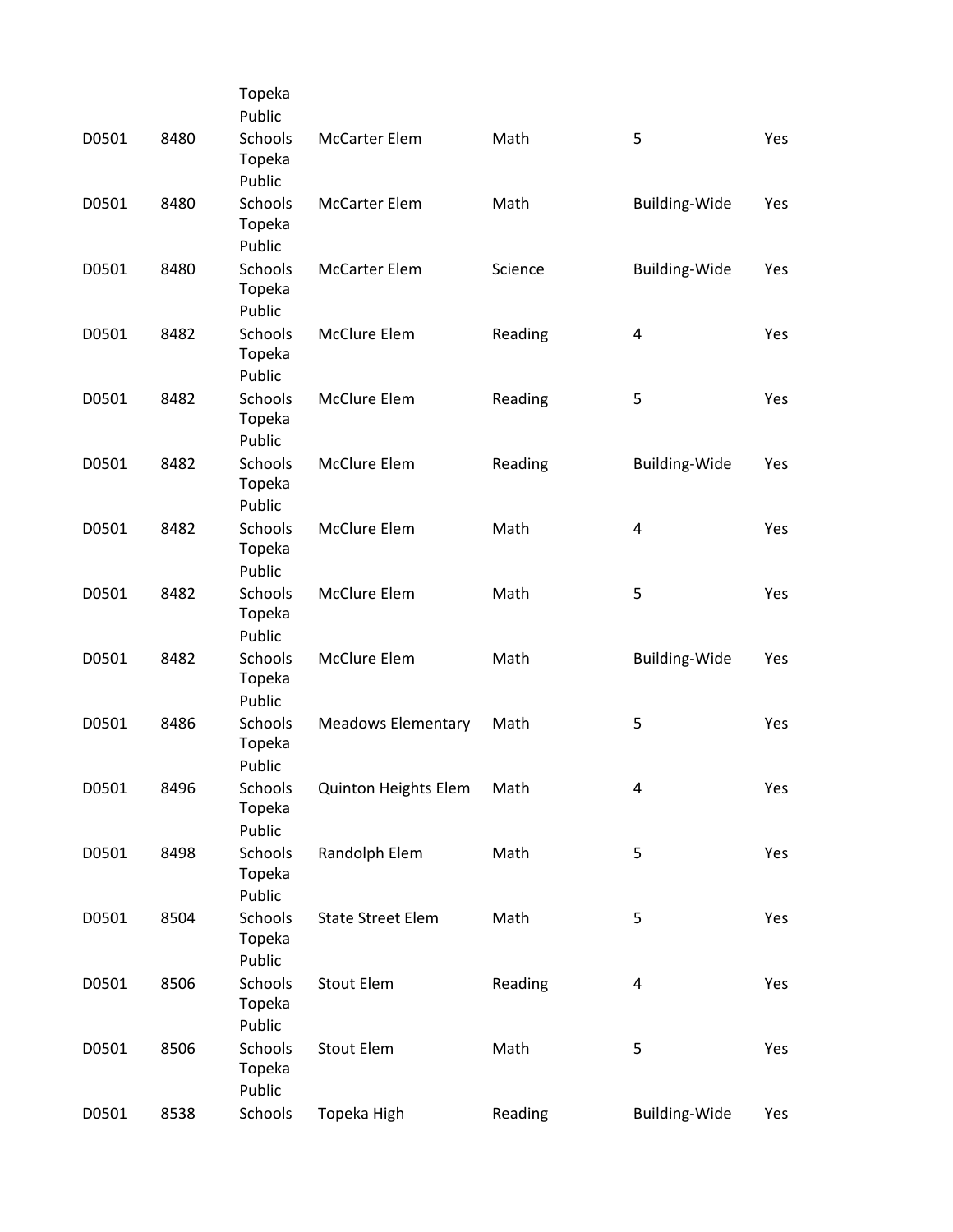|       |      | Topeka  |                        |               |                      |     |
|-------|------|---------|------------------------|---------------|----------------------|-----|
|       |      | Public  |                        |               |                      |     |
| D0501 | 8540 | Schools | Topeka West High       | Reading       | <b>Building-Wide</b> | Yes |
| D0502 | 8580 | Lewis   | Lewis Elem             | Reading       | 4                    | Yes |
| D0502 | 8580 | Lewis   | Lewis Elem             | Reading       | 5                    | Yes |
| D0502 | 8580 | Lewis   | Lewis Elem             | Reading       | 6                    | Yes |
| D0502 | 8580 | Lewis   | Lewis Elem             | Reading       | <b>Building-Wide</b> | Yes |
| D0502 | 8580 | Lewis   | Lewis Elem             | Math          | 3                    | Yes |
| D0503 | 8586 | Parsons | Garfield Elem          | Reading       | 3                    | Yes |
| D0503 | 8586 | Parsons | Garfield Elem          | Reading       | 4                    | Yes |
| D0503 | 8586 | Parsons | Garfield Elem          | Reading       | 5                    | Yes |
| D0503 | 8586 | Parsons | Garfield Elem          | Reading       | <b>Building-Wide</b> | Yes |
| D0503 | 8586 | Parsons | Garfield Elem          | Math          | 3                    | Yes |
| D0503 | 8586 | Parsons | Garfield Elem          | Math          | 4                    | Yes |
| D0503 | 8586 | Parsons | Garfield Elem          | Math          | <b>Building-Wide</b> | Yes |
| D0503 | 8587 | Parsons | <b>Guthridge Elem</b>  | Reading       | 4                    | Yes |
| D0503 | 8587 | Parsons | Guthridge Elem         | Reading       | <b>Building-Wide</b> | Yes |
| D0503 | 8587 | Parsons | <b>Guthridge Elem</b>  | Math          | 4                    | Yes |
| D0503 | 8587 | Parsons | <b>Guthridge Elem</b>  | Science       | <b>Building-Wide</b> | Yes |
| D0503 | 8588 | Parsons | Lincoln Elem           | Reading       | 5                    | Yes |
|       |      |         |                        |               |                      |     |
| D0503 | 8594 | Parsons | Parsons Middle School  | Reading       | 8                    | Yes |
| D0504 | 8620 | Oswego  | Oswego Middle          | Reading       | 7                    | Yes |
| D0504 | 8620 | Oswego  | Oswego Middle          | Reading       | <b>Building-Wide</b> | Yes |
| D0504 | 8620 | Oswego  | Oswego Middle          | History/Govt. | 6                    | Yes |
| D0504 | 8620 | Oswego  | Oswego Middle          | History/Govt. | 8                    | Yes |
| D0504 | 8620 | Oswego  | Oswego Middle          | History/Govt. | <b>Building-Wide</b> | Yes |
|       |      |         | Oswego Neosho Hgts     |               |                      |     |
| D0504 | 8622 | Oswego  | Elem                   | Reading       | 4                    | Yes |
|       |      |         | Oswego Neosho Hgts     |               |                      |     |
| D0504 | 8622 | Oswego  | Elem                   | Reading       | 5                    | Yes |
|       |      |         | Oswego Neosho Hgts     |               |                      |     |
| D0504 | 8622 | Oswego  | Elem                   | Reading       | <b>Building-Wide</b> | Yes |
|       |      |         | Service Valley Charter |               |                      |     |
| D0504 | 8623 | Oswego  | Academy                | Reading       | $\overline{a}$       | Yes |
|       |      |         | Service Valley Charter |               |                      |     |
| D0504 | 8623 | Oswego  | Academy                | Reading       | 7                    | Yes |
|       |      |         | Service Valley Charter |               |                      |     |
| D0504 | 8623 | Oswego  | Academy                | Reading       | 8                    | Yes |
|       |      |         | Service Valley Charter |               |                      |     |
| D0504 | 8623 | Oswego  | Academy                | Reading       | <b>Building-Wide</b> | Yes |
|       |      |         | Service Valley Charter |               |                      |     |
| D0504 | 8623 | Oswego  | Academy                | Math          | 4                    | Yes |
|       |      |         | Service Valley Charter |               |                      |     |
| D0504 | 8623 | Oswego  | Academy                | Math          | 6                    | Yes |
|       |      |         | Service Valley Charter |               |                      |     |
| D0504 | 8623 | Oswego  | Academy                | Math          | 7                    | Yes |
|       |      |         | Service Valley Charter |               |                      |     |
| D0504 | 8623 | Oswego  | Academy                | Math          | 8                    | Yes |
|       |      |         |                        |               |                      |     |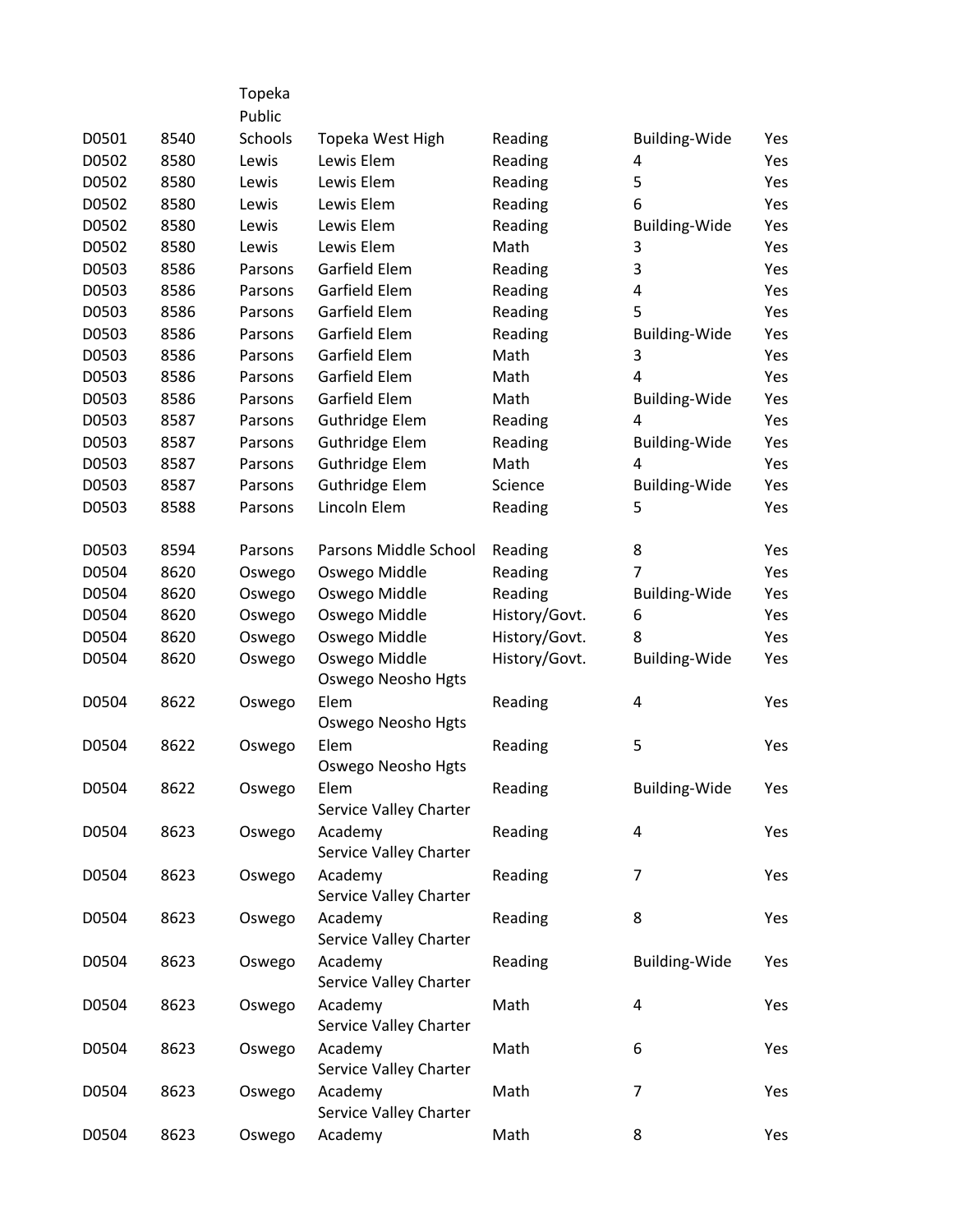|       |      |                   | Service Valley Charter |         |                      |     |
|-------|------|-------------------|------------------------|---------|----------------------|-----|
| D0504 | 8623 | Oswego            | Academy                | Math    | <b>Building-Wide</b> | Yes |
| D0504 | 8624 | Oswego            | Oswego High            | Reading | Building-Wide        | Yes |
| D0504 | 8624 | Oswego            | Oswego High            | Math    | Building-Wide        | Yes |
|       |      | Chetopa-          | St. Paul Elementary    |         |                      |     |
| D0505 | 8370 | St. Paul          | School                 | Reading | 4                    | Yes |
|       |      | Chetopa-          | St. Paul Elementary    |         |                      |     |
| D0505 | 8370 | St. Paul          | School                 | Reading | 5                    | Yes |
|       |      | Chetopa-          | St. Paul Elementary    |         |                      |     |
| D0505 | 8370 | St. Paul          | School                 | Reading | <b>Building-Wide</b> | Yes |
|       |      | Chetopa-          | St. Paul Elementary    |         |                      |     |
| D0505 | 8370 | St. Paul          | School                 | Math    | 5                    | Yes |
|       |      | Chetopa-          | St. Paul Elementary    |         |                      |     |
| D0505 | 8370 | St. Paul          | School                 | Math    | 6                    | Yes |
|       |      | Chetopa-          | St. Paul Elementary    |         |                      |     |
| D0505 | 8370 | St. Paul          | School                 | Math    | <b>Building-Wide</b> | Yes |
|       |      | Chetopa-          |                        |         |                      |     |
| D0505 | 8371 | St. Paul          | St. Paul High School   | Reading | 7                    | Yes |
|       |      | Chetopa-          |                        |         |                      |     |
| D0505 | 8371 | St. Paul          | St. Paul High School   | Reading | 8                    | Yes |
|       |      | Chetopa-          |                        |         |                      |     |
| D0505 | 8371 | St. Paul          | St. Paul High School   | Reading | Building-Wide        | Yes |
|       |      | Chetopa-          |                        |         |                      |     |
| D0505 | 8371 | St. Paul          | St. Paul High School   | Math    | $\overline{7}$       | Yes |
|       |      | Chetopa-          |                        |         |                      |     |
| D0505 | 8371 | St. Paul          | St. Paul High School   | Math    | <b>Building-Wide</b> | Yes |
|       |      | Chetopa-          |                        |         |                      |     |
| D0505 | 8636 | St. Paul          | Chetopa Elem           | Reading | 3                    | Yes |
|       |      | Chetopa-          |                        |         |                      |     |
| D0505 | 8636 | St. Paul          | Chetopa Elem           | Reading | 6                    | Yes |
|       |      | Chetopa-          |                        |         |                      |     |
| D0505 | 8636 | St. Paul          | Chetopa Elem           | Reading | <b>Building-Wide</b> | Yes |
|       |      | Chetopa-          |                        |         |                      |     |
| D0505 | 8636 | St. Paul          | Chetopa Elem           | Math    | 4                    | Yes |
|       |      | Chetopa-          |                        |         |                      |     |
| D0505 | 8636 | St. Paul          | Chetopa Elem           | Math    | 5                    | Yes |
|       |      | Chetopa-          |                        |         |                      |     |
| D0505 | 8638 | St. Paul          | Chetopa High           | Reading | 7                    | Yes |
|       |      | Labette           |                        |         |                      |     |
| D0506 | 8652 | County            | <b>Altamont Elem</b>   | Reading | 3                    | Yes |
|       |      | Labette           |                        |         |                      |     |
| D0506 | 8652 | County            | <b>Altamont Elem</b>   | Reading | 4                    | Yes |
|       |      | Labette           |                        |         |                      |     |
| D0506 | 8652 | County<br>Labette | <b>Altamont Elem</b>   | Reading | 5                    | Yes |
|       |      |                   |                        |         |                      |     |
| D0506 | 8652 | County<br>Labette | <b>Altamont Elem</b>   | Reading | 6                    | Yes |
|       |      |                   |                        |         | $\overline{7}$       |     |
| D0506 | 8652 | County            | Altamont Elem          | Reading |                      | Yes |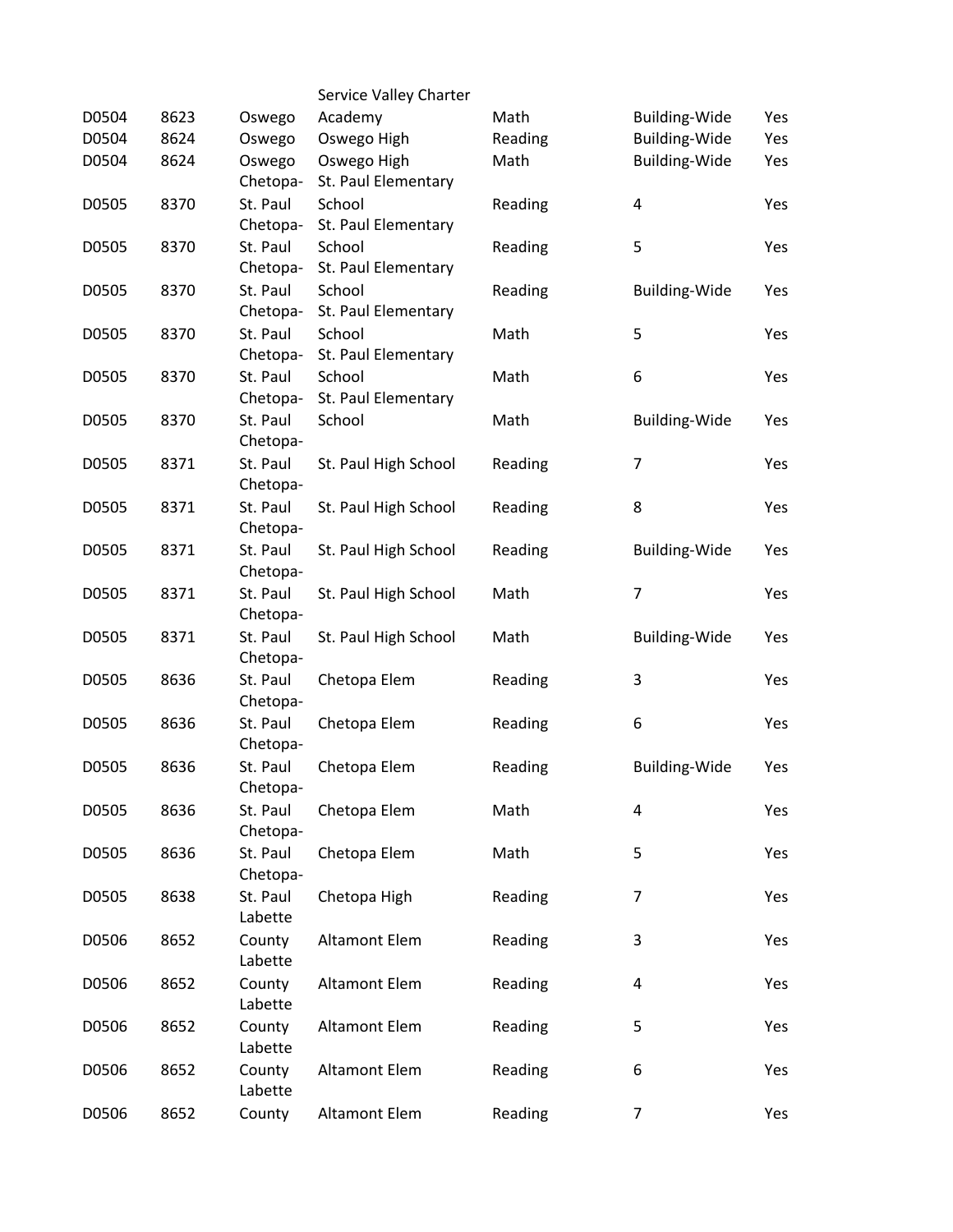|       |      | Labette           |                      |         |                      |     |
|-------|------|-------------------|----------------------|---------|----------------------|-----|
| D0506 | 8652 | County<br>Labette | <b>Altamont Elem</b> | Reading | 8                    | Yes |
| D0506 | 8652 | County<br>Labette | <b>Altamont Elem</b> | Reading | <b>Building-Wide</b> | Yes |
| D0506 | 8652 | County<br>Labette | <b>Altamont Elem</b> | Math    | 4                    | Yes |
| D0506 | 8652 | County<br>Labette | <b>Altamont Elem</b> | Math    | 6                    | Yes |
| D0506 | 8652 | County<br>Labette | <b>Altamont Elem</b> | Math    | 8                    | Yes |
| D0506 | 8652 | County<br>Labette | <b>Altamont Elem</b> | Math    | <b>Building-Wide</b> | Yes |
| D0506 | 8658 | County<br>Labette | <b>Bartlett Elem</b> | Reading | 3                    | Yes |
| D0506 | 8658 | County<br>Labette | <b>Bartlett Elem</b> | Reading | 4                    | Yes |
| D0506 | 8658 | County<br>Labette | <b>Bartlett Elem</b> | Reading | 5                    | Yes |
| D0506 | 8658 | County<br>Labette | <b>Bartlett Elem</b> | Reading | 6                    | Yes |
| D0506 | 8658 | County<br>Labette | <b>Bartlett Elem</b> | Reading | $\overline{7}$       | Yes |
| D0506 | 8658 | County<br>Labette | <b>Bartlett Elem</b> | Reading | 8                    | Yes |
| D0506 | 8658 | County<br>Labette | <b>Bartlett Elem</b> | Reading | <b>Building-Wide</b> | Yes |
| D0506 | 8658 | County<br>Labette | <b>Bartlett Elem</b> | Math    | 3                    | Yes |
| D0506 | 8658 | County<br>Labette | <b>Bartlett Elem</b> | Math    | 4                    | Yes |
| D0506 | 8658 | County<br>Labette | <b>Bartlett Elem</b> | Math    | 5                    | Yes |
| D0506 | 8658 | County<br>Labette | <b>Bartlett Elem</b> | Math    | 6                    | Yes |
| D0506 | 8658 | County<br>Labette | <b>Bartlett Elem</b> | Math    | 7                    | Yes |
| D0506 | 8658 | County<br>Labette | <b>Bartlett Elem</b> | Math    | <b>Building-Wide</b> | Yes |
| D0506 | 8658 | County<br>Labette | <b>Bartlett Elem</b> | Science | 4                    | Yes |
| D0506 | 8658 | County<br>Labette | <b>Bartlett Elem</b> | Science | <b>Building-Wide</b> | Yes |
| D0506 | 8666 | County<br>Labette | Edna Elem            | Reading | 3                    | Yes |
| D0506 | 8666 | County<br>Labette | Edna Elem            | Reading | 5                    | Yes |
| D0506 | 8666 | County            | Edna Elem            | Reading | 6                    | Yes |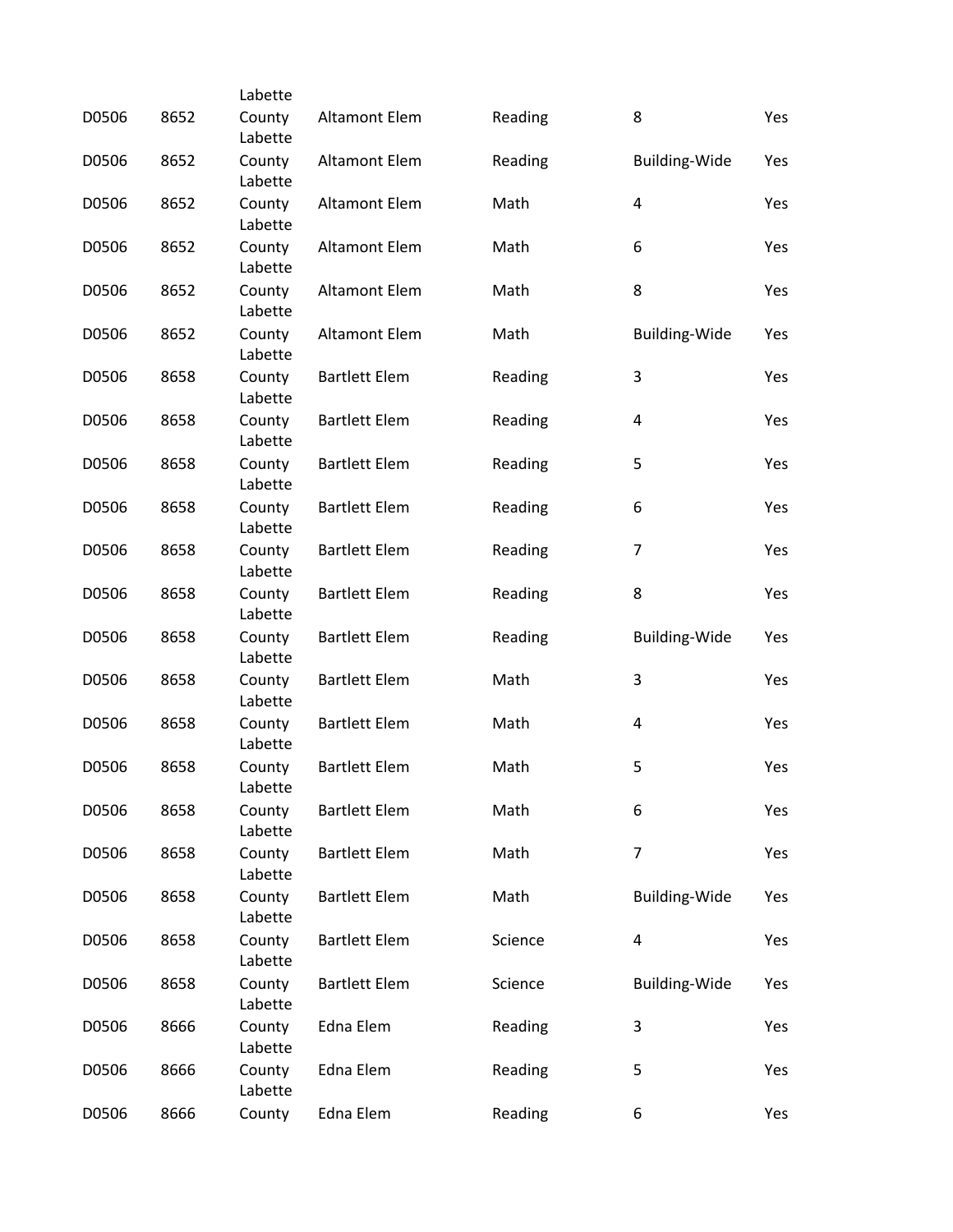|       |      | Labette           |                        |               |                      |     |
|-------|------|-------------------|------------------------|---------------|----------------------|-----|
| D0506 | 8666 | County<br>Labette | Edna Elem              | Reading       | $\overline{7}$       | Yes |
| D0506 | 8666 | County<br>Labette | Edna Elem              | Reading       | 8                    | Yes |
| D0506 | 8666 | County<br>Labette | Edna Elem              | Reading       | <b>Building-Wide</b> | Yes |
| D0506 | 8666 | County<br>Labette | Edna Elem              | Math          | 3                    | Yes |
| D0506 | 8666 | County<br>Labette | Edna Elem              | Math          | 5                    | Yes |
| D0506 | 8666 | County<br>Labette | Edna Elem              | Math          | 6                    | Yes |
| D0506 | 8666 | County<br>Labette | Edna Elem              | Math          | 7                    | Yes |
| D0506 | 8666 | County<br>Labette | Edna Elem              | Math          | 8                    | Yes |
| D0506 | 8666 | County<br>Labette | Edna Elem              | Math          | Building-Wide        | Yes |
| D0506 | 8666 | County<br>Labette | Edna Elem              | History/Govt. | 6                    | Yes |
| D0506 | 8666 | County<br>Labette | Edna Elem              | History/Govt. | 8                    | Yes |
| D0506 | 8666 | County<br>Labette | Edna Elem              | History/Govt. | <b>Building-Wide</b> | Yes |
| D0506 | 8680 | County<br>Labette | <b>Meadowview Elem</b> | Reading       | 3                    | Yes |
| D0506 | 8680 | County<br>Labette | Meadowview Elem        | Reading       | 4                    | Yes |
| D0506 | 8680 | County<br>Labette | Meadowview Elem        | Reading       | 5                    | Yes |
| D0506 | 8680 | County<br>Labette | Meadowview Elem        | Reading       | 6                    | Yes |
| D0506 | 8680 | County<br>Labette | <b>Meadowview Elem</b> | Reading       | 7                    | Yes |
| D0506 | 8680 | County<br>Labette | Meadowview Elem        | Reading       | 8                    | Yes |
| D0506 | 8680 | County<br>Labette | Meadowview Elem        | Reading       | Building-Wide        | Yes |
| D0506 | 8680 | County<br>Labette | <b>Meadowview Elem</b> | Math          | 3                    | Yes |
| D0506 | 8680 | County<br>Labette | <b>Meadowview Elem</b> | Math          | 4                    | Yes |
| D0506 | 8680 | County<br>Labette | <b>Meadowview Elem</b> | Math          | 5                    | Yes |
| D0506 | 8680 | County<br>Labette | <b>Meadowview Elem</b> | Math          | 7                    | Yes |
| D0506 | 8680 | County            | Meadowview Elem        | Math          | 8                    | Yes |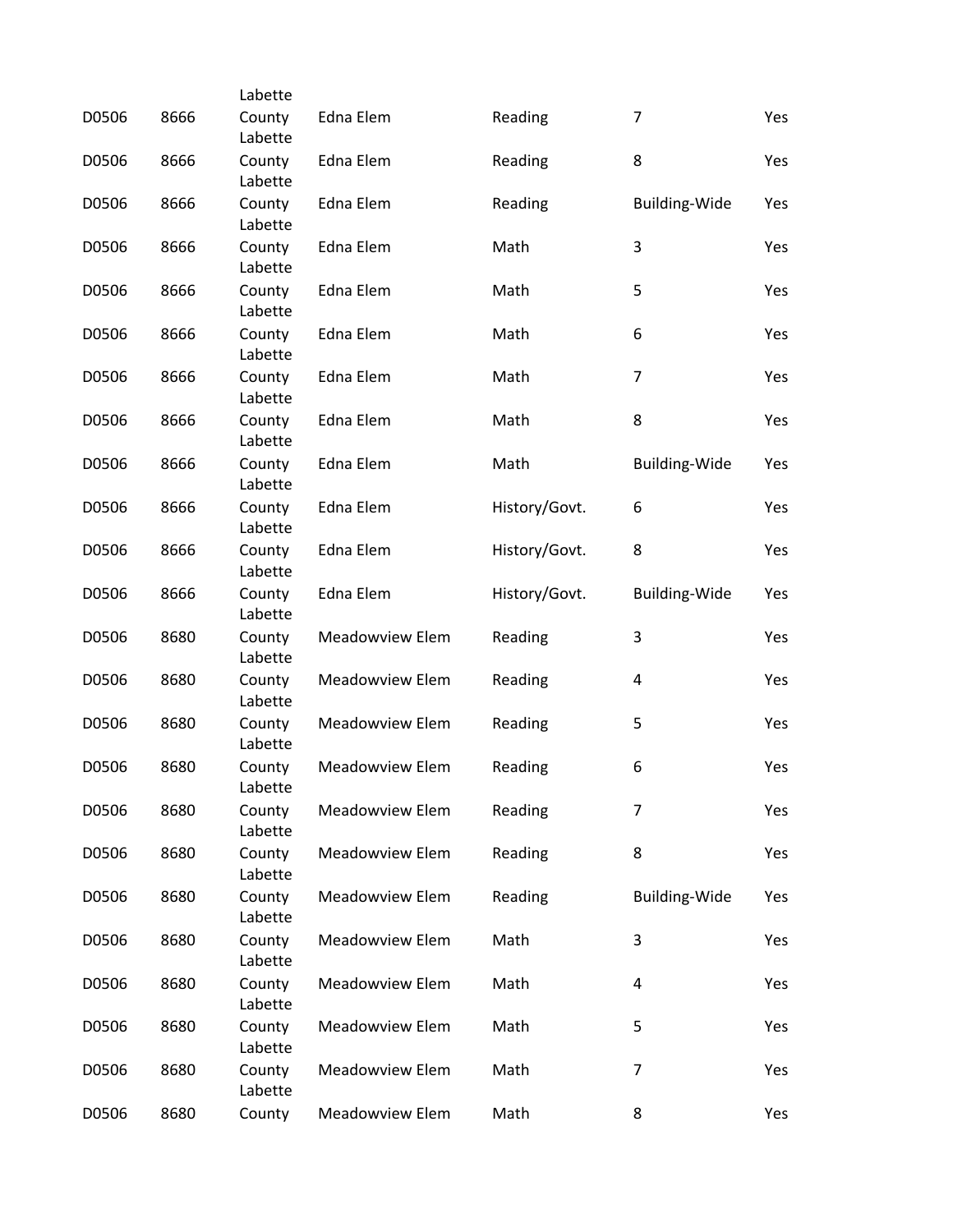|       |      | Labette           |                        |         |                         |     |
|-------|------|-------------------|------------------------|---------|-------------------------|-----|
| D0506 | 8680 | County<br>Labette | <b>Meadowview Elem</b> | Math    | Building-Wide           | Yes |
| D0506 | 8680 | County<br>Labette | <b>Meadowview Elem</b> | Science | $\overline{4}$          | Yes |
| D0506 | 8684 | County<br>Labette | Mound Valley Elem      | Reading | 3                       | Yes |
| D0506 | 8684 | County<br>Labette | Mound Valley Elem      | Reading | $\overline{\mathbf{4}}$ | Yes |
| D0506 | 8684 | County<br>Labette | Mound Valley Elem      | Reading | 5                       | Yes |
| D0506 | 8684 | County            | Mound Valley Elem      | Reading | 6                       | Yes |
| D0506 | 8684 | Labette<br>County | Mound Valley Elem      | Reading | $\overline{7}$          | Yes |
| D0506 | 8684 | Labette<br>County | Mound Valley Elem      | Reading | 8                       | Yes |
|       |      | Labette           |                        |         |                         |     |
| D0506 | 8684 | County<br>Labette | Mound Valley Elem      | Reading | <b>Building-Wide</b>    | Yes |
| D0506 | 8684 | County<br>Labette | Mound Valley Elem      | Math    | 3                       | Yes |
| D0506 | 8684 | County<br>Labette | Mound Valley Elem      | Math    | $\overline{\mathbf{4}}$ | Yes |
| D0506 | 8684 | County<br>Labette | Mound Valley Elem      | Math    | 5                       | Yes |
| D0506 | 8684 | County<br>Labette | Mound Valley Elem      | Math    | 6                       | Yes |
| D0506 | 8684 | County<br>Labette | Mound Valley Elem      | Math    | $\overline{7}$          | Yes |
| D0506 | 8684 | County<br>Labette | Mound Valley Elem      | Math    | 8                       | Yes |
| D0506 | 8684 | County<br>Labette | Mound Valley Elem      | Math    | Building-Wide           | Yes |
| D0506 | 8684 | County<br>Labette | Mound Valley Elem      | Science | $\overline{\mathbf{4}}$ | Yes |
| D0506 | 8684 | County<br>Labette | Mound Valley Elem      | Science | 7                       | Yes |
| D0506 | 8684 | County            | Mound Valley Elem      | Science | <b>Building-Wide</b>    | Yes |
| D0507 | 8694 | Satanta           | Satanta Elem           | Reading | 5                       | Yes |
| D0507 | 8694 | Satanta           | Satanta Elem           | Reading | 6                       | Yes |
| D0507 | 8694 | Satanta           | Satanta Elem           | Math    | 3                       | Yes |
| D0507 | 8694 | Satanta           | Satanta Elem           | Math    | 5                       | Yes |
| D0507 | 8694 | Satanta           | Satanta Elem           | Math    | 6                       | Yes |
| D0507 | 8694 | Satanta           | Satanta Elem           | Math    | <b>Building-Wide</b>    | Yes |
| D0507 | 8696 | Satanta           | Satanta Jr-Sr High     | Reading | 8                       | Yes |
| D0507 | 8696 | Satanta           | Satanta Jr-Sr High     | Reading | 11                      | Yes |
| D0507 | 8696 | Satanta           | Satanta Jr-Sr High     | Reading | <b>Building-Wide</b>    | Yes |
| D0507 | 8696 | Satanta           | Satanta Jr-Sr High     | Math    | 11                      | Yes |
| D0507 | 8696 | Satanta           | Satanta Jr-Sr High     | Math    | <b>Building-Wide</b>    | Yes |
|       |      |                   |                        |         |                         |     |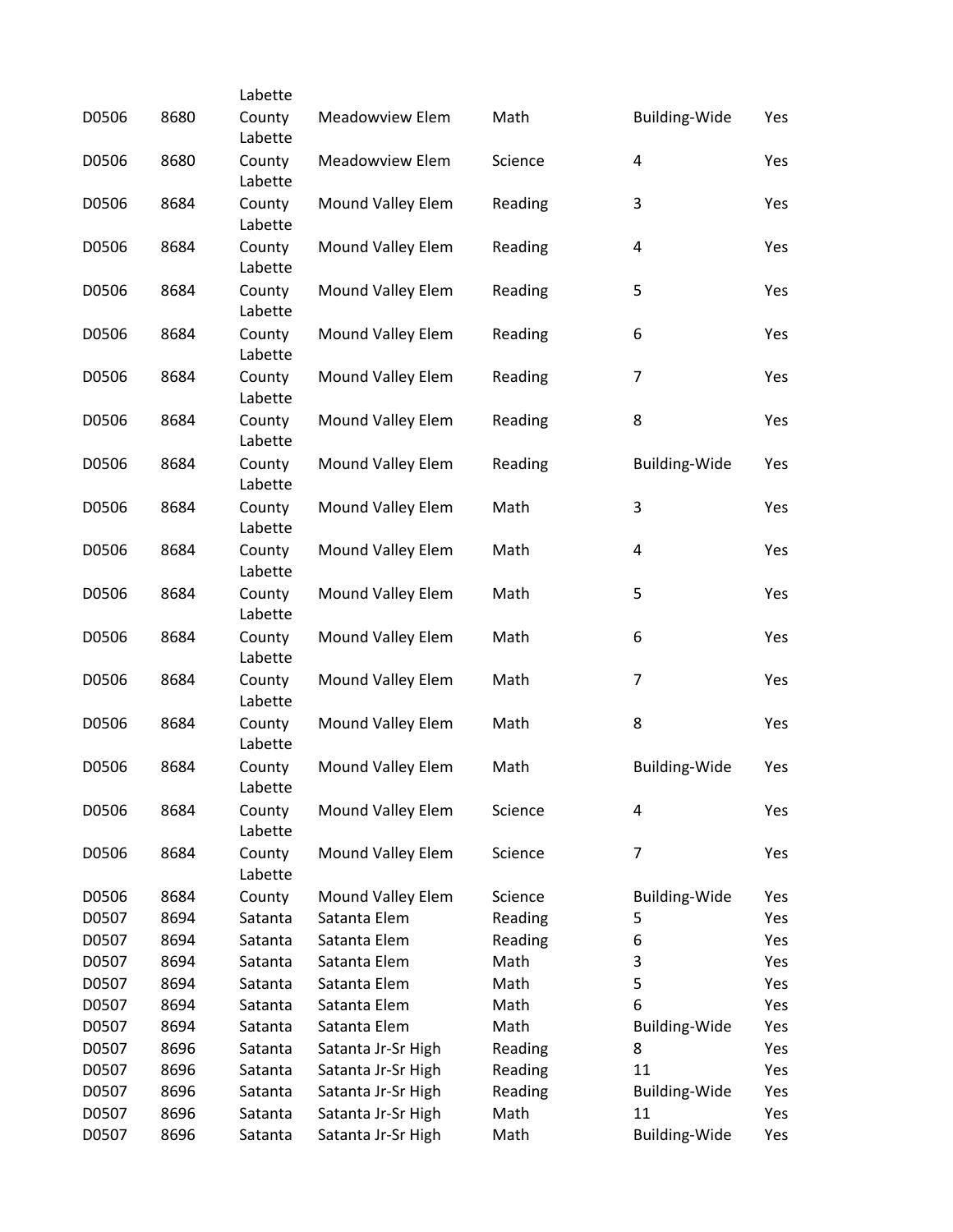|       |      | Baxter                          |                              |         |                      |     |
|-------|------|---------------------------------|------------------------------|---------|----------------------|-----|
| D0508 | 8702 | <b>Springs</b><br><b>Baxter</b> | <b>Central Elem</b>          | Reading | 3                    | Yes |
| D0508 | 8702 | <b>Springs</b><br>Baxter        | <b>Central Elem</b>          | Reading | 4                    | Yes |
| D0508 | 8702 | Springs<br>Baxter               | <b>Central Elem</b>          | Reading | 5                    | Yes |
| D0508 | 8702 | <b>Springs</b><br>Baxter        | <b>Central Elem</b>          | Reading | <b>Building-Wide</b> | Yes |
| D0508 | 8702 | <b>Springs</b><br><b>Baxter</b> | <b>Central Elem</b>          | Math    | 3                    | Yes |
| D0508 | 8704 | Springs<br>Baxter               | Lincoln Elem                 | Reading | <b>Building-Wide</b> | Yes |
| D0508 | 8708 | <b>Springs</b><br>Baxter        | <b>Baxter Springs Middle</b> | Reading | $\overline{7}$       | Yes |
| D0508 | 8708 | <b>Springs</b><br>Baxter        | <b>Baxter Springs Middle</b> | Reading | <b>Building-Wide</b> | Yes |
| D0508 | 8708 | Springs<br>Baxter               | <b>Baxter Springs Middle</b> | Math    | $\overline{7}$       | Yes |
| D0508 | 8708 | <b>Springs</b><br>Baxter        | <b>Baxter Springs Middle</b> | Math    | 8                    | Yes |
| D0508 | 8710 | Springs<br>Baxter               | <b>Baxter Springs High</b>   | Reading | <b>Building-Wide</b> | Yes |
| D0508 | 8710 | Springs<br>South                | <b>Baxter Springs High</b>   | Math    | <b>Building-Wide</b> | Yes |
| D0509 | 8742 | Haven<br>South                  | South Haven Elem             | Reading | 5                    | Yes |
| D0509 | 8742 | Haven<br>South                  | South Haven Elem             | Reading | Building-Wide        | Yes |
| D0509 | 8742 | Haven<br>South                  | South Haven Elem             | Math    | 5                    | Yes |
| D0509 | 8744 | Haven<br>South                  | South Haven High             | Reading | 7                    | Yes |
| D0509 | 8744 | Haven<br>South                  | South Haven High             | Reading | 11                   | Yes |
| D0509 | 8744 | Haven<br>South                  | South Haven High             | Reading | <b>Building-Wide</b> | Yes |
| D0509 | 8744 | Haven<br>South                  | South Haven High             | Math    | 11                   | Yes |
| D0509 | 8744 | Haven                           | South Haven High             | Math    | <b>Building-Wide</b> | Yes |
| D0511 | 8762 | Attica<br>Shawnee<br>Mission    | Puls Elem                    | Math    | 3                    | Yes |
| D0512 | 8774 | Pub Sch<br>Shawnee<br>Mission   | East Antioch Elem            | Reading | 4                    | Yes |
| D0512 | 8774 | Pub Sch                         | East Antioch Elem            | Reading | 5                    | Yes |
|       |      |                                 |                              |         |                      |     |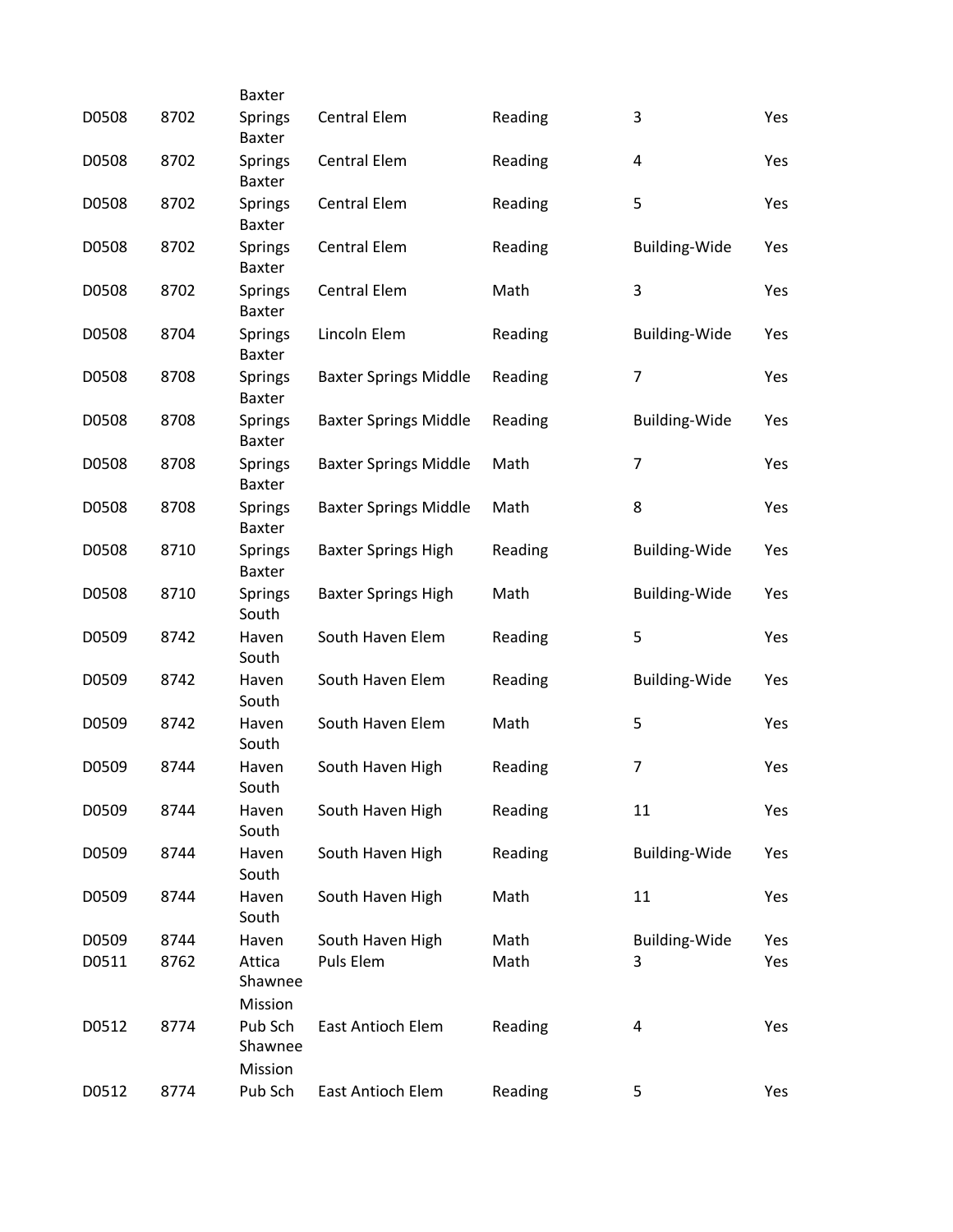|       |      | Shawnee                       |                          |               |                      |     |
|-------|------|-------------------------------|--------------------------|---------------|----------------------|-----|
|       |      | Mission                       |                          |               |                      |     |
| D0512 | 8774 | Pub Sch<br>Shawnee            | East Antioch Elem        | Reading       | 6                    | Yes |
|       |      | Mission                       |                          |               |                      |     |
| D0512 | 8774 | Pub Sch<br>Shawnee            | East Antioch Elem        | Reading       | Building-Wide        | Yes |
|       |      | Mission                       |                          |               |                      |     |
| D0512 | 8774 | Pub Sch<br>Shawnee            | East Antioch Elem        | Math          | 3                    | Yes |
|       |      | Mission                       |                          |               |                      |     |
| D0512 | 8774 | Pub Sch<br>Shawnee            | East Antioch Elem        | Math          | 4                    | Yes |
|       |      | Mission                       |                          |               |                      |     |
| D0512 | 8774 | Pub Sch<br>Shawnee            | <b>East Antioch Elem</b> | Math          | 6                    | Yes |
|       |      | Mission                       |                          |               |                      |     |
| D0512 | 8774 | Pub Sch<br>Shawnee            | <b>East Antioch Elem</b> | Math          | <b>Building-Wide</b> | Yes |
|       |      | Mission                       |                          |               |                      |     |
| D0512 | 8774 | Pub Sch<br>Shawnee            | East Antioch Elem        | History/Govt. | <b>Building-Wide</b> | Yes |
|       |      | Mission                       |                          |               |                      |     |
| D0512 | 8776 | Pub Sch<br>Shawnee            | Apache Elem              | Reading       | 3                    | Yes |
|       |      | Mission                       |                          |               |                      |     |
| D0512 | 8776 | Pub Sch<br>Shawnee            | Apache Elem              | Reading       | 4                    | Yes |
|       |      | Mission                       |                          |               |                      |     |
| D0512 | 8776 | Pub Sch<br>Shawnee<br>Mission | Apache Elem              | Reading       | 5                    | Yes |
|       |      |                               |                          |               |                      |     |
| D0512 | 8776 | Pub Sch<br>Shawnee<br>Mission | Apache Elem              | Reading       | <b>Building-Wide</b> | Yes |
|       | 8776 | Pub Sch                       |                          | Math          | 3                    | Yes |
| D0512 |      | Shawnee                       | Apache Elem              |               |                      |     |
|       |      | Mission                       |                          |               |                      |     |
|       | 8776 | Pub Sch                       |                          | Math          |                      |     |
| D0512 |      | Shawnee<br>Mission            | Apache Elem              |               | 5                    | Yes |
|       |      |                               |                          |               |                      |     |
| D0512 | 8776 | Pub Sch<br>Shawnee            | Apache Elem              | Math          | <b>Building-Wide</b> | Yes |
|       |      | Mission                       |                          |               |                      |     |
| D0512 | 8782 | Pub Sch<br>Shawnee<br>Mission | <b>Belinder Elem</b>     | Reading       | 3                    | Yes |
| D0512 | 8782 | Pub Sch                       | <b>Belinder Elem</b>     | Reading       | 4                    | Yes |
|       |      |                               |                          |               |                      |     |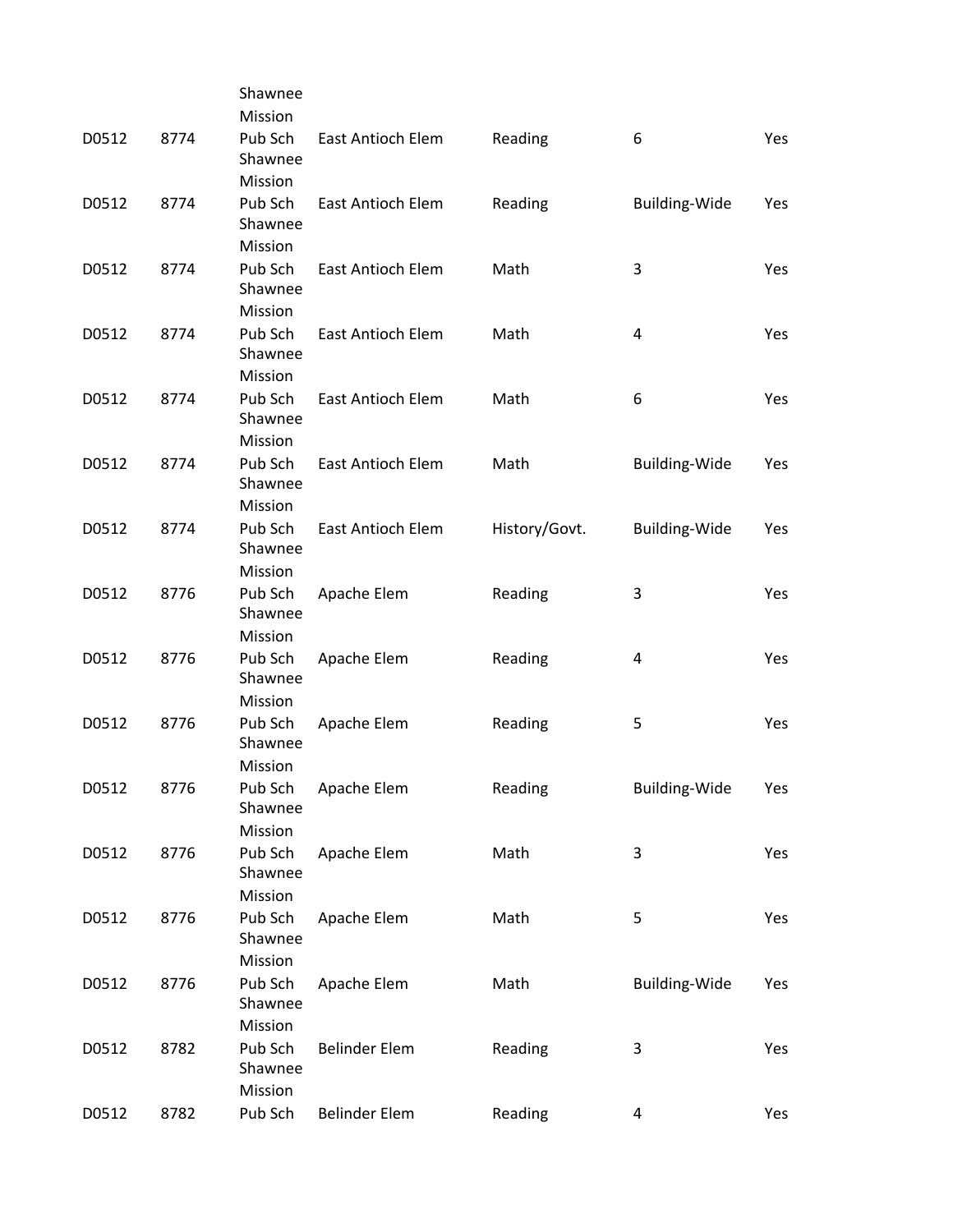|       |      | Shawnee            |                       |               |                      |     |
|-------|------|--------------------|-----------------------|---------------|----------------------|-----|
|       |      | Mission            |                       |               |                      |     |
| D0512 | 8782 | Pub Sch<br>Shawnee | <b>Belinder Elem</b>  | Reading       | 5                    | Yes |
|       |      | Mission            |                       |               |                      |     |
| D0512 | 8782 | Pub Sch<br>Shawnee | <b>Belinder Elem</b>  | Reading       | 6                    | Yes |
|       |      | Mission            |                       |               |                      |     |
| D0512 | 8782 | Pub Sch<br>Shawnee | <b>Belinder Elem</b>  | Reading       | <b>Building-Wide</b> | Yes |
|       |      | Mission            |                       |               |                      |     |
| D0512 | 8782 | Pub Sch<br>Shawnee | <b>Belinder Elem</b>  | Math          | 3                    | Yes |
|       |      | Mission            |                       |               |                      |     |
| D0512 | 8782 | Pub Sch<br>Shawnee | <b>Belinder Elem</b>  | Math          | 4                    | Yes |
|       |      | Mission            |                       |               |                      |     |
| D0512 | 8782 | Pub Sch<br>Shawnee | <b>Belinder Elem</b>  | Math          | 5                    | Yes |
|       |      | Mission            |                       |               |                      |     |
| D0512 | 8782 | Pub Sch<br>Shawnee | <b>Belinder Elem</b>  | Math          | 6                    | Yes |
|       |      | Mission            |                       |               |                      |     |
| D0512 | 8782 | Pub Sch<br>Shawnee | <b>Belinder Elem</b>  | Math          | <b>Building-Wide</b> | Yes |
|       |      | Mission            |                       |               |                      |     |
| D0512 | 8782 | Pub Sch<br>Shawnee | <b>Belinder Elem</b>  | Science       | <b>Building-Wide</b> | Yes |
|       |      | Mission            |                       |               |                      |     |
| D0512 | 8782 | Pub Sch<br>Shawnee | <b>Belinder Elem</b>  | History/Govt. | <b>Building-Wide</b> | Yes |
|       |      | Mission            |                       |               |                      |     |
| D0512 | 8784 | Pub Sch<br>Shawnee | Bluejacket-Flint      | Math          | 6                    | Yes |
|       |      | Mission            |                       |               |                      |     |
| D0512 | 8784 | Pub Sch<br>Shawnee | Bluejacket-Flint      | History/Govt. | <b>Building-Wide</b> | Yes |
|       |      | Mission            |                       |               |                      |     |
| D0512 | 8786 | Pub Sch            | <b>Briarwood Elem</b> | Reading       | 3                    | Yes |
|       |      | Shawnee<br>Mission |                       |               |                      |     |
| D0512 | 8786 | Pub Sch            | <b>Briarwood Elem</b> | Math          | 3                    | Yes |
|       |      | Shawnee<br>Mission |                       |               |                      |     |
| D0512 | 8786 | Pub Sch            | <b>Briarwood Elem</b> | Math          | 5                    | Yes |
|       |      | Shawnee<br>Mission |                       |               |                      |     |
| D0512 | 8786 | Pub Sch            | <b>Briarwood Elem</b> | Math          | 6                    | Yes |
|       |      |                    |                       |               |                      |     |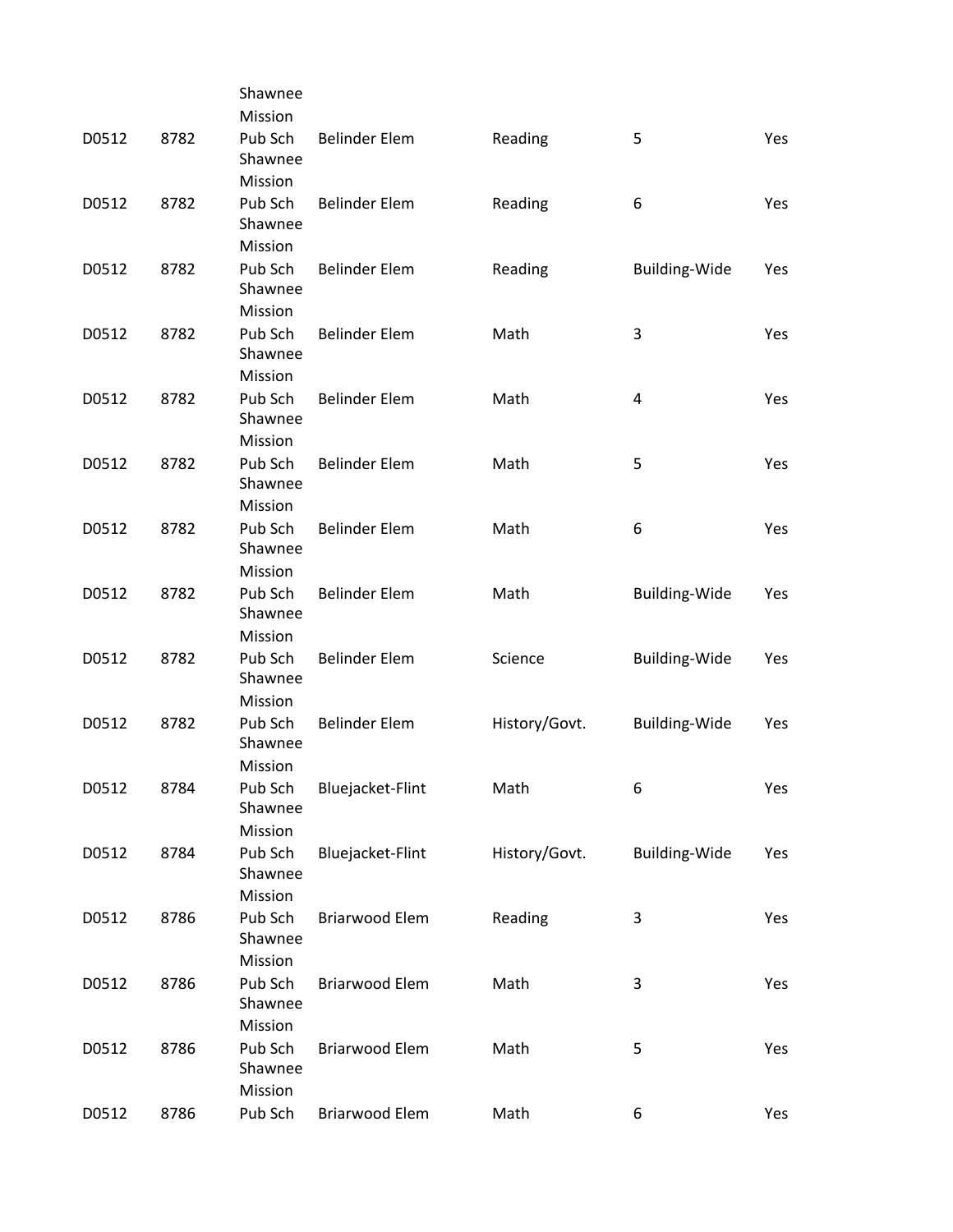|       |      | Shawnee            |                          |               |                      |     |
|-------|------|--------------------|--------------------------|---------------|----------------------|-----|
|       |      | Mission            |                          |               |                      |     |
| D0512 | 8786 | Pub Sch<br>Shawnee | <b>Briarwood Elem</b>    | Math          | Building-Wide        | Yes |
|       |      | Mission            |                          |               |                      |     |
| D0512 | 8786 | Pub Sch            | <b>Briarwood Elem</b>    | Science       | <b>Building-Wide</b> | Yes |
|       |      | Shawnee            |                          |               |                      |     |
|       |      | Mission            |                          |               |                      |     |
| D0512 | 8786 | Pub Sch            | <b>Briarwood Elem</b>    | History/Govt. | <b>Building-Wide</b> | Yes |
|       |      | Shawnee            |                          |               |                      |     |
|       |      | Mission            |                          |               |                      |     |
| D0512 | 8787 | Pub Sch            | <b>Broken Arrow Elem</b> | Reading       | 3                    | Yes |
|       |      | Shawnee            |                          |               |                      |     |
|       |      | Mission            |                          |               |                      |     |
| D0512 | 8787 | Pub Sch            | <b>Broken Arrow Elem</b> | Reading       | 4                    | Yes |
|       |      | Shawnee            |                          |               |                      |     |
|       |      | Mission            |                          |               |                      |     |
| D0512 | 8787 | Pub Sch            | <b>Broken Arrow Elem</b> | Reading       | 5                    | Yes |
|       |      | Shawnee            |                          |               |                      |     |
|       |      | Mission            |                          |               |                      |     |
| D0512 | 8787 | Pub Sch            | <b>Broken Arrow Elem</b> | Reading       | 6                    | Yes |
|       |      | Shawnee            |                          |               |                      |     |
| D0512 | 8787 | Mission<br>Pub Sch | <b>Broken Arrow Elem</b> |               |                      | Yes |
|       |      | Shawnee            |                          | Reading       | Building-Wide        |     |
|       |      | Mission            |                          |               |                      |     |
| D0512 | 8787 | Pub Sch            | <b>Broken Arrow Elem</b> | Math          | 3                    | Yes |
|       |      | Shawnee            |                          |               |                      |     |
|       |      | Mission            |                          |               |                      |     |
| D0512 | 8787 | Pub Sch            | <b>Broken Arrow Elem</b> | Math          | 5                    | Yes |
|       |      | Shawnee            |                          |               |                      |     |
|       |      | Mission            |                          |               |                      |     |
| D0512 | 8787 | Pub Sch            | Broken Arrow Elem        | Math          | 6                    | Yes |
|       |      | Shawnee            |                          |               |                      |     |
|       |      | Mission            |                          |               |                      |     |
| D0512 | 8787 | Pub Sch            | <b>Broken Arrow Elem</b> | Math          | <b>Building-Wide</b> | Yes |
|       |      | Shawnee            |                          |               |                      |     |
|       |      | Mission            |                          |               |                      |     |
| D0512 | 8787 | Pub Sch            | <b>Broken Arrow Elem</b> | Science       | <b>Building-Wide</b> | Yes |
|       |      | Shawnee            |                          |               |                      |     |
|       |      | Mission            |                          |               |                      |     |
| D0512 | 8787 | Pub Sch            | <b>Broken Arrow Elem</b> | History/Govt. | <b>Building-Wide</b> | Yes |
|       |      | Shawnee            |                          |               |                      |     |
|       |      | Mission            |                          |               |                      |     |
| D0512 | 8788 | Pub Sch<br>Shawnee | Brookridge Elem          | Reading       | 3                    | Yes |
|       |      | Mission            |                          |               |                      |     |
|       |      |                    |                          |               |                      |     |
| D0512 | 8788 | Pub Sch            | Brookridge Elem          | Reading       | 5                    | Yes |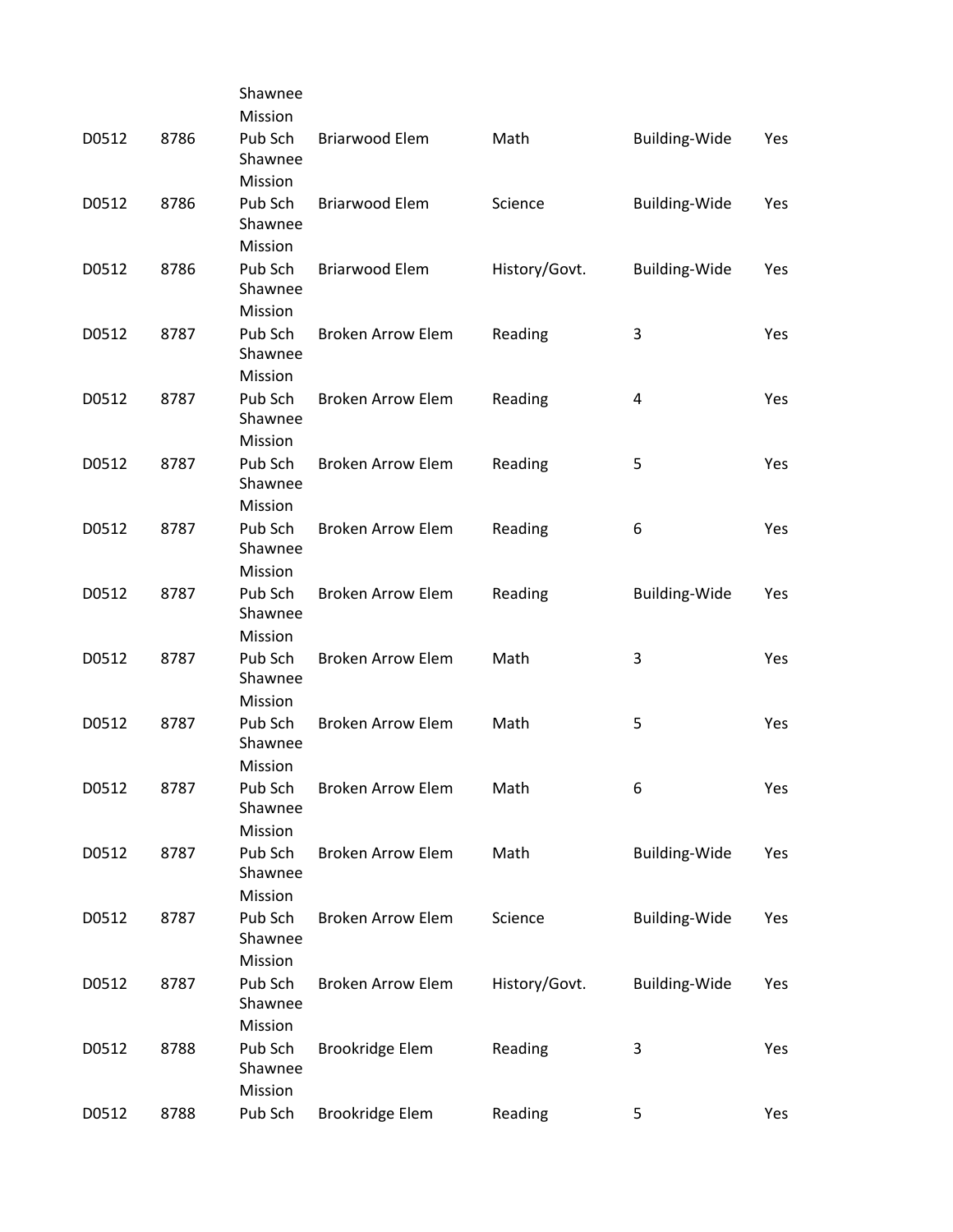|       |      | Shawnee                       |                        |               |                      |     |
|-------|------|-------------------------------|------------------------|---------------|----------------------|-----|
|       |      | Mission                       |                        |               |                      |     |
| D0512 | 8788 | Pub Sch<br>Shawnee            | Brookridge Elem        | Math          | 3                    | Yes |
|       |      | Mission                       |                        |               |                      |     |
| D0512 | 8790 | Pub Sch<br>Shawnee            | <b>Brookwood Elem</b>  | Reading       | 3                    | Yes |
|       |      | Mission                       |                        |               |                      |     |
| D0512 | 8790 | Pub Sch<br>Shawnee            | Brookwood Elem         | Reading       | 4                    | Yes |
|       |      | Mission                       |                        |               |                      |     |
| D0512 | 8790 | Pub Sch<br>Shawnee<br>Mission | <b>Brookwood Elem</b>  | Reading       | 5                    | Yes |
|       |      |                               |                        |               |                      |     |
| D0512 | 8790 | Pub Sch<br>Shawnee<br>Mission | Brookwood Elem         | Reading       | 6                    | Yes |
|       |      |                               |                        |               |                      |     |
| D0512 | 8790 | Pub Sch<br>Shawnee<br>Mission | <b>Brookwood Elem</b>  | Reading       | Building-Wide        | Yes |
|       |      |                               |                        |               |                      |     |
| D0512 | 8790 | Pub Sch<br>Shawnee            | <b>Brookwood Elem</b>  | Math          | 3                    | Yes |
|       |      | Mission                       |                        |               |                      |     |
| D0512 | 8790 | Pub Sch<br>Shawnee            | <b>Brookwood Elem</b>  | Math          | 4                    | Yes |
|       |      | Mission                       |                        |               |                      |     |
| D0512 | 8790 | Pub Sch<br>Shawnee            | <b>Brookwood Elem</b>  | Math          | 5                    | Yes |
|       |      | Mission                       |                        |               |                      |     |
| D0512 | 8790 | Pub Sch<br>Shawnee<br>Mission | <b>Brookwood Elem</b>  | Math          | 6                    | Yes |
|       |      |                               |                        |               |                      |     |
| D0512 | 8790 | Pub Sch<br>Shawnee<br>Mission | Brookwood Elem         | Math          | <b>Building-Wide</b> | Yes |
|       |      |                               |                        |               |                      |     |
| D0512 | 8790 | Pub Sch<br>Shawnee            | Brookwood Elem         | Science       | Building-Wide        | Yes |
|       |      | Mission                       |                        |               |                      |     |
| D0512 | 8790 | Pub Sch<br>Shawnee            | Brookwood Elem         | History/Govt. | Building-Wide        | Yes |
|       |      | Mission                       |                        |               |                      |     |
| D0512 | 8791 | Pub Sch<br>Shawnee            | Christa McAuliffe Elem | Reading       | 4                    | Yes |
|       |      | Mission                       |                        |               |                      |     |
| D0512 | 8791 | Pub Sch<br>Shawnee<br>Mission | Christa McAuliffe Elem | Reading       | 5                    | Yes |
| D0512 | 8791 | Pub Sch                       | Christa McAuliffe Elem | Reading       | 6                    | Yes |
|       |      |                               |                        |               |                      |     |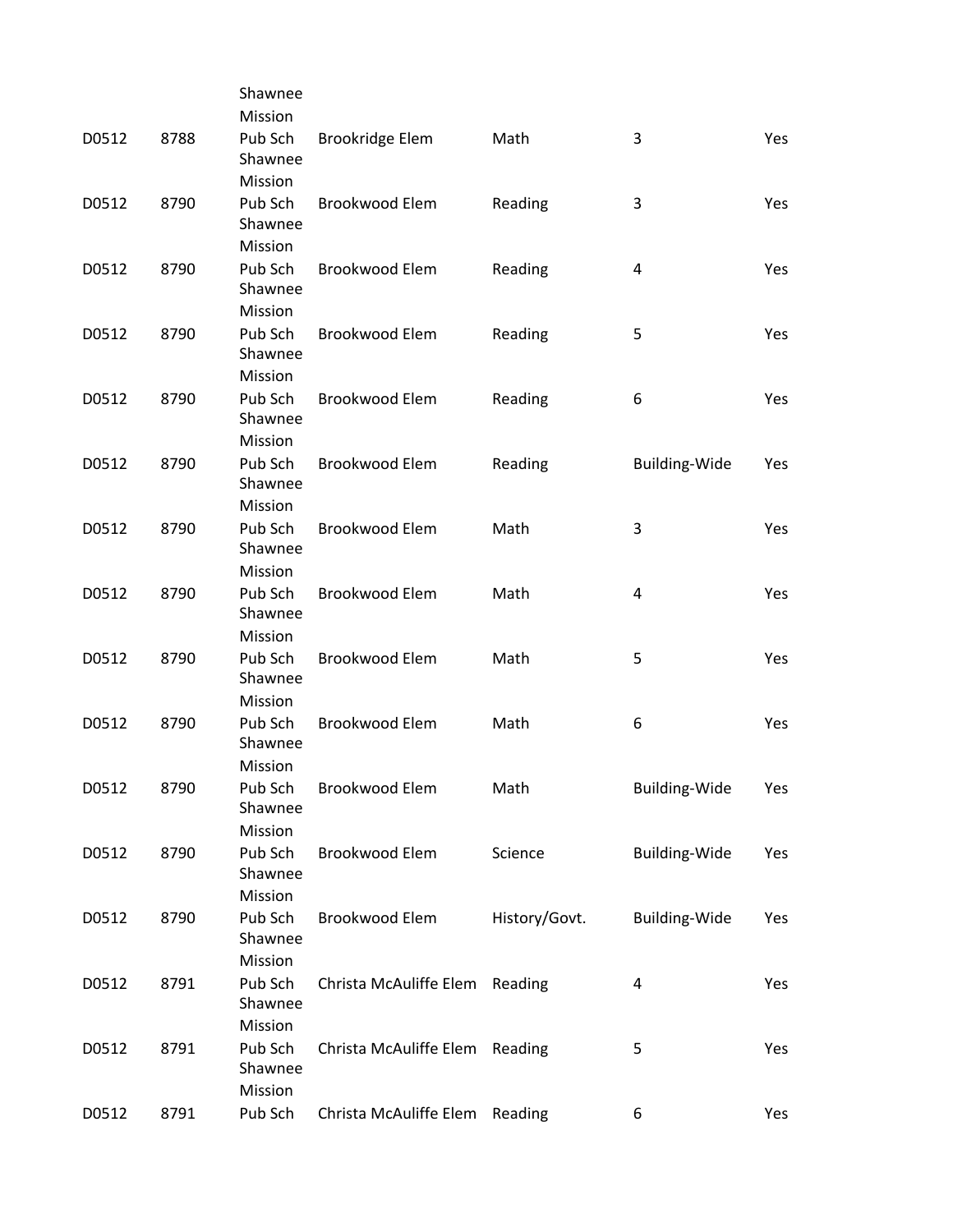|       |      | Shawnee            |                                |               |                         |     |
|-------|------|--------------------|--------------------------------|---------------|-------------------------|-----|
|       |      | Mission            |                                |               |                         |     |
| D0512 | 8791 | Pub Sch<br>Shawnee | Christa McAuliffe Elem Reading |               | Building-Wide           | Yes |
|       |      | Mission            |                                |               |                         |     |
| D0512 | 8791 | Pub Sch            | Christa McAuliffe Elem         | Math          | 4                       | Yes |
|       |      | Shawnee            |                                |               |                         |     |
|       |      | Mission            |                                |               |                         |     |
| D0512 | 8791 | Pub Sch            | Christa McAuliffe Elem         | Math          | 5                       | Yes |
|       |      | Shawnee            |                                |               |                         |     |
|       |      | Mission            |                                |               |                         |     |
| D0512 | 8791 | Pub Sch            | Christa McAuliffe Elem         | Math          | 6                       | Yes |
|       |      | Shawnee            |                                |               |                         |     |
|       |      | Mission            |                                |               |                         |     |
| D0512 | 8791 | Pub Sch            | Christa McAuliffe Elem         | Math          | <b>Building-Wide</b>    | Yes |
|       |      | Shawnee            |                                |               |                         |     |
|       |      | Mission            |                                |               |                         |     |
| D0512 | 8791 | Pub Sch            | Christa McAuliffe Elem         | Science       | <b>Building-Wide</b>    | Yes |
|       |      | Shawnee            |                                |               |                         |     |
|       |      | Mission            |                                |               |                         |     |
| D0512 | 8791 | Pub Sch            | Christa McAuliffe Elem         | History/Govt. | <b>Building-Wide</b>    | Yes |
|       |      | Shawnee            |                                |               |                         |     |
|       |      | Mission            |                                |               |                         |     |
| D0512 | 8794 | Pub Sch            | Corinth Elem                   | Reading       | 3                       | Yes |
|       |      | Shawnee            |                                |               |                         |     |
|       |      | Mission            |                                |               |                         |     |
| D0512 | 8794 | Pub Sch            | Corinth Elem                   | Reading       | 5                       | Yes |
|       |      | Shawnee            |                                |               |                         |     |
|       |      | Mission            |                                |               |                         |     |
| D0512 | 8794 | Pub Sch            | Corinth Elem                   | Reading       | 6                       | Yes |
|       |      | Shawnee            |                                |               |                         |     |
|       |      | Mission            |                                |               |                         |     |
| D0512 | 8794 | Pub Sch<br>Shawnee | Corinth Elem                   | Reading       | Building-Wide           | Yes |
|       |      | Mission            |                                |               |                         |     |
| D0512 | 8794 | Pub Sch            | Corinth Elem                   | Math          | 3                       | Yes |
|       |      | Shawnee            |                                |               |                         |     |
|       |      | Mission            |                                |               |                         |     |
| D0512 | 8794 | Pub Sch            | Corinth Elem                   | Math          | $\overline{\mathbf{4}}$ | Yes |
|       |      | Shawnee            |                                |               |                         |     |
|       |      | Mission            |                                |               |                         |     |
| D0512 | 8794 | Pub Sch            | Corinth Elem                   | Math          | 5                       | Yes |
|       |      | Shawnee            |                                |               |                         |     |
|       |      | Mission            |                                |               |                         |     |
| D0512 | 8794 | Pub Sch            | Corinth Elem                   | Math          | 6                       | Yes |
|       |      | Shawnee            |                                |               |                         |     |
|       |      | Mission            |                                |               |                         |     |
| D0512 | 8794 | Pub Sch            | Corinth Elem                   | Math          | <b>Building-Wide</b>    | Yes |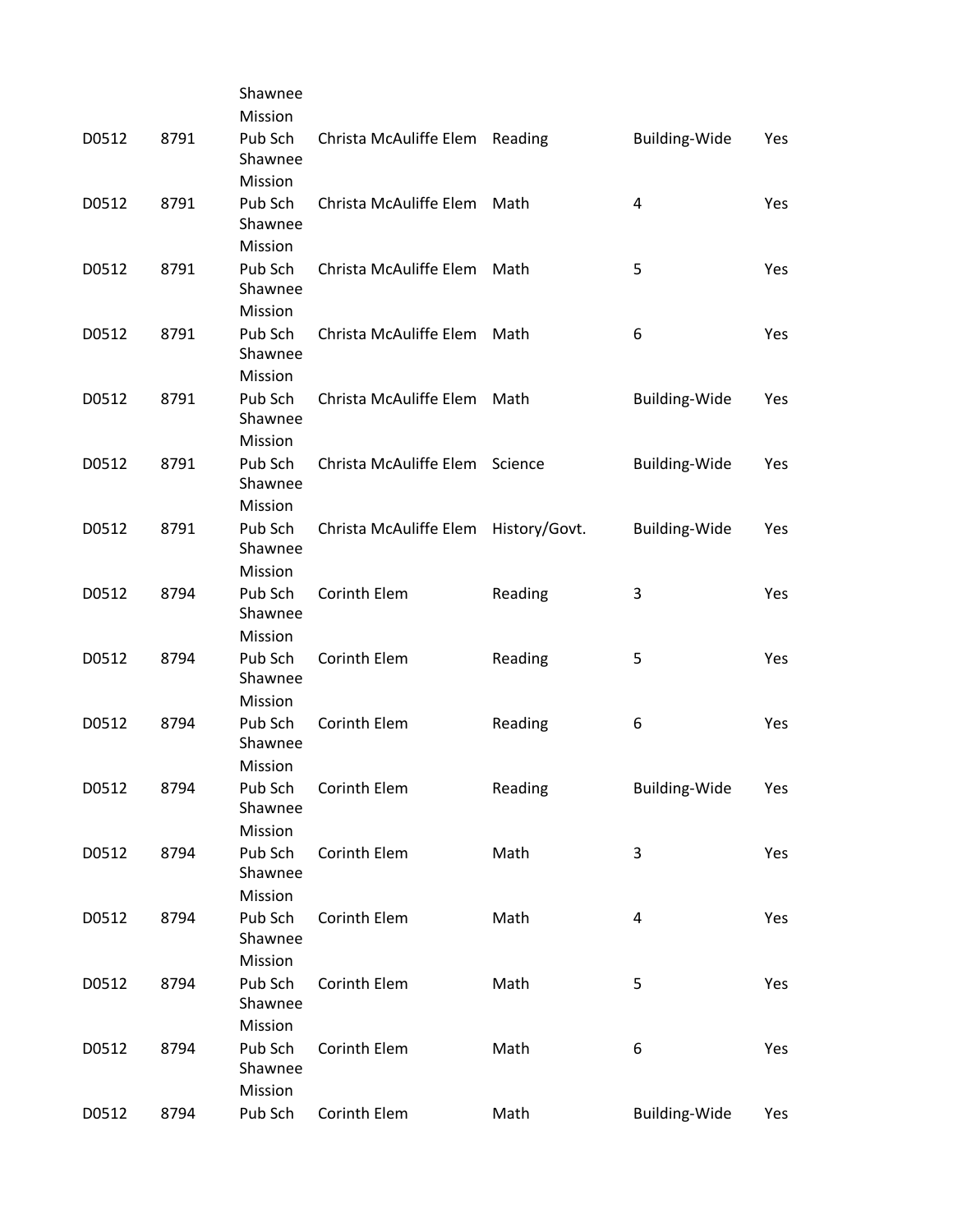|       |      | Shawnee            |                       |         |                      |     |
|-------|------|--------------------|-----------------------|---------|----------------------|-----|
|       |      | Mission            |                       |         |                      |     |
| D0512 | 8794 | Pub Sch<br>Shawnee | Corinth Elem          | Science | Building-Wide        | Yes |
|       |      | Mission            |                       |         |                      |     |
| D0512 | 8796 | Pub Sch<br>Shawnee | <b>Crestview Elem</b> | Reading | 3                    | Yes |
|       |      | Mission            |                       |         |                      |     |
| D0512 | 8796 | Pub Sch<br>Shawnee | Crestview Elem        | Reading | 5                    | Yes |
|       |      | Mission            |                       |         |                      |     |
| D0512 | 8796 | Pub Sch<br>Shawnee | <b>Crestview Elem</b> | Reading | Building-Wide        | Yes |
|       |      | Mission            |                       |         |                      |     |
| D0512 | 8796 | Pub Sch<br>Shawnee | <b>Crestview Elem</b> | Math    | 3                    | Yes |
|       |      | Mission            |                       |         |                      |     |
| D0512 | 8796 | Pub Sch<br>Shawnee | <b>Crestview Elem</b> | Math    | 5                    | Yes |
|       |      | Mission            |                       |         |                      |     |
| D0512 | 8796 | Pub Sch<br>Shawnee | <b>Crestview Elem</b> | Math    | 6                    | Yes |
|       |      | Mission            |                       |         |                      |     |
| D0512 | 8796 | Pub Sch<br>Shawnee | <b>Crestview Elem</b> | Math    | <b>Building-Wide</b> | Yes |
|       |      | Mission            |                       |         |                      |     |
| D0512 | 8796 | Pub Sch<br>Shawnee | <b>Crestview Elem</b> | Science | <b>Building-Wide</b> | Yes |
|       |      | Mission            |                       |         |                      |     |
| D0512 | 8798 | Pub Sch<br>Shawnee | Dorothy Moody Elem    | Reading | 4                    | Yes |
|       |      | Mission            |                       |         |                      |     |
| D0512 | 8798 | Pub Sch<br>Shawnee | Dorothy Moody Elem    | Reading | 5                    | Yes |
|       |      | Mission            |                       |         |                      |     |
| D0512 | 8798 | Pub Sch<br>Shawnee | Dorothy Moody Elem    | Reading | 6                    | Yes |
|       |      | Mission            |                       |         |                      |     |
| D0512 | 8798 | Pub Sch<br>Shawnee | Dorothy Moody Elem    | Reading | Building-Wide        | Yes |
|       |      | Mission            |                       |         |                      |     |
| D0512 | 8798 | Pub Sch<br>Shawnee | Dorothy Moody Elem    | Math    | 4                    | Yes |
|       |      | Mission            |                       |         |                      |     |
| D0512 | 8798 | Pub Sch<br>Shawnee | Dorothy Moody Elem    | Math    | 5                    | Yes |
|       |      | Mission            |                       |         |                      |     |
| D0512 | 8798 | Pub Sch            | Dorothy Moody Elem    | Math    | <b>Building-Wide</b> | Yes |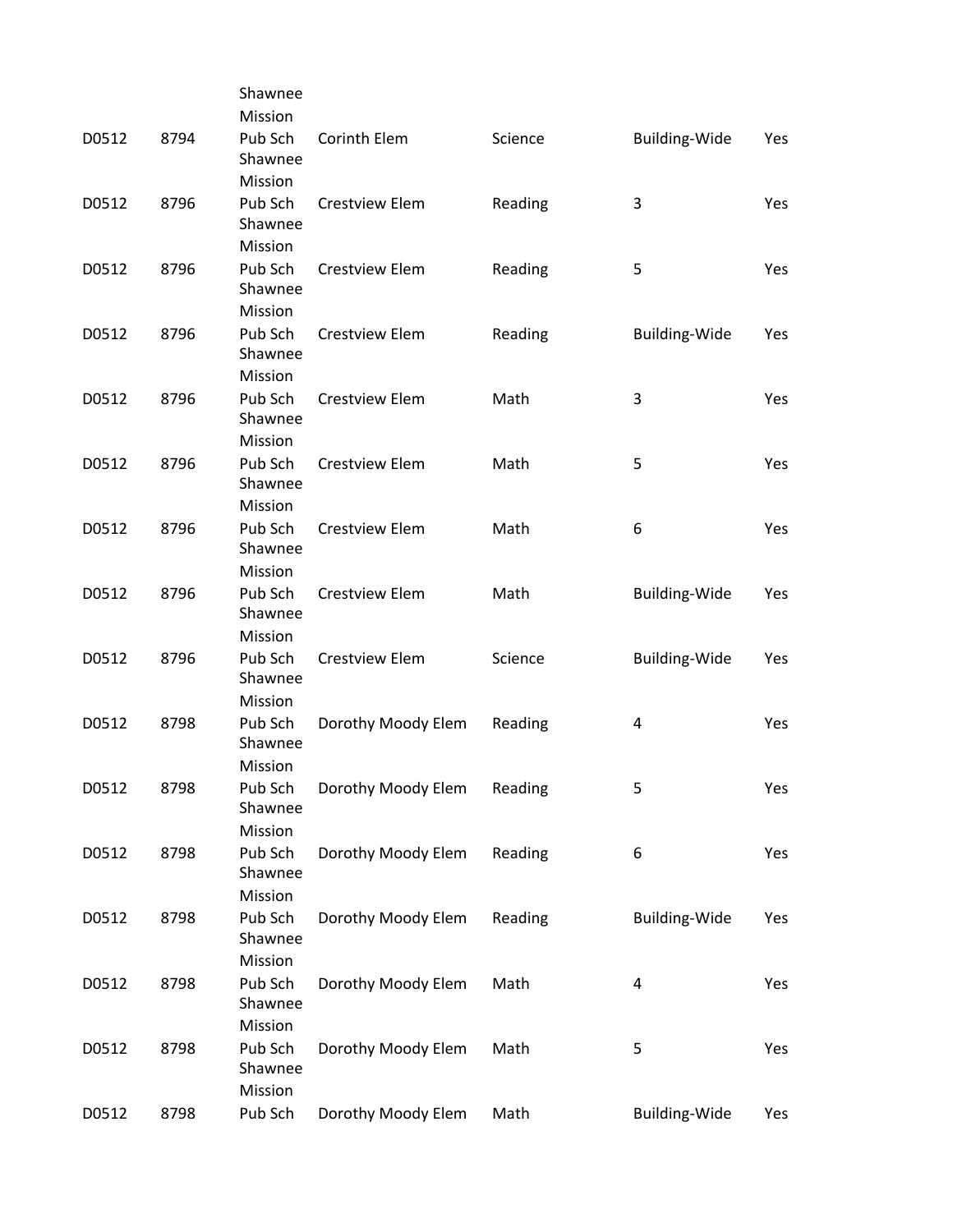|       |      | Shawnee            |                       |               |                      |     |
|-------|------|--------------------|-----------------------|---------------|----------------------|-----|
|       |      | Mission            |                       |               |                      |     |
| D0512 | 8798 | Pub Sch<br>Shawnee | Dorothy Moody Elem    | Science       | <b>Building-Wide</b> | Yes |
|       |      | Mission            |                       |               |                      |     |
| D0512 | 8806 | Pub Sch            | <b>Highlands Elem</b> | Reading       | 3                    | Yes |
|       |      | Shawnee            |                       |               |                      |     |
|       |      | Mission            |                       |               |                      |     |
| D0512 | 8806 | Pub Sch<br>Shawnee | <b>Highlands Elem</b> | Reading       | 4                    | Yes |
|       |      | Mission            |                       |               |                      |     |
| D0512 | 8806 | Pub Sch            | <b>Highlands Elem</b> | Reading       | 5                    | Yes |
|       |      | Shawnee            |                       |               |                      |     |
|       |      | Mission            |                       |               |                      |     |
| D0512 | 8806 | Pub Sch            | <b>Highlands Elem</b> | Reading       | 6                    | Yes |
|       |      | Shawnee            |                       |               |                      |     |
|       |      | Mission            |                       |               |                      |     |
| D0512 | 8806 | Pub Sch            | <b>Highlands Elem</b> | Reading       | <b>Building-Wide</b> | Yes |
|       |      | Shawnee            |                       |               |                      |     |
|       |      | Mission            |                       |               |                      |     |
| D0512 | 8806 | Pub Sch            | <b>Highlands Elem</b> | Math          | 3                    | Yes |
|       |      | Shawnee            |                       |               |                      |     |
|       |      | Mission            |                       |               |                      |     |
| D0512 | 8806 | Pub Sch            | <b>Highlands Elem</b> | Math          | 4                    | Yes |
|       |      | Shawnee            |                       |               |                      |     |
|       |      | Mission            |                       |               |                      |     |
| D0512 | 8806 | Pub Sch<br>Shawnee | <b>Highlands Elem</b> | Math          | 6                    | Yes |
|       |      | Mission            |                       |               |                      |     |
| D0512 | 8806 | Pub Sch<br>Shawnee | <b>Highlands Elem</b> | Math          | <b>Building-Wide</b> | Yes |
|       |      | Mission            |                       |               |                      |     |
| D0512 | 8806 | Pub Sch<br>Shawnee | <b>Highlands Elem</b> | Science       | Building-Wide        | Yes |
|       |      | Mission            |                       |               |                      |     |
| D0512 | 8806 | Pub Sch            | <b>Highlands Elem</b> | History/Govt. | <b>Building-Wide</b> | Yes |
|       |      | Shawnee            |                       |               |                      |     |
|       |      | Mission            |                       |               |                      |     |
| D0512 | 8808 | Pub Sch<br>Shawnee | John Diemer Elem      | Science       | Building-Wide        | Yes |
|       |      | Mission            |                       |               |                      |     |
| D0512 | 8812 | Pub Sch            | Shawanoe Elem         | Reading       | 6                    | Yes |
|       |      | Shawnee            |                       |               |                      |     |
|       |      | Mission            |                       |               |                      |     |
| D0512 | 8812 | Pub Sch            | Shawanoe Elem         | Math          | 6                    | Yes |
|       |      | Shawnee            |                       |               |                      |     |
|       |      | Mission            |                       |               |                      |     |
| D0512 | 8814 | Pub Sch            | <b>Bonjour Elem</b>   | Reading       | 4                    | Yes |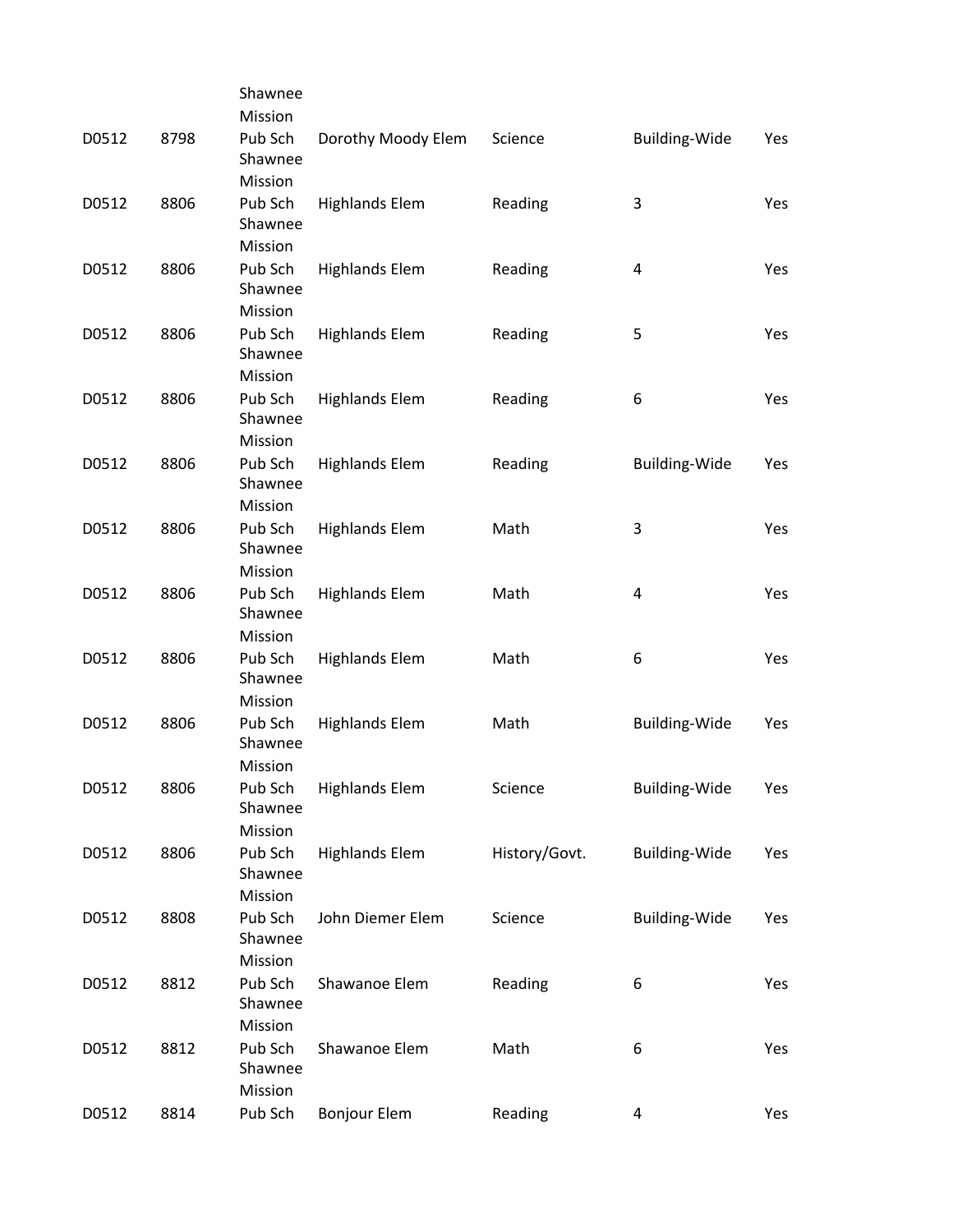|       |      | Shawnee                       |                     |         |                      |            |
|-------|------|-------------------------------|---------------------|---------|----------------------|------------|
|       |      | Mission                       | <b>Merriam Park</b> |         |                      |            |
| D0512 | 8815 | Pub Sch<br>Shawnee            | Elementary          | Reading | 3                    | Yes        |
|       |      | Mission                       | <b>Merriam Park</b> |         |                      |            |
| D0512 | 8815 | Pub Sch<br>Shawnee            | Elementary          | Reading | 6                    | Yes        |
|       |      | Mission                       | <b>Merriam Park</b> |         |                      |            |
| D0512 | 8815 | Pub Sch<br>Shawnee            | Elementary          | Reading | <b>Building-Wide</b> | Yes        |
|       |      | Mission                       | <b>Merriam Park</b> |         |                      |            |
| D0512 | 8815 | Pub Sch<br>Shawnee            | Elementary          | Math    | 4                    | Yes        |
|       |      | Mission                       | <b>Merriam Park</b> |         |                      |            |
| D0512 | 8815 | Pub Sch<br>Shawnee            | Elementary          | Math    | 6                    | Yes        |
|       |      | Mission                       | <b>Merriam Park</b> |         |                      |            |
| D0512 | 8815 | Pub Sch<br>Shawnee            | Elementary          | Science | <b>Building-Wide</b> | Yes        |
|       |      | Mission                       |                     |         |                      |            |
| D0512 | 8816 | Pub Sch<br>Shawnee            | Ray Marsh Elem      | Reading | 3                    | <b>Yes</b> |
|       |      | Mission                       |                     |         |                      |            |
| D0512 | 8816 | Pub Sch<br>Shawnee            | Ray Marsh Elem      | Reading | 4                    | <b>Yes</b> |
|       |      | Mission                       |                     |         |                      |            |
| D0512 | 8816 | Pub Sch<br>Shawnee            | Ray Marsh Elem      | Reading | 5                    | <b>Yes</b> |
|       |      | Mission                       |                     |         |                      |            |
| D0512 | 8816 | Pub Sch<br>Shawnee            | Ray Marsh Elem      | Reading | 6                    | Yes        |
|       |      | Mission                       |                     |         |                      |            |
| D0512 | 8816 | Pub Sch<br>Shawnee            | Ray Marsh Elem      | Reading | Building-Wide        | Yes        |
|       |      | Mission                       |                     |         |                      |            |
| D0512 | 8816 | Pub Sch<br>Shawnee            | Ray Marsh Elem      | Math    | 3                    | Yes        |
|       |      | Mission                       |                     |         |                      |            |
| D0512 | 8816 | Pub Sch<br>Shawnee            | Ray Marsh Elem      | Math    | 4                    | Yes        |
|       |      | Mission                       |                     |         |                      |            |
| D0512 | 8816 | Pub Sch<br>Shawnee            | Ray Marsh Elem      | Math    | 5                    | Yes        |
|       |      | Mission                       |                     |         |                      |            |
| D0512 | 8816 | Pub Sch<br>Shawnee<br>Mission | Ray Marsh Elem      | Math    | 6                    | Yes        |
| D0512 | 8816 | Pub Sch                       | Ray Marsh Elem      | Math    | Building-Wide        | Yes        |
|       |      |                               |                     |         |                      |            |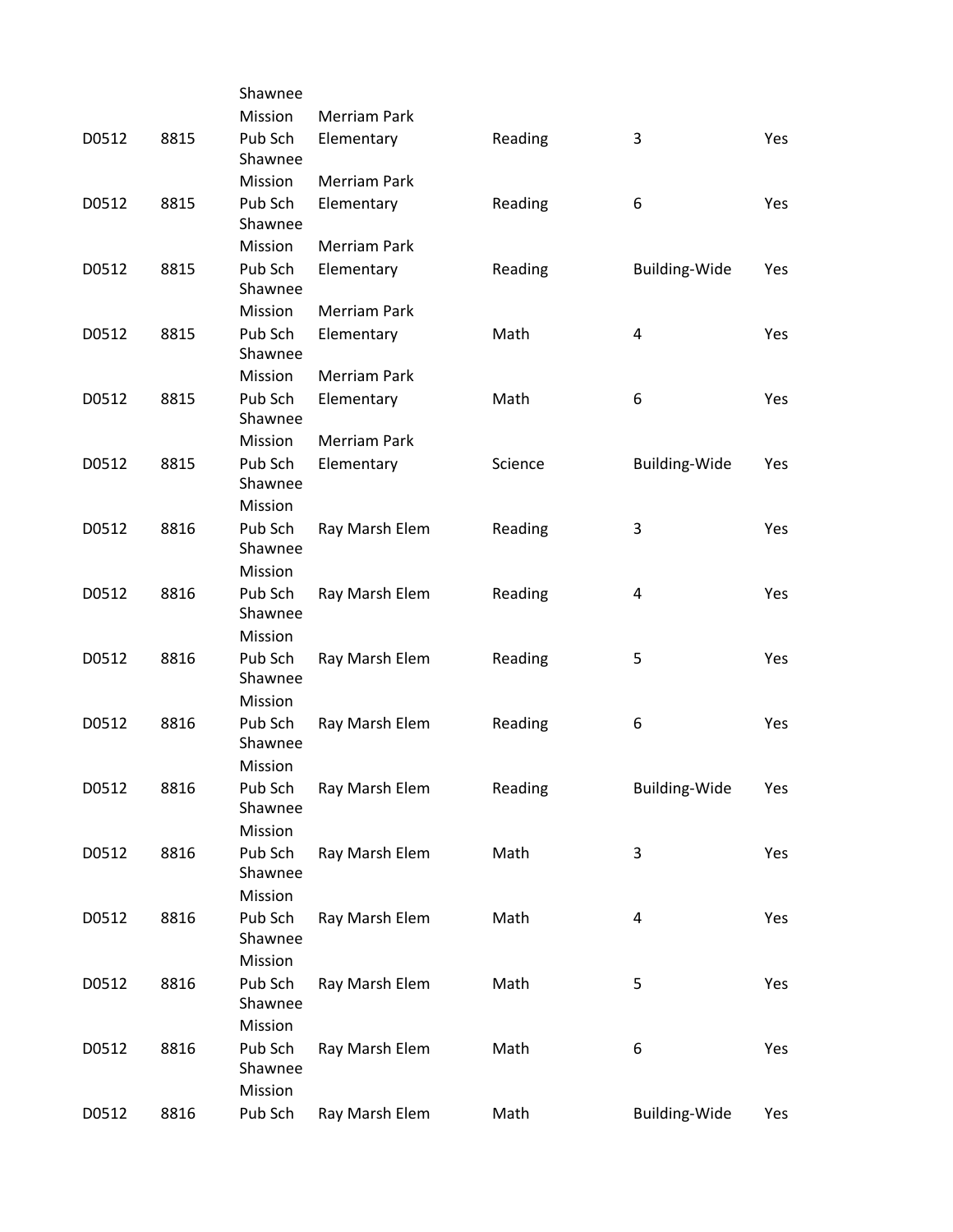|       |      | Shawnee            |                 |         |                      |            |
|-------|------|--------------------|-----------------|---------|----------------------|------------|
|       |      | Mission            |                 |         |                      |            |
| D0512 | 8819 | Pub Sch<br>Shawnee | Mill Creek Elem | Reading | 3                    | Yes        |
|       |      | Mission            |                 |         |                      |            |
| D0512 | 8819 | Pub Sch            | Mill Creek Elem | Reading | 4                    | Yes        |
|       |      | Shawnee            |                 |         |                      |            |
|       |      | Mission            |                 |         |                      |            |
| D0512 | 8819 | Pub Sch            | Mill Creek Elem | Reading | 5                    | Yes        |
|       |      | Shawnee            |                 |         |                      |            |
|       |      | Mission            |                 |         |                      |            |
| D0512 | 8819 | Pub Sch            | Mill Creek Elem | Reading | 6                    | <b>Yes</b> |
|       |      | Shawnee            |                 |         |                      |            |
|       |      | Mission            |                 |         |                      |            |
| D0512 | 8819 | Pub Sch            | Mill Creek Elem | Reading | <b>Building-Wide</b> | Yes        |
|       |      | Shawnee            |                 |         |                      |            |
|       |      | Mission            |                 |         |                      |            |
| D0512 | 8819 | Pub Sch            | Mill Creek Elem | Math    | 3                    | Yes        |
|       |      | Shawnee            |                 |         |                      |            |
|       |      | Mission            |                 |         |                      |            |
| D0512 | 8819 | Pub Sch            | Mill Creek Elem | Math    | 4                    | Yes        |
|       |      | Shawnee            |                 |         |                      |            |
|       |      | Mission            |                 |         |                      |            |
| D0512 | 8819 | Pub Sch<br>Shawnee | Mill Creek Elem | Math    | 5                    | Yes        |
|       |      | Mission            |                 |         |                      |            |
| D0512 | 8819 | Pub Sch            | Mill Creek Elem | Math    | 6                    | Yes        |
|       |      | Shawnee            |                 |         |                      |            |
|       |      | Mission            |                 |         |                      |            |
| D0512 | 8819 | Pub Sch            | Mill Creek Elem | Math    | <b>Building-Wide</b> | Yes        |
|       |      | Shawnee            |                 |         |                      |            |
|       |      | Mission            |                 |         |                      |            |
| D0512 | 8819 | Pub Sch            | Mill Creek Elem | Science | <b>Building-Wide</b> | Yes        |
|       |      | Shawnee            |                 |         |                      |            |
|       |      | Mission            |                 |         |                      |            |
| D0512 | 8822 | Pub Sch            | Nieman Elem     | Reading | 6                    | Yes        |
|       |      | Shawnee            |                 |         |                      |            |
|       |      | Mission            |                 |         |                      |            |
| D0512 | 8822 | Pub Sch            | Nieman Elem     | Math    | 3                    | Yes        |
|       |      | Shawnee            |                 |         |                      |            |
|       |      | Mission            |                 |         |                      |            |
| D0512 | 8822 | Pub Sch            | Nieman Elem     | Math    | 4                    | Yes        |
|       |      | Shawnee            |                 |         |                      |            |
|       |      | Mission            |                 |         |                      |            |
| D0512 | 8822 | Pub Sch<br>Shawnee | Nieman Elem     | Math    | 6                    | Yes        |
|       |      | Mission            |                 |         |                      |            |
| D0512 | 8822 | Pub Sch            | Nieman Elem     |         | Building-Wide        |            |
|       |      |                    |                 | Math    |                      | Yes        |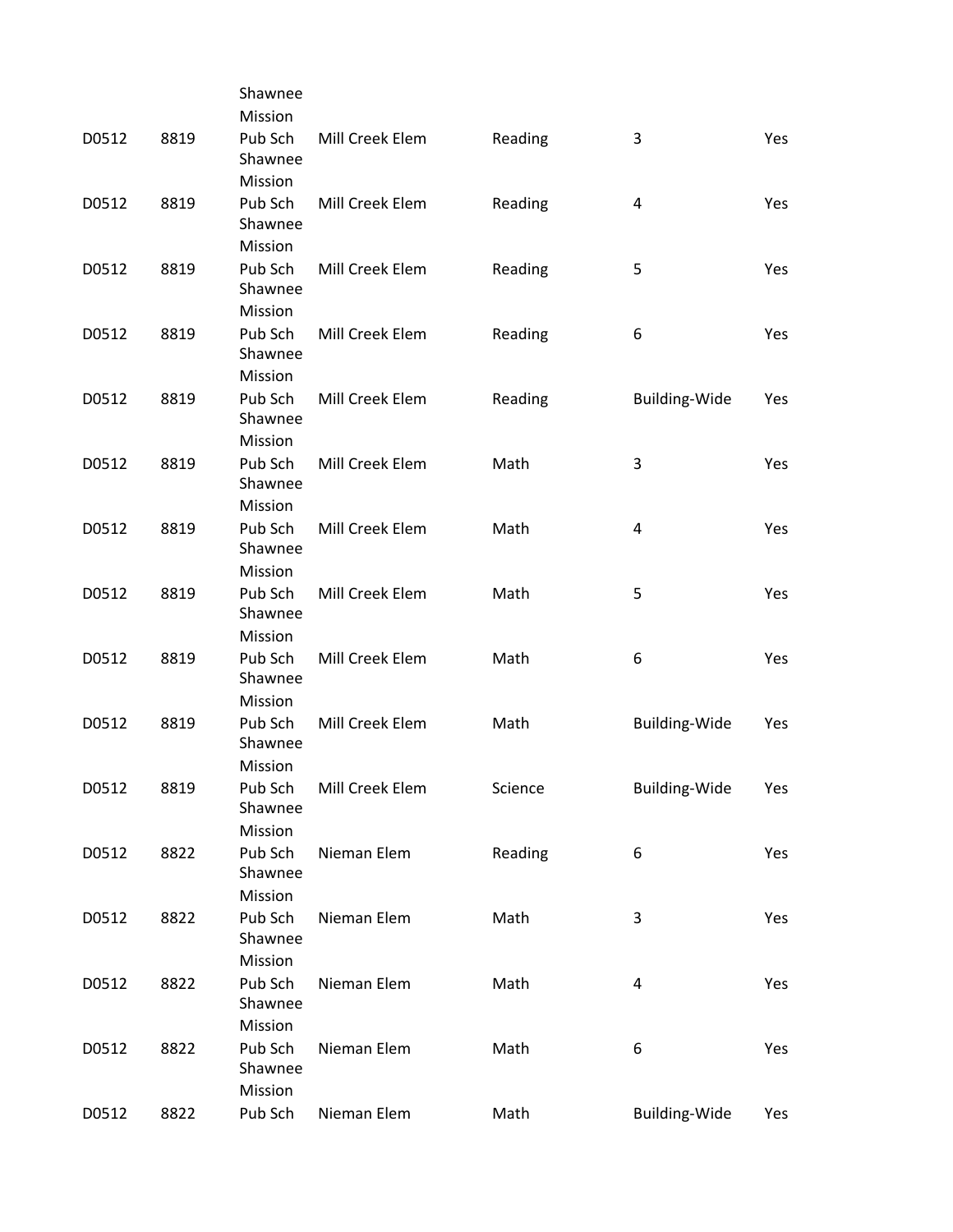|       |      | Shawnee                       |                           |         |                      |     |
|-------|------|-------------------------------|---------------------------|---------|----------------------|-----|
|       |      | Mission                       | Oak Park-Carpenter        |         |                      |     |
| D0512 | 8824 | Pub Sch<br>Shawnee            | Elementary                | Reading | 3                    | Yes |
|       |      | Mission                       | Oak Park-Carpenter        |         |                      |     |
| D0512 | 8824 | Pub Sch<br>Shawnee            | Elementary                | Reading | 4                    | Yes |
|       |      | Mission                       | Oak Park-Carpenter        |         |                      |     |
| D0512 | 8824 | Pub Sch<br>Shawnee            | Elementary                | Reading | 5                    | Yes |
|       |      | Mission                       | Oak Park-Carpenter        |         |                      |     |
| D0512 | 8824 | Pub Sch<br>Shawnee            | Elementary                | Reading | 6                    | Yes |
|       |      | Mission                       | Oak Park-Carpenter        |         |                      |     |
| D0512 | 8824 | Pub Sch<br>Shawnee            | Elementary                | Reading | <b>Building-Wide</b> | Yes |
|       |      | Mission                       | Oak Park-Carpenter        |         |                      |     |
| D0512 | 8824 | Pub Sch<br>Shawnee            | Elementary                | Math    | 3                    | Yes |
|       |      | Mission                       | Oak Park-Carpenter        |         |                      |     |
| D0512 | 8824 | Pub Sch<br>Shawnee            | Elementary                | Math    | 4                    | Yes |
|       |      | Mission                       | Oak Park-Carpenter        |         |                      |     |
| D0512 | 8824 | Pub Sch<br>Shawnee            | Elementary                | Math    | 6                    | Yes |
|       |      | Mission                       | Oak Park-Carpenter        |         |                      |     |
| D0512 | 8824 | Pub Sch<br>Shawnee            | Elementary                | Math    | Building-Wide        | Yes |
|       |      | Mission                       | Oak Park-Carpenter        |         |                      |     |
| D0512 | 8824 | Pub Sch<br>Shawnee<br>Mission | Elementary                | Science | <b>Building-Wide</b> | Yes |
|       |      |                               |                           |         |                      |     |
| D0512 | 8826 | Pub Sch<br>Shawnee<br>Mission | <b>Overland Park Elem</b> | Reading | 3                    | Yes |
| D0512 | 8826 | Pub Sch                       | <b>Overland Park Elem</b> | Math    | 3                    | Yes |
|       |      | Shawnee                       |                           |         |                      |     |
|       |      | Mission                       |                           |         |                      |     |
| D0512 | 8826 | Pub Sch                       | <b>Overland Park Elem</b> | Math    | 4                    | Yes |
|       |      | Shawnee<br>Mission            |                           |         |                      |     |
| D0512 | 8826 | Pub Sch                       | <b>Overland Park Elem</b> | Math    | Building-Wide        | Yes |
|       |      | Shawnee<br>Mission            |                           |         |                      |     |
| D0512 | 8828 | Pub Sch                       | Pawnee Elem               | Reading | 6                    | Yes |
|       |      | Shawnee<br>Mission            |                           |         |                      |     |
| D0512 | 8828 | Pub Sch                       | Pawnee Elem               | Math    | 6                    | Yes |
|       |      |                               |                           |         |                      |     |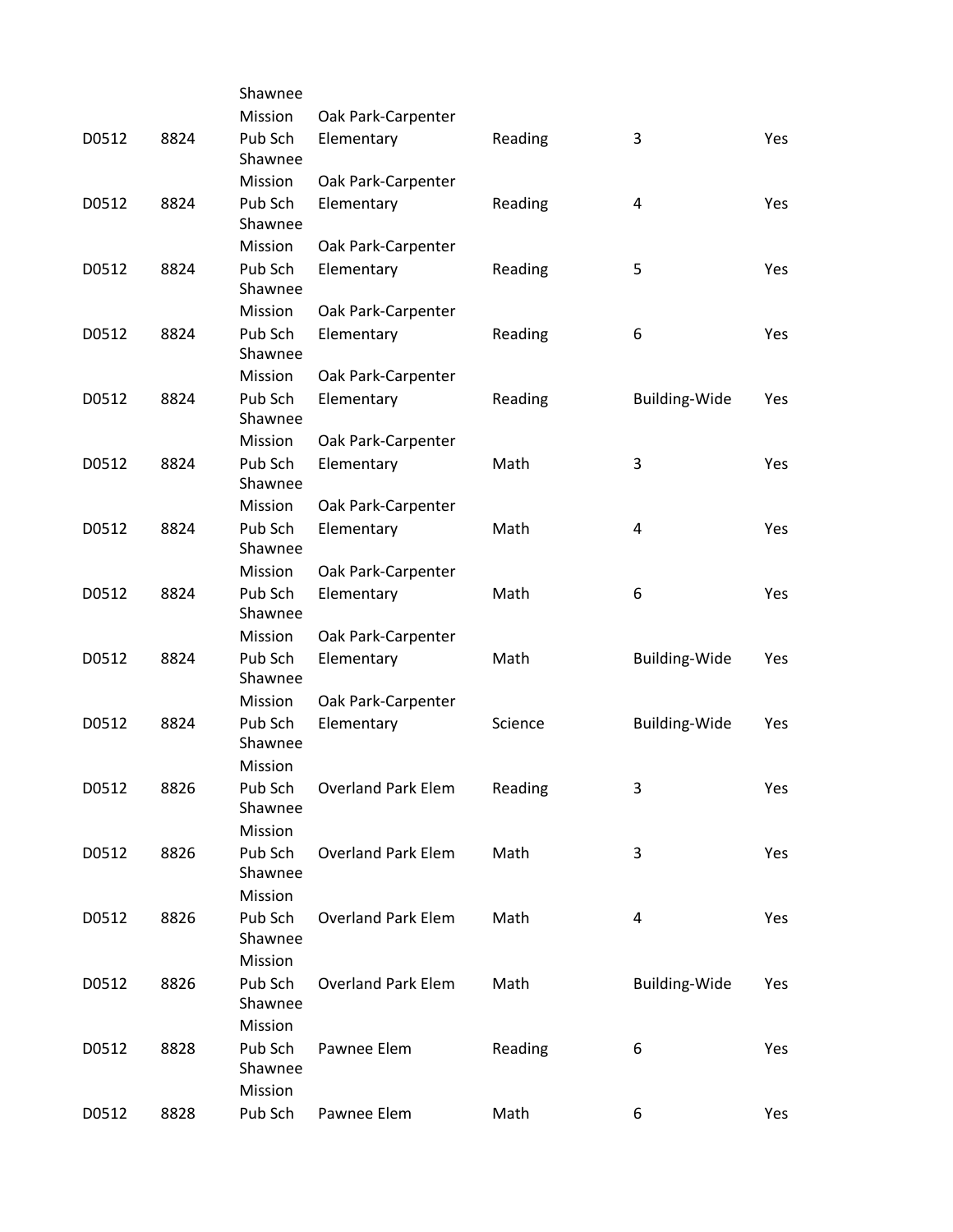|       |      | Shawnee            |                    |         |                      |     |
|-------|------|--------------------|--------------------|---------|----------------------|-----|
|       |      | Mission            |                    |         |                      |     |
| D0512 | 8828 | Pub Sch<br>Shawnee | Pawnee Elem        | Science | Building-Wide        | Yes |
|       |      | Mission            |                    |         |                      |     |
| D0512 | 8832 | Pub Sch            | Prairie Elem       | Reading | 3                    | Yes |
|       |      | Shawnee            |                    |         |                      |     |
|       |      | Mission            |                    |         |                      |     |
| D0512 | 8832 | Pub Sch            | Prairie Elem       | Reading | 4                    | Yes |
|       |      | Shawnee            |                    |         |                      |     |
|       |      | Mission            |                    |         |                      |     |
| D0512 | 8832 | Pub Sch            | Prairie Elem       | Reading | 5                    | Yes |
|       |      | Shawnee            |                    |         |                      |     |
|       |      | Mission            |                    |         |                      |     |
| D0512 | 8832 | Pub Sch            | Prairie Elem       | Reading | 6                    | Yes |
|       |      | Shawnee            |                    |         |                      |     |
|       | 8832 | Mission<br>Pub Sch | Prairie Elem       |         |                      |     |
| D0512 |      | Shawnee            |                    | Reading | <b>Building-Wide</b> | Yes |
|       |      | Mission            |                    |         |                      |     |
| D0512 | 8832 | Pub Sch            | Prairie Elem       | Math    | 3                    | Yes |
|       |      | Shawnee            |                    |         |                      |     |
|       |      | Mission            |                    |         |                      |     |
| D0512 | 8832 | Pub Sch            | Prairie Elem       | Math    | 4                    | Yes |
|       |      | Shawnee            |                    |         |                      |     |
|       |      | Mission            |                    |         |                      |     |
| D0512 | 8832 | Pub Sch            | Prairie Elem       | Math    | 5                    | Yes |
|       |      | Shawnee            |                    |         |                      |     |
|       |      | Mission            |                    |         |                      |     |
| D0512 | 8832 | Pub Sch<br>Shawnee | Prairie Elem       | Math    | 6                    | Yes |
|       |      | Mission            |                    |         |                      |     |
| D0512 | 8832 | Pub Sch            | Prairie Elem       | Math    | <b>Building-Wide</b> | Yes |
|       |      | Shawnee            |                    |         |                      |     |
|       |      | Mission            |                    |         |                      |     |
| D0512 | 8832 | Pub Sch            | Prairie Elem       | Science | <b>Building-Wide</b> | Yes |
|       |      | Shawnee            |                    |         |                      |     |
|       |      | Mission            | Rhein Benninghoven |         |                      |     |
| D0512 | 8834 | Pub Sch            | Elem               | Reading | 3                    | Yes |
|       |      | Shawnee            |                    |         |                      |     |
|       |      | Mission            | Rhein Benninghoven |         |                      |     |
| D0512 | 8834 | Pub Sch<br>Shawnee | Elem               | Reading | 4                    | Yes |
|       |      | Mission            | Rhein Benninghoven |         |                      |     |
| D0512 | 8834 | Pub Sch            | Elem               | Reading | 5                    | Yes |
|       |      | Shawnee            |                    |         |                      |     |
|       |      | Mission            | Rhein Benninghoven |         |                      |     |
| D0512 | 8834 | Pub Sch            | Elem               | Reading | 6                    | Yes |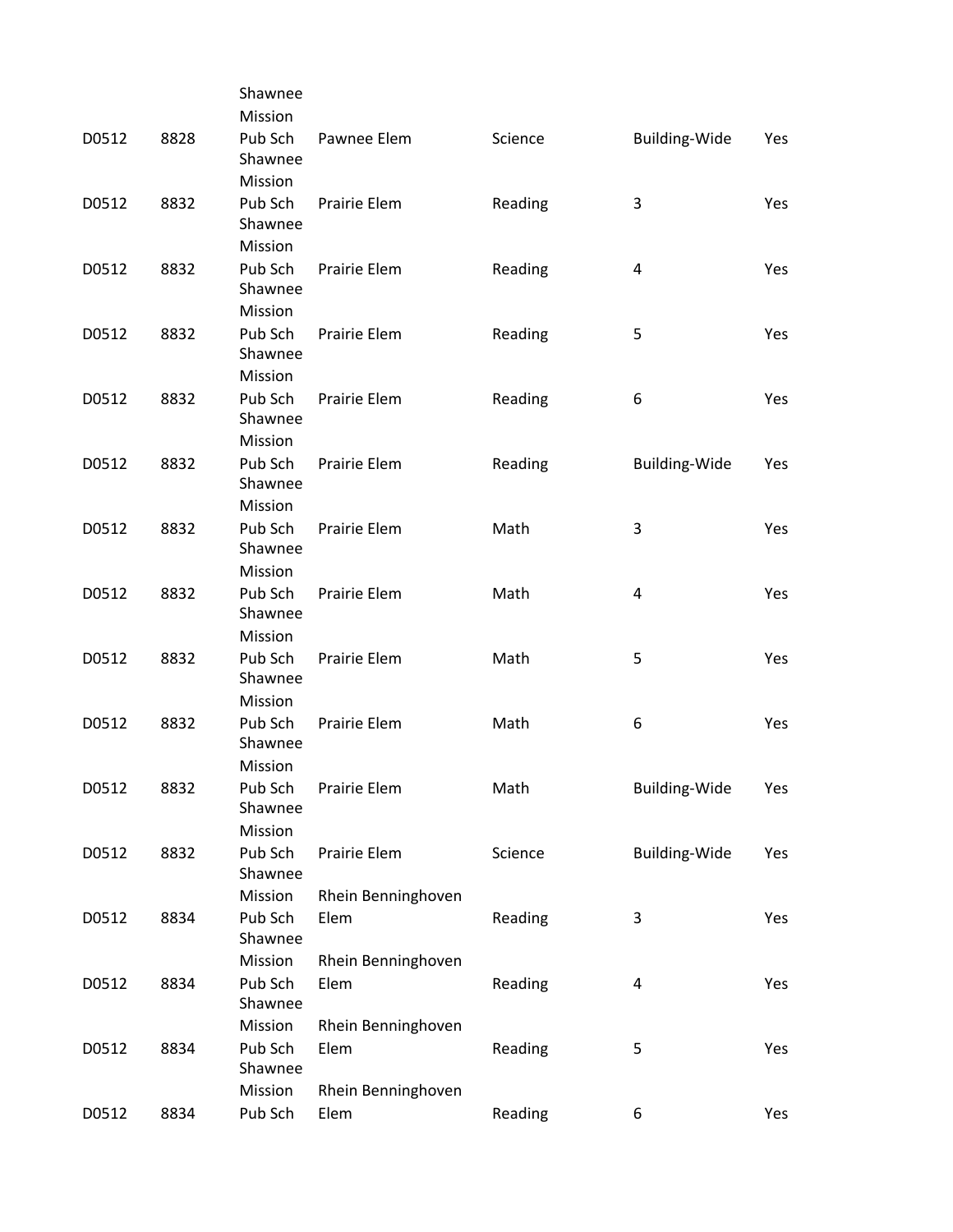|       |      | Shawnee            |                         |               |                      |     |
|-------|------|--------------------|-------------------------|---------------|----------------------|-----|
|       |      | Mission            | Rhein Benninghoven      |               |                      |     |
| D0512 | 8834 | Pub Sch<br>Shawnee | Elem                    | Reading       | Building-Wide        | Yes |
|       |      | Mission            | Rhein Benninghoven      |               |                      |     |
| D0512 | 8834 | Pub Sch            | Elem                    | Math          | 3                    | Yes |
|       |      | Shawnee            |                         |               |                      |     |
|       |      | Mission            | Rhein Benninghoven      |               |                      |     |
| D0512 | 8834 | Pub Sch<br>Shawnee | Elem                    | Math          | 4                    | Yes |
|       |      | Mission            | Rhein Benninghoven      |               |                      |     |
| D0512 | 8834 | Pub Sch            | Elem                    | Math          | 5                    | Yes |
|       |      | Shawnee            |                         |               |                      |     |
|       |      | Mission            | Rhein Benninghoven      |               |                      |     |
| D0512 | 8834 | Pub Sch            | Elem                    | Math          | 6                    | Yes |
|       |      | Shawnee            |                         |               |                      |     |
|       |      | Mission            | Rhein Benninghoven      |               |                      |     |
| D0512 | 8834 | Pub Sch            | Elem                    | Math          | <b>Building-Wide</b> | Yes |
|       |      | Shawnee            |                         |               |                      |     |
|       |      | Mission            | Rhein Benninghoven      |               |                      |     |
| D0512 | 8834 | Pub Sch            | Elem                    | Science       | <b>Building-Wide</b> | Yes |
|       |      | Shawnee            |                         |               |                      |     |
|       |      | Mission            | Rhein Benninghoven      |               |                      |     |
| D0512 | 8834 | Pub Sch            | Elem                    | History/Govt. | Building-Wide        | Yes |
|       |      | Shawnee            |                         |               |                      |     |
|       |      | Mission            |                         |               |                      |     |
| D0512 | 8836 | Pub Sch<br>Shawnee | <b>Rising Star Elem</b> | Math          | 3                    | Yes |
|       |      | Mission            |                         |               |                      |     |
| D0512 | 8836 | Pub Sch<br>Shawnee | <b>Rising Star Elem</b> | Math          | 4                    | Yes |
|       |      | Mission            |                         |               |                      |     |
| D0512 | 8836 | Pub Sch            | <b>Rising Star Elem</b> | Math          | 5                    | Yes |
|       |      | Shawnee            |                         |               |                      |     |
|       |      | Mission            |                         |               |                      |     |
| D0512 | 8836 | Pub Sch            | <b>Rising Star Elem</b> | Math          | Building-Wide        | Yes |
|       |      | Shawnee            |                         |               |                      |     |
|       |      | Mission            |                         |               |                      |     |
| D0512 | 8838 | Pub Sch            | <b>Roesland Elem</b>    | Reading       | 6                    | Yes |
|       |      | Shawnee            |                         |               |                      |     |
|       |      | Mission            |                         |               |                      |     |
| D0512 | 8838 | Pub Sch            | <b>Roesland Elem</b>    | Math          | 4                    | Yes |
|       |      | Shawnee            |                         |               |                      |     |
|       |      | Mission            |                         |               |                      |     |
| D0512 | 8842 | Pub Sch<br>Shawnee | Rosehill Elem           | Reading       | 6                    | Yes |
|       |      | Mission            |                         |               |                      |     |
| D0512 | 8844 | Pub Sch            | <b>Rushton Elem</b>     | Reading       | 3                    | Yes |
|       |      |                    |                         |               |                      |     |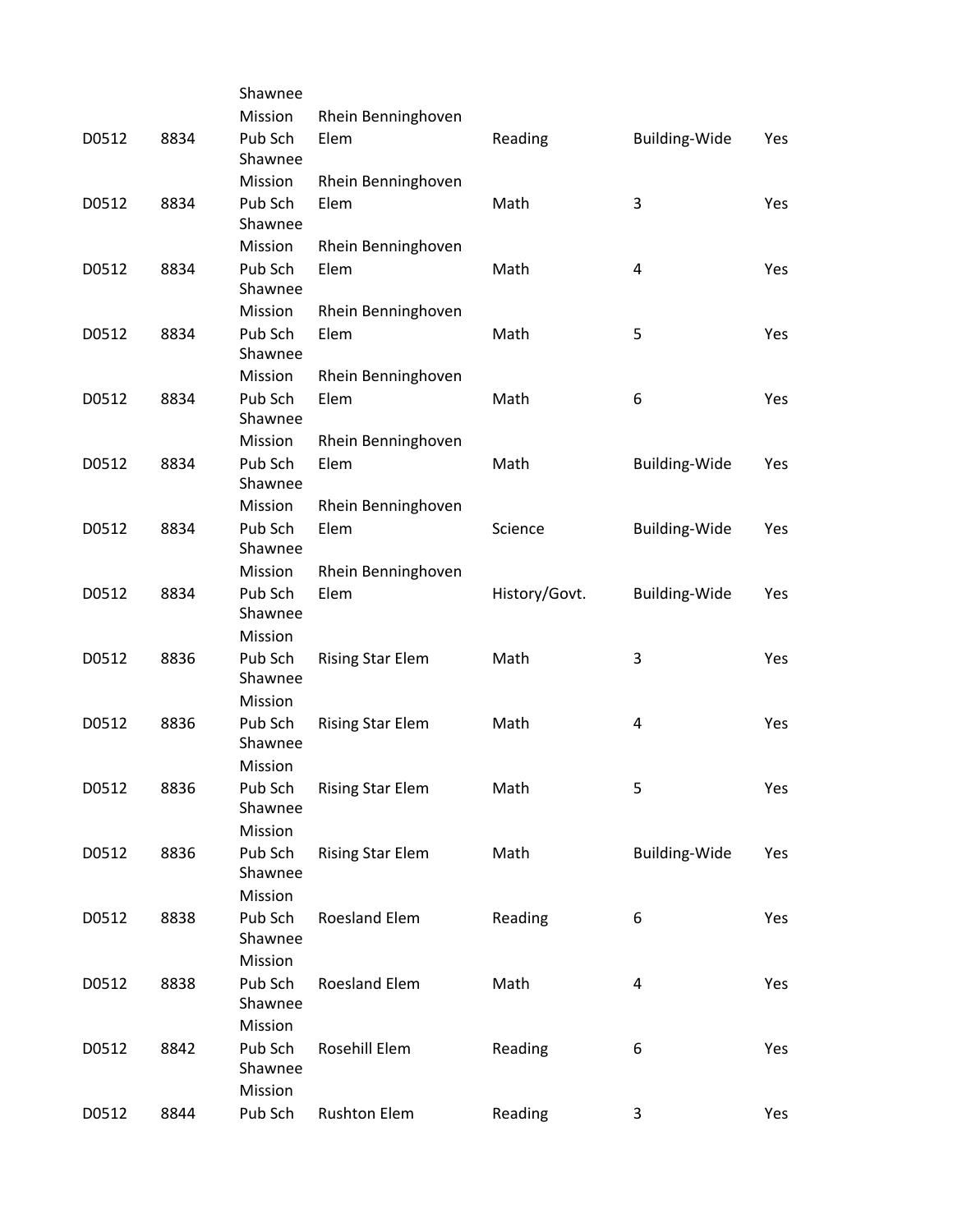|       |      | Shawnee                       |                     |               |                      |     |
|-------|------|-------------------------------|---------------------|---------------|----------------------|-----|
|       |      | Mission                       |                     |               |                      |     |
| D0512 | 8844 | Pub Sch<br>Shawnee            | <b>Rushton Elem</b> | Reading       | 4                    | Yes |
|       |      | Mission                       |                     |               |                      |     |
| D0512 | 8844 | Pub Sch<br>Shawnee            | <b>Rushton Elem</b> | Reading       | Building-Wide        | Yes |
|       |      | Mission                       |                     |               |                      |     |
| D0512 | 8844 | Pub Sch<br>Shawnee            | <b>Rushton Elem</b> | Math          | 3                    | Yes |
|       |      | Mission                       |                     |               |                      |     |
| D0512 | 8844 | Pub Sch<br>Shawnee<br>Mission | <b>Rushton Elem</b> | Math          | 4                    | Yes |
|       |      |                               |                     |               |                      |     |
| D0512 | 8844 | Pub Sch<br>Shawnee<br>Mission | <b>Rushton Elem</b> | Math          | Building-Wide        | Yes |
|       |      |                               | Santa Fe Trail Elem |               |                      |     |
| D0512 | 8846 | Pub Sch<br>Shawnee<br>Mission |                     | Reading       | 5                    | Yes |
| D0512 | 8846 | Pub Sch                       | Santa Fe Trail Elem | Math          | 3                    | Yes |
|       |      | Shawnee<br>Mission            |                     |               |                      |     |
|       |      | Pub Sch                       | Santa Fe Trail Elem |               |                      |     |
| D0512 | 8846 | Shawnee<br>Mission            |                     | Math          | 5                    | Yes |
|       |      | Pub Sch                       |                     |               |                      |     |
| D0512 | 8846 | Shawnee<br>Mission            | Santa Fe Trail Elem | Math          | 6                    | Yes |
|       |      |                               |                     |               |                      |     |
| D0512 | 8846 | Pub Sch<br>Shawnee<br>Mission | Santa Fe Trail Elem | Math          | <b>Building-Wide</b> | Yes |
|       |      |                               |                     |               |                      |     |
| D0512 | 8846 | Pub Sch<br>Shawnee<br>Mission | Santa Fe Trail Elem | History/Govt. | Building-Wide        | Yes |
|       |      |                               |                     |               |                      |     |
| D0512 | 8857 | Pub Sch<br>Shawnee            | Sunflower Elem      | Reading       | 3                    | Yes |
|       |      | Mission                       |                     |               |                      |     |
| D0512 | 8857 | Pub Sch<br>Shawnee            | Sunflower Elem      | Reading       | 4                    | Yes |
|       |      | Mission                       |                     |               |                      |     |
| D0512 | 8857 | Pub Sch<br>Shawnee            | Sunflower Elem      | Reading       | 5                    | Yes |
|       |      | Mission                       |                     |               |                      |     |
| D0512 | 8857 | Pub Sch<br>Shawnee<br>Mission | Sunflower Elem      | Reading       | 6                    | Yes |
| D0512 | 8857 | Pub Sch                       | Sunflower Elem      | Reading       | Building-Wide        | Yes |
|       |      |                               |                     |               |                      |     |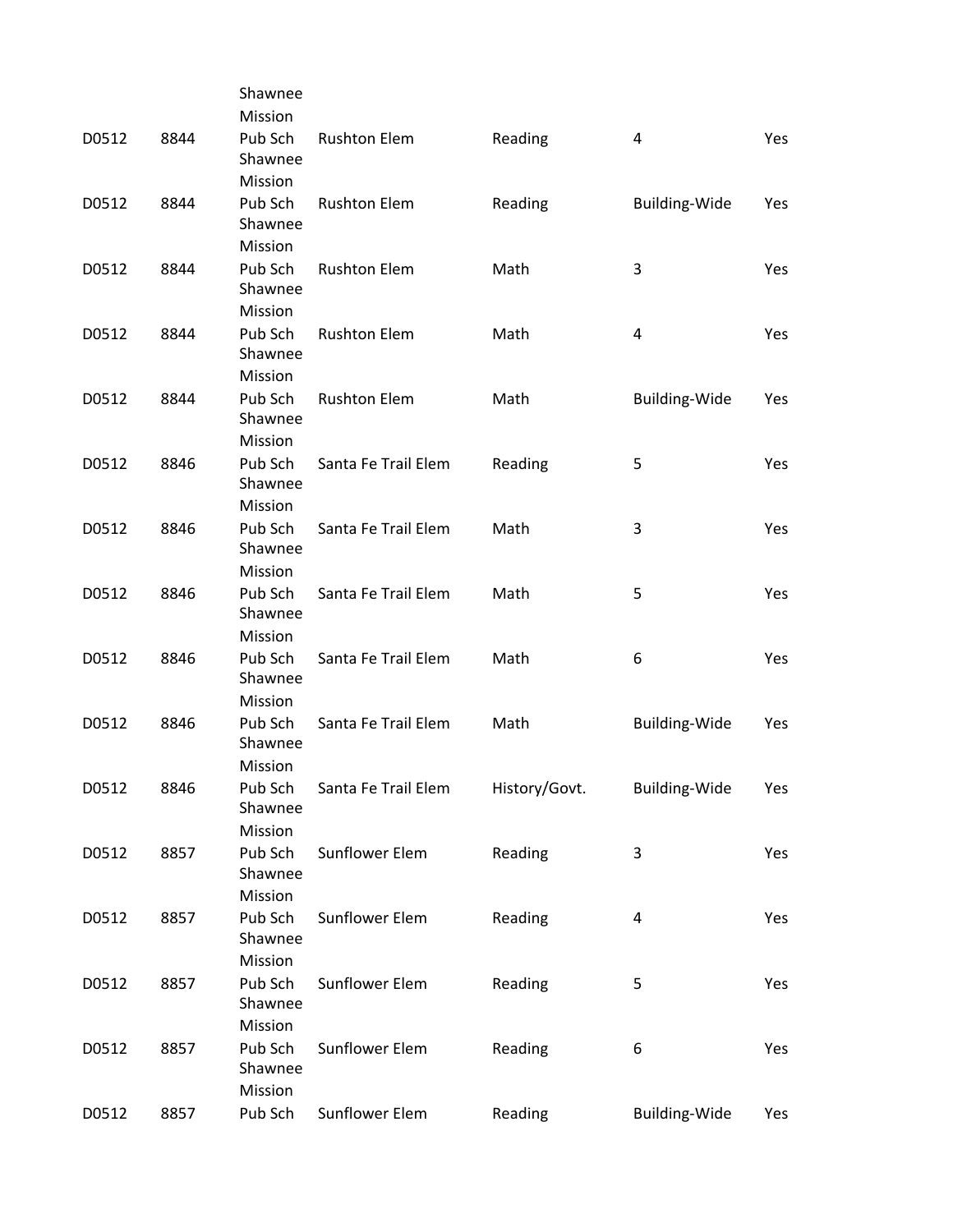|       |      | Shawnee                       |                       |               |                         |            |
|-------|------|-------------------------------|-----------------------|---------------|-------------------------|------------|
|       |      | Mission                       |                       |               |                         |            |
| D0512 | 8857 | Pub Sch<br>Shawnee            | Sunflower Elem        | Math          | 3                       | Yes        |
|       |      | Mission                       |                       |               |                         |            |
| D0512 | 8857 | Pub Sch<br>Shawnee            | Sunflower Elem        | Math          | $\overline{\mathbf{4}}$ | <b>Yes</b> |
|       |      | Mission                       |                       |               |                         |            |
| D0512 | 8857 | Pub Sch<br>Shawnee            | Sunflower Elem        | Math          | 6                       | Yes        |
|       |      | Mission                       |                       |               |                         |            |
| D0512 | 8857 | Pub Sch<br>Shawnee            | Sunflower Elem        | Math          | Building-Wide           | Yes        |
|       |      | Mission                       |                       |               |                         |            |
| D0512 | 8858 | Pub Sch<br>Shawnee            | Tomahawk Elem         | Reading       | 3                       | Yes        |
|       |      | Mission                       |                       |               |                         |            |
| D0512 | 8858 | Pub Sch<br>Shawnee            | <b>Tomahawk Elem</b>  | Reading       | 4                       | Yes        |
|       |      | Mission                       |                       |               |                         |            |
| D0512 | 8858 | Pub Sch<br>Shawnee            | Tomahawk Elem         | Reading       | 5                       | Yes        |
|       |      | Mission                       |                       |               |                         |            |
| D0512 | 8858 | Pub Sch<br>Shawnee            | Tomahawk Elem         | Reading       | 6                       | Yes        |
|       |      | Mission                       |                       |               |                         |            |
| D0512 | 8858 | Pub Sch<br>Shawnee            | Tomahawk Elem         | Reading       | <b>Building-Wide</b>    | Yes        |
|       |      | Mission                       |                       |               |                         |            |
| D0512 | 8858 | Pub Sch<br>Shawnee            | <b>Tomahawk Elem</b>  | Math          | 4                       | Yes        |
|       |      | Mission                       |                       |               |                         |            |
| D0512 | 8858 | Pub Sch<br>Shawnee            | Tomahawk Elem         | Math          | 5                       | Yes        |
|       |      | Mission                       |                       |               |                         |            |
| D0512 | 8858 | Pub Sch<br>Shawnee            | Tomahawk Elem         | Math          | 6                       | Yes        |
|       |      | Mission                       |                       |               |                         |            |
| D0512 | 8858 | Pub Sch<br>Shawnee            | <b>Tomahawk Elem</b>  | Math          | <b>Building-Wide</b>    | Yes        |
|       |      | Mission                       |                       |               |                         |            |
| D0512 | 8858 | Pub Sch<br>Shawnee            | Tomahawk Elem         | History/Govt. | <b>Building-Wide</b>    | Yes        |
|       |      | Mission                       |                       |               |                         |            |
| D0512 | 8860 | Pub Sch<br>Shawnee<br>Mission | <b>Trailwood Elem</b> | Reading       | 4                       | Yes        |
| D0512 | 8860 | Pub Sch                       | Trailwood Elem        | Reading       | 5                       | Yes        |
|       |      |                               |                       |               |                         |            |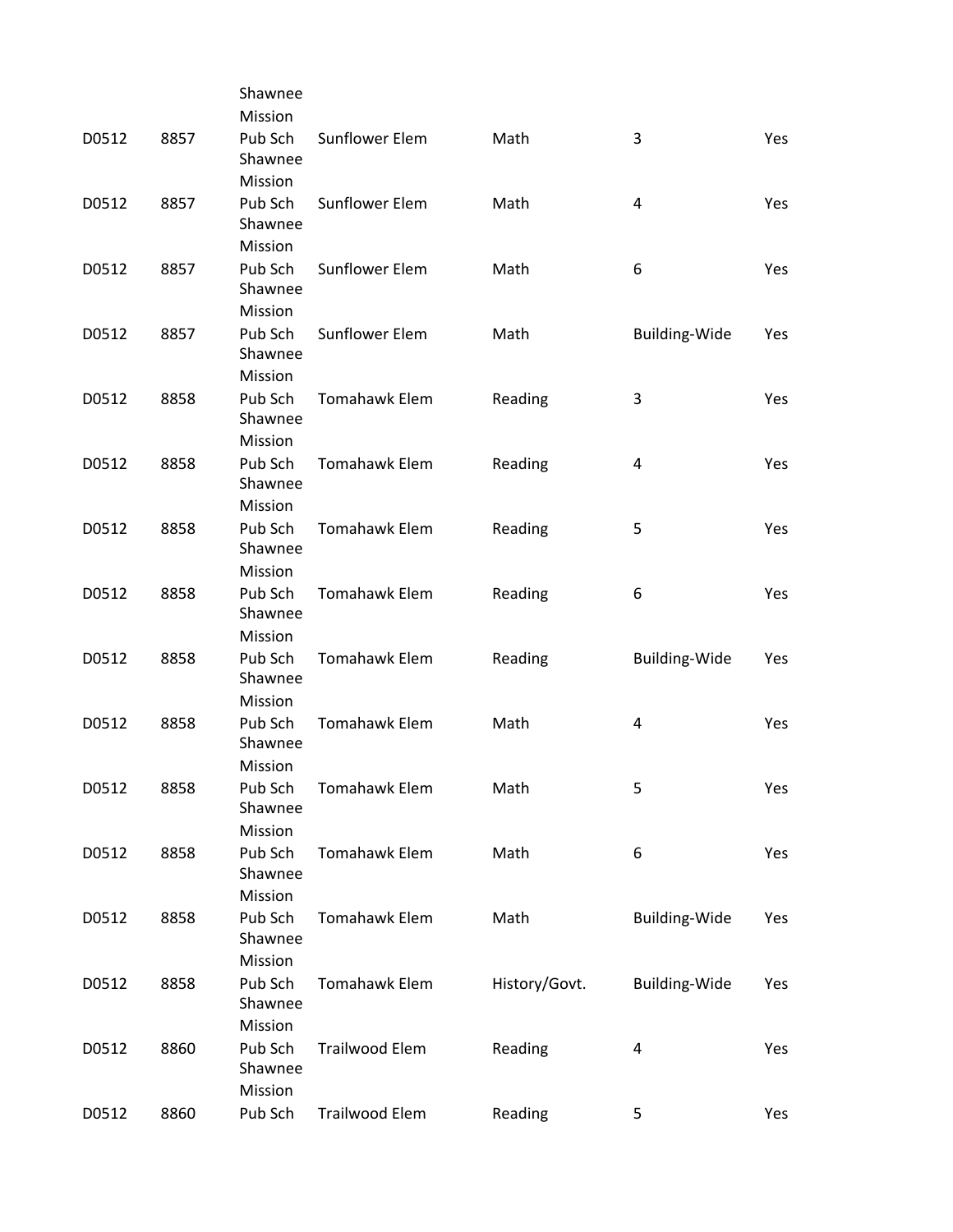|       |      | Shawnee            |                           |         |                      |     |
|-------|------|--------------------|---------------------------|---------|----------------------|-----|
|       |      | Mission            |                           |         |                      |     |
| D0512 | 8860 | Pub Sch<br>Shawnee | <b>Trailwood Elem</b>     | Reading | 6                    | Yes |
|       |      | Mission            |                           |         |                      |     |
| D0512 | 8860 | Pub Sch            | <b>Trailwood Elem</b>     | Reading | Building-Wide        | Yes |
|       |      | Shawnee            |                           |         |                      |     |
|       |      | Mission            |                           |         |                      |     |
| D0512 | 8860 | Pub Sch<br>Shawnee | <b>Trailwood Elem</b>     | Math    | 3                    | Yes |
|       |      | Mission            |                           |         |                      |     |
| D0512 | 8860 | Pub Sch            | <b>Trailwood Elem</b>     | Math    | 4                    | Yes |
|       |      | Shawnee            |                           |         |                      |     |
|       |      | Mission            |                           |         |                      |     |
| D0512 | 8860 | Pub Sch<br>Shawnee | <b>Trailwood Elem</b>     | Math    | 5                    | Yes |
|       |      | Mission            |                           |         |                      |     |
| D0512 | 8860 | Pub Sch            | <b>Trailwood Elem</b>     | Math    | 6                    | Yes |
|       |      | Shawnee            |                           |         |                      |     |
|       |      | Mission            |                           |         |                      |     |
| D0512 | 8860 | Pub Sch<br>Shawnee | <b>Trailwood Elem</b>     | Math    | <b>Building-Wide</b> | Yes |
|       |      | Mission            |                           |         |                      |     |
| D0512 | 8860 | Pub Sch<br>Shawnee | <b>Trailwood Elem</b>     | Science | <b>Building-Wide</b> | Yes |
|       |      | Mission            |                           |         |                      |     |
| D0512 | 8864 | Pub Sch<br>Shawnee | Westwood View Elem        | Reading | 3                    | Yes |
|       |      | Mission            |                           |         |                      |     |
| D0512 | 8864 | Pub Sch<br>Shawnee | Westwood View Elem        | Reading | 4                    | Yes |
|       |      | Mission            |                           |         |                      |     |
| D0512 | 8864 | Pub Sch<br>Shawnee | Westwood View Elem        | Reading | 5                    | Yes |
|       |      | Mission            |                           |         |                      |     |
| D0512 | 8864 | Pub Sch            | Westwood View Elem        | Reading | 6                    | Yes |
|       |      | Shawnee            |                           |         |                      |     |
|       |      | Mission            |                           |         |                      |     |
| D0512 | 8864 | Pub Sch<br>Shawnee | Westwood View Elem        | Reading | <b>Building-Wide</b> | Yes |
|       |      | Mission            |                           |         |                      |     |
| D0512 | 8864 | Pub Sch<br>Shawnee | Westwood View Elem        | Math    | 3                    | Yes |
|       |      | Mission            |                           |         |                      |     |
| D0512 | 8864 | Pub Sch<br>Shawnee | <b>Westwood View Elem</b> | Math    | 4                    | Yes |
|       |      | Mission            |                           |         |                      |     |
| D0512 | 8864 | Pub Sch            | Westwood View Elem        | Math    | 5                    | Yes |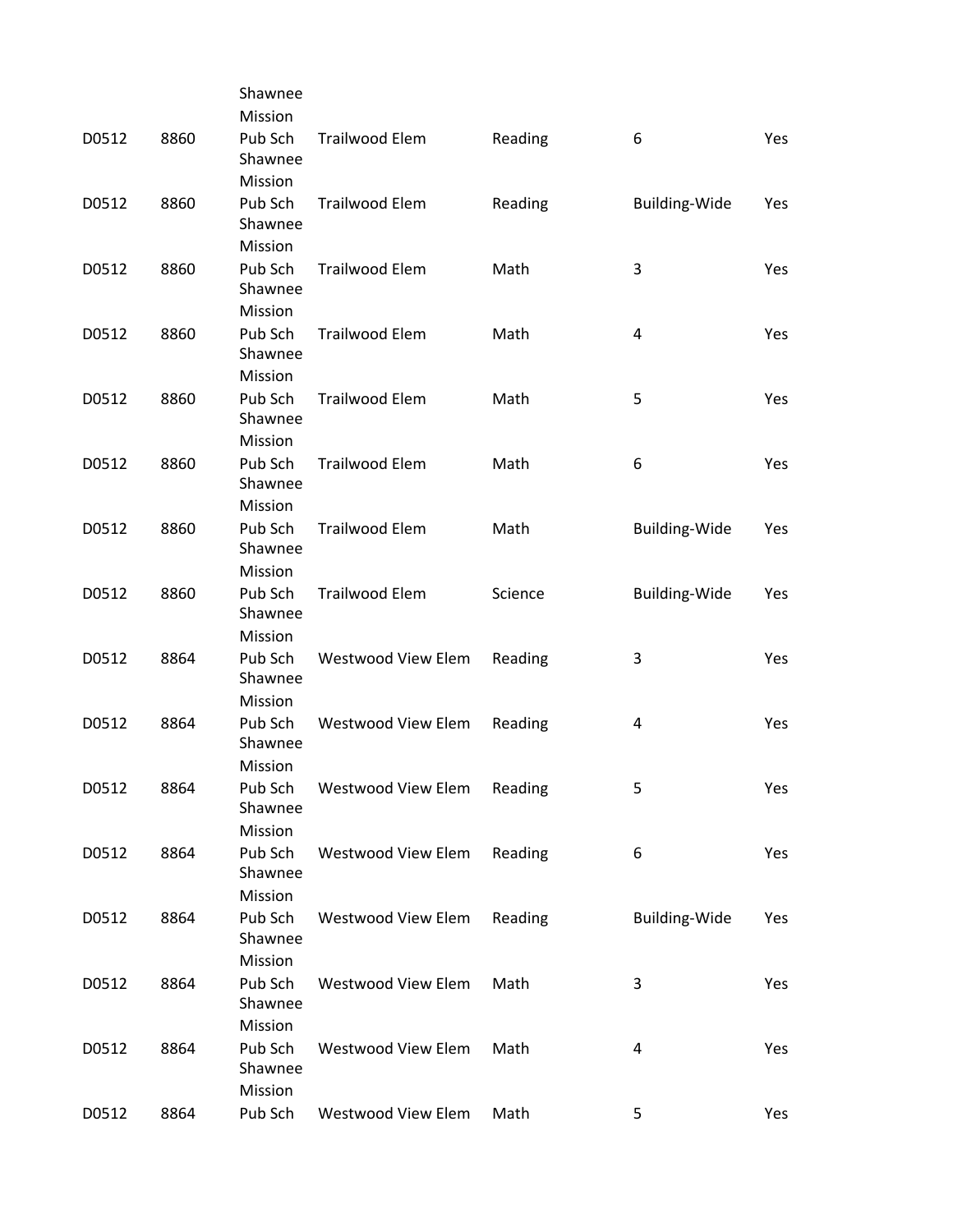|       |      | Shawnee            |                            |         |                      |     |
|-------|------|--------------------|----------------------------|---------|----------------------|-----|
|       |      | Mission            |                            |         |                      |     |
| D0512 | 8864 | Pub Sch            | <b>Westwood View Elem</b>  | Math    | 6                    | Yes |
|       |      | Shawnee            |                            |         |                      |     |
|       |      | Mission            |                            |         |                      |     |
| D0512 | 8864 | Pub Sch            | <b>Westwood View Elem</b>  | Math    | <b>Building-Wide</b> | Yes |
|       |      | Shawnee            |                            |         |                      |     |
|       |      | Mission            |                            |         |                      |     |
| D0512 | 8864 | Pub Sch            | <b>Westwood View Elem</b>  | Science | <b>Building-Wide</b> | Yes |
|       |      | Shawnee            |                            |         |                      |     |
|       |      | Mission            |                            |         |                      |     |
| D0512 | 8868 | Pub Sch<br>Shawnee | Westridge Middle           | Reading | 7                    | Yes |
|       |      | Mission            |                            |         |                      |     |
| D0512 | 8868 | Pub Sch            | Westridge Middle           | Reading | 8                    | Yes |
|       |      | Shawnee            |                            |         |                      |     |
|       |      | Mission            |                            |         |                      |     |
| D0512 | 8868 | Pub Sch            | Westridge Middle           | Reading | <b>Building-Wide</b> | Yes |
|       |      | Shawnee            |                            |         |                      |     |
|       |      | Mission            |                            |         |                      |     |
| D0512 | 8868 | Pub Sch            | Westridge Middle           | Math    | $\overline{7}$       | Yes |
|       |      | Shawnee            |                            |         |                      |     |
|       |      | Mission            |                            |         |                      |     |
| D0512 | 8868 | Pub Sch            | Westridge Middle           | Math    | 8                    | Yes |
|       |      | Shawnee            |                            |         |                      |     |
|       |      | Mission            |                            |         |                      |     |
| D0512 | 8868 | Pub Sch            | Westridge Middle           | Math    | <b>Building-Wide</b> | Yes |
|       |      | Shawnee            |                            |         |                      |     |
|       |      | Mission            |                            |         |                      |     |
| D0512 | 8870 | Pub Sch<br>Shawnee | Hocker Grove Middle        | Reading | 7                    | Yes |
|       |      | Mission            |                            |         |                      |     |
| D0512 | 8870 | Pub Sch            | Hocker Grove Middle        | Reading | 8                    | Yes |
|       |      | Shawnee            |                            |         |                      |     |
|       |      | Mission            |                            |         |                      |     |
| D0512 | 8870 | Pub Sch            | <b>Hocker Grove Middle</b> | Reading | <b>Building-Wide</b> | Yes |
|       |      | Shawnee            |                            |         |                      |     |
|       |      | Mission            |                            |         |                      |     |
| D0512 | 8870 | Pub Sch            | <b>Hocker Grove Middle</b> | Math    | 7                    | Yes |
|       |      | Shawnee            |                            |         |                      |     |
|       |      | Mission            |                            |         |                      |     |
| D0512 | 8870 | Pub Sch            | <b>Hocker Grove Middle</b> | Math    | 8                    | Yes |
|       |      | Shawnee            |                            |         |                      |     |
|       |      | Mission            |                            |         |                      |     |
| D0512 | 8870 | Pub Sch            | <b>Hocker Grove Middle</b> | Math    | Building-Wide        | Yes |
|       |      | Shawnee<br>Mission |                            |         |                      |     |
|       | 8874 |                    |                            |         | $\overline{7}$       |     |
| D0512 |      | Pub Sch            | Indian Hills Middle        | Reading |                      | Yes |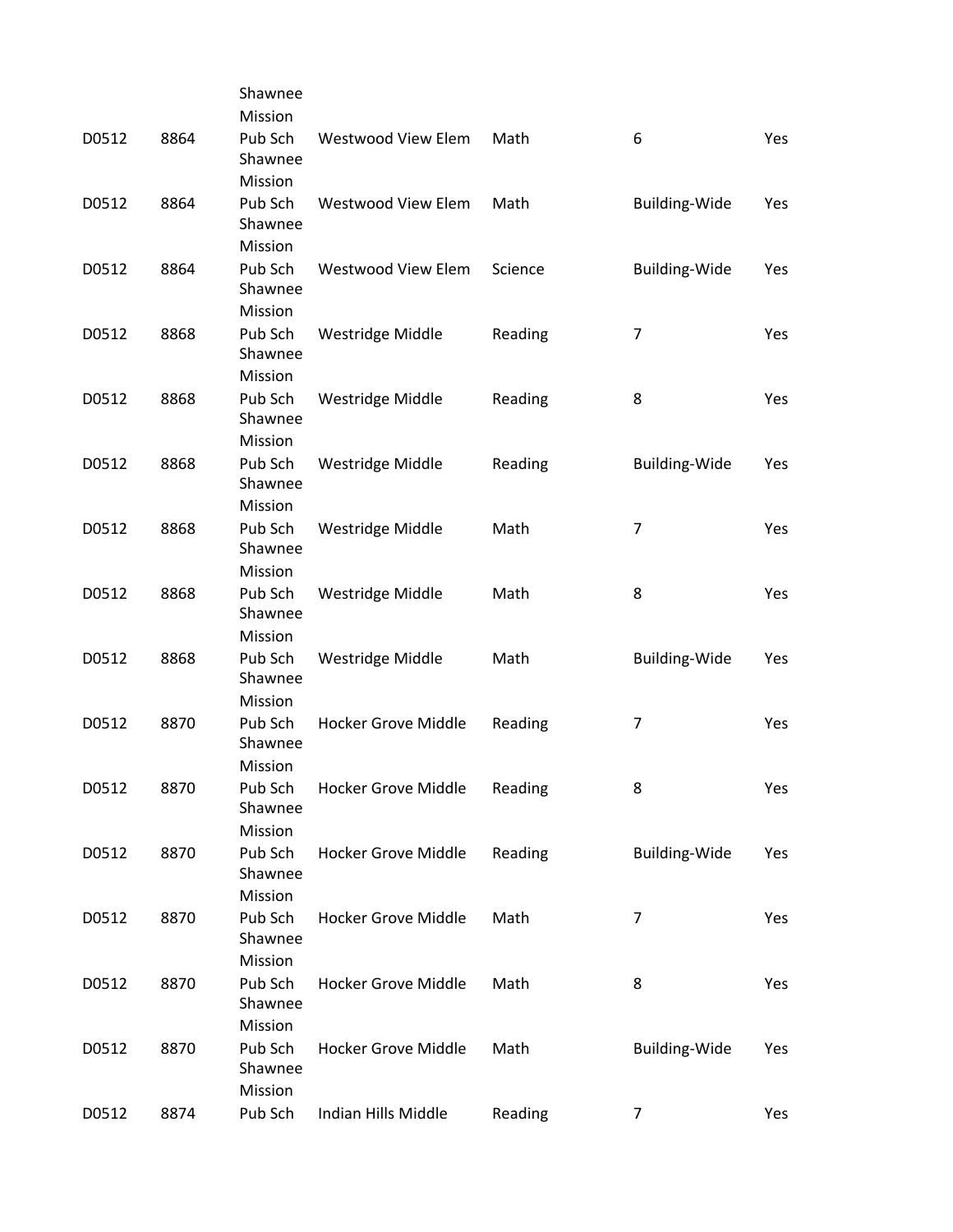|       |      | Shawnee            |                              |               |                      |     |
|-------|------|--------------------|------------------------------|---------------|----------------------|-----|
|       |      | Mission            |                              |               |                      |     |
| D0512 | 8874 | Pub Sch<br>Shawnee | Indian Hills Middle          | Reading       | 8                    | Yes |
|       |      | Mission            |                              |               |                      |     |
| D0512 | 8874 | Pub Sch            | Indian Hills Middle          | Reading       | <b>Building-Wide</b> | Yes |
|       |      | Shawnee            |                              |               |                      |     |
|       |      | Mission            |                              |               |                      |     |
| D0512 | 8874 | Pub Sch            | Indian Hills Middle          | Math          | 7                    | Yes |
|       |      | Shawnee            |                              |               |                      |     |
|       |      | Mission            |                              |               |                      |     |
| D0512 | 8874 | Pub Sch            | Indian Hills Middle          | Math          | 8                    | Yes |
|       |      | Shawnee            |                              |               |                      |     |
|       |      | Mission            |                              |               |                      |     |
| D0512 | 8874 | Pub Sch<br>Shawnee | Indian Hills Middle          | Math          | <b>Building-Wide</b> | Yes |
|       |      | Mission            |                              |               |                      |     |
| D0512 | 8874 | Pub Sch            | Indian Hills Middle          | Science       | <b>Building-Wide</b> | Yes |
|       |      | Shawnee            |                              |               |                      |     |
|       |      | Mission            |                              |               |                      |     |
| D0512 | 8874 | Pub Sch<br>Shawnee | Indian Hills Middle          | History/Govt. | <b>Building-Wide</b> | Yes |
|       |      | Mission            |                              |               |                      |     |
| D0512 | 8876 | Pub Sch            | <b>Mission Valley Middle</b> | Reading       | 7                    | Yes |
|       |      | Shawnee            |                              |               |                      |     |
|       |      | Mission            |                              |               |                      |     |
| D0512 | 8876 | Pub Sch            | <b>Mission Valley Middle</b> | Reading       | 8                    | Yes |
|       |      | Shawnee            |                              |               |                      |     |
|       |      | Mission            |                              |               |                      |     |
| D0512 | 8876 | Pub Sch            | <b>Mission Valley Middle</b> | Reading       | <b>Building-Wide</b> | Yes |
|       |      | Shawnee            |                              |               |                      |     |
|       |      | Mission            |                              |               |                      |     |
| D0512 | 8876 | Pub Sch<br>Shawnee | <b>Mission Valley Middle</b> | Math          | 7                    | Yes |
|       |      | Mission            |                              |               |                      |     |
| D0512 | 8876 | Pub Sch            | <b>Mission Valley Middle</b> | Math          | 8                    | Yes |
|       |      | Shawnee            |                              |               |                      |     |
|       |      | Mission            |                              |               |                      |     |
| D0512 | 8876 | Pub Sch            | <b>Mission Valley Middle</b> | Math          | Building-Wide        | Yes |
|       |      | Shawnee            |                              |               |                      |     |
|       |      | Mission            |                              |               |                      |     |
| D0512 | 8876 | Pub Sch            | <b>Mission Valley Middle</b> | Science       | <b>Building-Wide</b> | Yes |
|       |      | Shawnee            |                              |               |                      |     |
|       |      | Mission            |                              |               |                      |     |
| D0512 | 8878 | Pub Sch            | Antioch Middle               | Reading       | 7                    | Yes |
|       |      | Shawnee            |                              |               |                      |     |
|       |      | Mission            |                              |               |                      |     |
| D0512 | 8878 | Pub Sch            | Antioch Middle               | Reading       | Building-Wide        | Yes |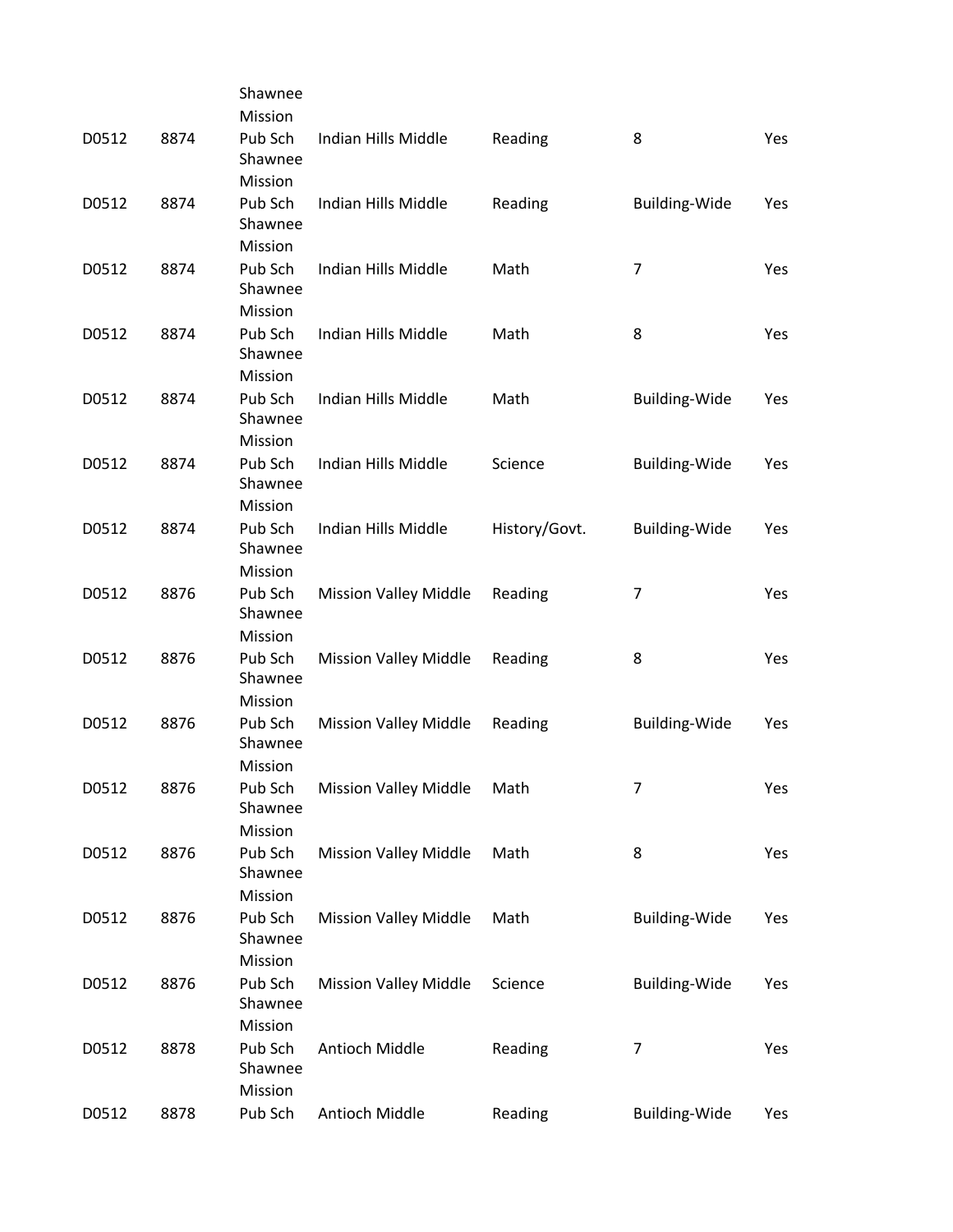|       |      | Shawnee                       |                             |               |                      |     |
|-------|------|-------------------------------|-----------------------------|---------------|----------------------|-----|
|       |      | Mission                       |                             |               |                      |     |
| D0512 | 8880 | Pub Sch<br>Shawnee            | Indian Woods Middle         | Reading       | $\overline{7}$       | Yes |
|       |      | Mission                       |                             |               |                      |     |
| D0512 | 8880 | Pub Sch<br>Shawnee            | Indian Woods Middle         | Reading       | 8                    | Yes |
|       |      | Mission                       |                             |               |                      |     |
| D0512 | 8880 | Pub Sch<br>Shawnee            | Indian Woods Middle         | Reading       | <b>Building-Wide</b> | Yes |
|       |      | Mission                       |                             |               |                      |     |
| D0512 | 8880 | Pub Sch<br>Shawnee            | Indian Woods Middle         | Math          | $\overline{7}$       | Yes |
|       |      | Mission                       |                             |               |                      |     |
| D0512 | 8880 | Pub Sch<br>Shawnee            | Indian Woods Middle         | Math          | 8                    | Yes |
|       |      | Mission                       |                             |               |                      |     |
| D0512 | 8880 | Pub Sch<br>Shawnee            | Indian Woods Middle         | Math          | Building-Wide        | Yes |
|       |      | Mission                       |                             |               |                      |     |
| D0512 | 8884 | Pub Sch<br>Shawnee            | <b>Trailridge Middle</b>    | Reading       | $\overline{7}$       | Yes |
|       |      | Mission                       |                             |               |                      |     |
| D0512 | 8884 | Pub Sch<br>Shawnee            | <b>Trailridge Middle</b>    | Reading       | 8                    | Yes |
|       |      | Mission                       |                             |               |                      |     |
| D0512 | 8884 | Pub Sch<br>Shawnee            | <b>Trailridge Middle</b>    | Reading       | <b>Building-Wide</b> | Yes |
|       |      | Mission                       |                             |               |                      |     |
| D0512 | 8884 | Pub Sch<br>Shawnee            | <b>Trailridge Middle</b>    | Math          | 7                    | Yes |
|       |      | Mission                       |                             |               |                      |     |
| D0512 | 8884 | Pub Sch<br>Shawnee<br>Mission | Trailridge Middle           | Math          | 8                    | Yes |
|       |      |                               |                             |               |                      |     |
| D0512 | 8884 | Pub Sch<br>Shawnee            | <b>Trailridge Middle</b>    | Math          | Building-Wide        | Yes |
|       |      |                               |                             |               |                      |     |
|       |      | Mission                       |                             |               |                      |     |
| D0512 | 8884 | Pub Sch<br>Shawnee            | <b>Trailridge Middle</b>    | Science       | Building-Wide        | Yes |
|       |      | Mission                       |                             |               |                      |     |
| D0512 | 8884 | Pub Sch<br>Shawnee            | <b>Trailridge Middle</b>    | History/Govt. | <b>Building-Wide</b> | Yes |
|       |      | Mission                       | <b>Shawnee Mission East</b> |               |                      |     |
| D0512 | 8886 | Pub Sch<br>Shawnee            | High                        | Reading       | <b>Building-Wide</b> | Yes |
|       |      | Mission                       | <b>Shawnee Mission East</b> |               |                      |     |
| D0512 | 8886 | Pub Sch                       | High                        | Math          | Building-Wide        | Yes |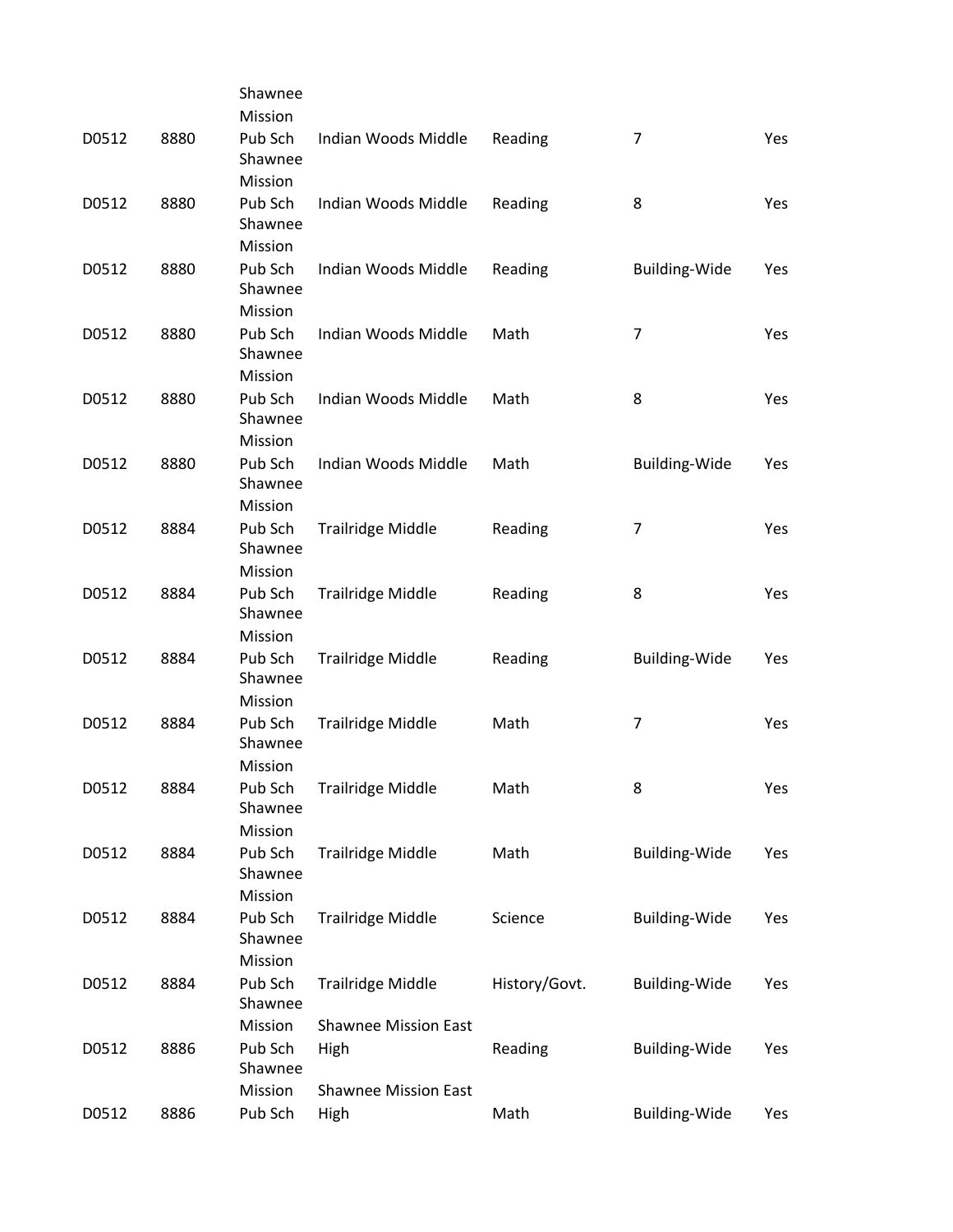|       |      | Shawnee            |                              |               |                      |            |
|-------|------|--------------------|------------------------------|---------------|----------------------|------------|
|       |      | Mission            | <b>Shawnee Mission East</b>  |               |                      |            |
| D0512 | 8886 | Pub Sch<br>Shawnee | High                         | Science       | <b>Building-Wide</b> | Yes        |
|       |      | Mission            | <b>Shawnee Mission North</b> |               |                      |            |
| D0512 | 8888 | Pub Sch<br>Shawnee | High                         | Reading       | $\overline{7}$       | Yes        |
|       |      | <b>Mission</b>     | <b>Shawnee Mission North</b> |               |                      |            |
| D0512 | 8888 | Pub Sch<br>Shawnee | High                         | Reading       | 8                    | Yes        |
|       |      | Mission            | <b>Shawnee Mission North</b> |               |                      |            |
| D0512 | 8888 | Pub Sch<br>Shawnee | High                         | Reading       | 11                   | Yes        |
|       |      | Mission            | <b>Shawnee Mission North</b> |               |                      |            |
| D0512 | 8888 | Pub Sch<br>Shawnee | High                         | Reading       | <b>Building-Wide</b> | Yes        |
|       |      | Mission            | <b>Shawnee Mission North</b> |               |                      |            |
| D0512 | 8888 | Pub Sch<br>Shawnee | High                         | Math          | 7                    | Yes        |
|       |      | Mission            | <b>Shawnee Mission North</b> |               |                      |            |
| D0512 | 8888 | Pub Sch<br>Shawnee | High                         | Math          | 8                    | <b>Yes</b> |
|       |      | Mission            | <b>Shawnee Mission North</b> |               |                      |            |
| D0512 | 8888 | Pub Sch<br>Shawnee | High                         | Math          | 11                   | Yes        |
|       |      | Mission            | <b>Shawnee Mission North</b> |               |                      |            |
| D0512 | 8888 | Pub Sch<br>Shawnee | High                         | Math          | <b>Building-Wide</b> | Yes        |
|       |      | Mission            | <b>Shawnee Mission North</b> |               |                      |            |
| D0512 | 8888 | Pub Sch<br>Shawnee | High                         | Science       | 7                    | Yes        |
|       |      | Mission            | <b>Shawnee Mission North</b> |               |                      |            |
| D0512 | 8888 | Pub Sch<br>Shawnee | High                         | History/Govt. | 8                    | Yes        |
|       |      | Mission            | <b>Shawnee Mission</b>       |               |                      |            |
| D0512 | 8890 | Pub Sch<br>Shawnee | Northwest High               | Reading       | <b>Building-Wide</b> | Yes        |
|       |      | Mission            | <b>Shawnee Mission</b>       |               |                      |            |
| D0512 | 8890 | Pub Sch<br>Shawnee | Northwest High               | Math          | <b>Building-Wide</b> | Yes        |
|       |      | Mission            | <b>Shawnee Mission South</b> |               |                      |            |
| D0512 | 8892 | Pub Sch<br>Shawnee | High                         | Reading       | <b>Building-Wide</b> | Yes        |
|       |      | Mission            | <b>Shawnee Mission South</b> |               |                      |            |
| D0512 | 8892 | Pub Sch<br>Shawnee | High                         | Math          | Building-Wide        | Yes        |
|       |      | Mission            | <b>Shawnee Mission South</b> |               |                      |            |
| D0512 | 8892 | Pub Sch            | High                         | Science       | <b>Building-Wide</b> | Yes        |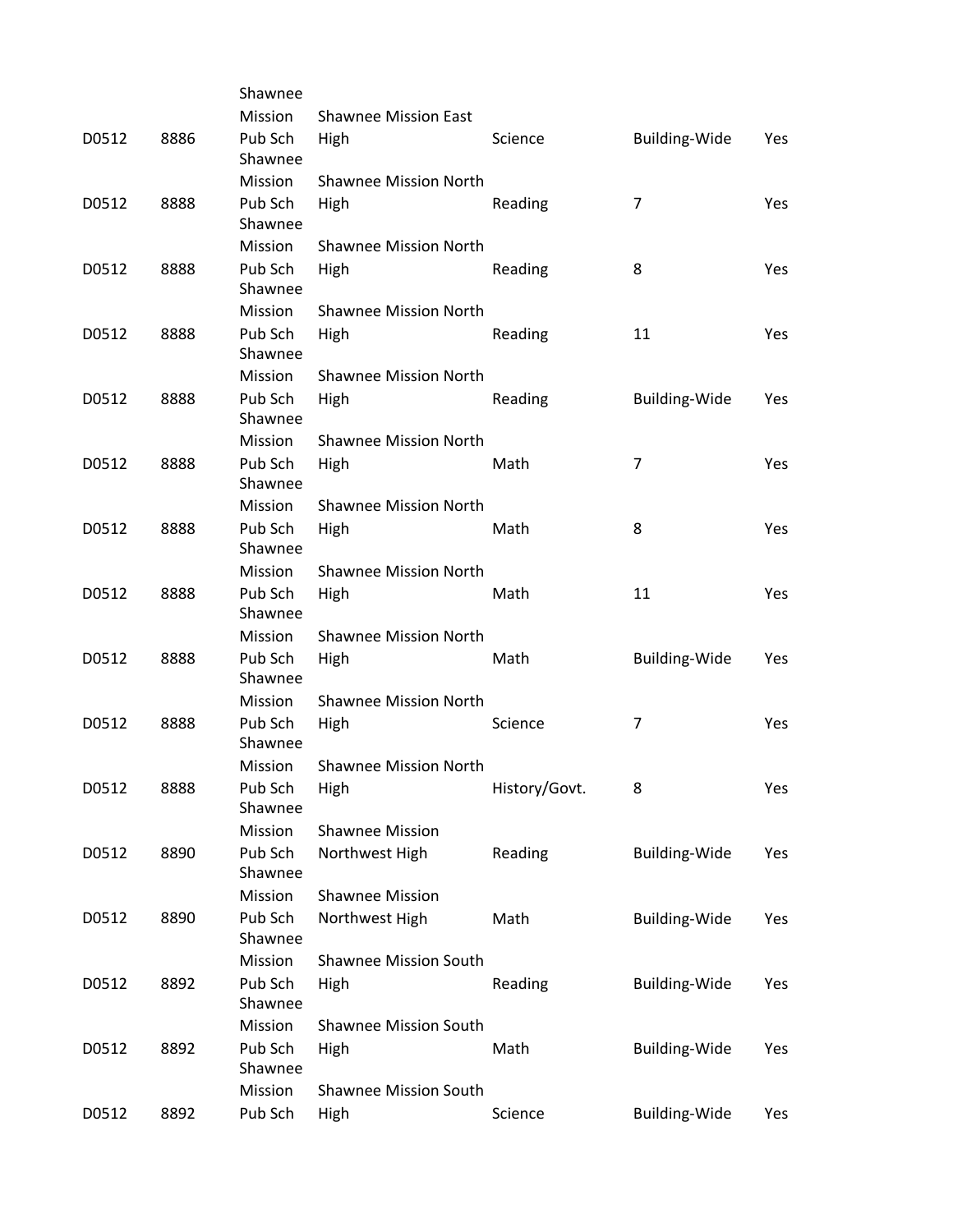|       |      | Shawnee                    |                                                      |               |                      |            |
|-------|------|----------------------------|------------------------------------------------------|---------------|----------------------|------------|
|       |      | Mission                    | <b>Shawnee Mission South</b>                         |               |                      |            |
| D0512 | 8892 | Pub Sch<br>Shawnee         | High                                                 | History/Govt. | <b>Building-Wide</b> | Yes        |
|       |      | Mission                    | <b>Shawnee Mission West</b>                          |               |                      |            |
| D0512 | 8894 | Pub Sch                    | High                                                 | Reading       | <b>Building-Wide</b> | Yes        |
|       |      | Shawnee                    |                                                      |               |                      |            |
|       |      | Mission                    | <b>Shawnee Mission West</b>                          |               |                      |            |
| D0512 | 8894 | Pub Sch<br>St. Hosp.       | High                                                 | Math          | <b>Building-Wide</b> | Yes        |
|       |      | Training                   |                                                      |               |                      |            |
|       |      | Center                     | St. Hosp. Training                                   |               |                      |            |
| S0507 | 8614 | Parsons<br>St. Hosp.       | <b>Center Parsons</b>                                | Reading       | 11                   | <b>Yes</b> |
|       |      | <b>Training</b>            |                                                      |               |                      |            |
|       |      | Center                     | St. Hosp. Training                                   |               |                      |            |
| S0507 | 8614 | Parsons<br>St. Hosp.       | <b>Center Parsons</b>                                | Math          | 11                   | Yes        |
|       |      | Training                   |                                                      |               |                      |            |
|       |      | Center                     | St. Hosp. Training                                   |               |                      |            |
| S0507 | 8614 | Parsons<br>St. Hosp.       | <b>Center Parsons</b>                                | Math          | <b>Building-Wide</b> | Yes        |
|       |      | <b>Training</b>            |                                                      |               |                      |            |
|       |      | Center                     | St. Hosp. Training                                   |               |                      |            |
| S0507 | 8614 | Parsons                    | <b>Center Parsons</b><br>School for School for Blind | History/Govt. | 11                   | <b>Yes</b> |
| S0604 | 8428 | <b>Blind</b>               | Elementary<br>School for School for Blind            | Reading       | 4                    | Yes        |
| S0604 | 8428 | <b>Blind</b>               | Elementary<br>School for School for Blind            | Reading       | 5                    | Yes        |
| S0604 | 8428 | <b>Blind</b>               | Elementary<br>School for School for Blind            | Reading       | <b>Building-Wide</b> | Yes        |
| S0604 | 8428 | Blind                      | Elementary<br>School for School for Blind            | Math          | 4                    | Yes        |
| S0604 | 8428 | <b>Blind</b>               | Elementary<br>School for School for Blind            | Math          | 5                    | Yes        |
| S0604 | 8428 | <b>Blind</b>               | Elementary<br>School for School for Blind            | Math          | <b>Building-Wide</b> | Yes        |
| S0604 | 8428 | <b>Blind</b><br>School for | Elementary                                           | Science       | <b>Building-Wide</b> | Yes        |
| S0604 | 8432 | <b>Blind</b><br>School for | School for Blind High                                | Reading       | 11                   | Yes        |
| S0604 | 8432 | <b>Blind</b><br>School for | School for Blind High                                | Reading       | <b>Building-Wide</b> | Yes        |
| S0604 | 8432 | <b>Blind</b>               | School for Blind High<br>School for School for Deaf  | History/Govt. | <b>Building-Wide</b> | Yes        |
| S0610 | 0884 | Deaf<br>School for         | Elementary                                           | Math          | 6                    | Yes        |
| S0610 | 0886 | Deaf                       | <b>School for Deaf High</b>                          | History/Govt. | <b>Building-Wide</b> | Yes        |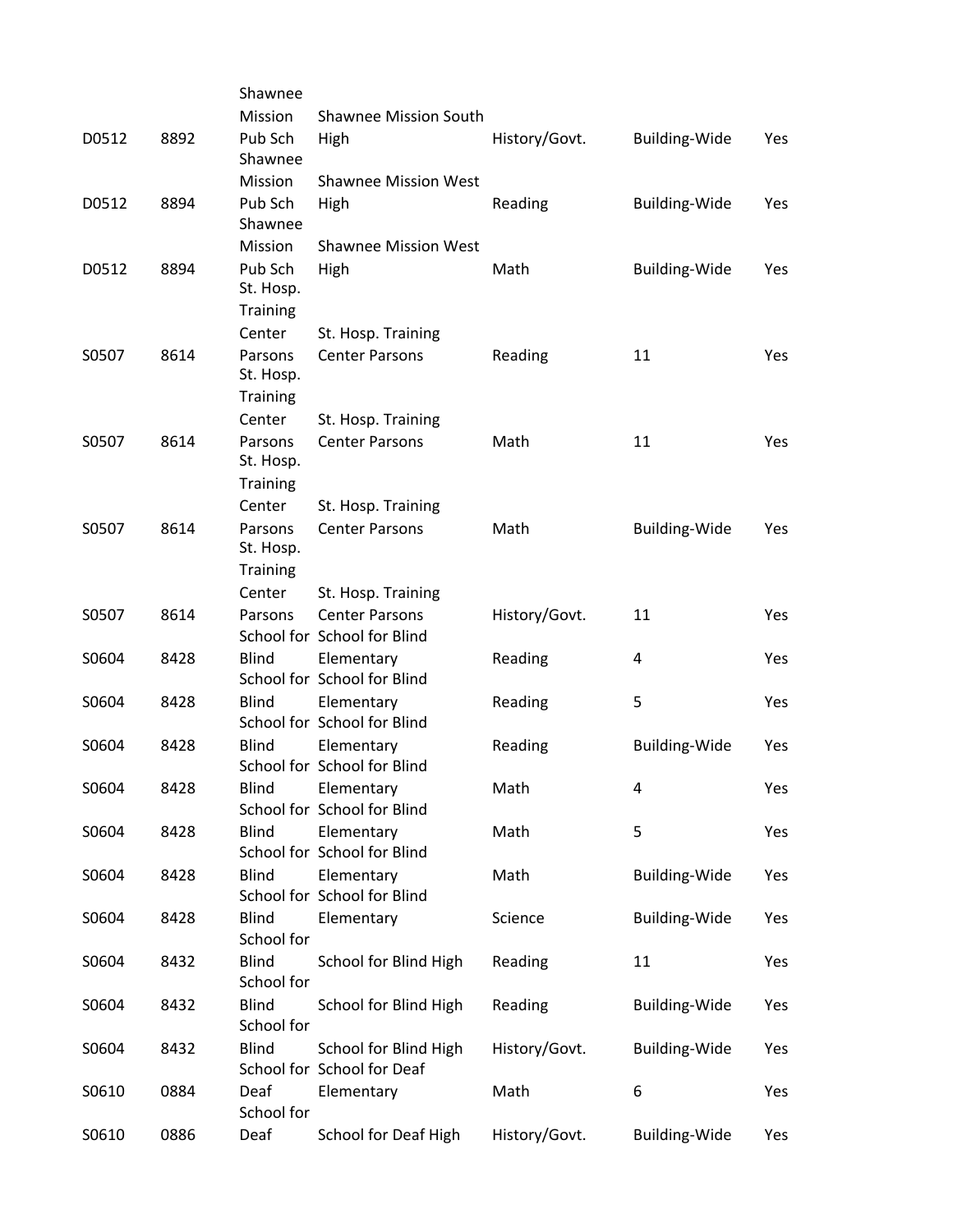|       |      | <b>Brookridg</b>                |                         |         |                         |     |
|-------|------|---------------------------------|-------------------------|---------|-------------------------|-----|
|       |      | e Day                           |                         |         |                         |     |
| Z0006 | 9001 | School<br><b>Brookridg</b>      | Brookridge Day School   | Reading | <b>Building-Wide</b>    | Yes |
|       |      | e Day                           |                         |         |                         |     |
| Z0006 | 9001 | School<br>St John's             | Brookridge Day School   | Math    | <b>Building-Wide</b>    | Yes |
|       |      | Military                        |                         |         |                         |     |
| Z0013 | 3040 | School<br>St John's             | St John's Military High | Reading | 11                      | Yes |
|       |      | Military                        |                         |         |                         |     |
| Z0013 | 3040 | School<br>St John's             | St John's Military High | Reading | <b>Building-Wide</b>    | Yes |
|       |      | Military                        |                         |         |                         |     |
| Z0013 | 3040 | School<br>Lutheran<br>Schools   | St John's Military High | Math    | 11                      | Yes |
|       | 0642 |                                 |                         |         |                         |     |
| Z0026 |      | (Topeka)<br>Lutheran<br>Schools | Linn Lutheran           | Reading | 7                       | Yes |
|       |      |                                 |                         |         |                         |     |
| Z0026 | 0642 | (Topeka)<br>Lutheran            | Linn Lutheran           | Math    | $\overline{7}$          | Yes |
|       |      | Schools                         |                         |         |                         |     |
| Z0026 | 0642 | (Topeka)<br>Lutheran            | Linn Lutheran           | Science | 7                       | Yes |
|       |      | Schools                         |                         |         |                         |     |
| Z0026 | 1866 | (Topeka)<br>Lutheran            | Holy Cross Lutheran     | Reading | $\overline{\mathbf{4}}$ | Yes |
|       |      | Schools                         |                         |         |                         |     |
| Z0026 | 1866 | (Topeka)<br>Lutheran            | Holy Cross Lutheran     | Reading | 6                       | Yes |
|       |      | Schools                         |                         |         |                         |     |
| Z0026 | 1866 | (Topeka)<br>Lutheran            | Holy Cross Lutheran     | Reading | 7                       | Yes |
|       |      | Schools                         |                         |         |                         |     |
| Z0026 | 1866 | (Topeka)<br>Lutheran            | Holy Cross Lutheran     | Reading | 8                       | Yes |
|       |      | Schools                         |                         |         |                         |     |
| Z0026 | 1866 | (Topeka)<br>Lutheran            | Holy Cross Lutheran     | Reading | Building-Wide           | Yes |
|       |      | <b>Schools</b>                  |                         |         |                         |     |
| Z0026 | 1866 | (Topeka)<br>Lutheran            | Holy Cross Lutheran     | Math    | 6                       | Yes |
|       |      | Schools                         |                         |         |                         |     |
| Z0026 | 1866 | (Topeka)<br>Lutheran<br>Schools | Holy Cross Lutheran     | Science | 4                       | Yes |
| Z0026 | 1866 | (Topeka)                        | Holy Cross Lutheran     | Science | 7                       | Yes |
|       |      |                                 |                         |         |                         |     |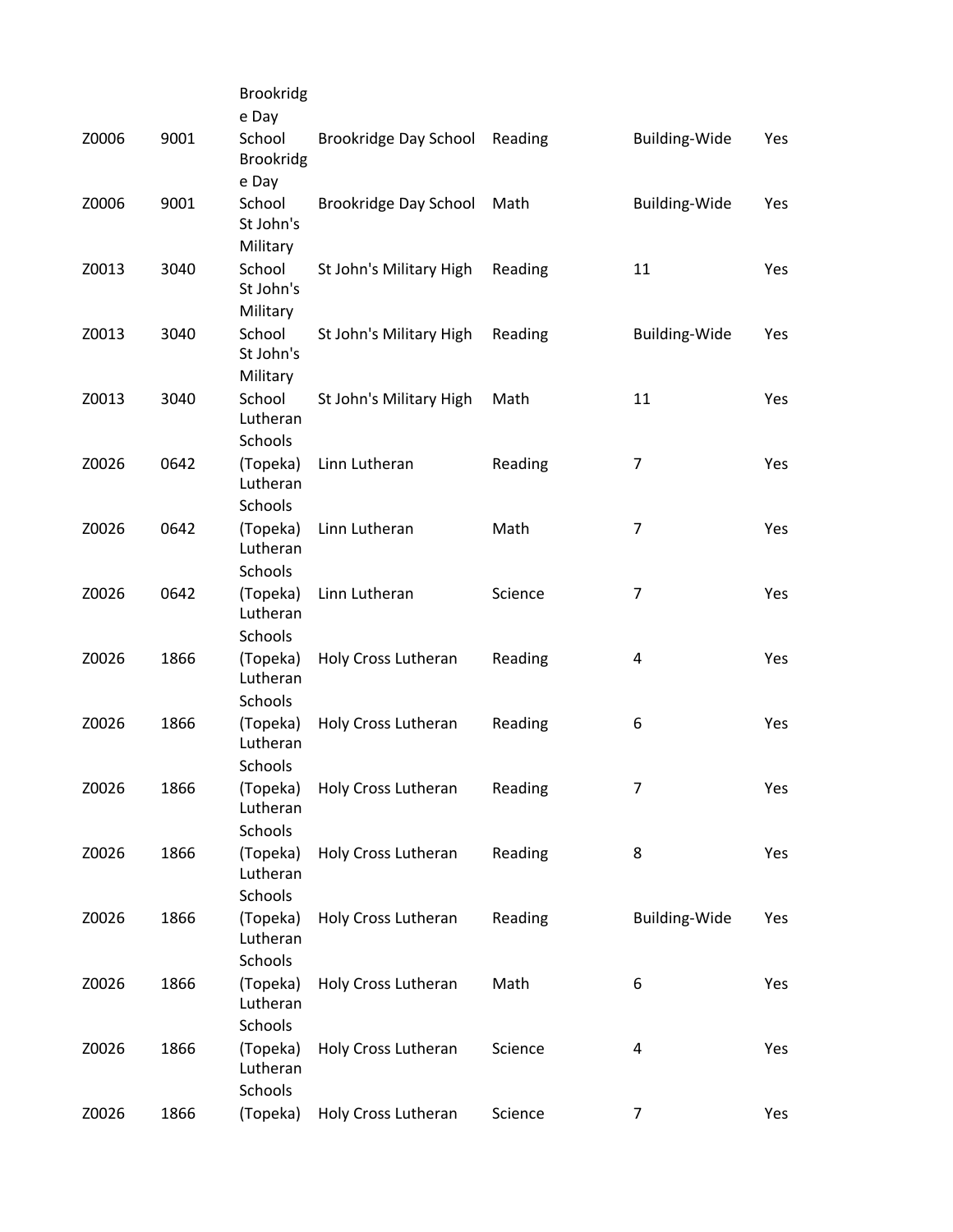|       |      | Lutheran             |                                      |               |                      |            |
|-------|------|----------------------|--------------------------------------|---------------|----------------------|------------|
|       |      | <b>Schools</b>       |                                      |               |                      |            |
| Z0026 | 1866 | (Topeka)<br>Lutheran | Holy Cross Lutheran                  | Science       | <b>Building-Wide</b> | Yes        |
|       |      | <b>Schools</b>       |                                      |               |                      |            |
| Z0026 | 1866 | (Topeka)<br>Lutheran | Holy Cross Lutheran                  | History/Govt. | 8                    | Yes        |
|       |      | <b>Schools</b>       | St Pauls Lutheran Elem               |               |                      |            |
| Z0026 | 2104 | (Topeka)<br>Lutheran | [Cheney]                             | Reading       | 6                    | Yes        |
|       |      | Schools              | St Pauls Lutheran Elem               |               |                      |            |
| Z0026 | 2104 | (Topeka)<br>Lutheran | [Cheney]                             | Reading       | 7                    | Yes        |
|       |      | <b>Schools</b>       | St Pauls Lutheran Elem               |               |                      |            |
| Z0026 | 2104 | (Topeka)<br>Lutheran | [Cheney]                             | Reading       | <b>Building-Wide</b> | Yes        |
|       |      | Schools              | St Pauls Lutheran Elem               |               |                      |            |
| Z0026 | 2104 | (Topeka)<br>Lutheran | [Cheney]                             | Math          | 6                    | Yes        |
|       |      | <b>Schools</b>       |                                      |               |                      |            |
| Z0026 | 3676 | (Topeka)<br>Lutheran | St Johns Lutheran Elem Reading       |               | 5                    | <b>Yes</b> |
|       |      | Schools              |                                      |               |                      |            |
| Z0026 | 3676 | (Topeka)<br>Lutheran | St Johns Lutheran Elem Reading       |               | 7                    | Yes        |
|       |      | <b>Schools</b>       |                                      |               |                      |            |
| Z0026 | 3676 | (Topeka)<br>Lutheran | St Johns Lutheran Elem Reading       |               | 8                    | Yes        |
|       |      | Schools              |                                      |               |                      |            |
| Z0026 | 3676 | (Topeka)<br>Lutheran | St Johns Lutheran Elem Reading       |               | <b>Building-Wide</b> | Yes        |
|       |      | Schools              |                                      |               |                      |            |
| Z0026 | 3676 | (Topeka)<br>Lutheran | St Johns Lutheran Elem Math          |               | 5                    | Yes        |
|       |      | Schools              |                                      |               |                      |            |
| Z0026 | 3676 | (Topeka)<br>Lutheran | St Johns Lutheran Elem Math          |               | 8                    | Yes        |
|       |      | Schools              |                                      |               |                      |            |
| Z0026 | 3676 | (Topeka)<br>Lutheran | St Johns Lutheran Elem Science       |               | 4                    | Yes        |
|       |      | Schools              |                                      |               |                      |            |
| Z0026 | 3676 | (Topeka)<br>Lutheran | St Johns Lutheran Elem History/Govt. |               | 8                    | Yes        |
|       |      | Schools              | <b>Trinity Lutheran Elem</b>         |               |                      |            |
| Z0026 | 5798 | (Topeka)<br>Lutheran | [Atchison]                           | Reading       | 7                    | Yes        |
|       |      | Schools              | <b>Trinity Lutheran Elem</b>         |               |                      |            |
| Z0026 | 5798 | (Topeka)             | [Atchison]                           | Math          | 3                    | Yes        |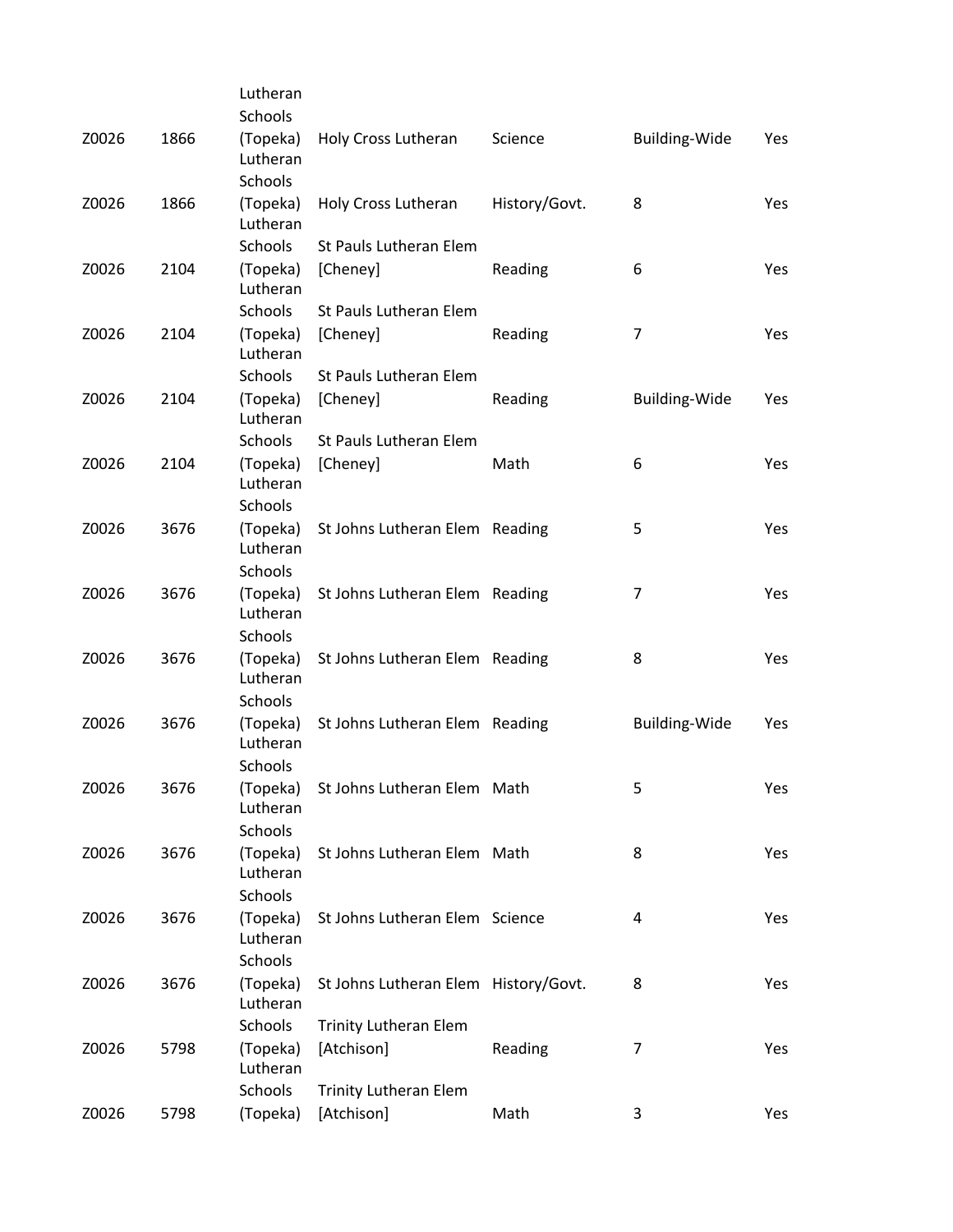|       |      | Lutheran             |                              |               |                      |     |
|-------|------|----------------------|------------------------------|---------------|----------------------|-----|
|       |      | Schools              | <b>Trinity Lutheran Elem</b> |               |                      |     |
| Z0026 | 5798 | (Topeka)<br>Lutheran | [Atchison]                   | Math          | 7                    | Yes |
|       |      | <b>Schools</b>       |                              |               |                      |     |
| Z0026 | 6862 | (Topeka)<br>Lutheran | Zion Lutheran Elem           | Math          | $\overline{7}$       | Yes |
|       |      | <b>Schools</b>       | St Paul Lutheran Elem        |               |                      |     |
| Z0026 | 7042 | (Topeka)<br>Lutheran | [Leavenworth]                | Reading       | 3                    | Yes |
|       |      | Schools              | St Paul Lutheran Elem        |               |                      |     |
| Z0026 | 7042 | (Topeka)<br>Lutheran | [Leavenworth]                | Reading       | 5                    | Yes |
|       |      | Schools              | St Paul Lutheran Elem        |               |                      |     |
| Z0026 | 7042 | (Topeka)<br>Lutheran | [Leavenworth]                | Reading       | $\overline{7}$       | Yes |
|       |      | Schools              | St Paul Lutheran Elem        |               |                      |     |
| Z0026 | 7042 | (Topeka)<br>Lutheran | [Leavenworth]                | Reading       | 8                    | Yes |
|       |      | Schools              | St Paul Lutheran Elem        |               |                      |     |
| Z0026 | 7042 | (Topeka)<br>Lutheran | [Leavenworth]                | Reading       | <b>Building-Wide</b> | Yes |
|       |      | Schools              | St Paul Lutheran Elem        |               |                      |     |
| Z0026 | 7042 | (Topeka)<br>Lutheran | [Leavenworth]                | Math          | 4                    | Yes |
|       |      | <b>Schools</b>       | St Paul Lutheran Elem        |               |                      |     |
| Z0026 | 7042 | (Topeka)<br>Lutheran | [Leavenworth]                | Math          | 7                    | Yes |
|       |      | Schools              | St Paul Lutheran Elem        |               |                      |     |
| Z0026 | 7042 | (Topeka)<br>Lutheran | [Leavenworth]                | Math          | 8                    | Yes |
|       |      | <b>Schools</b>       | St Paul Lutheran Elem        |               |                      |     |
| Z0026 | 7042 | (Topeka)<br>Lutheran | [Leavenworth]                | Math          | <b>Building-Wide</b> | Yes |
|       |      | Schools              | St Paul Lutheran Elem        |               |                      |     |
| Z0026 | 7042 | (Topeka)<br>Lutheran | [Leavenworth]                | Science       | 4                    | Yes |
|       |      | Schools              | St Paul Lutheran Elem        |               |                      |     |
| Z0026 | 7042 | (Topeka)<br>Lutheran | [Leavenworth]                | Science       | 7                    | Yes |
|       |      | Schools              | St Paul Lutheran Elem        |               |                      |     |
| Z0026 | 7042 | (Topeka)<br>Lutheran | [Leavenworth]                | Science       | Building-Wide        | Yes |
|       |      | Schools              | St Paul Lutheran Elem        |               |                      |     |
| Z0026 | 7042 | (Topeka)<br>Lutheran | [Leavenworth]                | History/Govt. | 8                    | Yes |
|       |      | Schools              | <b>Trinity Lutheran Elem</b> |               |                      |     |
| Z0026 | 7344 | (Topeka)             | [Winfield]                   | Math          | 6                    | Yes |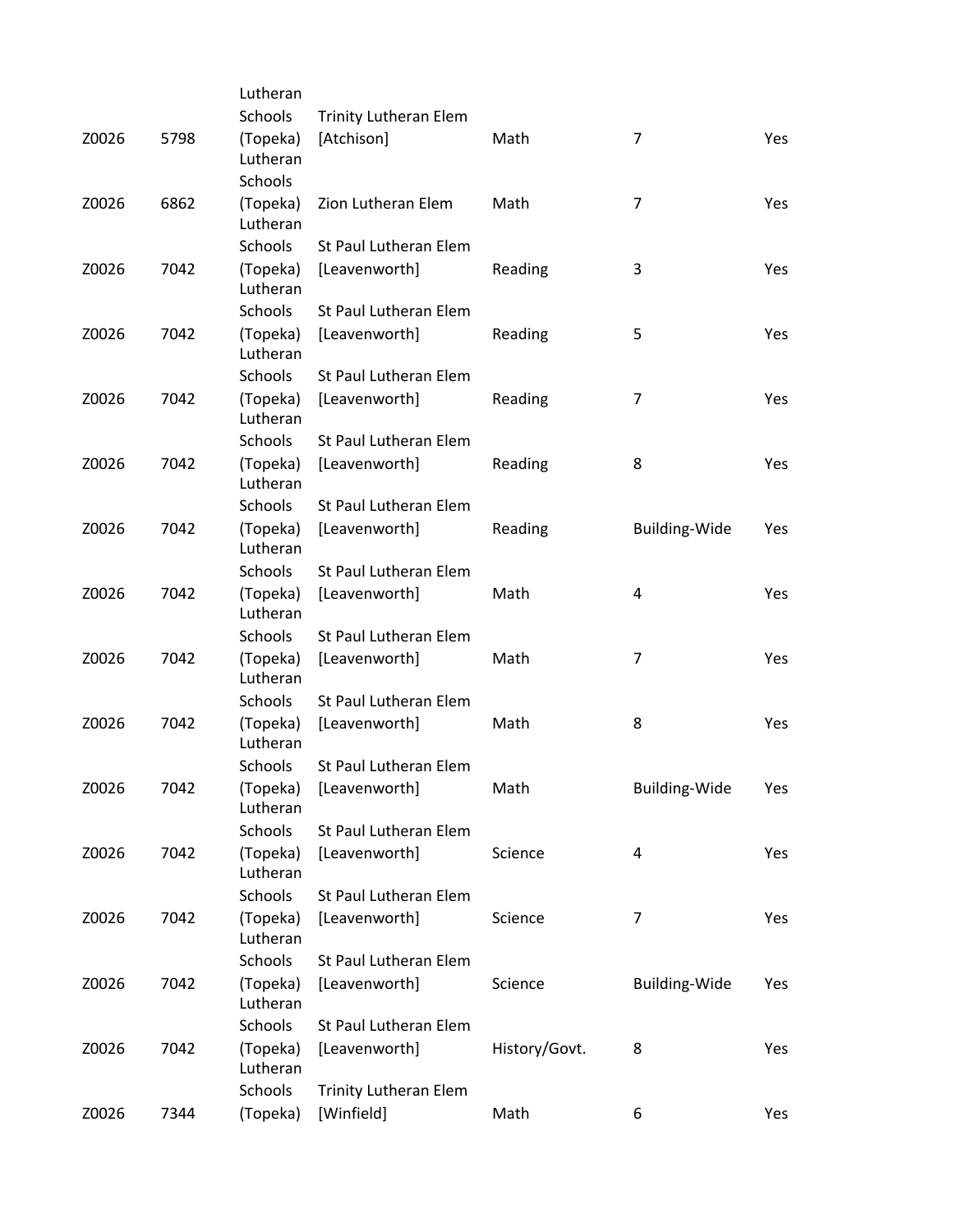|       |      | Lutheran                               |                      |         |                         |            |
|-------|------|----------------------------------------|----------------------|---------|-------------------------|------------|
|       |      | Schools                                |                      |         |                         |            |
| Z0026 | 8570 | (Topeka)<br>Lutheran                   | Topeka Lutheran Elem | Reading | 6                       | <b>Yes</b> |
|       |      | <b>Schools</b>                         |                      |         |                         |            |
| Z0026 | 8570 | (Topeka)<br>Lutheran                   | Topeka Lutheran Elem | Reading | $\overline{7}$          | Yes        |
|       |      | <b>Schools</b>                         |                      |         |                         |            |
| Z0026 | 8570 | (Topeka)<br>Lutheran                   | Topeka Lutheran Elem | Reading | 8                       | Yes        |
|       |      | Schools                                |                      |         |                         |            |
| Z0026 | 8570 | (Topeka)<br>Lutheran<br>Schools        | Topeka Lutheran Elem | Reading | <b>Building-Wide</b>    | Yes        |
| Z0026 | 9021 | (Topeka)                               | Hope Lutheran        | Reading | 3                       | Yes        |
|       |      | Lutheran<br>Schools                    |                      |         |                         |            |
| Z0026 | 9021 | (Topeka)                               | Hope Lutheran        | Reading | 4                       | Yes        |
|       |      | Lutheran<br>Schools                    |                      |         |                         |            |
| Z0026 | 9021 | (Topeka)                               | Hope Lutheran        | Reading | 5                       | Yes        |
|       |      | Lutheran<br>Schools                    |                      |         |                         |            |
|       | 9021 |                                        |                      |         |                         |            |
| Z0026 |      | (Topeka)<br>Lutheran<br><b>Schools</b> | Hope Lutheran        | Reading | 6                       | Yes        |
|       |      |                                        |                      |         |                         |            |
| Z0026 | 9021 | (Topeka)<br>Lutheran                   | Hope Lutheran        | Reading | 8                       | Yes        |
|       |      | Schools                                |                      |         |                         |            |
| Z0026 | 9021 | (Topeka)<br>Lutheran                   | Hope Lutheran        | Reading | <b>Building-Wide</b>    | Yes        |
|       |      | <b>Schools</b>                         |                      |         |                         |            |
| Z0026 | 9021 | (Topeka)<br>Lutheran                   | Hope Lutheran        | Math    | 3                       | Yes        |
|       |      | Schools                                |                      |         |                         |            |
| Z0026 | 9021 | (Topeka)<br>Lutheran                   | Hope Lutheran        | Math    | $\overline{\mathbf{4}}$ | Yes        |
|       |      | Schools                                |                      |         |                         |            |
| Z0026 | 9021 | (Topeka)<br>Lutheran                   | Hope Lutheran        | Math    | <b>Building-Wide</b>    | Yes        |
|       |      | Schools                                | Bethany Lutheran     |         |                         |            |
| Z0026 | 9710 | (Topeka)<br>Lutheran                   | School               | Reading | 5                       | Yes        |
|       |      | Schools                                | Bethany Lutheran     |         |                         |            |
| Z0026 | 9710 | (Topeka)<br>Lutheran                   | School               | Reading | 6                       | Yes        |
|       |      | Schools                                | Bethany Lutheran     |         |                         |            |
| Z0026 | 9710 | (Topeka)                               | School               | Reading | 7                       | Yes        |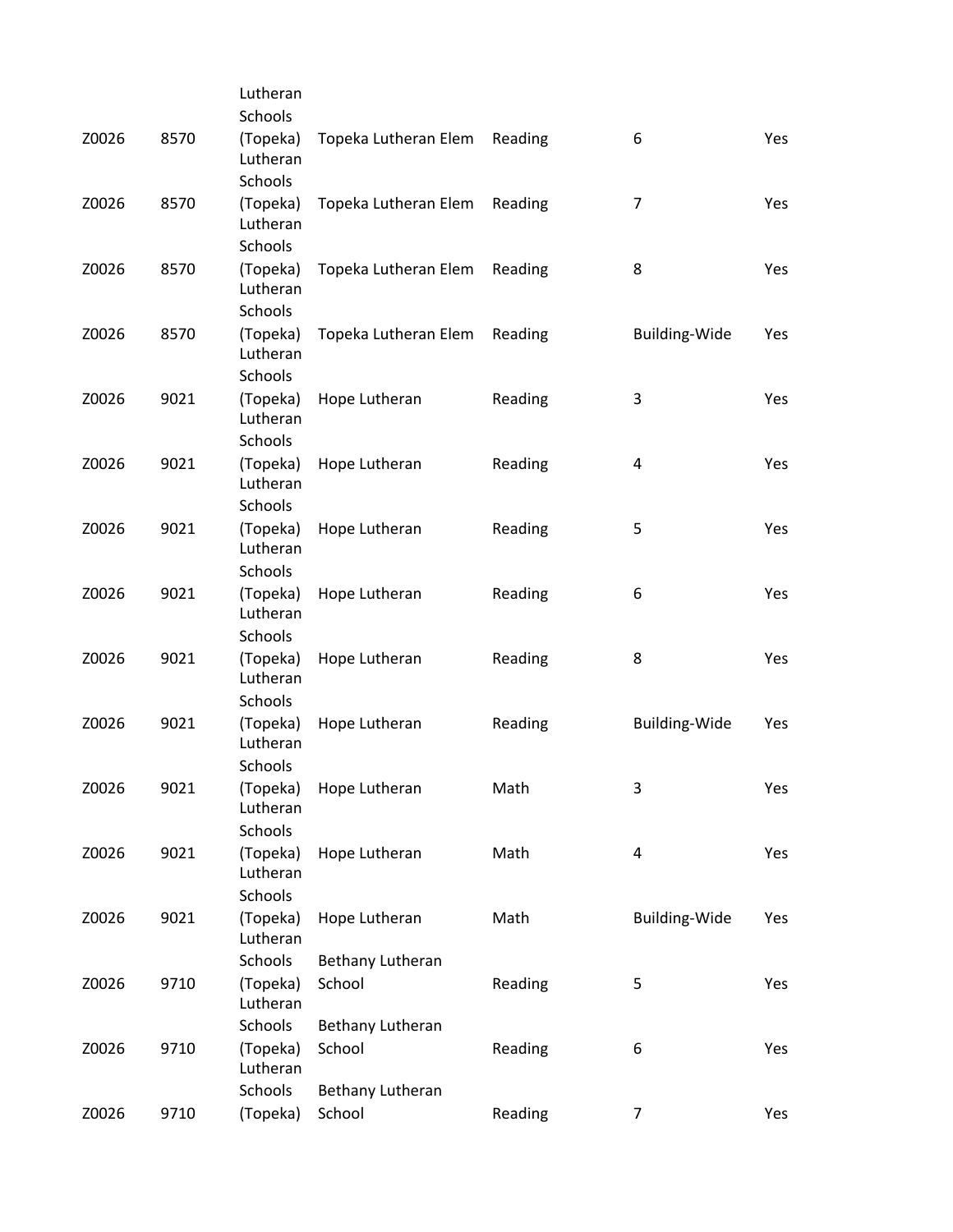|       |      | Lutheran                        |                          |         |                      |     |
|-------|------|---------------------------------|--------------------------|---------|----------------------|-----|
|       |      | <b>Schools</b>                  | Bethany Lutheran         |         |                      |     |
| Z0026 | 9710 | (Topeka)<br>Lutheran            | School                   | Reading | 8                    | Yes |
|       |      | Schools                         | Bethany Lutheran         |         |                      |     |
| Z0026 | 9710 | (Topeka)<br>Lutheran            | School                   | Reading | Building-Wide        | Yes |
|       |      | Schools                         | Bethany Lutheran         |         |                      |     |
| Z0026 | 9710 | (Topeka)<br>Lutheran            | School                   | Math    | 8                    | Yes |
|       |      | Schools                         |                          |         |                      |     |
| Z0026 | 9886 | (Topeka)<br>Lutheran<br>Schools | Faith Lutheran School    | Reading | 4                    | Yes |
| Z0026 | 9886 | (Topeka)                        | Faith Lutheran School    | Reading | 5                    | Yes |
|       |      | Lutheran<br>Schools             |                          |         |                      |     |
| Z0026 | 9886 | (Topeka)                        | Faith Lutheran School    | Reading | <b>Building-Wide</b> | Yes |
|       |      | Lutheran<br>Schools             |                          |         |                      |     |
| Z0026 | 9886 | (Topeka)                        | Faith Lutheran School    | Math    | $\overline{4}$       | Yes |
|       |      | Lutheran                        |                          |         |                      |     |
|       |      | Schools                         |                          |         |                      |     |
| Z0026 | 9886 | (Topeka)<br>Dodge               | Faith Lutheran School    | Science | <b>Building-Wide</b> | Yes |
|       |      | City                            | Sacred Heart Elem        |         |                      |     |
|       |      | Catholic                        |                          |         |                      |     |
| Z0028 | 2962 | <b>Diocese</b><br>Dodge         | [Ness City]              | Reading | 3                    | Yes |
|       |      | City<br>Catholic                | <b>Sacred Heart Elem</b> |         |                      |     |
| Z0028 | 2962 | <b>Diocese</b>                  | [Ness City]              | Reading | $\overline{7}$       | Yes |
|       |      | Dodge<br>City                   |                          |         |                      |     |
|       |      | Catholic                        | <b>Sacred Heart Elem</b> |         |                      |     |
| Z0028 | 2962 | <b>Diocese</b>                  | [Ness City]              | Reading | 8                    | Yes |
|       |      | Dodge                           |                          |         |                      |     |
|       |      | City<br>Catholic                | <b>Sacred Heart Elem</b> |         |                      |     |
| Z0028 | 2962 | <b>Diocese</b>                  | [Ness City]              |         |                      |     |
|       |      | Dodge<br>City                   |                          | Reading | Building-Wide        | Yes |
|       |      | Catholic                        | Sacred Heart Elem        |         |                      |     |
|       |      |                                 |                          |         |                      |     |
| Z0028 | 2962 | <b>Diocese</b><br>Dodge<br>City | [Ness City]              | Math    | 3                    | Yes |
|       |      | Catholic                        | <b>Sacred Heart Elem</b> |         |                      |     |
| Z0028 | 2962 | <b>Diocese</b>                  | [Ness City]              | Math    | 4                    | Yes |
|       |      |                                 |                          |         |                      |     |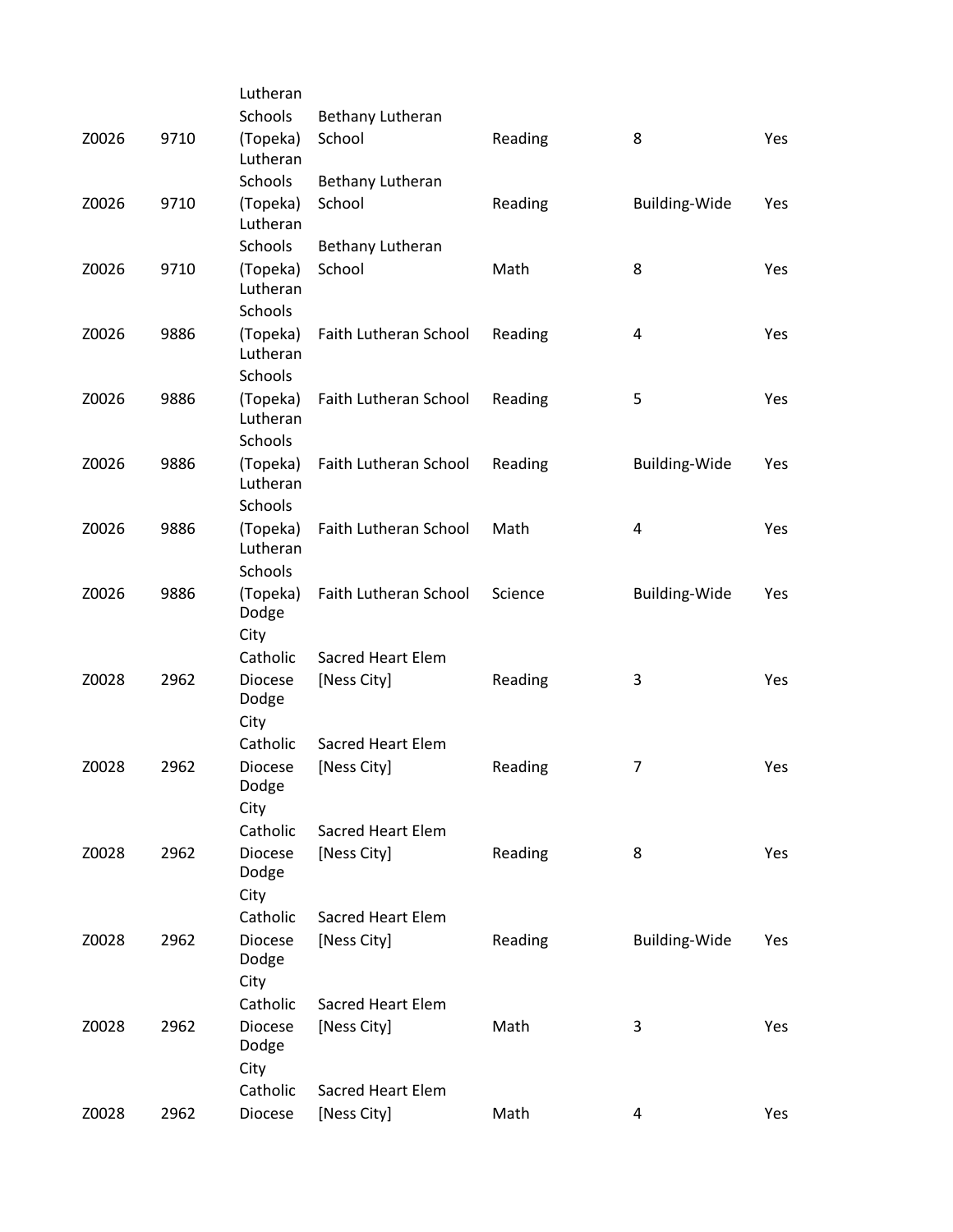|       |      | Dodge<br>City                   |                          |         |                      |     |
|-------|------|---------------------------------|--------------------------|---------|----------------------|-----|
|       |      | Catholic                        | <b>Sacred Heart Elem</b> |         |                      |     |
| Z0028 | 2962 | <b>Diocese</b><br>Dodge<br>City | [Ness City]              | Math    | 5                    | Yes |
|       |      | Catholic                        | <b>Sacred Heart Elem</b> |         |                      |     |
| Z0028 | 2962 | <b>Diocese</b><br>Dodge<br>City | [Ness City]              | Math    | 6                    | Yes |
|       |      | Catholic                        | <b>Sacred Heart Elem</b> |         |                      |     |
| Z0028 | 2962 | <b>Diocese</b><br>Dodge<br>City | [Ness City]              | Math    | $\overline{7}$       | Yes |
|       |      | Catholic                        | <b>Sacred Heart Elem</b> |         |                      |     |
| Z0028 | 2962 | <b>Diocese</b><br>Dodge<br>City | [Ness City]              | Math    | <b>Building-Wide</b> | Yes |
|       |      | Catholic                        | Sacred Heart Elem        |         |                      |     |
| Z0028 | 2962 | <b>Diocese</b><br>Dodge<br>City | [Ness City]              | Science | $\overline{7}$       | Yes |
|       |      | Catholic                        |                          |         |                      |     |
| Z0028 | 4334 | <b>Diocese</b><br>Dodge         | St Joseph Elem           | Reading | 4                    | Yes |
|       |      | City                            |                          |         |                      |     |
|       |      | Catholic                        |                          |         |                      |     |
| Z0028 | 4334 | <b>Diocese</b><br>Dodge<br>City | St Joseph Elem           | Reading | 5                    | Yes |
|       |      | Catholic                        |                          |         |                      |     |
| Z0028 | 4334 | <b>Diocese</b><br>Dodge         | St Joseph Elem           | Reading | 6                    | Yes |
|       |      | City                            |                          |         |                      |     |
|       |      | Catholic                        |                          |         |                      |     |
| Z0028 | 4334 | Diocese<br>Dodge<br>City        | St Joseph Elem           | Reading | $\overline{7}$       | Yes |
|       |      | Catholic                        |                          |         |                      |     |
| Z0028 | 4334 | <b>Diocese</b>                  | St Joseph Elem           | Reading | 8                    | Yes |
|       |      | Dodge<br>City                   |                          |         |                      |     |
|       |      | Catholic                        |                          |         |                      |     |
| Z0028 | 4334 | Diocese<br>Dodge<br>City        | St Joseph Elem           | Reading | Building-Wide        | Yes |
|       |      | Catholic                        |                          |         |                      |     |
| Z0028 | 4334 | Diocese                         | St Joseph Elem           | Math    | $\overline{a}$       | Yes |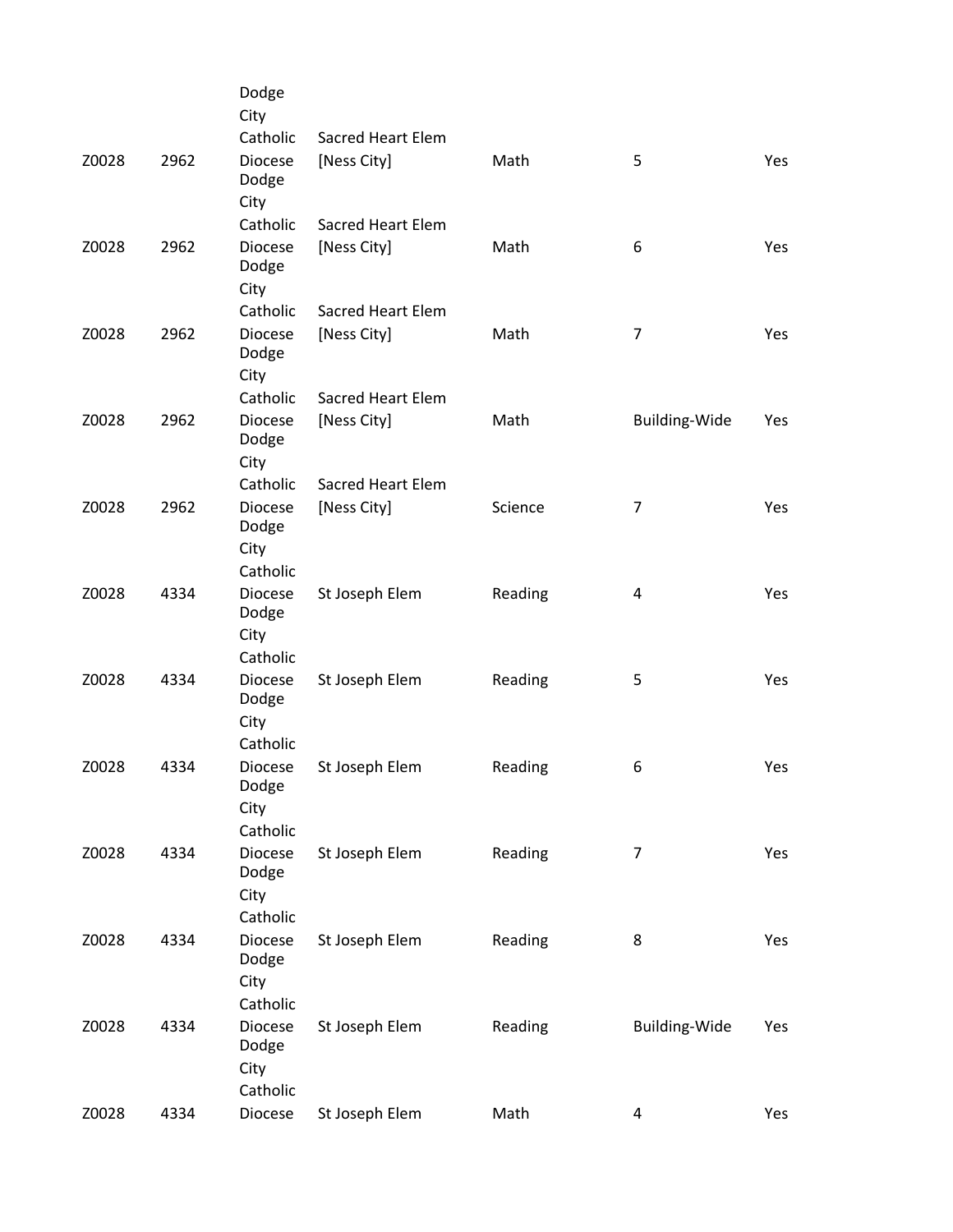|       |      | Dodge<br>City<br>Catholic                   |                                     |         |                      |            |
|-------|------|---------------------------------------------|-------------------------------------|---------|----------------------|------------|
| Z0028 | 4334 | <b>Diocese</b><br>Dodge<br>City<br>Catholic | St Joseph Elem                      | Math    | 5                    | Yes        |
| Z0028 | 4334 | <b>Diocese</b><br>Dodge<br>City<br>Catholic | St Joseph Elem                      | Math    | 6                    | Yes        |
| Z0028 | 4334 | <b>Diocese</b><br>Dodge<br>City<br>Catholic | St Joseph Elem                      | Math    | $\overline{7}$       | <b>Yes</b> |
| Z0028 | 4334 | Diocese<br>Dodge<br>City<br>Catholic        | St Joseph Elem                      | Math    | 8                    | Yes        |
| Z0028 | 4334 | <b>Diocese</b><br>Dodge<br>City<br>Catholic | St Joseph Elem                      | Math    | Building-Wide        | Yes        |
| Z0028 | 4334 | <b>Diocese</b><br>Dodge<br>City             | St Joseph Elem                      | Science | 4                    | Yes        |
| Z0028 | 5106 | Catholic<br><b>Diocese</b><br>Dodge<br>City | <b>Sacred Heart Elem</b><br>[Pratt] | Reading | 3                    | Yes        |
| Z0028 | 5106 | Catholic<br><b>Diocese</b><br>Dodge<br>City | <b>Sacred Heart Elem</b><br>[Pratt] | Reading | 4                    | Yes        |
| Z0028 | 5106 | Catholic<br><b>Diocese</b><br>Dodge<br>City | <b>Sacred Heart Elem</b><br>[Pratt] | Reading | 5                    | Yes        |
| Z0028 | 5106 | Catholic<br><b>Diocese</b><br>Dodge<br>City | <b>Sacred Heart Elem</b><br>[Pratt] | Reading | <b>Building-Wide</b> | Yes        |
| Z0028 | 5106 | Catholic<br><b>Diocese</b><br>Dodge<br>City | <b>Sacred Heart Elem</b><br>[Pratt] | Math    | 5                    | Yes        |
| Z0028 | 6304 | Catholic<br>Diocese                         | Holy Family School                  | Reading | 3                    | Yes        |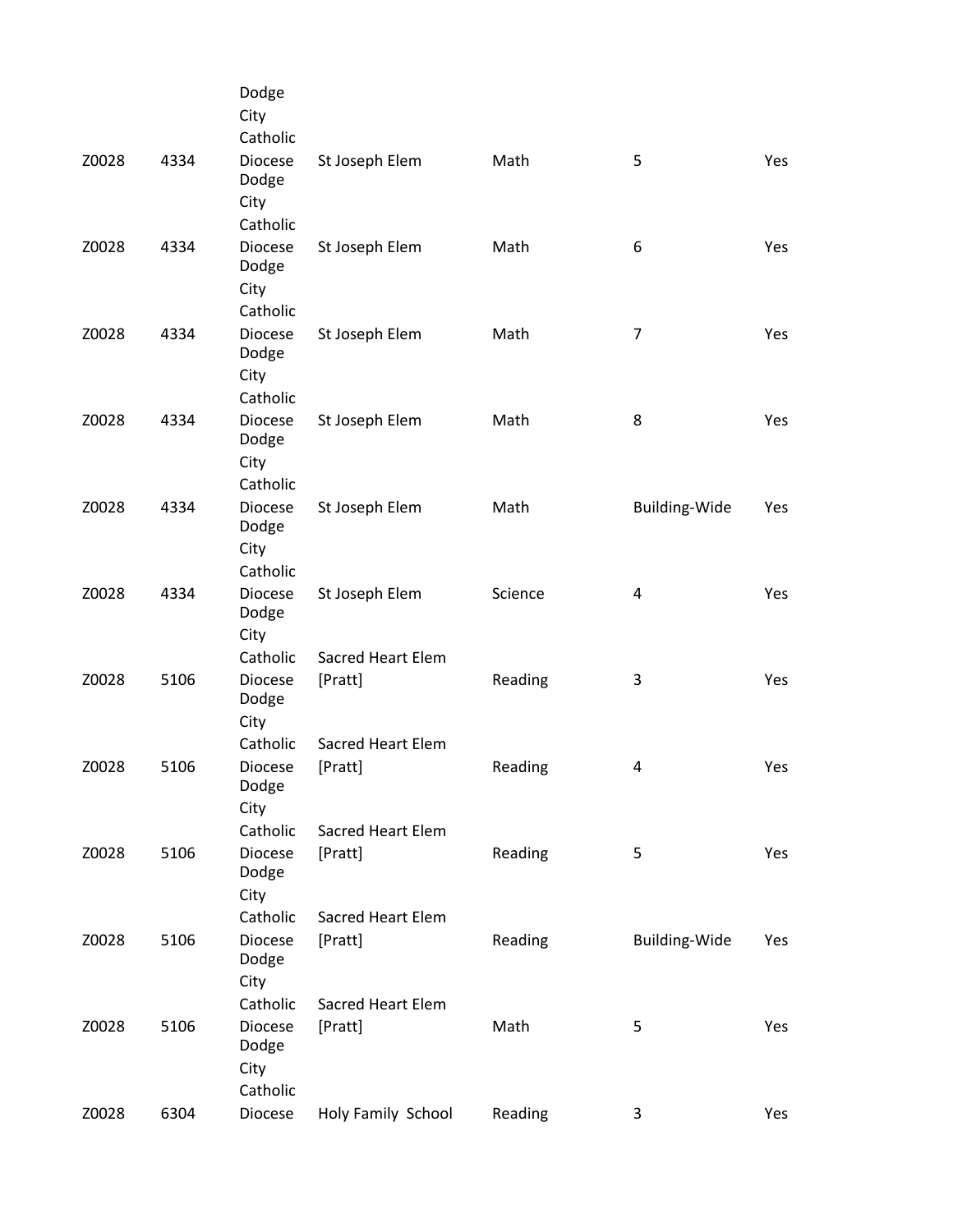|       |      | Dodge<br>City<br>Catholic                   |                                              |         |                |     |
|-------|------|---------------------------------------------|----------------------------------------------|---------|----------------|-----|
| Z0028 | 6304 | <b>Diocese</b><br>Dodge<br>City             | Holy Family School                           | Reading | 4              | Yes |
| Z0028 | 6304 | Catholic<br><b>Diocese</b><br>Dodge<br>City | Holy Family School                           | Reading | 5              | Yes |
| Z0028 | 6304 | Catholic<br><b>Diocese</b><br>Dodge<br>City | Holy Family School                           | Reading | 6              | Yes |
| Z0028 | 6304 | Catholic<br>Diocese<br>Dodge<br>City        | Holy Family School                           | Reading | Building-Wide  | Yes |
| Z0028 | 6304 | Catholic<br><b>Diocese</b><br>Dodge<br>City | Holy Family School                           | Math    | 3              | Yes |
| Z0028 | 6304 | Catholic<br><b>Diocese</b><br>Dodge<br>City | Holy Family School                           | Math    | 4              | Yes |
| Z0028 | 6304 | Catholic<br><b>Diocese</b><br>Dodge<br>City | Holy Family School                           | Math    | 5              | Yes |
| Z0028 | 6304 | Catholic<br>Diocese<br>Dodge<br>City        | Holy Family School                           | Math    | 6              | Yes |
| Z0028 | 6304 | Catholic<br><b>Diocese</b><br>Dodge<br>City | Holy Family School                           | Math    | Building-Wide  | Yes |
| Z0028 | 6712 | Catholic<br>Diocese<br>Dodge<br>City        | <b>Sacred Heart Catholic</b><br>[Dodge City] | Math    | $\overline{7}$ | Yes |
| Z0028 | 6712 | Catholic<br><b>Diocese</b><br>Dodge<br>City | <b>Sacred Heart Catholic</b><br>[Dodge City] | Math    | 8              | Yes |
| Z0028 | 7145 | Catholic<br>Diocese                         | St Dominic Elem                              | Reading | 3              | Yes |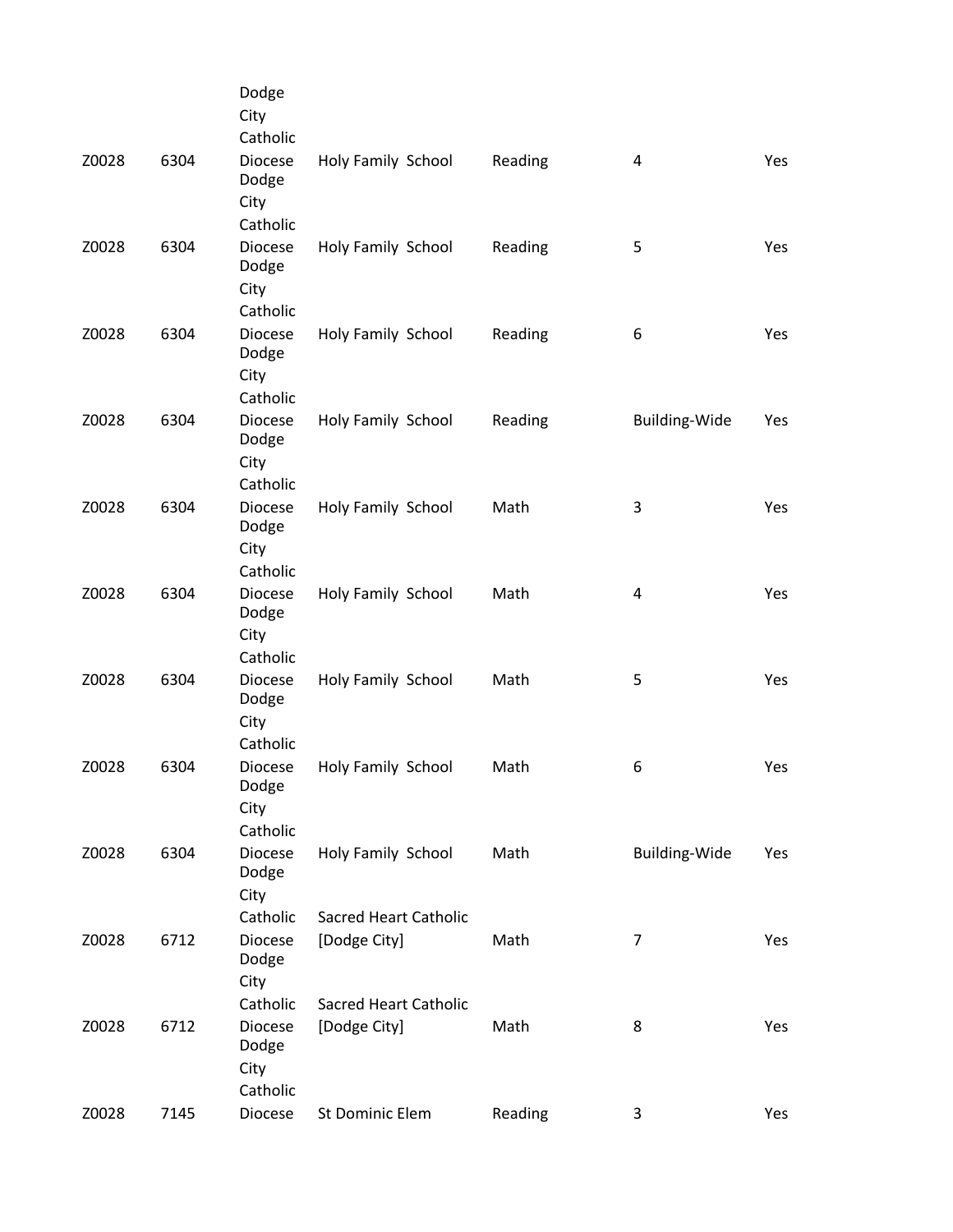|       |      | Dodge<br>City<br>Catholic                   |                        |         |                         |            |
|-------|------|---------------------------------------------|------------------------|---------|-------------------------|------------|
| Z0028 | 7145 | <b>Diocese</b><br>Dodge<br>City<br>Catholic | St Dominic Elem        | Reading | 4                       | Yes        |
| Z0028 | 7145 | Diocese<br>Dodge<br>City<br>Catholic        | St Dominic Elem        | Reading | 5                       | Yes        |
| Z0028 | 7145 | <b>Diocese</b><br>Dodge<br>City<br>Catholic | St Dominic Elem        | Reading | 6                       | <b>Yes</b> |
| Z0028 | 7145 | <b>Diocese</b><br>Dodge<br>City<br>Catholic | <b>St Dominic Elem</b> | Reading | Building-Wide           | Yes        |
| Z0028 | 7145 | <b>Diocese</b><br>Dodge<br>City<br>Catholic | St Dominic Elem        | Math    | 3                       | Yes        |
| Z0028 | 7145 | <b>Diocese</b><br>Dodge<br>City<br>Catholic | St Dominic Elem        | Math    | $\overline{\mathbf{4}}$ | Yes        |
| Z0028 | 7145 | Diocese<br>Dodge<br>City<br>Catholic        | St Dominic Elem        | Math    | 5                       | Yes        |
| Z0028 | 7145 | <b>Diocese</b><br>Dodge<br>City<br>Catholic | St Dominic Elem        | Math    | 6                       | Yes        |
| Z0028 | 7145 | <b>Diocese</b><br>Dodge<br>City<br>Catholic | St Dominic Elem        | Math    | Building-Wide           | Yes        |
| Z0028 | 7145 | <b>Diocese</b><br>Dodge<br>City<br>Catholic | St Dominic Elem        | Science | Building-Wide           | Yes        |
| Z0028 | 7154 | <b>Diocese</b><br>Dodge<br>City<br>Catholic | St Marys Elem          | Reading | 5                       | Yes        |
| Z0028 | 7154 | Diocese                                     | St Marys Elem          | Math    | 5                       | Yes        |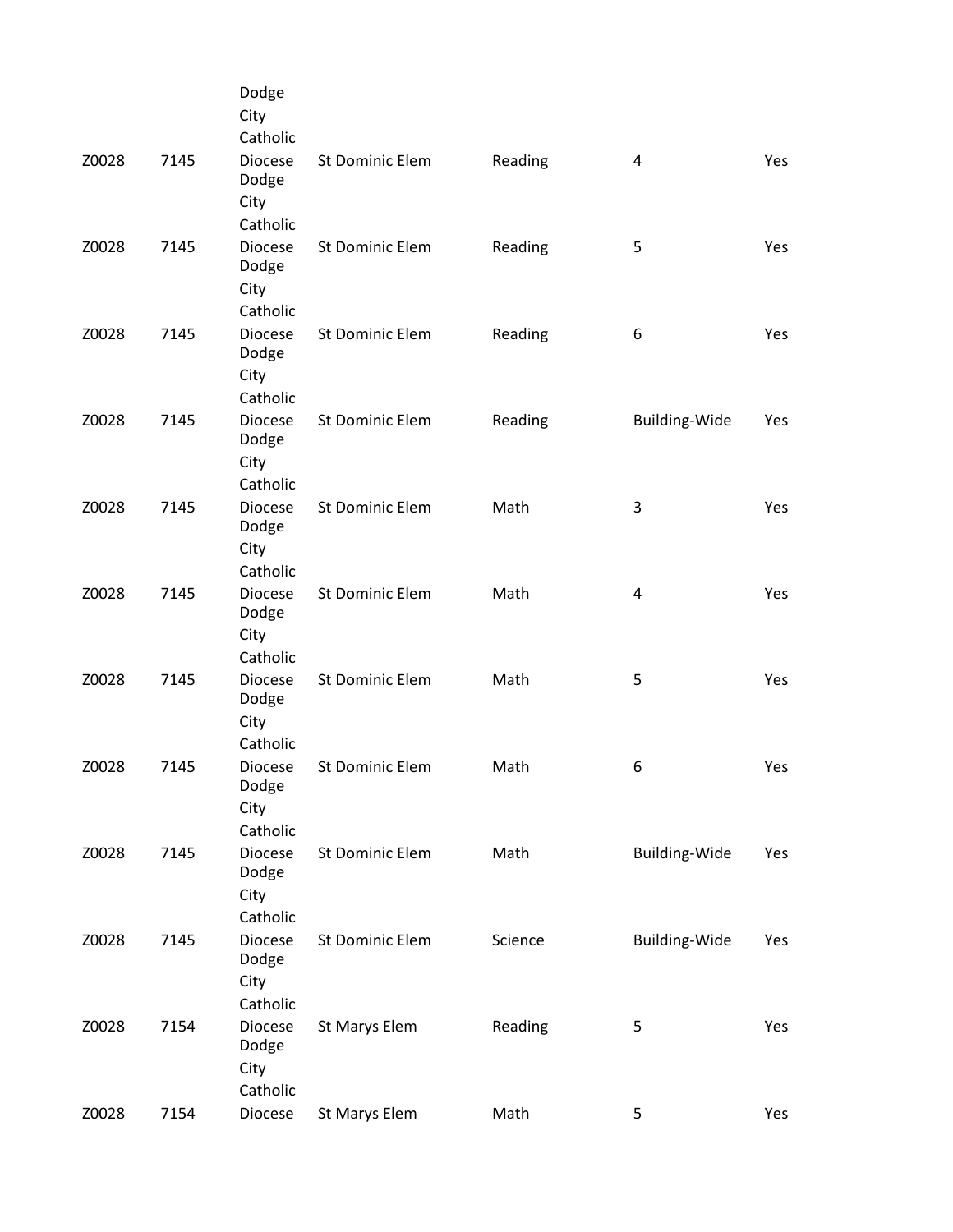|       |      | Kansas<br>City<br>Catholic                               |                          |         |                |            |
|-------|------|----------------------------------------------------------|--------------------------|---------|----------------|------------|
| Z0029 | 0234 | <b>Diocese</b><br>Kansas<br>City                         | Sacred Heart Elem        | Reading | 4              | <b>Yes</b> |
| Z0029 | 0234 | Catholic<br><b>Diocese</b><br>Kansas<br>City             | Sacred Heart Elem        | Reading | 5              | Yes        |
| Z0029 | 0234 | Catholic<br><b>Diocese</b><br>Kansas<br>City<br>Catholic | Sacred Heart Elem        | Reading | $\overline{7}$ | Yes        |
| Z0029 | 0234 | <b>Diocese</b><br>Kansas<br>City<br>Catholic             | Sacred Heart Elem        | Reading | 8              | Yes        |
| Z0029 | 0234 | <b>Diocese</b><br>Kansas<br>City                         | Sacred Heart Elem        | Reading | Building-Wide  | Yes        |
| Z0029 | 0234 | Catholic<br><b>Diocese</b><br>Kansas<br>City             | Sacred Heart Elem        | Math    | 4              | Yes        |
| Z0029 | 0234 | Catholic<br><b>Diocese</b><br>Kansas<br>City             | <b>Sacred Heart Elem</b> | Math    | $\overline{7}$ | <b>Yes</b> |
| Z0029 | 0882 | Catholic<br><b>Diocese</b><br>Kansas<br>City             | St. Paul Elementary      | Reading | 3              | Yes        |
| Z0029 | 0882 | Catholic<br><b>Diocese</b><br>Kansas<br>City             | St. Paul Elementary      | Reading | $\overline{a}$ | Yes        |
| Z0029 | 0882 | Catholic<br><b>Diocese</b><br>Kansas<br>City             | St. Paul Elementary      | Reading | 6              | Yes        |
| Z0029 | 0882 | Catholic<br><b>Diocese</b><br>Kansas<br>City             | St. Paul Elementary      | Reading | 7              | Yes        |
| Z0029 | 0882 | Catholic<br>Diocese                                      | St. Paul Elementary      | Reading | 8              | Yes        |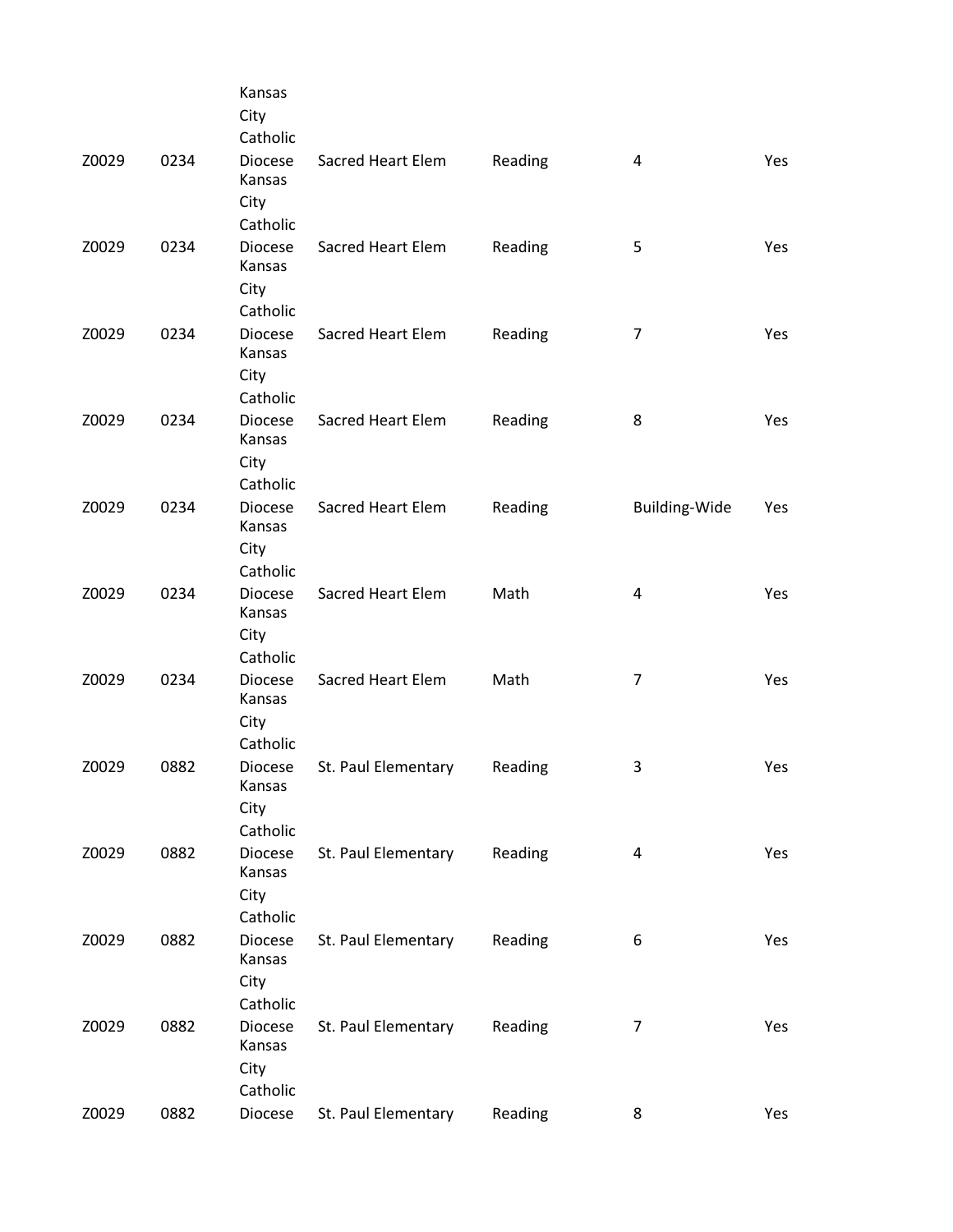|       |      | Kansas<br>City<br>Catholic                               |                                       |         |                      |     |
|-------|------|----------------------------------------------------------|---------------------------------------|---------|----------------------|-----|
| Z0029 | 0882 | <b>Diocese</b><br>Kansas<br>City                         | St. Paul Elementary                   | Reading | <b>Building-Wide</b> | Yes |
| Z0029 | 0882 | Catholic<br><b>Diocese</b><br>Kansas<br>City<br>Catholic | St. Paul Elementary                   | Math    | 3                    | Yes |
| Z0029 | 0882 | <b>Diocese</b><br>Kansas<br>City<br>Catholic             | St. Paul Elementary                   | Math    | 7                    | Yes |
| Z0029 | 0882 | <b>Diocese</b><br>Kansas<br>City<br>Catholic             | St. Paul Elementary                   | Science | $\overline{7}$       | Yes |
| Z0029 | 1402 | <b>Diocese</b><br>Kansas<br>City                         | St. Joseph Elementary                 | Reading | 3                    | Yes |
| Z0029 | 1444 | Catholic<br><b>Diocese</b><br>Kansas<br>City             | <b>Sacred Heart Elem</b><br>[Emporia] | Reading | 5                    | Yes |
| Z0029 | 2662 | Catholic<br><b>Diocese</b><br>Kansas<br>City             | Sacred Heart Elem<br>[Ottawa]         | Reading | 3                    | Yes |
| Z0029 | 2662 | Catholic<br><b>Diocese</b><br>Kansas<br>City             | <b>Sacred Heart Elem</b><br>[Ottawa]  | Reading | 4                    | Yes |
| Z0029 | 2662 | Catholic<br><b>Diocese</b><br>Kansas<br>City             | Sacred Heart Elem<br>[Ottawa]         | Reading | 5                    | Yes |
| Z0029 | 2662 | Catholic<br><b>Diocese</b><br>Kansas<br>City             | Sacred Heart Elem<br>[Ottawa]         | Reading | <b>Building-Wide</b> | Yes |
| Z0029 | 2662 | Catholic<br>Diocese<br>Kansas<br>City                    | <b>Sacred Heart Elem</b><br>[Ottawa]  | Math    | 3                    | Yes |
| Z0029 | 2662 | Catholic<br>Diocese                                      | <b>Sacred Heart Elem</b><br>[Ottawa]  | Science | Building-Wide        | Yes |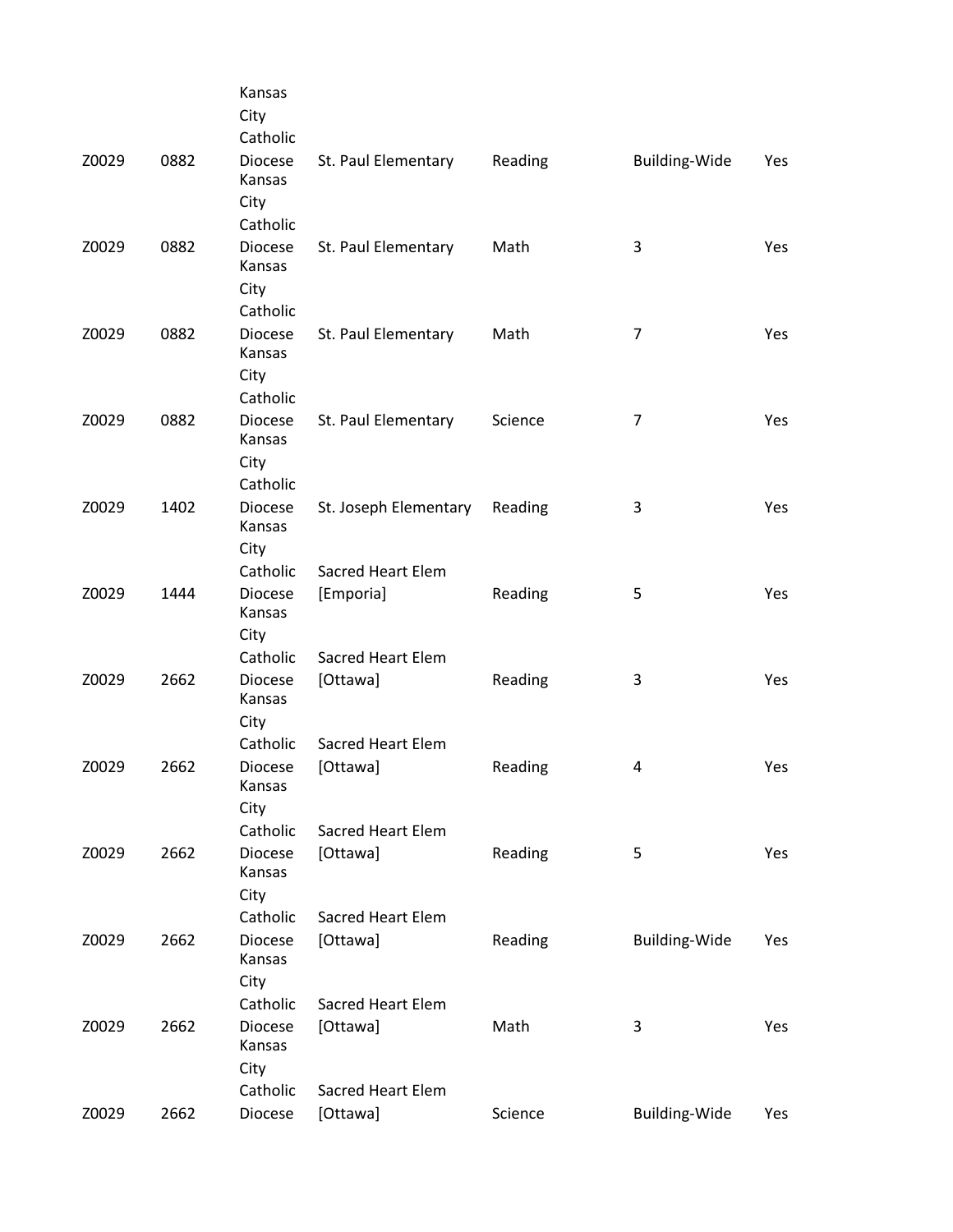|       |      | Kansas<br>City<br>Catholic                   |                                     |         |                |     |
|-------|------|----------------------------------------------|-------------------------------------|---------|----------------|-----|
| Z0029 | 4570 | Diocese<br>Kansas<br>City                    | St Gregory Elem                     | Reading | 5              | Yes |
| Z0029 | 4570 | Catholic<br>Diocese<br>Kansas<br>City        | St Gregory Elem                     | Math    | 3              | Yes |
| Z0029 | 4726 | Catholic<br><b>Diocese</b><br>Kansas<br>City | Holy Trinity Elem<br>[Paola]        | Reading | 3              | Yes |
| Z0029 | 4726 | Catholic<br><b>Diocese</b><br>Kansas<br>City | <b>Holy Trinity Elem</b><br>[Paola] | Reading | 4              | Yes |
| Z0029 | 4726 | Catholic<br><b>Diocese</b><br>Kansas<br>City | Holy Trinity Elem<br>[Paola]        | Reading | 5              | Yes |
| Z0029 | 4726 | Catholic<br><b>Diocese</b><br>Kansas<br>City | <b>Holy Trinity Elem</b><br>[Paola] | Reading | 6              | Yes |
| Z0029 | 4726 | Catholic<br><b>Diocese</b><br>Kansas<br>City | <b>Holy Trinity Elem</b><br>[Paola] | Reading | $\overline{7}$ | Yes |
| Z0029 | 4726 | Catholic<br>Diocese<br>Kansas<br>City        | <b>Holy Trinity Elem</b><br>[Paola] | Reading | 8              | Yes |
| Z0029 | 4726 | Catholic<br>Diocese<br>Kansas<br>City        | Holy Trinity Elem<br>[Paola]        | Reading | Building-Wide  | Yes |
| Z0029 | 4726 | Catholic<br><b>Diocese</b><br>Kansas<br>City | Holy Trinity Elem<br>[Paola]        | Math    | 3              | Yes |
| Z0029 | 4726 | Catholic<br>Diocese<br>Kansas<br>City        | <b>Holy Trinity Elem</b><br>[Paola] | Math    | 6              | Yes |
| Z0029 | 4726 | Catholic<br>Diocese                          | Holy Trinity Elem<br>[Paola]        | Math    | $\overline{7}$ | Yes |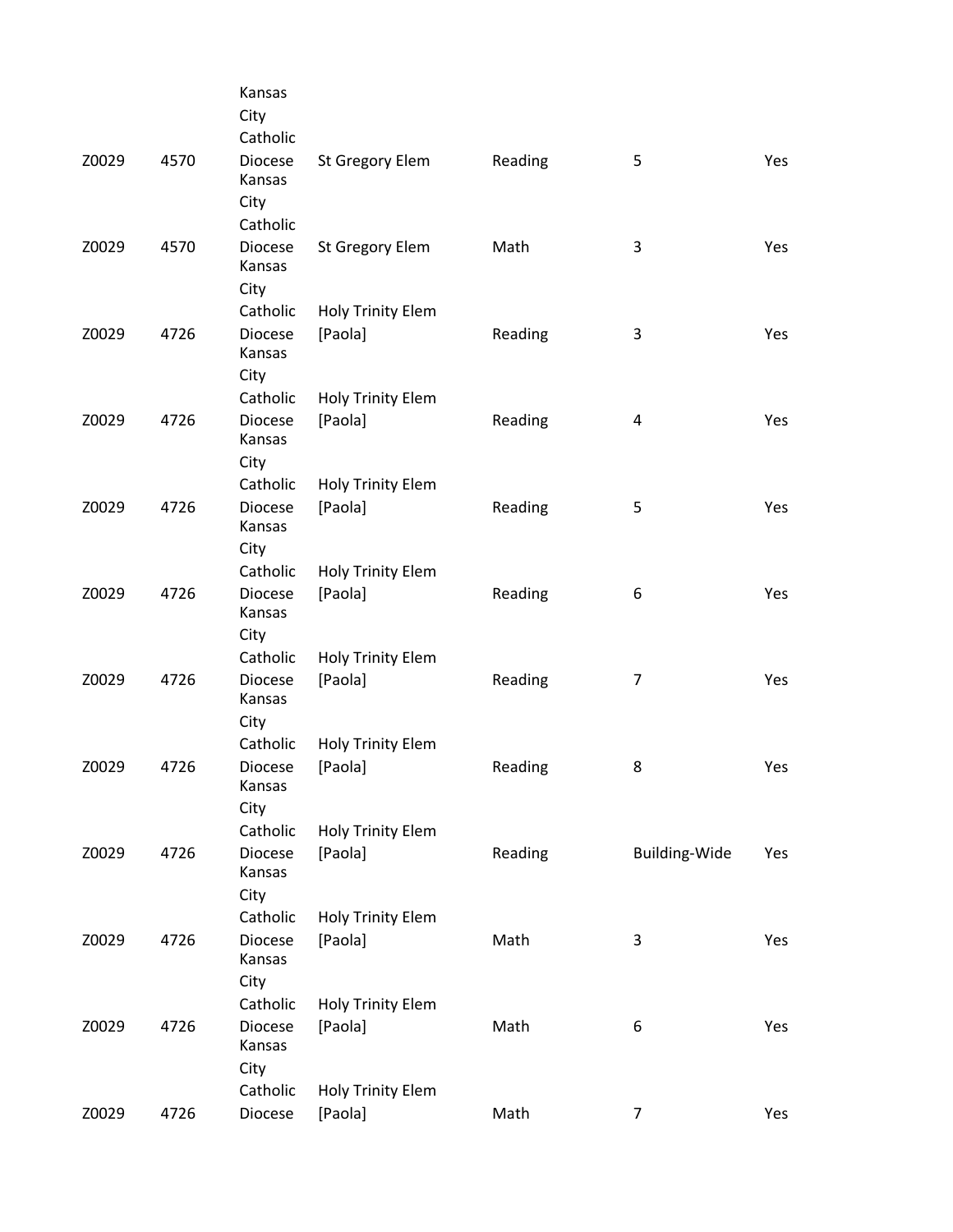|       |      | Kansas<br>City                   |                          |               |                      |            |
|-------|------|----------------------------------|--------------------------|---------------|----------------------|------------|
|       |      | Catholic                         | <b>Holy Trinity Elem</b> |               |                      |            |
| Z0029 | 4726 | <b>Diocese</b><br>Kansas<br>City | [Paola]                  | Math          | Building-Wide        | Yes        |
|       |      | Catholic                         | Holy Trinity Elem        |               |                      |            |
| Z0029 | 4726 | <b>Diocese</b><br>Kansas<br>City | [Paola]                  | Science       | 4                    | Yes        |
|       |      | Catholic                         | Holy Trinity Elem        |               |                      |            |
| Z0029 | 4726 | <b>Diocese</b><br>Kansas<br>City | [Paola]                  | Science       | <b>Building-Wide</b> | Yes        |
|       |      | Catholic                         | Holy Trinity Elem        |               |                      |            |
| Z0029 | 4726 | <b>Diocese</b><br>Kansas<br>City | [Paola]                  | History/Govt. | 6                    | Yes        |
|       |      | Catholic                         | <b>Holy Trinity Elem</b> |               |                      |            |
| Z0029 | 4726 | <b>Diocese</b><br>Kansas<br>City | [Paola]                  | History/Govt. | 8                    | Yes        |
|       |      | Catholic                         | Holy Trinity Elem        |               |                      |            |
| Z0029 | 4726 | <b>Diocese</b><br>Kansas         | [Paola]                  | History/Govt. | <b>Building-Wide</b> | Yes        |
|       |      | City<br>Catholic                 | <b>Atchison Catholic</b> |               |                      |            |
| Z0029 | 5790 | <b>Diocese</b>                   | Elementary               | Reading       | 3                    | Yes        |
|       |      | Kansas<br>City                   |                          |               |                      |            |
|       |      | Catholic                         | <b>Atchison Catholic</b> |               |                      |            |
| Z0029 | 5790 | <b>Diocese</b><br>Kansas<br>City | Elementary               | Reading       | 4                    | Yes        |
|       |      | Catholic                         | <b>Atchison Catholic</b> |               |                      |            |
| Z0029 | 5790 | <b>Diocese</b><br>Kansas         | Elementary               | Reading       | 8                    | <b>Yes</b> |
|       |      | City                             |                          |               |                      |            |
|       |      | Catholic                         | <b>Atchison Catholic</b> |               |                      |            |
| Z0029 | 5790 | <b>Diocese</b><br>Kansas<br>City | Elementary               | Reading       | Building-Wide        | Yes        |
|       |      | Catholic                         | <b>Atchison Catholic</b> |               |                      |            |
| Z0029 | 5790 | <b>Diocese</b><br>Kansas<br>City | Elementary               | Math          | 3                    | Yes        |
|       |      | Catholic                         | <b>Atchison Catholic</b> |               |                      |            |
| Z0029 | 5790 | Diocese                          | Elementary               | History/Govt. | 6                    | Yes        |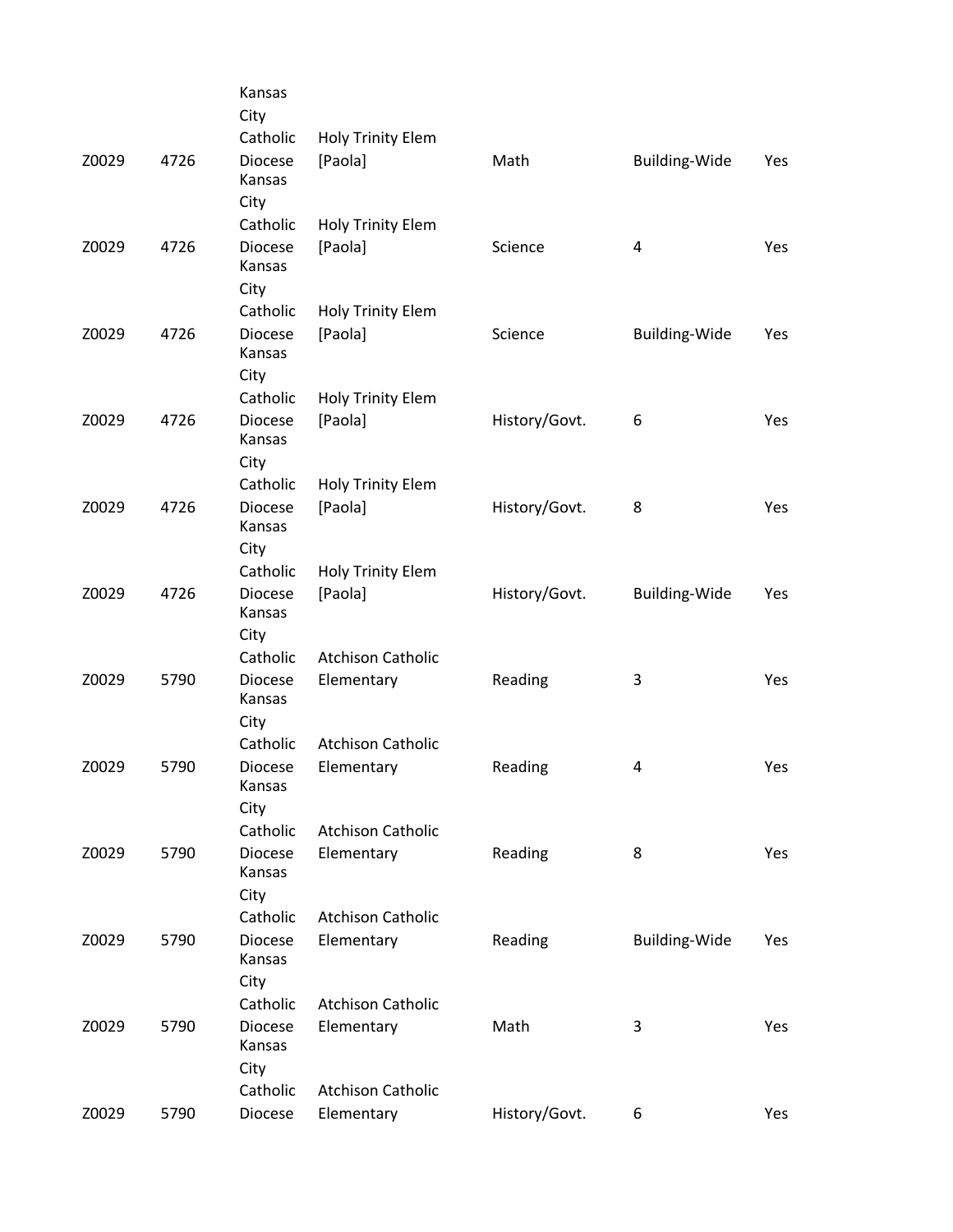|       |      | Kansas<br>City                               |                                 |               |                      |            |
|-------|------|----------------------------------------------|---------------------------------|---------------|----------------------|------------|
|       |      | Catholic                                     | <b>Atchison Catholic</b>        |               |                      |            |
| Z0029 | 5790 | <b>Diocese</b><br>Kansas<br>City             | Elementary                      | History/Govt. | 8                    | <b>Yes</b> |
|       |      | Catholic                                     | <b>Atchison Catholic</b>        |               |                      |            |
| Z0029 | 5790 | <b>Diocese</b><br>Kansas<br>City             | Elementary                      | History/Govt. | <b>Building-Wide</b> | Yes        |
|       |      | Catholic                                     | Maur Hill - Mount               |               |                      |            |
| Z0029 | 5801 | <b>Diocese</b><br>Kansas<br>City             | Academy                         | Math          | Building-Wide        | Yes        |
| Z0029 | 6664 | Catholic<br><b>Diocese</b><br>Kansas<br>City | Sts Peter And Paul Elem Reading |               | 5                    | Yes        |
| Z0029 | 6664 | Catholic<br><b>Diocese</b><br>Kansas         | Sts Peter And Paul Elem Reading |               | 6                    | <b>Yes</b> |
|       |      | City                                         |                                 |               |                      |            |
| Z0029 | 6664 | Catholic<br>Diocese<br>Kansas                | Sts Peter And Paul Elem Reading |               | $\overline{7}$       | Yes        |
|       |      | City                                         |                                 |               |                      |            |
| Z0029 | 6664 | Catholic<br><b>Diocese</b><br>Kansas         | Sts Peter And Paul Elem Reading |               | 8                    | <b>Yes</b> |
|       |      | City                                         |                                 |               |                      |            |
| Z0029 | 6664 | Catholic<br><b>Diocese</b><br>Kansas         | Sts Peter And Paul Elem Reading |               | <b>Building-Wide</b> | Yes        |
|       |      | City                                         |                                 |               |                      |            |
|       |      | Catholic                                     |                                 |               |                      |            |
| Z0029 | 6664 | <b>Diocese</b><br>Kansas<br>City             | Sts Peter And Paul Elem Math    |               | 3                    | Yes        |
|       |      | Catholic                                     |                                 |               |                      |            |
| Z0029 | 6664 | <b>Diocese</b>                               | Sts Peter And Paul Elem Math    |               | 5                    | Yes        |
|       |      | Kansas<br>City                               |                                 |               |                      |            |
|       |      | Catholic                                     |                                 |               |                      |            |
| Z0029 | 6664 | <b>Diocese</b><br>Kansas<br>City             | Sts Peter And Paul Elem Math    |               | 6                    | Yes        |
|       |      | Catholic                                     |                                 |               |                      |            |
| Z0029 | 6664 | Diocese                                      | Sts Peter And Paul Elem Math    |               | 8                    | Yes        |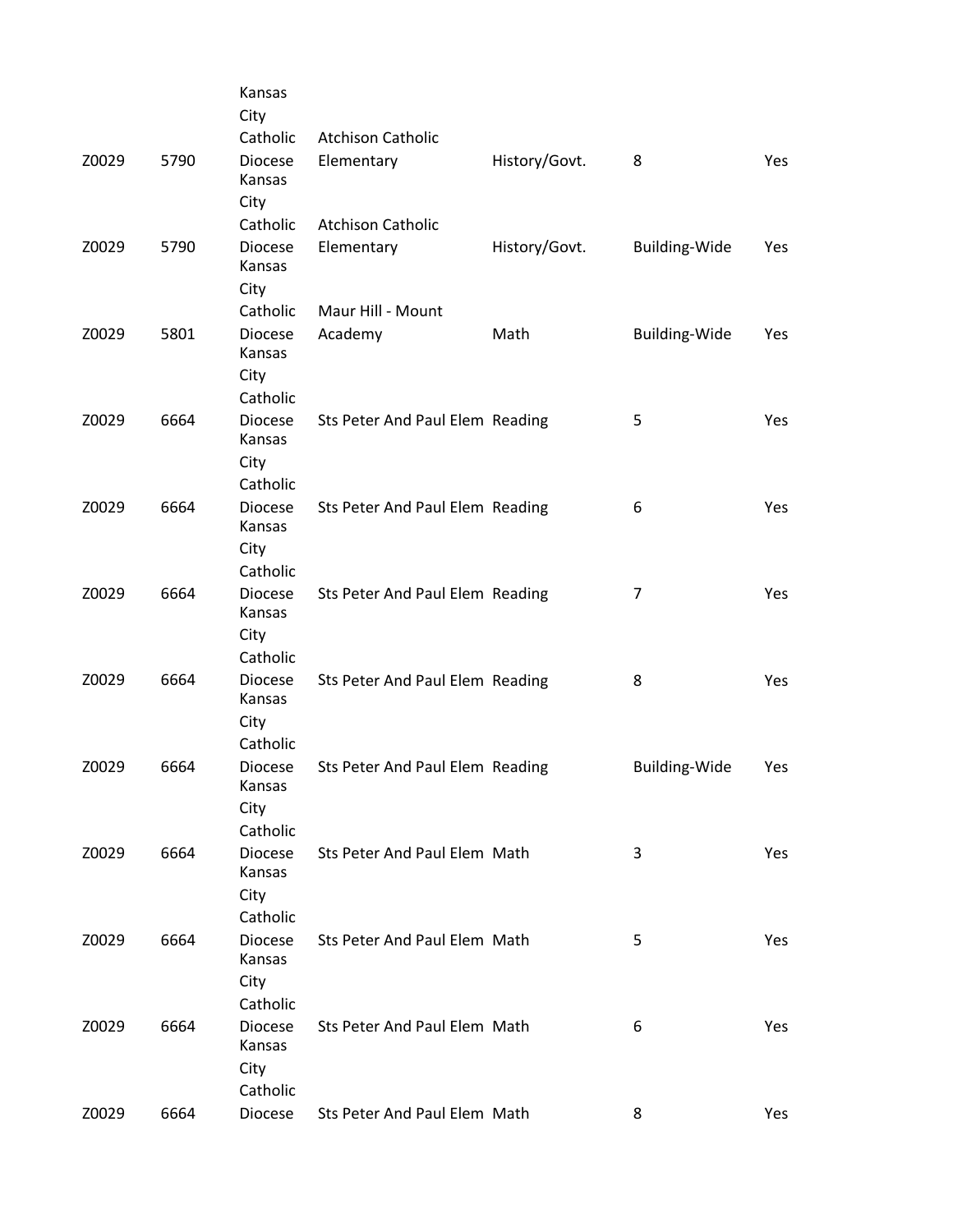|       |      | Kansas<br>City<br>Catholic                   |                         |         |                      |     |
|-------|------|----------------------------------------------|-------------------------|---------|----------------------|-----|
| Z0029 | 7036 | Diocese<br>Kansas<br>City<br>Catholic        | Xavier Elem             | Reading | 3                    | Yes |
| Z0029 | 7036 | <b>Diocese</b><br>Kansas<br>City<br>Catholic | Xavier Elem             | Reading | 4                    | Yes |
| Z0029 | 7036 | <b>Diocese</b><br>Kansas<br>City<br>Catholic | Xavier Elem             | Reading | 5                    | Yes |
| Z0029 | 7036 | Diocese<br>Kansas<br>City<br>Catholic        | Xavier Elem             | Reading | $\overline{7}$       | Yes |
| Z0029 | 7036 | <b>Diocese</b><br>Kansas<br>City<br>Catholic | Xavier Elem             | Reading | Building-Wide        | Yes |
| Z0029 | 7036 | <b>Diocese</b><br>Kansas<br>City<br>Catholic | Xavier Elem             | Math    | 4                    | Yes |
| Z0029 | 7036 | <b>Diocese</b><br>Kansas<br>City<br>Catholic | Xavier Elem             | Science | 4                    | Yes |
| Z0029 | 7044 | Diocese<br>Kansas<br>City<br>Catholic        | Immaculata High         | Reading | <b>Building-Wide</b> | Yes |
| Z0029 | 7784 | <b>Diocese</b><br>Kansas<br>City<br>Catholic | <b>Ascension School</b> | Reading | 3                    | Yes |
| Z0029 | 7784 | <b>Diocese</b><br>Kansas<br>City<br>Catholic | <b>Ascension School</b> | Reading | 4                    | Yes |
| Z0029 | 7784 | Diocese<br>Kansas<br>City<br>Catholic        | <b>Ascension School</b> | Reading | 6                    | Yes |
| Z0029 | 7784 | Diocese                                      | <b>Ascension School</b> | Reading | $\overline{7}$       | Yes |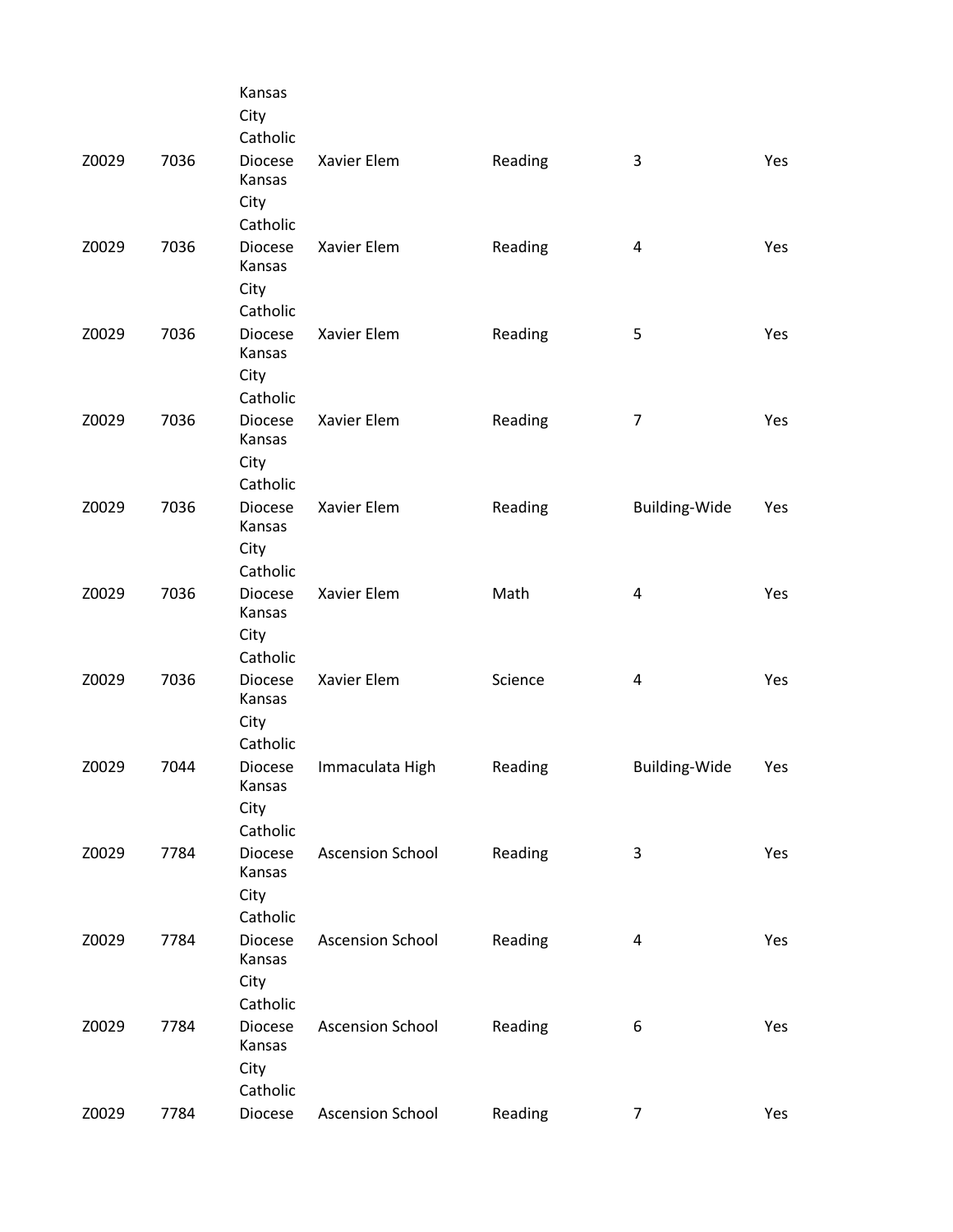|       |      | Kansas<br>City<br>Catholic                   |                         |               |                |     |
|-------|------|----------------------------------------------|-------------------------|---------------|----------------|-----|
| Z0029 | 7784 | Diocese<br>Kansas<br>City                    | <b>Ascension School</b> | Reading       | 8              | Yes |
| Z0029 | 7784 | Catholic<br><b>Diocese</b><br>Kansas<br>City | <b>Ascension School</b> | Reading       | Building-Wide  | Yes |
| Z0029 | 7784 | Catholic<br><b>Diocese</b><br>Kansas<br>City | <b>Ascension School</b> | Math          | 3              | Yes |
| Z0029 | 7784 | Catholic<br>Diocese<br>Kansas<br>City        | <b>Ascension School</b> | Math          | 5              | Yes |
| Z0029 | 7784 | Catholic<br><b>Diocese</b><br>Kansas<br>City | <b>Ascension School</b> | Math          | 6              | Yes |
| Z0029 | 7784 | Catholic<br><b>Diocese</b><br>Kansas<br>City | <b>Ascension School</b> | Math          | 7              | Yes |
| Z0029 | 7784 | Catholic<br><b>Diocese</b><br>Kansas<br>City | <b>Ascension School</b> | Math          | Building-Wide  | Yes |
| Z0029 | 7784 | Catholic<br><b>Diocese</b><br>Kansas<br>City | <b>Ascension School</b> | Science       | $\overline{7}$ | Yes |
| Z0029 | 7784 | Catholic<br><b>Diocese</b><br>Kansas<br>City | <b>Ascension School</b> | Science       | Building-Wide  | Yes |
| Z0029 | 7784 | Catholic<br><b>Diocese</b><br>Kansas<br>City | <b>Ascension School</b> | History/Govt. | 6              | Yes |
| Z0029 | 7932 | Catholic<br><b>Diocese</b><br>Kansas<br>City | St Michael Elem         | Reading       | 5              | Yes |
| Z0029 | 8421 | Catholic<br>Diocese                          | St. Patrick Elementary  | Reading       | 4              | Yes |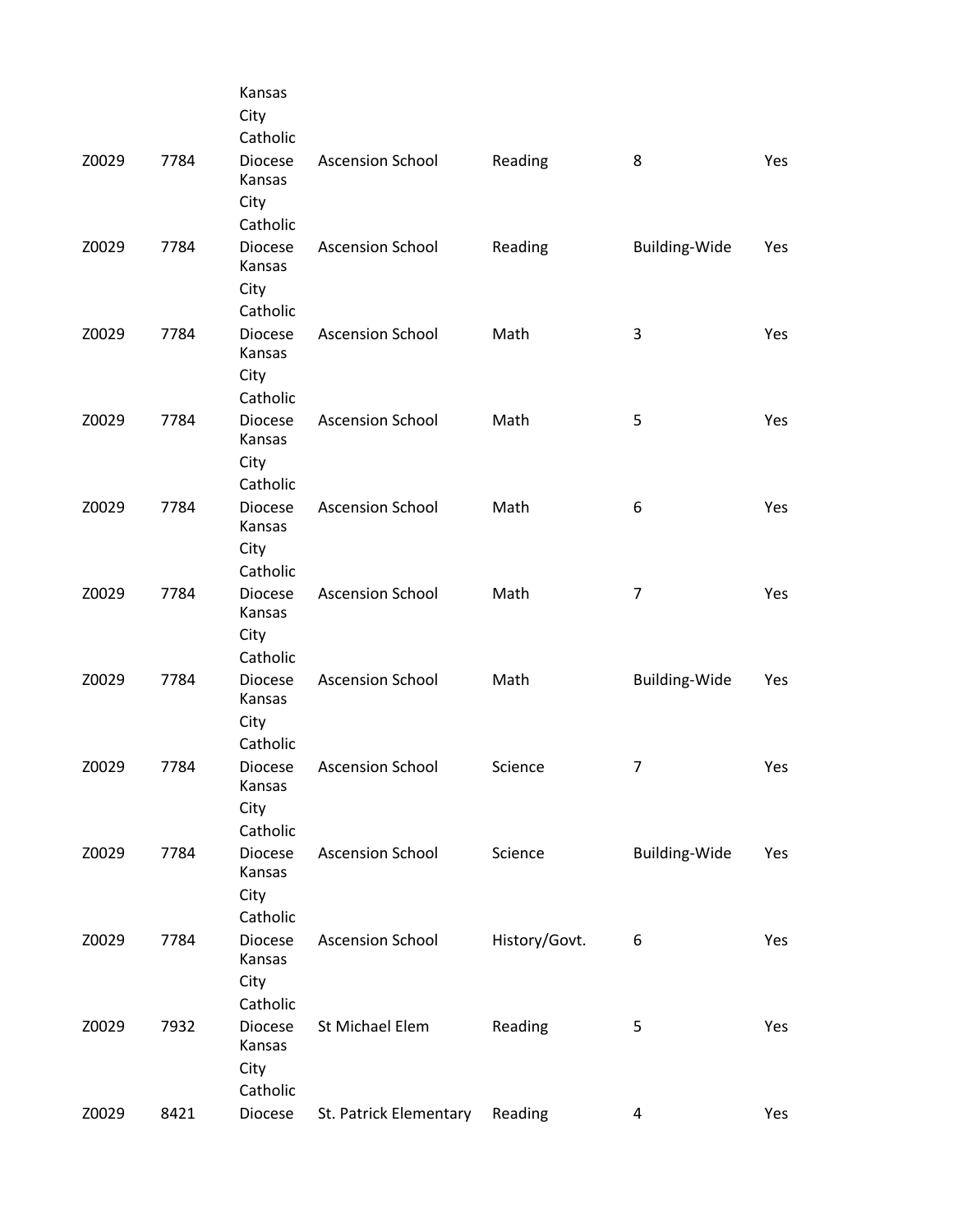|       |      | Kansas<br>City<br>Catholic                               |                                                   |         |                         |     |
|-------|------|----------------------------------------------------------|---------------------------------------------------|---------|-------------------------|-----|
| Z0029 | 8421 | <b>Diocese</b><br>Kansas<br>City                         | St. Patrick Elementary                            | Reading | 7                       | Yes |
| Z0029 | 8421 | Catholic<br><b>Diocese</b><br>Kansas<br>City<br>Catholic | St. Patrick Elementary                            | Reading | <b>Building-Wide</b>    | Yes |
| Z0029 | 8421 | Diocese<br>Kansas<br>City<br>Catholic                    | St. Patrick Elementary                            | Math    | $\overline{\mathbf{4}}$ | Yes |
| Z0029 | 8421 | <b>Diocese</b><br>Kansas<br>City<br>Catholic             | St. Patrick Elementary                            | Math    | 5                       | Yes |
| Z0029 | 8421 | <b>Diocese</b><br>Kansas<br>City<br>Catholic             | St. Patrick Elementary                            | Math    | 6                       | Yes |
| Z0029 | 8421 | <b>Diocese</b><br>Kansas<br>City<br>Catholic             | St. Patrick Elementary                            | Math    | 7                       | Yes |
| Z0029 | 8421 | <b>Diocese</b><br>Kansas<br>City<br>Catholic             | St. Patrick Elementary                            | Math    | 8                       | Yes |
| Z0029 | 8421 | <b>Diocese</b><br>Kansas<br>City<br>Catholic             | St. Patrick Elementary<br>Christ The King [Kansas | Math    | <b>Building-Wide</b>    | Yes |
| Z0029 | 8430 | <b>Diocese</b><br>Kansas<br>City<br>Catholic             | City]<br>Christ The King [Kansas                  | Reading | 6                       | Yes |
| Z0029 | 8430 | <b>Diocese</b><br>Kansas<br>City                         | City]                                             | Math    | 6                       | Yes |
| Z0029 | 8556 | Catholic<br><b>Diocese</b><br>Kansas<br>City             | Most Pure Heart Mary<br>Elem                      | Reading | 3                       | Yes |
| Z0029 | 8556 | Catholic<br>Diocese                                      | Most Pure Heart Mary<br>Elem                      | Reading | 4                       | Yes |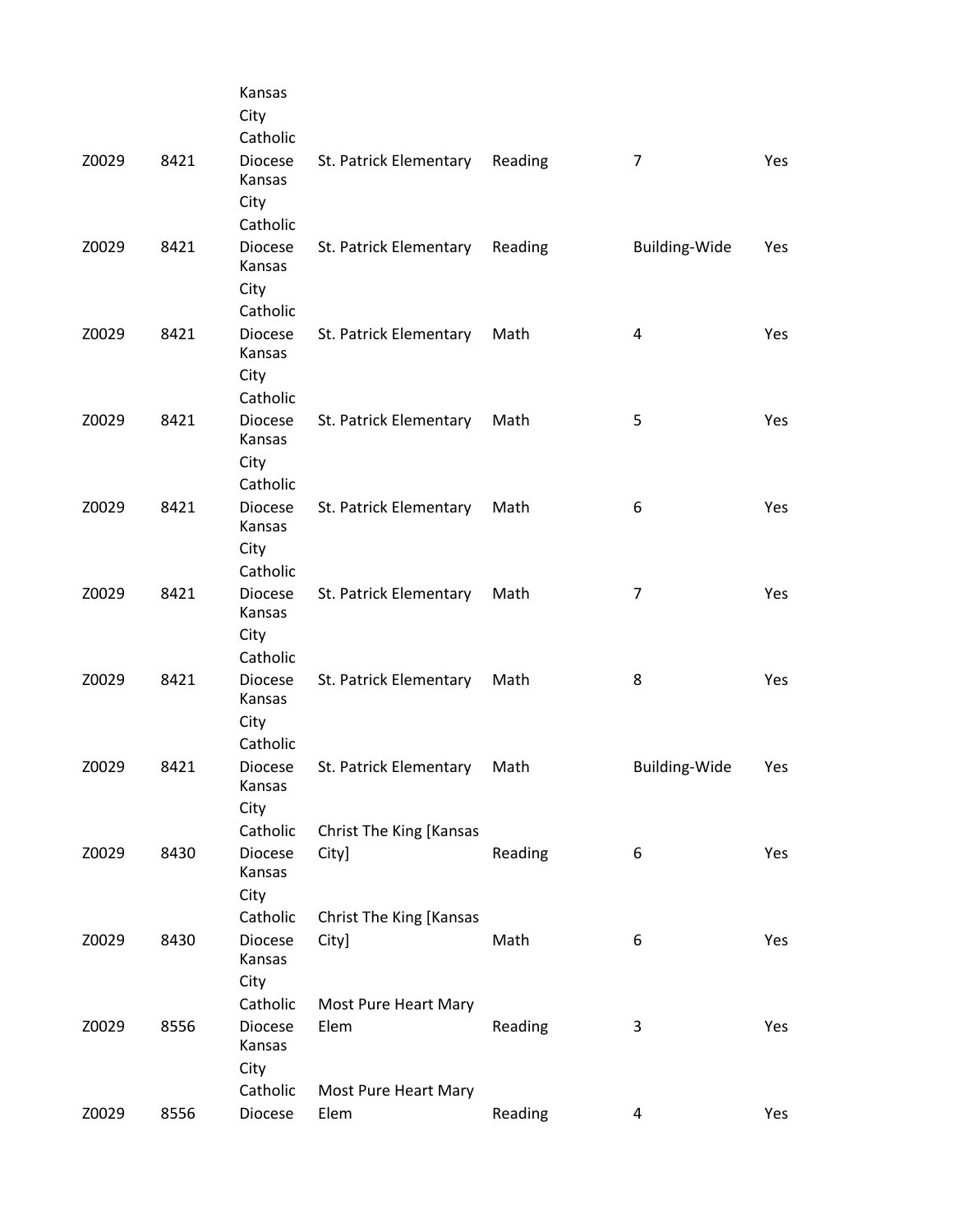|      | Kansas                                               |                                                                                                                                                                                                                                                                                                                                                        |                                                                                                                                                                                                                                                                              |                                                               |                                                                 |
|------|------------------------------------------------------|--------------------------------------------------------------------------------------------------------------------------------------------------------------------------------------------------------------------------------------------------------------------------------------------------------------------------------------------------------|------------------------------------------------------------------------------------------------------------------------------------------------------------------------------------------------------------------------------------------------------------------------------|---------------------------------------------------------------|-----------------------------------------------------------------|
|      |                                                      |                                                                                                                                                                                                                                                                                                                                                        |                                                                                                                                                                                                                                                                              |                                                               |                                                                 |
| 8556 | <b>Diocese</b><br>Kansas                             | Elem                                                                                                                                                                                                                                                                                                                                                   | Reading                                                                                                                                                                                                                                                                      | 5                                                             | Yes                                                             |
|      |                                                      |                                                                                                                                                                                                                                                                                                                                                        |                                                                                                                                                                                                                                                                              |                                                               |                                                                 |
|      |                                                      |                                                                                                                                                                                                                                                                                                                                                        |                                                                                                                                                                                                                                                                              |                                                               |                                                                 |
|      | Kansas                                               |                                                                                                                                                                                                                                                                                                                                                        |                                                                                                                                                                                                                                                                              |                                                               | <b>Yes</b>                                                      |
|      |                                                      |                                                                                                                                                                                                                                                                                                                                                        |                                                                                                                                                                                                                                                                              |                                                               |                                                                 |
|      |                                                      |                                                                                                                                                                                                                                                                                                                                                        |                                                                                                                                                                                                                                                                              |                                                               | Yes                                                             |
|      | Kansas                                               |                                                                                                                                                                                                                                                                                                                                                        |                                                                                                                                                                                                                                                                              |                                                               |                                                                 |
|      | City                                                 |                                                                                                                                                                                                                                                                                                                                                        |                                                                                                                                                                                                                                                                              |                                                               |                                                                 |
|      | Catholic                                             | Most Pure Heart Mary                                                                                                                                                                                                                                                                                                                                   |                                                                                                                                                                                                                                                                              |                                                               |                                                                 |
| 8556 | Diocese                                              | Elem                                                                                                                                                                                                                                                                                                                                                   | Reading                                                                                                                                                                                                                                                                      | 8                                                             | Yes                                                             |
|      | Kansas                                               |                                                                                                                                                                                                                                                                                                                                                        |                                                                                                                                                                                                                                                                              |                                                               |                                                                 |
|      |                                                      |                                                                                                                                                                                                                                                                                                                                                        |                                                                                                                                                                                                                                                                              |                                                               |                                                                 |
|      |                                                      |                                                                                                                                                                                                                                                                                                                                                        |                                                                                                                                                                                                                                                                              |                                                               |                                                                 |
|      |                                                      |                                                                                                                                                                                                                                                                                                                                                        |                                                                                                                                                                                                                                                                              |                                                               | Yes                                                             |
|      |                                                      |                                                                                                                                                                                                                                                                                                                                                        |                                                                                                                                                                                                                                                                              |                                                               |                                                                 |
|      |                                                      |                                                                                                                                                                                                                                                                                                                                                        |                                                                                                                                                                                                                                                                              |                                                               |                                                                 |
|      |                                                      |                                                                                                                                                                                                                                                                                                                                                        |                                                                                                                                                                                                                                                                              |                                                               | Yes                                                             |
|      | Kansas                                               |                                                                                                                                                                                                                                                                                                                                                        |                                                                                                                                                                                                                                                                              |                                                               |                                                                 |
|      | City                                                 |                                                                                                                                                                                                                                                                                                                                                        |                                                                                                                                                                                                                                                                              |                                                               |                                                                 |
|      | Catholic                                             | Most Pure Heart Mary                                                                                                                                                                                                                                                                                                                                   |                                                                                                                                                                                                                                                                              |                                                               |                                                                 |
| 8556 | <b>Diocese</b>                                       | Elem                                                                                                                                                                                                                                                                                                                                                   | Math                                                                                                                                                                                                                                                                         | 4                                                             | Yes                                                             |
|      | Kansas                                               |                                                                                                                                                                                                                                                                                                                                                        |                                                                                                                                                                                                                                                                              |                                                               |                                                                 |
|      |                                                      |                                                                                                                                                                                                                                                                                                                                                        |                                                                                                                                                                                                                                                                              |                                                               |                                                                 |
|      |                                                      |                                                                                                                                                                                                                                                                                                                                                        |                                                                                                                                                                                                                                                                              |                                                               |                                                                 |
|      |                                                      |                                                                                                                                                                                                                                                                                                                                                        |                                                                                                                                                                                                                                                                              |                                                               | Yes                                                             |
|      |                                                      |                                                                                                                                                                                                                                                                                                                                                        |                                                                                                                                                                                                                                                                              |                                                               |                                                                 |
|      |                                                      |                                                                                                                                                                                                                                                                                                                                                        |                                                                                                                                                                                                                                                                              |                                                               |                                                                 |
|      |                                                      |                                                                                                                                                                                                                                                                                                                                                        |                                                                                                                                                                                                                                                                              |                                                               | Yes                                                             |
|      | Kansas                                               |                                                                                                                                                                                                                                                                                                                                                        |                                                                                                                                                                                                                                                                              |                                                               |                                                                 |
|      | City                                                 |                                                                                                                                                                                                                                                                                                                                                        |                                                                                                                                                                                                                                                                              |                                                               |                                                                 |
|      | Catholic                                             | Most Pure Heart Mary                                                                                                                                                                                                                                                                                                                                   |                                                                                                                                                                                                                                                                              |                                                               |                                                                 |
| 8556 | <b>Diocese</b>                                       | Elem                                                                                                                                                                                                                                                                                                                                                   | Math                                                                                                                                                                                                                                                                         | $\overline{7}$                                                | Yes                                                             |
|      |                                                      |                                                                                                                                                                                                                                                                                                                                                        |                                                                                                                                                                                                                                                                              |                                                               |                                                                 |
|      |                                                      |                                                                                                                                                                                                                                                                                                                                                        |                                                                                                                                                                                                                                                                              |                                                               |                                                                 |
|      |                                                      |                                                                                                                                                                                                                                                                                                                                                        |                                                                                                                                                                                                                                                                              |                                                               |                                                                 |
|      |                                                      |                                                                                                                                                                                                                                                                                                                                                        |                                                                                                                                                                                                                                                                              |                                                               | Yes                                                             |
|      |                                                      |                                                                                                                                                                                                                                                                                                                                                        |                                                                                                                                                                                                                                                                              |                                                               |                                                                 |
|      |                                                      |                                                                                                                                                                                                                                                                                                                                                        |                                                                                                                                                                                                                                                                              |                                                               |                                                                 |
| 8556 | Diocese                                              | Elem                                                                                                                                                                                                                                                                                                                                                   | Math                                                                                                                                                                                                                                                                         | Building-Wide                                                 | Yes                                                             |
|      | 8556<br>8556<br>8556<br>8556<br>8556<br>8556<br>8556 | City<br>Catholic<br>City<br>Catholic<br><b>Diocese</b><br>City<br>Catholic<br><b>Diocese</b><br>City<br>Catholic<br><b>Diocese</b><br>Kansas<br>City<br>Catholic<br><b>Diocese</b><br>City<br>Catholic<br><b>Diocese</b><br>Kansas<br>City<br>Catholic<br><b>Diocese</b><br>Kansas<br>City<br>Catholic<br><b>Diocese</b><br>Kansas<br>City<br>Catholic | Most Pure Heart Mary<br>Most Pure Heart Mary<br>Elem<br>Most Pure Heart Mary<br>Elem<br>Most Pure Heart Mary<br>Elem<br>Most Pure Heart Mary<br>Elem<br>Most Pure Heart Mary<br>Elem<br>Most Pure Heart Mary<br>Elem<br>Most Pure Heart Mary<br>Elem<br>Most Pure Heart Mary | Reading<br>Reading<br>Reading<br>Math<br>Math<br>Math<br>Math | 6<br>$\overline{7}$<br><b>Building-Wide</b><br>3<br>5<br>6<br>8 |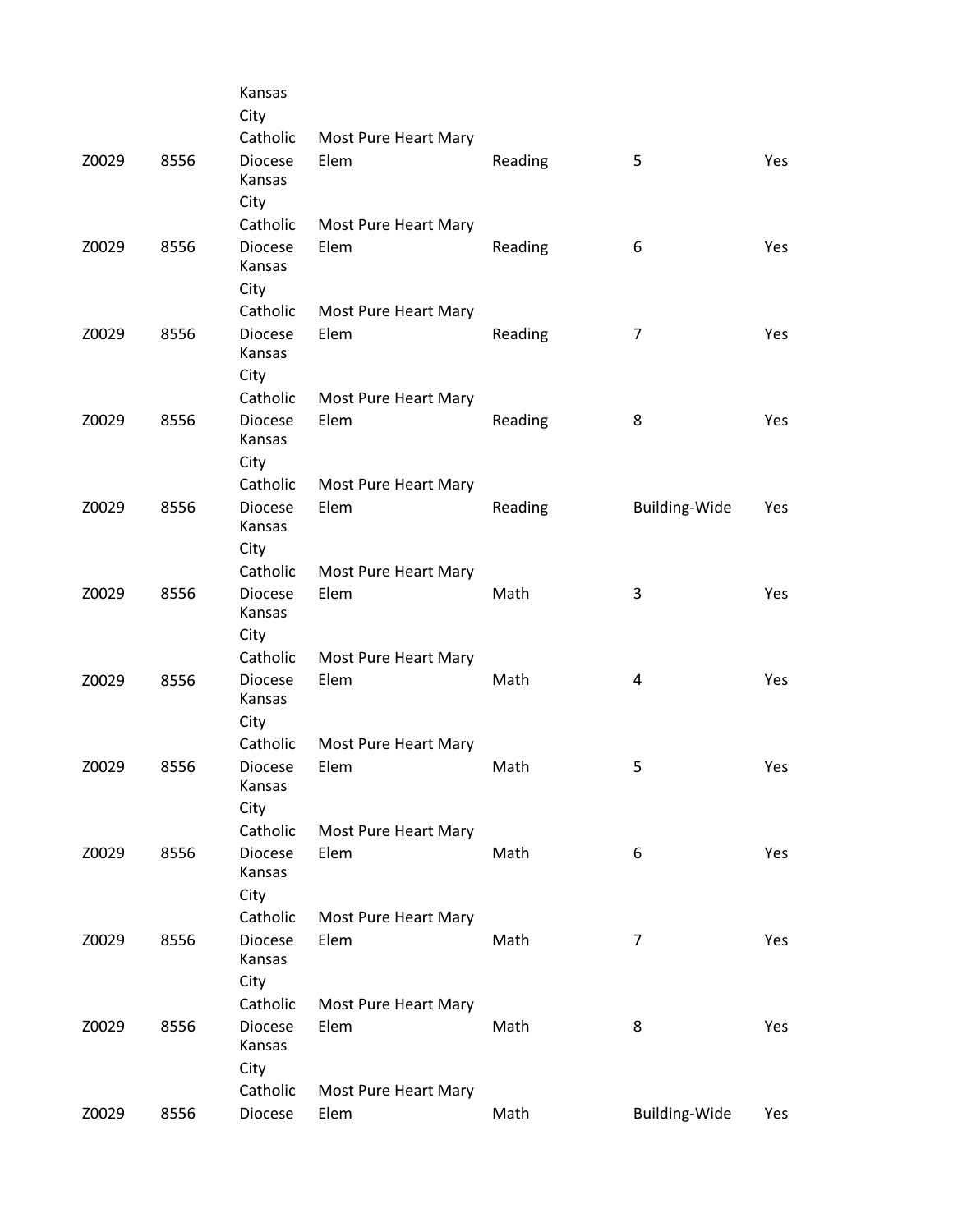|       |      | Kansas<br>City                   |                              |               |                      |     |
|-------|------|----------------------------------|------------------------------|---------------|----------------------|-----|
|       |      | Catholic                         | Most Pure Heart Mary         |               |                      |     |
| Z0029 | 8556 | <b>Diocese</b><br>Kansas         | Elem                         | Science       | 4                    | Yes |
|       |      | City                             |                              |               |                      |     |
|       |      | Catholic                         | Most Pure Heart Mary         |               |                      |     |
| Z0029 | 8556 | <b>Diocese</b><br>Kansas<br>City | Elem                         | Science       | 7                    | Yes |
|       |      | Catholic                         | Most Pure Heart Mary         |               |                      |     |
| Z0029 | 8556 | <b>Diocese</b>                   | Elem                         | Science       | <b>Building-Wide</b> | Yes |
|       |      | Kansas                           |                              |               |                      |     |
|       |      | City                             |                              |               |                      |     |
|       |      | Catholic                         | Most Pure Heart Mary         |               |                      |     |
| Z0029 | 8556 | <b>Diocese</b>                   | Elem                         | History/Govt. | 6                    | Yes |
|       |      | Kansas                           |                              |               |                      |     |
|       |      | City<br>Catholic                 |                              |               |                      |     |
| Z0029 | 8556 | <b>Diocese</b>                   | Most Pure Heart Mary<br>Elem | History/Govt. | 8                    | Yes |
|       |      | Kansas                           |                              |               |                      |     |
|       |      | City                             |                              |               |                      |     |
|       |      | Catholic                         | Most Pure Heart Mary         |               |                      |     |
| Z0029 | 8556 | <b>Diocese</b>                   | Elem                         | History/Govt. | Building-Wide        | Yes |
|       |      | Kansas                           |                              |               |                      |     |
|       |      | City                             |                              |               |                      |     |
|       |      | Catholic                         | Christ The King              |               |                      |     |
| Z0029 | 8565 | <b>Diocese</b><br>Kansas         | [Topeka]                     | Reading       | 5                    | Yes |
|       |      | City                             |                              |               |                      |     |
|       |      | Catholic                         | Christ The King              |               |                      |     |
| Z0029 | 8565 | <b>Diocese</b>                   | [Topeka]                     | Reading       | $\overline{7}$       | Yes |
|       |      | Kansas                           |                              |               |                      |     |
|       |      | City                             |                              |               |                      |     |
|       |      | Catholic                         | Christ The King              |               |                      |     |
| Z0029 | 8565 | <b>Diocese</b><br>Kansas         | [Topeka]                     | Reading       | 8                    | Yes |
|       |      | City                             |                              |               |                      |     |
|       |      | Catholic                         | Christ The King              |               |                      |     |
| Z0029 | 8565 | <b>Diocese</b>                   | [Topeka]                     | Reading       | <b>Building-Wide</b> | Yes |
|       |      | Kansas                           |                              |               |                      |     |
|       |      | City                             |                              |               |                      |     |
|       |      | Catholic                         | Christ The King              |               |                      |     |
| Z0029 | 8565 | <b>Diocese</b><br>Kansas         | [Topeka]                     | Math          | 5                    | Yes |
|       |      | City                             |                              |               |                      |     |
|       |      | Catholic                         | Christ The King              |               |                      |     |
| Z0029 | 8565 | Diocese                          | [Topeka]                     | Math          | $\overline{7}$       | Yes |
|       |      |                                  |                              |               |                      |     |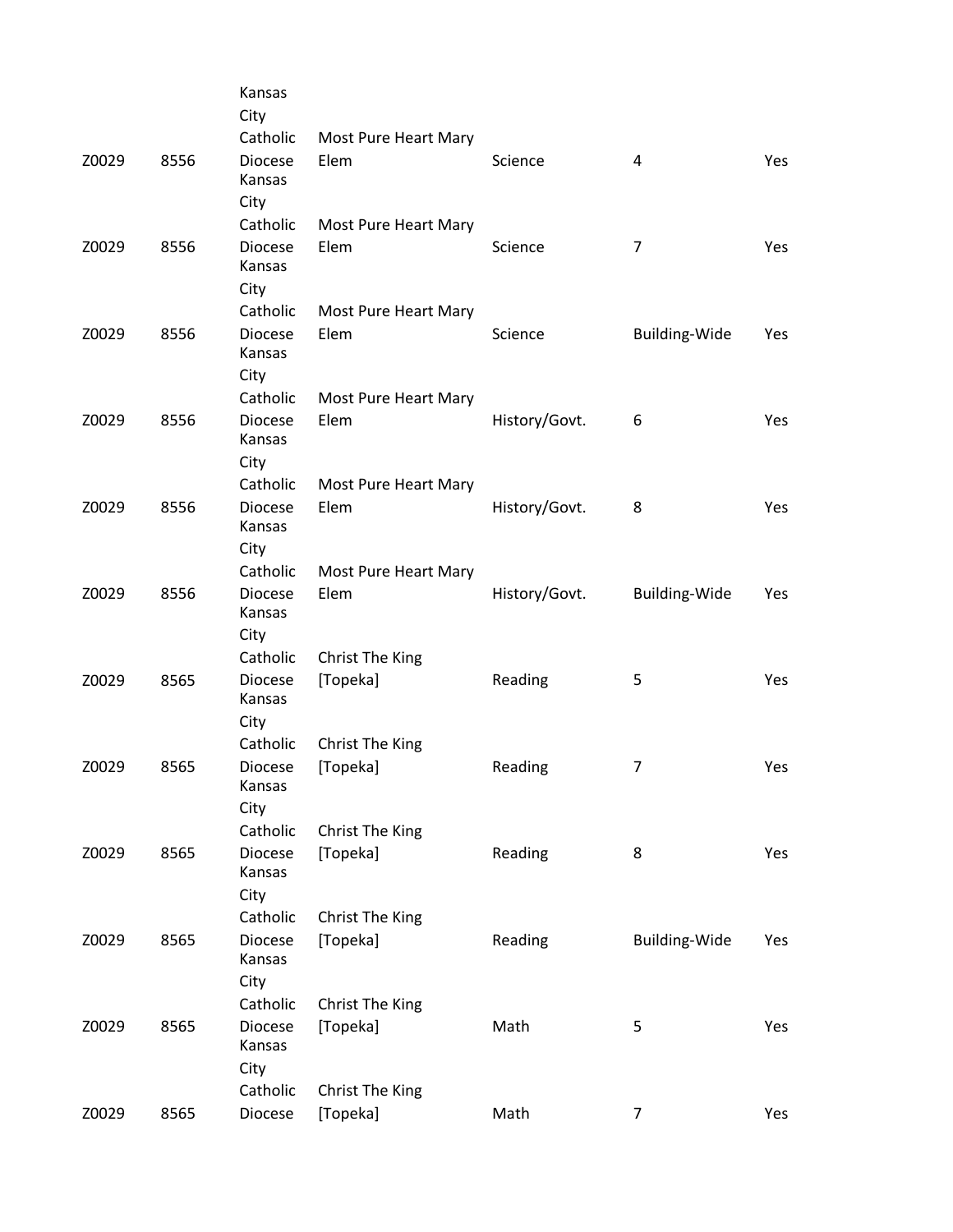|      | Kansas                                       |                                                                                                                                                                                                                                        |                                                                                                                                              |                                                             |                                                                              |
|------|----------------------------------------------|----------------------------------------------------------------------------------------------------------------------------------------------------------------------------------------------------------------------------------------|----------------------------------------------------------------------------------------------------------------------------------------------|-------------------------------------------------------------|------------------------------------------------------------------------------|
|      |                                              |                                                                                                                                                                                                                                        |                                                                                                                                              |                                                             |                                                                              |
| 8565 | <b>Diocese</b><br>Kansas                     | [Topeka]                                                                                                                                                                                                                               | Math                                                                                                                                         | 8                                                           | Yes                                                                          |
|      | Catholic                                     |                                                                                                                                                                                                                                        |                                                                                                                                              |                                                             |                                                                              |
| 8565 | Diocese<br>Kansas<br>City                    | [Topeka]                                                                                                                                                                                                                               | Math                                                                                                                                         | Building-Wide                                               | Yes                                                                          |
|      | Catholic                                     |                                                                                                                                                                                                                                        |                                                                                                                                              |                                                             |                                                                              |
| 8566 | <b>Diocese</b><br>Kansas<br>City             | St Matthew Elem                                                                                                                                                                                                                        | Reading                                                                                                                                      | 3                                                           | Yes                                                                          |
|      |                                              |                                                                                                                                                                                                                                        |                                                                                                                                              |                                                             |                                                                              |
|      | Kansas<br>City                               |                                                                                                                                                                                                                                        |                                                                                                                                              |                                                             | Yes                                                                          |
|      |                                              |                                                                                                                                                                                                                                        |                                                                                                                                              |                                                             | Yes                                                                          |
|      | Kansas<br>City                               |                                                                                                                                                                                                                                        |                                                                                                                                              |                                                             |                                                                              |
|      |                                              |                                                                                                                                                                                                                                        |                                                                                                                                              |                                                             | Yes                                                                          |
|      | Kansas<br>City                               |                                                                                                                                                                                                                                        |                                                                                                                                              |                                                             |                                                                              |
|      |                                              |                                                                                                                                                                                                                                        |                                                                                                                                              |                                                             |                                                                              |
|      | Kansas<br>City                               |                                                                                                                                                                                                                                        |                                                                                                                                              |                                                             | Yes                                                                          |
|      |                                              |                                                                                                                                                                                                                                        |                                                                                                                                              |                                                             | Yes                                                                          |
|      | Kansas<br>City                               |                                                                                                                                                                                                                                        |                                                                                                                                              |                                                             |                                                                              |
|      |                                              |                                                                                                                                                                                                                                        |                                                                                                                                              |                                                             |                                                                              |
|      | Kansas                                       |                                                                                                                                                                                                                                        |                                                                                                                                              |                                                             | Yes                                                                          |
|      |                                              |                                                                                                                                                                                                                                        |                                                                                                                                              |                                                             |                                                                              |
| 8999 | <b>Diocese</b><br>Kansas                     | St. James Academy                                                                                                                                                                                                                      | Reading                                                                                                                                      | <b>Building-Wide</b>                                        | Yes                                                                          |
|      | City                                         |                                                                                                                                                                                                                                        |                                                                                                                                              |                                                             |                                                                              |
|      | Catholic                                     |                                                                                                                                                                                                                                        |                                                                                                                                              |                                                             |                                                                              |
| 9000 | Diocese<br>Kansas                            | <b>Bishop Miege High</b>                                                                                                                                                                                                               | Reading                                                                                                                                      | <b>Building-Wide</b>                                        | Yes                                                                          |
|      |                                              |                                                                                                                                                                                                                                        |                                                                                                                                              |                                                             |                                                                              |
| 9002 | Diocese                                      | Cure Of Ars Elem                                                                                                                                                                                                                       | Reading                                                                                                                                      | 3                                                           | Yes                                                                          |
|      | 8566<br>8566<br>8566<br>8566<br>8572<br>8572 | City<br>Catholic<br>City<br>Catholic<br><b>Diocese</b><br>Catholic<br><b>Diocese</b><br>Catholic<br>Diocese<br>Catholic<br><b>Diocese</b><br>Catholic<br><b>Diocese</b><br>Catholic<br>Diocese<br>City<br>Catholic<br>City<br>Catholic | Christ The King<br>Christ The King<br>St Matthew Elem<br>St Matthew Elem<br>St Matthew Elem<br>St Matthew Elem<br>Hayden High<br>Hayden High | Reading<br>Reading<br>Reading<br>Science<br>Reading<br>Math | 7<br>8<br>Building-Wide<br>7<br><b>Building-Wide</b><br><b>Building-Wide</b> |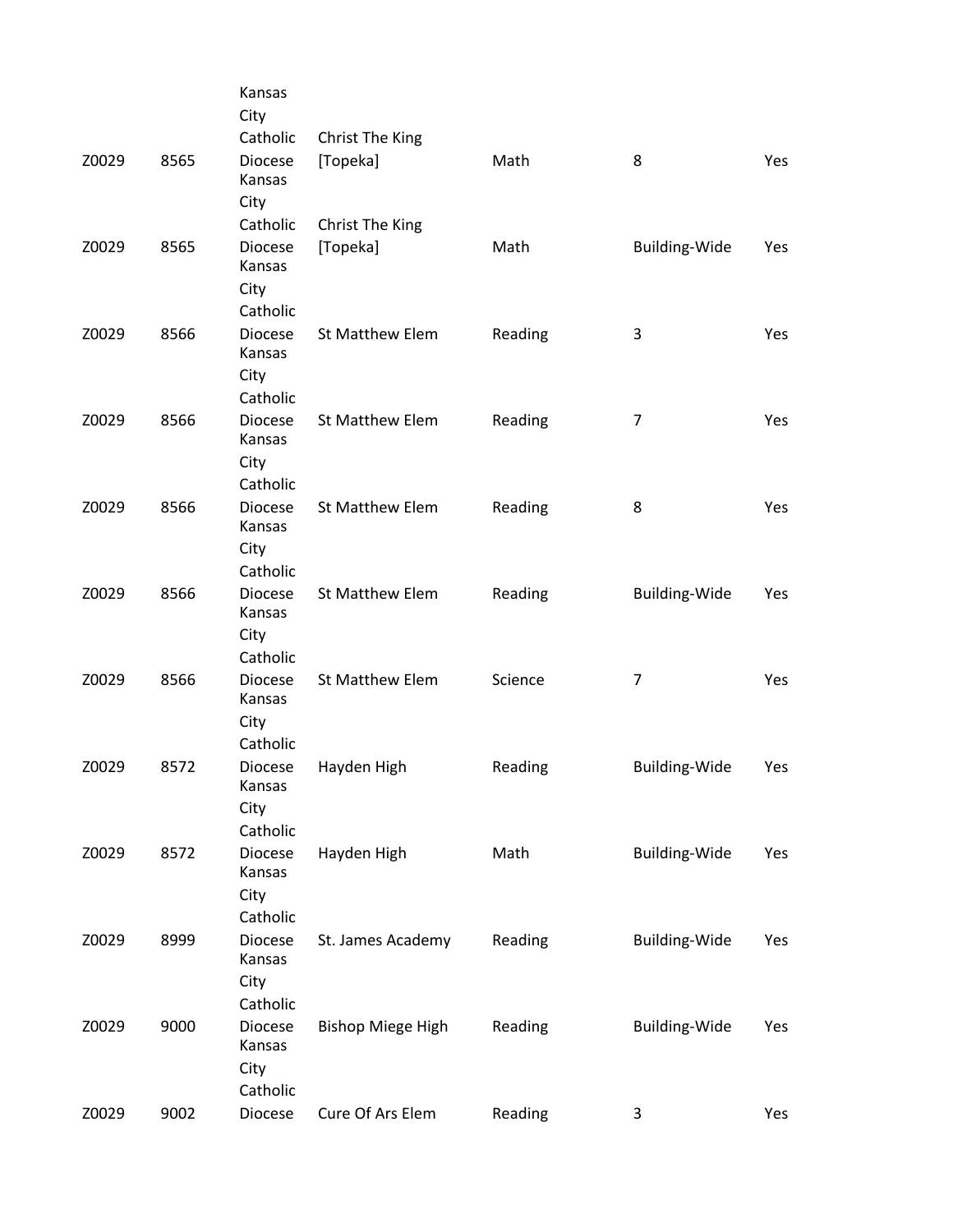|       |      | Kansas<br>City<br>Catholic                   |                  |         |                      |            |
|-------|------|----------------------------------------------|------------------|---------|----------------------|------------|
| Z0029 | 9002 | <b>Diocese</b><br>Kansas<br>City<br>Catholic | Cure Of Ars Elem | Reading | 4                    | Yes        |
| Z0029 | 9002 | <b>Diocese</b><br>Kansas<br>City<br>Catholic | Cure Of Ars Elem | Reading | 5                    | Yes        |
| Z0029 | 9002 | <b>Diocese</b><br>Kansas<br>City<br>Catholic | Cure Of Ars Elem | Reading | 6                    | Yes        |
| Z0029 | 9002 | Diocese<br>Kansas<br>City<br>Catholic        | Cure Of Ars Elem | Reading | $\overline{7}$       | Yes        |
| Z0029 | 9002 | <b>Diocese</b><br>Kansas<br>City<br>Catholic | Cure Of Ars Elem | Reading | 8                    | <b>Yes</b> |
| Z0029 | 9002 | <b>Diocese</b><br>Kansas<br>City<br>Catholic | Cure Of Ars Elem | Reading | Building-Wide        | Yes        |
| Z0029 | 9002 | <b>Diocese</b><br>Kansas<br>City<br>Catholic | Cure Of Ars Elem | Math    | 3                    | <b>Yes</b> |
| Z0029 | 9002 | <b>Diocese</b><br>Kansas<br>City<br>Catholic | Cure Of Ars Elem | Math    | 4                    | Yes        |
| Z0029 | 9002 | <b>Diocese</b><br>Kansas<br>City<br>Catholic | Cure Of Ars Elem | Math    | 5                    | Yes        |
| Z0029 | 9002 | <b>Diocese</b><br>Kansas<br>City<br>Catholic | Cure Of Ars Elem | Math    | 8                    | Yes        |
| Z0029 | 9002 | Diocese<br>Kansas<br>City<br>Catholic        | Cure Of Ars Elem | Math    | <b>Building-Wide</b> | Yes        |
| Z0029 | 9002 | Diocese                                      | Cure Of Ars Elem | Science | $\overline{7}$       | Yes        |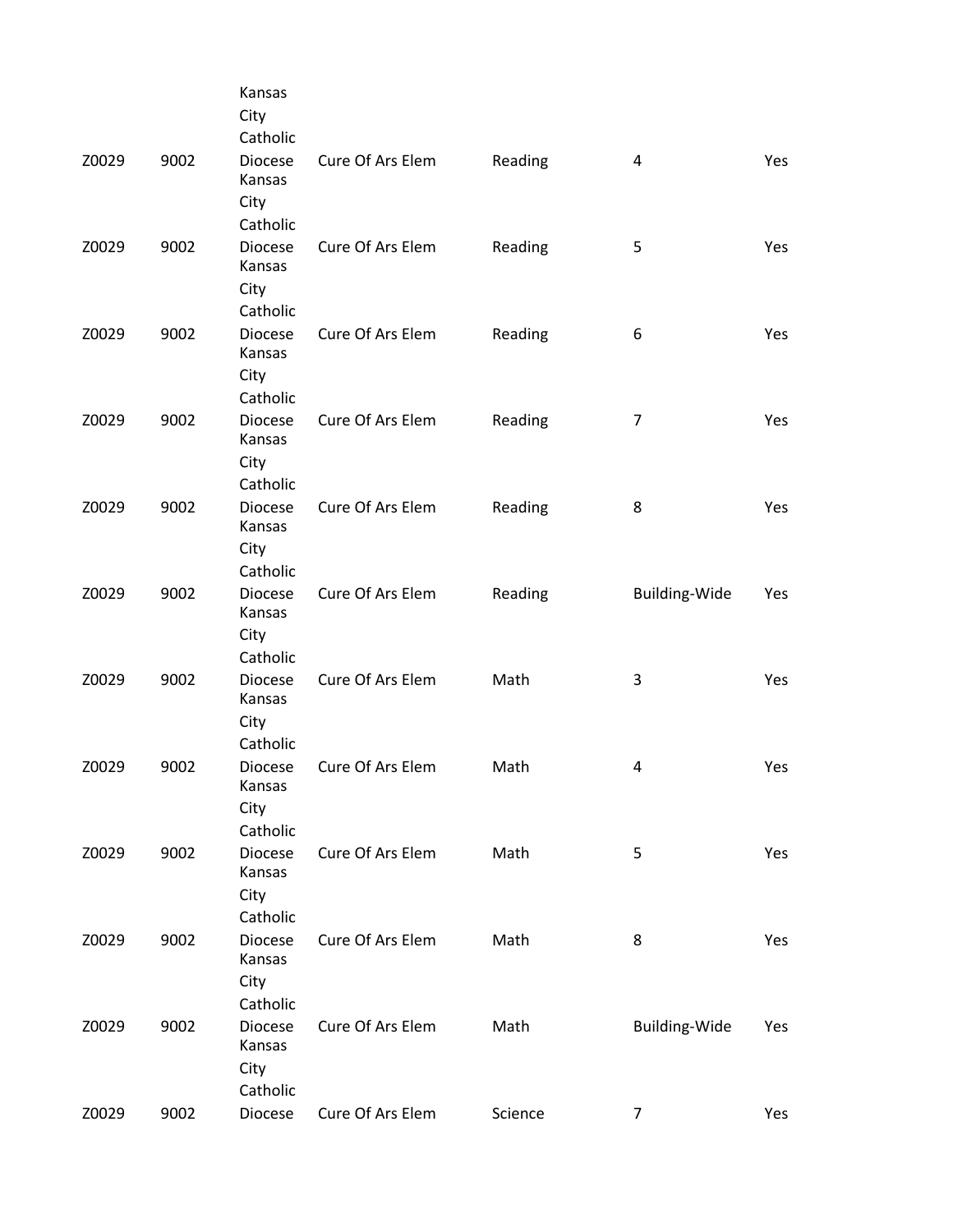|       |      | Kansas<br>City<br>Catholic                   |                                      |               |                         |     |
|-------|------|----------------------------------------------|--------------------------------------|---------------|-------------------------|-----|
| Z0029 | 9002 | Diocese<br>Kansas<br>City                    | Cure Of Ars Elem                     | History/Govt. | 8                       | Yes |
| Z0029 | 9002 | Catholic<br><b>Diocese</b><br>Kansas<br>City | Cure Of Ars Elem                     | History/Govt. | Building-Wide           | Yes |
|       |      | Catholic                                     | Holy Trinity Elem                    |               |                         |     |
| Z0029 | 9006 | <b>Diocese</b><br>Kansas<br>City             | [Lenexa]                             | Reading       | 3                       | Yes |
|       |      | Catholic                                     | Holy Trinity Elem                    |               |                         |     |
| Z0029 | 9006 | <b>Diocese</b><br>Kansas<br>City             | [Lenexa]                             | Reading       | $\overline{\mathbf{4}}$ | Yes |
|       |      | Catholic                                     | Holy Trinity Elem                    |               |                         |     |
| Z0029 | 9006 | <b>Diocese</b><br>Kansas                     | [Lenexa]                             | Reading       | 5                       | Yes |
|       |      | City<br>Catholic                             | <b>Holy Trinity Elem</b>             |               |                         |     |
| Z0029 | 9006 | <b>Diocese</b><br>Kansas                     | [Lenexa]                             | Reading       | 6                       | Yes |
|       |      | City<br>Catholic                             | <b>Holy Trinity Elem</b>             |               |                         |     |
| Z0029 | 9006 | <b>Diocese</b><br>Kansas                     | [Lenexa]                             | Reading       | $\overline{7}$          | Yes |
|       |      | City                                         |                                      |               |                         |     |
| Z0029 | 9006 | Catholic<br>Diocese<br>Kansas                | Holy Trinity Elem<br>[Lenexa]        | Reading       | 8                       | Yes |
|       |      | City                                         |                                      |               |                         |     |
|       | 9006 | Catholic<br><b>Diocese</b>                   | <b>Holy Trinity Elem</b><br>[Lenexa] |               | Building-Wide           |     |
| Z0029 |      | Kansas<br>City                               |                                      | Reading       |                         | Yes |
|       |      | Catholic                                     | <b>Holy Trinity Elem</b>             |               |                         |     |
| Z0029 | 9006 | <b>Diocese</b><br>Kansas                     | [Lenexa]                             | Math          | 3                       | Yes |
|       |      | City<br>Catholic                             | <b>Holy Trinity Elem</b>             |               |                         |     |
| Z0029 | 9006 | <b>Diocese</b><br>Kansas                     | [Lenexa]                             | Math          | $\overline{\mathbf{4}}$ | Yes |
|       |      | City<br>Catholic                             | Holy Trinity Elem                    |               |                         |     |
| Z0029 | 9006 | Diocese                                      | [Lenexa]                             | Math          | 5                       | Yes |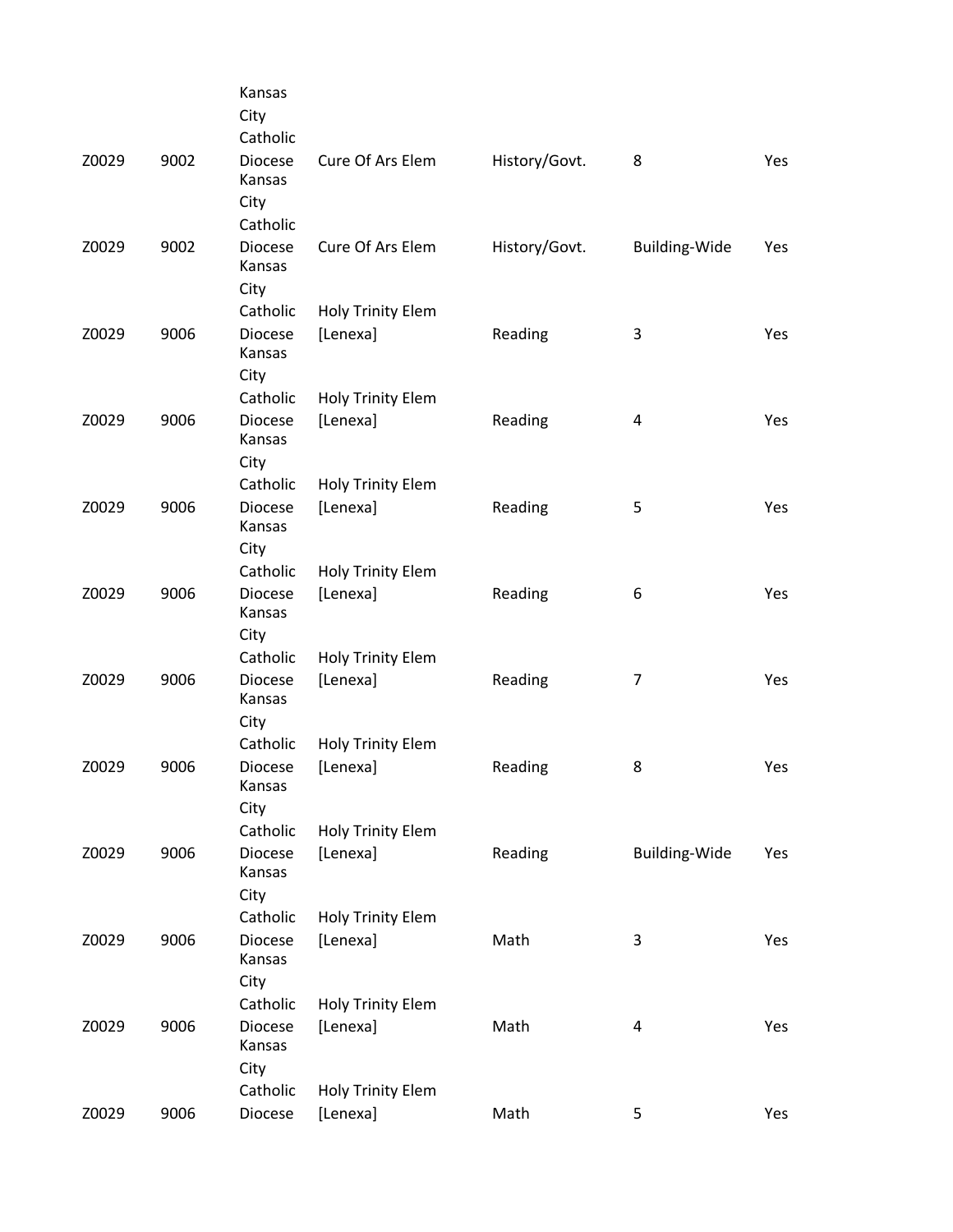|       |      | Kansas<br>City            |                          |         |                      |     |
|-------|------|---------------------------|--------------------------|---------|----------------------|-----|
|       |      | Catholic                  | <b>Holy Trinity Elem</b> |         |                      |     |
| Z0029 | 9006 | <b>Diocese</b><br>Kansas  | [Lenexa]                 | Math    | 6                    | Yes |
|       |      | City                      |                          |         |                      |     |
|       |      | Catholic                  | Holy Trinity Elem        |         |                      |     |
| Z0029 | 9006 | <b>Diocese</b><br>Kansas  | [Lenexa]                 | Math    | $\overline{7}$       | Yes |
|       |      | City                      |                          |         |                      |     |
|       |      | Catholic                  | Holy Trinity Elem        |         |                      |     |
| Z0029 | 9006 | <b>Diocese</b><br>Kansas  | [Lenexa]                 | Math    | 8                    | Yes |
|       |      | City                      |                          |         |                      |     |
|       |      | Catholic                  | Holy Trinity Elem        |         |                      |     |
| Z0029 | 9006 | Diocese<br>Kansas<br>City | [Lenexa]                 | Math    | Building-Wide        | Yes |
|       |      |                           |                          |         |                      |     |
|       |      | Catholic                  | Holy Trinity Elem        |         |                      |     |
| Z0029 | 9006 | <b>Diocese</b><br>Kansas  | [Lenexa]                 | Science | 4                    | Yes |
|       |      | City                      |                          |         |                      |     |
|       |      | Catholic                  | <b>Holy Trinity Elem</b> |         |                      |     |
| Z0029 | 9006 | <b>Diocese</b><br>Kansas  | [Lenexa]                 | Science | <b>Building-Wide</b> | Yes |
|       |      | City                      |                          |         |                      |     |
|       |      | Catholic                  |                          |         |                      |     |
| Z0029 | 9013 | <b>Diocese</b><br>Kansas  | Nativity Parish School   | Reading | 3                    | Yes |
|       |      | City<br>Catholic          |                          |         |                      |     |
|       |      | Diocese                   |                          |         |                      |     |
| Z0029 | 9013 | Kansas                    | Nativity Parish School   | Reading | 7                    | Yes |
|       |      | City                      |                          |         |                      |     |
|       |      | Catholic                  |                          |         |                      |     |
| Z0029 | 9013 | <b>Diocese</b><br>Kansas  | Nativity Parish School   | Reading | 8                    | Yes |
|       |      | City                      |                          |         |                      |     |
|       |      | Catholic                  |                          |         |                      |     |
| Z0029 | 9013 | <b>Diocese</b><br>Kansas  | Nativity Parish School   | Reading | <b>Building-Wide</b> | Yes |
|       |      | City                      |                          |         |                      |     |
|       |      | Catholic                  |                          |         |                      |     |
| Z0029 | 9013 | <b>Diocese</b><br>Kansas  | Nativity Parish School   | Math    | 4                    | Yes |
|       |      | City                      |                          |         |                      |     |
|       |      | Catholic                  |                          |         |                      |     |
| Z0029 | 9013 | Diocese                   | Nativity Parish School   | Math    | 6                    | Yes |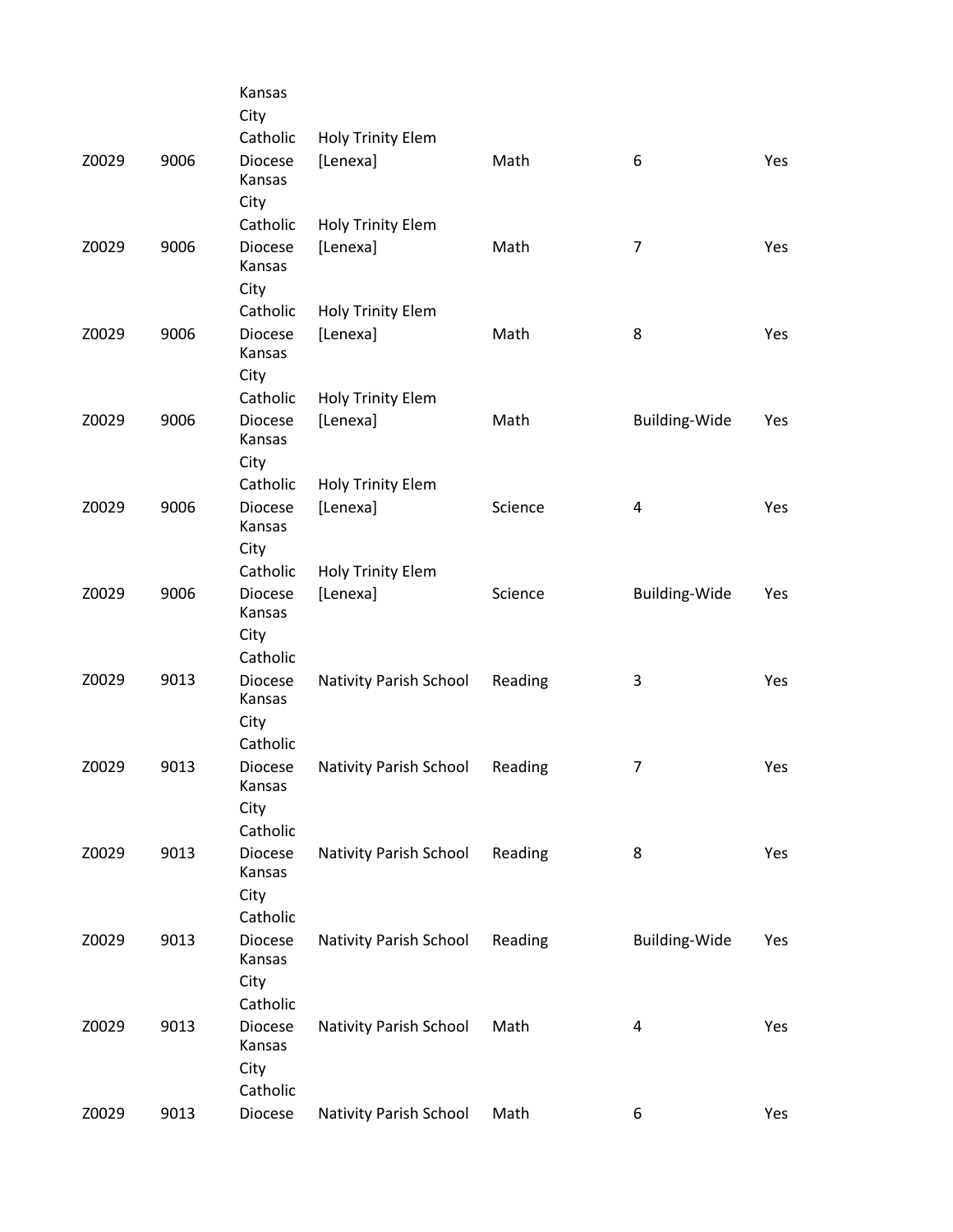|       |      | Kansas<br>City<br>Catholic                   |                        |               |                      |     |
|-------|------|----------------------------------------------|------------------------|---------------|----------------------|-----|
| Z0029 | 9013 | <b>Diocese</b><br>Kansas<br>City             | Nativity Parish School | Math          | $\overline{7}$       | Yes |
| Z0029 | 9013 | Catholic<br><b>Diocese</b><br>Kansas         | Nativity Parish School | Math          | 8                    | Yes |
| Z0029 | 9013 | City<br>Catholic<br><b>Diocese</b>           |                        | Math          |                      |     |
|       |      | Kansas<br>City<br>Catholic                   | Nativity Parish School |               | Building-Wide        | Yes |
| Z0029 | 9013 | <b>Diocese</b><br>Kansas<br>City             | Nativity Parish School | Science       | $\overline{7}$       | Yes |
| Z0029 | 9013 | Catholic<br><b>Diocese</b><br>Kansas<br>City | Nativity Parish School | Science       | <b>Building-Wide</b> | Yes |
| Z0029 | 9013 | Catholic<br><b>Diocese</b>                   | Nativity Parish School | History/Govt. | 6                    | Yes |
|       |      | Kansas<br>City<br>Catholic                   |                        |               |                      |     |
| Z0029 | 9014 | Diocese<br>Kansas<br>City<br>Catholic        | St Agnes Elem          | Reading       | 3                    | Yes |
| Z0029 | 9014 | <b>Diocese</b><br>Kansas<br>City             | St Agnes Elem          | Reading       | 5                    | Yes |
| Z0029 | 9014 | Catholic<br>Diocese<br>Kansas<br>City        | St Agnes Elem          | Reading       | $\overline{7}$       | Yes |
| Z0029 | 9014 | Catholic<br><b>Diocese</b>                   | St Agnes Elem          | Reading       | 8                    | Yes |
|       |      | Kansas<br>City<br>Catholic                   |                        |               |                      |     |
| Z0029 | 9014 | <b>Diocese</b><br>Kansas<br>City<br>Catholic | St Agnes Elem          | Reading       | Building-Wide        | Yes |
| Z0029 | 9014 | Diocese                                      | St Agnes Elem          | Math          | 3                    | Yes |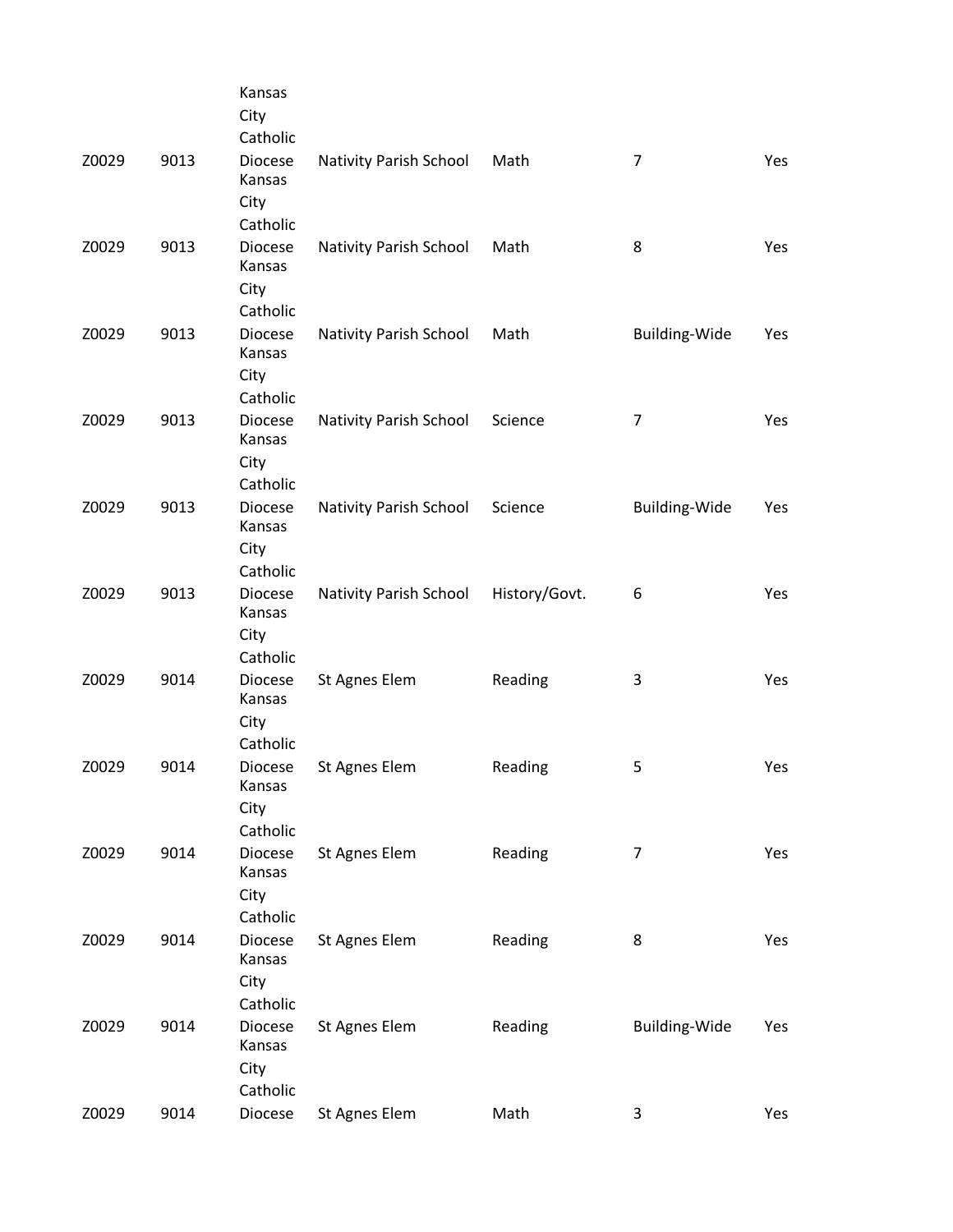|       |      | Kansas<br>City<br>Catholic                   |                              |         |                         |     |
|-------|------|----------------------------------------------|------------------------------|---------|-------------------------|-----|
| Z0029 | 9014 | Diocese<br>Kansas<br>City                    | St Agnes Elem                | Math    | 5                       | Yes |
| Z0029 | 9014 | Catholic<br>Diocese<br>Kansas<br>City        | St Agnes Elem                | Math    | Building-Wide           | Yes |
| Z0029 | 9015 | Catholic<br>Diocese<br>Kansas<br>City        | Good Shepherd School Reading |         | $\overline{\mathbf{4}}$ | Yes |
| Z0029 | 9015 | Catholic<br><b>Diocese</b><br>Kansas<br>City | Good Shepherd School Reading |         | 5                       | Yes |
| Z0029 | 9015 | Catholic<br><b>Diocese</b><br>Kansas<br>City | Good Shepherd School         | Reading | 6                       | Yes |
| Z0029 | 9015 | Catholic<br><b>Diocese</b><br>Kansas<br>City | Good Shepherd School         | Reading | 7                       | Yes |
| Z0029 | 9015 | Catholic<br><b>Diocese</b><br>Kansas<br>City | Good Shepherd School Reading |         | 8                       | Yes |
| Z0029 | 9015 | Catholic<br>Diocese<br>Kansas<br>City        | Good Shepherd School Reading |         | <b>Building-Wide</b>    | Yes |
| Z0029 | 9015 | Catholic<br><b>Diocese</b><br>Kansas<br>City | Good Shepherd School Math    |         | 4                       | Yes |
| Z0029 | 9015 | Catholic<br><b>Diocese</b><br>Kansas<br>City | Good Shepherd School Math    |         | 5                       | Yes |
| Z0029 | 9015 | Catholic<br><b>Diocese</b><br>Kansas<br>City | Good Shepherd School Math    |         | 6                       | Yes |
| Z0029 | 9015 | Catholic<br>Diocese                          | Good Shepherd School Math    |         | 7                       | Yes |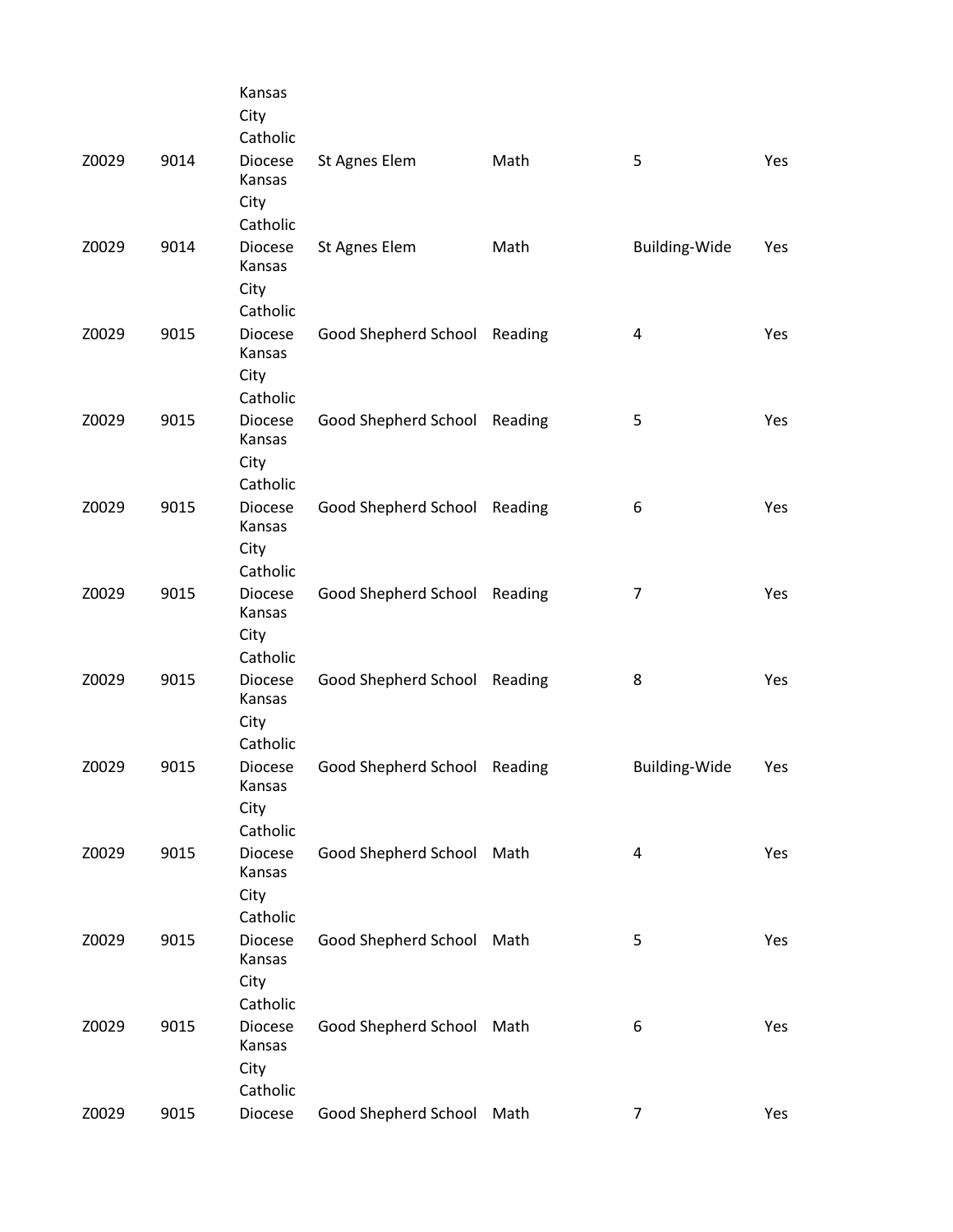|       |      | Kansas<br>City<br>Catholic                   |                                    |         |                      |            |
|-------|------|----------------------------------------------|------------------------------------|---------|----------------------|------------|
| Z0029 | 9015 | <b>Diocese</b><br>Kansas<br>City             | Good Shepherd School Math          |         | 8                    | Yes        |
| Z0029 | 9015 | Catholic<br><b>Diocese</b><br>Kansas<br>City | Good Shepherd School Math          |         | Building-Wide        | Yes        |
| Z0029 | 9015 | Catholic<br>Diocese<br>Kansas<br>City        | Good Shepherd School Science       |         | 4                    | Yes        |
| Z0029 | 9015 | Catholic<br><b>Diocese</b><br>Kansas<br>City | Good Shepherd School Science       |         | $\overline{7}$       | <b>Yes</b> |
| Z0029 | 9015 | Catholic<br><b>Diocese</b><br>Kansas<br>City | Good Shepherd School Science       |         | <b>Building-Wide</b> | Yes        |
| Z0029 | 9015 | Catholic<br><b>Diocese</b><br>Kansas<br>City | Good Shepherd School History/Govt. |         | 6                    | Yes        |
| Z0029 | 9015 | Catholic<br><b>Diocese</b><br>Kansas<br>City | Good Shepherd School History/Govt. |         | 8                    | Yes        |
| Z0029 | 9015 | Catholic<br><b>Diocese</b><br>Kansas<br>City | Good Shepherd School History/Govt. |         | <b>Building-Wide</b> | Yes        |
| Z0029 | 9016 | Catholic<br><b>Diocese</b><br>Kansas<br>City | St Ann Elem                        | Reading | 3                    | Yes        |
| Z0029 | 9016 | Catholic<br><b>Diocese</b><br>Kansas<br>City | St Ann Elem                        | Reading | 4                    | Yes        |
| Z0029 | 9016 | Catholic<br><b>Diocese</b><br>Kansas<br>City | St Ann Elem                        | Reading | 5                    | Yes        |
| Z0029 | 9016 | Catholic<br>Diocese                          | St Ann Elem                        | Reading | 6                    | Yes        |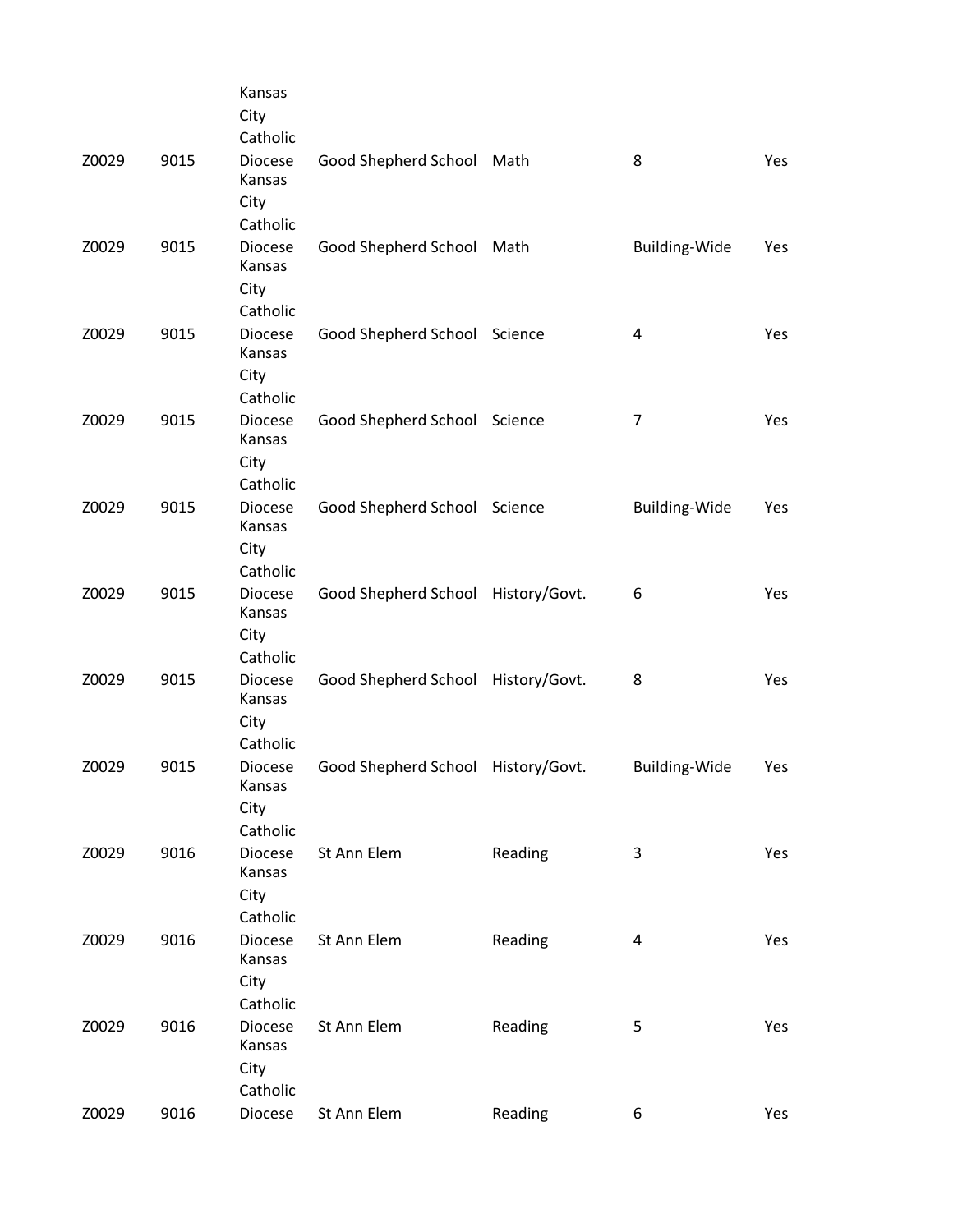|       |      | Kansas<br>City<br>Catholic                   |             |               |                |     |
|-------|------|----------------------------------------------|-------------|---------------|----------------|-----|
| Z0029 | 9016 | <b>Diocese</b><br>Kansas<br>City<br>Catholic | St Ann Elem | Reading       | $\overline{7}$ | Yes |
| Z0029 | 9016 | <b>Diocese</b><br>Kansas<br>City<br>Catholic | St Ann Elem | Reading       | 8              | Yes |
| Z0029 | 9016 | <b>Diocese</b><br>Kansas<br>City<br>Catholic | St Ann Elem | Reading       | Building-Wide  | Yes |
| Z0029 | 9016 | <b>Diocese</b><br>Kansas<br>City<br>Catholic | St Ann Elem | Math          | 3              | Yes |
| Z0029 | 9016 | <b>Diocese</b><br>Kansas<br>City<br>Catholic | St Ann Elem | Math          | 4              | Yes |
| Z0029 | 9016 | <b>Diocese</b><br>Kansas<br>City<br>Catholic | St Ann Elem | Math          | 5              | Yes |
| Z0029 | 9016 | <b>Diocese</b><br>Kansas<br>City<br>Catholic | St Ann Elem | Math          | 6              | Yes |
| Z0029 | 9016 | Diocese<br>Kansas<br>City<br>Catholic        | St Ann Elem | Math          | $\overline{7}$ | Yes |
| Z0029 | 9016 | <b>Diocese</b><br>Kansas<br>City<br>Catholic | St Ann Elem | Math          | 8              | Yes |
| Z0029 | 9016 | <b>Diocese</b><br>Kansas<br>City<br>Catholic | St Ann Elem | Math          | Building-Wide  | Yes |
| Z0029 | 9016 | <b>Diocese</b><br>Kansas<br>City<br>Catholic | St Ann Elem | Science       | $\overline{7}$ | Yes |
| Z0029 | 9016 | Diocese                                      | St Ann Elem | History/Govt. | 8              | Yes |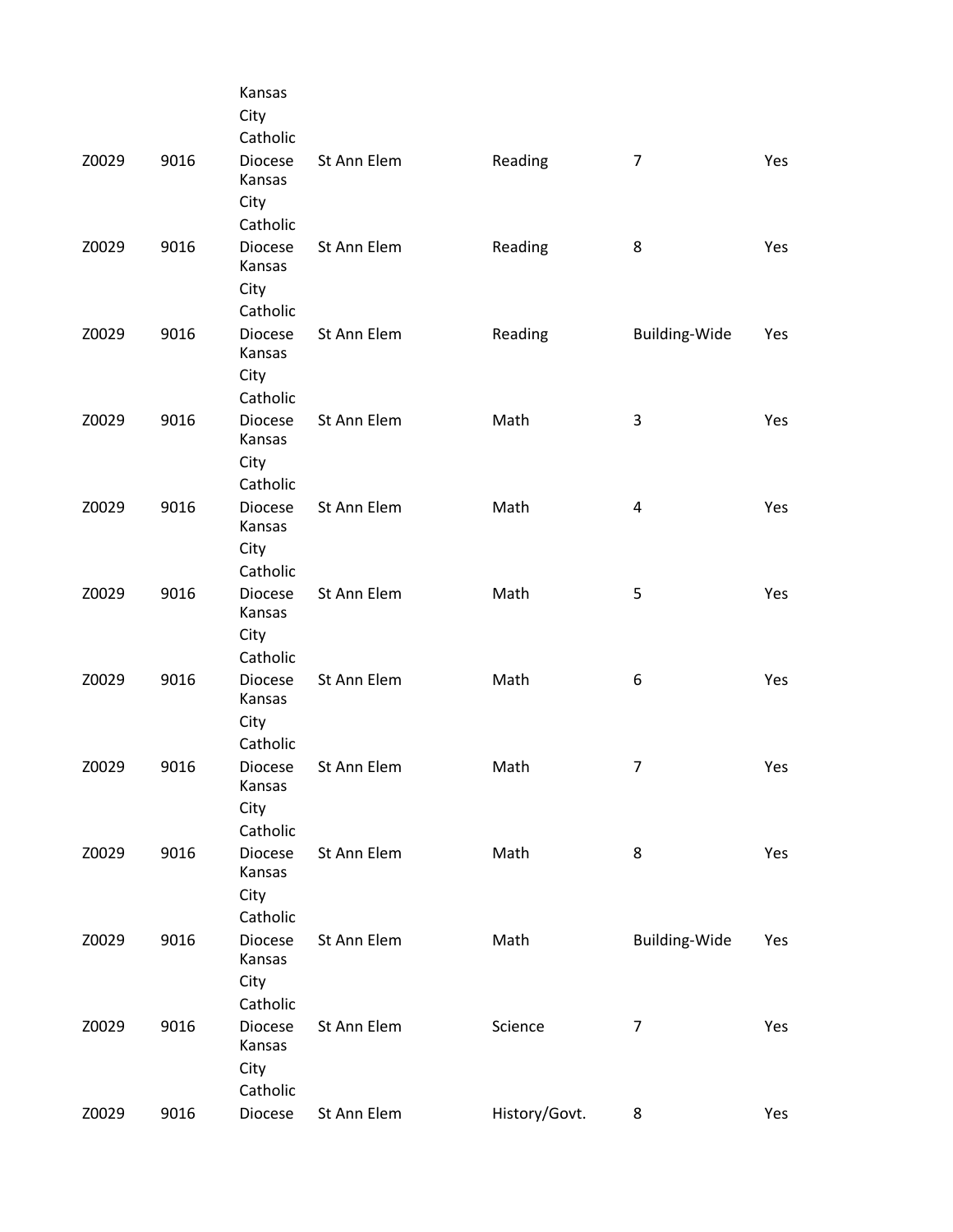|       |      | Kansas<br>City<br>Catholic                               |                       |               |                      |            |
|-------|------|----------------------------------------------------------|-----------------------|---------------|----------------------|------------|
| Z0029 | 9016 | <b>Diocese</b><br>Kansas<br>City                         | St Ann Elem           | History/Govt. | Building-Wide        | Yes        |
| Z0029 | 9018 | Catholic<br><b>Diocese</b><br>Kansas<br>City             | St. Joseph Elementary | Reading       | 4                    | Yes        |
| Z0029 | 9018 | Catholic<br><b>Diocese</b><br>Kansas<br>City<br>Catholic | St. Joseph Elementary | Reading       | 7                    | Yes        |
| Z0029 | 9018 | <b>Diocese</b><br>Kansas<br>City<br>Catholic             | St. Joseph Elementary | Reading       | 8                    | <b>Yes</b> |
| Z0029 | 9018 | <b>Diocese</b><br>Kansas<br>City<br>Catholic             | St. Joseph Elementary | Reading       | <b>Building-Wide</b> | Yes        |
| Z0029 | 9018 | <b>Diocese</b><br>Kansas<br>City                         | St. Joseph Elementary | Math          | 4                    | Yes        |
| Z0029 | 9018 | Catholic<br><b>Diocese</b><br>Kansas<br>City<br>Catholic | St. Joseph Elementary | Math          | $\overline{7}$       | Yes        |
| Z0029 | 9018 | <b>Diocese</b><br>Kansas<br>City                         | St. Joseph Elementary | Math          | 8                    | Yes        |
| Z0029 | 9018 | Catholic<br><b>Diocese</b><br>Kansas<br>City<br>Catholic | St. Joseph Elementary | Math          | <b>Building-Wide</b> | Yes        |
| Z0029 | 9018 | <b>Diocese</b><br>Kansas<br>City<br>Catholic             | St. Joseph Elementary | Science       | 4                    | Yes        |
| Z0029 | 9018 | <b>Diocese</b><br>Kansas<br>City<br>Catholic             | St. Joseph Elementary | Science       | 7                    | Yes        |
| Z0029 | 9018 | Diocese                                                  | St. Joseph Elementary | Science       | Building-Wide        | Yes        |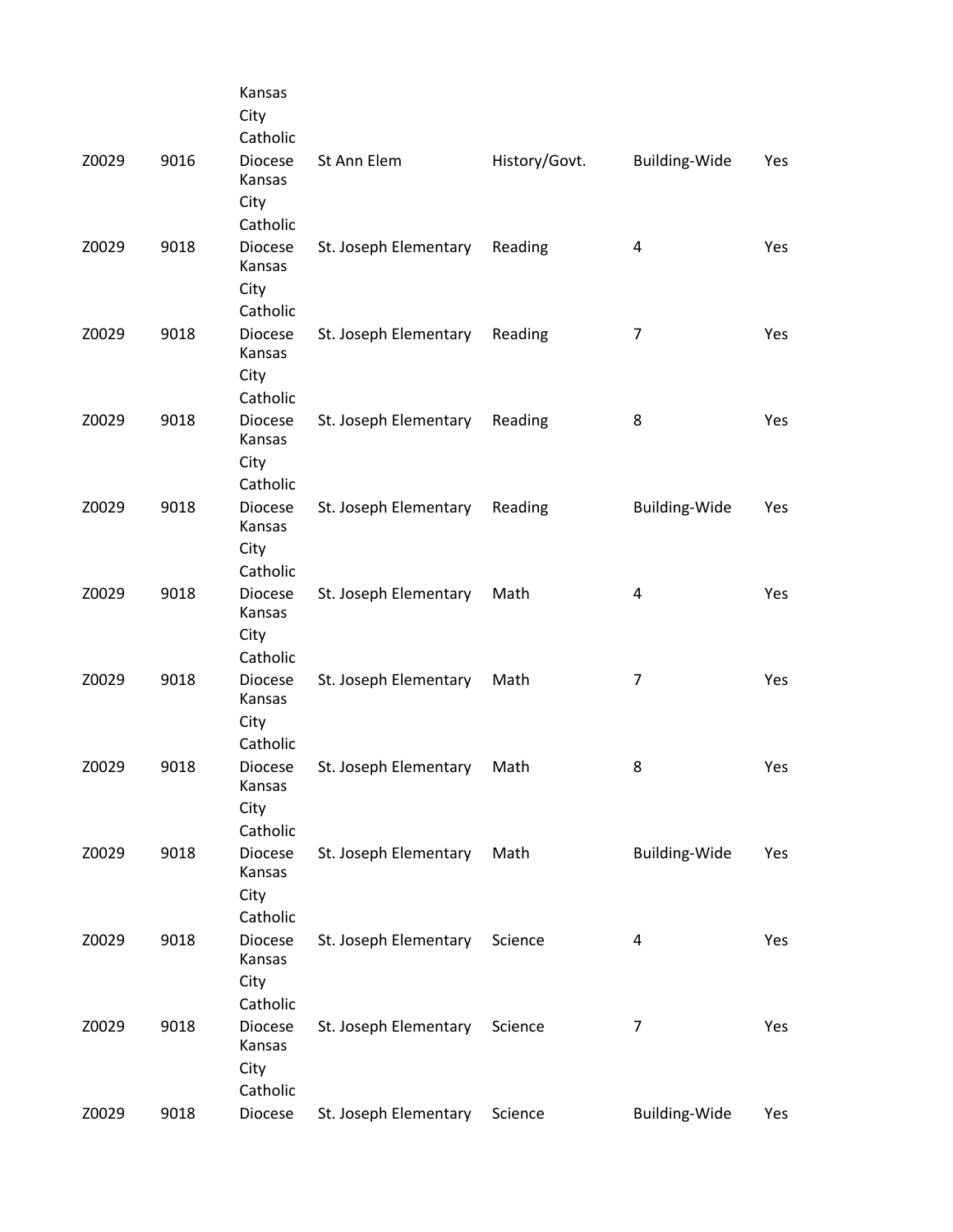|       |      | Kansas<br>City<br>Catholic                   |                             |               |                         |     |
|-------|------|----------------------------------------------|-----------------------------|---------------|-------------------------|-----|
| Z0029 | 9018 | Diocese<br>Kansas<br>City                    | St. Joseph Elementary       | History/Govt. | 8                       | Yes |
| Z0029 | 9019 | Catholic<br><b>Diocese</b><br>Kansas         | Holy Spirit Catholic        | Reading       | 3                       | Yes |
| Z0029 | 9019 | City<br>Catholic<br><b>Diocese</b>           | Holy Spirit Catholic        | Reading       | $\overline{\mathbf{4}}$ | Yes |
|       |      | Kansas<br>City<br>Catholic                   |                             |               |                         |     |
| Z0029 | 9019 | Diocese<br>Kansas<br>City                    | Holy Spirit Catholic        | Reading       | 5                       | Yes |
| Z0029 | 9019 | Catholic<br><b>Diocese</b><br>Kansas<br>City | <b>Holy Spirit Catholic</b> | Reading       | 7                       | Yes |
| Z0029 | 9019 | Catholic<br><b>Diocese</b><br>Kansas         | Holy Spirit Catholic        | Reading       | 8                       | Yes |
| Z0029 | 9019 | City<br>Catholic<br><b>Diocese</b>           | Holy Spirit Catholic        | Reading       | Building-Wide           | Yes |
|       |      | Kansas<br>City<br>Catholic                   |                             |               |                         |     |
| Z0029 | 9019 | Diocese<br>Kansas<br>City                    | <b>Holy Spirit Catholic</b> | Math          | 3                       | Yes |
| Z0029 | 9019 | Catholic<br><b>Diocese</b><br>Kansas<br>City | Holy Spirit Catholic        | Math          | 4                       | Yes |
| Z0029 | 9019 | Catholic<br><b>Diocese</b><br>Kansas         | <b>Holy Spirit Catholic</b> | Math          | 5                       | Yes |
|       |      | City<br>Catholic                             |                             |               |                         |     |
| Z0029 | 9019 | Diocese<br>Kansas<br>City<br>Catholic        | Holy Spirit Catholic        | Math          | 6                       | Yes |
| Z0029 | 9019 | Diocese                                      | Holy Spirit Catholic        | Math          | Building-Wide           | Yes |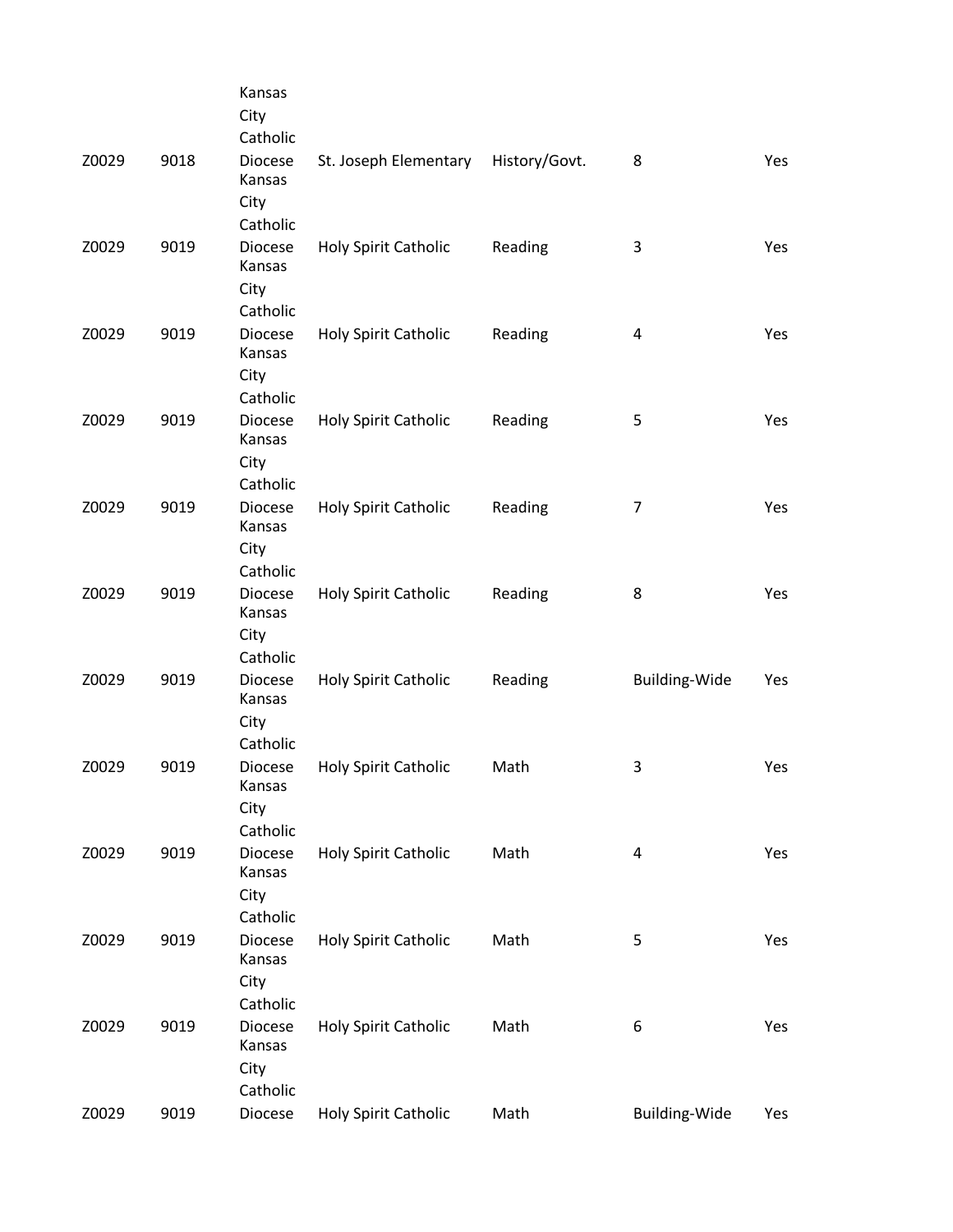|       |      | Kansas<br>City                   |                            |         |                      |            |
|-------|------|----------------------------------|----------------------------|---------|----------------------|------------|
|       |      | Catholic                         | St Thomas Aquinas High     |         |                      |            |
| Z0029 | 9020 | <b>Diocese</b><br>Kansas<br>City | School                     | Reading | Building-Wide        | Yes        |
|       |      | Catholic                         | St Thomas Aquinas High     |         |                      |            |
| Z0029 | 9020 | <b>Diocese</b><br>Kansas         | School                     | Math    | <b>Building-Wide</b> | Yes        |
|       |      | City<br>Catholic                 |                            |         |                      |            |
| Z0029 | 9023 | Diocese                          | <b>Holy Cross Catholic</b> | Reading | 3                    | Yes        |
|       |      | Kansas<br>City                   |                            |         |                      |            |
|       |      | Catholic                         |                            |         |                      |            |
| Z0029 | 9023 | <b>Diocese</b><br>Kansas<br>City | <b>Holy Cross Catholic</b> | Reading | 4                    | Yes        |
|       |      | Catholic                         |                            |         |                      |            |
| Z0029 | 9023 | <b>Diocese</b>                   | <b>Holy Cross Catholic</b> | Reading | 5                    | Yes        |
|       |      | Kansas                           |                            |         |                      |            |
|       |      | City                             |                            |         |                      |            |
|       |      | Catholic                         |                            |         |                      |            |
| Z0029 | 9023 | <b>Diocese</b>                   | <b>Holy Cross Catholic</b> | Reading | 6                    | Yes        |
|       |      | Kansas                           |                            |         |                      |            |
|       |      | City                             |                            |         |                      |            |
|       |      | Catholic                         |                            |         |                      |            |
| Z0029 | 9023 | <b>Diocese</b><br>Kansas         | <b>Holy Cross Catholic</b> | Reading | $\overline{7}$       | <b>Yes</b> |
|       |      | City                             |                            |         |                      |            |
|       |      | Catholic                         |                            |         |                      |            |
| Z0029 | 9023 | <b>Diocese</b>                   | <b>Holy Cross Catholic</b> | Reading | 8                    | Yes        |
|       |      | Kansas                           |                            |         |                      |            |
|       |      | City                             |                            |         |                      |            |
|       |      | Catholic                         |                            |         |                      |            |
| Z0029 | 9023 | <b>Diocese</b><br>Kansas         | <b>Holy Cross Catholic</b> | Reading | <b>Building-Wide</b> | Yes        |
|       |      | City                             |                            |         |                      |            |
|       |      | Catholic                         |                            |         |                      |            |
| Z0029 | 9023 | <b>Diocese</b>                   | <b>Holy Cross Catholic</b> | Math    | 3                    | Yes        |
|       |      | Kansas                           |                            |         |                      |            |
|       |      | City                             |                            |         |                      |            |
|       |      | Catholic                         |                            |         |                      |            |
| Z0029 | 9023 | <b>Diocese</b><br>Kansas         | <b>Holy Cross Catholic</b> | Math    | $\overline{4}$       | Yes        |
|       |      | City                             |                            |         |                      |            |
|       |      | Catholic                         |                            |         |                      |            |
| Z0029 | 9023 | Diocese                          | Holy Cross Catholic        | Math    | 5                    | Yes        |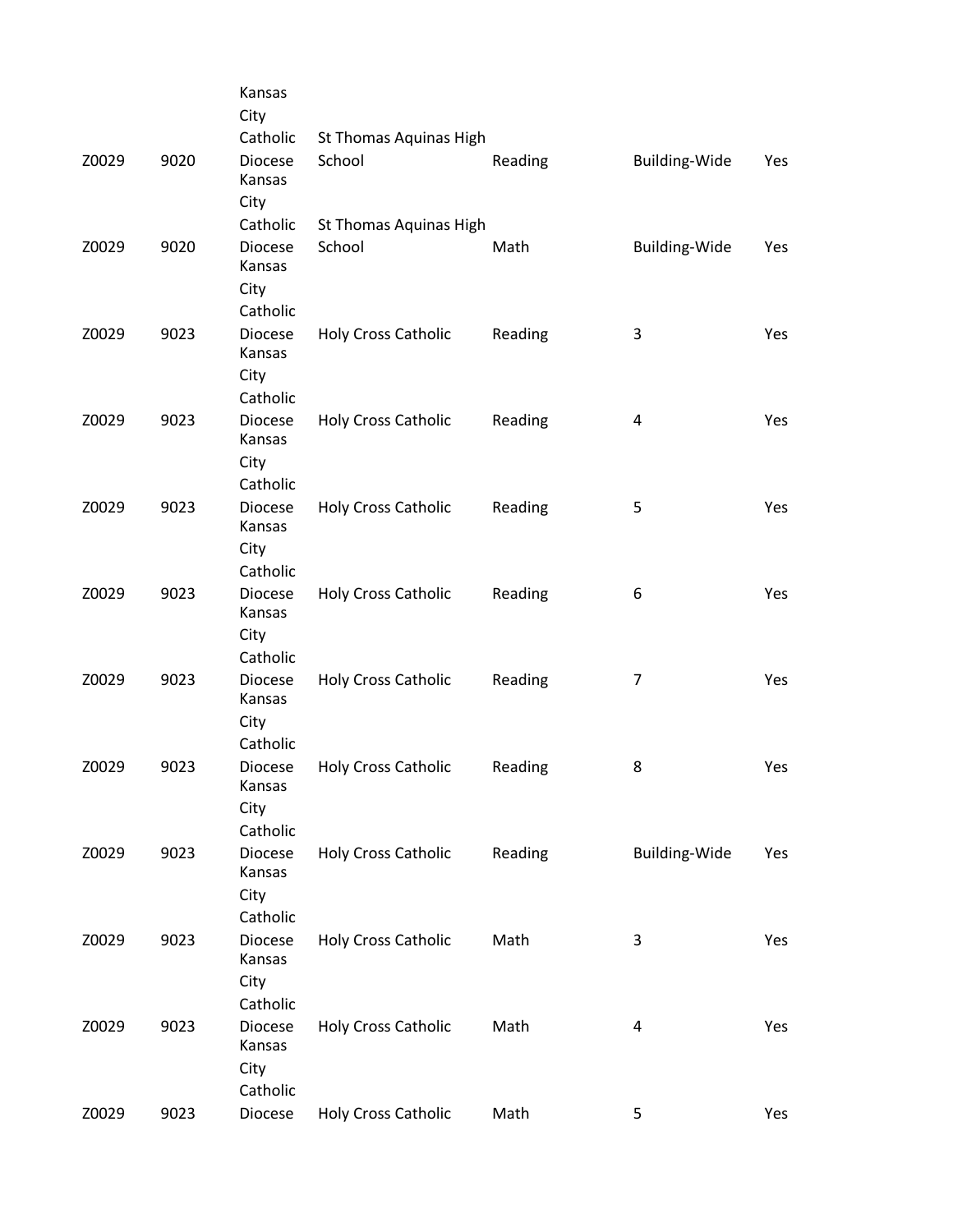|       |      | Kansas<br>City<br>Catholic                               |                            |         |                      |     |
|-------|------|----------------------------------------------------------|----------------------------|---------|----------------------|-----|
| Z0029 | 9023 | Diocese<br>Kansas<br>City                                | <b>Holy Cross Catholic</b> | Math    | $\overline{7}$       | Yes |
| Z0029 | 9023 | Catholic<br>Diocese<br>Kansas<br>City                    | <b>Holy Cross Catholic</b> | Math    | 8                    | Yes |
| Z0029 | 9023 | Catholic<br><b>Diocese</b><br>Kansas<br>City<br>Catholic | <b>Holy Cross Catholic</b> | Math    | <b>Building-Wide</b> | Yes |
| Z0029 | 9023 | Diocese<br>Kansas<br>City<br>Catholic                    | <b>Holy Cross Catholic</b> | Science | 4                    | Yes |
| Z0029 | 9023 | <b>Diocese</b><br>Kansas<br>City<br>Catholic             | Holy Cross Catholic        | Science | 7                    | Yes |
| Z0029 | 9023 | <b>Diocese</b><br>Kansas<br>City<br>Catholic             | <b>Holy Cross Catholic</b> | Science | Building-Wide        | Yes |
| Z0029 | 9025 | <b>Diocese</b><br>Kansas<br>City<br>Catholic             | Prince Of Peace            | Reading | 3                    | Yes |
| Z0029 | 9025 | <b>Diocese</b><br>Kansas<br>City<br>Catholic             | Prince Of Peace            | Reading | 4                    | Yes |
| Z0029 | 9025 | <b>Diocese</b><br>Kansas<br>City<br>Catholic             | Prince Of Peace            | Reading | 5                    | Yes |
| Z0029 | 9025 | <b>Diocese</b><br>Kansas<br>City<br>Catholic             | Prince Of Peace            | Reading | 6                    | Yes |
| Z0029 | 9025 | Diocese<br>Kansas<br>City<br>Catholic                    | Prince Of Peace            | Reading | $\overline{7}$       | Yes |
| Z0029 | 9025 | Diocese                                                  | Prince Of Peace            | Reading | 8                    | Yes |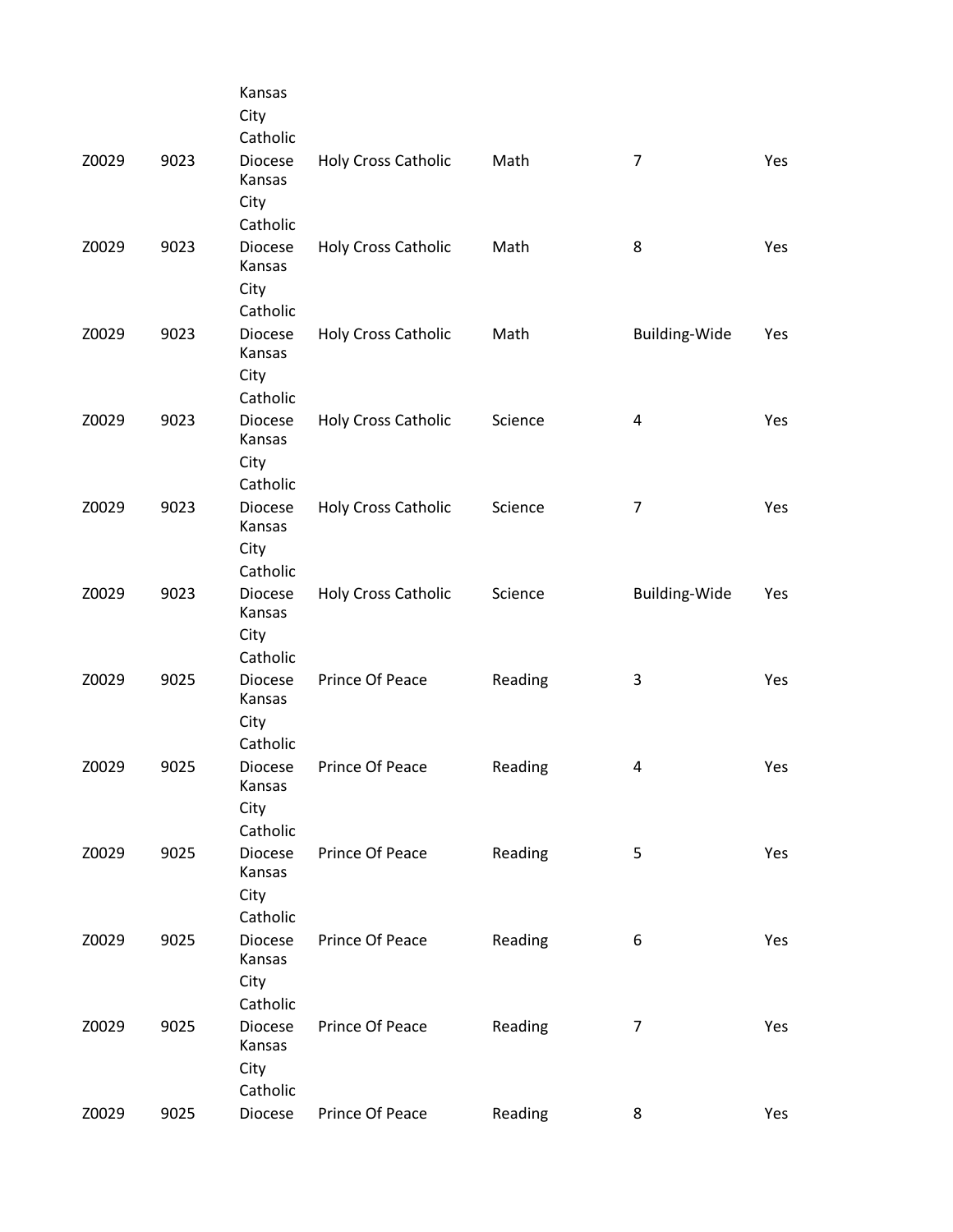|       |      | Kansas<br>City<br>Catholic                   |                                      |               |                      |     |
|-------|------|----------------------------------------------|--------------------------------------|---------------|----------------------|-----|
| Z0029 | 9025 | Diocese<br>Kansas<br>City                    | Prince Of Peace                      | Reading       | Building-Wide        | Yes |
| Z0029 | 9025 | Catholic<br><b>Diocese</b><br>Kansas<br>City | Prince Of Peace                      | Math          | 3                    | Yes |
| Z0029 | 9025 | Catholic<br><b>Diocese</b><br>Kansas<br>City | Prince Of Peace                      | Math          | 4                    | Yes |
| Z0029 | 9025 | Catholic<br><b>Diocese</b><br>Kansas<br>City | Prince Of Peace                      | Math          | 5                    | Yes |
| Z0029 | 9025 | Catholic<br><b>Diocese</b><br>Kansas<br>City | Prince Of Peace                      | Math          | Building-Wide        | Yes |
| Z0029 | 9025 | Catholic<br><b>Diocese</b><br>Kansas<br>City | Prince Of Peace                      | History/Govt. | 8                    | Yes |
| Z0029 | 9025 | Catholic<br><b>Diocese</b><br>Kansas<br>City | Prince Of Peace                      | History/Govt. | <b>Building-Wide</b> | Yes |
| Z0029 | 9706 | Catholic<br><b>Diocese</b><br>Kansas<br>City | Holy Rosary - WEA<br>Catholic School | Reading       | 3                    | Yes |
| Z0029 | 9706 | Catholic<br><b>Diocese</b><br>Kansas<br>City | Holy Rosary - WEA<br>Catholic School | Reading       | $\overline{a}$       | Yes |
| Z0029 | 9706 | Catholic<br>Diocese<br>Kansas<br>City        | Holy Rosary - WEA<br>Catholic School | Reading       | 5                    | Yes |
| Z0029 | 9706 | Catholic<br><b>Diocese</b><br>Kansas<br>City | Holy Rosary - WEA<br>Catholic School | Reading       | 6                    | Yes |
| Z0029 | 9706 | Catholic<br>Diocese                          | Holy Rosary - WEA<br>Catholic School | Reading       | $\overline{7}$       | Yes |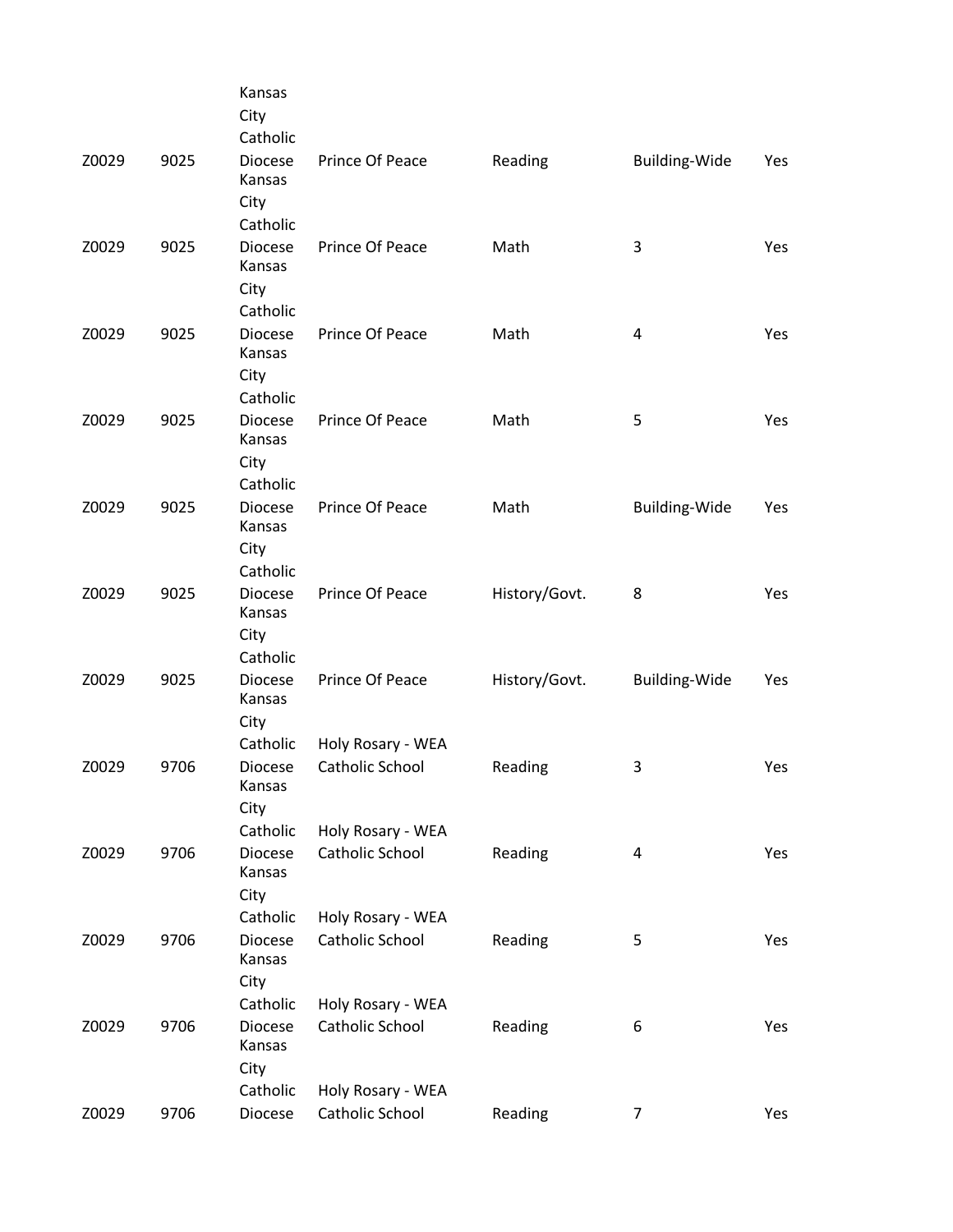|               |      | Kansas<br>City             |                                      |         |                |            |
|---------------|------|----------------------------|--------------------------------------|---------|----------------|------------|
|               |      | Catholic                   | Holy Rosary - WEA                    |         |                |            |
| Z0029         | 9706 | <b>Diocese</b><br>Kansas   | Catholic School                      | Reading | 8              | Yes        |
|               |      | City                       |                                      |         |                |            |
| Z0029         | 9706 | Catholic<br><b>Diocese</b> | Holy Rosary - WEA<br>Catholic School | Reading | Building-Wide  | Yes        |
|               |      | Kansas                     |                                      |         |                |            |
|               |      | City                       | St Michael the                       |         |                |            |
|               |      | Catholic                   | Archangel Catholic                   |         |                |            |
| Z0029         | 9887 | <b>Diocese</b><br>Kansas   | School                               | Reading | 3              | <b>Yes</b> |
|               |      | City                       | St Michael the                       |         |                |            |
|               |      | Catholic                   | Archangel Catholic                   |         |                |            |
| Z0029         | 9887 | <b>Diocese</b><br>Kansas   | School                               | Reading | 4              | Yes        |
|               |      | City                       | St Michael the                       |         |                |            |
|               |      | Catholic                   | Archangel Catholic                   |         |                |            |
| Z0029         | 9887 | <b>Diocese</b><br>Kansas   | School                               | Reading | 5              | Yes        |
|               |      | City                       | St Michael the                       |         |                |            |
|               |      | Catholic                   | Archangel Catholic                   |         |                |            |
| 9887<br>Z0029 |      | <b>Diocese</b><br>Kansas   | School                               | Reading | 6              | Yes        |
|               |      | City                       | St Michael the                       |         |                |            |
|               |      | Catholic                   | Archangel Catholic                   |         |                |            |
| Z0029         | 9887 | <b>Diocese</b><br>Kansas   | School                               | Reading | $\overline{7}$ | Yes        |
|               |      | City                       | St Michael the                       |         |                |            |
|               |      | Catholic                   | Archangel Catholic                   |         |                |            |
| Z0029         | 9887 | <b>Diocese</b><br>Kansas   | School                               | Reading | 8              | Yes        |
|               |      | City                       | St Michael the                       |         |                |            |
|               |      | Catholic                   | Archangel Catholic                   |         |                |            |
| Z0029         | 9887 | <b>Diocese</b><br>Kansas   | School                               | Reading | Building-Wide  | Yes        |
|               |      | City                       | St Michael the                       |         |                |            |
|               |      | Catholic                   | Archangel Catholic                   |         |                |            |
| Z0029         | 9887 | <b>Diocese</b><br>Kansas   | School                               | Math    | 4              | Yes        |
|               |      | City                       | St Michael the                       |         |                |            |
|               |      | Catholic                   | Archangel Catholic                   |         |                |            |
| Z0029         | 9887 | <b>Diocese</b><br>Kansas   | School                               | Math    | 6              | Yes        |
|               |      | City                       | St Michael the                       |         |                |            |
|               |      | Catholic                   | Archangel Catholic                   |         |                |            |
| Z0029         | 9887 | Diocese                    | School                               | Math    | Building-Wide  | Yes        |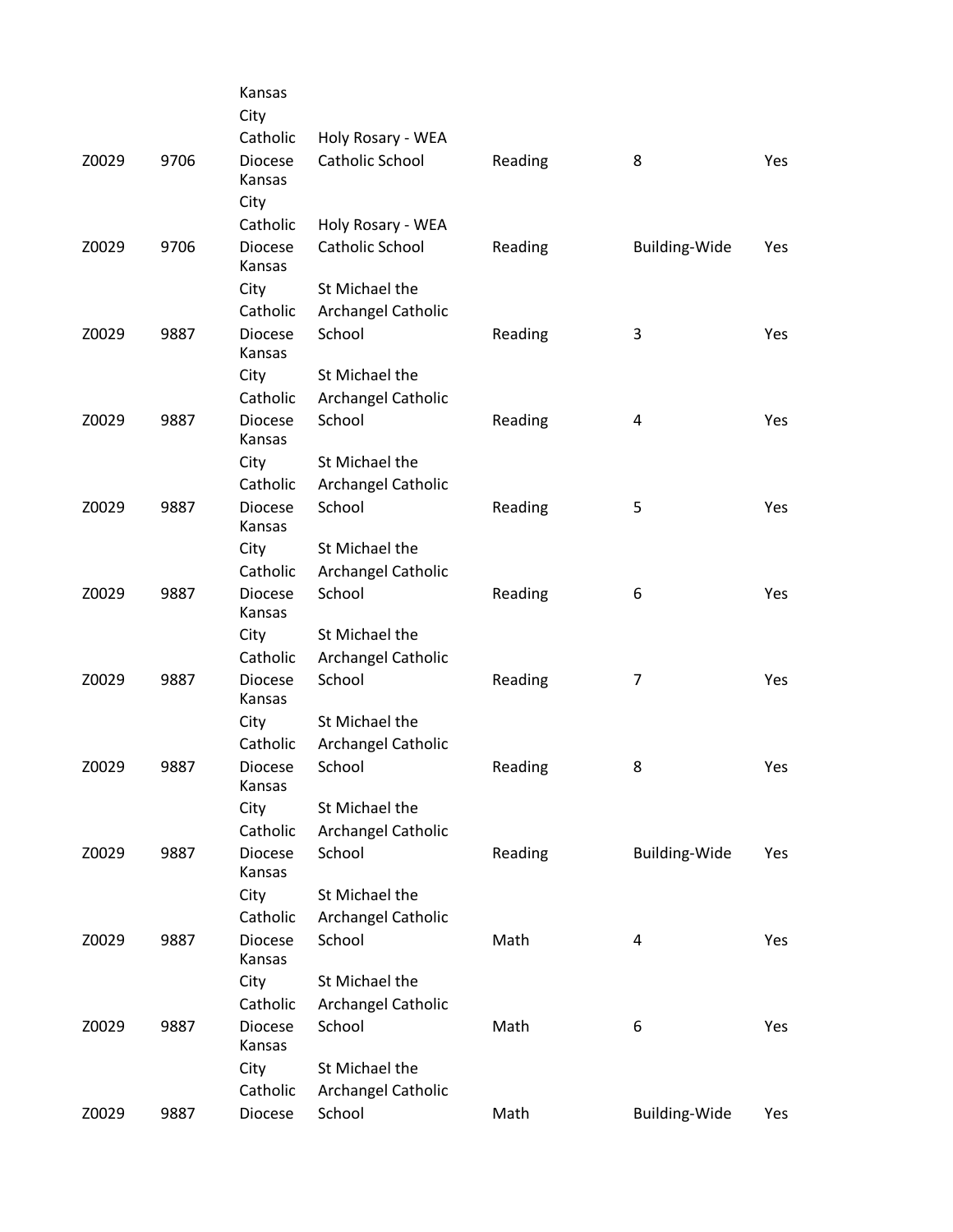|       |      | Kansas                   |                         |         |                         |     |
|-------|------|--------------------------|-------------------------|---------|-------------------------|-----|
|       |      | City                     | St Michael the          |         |                         |     |
|       |      | Catholic                 | Archangel Catholic      |         |                         |     |
| Z0029 | 9887 | <b>Diocese</b>           | School                  | Science | 7                       | Yes |
|       |      | Kansas                   |                         |         |                         |     |
|       |      | City                     |                         |         |                         |     |
|       |      | Catholic                 | Corpus Christi Catholic |         |                         |     |
| Z0029 | 9892 | <b>Diocese</b>           | School                  | Reading | 3                       | Yes |
|       |      | Kansas                   |                         |         |                         |     |
|       |      | City                     |                         |         |                         |     |
|       |      | Catholic                 | Corpus Christi Catholic |         |                         |     |
| Z0029 | 9892 | <b>Diocese</b>           | School                  | Reading | $\overline{\mathbf{4}}$ | Yes |
|       |      | Kansas                   |                         |         |                         |     |
|       |      | City                     |                         |         |                         |     |
|       |      | Catholic                 | Corpus Christi Catholic |         |                         |     |
| Z0029 | 9892 | <b>Diocese</b>           | School                  | Reading | 5                       | Yes |
|       |      | Kansas                   |                         |         |                         |     |
|       |      | City                     |                         |         |                         |     |
|       |      | Catholic                 | Corpus Christi Catholic |         |                         |     |
| Z0029 | 9892 | <b>Diocese</b>           | School                  | Reading | 6                       | Yes |
|       |      | Kansas                   |                         |         |                         |     |
|       |      | City                     |                         |         |                         |     |
|       |      | Catholic                 | Corpus Christi Catholic |         |                         |     |
| Z0029 | 9892 | <b>Diocese</b>           | School                  | Reading | <b>Building-Wide</b>    | Yes |
|       |      | Kansas                   |                         |         |                         |     |
|       |      | City                     |                         |         |                         |     |
|       |      | Catholic                 | Corpus Christi Catholic |         |                         |     |
| Z0029 | 9892 | <b>Diocese</b>           | School                  | Math    | 6                       | Yes |
|       |      | Kansas                   |                         |         |                         |     |
|       |      | City                     |                         |         |                         |     |
|       |      | Catholic                 | John Paul II Catholic   |         |                         |     |
| Z0029 | 9893 | <b>Diocese</b><br>Kansas | School                  | Reading | 3                       | Yes |
|       |      | City                     |                         |         |                         |     |
|       |      | Catholic                 | John Paul II Catholic   |         |                         |     |
| Z0029 | 9893 | <b>Diocese</b>           | School                  | Reading | 4                       | Yes |
|       |      | Kansas                   |                         |         |                         |     |
|       |      | City                     |                         |         |                         |     |
|       |      | Catholic                 | John Paul II Catholic   |         |                         |     |
| Z0029 | 9893 | <b>Diocese</b>           | School                  | Reading | 6                       | Yes |
|       |      | Kansas                   |                         |         |                         |     |
|       |      | City                     |                         |         |                         |     |
|       |      | Catholic                 | John Paul II Catholic   |         |                         |     |
| Z0029 | 9893 | <b>Diocese</b>           | School                  | Reading | 7                       | Yes |
|       |      | Kansas                   |                         |         |                         |     |
|       |      | City                     |                         |         |                         |     |
|       |      | Catholic                 | John Paul II Catholic   |         |                         |     |
| Z0029 | 9893 | Diocese                  | School                  | Reading | 8                       | Yes |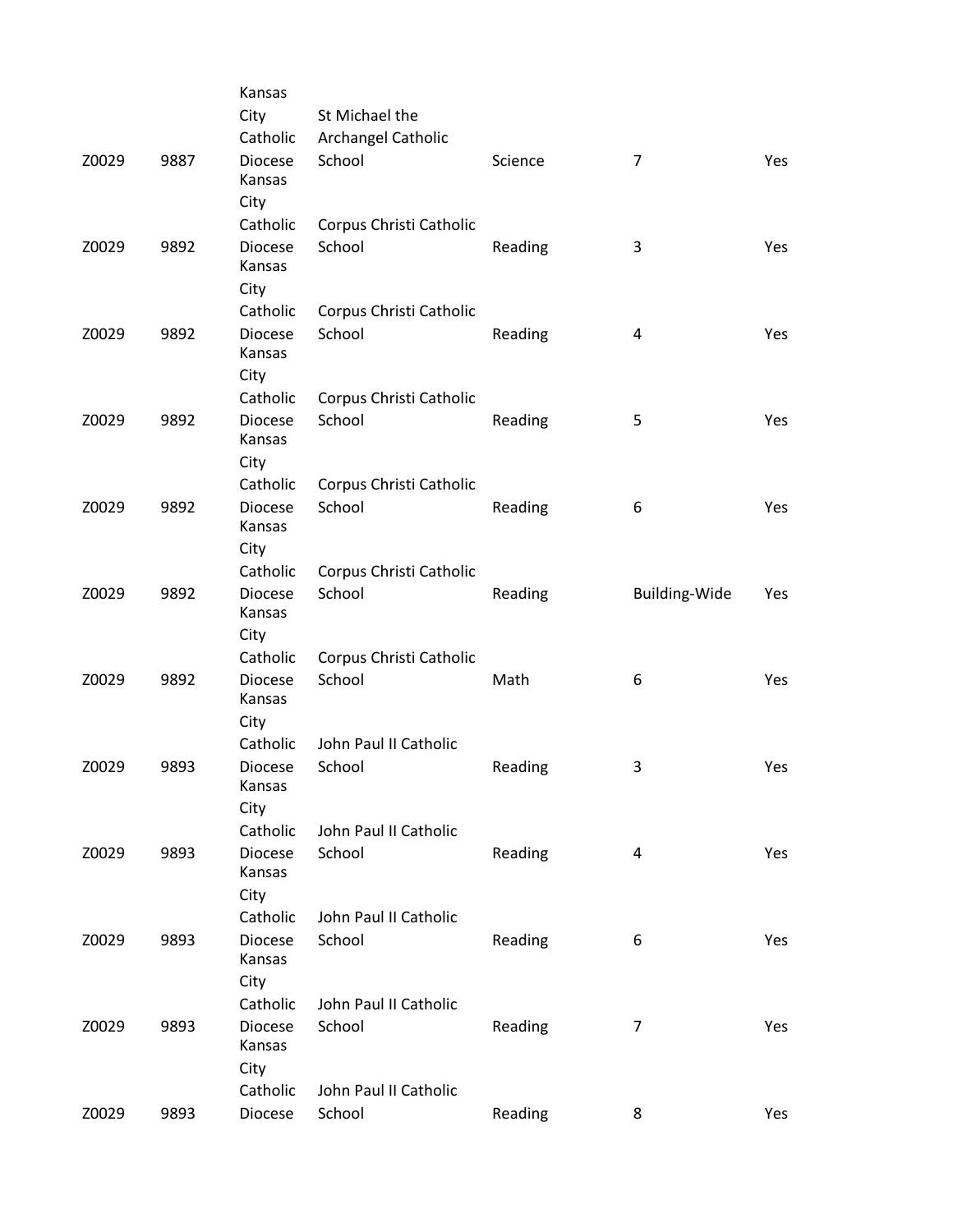|       |      | Kansas<br>City                   |                              |         |                         |            |
|-------|------|----------------------------------|------------------------------|---------|-------------------------|------------|
|       |      | Catholic                         | John Paul II Catholic        |         |                         |            |
| Z0029 | 9893 | <b>Diocese</b><br>Kansas<br>City | School                       | Reading | <b>Building-Wide</b>    | Yes        |
|       |      | Catholic                         | John Paul II Catholic        |         |                         |            |
| Z0029 | 9893 | <b>Diocese</b><br>Kansas<br>City | School                       | Math    | 3                       | Yes        |
|       |      | Catholic                         | John Paul II Catholic        |         |                         |            |
| Z0029 | 9893 | <b>Diocese</b><br>Kansas<br>City | School                       | Math    | 6                       | Yes        |
|       |      | Catholic                         | John Paul II Catholic        |         |                         |            |
| Z0029 | 9893 | <b>Diocese</b><br>Kansas<br>City | School                       | Science | $\overline{\mathbf{4}}$ | Yes        |
|       |      | Catholic                         | John Paul II Catholic        |         |                         |            |
| Z0029 | 9893 | <b>Diocese</b><br>Kansas<br>City | School                       | Science | 7                       | Yes        |
|       |      | Catholic                         | John Paul II Catholic        |         |                         |            |
| Z0029 | 9893 | <b>Diocese</b><br>Kansas<br>City | School                       | Science | <b>Building-Wide</b>    | <b>Yes</b> |
|       |      | Catholic                         | Mater Dei Catholic           |         |                         |            |
| Z0029 | 9894 | <b>Diocese</b><br>Kansas<br>City | School                       | Reading | 5                       | Yes        |
|       |      | Catholic                         | Mater Dei Catholic           |         |                         |            |
| Z0029 | 9894 | <b>Diocese</b><br>Kansas<br>City | School                       | Reading | 6                       | Yes        |
|       |      | Catholic                         | Mater Dei Catholic           |         |                         |            |
| Z0029 | 9894 | <b>Diocese</b><br>Kansas         | School                       | Reading | $\overline{7}$          | Yes        |
|       |      | City                             |                              |         |                         |            |
|       | 9894 | Catholic<br><b>Diocese</b>       | Mater Dei Catholic<br>School |         | 8                       | Yes        |
| Z0029 |      | Kansas<br>City                   |                              | Reading |                         |            |
|       |      | Catholic                         | Mater Dei Catholic           |         |                         |            |
| Z0029 | 9894 | <b>Diocese</b><br>Kansas<br>City | School                       | Reading | Building-Wide           | Yes        |
|       |      | Catholic                         | Mater Dei Catholic           |         |                         |            |
| Z0029 | 9894 | Diocese                          | School                       | Math    | 5                       | Yes        |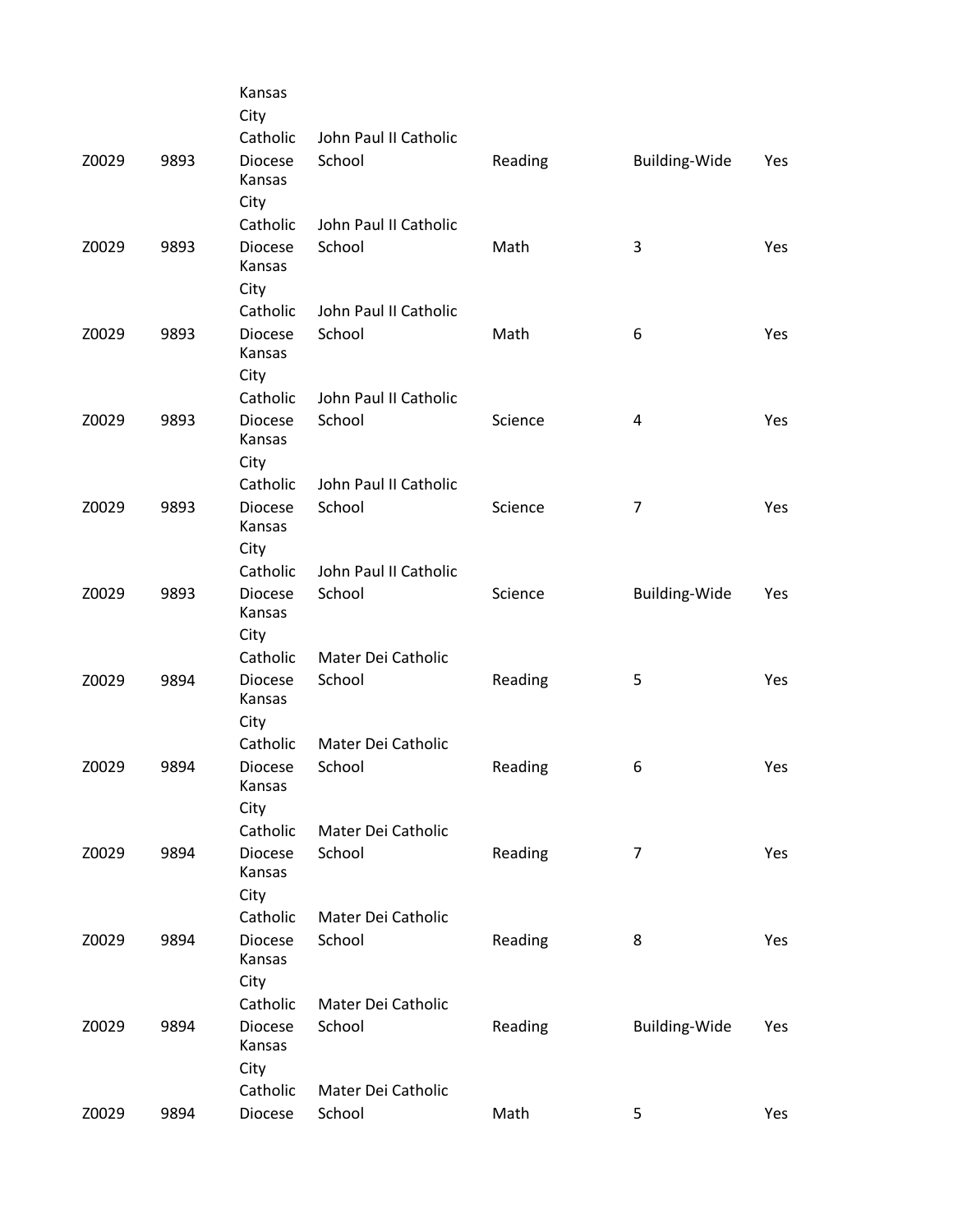|       |      | Kansas<br>City           |                                  |               |                      |     |
|-------|------|--------------------------|----------------------------------|---------------|----------------------|-----|
|       |      | Catholic                 | Mater Dei Catholic               |               |                      |     |
| Z0029 | 9894 | <b>Diocese</b><br>Kansas | School                           | Math          | 6                    | Yes |
|       |      | City                     |                                  |               |                      |     |
|       |      | Catholic                 | Mater Dei Catholic               |               |                      |     |
| Z0029 | 9894 | <b>Diocese</b><br>Kansas | School                           | Math          | $\overline{7}$       | Yes |
|       |      | City                     |                                  |               |                      |     |
|       |      | Catholic                 | Mater Dei Catholic               |               |                      |     |
| Z0029 | 9894 | <b>Diocese</b><br>Kansas | School                           | Math          | 8                    | Yes |
|       |      | City                     |                                  |               |                      |     |
|       |      | Catholic                 | Mater Dei Catholic               |               |                      |     |
| Z0029 | 9894 | Diocese<br>Kansas        | School                           | Math          | Building-Wide        | Yes |
|       |      | City                     |                                  |               |                      |     |
|       |      | Catholic                 | Mater Dei Catholic               |               |                      |     |
| Z0029 | 9894 | <b>Diocese</b><br>Kansas | School                           | History/Govt. | 6                    | Yes |
|       |      | City                     |                                  |               |                      |     |
|       |      | Catholic                 | Mater Dei Catholic               |               |                      |     |
| Z0029 | 9894 | <b>Diocese</b><br>Kansas | School                           | History/Govt. | 8                    | Yes |
|       |      | City                     |                                  |               |                      |     |
|       |      | Catholic                 | Mater Dei Catholic               |               |                      |     |
| Z0029 | 9894 | <b>Diocese</b><br>Kansas | School                           | History/Govt. | Building-Wide        | Yes |
|       |      | City                     |                                  |               |                      |     |
|       |      | Catholic                 |                                  |               |                      |     |
| Z0029 | 9895 | <b>Diocese</b><br>Kansas | St. John Catholic School Reading |               | 3                    | Yes |
|       |      | City                     |                                  |               |                      |     |
|       |      | Catholic                 |                                  |               |                      |     |
| Z0029 | 9895 | <b>Diocese</b><br>Kansas | St. John Catholic School Reading |               | 4                    | Yes |
|       |      | City                     |                                  |               |                      |     |
|       |      | Catholic                 |                                  |               |                      |     |
| Z0029 | 9895 | <b>Diocese</b><br>Kansas | St. John Catholic School Reading |               | 6                    | Yes |
|       |      | City                     |                                  |               |                      |     |
|       |      | Catholic                 |                                  |               |                      |     |
| Z0029 | 9895 | <b>Diocese</b><br>Kansas | St. John Catholic School Reading |               | <b>Building-Wide</b> | Yes |
|       |      | City                     |                                  |               |                      |     |
|       |      | Catholic                 | St. Rose Philippine              |               |                      |     |
| Z0029 | 9896 | Diocese                  | Duchesne                         | Reading       | 7                    | Yes |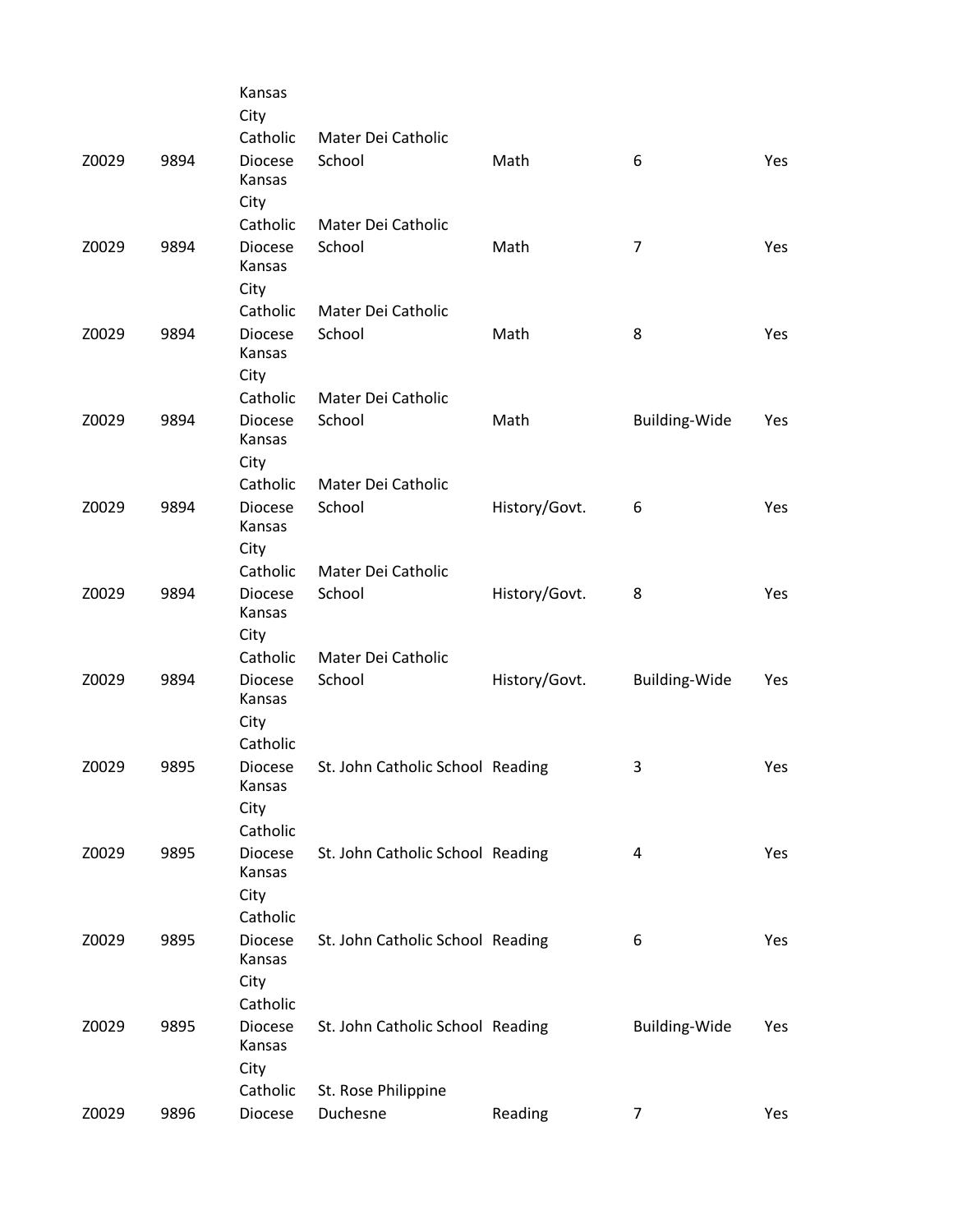|       |      | Kansas                     |                                 |         |                         |            |
|-------|------|----------------------------|---------------------------------|---------|-------------------------|------------|
|       |      | City                       |                                 |         |                         |            |
| Z0029 | 9896 | Catholic<br><b>Diocese</b> | St. Rose Philippine<br>Duchesne |         | 8                       | <b>Yes</b> |
|       |      | Salina                     |                                 | Reading |                         |            |
|       |      | Catholic                   |                                 |         |                         |            |
| Z0030 | 0646 | <b>Diocese</b>             | St John Elem [Hanover] Reading  |         | 3                       | Yes        |
|       |      | Salina                     |                                 |         |                         |            |
|       |      | Catholic                   |                                 |         |                         |            |
| Z0030 | 0646 | <b>Diocese</b>             | St John Elem [Hanover] Reading  |         | 4                       | Yes        |
|       |      | Salina                     |                                 |         |                         |            |
|       |      | Catholic                   |                                 |         |                         |            |
| Z0030 | 0646 | <b>Diocese</b><br>Salina   | St John Elem [Hanover] Reading  |         | 5                       | Yes        |
|       |      | Catholic                   |                                 |         |                         |            |
| Z0030 | 0646 | <b>Diocese</b>             | St John Elem [Hanover] Reading  |         | 6                       | Yes        |
|       |      | Salina                     |                                 |         |                         |            |
|       |      | Catholic                   |                                 |         |                         |            |
| Z0030 | 0646 | <b>Diocese</b>             | St John Elem [Hanover] Reading  |         | 7                       | Yes        |
|       |      | Salina                     |                                 |         |                         |            |
|       |      | Catholic                   |                                 |         |                         |            |
| Z0030 | 0646 | <b>Diocese</b><br>Salina   | St John Elem [Hanover] Reading  |         | 8                       | Yes        |
|       |      | Catholic                   |                                 |         |                         |            |
| Z0030 | 0646 | <b>Diocese</b>             | St John Elem [Hanover] Reading  |         | <b>Building-Wide</b>    | Yes        |
|       |      | Salina                     |                                 |         |                         |            |
|       |      | Catholic                   |                                 |         |                         |            |
| Z0030 | 0646 | <b>Diocese</b>             | St John Elem [Hanover] Math     |         | 3                       | Yes        |
|       |      | Salina                     |                                 |         |                         |            |
|       |      | Catholic                   |                                 |         |                         |            |
| Z0030 | 0646 | <b>Diocese</b>             | St John Elem [Hanover] Math     |         | $\overline{\mathbf{4}}$ | Yes        |
|       |      | Salina<br>Catholic         |                                 |         |                         |            |
| Z0030 | 0646 | <b>Diocese</b>             | St John Elem [Hanover] Math     |         | 5                       | Yes        |
|       |      | Salina                     |                                 |         |                         |            |
|       |      | Catholic                   |                                 |         |                         |            |
| Z0030 | 0646 | <b>Diocese</b>             | St John Elem [Hanover] Math     |         | 6                       | Yes        |
|       |      | Salina                     |                                 |         |                         |            |
|       |      | Catholic                   |                                 |         |                         |            |
| Z0030 | 0646 | <b>Diocese</b>             | St John Elem [Hanover] Math     |         | $\overline{7}$          | Yes        |
|       |      | Salina<br>Catholic         |                                 |         |                         |            |
| Z0030 | 0646 | <b>Diocese</b>             | St John Elem [Hanover] Math     |         | 8                       | Yes        |
|       |      | Salina                     |                                 |         |                         |            |
|       |      | Catholic                   |                                 |         |                         |            |
| Z0030 | 0646 | <b>Diocese</b>             | St John Elem [Hanover] Math     |         | <b>Building-Wide</b>    | Yes        |
|       |      | Salina                     |                                 |         |                         |            |
|       |      | Catholic                   |                                 |         |                         |            |
| Z0030 | 0646 | Diocese                    | St John Elem [Hanover] Science  |         | 4                       | Yes        |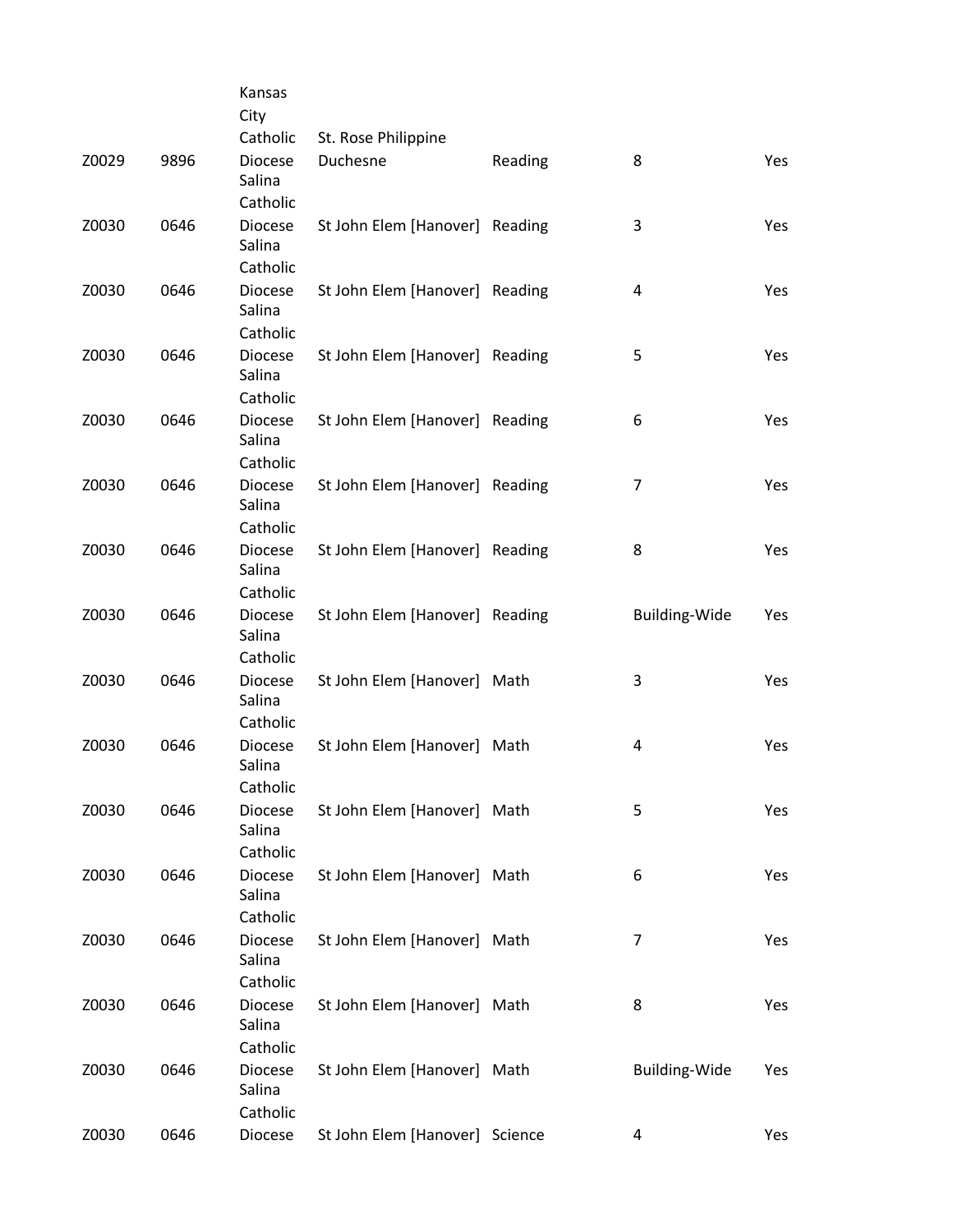|       |      | Salina                               |                          |               |                      |     |
|-------|------|--------------------------------------|--------------------------|---------------|----------------------|-----|
|       |      | Catholic                             | Sacred Heart Elem        |               |                      |     |
| Z0030 | 2152 | <b>Diocese</b><br>Salina             | [Plainville]             | Reading       | 5                    | Yes |
|       |      | Catholic                             | <b>Sacred Heart Elem</b> |               |                      |     |
| Z0030 | 2152 | <b>Diocese</b><br>Salina             | [Plainville]             | Math          | 5                    | Yes |
|       |      | Catholic                             |                          |               |                      |     |
| Z0030 | 2208 | Diocese<br>Salina                    | <b>Tipton High</b>       | Reading       | $\overline{7}$       | Yes |
|       |      | Catholic                             |                          |               |                      |     |
| Z0030 | 2208 | <b>Diocese</b><br>Salina<br>Catholic | <b>Tipton High</b>       | Reading       | 8                    | Yes |
| Z0030 | 2208 | <b>Diocese</b>                       | <b>Tipton High</b>       | Reading       | 11                   | Yes |
|       |      | Salina<br>Catholic                   |                          |               |                      |     |
| Z0030 | 2208 | <b>Diocese</b>                       | <b>Tipton High</b>       | Reading       | <b>Building-Wide</b> | Yes |
|       |      | Salina<br>Catholic                   |                          |               |                      |     |
| Z0030 | 2208 | Diocese                              | <b>Tipton High</b>       | Math          | $\overline{7}$       | Yes |
|       |      | Salina<br>Catholic                   |                          |               |                      |     |
|       |      |                                      |                          |               |                      |     |
| Z0030 | 2208 | <b>Diocese</b><br>Salina             | <b>Tipton High</b>       | Math          | 11                   | Yes |
|       |      | Catholic                             |                          |               |                      |     |
| Z0030 | 2208 | Diocese<br>Salina                    | <b>Tipton High</b>       | Math          | <b>Building-Wide</b> | Yes |
|       |      | Catholic                             |                          |               |                      |     |
| Z0030 | 2208 | <b>Diocese</b><br>Salina             | <b>Tipton High</b>       | Science       | 11                   | Yes |
|       |      | Catholic                             |                          |               |                      |     |
| Z0030 | 2208 | Diocese<br>Salina                    | <b>Tipton High</b>       | Science       | <b>Building-Wide</b> | Yes |
|       |      | Catholic                             |                          |               |                      |     |
| Z0030 | 2208 | Diocese<br>Salina                    | <b>Tipton High</b>       | History/Govt. | 8                    | Yes |
|       |      | Catholic                             |                          |               |                      |     |
| Z0030 | 2208 | Diocese<br>Salina                    | <b>Tipton High</b>       | History/Govt. | <b>Building-Wide</b> | Yes |
|       |      | Catholic                             |                          |               |                      |     |
| Z0030 | 2244 | Diocese<br>Salina                    | St John Elem [Beloit]    | Reading       | 3                    | Yes |
|       |      | Catholic                             |                          |               |                      |     |
| Z0030 | 2244 | Diocese<br>Salina<br>Catholic        | St John Elem [Beloit]    | Reading       | 5                    | Yes |
| Z0030 | 2244 | Diocese                              | St John Elem [Beloit]    | Reading       | <b>Building-Wide</b> | Yes |
|       |      |                                      |                          |               |                      |     |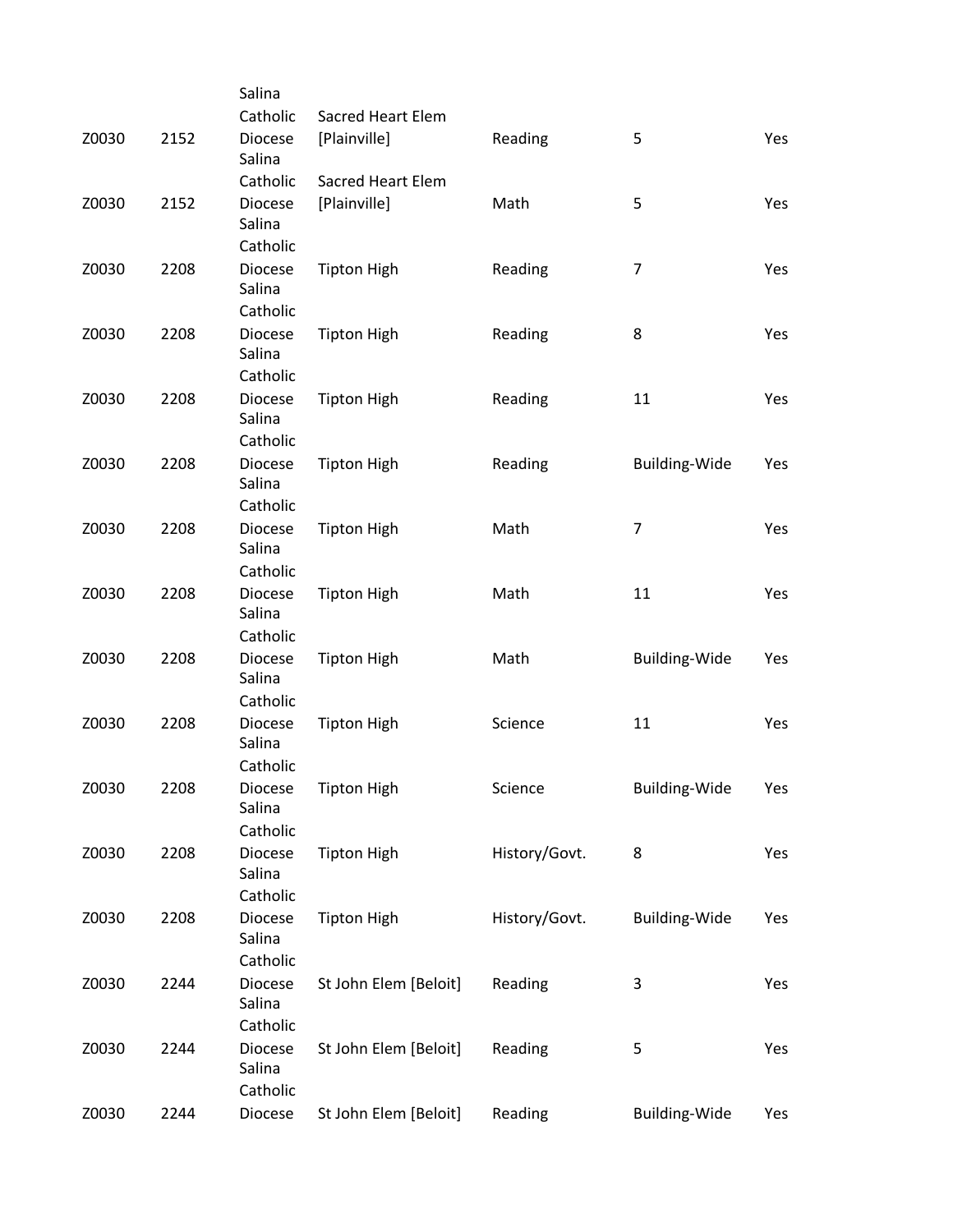|       |      | Salina                   |                                 |         |                         |     |
|-------|------|--------------------------|---------------------------------|---------|-------------------------|-----|
|       |      | Catholic                 |                                 |         |                         |     |
| Z0030 | 2244 | <b>Diocese</b><br>Salina | St John Elem [Beloit]           | Math    | $\overline{\mathbf{4}}$ | Yes |
|       |      | Catholic                 |                                 |         |                         |     |
| Z0030 | 2246 | <b>Diocese</b>           | St John High                    | Math    | $\overline{7}$          | Yes |
|       |      | Salina                   |                                 |         |                         |     |
|       |      | Catholic                 |                                 |         |                         |     |
| Z0030 | 2246 | <b>Diocese</b>           | St John High                    | Math    | 11                      | Yes |
|       |      | Salina                   |                                 |         |                         |     |
|       |      | Catholic                 |                                 |         |                         |     |
| Z0030 | 2246 | <b>Diocese</b>           | St John High                    | Math    | <b>Building-Wide</b>    | Yes |
|       |      | Salina                   |                                 |         |                         |     |
|       |      | Catholic                 |                                 |         |                         |     |
| Z0030 | 2246 | <b>Diocese</b>           | St John High                    | Science | $\overline{7}$          | Yes |
|       |      | Salina                   |                                 |         |                         |     |
|       | 2246 | Catholic                 |                                 |         |                         |     |
| Z0030 |      | <b>Diocese</b><br>Salina | St John High                    | Science | <b>Building-Wide</b>    | Yes |
|       |      | Catholic                 |                                 |         |                         |     |
| Z0030 | 2276 | Diocese                  | St Joseph Elem [Oakley] Reading |         | 3                       | Yes |
|       |      | Salina                   |                                 |         |                         |     |
|       |      | Catholic                 |                                 |         |                         |     |
| Z0030 | 2276 | <b>Diocese</b>           | St Joseph Elem [Oakley] Reading |         | 4                       | Yes |
|       |      | Salina                   |                                 |         |                         |     |
|       |      | Catholic                 |                                 |         |                         |     |
| Z0030 | 2276 | <b>Diocese</b>           | St Joseph Elem [Oakley] Reading |         | 5                       | Yes |
|       |      | Salina                   |                                 |         |                         |     |
|       |      | Catholic                 |                                 |         |                         |     |
| Z0030 | 2276 | <b>Diocese</b>           | St Joseph Elem [Oakley] Reading |         | Building-Wide           | Yes |
|       |      | Salina                   |                                 |         |                         |     |
|       |      | Catholic                 |                                 |         |                         |     |
| Z0030 | 2276 | Diocese<br>Salina        | St Joseph Elem [Oakley] Math    |         | 3                       | Yes |
|       |      | Catholic                 |                                 |         |                         |     |
| Z0030 | 2276 | <b>Diocese</b>           | St Joseph Elem [Oakley] Math    |         | 4                       | Yes |
|       |      | Salina                   |                                 |         |                         |     |
|       |      | Catholic                 |                                 |         |                         |     |
| Z0030 | 2276 | <b>Diocese</b>           | St Joseph Elem [Oakley] Science |         | Building-Wide           | Yes |
|       |      | Salina                   |                                 |         |                         |     |
|       |      | Catholic                 | Sacred Heart High               |         |                         |     |
| Z0030 | 3038 | <b>Diocese</b>           | [Salina]                        | Reading | 8                       | Yes |
|       |      | Salina                   |                                 |         |                         |     |
|       |      | Catholic                 | Sacred Heart High               |         |                         |     |
| Z0030 | 3038 | <b>Diocese</b>           | [Salina]                        | Reading | Building-Wide           | Yes |
|       |      | Salina                   |                                 |         |                         |     |
|       |      | Catholic                 | Manhattan Catholic              |         |                         |     |
| Z0030 | 5152 | Diocese                  | Schools                         | Reading | 3                       | Yes |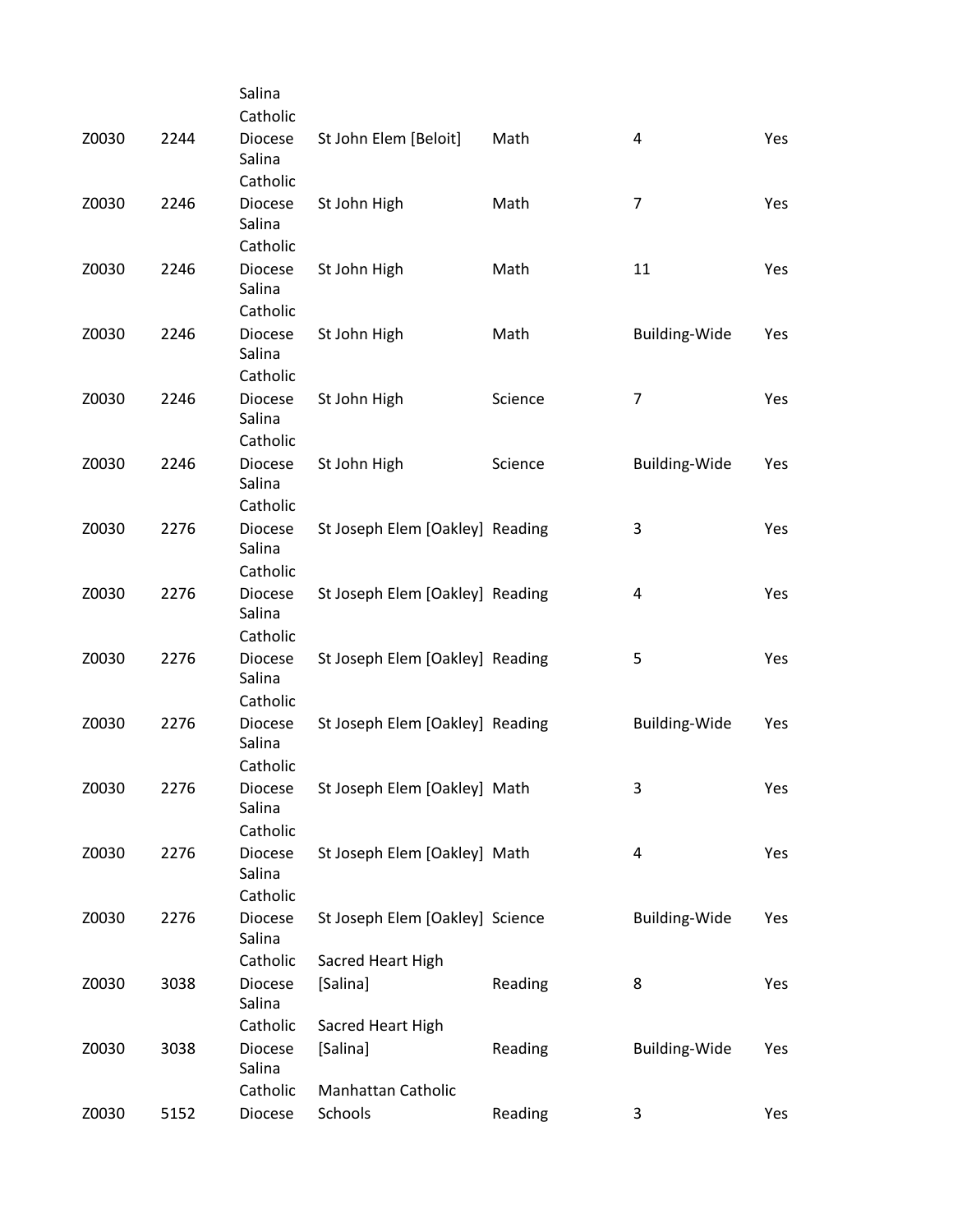|       |      | Salina                        |                           |         |                      |     |
|-------|------|-------------------------------|---------------------------|---------|----------------------|-----|
|       |      | Catholic                      | Manhattan Catholic        |         |                      |     |
| Z0030 | 5152 | <b>Diocese</b><br>Salina      | Schools                   | Reading | 4                    | Yes |
|       |      | Catholic                      | Manhattan Catholic        |         |                      |     |
| Z0030 | 5152 | <b>Diocese</b><br>Salina      | Schools                   | Reading | 5                    | Yes |
|       |      | Catholic                      | <b>Manhattan Catholic</b> |         |                      |     |
| Z0030 | 5152 | <b>Diocese</b><br>Salina      | Schools                   | Reading | 6                    | Yes |
|       |      | Catholic                      | Manhattan Catholic        |         |                      |     |
| Z0030 | 5152 | <b>Diocese</b><br>Salina      | Schools                   | Reading | 7                    | Yes |
|       |      | Catholic                      | Manhattan Catholic        |         |                      |     |
| Z0030 | 5152 | <b>Diocese</b><br>Salina      | Schools                   | Reading | 8                    | Yes |
|       |      | Catholic                      | Manhattan Catholic        |         |                      |     |
| Z0030 | 5152 | <b>Diocese</b><br>Salina      | Schools                   | Reading | <b>Building-Wide</b> | Yes |
|       |      | Catholic                      | Manhattan Catholic        |         |                      |     |
| Z0030 | 5152 | <b>Diocese</b><br>Salina      | Schools                   | Math    | 4                    | Yes |
|       |      | Catholic                      | Manhattan Catholic        |         |                      |     |
| Z0030 | 5152 | <b>Diocese</b><br>Salina      | Schools                   | Math    | 6                    | Yes |
|       |      | Catholic                      | Manhattan Catholic        |         |                      |     |
| Z0030 | 5152 | <b>Diocese</b><br>Salina      | Schools                   | Math    | $\overline{7}$       | Yes |
|       |      | Catholic                      | Manhattan Catholic        |         |                      |     |
| Z0030 | 5152 | <b>Diocese</b><br>Salina      | Schools                   | Math    | <b>Building-Wide</b> | Yes |
|       |      | Catholic                      | Manhattan Catholic        |         |                      |     |
| Z0030 | 5152 | Diocese<br>Salina             | Schools                   | Science | 4                    | Yes |
|       |      | Catholic                      | Manhattan Catholic        |         |                      |     |
| Z0030 | 5152 | <b>Diocese</b><br>Salina      | Schools                   | Science | 7                    | Yes |
|       |      | Catholic                      | Manhattan Catholic        |         |                      |     |
| Z0030 | 5152 | <b>Diocese</b><br>Salina      | Schools                   | Science | Building-Wide        | Yes |
|       |      | Catholic                      |                           |         |                      |     |
| Z0030 | 5252 | Diocese<br>Salina             | St Marys Elem [Ellis]     | Reading | 4                    | Yes |
|       |      | Catholic                      |                           |         |                      |     |
| Z0030 | 5252 | Diocese<br>Salina<br>Catholic | St Marys Elem [Ellis]     | Science | <b>Building-Wide</b> | Yes |
| Z0030 | 6486 | Diocese                       | St Andrews Elem           | Reading | 3                    | Yes |
|       |      |                               |                           |         |                      |     |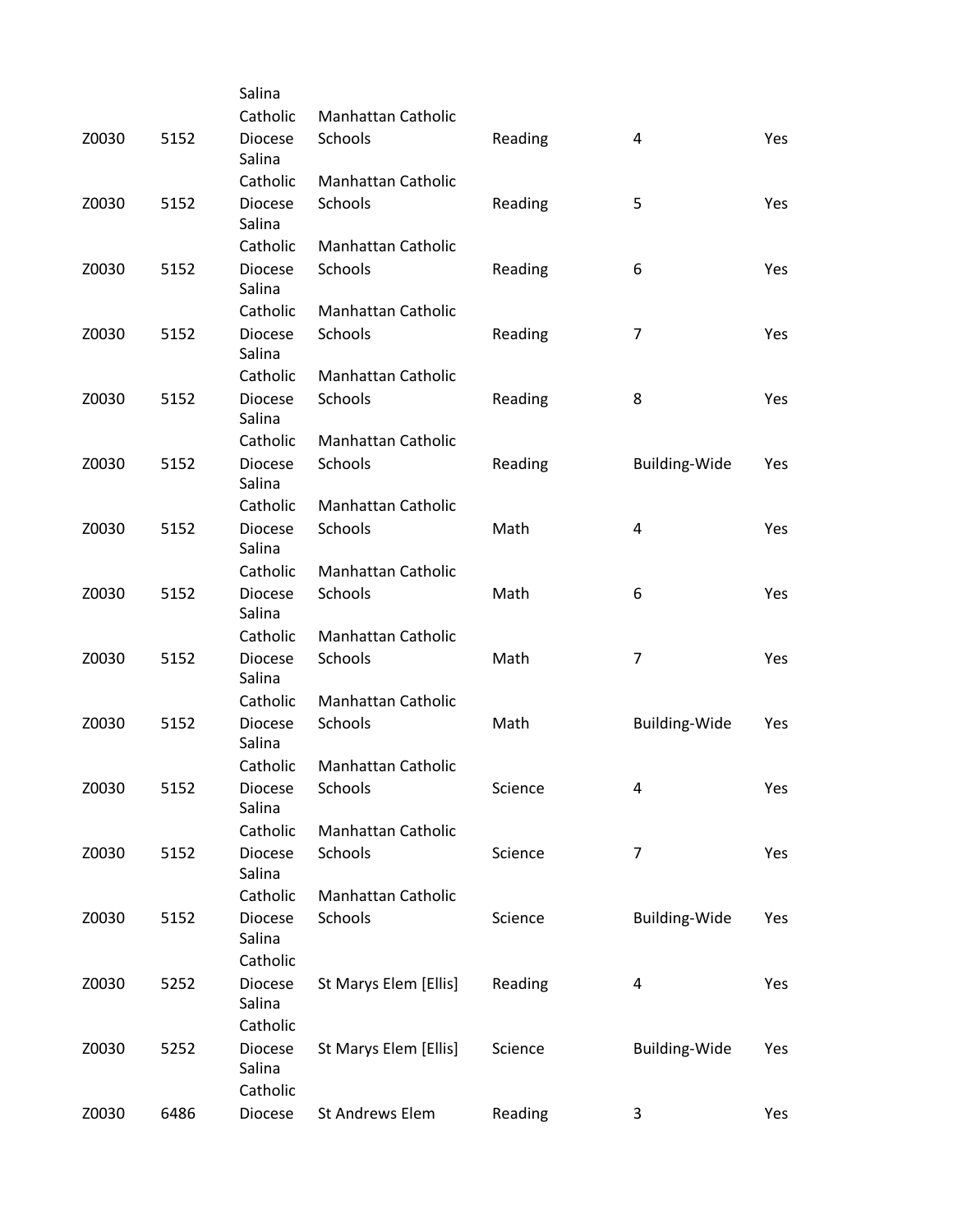|       |      | Salina                               |                        |         |                      |     |
|-------|------|--------------------------------------|------------------------|---------|----------------------|-----|
|       |      | Catholic                             |                        |         |                      |     |
| Z0030 | 6486 | <b>Diocese</b><br>Salina             | St Andrews Elem        | Reading | 4                    | Yes |
|       |      | Catholic                             |                        |         |                      |     |
| Z0030 | 6486 | <b>Diocese</b><br>Salina             | <b>St Andrews Elem</b> | Reading | 5                    | Yes |
|       |      | Catholic                             |                        |         |                      |     |
| Z0030 | 6486 | <b>Diocese</b><br>Salina             | St Andrews Elem        | Reading | Building-Wide        | Yes |
|       |      | Catholic                             |                        |         |                      |     |
| Z0030 | 6486 | <b>Diocese</b><br>Salina<br>Catholic | <b>St Andrews Elem</b> | Math    | 3                    | Yes |
|       |      |                                      | <b>St Andrews Elem</b> |         |                      |     |
| Z0030 | 6486 | <b>Diocese</b><br>Salina<br>Catholic |                        | Math    | 4                    | Yes |
|       |      |                                      | <b>St Andrews Elem</b> |         |                      |     |
| Z0030 | 6486 | <b>Diocese</b><br>Salina<br>Catholic |                        | Math    | 5                    | Yes |
| Z0030 | 6486 | <b>Diocese</b>                       | <b>St Andrews Elem</b> | Math    | <b>Building-Wide</b> | Yes |
|       |      | Salina<br>Catholic                   |                        |         |                      |     |
| Z0030 | 6486 | <b>Diocese</b>                       | <b>St Andrews Elem</b> | Science | <b>Building-Wide</b> | Yes |
|       |      | Salina<br>Catholic                   |                        |         |                      |     |
| Z0030 | 7640 | <b>Diocese</b>                       | St Xavier Elem         |         | 6                    | Yes |
|       |      | Salina<br>Catholic                   |                        | Reading |                      |     |
| Z0030 | 7640 | <b>Diocese</b>                       | St Xavier Elem         | Math    | 6                    | Yes |
|       |      | Salina<br>Catholic                   |                        |         |                      |     |
| Z0030 | 7642 | Diocese                              | St Xavier High         | Reading | 7                    | Yes |
|       |      | Salina<br>Catholic                   |                        |         |                      |     |
|       |      | <b>Diocese</b>                       |                        |         |                      |     |
| Z0030 | 7642 | Salina<br>Catholic                   | St Xavier High         | Reading | 8                    | Yes |
|       |      |                                      |                        |         |                      |     |
| Z0030 | 7642 | <b>Diocese</b><br>Salina             | St Xavier High         | Reading | 11                   | Yes |
|       |      | Catholic                             |                        |         |                      |     |
| Z0030 | 7642 | Diocese<br>Salina                    | St Xavier High         | Reading | <b>Building-Wide</b> | Yes |
|       |      | Catholic                             |                        |         |                      |     |
| Z0030 | 7642 | Diocese<br>Salina<br>Catholic        | St Xavier High         | Math    | 11                   | Yes |
| Z0030 | 7642 | Diocese                              | St Xavier High         | Science | 7                    | Yes |
|       |      |                                      |                        |         |                      |     |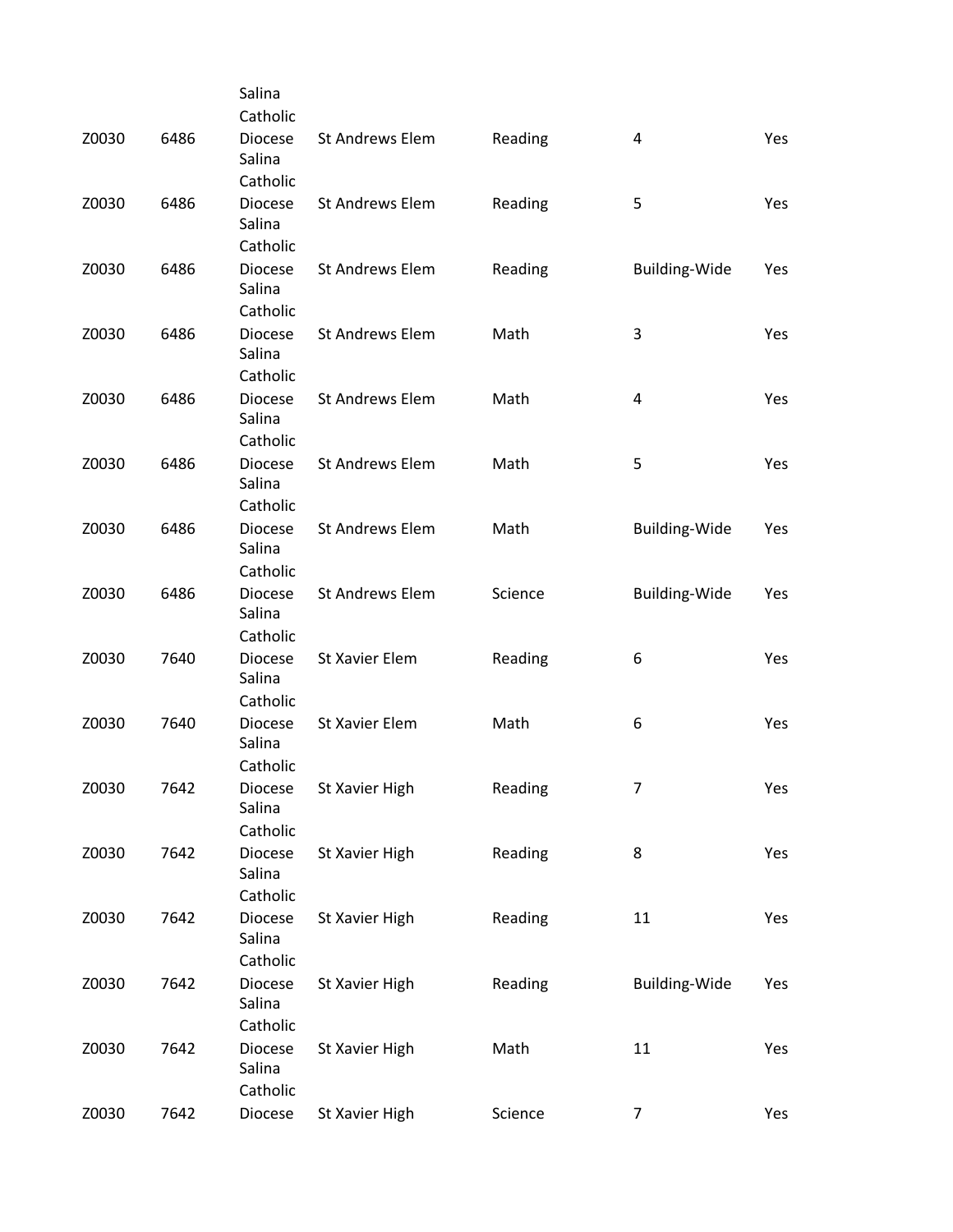|       |      | Salina                    |                               |               |                         |     |
|-------|------|---------------------------|-------------------------------|---------------|-------------------------|-----|
|       |      | Catholic                  |                               |               |                         |     |
| Z0030 | 7642 | <b>Diocese</b><br>Salina  | St Xavier High                | Science       | 11                      | Yes |
|       |      | Catholic                  |                               |               |                         |     |
| Z0030 | 7642 | <b>Diocese</b><br>Salina  | St Xavier High                | Science       | <b>Building-Wide</b>    | Yes |
|       |      | Catholic                  |                               |               |                         |     |
| Z0030 | 7642 | <b>Diocese</b><br>Salina  | St Xavier High                | History/Govt. | 11                      | Yes |
|       |      | Catholic                  | Holy Family Elementary        |               |                         |     |
| Z0030 | 7980 | <b>Diocese</b><br>Salina  | [Hays]                        | Reading       | 4                       | Yes |
|       |      | Catholic                  | Holy Family Elementary        |               |                         |     |
| Z0030 | 7980 | <b>Diocese</b><br>Salina  | [Hays]                        | Reading       | 5                       | Yes |
|       |      | Catholic                  | Holy Family Elementary        |               |                         |     |
| Z0030 | 7980 | <b>Diocese</b><br>Salina  | [Hays]                        | Reading       | 6                       | Yes |
|       |      | Catholic                  | Holy Family Elementary        |               |                         |     |
| Z0030 | 7980 | <b>Diocese</b><br>Salina  | [Hays]                        | Reading       | <b>Building-Wide</b>    | Yes |
|       |      | Catholic                  | Holy Family Elementary        |               |                         |     |
| Z0030 | 7980 | <b>Diocese</b><br>Salina  | [Hays]                        | Math          | 4                       | Yes |
|       |      | Catholic                  | Holy Family Elementary        |               |                         |     |
| Z0030 | 7980 | <b>Diocese</b><br>Salina  | [Hays]                        | Math          | 6                       | Yes |
|       |      | Catholic                  | Holy Family Elementary        |               |                         |     |
| Z0030 | 7980 | <b>Diocese</b><br>Salina  | [Hays]                        | Math          | Building-Wide           | Yes |
|       |      | Catholic                  | Holy Family Elementary        |               |                         |     |
| Z0030 | 7980 | Diocese<br>Salina         | [Hays]                        | Science       | <b>Building-Wide</b>    | Yes |
|       |      | Catholic                  | <b>Holy Family Elementary</b> |               |                         |     |
| Z0030 | 7980 | <b>Diocese</b><br>Salina  | [Hays]                        | History/Govt. | <b>Building-Wide</b>    | Yes |
|       |      | Catholic                  | Thomas More Prep-             |               |                         |     |
| Z0030 | 7984 | <b>Diocese</b><br>Salina  | Marian                        | Reading       | <b>Building-Wide</b>    | Yes |
|       |      | Catholic                  | Thomas More Prep-             |               |                         |     |
| Z0030 | 7984 | Diocese<br>Wichita        | Marian                        | Math          | <b>Building-Wide</b>    | Yes |
|       |      | Catholic                  | St Mary Elem [Fort            |               |                         |     |
| Z0031 | 0940 | <b>Diocese</b><br>Wichita | Scott]                        | Reading       | $\overline{\mathbf{4}}$ | Yes |
|       |      | Catholic                  | St Mary Elem [Fort            |               |                         |     |
| Z0031 | 0940 | Diocese                   | Scott]                        | Math          | 3                       | Yes |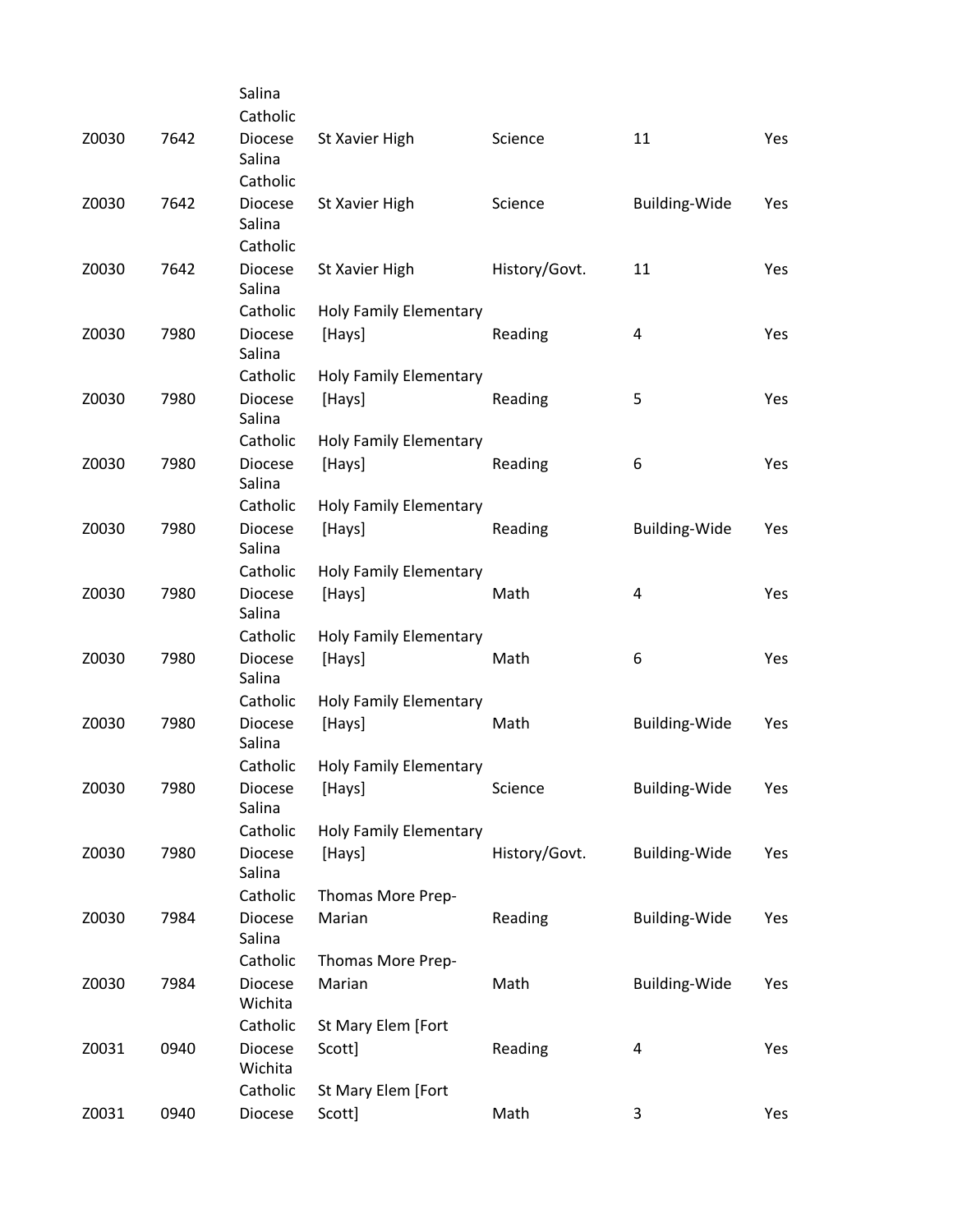|       |      | Wichita                    |                       |               |                         |     |
|-------|------|----------------------------|-----------------------|---------------|-------------------------|-----|
|       |      | Catholic                   | St Mary Elem [Fort    |               |                         |     |
| Z0031 | 0940 | <b>Diocese</b><br>Wichita  | Scott]                | Math          | $\overline{\mathbf{4}}$ | Yes |
|       |      | Catholic                   | St Mary Elem [Fort    |               |                         |     |
| Z0031 | 0940 | <b>Diocese</b>             | Scott]                | Math          | Building-Wide           | Yes |
|       |      | Wichita                    |                       |               |                         |     |
| Z0031 | 1334 | Catholic<br><b>Diocese</b> |                       | Reading       | $\overline{7}$          | Yes |
|       |      | Wichita                    | St Mary's Colgan High |               |                         |     |
|       |      | Catholic                   |                       |               |                         |     |
| Z0031 | 1334 | <b>Diocese</b>             | St Mary's Colgan High | Reading       | 8                       | Yes |
|       |      | Wichita                    |                       |               |                         |     |
|       |      | Catholic                   |                       |               |                         |     |
| Z0031 | 1334 | <b>Diocese</b><br>Wichita  | St Mary's Colgan High | Reading       | 11                      | Yes |
|       |      | Catholic                   |                       |               |                         |     |
| Z0031 | 1334 | <b>Diocese</b><br>Wichita  | St Mary's Colgan High | Reading       | <b>Building-Wide</b>    | Yes |
|       |      | Catholic                   |                       |               |                         |     |
| Z0031 | 1334 | <b>Diocese</b>             | St Mary's Colgan High | Math          | $\overline{7}$          | Yes |
|       |      | Wichita                    |                       |               |                         |     |
|       |      | Catholic                   |                       |               |                         |     |
| Z0031 | 1334 | <b>Diocese</b>             | St Mary's Colgan High | Math          | 8                       | Yes |
|       |      | Wichita                    |                       |               |                         |     |
|       |      | Catholic                   |                       |               |                         |     |
| Z0031 | 1334 | <b>Diocese</b>             | St Mary's Colgan High | Math          | Building-Wide           | Yes |
|       |      | Wichita                    |                       |               |                         |     |
|       |      | Catholic                   |                       |               |                         |     |
| Z0031 | 1334 | Diocese                    | St Mary's Colgan High | Science       | <b>Building-Wide</b>    | Yes |
|       |      | Wichita                    |                       |               |                         |     |
|       |      | Catholic                   |                       |               |                         |     |
| Z0031 | 1334 | Diocese<br>Wichita         | St Mary's Colgan High | History/Govt. | 8                       | Yes |
|       |      | Catholic                   |                       |               |                         |     |
| Z0031 | 1334 | Diocese                    | St Mary's Colgan High | History/Govt. | <b>Building-Wide</b>    | Yes |
|       |      | Wichita                    |                       |               |                         |     |
|       |      | Catholic                   | St Mary's Elem        |               |                         |     |
| Z0031 | 1338 | <b>Diocese</b>             | [Pittsburg]           | Reading       | 3                       | Yes |
|       |      | Wichita                    |                       |               |                         |     |
|       |      | Catholic                   | St Mary's Elem        |               |                         |     |
| Z0031 | 1338 | Diocese                    | [Pittsburg]           | Reading       | $\overline{\mathbf{4}}$ | Yes |
|       |      | Wichita                    |                       |               |                         |     |
|       |      | Catholic                   | St Mary's Elem        |               |                         |     |
| Z0031 | 1338 | <b>Diocese</b>             | [Pittsburg]           | Reading       | 5                       | Yes |
|       |      | Wichita                    |                       |               |                         |     |
| Z0031 |      | Catholic                   | St Mary's Elem        |               |                         |     |
|       | 1338 | Diocese                    | [Pittsburg]           | Reading       | 6                       | Yes |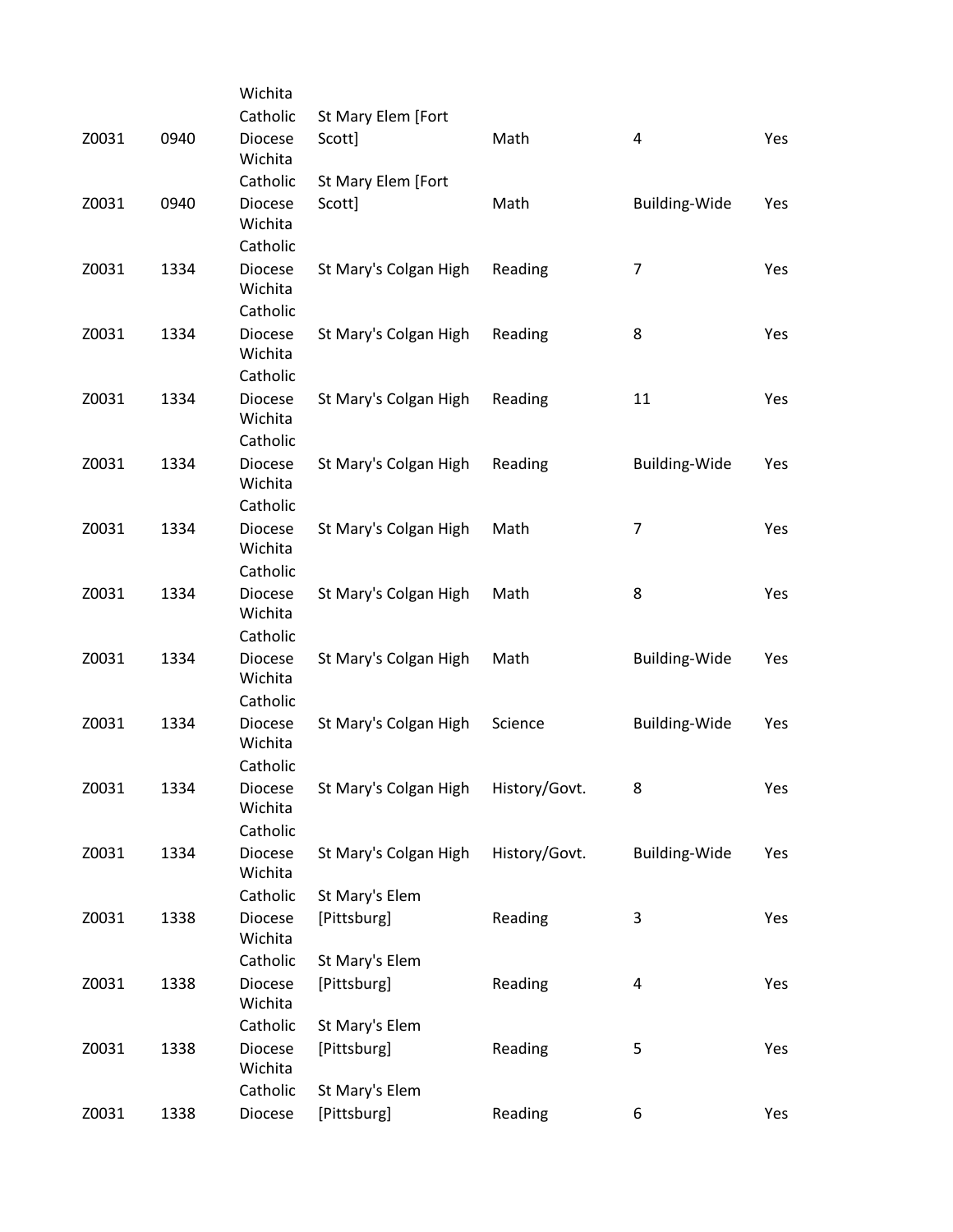|       |      | Wichita                               |                                  |         |                      |     |
|-------|------|---------------------------------------|----------------------------------|---------|----------------------|-----|
|       |      | Catholic                              | St Mary's Elem                   |         |                      |     |
| Z0031 | 1338 | <b>Diocese</b><br>Wichita             | [Pittsburg]                      | Reading | Building-Wide        | Yes |
|       |      | Catholic                              | St Mary's Elem                   |         |                      |     |
| Z0031 | 1338 | <b>Diocese</b><br>Wichita             | [Pittsburg]                      | Math    | 4                    | Yes |
|       |      | Catholic                              | St Mary's Elem                   |         |                      |     |
| Z0031 | 1338 | <b>Diocese</b><br>Wichita             | [Pittsburg]                      | Math    | 5                    | Yes |
|       |      | Catholic                              | St Mary's Elem                   |         |                      |     |
| Z0031 | 1338 | <b>Diocese</b><br>Wichita             | [Pittsburg]                      | Math    | 6                    | Yes |
|       |      | Catholic                              | St Mary's Elem                   |         |                      |     |
| Z0031 | 1338 | <b>Diocese</b><br>Wichita             | [Pittsburg]                      | Math    | Building-Wide        | Yes |
|       |      | Catholic                              |                                  |         |                      |     |
| Z0031 | 1856 | <b>Diocese</b><br>Wichita             | All Saints Catholic Elem Reading |         | 3                    | Yes |
|       |      | Catholic                              |                                  |         |                      |     |
| Z0031 | 1856 | <b>Diocese</b><br>Wichita<br>Catholic | All Saints Catholic Elem Reading |         | 4                    | Yes |
|       | 1856 |                                       |                                  |         |                      |     |
| Z0031 |      | <b>Diocese</b><br>Wichita<br>Catholic | All Saints Catholic Elem Reading |         | 5                    | Yes |
| Z0031 | 1856 | <b>Diocese</b>                        | All Saints Catholic Elem Reading |         | 6                    | Yes |
|       |      | Wichita<br>Catholic                   |                                  |         |                      |     |
| Z0031 | 1856 | <b>Diocese</b>                        | All Saints Catholic Elem Reading |         | 7                    | Yes |
|       |      | Wichita<br>Catholic                   |                                  |         |                      |     |
| Z0031 |      | Diocese                               | All Saints Catholic Elem Reading |         | 8                    |     |
|       | 1856 | Wichita<br>Catholic                   |                                  |         |                      | Yes |
| Z0031 | 1856 | <b>Diocese</b>                        | All Saints Catholic Elem Reading |         | <b>Building-Wide</b> | Yes |
|       |      | Wichita<br>Catholic                   |                                  |         |                      |     |
| Z0031 | 1856 | <b>Diocese</b>                        | All Saints Catholic Elem Math    |         | 4                    | Yes |
|       |      | Wichita<br>Catholic                   |                                  |         |                      |     |
| Z0031 | 1856 | <b>Diocese</b>                        | All Saints Catholic Elem Math    |         | $\overline{7}$       | Yes |
|       |      | Wichita<br>Catholic                   |                                  |         |                      |     |
| Z0031 | 1856 | <b>Diocese</b>                        | All Saints Catholic Elem Science |         | $\overline{7}$       | Yes |
|       |      | Wichita<br>Catholic                   |                                  |         |                      |     |
| Z0031 | 1856 | Diocese                               | All Saints Catholic Elem Science |         | <b>Building-Wide</b> | Yes |
|       |      |                                       |                                  |         |                      |     |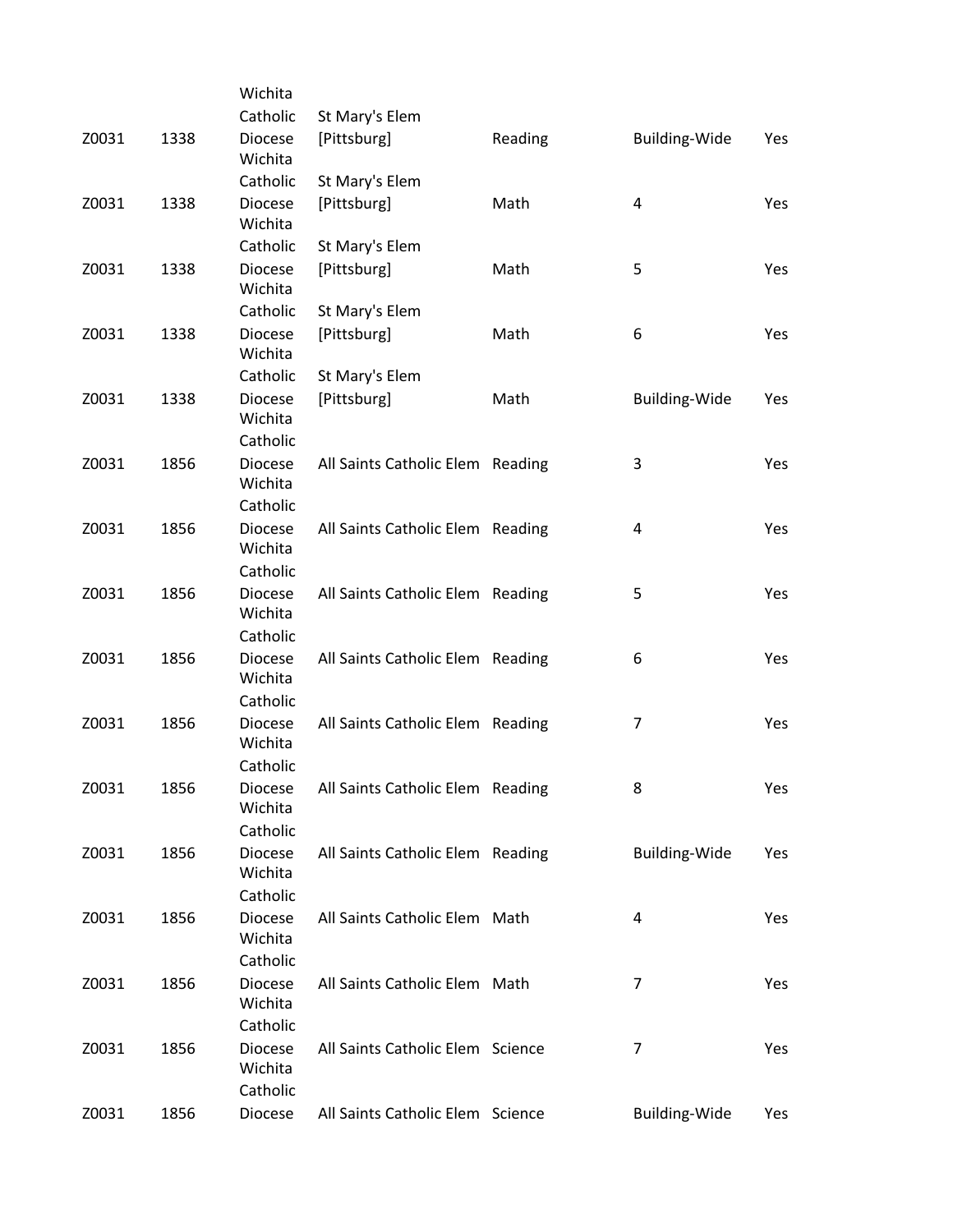|       |      | Wichita                    |                                  |               |                      |     |
|-------|------|----------------------------|----------------------------------|---------------|----------------------|-----|
|       |      | Catholic                   | <b>Blessed Sacrament</b>         |               |                      |     |
| Z0031 | 1860 | <b>Diocese</b><br>Wichita  | Catholic                         | Reading       | 3                    | Yes |
|       |      | Catholic                   | <b>Blessed Sacrament</b>         |               |                      |     |
| Z0031 | 1860 | <b>Diocese</b><br>Wichita  | Catholic                         | Reading       | 4                    | Yes |
|       |      | Catholic                   | <b>Blessed Sacrament</b>         |               |                      |     |
| Z0031 | 1860 | <b>Diocese</b><br>Wichita  | Catholic                         | Reading       | 5                    | Yes |
|       |      | Catholic                   | <b>Blessed Sacrament</b>         |               |                      |     |
| Z0031 | 1860 | <b>Diocese</b><br>Wichita  | Catholic                         | Reading       | 6                    | Yes |
|       |      | Catholic                   | <b>Blessed Sacrament</b>         |               |                      |     |
| Z0031 | 1860 | <b>Diocese</b><br>Wichita  | Catholic                         | Reading       | $\overline{7}$       | Yes |
|       |      | Catholic                   | <b>Blessed Sacrament</b>         |               |                      |     |
| Z0031 | 1860 | <b>Diocese</b><br>Wichita  | Catholic                         | Reading       | 8                    | Yes |
|       |      | Catholic                   | <b>Blessed Sacrament</b>         |               |                      |     |
| Z0031 | 1860 | <b>Diocese</b><br>Wichita  | Catholic                         | Reading       | <b>Building-Wide</b> | Yes |
|       |      | Catholic                   | <b>Blessed Sacrament</b>         |               |                      |     |
| Z0031 | 1860 | <b>Diocese</b><br>Wichita  | Catholic                         | Math          | 4                    | Yes |
|       |      | Catholic                   | <b>Blessed Sacrament</b>         |               |                      |     |
| Z0031 | 1860 | <b>Diocese</b><br>Wichita  | Catholic                         | Science       | 4                    | Yes |
|       |      | Catholic                   | <b>Blessed Sacrament</b>         |               |                      |     |
| Z0031 | 1860 | <b>Diocese</b><br>Wichita  | Catholic                         | History/Govt. | 6                    | Yes |
|       |      | Catholic                   | <b>Blessed Sacrament</b>         |               |                      |     |
| Z0031 | 1860 | Diocese<br>Wichita         | Catholic                         | History/Govt. | 8                    | Yes |
|       |      | Catholic                   | <b>Blessed Sacrament</b>         |               |                      |     |
| Z0031 | 1860 | <b>Diocese</b><br>Wichita  | Catholic                         | History/Govt. | <b>Building-Wide</b> | Yes |
|       |      | Catholic                   | Christ The King Catholic         |               |                      |     |
| Z0031 | 1864 | <b>Diocese</b><br>Wichita  | Elem                             | Reading       | 3                    | Yes |
| Z0031 | 1864 | Catholic<br><b>Diocese</b> | Christ The King Catholic<br>Elem | Reading       | 5                    | Yes |
|       |      | Wichita                    |                                  |               |                      |     |
|       |      | Catholic                   | Christ The King Catholic         |               |                      |     |
| Z0031 | 1864 | <b>Diocese</b><br>Wichita  | Elem                             | Reading       | 6                    | Yes |
|       |      | Catholic                   | Christ The King Catholic         |               |                      |     |
| Z0031 | 1864 | Diocese                    | Elem                             | Reading       | 7                    | Yes |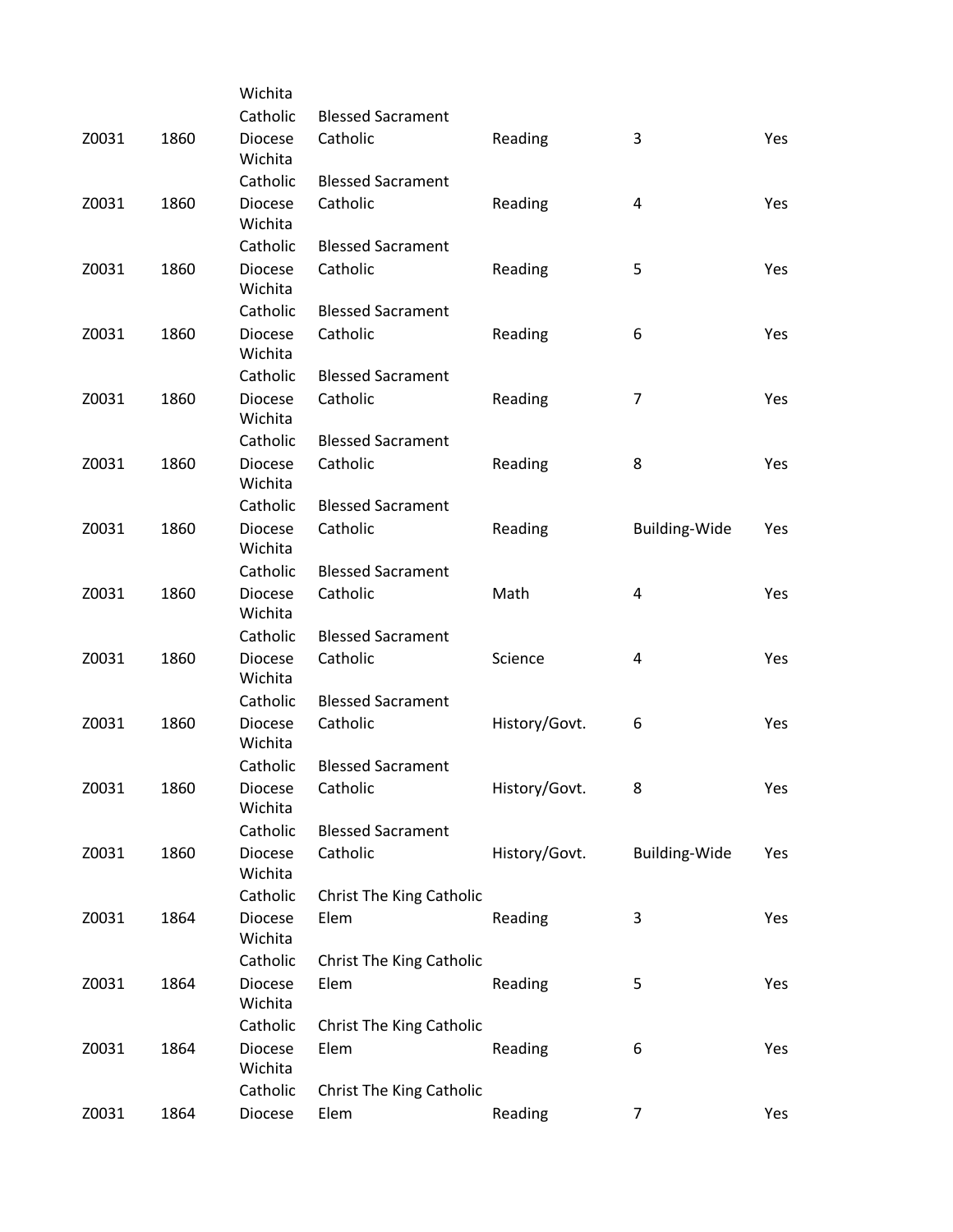|       |      | Wichita                   |                                 |               |                      |     |
|-------|------|---------------------------|---------------------------------|---------------|----------------------|-----|
|       |      | Catholic                  | Christ The King Catholic        |               |                      |     |
| Z0031 | 1864 | <b>Diocese</b><br>Wichita | Elem                            | Reading       | 8                    | Yes |
|       |      | Catholic                  | Christ The King Catholic        |               |                      |     |
| Z0031 | 1864 | <b>Diocese</b><br>Wichita | Elem                            | Reading       | <b>Building-Wide</b> | Yes |
|       |      | Catholic                  | <b>Christ The King Catholic</b> |               |                      |     |
| Z0031 | 1864 | <b>Diocese</b><br>Wichita | Elem                            | Math          | 3                    | Yes |
|       |      | Catholic                  | Christ The King Catholic        |               |                      |     |
| Z0031 | 1864 | <b>Diocese</b><br>Wichita | Elem                            | Math          | 5                    | Yes |
|       |      | Catholic                  | <b>Christ The King Catholic</b> |               |                      |     |
| Z0031 | 1864 | <b>Diocese</b><br>Wichita | Elem                            | Math          | 6                    | Yes |
|       |      | Catholic                  | <b>St Anne Catholic</b>         |               |                      |     |
| Z0031 | 1882 | <b>Diocese</b><br>Wichita | Elementary                      | Reading       | 4                    | Yes |
|       |      | Catholic                  | St Anne Catholic                |               |                      |     |
| Z0031 | 1882 | <b>Diocese</b><br>Wichita | Elementary                      | Reading       | 5                    | Yes |
|       |      | Catholic                  | St Anne Catholic                |               |                      |     |
| Z0031 | 1882 | <b>Diocese</b><br>Wichita | Elementary                      | Reading       | 6                    | Yes |
|       |      | Catholic                  | St Anne Catholic                |               |                      |     |
| Z0031 | 1882 | <b>Diocese</b><br>Wichita | Elementary                      | Reading       | 7                    | Yes |
|       |      | Catholic                  | St Anne Catholic                |               |                      |     |
| Z0031 | 1882 | <b>Diocese</b><br>Wichita | Elementary                      | Reading       | 8                    | Yes |
|       |      | Catholic                  | St Anne Catholic                |               |                      |     |
| Z0031 | 1882 | Diocese<br>Wichita        | Elementary                      | Reading       | Building-Wide        | Yes |
|       |      | Catholic                  | St Anne Catholic                |               |                      |     |
| Z0031 | 1882 | <b>Diocese</b><br>Wichita | Elementary                      | Math          | $\overline{7}$       | Yes |
|       |      | Catholic                  | St Anne Catholic                |               |                      |     |
| Z0031 | 1882 | <b>Diocese</b><br>Wichita | Elementary                      | History/Govt. | 8                    | Yes |
|       |      | Catholic                  | St Elizabeth Ann Seton          |               |                      |     |
| Z0031 | 1885 | <b>Diocese</b><br>Wichita | <b>Catholic Elem</b>            | Reading       | 3                    | Yes |
|       |      | Catholic                  | St Elizabeth Ann Seton          |               |                      |     |
| Z0031 | 1885 | <b>Diocese</b><br>Wichita | <b>Catholic Elem</b>            | Reading       | 5                    | Yes |
|       |      | Catholic                  | St Elizabeth Ann Seton          |               |                      |     |
| Z0031 | 1885 | Diocese                   | Catholic Elem                   | Reading       | 6                    | Yes |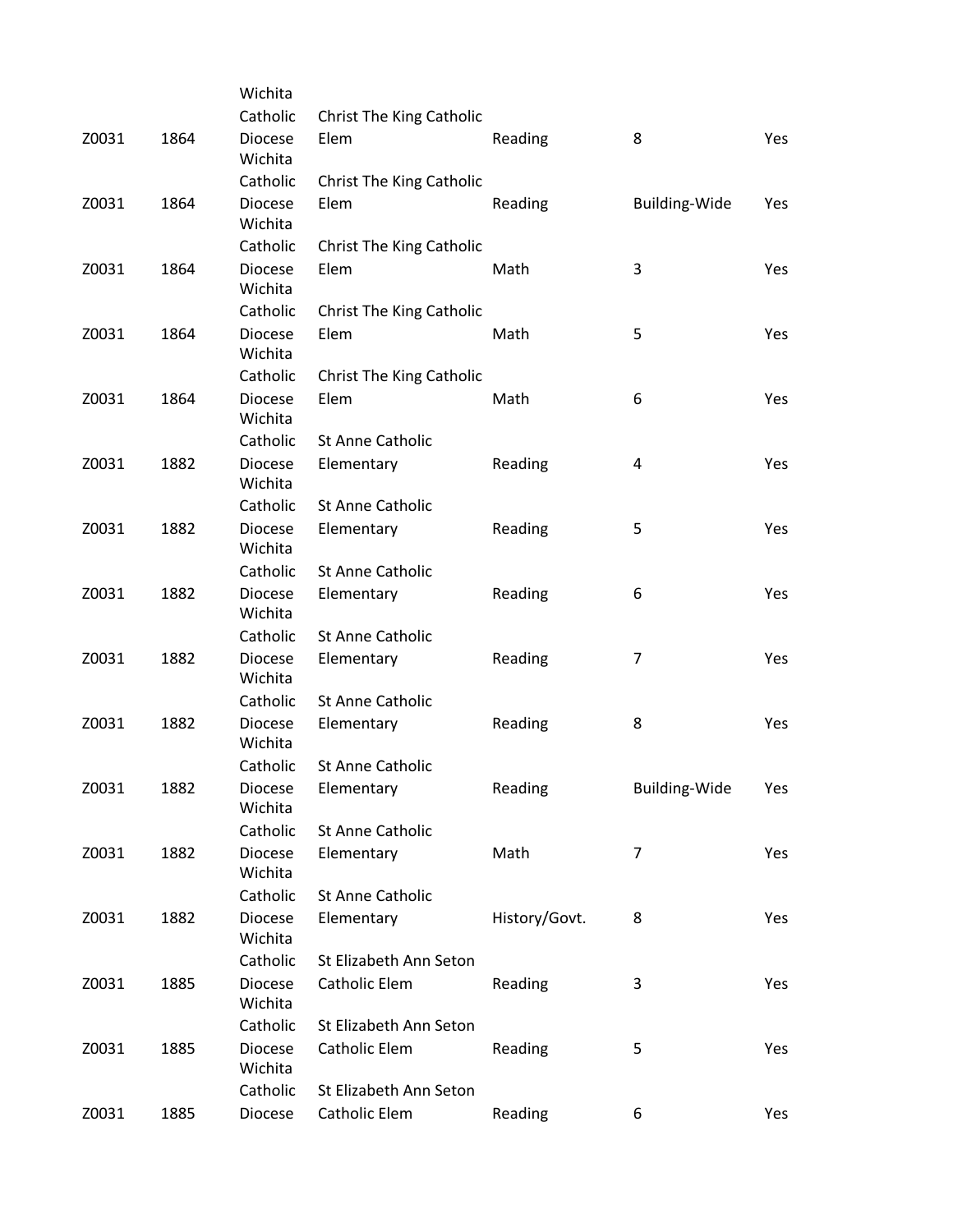|       |      | Wichita                               |                                   |         |                         |     |
|-------|------|---------------------------------------|-----------------------------------|---------|-------------------------|-----|
|       |      | Catholic                              | St Elizabeth Ann Seton            |         |                         |     |
| Z0031 | 1885 | <b>Diocese</b><br>Wichita             | Catholic Elem                     | Reading | $\overline{7}$          | Yes |
|       |      | Catholic                              | St Elizabeth Ann Seton            |         |                         |     |
| Z0031 | 1885 | <b>Diocese</b><br>Wichita             | Catholic Elem                     | Reading | 8                       | Yes |
|       |      | Catholic                              | St Elizabeth Ann Seton            |         |                         |     |
| Z0031 | 1885 | <b>Diocese</b><br>Wichita             | <b>Catholic Elem</b>              | Reading | <b>Building-Wide</b>    | Yes |
|       |      | Catholic                              | St Elizabeth Ann Seton            |         |                         |     |
| Z0031 | 1885 | <b>Diocese</b><br>Wichita             | <b>Catholic Elem</b>              | Math    | 3                       | Yes |
|       |      | Catholic                              | St Elizabeth Ann Seton            |         |                         |     |
| Z0031 | 1885 | <b>Diocese</b><br>Wichita             | <b>Catholic Elem</b>              | Math    | 6                       | Yes |
|       |      | Catholic                              |                                   |         |                         |     |
| Z0031 | 1886 | <b>Diocese</b><br>Wichita             | St Francis Of Assisi Elem Reading |         | 3                       | Yes |
|       |      | Catholic                              |                                   |         |                         |     |
| Z0031 | 1886 | <b>Diocese</b><br>Wichita             | St Francis Of Assisi Elem Reading |         | $\overline{\mathbf{4}}$ | Yes |
|       |      | Catholic                              |                                   |         |                         |     |
| Z0031 | 1886 | <b>Diocese</b><br>Wichita             | St Francis Of Assisi Elem Reading |         | 5                       | Yes |
|       |      | Catholic                              |                                   |         |                         |     |
| Z0031 | 1886 | <b>Diocese</b><br>Wichita<br>Catholic | St Francis Of Assisi Elem Reading |         | 6                       | Yes |
| Z0031 | 1886 | <b>Diocese</b>                        | St Francis Of Assisi Elem Reading |         | 7                       | Yes |
|       |      | Wichita<br>Catholic                   |                                   |         |                         |     |
| Z0031 | 1886 | Diocese                               | St Francis Of Assisi Elem Reading |         | 8                       | Yes |
|       |      | Wichita<br>Catholic                   |                                   |         |                         |     |
| Z0031 | 1886 | <b>Diocese</b>                        | St Francis Of Assisi Elem Reading |         | <b>Building-Wide</b>    | Yes |
|       |      | Wichita                               |                                   |         |                         |     |
|       |      | Catholic                              |                                   |         |                         |     |
| Z0031 | 1886 | <b>Diocese</b><br>Wichita             | St Francis Of Assisi Elem Math    |         | 3                       | Yes |
|       |      | Catholic                              |                                   |         |                         |     |
| Z0031 | 1886 | <b>Diocese</b><br>Wichita             | St Francis Of Assisi Elem Math    |         | 4                       | Yes |
|       |      | Catholic                              |                                   |         |                         |     |
| Z0031 | 1886 | <b>Diocese</b><br>Wichita<br>Catholic | St Francis Of Assisi Elem Math    |         | 5                       | Yes |
| Z0031 | 1886 | Diocese                               | St Francis Of Assisi Elem Math    |         | 6                       | Yes |
|       |      |                                       |                                   |         |                         |     |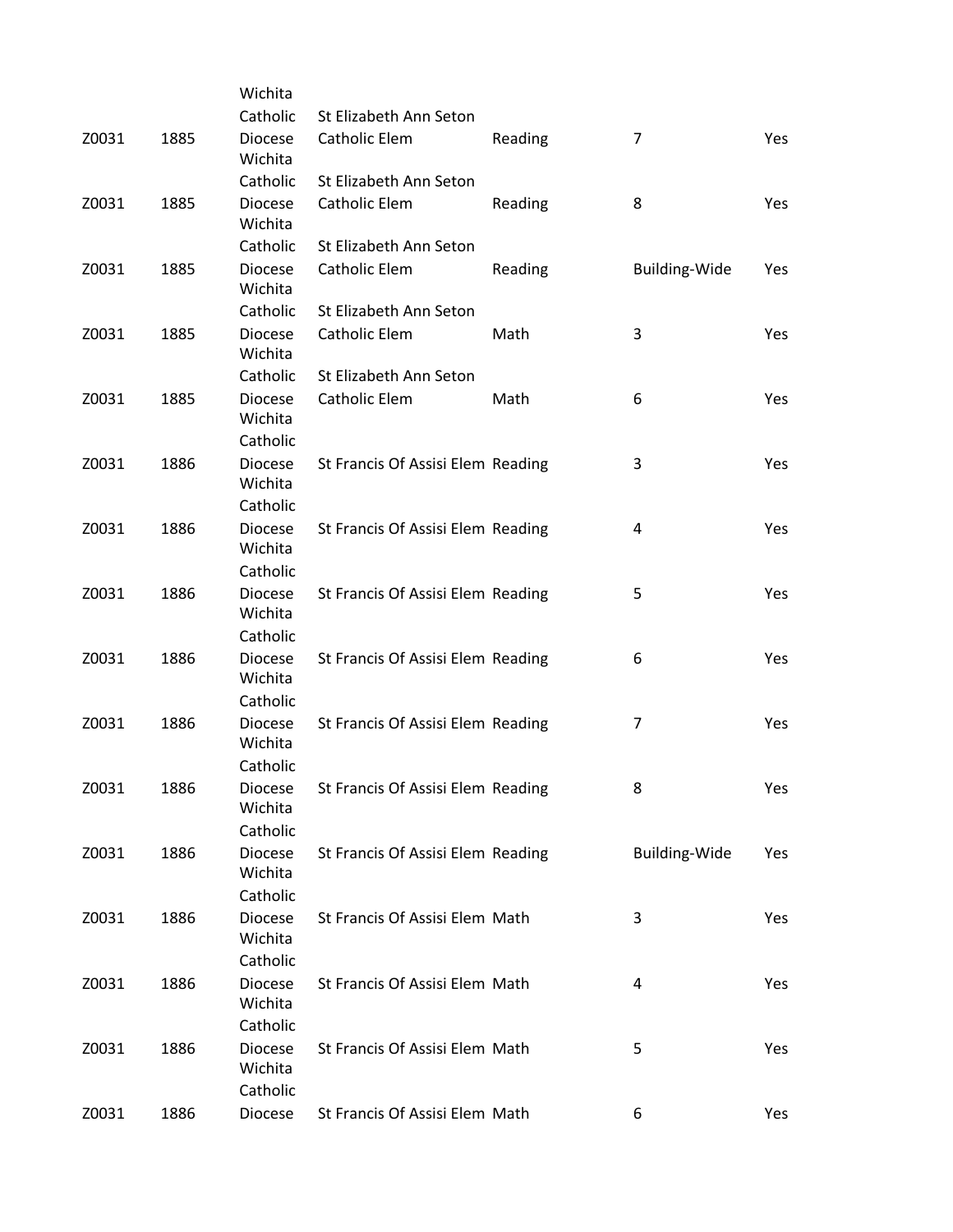|       |      | Wichita                               |                                         |               |                         |            |
|-------|------|---------------------------------------|-----------------------------------------|---------------|-------------------------|------------|
|       |      | Catholic                              |                                         |               |                         |            |
| Z0031 | 1886 | <b>Diocese</b><br>Wichita             | St Francis Of Assisi Elem Math          |               | $\overline{7}$          | Yes        |
|       |      | Catholic                              |                                         |               |                         |            |
| Z0031 | 1886 | <b>Diocese</b><br>Wichita             | St Francis Of Assisi Elem Math          |               | <b>Building-Wide</b>    | Yes        |
|       |      | Catholic                              |                                         |               |                         |            |
| Z0031 | 1886 | <b>Diocese</b><br>Wichita             | St Francis Of Assisi Elem History/Govt. |               | 6                       | Yes        |
|       |      | Catholic                              |                                         |               |                         |            |
| Z0031 | 1886 | <b>Diocese</b><br>Wichita             | St Francis Of Assisi Elem History/Govt. |               | <b>Building-Wide</b>    | Yes        |
|       |      | Catholic                              | <b>Resurrection Catholic</b>            |               |                         |            |
| Z0031 | 1887 | <b>Diocese</b><br>Wichita             | School                                  | Reading       | 5                       | Yes        |
|       |      | Catholic                              | <b>Resurrection Catholic</b>            |               |                         |            |
| Z0031 | 1887 | <b>Diocese</b><br>Wichita             | School                                  | Reading       | 6                       | Yes        |
|       |      | Catholic                              | <b>Resurrection Catholic</b>            |               |                         |            |
| Z0031 | 1887 | <b>Diocese</b><br>Wichita             | School                                  | Reading       | 7                       | <b>Yes</b> |
|       |      | Catholic                              | <b>Resurrection Catholic</b>            |               |                         |            |
| Z0031 | 1887 | <b>Diocese</b><br>Wichita             | School                                  | Reading       | 8                       | Yes        |
|       |      | Catholic                              | <b>Resurrection Catholic</b>            |               |                         |            |
| Z0031 | 1887 | <b>Diocese</b><br>Wichita             | School                                  | Reading       | <b>Building-Wide</b>    | Yes        |
|       |      | Catholic                              | <b>Resurrection Catholic</b>            |               |                         |            |
| Z0031 | 1887 | <b>Diocese</b><br>Wichita             | School                                  | Math          | 8                       | Yes        |
|       |      | Catholic                              | <b>Resurrection Catholic</b>            |               |                         |            |
| Z0031 | 1887 | Diocese<br>Wichita                    | School                                  | History/Govt. | 8                       | Yes        |
|       |      | Catholic                              | <b>Resurrection Catholic</b>            |               |                         |            |
| Z0031 | 1887 | <b>Diocese</b><br>Wichita             | School                                  | History/Govt. | <b>Building-Wide</b>    | Yes        |
|       |      | Catholic                              | St Joseph Catholic                      |               |                         |            |
| Z0031 | 1888 | <b>Diocese</b><br>Wichita             | (Wichita)                               | Reading       | 7                       | Yes        |
|       |      | Catholic                              | St Joseph Catholic                      |               |                         |            |
| Z0031 | 1888 | Diocese<br>Wichita                    | (Wichita)                               | Math          | 5                       | Yes        |
|       |      | Catholic                              |                                         |               |                         |            |
| Z0031 | 1890 | <b>Diocese</b><br>Wichita<br>Catholic | St Jude Catholic Elem                   | Reading       | $\overline{\mathbf{4}}$ | Yes        |
| Z0031 | 1890 | Diocese                               | St Jude Catholic Elem                   | Reading       | 5                       | Yes        |
|       |      |                                       |                                         |               |                         |            |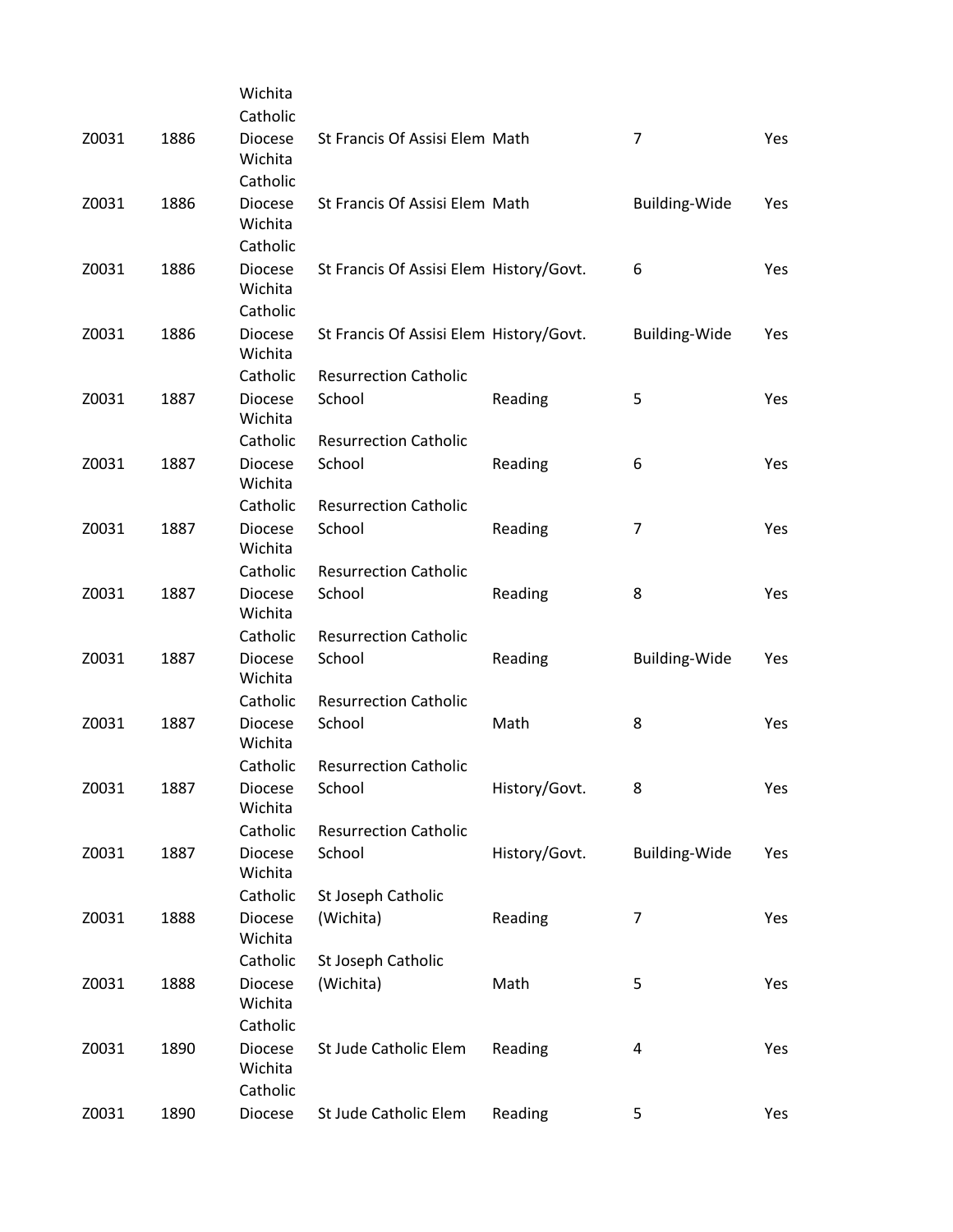|       |      | Wichita                               |                                                        |               |                      |     |
|-------|------|---------------------------------------|--------------------------------------------------------|---------------|----------------------|-----|
|       |      | Catholic                              |                                                        |               |                      |     |
| Z0031 | 1890 | <b>Diocese</b><br>Wichita             | St Jude Catholic Elem                                  | Reading       | 6                    | Yes |
|       |      | Catholic                              |                                                        |               |                      |     |
| Z0031 | 1890 | <b>Diocese</b><br>Wichita             | St Jude Catholic Elem                                  | Reading       | $\overline{7}$       | Yes |
|       |      | Catholic                              |                                                        |               |                      |     |
| Z0031 | 1890 | <b>Diocese</b><br>Wichita             | St Jude Catholic Elem                                  | Reading       | 8                    | Yes |
|       |      | Catholic                              |                                                        |               |                      |     |
| Z0031 | 1890 | <b>Diocese</b><br>Wichita             | St Jude Catholic Elem                                  | Reading       | Building-Wide        | Yes |
|       |      | Catholic                              |                                                        |               |                      |     |
| Z0031 | 1890 | <b>Diocese</b><br>Wichita<br>Catholic | St Jude Catholic Elem                                  | Math          | 4                    | Yes |
| Z0031 |      |                                       |                                                        | Science       | $\overline{7}$       |     |
|       | 1890 | <b>Diocese</b><br>Wichita<br>Catholic | St Jude Catholic Elem                                  |               |                      | Yes |
| Z0031 | 1890 | <b>Diocese</b>                        | St Jude Catholic Elem                                  | Science       | <b>Building-Wide</b> | Yes |
|       |      | Wichita<br>Catholic                   |                                                        |               |                      |     |
| Z0031 | 1890 | <b>Diocese</b>                        | St Jude Catholic Elem                                  |               | 8                    | Yes |
|       |      | Wichita<br>Catholic                   |                                                        | History/Govt. |                      |     |
|       | 1890 |                                       |                                                        |               |                      |     |
| Z0031 |      | <b>Diocese</b><br>Wichita<br>Catholic | St Jude Catholic Elem                                  | History/Govt. | <b>Building-Wide</b> | Yes |
|       | 1892 |                                       |                                                        |               |                      |     |
| Z0031 |      | <b>Diocese</b><br>Wichita<br>Catholic | St Margaret Mary Elem Math                             |               | 7                    | Yes |
|       |      |                                       |                                                        |               | 8                    |     |
| Z0031 | 1892 | Diocese<br>Wichita                    | St Margaret Mary Elem Math<br>St Patrick Catholic Elem |               |                      | Yes |
|       |      | Catholic                              |                                                        |               |                      |     |
| Z0031 | 1894 | <b>Diocese</b><br>Wichita             | [Wichita]                                              | Reading       | 4                    | Yes |
|       |      | Catholic                              | <b>St Patrick Catholic Elem</b>                        |               |                      |     |
| Z0031 | 1894 | <b>Diocese</b><br>Wichita             | [Wichita]                                              | Reading       | 8                    | Yes |
|       |      | Catholic                              | St Patrick Catholic Elem                               |               |                      |     |
| Z0031 | 1894 | <b>Diocese</b><br>Wichita             | [Wichita]                                              | Reading       | Building-Wide        | Yes |
|       |      | Catholic                              | St Patrick Catholic Elem                               |               |                      |     |
| Z0031 | 1894 | <b>Diocese</b><br>Wichita             | [Wichita]                                              | Math          | 4                    | Yes |
|       |      | Catholic                              | <b>St Thomas Aquinas</b>                               |               |                      |     |
| Z0031 | 1896 | Diocese                               | Elem                                                   | Reading       | 3                    | Yes |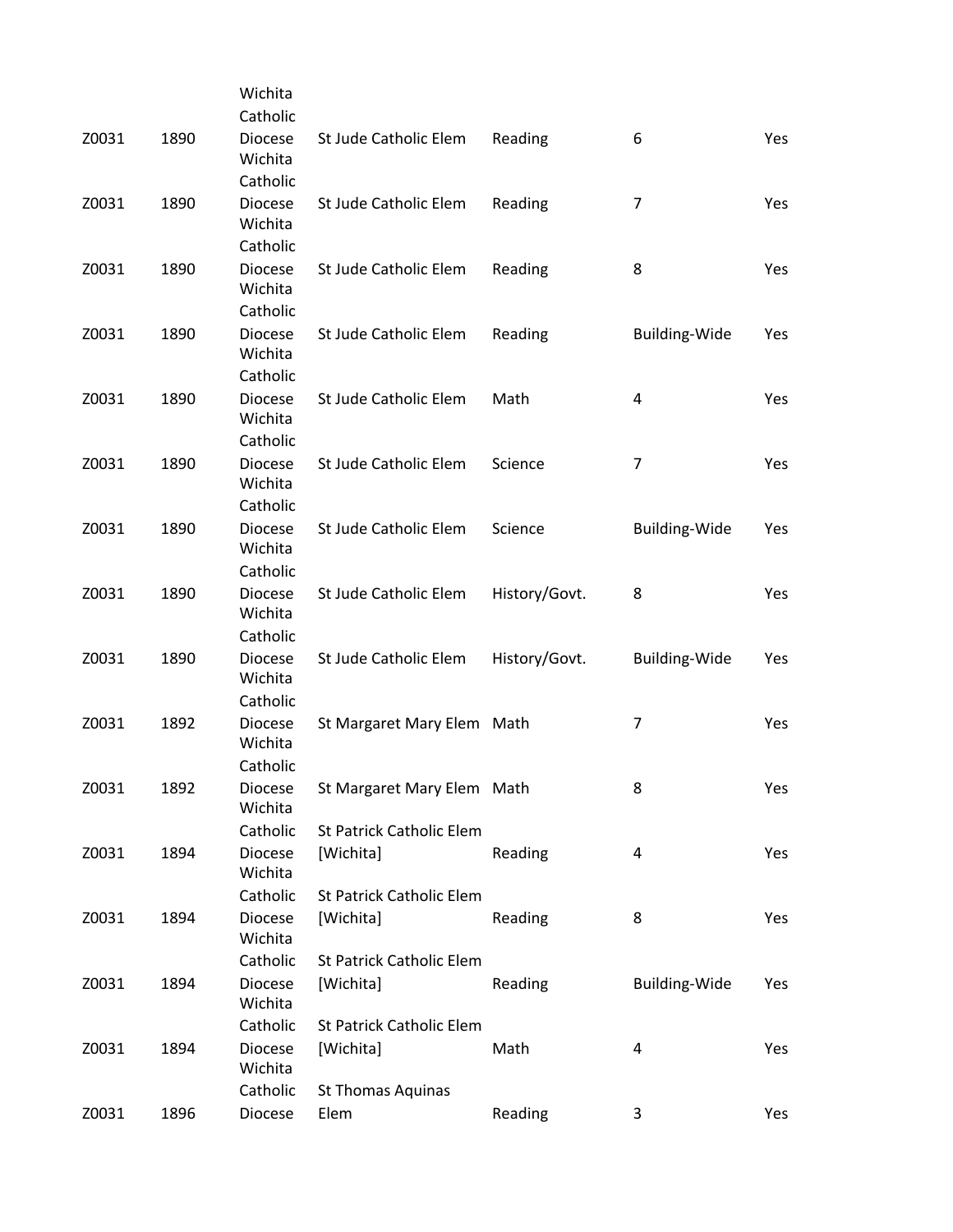|       |      | Wichita                   |                          |         |                      |     |
|-------|------|---------------------------|--------------------------|---------|----------------------|-----|
|       |      | Catholic                  | <b>St Thomas Aquinas</b> |         |                      |     |
| Z0031 | 1896 | <b>Diocese</b><br>Wichita | Elem                     | Reading | 4                    | Yes |
|       |      | Catholic                  | <b>St Thomas Aquinas</b> |         |                      |     |
| Z0031 | 1896 | <b>Diocese</b><br>Wichita | Elem                     | Reading | 5                    | Yes |
|       |      | Catholic                  | St Thomas Aquinas        |         |                      |     |
| Z0031 | 1896 | <b>Diocese</b><br>Wichita | Elem                     | Reading | 6                    | Yes |
|       |      | Catholic                  | <b>St Thomas Aquinas</b> |         |                      |     |
| Z0031 | 1896 | <b>Diocese</b><br>Wichita | Elem                     | Reading | $\overline{7}$       | Yes |
|       |      | Catholic                  | St Thomas Aquinas        |         |                      |     |
| Z0031 | 1896 | <b>Diocese</b><br>Wichita | Elem                     | Reading | 8                    | Yes |
|       |      | Catholic                  | <b>St Thomas Aquinas</b> |         |                      |     |
| Z0031 | 1896 | <b>Diocese</b><br>Wichita | Elem                     | Reading | <b>Building-Wide</b> | Yes |
|       |      | Catholic                  | St Thomas Aquinas        |         |                      |     |
| Z0031 | 1896 | <b>Diocese</b><br>Wichita | Elem                     | Math    | 3                    | Yes |
|       |      | Catholic                  | <b>St Thomas Aquinas</b> |         |                      |     |
| Z0031 | 1896 | <b>Diocese</b><br>Wichita | Elem                     | Math    | 4                    | Yes |
|       |      | Catholic                  | St Thomas Aquinas        |         |                      |     |
| Z0031 | 1896 | <b>Diocese</b><br>Wichita | Elem                     | Math    | 5                    | Yes |
|       |      | Catholic                  | <b>St Thomas Aquinas</b> |         |                      |     |
| Z0031 | 1896 | <b>Diocese</b><br>Wichita | Elem                     | Math    | 6                    | Yes |
|       |      | Catholic                  | <b>St Thomas Aquinas</b> |         |                      |     |
| Z0031 | 1896 | Diocese<br>Wichita        | Elem                     | Math    | 7                    | Yes |
|       |      | Catholic                  | St Thomas Aquinas        |         |                      |     |
| Z0031 | 1896 | Diocese<br>Wichita        | Elem                     | Math    | <b>Building-Wide</b> | Yes |
|       |      | Catholic                  | St Thomas Aquinas        |         |                      |     |
| Z0031 | 1896 | Diocese<br>Wichita        | Elem                     | Science | 4                    | Yes |
|       |      | Catholic                  | Magdalen Catholic        |         |                      |     |
| Z0031 | 1900 | <b>Diocese</b><br>Wichita | School                   | Reading | 3                    | Yes |
|       |      | Catholic                  | Magdalen Catholic        |         |                      |     |
| Z0031 | 1900 | <b>Diocese</b><br>Wichita | School                   | Reading | 4                    | Yes |
|       |      | Catholic                  | Magdalen Catholic        |         |                      |     |
| Z0031 | 1900 | Diocese                   | School                   | Reading | 5                    | Yes |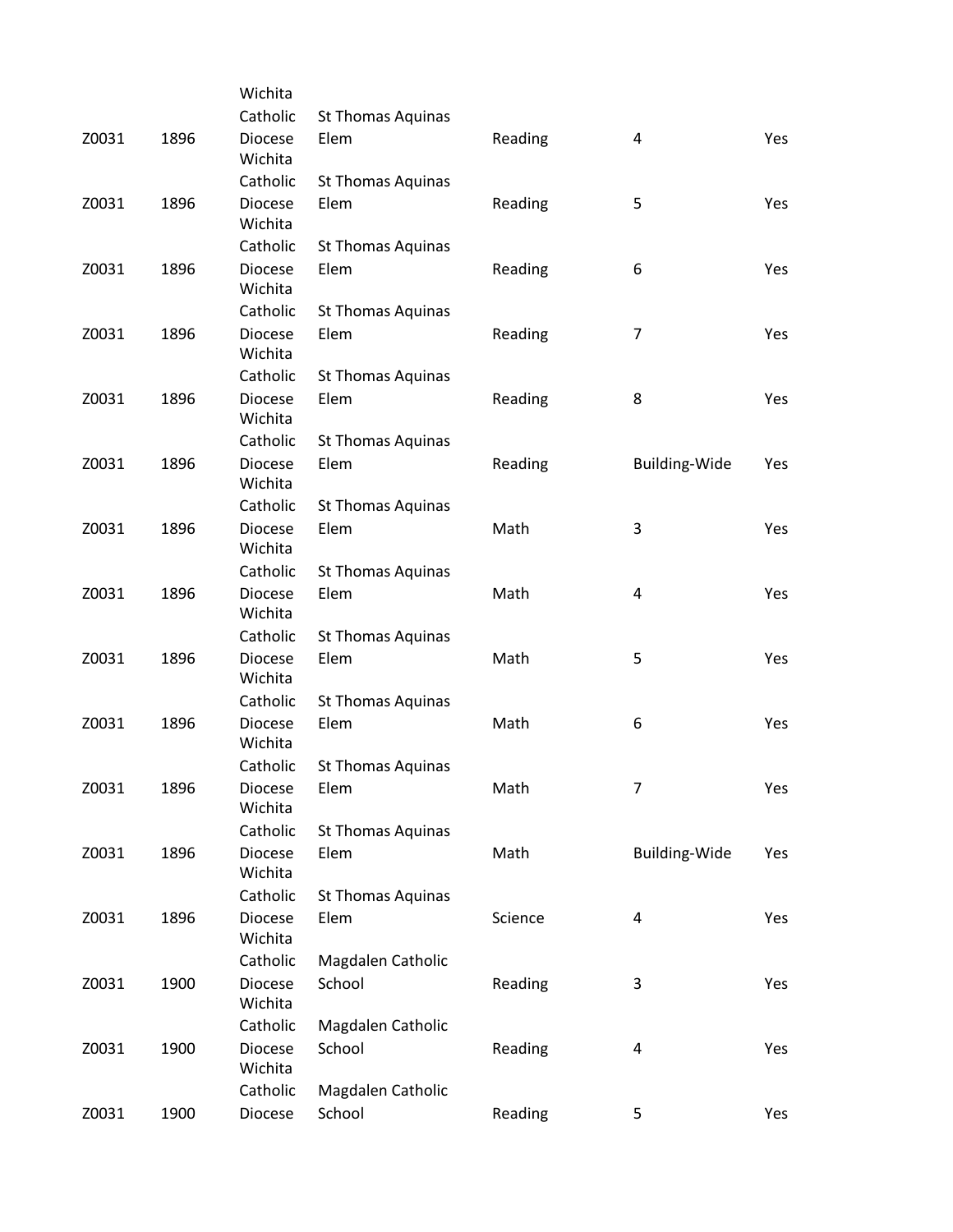|       |      | Wichita                   |                                |               |                |     |
|-------|------|---------------------------|--------------------------------|---------------|----------------|-----|
|       |      | Catholic                  | Magdalen Catholic              |               |                |     |
| Z0031 | 1900 | <b>Diocese</b><br>Wichita | School                         | Reading       | 6              | Yes |
|       |      | Catholic                  | Magdalen Catholic              |               |                |     |
| Z0031 | 1900 | <b>Diocese</b><br>Wichita | School                         | Reading       | $\overline{7}$ | Yes |
|       |      | Catholic                  | Magdalen Catholic              |               |                |     |
| Z0031 | 1900 | <b>Diocese</b><br>Wichita | School                         | Reading       | 8              | Yes |
|       |      | Catholic                  | Magdalen Catholic              |               |                |     |
| Z0031 | 1900 | <b>Diocese</b><br>Wichita | School                         | Reading       | Building-Wide  | Yes |
|       |      | Catholic                  | <b>Bishop Carroll Catholic</b> |               |                |     |
| Z0031 | 1910 | <b>Diocese</b><br>Wichita | High                           | Reading       | Building-Wide  | Yes |
|       |      | Catholic                  | <b>Bishop Carroll Catholic</b> |               |                |     |
| Z0031 | 1910 | <b>Diocese</b><br>Wichita | High                           | Math          | Building-Wide  | Yes |
|       |      | Catholic                  | Kapaun Mt Carmel               |               |                |     |
| Z0031 | 1912 | <b>Diocese</b><br>Wichita | Catholic High                  | Reading       | Building-Wide  | Yes |
|       |      | Catholic                  | Kapaun Mt Carmel               |               |                |     |
| Z0031 | 1912 | <b>Diocese</b><br>Wichita | Catholic High                  | History/Govt. | Building-Wide  | Yes |
|       |      | Catholic                  | St Mary Parish Catholic        |               |                |     |
| Z0031 | 1952 | <b>Diocese</b><br>Wichita | Elem [Derby]                   | Reading       | 3              | Yes |
|       |      | Catholic                  | St Mary Parish Catholic        |               |                |     |
| Z0031 | 1952 | <b>Diocese</b><br>Wichita | Elem [Derby]                   | Reading       | 4              | Yes |
|       |      | Catholic                  | St Mary Parish Catholic        |               |                |     |
| Z0031 | 1952 | Diocese<br>Wichita        | Elem [Derby]                   | Reading       | 5              | Yes |
|       |      | Catholic                  | St Mary Parish Catholic        |               |                |     |
| Z0031 | 1952 | <b>Diocese</b><br>Wichita | Elem [Derby]                   | Reading       | 6              | Yes |
|       |      | Catholic                  | St Mary Parish Catholic        |               |                |     |
| Z0031 | 1952 | <b>Diocese</b><br>Wichita | Elem [Derby]                   | Reading       | 7              | Yes |
|       |      | Catholic                  | St Mary Parish Catholic        |               |                |     |
| Z0031 | 1952 | <b>Diocese</b><br>Wichita | Elem [Derby]                   | Reading       | 8              | Yes |
|       |      | Catholic                  | St Mary Parish Catholic        |               |                |     |
| Z0031 | 1952 | <b>Diocese</b><br>Wichita | Elem [Derby]                   | Reading       | Building-Wide  | Yes |
|       |      | Catholic                  | St Mary Parish Catholic        |               |                |     |
| Z0031 | 1952 | Diocese                   | Elem [Derby]                   | Math          | 4              | Yes |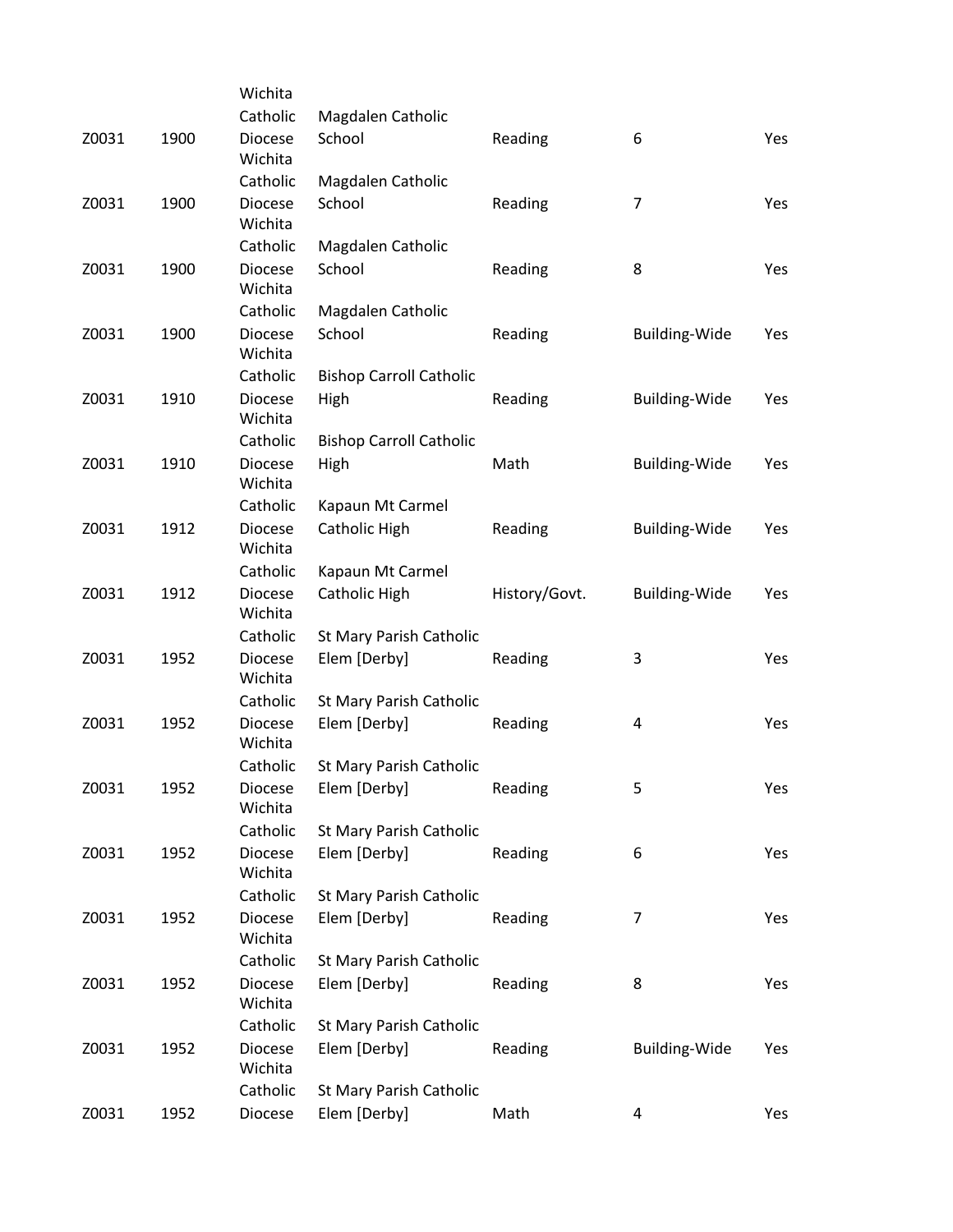|       |      | Wichita                   |                                |         |                      |     |
|-------|------|---------------------------|--------------------------------|---------|----------------------|-----|
|       |      | Catholic                  | St Mary Parish Catholic        |         |                      |     |
| Z0031 | 1952 | <b>Diocese</b><br>Wichita | Elem [Derby]                   | Math    | 6                    | Yes |
|       |      | Catholic                  | St Mary Parish Catholic        |         |                      |     |
| Z0031 | 1952 | <b>Diocese</b><br>Wichita | Elem [Derby]                   | Math    | $\overline{7}$       | Yes |
|       |      | Catholic                  | <b>St Mary Parish Catholic</b> |         |                      |     |
| Z0031 | 1952 | <b>Diocese</b><br>Wichita | Elem [Derby]                   | Math    | Building-Wide        | Yes |
|       |      | Catholic                  | St Mary Parish Catholic        |         |                      |     |
| Z0031 | 1952 | Diocese<br>Wichita        | Elem [Derby]                   | Science | 4                    | Yes |
|       |      | Catholic                  | St Mary Parish Catholic        |         |                      |     |
| Z0031 | 1952 | <b>Diocese</b><br>Wichita | Elem [Derby]                   | Science | $\overline{7}$       | Yes |
|       |      | Catholic                  | St Mary Parish Catholic        |         |                      |     |
| Z0031 | 1952 | <b>Diocese</b><br>Wichita | Elem [Derby]                   | Science | Building-Wide        | Yes |
|       |      | Catholic                  |                                |         |                      |     |
| Z0031 | 1969 | <b>Diocese</b><br>Wichita | St Cecilia Elem                | Reading | 4                    | Yes |
|       |      | Catholic                  |                                |         |                      |     |
| Z0031 | 1969 | <b>Diocese</b><br>Wichita | St Cecilia Elem                | Reading | 5                    | Yes |
|       |      | Catholic                  |                                |         |                      |     |
| Z0031 | 1969 | <b>Diocese</b><br>Wichita | St Cecilia Elem                | Reading | $\overline{7}$       | Yes |
| Z0031 |      | Catholic                  | St Cecilia Elem                |         |                      |     |
|       | 1969 | <b>Diocese</b><br>Wichita |                                | Reading | <b>Building-Wide</b> | Yes |
|       |      | Catholic                  | St Peter Catholic Elem         |         |                      |     |
| Z0031 | 2040 | Diocese<br>Wichita        | [Schulte]                      | Reading | 3                    | Yes |
|       |      | Catholic                  | St Peter Catholic Elem         |         |                      |     |
| Z0031 | 2040 | <b>Diocese</b><br>Wichita | [Schulte]                      | Reading | 4                    | Yes |
|       |      | Catholic                  | St Peter Catholic Elem         |         |                      |     |
| Z0031 | 2040 | <b>Diocese</b><br>Wichita | [Schulte]                      | Reading | 5                    | Yes |
|       |      | Catholic                  | St Peter Catholic Elem         |         |                      |     |
| Z0031 | 2040 | <b>Diocese</b><br>Wichita | [Schulte]                      | Reading | 6                    | Yes |
|       |      | Catholic                  | St Peter Catholic Elem         |         |                      |     |
| Z0031 | 2040 | <b>Diocese</b><br>Wichita | [Schulte]                      | Reading | 7                    | Yes |
|       |      | Catholic                  | St Peter Catholic Elem         |         |                      |     |
| Z0031 | 2040 | Diocese                   | [Schulte]                      | Reading | 8                    | Yes |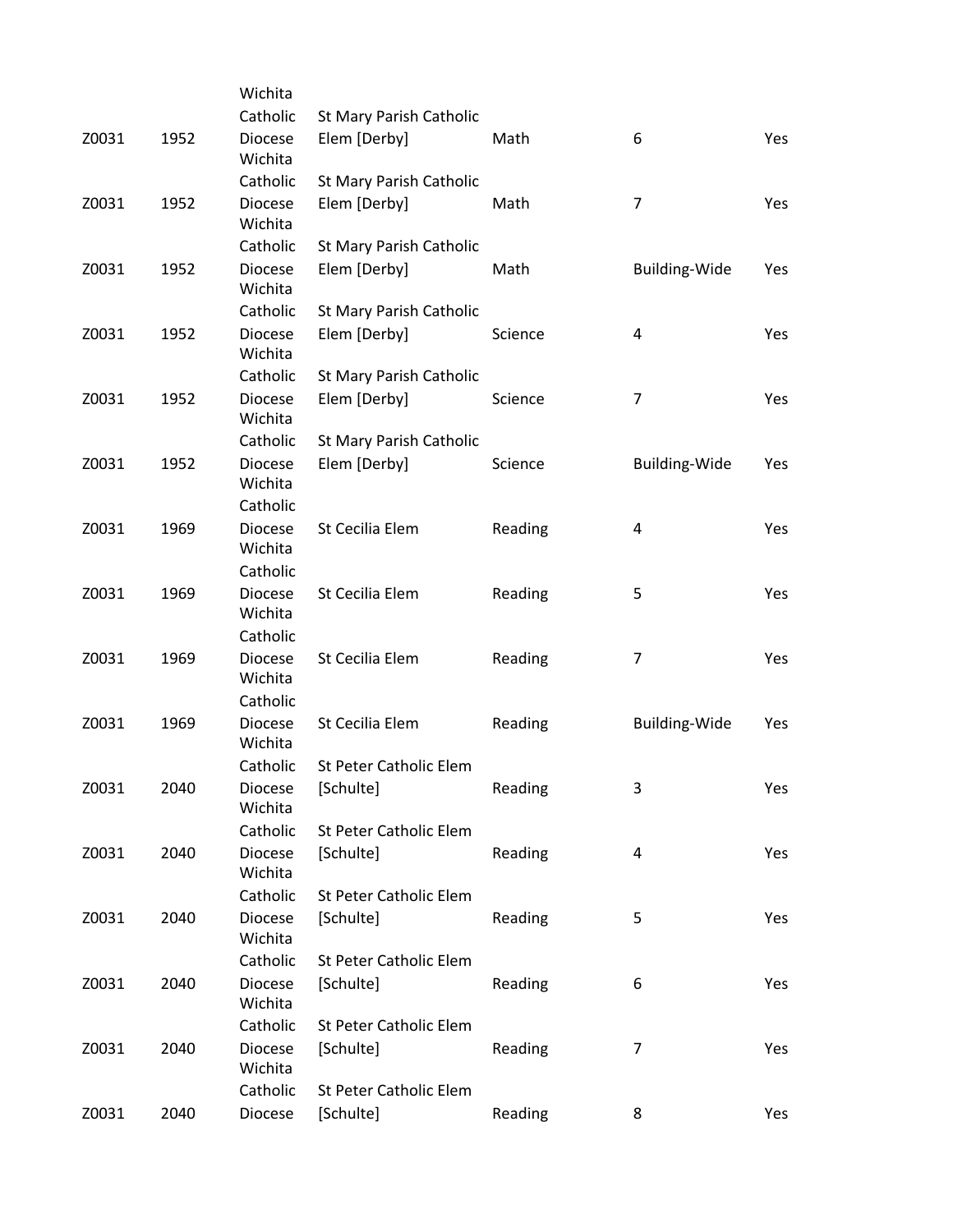|       |      | Wichita                   |                               |         |                         |     |
|-------|------|---------------------------|-------------------------------|---------|-------------------------|-----|
|       |      | Catholic                  | St Peter Catholic Elem        |         |                         |     |
| Z0031 | 2040 | <b>Diocese</b><br>Wichita | [Schulte]                     | Reading | <b>Building-Wide</b>    | Yes |
|       |      | Catholic                  | <b>St Peter Catholic Elem</b> |         |                         |     |
| Z0031 | 2040 | <b>Diocese</b><br>Wichita | [Schulte]                     | Math    | $\overline{\mathbf{4}}$ | Yes |
|       |      | Catholic                  | St Peter Catholic Elem        |         |                         |     |
| Z0031 | 2040 | <b>Diocese</b><br>Wichita | [Schulte]                     | Math    | 5                       | Yes |
|       |      | Catholic                  | <b>St Peter Catholic Elem</b> |         |                         |     |
| Z0031 | 2040 | <b>Diocese</b><br>Wichita | [Schulte]                     | Math    | <b>Building-Wide</b>    | Yes |
|       |      | Catholic                  | St Peter Catholic Elem        |         |                         |     |
| Z0031 | 2040 | <b>Diocese</b><br>Wichita | [Schulte]                     | Science | 4                       | Yes |
|       |      | Catholic                  | <b>St Peter Catholic Elem</b> |         |                         |     |
| Z0031 | 2040 | <b>Diocese</b><br>Wichita | [Schulte]                     | Science | $\overline{7}$          | Yes |
|       |      | Catholic                  | St Peter Catholic Elem        |         |                         |     |
| Z0031 | 2040 | <b>Diocese</b><br>Wichita | [Schulte]                     | Science | Building-Wide           | Yes |
|       |      | Catholic                  | St Joseph Catholic Elem       |         |                         |     |
| Z0031 | 2080 | <b>Diocese</b><br>Wichita | (Ost)                         | Reading | 4                       | Yes |
|       |      | Catholic                  | St Joseph Catholic Elem       |         |                         |     |
| Z0031 | 2080 | <b>Diocese</b><br>Wichita | (Ost)                         | Reading | 6                       | Yes |
|       |      | Catholic                  | St Joseph Catholic Elem       |         |                         |     |
| Z0031 | 2080 | <b>Diocese</b><br>Wichita | (Ost)                         | Reading | 7                       | Yes |
|       |      | Catholic                  | St Joseph Catholic Elem       |         |                         |     |
| Z0031 | 2080 | Diocese<br>Wichita        | (Ost)                         | Reading | 8                       | Yes |
|       |      | Catholic                  | St Joseph Catholic Elem       |         |                         |     |
| Z0031 | 2080 | <b>Diocese</b><br>Wichita | (Ost)                         | Reading | <b>Building-Wide</b>    | Yes |
|       |      | Catholic                  | St Joseph Catholic Elem       |         |                         |     |
| Z0031 | 2080 | <b>Diocese</b><br>Wichita | (Ost)                         | Math    | 3                       | Yes |
|       |      | Catholic                  | St Joseph Catholic Elem       |         |                         |     |
| Z0031 | 2080 | <b>Diocese</b><br>Wichita | (Ost)                         | Math    | 4                       | Yes |
|       |      | Catholic                  | St Joseph Catholic Elem       |         |                         |     |
| Z0031 | 2080 | <b>Diocese</b><br>Wichita | (Ost)                         | Math    | 7                       | Yes |
|       |      | Catholic                  | St Joseph Catholic Elem       |         |                         |     |
| Z0031 | 2080 | Diocese                   | (Ost)                         | Math    | 8                       | Yes |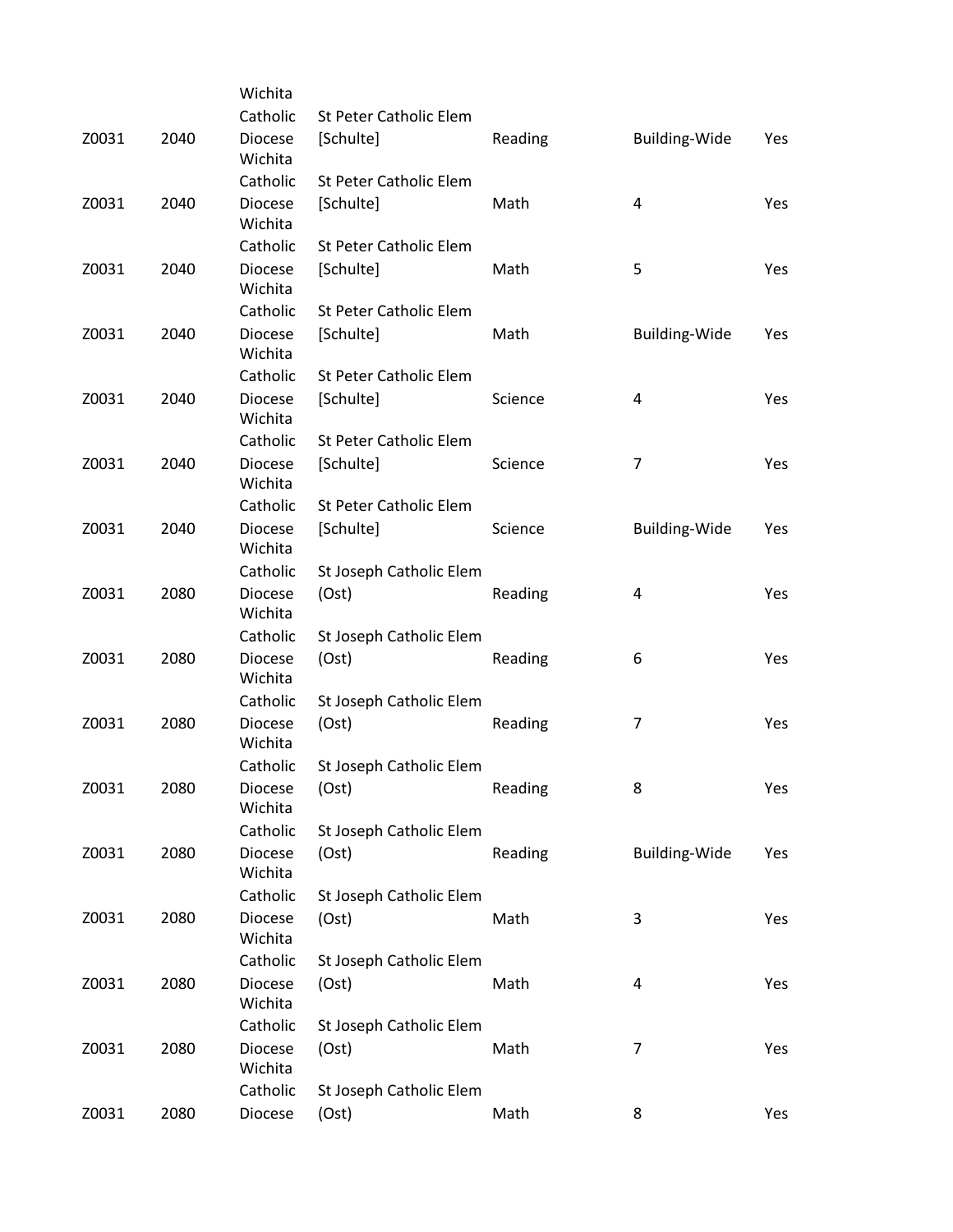|       |      | Wichita                   |                            |               |                      |     |
|-------|------|---------------------------|----------------------------|---------------|----------------------|-----|
|       |      | Catholic                  | St Joseph Catholic Elem    |               |                      |     |
| Z0031 | 2080 | <b>Diocese</b><br>Wichita | (Ost)                      | Math          | <b>Building-Wide</b> | Yes |
|       |      | Catholic                  | St Joseph Catholic Elem    |               |                      |     |
| Z0031 | 2080 | <b>Diocese</b><br>Wichita | (Ost)                      | Science       | $\overline{7}$       | Yes |
|       |      | Catholic                  | St Joseph Catholic Elem    |               |                      |     |
| Z0031 | 2080 | <b>Diocese</b><br>Wichita | (Ost)                      | Science       | <b>Building-Wide</b> | Yes |
|       |      | Catholic                  | St Joseph Catholic Elem    |               |                      |     |
| Z0031 | 2080 | <b>Diocese</b><br>Wichita | (Ost)                      | History/Govt. | 8                    | Yes |
|       |      | Catholic                  | St Joseph Catholic Elem    |               |                      |     |
| Z0031 | 2080 | <b>Diocese</b><br>Wichita | (Ost)                      | History/Govt. | Building-Wide        | Yes |
|       |      | Catholic                  | <b>Holy Cross Catholic</b> |               |                      |     |
| Z0031 | 3144 | <b>Diocese</b><br>Wichita | Elem                       | Reading       | 3                    | Yes |
|       |      | Catholic                  | <b>Holy Cross Catholic</b> |               |                      |     |
| Z0031 | 3144 | <b>Diocese</b><br>Wichita | Elem                       | Reading       | 4                    | Yes |
|       |      | Catholic                  | <b>Holy Cross Catholic</b> |               |                      |     |
| Z0031 | 3144 | <b>Diocese</b><br>Wichita | Elem                       | Reading       | 5                    | Yes |
|       |      | Catholic                  | <b>Holy Cross Catholic</b> |               |                      |     |
| Z0031 | 3144 | <b>Diocese</b><br>Wichita | Elem                       | Reading       | 6                    | Yes |
|       |      | Catholic                  | <b>Holy Cross Catholic</b> |               |                      |     |
| Z0031 | 3144 | <b>Diocese</b><br>Wichita | Elem                       | Reading       | Building-Wide        | Yes |
|       |      | Catholic                  | <b>Holy Cross Catholic</b> |               |                      |     |
| Z0031 | 3144 | Diocese<br>Wichita        | Elem                       | Math          | 3                    | Yes |
|       |      | Catholic                  | <b>Holy Cross Catholic</b> |               |                      |     |
| Z0031 | 3144 | Diocese<br>Wichita        | Elem                       | Math          | 4                    | Yes |
|       |      | Catholic                  | <b>Holy Cross Catholic</b> |               |                      |     |
| Z0031 | 3144 | <b>Diocese</b><br>Wichita | Elem                       | Math          | 5                    | Yes |
|       |      | Catholic                  | <b>Holy Cross Catholic</b> |               |                      |     |
| Z0031 | 3144 | <b>Diocese</b><br>Wichita | Elem                       | Math          | 6                    | Yes |
|       |      | Catholic                  | <b>Holy Cross Catholic</b> |               |                      |     |
| Z0031 | 3144 | <b>Diocese</b><br>Wichita | Elem                       | Math          | <b>Building-Wide</b> | Yes |
|       |      | Catholic                  | <b>Holy Cross Catholic</b> |               |                      |     |
| Z0031 | 3144 | Diocese                   | Elem                       | Science       | Building-Wide        | Yes |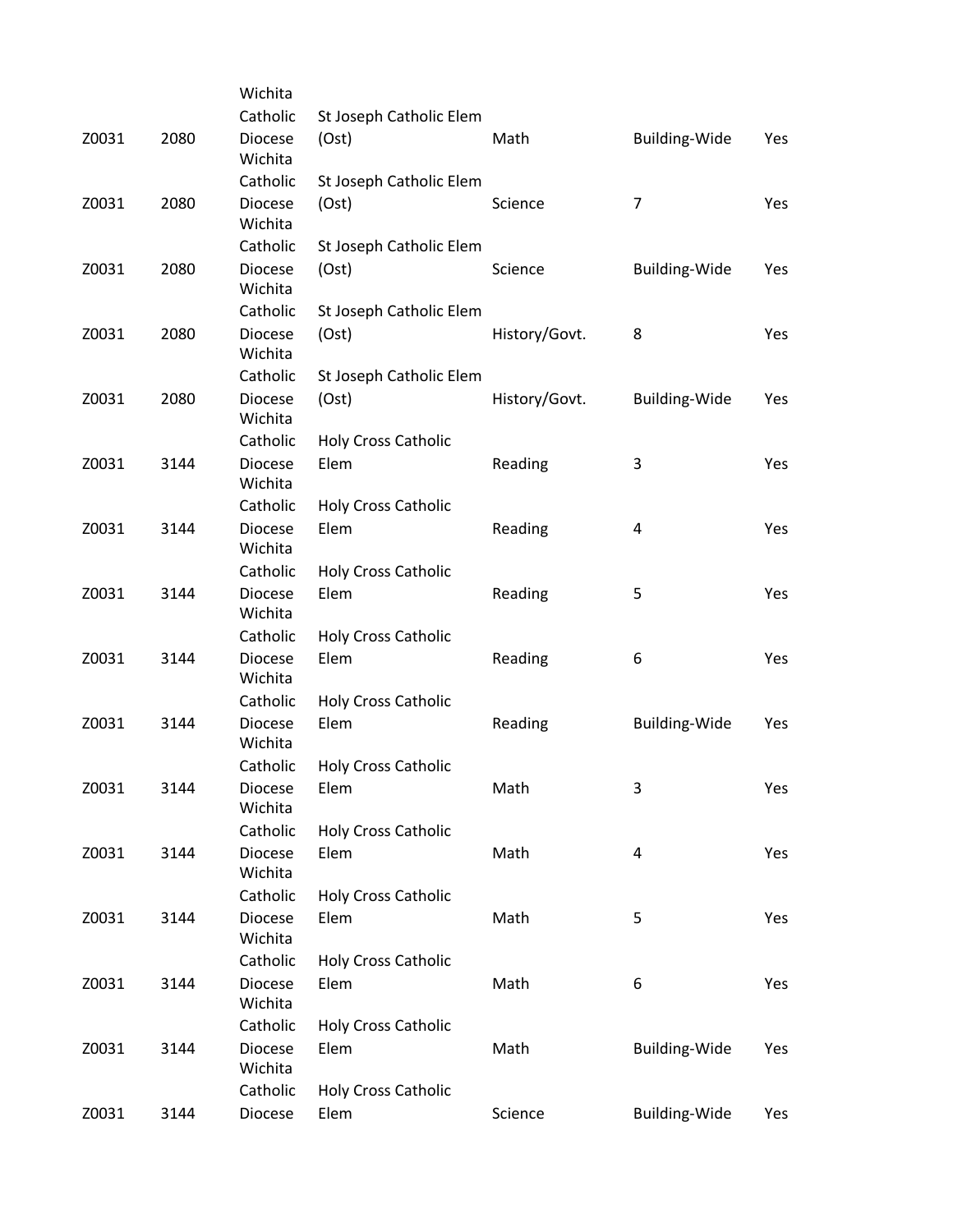|       |      | Wichita                               |                                 |               |                      |     |
|-------|------|---------------------------------------|---------------------------------|---------------|----------------------|-----|
|       |      | Catholic                              | <b>Holy Cross Catholic</b>      |               |                      |     |
| Z0031 | 3144 | <b>Diocese</b><br>Wichita             | Elem                            | History/Govt. | <b>Building-Wide</b> | Yes |
|       |      | Catholic                              |                                 |               |                      |     |
| Z0031 | 3148 | <b>Diocese</b><br>Wichita             | St Teresa Catholic Elem Reading |               | 3                    | Yes |
|       |      | Catholic                              |                                 |               |                      |     |
| Z0031 | 3148 | <b>Diocese</b><br>Wichita             | St Teresa Catholic Elem Reading |               | 4                    | Yes |
|       |      | Catholic                              |                                 |               |                      |     |
| Z0031 | 3148 | <b>Diocese</b><br>Wichita<br>Catholic | St Teresa Catholic Elem Reading |               | 5                    | Yes |
|       |      |                                       |                                 |               |                      |     |
| Z0031 | 3148 | <b>Diocese</b><br>Wichita             | St Teresa Catholic Elem Reading |               | 6                    | Yes |
|       |      | Catholic                              |                                 |               |                      |     |
| Z0031 | 3148 | <b>Diocese</b><br>Wichita<br>Catholic | St Teresa Catholic Elem Reading |               | <b>Building-Wide</b> | Yes |
|       |      |                                       |                                 |               |                      |     |
| Z0031 | 3148 | <b>Diocese</b><br>Wichita             | St Teresa Catholic Elem Math    |               | 3                    | Yes |
|       |      | Catholic                              |                                 |               |                      |     |
| Z0031 | 3154 | <b>Diocese</b><br>Wichita             | <b>Trinity Catholic High</b>    | Reading       | 7                    | Yes |
|       |      | Catholic                              |                                 |               |                      |     |
| Z0031 | 3154 | <b>Diocese</b><br>Wichita             | <b>Trinity Catholic High</b>    | Reading       | 8                    | Yes |
|       |      | Catholic                              |                                 |               |                      |     |
| Z0031 | 3154 | <b>Diocese</b><br>Wichita             | <b>Trinity Catholic High</b>    | Reading       | 11                   | Yes |
|       |      | Catholic                              |                                 |               |                      |     |
| Z0031 | 3154 | Diocese<br>Wichita                    | <b>Trinity Catholic High</b>    | Reading       | <b>Building-Wide</b> | Yes |
|       |      | Catholic                              |                                 |               |                      |     |
| Z0031 | 3154 | <b>Diocese</b><br>Wichita             | <b>Trinity Catholic High</b>    | Science       | 7                    | Yes |
|       |      | Catholic                              |                                 |               |                      |     |
| Z0031 | 3154 | <b>Diocese</b><br>Wichita             | <b>Trinity Catholic High</b>    | Science       | 11                   | Yes |
|       |      | Catholic                              |                                 |               |                      |     |
| Z0031 | 3154 | <b>Diocese</b><br>Wichita             | <b>Trinity Catholic High</b>    | Science       | <b>Building-Wide</b> | Yes |
|       |      | Catholic                              | St Patrick Catholic Elem        |               |                      |     |
| Z0031 | 3744 | <b>Diocese</b><br>Wichita             | [Kingman]                       | Reading       | 3                    | Yes |
|       |      | Catholic                              | St Patrick Catholic Elem        |               |                      |     |
| Z0031 | 3744 | Diocese                               | [Kingman]                       | Reading       | 4                    | Yes |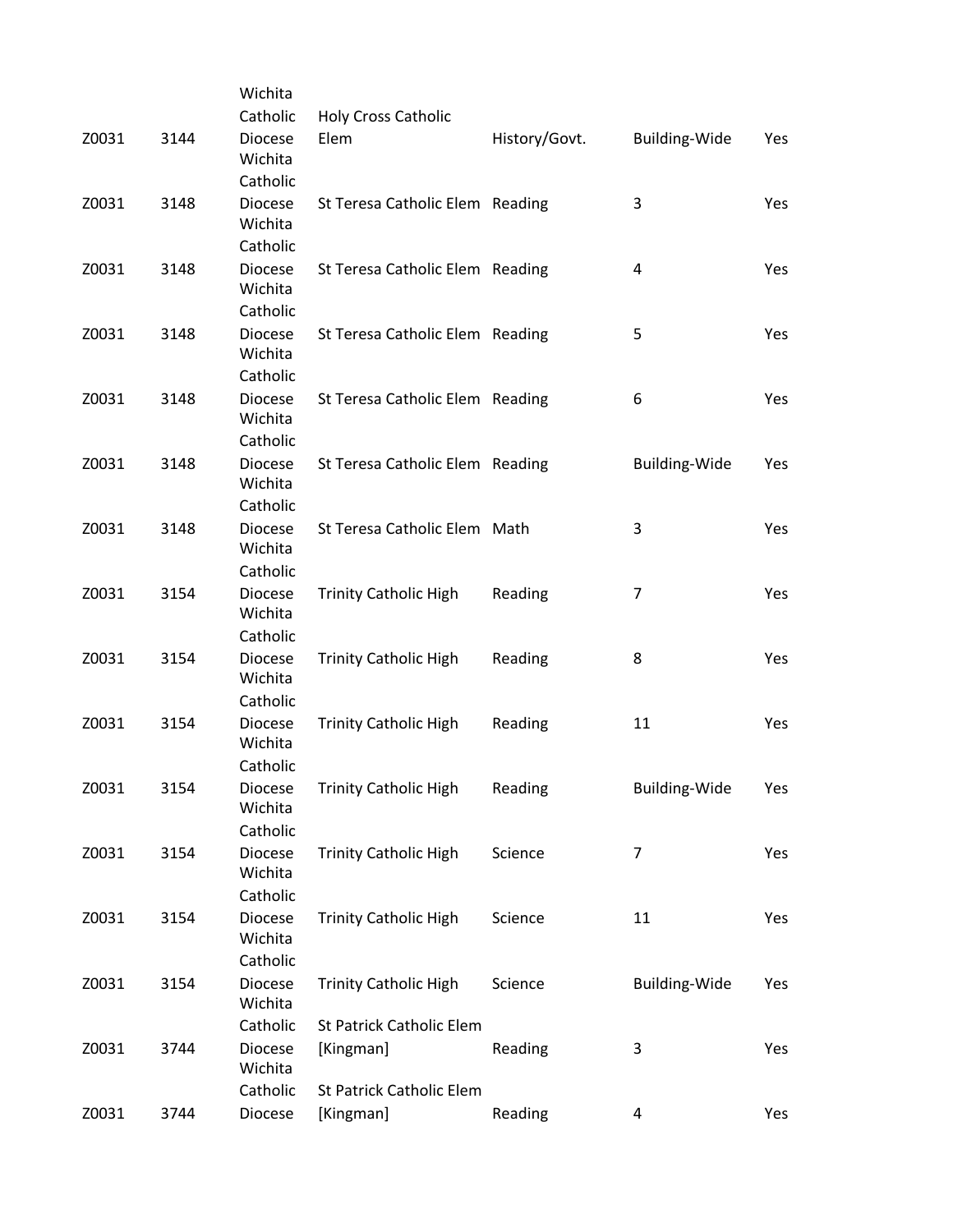|       |      | Wichita                   |                                 |               |                      |     |
|-------|------|---------------------------|---------------------------------|---------------|----------------------|-----|
|       |      | Catholic                  | <b>St Patrick Catholic Elem</b> |               |                      |     |
| Z0031 | 3744 | <b>Diocese</b><br>Wichita | [Kingman]                       | Reading       | 5                    | Yes |
|       |      | Catholic                  | <b>St Patrick Catholic Elem</b> |               |                      |     |
| Z0031 | 3744 | <b>Diocese</b><br>Wichita | [Kingman]                       | Reading       | 6                    | Yes |
|       |      | Catholic                  | <b>St Patrick Catholic Elem</b> |               |                      |     |
| Z0031 | 3744 | Diocese<br>Wichita        | [Kingman]                       | Reading       | $\overline{7}$       | Yes |
|       |      | Catholic                  | <b>St Patrick Catholic Elem</b> |               |                      |     |
| Z0031 | 3744 | <b>Diocese</b><br>Wichita | [Kingman]                       | Reading       | 8                    | Yes |
|       |      | Catholic                  | <b>St Patrick Catholic Elem</b> |               |                      |     |
| Z0031 | 3744 | <b>Diocese</b><br>Wichita | [Kingman]                       | Reading       | <b>Building-Wide</b> | Yes |
|       |      | Catholic                  | <b>St Patrick Catholic Elem</b> |               |                      |     |
| Z0031 | 3744 | <b>Diocese</b><br>Wichita | [Kingman]                       | Math          | 3                    | Yes |
|       |      | Catholic                  | <b>St Patrick Catholic Elem</b> |               |                      |     |
| Z0031 | 3744 | <b>Diocese</b><br>Wichita | [Kingman]                       | Math          | 5                    | Yes |
|       |      | Catholic                  | <b>St Patrick Catholic Elem</b> |               |                      |     |
| Z0031 | 3744 | Diocese<br>Wichita        | [Kingman]                       | Math          | 6                    | Yes |
|       |      | Catholic                  | <b>St Patrick Catholic Elem</b> |               |                      |     |
| Z0031 | 3744 | <b>Diocese</b><br>Wichita | [Kingman]                       | Math          | $\overline{7}$       | Yes |
|       |      | Catholic                  | <b>St Patrick Catholic Elem</b> |               |                      |     |
| Z0031 | 3744 | <b>Diocese</b><br>Wichita | [Kingman]                       | Math          | 8                    | Yes |
|       |      | Catholic                  | <b>St Patrick Catholic Elem</b> |               |                      |     |
| Z0031 | 3744 | Diocese<br>Wichita        | [Kingman]                       | Math          | <b>Building-Wide</b> | Yes |
|       |      | Catholic                  | St Patrick Catholic Elem        |               |                      |     |
| Z0031 | 3744 | <b>Diocese</b><br>Wichita | [Kingman]                       | History/Govt. | 8                    | Yes |
|       |      | Catholic                  | St Patrick Catholic Elem        |               |                      |     |
| Z0031 | 3744 | <b>Diocese</b><br>Wichita | [Kingman]                       | History/Govt. | <b>Building-Wide</b> | Yes |
|       |      | Catholic                  | St Joseph Elem                  |               |                      |     |
| Z0031 | 4358 | <b>Diocese</b><br>Wichita | [Conway Springs]                | Reading       | 4                    | Yes |
|       |      | Catholic                  | St Joseph Elem                  |               |                      |     |
| Z0031 | 4358 | <b>Diocese</b><br>Wichita | [Conway Springs]                | Reading       | 5                    | Yes |
|       |      | Catholic                  | St Joseph Elem                  |               |                      |     |
| Z0031 | 4358 | Diocese                   | [Conway Springs]                | Reading       | 6                    | Yes |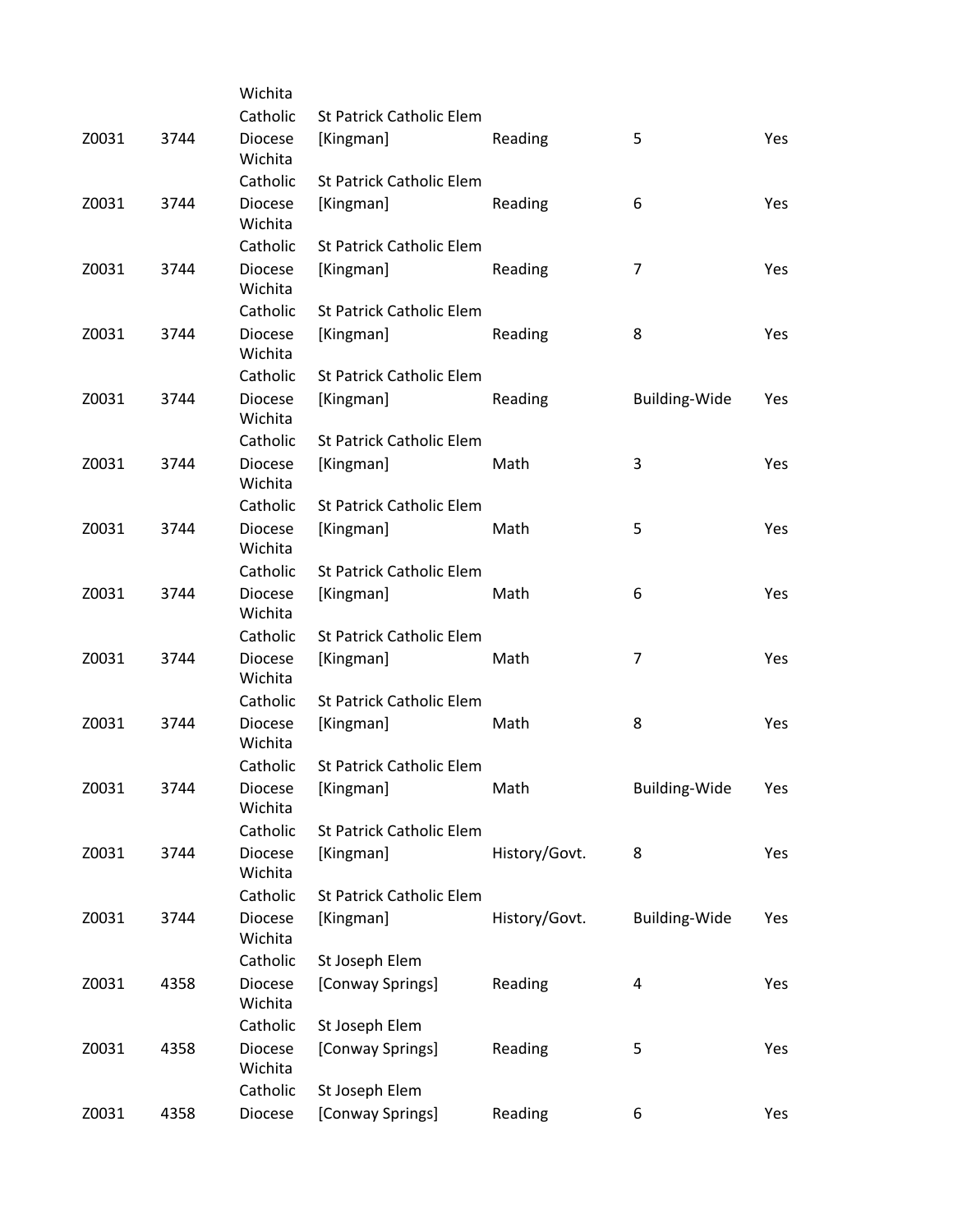|       |      | Wichita                               |                        |               |                      |     |
|-------|------|---------------------------------------|------------------------|---------------|----------------------|-----|
|       |      | Catholic                              | St Joseph Elem         |               |                      |     |
| Z0031 | 4358 | <b>Diocese</b><br>Wichita             | [Conway Springs]       | Reading       | Building-Wide        | Yes |
|       |      | Catholic                              | St Joseph Elem         |               |                      |     |
| Z0031 | 4358 | <b>Diocese</b><br>Wichita             | [Conway Springs]       | Math          | 4                    | Yes |
|       |      | Catholic                              | St Joseph Elem         |               |                      |     |
| Z0031 | 4358 | <b>Diocese</b><br>Wichita             | [Conway Springs]       | Math          | 5                    | Yes |
|       |      | Catholic                              | St Joseph Elem         |               |                      |     |
| Z0031 | 4358 | <b>Diocese</b><br>Wichita             | [Conway Springs]       | Math          | 6                    | Yes |
|       |      | Catholic                              | St Joseph Elem         |               |                      |     |
| Z0031 | 4358 | <b>Diocese</b><br>Wichita             | [Conway Springs]       | Math          | <b>Building-Wide</b> | Yes |
|       |      | Catholic                              | St Mary Catholic Elem  |               |                      |     |
| Z0031 | 4828 | <b>Diocese</b><br>Wichita             | [Newton]               | Reading       | 3                    | Yes |
|       |      | Catholic                              | St Mary Catholic Elem  |               |                      |     |
| Z0031 | 4828 | <b>Diocese</b><br>Wichita             | [Newton]               | Reading       | 4                    | Yes |
|       |      | Catholic                              | St Mary Catholic Elem  |               |                      |     |
| Z0031 | 4828 | <b>Diocese</b><br>Wichita             | [Newton]               | Reading       | 7                    | Yes |
|       |      | Catholic                              | St Mary Catholic Elem  |               |                      |     |
| Z0031 | 4828 | <b>Diocese</b><br>Wichita             | [Newton]               | Reading       | 8                    | Yes |
|       |      | Catholic                              | St Mary Catholic Elem  |               |                      |     |
| Z0031 | 4828 | <b>Diocese</b><br>Wichita             | [Newton]               | Reading       | Building-Wide        | Yes |
|       |      | Catholic                              | St Mary Catholic Elem  |               |                      |     |
| Z0031 | 4828 | Diocese<br>Wichita                    | [Newton]               | Math          | 8                    | Yes |
|       |      | Catholic                              | St Mary Catholic Elem  |               |                      |     |
| Z0031 | 4828 | <b>Diocese</b><br>Wichita             | [Newton]               | History/Govt. | 8                    | Yes |
|       |      | Catholic                              |                        |               |                      |     |
| Z0031 | 5580 | <b>Diocese</b><br>Wichita             | St James Catholic Elem | Reading       | 5                    | Yes |
|       |      | Catholic                              |                        |               |                      |     |
| Z0031 | 5580 | <b>Diocese</b><br>Wichita             | St James Catholic Elem | Reading       | <b>Building-Wide</b> | Yes |
|       |      | Catholic                              |                        |               |                      |     |
| Z0031 | 5580 | <b>Diocese</b><br>Wichita<br>Catholic | St James Catholic Elem | Math          | 3                    | Yes |
| Z0031 | 5580 | Diocese                               | St James Catholic Elem | Math          | 4                    | Yes |
|       |      |                                       |                        |               |                      |     |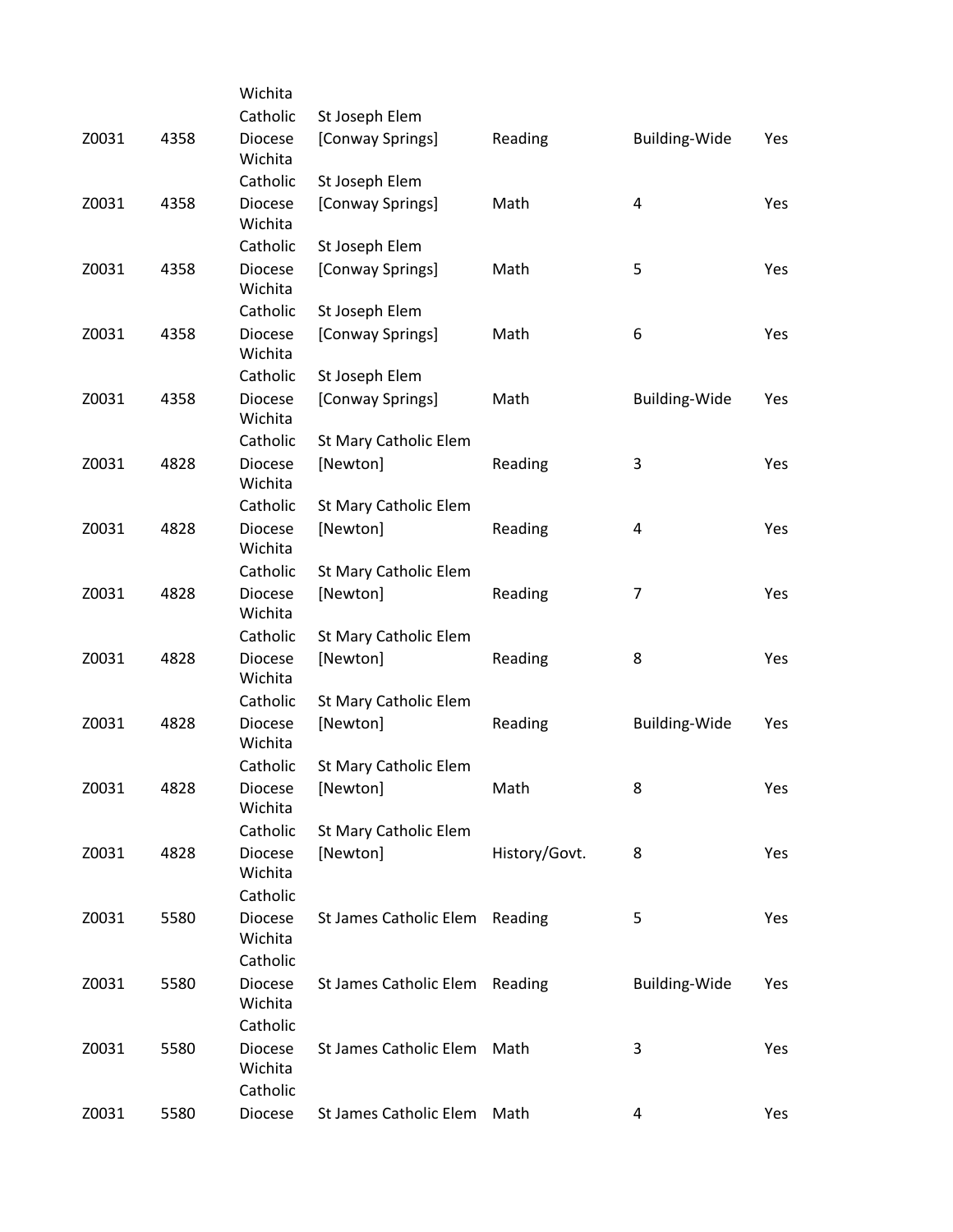|       |      | Wichita                   |                                 |         |                         |     |
|-------|------|---------------------------|---------------------------------|---------|-------------------------|-----|
|       |      | Catholic                  |                                 |         |                         |     |
| Z0031 | 5580 | <b>Diocese</b><br>Wichita | St James Catholic Elem Math     |         | 5                       | Yes |
|       |      | Catholic                  |                                 |         |                         |     |
| Z0031 | 5580 | <b>Diocese</b>            | St James Catholic Elem          | Math    | <b>Building-Wide</b>    | Yes |
|       |      | Wichita                   |                                 |         |                         |     |
|       |      | Catholic                  |                                 |         |                         |     |
| Z0031 | 5580 | <b>Diocese</b><br>Wichita | St James Catholic Elem Science  |         | <b>Building-Wide</b>    | Yes |
|       |      | Catholic                  | <b>St Patrick Catholic Elem</b> |         |                         |     |
| Z0031 | 5904 | <b>Diocese</b><br>Wichita | [Chanute]                       | Reading | 3                       | Yes |
|       |      | Catholic                  | <b>St Patrick Catholic Elem</b> |         |                         |     |
| Z0031 | 5904 | <b>Diocese</b><br>Wichita | [Chanute]                       | Reading | 4                       | Yes |
|       |      | Catholic                  | <b>St Patrick Catholic Elem</b> |         |                         |     |
| Z0031 | 5904 | <b>Diocese</b><br>Wichita | [Chanute]                       | Reading | 5                       | Yes |
|       |      | Catholic                  | <b>St Patrick Catholic Elem</b> |         |                         |     |
| Z0031 | 5904 | <b>Diocese</b><br>Wichita | [Chanute]                       | Reading | <b>Building-Wide</b>    | Yes |
|       |      | Catholic                  | <b>St Patrick Catholic Elem</b> |         |                         |     |
| Z0031 | 5904 | <b>Diocese</b>            | [Chanute]                       | Math    | 3                       | Yes |
|       |      | Wichita                   |                                 |         |                         |     |
|       |      | Catholic                  | <b>St Patrick Catholic Elem</b> |         |                         |     |
| Z0031 | 5904 | <b>Diocese</b><br>Wichita | [Chanute]                       | Math    | 5                       | Yes |
|       |      | Catholic                  | St Patrick Catholic Elem        |         |                         |     |
| Z0031 | 5904 | <b>Diocese</b><br>Wichita | [Chanute]                       | Math    | Building-Wide           | Yes |
|       |      | Catholic                  | St Patrick Catholic Elem        |         |                         |     |
| Z0031 | 5904 | Diocese<br>Wichita        | [Chanute]                       | Science | Building-Wide           | Yes |
|       |      | Catholic                  | St Joseph Elem                  |         |                         |     |
| Z0031 | 6060 | <b>Diocese</b><br>Wichita | [McPherson]                     | Reading | 4                       | Yes |
|       |      | Catholic                  | St Joseph Elem                  |         |                         |     |
| Z0031 | 6060 | Diocese<br>Wichita        | [McPherson]                     | Reading | 5                       | Yes |
|       |      | Catholic                  | St Joseph Elem                  |         |                         |     |
| Z0031 | 6060 | Diocese<br>Wichita        | [McPherson]                     | Reading | 6                       | Yes |
|       |      | Catholic                  | St Joseph Elem                  |         |                         |     |
| Z0031 | 6060 | <b>Diocese</b><br>Wichita | [McPherson]                     | Reading | Building-Wide           | Yes |
|       |      | Catholic                  | St Joseph Elem                  |         |                         |     |
| Z0031 | 6060 | Diocese                   | [McPherson]                     | Math    | $\overline{\mathbf{4}}$ | Yes |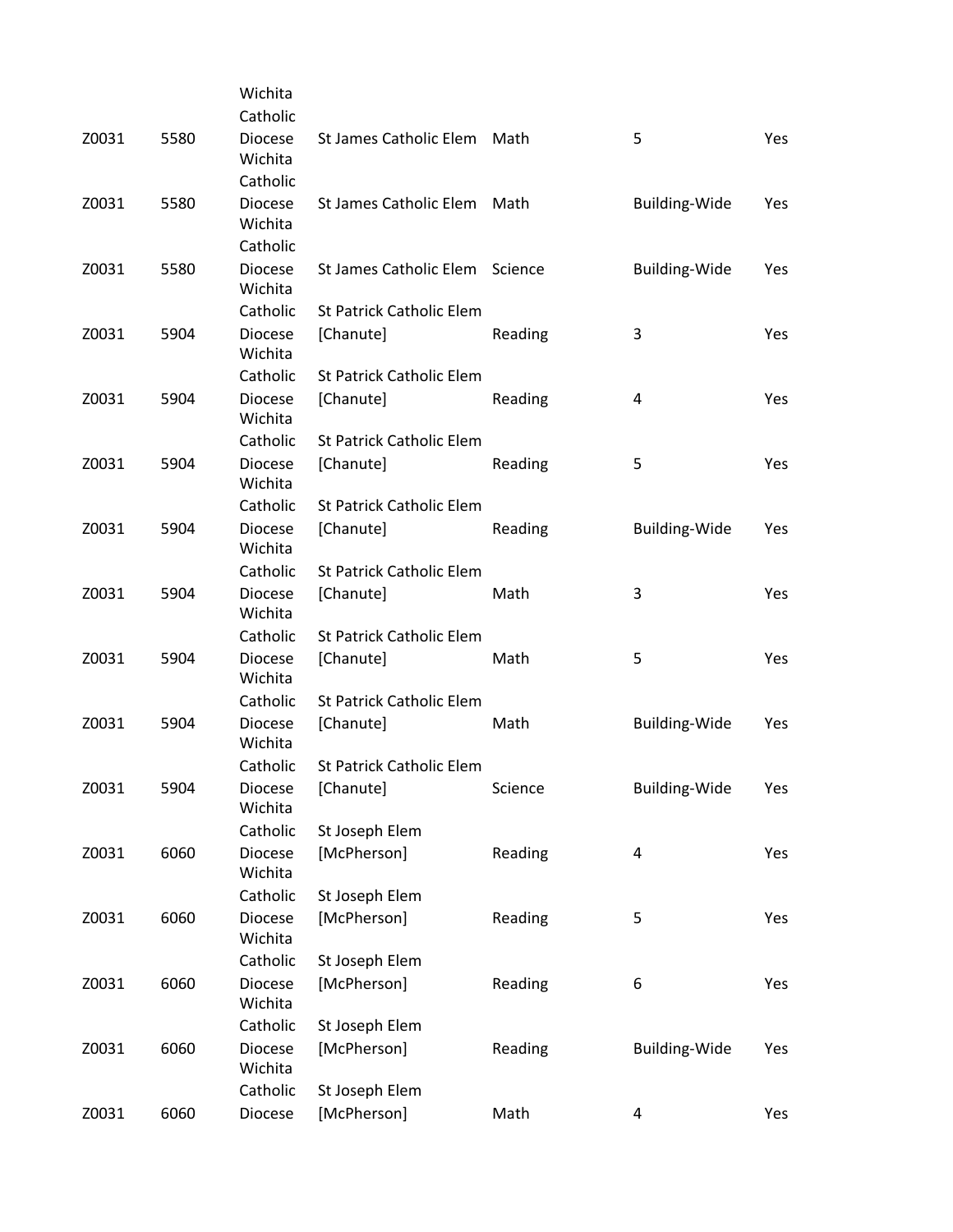|       |      | Wichita                   |                           |         |                      |     |
|-------|------|---------------------------|---------------------------|---------|----------------------|-----|
|       |      | Catholic                  | St Joseph Elem            |         |                      |     |
| Z0031 | 6060 | Diocese<br>Wichita        | [McPherson]               | Math    | 5                    | Yes |
|       |      | Catholic                  | St Joseph Elem            |         |                      |     |
| Z0031 | 6060 | <b>Diocese</b><br>Wichita | [McPherson]               | Math    | 6                    | Yes |
|       |      | Catholic                  | St Joseph Elem            |         |                      |     |
| Z0031 | 6060 | Diocese<br>Wichita        | [McPherson]               | Math    | Building-Wide        | Yes |
|       |      | Catholic                  | St Joseph Elem            |         |                      |     |
| Z0031 | 6060 | <b>Diocese</b><br>Wichita | [McPherson]               | Science | <b>Building-Wide</b> | Yes |
|       |      | Catholic                  | Holy Name Catholic        |         |                      |     |
| Z0031 | 6796 | <b>Diocese</b><br>Wichita | Elem [Coffeyville]        | Reading | 4                    | Yes |
|       |      | Catholic                  | Holy Name Catholic        |         |                      |     |
| Z0031 | 6796 | <b>Diocese</b><br>Wichita | Elem [Coffeyville]        | Reading | 5                    | Yes |
|       |      | Catholic                  | Holy Name Catholic        |         |                      |     |
| Z0031 | 6796 | <b>Diocese</b><br>Wichita | Elem [Coffeyville]        | Reading | 6                    | Yes |
|       |      | Catholic                  | Holy Name Catholic        |         |                      |     |
| Z0031 | 6796 | <b>Diocese</b><br>Wichita | Elem [Coffeyville]        | Reading | <b>Building-Wide</b> | Yes |
|       |      | Catholic                  | Holy Name Catholic        |         |                      |     |
| Z0031 | 6796 | Diocese<br>Wichita        | Elem [Coffeyville]        | Math    | 6                    | Yes |
|       |      | Catholic                  | <b>St Andrew Catholic</b> |         |                      |     |
| Z0031 | 6860 | Diocese<br>Wichita        | Elem                      | Reading | 5                    | Yes |
|       |      | Catholic                  | <b>St Andrew Catholic</b> |         |                      |     |
| Z0031 | 6860 | Diocese<br>Wichita        | Elem                      | Reading | 8                    | Yes |
|       |      | Catholic                  | <b>St Andrew Catholic</b> |         |                      |     |
| Z0031 | 6860 | Diocese<br>Wichita        | Elem                      | Reading | <b>Building-Wide</b> | Yes |
|       |      | Catholic                  | <b>St Andrew Catholic</b> |         |                      |     |
| Z0031 | 6860 | <b>Diocese</b><br>Wichita | Elem                      | Math    | 8                    | Yes |
|       |      | Catholic                  | Holy Name Catholic        |         |                      |     |
| Z0031 | 7340 | <b>Diocese</b><br>Wichita | Elem [Winfield]           | Reading | 3                    | Yes |
|       |      | Catholic                  | Holy Name Catholic        |         |                      |     |
| Z0031 | 7340 | <b>Diocese</b><br>Wichita | Elem [Winfield]           | Reading | 4                    | Yes |
|       |      | Catholic                  | Holy Name Catholic        |         |                      |     |
| Z0031 | 7340 | Diocese                   | Elem [Winfield]           | Reading | 5                    | Yes |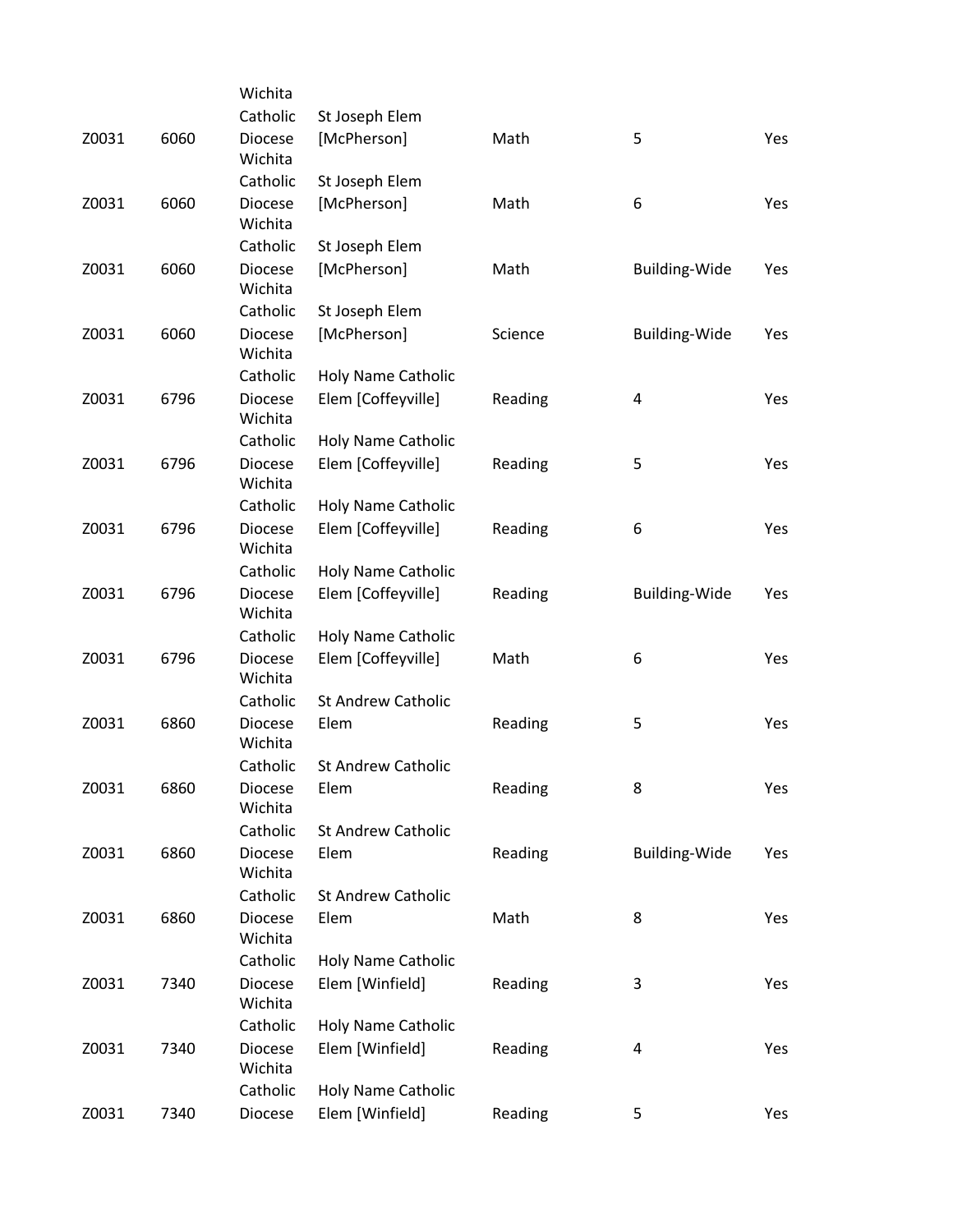|       |      | Wichita                               |                                  |         |                      |     |
|-------|------|---------------------------------------|----------------------------------|---------|----------------------|-----|
|       |      | Catholic                              | <b>Holy Name Catholic</b>        |         |                      |     |
| Z0031 | 7340 | <b>Diocese</b><br>Wichita             | Elem [Winfield]                  | Reading | 6                    | Yes |
|       |      | Catholic                              | <b>Holy Name Catholic</b>        |         |                      |     |
| Z0031 | 7340 | <b>Diocese</b><br>Wichita             | Elem [Winfield]                  | Reading | <b>Building-Wide</b> | Yes |
|       |      | Catholic                              | Holy Name Catholic               |         |                      |     |
| Z0031 | 7340 | <b>Diocese</b><br>Wichita             | Elem [Winfield]                  | Math    | 3                    | Yes |
|       |      | Catholic                              | Holy Name Catholic               |         |                      |     |
| Z0031 | 7340 | <b>Diocese</b><br>Wichita             | Elem [Winfield]                  | Math    | 4                    | Yes |
|       |      | Catholic                              | Holy Name Catholic               |         |                      |     |
| Z0031 | 7340 | <b>Diocese</b><br>Wichita             | Elem [Winfield]                  | Science | <b>Building-Wide</b> | Yes |
|       |      | Catholic                              | <b>Sacred Heart Catholic</b>     |         |                      |     |
| Z0031 | 7486 | <b>Diocese</b><br>Wichita             | Elem [Arkansas City]             | Reading | 3                    | Yes |
|       |      | Catholic                              | <b>Sacred Heart Catholic</b>     |         |                      |     |
| Z0031 | 7486 | <b>Diocese</b><br>Wichita             | Elem [Arkansas City]             | Reading | 4                    | Yes |
|       |      | Catholic                              | <b>Sacred Heart Catholic</b>     |         |                      |     |
| Z0031 | 7486 | <b>Diocese</b><br>Wichita             | Elem [Arkansas City]             | Reading | 5                    | Yes |
|       |      | Catholic                              | <b>Sacred Heart Catholic</b>     |         |                      |     |
| Z0031 | 7486 | <b>Diocese</b><br>Wichita             | Elem [Arkansas City]             | Reading | <b>Building-Wide</b> | Yes |
|       |      | Catholic                              | <b>Sacred Heart Catholic</b>     |         |                      |     |
| Z0031 | 7486 | <b>Diocese</b><br>Wichita             | Elem [Arkansas City]             | Math    | 4                    | Yes |
|       |      | Catholic                              | <b>Sacred Heart Catholic</b>     |         |                      |     |
| Z0031 | 7486 | Diocese<br>Wichita                    | Elem [Arkansas City]             | Math    | 5                    | Yes |
|       |      | Catholic                              | <b>Sacred Heart Catholic</b>     |         |                      |     |
| Z0031 | 7486 | <b>Diocese</b><br>Wichita             | Elem [Arkansas City]             | Math    | <b>Building-Wide</b> | Yes |
|       |      | Catholic                              | <b>Sacred Heart Catholic</b>     |         |                      |     |
| Z0031 | 7486 | <b>Diocese</b><br>Wichita             | Elem [Arkansas City]             | Science | Building-Wide        | Yes |
|       |      | Catholic                              |                                  |         |                      |     |
| Z0031 | 8600 | <b>Diocese</b><br>Wichita             | St Patrick Catholic Elem Reading |         | 3                    | Yes |
|       |      | Catholic                              |                                  |         |                      |     |
| Z0031 | 8600 | <b>Diocese</b><br>Wichita<br>Catholic | St Patrick Catholic Elem Reading |         | 4                    | Yes |
| Z0031 | 8600 | Diocese                               | St Patrick Catholic Elem Reading |         | 5                    | Yes |
|       |      |                                       |                                  |         |                      |     |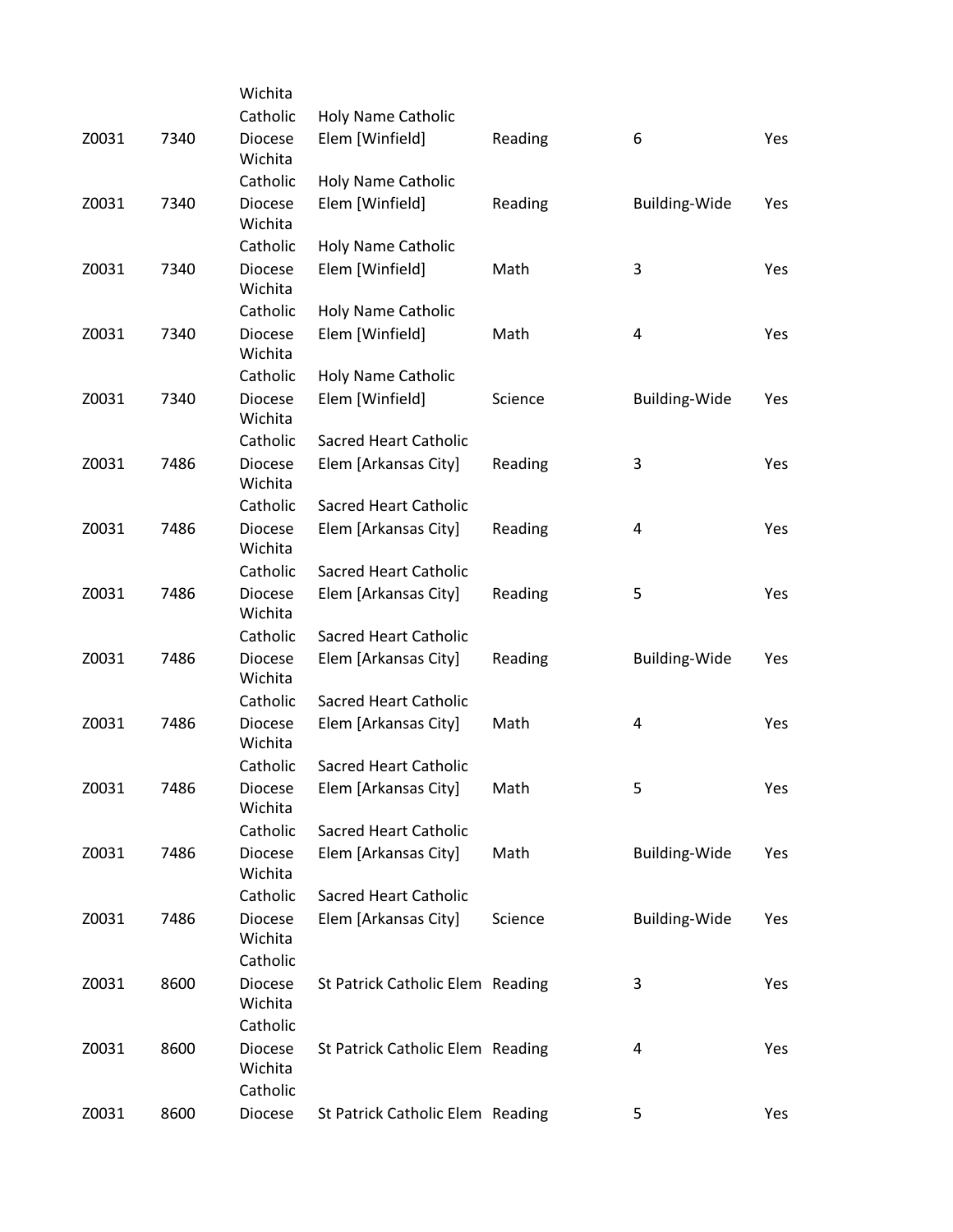|       |      | Wichita                               |                                  |               |                      |     |
|-------|------|---------------------------------------|----------------------------------|---------------|----------------------|-----|
|       |      | Catholic                              |                                  |               |                      |     |
| Z0031 | 8600 | <b>Diocese</b><br>Wichita             | St Patrick Catholic Elem Reading |               | $\overline{7}$       | Yes |
|       |      | Catholic                              |                                  |               |                      |     |
| Z0031 | 8600 | <b>Diocese</b><br>Wichita             | St Patrick Catholic Elem Reading |               | 8                    | Yes |
|       |      | Catholic                              |                                  |               |                      |     |
| Z0031 | 8600 | <b>Diocese</b><br>Wichita             | St Patrick Catholic Elem Reading |               | <b>Building-Wide</b> | Yes |
|       |      | Catholic                              |                                  |               |                      |     |
| Z0031 | 8600 | <b>Diocese</b><br>Wichita             | St Patrick Catholic Elem Math    |               | 4                    | Yes |
|       |      | Catholic                              |                                  |               |                      |     |
| Z0031 | 8600 | <b>Diocese</b><br>Wichita             | St Patrick Catholic Elem Math    |               | $\overline{7}$       | Yes |
|       |      | Catholic                              |                                  |               |                      |     |
| Z0031 | 8600 | <b>Diocese</b><br>Wichita<br>Catholic | St Patrick Catholic Elem Science |               | 4                    | Yes |
| Z0031 | 8600 | <b>Diocese</b>                        | St Patrick Catholic Elem Science |               | $\overline{7}$       | Yes |
|       |      | Wichita<br>Catholic                   |                                  |               |                      |     |
| Z0031 | 8600 | <b>Diocese</b>                        | St Patrick Catholic Elem Science |               |                      |     |
|       |      | Wichita                               |                                  |               | Building-Wide        | Yes |
|       |      | Catholic                              | Holy Spirit Catholic             |               |                      |     |
| Z0031 | 8601 | <b>Diocese</b><br>Wichita             | School                           | Reading       | 3                    | Yes |
|       |      | Catholic                              | Holy Spirit Catholic             |               |                      |     |
| Z0031 | 8601 | Diocese<br>Wichita                    | School                           | Reading       | 5                    | Yes |
|       |      | Catholic                              | Holy Spirit Catholic             |               |                      |     |
| Z0031 | 8601 | Diocese<br>Wichita                    | School                           | Reading       | 6                    | Yes |
|       |      | Catholic                              | Holy Spirit Catholic             |               |                      |     |
| Z0031 | 8601 | Diocese<br>Wichita                    | School                           | Reading       | <b>Building-Wide</b> | Yes |
|       |      | Catholic                              | Holy Spirit Catholic             |               |                      |     |
| Z0031 | 8601 | <b>Diocese</b><br>Wichita             | School                           | Math          | 3                    | Yes |
|       |      | Catholic                              | Holy Spirit Catholic             |               |                      |     |
| Z0031 | 8601 | <b>Diocese</b><br>Wichita             | School                           | Math          | 6                    | Yes |
|       |      | Catholic                              | Holy Spirit Catholic             |               |                      |     |
| Z0031 | 8601 | Diocese<br>Lakemary<br>Center         | School                           | History/Govt. | <b>Building-Wide</b> | Yes |
| Z0032 | 4727 | Paola                                 | Lakemary Center Paola Reading    |               | 4                    | Yes |
|       |      |                                       |                                  |               |                      |     |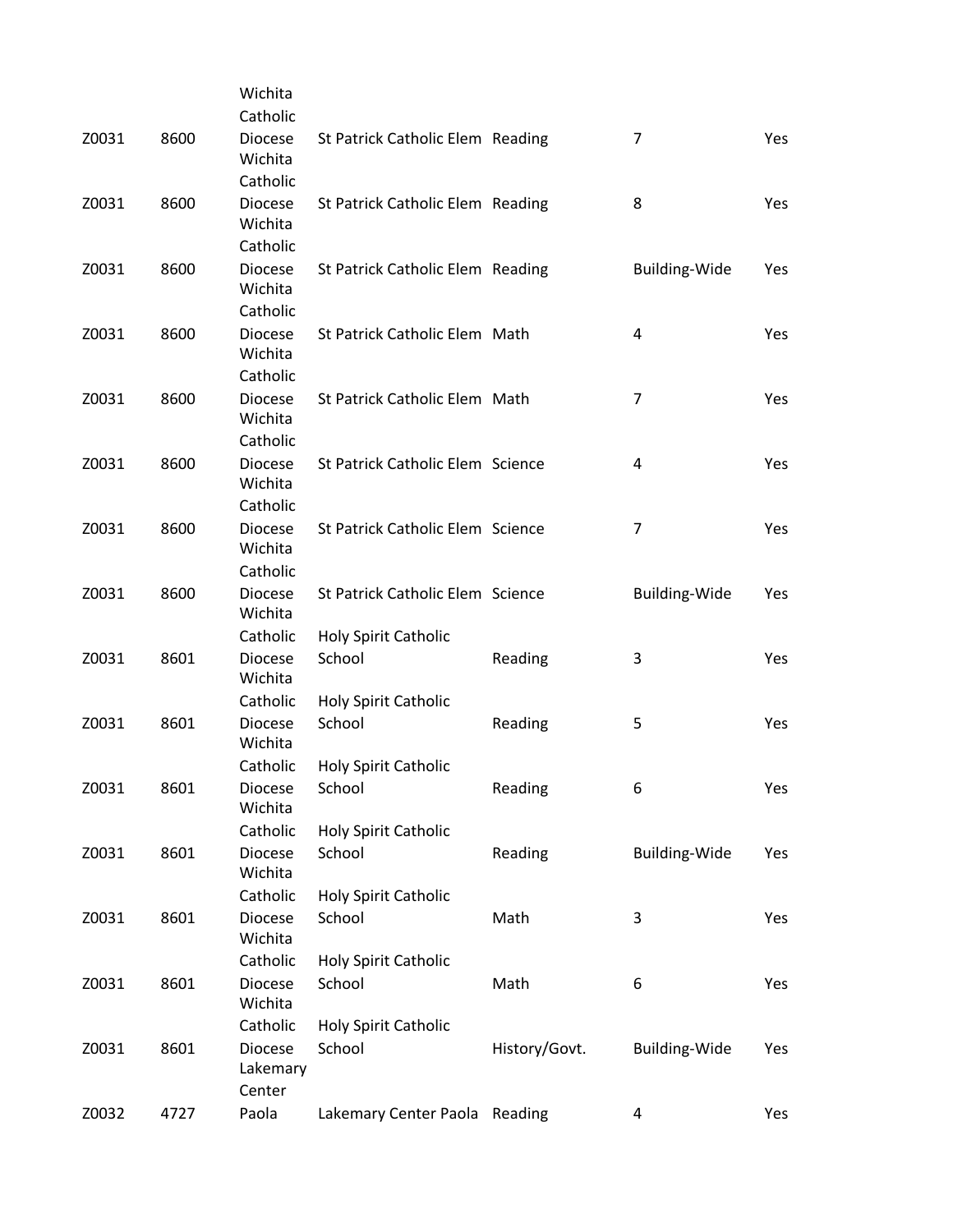|       |      | Lakemary                    |                                     |                      |            |
|-------|------|-----------------------------|-------------------------------------|----------------------|------------|
|       |      | Center                      |                                     |                      |            |
| Z0032 | 4727 | Paola<br>Lakemary<br>Center | Lakemary Center Paola Reading       | 6                    | <b>Yes</b> |
| Z0032 | 4727 | Paola<br>Lakemary<br>Center | Lakemary Center Paola Reading       | 7                    | Yes        |
| Z0032 | 4727 | Paola<br>Lakemary<br>Center | Lakemary Center Paola Reading       | 11                   | Yes        |
| Z0032 | 4727 | Paola<br>Lakemary<br>Center | Lakemary Center Paola Reading       | <b>Building-Wide</b> | Yes        |
| Z0032 | 4727 | Paola<br>Lakemary<br>Center | Lakemary Center Paola Math          | 3                    | Yes        |
| Z0032 | 4727 | Paola<br>Lakemary<br>Center | Lakemary Center Paola Math          | 4                    | Yes        |
| Z0032 | 4727 | Paola<br>Lakemary<br>Center | Lakemary Center Paola Math          | 6                    | Yes        |
| Z0032 | 4727 | Paola<br>Lakemary<br>Center | Lakemary Center Paola Math          | 7                    | Yes        |
| Z0032 | 4727 | Paola<br>Lakemary<br>Center | Lakemary Center Paola Math          | <b>Building-Wide</b> | Yes        |
| Z0032 | 4727 | Paola<br>Lakemary<br>Center | Lakemary Center Paola Science       | 3                    | Yes        |
| Z0032 | 4727 | Paola<br>Lakemary<br>Center | Lakemary Center Paola Science       | 4                    | Yes        |
| Z0032 | 4727 | Paola<br>Lakemary<br>Center | Lakemary Center Paola Science       | 7                    | Yes        |
| Z0032 | 4727 | Paola<br>Lakemary<br>Center | Lakemary Center Paola Science       | <b>Building-Wide</b> | Yes        |
| Z0032 | 4727 | Paola<br>Lakemary<br>Center | Lakemary Center Paola History/Govt. | 6                    | Yes        |
| Z0032 | 4727 | Paola<br>Lakemary<br>Center | Lakemary Center Paola History/Govt. | 11                   | Yes        |
| Z0032 | 4727 | Paola                       | Lakemary Center Paola History/Govt. | <b>Building-Wide</b> | Yes        |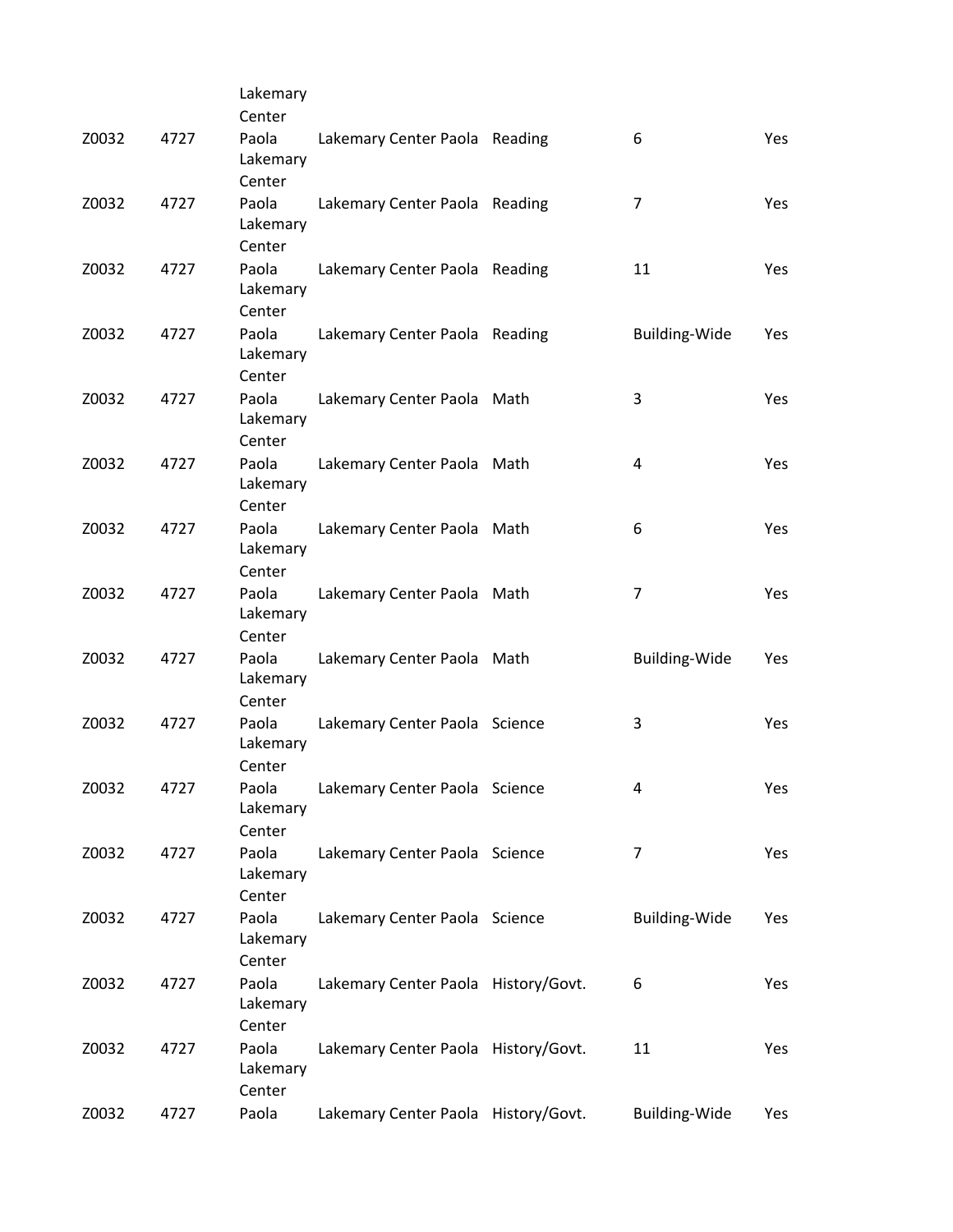|       |      | Bethel                           |                           |               |                         |     |
|-------|------|----------------------------------|---------------------------|---------------|-------------------------|-----|
|       |      | Life                             |                           |               |                         |     |
| Z0039 | 1914 | School<br>Bethel<br>Life         | <b>Bethel Life School</b> | Reading       | 4                       | Yes |
| Z0039 | 1914 | School<br>Bethel                 | <b>Bethel Life School</b> | Reading       | 5                       | Yes |
| Z0039 | 1914 | Life<br>School<br>Bethel<br>Life | Bethel Life School        | Reading       | $\overline{7}$          | Yes |
| Z0039 | 1914 | School<br>Bethel<br>Life         | Bethel Life School        | Reading       | 8                       | Yes |
| Z0039 | 1914 | School<br>Bethel<br>Life         | Bethel Life School        | Reading       | Building-Wide           | Yes |
| Z0039 | 1914 | School<br>Bethel<br>Life         | <b>Bethel Life School</b> | Math          | 3                       | Yes |
| Z0039 | 1914 | School<br>Bethel<br>Life         | <b>Bethel Life School</b> | Math          | $\overline{7}$          | Yes |
| Z0039 | 1914 | School<br>Bethel<br>Life         | <b>Bethel Life School</b> | Math          | 8                       | Yes |
| Z0039 | 1914 | School<br>Bethel<br>Life         | Bethel Life School        | Math          | <b>Building-Wide</b>    | Yes |
| Z0039 | 1914 | School<br>Bethel<br>Life         | <b>Bethel Life School</b> | Science       | 4                       | Yes |
| Z0039 | 1914 | School<br>Bethel<br>Life         | Bethel Life School        | Science       | <b>Building-Wide</b>    | Yes |
| Z0039 | 1914 | School<br>Independ<br>ent        | Bethel Life School        | History/Govt. | 8                       | Yes |
| Z0047 | 9088 | School<br>Independ<br>ent        | Independent Elem          | Reading       | 3                       | Yes |
| Z0047 | 9088 | School<br>Independ<br>ent        | Independent Elem          | Reading       | $\overline{\mathbf{4}}$ | Yes |
| Z0047 | 9088 | School<br>Independ<br>ent        | Independent Elem          | Reading       | 5                       | Yes |
| Z0047 | 9088 | School                           | Independent Elem          | Reading       | Building-Wide           | Yes |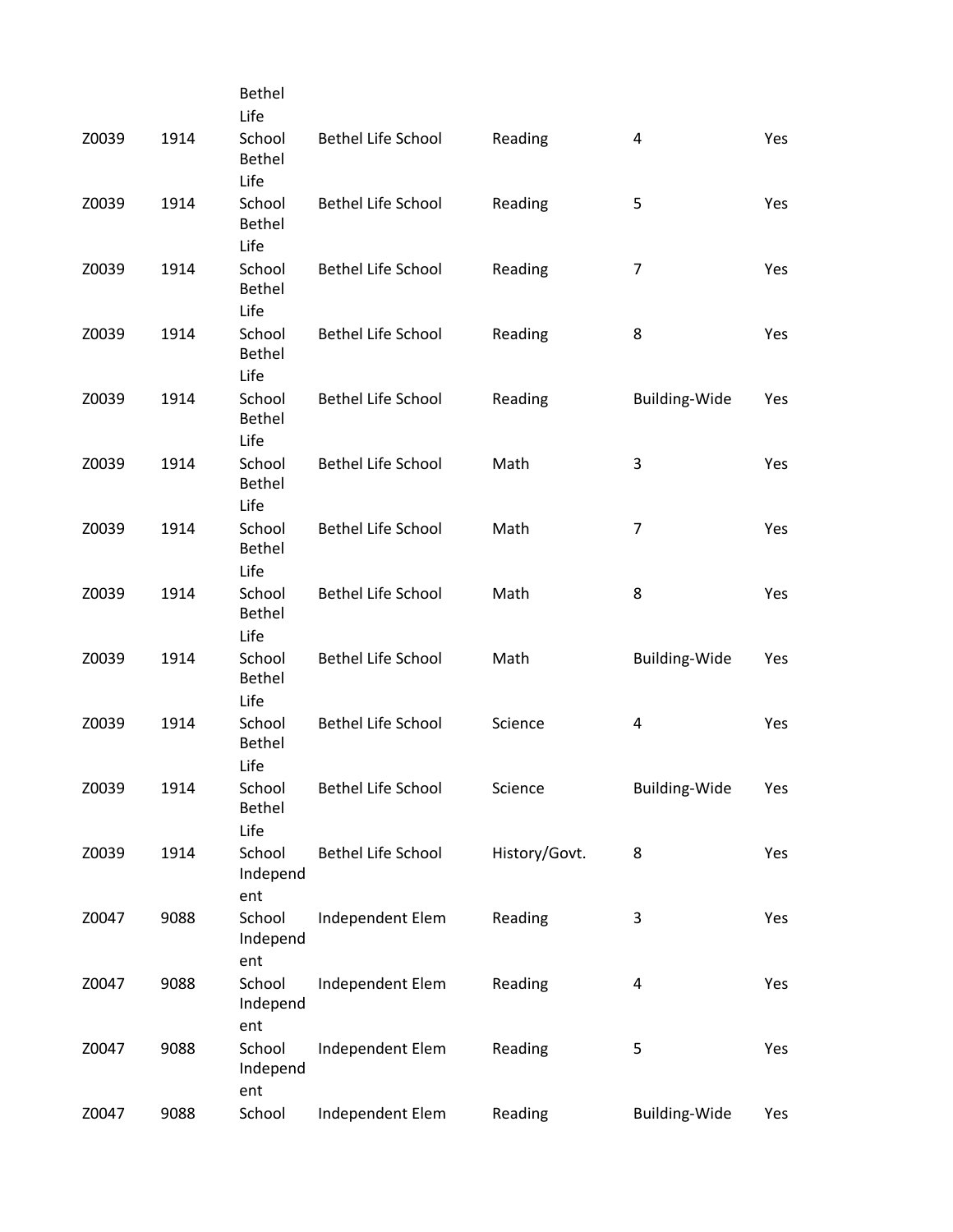|      | Independ                             |                                                                                        |                                                                                                        |                                                                                 |                                                                         |
|------|--------------------------------------|----------------------------------------------------------------------------------------|--------------------------------------------------------------------------------------------------------|---------------------------------------------------------------------------------|-------------------------------------------------------------------------|
|      |                                      |                                                                                        |                                                                                                        |                                                                                 | Yes                                                                     |
|      |                                      |                                                                                        |                                                                                                        |                                                                                 |                                                                         |
|      | ent                                  |                                                                                        |                                                                                                        |                                                                                 |                                                                         |
| 9088 | School                               | Independent Elem                                                                       | Math                                                                                                   | <b>Building-Wide</b>                                                            | Yes                                                                     |
|      | Independ                             |                                                                                        |                                                                                                        |                                                                                 |                                                                         |
|      |                                      |                                                                                        |                                                                                                        |                                                                                 |                                                                         |
|      | Independ                             |                                                                                        |                                                                                                        |                                                                                 | Yes                                                                     |
|      | ent                                  | The Independent                                                                        |                                                                                                        |                                                                                 |                                                                         |
|      | Independ                             |                                                                                        |                                                                                                        |                                                                                 | Yes                                                                     |
|      | ent                                  | The Independent                                                                        |                                                                                                        |                                                                                 |                                                                         |
| 9096 | School<br>Independ                   | School - Middle School                                                                 | Reading                                                                                                | 7                                                                               | Yes                                                                     |
|      | ent                                  | The Independent                                                                        |                                                                                                        |                                                                                 |                                                                         |
| 9096 | School<br>Independ                   | School - Middle School                                                                 | Reading                                                                                                | 8                                                                               | Yes                                                                     |
|      | ent                                  | The Independent                                                                        |                                                                                                        |                                                                                 |                                                                         |
| 9096 | School<br>Independ                   | School - Middle School                                                                 | Reading                                                                                                | <b>Building-Wide</b>                                                            | Yes                                                                     |
|      | ent                                  | The Independent                                                                        |                                                                                                        |                                                                                 |                                                                         |
| 9096 | School<br>Independ                   | School - Middle School                                                                 | Math                                                                                                   | 6                                                                               | Yes                                                                     |
|      | ent                                  | The Independent                                                                        |                                                                                                        |                                                                                 |                                                                         |
| 9096 | School<br>Independ                   | School - Middle School                                                                 | Math                                                                                                   | 7                                                                               | Yes                                                                     |
|      | ent                                  | The Independent                                                                        |                                                                                                        |                                                                                 |                                                                         |
| 9096 | School<br>Independ                   | School - Middle School                                                                 | Math                                                                                                   | 8                                                                               | Yes                                                                     |
|      | ent                                  | The Independent                                                                        |                                                                                                        |                                                                                 |                                                                         |
| 9096 | School<br>Independ                   | School - Middle School                                                                 | Math                                                                                                   | <b>Building-Wide</b>                                                            | Yes                                                                     |
|      | ent                                  | The Independent                                                                        |                                                                                                        |                                                                                 |                                                                         |
| 9096 | School<br>Independ                   | School - Middle School                                                                 | Science                                                                                                | <b>Building-Wide</b>                                                            | Yes                                                                     |
|      | ent                                  | The Independent                                                                        |                                                                                                        |                                                                                 |                                                                         |
| 9096 | School<br>Independ                   | School - Middle School                                                                 | History/Govt.                                                                                          | 6                                                                               | Yes                                                                     |
|      |                                      |                                                                                        |                                                                                                        |                                                                                 |                                                                         |
|      | Independ                             |                                                                                        |                                                                                                        |                                                                                 | Yes                                                                     |
|      |                                      |                                                                                        |                                                                                                        |                                                                                 |                                                                         |
|      | Kickapoo<br>Nation                   |                                                                                        |                                                                                                        |                                                                                 | Yes                                                                     |
| 9565 | School                               |                                                                                        |                                                                                                        | <b>Building-Wide</b>                                                            | Yes                                                                     |
|      | 9088<br>9088<br>9096<br>9553<br>9553 | ent<br>School<br>Independ<br>ent<br>School<br>School<br>ent<br>School<br>ent<br>School | Independent Elem<br>Independent Elem<br>School - Middle School<br>Independent High<br>Independent High | Math<br>Science<br>Reading<br>Reading<br>Math<br>Kickapoo Nation School Science | 5<br><b>Building-Wide</b><br>6<br>Building-Wide<br><b>Building-Wide</b> |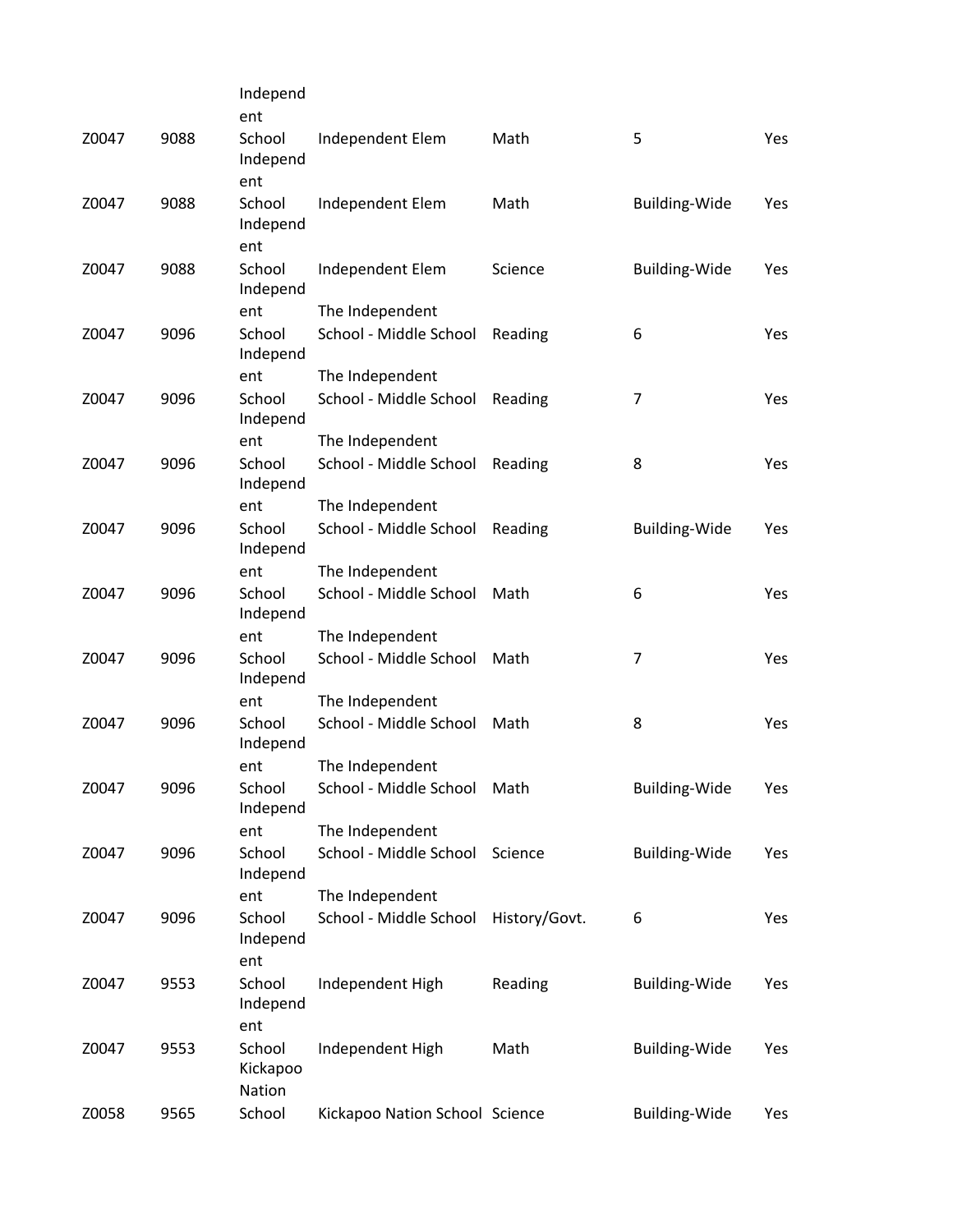|       |      | Wellingto                        |                                 |         |                      |            |
|-------|------|----------------------------------|---------------------------------|---------|----------------------|------------|
|       |      | n<br>Christian                   | Wellington Christian            |         |                      |            |
| Z0067 | 9930 | School<br>Wellingto              | Academy                         | Reading | 3                    | Yes        |
|       |      | n                                |                                 |         |                      |            |
| Z0067 | 9930 | Christian<br>School<br>Wellingto | Wellington Christian<br>Academy | Reading | 4                    | Yes        |
|       |      | n                                |                                 |         |                      |            |
|       |      | Christian                        | Wellington Christian            |         |                      |            |
| Z0067 | 9930 | School<br>Wellingto              | Academy                         | Reading | 5                    | Yes        |
|       |      | n                                |                                 |         |                      |            |
|       |      | Christian                        | Wellington Christian            |         |                      |            |
| Z0067 | 9930 | School<br>Wellingto              | Academy                         | Reading | <b>Building-Wide</b> | Yes        |
|       |      | n                                |                                 |         |                      |            |
|       |      | Christian                        | Wellington Christian            |         |                      |            |
| Z0067 | 9930 | School<br>Wellingto              | Academy                         | Math    | 3                    | Yes        |
|       |      | n                                |                                 |         |                      |            |
|       |      | Christian                        | Wellington Christian            |         |                      |            |
| Z0067 | 9930 | School<br>Wellingto              | Academy                         | Math    | 4                    | Yes        |
|       |      | n                                |                                 |         |                      |            |
|       |      | Christian                        | Wellington Christian            |         |                      |            |
| Z0067 | 9930 | School<br>Wellingto              | Academy                         | Math    | 5                    | Yes        |
|       |      | n                                |                                 |         |                      |            |
|       |      | Christian                        | Wellington Christian            |         |                      |            |
| Z0067 | 9930 | School<br>Wellingto              | Academy                         | Math    | <b>Building-Wide</b> | <b>Yes</b> |
|       |      | n                                |                                 |         |                      |            |
|       |      | Christian                        | Wellington Christian            |         |                      |            |
| Z0067 | 9930 | School                           | Academy                         | Science | Building-Wide        | Yes        |